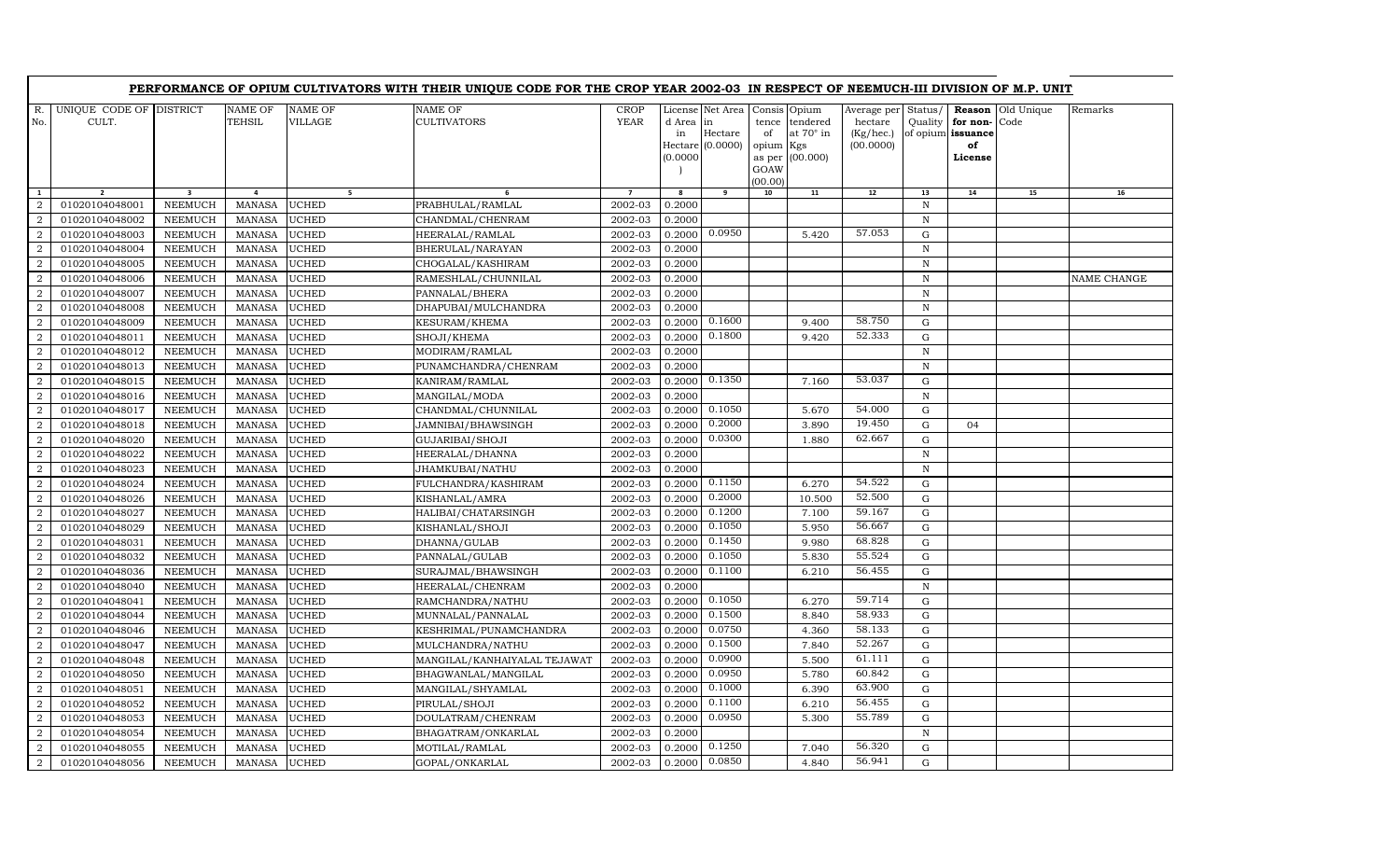| R.<br>No.      | UNIQUE CODE OF DISTRICT<br>CULT. |                | <b>NAME OF</b><br><b>TEHSIL</b> | <b>NAME OF</b><br>VILLAGE | <b>NAME OF</b><br><b>CULTIVATORS</b> | <b>CROP</b><br><b>YEAR</b> | d Area<br>in<br>(0.0000) | License Net Area<br> in<br>Hectare<br>Hectare (0.0000) | tence<br>of<br>opium Kgs<br>GOAW | Consis Opium<br>tendered<br>at 70° in<br>as per (00.000) | Average per<br>hectare<br>$(Kg/$ hec.)<br>(00.0000) | Status/<br>Quality | for non-Code<br>of opium issuance<br>of<br>License | Reason Old Unique | Remarks                             |  |
|----------------|----------------------------------|----------------|---------------------------------|---------------------------|--------------------------------------|----------------------------|--------------------------|--------------------------------------------------------|----------------------------------|----------------------------------------------------------|-----------------------------------------------------|--------------------|----------------------------------------------------|-------------------|-------------------------------------|--|
| 2              | 01020104048057                   | <b>NEEMUCH</b> | MANASA                          | <b>UCHED</b>              | VISHNUKUMAR/RATAN                    | 2002-03                    |                          | $0.2000 \quad 0.1500$                                  | (00.00)                          | 9.250                                                    | 61.667                                              | G                  |                                                    |                   |                                     |  |
| 2              | 01020104048058                   | <b>NEEMUCH</b> | <b>MANASA</b>                   | <b>UCHED</b>              | KANHAIYALAL/BHERULAL                 | 2002-03                    | 0.2000                   |                                                        |                                  |                                                          |                                                     | $\mathbf F$        |                                                    |                   |                                     |  |
| 2              | 01020104048059                   | <b>NEEMUCH</b> | <b>MANASA</b>                   | <b>UCHED</b>              | BABULAL/CHENRAM                      | 2002-03                    | 0.2000                   |                                                        |                                  |                                                          |                                                     | $\, {\rm N}$       |                                                    |                   |                                     |  |
| $\overline{2}$ | 01020104048060                   | <b>NEEMUCH</b> | <b>MANASA</b>                   | <b>UCHED</b>              | LAXMINARAYAN/BHERULAL                | 2002-03                    | 0.2000                   |                                                        |                                  |                                                          |                                                     | $\mathbf{F}$       |                                                    |                   |                                     |  |
| $\overline{a}$ | 01020104048065                   | <b>NEEMUCH</b> | <b>MANASA</b>                   | <b>UCHED</b>              | SAMRATHMAL/BAGDIRAM                  | 2002-03                    | 0.2000                   | 0.2000                                                 |                                  | 11.600                                                   | 58.000                                              | $\mathbf G$        |                                                    |                   |                                     |  |
| $\overline{2}$ | 01020104048066                   | <b>NEEMUCH</b> | <b>MANASA</b>                   | UCHED                     | TEJA/SHOJI                           | 2002-03                    | 0.2000                   | 0.1950                                                 |                                  | 11.830                                                   | 60.667                                              | $\mathbf G$        |                                                    |                   |                                     |  |
| 2              | 01020104048067                   | <b>NEEMUCH</b> | <b>MANASA</b>                   | <b>UCHED</b>              | BAHADUR/MANSINGH                     | 2002-03                    | 0.2000                   | 0.1100                                                 |                                  | 5.880                                                    | 53.455                                              | G                  |                                                    |                   |                                     |  |
| 2              | 01020104048068                   | <b>NEEMUCH</b> | <b>MANASA</b>                   | <b>UCHED</b>              | MANSINGH/SHOJI                       | 2002-03                    | 0.2000                   |                                                        |                                  |                                                          |                                                     | $\mathbf F$        |                                                    |                   |                                     |  |
| $\overline{2}$ | 01020104048070                   | <b>NEEMUCH</b> | <b>MANASA</b>                   | <b>UCHED</b>              | HAJARILAL/BHAWSINGH                  | 2002-03                    | 0.2000                   | 0.1900                                                 |                                  | 11.020                                                   | 58.000                                              | G                  |                                                    |                   |                                     |  |
| 2              | 01020104048073                   | <b>NEEMUCH</b> | <b>MANASA</b>                   | <b>UCHED</b>              | SHYAMLAL/SHOJI                       | 2002-03                    | 0.2000                   | 0.1750                                                 |                                  | 9.680                                                    | 55.314                                              | $\mathbf G$        |                                                    |                   |                                     |  |
| $\overline{2}$ | 01020104048076                   | <b>NEEMUCH</b> | <b>MANASA</b>                   | <b>UCHED</b>              | OM/PANNALAL                          | 2002-03                    | 0.2000                   | 0.1050                                                 |                                  | 6.010                                                    | 57.238                                              | G                  |                                                    |                   |                                     |  |
| $\overline{2}$ | 01020104048079                   | <b>NEEMUCH</b> | <b>MANASA</b>                   | <b>UCHED</b>              | GUJRIBAI/BIHARI                      | 2002-03                    | 0.2000                   | 0.1150                                                 |                                  | 6.270                                                    | 54.522                                              | G                  |                                                    |                   |                                     |  |
| 2              | 01020104048080                   | NEEMUCH        | <b>MANASA</b>                   | <b>UCHED</b>              | GHANSHYAM/PRABHULAL                  | 2002-03                    | 0.2000                   | 0.1350                                                 |                                  | 7.570                                                    | 56.074                                              | G                  |                                                    |                   |                                     |  |
| 2              | 01020104048081                   | <b>NEEMUCH</b> | <b>MANASA</b>                   | <b>UCHED</b>              | GHANSHYAM/BHERU                      | 2002-03                    | 0.2000                   | 0.1150                                                 |                                  | 7.180                                                    | 62.435                                              | ${\bf G}$          |                                                    |                   |                                     |  |
| $\overline{2}$ | 01020104048082                   | <b>NEEMUCH</b> | <b>MANASA</b>                   | UCHED                     | TULSIRAM/BHANWARLAL                  | 2002-03                    | 0.2000                   | 0.0900                                                 |                                  | 5.410                                                    | 60.111                                              | ${\rm G}$          |                                                    |                   |                                     |  |
| 2              | 01020104048083                   | <b>NEEMUCH</b> | <b>MANASA</b>                   | <b>UCHED</b>              | SHAMBHULAL/CHOGMAL                   | 2002-03                    | 0.2000                   |                                                        |                                  |                                                          |                                                     | ${\bf N}$          |                                                    |                   |                                     |  |
| 2              | 01020104048084                   | <b>NEEMUCH</b> | <b>MANASA</b>                   | <b>UCHED</b>              | LAXMINARAYAN/HEERALAL                | 2002-03                    | 0.2000                   | 0.0950                                                 |                                  | 5.600                                                    | 58.947                                              | $\mathbf G$        |                                                    |                   |                                     |  |
| $\overline{2}$ | 01020104048085                   | <b>NEEMUCH</b> | <b>MANASA</b>                   | <b>UCHED</b>              | MADANLAL/BHANWARLAL                  | 2002-03                    | 0.2000                   | 0.1050                                                 |                                  | 6.900                                                    | 65.714                                              | $\mathbf G$        |                                                    |                   |                                     |  |
| 2              | 01020104048086                   | <b>NEEMUCH</b> | <b>MANASA</b>                   | <b>UCHED</b>              | BHAGWAN/BHANWARLAL                   | 2002-03                    | 0.2000                   |                                                        |                                  |                                                          |                                                     | ${\bf N}$          |                                                    |                   |                                     |  |
| $\overline{2}$ | 01020104048087                   | <b>NEEMUCH</b> | <b>MANASA</b>                   | <b>UCHED</b>              | SHYAMLAL/KISHNA                      | 2002-03                    | 0.2000                   | 0.0800                                                 |                                  | 4.290                                                    | 53.625                                              | $\mathbf G$        |                                                    |                   | TRANSFER/ PIPLIYA RAOJI             |  |
| 2              | 01020104048090                   | NEEMUCH        | <b>MANASA</b>                   | <b>UCHED</b>              | KOSHALYABAI/UDAIRAM                  | 2002-03                    | 0.2000                   | 0.1450                                                 |                                  | 8.320                                                    | 57.379                                              | $\mathbf G$        |                                                    |                   |                                     |  |
| 2              | 01020104048091                   | <b>NEEMUCH</b> | <b>MANASA</b>                   | <b>UCHED</b>              | JAGDISH/CHAGANLAL                    | 2002-03                    | 0.2000                   | 0.0900                                                 |                                  | 5.340                                                    | 59.333                                              | $\mathbf G$        |                                                    |                   |                                     |  |
| $\overline{2}$ | 01020104048092                   | <b>NEEMUCH</b> | <b>MANASA</b>                   | <b>UCHED</b>              | CHATRA/KISHNA                        | 2002-03                    | 0.2000                   | 0.0750                                                 |                                  | 4.140                                                    | 55.200                                              | $\mathbf G$        |                                                    |                   | TRANSFER/ PIPLIYA RAOJI             |  |
| $\overline{2}$ | 01020104048093                   | <b>NEEMUCH</b> | <b>MANASA</b>                   | <b>UCHED</b>              | BHOLARAM/HABUJI                      | 2002-03                    | 0.2000                   | 0.1250                                                 |                                  | 7.150                                                    | 57.200                                              | G                  |                                                    |                   |                                     |  |
| $\overline{2}$ | 01020104048095                   | <b>NEEMUCH</b> | <b>MANASA</b>                   | UCHED                     | MANOHARLAL/PANNALAL                  | 2002-03                    | 0.2000                   |                                                        |                                  |                                                          |                                                     | $\, {\rm N}$       |                                                    |                   |                                     |  |
| $\overline{2}$ | 01020104048097                   | <b>NEEMUCH</b> | <b>MANASA</b>                   | <b>UCHED</b>              | PRAHALAD/VARDICHANDRA                | 2002-03                    | 0.2000                   |                                                        |                                  |                                                          |                                                     | $\, {\rm N}$       |                                                    |                   |                                     |  |
| 2              | 01020104048098                   | <b>NEEMUCH</b> | <b>MANASA</b>                   | <b>UCHED</b>              | RAMNIWAS/BHONA                       | 2002-03                    | 0.2000                   |                                                        |                                  |                                                          |                                                     | $\, {\rm N}$       |                                                    |                   |                                     |  |
| 2              | 01020104048104                   | <b>NEEMUCH</b> | <b>MANASA</b>                   | UCHED                     | KANA/TEKA                            | 2002-03                    | 0.2000                   |                                                        |                                  |                                                          |                                                     | $\, {\rm N}$       |                                                    |                   |                                     |  |
| 2              | 01020104048106                   | <b>NEEMUCH</b> | <b>MANASA</b>                   | <b>UCHED</b>              | LALCHANDRA/HEERALAL                  | 2002-03                    | 0.2000                   | 0.1000                                                 |                                  | 6.330                                                    | 63.300                                              | ${\bf G}$          |                                                    |                   |                                     |  |
| $\overline{2}$ | 01020104048107                   | <b>NEEMUCH</b> | <b>MANASA</b>                   | <b>UCHED</b>              | KARULAL/KESHURAM                     | 2002-03                    | 0.2000                   | 0.1600                                                 |                                  | 8.870                                                    | 55.438                                              | G                  |                                                    |                   |                                     |  |
| $\overline{2}$ | 01020104048108                   | <b>NEEMUCH</b> | <b>MANASA</b>                   | <b>UCHED</b>              | GANGARAM/AMRA                        | 2002-03                    | 0.2000                   |                                                        |                                  |                                                          |                                                     | ${\bf N}$          |                                                    |                   |                                     |  |
| 2              | 01020104048109                   | <b>NEEMUCH</b> | <b>MANASA</b>                   | <b>UCHED</b>              | RAMIBAI/PANNALAL                     | 2002-03                    | 0.2000                   |                                                        |                                  |                                                          |                                                     | $\, {\rm N}$       |                                                    |                   |                                     |  |
| 2              | 01020104048110                   | <b>NEEMUCH</b> | <b>MANASA</b>                   | UCHED                     | SEETABAI/VARDA                       | 2002-03                    | 0.2000                   | 0.1000                                                 |                                  | 5.680                                                    | 56.800                                              | G                  |                                                    |                   |                                     |  |
| 2              | 01020104048112                   | <b>NEEMUCH</b> | <b>MANASA</b>                   | <b>UCHED</b>              | PUNNIBAI/LAXMAN                      | 2002-03                    | 0.2000                   | 0.1450                                                 |                                  | 8.560                                                    | 59.034                                              | G                  |                                                    |                   | 0102010405007TRANSFER/ BARDIA JAGIR |  |
| 3              | 01020104068002                   | <b>NEEMUCH</b> | <b>MANASA</b>                   | <b>TUMDA</b>              | KISHANSINGH/SHIVSINGH                | 2002-03                    | 0.2000                   | 0.1050                                                 |                                  | 5.700                                                    | 54.286                                              | $\mathbf G$        |                                                    |                   |                                     |  |
| 3              | 01020104068003                   | <b>NEEMUCH</b> | <b>MANASA</b>                   | <b>TUMDA</b>              | KALAVATIBAI/BAPUSINGH                | 2002-03                    | 0.2000                   | 0.1500                                                 |                                  | 7.880                                                    | 52.533                                              | G                  |                                                    |                   |                                     |  |
| $\mathbf{3}$   | 01020104068004                   | <b>NEEMUCH</b> | <b>MANASA</b>                   | <b>TUMDA</b>              | KALABAI/RAMSINGH                     | 2002-03                    | 0.2000                   | 0.1350                                                 |                                  | 7.410                                                    | 54.889                                              | G                  |                                                    |                   |                                     |  |
| $\mathbf{3}$   | 01020104068005                   | NEEMUCH        | <b>MANASA</b>                   | TUMDA                     | KARANSINGH/LALSINGH                  | 2002-03                    | 0.2000                   |                                                        |                                  |                                                          |                                                     | $\, {\rm N}$       |                                                    |                   |                                     |  |
| $\mathbf{3}$   | 01020104068006                   | <b>NEEMUCH</b> | <b>MANASA</b>                   | TUMDA                     | SAJJANSINGH/DEVISINGH                | 2002-03                    | 0.2000                   | 0.1850                                                 |                                  | 9.800                                                    | 52.973                                              | G                  |                                                    |                   |                                     |  |
| $\mathbf{3}$   | 01020104068007                   | <b>NEEMUCH</b> | <b>MANASA</b>                   | <b>TUMDA</b>              | UDAYSINGH/DEVISINGH                  | 2002-03                    | 0.2000                   | 0.1800                                                 |                                  | 9.440                                                    | 52.444                                              | $\mathbf G$        |                                                    |                   |                                     |  |
| 3              | 01020104068009                   | <b>NEEMUCH</b> | MANASA                          | <b>TUMDA</b>              | RAMCHAND/BHUVANA                     | 2002-03                    | 0.2000                   |                                                        |                                  |                                                          |                                                     | $\mathbf N$        |                                                    |                   |                                     |  |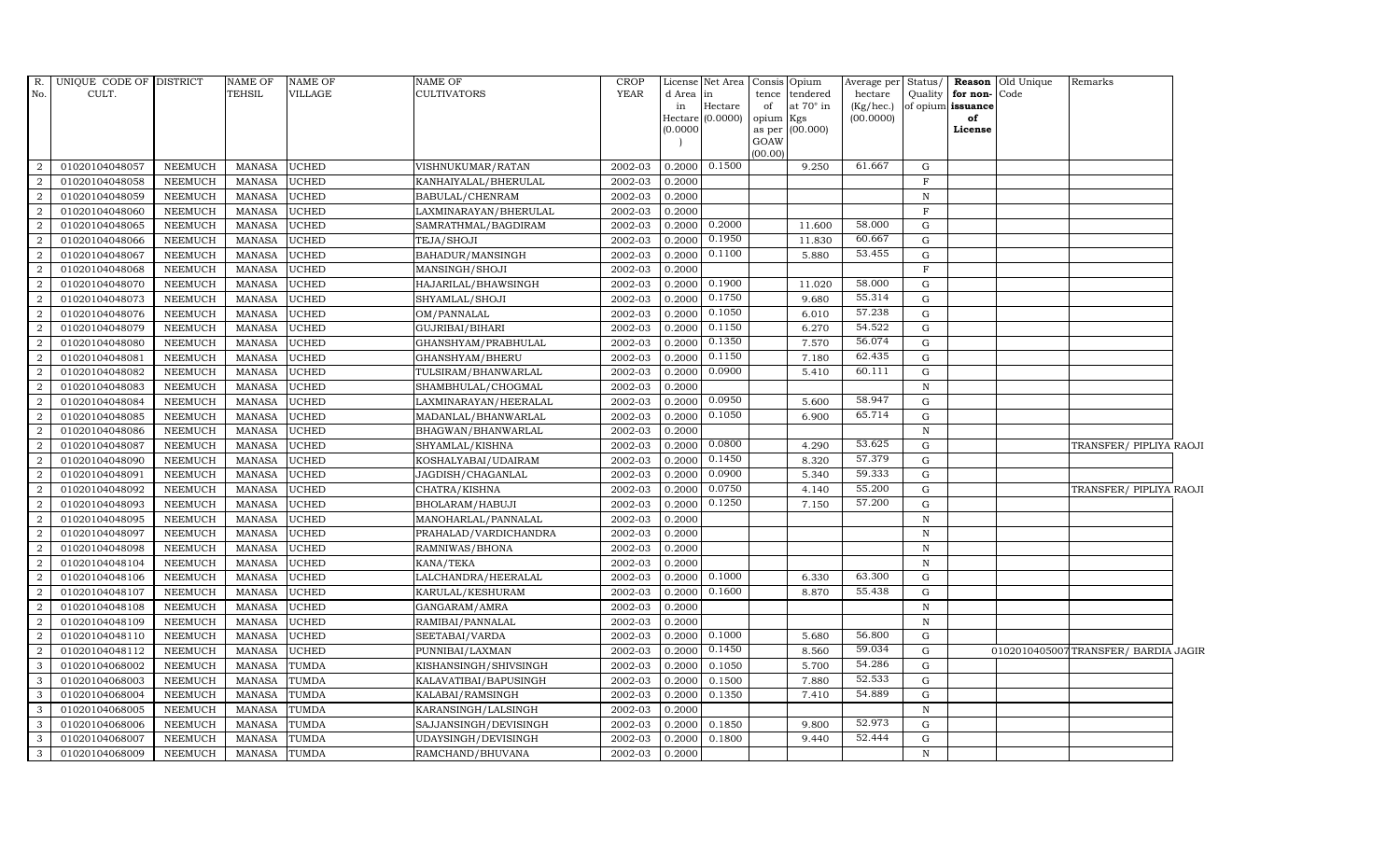|                | R. UNIQUE CODE OF DISTRICT |                | <b>NAME OF</b> | NAME OF          | <b>NAME OF</b>               | <b>CROP</b> |                     | License Net Area Consis Opium |           |                  | Average per Status/ |              |                   | <b>Reason</b> Old Unique | Remarks                          |  |
|----------------|----------------------------|----------------|----------------|------------------|------------------------------|-------------|---------------------|-------------------------------|-----------|------------------|---------------------|--------------|-------------------|--------------------------|----------------------------------|--|
| No.            | CULT.                      |                | TEHSIL         | VILLAGE          | <b>CULTIVATORS</b>           | YEAR        | d Area              | in                            |           | tence tendered   | hectare             | Quality      | for non-          | Code                     |                                  |  |
|                |                            |                |                |                  |                              |             | in                  | Hectare                       | of        | at $70^\circ$ in | (Kg/hec.)           |              | of opium issuance |                          |                                  |  |
|                |                            |                |                |                  |                              |             | Hectare<br>(0.0000) | (0.0000)                      | opium Kgs | as per (00.000)  | (00.0000)           |              | of<br>License     |                          |                                  |  |
|                |                            |                |                |                  |                              |             |                     |                               | GOAW      |                  |                     |              |                   |                          |                                  |  |
|                |                            |                |                |                  |                              |             |                     |                               | (00.00)   |                  |                     |              |                   |                          |                                  |  |
| $\mathbf{3}$   | 01020104068010             | NEEMUCH        | MANASA         | <b>TUMDA</b>     | NAHARSINGH/KESHARSINGH       | 2002-03     | 0.2000              | 0.1150                        |           | 6.300            | 54.783              | G            |                   |                          |                                  |  |
| 3              | 01020104068011             | NEEMUCH        | <b>MANASA</b>  | <b>TUMDA</b>     | MOHANLAL/KHEMCHAND           | 2002-03     | 0.2000              | 0.2000                        |           | 10.710           | 53.550              | G            |                   |                          |                                  |  |
| 3              | 01020104068012             | <b>NEEMUCH</b> | <b>MANASA</b>  | TUMDA            | MADANSINGH/SHIVSINGH         | 2002-03     | 0.2000              | 0.1900                        |           | 10.240           | 53.895              | G            |                   |                          |                                  |  |
| $\mathbf{3}$   | 01020104068014             | <b>NEEMUCH</b> | <b>MANASA</b>  | <b>TUMDA</b>     | NAJARBAI/GOBARSINGH          | 2002-03     | 0.2000              | 0.2000                        |           | 11.730           | 58.650              | G            |                   |                          |                                  |  |
| $\mathbf{3}$   | 01020104068015             | <b>NEEMUCH</b> | <b>MANASA</b>  | <b>TUMDA</b>     | RATANSINGH/BHUVANISINGH      | 2002-03     | 0.2000              | 0.1500                        |           | 7.850            | 52.333              | G            |                   |                          | NAME CHANGE                      |  |
| $\mathbf{3}$   | 01020104068016             | <b>NEEMUCH</b> | <b>MANASA</b>  | TUMDA            | LAXMANSINGH/KISHORSINGH      | 2002-03     | 0.2000              | 0.1400                        |           | 7.650            | 54.643              | G            |                   |                          |                                  |  |
| 3              | 01020104068017             | NEEMUCH        | <b>MANASA</b>  | TUMDA            | MOHANSINGH/ DEVISINGH        | 2002-03     | 0.2000              | 0.1800                        |           | 9.570            | 53.167              | G            |                   |                          | NAME CHANGE                      |  |
| 3              | 01020104068019             | <b>NEEMUCH</b> | <b>MANASA</b>  | TUMDA            | BHAWAR SINGH / BHUWANI SINGH | 2002-03     | 0.2000              | 0.1900                        |           | 10.730           | 56.474              | G            |                   |                          |                                  |  |
| 3              | 01020104068020             | <b>NEEMUCH</b> | <b>MANASA</b>  | TUMDA            | DULESINGH/BHAVANISINGH       | 2002-03     | 0.2000              | 0.0900                        |           | 5.470            | 60.778              | G            |                   |                          |                                  |  |
| 3              | 01020104068021             | <b>NEEMUCH</b> | <b>MANASA</b>  | TUMDA            | BAPUSINGH/NAHARSINGH         | 2002-03     | 0.2000              | 0.1700                        |           | 4.250            | 25.000              | G            | 04                |                          |                                  |  |
| $\mathbf{3}$   | 01020104068022             | <b>NEEMUCH</b> | <b>MANASA</b>  | <b>TUMDA</b>     | KHUMANSINGH/KISHANSINGH      | 2002-03     | 0.2000              | 0.1100                        |           | 6.420            | 58.364              | G            |                   |                          |                                  |  |
| 3              | 01020104068023             | <b>NEEMUCH</b> | <b>MANASA</b>  | <b>TUMDA</b>     | GITABAI/MANGILAL             | 2002-03     | 0.2000              | 0.1550                        |           | 8.460            | 54.581              | G            |                   |                          |                                  |  |
| 3              | 01020104068029             | <b>NEEMUCH</b> | <b>MANASA</b>  | TUMDA            | FAKIRCHAND/RODA              | 2002-03     | 0.2000              | 0.1750                        |           | 7.650            | 43.714              | G            | 04                |                          |                                  |  |
| -3             | 01020104068033             | <b>NEEMUCH</b> | <b>MANASA</b>  | TUMDA            | BHOPALSINGH/KISHANSINGH      | 2002-03     | 0.2000              | 0.1050                        |           | 5.950            | 56.667              | G            |                   |                          |                                  |  |
| 3              | 01020104068034             | <b>NEEMUCH</b> | <b>MANASA</b>  | TUMDA            | BHERUSINGH/GOVINDSINGH       | 2002-03     | 0.2000              | 0.1500                        |           | 7.960            | 53.067              | G            |                   |                          |                                  |  |
| $\mathbf{3}$   | 01020104068036             | <b>NEEMUCH</b> | <b>MANASA</b>  | TUMDA            | UDAYSINGH/BHAVARSINGH        | 2002-03     | 0.2000              | 0.1900                        |           | 10.410           | 54.789              | G            |                   |                          | 0102010409606TRANSFER ANKLI      |  |
| 3              | 01020104068035             | <b>NEEMUCH</b> | <b>MANASA</b>  | <b>TUMDA</b>     | KAMALSINGH/KACHRUSINGH       | 2002-03     | 0.2000              | 0.1250                        |           | 2.060            | 16.480              | G            | 04                |                          |                                  |  |
| $\overline{1}$ | 01020104002001             | <b>NEEMUCH</b> | <b>MANASA</b>  | <b>TILSAWRA</b>  | SURATRAM/ONKARLAL            | 2002-03     | 0.2000              | 0.1900                        |           | 9.390            | 49.421              | G            | 04                |                          |                                  |  |
|                | 01020104002003             | <b>NEEMUCH</b> | <b>MANASA</b>  | <b>TILSAWRA</b>  | BHANWARLAL/CHUNYA            | 2002-03     | 0.2000              | 0.1700                        |           | 3.120            | 18.353              | G            | 04                |                          |                                  |  |
|                | 01020104002004             | <b>NEEMUCH</b> | <b>MANASA</b>  | TILSAWRA         | BALURAM/SUKHA                | 2002-03     | 0.2000              | 0.1150                        |           | 7.310            | 63.565              | G            |                   |                          |                                  |  |
| - 1            | 01020104002006             | <b>NEEMUCH</b> | <b>MANASA</b>  | <b>TILSAWRA</b>  | SHRILAL/ONKARLAL             | 2002-03     | 0.2000              | 0.1900                        |           | 9.760            | 51.368              | G            | 04                |                          |                                  |  |
|                | 01020104002007             | <b>NEEMUCH</b> | <b>MANASA</b>  | <b>TILSAWRA</b>  | BHANWARLAL/DOULA             | 2002-03     | 0.2000              | 0.0900                        |           | 3.600            | 40.000              | G            | 04                |                          |                                  |  |
| 3              | 01020104078001             | <b>NEEMUCH</b> | <b>MANASA</b>  | <b>SOJAWAS</b>   | NANIBAI/NIRBHAYSINGH         | 2002-03     | 0.2000              |                               |           |                  |                     | N            |                   |                          |                                  |  |
| 3              | 01020104078003             | <b>NEEMUCH</b> | <b>MANASA</b>  | <b>SOJAWAS</b>   | KISHORSINGH/RAMSINGH         | 2002-03     | 0.2000              |                               |           |                  |                     | $\mathbf N$  |                   |                          |                                  |  |
| 3              | 01020104078005             | <b>NEEMUCH</b> | <b>MANASA</b>  | SOJAWAS          | BHAGATSINGH/BAPUSINGH        | 2002-03     | 0.2000              |                               |           |                  |                     | $\, {\rm N}$ |                   |                          |                                  |  |
| $\mathbf{3}$   | 01020104078006             | <b>NEEMUCH</b> | <b>MANASA</b>  | <b>SOJAWAS</b>   | VINODSINGH/GOBARSINGH        | 2002-03     | 0.2000              |                               |           |                  |                     | N            |                   |                          | TRANSFER KACHRIYA KADMALA MSD-   |  |
| $\mathbf{3}$   | 01020104078007             | <b>NEEMUCH</b> | <b>MANASA</b>  | <b>SOJAWAS</b>   | BHOPALSINGH/KHUMANSINGH      | 2002-03     | 0.2000              |                               |           |                  |                     | $\,$ N       |                   |                          |                                  |  |
| $\mathbf{3}$   | 01020104078008             | <b>NEEMUCH</b> | <b>MANASA</b>  | SOJAWAS          | SAJJANSINGH/KHUMANSINGH      | 2002-03     | 0.2000              |                               |           |                  |                     | $\, {\rm N}$ |                   |                          | TRANSFER DHANERIYA KHURD NMH-I   |  |
| 3              | 01020104078009             | <b>NEEMUCH</b> | <b>MANASA</b>  | <b>SOJAWAS</b>   | ARJUNSINGH/RAMSINGH          | 2002-03     | 0.2000              | 0.1000                        |           | 5.600            | 56.000              | G            |                   |                          |                                  |  |
| $\overline{3}$ | 01020104078010             | <b>NEEMUCH</b> | <b>MANASA</b>  | <b>SOJAWAS</b>   | FATEHSINGH/SARTANSINGH       | 2002-03     | 0.2000              | 0.1000                        |           | 5.360            | 53.600              | G            |                   |                          |                                  |  |
| $\mathbf{3}$   | 01020104078011             | <b>NEEMUCH</b> | <b>MANASA</b>  | SOJAWAS          | CHITARSINGH/KANIRAM          | 2002-03     | 0.2000              |                               |           |                  |                     | $\, {\bf N}$ |                   |                          | TRANSFER RAYSINGHPURA            |  |
| 3              | 01020104078012             | <b>NEEMUCH</b> | <b>MANASA</b>  | <b>SOJAWAS</b>   | GOBARSINGH/LALSINGH          | 2002-03     | 0.2000              |                               |           |                  |                     | $\mathbf N$  |                   |                          |                                  |  |
| 3              | 01020104078013             | <b>NEEMUCH</b> | <b>MANASA</b>  | SOJAWAS          | KALUSINGH/SHIVSINGH          | 2002-03     | 0.2000              |                               |           |                  |                     | $\mathbb N$  |                   |                          | TRANSFER KHEDA KALIYA KHEDI MDS  |  |
| 3              | 01020104078016             | <b>NEEMUCH</b> | <b>MANASA</b>  | <b>SOJAWAS</b>   | MADANLAL/RUPA                | 2002-03     | 0.2000              |                               |           |                  |                     | $\mathbf N$  |                   |                          | TRANSFER ANKLI                   |  |
| 3              | 01020104078017             | <b>NEEMUCH</b> | <b>MANASA</b>  | <b>SOJAWAS</b>   | KHUMANSINGH/LALSINGH         | 2002-03     | 0.2000              |                               |           |                  |                     | $\mathbf N$  |                   |                          | TRANSFER /DHANERIYA KHURD NMH-I/ |  |
| -2             | 01020104062001             | <b>NEEMUCH</b> | <b>MANASA</b>  | <b>SHESHPURA</b> | PURALAL/PANNALAL             | 2002-03     | 0.2000              |                               |           |                  |                     | $\mathbf N$  |                   |                          |                                  |  |
| 2              | 01020104062004             | <b>NEEMUCH</b> | <b>MANASA</b>  | <b>SHESHPURA</b> | PURALAL/PYARCHANDRA          | 2002-03     | 0.2000              |                               |           |                  |                     | $\mathbf N$  |                   |                          | TRANSFER/ BHOPAL                 |  |
| 2              | 01020104062005             | NEEMUCH        | <b>MANASA</b>  | <b>SHESHPURA</b> | AMBALAL/RODA                 | 2002-03     | 0.2000              |                               |           |                  |                     | N            |                   |                          |                                  |  |
| 2              | 01020104062007             | NEEMUCH        | <b>MANASA</b>  | <b>SHESHPURA</b> | DEUBAI/PRABHULAL             | 2002-03     | 0.2000              |                               |           |                  |                     | N            |                   |                          |                                  |  |
| $\overline{2}$ | 01020104062008             | <b>NEEMUCH</b> | <b>MANASA</b>  | <b>SHESHPURA</b> | VAJERAM/NATHU                | 2002-03     | 0.2000              |                               |           |                  |                     | $\mathbf N$  |                   |                          |                                  |  |
| $\overline{2}$ | 01020104062009             | <b>NEEMUCH</b> | <b>MANASA</b>  | <b>SHESHPURA</b> | BHULIBAI/BAPULAL             | 2002-03     | 0.2000              |                               |           |                  |                     | $\mathbb N$  |                   |                          |                                  |  |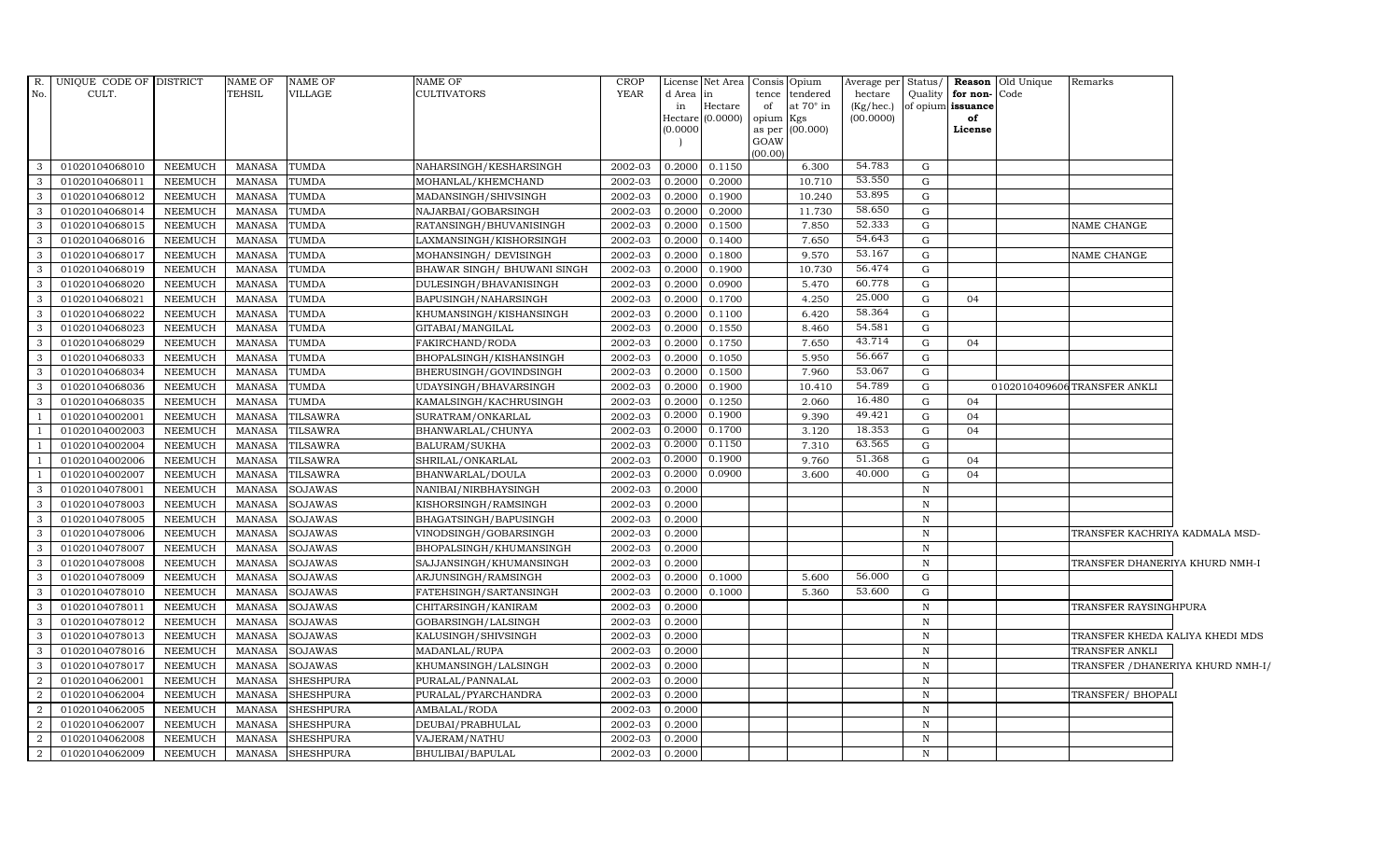| R.<br>No.      | UNIQUE CODE OF DISTRICT<br>CULT. |                | NAME OF<br><b>TEHSIL</b> | <b>NAME OF</b><br>VILLAGE | NAME OF<br><b>CULTIVATORS</b> | <b>CROP</b><br><b>YEAR</b> | d Area   | License Net Area<br>in        |                 | Consis Opium<br>tence tendered | Average per<br>hectare | Status/<br>Quality | for non-Code            | Reason Old Unique | Remarks            |  |
|----------------|----------------------------------|----------------|--------------------------|---------------------------|-------------------------------|----------------------------|----------|-------------------------------|-----------------|--------------------------------|------------------------|--------------------|-------------------------|-------------------|--------------------|--|
|                |                                  |                |                          |                           |                               |                            | in       | Hectare<br>Hectare $(0.0000)$ | of<br>opium Kgs | at $70^\circ$ in               | (Kg/hec.)<br>(00.0000) |                    | of opium issuance<br>of |                   |                    |  |
|                |                                  |                |                          |                           |                               |                            | (0.0000) |                               |                 | as per (00.000)                |                        |                    | License                 |                   |                    |  |
|                |                                  |                |                          |                           |                               |                            |          |                               | GOAW            |                                |                        |                    |                         |                   |                    |  |
| 2              | 01020104062011                   | <b>NEEMUCH</b> | MANASA                   | <b>SHESHPURA</b>          | NIRBHAYRAM/BHAGATRAM          | 2002-03                    | 0.2000   |                               | (00.00)         |                                |                        | $\mathbb N$        |                         |                   | TRANSFER/ DURGPURA |  |
| 2              | 01020104062012                   | <b>NEEMUCH</b> | <b>MANASA</b>            | <b>SHESHPURA</b>          | MULCHANDRA/KESHURAM           | 2002-03                    | 0.2000   |                               |                 |                                |                        | $\, {\bf N}$       |                         |                   |                    |  |
| 2              | 01020104062017                   | <b>NEEMUCH</b> | <b>MANASA</b>            | <b>SHESHPURA</b>          | LAXMINARAYAN/JETRAM           | 2002-03                    | 0.2000   |                               |                 |                                |                        | $\mathbf N$        |                         |                   |                    |  |
| $\overline{2}$ | 01020104062018                   | <b>NEEMUCH</b> | <b>MANASA</b>            | <b>SHESHPURA</b>          | VARDIBAI/SHIVLAL              | 2002-03                    | 0.2000   | 0.1250                        |                 | 7.110                          | 56.880                 | G                  | 09                      |                   |                    |  |
| $\overline{2}$ | 01020104062021                   | <b>NEEMUCH</b> | <b>MANASA</b>            | <b>SHESHPURA</b>          | KAILASHCHANDRA/RUPNARAYAN     | 2002-03                    | 0.2000   |                               |                 |                                |                        | $\, {\bf N}$       |                         |                   |                    |  |
| 2              | 01020104062022                   | <b>NEEMUCH</b> | <b>MANASA</b>            | <b>SHESHPURA</b>          | BADRILAL/KANHAIYALAL          | 2002-03                    | 0.2000   | 0.1000                        |                 | 5.610                          | 56.100                 | G                  |                         |                   |                    |  |
| $\overline{2}$ | 01020104062023                   | <b>NEEMUCH</b> | <b>MANASA</b>            | <b>SHESHPURA</b>          | SHAMBHULAL/PURALAL            | 2002-03                    | 0.2000   | 0.1000                        |                 | 5.330                          | 53.300                 | ${\rm G}$          |                         |                   |                    |  |
| $\overline{2}$ | 01020104062027                   | <b>NEEMUCH</b> | <b>MANASA</b>            | <b>SHESHPURA</b>          | RAMCHANDRA/MOTILAL            | 2002-03                    | 0.2000   |                               |                 |                                |                        | $\, {\bf N}$       |                         |                   |                    |  |
| $\overline{2}$ | 01020104062028                   | <b>NEEMUCH</b> | <b>MANASA</b>            | <b>SHESHPURA</b>          | DEVILAL/VARDICHANDRA          | 2002-03                    | 0.2000   |                               |                 |                                |                        | $\mathbf N$        |                         |                   |                    |  |
| 2              | 01020104062030                   | <b>NEEMUCH</b> | <b>MANASA</b>            | <b>SHESHPURA</b>          | BASANTILAL/BHANWARLAL         | 2002-03                    | 0.2000   |                               |                 |                                |                        | $\mathbb N$        |                         |                   |                    |  |
| $\overline{2}$ | 01020104062031                   | <b>NEEMUCH</b> | <b>MANASA</b>            | <b>SHESHPURA</b>          | MADANLAL/BHAGIRATH            | 2002-03                    | 0.2000   |                               |                 |                                |                        | $\mathbb N$        |                         |                   |                    |  |
| 2              | 01020104062035                   | <b>NEEMUCH</b> | <b>MANASA</b>            | <b>SHESHPURA</b>          | DEVA/PARTHA                   | 2002-03                    | 0.2000   |                               |                 |                                |                        | $\mathbf N$        |                         |                   |                    |  |
| 2              | 01020104062037                   | <b>NEEMUCH</b> | <b>MANASA</b>            | <b>SHESHPURA</b>          | RAMCHANDRA/GANESH             | 2002-03                    | 0.2000   |                               |                 |                                |                        | $\mathbb N$        |                         |                   |                    |  |
| 2              | 01020104062045                   | <b>NEEMUCH</b> | <b>MANASA</b>            | <b>SHESHPURA</b>          | NANDUBAI/KACHRU               | 2002-03                    | 0.2000   |                               |                 |                                |                        | $\mathbf N$        |                         |                   |                    |  |
| $\overline{2}$ | 01020104062046                   | <b>NEEMUCH</b> | <b>MANASA</b>            | <b>SHESHPURA</b>          | GANGABAI/NANDA                | 2002-03                    | 0.2000   |                               |                 |                                |                        | N                  |                         |                   | NAME CHANGE        |  |
| $\overline{2}$ | 01020104062048                   | <b>NEEMUCH</b> | <b>MANASA</b>            | <b>SHESHPURA</b>          | KARULAL/LAXMAN                | 2002-03                    | 0.2000   | 0.0850                        |                 | 3.040                          | 35.765                 | G                  | 04                      |                   |                    |  |
| 2              | 01020104062051                   | <b>NEEMUCH</b> | <b>MANASA</b>            | <b>SHESHPURA</b>          | PRABHUBAI/BAPULAL             | 2002-03                    | 0.2000   |                               |                 |                                |                        | $\mathbf N$        |                         |                   |                    |  |
| 2              | 01020104062053                   | <b>NEEMUCH</b> | <b>MANASA</b>            | <b>SHESHPURA</b>          | CHAGANLAL/BHAGIRATH           | 2002-03                    | 0.2000   | 0.1900                        |                 | 10.270                         | 54.053                 | G                  |                         |                   |                    |  |
| $\overline{2}$ | 01020104062054                   | <b>NEEMUCH</b> | <b>MANASA</b>            | <b>SHESHPURA</b>          | PRABHULAL/KACHRU              | 2002-03                    | 0.2000   |                               |                 |                                |                        | $\, {\bf N}$       |                         |                   |                    |  |
| $\overline{2}$ | 01020104062056                   | <b>NEEMUCH</b> | <b>MANASA</b>            | <b>SHESHPURA</b>          | BAPULAL/TULSIRAM              | 2002-03                    | 0.2000   |                               |                 |                                |                        | $\mathbf N$        |                         |                   |                    |  |
| $\overline{2}$ | 01020104062063                   | <b>NEEMUCH</b> | <b>MANASA</b>            | <b>SHESHPURA</b>          | VARDICHANDRA/BHAGATRAM        | 2002-03                    | 0.2000   |                               |                 |                                |                        | $\mathbb N$        |                         |                   |                    |  |
| $\overline{2}$ | 01020104062064                   | <b>NEEMUCH</b> | <b>MANASA</b>            | <b>SHESHPURA</b>          | BHERU/UDA                     | 2002-03                    | 0.2000   |                               |                 |                                |                        | $\mathbf N$        |                         |                   |                    |  |
| $\overline{2}$ | 01020104062067                   | <b>NEEMUCH</b> | <b>MANASA</b>            | <b>SHESHPURA</b>          | HEERALAL/BHAGATRAM            | 2002-03                    | 0.2000   |                               |                 |                                |                        | $\mathbb N$        |                         |                   |                    |  |
| 2              | 01020104062071                   | <b>NEEMUCH</b> | <b>MANASA</b>            | <b>SHESHPURA</b>          | BADRILAL/RAMPRHALAD           | 2002-03                    | 0.2000   | 0.0650                        |                 | 4.270                          | 65.692                 | G                  |                         |                   |                    |  |
| $\overline{a}$ | 01020104062050                   | <b>NEEMUCH</b> | <b>MANASA</b>            | <b>SHESHPURA</b>          | KISHANLAL/BHUWANILAL          | 2002-03                    | 0.2000   |                               |                 |                                |                        | $\mathbf N$        |                         |                   |                    |  |
| 2              | 01020104062072                   | <b>NEEMUCH</b> | <b>MANASA</b>            | <b>SHESHPURA</b>          | KAILASH/MANGILAL              | 2002-03                    | 0.2000   | 0.1500                        |                 | 6.860                          | 45.733                 | G                  | 04                      | 1020104088026     |                    |  |
| 3              | 01020104073001                   | <b>NEEMUCH</b> | <b>MANASA</b>            | <b>SEMLI ANTRI</b>        | CHENSINGH/SAJJANSINGH         | 2002-03                    | 0.2000   | 0.1000                        |                 | 5.230                          | 52.300                 | G                  |                         |                   |                    |  |
| $\mathbf{3}$   | 01020104073002                   | <b>NEEMUCH</b> | <b>MANASA</b>            | <b>SEMLI ANTRI</b>        | FULSINGH/NAVALSINGH           | 2002-03                    | 0.2000   | 0.1800                        |                 | 9.640                          | 53.556                 | G                  |                         |                   | NAME CHANGE        |  |
| 3              | 01020104073003                   | <b>NEEMUCH</b> | <b>MANASA</b>            | <b>SEMLI ANTRI</b>        | SAJJANSINGH/VAKTAVARSINGH     | 2002-03                    | 0.2000   | 0.1000                        |                 | 5.240                          | 52.400                 | ${\rm G}$          |                         |                   |                    |  |
| 3              | 01020104073004                   | NEEMUCH        | <b>MANASA</b>            | <b>SEMLI ANTRI</b>        | CHATARKUVAR/BHAVARSINGH       | 2002-03                    | 0.2000   | 0.1100                        |                 | 6.230                          | 56.636                 | G                  |                         |                   |                    |  |
| 3              | 01020104073005                   | <b>NEEMUCH</b> | <b>MANASA</b>            | SEMLI ANTRI               | ANUPBAI/INDRASINGH            | 2002-03                    | 0.2000   | 0.1800                        |                 | 8.970                          | 49.833                 | G                  | 04                      |                   |                    |  |
| $\mathbf{3}$   | 01020104073006                   | <b>NEEMUCH</b> | <b>MANASA</b>            | <b>SEMLI ANTRI</b>        | BAHADUR SINGH/FATESINGH       | 2002-03                    | 0.2000   | 0.1550                        |                 | 7.590                          | 48.968                 | G                  | 04                      |                   |                    |  |
| $\mathbf{3}$   | 01020104073008                   | <b>NEEMUCH</b> | <b>MANASA</b>            | <b>SEMLI ANTRI</b>        | JUJHAR SINGH/MEHTAB SINGH     | 2002-03                    | 0.2000   | 0.1450                        |                 | 7.930                          | 54.690                 | G                  |                         |                   |                    |  |
| 3              | 01020104073009                   | <b>NEEMUCH</b> | <b>MANASA</b>            | <b>SEMLI ANTRI</b>        | RATAN/DHOKAL                  | 2002-03                    | 0.2000   | 0.1450                        |                 | 9.050                          | 62.414                 | G                  |                         |                   |                    |  |
| 3              | 01020104073010                   | <b>NEEMUCH</b> | <b>MANASA</b>            | <b>SEMLI ANTRI</b>        | BHAVARLAL/BHONA               | 2002-03                    | 0.2000   | 0.1000                        |                 | 5.750                          | 57.500                 | G                  |                         |                   |                    |  |
| $\mathbf{3}$   | 01020104073011                   | <b>NEEMUCH</b> | <b>MANASA</b>            | <b>SEMLI ANTRI</b>        | SHAMBHUSINGH/SHITALSINGH      | 2002-03                    | 0.2000   | 0.1000                        |                 | 5.760                          | 57.600                 | G                  |                         |                   |                    |  |
| $\mathbf{3}$   | 01020104073012                   | <b>NEEMUCH</b> | <b>MANASA</b>            | <b>SEMLI ANTRI</b>        | DARBARSINGH/PARVATSINGH       | 2002-03                    | 0.2000   | 0.1750                        |                 | 9.210                          | 52.629                 | G                  |                         |                   |                    |  |
| $\mathbf{3}$   | 01020104073013                   | <b>NEEMUCH</b> | <b>MANASA</b>            | <b>SEMLI ANTRI</b>        | MANGUSINGH/PARVAT SINGH       | 2002-03                    | 0.2000   | 0.1750                        |                 | 9.570                          | 54.686                 | G                  |                         |                   |                    |  |
| 3              | 01020104073014                   | <b>NEEMUCH</b> | <b>MANASA</b>            | <b>SEMLI ANTRI</b>        | JAGDISH/DEVILAL               | 2002-03                    | 0.2000   | 0.2000                        |                 | 11.550                         | 57.750                 | G                  |                         |                   |                    |  |
| 3              | 01020104073015                   | <b>NEEMUCH</b> | <b>MANASA</b>            | <b>SEMLI ANTRI</b>        | DASHRATHSINGH/SOHANSINGH      | 2002-03                    | 0.2000   | 0.0900                        |                 | 4.210                          | 46.778                 | G                  | 04                      |                   |                    |  |
| 3              | 01020104073016                   | <b>NEEMUCH</b> | <b>MANASA</b>            | <b>SEMLI ANTRI</b>        | ARJUNSINGH/KISANSINGH'        | 2002-03                    | 0.2000   | 0.0950                        |                 | 5.420                          | 57.053                 | G                  |                         |                   |                    |  |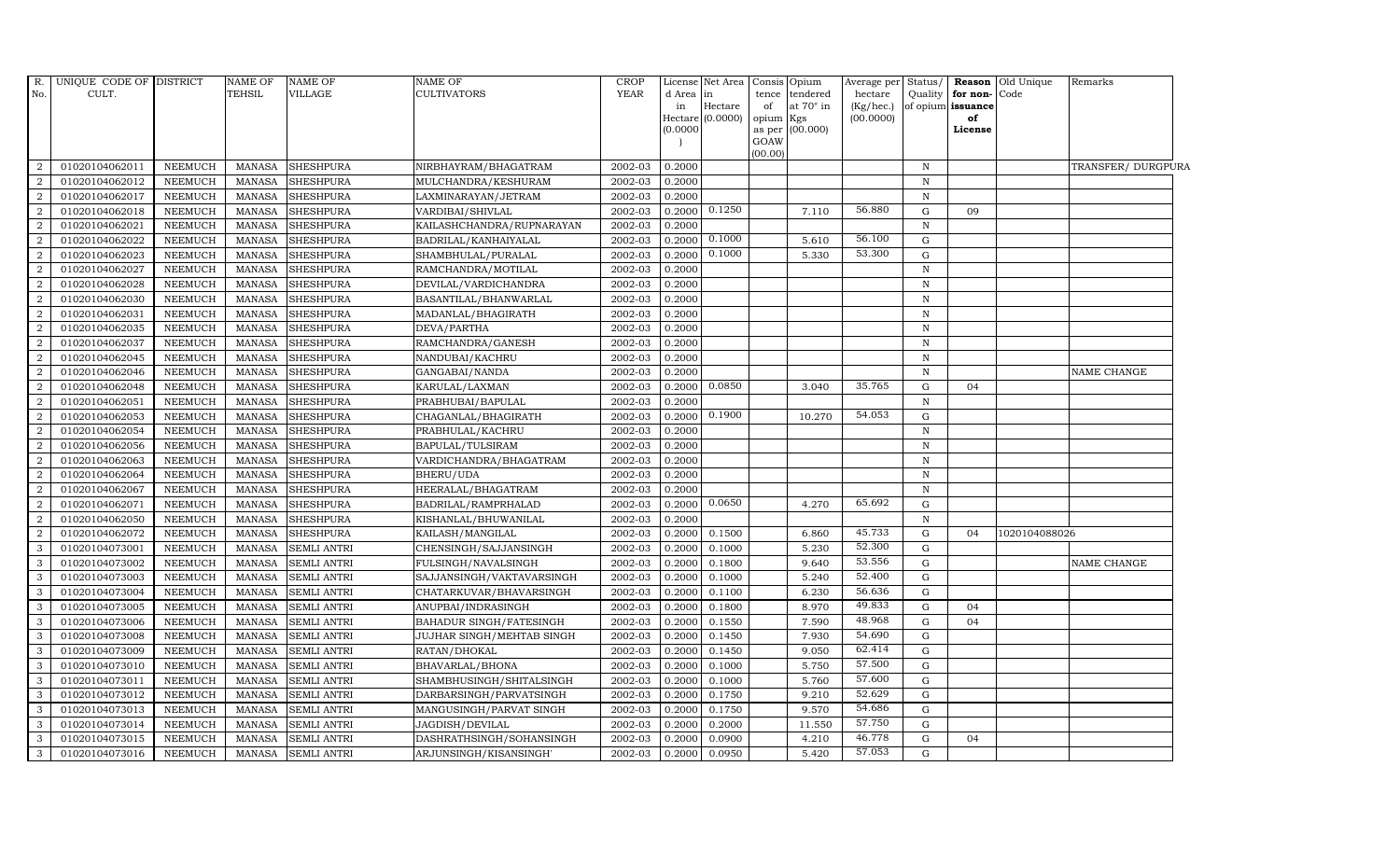| R.               | UNIQUE CODE OF DISTRICT |                | <b>NAME OF</b> | <b>NAME OF</b>     | <b>NAME OF</b>               | <b>CROP</b> |           | License Net Area | Consis          | Opium            | Average per | Status/      |                   | Reason Old Unique | Remarks     |
|------------------|-------------------------|----------------|----------------|--------------------|------------------------------|-------------|-----------|------------------|-----------------|------------------|-------------|--------------|-------------------|-------------------|-------------|
| No.              | CULT.                   |                | <b>TEHSIL</b>  | VILLAGE            | CULTIVATORS                  | <b>YEAR</b> | d Area in |                  | tence           | tendered         | hectare     | Quality      | for non-Code      |                   |             |
|                  |                         |                |                |                    |                              |             | in        | Hectare          | of              | at $70^\circ$ in | (Kg/hec.)   |              | of opium issuance |                   |             |
|                  |                         |                |                |                    |                              |             | (0.0000)  | Hectare (0.0000) | opium<br>as per | Kgs<br>(00.000)  | (00.0000)   |              | of<br>License     |                   |             |
|                  |                         |                |                |                    |                              |             |           |                  | GOAW            |                  |             |              |                   |                   |             |
|                  |                         |                |                |                    |                              |             |           |                  | (00.00)         |                  |             |              |                   |                   |             |
| 3                | 01020104073019          | <b>NEEMUCH</b> | <b>MANASA</b>  | <b>SEMLI ANTRI</b> | BHOPALSINGH/MOHANSINGH       | 2002-03     | 0.2000    | 0.1400           |                 | 7.170            | 51.214      | G            | 04                |                   |             |
| 3                | 01020104073020          | <b>NEEMUCH</b> | <b>MANASA</b>  | <b>SEMLI ANTRI</b> | NARAYANSINGH/RADSINGH        | 2002-03     | 0.2000    | 0.0950           |                 | 5.060            | 53.263      | G            |                   |                   |             |
| 3                | 01020104073021          | <b>NEEMUCH</b> | <b>MANASA</b>  | <b>SEMLI ANTRI</b> | TEJSINGH/BANE SINGH          | 2002-03     | 0.2000    | 0.1350           |                 | 7.060            | 52.296      | $\mathbf G$  |                   |                   |             |
| 3                | 01020104073023          | <b>NEEMUCH</b> | <b>MANASA</b>  | <b>SEMLI ANTRI</b> | BANE SINGH/MEHTAB SINGH      | 2002-03     | 0.2000    | 0.1000           |                 | 5.250            | 52.500      | $\mathbf G$  |                   |                   |             |
| 3                | 01020104073024          | <b>NEEMUCH</b> | <b>MANASA</b>  | <b>SEMLI ANTRI</b> | DHANSINGH/BHAVARSINGH        | 2002-03     | 0.2000    | 0.1100           |                 | 6.360            | 57.818      | $\mathbf G$  |                   |                   |             |
| 3                | 01020104073025          | <b>NEEMUCH</b> | <b>MANASA</b>  | <b>SEMLI ANTRI</b> | KAMALSINGH/ONKARSINGH        | 2002-03     | 0.2000    | 0.1750           |                 | 8.950            | 51.143      | G            | 04                |                   |             |
| 3                | 01020104073027          | <b>NEEMUCH</b> | <b>MANASA</b>  | <b>SEMLI ANTRI</b> | SOHANSINGH/SHAMBHU SINGH     | 2002-03     | 0.2000    | 0.1000           |                 | 5.890            | 58.900      | ${\rm G}$    |                   |                   |             |
| 3                | 01020104073030          | <b>NEEMUCH</b> | <b>MANASA</b>  | <b>SEMLI ANTRI</b> | MADANSINGH/BAHADUR SINGH     | 2002-03     | 0.2000    | 0.1000           |                 | 5.940            | 59.400      | G            |                   |                   |             |
| 3                | 01020104073031          | <b>NEEMUCH</b> | <b>MANASA</b>  | <b>SEMLI ANTRI</b> | JAGDISH/BASNTILAL            | 2002-03     | 0.2000    |                  |                 |                  |             | F            |                   |                   |             |
| 3                | 01020104073035          | <b>NEEMUCH</b> | <b>MANASA</b>  | <b>SEMLI ANTRI</b> | VIRAMSINGH/MADANSINGH        | 2002-03     | 0.2000    | 0.0950           |                 | 5.260            | 55.368      | $\mathbf G$  |                   |                   |             |
| 3                | 01020104073036          | <b>NEEMUCH</b> | <b>MANASA</b>  | <b>SEMLI ANTRI</b> | KOMALKUMAR/PRABHULAL         | 2002-03     | 0.2000    |                  |                 |                  |             | $\, {\rm N}$ |                   |                   |             |
| 3                | 01020104073038          | <b>NEEMUCH</b> | <b>MANASA</b>  | <b>SEMLI ANTRI</b> | RAMDAYAL/BASANTILAL          | 2002-03     | 0.2000    |                  |                 |                  |             | F            |                   |                   |             |
| 3                | 01020104073039          | <b>NEEMUCH</b> | <b>MANASA</b>  | <b>SEMLI ANTRI</b> | PARVAT SINGH/SHITALSINGH     | 2002-03     | 0.2000    | 0.1750           |                 | 9.720            | 55.543      | $\mathbf G$  |                   |                   |             |
| 3                | 01020104073040          | <b>NEEMUCH</b> | <b>MANASA</b>  | <b>SEMLI ANTRI</b> | BHAVARSINGH/LALSINGH         | 2002-03     | 0.2000    | 0.1500           |                 | 9.800            | 65.333      | G            |                   |                   |             |
| 3                | 01020104073041          | <b>NEEMUCH</b> | <b>MANASA</b>  | <b>SEMLI ANTRI</b> | MADANSINGH/VAKTAVAR SINGH    | 2002-03     | 0.2000    | 0.1050           |                 | 5.740            | 54.667      | $\mathbf G$  |                   |                   |             |
| 3                | 01020104073042          | <b>NEEMUCH</b> | <b>MANASA</b>  | <b>SEMLI ANTRI</b> | MOHANSINGH/MEHTABSINGH       | 2002-03     | 0.2000    | 0.2000           |                 | 5.980            | 29.900      | $\mathbf{I}$ | 02                |                   |             |
| 3                | 01020104073043          | <b>NEEMUCH</b> | <b>MANASA</b>  | <b>SEMLI ANTRI</b> | BASANTILAL/TARACHAND         | 2002-03     | 0.2000    |                  |                 |                  |             | $\mathbf{F}$ |                   |                   |             |
| $\mathbf{3}$     | 01020104073044          | <b>NEEMUCH</b> | <b>MANASA</b>  | <b>SEMLI ANTRI</b> | RODSINGH/JUJHARSINGH         | 2002-03     | 0.2000    | 0.1100           |                 | 6.410            | 58.273      | $\mathbf G$  |                   |                   |             |
| 3                | 01020104073046          | <b>NEEMUCH</b> | <b>MANASA</b>  | <b>SEMLI ANTRI</b> | SAJNIBAI/SHANKAR             | 2002-03     | 0.2000    | 0.1000           |                 | 5.150            | 51.500      | G            | 04                |                   |             |
| 3                | 01020104073047          | <b>NEEMUCH</b> | <b>MANASA</b>  | <b>SEMLI ANTRI</b> | NANURAM/BASANTILAL           | 2002-03     | 0.2000    | 0.1050           |                 | 5.840            | 55.619      | G            |                   |                   |             |
| 3                | 01020104073048          | <b>NEEMUCH</b> | <b>MANASA</b>  | <b>SEMLI ANTRI</b> | NAVLABAI/RAMCHAND            | 2002-03     | 0.2000    | 0.0900           |                 | 5.190            | 57.667      | G            |                   |                   |             |
| 3                | 01020104073049          | <b>NEEMUCH</b> | <b>MANASA</b>  | <b>SEMLI ANTRI</b> | BANSHILAL/BHAVARLAL          | 2002-03     | 0.2000    | 0.0900           |                 | 4.860            | 54.000      | G            |                   | 01020104092019    |             |
| $\overline{a}$   | 01020104056001          | <b>NEEMUCH</b> | <b>MANASA</b>  | <b>SARSI</b>       | KANWARLAL/BHUWANIRAM         | 2002-03     | 0.2000    | 0.1400           |                 | 7.970            | 56.929      | ${\rm G}$    |                   |                   |             |
| 2                | 01020104056002          | <b>NEEMUCH</b> | <b>MANASA</b>  | <b>SARSI</b>       | RATANLAL/BHERU               | 2002-03     | 0.2000    | 0.0700           |                 | 3.920            | 56.000      | $\mathbf G$  |                   |                   | NAME CHANGE |
| 2                | 01020104056004          | <b>NEEMUCH</b> | <b>MANASA</b>  | SARSI              | BHUWANIRAM/KALU              | 2002-03     | 0.2000    | 0.0350           |                 | 1.940            | 55.429      | G            |                   |                   |             |
| $\overline{a}$   | 01020104056005          | <b>NEEMUCH</b> | <b>MANASA</b>  | <b>SARSI</b>       | RAMESHWAR/GENDMAL            | 2002-03     | 0.2000    |                  |                 |                  |             | ${\bf N}$    |                   |                   |             |
| 2                | 01020104056006          | <b>NEEMUCH</b> | <b>MANASA</b>  | <b>SARSI</b>       | KARULAL/BHUWANIRAM RAWAT     | 2002-03     | 0.2000    | 0.0900           |                 | 5.130            | 57.000      | G            |                   |                   |             |
| 2                | 01020104056007          | <b>NEEMUCH</b> | <b>MANASA</b>  | <b>SARSI</b>       | CHAGNIBAI/JAGANNATH          | 2002-03     | 0.2000    |                  |                 |                  |             | $\mathbf N$  |                   |                   | NAME CHANGE |
| $\overline{a}$   | 01020104056008          | <b>NEEMUCH</b> | <b>MANASA</b>  | <b>SARSI</b>       | BANSHILAL/BHUWANIRAM         | 2002-03     | 0.2000    |                  |                 |                  |             | ${\bf N}$    |                   |                   |             |
| $\overline{2}$   | 01020104056009          | <b>NEEMUCH</b> | <b>MANASA</b>  | <b>SARSI</b>       | KANHAIYALAL/BHUWANIRAM RAWAT | 2002-03     | 0.2000    | 0.1050           |                 | 6.370            | 60.667      | $\mathbf G$  |                   |                   |             |
| $\boldsymbol{2}$ | 01020104056010          | <b>NEEMUCH</b> | <b>MANASA</b>  | <b>SARSI</b>       | BADRILAL/HARLAL              | 2002-03     | 0.2000    |                  |                 |                  |             | $\, {\rm N}$ |                   |                   |             |
| $\overline{2}$   | 01020104056011          | <b>NEEMUCH</b> | <b>MANASA</b>  | <b>SARSI</b>       | DHEERAJBAI/SHIVKARAN         | 2002-03     | 0.2000    |                  |                 |                  |             | $\, {\rm N}$ |                   |                   |             |
| 2                | 01020104056014          | <b>NEEMUCH</b> | <b>MANASA</b>  | <b>SARSI</b>       | KAILASHCHANDRA/BHONILAL      | 2002-03     | 0.2000    | 0.0450           |                 | 2.570            | 57.111      | G            |                   |                   |             |
| $\overline{2}$   | 01020104056015          | <b>NEEMUCH</b> | <b>MANASA</b>  | <b>SARSI</b>       | RAMESHCHANDRA/BHERULAL       | 2002-03     | 0.2000    | 0.0750           |                 | 4.230            | 56.400      | $\mathbf G$  |                   |                   |             |
| 2                | 01020104056017          | <b>NEEMUCH</b> | <b>MANASA</b>  | <b>SARSI</b>       | DHANNALAL/BHANWARLAL         | 2002-03     | 0.2000    |                  |                 |                  |             | $\, {\rm N}$ |                   |                   |             |
| $\overline{2}$   | 01020104056018          | <b>NEEMUCH</b> | <b>MANASA</b>  | <b>SARSI</b>       | KISHORE/CHUNNILAL            | 2002-03     | 0.2000    |                  |                 |                  |             | $\mathbf N$  |                   |                   |             |
| 2                | 01020104056019          | <b>NEEMUCH</b> | <b>MANASA</b>  | <b>SARSI</b>       | MANGILAL/BHANWARLAL          | 2002-03     | 0.2000    | 0.1550           |                 | 8.580            | 55.355      | G            |                   |                   |             |
| $\overline{a}$   | 01020104056021          | <b>NEEMUCH</b> | <b>MANASA</b>  | <b>SARSI</b>       | DHAPUBAI/DHANRAJ             | 2002-03     | 0.2000    |                  |                 |                  |             | $\, {\rm N}$ |                   |                   | NAME CHANGE |
| $\overline{2}$   | 01020104056026          | <b>NEEMUCH</b> | <b>MANASA</b>  | <b>SARSI</b>       | SHANTIBAI/BHUWANILAL         | 2002-03     | 0.2000    | 0.0850           |                 | 4.780            | 56.235      | $\mathbf G$  |                   |                   |             |
| 2                | 01020104056027          | <b>NEEMUCH</b> | <b>MANASA</b>  | <b>SARSI</b>       | BHAGWANSINGH/BHANWARLAL      | 2002-03     | 0.2000    | 0.1350           |                 | 7.820            | 57.926      | $\mathbf G$  |                   |                   |             |
| $\overline{a}$   | 01020104056028          | <b>NEEMUCH</b> | MANASA         | <b>SARSI</b>       | GANGARAM/DAYARAM             | 2002-03     | 0.2000    |                  |                 |                  |             | $\mathbf N$  |                   |                   |             |
|                  |                         |                |                |                    |                              |             |           |                  |                 |                  |             |              |                   |                   |             |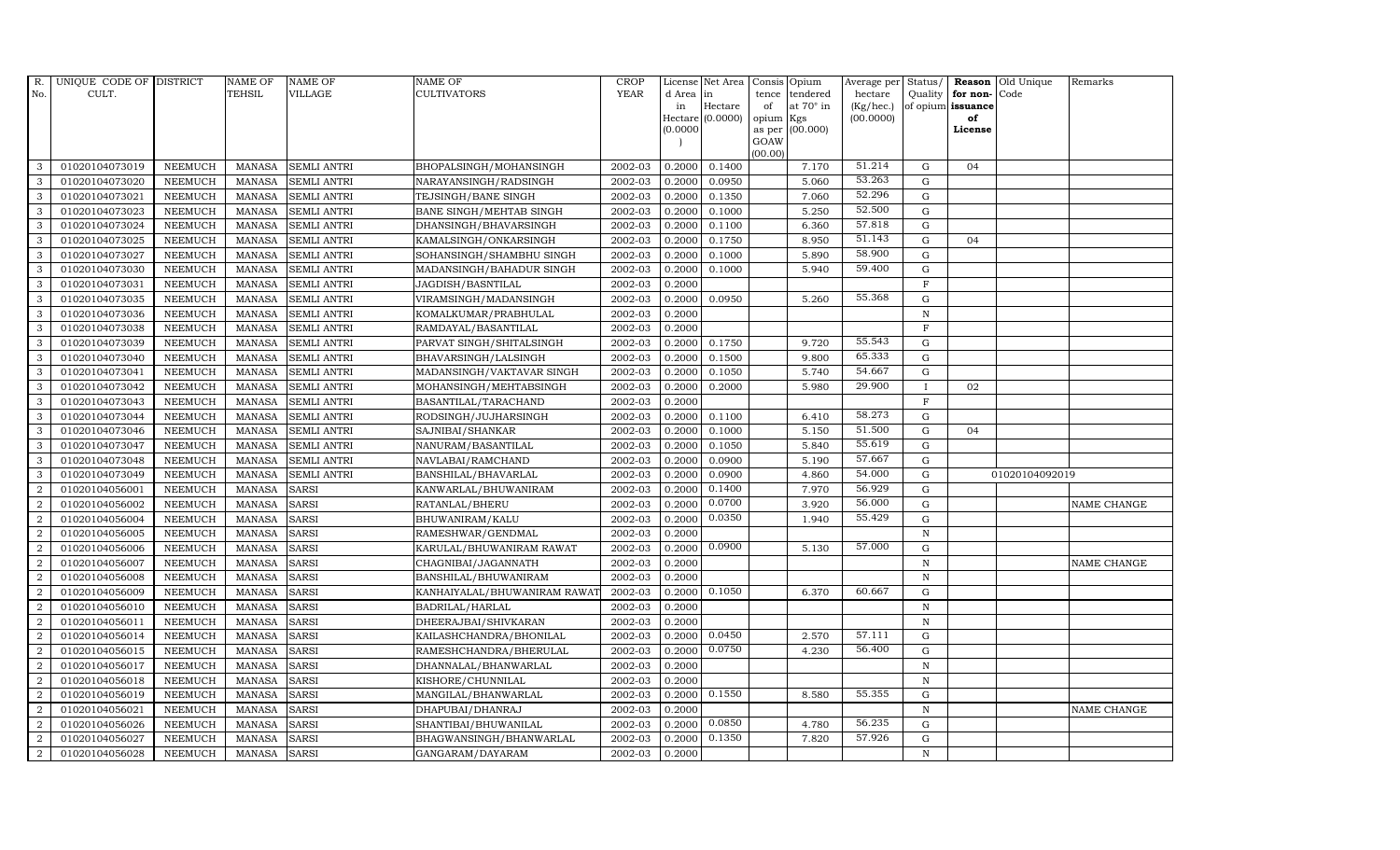| $R_{\cdot}$<br>No. | UNIQUE CODE OF DISTRICT<br>CULT. |                | <b>NAME OF</b><br>TEHSIL | <b>NAME OF</b><br>VILLAGE | NAME OF<br>CULTIVATORS      | CROP<br><b>YEAR</b> | d Area   | License Net Area<br>in |           | Consis Opium<br>tence tendered | Average per<br>hectare | Status/<br>Quality | for non-Code      | <b>Reason</b> Old Unique | Remarks                       |  |
|--------------------|----------------------------------|----------------|--------------------------|---------------------------|-----------------------------|---------------------|----------|------------------------|-----------|--------------------------------|------------------------|--------------------|-------------------|--------------------------|-------------------------------|--|
|                    |                                  |                |                          |                           |                             |                     | in       | Hectare                | of        | at $70^\circ$ in               | (Kg/hec.)              |                    | of opium issuance |                          |                               |  |
|                    |                                  |                |                          |                           |                             |                     | Hectare  | (0.0000)               | opium Kgs |                                | (00.0000)              |                    | of                |                          |                               |  |
|                    |                                  |                |                          |                           |                             |                     | (0.0000) |                        | GOAW      | as per (00.000)                |                        |                    | License           |                          |                               |  |
|                    |                                  |                |                          |                           |                             |                     |          |                        | (00.00)   |                                |                        |                    |                   |                          |                               |  |
| 2                  | 01020104056029                   | NEEMUCH        | <b>MANASA</b>            | <b>SARSI</b>              | SURESH/DOULATRAM            | 2002-03             | 0.2000   |                        |           |                                |                        | $\mathbf N$        |                   |                          | NAME CHANGE                   |  |
| $\overline{2}$     | 01020104056030                   | <b>NEEMUCH</b> | <b>MANASA</b>            | <b>SARSI</b>              | TULSIRAM/PRABHULAL          | 2002-03             | 0.2000   | 0.0900                 |           | 5.340                          | 59.333                 | G                  |                   |                          |                               |  |
| $\overline{2}$     | 01020104056033                   | <b>NEEMUCH</b> | <b>MANASA</b>            | <b>SARSI</b>              | MOHANLAL/BHUWANILAL         | 2002-03             | 0.2000   | 0.1500                 |           | 8.150                          | 54.333                 | G                  |                   |                          |                               |  |
| $\overline{2}$     | 01020104056034                   | <b>NEEMUCH</b> | <b>MANASA</b>            | <b>SARSI</b>              | RAMCHANDRA/GENDMAL          | 2002-03             | 0.2000   |                        |           |                                |                        | $\mathbb N$        |                   |                          | TRANSFER/ KHEDLI              |  |
| $\overline{2}$     | 01020104056036                   | <b>NEEMUCH</b> | <b>MANASA</b>            | <b>SARSI</b>              | RAMCHANDRA/NANURAM          | 2002-03             | 0.2000   | 0.1350                 |           | 8.030                          | 59.481                 | $\mathbf G$        |                   |                          |                               |  |
| 2                  | 01020104056037                   | <b>NEEMUCH</b> | <b>MANASA</b>            | <b>SARSI</b>              | SAKINABI/ISMILE             | 2002-03             | 0.2000   |                        |           |                                |                        | $\, {\bf N}$       |                   |                          | NAME CHANGE TRANSFER/CHOWKADI |  |
| $\overline{2}$     | 01020104056039                   | <b>NEEMUCH</b> | <b>MANASA</b>            | <b>SARSI</b>              | MOHANLAL/HEERALAL           | 2002-03             | 0.2000   |                        |           |                                |                        | N                  |                   |                          |                               |  |
| $\overline{2}$     | 01020104056040                   | <b>NEEMUCH</b> | <b>MANASA</b>            | <b>SARSI</b>              | MAHENDRAKUMAR/BASANTILAL    | 2002-03             | 0.2000   |                        |           |                                |                        | $\mathbb N$        |                   |                          |                               |  |
| 2                  | 01020104060003                   | <b>NEEMUCH</b> | <b>MANASA</b>            | <b>SANDIYA</b>            | RAMCHANDRA/GHASI            | 2002-03             | 0.2000   | 0.0950                 |           | 5.240                          | 55.158                 | G                  |                   |                          |                               |  |
| $\overline{2}$     | 01020104060005                   | <b>NEEMUCH</b> | <b>MANASA</b>            | <b>SANDIYA</b>            | HAMIRCHAND/CHOGA            | 2002-03             | 0.2000   |                        |           |                                |                        | $\mathbf F$        |                   |                          |                               |  |
| 2                  | 01020104060006                   | <b>NEEMUCH</b> | <b>MANASA</b>            | <b>SANDIYA</b>            | KANKUBAI/BHERULAL           | 2002-03             | 0.2000   | 0.1850                 |           | 3.010                          | 16.270                 | G                  | 04                |                          |                               |  |
| $\overline{2}$     | 01020104060010                   | <b>NEEMUCH</b> | <b>MANASA</b>            | <b>SANDIYA</b>            | SHIVLAL/DHANNA              | 2002-03             | 0.2000   | 0.1450                 |           | 8.360                          | 57.655                 | G                  |                   |                          |                               |  |
| -2                 | 01020104060012                   | <b>NEEMUCH</b> | <b>MANASA</b>            | <b>SANDIYA</b>            | MUKANDAS/KISHANDAS          | 2002-03             | 0.2000   | 0.0800                 |           | 4.790                          | 59.875                 | G                  |                   |                          |                               |  |
| $\overline{2}$     | 01020104060016                   | <b>NEEMUCH</b> | <b>MANASA</b>            | <b>SANDIYA</b>            | UDAIKUMAR/BHERULAL          | 2002-03             | 0.2000   |                        |           |                                |                        | $\mathbf N$        |                   |                          |                               |  |
| $\overline{2}$     | 01020104060018                   | <b>NEEMUCH</b> | <b>MANASA</b>            | <b>SANDIYA</b>            | NIHALCHAND/NANDLAL          | 2002-03             | 0.2000   |                        |           |                                |                        | $\, {\rm N}$       |                   |                          |                               |  |
| 2                  | 01020104060020                   | <b>NEEMUCH</b> | <b>MANASA</b>            | <b>SANDIYA</b>            | GOPAL/GOVERDHANLAL          | 2002-03             | 0.2000   | 0.1150                 |           | 5.180                          | 45.043                 | G                  | 04                |                          |                               |  |
| 2                  | 01020104060022                   | <b>NEEMUCH</b> | <b>MANASA</b>            | <b>SANDIYA</b>            | SHAMBHULAL/CHOGA            | 2002-03             | 0.2000   | 0.0850                 |           | 4.590                          | 54.000                 | $\mathbf G$        |                   |                          |                               |  |
| $\overline{a}$     | 01020104060024                   | <b>NEEMUCH</b> | <b>MANASA</b>            | <b>SANDIYA</b>            | SURAJMAL/KANHAIYALAL        | 2002-03             | 0.2000   |                        |           |                                |                        | $\mathbb N$        |                   |                          |                               |  |
| $\overline{2}$     | 01020104060029                   | <b>NEEMUCH</b> | <b>MANASA</b>            | <b>SANDIYA</b>            | JHANAKBAI/BHAWANISHANKAR    | 2002-03             | 0.2000   |                        |           |                                |                        | N                  |                   |                          |                               |  |
| $\overline{2}$     | 01020104060031                   | <b>NEEMUCH</b> | <b>MANASA</b>            | <b>SANDIYA</b>            | KARULAL/KASHIRAM            | 2002-03             | 0.2000   |                        |           |                                |                        | $\, {\rm N}$       |                   |                          |                               |  |
| 2                  | 01020104060032                   | NEEMUCH        | <b>MANASA</b>            | <b>SANDIYA</b>            | MANGILAL/BHAJJA             | 2002-03             |          | $0.2000 \mid 0.1050$   |           | 4.180                          | 39.810                 | G                  | 04                |                          |                               |  |
| 2                  | 01020104060036                   | <b>NEEMUCH</b> | <b>MANASA</b>            | <b>SANDIYA</b>            | RAMCHANDRA/JAGANNATH        | 2002-03             | 0.2000   |                        |           |                                |                        | $\, {\bf N}$       |                   |                          |                               |  |
| $\overline{2}$     | 01020104060038                   | <b>NEEMUCH</b> | <b>MANASA</b>            | <b>SANDIYA</b>            | MANNALAL/PANNALAL           | 2002-03             | 0.2000   |                        |           |                                |                        | $\mathbb N$        |                   |                          |                               |  |
| <sup>2</sup>       | 01020104060039                   | <b>NEEMUCH</b> | <b>MANASA</b>            | <b>SANDIYA</b>            | RADHUDAS/CHENDAS            | 2002-03             | 0.2000   |                        |           |                                |                        | $\mathbf N$        |                   |                          |                               |  |
| $\overline{2}$     | 01020104060041                   | <b>NEEMUCH</b> | <b>MANASA</b>            | <b>SANDIYA</b>            | MANOHARLAL/LAXMINARAYAN     | 2002-03             | 0.2000   |                        |           |                                |                        | ${\bf N}$          |                   |                          |                               |  |
| $\overline{a}$     | 01020104060045                   | <b>NEEMUCH</b> | <b>MANASA</b>            | <b>SANDIYA</b>            | RADHESHYAM/KANHAIYALAL BADA | 2002-03             | 0.2000   |                        |           |                                |                        | $\mathbf{F}$       |                   |                          |                               |  |
| 2                  | 01020104060050                   | <b>NEEMUCH</b> | <b>MANASA</b>            | <b>SANDIYA</b>            | CHANDMAL/MANGILAL           | 2002-03             | 0.2000   |                        |           |                                |                        | N                  |                   |                          |                               |  |
| $\overline{2}$     | 01020104060054                   | <b>NEEMUCH</b> | <b>MANASA</b>            | <b>SANDIYA</b>            | AMRITRAM/VARDICHANDRA       | 2002-03             | 0.2000   | 0.1950                 |           | 10.130                         | 51.949                 | G                  | 04                |                          |                               |  |
| $\overline{2}$     | 01020104060055                   | <b>NEEMUCH</b> | <b>MANASA</b>            | <b>SANDIYA</b>            | KASTURIBAI/AMRITRAM         | 2002-03             | 0.2000   |                        |           |                                |                        | $\, {\bf N}$       |                   |                          | NAME CHANGE TRANSFER/ CHUKNI  |  |
| $\overline{2}$     | 01020104060056                   | <b>NEEMUCH</b> | <b>MANASA</b>            | <b>SANDIYA</b>            | MANGIBAI/KALYAN             | 2002-03             | 0.2000   | 0.1200                 |           | 6.830                          | 56.917                 | G                  |                   |                          |                               |  |
| $\overline{2}$     | 01020104060057                   | <b>NEEMUCH</b> | <b>MANASA</b>            | <b>SANDIYA</b>            | TEJA/RAMA BANJARA           | 2002-03             | 0.2000   | 0.1450                 |           | 8.210                          | 56.621                 | $\mathbf G$        |                   | 01020104037021           |                               |  |
| 2                  | 01020104060058                   | <b>NEEMUCH</b> | <b>MANASA</b>            | <b>SANDIYA</b>            | OMPRAKASH/BHAGATRAM         | 2002-03             | 0.2000   | 0.1500                 |           | 8.990                          | 59.933                 | $\mathbf G$        |                   |                          | 0102010406107TRANSFER/ CHUKNI |  |
| $\overline{2}$     | 01020104060059                   | <b>NEEMUCH</b> | <b>MANASA</b>            | <b>SANDIYA</b>            | RODILAL/BHANWARLAL          | 2002-03             | 0.2000   | 0.2000                 |           | 9.740                          | 48.700                 | G                  | 04                | 1020104058012            |                               |  |
| 3                  | 01020104064018                   | <b>NEEMUCH</b> | <b>MANASA</b>            | <b>SAMIYA</b>             | MATHURALAL/AMRA             | 2002-03             | 0.2000   | 0.2050                 |           | 10.220                         | 49.854                 | $\mathbf G$        | 04                |                          |                               |  |
| 3                  | 01020104064002                   | <b>NEEMUCH</b> | <b>MANASA</b>            | <b>SAMIYA</b>             | SHOBARAM/SHANKARLAL         | 2002-03             | 0.2000   | 0.1250                 |           | 7.210                          | 57.680                 | G                  |                   |                          |                               |  |
| 3                  | 01020104064004                   | <b>NEEMUCH</b> | <b>MANASA</b>            | <b>SAMIYA</b>             | NAGUSINGH/RATANLAL          | 2002-03             | 0.2000   | 0.1950                 |           | 11.920                         | 61.128                 | G                  |                   |                          |                               |  |
| $\mathbf{3}$       | 01020104064008                   | <b>NEEMUCH</b> | <b>MANASA</b>            | <b>SAMIYA</b>             | NATHU/KUKA                  | 2002-03             | 0.2000   | 0.1900                 |           | 10.540                         | 55.474                 | $\mathbf G$        |                   |                          |                               |  |
| $\mathbf{3}$       | 01020104064011                   | <b>NEEMUCH</b> | <b>MANASA</b>            | <b>SAMIYA</b>             | BHERULAL/NANDRAM            | 2002-03             | 0.2000   | 0.1000                 |           | 5.950                          | 59.500                 | G                  |                   |                          |                               |  |
| 3                  | 01020104064012                   | <b>NEEMUCH</b> | <b>MANASA</b>            | <b>SAMIYA</b>             | KACHRULAL/KALU JI           | 2002-03             | 0.2000   |                        |           |                                |                        | $_{\rm F}$         |                   | 01020104063031           |                               |  |
| 3                  | 01020104064013                   | <b>NEEMUCH</b> | <b>MANASA</b>            | <b>SAMIYA</b>             | <b>JUJHARSINGH/KAVARLAL</b> | 2002-03             | 0.2000   |                        |           |                                |                        | $\mathbf F$        |                   | 01020104063041           |                               |  |
| 3                  | 01020104064014                   | <b>NEEMUCH</b> | <b>MANASA</b>            | <b>SAMIYA</b>             | MANGILAL/KUKAJI             | 2002-03             |          | $0.2000$ 0.1650        |           | 8.870                          | 53.758                 | G                  |                   | 01020104063104           |                               |  |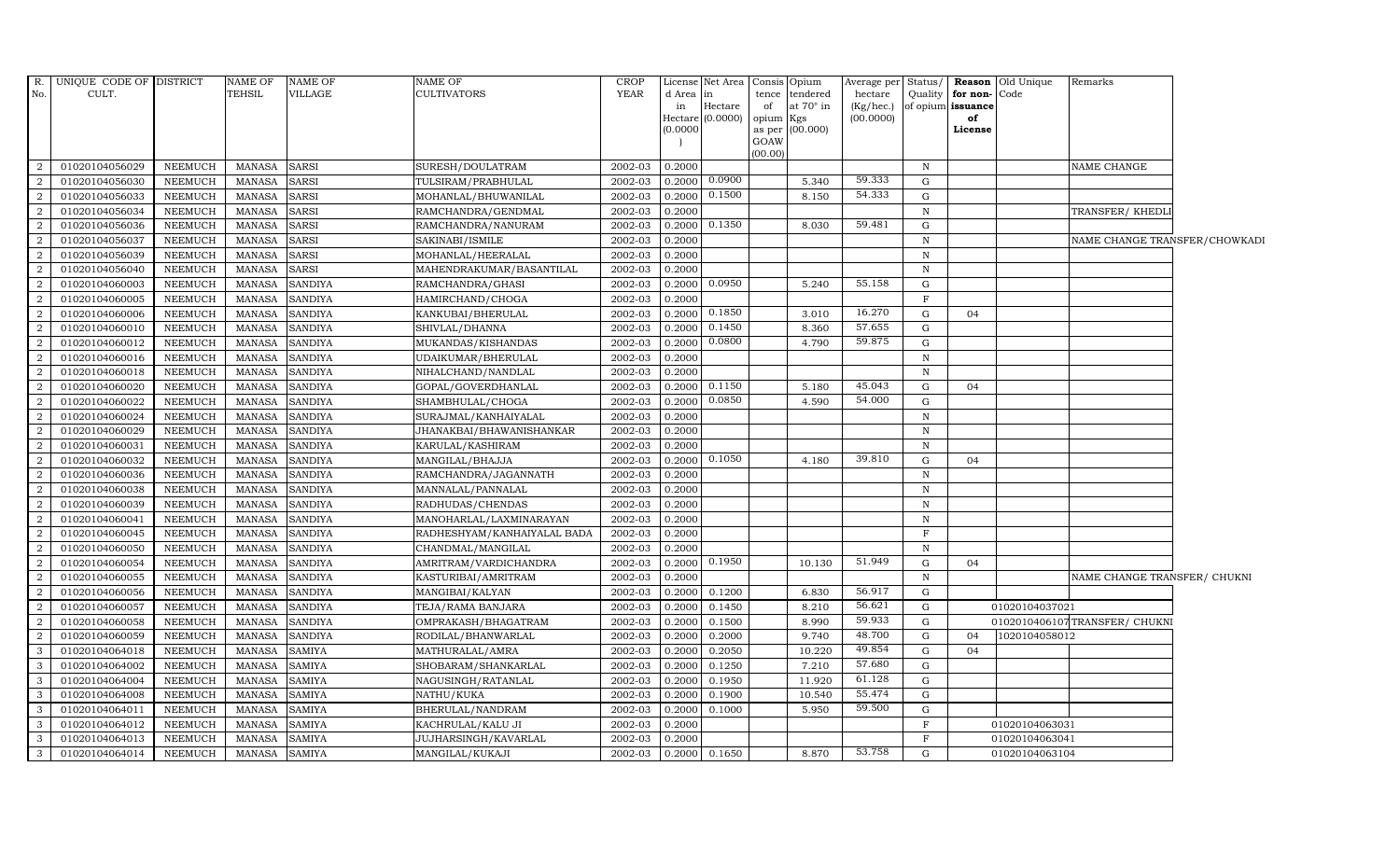| R.             | UNIQUE CODE OF DISTRICT |                | <b>NAME OF</b> | <b>NAME OF</b>    | <b>NAME OF</b>       | CROP        |           | License Net Area Consis Opium |           |                  | Average per | Status/      | Reason            | Old Unique    | Remarks         |
|----------------|-------------------------|----------------|----------------|-------------------|----------------------|-------------|-----------|-------------------------------|-----------|------------------|-------------|--------------|-------------------|---------------|-----------------|
| No.            | CULT.                   |                | <b>TEHSIL</b>  | <b>VILLAGE</b>    | <b>CULTIVATORS</b>   | <b>YEAR</b> | d Area in |                               |           | tence tendered   | hectare     | Quality      | for non-          | Code          |                 |
|                |                         |                |                |                   |                      |             | in        | Hectare                       | of        | at $70^\circ$ in | (Kg/hec.)   |              | of opium issuance |               |                 |
|                |                         |                |                |                   |                      |             |           | Hectare (0.0000)              | opium Kgs |                  | (00.0000)   |              | of                |               |                 |
|                |                         |                |                |                   |                      |             | (0.0000)  |                               | GOAW      | as per (00.000)  |             |              | License           |               |                 |
|                |                         |                |                |                   |                      |             |           |                               | (00.00)   |                  |             |              |                   |               |                 |
| 3              | 01020104080001          | <b>NEEMUCH</b> | MANASA         | <b>RUPAWAS</b>    | KAVARLAL/BAPULAL     | 2002-03     | 0.2000    | 0.0900                        |           | 5.210            | 57.889      | G            |                   |               |                 |
| 3              | 01020104080002          | <b>NEEMUCH</b> | <b>MANASA</b>  | <b>RUPAWAS</b>    | PREMCHAND/BAPULAL    | 2002-03     | 0.2000    | 0.1750                        |           | 9.090            | 51.943      | $\mathbf G$  | 04                |               |                 |
| 3              | 01020104080003          | <b>NEEMUCH</b> | <b>MANASA</b>  | <b>RUPAWAS</b>    | BHAGATRAM/KACHRU     | 2002-03     | 0.2000    |                               |           |                  |             | $\,$ N       |                   |               |                 |
| 3              | 01020104080004          | <b>NEEMUCH</b> | <b>MANASA</b>  | <b>RUPAWAS</b>    | JHMAKUBAI/DHANNA     | 2002-03     | 0.2000    | 0.0900                        |           | 4.330            | 48.111      | $\mathbf G$  | 04                |               |                 |
| 3              | 01020104080005          | <b>NEEMUCH</b> | <b>MANASA</b>  | <b>RUPAWAS</b>    | DEVA/PURA            | 2002-03     | 0.2000    |                               |           |                  |             | ${\bf N}$    |                   |               |                 |
| $\mathbf{3}$   | 01020104080006          | <b>NEEMUCH</b> | MANASA         | <b>RUPAWAS</b>    | MANGILAL/RAMLAL      | 2002-03     | 0.2000    | 0.1800                        |           | 10.260           | 57.000      | $\mathbf G$  |                   |               |                 |
| 3              | 01020104080007          | <b>NEEMUCH</b> | <b>MANASA</b>  | <b>RUPAWAS</b>    | MOHANLAL/RATANLAL    | 2002-03     | 0.2000    | 0.1000                        |           | 5.540            | 55.400      | $\mathbf G$  |                   |               |                 |
| 3              | 01020104080009          | <b>NEEMUCH</b> | <b>MANASA</b>  | <b>RUPAWAS</b>    | KANA/RATANLAL        | 2002-03     | 0.2000    | 0.0800                        |           | 4.090            | 51.125      | $\mathbf G$  | 04                |               |                 |
| 3              | 01020104080010          | <b>NEEMUCH</b> | <b>MANASA</b>  | <b>RUPAWAS</b>    | GANGABAI/KACHRU      | 2002-03     | 0.2000    |                               |           |                  |             | $\mathbb N$  |                   |               |                 |
| 3              | 01020104080011          | <b>NEEMUCH</b> | <b>MANASA</b>  | <b>RUPAWAS</b>    | MANGILAL/HIRALAL     | 2002-03     | 0.2000    |                               |           |                  |             | $\,$ N       |                   |               |                 |
| 3              | 01020104080012          | <b>NEEMUCH</b> | <b>MANASA</b>  | <b>RUPAWAS</b>    | HIRALAL/KARULAL      | 2002-03     | 0.2000    |                               |           |                  |             | $\,$ N       |                   |               | TRANSFER/KHEDLI |
| 3              | 01020104080013          | <b>NEEMUCH</b> | <b>MANASA</b>  | <b>RUPAWAS</b>    | MOHANLAL/KESHURAM    | 2002-03     | 0.2000    |                               |           |                  |             | $\mathbb N$  |                   |               | TRANSFER/KHEDLI |
| 3              | 01020104080014          | <b>NEEMUCH</b> | <b>MANASA</b>  | <b>RUPAWAS</b>    | <b>BADRILAL/SEVA</b> | 2002-03     | 0.2000    | 0.1200                        |           | 6.850            | 57.083      | $\mathbf G$  |                   |               |                 |
| 3              | 01020104080015          | <b>NEEMUCH</b> | <b>MANASA</b>  | <b>RUPAWAS</b>    | VARDA/PRABHULAL      | 2002-03     | 0.2000    |                               |           |                  |             | $\mathbb N$  |                   |               | TRASFER PAWATI  |
| 3              | 01020104080016          | <b>NEEMUCH</b> | <b>MANASA</b>  | <b>RUPAWAS</b>    | RADHESHYAM/RAMLAL    | 2002-03     | 0.2000    |                               |           |                  |             | $\mathbf N$  |                   |               |                 |
| 3              | 01020104080017          | <b>NEEMUCH</b> | <b>MANASA</b>  | <b>RUPAWAS</b>    | BHAGIRATH/KARULAL    | 2002-03     | 0.2000    | 0.0750                        |           | 4.420            | 58.933      | ${\rm G}$    |                   |               |                 |
| 3              | 01020104080018          | <b>NEEMUCH</b> | <b>MANASA</b>  | <b>RUPAWAS</b>    | MANGILAL/KARULAL     | 2002-03     | 0.2000    | 0.1050                        |           | 6.050            | 57.619      | ${\rm G}$    |                   |               |                 |
| $\mathbf{3}$   | 01020104080020          | <b>NEEMUCH</b> | <b>MANASA</b>  | <b>RUPAWAS</b>    | BHERULAL/LALAJI      | 2002-03     | 0.2000    |                               |           |                  |             | $\, {\rm N}$ |                   |               |                 |
| 3              | 01020104080023          | <b>NEEMUCH</b> | <b>MANASA</b>  | <b>RUPAWAS</b>    | RAMCHANDRA/NARAYAN   | 2002-03     | 0.2000    | 0.0750                        |           | 4.760            | 63.467      | $\mathbf G$  |                   |               |                 |
| 3              | 01020104080024          | <b>NEEMUCH</b> | <b>MANASA</b>  | <b>RUPAWAS</b>    | BHAVARLAL/LALURAM    | 2002-03     | 0.2000    | 0.0850                        |           | 4.790            | 56.353      | $\mathbf G$  |                   |               |                 |
| $\mathbf{3}$   | 01020104080026          | <b>NEEMUCH</b> | <b>MANASA</b>  | <b>RUPAWAS</b>    | KANHYALAL/PREMCHAND  | 2002-03     | 0.2000    | 0.1400                        |           | 5.440            | 38.857      | ${\rm G}$    | 04                |               |                 |
| 3              | 01020104080027          | <b>NEEMUCH</b> | <b>MANASA</b>  | <b>RUPAWAS</b>    | SHAMBHULAL/SHIVLAL   | 2002-03     | 0.2000    | 0.0700                        |           | 3.060            | 43.714      | ${\rm G}$    | 04                |               |                 |
| $\mathbf{3}$   | 01020104080028          | <b>NEEMUCH</b> | <b>MANASA</b>  | <b>RUPAWAS</b>    | DHANRAJ/HARLAL       | 2002-03     | 0.2000    | 0.0800                        |           | 5.000            | 62.500      | $\mathbf G$  |                   |               |                 |
| 3              | 01020104080029          | <b>NEEMUCH</b> | <b>MANASA</b>  | <b>RUPAWAS</b>    | MADANLAL/RAMLAL      | 2002-03     | 0.2000    | 0.0850                        |           | 3.910            | 46.000      | $\mathbf G$  | 04                |               |                 |
| 3              | 01020104080030          | <b>NEEMUCH</b> | <b>MANASA</b>  | <b>RUPAWAS</b>    | SUNDARLAL/RAMLAL     | 2002-03     | 0.2000    |                               |           |                  |             | ${\bf N}$    |                   |               | TRANSFER NALWA  |
| $\overline{1}$ | 01020104008002          | <b>NEEMUCH</b> | <b>MANASA</b>  | <b>RAWATPURA</b>  | PANIBAI/KANWARLAL    | 2002-03     | 0.2000    | 0.0900                        |           | 4.790            | 53.222      | G            |                   |               |                 |
| $\overline{1}$ | 01020104008009          | <b>NEEMUCH</b> | <b>MANASA</b>  | <b>RAWATPURA</b>  | RAMLAL/KANWARLAL     | 2002-03     | 0.2000    | 0.1050                        |           | 5.740            | 54.667      | ${\rm G}$    |                   |               |                 |
| $\overline{1}$ | 01020104008013          | <b>NEEMUCH</b> | MANASA         | <b>RAWATPURA</b>  | BAPULAL/BHANWARLAL   | 2002-03     | 0.2000    | 0.1000                        |           | 5.540            | 55.400      | $\mathbf G$  |                   |               |                 |
| $\overline{1}$ | 01020104008014          | <b>NEEMUCH</b> | <b>MANASA</b>  | <b>RAWATPURA</b>  | RODILAL/MANGILAL     | 2002-03     | 0.2000    | 0.1000                        |           | 5.550            | 55.500      | $\mathbf G$  |                   |               |                 |
|                | 01020104008016          | <b>NEEMUCH</b> | <b>MANASA</b>  | <b>RAWATPURA</b>  | CHAINRAM/DHURA       | 2002-03     | 0.2000    |                               |           |                  |             | $\mathbf F$  |                   |               |                 |
| $\overline{1}$ | 01020104008022          | <b>NEEMUCH</b> | <b>MANASA</b>  | <b>RAWATPURA</b>  | JANI BAI/GABBA       | 2002-03     | 0.2000    | 0.1200                        |           | 7.060            | 58.833      | G            |                   |               | NAME CHANGE     |
|                | 01020104008026          | <b>NEEMUCH</b> | <b>MANASA</b>  | <b>RAWATPURA</b>  | SHIVLAL/NANDA DORA   | 2002-03     | 0.2000    | 0.1000                        |           | 2.600            | 26.000      | ${\rm G}$    | 04                |               |                 |
| $\overline{1}$ | 01020104008004          | <b>NEEMUCH</b> | <b>MANASA</b>  | <b>RAWATPURA</b>  | GHASI/HANSRAJ        | 2002-03     | 0.2000    | 0.1000                        |           | 5.620            | 56.200      | ${\bf G}$    |                   |               |                 |
| $\mathbf{1}$   | 01020104008005          | <b>NEEMUCH</b> | <b>MANASA</b>  | <b>RAWATPURA</b>  | BHONILAL/JAGANNATH   | 2002-03     | 0.2000    |                               |           |                  |             | $\, {\rm N}$ |                   |               |                 |
|                | 01020104008021          | <b>NEEMUCH</b> | <b>MANASA</b>  | <b>RAWATPURA</b>  | BHANWARLAL/DEVA      | 2002-03     | 0.2000    | 0.2000                        |           | 10.290           | 51.450      | $\mathbf G$  | 04                |               |                 |
| $\overline{1}$ | 01020104008028          | <b>NEEMUCH</b> | <b>MANASA</b>  | <b>RAWATPURA</b>  | PARTHI/ONKAR         | 2002-03     | 0.2000    | 0.1000                        |           | 5.130            | 51.300      | $\mathbf G$  | 04                | 1020104009031 |                 |
|                | 01020104008029          | <b>NEEMUCH</b> | <b>MANASA</b>  | <b>RAWATPURA</b>  | GHISALAL/KHEMA       | 2002-03     | 0.2000    | 0.1550                        |           | 7.780            | 50.194      | $\mathbf G$  | 04                | 1020104028187 |                 |
| $\overline{1}$ | 01020104008030          | <b>NEEMUCH</b> | <b>MANASA</b>  | <b>RAWATPURA</b>  | BHARATKUMAR/GHISALAL | 2002-03     | 0.2000    | 0.1550                        |           | 7.530            | 48.581      | ${\rm G}$    | 04                | 1020104028220 |                 |
| $\overline{2}$ | 01020104055001          | <b>NEEMUCH</b> | <b>MANASA</b>  | <b>RATI TALAI</b> | MANNALAL/PREMCHAND   | 2002-03     | 0.2000    |                               |           |                  |             | $\mathbb N$  |                   |               |                 |
| 2              | 01020104055002          | <b>NEEMUCH</b> | <b>MANASA</b>  | <b>RATI TALAI</b> | MANGILAL/BHERULAL    | 2002-03     | 0.2000    |                               |           |                  |             | $\, {\rm N}$ |                   |               |                 |
| $\overline{a}$ | 01020104055008          | <b>NEEMUCH</b> |                | MANASA RATI TALAI | RAJMAL/MANNALAL      | 2002-03     | 0.2000    |                               |           |                  |             | $\, {\rm N}$ |                   |               |                 |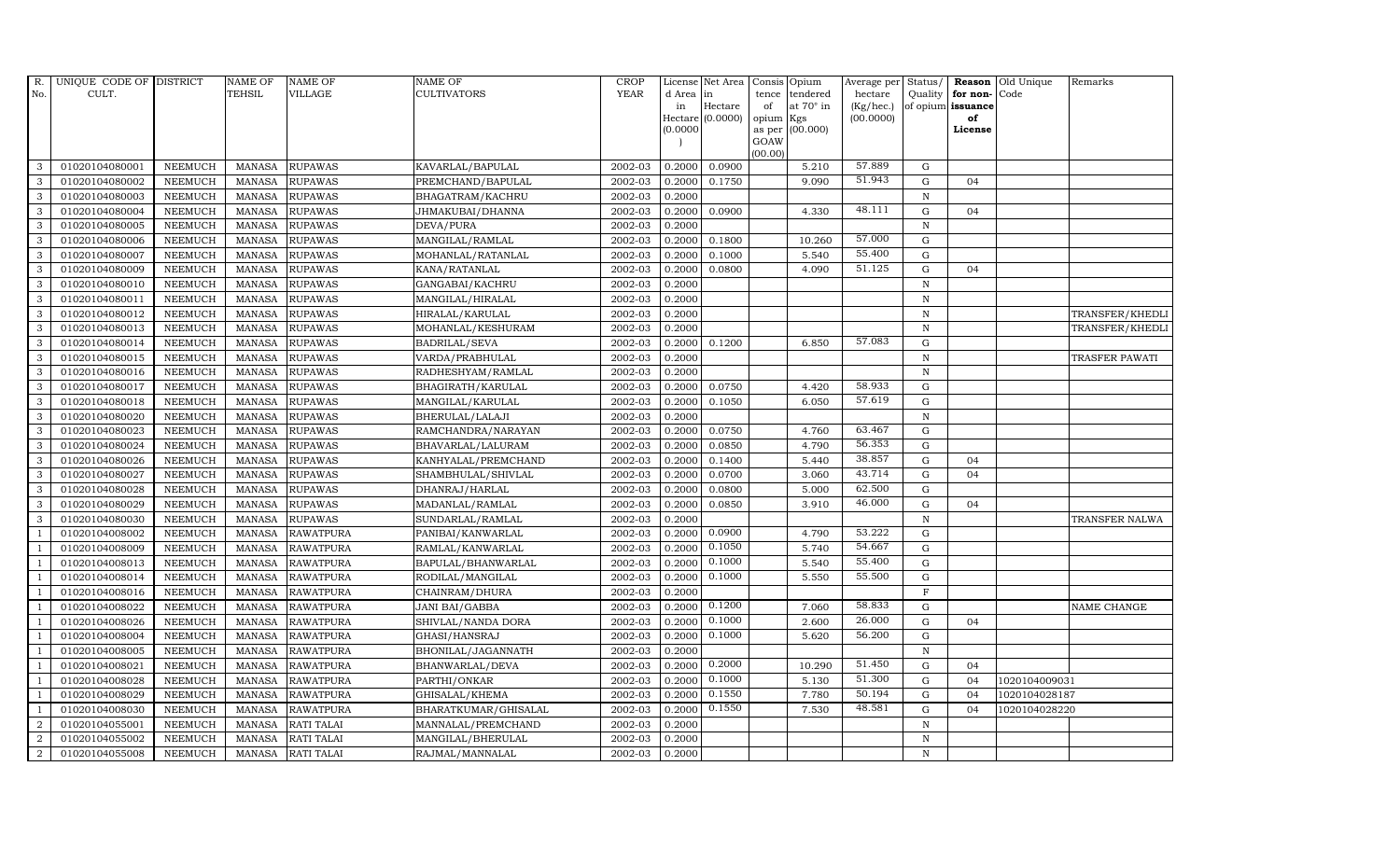| R.             | UNIQUE CODE OF DISTRICT |                | <b>NAME OF</b> | NAME OF             | NAME OF                   | <b>CROP</b> |               | License Net Area    | Consis                            | Opium                   | Average per            | Status/      |                         | Reason Old Unique | Remarks              |
|----------------|-------------------------|----------------|----------------|---------------------|---------------------------|-------------|---------------|---------------------|-----------------------------------|-------------------------|------------------------|--------------|-------------------------|-------------------|----------------------|
| No.            | CULT.                   |                | <b>TEHSIL</b>  | VILLAGE             | <b>CULTIVATORS</b>        | <b>YEAR</b> | d Area        | in                  | tence                             | tendered                | hectare                |              | Quality for non-Code    |                   |                      |
|                |                         |                |                |                     |                           |             | in<br>Hectare | Hectare<br>(0.0000) | of<br>$\ensuremath{\text{opium}}$ | at $70^\circ$ in<br>Kgs | (Kg/hec.)<br>(00.0000) |              | of opium issuance<br>of |                   |                      |
|                |                         |                |                |                     |                           |             | (0.0000)      |                     | as per                            | (00.000)                |                        |              | License                 |                   |                      |
|                |                         |                |                |                     |                           |             |               |                     | GOAW                              |                         |                        |              |                         |                   |                      |
|                |                         |                |                |                     |                           |             |               |                     | (00.00)                           |                         |                        |              |                         |                   |                      |
| $\overline{2}$ | 01020104055012          | <b>NEEMUCH</b> | <b>MANASA</b>  | <b>RATI TALAI</b>   | SHYAMLAL/UDA              | 2002-03     | 0.2000        |                     |                                   |                         |                        | $\, {\rm N}$ |                         |                   |                      |
| 3              | 01020104085002          | <b>NEEMUCH</b> | <b>MANASA</b>  | <b>RAISINGHPURA</b> | KAMLABAI/BAPUSINGH        | 2002-03     | 0.2000        | 0.1300              |                                   | 7.060                   | 54.308                 | G            |                         |                   |                      |
| $\mathbf{3}$   | 01020104085003          | <b>NEEMUCH</b> | <b>MANASA</b>  | <b>RAISINGHPURA</b> | BHAVARSINGH/MOTISINGH     | 2002-03     | 0.2000        | 0.1000              |                                   | 5.600                   | 56.000                 | G            |                         |                   |                      |
| 3              | 01020104085005          | <b>NEEMUCH</b> | <b>MANASA</b>  | <b>RAISINGHPURA</b> | GULABBAI/PREMSINGH        | 2002-03     | 0.2000        | 0.1100              |                                   | 5.810                   | 52.818                 | G            |                         |                   |                      |
| 3              | 01020104085009          | <b>NEEMUCH</b> | <b>MANASA</b>  | <b>RAISINGHPURA</b> | NAHARSINGH/DEVISINGH      | 2002-03     | 0.2000        | 0.1300              |                                   | 7.190                   | 55.308                 | $\mathbf G$  |                         |                   |                      |
| $\mathbf{3}$   | 01020104085010          | <b>NEEMUCH</b> | <b>MANASA</b>  | <b>RAISINGHPURA</b> | NANIBAI/RAMSINGH          | 2002-03     | 0.2000        |                     |                                   |                         |                        | $\mathbb N$  |                         |                   |                      |
| $\mathbf{3}$   | 01020104085012          | <b>NEEMUCH</b> | <b>MANASA</b>  | RAISINGHPURA        | BHERULAL/BHAGVAN          | 2002-03     | 0.2000        | 0.0500              |                                   | 2.940                   | 58.800                 | G            |                         |                   |                      |
| 3              | 01020104085014          | <b>NEEMUCH</b> | <b>MANASA</b>  | <b>RAISINGHPURA</b> | UDAYSINGH/KISHORSINGH     | 2002-03     | 0.2000        | 0.0950              |                                   | 5.210                   | 54.842                 | G            |                         |                   | TRANSFER SEMLI MEWAR |
| 3              | 01020104085015          | <b>NEEMUCH</b> | <b>MANASA</b>  | <b>RAISINGHPURA</b> | BHARATSINGH/RUPSINGH      | 2002-03     | 0.2000        | 0.1150              |                                   | 6.330                   | 55.043                 | G            |                         |                   |                      |
| $\mathbf{3}$   | 01020104085017          | <b>NEEMUCH</b> | MANASA         | <b>RAISINGHPURA</b> | BHERUSINGH/KAMALSINGH     | 2002-03     | 0.2000        | 0.1400              |                                   | 7.390                   | 52.786                 | ${\rm G}$    |                         |                   |                      |
| 3              | 01020104085019          | <b>NEEMUCH</b> | <b>MANASA</b>  | <b>RAISINGHPURA</b> | BAHADURSINGH/SAJJANSINGH  | 2002-03     | 0.2000        | 0.2000              |                                   | 10.690                  | 53.450                 | G            |                         |                   |                      |
| $\mathbf{3}$   | 01020104085020          | <b>NEEMUCH</b> | <b>MANASA</b>  | <b>RAISINGHPURA</b> | MOHTAVSINGH/BHUVANI SINGH | 2002-03     | 0.2000        | 0.1450              |                                   | 7.320                   | 50.483                 | G            | 04                      |                   |                      |
| $\mathbf{3}$   | 01020104085025          | <b>NEEMUCH</b> | <b>MANASA</b>  | <b>RAISINGHPURA</b> | PRAKASHSINGH/SAJJANSINGH  | 2002-03     | 0.2000        |                     |                                   |                         |                        | N            |                         |                   |                      |
| 3              | 01020104085026          | <b>NEEMUCH</b> | <b>MANASA</b>  | <b>RAISINGHPURA</b> | BALVANTSINGH/AMARSINGH    | 2002-03     | 0.2000        | 0.0950              |                                   | 5.360                   | 56.421                 | G            |                         |                   |                      |
| 3              | 01020104085029          | <b>NEEMUCH</b> | MANASA         | RAISINGHPURA        | MADHUSINGH/NAHARSINGH     | 2002-03     | 0.2000        | 0.1350              |                                   | 7.200                   | 53.333                 | $\mathbf G$  |                         |                   |                      |
| 3              | 01020104085030          | <b>NEEMUCH</b> | <b>MANASA</b>  | <b>RAISINGHPURA</b> | MANGILAL/AMRA             | 2002-03     | 0.2000        |                     |                                   |                         |                        | $\, {\rm N}$ |                         |                   | <b>TUMDA</b>         |
| 3              | 01020104085031          | <b>NEEMUCH</b> | <b>MANASA</b>  | <b>RAISINGHPURA</b> | KANHYALAL/AMAR            | 2002-03     | 0.2000        | 0.0900              |                                   | 5.380                   | 59.778                 | G            |                         |                   |                      |
| $\mathbf{3}$   | 01020104085033          | <b>NEEMUCH</b> | <b>MANASA</b>  | <b>RAISINGHPURA</b> | MOTISINGH/RUPSINGH        | 2002-03     | 0.2000        | 0.1000              |                                   | 5.450                   | 54.500                 | G            |                         |                   |                      |
| 3              | 01020104085034          | <b>NEEMUCH</b> | <b>MANASA</b>  | <b>RAISINGHPURA</b> | BHAVRBAI/ISHVARSINGH      | 2002-03     | 0.2000        | 0.1450              |                                   | 8.110                   | 55.931                 | G            |                         |                   |                      |
| 3              | 01020104085035          | <b>NEEMUCH</b> | <b>MANASA</b>  | RAISINGHPURA        | UDAYSINGH/BHAVARSINGH     | 2002-03     | 0.2000        | 0.1450              |                                   | 7.850                   | 54.138                 | $\mathbf G$  |                         |                   |                      |
| 3              | 01020104085040          | <b>NEEMUCH</b> | <b>MANASA</b>  | <b>RAISINGHPURA</b> | BHAVARSINGH/BHUVANISINGH  | 2002-03     | 0.2000        | 0.0850              |                                   | 4.640                   | 54.588                 | G            |                         |                   |                      |
| $\mathbf{3}$   | 01020104085044          | <b>NEEMUCH</b> | <b>MANASA</b>  | <b>RAISINGHPURA</b> | BHOPALSINGH/MANSINGH      | 2002-03     | 0.2000        |                     |                                   |                         |                        | $\, {\rm N}$ |                         |                   |                      |
| $\mathbf{3}$   | 01020104085046          | <b>NEEMUCH</b> | MANASA         | <b>RAISINGHPURA</b> | KALURAM/MANGILAL          | 2002-03     | 0.2000        | 0.1050              |                                   | 5.870                   | 55.905                 | G            |                         |                   |                      |
| 3              | 01020104085050          | <b>NEEMUCH</b> | <b>MANASA</b>  | <b>RAISINGHPURA</b> | RUPSINGH/BHERUSINGH       | 2002-03     | 0.2000        | 0.0900              |                                   | 5.300                   | 58.889                 | G            |                         |                   |                      |
| 3              | 01020104085051          | <b>NEEMUCH</b> | <b>MANASA</b>  | <b>RAISINGHPURA</b> | MADANSINGH/GOBARSINGH     | 2002-03     | 0.2000        | 0.1000              |                                   | 4.630                   | 46.300                 | $\mathbf G$  | 04                      |                   |                      |
| 3              | 01020104085052          | <b>NEEMUCH</b> | <b>MANASA</b>  | <b>RAISINGHPURA</b> | DHAPUBAI/BHAVARSINGH      | 2002-03     | 0.2000        | 0.0650              |                                   | 3.620                   | 55.692                 | G            |                         |                   |                      |
| $\mathbf{3}$   | 01020104085057          | <b>NEEMUCH</b> | <b>MANASA</b>  | <b>RAISINGHPURA</b> | RAISINGH/BHERUSINGH       | 2002-03     | 0.2000        |                     |                                   |                         |                        | $\, {\rm N}$ |                         |                   | LASUDI TANWAR NMH-I  |
| $\mathbf{3}$   | 01020104086004          | <b>NEEMUCH</b> | <b>MANASA</b>  | PRATAPPURA          | SHARDABAI/KISHANLAL       | 2002-03     | 0.2000        | 0.1500              |                                   | 8.890                   | 59.267                 | G            |                         |                   |                      |
| 3              | 01020104086005          | <b>NEEMUCH</b> | <b>MANASA</b>  | PRATAPPURA          | MANGI BAI/BHAWARLAL       | 2002-03     | 0.2000        | 0.1000              |                                   | 5.390                   | 53.900                 | G            |                         |                   |                      |
| 3              | 01020104086006          | <b>NEEMUCH</b> | <b>MANASA</b>  | PRATAPPURA          | BHERULAL/GULAB            | 2002-03     | 0.2000        |                     |                                   |                         |                        | $\, {\rm N}$ |                         |                   |                      |
| $\mathbf{3}$   | 01020104086007          | <b>NEEMUCH</b> | <b>MANASA</b>  | PRATAPPURA          | HIRALAL/DEVA              | 2002-03     | 0.2000        |                     |                                   |                         |                        | N            |                         |                   |                      |
| 3              | 01020104086008          | <b>NEEMUCH</b> | <b>MANASA</b>  | PRATAPPURA          | BADRILAL/KASHIRAM         | 2002-03     | 0.2000        |                     |                                   |                         |                        | N            |                         |                   |                      |
| $\mathbf{3}$   | 01020104086011          | <b>NEEMUCH</b> | <b>MANASA</b>  | PRATAPPURA          | JAMNABAI/ONKARLAL         | 2002-03     | 0.2000        |                     |                                   |                         |                        | N            |                         |                   | NAME CHANGE          |
| 3              | 01020104086012          | <b>NEEMUCH</b> | <b>MANASA</b>  | PRATAPPURA          | BANSHILAL/ONKARLAL        | 2002-03     | 0.2000        |                     |                                   |                         |                        | $\mathbb N$  |                         |                   |                      |
| 3              | 01020104086013          | <b>NEEMUCH</b> | <b>MANASA</b>  | PRATAPPURA          | BALKISHAN/NANDLAL         | 2002-03     | 0.2000        | 0.1000              |                                   | 5.830                   | 58.300                 | G            |                         |                   |                      |
| $\mathbf{3}$   | 01020104086014          | <b>NEEMUCH</b> | <b>MANASA</b>  | PRATAPPURA          | BHAGATRAM/BALU            | 2002-03     | 0.2000        | 0.1400              |                                   | 8.030                   | 57.357                 | G            |                         |                   |                      |
| 3              | 01020104086015          | <b>NEEMUCH</b> | <b>MANASA</b>  | PRATAPPURA          | SHYAMLAL/ONKARLAL         | 2002-03     | 0.2000        | 0.0950              |                                   | 5.160                   | 54.316                 | G            |                         |                   |                      |
| $\mathbf{3}$   | 01020104086016          | <b>NEEMUCH</b> | <b>MANASA</b>  | PRATAPPURA          | KESURAM/NATHU             | 2002-03     | 0.2000        | 0.1000              |                                   | 5.140                   | 51.400                 | G            | 04                      |                   |                      |
| 3              | 01020104086017          | <b>NEEMUCH</b> | <b>MANASA</b>  | PRATAPPURA          | GANPAT/MATHURALAL         | 2002-03     | 0.2000        | 0.1800              |                                   | 8.730                   | 48.500                 | G            | 04                      |                   |                      |
| 3              | 01020104086019          | <b>NEEMUCH</b> | <b>MANASA</b>  | PRATAPPURA          | MANGILAL/SALAGRAM         | 2002-03     | 0.2000        | 0.0950              |                                   | 5.260                   | 55.368                 | G            |                         |                   |                      |
| $\mathbf{3}$   | 01020104086020          | <b>NEEMUCH</b> | MANASA         | <b>PRATAPPURA</b>   | JASVANTLAL/NANDLAL        | 2002-03     | 0.2000        | 0.0950              |                                   | 5.340                   | 56.211                 | G            |                         |                   |                      |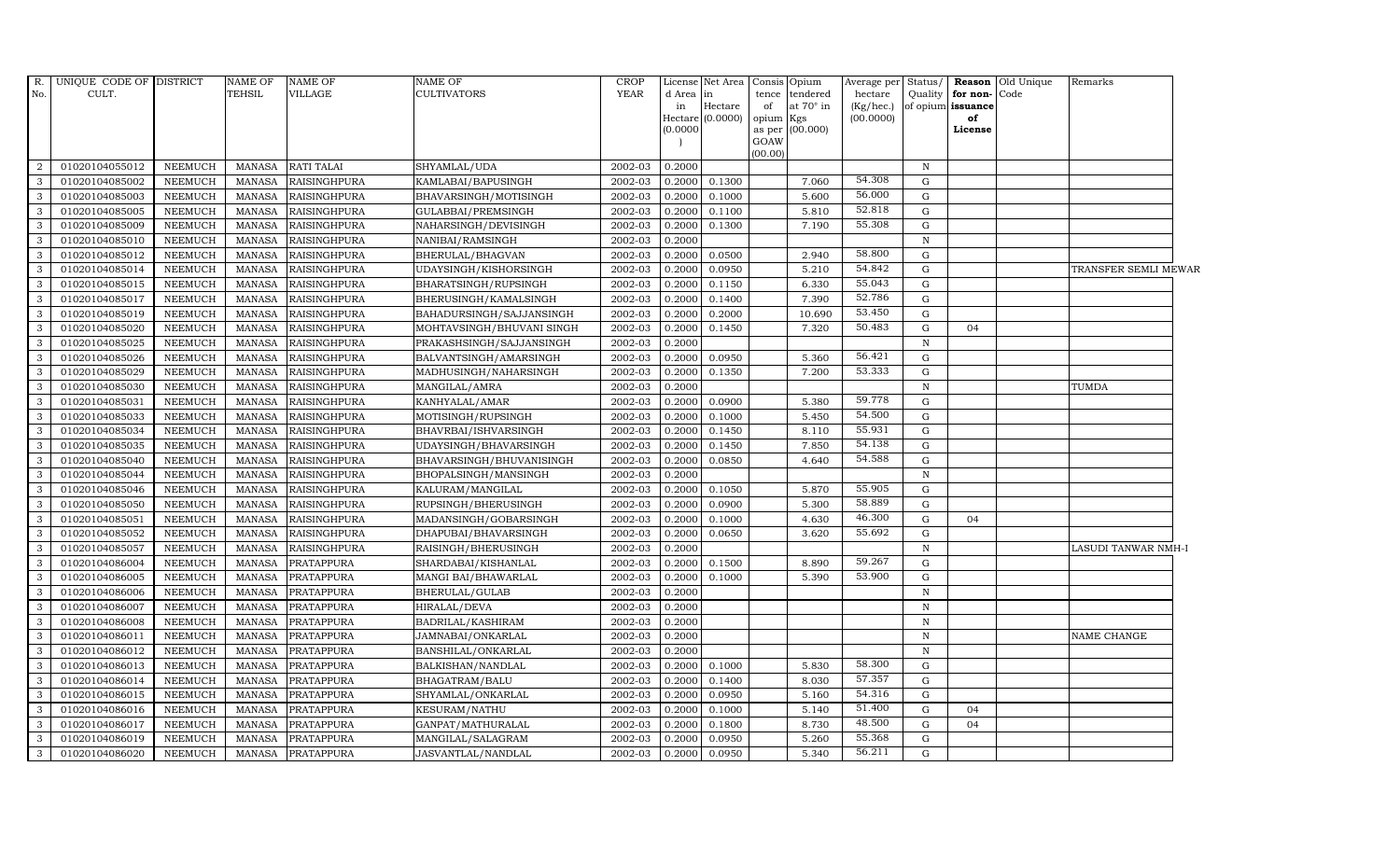| R.<br>No.      | UNIQUE CODE OF DISTRICT<br>CULT. |                | <b>NAME OF</b><br><b>TEHSIL</b> | <b>NAME OF</b><br>VILLAGE | <b>NAME OF</b><br><b>CULTIVATORS</b> | <b>CROP</b><br><b>YEAR</b> | d Area<br>in | License Net Area<br>lin<br>Hectare<br>Hectare (0.0000) | tence<br>of<br>opium Kgs | Consis Opium<br>tendered<br>at 70° in | Average per<br>hectare<br>(Kg/hec.)<br>(00.0000) | Status/<br>Quality | for non-Code<br>of opium issuance<br>of | Reason Old Unique | Remarks                        |
|----------------|----------------------------------|----------------|---------------------------------|---------------------------|--------------------------------------|----------------------------|--------------|--------------------------------------------------------|--------------------------|---------------------------------------|--------------------------------------------------|--------------------|-----------------------------------------|-------------------|--------------------------------|
|                |                                  |                |                                 |                           |                                      |                            | (0.0000)     |                                                        | GOAW<br>(00.00)          | as per (00.000)                       |                                                  |                    | License                                 |                   |                                |
| 3              | 01020104086024                   | <b>NEEMUCH</b> | MANASA                          | <b>PRATAPPURA</b>         | RAMESHCHANDRA/LAXMINARAYAN           | 2002-03                    | 0.2000       |                                                        |                          |                                       |                                                  | N                  |                                         |                   | TRANSFER ANTRI BUJURG          |
| 3              | 01020104086025                   | <b>NEEMUCH</b> | <b>MANASA</b>                   | <b>PRATAPPURA</b>         | DURGASHANKAR/BHAVARLAL               | 2002-03                    | 0.2000       |                                                        |                          |                                       |                                                  | $\, {\rm N}$       |                                         |                   |                                |
| 3              | 01020104086027                   | <b>NEEMUCH</b> | <b>MANASA</b>                   | PRATAPPURA                | SUKHLAL/RAMLAL                       | 2002-03                    | 0.2000       | 0.1350                                                 |                          | 6.520                                 | 48.296                                           | $\mathbf G$        | 04                                      |                   |                                |
| 3              | 01020104086028                   | <b>NEEMUCH</b> | <b>MANASA</b>                   | PRATAPPURA                | DASHRATH/GOPAL                       | 2002-03                    | 0.2000       | 0.1200                                                 |                          | 7.510                                 | 62.583                                           | G                  |                                         |                   |                                |
| $\mathbf{3}$   | 01020104086029                   | <b>NEEMUCH</b> | <b>MANASA</b>                   | PRATAPPURA                | BAPULAL/GOPAL                        | 2002-03                    | 0.2000       | 0.0800                                                 |                          | 4.950                                 | 61.875                                           | $\mathbf G$        |                                         |                   |                                |
| $\mathbf{3}$   | 01020104086030                   | <b>NEEMUCH</b> | <b>MANASA</b>                   | PRATAPPURA                | PARASRAM/JAGANNATH                   | 2002-03                    | 0.2000       |                                                        |                          |                                       |                                                  | $\, {\rm N}$       |                                         |                   | TRANSFER ANTRI BUJURG          |
| 3              | 01020104086032                   | <b>NEEMUCH</b> | <b>MANASA</b>                   | PRATAPPURA                | JHAMAKLAL/GOUTAMLAL                  | 2002-03                    | 0.2000       |                                                        |                          |                                       |                                                  | $\, {\rm N}$       |                                         |                   |                                |
| 3              | 01020104086033                   | <b>NEEMUCH</b> | <b>MANASA</b>                   | PRATAPPURA                | MADANLAL/RATANLAL                    | 2002-03                    | 0.2000       |                                                        |                          |                                       |                                                  | $\, {\rm N}$       |                                         |                   | TRANSFER CHAPLANA              |
| 3              | 01020104086036                   | <b>NEEMUCH</b> | <b>MANASA</b>                   | PRATAPPURA                | RAMKISHAN/RATANLAL                   | 2002-03                    | 0.2000       |                                                        |                          |                                       |                                                  | $\mathbf N$        |                                         |                   |                                |
| 3              | 01020104086042                   | <b>NEEMUCH</b> | <b>MANASA</b>                   | PRATAPPURA                | SARDARSINGH/DUNGARSINGH              | 2002-03                    | 0.2000       |                                                        |                          |                                       |                                                  | $\, {\rm N}$       |                                         |                   |                                |
| $\mathbf{3}$   | 01020104086003                   | <b>NEEMUCH</b> | <b>MANASA</b>                   | PRATAPPURA                | SALAGRAM/NANURAM                     | 2002-03                    | 0.2000       | 0.0850                                                 |                          | 4.540                                 | 53.412                                           | G                  |                                         |                   |                                |
| 3              | 01020104086047                   | <b>NEEMUCH</b> | <b>MANASA</b>                   | PRATAPPURA                | MOHANLAL/RAMLAL                      | 2002-03                    | 0.2000       | 0.1400                                                 |                          | 7.820                                 | 55.857                                           | G                  |                                         |                   |                                |
| $\overline{1}$ | 01020104012001                   | NEEMUCH        | <b>MANASA</b>                   | <b>POKHARDA</b>           | MOHANBAI/KANHAIYALAL                 | 2002-03                    | 0.2000       | 0.0950                                                 |                          | 4.520                                 | 47.579                                           | G                  | 04                                      |                   |                                |
| $\overline{1}$ | 01020104012002                   | <b>NEEMUCH</b> | <b>MANASA</b>                   | <b>POKHARDA</b>           | SHOJI/MEGHA                          | 2002-03                    | 0.2000       | 0.2000                                                 |                          | 11.260                                | 56.300                                           | $\mathbf G$        |                                         |                   |                                |
| $\overline{1}$ | 01020104012004                   | <b>NEEMUCH</b> | <b>MANASA</b>                   | POKHARDA                  | CHUNNIBAI/ONKARLAL                   | 2002-03                    | 0.2000       | 0.0950                                                 |                          | 5.100                                 | 53.684                                           | G                  |                                         |                   |                                |
| $\overline{1}$ | 01020104012007                   | <b>NEEMUCH</b> | <b>MANASA</b>                   | <b>POKHARDA</b>           | SHYAMLAL/SHOLA                       | 2002-03                    | 0.2000       | 0.1800                                                 |                          | 9.820                                 | 54.556                                           | $\mathbf G$        |                                         |                   |                                |
| 1              | 01020104012018                   | <b>NEEMUCH</b> | <b>MANASA</b>                   | <b>POKHARDA</b>           | <b>JANIBAI/NATHU</b>                 | 2002-03                    | 0.2000       |                                                        |                          |                                       |                                                  | $\, {\rm N}$       |                                         |                   | TRANSFER/ BATISADA             |
| $\overline{1}$ | 01020104012020                   | <b>NEEMUCH</b> | MANASA                          | <b>POKHARDA</b>           | SUNDERBAI/VENIRAM                    | 2002-03                    | 0.2000       |                                                        |                          |                                       |                                                  | $\, {\rm N}$       |                                         |                   |                                |
| $\overline{1}$ | 01020104012025                   | <b>NEEMUCH</b> | <b>MANASA</b>                   | <b>POKHARDA</b>           | MUSTAK/MOHHAMAD                      | 2002-03                    | 0.2000       | 0.2000                                                 |                          | 10.740                                | 53.700                                           | $\mathbf G$        |                                         |                   |                                |
| $\overline{1}$ | 01020104012026                   | <b>NEEMUCH</b> | <b>MANASA</b>                   | <b>POKHARDA</b>           | MOHAN/BHAGHA                         | 2002-03                    | 0.2000       | 0.0950                                                 |                          | 5.340                                 | 56.211                                           | $\mathbf G$        |                                         |                   |                                |
| <sup>1</sup>   | 01020104012003                   | <b>NEEMUCH</b> | <b>MANASA</b>                   | <b>POKHARDA</b>           | SAJJANBAI/KHEMRAJ                    | 2002-03                    | 0.2000       | 0.0950                                                 |                          | 5.220                                 | 54.947                                           | $\mathbf G$        |                                         |                   |                                |
| $\overline{1}$ | 01020104012006                   | <b>NEEMUCH</b> | <b>MANASA</b>                   | <b>POKHARDA</b>           | BANSILAL/MANGILAL                    | 2002-03                    | 0.2000       | 0.2000                                                 |                          | 11.270                                | 56.350                                           | $\mathbf G$        |                                         |                   |                                |
| $\overline{1}$ | 01020104012008                   | <b>NEEMUCH</b> | <b>MANASA</b>                   | <b>POKHARDA</b>           | RODILAL/SHOLA                        | 2002-03                    | 0.2000       | 0.1850                                                 |                          | 10.090                                | 54.541                                           | $\mathbf G$        |                                         |                   |                                |
| $\overline{1}$ | 01020104012011                   | <b>NEEMUCH</b> | <b>MANASA</b>                   | <b>POKHARDA</b>           | DEVILAL/PYARA                        | 2002-03                    | 0.2000       | 0.1050                                                 |                          | 4.800                                 | 45.714                                           | $\mathbf G$        | 04                                      |                   |                                |
| $\overline{1}$ | 01020104012027                   | <b>NEEMUCH</b> | <b>MANASA</b>                   | POKHARDA                  | GHISALAL/JAGANNATH                   | 2002-03                    | 0.2000       | 0.2000                                                 |                          | 11.110                                | 55.550                                           | $\mathbf G$        |                                         |                   | TRANSFER/ PROTPIPLIYA          |
| $\overline{1}$ | 01020104012019                   | <b>NEEMUCH</b> | <b>MANASA</b>                   | POKHARDA                  | VAJJIBAI/SUKHA                       | 2002-03                    | 0.2000       | 0.0950                                                 |                          | 5.120                                 | 53.895                                           | $\mathbf G$        |                                         |                   |                                |
| $\overline{1}$ | 01020104012028                   | <b>NEEMUCH</b> | <b>MANASA</b>                   | <b>POKHARDA</b>           | BHAGWANSINGH/RAMCHANDRA              | 2002-03                    | 0.2000       | 0.0950                                                 |                          | 5.050                                 | 53.158                                           | $\mathbf G$        |                                         |                   | 0102010402808TRANSFER/ AKHEPUR |
| $\overline{1}$ | 01020104012029                   | <b>NEEMUCH</b> | <b>MANASA</b>                   | <b>POKHARDA</b>           | NANDLAL/HEMA                         | 2002-03                    | 0.2000       | 0.1950                                                 |                          | 10.730                                | 55.026                                           | $\mathbf G$        |                                         | 01020104013010    |                                |
| 2              | 01020104057003                   | <b>NEEMUCH</b> | <b>MANASA</b>                   | <b>PITHPUR</b>            | SURAJMAL/RAMLAL                      | 2002-03                    | 0.2000       |                                                        |                          |                                       |                                                  | ${\bf N}$          |                                         |                   |                                |
| $\overline{2}$ | 01020104057008                   | <b>NEEMUCH</b> | <b>MANASA</b>                   | PITHPUR                   | RAMESHWAR/MANGILAL                   | 2002-03                    | 0.2000       |                                                        |                          |                                       |                                                  | $\mathbf N$        |                                         |                   | TRANSFER/ KANJARDA             |
| $\overline{1}$ | 01020104015002                   | <b>NEEMUCH</b> | <b>MANASA</b>                   | PIPLON                    | MOTILAL/BHAGIRATH                    | 2002-03                    | 0.2000       | 0.0900                                                 |                          | 6.080                                 | 67.556                                           | $\mathbf G$        |                                         |                   |                                |
| $\overline{1}$ | 01020104015003                   | <b>NEEMUCH</b> | <b>MANASA</b>                   | PIPLON                    | RUGHNATH/LAXMICHAND                  | 2002-03                    | 0.2000       |                                                        |                          |                                       |                                                  | $\, {\rm N}$       |                                         |                   |                                |
| -1             | 01020104015005                   | <b>NEEMUCH</b> | <b>MANASA</b>                   | PIPLON                    | HEERALAL/GANGARAM                    | 2002-03                    | 0.2000       |                                                        |                          |                                       |                                                  | $\mathbf F$        |                                         |                   |                                |
| - 1            | 01020104015006                   | <b>NEEMUCH</b> | <b>MANASA</b>                   | PIPLON                    | RAMESHWAR/BHANWARLAL                 | 2002-03                    | 0.2000       |                                                        |                          |                                       |                                                  | $\, {\rm N}$       |                                         |                   |                                |
| $\overline{1}$ | 01020104015007                   | <b>NEEMUCH</b> | <b>MANASA</b>                   | PIPLON                    | BANSILAL/KALU                        | 2002-03                    | 0.2000       |                                                        |                          |                                       |                                                  | $\, {\rm N}$       |                                         |                   |                                |
| $\overline{1}$ | 01020104015008                   | <b>NEEMUCH</b> | <b>MANASA</b>                   | PIPLON                    | KACHRULAL NANDA                      | 2002-03                    | 0.2000       | 0.1000                                                 |                          | 5.050                                 | 50.500                                           | G                  | 04                                      |                   |                                |
| $\overline{1}$ | 01020104015009                   | <b>NEEMUCH</b> | <b>MANASA</b>                   | PIPLON                    | GHISALAL/MODA                        | 2002-03                    | 0.2000       | 0.1500                                                 |                          | 9.080                                 | 60.533                                           | ${\rm G}$          |                                         |                   |                                |
| $\overline{1}$ | 01020104015010                   | <b>NEEMUCH</b> | <b>MANASA</b>                   | PIPLON                    | BALIBAI MANGILAL                     | 2002-03                    | 0.2000       |                                                        |                          |                                       |                                                  | $\, {\rm N}$       |                                         |                   |                                |
| -1             | 01020104015013                   | <b>NEEMUCH</b> | <b>MANASA</b>                   | PIPLON                    | NANALAL/FATTA                        | 2002-03                    | 0.2000       | 0.0900                                                 |                          | 4.870                                 | 54.111                                           | $\mathbf G$        |                                         |                   |                                |
| <sup>1</sup>   | 01020104015014                   | <b>NEEMUCH</b> | <b>MANASA</b>                   | PIPLON                    | RAMCHANDRA/KANHAIYALAL               | 2002-03                    | 0.2000       |                                                        |                          |                                       |                                                  | ${\bf N}$          |                                         |                   |                                |
| <sup>1</sup>   | 01020104015015                   | <b>NEEMUCH</b> | <b>MANASA</b>                   | <b>PIPLON</b>             | BAGDIRAM/MANGILAL                    | 2002-03                    | 0.2000       |                                                        |                          |                                       |                                                  | $\mathbf N$        |                                         |                   |                                |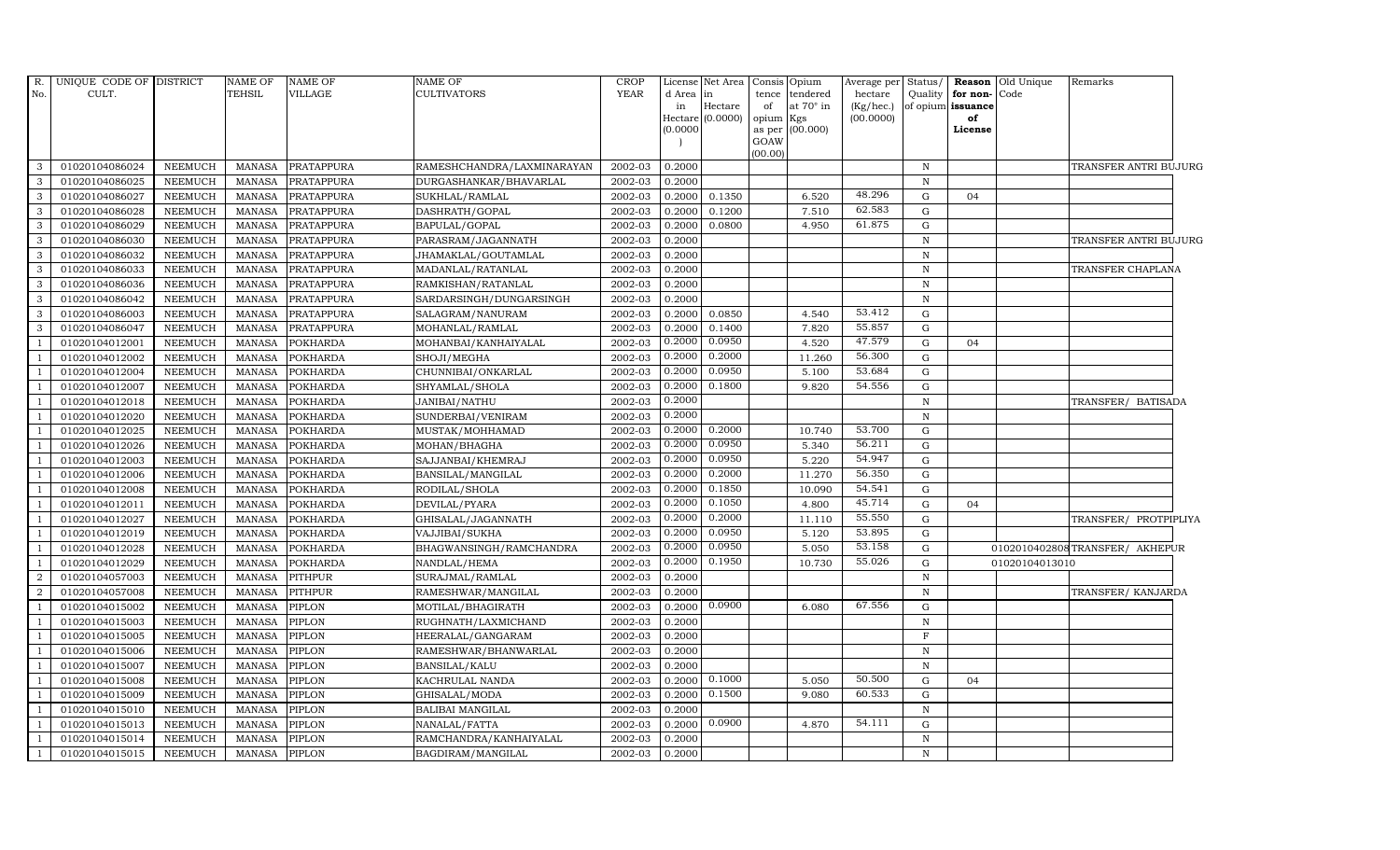| R.             | UNIQUE CODE OF DISTRICT |                | <b>NAME OF</b> | <b>NAME OF</b> | <b>NAME OF</b>          | <b>CROP</b> |            | License Net Area Consis |                 | Opium            | Average per Status/ |              |                   | Reason Old Unique | Remarks                             |  |
|----------------|-------------------------|----------------|----------------|----------------|-------------------------|-------------|------------|-------------------------|-----------------|------------------|---------------------|--------------|-------------------|-------------------|-------------------------------------|--|
| No.            | CULT.                   |                | <b>TEHSIL</b>  | <b>VILLAGE</b> | CULTIVATORS             | <b>YEAR</b> | d Area  in |                         | tence           | tendered         | hectare             | Quality      | for non-Code      |                   |                                     |  |
|                |                         |                |                |                |                         |             | in         | Hectare                 | of              | at $70^\circ$ in | $(Kg/$ hec. $)$     |              | of opium issuance |                   |                                     |  |
|                |                         |                |                |                |                         |             | (0.0000)   | Hectare (0.0000)        | opium<br>as per | Kgs<br>(00.000)  | (00.0000)           |              | of<br>License     |                   |                                     |  |
|                |                         |                |                |                |                         |             |            |                         | GOAW            |                  |                     |              |                   |                   |                                     |  |
|                |                         |                |                |                |                         |             |            |                         | (00.00)         |                  |                     |              |                   |                   |                                     |  |
|                | 01020104015019          | <b>NEEMUCH</b> | <b>MANASA</b>  | <b>PIPLON</b>  | BHERULAL/KALU           | 2002-03     | 0.2000     |                         |                 |                  |                     | $\, {\bf N}$ |                   |                   |                                     |  |
|                | 01020104015020          | <b>NEEMUCH</b> | <b>MANASA</b>  | <b>PIPLON</b>  | BHANWARLAL/BHERULAL     | 2002-03     | 0.2000     |                         |                 |                  |                     | ${\bf N}$    |                   |                   |                                     |  |
|                | 01020104015023          | <b>NEEMUCH</b> | <b>MANASA</b>  | <b>PIPLON</b>  | GANESHRAM/FULCHAND      | 2002-03     | 0.2000     |                         |                 |                  |                     | $\, {\rm N}$ |                   |                   |                                     |  |
|                | 01020104015025          | <b>NEEMUCH</b> | <b>MANASA</b>  | PIPLON         | GHISALAL/NARAYAN        | 2002-03     | 0.2000     |                         |                 |                  |                     | $\mathbf N$  |                   |                   |                                     |  |
|                | 01020104015026          | <b>NEEMUCH</b> | <b>MANASA</b>  | PIPLON         | BAPULAL/MANGILAL        | 2002-03     | 0.2000     |                         |                 |                  |                     | $\, {\rm N}$ |                   |                   |                                     |  |
|                | 01020104015027          | NEEMUCH        | <b>MANASA</b>  | <b>PIPLON</b>  | SHIVLAL/VARDICHAND      | 2002-03     | 0.2000     |                         |                 |                  |                     | $\, {\rm N}$ |                   |                   |                                     |  |
|                | 01020104015029          | NEEMUCH        | <b>MANASA</b>  | PIPLON         | SURESH/MANGILAL         | 2002-03     | 0.2000     |                         |                 |                  |                     | $\mathbf F$  |                   |                   |                                     |  |
|                | 01020104015030          | <b>NEEMUCH</b> | <b>MANASA</b>  | PIPLON         | DEVILAL/BHAGIRATH       | 2002-03     | 0.2000     |                         |                 |                  |                     | ${\bf N}$    |                   |                   |                                     |  |
|                | 01020104015031          | <b>NEEMUCH</b> | <b>MANASA</b>  | PIPLON         | GANESHRAM/RUGHNATH      | 2002-03     | 0.2000     |                         |                 |                  |                     | $\, {\rm N}$ |                   |                   |                                     |  |
|                | 01020104015032          | NEEMUCH        | <b>MANASA</b>  | PIPLON         | HAJARILAL/VARDA         | 2002-03     | 0.2000     |                         |                 |                  |                     | $\mathbf N$  |                   |                   |                                     |  |
|                | 01020104015037          | NEEMUCH        | <b>MANASA</b>  | PIPLON         | KASHI/PARTHA            | 2002-03     | 0.2000     |                         |                 |                  |                     | ${\bf N}$    |                   |                   |                                     |  |
|                | 01020104015040          | <b>NEEMUCH</b> | <b>MANASA</b>  | PIPLON         | JESIBAI/SUNDARLAL       | 2002-03     | 0.2000     |                         |                 |                  |                     | $\, {\rm N}$ |                   |                   | TRANSFER/HADIPIPLIYA                |  |
|                | 01020104015042          | <b>NEEMUCH</b> | <b>MANASA</b>  | PIPLON         | MANGILAL/DEVA           | 2002-03     | 0.2000     |                         |                 |                  |                     | $\mathbf N$  |                   |                   |                                     |  |
|                | 01020104015044          | <b>NEEMUCH</b> | <b>MANASA</b>  | <b>PIPLON</b>  | RODILAL/VARDICHAND      | 2002-03     | 0.2000     |                         |                 |                  |                     | $\, {\rm N}$ |                   |                   |                                     |  |
|                | 01020104015045          | <b>NEEMUCH</b> | <b>MANASA</b>  | PIPLON         | KANHAIYALAL/KALU        | 2002-03     | 0.2000     |                         |                 |                  |                     | $\, {\rm N}$ |                   |                   |                                     |  |
|                | 01020104015051          | NEEMUCH        | <b>MANASA</b>  | PIPLON         | KANHAIYALAL/PYARJI      | 2002-03     | 0.2000     | 0.1500                  |                 | 7.930            | 52.867              | $\mathbf G$  |                   |                   | 0102010401402TRANSFER/PAROTPIPLIA   |  |
|                | 01020104015052          | <b>NEEMUCH</b> | <b>MANASA</b>  | <b>PIPLON</b>  | LAXMINARAYAN/LALURAM    | 2002-03     | 0.2000     | 0.1600                  |                 | 8.810            | 55.063              | ${\rm G}$    |                   |                   | 0102010405201TRANSFER/ALHEDJAGIR-II |  |
|                | 01020104015053          | <b>NEEMUCH</b> | <b>MANASA</b>  | PIPLON         | RAMCHANDRA/FULCHANDRA   | 2002-03     | 0.2000     | 0.1100                  |                 | 5.950            | 54.091              | ${\rm G}$    |                   |                   | 0102010405205TRANSFER/ALHEDJAGIR    |  |
|                | 01020104015054          | NEEMUCH        | <b>MANASA</b>  | <b>PIPLON</b>  | MANGILAL/DEVA           | 2002-03     | 0.2000     | 0.2050                  |                 | 10.340           | 50.439              | ${\rm G}$    | 04                | 1020104052069     |                                     |  |
|                | 01020104015055          | <b>NEEMUCH</b> | <b>MANASA</b>  | <b>PIPLON</b>  | KANKUBAI/NANDLAL        | 2002-03     | 0.2000     | 0.1900                  |                 | 11.000           | 57.895              | $\mathbf G$  |                   |                   | 0102010402814TRANSFER/BHATKHED-II   |  |
| 3              | 01020104071001          | <b>NEEMUCH</b> | <b>MANASA</b>  | PIPLIYAKHURD   | BAPULAL/RUGHNATH        | 2002-03     | 0.2000     |                         |                 |                  |                     | $\, {\rm N}$ |                   |                   | NAME CHANGE                         |  |
| 3              | 01020104071002          | <b>NEEMUCH</b> | <b>MANASA</b>  | PIPLIYAKHURD   | BHULIBAI/JAGGANATH      | 2002-03     | 0.2000     | 0.0900                  |                 | 5.190            | 57.667              | ${\rm G}$    |                   |                   | NAME CHANGE                         |  |
| 3              | 01020104071003          | <b>NEEMUCH</b> | <b>MANASA</b>  | PIPLIYAKHURD   | SUNDER BAI/RATANLAL     | 2002-03     | 0.2000     |                         |                 |                  |                     | ${\bf N}$    |                   |                   | TRANSFER DETHAL                     |  |
| 3              | 01020104071005          | <b>NEEMUCH</b> | <b>MANASA</b>  | PIPLIYAKHURD   | SITARAM/KACHRU          | 2002-03     | 0.2000     | 0.1000                  |                 | 5.420            | 54.200              | ${\rm G}$    |                   |                   |                                     |  |
| 3              | 01020104071006          | <b>NEEMUCH</b> | <b>MANASA</b>  | PIPLIYAKHURD   | NATHU/LALA              | 2002-03     | 0.2000     | 0.1950                  |                 | 12.350           | 63.333              | ${\rm G}$    |                   |                   |                                     |  |
| 3              | 01020104071008          | <b>NEEMUCH</b> | <b>MANASA</b>  | PIPLIYAKHURD   | KACHRULAL/SHANKARLAL    | 2002-03     | 0.2000     | 0.1050                  |                 | 5.550            | 52.857              | G            |                   |                   | TRANSFER DEVRI ANTRI                |  |
| 3              | 01020104071009          | <b>NEEMUCH</b> | <b>MANASA</b>  | PIPLIYAKHURD   | RATANLAL/SHANKARLAL     | 2002-03     | 0.2000     | 0.1400                  |                 | 7.320            | 52.286              | ${\rm G}$    |                   |                   |                                     |  |
| 3              | 01020104071010          | NEEMUCH        | <b>MANASA</b>  | PIPLIYAKHURD   | NATHULAL/BHAWARLAL      | 2002-03     | 0.2000     |                         |                 |                  |                     | $\mathbf N$  |                   |                   |                                     |  |
| 3              | 01020104071014          | <b>NEEMUCH</b> | <b>MANASA</b>  | PIPLIYAKHURD   | SAVRAM/RUNATH           | 2002-03     | 0.2000     |                         |                 |                  |                     | $\mathbf N$  |                   |                   |                                     |  |
| 3              | 01020104071016          | <b>NEEMUCH</b> | <b>MANASA</b>  | PIPLIYAKHURD   | SHANKARLAL/KISHAN       | 2002-03     | 0.2000     |                         |                 |                  |                     | $\, {\rm N}$ |                   |                   |                                     |  |
| 3              | 01020104071017          | <b>NEEMUCH</b> | <b>MANASA</b>  | PIPLIYAKHURD   | DEVILAL/RUGHNATH        | 2002-03     | 0.2000     |                         |                 |                  |                     | $\, {\rm N}$ |                   |                   | TRANSFER DEVRI ANTRI                |  |
| 3              | 01020104071018          | <b>NEEMUCH</b> | <b>MANASA</b>  | PIPLIYAKHURD   | BABULAL/BASANTILAL      | 2002-03     | 0.2000     |                         |                 |                  |                     | $\, {\rm N}$ |                   |                   |                                     |  |
| 3              | 01020104071019          | <b>NEEMUCH</b> | <b>MANASA</b>  | PIPLIYAKHURD   | BHAVARLAL/NANALAL       | 2002-03     | 0.2000     | 0.1000                  |                 | 5.630            | 56.300              | G            |                   |                   |                                     |  |
| $\mathcal{E}$  | 01020104071022          | <b>NEEMUCH</b> | <b>MANASA</b>  | PIPLIYAKHURD   | DHAPUBAI/KHIMA          | 2002-03     | 0.2000     |                         |                 |                  |                     | $\, {\rm N}$ |                   |                   |                                     |  |
| 3              | 01020104071023          | NEEMUCH        | <b>MANASA</b>  | PIPLIYAKHURD   | NOJIBAI/NATHU           | 2002-03     | 0.2000     | 0.1950                  |                 | 11.640           | 59.692              | $\mathbf G$  |                   |                   |                                     |  |
| 3              | 01020104071024          | <b>NEEMUCH</b> | <b>MANASA</b>  | PIPLIYAKHURD   | BAHAVARLAL/GENDA GURJER | 2002-03     | 0.2000     | 0.1550                  |                 | 8.880            | 57.290              | $\mathbf G$  |                   |                   |                                     |  |
| $\mathcal{D}$  | 01020104051002          | <b>NEEMUCH</b> | <b>MANASA</b>  | PIPLIYA RAOJI  | MAGANIRAM/VARDA         | 2002-03     | 0.2000     | 0.0850                  |                 | 4.700            | 55.294              | $\mathbf G$  |                   |                   |                                     |  |
| 2              | 01020104051003          | <b>NEEMUCH</b> | <b>MANASA</b>  | PIPLIYA RAOJI  | AMBALAL/FAKIRCHANDRA    | 2002-03     | 0.2000     |                         |                 |                  |                     | $\, {\rm N}$ |                   |                   |                                     |  |
| 2              | 01020104051008          | <b>NEEMUCH</b> | <b>MANASA</b>  | PIPLIYA RAOJI  | VENIRAM/DOULA           | 2002-03     | 0.2000     |                         |                 |                  |                     | $\, {\rm N}$ |                   |                   |                                     |  |
| 2              | 01020104051009          | <b>NEEMUCH</b> | <b>MANASA</b>  | PIPLIYA RAOJI  | AMRITRAM/GOKUL          | 2002-03     | 0.2000     | 0.1950                  |                 | 11.420           | 58.564              | $\mathbf G$  |                   |                   |                                     |  |
| $\overline{2}$ | 01020104051010          | <b>NEEMUCH</b> | MANASA         | PIPLIYA RAOJI  | DROPATIBAI/NANDRAM      | 2002-03     | 0.2000     |                         |                 |                  |                     | $\mathbf N$  |                   |                   | TRANSFER/ BORDIA                    |  |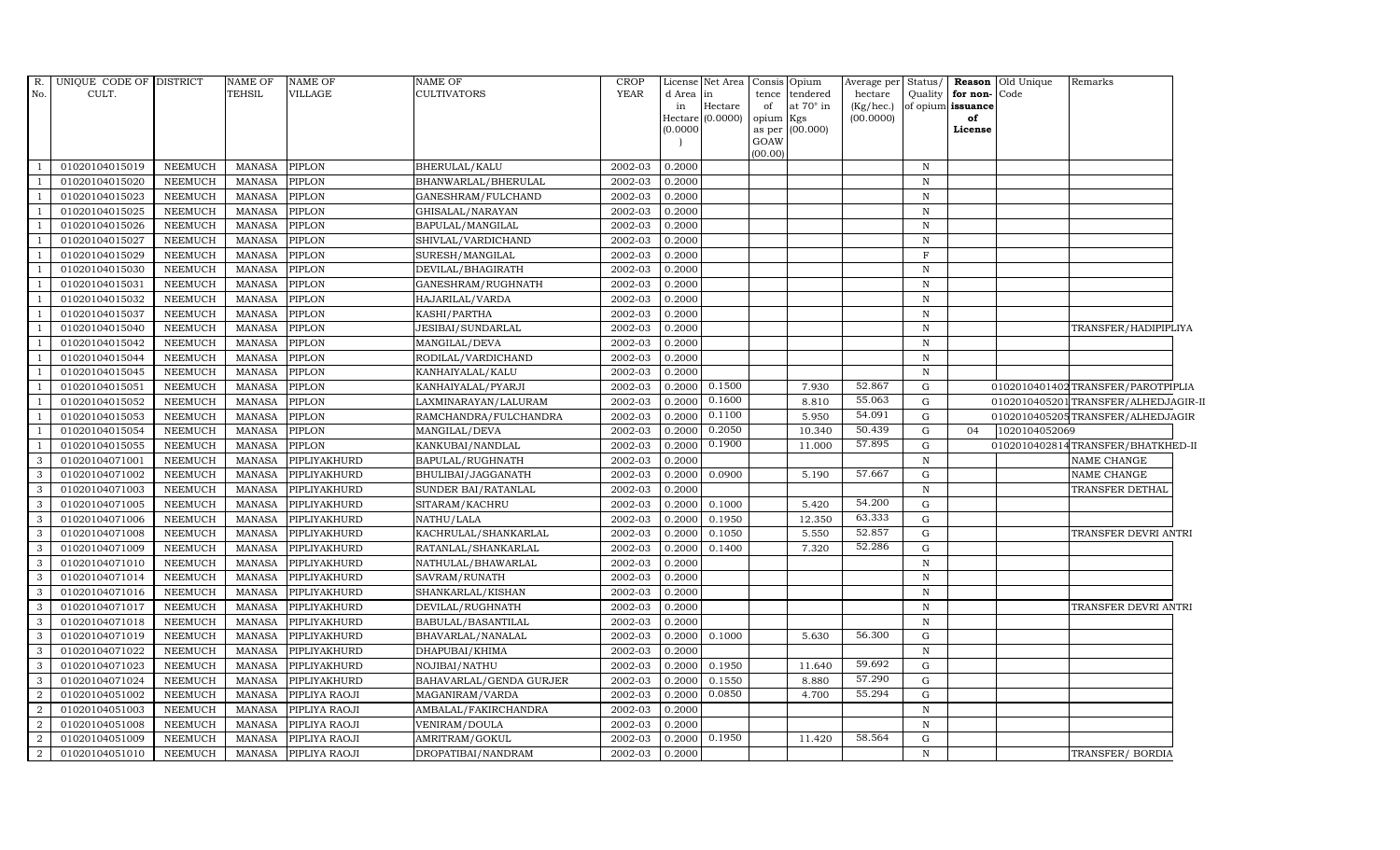| R.             | UNIQUE CODE OF DISTRICT |                | <b>NAME OF</b> | <b>NAME OF</b> | NAME OF                      | <b>CROP</b> |           | License Net Area |                | Consis Opium    | Average per Status/ |              |                   | <b>Reason</b> Old Unique | Remarks                      |  |
|----------------|-------------------------|----------------|----------------|----------------|------------------------------|-------------|-----------|------------------|----------------|-----------------|---------------------|--------------|-------------------|--------------------------|------------------------------|--|
| No.            | CULT.                   |                | TEHSIL         | VILLAGE        | CULTIVATORS                  | YEAR        | d Area in |                  | tence          | tendered        | hectare             | Quality      | for non-          | Code                     |                              |  |
|                |                         |                |                |                |                              |             | in        | Hectare          | of             | at 70° in       | $(Kg/ {\rm hec.})$  |              | of opium issuance |                          |                              |  |
|                |                         |                |                |                |                              |             |           | Hectare (0.0000) | opium          | Kgs<br>(00.000) | (00.0000)           |              | of                |                          |                              |  |
|                |                         |                |                |                |                              |             | (0.0000)  |                  | as per<br>GOAW |                 |                     |              | License           |                          |                              |  |
|                |                         |                |                |                |                              |             |           |                  | (00.00)        |                 |                     |              |                   |                          |                              |  |
| 2              | 01020104051011          | NEEMUCH        | <b>MANASA</b>  | PIPLIYA RAOJI  | CHATARBHUJ/MATHURALAL        | 2002-03     | 0.2000    | 0.2000           |                | 10.660          | 53.300              | G            |                   |                          |                              |  |
| 2              | 01020104051012          | NEEMUCH        | MANASA         | PIPLIYA RAOJI  | JHAMKUBAI/PRATAP             | 2002-03     | 0.2000    |                  |                |                 |                     | $\mathbb N$  |                   |                          | TRANSFER/ BARDIAJAGIR        |  |
| $\overline{2}$ | 01020104051013          | NEEMUCH        | <b>MANASA</b>  | PIPLIYA RAOJI  | DAMARLAL/SHANKARLAL          | 2002-03     | 0.2000    |                  |                |                 |                     | $\mathbb N$  |                   |                          | TRANSFER/ BARDIAJAGIR        |  |
| $\overline{2}$ | 01020104051014          | NEEMUCH        | <b>MANASA</b>  | PIPLIYA RAOJI  | HARIRAM/BHUWANA              | 2002-03     | 0.2000    | 0.1400           |                | 7.900           | 56.429              | G            |                   |                          |                              |  |
| $\overline{a}$ | 01020104051017          | NEEMUCH        | MANASA         | PIPLIYA RAOJI  | BABLIBAI/SHIVNARAYAN         | 2002-03     | 0.2000    |                  |                |                 |                     | N            |                   |                          |                              |  |
| 2              | 01020104051018          | <b>NEEMUCH</b> | <b>MANASA</b>  | PIPLIYA RAOJI  | MADHULAL/JAGANNATH           | 2002-03     | 0.2000    | 0.1800           |                | 5.110           | 28.389              | G            | 04                |                          |                              |  |
| 2              | 01020104051019          | NEEMUCH        | <b>MANASA</b>  | PIPLIYA RAOJI  | BAGDIRAM/PEMA                | 2002-03     | 0.2000    | 0.1100           |                | 6.290           | 57.182              | G            |                   |                          |                              |  |
| $\overline{2}$ | 01020104051020          | NEEMUCH        | <b>MANASA</b>  | PIPLIYA RAOJI  | RATANLAL/NANALAL             | 2002-03     | 0.2000    | 0.1500           |                | 8.580           | 57.200              | G            |                   |                          |                              |  |
| $\overline{2}$ | 01020104051021          | <b>NEEMUCH</b> | <b>MANASA</b>  | PIPLIYA RAOJI  | JANKILAL/BHONA               | 2002-03     | 0.2000    | 0.0900           |                | 4.860           | 54.000              | G            |                   |                          |                              |  |
| $\overline{2}$ | 01020104051024          | NEEMUCH        | <b>MANASA</b>  | PIPLIYA RAOJI  | GOTULAL/KASHIRAM             | 2002-03     | 0.2000    |                  |                |                 |                     | $\, {\rm N}$ |                   |                          |                              |  |
| 2              | 01020104051025          | NEEMUCH        | MANASA         | PIPLIYA RAOJI  | KACHRU/DHANNA                | 2002-03     | 0.2000    | 0.1000           |                | 5.550           | 55.500              | G            |                   |                          | TRANSFER/ LUHARIA BACHAKHEDI |  |
| 2              | 01020104051026          | NEEMUCH        | <b>MANASA</b>  | PIPLIYA RAOJI  | RADHESHYAM/RAMNATH           | 2002-03     | 0.2000    |                  |                |                 |                     | $\mathbb N$  |                   |                          |                              |  |
| $\overline{2}$ | 01020104051028          | NEEMUCH        | <b>MANASA</b>  | PIPLIYA RAOJI  | AMRA/DALLA                   | 2002-03     | 0.2000    | 0.1500           |                | 8.030           | 53.533              | G            |                   |                          |                              |  |
| $\overline{2}$ | 01020104051029          | NEEMUCH        | <b>MANASA</b>  | PIPLIYA RAOJI  | MANGU/DHANNA                 | 2002-03     | 0.2000    | 0.1400           |                | 7.870           | 56.214              | G            |                   |                          |                              |  |
| 2              | 01020104051032          | NEEMUCH        | <b>MANASA</b>  | PIPLIYA RAOJI  | MANNALAL/JORAWARMAL          | 2002-03     | 0.2000    |                  |                |                 |                     | N            |                   |                          |                              |  |
| $\overline{a}$ | 01020104051033          | NEEMUCH        | <b>MANASA</b>  | PIPLIYA RAOJI  | GOPALKRISHNA/CHANDRASHEKHAR  | 2002-03     | 0.2000    | 0.0900           |                | 5.040           | 56.000              | G            |                   |                          |                              |  |
| 2              | 01020104051034          | NEEMUCH        | <b>MANASA</b>  | PIPLIYA RAOJI  | KISHANNATH/SHANKARLAL        | 2002-03     | 0.2000    |                  |                |                 |                     | $\, {\rm N}$ |                   |                          |                              |  |
| 2              | 01020104051035          | NEEMUCH        | MANASA         | PIPLIYA RAOJI  | RAMLAL/SITARAM               | 2002-03     | 0.2000    | 0.1350           | 62.13          | 5.855           | 43.370              |              | 02                |                          | 27% OPIUM                    |  |
| 2              | 01020104051036          | NEEMUCH        | <b>MANASA</b>  | PIPLIYA RAOJI  | UDA/DHANNA                   | 2002-03     | 0.2000    | 0.1000           |                | 5.970           | 59.700              | G            |                   |                          |                              |  |
| $\overline{2}$ | 01020104051037          | NEEMUCH        | <b>MANASA</b>  | PIPLIYA RAOJI  | GANESHLAL/PANNALAL           | 2002-03     | 0.2000    | 0.1400           |                | 7.710           | 55.071              | G            |                   |                          |                              |  |
| 2              | 01020104051038          | NEEMUCH        | MANASA         | PIPLIYA RAOJI  | SHANTABAI/MANNALAL           | 2002-03     | 0.2000    |                  |                |                 |                     | $\, {\rm N}$ |                   |                          |                              |  |
| 2              | 01020104051044          | NEEMUCH        | <b>MANASA</b>  | PIPLIYA RAOJI  | MANJUKUMARI/RANJEETSINGH URF | 2002-03     | 0.2000    | 0.1250           |                | 7.300           | 58.400              | G            |                   |                          |                              |  |
| 2              | 01020104051045          | NEEMUCH        | <b>MANASA</b>  | PIPLIYA RAOJI  | RAMSINGH/NANDSINGH           | 2002-03     | 0.2000    | 0.1000           |                | 5.450           | 54.500              | G            |                   |                          |                              |  |
| $\overline{2}$ | 01020104051046          | NEEMUCH        | <b>MANASA</b>  | PIPLIYA RAOJI  | BHERULAL/BHANWARLAL          | 2002-03     | 0.2000    |                  |                |                 |                     | $\, {\rm N}$ |                   |                          |                              |  |
| 2              | 01020104051049          | NEEMUCH        | <b>MANASA</b>  | PIPLIYA RAOJI  | BHIMA/KISHNA                 | 2002-03     | 0.2000    | 0.1050           |                | 5.910           | 56.286              | G            |                   |                          |                              |  |
| $\overline{2}$ | 01020104051051          | NEEMUCH        | <b>MANASA</b>  | PIPLIYA RAOJI  | RAMESHWAR/HEERALAL           | 2002-03     | 0.2000    |                  |                |                 |                     | $\, {\rm N}$ |                   |                          |                              |  |
| $\overline{a}$ | 01020104051052          | NEEMUCH        | <b>MANASA</b>  | PIPLIYA RAOJI  | MODSINGH/GUMANSINGH          | 2002-03     | 0.2000    | 0.1000           |                | 5.540           | 55.400              | G            |                   |                          |                              |  |
| 2              | 01020104051053          | NEEMUCH        | <b>MANASA</b>  | PIPLIYA RAOJI  | OM/MANGILAL                  | 2002-03     | 0.2000    |                  |                |                 |                     | $\mathbb N$  |                   |                          |                              |  |
| 2              | 01020104051057          | NEEMUCH        | <b>MANASA</b>  | PIPLIYA RAOJI  | MANGILAL/KISHAN              | 2002-03     | 0.2000    |                  |                |                 |                     | $\mathbb N$  |                   |                          |                              |  |
| $\overline{2}$ | 01020104051058          | NEEMUCH        | <b>MANASA</b>  | PIPLIYA RAOJI  | MANGILAL/GHASI               | 2002-03     | 0.2000    |                  |                |                 |                     | $\mathbb N$  |                   |                          |                              |  |
| 2              | 01020104051059          | NEEMUCH        | <b>MANASA</b>  | PIPLIYA RAOJI  | RUPCHANDRA/FAKIRCHANDRA      | 2002-03     | 0.2000    | 0.1550           |                | 8.720           | 56.258              | G            |                   |                          |                              |  |
| $\overline{2}$ | 01020104051061          | <b>NEEMUCH</b> | <b>MANASA</b>  | PIPLIYA RAOJI  | RAMPRASAD/ONKARLAL           | 2002-03     | 0.2000    | 0.0900           |                | 4.560           | 50.667              | G            | 04                |                          |                              |  |
| 2              | 01020104051063          | NEEMUCH        | <b>MANASA</b>  | PIPLIYA RAOJI  | DHANRAJ/LALA                 | 2002-03     | 0.2000    | 0.1900           |                | 11.700          | 61.579              | G            |                   |                          |                              |  |
| 2              | 01020104051067          | NEEMUCH        | <b>MANASA</b>  | PIPLIYA RAOJI  | DINESHKUMAR/GANESHRAM        | 2002-03     | 0.2000    |                  |                |                 |                     | $\mathbf N$  |                   |                          |                              |  |
| 2              | 01020104051068          | <b>NEEMUCH</b> | MANASA         | PIPLIYA RAOJI  | RATANLAL/SHANKARJI           | 2002-03     | 0.2000    |                  |                |                 |                     | $\mathbf N$  |                   |                          |                              |  |
| $\overline{2}$ | 01020104051071          | NEEMUCH        | <b>MANASA</b>  | PIPLIYA RAOJI  | RAJESHKUMAR/MANOHARLAL       | 2002-03     | 0.2000    |                  |                |                 |                     | $\mathbb N$  |                   |                          |                              |  |
| 2              | 01020104051072          | NEEMUCH        | <b>MANASA</b>  | PIPLIYA RAOJI  | SUNDERLAL/GANGARAM           | 2002-03     | 0.2000    | 0.0950           |                | 3.870           | 40.737              | G            | 04                |                          |                              |  |
| 2              | 01020104051074          | <b>NEEMUCH</b> | <b>MANASA</b>  | PIPLIYA RAOJI  | HIMMATSINGH/BHERUSINGH       | 2002-03     | 0.2000    | 0.1050           |                | 6.260           | 59.619              | G            |                   |                          |                              |  |
| 2              | 01020104051075          | NEEMUCH        | <b>MANASA</b>  | PIPLIYA RAOJI  | BABBUSINGH/BHUWANISINGH      | 2002-03     | 0.2000    |                  |                |                 |                     | $\mathbb N$  |                   |                          |                              |  |
| $\overline{2}$ | 01020104051076          | NEEMUCH        | <b>MANASA</b>  | PIPLIYA RAOJI  | BHAGATRAM/GIRDHARI           | 2002-03     | 0.2000    |                  |                |                 |                     | $\mathbf N$  |                   |                          |                              |  |
| 2              | 01020104051078          | NEEMUCH        | MANASA         | PIPLIYA RAOJI  | GANPATLAL/MANGILAL           | 2002-03     | 0.2000    | 0.1800           |                | 9.520           | 52.889              | $\mathbf G$  |                   |                          |                              |  |
|                |                         |                |                |                |                              |             |           |                  |                |                 |                     |              |                   |                          |                              |  |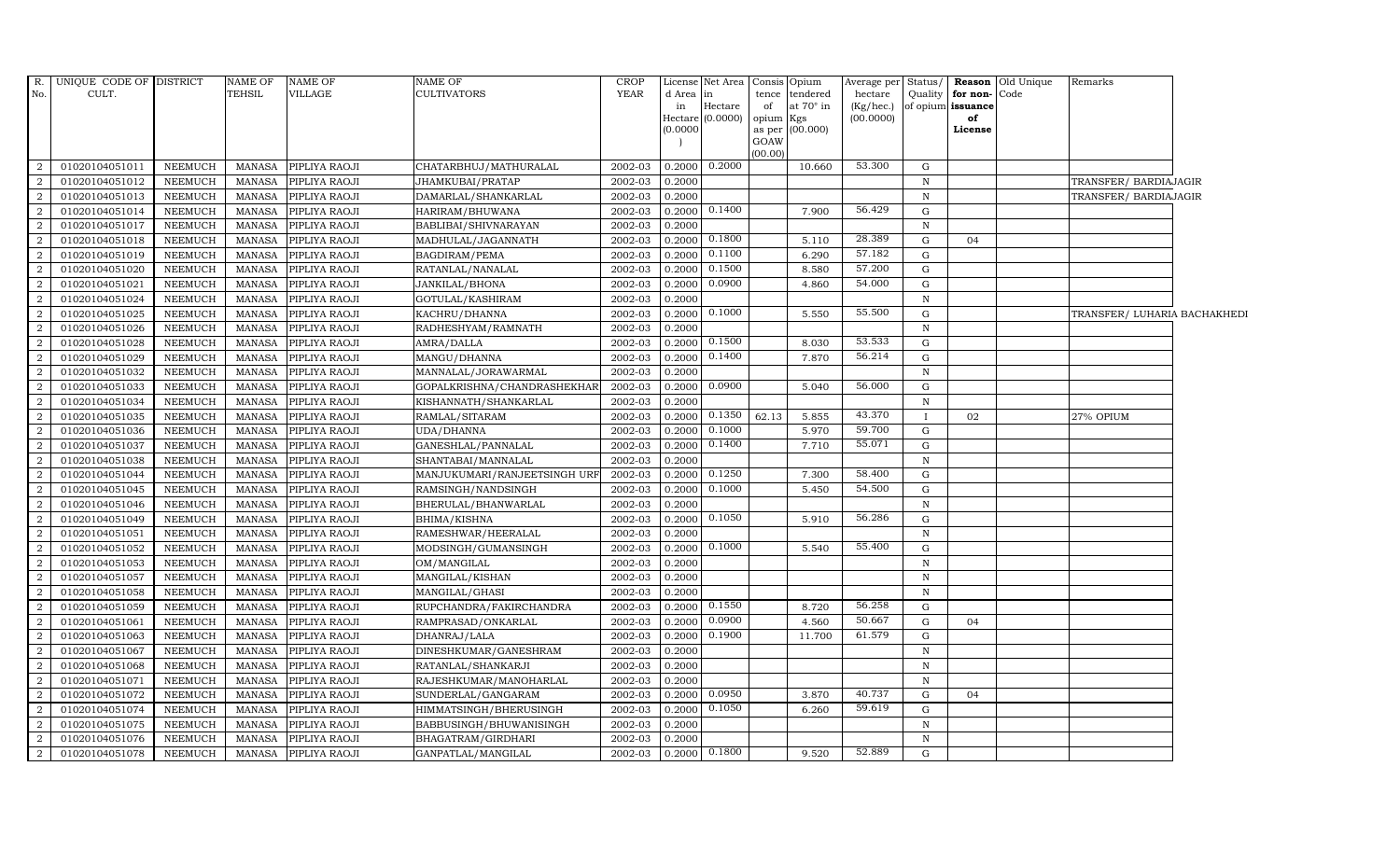| <b>TEHSIL</b><br>No.<br>CULT.<br>VILLAGE<br><b>CULTIVATORS</b><br>YEAR<br>Quality<br>for non-Code<br>d Area in<br>tence tendered<br>hectare<br>Hectare<br>at $70^\circ$ in<br>(Kg/hec.)<br>of opium issuance<br>in<br>of<br>Hectare (0.0000)<br>(00.0000)<br>opium Kgs<br>of<br>(0.0000)<br>as per (00.000)<br>License<br>GOAW<br>(00.00)<br>$0.2000$ $0.0900$<br>55.667<br>G<br>$\overline{2}$<br>01020104051079<br>NEEMUCH<br>MANASA<br>PIPLIYA RAOJI<br>SAMRATHSINGH/KALYANSINGH<br>2002-03<br>5.010<br>53.727<br>0.1100<br>2<br>01020104051080<br>2002-03<br>0.2000<br>5.910<br><b>NEEMUCH</b><br>MANASA<br>PIPLIYA RAOJI<br>SHANTILAL/CHATARBHUJ<br>G<br>0.0850<br>55.294<br>2<br>01020104051082<br><b>NEEMUCH</b><br><b>MANASA</b><br>PIPLIYA RAOJI<br>BIHARI/PARTHI<br>2002-03<br>0.2000<br>4.700<br>G<br>0.1000<br>55.000<br>$\overline{2}$<br>01020104051084<br><b>NEEMUCH</b><br><b>MANASA</b><br>PIPLIYA RAOJI<br>RAJMAL/GORA<br>2002-03<br>0.2000<br>5.500<br>$\mathbf G$<br>0.0900<br>57.333<br>2<br>01020104051085<br><b>NEEMUCH</b><br>PIPLIYA RAOJI<br>CHOSARBAI/GABBA<br>2002-03<br>$\mathbf G$<br>MANASA<br>0.2000<br>5.160<br>NAME CHANGE<br>53.294<br>0.0850<br>2<br>2002-03<br>4.530<br>01020104051086<br><b>NEEMUCH</b><br><b>MANASA</b><br>PIPLIYA RAOJI<br>SURAJMAL/NATHU<br>0.2000<br>G<br>0.1000<br>53.900<br>01020104051087<br>2002-03<br>$\overline{2}$<br><b>NEEMUCH</b><br><b>MANASA</b><br>PIPLIYA RAOJI<br>CHAGANLAL/UDA<br>0.2000<br>5.390<br>G<br>0.0550<br>55.455<br>2<br>01020104051088<br>2002-03<br><b>NEEMUCH</b><br><b>MANASA</b><br>PIPLIYA RAOJI<br>KISHAN/DEVA<br>0.2000<br>3.050<br>G<br>0.0700<br>54.000<br>$\overline{2}$<br>01020104051089<br><b>NEEMUCH</b><br>PIPLIYA RAOJI<br>CHOUSARBAI/RAMA<br>2002-03<br><b>MANASA</b><br>0.2000<br>3.780<br>G<br>0.1000<br>55.000<br>$\overline{2}$<br>5.500<br>01020104051090<br><b>NEEMUCH</b><br><b>MANASA</b><br>PIPLIYA RAOJI<br><b>BANSHILAL/HEERA</b><br>2002-03<br>0.2000<br>$\mathbf G$<br>0.1350<br>55.556<br>$\overline{2}$<br>2002-03<br>7.500<br>G |  |
|-------------------------------------------------------------------------------------------------------------------------------------------------------------------------------------------------------------------------------------------------------------------------------------------------------------------------------------------------------------------------------------------------------------------------------------------------------------------------------------------------------------------------------------------------------------------------------------------------------------------------------------------------------------------------------------------------------------------------------------------------------------------------------------------------------------------------------------------------------------------------------------------------------------------------------------------------------------------------------------------------------------------------------------------------------------------------------------------------------------------------------------------------------------------------------------------------------------------------------------------------------------------------------------------------------------------------------------------------------------------------------------------------------------------------------------------------------------------------------------------------------------------------------------------------------------------------------------------------------------------------------------------------------------------------------------------------------------------------------------------------------------------------------------------------------------------------------------------------------------------------------------------------------------------------------------------------------------------------------------------------------------------------------------------------------|--|
|                                                                                                                                                                                                                                                                                                                                                                                                                                                                                                                                                                                                                                                                                                                                                                                                                                                                                                                                                                                                                                                                                                                                                                                                                                                                                                                                                                                                                                                                                                                                                                                                                                                                                                                                                                                                                                                                                                                                                                                                                                                       |  |
|                                                                                                                                                                                                                                                                                                                                                                                                                                                                                                                                                                                                                                                                                                                                                                                                                                                                                                                                                                                                                                                                                                                                                                                                                                                                                                                                                                                                                                                                                                                                                                                                                                                                                                                                                                                                                                                                                                                                                                                                                                                       |  |
|                                                                                                                                                                                                                                                                                                                                                                                                                                                                                                                                                                                                                                                                                                                                                                                                                                                                                                                                                                                                                                                                                                                                                                                                                                                                                                                                                                                                                                                                                                                                                                                                                                                                                                                                                                                                                                                                                                                                                                                                                                                       |  |
|                                                                                                                                                                                                                                                                                                                                                                                                                                                                                                                                                                                                                                                                                                                                                                                                                                                                                                                                                                                                                                                                                                                                                                                                                                                                                                                                                                                                                                                                                                                                                                                                                                                                                                                                                                                                                                                                                                                                                                                                                                                       |  |
|                                                                                                                                                                                                                                                                                                                                                                                                                                                                                                                                                                                                                                                                                                                                                                                                                                                                                                                                                                                                                                                                                                                                                                                                                                                                                                                                                                                                                                                                                                                                                                                                                                                                                                                                                                                                                                                                                                                                                                                                                                                       |  |
|                                                                                                                                                                                                                                                                                                                                                                                                                                                                                                                                                                                                                                                                                                                                                                                                                                                                                                                                                                                                                                                                                                                                                                                                                                                                                                                                                                                                                                                                                                                                                                                                                                                                                                                                                                                                                                                                                                                                                                                                                                                       |  |
|                                                                                                                                                                                                                                                                                                                                                                                                                                                                                                                                                                                                                                                                                                                                                                                                                                                                                                                                                                                                                                                                                                                                                                                                                                                                                                                                                                                                                                                                                                                                                                                                                                                                                                                                                                                                                                                                                                                                                                                                                                                       |  |
|                                                                                                                                                                                                                                                                                                                                                                                                                                                                                                                                                                                                                                                                                                                                                                                                                                                                                                                                                                                                                                                                                                                                                                                                                                                                                                                                                                                                                                                                                                                                                                                                                                                                                                                                                                                                                                                                                                                                                                                                                                                       |  |
|                                                                                                                                                                                                                                                                                                                                                                                                                                                                                                                                                                                                                                                                                                                                                                                                                                                                                                                                                                                                                                                                                                                                                                                                                                                                                                                                                                                                                                                                                                                                                                                                                                                                                                                                                                                                                                                                                                                                                                                                                                                       |  |
|                                                                                                                                                                                                                                                                                                                                                                                                                                                                                                                                                                                                                                                                                                                                                                                                                                                                                                                                                                                                                                                                                                                                                                                                                                                                                                                                                                                                                                                                                                                                                                                                                                                                                                                                                                                                                                                                                                                                                                                                                                                       |  |
|                                                                                                                                                                                                                                                                                                                                                                                                                                                                                                                                                                                                                                                                                                                                                                                                                                                                                                                                                                                                                                                                                                                                                                                                                                                                                                                                                                                                                                                                                                                                                                                                                                                                                                                                                                                                                                                                                                                                                                                                                                                       |  |
|                                                                                                                                                                                                                                                                                                                                                                                                                                                                                                                                                                                                                                                                                                                                                                                                                                                                                                                                                                                                                                                                                                                                                                                                                                                                                                                                                                                                                                                                                                                                                                                                                                                                                                                                                                                                                                                                                                                                                                                                                                                       |  |
|                                                                                                                                                                                                                                                                                                                                                                                                                                                                                                                                                                                                                                                                                                                                                                                                                                                                                                                                                                                                                                                                                                                                                                                                                                                                                                                                                                                                                                                                                                                                                                                                                                                                                                                                                                                                                                                                                                                                                                                                                                                       |  |
|                                                                                                                                                                                                                                                                                                                                                                                                                                                                                                                                                                                                                                                                                                                                                                                                                                                                                                                                                                                                                                                                                                                                                                                                                                                                                                                                                                                                                                                                                                                                                                                                                                                                                                                                                                                                                                                                                                                                                                                                                                                       |  |
|                                                                                                                                                                                                                                                                                                                                                                                                                                                                                                                                                                                                                                                                                                                                                                                                                                                                                                                                                                                                                                                                                                                                                                                                                                                                                                                                                                                                                                                                                                                                                                                                                                                                                                                                                                                                                                                                                                                                                                                                                                                       |  |
| 01020104051091<br><b>NEEMUCH</b><br>MANASA<br>PIPLIYA RAOJI<br><b>BHONA/HEERA</b><br>0.2000                                                                                                                                                                                                                                                                                                                                                                                                                                                                                                                                                                                                                                                                                                                                                                                                                                                                                                                                                                                                                                                                                                                                                                                                                                                                                                                                                                                                                                                                                                                                                                                                                                                                                                                                                                                                                                                                                                                                                           |  |
| 0.1000<br>62.300<br>2<br>01020104051092<br><b>NEEMUCH</b><br>RATAN/HEERA<br>2002-03<br>0.2000<br>6.230<br>G<br>MANASA<br>PIPLIYA RAOJI                                                                                                                                                                                                                                                                                                                                                                                                                                                                                                                                                                                                                                                                                                                                                                                                                                                                                                                                                                                                                                                                                                                                                                                                                                                                                                                                                                                                                                                                                                                                                                                                                                                                                                                                                                                                                                                                                                                |  |
| 57.455<br>0.1100<br>$\overline{2}$<br>01020104051093<br><b>NEEMUCH</b><br><b>MANASA</b><br>PIPLIYA RAOJI<br>MANNA/HEERA<br>2002-03<br>0.2000<br>6.320<br>G                                                                                                                                                                                                                                                                                                                                                                                                                                                                                                                                                                                                                                                                                                                                                                                                                                                                                                                                                                                                                                                                                                                                                                                                                                                                                                                                                                                                                                                                                                                                                                                                                                                                                                                                                                                                                                                                                            |  |
| 0.1250<br>58.000<br>$\overline{2}$<br>01020104051094<br><b>NEEMUCH</b><br><b>MANASA</b><br>PIPLIYA RAOJI<br>GANGARAM/HEERA<br>2002-03<br>0.2000<br>7.250<br>G                                                                                                                                                                                                                                                                                                                                                                                                                                                                                                                                                                                                                                                                                                                                                                                                                                                                                                                                                                                                                                                                                                                                                                                                                                                                                                                                                                                                                                                                                                                                                                                                                                                                                                                                                                                                                                                                                         |  |
| 0.1150<br>59.043<br>2<br>01020104051095<br><b>NEEMUCH</b><br>PIPLIYA RAOJI<br>KESHYA/BHAWSINGH<br>2002-03<br>6.790<br>G<br><b>MANASA</b><br>0.2000                                                                                                                                                                                                                                                                                                                                                                                                                                                                                                                                                                                                                                                                                                                                                                                                                                                                                                                                                                                                                                                                                                                                                                                                                                                                                                                                                                                                                                                                                                                                                                                                                                                                                                                                                                                                                                                                                                    |  |
| 0.0800<br>56.625<br>$\overline{a}$<br>4.530<br>01020104051096<br><b>NEEMUCH</b><br><b>MANASA</b><br>PIPLIYA RAOJI<br>2002-03<br>0.2000<br>G<br>JAGDISH/NATHU                                                                                                                                                                                                                                                                                                                                                                                                                                                                                                                                                                                                                                                                                                                                                                                                                                                                                                                                                                                                                                                                                                                                                                                                                                                                                                                                                                                                                                                                                                                                                                                                                                                                                                                                                                                                                                                                                          |  |
| 0.1300<br>55.846<br>2002-03<br>2<br>01020104051097<br><b>NEEMUCH</b><br><b>MANASA</b><br>PIPLIYA RAOJI<br>BHIMA/NATHU<br>0.2000<br>7.260<br>G                                                                                                                                                                                                                                                                                                                                                                                                                                                                                                                                                                                                                                                                                                                                                                                                                                                                                                                                                                                                                                                                                                                                                                                                                                                                                                                                                                                                                                                                                                                                                                                                                                                                                                                                                                                                                                                                                                         |  |
| 0.1450<br>57.103<br>$\overline{2}$<br>01020104051098<br><b>NEEMUCH</b><br>MANASA<br>2002-03<br>0.2000<br>8.280<br>G<br>PIPLIYA RAOJI<br>SHYAMLAL/NATHU                                                                                                                                                                                                                                                                                                                                                                                                                                                                                                                                                                                                                                                                                                                                                                                                                                                                                                                                                                                                                                                                                                                                                                                                                                                                                                                                                                                                                                                                                                                                                                                                                                                                                                                                                                                                                                                                                                |  |
| 0.1800<br>57.500<br>01020104051099<br>2<br><b>NEEMUCH</b><br><b>MANASA</b><br>PIPLIYA RAOJI<br>SABUBAI/GORULAL<br>2002-03<br>0.2000<br>10.350<br>$\mathbf G$                                                                                                                                                                                                                                                                                                                                                                                                                                                                                                                                                                                                                                                                                                                                                                                                                                                                                                                                                                                                                                                                                                                                                                                                                                                                                                                                                                                                                                                                                                                                                                                                                                                                                                                                                                                                                                                                                          |  |
| 0.0500<br>$\overline{2}$<br>RODILAL/MANGILAL<br>60.000<br>01020104051100<br><b>NEEMUCH</b><br><b>MANASA</b><br>PIPLIYA RAOJI<br>2002-03<br>0.2000<br>3.000<br>$\mathbf G$                                                                                                                                                                                                                                                                                                                                                                                                                                                                                                                                                                                                                                                                                                                                                                                                                                                                                                                                                                                                                                                                                                                                                                                                                                                                                                                                                                                                                                                                                                                                                                                                                                                                                                                                                                                                                                                                             |  |
| 0.1000<br>58.800<br>2<br><b>NEEMUCH</b><br>2002-03<br>0.2000<br>5.880<br>G<br>01020104051101<br><b>MANASA</b><br>PIPLIYA RAOJI<br>BIHARI/UDA                                                                                                                                                                                                                                                                                                                                                                                                                                                                                                                                                                                                                                                                                                                                                                                                                                                                                                                                                                                                                                                                                                                                                                                                                                                                                                                                                                                                                                                                                                                                                                                                                                                                                                                                                                                                                                                                                                          |  |
| 0.1000<br>54.300<br>$\overline{2}$<br>01020104051104<br>PIPLIYA RAOJI<br>RADHESHYAM/MANGILAL<br>2002-03<br>0.2000<br>5.430<br><b>NEEMUCH</b><br>MANASA<br>G                                                                                                                                                                                                                                                                                                                                                                                                                                                                                                                                                                                                                                                                                                                                                                                                                                                                                                                                                                                                                                                                                                                                                                                                                                                                                                                                                                                                                                                                                                                                                                                                                                                                                                                                                                                                                                                                                           |  |
| 0.1500<br>55.600<br>$\overline{2}$<br>01020104051105<br><b>NEEMUCH</b><br><b>MANASA</b><br>PIPLIYA RAOJI<br>CHATARBHUJ/PRABHULAL<br>2002-03<br>0.2000<br>8.340<br>G                                                                                                                                                                                                                                                                                                                                                                                                                                                                                                                                                                                                                                                                                                                                                                                                                                                                                                                                                                                                                                                                                                                                                                                                                                                                                                                                                                                                                                                                                                                                                                                                                                                                                                                                                                                                                                                                                   |  |
| 0.1350<br>59.037<br>01020104051106<br>2002-03<br>7.970<br>$\overline{2}$<br><b>NEEMUCH</b><br><b>MANASA</b><br>PIPLIYA RAOJI<br><b>BANSHILAL/RUPA</b><br>0.2000<br>G                                                                                                                                                                                                                                                                                                                                                                                                                                                                                                                                                                                                                                                                                                                                                                                                                                                                                                                                                                                                                                                                                                                                                                                                                                                                                                                                                                                                                                                                                                                                                                                                                                                                                                                                                                                                                                                                                  |  |
| 0.2000<br>55.800<br>2<br>01020104051107<br><b>NEEMUCH</b><br>PIPLIYA RAOJI<br>2002-03<br><b>MANASA</b><br>RAWLE PRATAPSINGH/SAJJANSINGH<br>0.2000<br>11.160<br>G                                                                                                                                                                                                                                                                                                                                                                                                                                                                                                                                                                                                                                                                                                                                                                                                                                                                                                                                                                                                                                                                                                                                                                                                                                                                                                                                                                                                                                                                                                                                                                                                                                                                                                                                                                                                                                                                                      |  |
| 0.2000<br>61.600<br>$\overline{a}$<br>12.320<br>01020104051108<br><b>NEEMUCH</b><br><b>MANASA</b><br>PIPLIYA RAOJI<br>2002-03<br>0.2000<br>G<br>SHANIBAI/BHERULAL                                                                                                                                                                                                                                                                                                                                                                                                                                                                                                                                                                                                                                                                                                                                                                                                                                                                                                                                                                                                                                                                                                                                                                                                                                                                                                                                                                                                                                                                                                                                                                                                                                                                                                                                                                                                                                                                                     |  |
| 0.0900<br>$\overline{2}$<br>2002-03<br>55.667<br>01020104051109<br><b>NEEMUCH</b><br><b>MANASA</b><br>PIPLIYA RAOJI<br>NEMICHANDRA/MANMAL<br>0.2000<br>5.010<br>$\mathbf G$<br>TRANSFER/ UCHED 226.787                                                                                                                                                                                                                                                                                                                                                                                                                                                                                                                                                                                                                                                                                                                                                                                                                                                                                                                                                                                                                                                                                                                                                                                                                                                                                                                                                                                                                                                                                                                                                                                                                                                                                                                                                                                                                                                |  |
| 54.556<br>0.0900<br>2<br>01020104051110<br><b>NEEMUCH</b><br>2002-03<br>0.2000<br>MANASA<br>PIPLIYA RAOJI<br>NANIBAI/RATANLAL<br>4.910<br>G                                                                                                                                                                                                                                                                                                                                                                                                                                                                                                                                                                                                                                                                                                                                                                                                                                                                                                                                                                                                                                                                                                                                                                                                                                                                                                                                                                                                                                                                                                                                                                                                                                                                                                                                                                                                                                                                                                           |  |
| 0.0950<br>58.947<br>$\overline{2}$<br>01020104051114<br><b>NEEMUCH</b><br>CHOGALAL/BHERA<br>2002-03<br>0.2000<br>5.600<br><b>MANASA</b><br>PIPLIYA RAOJI<br>G                                                                                                                                                                                                                                                                                                                                                                                                                                                                                                                                                                                                                                                                                                                                                                                                                                                                                                                                                                                                                                                                                                                                                                                                                                                                                                                                                                                                                                                                                                                                                                                                                                                                                                                                                                                                                                                                                         |  |
| 0.2000<br>55.700<br>2<br>01020104051115<br><b>NEEMUCH</b><br><b>MANASA</b><br>PIPLIYA RAOJI<br>GANPAT/KESHURAM<br>2002-03<br>0.2000<br>11.140<br>G                                                                                                                                                                                                                                                                                                                                                                                                                                                                                                                                                                                                                                                                                                                                                                                                                                                                                                                                                                                                                                                                                                                                                                                                                                                                                                                                                                                                                                                                                                                                                                                                                                                                                                                                                                                                                                                                                                    |  |
| 0.1000<br>39.500<br>2<br>01020104051116<br><b>NEEMUCH</b><br><b>MANASA</b><br>PIPLIYA RAOJI<br>2002-03<br>0.2000<br>59.06<br>3.950<br>DINESHCHANDRA/JAGANNATH<br>02<br>17% OPIUM<br>$\mathbf{I}$                                                                                                                                                                                                                                                                                                                                                                                                                                                                                                                                                                                                                                                                                                                                                                                                                                                                                                                                                                                                                                                                                                                                                                                                                                                                                                                                                                                                                                                                                                                                                                                                                                                                                                                                                                                                                                                      |  |
| 2<br>01020104051117<br><b>NEEMUCH</b><br><b>MANASA</b><br>PIPLIYA RAOJI<br>GANESHNATH/KALUNATH<br>2002-03<br>0.2000<br>$\, {\rm N}$                                                                                                                                                                                                                                                                                                                                                                                                                                                                                                                                                                                                                                                                                                                                                                                                                                                                                                                                                                                                                                                                                                                                                                                                                                                                                                                                                                                                                                                                                                                                                                                                                                                                                                                                                                                                                                                                                                                   |  |
| $0.2000$ $0.1800$<br>58.222<br>$\overline{2}$<br>01020104051122<br><b>NEEMUCH</b><br><b>MANASA</b><br>PIPLIYA RAOJI<br>RAMESHCHANDRA/RAMNARAYAN<br>2002-03<br>10.480<br>G                                                                                                                                                                                                                                                                                                                                                                                                                                                                                                                                                                                                                                                                                                                                                                                                                                                                                                                                                                                                                                                                                                                                                                                                                                                                                                                                                                                                                                                                                                                                                                                                                                                                                                                                                                                                                                                                             |  |
| 2<br>01020104051123<br><b>NEEMUCH</b><br><b>MANASA</b><br>PIPLIYA RAOJI<br>GIRDHARI/KALU<br>2002-03<br>0.2000<br>N                                                                                                                                                                                                                                                                                                                                                                                                                                                                                                                                                                                                                                                                                                                                                                                                                                                                                                                                                                                                                                                                                                                                                                                                                                                                                                                                                                                                                                                                                                                                                                                                                                                                                                                                                                                                                                                                                                                                    |  |
| 0.1800<br>2<br>01020104051124<br>2002-03<br>0.2000<br>55.611<br><b>NEEMUCH</b><br>MANASA<br>PIPLIYA RAOJI<br>GANGABAI/NANURAM<br>10.010<br>G                                                                                                                                                                                                                                                                                                                                                                                                                                                                                                                                                                                                                                                                                                                                                                                                                                                                                                                                                                                                                                                                                                                                                                                                                                                                                                                                                                                                                                                                                                                                                                                                                                                                                                                                                                                                                                                                                                          |  |
| 2<br>01020104051125<br><b>NEEMUCH</b><br><b>MANASA</b><br>PIPLIYA RAOJI<br>BHAGWATIBAI/RAMGOPAL<br>2002-03<br>0.2000<br>$\, {\rm N}$                                                                                                                                                                                                                                                                                                                                                                                                                                                                                                                                                                                                                                                                                                                                                                                                                                                                                                                                                                                                                                                                                                                                                                                                                                                                                                                                                                                                                                                                                                                                                                                                                                                                                                                                                                                                                                                                                                                  |  |
| $\overline{2}$<br>01020104051127<br><b>NEEMUCH</b><br><b>MANASA</b><br>PIPLIYA RAOJI<br>2002-03<br>$\, {\rm N}$<br>MANOHARSINGH/BHOMSINGH<br>0.2000                                                                                                                                                                                                                                                                                                                                                                                                                                                                                                                                                                                                                                                                                                                                                                                                                                                                                                                                                                                                                                                                                                                                                                                                                                                                                                                                                                                                                                                                                                                                                                                                                                                                                                                                                                                                                                                                                                   |  |
| 2<br>01020104051128<br><b>NEEMUCH</b><br>MANASA<br>PIPLIYA RAOJI<br>KHEMRAJ/RAMA<br>2002-03<br>0.2000<br>N                                                                                                                                                                                                                                                                                                                                                                                                                                                                                                                                                                                                                                                                                                                                                                                                                                                                                                                                                                                                                                                                                                                                                                                                                                                                                                                                                                                                                                                                                                                                                                                                                                                                                                                                                                                                                                                                                                                                            |  |
| 0.2000<br>54.750<br>2002-03<br>$\overline{2}$<br>01020104051130<br><b>NEEMUCH</b><br><b>MANASA</b><br>PIPLIYA RAOJI<br>DAMARLAL/PEMA<br>0.2000<br>10.950<br>G                                                                                                                                                                                                                                                                                                                                                                                                                                                                                                                                                                                                                                                                                                                                                                                                                                                                                                                                                                                                                                                                                                                                                                                                                                                                                                                                                                                                                                                                                                                                                                                                                                                                                                                                                                                                                                                                                         |  |
| 0.1000<br>54.800<br>2<br>01020104051131<br><b>NEEMUCH</b><br>2002-03<br>0.2000<br>5.480<br>MANASA<br>PIPLIYA RAOJI<br>DHAPUBAI/MOHANLAL<br>G<br>NAME CHANGE                                                                                                                                                                                                                                                                                                                                                                                                                                                                                                                                                                                                                                                                                                                                                                                                                                                                                                                                                                                                                                                                                                                                                                                                                                                                                                                                                                                                                                                                                                                                                                                                                                                                                                                                                                                                                                                                                           |  |
| $0.2000$ 0.0950<br>56.000<br>$\overline{a}$<br>2002-03<br>5.320<br>G<br>01020104051138<br>NEEMUCH<br>MANASA<br>PIPLIYA RAOJI<br>SWAROOPKUNWAR/KALYANSINGH<br>TRANSFER/BORKHEDI                                                                                                                                                                                                                                                                                                                                                                                                                                                                                                                                                                                                                                                                                                                                                                                                                                                                                                                                                                                                                                                                                                                                                                                                                                                                                                                                                                                                                                                                                                                                                                                                                                                                                                                                                                                                                                                                        |  |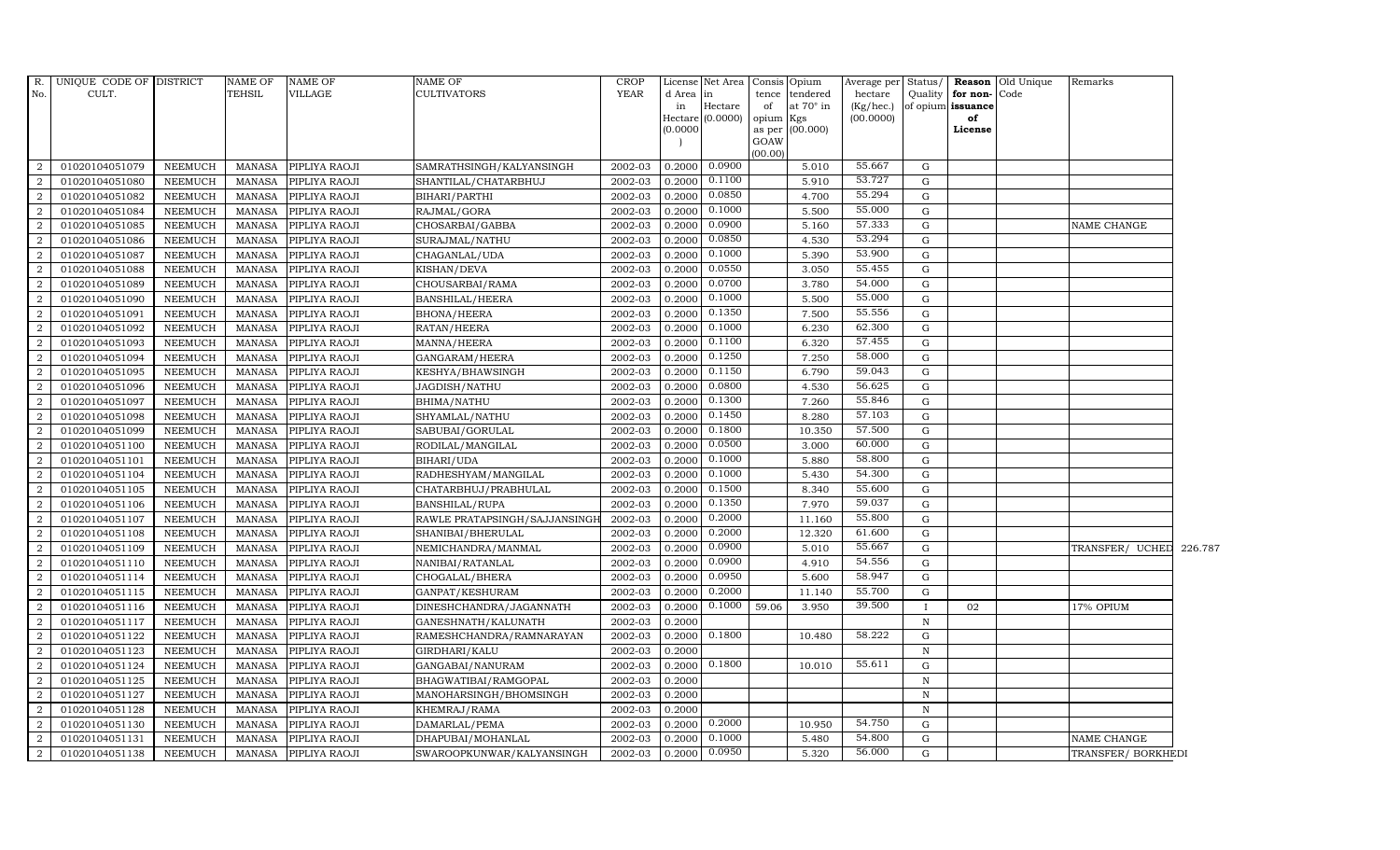| R.<br>No.      | UNIQUE CODE OF DISTRICT<br>CULT. |                | NAME OF<br><b>TEHSIL</b> | <b>NAME OF</b><br>VILLAGE | NAME OF<br><b>CULTIVATORS</b> | <b>CROP</b><br><b>YEAR</b> | d Area<br>in<br>(0.0000) | License Net Area<br>in<br>Hectare<br>Hectare $(0.0000)$ | Consis Opium<br>tence<br>of<br>opium Kgs<br>GOAW | tendered<br>at $70^\circ$ in<br>as per (00.000) | Average per Status/<br>hectare<br>(Kg/hec.)<br>(00.0000) | Quality      | for non-Code<br>of opium issuance<br>of<br>License | Reason Old Unique | Remarks             |  |
|----------------|----------------------------------|----------------|--------------------------|---------------------------|-------------------------------|----------------------------|--------------------------|---------------------------------------------------------|--------------------------------------------------|-------------------------------------------------|----------------------------------------------------------|--------------|----------------------------------------------------|-------------------|---------------------|--|
|                |                                  |                |                          |                           |                               |                            |                          |                                                         | (00.00)                                          |                                                 |                                                          |              |                                                    |                   |                     |  |
| 2              | 01020104051143                   | <b>NEEMUCH</b> | MANASA                   | PIPLIYA RAOJI             | SURATRAM/LALJI                | 2002-03                    | 0.2000                   | 0.1000                                                  |                                                  | 5.810                                           | 58.100                                                   | G            |                                                    |                   |                     |  |
| $\overline{2}$ | 01020104051151                   | <b>NEEMUCH</b> | <b>MANASA</b>            | PIPLIYA RAOJI             | <b>BHONA/VARDA</b>            | 2002-03                    | 0.2000                   | 0.2100                                                  |                                                  | 10.160                                          | 48.381                                                   | G            | 04                                                 |                   |                     |  |
| 2              | 01020104051152                   | <b>NEEMUCH</b> | <b>MANASA</b>            | PIPLIYA RAOJI             | LACHHIRAM/PYARCHANDRA         | 2002-03                    | 0.2000                   |                                                         |                                                  |                                                 |                                                          | $\mathbf N$  |                                                    |                   |                     |  |
| $\overline{2}$ | 01020104051153                   | <b>NEEMUCH</b> | <b>MANASA</b>            | PIPLIYA RAOJI             | CHATRA/BHAWSINGH              | 2002-03                    | 0.2000                   | 0.0600                                                  |                                                  | 3.580                                           | 59.667                                                   | G            |                                                    |                   |                     |  |
| $\overline{a}$ | 01020104051155                   | <b>NEEMUCH</b> | <b>MANASA</b>            | PIPLIYA RAOJI             | TAMMUBAI/GIRDHARI             | 2002-03                    | 0.2000                   | 0.1850                                                  |                                                  | 10.330                                          | 55.838                                                   | G            |                                                    |                   |                     |  |
| $\overline{2}$ | 01020104051156                   | <b>NEEMUCH</b> | <b>MANASA</b>            | PIPLIYA RAOJI             | KHETA/BHAVSINGH               | 2002-03                    | 0.2000                   | 0.1950                                                  |                                                  | 10.850                                          | 55.641                                                   | G            |                                                    |                   | TRANSFER/HATHIPURA  |  |
| $\overline{2}$ | 01020104051157                   | <b>NEEMUCH</b> | <b>MANASA</b>            | PIPLIYA RAOJI             | GANGARAM/BHAVSINGH            | 2002-03                    | 0.2000                   | 0.1600                                                  |                                                  | 8.810                                           | 55.063                                                   | ${\rm G}$    |                                                    |                   |                     |  |
| 2              | 01020104051158                   | <b>NEEMUCH</b> | <b>MANASA</b>            | PIPLIYA RAOJI             | TEJA/DHANNA                   | 2002-03                    | 0.2000                   | 0.1350                                                  |                                                  | 7.730                                           | 57.259                                                   | G            |                                                    |                   |                     |  |
| 2              | 01020104051159                   | <b>NEEMUCH</b> | <b>MANASA</b>            | PIPLIYA RAOJI             | KISHNA/NAGGA                  | 2002-03                    | 0.2000                   |                                                         |                                                  |                                                 |                                                          | $\mathbf N$  |                                                    |                   | TRANSFER/DOBAD N-I  |  |
| $\overline{2}$ | 01020104051160                   | <b>NEEMUCH</b> | <b>MANASA</b>            | PIPLIYA RAOJI             | BAHANWARLAL/GOVINDRAM         | 2002-03                    | 0.2000                   |                                                         |                                                  |                                                 |                                                          | $\mathbb N$  |                                                    |                   |                     |  |
| $\overline{2}$ | 01020104051161                   | <b>NEEMUCH</b> | <b>MANASA</b>            | PIPLIYA RAOJI             | BANSHILAL/BALUJI              | 2002-03                    | 0.2000                   | 0.1250                                                  |                                                  | 7.070                                           | 56.560                                                   | G            |                                                    | 01020104049012    |                     |  |
| 2              | 01020104051162                   | <b>NEEMUCH</b> | <b>MANASA</b>            | PIPLIYA RAOJI             | HEMA/HEERA                    | 2002-03                    | 0.2000                   | 0.1450                                                  |                                                  | 7.900                                           | 54.483                                                   | G            |                                                    | 01020104048035    |                     |  |
| 2              | 01020104051163                   | <b>NEEMUCH</b> | <b>MANASA</b>            | PIPLIYA RAOJI             | BABULAL/DHANRAJ               | 2002-03                    | 0.2000                   | 0.1000                                                  |                                                  | 5.490                                           | 54.900                                                   | G            |                                                    | 01020104004021    |                     |  |
| $\overline{1}$ | 01020104014002                   | <b>NEEMUCH</b> | <b>MANASA</b>            | PAROT PIPLIYA             | BAGDIRAM/BHERULAL             | 2002-03                    | 0.2000                   |                                                         |                                                  |                                                 |                                                          | $\mathbf N$  |                                                    |                   |                     |  |
| $\overline{1}$ | 01020104014003                   | <b>NEEMUCH</b> | <b>MANASA</b>            | PAROT PIPLIYA             | AMRITRAM/HAJARI               | 2002-03                    | 0.2000                   |                                                         |                                                  |                                                 |                                                          | $\, {\bf N}$ |                                                    |                   |                     |  |
| <sup>1</sup>   | 01020104014005                   | <b>NEEMUCH</b> | <b>MANASA</b>            | PAROT PIPLIYA             | BABULAL/KESHURAM              | 2002-03                    | 0.2000                   |                                                         |                                                  |                                                 |                                                          | $\mathbb N$  |                                                    |                   |                     |  |
| $\overline{1}$ | 01020104014008                   | <b>NEEMUCH</b> | <b>MANASA</b>            | PAROT PIPLIYA             | DEVBAI/KANA                   | 2002-03                    | 0.2000                   |                                                         |                                                  |                                                 |                                                          | $\mathbf N$  |                                                    |                   |                     |  |
| $\overline{1}$ | 01020104014012                   | <b>NEEMUCH</b> | <b>MANASA</b>            | PAROT PIPLIYA             | BASANTIBAI/KACHRU             | 2002-03                    | 0.2000                   | 0.0550                                                  |                                                  | 2.980                                           | 54.182                                                   | G            |                                                    |                   |                     |  |
| $\overline{1}$ | 01020104014015                   | <b>NEEMUCH</b> | <b>MANASA</b>            | PAROT PIPLIYA             | RAMNARAYAN/SHRIRAM            | 2002-03                    | 0.2000                   | 0.2000                                                  |                                                  | 9.920                                           | 49.600                                                   | G            | 04                                                 |                   |                     |  |
| $\overline{1}$ | 01020104014016                   | <b>NEEMUCH</b> | <b>MANASA</b>            | PAROT PIPLIYA             | SHANTIBAI/ONKAR               | 2002-03                    | 0.2000                   |                                                         |                                                  |                                                 |                                                          | $\mathbf N$  |                                                    |                   |                     |  |
| $\overline{1}$ | 01020104014018                   | <b>NEEMUCH</b> | <b>MANASA</b>            | PAROT PIPLIYA             | KAMLIBAI/BANSI                | 2002-03                    | 0.2000                   | 0.1750                                                  |                                                  | 9.740                                           | 55.657                                                   | G            |                                                    |                   |                     |  |
| $\overline{1}$ | 01020104014019                   | <b>NEEMUCH</b> | <b>MANASA</b>            | PAROT PIPLIYA             | DULICHAND/BHANWARLAL          | 2002-03                    | 0.2000                   | 0.1400                                                  |                                                  | 8.210                                           | 58.643                                                   | G            |                                                    |                   |                     |  |
| $\overline{1}$ | 01020104014020                   | <b>NEEMUCH</b> | <b>MANASA</b>            | PAROT PIPLIYA             | KISHAN/RUPA                   | 2002-03                    | 0.2000                   |                                                         |                                                  |                                                 |                                                          | $\mathbb N$  |                                                    |                   |                     |  |
|                | 01020104014023                   | <b>NEEMUCH</b> | <b>MANASA</b>            | PAROT PIPLIYA             | DALLUBAI/RADHESHYAM           | 2002-03                    | 0.2000                   |                                                         |                                                  |                                                 |                                                          | $\mathbf N$  |                                                    |                   |                     |  |
|                | 01020104014026                   | <b>NEEMUCH</b> | <b>MANASA</b>            | PAROT PIPLIYA             | NANDKISHORE/GORISHANKAR       | 2002-03                    | 0.2000                   |                                                         |                                                  |                                                 |                                                          | $\mathbf N$  |                                                    |                   |                     |  |
| - 1            | 01020104014027                   | <b>NEEMUCH</b> | <b>MANASA</b>            | PAROT PIPLIYA             | SHRIRAM/BHERULAL              | 2002-03                    | 0.2000                   | 0.1000                                                  |                                                  | 5.070                                           | 50.700                                                   | G            | 04                                                 |                   |                     |  |
| $\overline{1}$ | 01020104014009                   | <b>NEEMUCH</b> | <b>MANASA</b>            | PAROT PIPLIYA             | GHISALAL/DHANNA               | 2002-03                    | 0.2000                   | 0.1400                                                  |                                                  | 7.290                                           | 52.071                                                   | G            |                                                    |                   |                     |  |
| $\overline{1}$ | 01020104014035                   | <b>NEEMUCH</b> | <b>MANASA</b>            | PAROT PIPLIYA             | NANIBAI/KANA                  | 2002-03                    | 0.2000                   | 0.1050                                                  |                                                  | 4.930                                           | 46.952                                                   | G            | 04                                                 | 1020104015048     |                     |  |
| $\overline{1}$ | 01020104027091                   | <b>NEEMUCH</b> | <b>MANASA</b>            | PARDA-II                  | SUNDERLAL/NANALAL             | 2002-03                    | 0.2000                   | 0.1100                                                  |                                                  | 6.210                                           | 56.455                                                   | G            |                                                    |                   |                     |  |
|                | 01020104027092                   | <b>NEEMUCH</b> | <b>MANASA</b>            | PARDA-II                  | ONKARLAL/BHUWANA              | 2002-03                    | 0.2000                   |                                                         |                                                  |                                                 |                                                          | $\, {\bf N}$ |                                                    |                   |                     |  |
| $\overline{1}$ | 01020104027093                   | <b>NEEMUCH</b> | <b>MANASA</b>            | PARDA-II                  | BHANWARLAL/RATNA              | 2002-03                    | 0.2000                   |                                                         |                                                  |                                                 |                                                          | $\mathbb N$  |                                                    |                   |                     |  |
| $\overline{1}$ | 01020104027094                   | <b>NEEMUCH</b> | <b>MANASA</b>            | PARDA-II                  | GANGARAM/GOKUL                | 2002-03                    | 0.2000                   | 0.1550                                                  |                                                  | 9.460                                           | 61.032                                                   | G            |                                                    |                   |                     |  |
| $\overline{1}$ | 01020104027097                   | <b>NEEMUCH</b> | <b>MANASA</b>            | PARDA-II                  | KANHAIYALAL/CHHAGANLAL BADA   | 2002-03                    | 0.2000                   | 0.0900                                                  |                                                  | 4.930                                           | 54.778                                                   | G            |                                                    |                   |                     |  |
| $\overline{1}$ | 01020104027101                   | <b>NEEMUCH</b> | <b>MANASA</b>            | PARDA-II                  | MATHURALAL/BHONA              | 2002-03                    | 0.2000                   | 0.1350                                                  |                                                  | 7.380                                           | 54.667                                                   | G            |                                                    |                   |                     |  |
|                | 01020104027103                   | <b>NEEMUCH</b> | <b>MANASA</b>            | PARDA-II                  | PUSHPABAI/MANOHARLAL          | 2002-03                    | 0.2000                   |                                                         |                                                  |                                                 |                                                          | $\, {\bf N}$ |                                                    |                   | TRANSFER/KANJARA-II |  |
| $\overline{1}$ | 01020104027105                   | <b>NEEMUCH</b> | <b>MANASA</b>            | PARDA-II                  | SAVITRI BAI/KANHEYALAL        | 2002-03                    | 0.2000                   |                                                         |                                                  |                                                 |                                                          | $\mathbb N$  |                                                    |                   |                     |  |
| - 1            | 01020104027110                   | <b>NEEMUCH</b> | <b>MANASA</b>            | PARDA-II                  | MANGILAL/NATHU                | 2002-03                    | 0.2000                   |                                                         |                                                  |                                                 |                                                          | $\mathbb N$  |                                                    |                   |                     |  |
| $\overline{1}$ | 01020104027113                   | <b>NEEMUCH</b> | <b>MANASA</b>            | PARDA-II                  | FAKIRCHAND/MANGILAL           | 2002-03                    | 0.2000                   | 0.1000                                                  |                                                  | 5.480                                           | 54.800                                                   | G            |                                                    |                   |                     |  |
| $\overline{1}$ | 01020104027114                   | <b>NEEMUCH</b> | <b>MANASA</b>            | PARDA-II                  | JAGANNATH/BHERULAL            | 2002-03                    | 0.2000                   |                                                         |                                                  |                                                 |                                                          | $\mathbf N$  |                                                    |                   |                     |  |
|                | 01020104027115                   | <b>NEEMUCH</b> | <b>MANASA</b>            | PARDA-II                  | RATANNATH/NANDANATH           | 2002-03                    | 0.2000                   |                                                         |                                                  |                                                 |                                                          | $\mathbf N$  |                                                    |                   |                     |  |
| $\mathbf{1}$   | 01020104027117                   | <b>NEEMUCH</b> | <b>MANASA</b>            | PARDA-II                  | SEVA/CHAMPA                   | 2002-03                    | 0.2000                   |                                                         |                                                  |                                                 |                                                          | $\mathbf N$  |                                                    |                   |                     |  |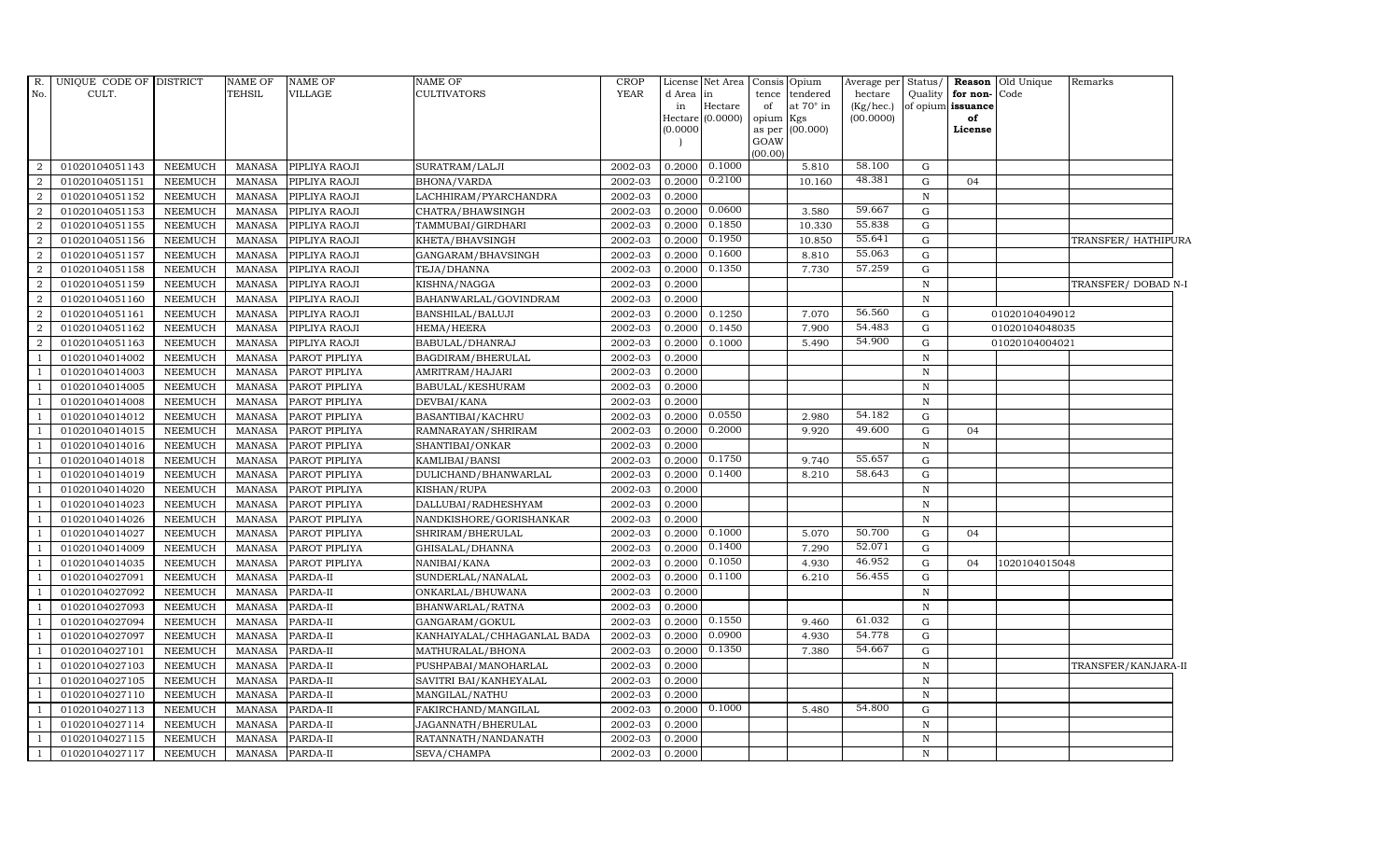|     | R. UNIQUE CODE OF DISTRICT |                | <b>NAME OF</b> | <b>NAME OF</b> | NAME OF                | <b>CROP</b> |           | License Net Area Consis     |                 | Opium            | Average per               | Status/      |                         | Reason Old Unique | Remarks                 |
|-----|----------------------------|----------------|----------------|----------------|------------------------|-------------|-----------|-----------------------------|-----------------|------------------|---------------------------|--------------|-------------------------|-------------------|-------------------------|
| No. | CULT.                      |                | <b>TEHSIL</b>  | <b>VILLAGE</b> | CULTIVATORS            | <b>YEAR</b> | d Area in |                             | tence           | tendered         | hectare                   | Quality      | for non-Code            |                   |                         |
|     |                            |                |                |                |                        |             | in        | Hectare<br>Hectare (0.0000) | of<br>opium Kgs | at $70^\circ$ in | $(Kg/$ hec.)<br>(00.0000) |              | of opium issuance<br>of |                   |                         |
|     |                            |                |                |                |                        |             | (0.0000)  |                             | as per          | (00.000)         |                           |              | License                 |                   |                         |
|     |                            |                |                |                |                        |             |           |                             | GOAW            |                  |                           |              |                         |                   |                         |
|     |                            |                |                |                |                        |             |           |                             | (00.00)         |                  |                           |              |                         |                   |                         |
|     | 01020104027122             | NEEMUCH        | MANASA         | PARDA-II       | AKBAR/FIDAHUSAIN       | 2002-03     | 0.2000    |                             |                 |                  |                           | $\, {\rm N}$ |                         |                   |                         |
|     | 01020104027124             | NEEMUCH        | <b>MANASA</b>  | PARDA-II       | SATYANARAYAN/JHAMKULAL | 2002-03     | 0.2000    | 0.1000                      |                 | 5.420            | 54.200                    | $\mathbf G$  |                         |                   | TRANSFER/<br>KHEDA MEDI |
|     | 01020104027125             | <b>NEEMUCH</b> | <b>MANASA</b>  | PARDA-II       | DEVILAL/KANHAIYALAL    | 2002-03     | 0.2000    | 0.0950                      |                 | 4.990            | 52.526                    | ${\rm G}$    |                         |                   |                         |
|     | 01020104027127             | <b>NEEMUCH</b> | <b>MANASA</b>  | PARDA-II       | UDAIRAM/KHUMANSINGH    | 2002-03     | 0.2000    |                             |                 |                  |                           | $\, {\rm N}$ |                         |                   |                         |
|     | 01020104027128             | <b>NEEMUCH</b> | <b>MANASA</b>  | PARDA-II       | KANIRAM/BHONA          | 2002-03     | 0.2000    | 0.1000                      |                 | 5.170            | 51.700                    | $\mathbf G$  | 04                      |                   |                         |
|     | 01020104027130             | <b>NEEMUCH</b> | <b>MANASA</b>  | PARDA-II       | SURAJMAL/BHERULAL      | 2002-03     | 0.2000    |                             |                 |                  |                           | $\mathbf N$  |                         |                   | TRANSFER/KANJARA-II     |
|     | 01020104027132             | <b>NEEMUCH</b> | <b>MANASA</b>  | PARDA-II       | RUPA/GULAB             | 2002-03     | 0.2000    |                             |                 |                  |                           | $\, {\rm N}$ |                         |                   | TRANSFER/KANJARA-II     |
|     | 01020104027134             | <b>NEEMUCH</b> | <b>MANASA</b>  | PARDA-II       | BABULAL/MANGILAL       | 2002-03     | 0.2000    | 0.1000                      |                 | 5.210            | 52.100                    | G            |                         |                   |                         |
|     | 01020104027135             | <b>NEEMUCH</b> | <b>MANASA</b>  | PARDA-II       | RAMNATH/SHANKARNATH    | 2002-03     | 0.2000    | 0.1000                      |                 | 5.380            | 53.800                    | $\mathbf G$  |                         |                   |                         |
|     | 01020104027139             | NEEMUCH        | <b>MANASA</b>  | PARDA-II       | BAPU/GANESHGIR         | 2002-03     | 0.2000    | 0.1050                      |                 | 5.400            | 51.429                    | ${\rm G}$    | 04                      |                   |                         |
|     | 01020104027141             | <b>NEEMUCH</b> | <b>MANASA</b>  | PARDA-II       | DAYARAM/CHHAGANLAL     | 2002-03     | 0.2000    | 0.0900                      |                 | 4.790            | 53.222                    | $\mathbf G$  |                         |                   |                         |
|     | 01020104027148             | <b>NEEMUCH</b> | <b>MANASA</b>  | PARDA-II       | OMPRAKASH/RAMCHANDRA   | 2002-03     | 0.2000    | 0.1100                      |                 | 6.950            | 63.182                    | G            |                         |                   |                         |
|     | 01020104027149             | <b>NEEMUCH</b> | <b>MANASA</b>  | PARDA-II       | RAMGOPAL/RAMCHANDRA    | 2002-03     | 0.2000    | 0.1050                      |                 | 5.840            | 55.619                    | $\mathbf G$  |                         |                   |                         |
|     | 01020104027150             | <b>NEEMUCH</b> | <b>MANASA</b>  | PARDA-II       | MEGHA/DEVA             | 2002-03     | 0.2000    | 0.1600                      |                 | 8.290            | 51.813                    | $\mathbf G$  | 04                      |                   |                         |
|     | 01020104027151             | NEEMUCH        | <b>MANASA</b>  | PARDA-II       | BASANTILAL/MEGHA       | 2002-03     | 0.2000    |                             |                 |                  |                           | $\, {\rm N}$ |                         |                   |                         |
|     | 01020104027157             | <b>NEEMUCH</b> | <b>MANASA</b>  | PARDA-II       | MOHANLAL/BHANWAR       | 2002-03     | 0.2000    |                             |                 |                  |                           | $\, {\rm N}$ |                         |                   |                         |
|     | 01020104027159             | <b>NEEMUCH</b> | <b>MANASA</b>  | PARDA-II       | BHERU/MEGHA            | 2002-03     | 0.2000    | 0.1000                      |                 | 5.620            | 56.200                    | $\mathbf G$  |                         |                   |                         |
|     | 01020104027160             | <b>NEEMUCH</b> | MANASA         | PARDA-II       | KANWARLAL/UDAIRAM      | 2002-03     | 0.2000    |                             |                 |                  |                           | $\, {\rm N}$ |                         |                   |                         |
|     | 01020104027163             | <b>NEEMUCH</b> | <b>MANASA</b>  | PARDA-II       | BHAGUBAI/CHAGANLAL     | 2002-03     | 0.2000    | 0.0950                      |                 | 4.960            | 52.211                    | $\mathbf G$  |                         |                   |                         |
|     | 01020104027164             | NEEMUCH        | <b>MANASA</b>  | PARDA-II       | KACHRULAL/RUPA         | 2002-03     | 0.2000    | 0.1000                      |                 | 6.020            | 60.200                    | $\mathbf G$  |                         |                   |                         |
|     | 01020104027165             | <b>NEEMUCH</b> | <b>MANASA</b>  | PARDA-II       | RAMIBAI/VARDICHAND     | 2002-03     | 0.2000    | 0.1000                      |                 | 5.750            | 57.500                    | $\mathbf G$  |                         |                   |                         |
|     | 01020104027167             | <b>NEEMUCH</b> | <b>MANASA</b>  | PARDA-II       | LILABAI/RATANLAL       | 2002-03     | 0.2000    | 0.1000                      |                 | 5.650            | 56.500                    | G            |                         |                   |                         |
|     | 01020104027168             | <b>NEEMUCH</b> | <b>MANASA</b>  | PARDA-II       | GHISALAL/CHHAGANLAL    | 2002-03     | 0.2000    | 0.1000                      |                 | 5.790            | 57.900                    | ${\rm G}$    |                         |                   |                         |
|     | 01020104027169             | <b>NEEMUCH</b> | <b>MANASA</b>  | PARDA-II       | NANIBAI/HEERA          | 2002-03     | 0.2000    | 0.1650                      |                 | 7.260            | 44.000                    | ${\rm G}$    | 04                      |                   |                         |
|     | 01020104027170             | <b>NEEMUCH</b> | <b>MANASA</b>  | PARDA-II       | KANADAS/NANDRAM        | 2002-03     | 0.2000    | 0.1000                      |                 | 5.070            | 50.700                    | $\mathbf G$  | 04                      |                   |                         |
|     | 01020104027172             | <b>NEEMUCH</b> | <b>MANASA</b>  | PARDA-II       | RAMESHWAR/DHANNALAL    | 2002-03     | 0.2000    | 0.2000                      |                 | 9.140            | 45.700                    | $\mathbf G$  | 04                      |                   |                         |
|     | 01020104027174             | <b>NEEMUCH</b> | <b>MANASA</b>  | PARDA-II       | MOHANLAL/BHUWANI       | 2002-03     | 0.2000    |                             |                 |                  |                           | $\, {\rm N}$ |                         |                   | TRANSFER/ CHOWAKDI      |
|     | 01020104027175             | <b>NEEMUCH</b> | <b>MANASA</b>  | PARDA-II       | KALU/AMRA              | 2002-03     | 0.2000    | 0.1350                      |                 | 8.240            | 61.037                    | ${\bf G}$    |                         |                   |                         |
|     | 01020104027177             | <b>NEEMUCH</b> | <b>MANASA</b>  | PARDA-II       | MO.HUSSAIN/ALLAHBAKSH  | 2002-03     | 0.2000    | 0.1000                      |                 | 5.590            | 55.900                    | ${\rm G}$    |                         |                   |                         |
|     | 01020104027180             | <b>NEEMUCH</b> | <b>MANASA</b>  | PARDA-II       | RAMNARAYAN/DHURA       | 2002-03     | 0.2000    |                             |                 |                  |                           | $\, {\rm N}$ |                         |                   |                         |
|     | 01020104027188             | NEEMUCH        | <b>MANASA</b>  | PARDA-II       | BAHIDKHAN/HASANALI     | 2002-03     | 0.2000    | 0.1400                      |                 | 8.170            | 58.357                    | ${\bf G}$    |                         |                   |                         |
|     | 01020104027189             | <b>NEEMUCH</b> | <b>MANASA</b>  | PARDA-II       | RAHIMBAKSH/ISMILE      | 2002-03     | 0.2000    | 0.1000                      |                 | 5.640            | 56.400                    | $\mathbf G$  |                         |                   |                         |
|     | 01020104027190             | <b>NEEMUCH</b> | <b>MANASA</b>  | PARDA-II       | KARULAL UDAILAL        | 2002-03     | 0.2000    |                             |                 |                  |                           | $\, {\rm N}$ |                         |                   |                         |
|     | 01020104027191             | <b>NEEMUCH</b> | <b>MANASA</b>  | PARDA-II       | BABULAL/MANGILAL KHATI | 2002-03     | 0.2000    |                             |                 |                  |                           | $\mathbf N$  |                         |                   |                         |
|     | 01020104027198             | <b>NEEMUCH</b> | <b>MANASA</b>  | PARDA-II       | SITABAI/MADHU          | 2002-03     | 0.2000    |                             |                 |                  |                           | $\, {\rm N}$ |                         |                   | NAME CHANGE             |
|     | 01020104027182             | <b>NEEMUCH</b> | <b>MANASA</b>  | PARDA-II       | JAYCHAND/RATAN         | 2002-03     | 0.2000    |                             |                 |                  |                           | $\, {\rm N}$ |                         |                   |                         |
|     | 01020104027199             | <b>NEEMUCH</b> | <b>MANASA</b>  | PARDA-II       | GITABAI/DURGASHANKAR   | 2002-03     | 0.2000    |                             |                 |                  |                           | $\, {\rm N}$ |                         |                   | TRANSFER/ KHEDLI        |
|     | 01020104027202             | <b>NEEMUCH</b> | <b>MANASA</b>  | PARDA-II       | GHANSHYAM/CHAGANLAL    | 2002-03     |           | $0.2000$ $0.1450$           |                 | 7.300            | 50.345                    | $\mathbf G$  | 04                      |                   |                         |
|     | 01020104027083             | <b>NEEMUCH</b> | <b>MANASA</b>  | PARDA-II       | MOHANLAL/BANSILAL      | 2002-03     | 0.2000    |                             |                 |                  |                           | $\mathbf N$  |                         |                   |                         |
|     | 01020104027203             | <b>NEEMUCH</b> | <b>MANASA</b>  | PARDA-II       | GATTUBAI/KISHANLAL     | 2002-03     | 0.2000    | 0.1000                      |                 | 4.810            | 48.100                    | G            | 04                      |                   |                         |
|     | 01020104027100             | <b>NEEMUCH</b> | MANASA         | PARDA-II       | GANPAT/GABURLAL        | 2002-03     | 0.2000    | 0.1000                      |                 | 5.560            | 55.600                    | G            |                         |                   |                         |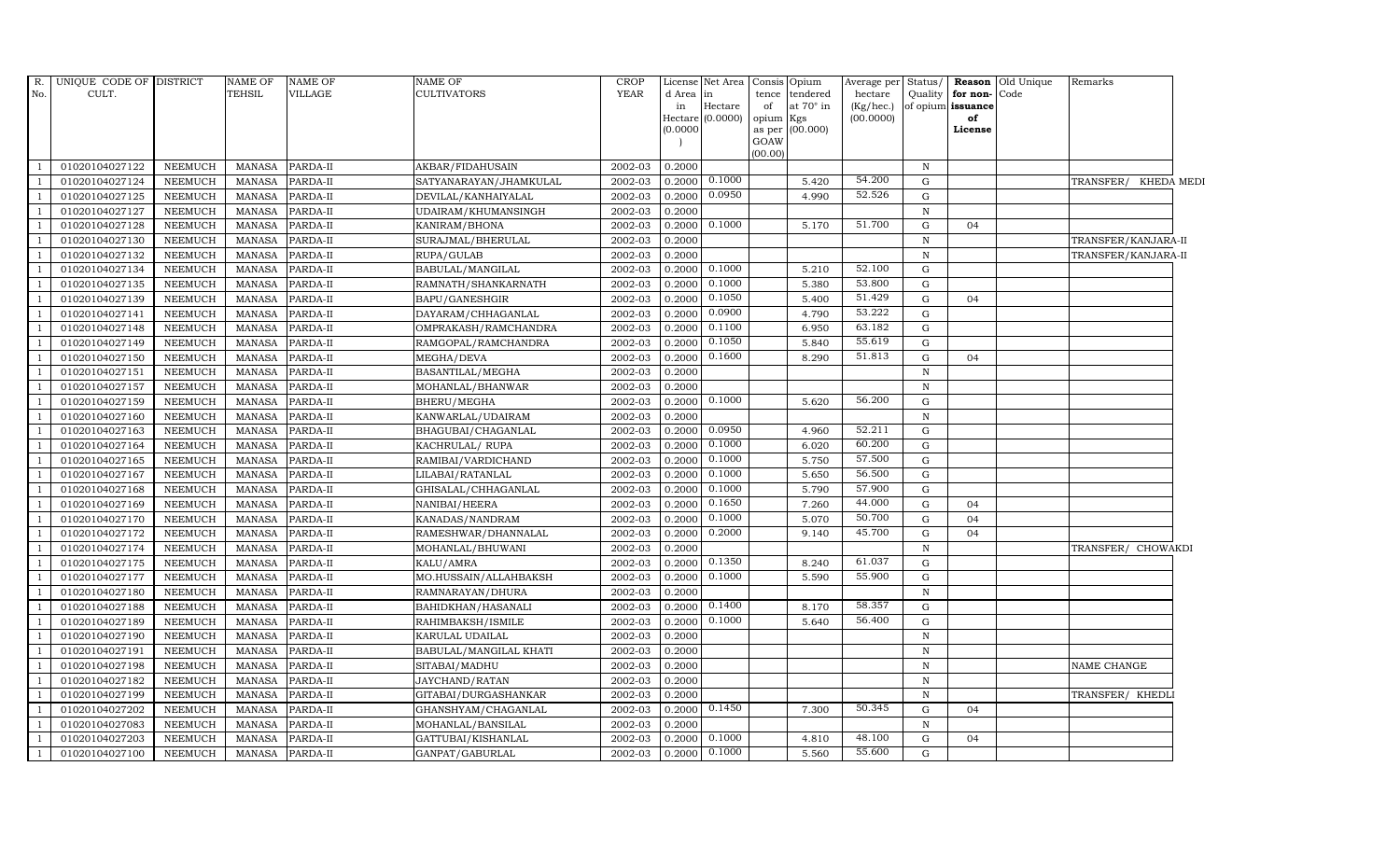| R.             | UNIQUE CODE OF DISTRICT |                | <b>NAME OF</b> | <b>NAME OF</b> | <b>NAME OF</b>         | CROP        |           | License Net Area            | Consis Opium    |                  | Average per               | Status/      |                         | Reason Old Unique | Remarks                    |  |
|----------------|-------------------------|----------------|----------------|----------------|------------------------|-------------|-----------|-----------------------------|-----------------|------------------|---------------------------|--------------|-------------------------|-------------------|----------------------------|--|
| No.            | CULT.                   |                | TEHSIL         | <b>VILLAGE</b> | <b>CULTIVATORS</b>     | <b>YEAR</b> | d Area in |                             |                 | tence tendered   | hectare                   | Quality      | for non-Code            |                   |                            |  |
|                |                         |                |                |                |                        |             | in        | Hectare<br>Hectare (0.0000) | of<br>opium Kgs | at $70^\circ$ in | $(Kg/$ hec.)<br>(00.0000) |              | of opium issuance<br>of |                   |                            |  |
|                |                         |                |                |                |                        |             | (0.0000)  |                             |                 | as per (00.000)  |                           |              | License                 |                   |                            |  |
|                |                         |                |                |                |                        |             |           |                             | GOAW            |                  |                           |              |                         |                   |                            |  |
|                |                         |                |                |                |                        |             |           |                             | (00.00)         |                  |                           |              |                         |                   |                            |  |
|                | 01020104027002          | <b>NEEMUCH</b> | <b>MANASA</b>  | PARDA-I        | GABUR/MODA             | 2002-03     | 0.2000    |                             |                 |                  |                           | $\,$ N       |                         |                   |                            |  |
|                | 01020104027004          | <b>NEEMUCH</b> | <b>MANASA</b>  | PARDA-I        | RAMLAL/KANA            | 2002-03     | 0.2000    |                             |                 |                  |                           | $\mathbb N$  |                         |                   |                            |  |
|                | 01020104027005          | <b>NEEMUCH</b> | <b>MANASA</b>  | PARDA-I        | <b>BABRU/NANDA</b>     | 2002-03     | 0.2000    | 0.1500                      |                 | 9.080            | 60.533                    | G            |                         |                   |                            |  |
|                | 01020104027006          | <b>NEEMUCH</b> | <b>MANASA</b>  | PARDA-I        | <b>BHERULAL/SUKKHA</b> | 2002-03     | 0.2000    | 0.1950                      |                 | 12.150           | 62.308                    | G            |                         |                   |                            |  |
|                | 01020104027008          | <b>NEEMUCH</b> | <b>MANASA</b>  | PARDA-I        | CHHAGANIBAI/NARAYAN    | 2002-03     | 0.2000    | 0.1900                      |                 | 11.580           | 60.947                    | $\mathbf G$  |                         |                   |                            |  |
|                | 01020104027009          | <b>NEEMUCH</b> | <b>MANASA</b>  | PARDA-I        | PRABHULAL/BHUWANA      | 2002-03     | 0.2000    |                             |                 |                  |                           | $\,$ N       |                         |                   |                            |  |
|                | 01020104027011          | <b>NEEMUCH</b> | <b>MANASA</b>  | PARDA-I        | SALAGRAM/PURAJI        | 2002-03     | 0.2000    |                             |                 |                  |                           | $\, {\rm N}$ |                         |                   |                            |  |
|                | 01020104027015          | <b>NEEMUCH</b> | <b>MANASA</b>  | PARDA-I        | DHANNA/RAMA            | 2002-03     | 0.2000    | 0.1800                      |                 | 9.820            | 54.556                    | G            |                         |                   |                            |  |
|                | 01020104027016          | <b>NEEMUCH</b> | <b>MANASA</b>  | PARDA-I        | BANSHILAL/JAGANNATH    | 2002-03     | 0.2000    | 0.2000                      |                 | 12.610           | 63.050                    | G            |                         |                   |                            |  |
|                | 01020104027018          | <b>NEEMUCH</b> | <b>MANASA</b>  | PARDA-I        | BAGDIBAI/BHAGIRATH     | 2002-03     | 0.2000    | 0.1000                      |                 | 5.220            | 52.200                    | G            |                         |                   |                            |  |
| $\overline{1}$ | 01020104027020          | <b>NEEMUCH</b> | <b>MANASA</b>  | PARDA-I        | AMARLAL/BHANWARLAL     | 2002-03     | 0.2000    |                             |                 |                  |                           | N            |                         |                   | TRANSFER/KANJARA-II        |  |
|                | 01020104027021          | <b>NEEMUCH</b> | <b>MANASA</b>  | PARDA-I        | RAMCHAND/PARTHA        | 2002-03     | 0.2000    | 0.1000                      |                 | 3.560            | 35.600                    | $\mathbf G$  | 04                      |                   |                            |  |
|                | 01020104027022          | <b>NEEMUCH</b> | <b>MANASA</b>  | PARDA-I        | PRABHULAL/GHASI        | 2002-03     | 0.2000    | 0.1000                      |                 | 6.540            | 65.400                    | G            |                         |                   |                            |  |
|                | 01020104027023          | <b>NEEMUCH</b> | <b>MANASA</b>  | PARDA-I        | NANIBAI/NARAYAN        | 2002-03     | 0.2000    |                             |                 |                  |                           | $\,$ N       |                         |                   | TRANSFER/KANJARDA-I        |  |
|                | 01020104027026          | <b>NEEMUCH</b> | <b>MANASA</b>  | PARDA-I        | HEERA/NANURAM          | 2002-03     | 0.2000    |                             |                 |                  |                           | $\, {\rm N}$ |                         |                   |                            |  |
|                | 01020104027027          | <b>NEEMUCH</b> | <b>MANASA</b>  | PARDA-I        | RATANLAL/NARAYAN       | 2002-03     | 0.2000    | 0.0950                      |                 | 5.490            | 57.789                    | $\mathbf G$  |                         |                   |                            |  |
|                | 01020104027028          | <b>NEEMUCH</b> | <b>MANASA</b>  | PARDA-I        | NARAYANIBAI/NANDA      | 2002-03     | 0.2000    |                             |                 |                  |                           | $\,$ N       |                         |                   | TRANSFER/<br><b>KHEDLI</b> |  |
|                | 01020104027030          | <b>NEEMUCH</b> | <b>MANASA</b>  | PARDA-I        | DHAPUBAI/NANALAL       | 2002-03     | 0.2000    | 0.1300                      |                 | 7.260            | 55.846                    | G            |                         |                   |                            |  |
|                | 01020104027033          | <b>NEEMUCH</b> | <b>MANASA</b>  | PARDA-I        | NISAR/YAKUB            | 2002-03     | 0.2000    | 0.1500                      |                 | 9.230            | 61.533                    | $\mathbf G$  |                         |                   |                            |  |
|                | 01020104027036          | <b>NEEMUCH</b> | <b>MANASA</b>  | PARDA-I        | TARCHI/BHERULAL        | 2002-03     | 0.2000    | 0.1000                      |                 | 5.740            | 57.400                    | $\mathbf G$  |                         |                   |                            |  |
| $\overline{1}$ | 01020104027089          | <b>NEEMUCH</b> | <b>MANASA</b>  | PARDA-I        | KACHRULAL/PYARCHAND    | 2002-03     | 0.2000    | 0.1500                      |                 | 8.970            | 59.800                    | G            |                         |                   | TRANSFER/KANJARDA-I        |  |
|                | 01020104027039          | <b>NEEMUCH</b> | <b>MANASA</b>  | PARDA-I        | MAHRUNBAI/PIRBAKASH    | 2002-03     | 0.2000    | 0.0950                      |                 | 2.620            | 27.579                    | $\mathbf G$  | 04                      |                   |                            |  |
|                | 01020104027041          | <b>NEEMUCH</b> | <b>MANASA</b>  | PARDA-I        | KISHNA/AMRA            | 2002-03     | 0.2000    | 0.1400                      |                 | 8.660            | 61.857                    | G            |                         |                   |                            |  |
|                | 01020104027044          | <b>NEEMUCH</b> | <b>MANASA</b>  | PARDA-I        | SHYAMLAL/SHANKARLAL    | 2002-03     | 0.2000    | 0.1500                      |                 | 8.500            | 56.667                    | G            |                         |                   | TRANSFER/KANJARA-II        |  |
|                | 01020104027045          | <b>NEEMUCH</b> | <b>MANASA</b>  | PARDA-I        | RAMCHANDRA/NARAYAN     | 2002-03     | 0.2000    | 0.2000                      |                 | 11.130           | 55.650                    | $\mathbf G$  |                         |                   |                            |  |
|                | 01020104027046          | <b>NEEMUCH</b> | MANASA         | PARDA-I        | SITARAM/GOVERDHAN      | 2002-03     | 0.2000    | 0.1050                      |                 | 5.000            | 47.619                    | $\mathbf G$  | 04                      |                   |                            |  |
|                | 01020104027047          | <b>NEEMUCH</b> | <b>MANASA</b>  | PARDA-I        | RAMCHANDRA/HEERA       | 2002-03     | 0.2000    | 0.1350                      |                 | 7.970            | 59.037                    | ${\rm G}$    |                         |                   |                            |  |
|                | 01020104027048          | <b>NEEMUCH</b> | <b>MANASA</b>  | PARDA-I        | RATANLAL/RADHAKISHAN   | 2002-03     | 0.2000    | 0.1500                      |                 | 8.850            | 59.000                    | $\mathbf G$  |                         |                   |                            |  |
|                | 01020104027051          | <b>NEEMUCH</b> | <b>MANASA</b>  | PARDA-I        | HARIRAM/KALU           | 2002-03     | 0.2000    |                             |                 |                  |                           | $\mathbb N$  |                         |                   |                            |  |
|                | 01020104027052          | <b>NEEMUCH</b> | <b>MANASA</b>  | PARDA-I        | ONKARLAL/VARDA         | 2002-03     | 0.2000    | 0.1000                      |                 | 6.080            | 60.800                    | $\mathbf G$  |                         |                   |                            |  |
|                | 01020104027053          | <b>NEEMUCH</b> | <b>MANASA</b>  | PARDA-I        | KANHAIYALAL/NARAYAN    | 2002-03     | 0.2000    |                             |                 |                  |                           | $\,$ N       |                         |                   |                            |  |
|                | 01020104027054          | <b>NEEMUCH</b> | <b>MANASA</b>  | PARDA-I        | NATHU/NAWAL            | 2002-03     | 0.2000    |                             |                 |                  |                           | $\mathbb N$  |                         |                   |                            |  |
|                | 01020104027055          | <b>NEEMUCH</b> | <b>MANASA</b>  | PARDA-I        | BHANWARLAL/KISHNA      | 2002-03     | 0.2000    | 0.1100                      |                 | 6.630            | 60.273                    | G            |                         |                   |                            |  |
|                | 01020104027056          | <b>NEEMUCH</b> | <b>MANASA</b>  | PARDA-I        | SEWARAM/MANNA          | 2002-03     | 0.2000    | 0.1500                      |                 | 8.580            | 57.200                    | G            |                         |                   |                            |  |
|                | 01020104027058          | <b>NEEMUCH</b> | <b>MANASA</b>  | PARDA-I        | BHERULAL/NATHU         | 2002-03     | 0.2000    | 0.1450                      |                 | 8.050            | 55.517                    | G            |                         |                   |                            |  |
|                | 01020104027059          | <b>NEEMUCH</b> | <b>MANASA</b>  | PARDA-I        | MANNALAL/RATANLAL      | 2002-03     | 0.2000    | 0.1500                      |                 | 8.180            | 54.533                    | G            |                         |                   |                            |  |
|                | 01020104027060          | <b>NEEMUCH</b> | <b>MANASA</b>  | PARDA-I        | BHANWARIBAI/NARAYAN    | 2002-03     | 0.2000    |                             |                 |                  |                           | $\,$ N       |                         |                   | NAME CHANGE                |  |
|                | 01020104027063          | <b>NEEMUCH</b> | <b>MANASA</b>  | PARDA-I        | <b>BHONA/BHERA</b>     | 2002-03     | 0.2000    | 0.0950                      |                 | 5.470            | 57.579                    | G            |                         |                   |                            |  |
|                | 01020104027065          | <b>NEEMUCH</b> | <b>MANASA</b>  | PARDA-I        | HEERALAL/VARDA         | 2002-03     | 0.2000    |                             |                 |                  |                           | $\mathbb N$  |                         |                   |                            |  |
|                | 01020104027066          | <b>NEEMUCH</b> | <b>MANASA</b>  | PARDA-I        | KAILASH/PRABHULAL      | 2002-03     | 0.2000    | 0.1100                      |                 | 7.360            | 66.909                    | $\mathbf G$  |                         |                   |                            |  |
|                | 01020104027067          | <b>NEEMUCH</b> | MANASA         | PARDA-I        | RADHAKISAN/BHAGIRATH   | 2002-03     | 0.2000    | 0.1000                      |                 | 5.750            | 57.500                    | $\mathbf G$  |                         |                   |                            |  |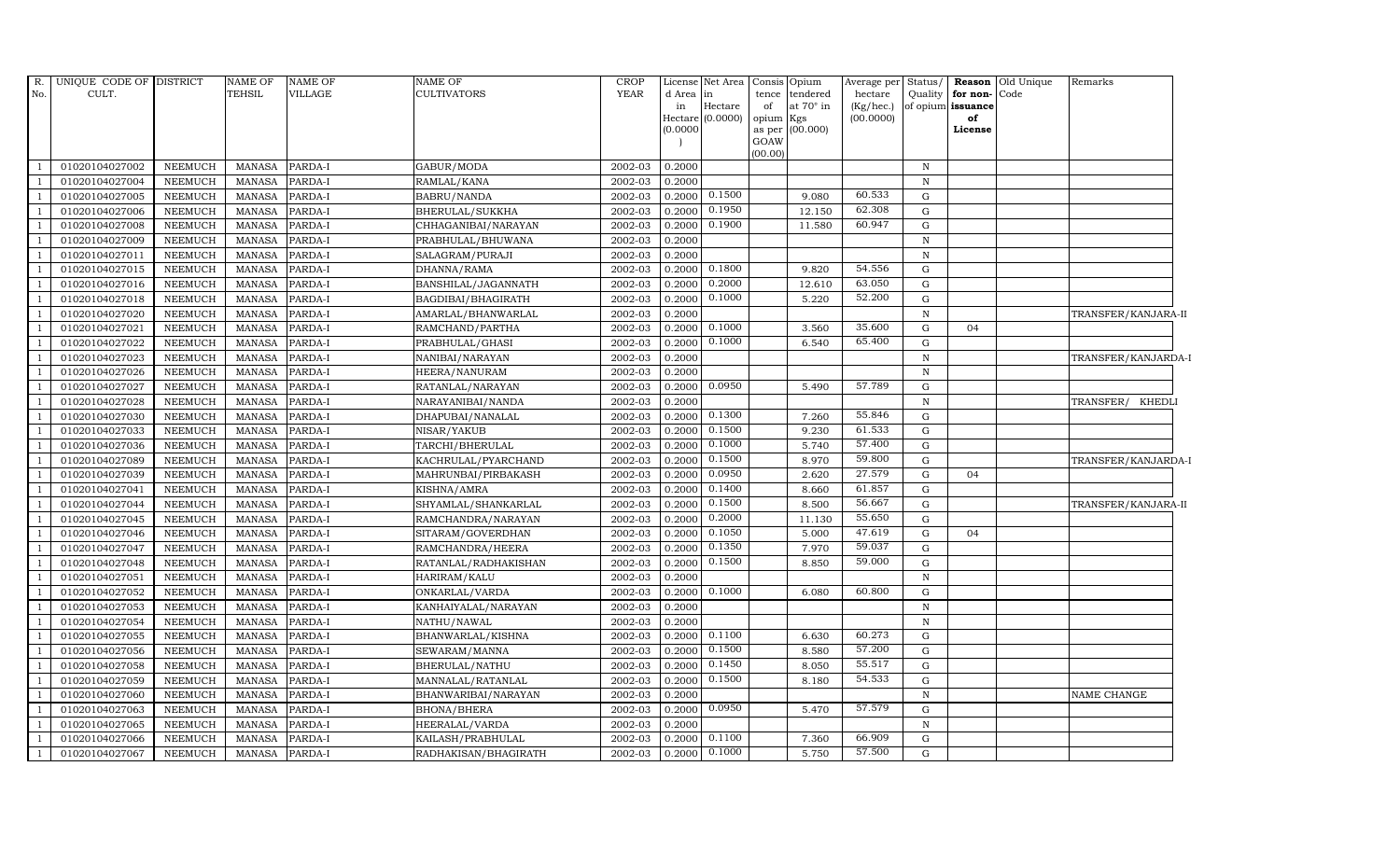| R.            | UNIQUE CODE OF DISTRICT |                | NAME OF       | <b>NAME OF</b>     | NAME OF                      | <b>CROP</b> |           | License Net Area Consis Opium |                 |                  | Average per | Status/      |                   | <b>Reason</b> Old Unique | Remarks                              |  |
|---------------|-------------------------|----------------|---------------|--------------------|------------------------------|-------------|-----------|-------------------------------|-----------------|------------------|-------------|--------------|-------------------|--------------------------|--------------------------------------|--|
| No.           | CULT.                   |                | TEHSIL        | VILLAGE            | <b>CULTIVATORS</b>           | <b>YEAR</b> | d Area in |                               | tence           | tendered         | hectare     | Quality      | for non-          | Code                     |                                      |  |
|               |                         |                |               |                    |                              |             | in        | $\rm{Hectare}$                | of              | at $70^\circ$ in | (Kg/hec.)   |              | of opium issuance |                          |                                      |  |
|               |                         |                |               |                    |                              |             | (0.0000)  | Hectare (0.0000)              | opium<br>as per | Kgs<br>(00.000)  | (00.0000)   |              | of<br>License     |                          |                                      |  |
|               |                         |                |               |                    |                              |             |           |                               | GOAW            |                  |             |              |                   |                          |                                      |  |
|               |                         |                |               |                    |                              |             |           |                               | (00.00)         |                  |             |              |                   |                          |                                      |  |
|               | 01020104027068          | NEEMUCH        | MANASA        | PARDA-I            | KARULAL/BHAGIRATH            | 2002-03     | 0.2000    | 0.1000                        |                 | 5.860            | 58.600      | G            |                   |                          |                                      |  |
|               | 01020104027070          | NEEMUCH        | <b>MANASA</b> | PARDA-I            | RAJMAL/HEERALAL              | 2002-03     | 0.2000    |                               |                 |                  |             | $\, {\bf N}$ |                   |                          |                                      |  |
|               | 01020104027071          | NEEMUCH        | <b>MANASA</b> | PARDA-I            | GIRJASHANKAR/BHERULAL        | 2002-03     | 0.2000    | 0.1100                        |                 | 6.730            | 61.182      | G            |                   |                          |                                      |  |
|               | 01020104027072          | <b>NEEMUCH</b> | <b>MANASA</b> | PARDA-I            | SATYANARAYAN/NANALAL         | 2002-03     | 0.2000    | 0.0900                        |                 | 4.760            | 52.889      | $\mathbf G$  |                   |                          |                                      |  |
|               | 01020104027073          | <b>NEEMUCH</b> | <b>MANASA</b> | PARDA-I            | SITARAM/NARAYAN              | 2002-03     | 0.2000    | 0.2000                        |                 | 11.180           | 55.900      | ${\rm G}$    |                   |                          |                                      |  |
|               | 01020104027077          | NEEMUCH        | MANASA        | PARDA-I            | GHANSHYAM/NANALAL            | 2002-03     | 0.2000    | 0.1050                        |                 | 5.710            | 54.381      | ${\rm G}$    |                   |                          |                                      |  |
|               | 01020104027080          | <b>NEEMUCH</b> | <b>MANASA</b> | PARDA-I            | RAVINDRA/MOHANLAL            | 2002-03     | 0.2000    | 0.1000                        |                 | 2.100            | 21.000      | $\mathbf G$  | 04                |                          |                                      |  |
|               | 01020104027082          | <b>NEEMUCH</b> | <b>MANASA</b> | PARDA-I            | KANHAIYALAL/HEERALAL         | 2002-03     | 0.2000    | 0.2000                        |                 | 12.100           | 60.500      | $\mathbf G$  |                   |                          |                                      |  |
|               | 01020104027087          | <b>NEEMUCH</b> | <b>MANASA</b> | PARDA-I            | RADHESHYAM/BHERULAL          | 2002-03     | 0.2000    | 0.1900                        |                 | 14.280           | 75.158      | $\mathbf G$  |                   |                          |                                      |  |
|               | 01020104027201          | <b>NEEMUCH</b> | <b>MANASA</b> | PARDA-I            | BANSHILAL/NANALAL            | 2002-03     | 0.2000    | 0.1950                        |                 | 11.730           | 60.154      | ${\rm G}$    |                   |                          |                                      |  |
|               | 01020104027024          | NEEMUCH        | <b>MANASA</b> | PARDA-I            | KANHAIYALAL/SUKKHA           | 2002-03     | 0.2000    | 0.0950                        |                 | 4.600            | 48.421      | ${\rm G}$    | 04                |                          |                                      |  |
|               | 01020104005001          | <b>NEEMUCH</b> | <b>MANASA</b> | <b>PALASIYA</b>    | ARJUNSINGH/DEVISINGH         | 2002-03     | 0.2000    | 0.1950                        |                 | 10.100           | 51.795      | ${\rm G}$    | 04                |                          |                                      |  |
|               | 01020104005003          | <b>NEEMUCH</b> | <b>MANASA</b> | <b>PALASIYA</b>    | RATANLAL/BHANWARLAL          | 2002-03     | 0.2000    | 0.1950                        |                 | 11.320           | 58.051      | $\mathbf G$  |                   |                          |                                      |  |
|               | 01020104005005          | <b>NEEMUCH</b> | <b>MANASA</b> | <b>PALASIYA</b>    | MANGUSINGH/BHURSINGH         | 2002-03     | 0.2000    | 0.2000                        |                 | 11.980           | 59.900      | G            |                   |                          |                                      |  |
|               | 01020104005012          | <b>NEEMUCH</b> | <b>MANASA</b> | <b>PALASIYA</b>    | RAMLAL/SEVA                  | 2002-03     | 0.2000    | 0.1050                        |                 | 4.610            | 43.905      | ${\rm G}$    | 04                | 1020104118009            |                                      |  |
|               | 01020104005013          | <b>NEEMUCH</b> | <b>MANASA</b> | <b>PALASIYA</b>    | INDERSINGH/SEETARAM          | 2002-03     | 0.2000    | 0.1950                        |                 | 11.530           | 59.128      | ${\rm G}$    |                   |                          | 0102010401704TRANSFER/JAMUNIARAOJI   |  |
|               | 01020104005014          | <b>NEEMUCH</b> | <b>MANASA</b> | <b>PALASIYA</b>    | LAXMICHANDRA/NATHULAL        | 2002-03     | 0.2000    | 0.1450                        |                 | 7.480            | 51.586      | $\mathbf G$  | 04                | 1020104046062            |                                      |  |
|               | 01020104005015          | <b>NEEMUCH</b> | <b>MANASA</b> | <b>PALASIYA</b>    | DEVILAL/CHHITAR              | 2002-03     | 0.2000    | 0.1400                        |                 | 7.260            | 51.857      | $\mathbf G$  | 04                | 1020104131024            |                                      |  |
|               | 01020104005016          | <b>NEEMUCH</b> | <b>MANASA</b> | <b>PALASIYA</b>    | HARIRAM/SURAJMAL             | 2002-03     | 0.2000    | 0.1700                        |                 | 9.980            | 58.706      | $\mathbf G$  |                   |                          | 0102010410400TRANSFER/SUWASRA BUJURG |  |
|               | 01020104005017          | <b>NEEMUCH</b> | <b>MANASA</b> | <b>PALASIYA</b>    | MODIRAM/KASHIRAM             | 2002-03     | 0.2000    | 0.1250                        |                 | 6.610            | 52.880      | ${\rm G}$    |                   |                          | 0102010410400TRANSFER/SUWASRA BUJURG |  |
|               | 01020104005018          | <b>NEEMUCH</b> | <b>MANASA</b> | <b>PALASIYA</b>    | BALU/BHANWARLAL              | 2002-03     | 0.2000    | 0.2050                        |                 | 11.730           | 57.220      | ${\rm G}$    |                   | 01020106161011           |                                      |  |
|               | 01020104005019          | <b>NEEMUCH</b> | <b>MANASA</b> | <b>PALASIYA</b>    | BADRISHANKAR/RAMRATAN        | 2002-03     | 0.2000    | 0.1800                        |                 | 10.060           | 55.889      | ${\rm G}$    |                   |                          | 0102010402826TRANSFER/BHATKHED       |  |
|               | 01020104019002          | <b>NEEMUCH</b> | MANASA        | <b>NARAYANPETH</b> | DHAPUBAI/KANHAIYALAL         | 2002-03     | 0.2000    | 0.1900                        |                 | 12.300           | 64.737      | ${\rm G}$    |                   |                          |                                      |  |
|               | 01020104019003          | <b>NEEMUCH</b> | <b>MANASA</b> | NARAYANPETH        | AMARCHANDRA/PYARCHANDRA      | 2002-03     | 0.2000    | 0.1800                        |                 | 10.240           | 56.889      | ${\rm G}$    |                   |                          |                                      |  |
|               | 01020104019006          | <b>NEEMUCH</b> | <b>MANASA</b> | NARAYANPETH        | LAXMAN/PRITHVIRAJ            | 2002-03     | 0.2000    | 0.1950                        |                 | 12.290           | 63.026      | ${\rm G}$    |                   |                          |                                      |  |
|               | 01020104019013          | <b>NEEMUCH</b> | <b>MANASA</b> | NARAYANPETH        | RAMESHCHANDRA/KACHRUMAL      | 2002-03     | 0.2000    | 0.1900                        |                 | 12.900           | 67.895      | ${\rm G}$    |                   |                          |                                      |  |
| 3             | 01020104084001          | <b>NEEMUCH</b> | <b>MANASA</b> | <b>NALKHEDA</b>    | CHAGANLAL URF SAJJAN/NANURAM | 2002-03     | 0.2000    |                               |                 |                  |             | $\, {\rm N}$ |                   |                          |                                      |  |
| 3             | 01020104084002          | <b>NEEMUCH</b> | MANASA        | <b>NALKHEDA</b>    | INDERMAL/NANDLAL             | 2002-03     | 0.2000    |                               |                 |                  |             | N            |                   |                          | TRANSFER/PIPLIYARAOJI                |  |
| 3             | 01020104084004          | <b>NEEMUCH</b> | <b>MANASA</b> | <b>NALKHEDA</b>    | KANHYALAL/HIRALAL            | 2002-03     | 0.2000    |                               |                 |                  |             | $\, {\rm N}$ |                   |                          | TRANSFER/KANJARDA                    |  |
| $\mathcal{B}$ | 01020104084005          | <b>NEEMUCH</b> | <b>MANASA</b> | <b>NALKHEDA</b>    | RAMESHVAR/MEGHRAJ            | 2002-03     | 0.2000    |                               |                 |                  |             | $\, {\bf N}$ |                   |                          | TRANSFER/CHUKNI                      |  |
| 3             | 01020104084007          | <b>NEEMUCH</b> | MANASA        | <b>NALKHEDA</b>    | MOHANLAL/PARASRAM            | 2002-03     | 0.2000    |                               |                 |                  |             | N            |                   |                          | TRANSFER/KHEDLI                      |  |
| 3             | 01020104084008          | <b>NEEMUCH</b> | <b>MANASA</b> | <b>NALKHEDA</b>    | RAMDAYAL/BHAWARLAL           | 2002-03     | 0.2000    |                               |                 |                  |             | $\, {\rm N}$ |                   |                          |                                      |  |
| 3             | 01020104084009          | <b>NEEMUCH</b> | <b>MANASA</b> | NALKHEDA           | AMBALAL/MANGILAL             | 2002-03     | 0.2000    |                               |                 |                  |             | $\, {\rm N}$ |                   |                          | TRANSFER/ANTRIBUJURG                 |  |
| 3             | 01020104084010          | <b>NEEMUCH</b> | <b>MANASA</b> | <b>NALKHEDA</b>    | BANSHILAL/KISHANLAL          | 2002-03     | 0.2000    | 0.0950                        |                 | 4.510            | 47.474      | ${\rm G}$    | 04                |                          |                                      |  |
| 3             | 01020104084011          | <b>NEEMUCH</b> | <b>MANASA</b> | <b>NALKHEDA</b>    | HARISHANKAR/BHAVAR           | 2002-03     | 0.2000    |                               |                 |                  |             | $\, {\rm N}$ |                   |                          | TRANSFER/KHEDLI                      |  |
| 3             | 01020104084013          | <b>NEEMUCH</b> | <b>MANASA</b> | NALKHEDA           | BHAVANISNKR/PHAD GIR         | 2002-03     | 0.2000    |                               |                 |                  |             | $\, {\rm N}$ |                   |                          | TRANSFER/KHEDLI                      |  |
| 3             | 01020104084015          | <b>NEEMUCH</b> | <b>MANASA</b> | <b>NALKHEDA</b>    | GANGABAI/KANHYALAL           | 2002-03     | 0.2000    |                               |                 |                  |             | N            |                   |                          |                                      |  |
| 3             | 01020104084017          | <b>NEEMUCH</b> | <b>MANASA</b> | NALKHEDA           | BAPULAL/NARAYAN              | 2002-03     | 0.2000    | 0.0900                        |                 | 5.550            | 61.667      | $\mathbf G$  |                   |                          |                                      |  |
| 3             | 01020104084018          | <b>NEEMUCH</b> | <b>MANASA</b> | <b>NALKHEDA</b>    | BHUVANA/NANURAM              | 2002-03     | 0.2000    |                               |                 |                  |             | $\, {\bf N}$ |                   |                          |                                      |  |
| 3             | 01020104084020          | <b>NEEMUCH</b> | <b>MANASA</b> | <b>NALKHEDA</b>    | NARAYAN/KACHRU               | 2002-03     | 0.2000    |                               |                 |                  |             | $\, {\bf N}$ |                   |                          |                                      |  |
| 3             | 01020104084021          | <b>NEEMUCH</b> | MANASA        | <b>NALKHEDA</b>    | RAMCHANDRA/PANNALAL          | 2002-03     | 0.2000    |                               |                 |                  |             | $\, {\rm N}$ |                   |                          |                                      |  |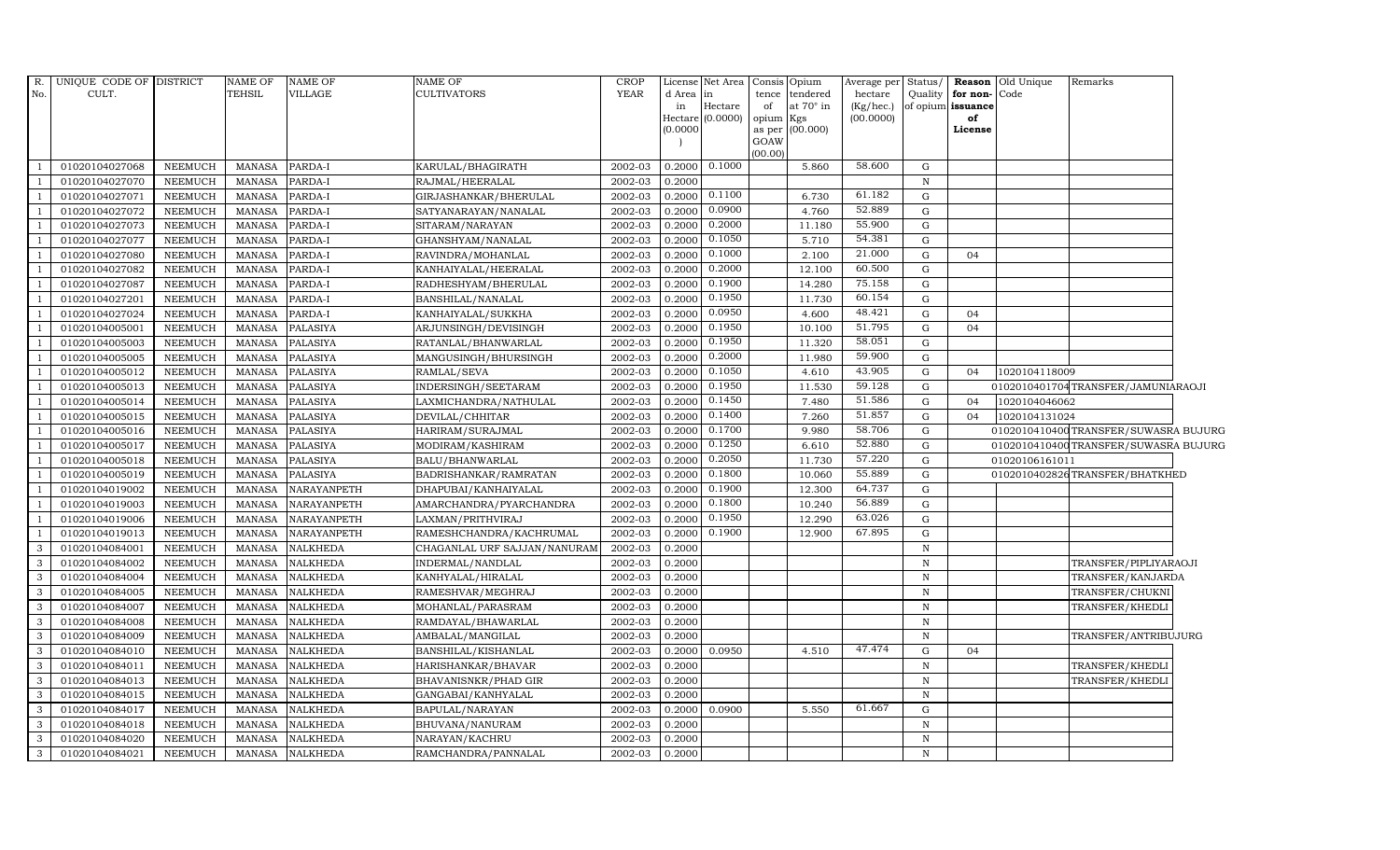| $R_{\cdot}$  | UNIQUE CODE OF DISTRICT          |                                  | NAME OF                 | <b>NAME OF</b>                         | NAME OF                                   | <b>CROP</b>        |                  | License Net Area Consis Opium |                 |                  | Average per            | Status/      |                         | Reason Old Unique | Remarks                          |  |
|--------------|----------------------------------|----------------------------------|-------------------------|----------------------------------------|-------------------------------------------|--------------------|------------------|-------------------------------|-----------------|------------------|------------------------|--------------|-------------------------|-------------------|----------------------------------|--|
| No.          | CULT.                            |                                  | TEHSIL                  | VILLAGE                                | <b>CULTIVATORS</b>                        | <b>YEAR</b>        | d Area  in       |                               |                 | tence tendered   | hectare                | Quality      | for non-                | Code              |                                  |  |
|              |                                  |                                  |                         |                                        |                                           |                    | in               | Hectare<br>Hectare (0.0000)   | of<br>opium Kgs | at $70^\circ$ in | (Kg/hec.)<br>(00.0000) |              | of opium issuance<br>of |                   |                                  |  |
|              |                                  |                                  |                         |                                        |                                           |                    | (0.0000)         |                               |                 | as per (00.000)  |                        |              | License                 |                   |                                  |  |
|              |                                  |                                  |                         |                                        |                                           |                    |                  |                               | GOAW            |                  |                        |              |                         |                   |                                  |  |
| 3            | 01020104084026                   | NEEMUCH                          | MANASA                  | <b>NALKHEDA</b>                        | MOHANLAL/RAMCHANDRA                       | 2002-03            | 0.2000           |                               | (00.00)         |                  |                        | $\, {\bf N}$ |                         |                   |                                  |  |
| 3            | 01020104084027                   | <b>NEEMUCH</b>                   | MANASA                  | <b>NALKHEDA</b>                        | UDAYLAL/BHAVANISHANKAR                    | 2002-03            | 0.2000           |                               |                 |                  |                        | $\mathbf N$  |                         |                   | TRANSFER/SEGWA/CHITTORGARH(RAJ.) |  |
| 3            | 01020104084032                   | <b>NEEMUCH</b>                   | <b>MANASA</b>           | <b>NALKHEDA</b>                        | PRATAPSINGH/MOHANSINGH                    | 2002-03            | 0.2000           |                               |                 |                  |                        | $\, {\bf N}$ |                         |                   | TRANSFER/CHAPLANA                |  |
| 3            | 01020104084038                   | <b>NEEMUCH</b>                   | MANASA                  | <b>NALKHEDA</b>                        | UDAYRAM/BHAVANIRAM                        | 2002-03            | 0.2000           | 0.1300                        |                 | 7.200            | 55.385                 | G            |                         |                   |                                  |  |
| 3            | 01020104084039                   | <b>NEEMUCH</b>                   | MANASA                  | <b>NALKHEDA</b>                        | SATYANARAYAN/NATHULAL                     | 2002-03            | 0.2000           | 0.1000                        |                 | 6.140            | 61.400                 | G            |                         |                   | TRANSFER/KHEDLI                  |  |
| $\mathbf{3}$ | 01020104084040                   | <b>NEEMUCH</b>                   | <b>MANASA</b>           | <b>NALKHEDA</b>                        | NANDLAL/GHASI JI                          | 2002-03            | 0.2000           | 0.0850                        |                 | 5.540            | 65.176                 | G            |                         |                   | TRANSFER/GAFARDA                 |  |
| $\mathbf{3}$ | 01020104084042                   | NEEMUCH                          | <b>MANASA</b>           | <b>NALKHEDA</b>                        | NIRBHAYRAM/BHUVANIRAM                     | 2002-03            | 0.2000           | 0.1300                        |                 | 7.640            | 58.769                 | G            |                         |                   |                                  |  |
| 3            | 01020104084045                   | <b>NEEMUCH</b>                   | <b>MANASA</b>           | <b>NALKHEDA</b>                        | ANANDILAL/NANDLAL                         | 2002-03            | 0.2000           |                               |                 |                  |                        | $\, {\bf N}$ |                         |                   |                                  |  |
| 3            | 01020104084047                   | <b>NEEMUCH</b>                   | <b>MANASA</b>           | <b>NALKHEDA</b>                        | ISHVARLAL/BHAVARLAL                       | 2002-03            | 0.2000           | 0.0950                        |                 | 5.360            | 56.421                 | G            |                         |                   |                                  |  |
| 3            | 01020104084048                   | <b>NEEMUCH</b>                   | <b>MANASA</b>           | <b>NALKHEDA</b>                        | RADHESHYAM/RAMCHANDRA                     | 2002-03            | 0.2000           |                               |                 |                  |                        | N            |                         |                   |                                  |  |
| $\mathbf{3}$ | 01020104084016                   | <b>NEEMUCH</b>                   | <b>MANASA</b>           | <b>NALKHEDA</b>                        | PYARCHAND/FAKIRCHAND                      | 2002-03            | 0.2000           |                               |                 |                  |                        | $\, {\bf N}$ |                         |                   |                                  |  |
| 3            | 01020104084037                   | NEEMUCH                          | MANASA                  | <b>NALKHEDA</b>                        | MANOHAR/RANGLAL                           | 2002-03            | 0.2000           |                               |                 |                  |                        | $\mathbf N$  |                         |                   | NAMECHANGE                       |  |
| 3            | 01020104084052                   | <b>NEEMUCH</b>                   | <b>MANASA</b>           | <b>NALKHEDA</b>                        | DEVILAL/ BHAWARLAL                        | 2002-03            | 0.2000           | 0.0900                        |                 | 4.960            | 55.111                 | G            |                         |                   |                                  |  |
| 3            | 01020104084053                   | <b>NEEMUCH</b>                   | MANASA                  | <b>NALKHEDA</b>                        | BHARATSINGH/BHURSINGH                     | 2002-03            | 0.2000           | 0.0950                        |                 | 5.200            | 54.737                 | G            |                         |                   |                                  |  |
| 3            | 01020104084055                   | <b>NEEMUCH</b>                   | MANASA                  | <b>NALKHEDA</b>                        | DEVILAL/UDAYRAM                           | 2002-03            | 0.2000           | 0.0800                        |                 | 4.470            | 55.875                 | G            |                         |                   |                                  |  |
| $\mathbf{3}$ | 01020104084054                   | <b>NEEMUCH</b>                   | <b>MANASA</b>           | <b>NALKHEDA</b>                        | KANHAIYALAL/BHANWARLAL                    | 2002-03            | 0.2000           | 0.1000                        |                 | 5.530            | 55.300                 | G            |                         |                   |                                  |  |
| $\mathbf{3}$ | 01020104074001                   | <b>NEEMUCH</b>                   | MANASA                  | MOKHAMPURA KANCHI                      | BHAVARLAL/RUPA                            | 2002-03            | 0.2000           | 0.1950                        |                 | 11.950           | 61.282                 | G            |                         |                   |                                  |  |
| 3            | 01020104074002                   | <b>NEEMUCH</b>                   | <b>MANASA</b>           | MOKHAMPURA KANCHI                      | BADRILAL/KARULAL                          | 2002-03            | 0.2000           | 0.1650                        |                 | 10.290           | 62.364                 | G            |                         |                   |                                  |  |
| 3            | 01020104074004                   | <b>NEEMUCH</b>                   | <b>MANASA</b>           | MOKHAMPURA KANCHI                      | CHUNNILAL/KASHIRAM                        | 2002-03            | 0.2000           | 0.2000                        |                 | 11.340           | 56.700                 | G            |                         |                   |                                  |  |
| $\mathbf{3}$ | 01020104074005                   | <b>NEEMUCH</b>                   | MANASA                  | MOKHAMPURA KANCHI                      | BHERULAL/SEVA JI                          | 2002-03            | 0.2000           | 0.2000                        |                 | 12.670           | 63.350                 | G            |                         |                   |                                  |  |
| $\mathbf{3}$ | 01020104074006                   | <b>NEEMUCH</b>                   | MANASA                  | MOKHAMPURA KANCHI                      | SAMPATBAI/BHAVARLAL                       | 2002-03            | 0.2000           | 0.1550                        |                 | 8.880            | 57.290                 | G            |                         |                   |                                  |  |
| 3            | 01020104074007                   | <b>NEEMUCH</b>                   | MANASA                  | MOKHAMPURA KANCHI                      | MOHANBAI/BHONA                            | 2002-03            | 0.2000           | 0.1050                        |                 | 6.400            | 60.952                 | G            |                         |                   |                                  |  |
| 3            | 01020104074009                   | <b>NEEMUCH</b>                   | <b>MANASA</b>           | MOKHAMPURA KANCHI                      | BHAGWAN/DEVA                              | 2002-03            | 0.2000           | 0.2000                        |                 | 11.860           | 59.300                 | G            |                         |                   |                                  |  |
| 3            | 01020104074010                   | <b>NEEMUCH</b>                   | <b>MANASA</b>           | MOKHAMPURA KANCHI                      | RAMLAL/GOBARIYA                           | 2002-03            | 0.2000           | 0.2000                        |                 | 9.610            | 48.050                 | G            | 04                      |                   |                                  |  |
| 3            | 01020104074012                   | <b>NEEMUCH</b>                   | MANASA                  | MOKHAMPURA KANCHI                      | NARAYAN/CHATARBHUJ                        | 2002-03            | 0.2000           | 0.1950                        |                 | 12.070           | 61.897                 | G            |                         |                   |                                  |  |
| $\mathbf{3}$ | 01020104074017                   | NEEMUCH                          | <b>MANASA</b>           | MOKHAMPURA KANCHI                      | BASANTILAL/GANGARAM                       | 2002-03            | 0.2000           | 0.1550                        |                 | 8.350            | 53.871                 | G            |                         |                   |                                  |  |
| $\mathbf{3}$ | 01020104074018                   | <b>NEEMUCH</b>                   | MANASA                  | MOKHAMPURA KANCHI                      | BHERULAL/NANDA                            | 2002-03            | 0.2000           | 0.1050                        |                 | 5.540            | 52.762                 | G            |                         |                   |                                  |  |
| $\mathbf{3}$ | 01020104074020                   | <b>NEEMUCH</b>                   | <b>MANASA</b>           | MOKHAMPURA KANCHI                      | AHMAD HUSSAIN/SHER MOH.                   | 2002-03            | 0.2000           | 0.1050                        |                 | 5.330            | 50.762                 | G            | 04                      |                   |                                  |  |
| 3            | 01020104074021                   | <b>NEEMUCH</b>                   | <b>MANASA</b>           | MOKHAMPURA KANCHI                      | JANIBAI/BHAGATRAM (MALTU JI)              | 2002-03            | 0.2000           | 0.1000                        |                 | 6.140            | 61.400                 | G            |                         |                   |                                  |  |
| 3            | 01020104074026                   | <b>NEEMUCH</b>                   | MANASA                  | MOKHAMPURA KANCHI                      | RADHESHYAM/NANDRAMDAS                     | 2002-03            | 0.2000           | 0.1000                        |                 | 5.280            | 52.800                 | G            |                         |                   |                                  |  |
| $\mathbf{3}$ | 01020104074027                   | <b>NEEMUCH</b>                   | <b>MANASA</b>           | MOKHAMPURA KANCHI                      | BHERUSINGH/NATHUSINGH                     | 2002-03            | 0.2000           | 0.1000                        |                 | 5.590            | 55.900                 | G            |                         | 01020104085001    |                                  |  |
| $\mathbf{3}$ | 01020104074024                   | <b>NEEMUCH</b>                   | MANASA                  | MOKHAMPURA KANCHI                      | RAMLAL/JAGANNATH                          | 2002-03            | 0.2000           | 0.0950                        |                 | 5.740            | 60.421                 | ${\rm G}$    |                         | 01020104085011    |                                  |  |
| 3            | 01020104074023                   | <b>NEEMUCH</b>                   | MANASA                  | MOKHAMPURA KANCHI                      | BAPUSINGH/GOBARSINGH                      | 2002-03            | 0.2000           | 0.1900                        |                 | 4.830            | 25.421                 | G            | 04                      | 1020104085055     |                                  |  |
| 3            | 01020104074030                   | <b>NEEMUCH</b>                   | <b>MANASA</b>           | MOKHAMPURA KANCHI                      | RAMKUVAR/JAGANNATH                        | 2002-03            | 0.2000           | 0.1550                        |                 | 9.240            | 59.613                 | G            |                         | 01020104085056    |                                  |  |
| 3            | 01020104074031                   | <b>NEEMUCH</b>                   | MANASA                  | MOKHAMPURA KANCHI                      | BHAVARSINGH/MANGILAL                      | 2002-03            | 0.2000           | 0.1400                        |                 | 8.180            | 58.429<br>55.250       | G            |                         |                   | 0102010409601TRANSFER/ANKLI      |  |
| $\mathbf{3}$ | 01020104074032                   | <b>NEEMUCH</b>                   | <b>MANASA</b>           | MOKHAMPURA KANCHI                      | MANOHAR/HARISHCHANDRA                     | 2002-03            | 0.2000           | 0.1200                        |                 | 6.630            | 56.364                 | G            |                         |                   | 0102010409601 TRANSFER/KHAJURI   |  |
| 3            | 01020104074033                   | <b>NEEMUCH</b>                   | MANASA                  | MOKHAMPURA KANCHI                      | HARISHCHAND/BANSHI                        | 2002-03            | 0.2000           | 0.1100                        |                 | 6.200            | 64.471                 | G            |                         |                   | 0102010409105TRANSFER/KHAJURI    |  |
| 3<br>3       | 01020104074034                   | <b>NEEMUCH</b>                   | MANASA                  | MOKHAMPURA KANCHI                      | AJNIBAI/FAKIR MOH.                        | 2002-03            | 0.2000           | 0.0850                        |                 | 5.480<br>6.270   | 52.250                 | G<br>G       |                         | 01020104091045    |                                  |  |
| 3            | 01020104074035<br>01020104074036 | <b>NEEMUCH</b><br><b>NEEMUCH</b> | <b>MANASA</b><br>MANASA | MOKHAMPURA KANCHI<br>MOKHAMPURA KANCHI | MANOJ KUMAR/BAPULAL                       | 2002-03<br>2002-03 | 0.2000<br>0.2000 | 0.1200                        |                 | 6.100            | 64.211                 | G            |                         |                   |                                  |  |
| $\mathbf{3}$ | 01020104074037                   | NEEMUCH                          |                         | MANASA MOKHAMPURA KANCHI               | BHAGIRATH/BARDICHAND<br>RATANLAL/RAMCHAND | 2002-03            | 0.2000           | 0.0950<br>0.1900              |                 | 11.970           | 63.000                 | G            |                         |                   | TRANSFER/DEVRIKHAWASA            |  |
|              |                                  |                                  |                         |                                        |                                           |                    |                  |                               |                 |                  |                        |              |                         |                   |                                  |  |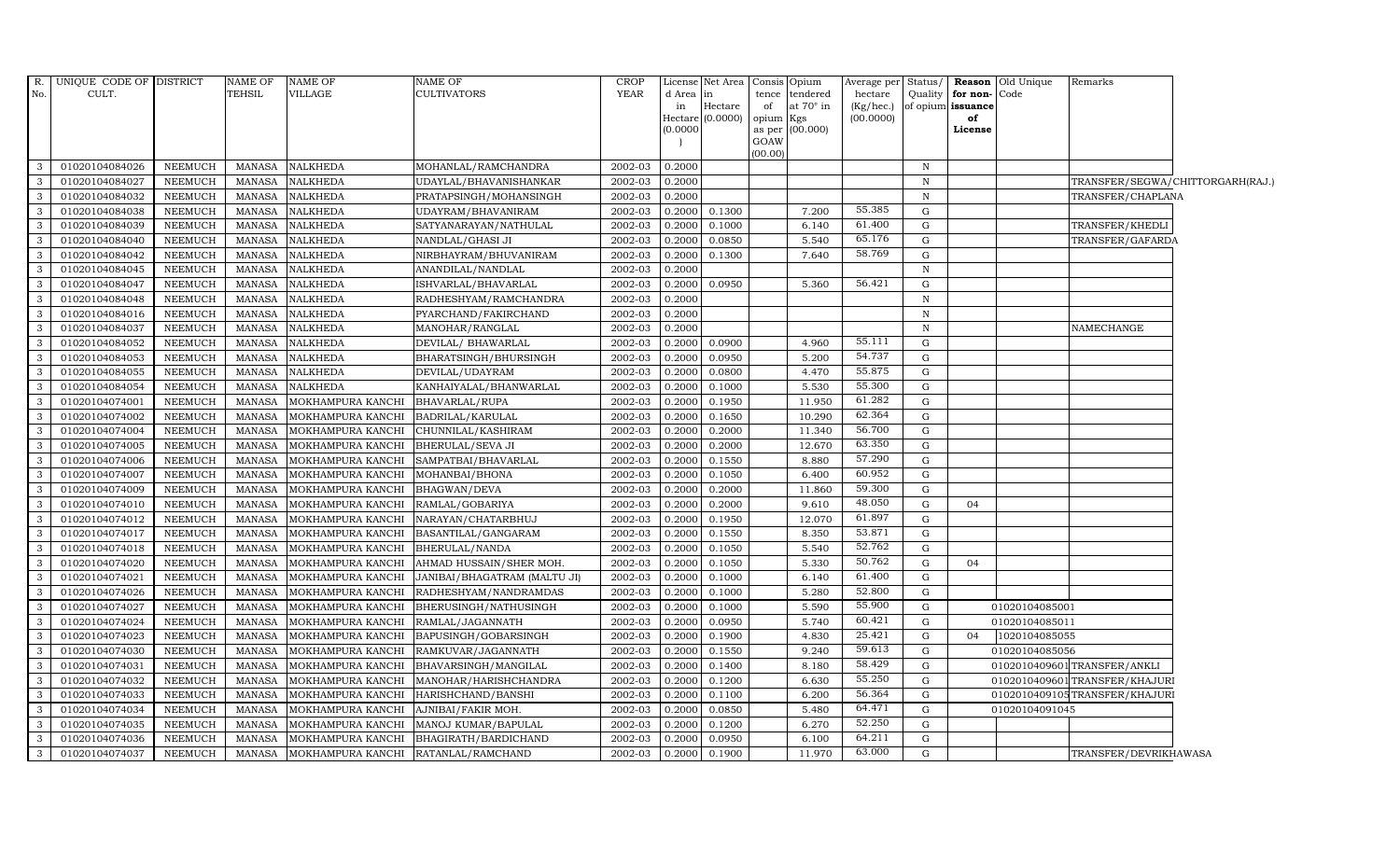| R.             | UNIQUE CODE OF DISTRICT |                | <b>NAME OF</b> | <b>NAME OF</b>                        | NAME OF                                         | CROP                   | License           | Net Area           |           | Consis Opium    | Average per     | Status/      |                   | <b>Reason</b> Old Unique | Remarks                  |
|----------------|-------------------------|----------------|----------------|---------------------------------------|-------------------------------------------------|------------------------|-------------------|--------------------|-----------|-----------------|-----------------|--------------|-------------------|--------------------------|--------------------------|
| No.            | CULT.                   |                | <b>TEHSIL</b>  | VILLAGE                               | CULTIVATORS                                     | <b>YEAR</b>            | d Area in         |                    |           | tence tendered  | hectare         | Quality      | for non-Code      |                          |                          |
|                |                         |                |                |                                       |                                                 |                        | in                | Hectare            | of        | at 70° in       | $(Kg/$ hec. $)$ |              | of opium issuance |                          |                          |
|                |                         |                |                |                                       |                                                 |                        |                   | Hectare $(0.0000)$ | opium Kgs |                 | (00.0000)       |              | of                |                          |                          |
|                |                         |                |                |                                       |                                                 |                        | (0.0000)          |                    | GOAW      | as per (00.000) |                 |              | License           |                          |                          |
|                |                         |                |                |                                       |                                                 |                        |                   |                    | (00.00)   |                 |                 |              |                   |                          |                          |
| 3              | 01020104074038          | NEEMUCH        | MANASA         | MOKHAMPURA KANCHI                     | RAJARAM/JAGANNATH                               | 2002-03                | 0.2000            |                    |           |                 |                 | $\mathbb N$  |                   |                          |                          |
| 3              | 01020104074039          | <b>NEEMUCH</b> | <b>MANASA</b>  | MOKHAMPURA KANCHI                     | PRAHLAD/BHAGATRAM                               | 2002-03                | 0.2000            | 0.1500             |           | 7.970           | 53.133          | G            |                   |                          | TRANSFER/BADKUA          |
| $\mathbf{3}$   | 01020104074040          | <b>NEEMUCH</b> | MANASA         | MOKHAMPURA KANCHI                     | RAMESHCHAND/SALAGRAM                            | 2002-03                | 0.2000            |                    |           |                 |                 | $\mathbf N$  |                   |                          | TRANSFER/DEVRIKHAWASA    |
| $\overline{2}$ | 01020104044001          | <b>NEEMUCH</b> | <b>MANASA</b>  | MOKHAMPURA (MAHAGA KESHURAM/SEVA      |                                                 | 2002-03                | 0.2000            |                    |           |                 |                 | $\mathbb N$  |                   |                          | TRANSFER/BADKUNWA        |
| $\overline{2}$ | 01020104044003          | <b>NEEMUCH</b> | <b>MANASA</b>  |                                       | MOKHAMPURA (MAHAGA VIJAYSINGH/ROOPSINGH         | 2002-03                | 0.2000            |                    |           |                 |                 | $\mathbf N$  |                   |                          |                          |
| $\overline{2}$ | 01020104044005          | <b>NEEMUCH</b> | <b>MANASA</b>  | MOKHAMPURA (MAHAGA BAPULAL/SEVA       |                                                 | 2002-03                | 0.2000            | 0.1000             |           | 5.120           | 51.200          | G            | 04                |                          |                          |
| 2              | 01020104044007          | <b>NEEMUCH</b> | <b>MANASA</b>  |                                       | MOKHAMPURA (MAHAGA PRATAPSINGH/BHANWARSINGH     | 2002-03                | 0.2000            |                    |           |                 |                 | $\mathbf N$  |                   |                          |                          |
| 2              | 01020104044010          | <b>NEEMUCH</b> | MANASA         |                                       | MOKHAMPURA (MAHAGA DOULATKUNWARBAI/GOPALSINGH   | 2002-03                | 0.2000            |                    |           |                 |                 | $\mathbb N$  |                   |                          |                          |
| $\overline{2}$ | 01020104044012          | <b>NEEMUCH</b> | <b>MANASA</b>  | MOKHAMPURA (MAHAGA MOHANLAL/KASHIRAM  |                                                 | 2002-03                | 0.2000            |                    |           |                 |                 | $\mathbf N$  |                   |                          | TRANSFER/ VISHNIYA NMH-I |
| $\overline{2}$ | 01020104044015          | <b>NEEMUCH</b> | <b>MANASA</b>  |                                       | MOKHAMPURA (MAHAGA BHAGATSINGH/RUGHNATHSINGH    | 2002-03                | 0.2000            |                    |           |                 |                 | $\, {\bf N}$ |                   |                          |                          |
| 2              | 01020104044016          | <b>NEEMUCH</b> | <b>MANASA</b>  |                                       | MOKHAMPURA (MAHAGA NARENDRASINGH / SHAMBHUSINGH | 2002-03                | 0.2000            |                    |           |                 |                 | $\mathbb N$  |                   |                          |                          |
| 2              | 01020104044017          | <b>NEEMUCH</b> | <b>MANASA</b>  |                                       | MOKHAMPURA (MAHAGA RAJENDRASINGH/SHAMBHUSINGH   | 2002-03                | 0.2000            |                    |           |                 |                 | $\mathbf N$  |                   |                          |                          |
| 2              | 01020104044018          | <b>NEEMUCH</b> | MANASA         |                                       | MOKHAMPURA (MAHAGA UMMEDSINGH/BHUWANISINGH      | 2002-03                | 0.2000            |                    |           |                 |                 | $\mathbb N$  |                   |                          |                          |
| 2              | 01020104044019          | <b>NEEMUCH</b> | <b>MANASA</b>  |                                       | MOKHAMPURA (MAHAGA GULABSINGH/GOPALSINGH        | 2002-03                | 0.2000            |                    |           |                 |                 | $\mathbf N$  |                   |                          |                          |
| $\overline{2}$ | 01020104044020          | <b>NEEMUCH</b> | <b>MANASA</b>  |                                       | MOKHAMPURA (MAHAGA NARAYANSINGH/GOPALSINGH      | 2002-03                | 0.2000            |                    |           |                 |                 | $\mathbf N$  |                   |                          |                          |
| 2              | 01020104044022          | <b>NEEMUCH</b> | <b>MANASA</b>  |                                       | MOKHAMPURA (MAHAGA SHARWANSINGH/SWAROOPSINGH    | 2002-03                | 0.2000            |                    |           |                 |                 | $\mathbb N$  |                   |                          |                          |
| 2              | 01020104044023          | <b>NEEMUCH</b> | <b>MANASA</b>  |                                       | MOKHAMPURA (MAHAGA VAKTAWARSINGH / RATANSINGH   | 2002-03                | 0.2000            |                    |           |                 |                 | $\mathbf N$  |                   |                          |                          |
| 2              | 01020104044028          | <b>NEEMUCH</b> | MANASA         | MOKHAMPURA (MAHAGA GHISALAL/AMRITRAM  |                                                 | 2002-03                | 0.2000            |                    |           |                 |                 | $\mathbb N$  |                   |                          |                          |
| 2              | 01020104044030          | <b>NEEMUCH</b> | <b>MANASA</b>  |                                       | MOKHAMPURA (MAHAGA DASHRATHKUNWAR / BHANWARSING | 2002-03                | 0.2000            |                    |           |                 |                 | $\mathbf N$  |                   |                          |                          |
| $\overline{2}$ | 01020104044025          | <b>NEEMUCH</b> | <b>MANASA</b>  |                                       | MOKHAMPURA (MAHAGA ANTARSINGH/NAHARSINGH        | 2002-03                | 0.2000            |                    |           |                 |                 | $\mathbf N$  |                   |                          |                          |
| 2              | 01020104044034          | <b>NEEMUCH</b> | <b>MANASA</b>  |                                       | MOKHAMPURA (MAHAGA SATYANARAYAN/RAMNIWAS        | 2002-03                | 0.2000            |                    |           |                 |                 | $\mathbb N$  |                   |                          | TRANSFER/ SANDIYA        |
| 2              | 01020104044036          | <b>NEEMUCH</b> | <b>MANASA</b>  |                                       | MOKHAMPURA (MAHAGA UMMEDSINGH/GUMANSINGH        | 2002-03                | 0.2000            |                    |           |                 |                 | $\mathbf N$  |                   |                          |                          |
| $\overline{2}$ | 01020104044039          | <b>NEEMUCH</b> | <b>MANASA</b>  |                                       | MOKHAMPURA (MAHAGA KOMALSINGH/BHANWARSINGH      | 2002-03                | 0.2000            |                    |           |                 |                 | $\, {\bf N}$ |                   |                          |                          |
| 2              | 01020104044040          | <b>NEEMUCH</b> | <b>MANASA</b>  | MOKHAMPURA (MAHAGA GANGARAM/RAMNIWAS  |                                                 | 2002-03                | 0.2000            |                    |           |                 |                 | $\mathbf N$  |                   |                          |                          |
| $\overline{2}$ | 01020104044042          | <b>NEEMUCH</b> | <b>MANASA</b>  |                                       | MOKHAMPURA (MAHAGA BHOPALSINGH/NAHARSINGH       | 2002-03                | 0.2000            |                    |           |                 |                 | $\mathbf N$  |                   |                          |                          |
| 2              | 01020104044044          | <b>NEEMUCH</b> | <b>MANASA</b>  |                                       | MOKHAMPURA (MAHAGA GOVINDSINGH/UMMEDSINGH       | 2002-03                | 0.2000            |                    |           |                 |                 | $\mathbb N$  |                   |                          |                          |
| 2              | 01020104044045          | <b>NEEMUCH</b> | <b>MANASA</b>  | MOKHAMPURA (MAHAGA MAGNIRAM/SURATRAM  |                                                 | 2002-03                | $0.2000$ $0.1850$ |                    |           | 9.910           | 53.568          | $\mathbf G$  |                   |                          |                          |
| $\overline{2}$ | 01020104044046          | <b>NEEMUCH</b> | <b>MANASA</b>  | MOKHAMPURA (MAHAGA UDAIRAM/SURATRAM   |                                                 | 2002-03                | 0.2000            |                    |           |                 |                 | $\mathbf N$  |                   |                          |                          |
| 2              | 01020104044047          | <b>NEEMUCH</b> | <b>MANASA</b>  | MOKHAMPURA (MAHAGA DEVKISHAN/MADANLAL |                                                 | 2002-03                | 0.2000            |                    |           |                 |                 | $\mathbf N$  |                   |                          | TRANSFER/ BHATKHEDI      |
| $\overline{2}$ | 01020104044048          | <b>NEEMUCH</b> | <b>MANASA</b>  |                                       | MOKHAMPURA (MAHAGA DHANRAJ/BHUWANIRAM           | 2002-03                | 0.2000            |                    |           |                 |                 | $\mathbf N$  |                   |                          | TRANSFER/DHAKNI          |
| $\overline{2}$ | 01020104044006          | <b>NEEMUCH</b> | <b>MANASA</b>  |                                       | MOKHAMPURA (MAHAGA GORDHANSINGH/LAXMANSINGH     | 2002-03                | 0.2000            | 0.0500             |           | 2.680           | 53.600          | $\, {\bf N}$ |                   |                          |                          |
| <sup>1</sup>   | 01020104016002          | <b>NEEMUCH</b> | <b>MANASA</b>  | MOKALPURA                             | KACHRU/HEERALAL                                 | 2002-03                | 0.2000            | 0.2000             |           | 10.800          | 54.000          | ${\rm G}$    |                   |                          |                          |
| <sup>1</sup>   | 01020104016003          | <b>NEEMUCH</b> | <b>MANASA</b>  | <b>MOKALPURA</b>                      | GITA BAI/LAKHMICHAND                            | 2002-03                | 0.2000            | 0.2000             |           | 10.850          | 54.250          | $\mathbf G$  |                   |                          |                          |
| <sup>1</sup>   | 01020104016006          | <b>NEEMUCH</b> | <b>MANASA</b>  | <b>MOKALPURA</b>                      | AMARSINGH/BIHARI                                | 2002-03                | 0.2000            | 0.2050             |           | 10.410          | 50.780          | $\mathbf G$  | 0 <sub>4</sub>    |                          |                          |
| $\overline{1}$ | 01020104016007          | <b>NEEMUCH</b> | <b>MANASA</b>  | <b>MOKALPURA</b>                      | RAMRATAN/JAGANNATH                              | 2002-03                | 0.2000            | 0.2000             |           | 10.610          | 53.050          | $\mathbf G$  |                   |                          |                          |
| $\overline{1}$ | 01020104016008          | <b>NEEMUCH</b> | MANASA         | MOKALPURA                             | LALU/DHANNA                                     | 2002-03                | 0.2000            | 0.2100             |           | 11.440          | 54.476          | G            |                   |                          |                          |
| $\overline{1}$ | 01020104016005          | <b>NEEMUCH</b> | <b>MANASA</b>  | MOKALPURA                             | SHYAMLAL/BHAGGA                                 | 2002-03                | 0.2000            | 0.1650             |           | 9.710           | 58.848          | $\mathbf G$  |                   |                          |                          |
| <sup>1</sup>   | 01020104016009          | <b>NEEMUCH</b> | <b>MANASA</b>  | MOKALPURA                             | NANIBAI/BAGDIRAM                                | 2002-03                | 0.2000            | 0.1250             |           | 7.010           | 56.080          | ${\rm G}$    |                   | 01020104052248           |                          |
| -3             | 01020104072001          | <b>NEEMUCH</b> | <b>MANASA</b>  | <b>MERIYA KHEDI</b>                   | SUNDARLAL/PARTHA                                | 2002-03                | 0.2000            | 0.2000             |           | 11.470          | 57.350          | $\mathbf G$  |                   |                          |                          |
| 3              | 01020104072003          | <b>NEEMUCH</b> | <b>MANASA</b>  | <b>MERIYA KHEDI</b>                   | DHANNA/BHERA                                    | 2002-03                | 0.2000            | 0.1800             |           | 9.670           | 53.722          | G            |                   |                          |                          |
| 3              | 01020104072004          | <b>NEEMUCH</b> | <b>MANASA</b>  | <b>MERIYA KHEDI</b>                   | SHYAMLAL/DHANNA                                 | $\overline{2002} - 03$ | 0.2000            | 0.1550             |           | 8.330           | 53.742          | G            |                   |                          |                          |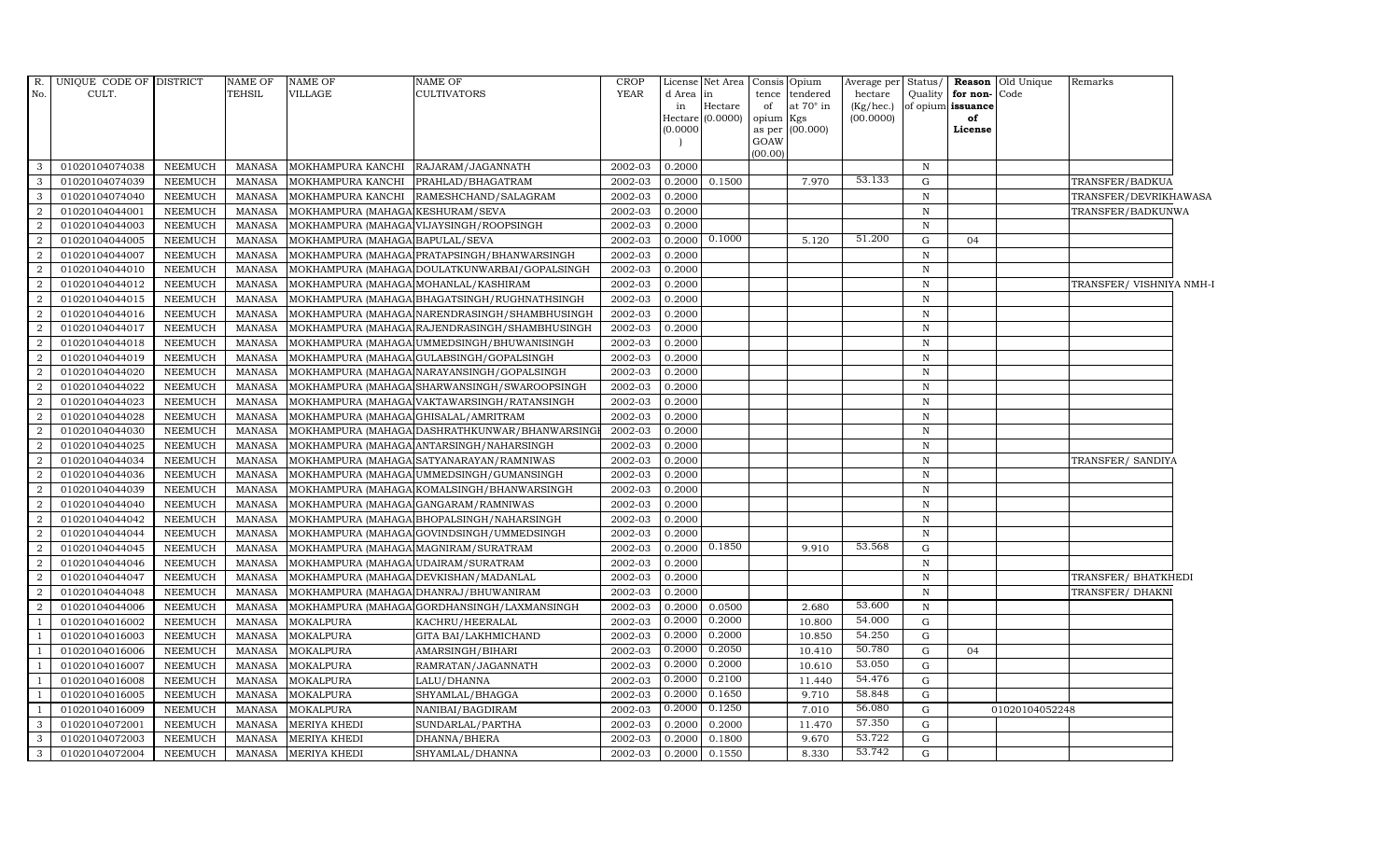| R.             | UNIQUE CODE OF DISTRICT |                 | <b>NAME OF</b> | <b>NAME OF</b>      | NAME OF                    | <b>CROP</b> |          | License Net Area Consis |                | Opium           | Average per Status/ |              |                   | <b>Reason</b> Old Unique | Remarks                      |  |
|----------------|-------------------------|-----------------|----------------|---------------------|----------------------------|-------------|----------|-------------------------|----------------|-----------------|---------------------|--------------|-------------------|--------------------------|------------------------------|--|
| No.            | CULT.                   |                 | TEHSIL         | VILLAGE             | CULTIVATORS                | YEAR        | d Area   | in                      | tence          | tendered        | hectare             | Quality      | for non-          | Code                     |                              |  |
|                |                         |                 |                |                     |                            |             | in       | $\rm{Hectare}$          | of             | at 70° in       | (Kg/hec.)           |              | of opium issuance |                          |                              |  |
|                |                         |                 |                |                     |                            |             | (0.0000) | Hectare (0.0000)        | opium          | Kgs<br>(00.000) | (00.0000)           |              | of<br>License     |                          |                              |  |
|                |                         |                 |                |                     |                            |             |          |                         | as per<br>GOAW |                 |                     |              |                   |                          |                              |  |
|                |                         |                 |                |                     |                            |             |          |                         | (00.00)        |                 |                     |              |                   |                          |                              |  |
| 3              | 01020104072006          | NEEMUCH         | MANASA         | <b>MERIYA KHEDI</b> | RATAN/LAXMICHAND           | 2002-03     | 0.2000   | 0.1400                  |                | 8.320           | 59.429              | G            |                   |                          |                              |  |
| 3              | 01020104072007          | NEEMUCH         | <b>MANASA</b>  | <b>MERIYA KHEDI</b> | CHATARBHUJ/KISHAN          | 2002-03     | 0.2000   |                         |                |                 |                     | $\, {\bf N}$ |                   |                          | TRANSFER/DEVRIANTRI          |  |
| 3              | 01020104072008          | NEEMUCH         | <b>MANASA</b>  | MERIYA KHEDI        | NANDLAL/DHANNA             | 2002-03     | 0.2000   | 0.1550                  |                | 8.190           | 52.839              | G            |                   |                          |                              |  |
| 3              | 01020104072010          | NEEMUCH         | <b>MANASA</b>  | <b>MERIYA KHEDI</b> | MANGILAL/PYARA             | 2002-03     | 0.2000   |                         |                |                 |                     | $\mathbb N$  |                   |                          | NAMECHANGE                   |  |
| 3              | 01020104072012          | NEEMUCH         | <b>MANASA</b>  | MERIYA KHEDI        | KACHRU/PYARA               | 2002-03     | 0.2000   |                         |                |                 |                     | $\mathbb N$  |                   |                          |                              |  |
| $\mathbf{3}$   | 01020104072015          | NEEMUCH         | <b>MANASA</b>  | MERIYA KHEDI        | GORILAL/RATAN              | 2002-03     | 0.2000   | 0.2000                  |                | 11.970          | 59.850              | G            |                   |                          |                              |  |
| 3              | 01020104072016          | NEEMUCH         | <b>MANASA</b>  | <b>MERIYA KHEDI</b> | DEVSINGH/LALSINGH          | 2002-03     | 0.2000   |                         |                |                 |                     | $\mathbb N$  |                   |                          |                              |  |
| 3              | 01020104072019          | NEEMUCH         | <b>MANASA</b>  | MERIYA KHEDI        | GIRIJAKUNWAR/MAHENDRASINGH | 2002-03     | 0.2000   | 0.1850                  |                | 9.950           | 53.784              | G            |                   |                          | NAMECHANGE                   |  |
| 3              | 01020104072020          | NEEMUCH         | <b>MANASA</b>  | <b>MERIYA KHEDI</b> | CHENSINGH/NATHU SINGH      | 2002-03     | 0.2000   | 0.2100                  |                | 11.130          | 53.000              | G            |                   |                          |                              |  |
| 3              | 01020104072022          | NEEMUCH         | <b>MANASA</b>  | <b>MERIYA KHEDI</b> | DHANNIBAI/BHANA            | 2002-03     | 0.2000   | 0.1500                  |                | 8.590           | 57.267              | G            |                   |                          |                              |  |
| 3              | 01020104072024          | NEEMUCH         | <b>MANASA</b>  | MERIYA KHEDI        | KANHYALAL/DEVJI            | 2002-03     | 0.2000   | 0.2000                  |                | 9.570           | 47.850              | G            | 04                |                          |                              |  |
| 3              | 01020104072025          | <b>NEEMUCH</b>  | <b>MANASA</b>  | MERIYA KHEDI        | DHAPUBAI/BHAVARLAL         | 2002-03     | 0.2000   |                         |                |                 |                     | $\mathbf N$  |                   |                          |                              |  |
| 3              | 01020104072026          | NEEMUCH         | <b>MANASA</b>  | MERIYA KHEDI        | LALBAI/MANOHAR SINGH       | 2002-03     | 0.2000   |                         |                |                 |                     | $\mathbf N$  |                   |                          |                              |  |
| 3              | 01020104072027          | <b>NEEMUCH</b>  | <b>MANASA</b>  | <b>MERIYA KHEDI</b> | RUGHNATH/LADUJI            | 2002-03     | 0.2000   | 0.2000                  |                | 11.840          | 59.200              | G            |                   |                          |                              |  |
| 3              | 01020104072028          | NEEMUCH         | <b>MANASA</b>  | MERIYA KHEDI        | SABALSINGH/SHANKARLAL      | 2002-03     | 0.2000   | 0.1600                  |                | 8.460           | 52.875              | G            |                   |                          |                              |  |
| 3              | 01020104072029          | <b>NEEMUCH</b>  | <b>MANASA</b>  | <b>MERIYA KHEDI</b> | BALMUKUND/ BHUWANAJI       | 2002-03     | 0.2000   | 0.2050                  |                | 12.040          | 58.732              | G            |                   |                          |                              |  |
| 3              | 01020104072030          | NEEMUCH         | <b>MANASA</b>  | <b>MERIYA KHEDI</b> | NANDA/HIRAJI               | 2002-03     | 0.2000   |                         |                |                 |                     | $\mathbb N$  |                   |                          |                              |  |
| 2              | 01020104053001          | NEEMUCH         | MANASA         | <b>MANASA</b>       | SUKHLAL/NANURAM            | 2002-03     | 0.2000   |                         |                |                 |                     | $\, {\bf N}$ |                   |                          | TRANSFER/ AKHEPUR            |  |
| $\overline{2}$ | 01020104053003          | <b>NEEMUCH</b>  | <b>MANASA</b>  | <b>MANASA</b>       | RAMIBAI/KALU               | 2002-03     | 0.2000   |                         |                |                 |                     | $\, {\bf N}$ |                   |                          |                              |  |
| $\overline{2}$ | 01020104053005          | <b>NEEMUCH</b>  | <b>MANASA</b>  | <b>MANASA</b>       | RODA/KHEMA                 | 2002-03     | 0.2000   |                         |                |                 |                     | $\, {\rm N}$ |                   |                          |                              |  |
| 2              | 01020104053006          | ${\tt NEEMUCH}$ | <b>MANASA</b>  | <b>MANASA</b>       | JUGALKISHORE/HEMRAJ        | 2002-03     | 0.2000   |                         |                |                 |                     | $\mathbf N$  |                   |                          | TRANSFER/ CHOKADI            |  |
| 2              | 01020104053007          | NEEMUCH         | <b>MANASA</b>  | <b>MANASA</b>       | RAMESHWAR/KANHAIYALAL      | 2002-03     | 0.2000   | 0.2000                  |                | 9.000           | 45.000              | G            | 04                |                          |                              |  |
| $\overline{2}$ | 01020104053013          | NEEMUCH         | <b>MANASA</b>  | <b>MANASA</b>       | CHAGANLAL/NARAYAN          | 2002-03     | 0.2000   |                         |                |                 |                     | $\mathbb N$  |                   |                          |                              |  |
| $\overline{2}$ | 01020104053014          | NEEMUCH         | <b>MANASA</b>  | <b>MANASA</b>       | RAMCHANDRA/MANGILAL        | 2002-03     | 0.2000   |                         |                |                 |                     | $\mathbf N$  |                   |                          | TRANSFER/ CHOKADI            |  |
| $\overline{2}$ | 01020104053015          | <b>NEEMUCH</b>  | <b>MANASA</b>  | <b>MANASA</b>       | NATHULAL/PRITHVIRAJ        | 2002-03     | 0.2000   |                         |                |                 |                     | N            |                   |                          | TRANSFER/ BADKUWAN           |  |
| $\overline{2}$ | 01020104053016          | NEEMUCH         | <b>MANASA</b>  | <b>MANASA</b>       | GANSHYAM/MANGILAL          | 2002-03     | 0.2000   |                         |                |                 |                     | $\, {\bf N}$ |                   |                          | NAME CHANGE                  |  |
| 2              | 01020104053020          | NEEMUCH         | <b>MANASA</b>  | <b>MANASA</b>       | RUGHNATH/SUKHLAL           | 2002-03     | 0.2000   |                         |                |                 |                     | N            |                   |                          | TRANSFER/AKHEPUR             |  |
| $\overline{2}$ | 01020104053021          | NEEMUCH         | <b>MANASA</b>  | <b>MANASA</b>       | LALURAM/NARAYAN            | 2002-03     | 0.2000   |                         |                |                 |                     | $\, {\bf N}$ |                   |                          | TRANSFER/ KHEDLI             |  |
| $\overline{2}$ | 01020104053024          | NEEMUCH         | <b>MANASA</b>  | <b>MANASA</b>       | REKHABAI/KAILASH           | 2002-03     | 0.2000   |                         |                |                 |                     | $\, {\bf N}$ |                   |                          | NAME CHANGE TRANSFER/ KHEDLI |  |
| $\overline{2}$ | 01020104053032          | NEEMUCH         | <b>MANASA</b>  | <b>MANASA</b>       | REKHABAI/RODILAL           | 2002-03     | 0.2000   |                         |                |                 |                     | $\mathbb N$  |                   |                          |                              |  |
| $\overline{2}$ | 01020104053035          | NEEMUCH         | <b>MANASA</b>  | <b>MANASA</b>       | KHEMRAJ/KALU               | 2002-03     | 0.2000   |                         |                |                 |                     | ${\bf N}$    |                   |                          | TRANSFER/CHOKADI             |  |
| 2              | 01020104053037          | NEEMUCH         | <b>MANASA</b>  | <b>MANASA</b>       | JANNATBAI/ABDULMAJID       | 2002-03     | 0.2000   |                         |                |                 |                     | $\mathbb N$  |                   |                          | NAME CHANGE TRANSFER/ KHEDLI |  |
| 2              | 01020104053040          | NEEMUCH         | <b>MANASA</b>  | MANASA              | RAMNARAYAN/MANGILAL        | 2002-03     | 0.2000   |                         |                |                 |                     | $\mathbb N$  |                   |                          | TRANSFER/ MOKHAMPURA KACHI   |  |
| 2              | 01020104053041          | NEEMUCH         | <b>MANASA</b>  | <b>MANASA</b>       | RADHESHYAM/DHANNA          | 2002-03     | 0.2000   | 0.1500                  |                | 8.990           | 59.933              | ${\rm G}$    |                   | 01020104014006           |                              |  |
|                | 01020104009001          | <b>NEEMUCH</b>  | <b>MANASA</b>  | <b>MALKHEDA</b>     | <b>BASANTI/BALA</b>        | 2002-03     | 0.2000   | 0.2000                  |                | 11.490          | 57.450              | G            |                   |                          |                              |  |
|                | 01020104009003          | <b>NEEMUCH</b>  | <b>MANASA</b>  | <b>MALKHEDA</b>     | JAISINGH/PARSA             | 2002-03     | 0.2000   | 0.1500                  |                | 8.660           | 57.733              | G            |                   |                          |                              |  |
|                | 01020104009005          | NEEMUCH         | <b>MANASA</b>  | <b>MALKHEDA</b>     | MANGILAL/DEEPA             | 2002-03     | 0.2000   | 0.1500                  |                | 10.540          | 70.267              | G            |                   |                          |                              |  |
| $\overline{1}$ | 01020104009006          | NEEMUCH         | <b>MANASA</b>  | <b>MALKHEDA</b>     | BALA/RAMA                  | 2002-03     | 0.2000   | 0.1750                  |                | 9.110           | 52.057              | G            |                   |                          |                              |  |
|                | 01020104009012          | <b>NEEMUCH</b>  | <b>MANASA</b>  | <b>MALKHEDA</b>     | GABBA/PIRU                 | 2002-03     | 0.2000   | 0.1900                  |                | 8.160           | 42.947              | G            | 04                |                          |                              |  |
|                | 01020104009016          | <b>NEEMUCH</b>  | <b>MANASA</b>  | <b>MALKHEDA</b>     | GORA/RAMA                  | 2002-03     | 0.2000   | 0.2100                  |                | 2.720           | 12.952              | G            | 04                |                          |                              |  |
|                | 01020104009019          | NEEMUCH         | <b>MANASA</b>  | <b>MALKHEDA</b>     | GORA/PIRU                  | 2002-03     | 0.2000   | 0.1950                  |                | 3.420           | 17.538              | G            | 04                |                          |                              |  |
|                |                         |                 |                |                     |                            |             |          |                         |                |                 |                     |              |                   |                          |                              |  |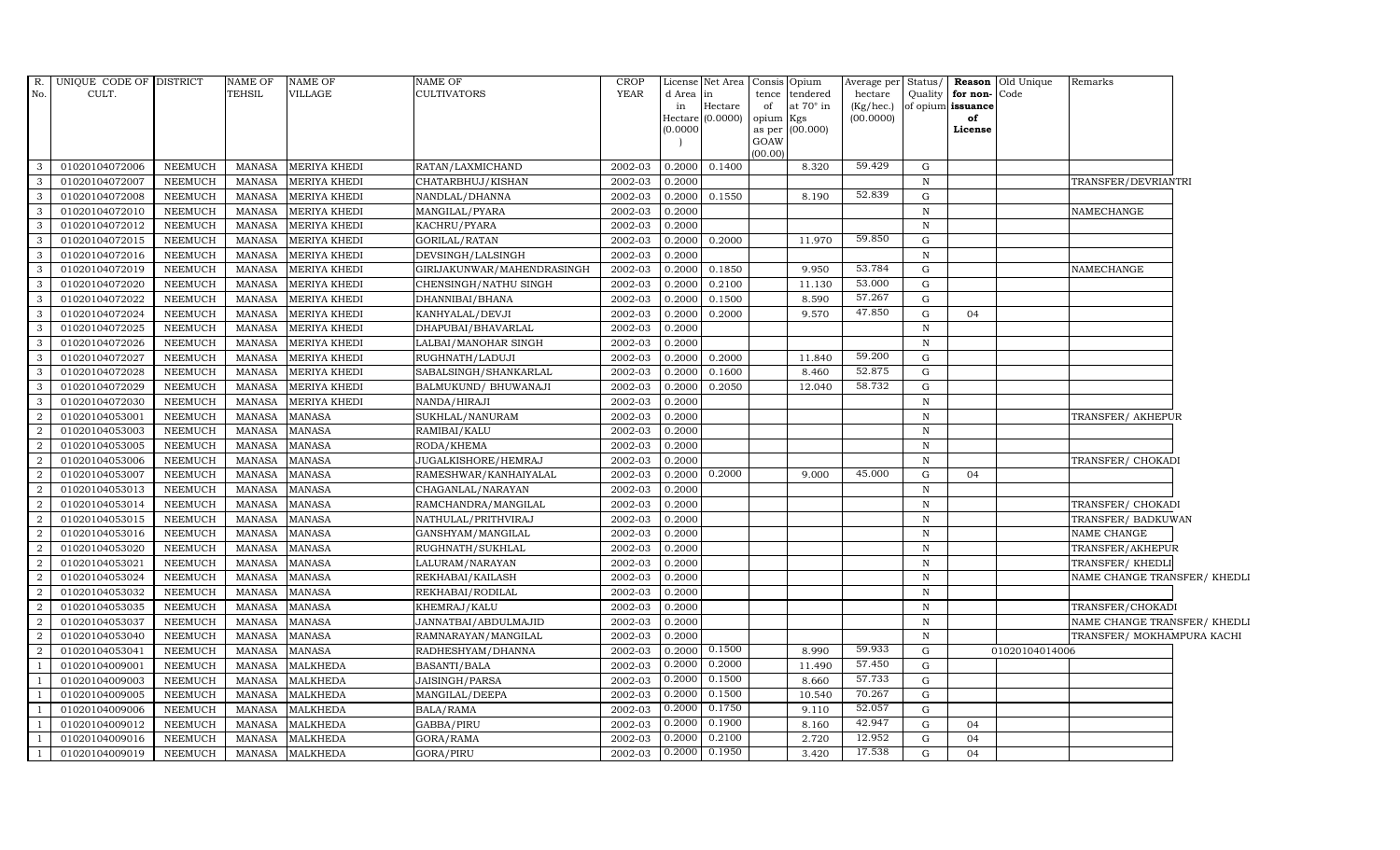| R.             | UNIQUE CODE OF DISTRICT |                | NAME OF       | <b>NAME OF</b>  | <b>NAME OF</b>               | <b>CROP</b> |          | License Net Area   |                | Consis Opium | Average per Status/ |              |                   | Reason Old Unique | Remarks                        |  |
|----------------|-------------------------|----------------|---------------|-----------------|------------------------------|-------------|----------|--------------------|----------------|--------------|---------------------|--------------|-------------------|-------------------|--------------------------------|--|
| No.            | CULT.                   |                | TEHSIL        | VILLAGE         | CULTIVATORS                  | <b>YEAR</b> | d Area   | in                 | tence          | tendered     | hectare             | Quality      | for non-Code      |                   |                                |  |
|                |                         |                |               |                 |                              |             | in       | Hectare            | of             | at 70° in    | (Kg/hec.)           |              | of opium issuance |                   |                                |  |
|                |                         |                |               |                 |                              |             |          | Hectare $(0.0000)$ | opium Kgs      |              | (00.0000)           |              | of                |                   |                                |  |
|                |                         |                |               |                 |                              |             | (0.0000) |                    | as per<br>GOAW | (00.000)     |                     |              | License           |                   |                                |  |
|                |                         |                |               |                 |                              |             |          |                    | (00.00)        |              |                     |              |                   |                   |                                |  |
| $\overline{1}$ | 01020104009022          | NEEMUCH        |               | MANASA MALKHEDA | SURYABHANSINGH/JASWANT       | 2002-03     | 0.2000   | 0.1900             | 57.17          | 7.659        | 40.311              |              | 02                |                   | 25% OPIUM                      |  |
| $\overline{1}$ | 01020104009023          | <b>NEEMUCH</b> | MANASA        | <b>MALKHEDA</b> | DHAPUBAI/BHAWSINGH           | 2002-03     | 0.2000   | 0.2050             |                | 12.880       | 62.829              | G            |                   |                   |                                |  |
| $\overline{1}$ | 01020104009024          | <b>NEEMUCH</b> | <b>MANASA</b> | <b>MALKHEDA</b> | RUPA/MEGHA                   | 2002-03     | 0.2000   |                    |                |              |                     | $\mathbf F$  |                   |                   |                                |  |
|                | 01020104009027          | <b>NEEMUCH</b> | <b>MANASA</b> | <b>MALKHEDA</b> | MANGILAL/NAVLA               | 2002-03     | 0.2000   | 0.1950             |                | 10.920       | 56.000              | $\mathbf G$  |                   |                   |                                |  |
| $\overline{1}$ | 01020104009032          | <b>NEEMUCH</b> | MANASA        | <b>MALKHEDA</b> | LAXMAN/GABBA                 | 2002-03     | 0.2000   | 0.2000             |                | 2.840        | 14.200              | G            | 04                |                   |                                |  |
| $\overline{1}$ | 01020104009033          | <b>NEEMUCH</b> | <b>MANASA</b> | <b>MALKHEDA</b> | ANSIBAI/MANGILAL             | 2002-03     | 0.2000   | 0.2050             |                | 10.910       | 53.220              | ${\rm G}$    |                   |                   |                                |  |
| $\overline{1}$ | 01020104009036          | <b>NEEMUCH</b> | <b>MANASA</b> | <b>MALKHEDA</b> | SHYAMA/BHAWSINGH             | 2002-03     | 0.2000   | 0.1750             |                | 10.370       | 59.257              | G            |                   |                   |                                |  |
| $\overline{1}$ | 01020104009037          | <b>NEEMUCH</b> | MANASA        | <b>MALKHEDA</b> | GORI/SOJI                    | 2002-03     | 0.2000   | 0.1950             | 66.31          | 6.215        | 31.872              |              | 02                |                   | 40% OPIUM                      |  |
|                | 01020104009042          | <b>NEEMUCH</b> | <b>MANASA</b> | <b>MALKHEDA</b> | MANNALAL/NATHU               | 2002-03     | 0.2000   | 0.1750             |                | 2.460        | 14.057              | ${\rm G}$    | 04                |                   |                                |  |
|                | 01020104009046          | <b>NEEMUCH</b> | <b>MANASA</b> | <b>MALKHEDA</b> | JAGDISH/RUPA                 | 2002-03     | 0.2000   | 0.1950             |                | 2.920        | 14.974              | ${\rm G}$    | 04                |                   |                                |  |
| <sup>1</sup>   | 01020104009049          | <b>NEEMUCH</b> | <b>MANASA</b> | <b>MALKHEDA</b> | MOHANLAL/MANGILAL            | 2002-03     | 0.2000   | 0.2000             |                | 2.500        | 12.500              | $\mathbf G$  | 04                |                   |                                |  |
| $\overline{1}$ | 01020104009050          | <b>NEEMUCH</b> | MANASA        | <b>MALKHEDA</b> | LACHUBAI/DEEPA               | 2002-03     | 0.2000   | 0.1900             |                | 10.890       | 57.316              | G            |                   |                   |                                |  |
| $\overline{1}$ | 01020104009051          | <b>NEEMUCH</b> | <b>MANASA</b> | <b>MALKHEDA</b> | SURAJMAL/MANGU               | 2002-03     | 0.2000   | 0.1450             |                | 7.820        | 53.931              | ${\rm G}$    |                   |                   |                                |  |
| $\overline{1}$ | 01020104009054          | <b>NEEMUCH</b> | <b>MANASA</b> | <b>MALKHEDA</b> | HEMA/DHANNA                  | 2002-03     | 0.2000   | 0.1900             |                | 1.970        | 10.368              | ${\rm G}$    | 04                |                   |                                |  |
|                | 01020104009055          | <b>NEEMUCH</b> | <b>MANASA</b> | <b>MALKHEDA</b> | SOLA/MANGILAL                | 2002-03     | 0.2000   | 0.1900             |                | 10.850       | 57.105              | G            |                   |                   |                                |  |
| -1             | 01020104009057          | NEEMUCH        | <b>MANASA</b> | <b>MALKHEDA</b> | GABBA/JASSA                  | 2002-03     | 0.2000   | 0.1050             |                | 5.530        | 52.667              | G            |                   |                   |                                |  |
| $\overline{1}$ | 01020104009058          | <b>NEEMUCH</b> | <b>MANASA</b> | <b>MALKHEDA</b> | BHUJJIBAI/GABBA              | 2002-03     | 0.2000   | 0.1000             |                | 5.190        | 51.900              | G            | 04                |                   |                                |  |
| $\overline{1}$ | 01020104009063          | NEEMUCH        | MANASA        | <b>MALKHEDA</b> | BALA/CHATRA                  | 2002-03     | 0.2000   | 0.1400             |                | 7.700        | 55.000              | G            |                   |                   |                                |  |
| <sup>1</sup>   | 01020104009064          | <b>NEEMUCH</b> | <b>MANASA</b> | <b>MALKHEDA</b> | MANGILAL ONKAR               | 2002-03     | 0.2000   | 0.1950             |                | 10.810       | 55.436              | ${\rm G}$    |                   |                   | TRANSFER/DATOLI                |  |
| $\overline{1}$ | 01020104009065          | <b>NEEMUCH</b> | <b>MANASA</b> | <b>MALKHEDA</b> | BHAWSINGH/PIRU               | 2002-03     | 0.2000   | 0.1900             |                | 10.100       | 53.158              | $\mathbf G$  |                   |                   | 0102010401104TRANSFER/ BALGANJ |  |
| -1             | 01020104009066          | NEEMUCH        | MANASA        | <b>MALKHEDA</b> | SADDA/MANSINGH CHOTA         | 2002-03     | 0.2000   | 0.1900             |                | 10.730       | 56.474              | G            |                   |                   | 0102010401110TRANSFER/ BALGANJ |  |
| $\overline{1}$ | 01020104009041          | <b>NEEMUCH</b> | <b>MANASA</b> | <b>MALKHEDA</b> | PARASRAM/NATHU               | 2002-03     | 0.2000   | 0.2000             |                | 2.670        | 13.350              | G            | 04                |                   |                                |  |
| <sup>1</sup>   | 01020104009067          | NEEMUCH        | <b>MANASA</b> | <b>MALKHEDA</b> | MADANLAL/CHHAGANLAL          | 2002-03     | 0.2000   | 0.2000             |                | 11.410       | 57.050              | G            |                   | 018               | TRANSFER/BANGRED/ NMH-I        |  |
| $\overline{1}$ | 01020104009068          | <b>NEEMUCH</b> | <b>MANASA</b> | <b>MALKHEDA</b> | HEMIBAI/MANGILAL             | 2002-03     | 0.2000   | 0.0950             |                | 5.590        | 58.842              | G            |                   |                   | 0102010404803 TRANSFER UCHED   |  |
| $\overline{1}$ | 01020104009069          | <b>NEEMUCH</b> | <b>MANASA</b> | <b>MALKHEDA</b> | GOPAL/RATANLAL               | 2002-03     | 0.2000   | 0.1750             |                | 2.770        | 15.829              | G            | 04                | 064               |                                |  |
| $\overline{2}$ | 01020104047118          | <b>NEEMUCH</b> | <b>MANASA</b> | MAHAGARH-II     | RAMNARAYAN/MANNALAL          | 2002-03     | 0.2000   |                    |                |              |                     | $\mathbf N$  |                   |                   |                                |  |
| $\overline{2}$ | 01020104047120          | <b>NEEMUCH</b> | <b>MANASA</b> | MAHAGARH-II     | DULICHANDRA/KISHANLAL        | 2002-03     | 0.2000   |                    |                |              |                     | $\, {\rm N}$ |                   |                   |                                |  |
| 2              | 01020104047122          | NEEMUCH        | <b>MANASA</b> | MAHAGARH-II     | PRABHULAL/KACHRU             | 2002-03     | 0.2000   |                    |                |              |                     | N            |                   |                   |                                |  |
| 2              | 01020104047123          | <b>NEEMUCH</b> | <b>MANASA</b> | MAHAGARH-II     | OMPRAKASH/DAYASHANKAR        | 2002-03     | 0.2000   |                    |                |              |                     | $\, {\bf N}$ |                   |                   |                                |  |
| $\overline{2}$ | 01020104047125          | <b>NEEMUCH</b> | <b>MANASA</b> | MAHAGARH-II     | AJABNOOR/IBRAHIM             | 2002-03     | 0.2000   |                    |                |              |                     | ${\bf N}$    |                   |                   |                                |  |
| $\overline{2}$ | 01020104047126          | <b>NEEMUCH</b> | <b>MANASA</b> | MAHAGARH-II     | SHABBIRHUSSAIN/VAJIRMOHANNAI | 2002-03     | 0.2000   |                    |                |              |                     | $\mathbf N$  |                   |                   |                                |  |
| $\overline{2}$ | 01020104047127          | <b>NEEMUCH</b> | <b>MANASA</b> | MAHAGARH-II     | JAYCHANDRA/KISHAN PURBIYA    | 2002-03     | 0.2000   |                    |                |              |                     | ${\bf N}$    |                   |                   |                                |  |
| 2              | 01020104047128          | <b>NEEMUCH</b> | <b>MANASA</b> | MAHAGARH-II     | RAMBAKSH/BAPULAL             | 2002-03     | 0.2000   |                    |                |              |                     | $\mathbf N$  |                   |                   |                                |  |
| $\overline{2}$ | 01020104047129          | NEEMUCH        | <b>MANASA</b> | MAHAGARH-II     | MARIYAMBAI/SULEMAN           | 2002-03     | 0.2000   |                    |                |              |                     | $\, {\bf N}$ |                   |                   |                                |  |
| 2              | 01020104047130          | <b>NEEMUCH</b> | MANASA        | MAHAGARH-II     | LAXMINARAYAN/MANGILAL        | 2002-03     | 0.2000   |                    |                |              |                     | $\mathbf N$  |                   |                   |                                |  |
| $\overline{2}$ | 01020104047131          | <b>NEEMUCH</b> | <b>MANASA</b> | MAHAGARH-II     | MOHANLAL/RAMNARAYAN CHOTA    | 2002-03     | 0.2000   |                    |                |              |                     | ${\bf N}$    |                   |                   |                                |  |
| $\overline{2}$ | 01020104047132          | NEEMUCH        | <b>MANASA</b> | MAHAGARH-II     | DEVILAL/RAMNARAYAN           | 2002-03     | 0.2000   |                    |                |              |                     | $\, {\rm N}$ |                   |                   |                                |  |
| 2              | 01020104047133          | NEEMUCH        | <b>MANASA</b> | MAHAGARH-II     | RAJMAL/RAMCHANDRA            | 2002-03     | 0.2000   |                    |                |              |                     | $\mathbf N$  |                   |                   | TRANSFER/ ANTRIBUJURG          |  |
| 2              | 01020104047134          | <b>NEEMUCH</b> | <b>MANASA</b> | MAHAGARH-II     | SHAMBHU/KACHRULAL            | 2002-03     | 0.2000   | 0.1850             |                | 10.750       | 58.108              | $\mathbf G$  |                   |                   |                                |  |
| 2              | 01020104047135          | NEEMUCH        | <b>MANASA</b> | MAHAGARH-II     | RAJARAM/RAMNARAYAN           | 2002-03     | 0.2000   |                    |                |              |                     | $\mathbf N$  |                   |                   |                                |  |
| 2              | 01020104047136          | <b>NEEMUCH</b> | MANASA        | MAHAGARH-II     | IQBALHUSSAIN/SHABBIR         | 2002-03     | 0.2000   |                    |                |              |                     | ${\bf N}$    |                   |                   |                                |  |
|                |                         |                |               |                 |                              |             |          |                    |                |              |                     |              |                   |                   |                                |  |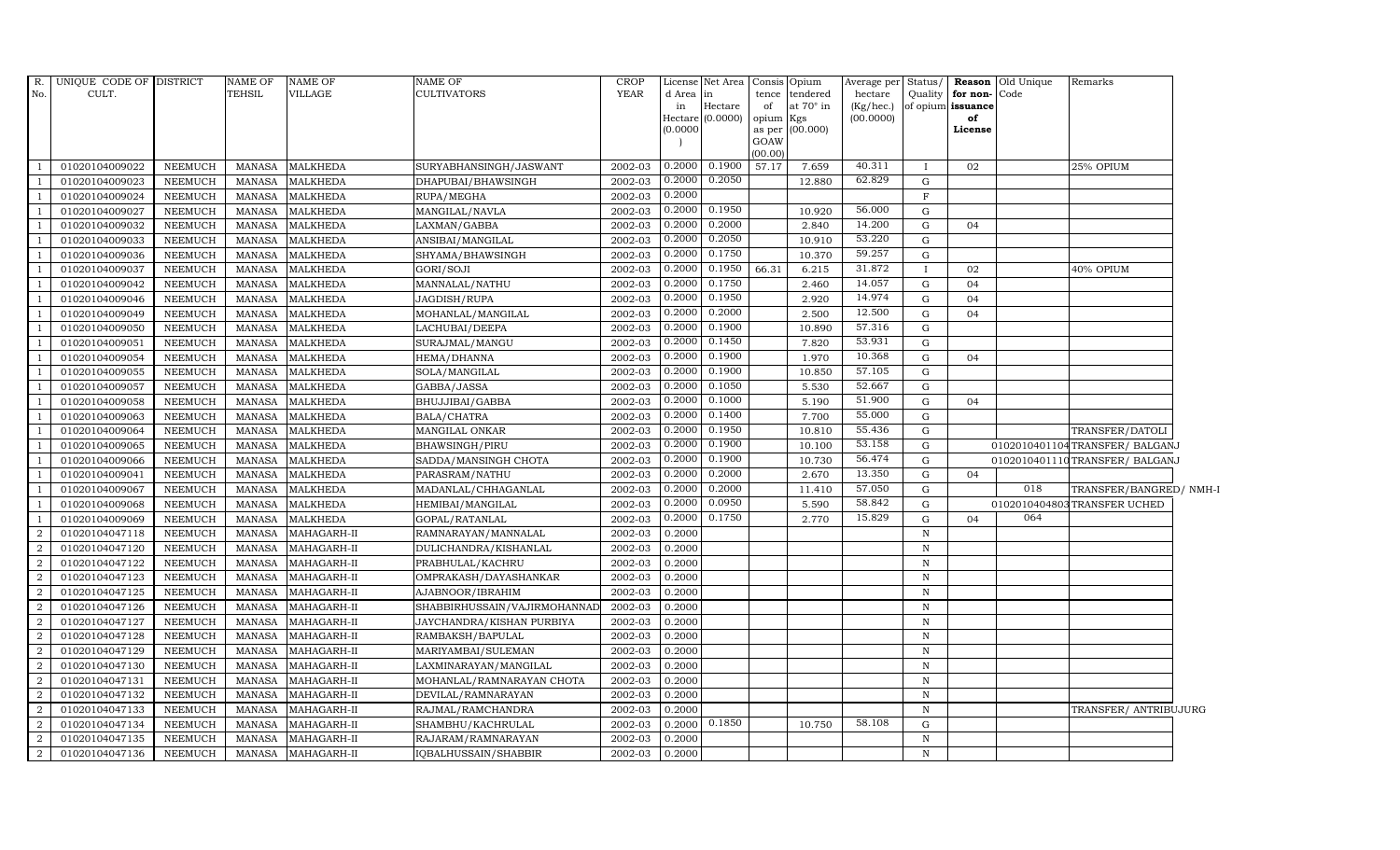|                | R. UNIQUE CODE OF DISTRICT |                 | <b>NAME OF</b> | <b>NAME OF</b> | <b>NAME OF</b>                 | <b>CROP</b> |          | License Net Area Consis Opium |           |                  | Average per |              |                         | Status/ Reason Old Unique | Remarks                      |                                         |
|----------------|----------------------------|-----------------|----------------|----------------|--------------------------------|-------------|----------|-------------------------------|-----------|------------------|-------------|--------------|-------------------------|---------------------------|------------------------------|-----------------------------------------|
| No.            | CULT.                      |                 | <b>TEHSIL</b>  | VILLAGE        | <b>CULTIVATORS</b>             | <b>YEAR</b> | d Area   | lin                           |           | tence tendered   | hectare     |              | Quality   for non- Code |                           |                              |                                         |
|                |                            |                 |                |                |                                |             | in       | Hectare                       | of        | at $70^\circ$ in | (Kg/hec.)   |              | of opium issuance       |                           |                              |                                         |
|                |                            |                 |                |                |                                |             |          | Hectare (0.0000)              | opium Kgs |                  | (00.0000)   |              | of                      |                           |                              |                                         |
|                |                            |                 |                |                |                                |             | (0.0000) |                               | GOAW      | as per (00.000)  |             |              | License                 |                           |                              |                                         |
|                |                            |                 |                |                |                                |             |          |                               | (00.00)   |                  |             |              |                         |                           |                              |                                         |
| 2              | 01020104047137             | NEEMUCH         | <b>MANASA</b>  | MAHAGARH-II    | SANTOSH/RAMCHANDRA             | 2002-03     | 0.2000   |                               |           |                  |             | $\mathbb N$  |                         |                           | TRANSFER/ SANDIYA            |                                         |
| $\overline{2}$ | 01020104047140             | <b>NEEMUCH</b>  | <b>MANASA</b>  | MAHAGARH-II    | ANUSUEYABAI/GHISALAL           | 2002-03     | 0.2000   |                               |           |                  |             | $\mathbb N$  |                         |                           |                              | NAME CHANGE TRANSFER/ DUNGLAWADA MDS-II |
| $\overline{2}$ | 01020104047141             | NEEMUCH         | <b>MANASA</b>  | MAHAGARH-II    | LAL MOHAMMAD/VALI MOHAMMAD     | 2002-03     | 0.2000   |                               |           |                  |             | $\mathbf N$  |                         |                           |                              |                                         |
| $\overline{2}$ | 01020104047143             | <b>NEEMUCH</b>  | <b>MANASA</b>  | MAHAGARH-II    | RAMNATH/DEVA                   | 2002-03     | 0.2000   |                               |           |                  |             | $\mathbf N$  |                         |                           |                              |                                         |
| $\overline{2}$ | 01020104047148             | NEEMUCH         | <b>MANASA</b>  | MAHAGARH-II    | FULSINGH/BADARSINGH            | 2002-03     | 0.2000   |                               |           |                  |             | $\mathbf N$  |                         |                           |                              |                                         |
| 2              | 01020104047149             | NEEMUCH         | <b>MANASA</b>  | MAHAGARH-II    | KARULAL/BHANWARLAL             | 2002-03     | 0.2000   |                               |           |                  |             | $\mathbb N$  |                         |                           |                              |                                         |
| 2              | 01020104047150             | <b>NEEMUCH</b>  | <b>MANASA</b>  | MAHAGARH-II    | NABINOOR/VAJIRKHAN             | 2002-03     | 0.2000   |                               |           |                  |             | $\mathbb N$  |                         |                           |                              |                                         |
| 2              | 01020104047151             | <b>NEEMUCH</b>  | <b>MANASA</b>  | MAHAGARH-II    | RAISMOHAMMAD/IMAMBAKSH         | 2002-03     | 0.2000   |                               |           |                  |             | $\mathbf N$  |                         |                           |                              |                                         |
| $\overline{2}$ | 01020104047152             | <b>NEEMUCH</b>  | <b>MANASA</b>  | MAHAGARH-II    | BHUWANISHANKAR/ONKARLAL        | 2002-03     | 0.2000   |                               |           |                  |             | $\mathbf N$  |                         |                           |                              |                                         |
| $\overline{2}$ | 01020104047153             | <b>NEEMUCH</b>  | <b>MANASA</b>  | MAHAGARH-II    | CHAND MO./DIN MO.              | 2002-03     | 0.2000   |                               |           |                  |             | $\mathbb N$  |                         |                           |                              |                                         |
| 2              | 01020104047154             | NEEMUCH         | <b>MANASA</b>  | MAHAGARH-II    | KACHRULAL/NATHU                | 2002-03     | 0.2000   |                               |           |                  |             | $\mathbb N$  |                         |                           |                              |                                         |
| $\overline{2}$ | 01020104047158             | ${\tt NEEMUCH}$ | <b>MANASA</b>  | MAHAGARH-II    | BHANWARLAL/ONKARLAL            | 2002-03     | 0.2000   |                               |           |                  |             | $\mathbb N$  |                         |                           |                              |                                         |
| 2              | 01020104047159             | NEEMUCH         | <b>MANASA</b>  | MAHAGARH-II    | NANHEKHAN/NATHUKHAN            | 2002-03     | 0.2000   |                               |           |                  |             | $\mathbb N$  |                         |                           |                              |                                         |
| $\overline{2}$ | 01020104047160             | <b>NEEMUCH</b>  | <b>MANASA</b>  | MAHAGARH-II    | KASTURIBAI/RAMNARAYAN          | 2002-03     | 0.2000   |                               |           |                  |             | $\, {\bf N}$ |                         |                           |                              |                                         |
| $\overline{2}$ | 01020104047162             | NEEMUCH         | <b>MANASA</b>  | MAHAGARH-II    | PARASMAL/TARACHANDRA           | 2002-03     | 0.2000   |                               |           |                  |             | $\, {\rm N}$ |                         |                           |                              |                                         |
| $\overline{2}$ | 01020104047163             | NEEMUCH         | <b>MANASA</b>  | MAHAGARH-II    | DHAPUBAI/AMRA                  | 2002-03     | 0.2000   |                               |           |                  |             | $\mathbb N$  |                         |                           |                              |                                         |
| 2              | 01020104047164             | NEEMUCH         | <b>MANASA</b>  | MAHAGARH-II    | BHANWARLAL/KALU                | 2002-03     | 0.2000   |                               |           |                  |             | $\, {\bf N}$ |                         |                           |                              |                                         |
| $\overline{2}$ | 01020104047167             | NEEMUCH         | <b>MANASA</b>  | MAHAGARH-II    | RAMNATH/KASHIRAM               | 2002-03     | 0.2000   |                               |           |                  |             | $\mathbb N$  |                         |                           |                              |                                         |
| 2              | 01020104047168             | <b>NEEMUCH</b>  | <b>MANASA</b>  | MAHAGARH-II    | SHRINIWAS/RAMPRATAP            | 2002-03     | 0.2000   |                               |           |                  |             | $\mathbb N$  |                         |                           |                              |                                         |
| $\overline{2}$ | 01020104047169             | NEEMUCH         | <b>MANASA</b>  | MAHAGARH-II    | AMRITRAM/GANGARAM              | 2002-03     | 0.2000   |                               |           |                  |             | $\, {\bf N}$ |                         |                           |                              |                                         |
| 2              | 01020104047170             | NEEMUCH         | <b>MANASA</b>  | MAHAGARH-II    | BHARATRAM/NANALAL              | 2002-03     | 0.2000   |                               |           |                  |             | $\mathbb N$  |                         |                           |                              |                                         |
| 2              | 01020104047171             | NEEMUCH         | <b>MANASA</b>  | MAHAGARH-II    | JASKUNAWARBAI/RAMSINGH         | 2002-03     | 0.2000   |                               |           |                  |             | $\mathbb N$  |                         |                           |                              |                                         |
| $\overline{2}$ | 01020104047172             | <b>NEEMUCH</b>  | <b>MANASA</b>  | MAHAGARH-II    | PANNALAL/KACHRU                | 2002-03     | 0.2000   |                               |           |                  |             | $\mathbb N$  |                         |                           | TRANSFER/KHEDLI              |                                         |
| 2              | 01020104047173             | NEEMUCH         | <b>MANASA</b>  | MAHAGARH-II    | PRATAPBAI/PRATAPSINGH          | 2002-03     | 0.2000   | 0.1100                        |           | 6.260            | 56.909      | G            |                         |                           |                              |                                         |
| $\overline{2}$ | 01020104047174             | <b>NEEMUCH</b>  | <b>MANASA</b>  | MAHAGARH-II    | SAJJANSINGH/LALSINGH           | 2002-03     | 0.2000   |                               |           |                  |             | N            |                         |                           |                              |                                         |
| $\overline{a}$ | 01020104047177             | NEEMUCH         | <b>MANASA</b>  | MAHAGARH-II    | SHANTILAL/PRATAP               | 2002-03     | 0.2000   |                               |           |                  |             | $\mathbb N$  |                         |                           |                              |                                         |
| 2              | 01020104047179             | NEEMUCH         | <b>MANASA</b>  | MAHAGARH-II    | GAFURKHAN/SHABUDDIN            | 2002-03     | 0.2000   |                               |           |                  |             | $\mathbb N$  |                         |                           |                              |                                         |
| $\overline{2}$ | 01020104047183             | <b>NEEMUCH</b>  | <b>MANASA</b>  | MAHAGARH-II    | SAJJANBAI/BHERULAL BALAI(PUTRA | 2002-03     | 0.2000   |                               |           |                  |             | $\mathbb N$  |                         |                           |                              |                                         |
| 2              | 01020104047182             | <b>NEEMUCH</b>  | <b>MANASA</b>  | MAHAGARH-II    | SUJANSINGH/CHATARSINGH         | 2002-03     | 0.2000   |                               |           |                  |             | $\mathbb N$  |                         |                           |                              |                                         |
| 2              | 01020104047180             | NEEMUCH         | <b>MANASA</b>  | MAHAGARH-II    | DAULATSINGH//MADHAWSINGH       | 2002-03     | 0.2000   |                               |           |                  |             | $\mathbf N$  |                         |                           |                              |                                         |
| $\overline{a}$ | 01020104047185             | <b>NEEMUCH</b>  | <b>MANASA</b>  | MAHAGARH-II    | ISMAIL/GUL MOHAMMAD            | 2002-03     | 0.2000   |                               |           |                  |             | $\mathbb N$  |                         |                           |                              |                                         |
| $\overline{2}$ | 01020104047187             | <b>NEEMUCH</b>  | <b>MANASA</b>  | MAHAGARH-II    | RAMCHANDRA/KACHRULAL BRAHAM    | 2002-03     | 0.2000   |                               |           |                  |             | $\mathbb N$  |                         |                           | TRANSFER KHEDLI              |                                         |
| $\overline{2}$ | 01020104047188             | NEEMUCH         | <b>MANASA</b>  | MAHAGARH-II    | FAKIRCHANDRA/SURATRAM          | 2002-03     | 0.2000   | 0.0950                        |           | 5.400            | 56.842      | G            |                         |                           |                              |                                         |
| 2              | 01020104047191             | <b>NEEMUCH</b>  | <b>MANASA</b>  | MAHAGARH-II    | RAMESHWAR/KANHAIYALAL          | 2002-03     | 0.2000   |                               |           |                  |             | $\mathbb N$  |                         |                           |                              |                                         |
| $\overline{2}$ | 01020104047195             | <b>NEEMUCH</b>  | <b>MANASA</b>  | MAHAGARH-II    | DURGASHANKAR/BHERULAL SEN      | 2002-03     | 0.2000   |                               |           |                  |             | $\mathbb N$  |                         |                           | NAME CHANGE                  |                                         |
| $\overline{2}$ | 01020104047201             | <b>NEEMUCH</b>  | <b>MANASA</b>  | MAHAGARH-II    | SHIVLAL/KISHANLAL              | 2002-03     | 0.2000   |                               |           |                  |             | $\mathbf N$  |                         |                           |                              |                                         |
| 2              | 01020104047202             | <b>NEEMUCH</b>  | <b>MANASA</b>  | MAHAGARH-II    | RADHESHYAM/SHANKARLAL          | 2002-03     | 0.2000   |                               |           |                  |             | $\mathbb N$  |                         |                           |                              |                                         |
| 2              | 01020104047203             | NEEMUCH         | <b>MANASA</b>  | MAHAGARH-II    | RAMPRASAD/KANHAIYALAL          | 2002-03     | 0.2000   |                               |           |                  |             | $\mathbb N$  |                         |                           |                              |                                         |
| $\overline{2}$ | 01020104047204             | <b>NEEMUCH</b>  | <b>MANASA</b>  | MAHAGARH-II    | SURESHKUMAR/NANDLAL            | 2002-03     | 0.2000   |                               |           |                  |             | N            |                         |                           |                              |                                         |
| $\overline{2}$ | 01020104047205             | NEEMUCH         | <b>MANASA</b>  | MAHAGARH-II    | SAJJANBAI/ RAMCHANDRA KHAJURI  | 2002-03     | 0.2000   |                               |           |                  |             | $\mathbb N$  |                         |                           | NAME CHANGE TRANSFER/ KHEDLI |                                         |
| $\overline{2}$ | 01020104047206             | NEEMUCH         | MANASA         | MAHAGARH-II    | BABULAL/BHERULAL               | 2002-03     |          | $0.2000 \mid 0.1000$          |           | 6.020            | 60.200      | G            |                         |                           |                              |                                         |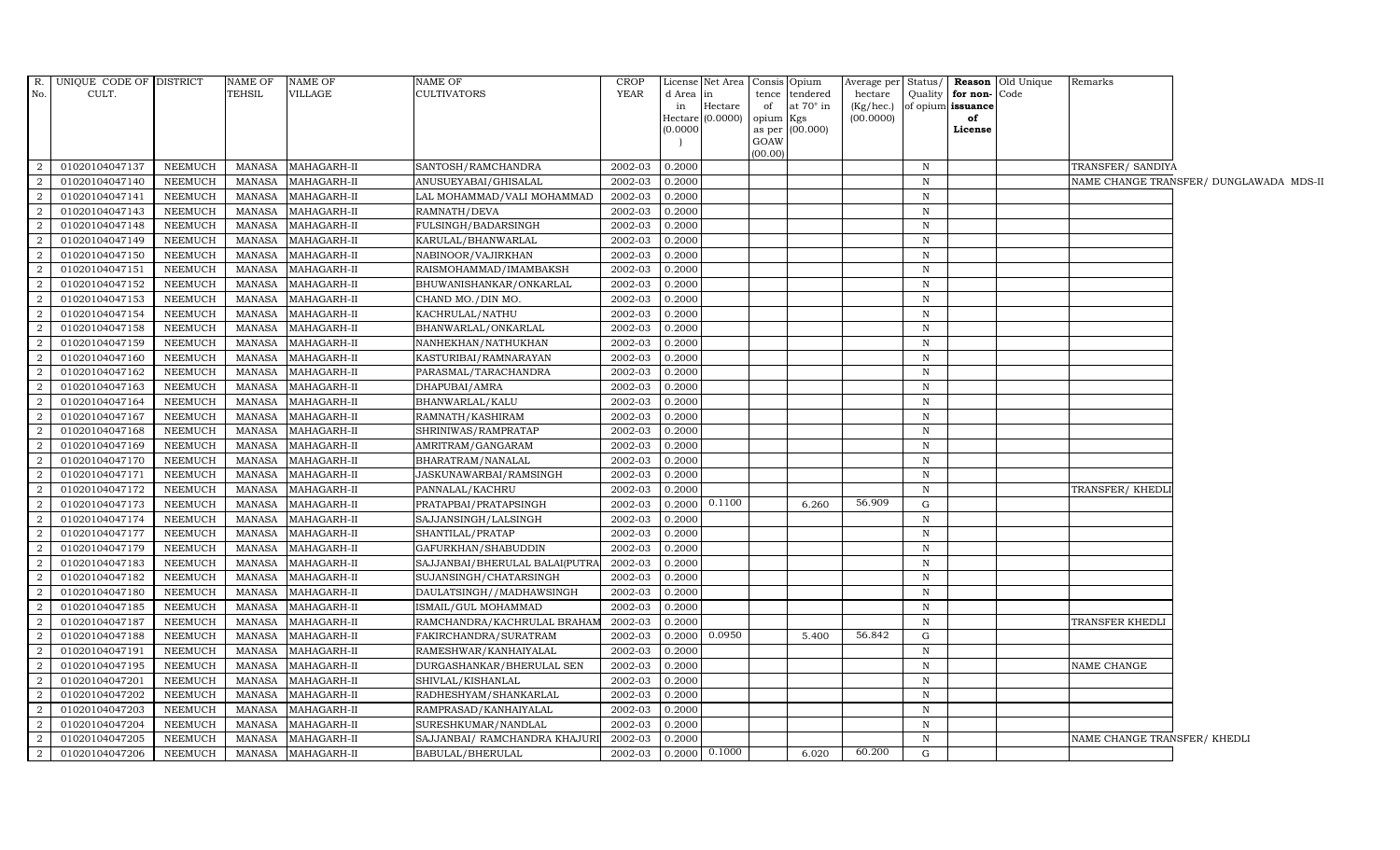| R.             | UNIQUE CODE OF DISTRICT |                | NAME OF       | <b>NAME OF</b> | NAME OF                 | CROP        |           | License Net Area            | Consis      | Opium            | Average per               | Status/      |                         | <b>Reason</b> Old Unique | Remarks              |
|----------------|-------------------------|----------------|---------------|----------------|-------------------------|-------------|-----------|-----------------------------|-------------|------------------|---------------------------|--------------|-------------------------|--------------------------|----------------------|
| No.            | CULT.                   |                | TEHSIL        | VILLAGE        | <b>CULTIVATORS</b>      | <b>YEAR</b> | d Area in |                             | tence       | tendered         | hectare                   |              | Quality for non-Code    |                          |                      |
|                |                         |                |               |                |                         |             | in        | Hectare<br>Hectare (0.0000) | of<br>opium | at 70° in<br>Kgs | $(Kg/$ hec.)<br>(00.0000) |              | of opium issuance<br>of |                          |                      |
|                |                         |                |               |                |                         |             | (0.0000)  |                             | as per      | (00.000)         |                           |              | License                 |                          |                      |
|                |                         |                |               |                |                         |             |           |                             | GOAW        |                  |                           |              |                         |                          |                      |
|                |                         |                |               |                |                         |             |           |                             | (00.00)     |                  |                           |              |                         |                          |                      |
| 2              | 01020104047139          | <b>NEEMUCH</b> | MANASA        | MAHAGARH-II    | NARBADABAI/DEVILAL      | 2002-03     | 0.2000    |                             |             |                  |                           | N            |                         |                          |                      |
| $\overline{2}$ | 01020104047157          | <b>NEEMUCH</b> | MANASA        | MAHAGARH-II    | BHERULAL/ONKARLAL       | 2002-03     | 0.2000    | 0.0950                      |             | 5.630            | 59.263                    | G            |                         |                          |                      |
| $\overline{2}$ | 01020104047161          | <b>NEEMUCH</b> | MANASA        | MAHAGARH-II    | RAMPRATAP/FAKIRCHANDRA  | 2002-03     | 0.2000    |                             |             |                  |                           | $\mathbb N$  |                         |                          |                      |
| $\overline{2}$ | 01020104047193          | <b>NEEMUCH</b> | <b>MANASA</b> | MAHAGARH-II    | GHANSHYAM/NARULAL       | 2002-03     | 0.2000    |                             |             |                  |                           | $\mathbb N$  |                         |                          |                      |
| $\overline{2}$ | 01020104047221          | NEEMUCH        | <b>MANASA</b> | MAHAGARH-II    | GULABBAI/LAXMANSINGH    | 2002-03     | 0.2000    | 0.1050                      |             | 5.600            | 53.333                    | $\mathbf G$  |                         |                          |                      |
| 2              | 01020104047223          | <b>NEEMUCH</b> | <b>MANASA</b> | MAHAGARH-II    | RAMKANYABAI/RAMGOPAL    | 2002-03     | 0.2000    |                             |             |                  |                           | $\mathbb N$  |                         |                          |                      |
| 2              | 01020104047225          | <b>NEEMUCH</b> | <b>MANASA</b> | MAHAGARH-II    | NARAYANSINGH/PRATAP     | 2002-03     | 0.2000    |                             |             |                  |                           | $\mathbf N$  |                         |                          | TRANSFER/ KHEDA MEDI |
| $\overline{2}$ | 01020104047226          | <b>NEEMUCH</b> | MANASA        | MAHAGARH-II    | GOVINDRAM/KANHAIYALAL   | 2002-03     | 0.2000    |                             |             |                  |                           | N            |                         |                          |                      |
| $\mathcal{D}$  | 01020104047227          | <b>NEEMUCH</b> | <b>MANASA</b> | MAHAGARH-II    | MADANSINGH/BALWANTSINGH | 2002-03     | 0.2000    |                             |             |                  |                           | $\mathbb N$  |                         |                          |                      |
|                | 01020104047228          | <b>NEEMUCH</b> | <b>MANASA</b> | MAHAGARH-II    | MANGILAL/NANURAM BALAI  | 2002-03     | 0.2000    |                             |             |                  |                           | $\mathbf N$  |                         |                          |                      |
| $\overline{2}$ | 01020104047229          | <b>NEEMUCH</b> | MANASA        | MAHAGARH-II    | OMPRAKASH/RAMNARAYAN    | 2002-03     | 0.2000    |                             |             |                  |                           | N            |                         |                          |                      |
| 2              | 01020104047230          | <b>NEEMUCH</b> | MANASA        | MAHAGARH-II    | KANHAIYALAL/KARUJI      | 2002-03     | 0.2000    |                             |             |                  |                           | $\mathbb N$  |                         |                          |                      |
| $\overline{2}$ | 01020104047231          | <b>NEEMUCH</b> | MANASA        | MAHAGARH-II    | MANGILAL/BHURAJI        | 2002-03     | 0.2000    |                             |             |                  |                           | $\, {\rm N}$ |                         |                          |                      |
| $\mathcal{D}$  | 01020104047232          | <b>NEEMUCH</b> | <b>MANASA</b> | MAHAGARH-II    | VIMALKUNWAR/KARANSINGH  | 2002-03     | 0.2000    |                             |             |                  |                           | $\mathbb N$  |                         |                          |                      |
|                | 01020104047233          | <b>NEEMUCH</b> | <b>MANASA</b> | MAHAGARH-II    | RAMRATAN/KALURAM        | 2002-03     | 0.2000    | 0.1250                      |             | 6.780            | 54.240                    | G            |                         |                          |                      |
| $\overline{2}$ | 01020104047234          | <b>NEEMUCH</b> | MANASA        | MAHAGARH-II    | RAMNIWAS/LAXMINARAYAN   | 2002-03     | 0.2000    | 0.2050                      |             | 11.120           | 54.244                    | G            |                         |                          |                      |
| 2              | 01020104047099          | <b>NEEMUCH</b> | <b>MANASA</b> | MAHAGARH-II    | BABULAL/KANHAIYALAL     | 2002-03     | 0.2000    | 0.1750                      |             | 10.460           | 59.771                    | G            |                         |                          |                      |
| $\overline{2}$ | 01020104047002          | <b>NEEMUCH</b> | <b>MANASA</b> | MAHAGARH-I     | IBRAHIM KHAN/VAJIR KHAN | 2002-03     | 0.2000    |                             |             |                  |                           | $\, {\rm N}$ |                         |                          |                      |
| $\overline{2}$ | 01020104047003          | <b>NEEMUCH</b> | <b>MANASA</b> | MAHAGARH-I     | KESHARBAI/UDAIRAM       | 2002-03     | 0.2000    |                             |             |                  |                           | $\mathbb N$  |                         |                          |                      |
| $\mathcal{D}$  | 01020104047004          | <b>NEEMUCH</b> | <b>MANASA</b> | MAHAGARH-I     | SHAMBHULAL/MANGILAL     | 2002-03     | 0.2000    |                             |             |                  |                           | $\mathbb N$  |                         |                          |                      |
| $\overline{2}$ | 01020104047008          | <b>NEEMUCH</b> | MANASA        | MAHAGARH-I     | BHERULAL/GOPAL          | 2002-03     | 0.2000    |                             |             |                  |                           | $\, {\rm N}$ |                         |                          |                      |
| $\overline{2}$ | 01020104047009          | <b>NEEMUCH</b> | <b>MANASA</b> | MAHAGARH-I     | RAMPRASAD/RAMLAL        | 2002-03     | 0.2000    |                             |             |                  |                           | N            |                         |                          |                      |
| 2              | 01020104047010          | <b>NEEMUCH</b> | <b>MANASA</b> | MAHAGARH-I     | GODAVRIBAI/SHIVLAL      | 2002-03     | 0.2000    |                             |             |                  |                           | $\mathbf N$  |                         |                          |                      |
| $\overline{2}$ | 01020104047011          | <b>NEEMUCH</b> | <b>MANASA</b> | MAHAGARH-I     | JAGDISH/FAKIRCHANDRA    | 2002-03     | 0.2000    |                             |             |                  |                           | $\mathbf N$  |                         |                          |                      |
| $\mathcal{D}$  | 01020104047012          | <b>NEEMUCH</b> | <b>MANASA</b> | MAHAGARH-I     | MOHANLAL/HAMERA         | 2002-03     | 0.2000    |                             |             |                  |                           | $\mathbb N$  |                         |                          |                      |
| 2              | 01020104047013          | <b>NEEMUCH</b> | <b>MANASA</b> | MAHAGARH-I     | GOVERDHANSINGH/CHENRAM  | 2002-03     | 0.2000    |                             |             |                  |                           | ${\bf N}$    |                         |                          |                      |
| $\overline{2}$ | 01020104047015          | <b>NEEMUCH</b> | <b>MANASA</b> | MAHAGARH-I     | RANSINGH/BHOPALSINGH    | 2002-03     | 0.2000    |                             |             |                  |                           | $\mathbb N$  |                         |                          |                      |
| 2              | 01020104047017          | <b>NEEMUCH</b> | <b>MANASA</b> | MAHAGARH-I     | KAVERIBAI/CHAMPALAL     | 2002-03     | 0.2000    |                             |             |                  |                           | $\mathbb N$  |                         |                          |                      |
| 2              | 01020104047018          | <b>NEEMUCH</b> | MANASA        | MAHAGARH-I     | KANHAIYALAL/MANGILAL    | 2002-03     | 0.2000    |                             |             |                  |                           | $\mathbb N$  |                         |                          |                      |
| $\mathcal{D}$  | 01020104047020          | <b>NEEMUCH</b> | <b>MANASA</b> | MAHAGARH-I     | NANDLAL/DHANRAJ         | 2002-03     | 0.2000    |                             |             |                  |                           | $\, {\rm N}$ |                         |                          |                      |
| $\overline{2}$ | 01020104047021          | <b>NEEMUCH</b> | <b>MANASA</b> | MAHAGARH-I     | AMBALAL/BHANWARLAL      | 2002-03     | 0.2000    |                             |             |                  |                           | $\mathbb N$  |                         |                          |                      |
| 2              | 01020104047023          | <b>NEEMUCH</b> | <b>MANASA</b> | MAHAGARH-I     | RAJMAL/KARULAL          | 2002-03     | 0.2000    |                             |             |                  |                           | $\mathbb N$  |                         |                          |                      |
| $\overline{2}$ | 01020104047025          | <b>NEEMUCH</b> | <b>MANASA</b> | MAHAGARH-I     | KALURAM/SALAGRAM        | 2002-03     | 0.2000    |                             |             |                  |                           | $\mathbb N$  |                         |                          |                      |
| $\overline{2}$ | 01020104047026          | <b>NEEMUCH</b> | MANASA        | MAHAGARH-I     | JARILAL/BHUWANIRAM      | 2002-03     | 0.2000    |                             |             |                  |                           | N            |                         |                          |                      |
| $\mathcal{D}$  | 01020104047028          | <b>NEEMUCH</b> | <b>MANASA</b> | MAHAGARH-I     | VARDIBAI/GOPAL          | 2002-03     | 0.2000    |                             |             |                  |                           | $\, {\rm N}$ |                         |                          |                      |
| 2              | 01020104047029          | <b>NEEMUCH</b> | <b>MANASA</b> | MAHAGARH-I     | RAMPRASAD/PRABHULAL     | 2002-03     | 0.2000    |                             |             |                  |                           | N            |                         |                          | TRANSFER/ SANDIYA    |
| $\overline{2}$ | 01020104047032          | <b>NEEMUCH</b> | <b>MANASA</b> | MAHAGARH-I     | BADRILAL/MANGILAL       | 2002-03     | 0.2000    |                             |             |                  |                           | N            |                         |                          | TRANSFER/ BHATKHEDI  |
| $\overline{2}$ | 01020104047033          | <b>NEEMUCH</b> | <b>MANASA</b> | MAHAGARH-I     | BADRILAL/NATHU TELI     | 2002-03     | 0.2000    |                             |             |                  |                           | $\mathbb N$  |                         |                          |                      |
| $\overline{2}$ | 01020104047034          | <b>NEEMUCH</b> | MANASA        | MAHAGARH-I     | JANAKILAL/RAMNIWAS      | 2002-03     | 0.2000    |                             |             |                  |                           | $\mathbb N$  |                         |                          |                      |
| 2              | 01020104047036          | <b>NEEMUCH</b> | <b>MANASA</b> | MAHAGARH-I     | SHAMBHULAL/BHUWANIRAM   | 2002-03     | 0.2000    |                             |             |                  |                           | $\, {\rm N}$ |                         |                          |                      |
| $\overline{a}$ | 01020104047037          | <b>NEEMUCH</b> | <b>MANASA</b> | MAHAGARH-I     | MANGIBAI/RAMNARAYAN     | 2002-03     | 0.2000    |                             |             |                  |                           | N            |                         |                          | NAME CHANGE          |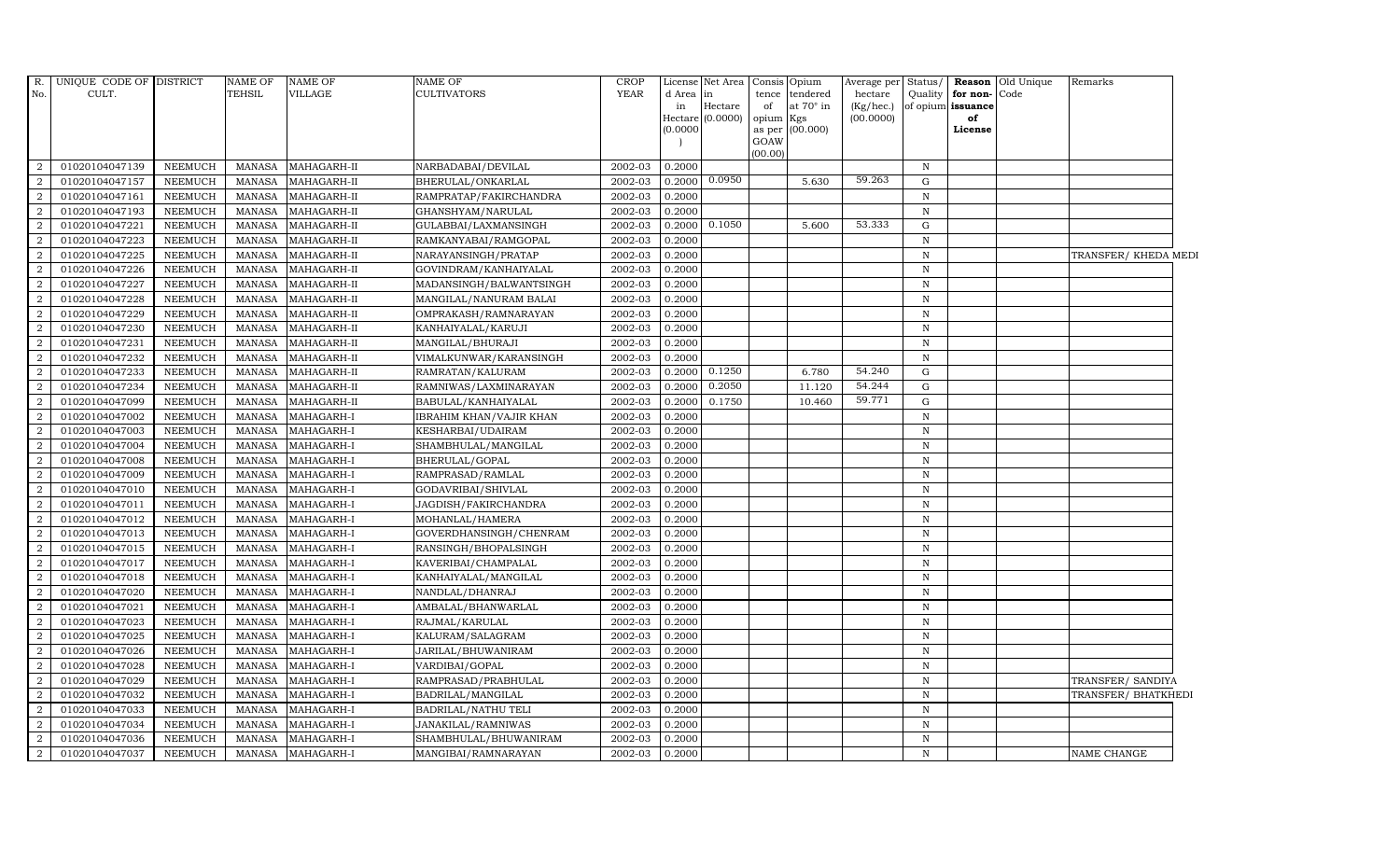| $R$ .                       | UNIQUE CODE OF DISTRICT |                | <b>NAME OF</b> | <b>NAME OF</b> | NAME OF                    | <b>CROP</b> | License  | Net Area       | Consis  | Opium            | Average per     | Status/      | Reason            | Old Unique | Remarks                |
|-----------------------------|-------------------------|----------------|----------------|----------------|----------------------------|-------------|----------|----------------|---------|------------------|-----------------|--------------|-------------------|------------|------------------------|
| No.                         | CULT.                   |                | TEHSIL         | VILLAGE        | CULTIVATORS                | <b>YEAR</b> | d Area   | in             | tence   | tendered         | hectare         | Quality      | for non-          | Code       |                        |
|                             |                         |                |                |                |                            |             | in       | $\rm{Hectare}$ | of      | at $70^\circ$ in | $(Kg/$ hec. $)$ |              | of opium issuance |            |                        |
|                             |                         |                |                |                |                            |             | Hectare  | (0.0000)       | opium   | Kgs              | (00.0000)       |              | of                |            |                        |
|                             |                         |                |                |                |                            |             | (0.0000) |                | GOAW    | as per (00.000)  |                 |              | License           |            |                        |
|                             |                         |                |                |                |                            |             |          |                | (00.00) |                  |                 |              |                   |            |                        |
| 2                           | 01020104047038          | <b>NEEMUCH</b> | <b>MANASA</b>  | MAHAGARH-I     | SHANTIBAI/RAMSUKH          | 2002-03     | 0.2000   |                |         |                  |                 | $\mathbb N$  |                   |            | TRANSFER/ANTRIBUJURG   |
| $\overline{2}$              | 01020104047039          | <b>NEEMUCH</b> | <b>MANASA</b>  | MAHAGARH-I     | RADHESHYAM/RAMCHANDRA      | 2002-03     | 0.2000   |                |         |                  |                 | $\mathbf N$  |                   |            | TRANSFER/ ANTRIBUJURG  |
| $\overline{2}$              | 01020104047040          | NEEMUCH        | <b>MANASA</b>  | MAHAGARH-I     | ABDUL/IMAMBAKSH            | 2002-03     | 0.2000   |                |         |                  |                 | $\mathbb N$  |                   |            | TRANSFER/BARTHUN       |
| $\mathcal{D}$               | 01020104047041          | <b>NEEMUCH</b> | <b>MANASA</b>  | MAHAGARH-I     | DAMARLAL/BHUWANI           | 2002-03     | 0.2000   |                |         |                  |                 | $\mathbf N$  |                   |            |                        |
|                             | 01020104047042          | <b>NEEMUCH</b> | <b>MANASA</b>  | MAHAGARH-I     | BHANWARLAL/RATANLAL        | 2002-03     | 0.2000   |                |         |                  |                 | $\mathbf N$  |                   |            |                        |
| 2                           | 01020104047044          | <b>NEEMUCH</b> | <b>MANASA</b>  | MAHAGARH-I     | NARAMDABAI/GULABCHANDRA    | 2002-03     | 0.2000   |                |         |                  |                 | $\mathbb N$  |                   |            |                        |
| 2                           | 01020104047045          | <b>NEEMUCH</b> | <b>MANASA</b>  | MAHAGARH-I     | BHUWANISINGH/CHENSINGH     | 2002-03     | 0.2000   |                |         |                  |                 | $\mathbf N$  |                   |            |                        |
| 2                           | 01020104047046          | <b>NEEMUCH</b> | <b>MANASA</b>  | MAHAGARH-I     | SHIVNARAYAN/PRABHULAL      | 2002-03     | 0.2000   |                |         |                  |                 | $\mathbb N$  |                   |            |                        |
| $\mathcal{D}$               | 01020104047047          | <b>NEEMUCH</b> | <b>MANASA</b>  | MAHAGARH-I     | ISHAKH MOHAMMAD/VAJIR KHAN | 2002-03     | 0.2000   |                |         |                  |                 | $\mathbf N$  |                   |            |                        |
|                             | 01020104047049          | <b>NEEMUCH</b> | <b>MANASA</b>  | MAHAGARH-I     | BHUWANISHANKAR/BHERUBAKSH  | 2002-03     | 0.2000   |                |         |                  |                 | $\mathbf N$  |                   |            |                        |
| 2                           | 01020104047053          | <b>NEEMUCH</b> | <b>MANASA</b>  | MAHAGARH-I     | SUJANMAL/CHUNNILAL         | 2002-03     | 0.2000   |                |         |                  |                 | $\mathbb N$  |                   |            |                        |
| 2                           | 01020104047054          | <b>NEEMUCH</b> | <b>MANASA</b>  | MAHAGARH-I     | NAJIR/ MOHAMMADVALI        | 2002-03     | 0.2000   | 0.1300         |         | 6.470            | 49.769          | G            | 04                |            |                        |
| 2                           | 01020104047057          | <b>NEEMUCH</b> | <b>MANASA</b>  | MAHAGARH-I     | SHIVSHANKAR/BHERU BAKSH    | 2002-03     | 0.2000   |                |         |                  |                 | $\mathbb N$  |                   |            |                        |
| $\overline{2}$              | 01020104047058          | <b>NEEMUCH</b> | <b>MANASA</b>  | MAHAGARH-I     | RATANLAL/BHUWANIRAM        | 2002-03     | 0.2000   |                |         |                  |                 | $\mathbb N$  |                   |            |                        |
|                             | 01020104047059          | <b>NEEMUCH</b> | <b>MANASA</b>  | MAHAGARH-I     | FAKIRCHANDRA/NANURAM       | 2002-03     | 0.2000   |                |         |                  |                 | $\mathbf N$  |                   |            |                        |
| $\overline{2}$              | 01020104047060          | <b>NEEMUCH</b> | <b>MANASA</b>  | MAHAGARH-I     | JAGDISHCHANDRA/GOPAL       | 2002-03     | 0.2000   |                |         |                  |                 | $\mathbb N$  |                   |            |                        |
| 2                           | 01020104047061          | <b>NEEMUCH</b> | <b>MANASA</b>  | MAHAGARH-I     | MANGILAL/KACHRULAL         | 2002-03     | 0.2000   |                |         |                  |                 | $\mathbb N$  |                   |            |                        |
| 2                           | 01020104047062          | <b>NEEMUCH</b> | <b>MANASA</b>  | MAHAGARH-I     | DINESHKUMAR/RAMESHWAR      | 2002-03     | 0.2000   |                |         |                  |                 | $\mathbb N$  |                   |            |                        |
| $\overline{2}$              | 01020104047063          | <b>NEEMUCH</b> | <b>MANASA</b>  | MAHAGARH-I     | SHARIF KHAN/NANHE KHAN     | 2002-03     | 0.2000   |                |         |                  |                 | $\mathbf N$  |                   |            |                        |
| $\overline{2}$              | 01020104047064          | <b>NEEMUCH</b> | <b>MANASA</b>  | MAHAGARH-I     | BHANWARLAL/BHUWANISHANKAR  | 2002-03     | 0.2000   |                |         |                  |                 | $\mathbb N$  |                   |            |                        |
| $\overline{2}$              | 01020104047067          | <b>NEEMUCH</b> | <b>MANASA</b>  | MAHAGARH-I     | GOVERDHANSINGH/PRATAPSINGH | 2002-03     | 0.2000   | 0.0900         |         | 4.890            | 54.333          | G            |                   |            |                        |
| 2                           | 01020104047068          | <b>NEEMUCH</b> | <b>MANASA</b>  | MAHAGARH-I     | RAJAK MOHAMMAD/KALE KHAN   | 2002-03     | 0.2000   |                |         |                  |                 | $\mathbf N$  |                   |            |                        |
| 2                           | 01020104047069          | <b>NEEMUCH</b> | <b>MANASA</b>  | MAHAGARH-I     | YUSUF MONAMMAD/LAL MOHAMMA | 2002-03     | 0.2000   |                |         |                  |                 | $\,$ N       |                   |            |                        |
| $\overline{2}$              | 01020104047070          | <b>NEEMUCH</b> | <b>MANASA</b>  | MAHAGARH-I     | GOPALSINGH/BHUWANISHINGH   | 2002-03     | 0.2000   |                |         |                  |                 | $\mathbf N$  |                   |            |                        |
| $\mathcal{D}$               | 01020104047071          | <b>NEEMUCH</b> | <b>MANASA</b>  | MAHAGARH-I     | AHMADNOOR/MOHAMMAD         | 2002-03     | 0.2000   |                |         |                  |                 | $\mathbb N$  |                   |            |                        |
| $\overline{2}$              | 01020104047072          | NEEMUCH        | <b>MANASA</b>  | MAHAGARH-I     | ISHWARSINGH/RATANSINGH     | 2002-03     | 0.2000   |                |         |                  |                 | $\mathbb N$  |                   |            | TRANSFER/ KHEDA MEDI   |
| $\overline{2}$              | 01020104047073          | <b>NEEMUCH</b> | <b>MANASA</b>  | MAHAGARH-I     | GANIMOHAMMAD/VALIMOHAMMAD  | 2002-03     | 0.2000   |                |         |                  |                 | $\mathbb N$  |                   |            | TRANSFER/ CHOUKARI     |
| $\overline{2}$              | 01020104047075          | <b>NEEMUCH</b> | <b>MANASA</b>  | MAHAGARH-I     | ABDUL KARIM/VAJIR MOHAMMAD | 2002-03     | 0.2000   |                |         |                  |                 | $\,$ N       |                   |            |                        |
| $\overline{2}$              | 01020104047076          | <b>NEEMUCH</b> | <b>MANASA</b>  | MAHAGARH-I     | KALLUKHAN/NANHEKHAN        | 2002-03     | 0.2000   |                |         |                  |                 | $\mathbf N$  |                   |            |                        |
|                             | 01020104047077          | <b>NEEMUCH</b> | <b>MANASA</b>  | MAHAGARH-I     | CHAMPALAL/NANDLAL          | 2002-03     | 0.2000   | 0.1050         |         | 5.480            | 52.190          | G            |                   |            |                        |
| $\overline{2}$              | 01020104047078          | <b>NEEMUCH</b> | <b>MANASA</b>  | MAHAGARH-I     | OMPRAKASH/CHAMPALAL        | 2002-03     | 0.2000   |                |         |                  |                 | $\, {\rm N}$ |                   |            |                        |
| $\overline{2}$              | 01020104047079          | <b>NEEMUCH</b> | <b>MANASA</b>  | MAHAGARH-I     | NANDUBAI/CHAMPALAL         | 2002-03     | 0.2000   |                |         |                  |                 | $\mathbf N$  |                   |            | TRANSFER/ RICHA MDS-II |
| $\overline{2}$              | 01020104047080          | <b>NEEMUCH</b> | <b>MANASA</b>  | MAHAGARH-I     | RAMESHCHANDRA/MANGILAL     | 2002-03     | 0.2000   | 0.0800         |         | 4.340            | 54.250          | G            |                   |            | TRANSFER/KHEDLI        |
| $\overline{2}$              | 01020104047081          | <b>NEEMUCH</b> | <b>MANASA</b>  | MAHAGARH-I     | AMARSINGH/BAHADURSINGH     | 2002-03     | 0.2000   |                |         |                  |                 | $\mathbf N$  |                   |            |                        |
| $\mathcal{D}$               | 01020104047083          | <b>NEEMUCH</b> | <b>MANASA</b>  | MAHAGARH-I     | SHIVRAJSINGH/RATANSINGH    | 2002-03     | 0.2000   |                |         |                  |                 | $\mathbb N$  |                   |            |                        |
| $\overline{2}$              | 01020104047085          | <b>NEEMUCH</b> | <b>MANASA</b>  | MAHAGARH-I     | GHANSHYAM/CHAMPALAL        | 2002-03     | 0.2000   |                |         |                  |                 | $\mathbb N$  |                   |            |                        |
| $\overline{2}$              | 01020104047087          | <b>NEEMUCH</b> | <b>MANASA</b>  | MAHAGARH-I     | RAMESHWAR/BHERULAL         | 2002-03     | 0.2000   |                |         |                  |                 | $\mathbb N$  |                   |            |                        |
| 2                           | 01020104047089          | <b>NEEMUCH</b> | <b>MANASA</b>  | MAHAGARH-I     | PRAKASHCHANDRA/UDAJI       | 2002-03     | 0.2000   |                |         |                  |                 | $\,$ N       |                   |            |                        |
| $\overline{2}$              | 01020104047090          | <b>NEEMUCH</b> | <b>MANASA</b>  | MAHAGARH-I     | MUNNALAL/RATANLAL          | 2002-03     | 0.2000   |                |         |                  |                 | $\mathbb N$  |                   |            |                        |
| $\mathcal{D}_{\mathcal{L}}$ | 01020104047091          | <b>NEEMUCH</b> | <b>MANASA</b>  | MAHAGARH-I     | BAPULAL/RAMNARAYAN         | 2002-03     | 0.2000   |                |         |                  |                 | $\mathbf N$  |                   |            |                        |
| $\overline{2}$              | 01020104047092          | <b>NEEMUCH</b> | <b>MANASA</b>  | MAHAGARH-I     | MOHANLAL/HEERALAL          | 2002-03     | 0.2000   |                |         |                  |                 | $\mathbf N$  |                   |            |                        |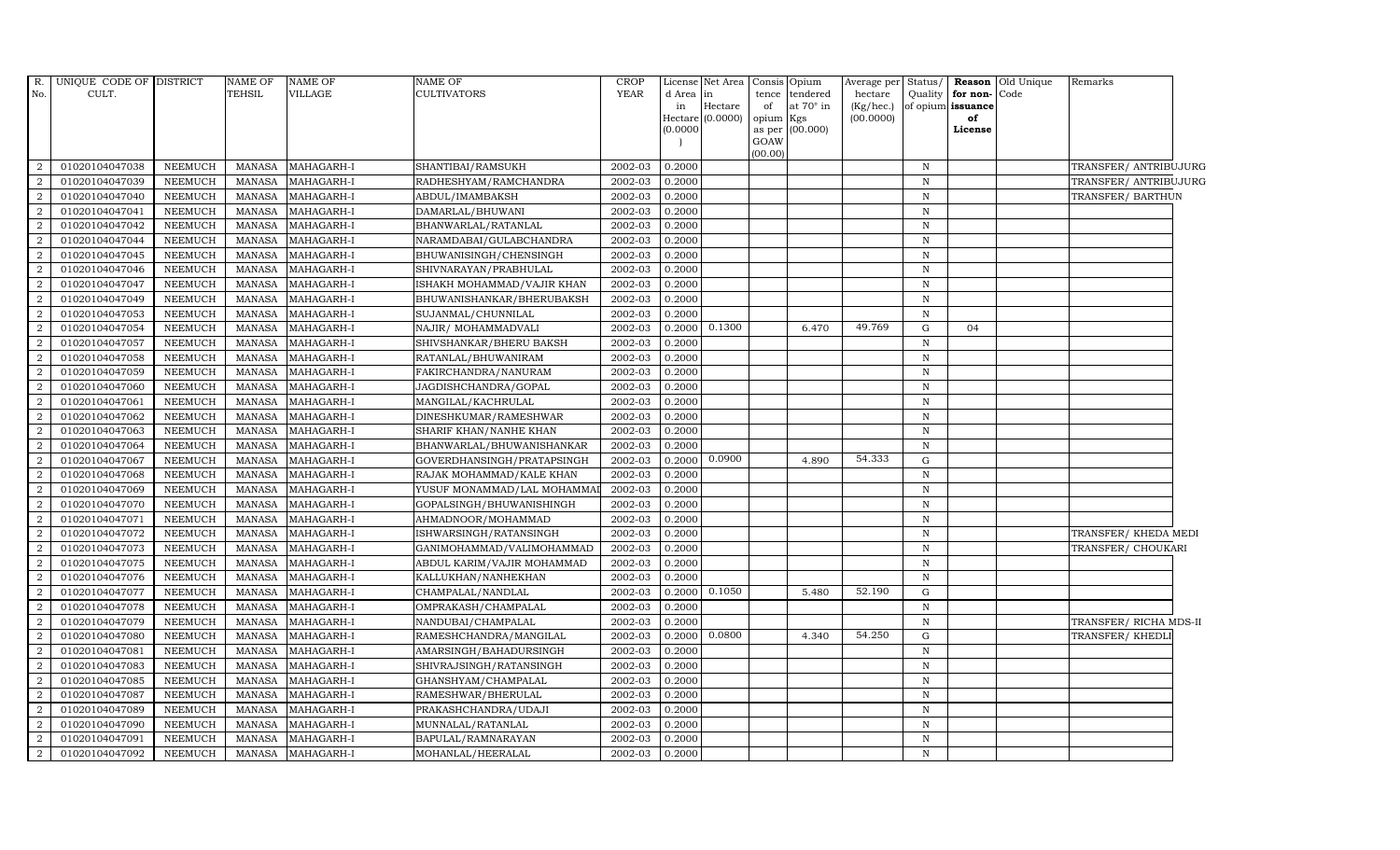| R.             | UNIQUE CODE OF DISTRICT |                | <b>NAME OF</b> | <b>NAME OF</b> | <b>NAME OF</b>            | <b>CROP</b> |           | License Net Area Consis |                 | Opium            | Average per     | Status <sub>l</sub> |                   | Reason Old Unique | Remarks                  |
|----------------|-------------------------|----------------|----------------|----------------|---------------------------|-------------|-----------|-------------------------|-----------------|------------------|-----------------|---------------------|-------------------|-------------------|--------------------------|
| No.            | CULT.                   |                | TEHSIL         | <b>VILLAGE</b> | <b>CULTIVATORS</b>        | <b>YEAR</b> | d Area in |                         | tence           | tendered         | hectare         | Quality             | for non-          | Code              |                          |
|                |                         |                |                |                |                           |             | in        | Hectare                 | of              | at $70^\circ$ in | $(Kg/$ hec. $)$ |                     | of opium issuance |                   |                          |
|                |                         |                |                |                |                           |             | (0.0000)  | Hectare $(0.0000)$      | opium<br>as per | Kgs<br>(00.000)  | (00.0000)       |                     | of<br>License     |                   |                          |
|                |                         |                |                |                |                           |             |           |                         | GOAW            |                  |                 |                     |                   |                   |                          |
|                |                         |                |                |                |                           |             |           |                         | (00.00)         |                  |                 |                     |                   |                   |                          |
| 2              | 01020104047093          | NEEMUCH        | <b>MANASA</b>  | MAHAGARH-I     | ABDULKARIM/JAKIR          | 2002-03     | 0.2000    |                         |                 |                  |                 | N                   |                   |                   |                          |
| 2              | 01020104047094          | NEEMUCH        | MANASA         | MAHAGARH-I     | HUKUMSINGH/METABSINGH     | 2002-03     | 0.2000    |                         |                 |                  |                 | $\, {\bf N}$        |                   |                   |                          |
| $\overline{2}$ | 01020104047095          | <b>NEEMUCH</b> | <b>MANASA</b>  | MAHAGARH-I     | BALARAM/RAMNIWAS          | 2002-03     | 0.2000    |                         |                 |                  |                 | $\mathbb N$         |                   |                   |                          |
|                | 01020104047096          | <b>NEEMUCH</b> | <b>MANASA</b>  | MAHAGARH-I     | AHMEDNOOR/ABDULJI         | 2002-03     | 0.2000    |                         |                 |                  |                 | $\mathbf N$         |                   |                   | TRANSFER/ DIKEN N-I DIV. |
|                | 01020104047097          | <b>NEEMUCH</b> | <b>MANASA</b>  | MAHAGARH-I     | SHYAMSINGH/RAMSINGH       | 2002-03     | 0.2000    | 0.1100                  |                 | 5.880            | 53.455          | G                   |                   |                   |                          |
| 2              | 01020104047098          | <b>NEEMUCH</b> | <b>MANASA</b>  | MAHAGARH-I     | SHANTILAL/SHANKARLAL      | 2002-03     | 0.2000    |                         |                 |                  |                 | $\, {\rm N}$        |                   |                   |                          |
| 2              | 01020104047100          | <b>NEEMUCH</b> | <b>MANASA</b>  | MAHAGARH-I     | BANSHILAL/KANWARLAL       | 2002-03     | 0.2000    |                         |                 |                  |                 | ${\bf N}$           |                   |                   |                          |
| $\overline{2}$ | 01020104047102          | <b>NEEMUCH</b> | <b>MANASA</b>  | MAHAGARH-I     | SATYANARAYAN/KANHAIYALAL  | 2002-03     | 0.2000    |                         |                 |                  |                 | $\mathbf N$         |                   |                   |                          |
| $\mathcal{D}$  | 01020104047103          | <b>NEEMUCH</b> | <b>MANASA</b>  | MAHAGARH-I     | RAMESHCHANDRA/BADRILAL    | 2002-03     | 0.2000    |                         |                 |                  |                 | $\mathbf N$         |                   |                   |                          |
|                | 01020104047104          | <b>NEEMUCH</b> | <b>MANASA</b>  | MAHAGARH-I     | RAJENDRASINGH/PRATAP      | 2002-03     | 0.2000    | 0.0850                  |                 | 4.200            | 49.412          | ${\rm G}$           | 04                |                   |                          |
| 2              | 01020104047105          | <b>NEEMUCH</b> | <b>MANASA</b>  | MAHAGARH-I     | JAGDISH/BADRILAL          | 2002-03     | 0.2000    |                         |                 |                  |                 | $\mathbb N$         |                   |                   |                          |
| 2              | 01020104047107          | <b>NEEMUCH</b> | <b>MANASA</b>  | MAHAGARH-I     | MOHANLAL/RAMNARAYAN BADA  | 2002-03     | 0.2000    |                         |                 |                  |                 | $\mathbb N$         |                   |                   | TRANSFER/ ANTRIBUJURG    |
| 2              | 01020104047108          | <b>NEEMUCH</b> | <b>MANASA</b>  | MAHAGARH-I     | RAJMAL/LAXMINARAYAN       | 2002-03     | 0.2000    |                         |                 |                  |                 | $\mathbb N$         |                   |                   |                          |
| $\mathcal{D}$  | 01020104047109          | <b>NEEMUCH</b> | <b>MANASA</b>  | MAHAGARH-I     | MANGILAL/NAGULAL          | 2002-03     | 0.2000    |                         |                 |                  |                 | $\mathbb N$         |                   |                   |                          |
|                | 01020104047110          | <b>NEEMUCH</b> | <b>MANASA</b>  | MAHAGARH-I     | SURESHCHANDRA/RAMPRATAP   | 2002-03     | 0.2000    |                         |                 |                  |                 | $\mathbb N$         |                   |                   |                          |
| 2              | 01020104047113          | <b>NEEMUCH</b> | <b>MANASA</b>  | MAHAGARH-I     | GHISALAL/KANHAIYALAL      | 2002-03     | 0.2000    |                         |                 |                  |                 | $\mathbb N$         |                   |                   |                          |
| 2              | 01020104047114          | <b>NEEMUCH</b> | <b>MANASA</b>  | MAHAGARH-I     | DEVILAL/MANGILAL          | 2002-03     | 0.2000    |                         |                 |                  |                 | $\mathbf N$         |                   |                   |                          |
| $\overline{2}$ | 01020104047117          | <b>NEEMUCH</b> | <b>MANASA</b>  | MAHAGARH-I     | MEHTABBAI/MANGILAL        | 2002-03     | 0.2000    |                         |                 |                  |                 | ${\bf N}$           |                   |                   |                          |
| $\overline{2}$ | 01020104047207          | <b>NEEMUCH</b> | <b>MANASA</b>  | MAHAGARH-I     | GHISALAL/BHUWANIRAM       | 2002-03     | 0.2000    |                         |                 |                  |                 | $\mathbb N$         |                   |                   |                          |
| $\overline{2}$ | 01020104047082          | <b>NEEMUCH</b> | <b>MANASA</b>  | MAHAGARH-I     | KANHAIYALAL/KACHRU        | 2002-03     | 0.2000    |                         |                 |                  |                 | $\mathbb{N}$        |                   |                   | TRANSFER/ BARDIA CENT    |
| $\overline{2}$ | 01020104047208          | <b>NEEMUCH</b> | <b>MANASA</b>  | MAHAGARH-I     | KHUSHALSINGH/KARANSINGH   | 2002-03     | 0.2000    |                         |                 |                  |                 | ${\bf N}$           |                   |                   |                          |
| 2              | 01020104047209          | <b>NEEMUCH</b> | <b>MANASA</b>  | MAHAGARH-I     | RUPCHANDRA/SHANKARLAL     | 2002-03     | 0.2000    |                         |                 |                  |                 | $\mathbb N$         |                   |                   |                          |
| $\overline{2}$ | 01020104047210          | <b>NEEMUCH</b> | <b>MANASA</b>  | MAHAGARH-I     | BHANWARLAL/NARAYAN        | 2002-03     | 0.2000    |                         |                 |                  |                 | $\, {\bf N}$        |                   |                   |                          |
| $\overline{2}$ | 01020104047211          | <b>NEEMUCH</b> | <b>MANASA</b>  | MAHAGARH-I     | BHAGWATIBAI/KANHAIYALAL   | 2002-03     | 0.2000    |                         |                 |                  |                 | $\mathbb N$         |                   |                   |                          |
| $\mathcal{D}$  | 01020104047213          | <b>NEEMUCH</b> | <b>MANASA</b>  | MAHAGARH-I     | SHAMBHUSINGH/DHANSINGH    | 2002-03     | 0.2000    |                         |                 |                  |                 | $\mathbf N$         |                   |                   |                          |
| 2              | 01020104047214          | <b>NEEMUCH</b> | <b>MANASA</b>  | MAHAGARH-I     | DEVILAL/BHERULAL          | 2002-03     | 0.2000    |                         |                 |                  |                 | ${\bf N}$           |                   |                   |                          |
| 2              | 01020104047215          | <b>NEEMUCH</b> | <b>MANASA</b>  | MAHAGARH-I     | DHANSINGH/GOKULSINGH      | 2002-03     | 0.2000    |                         |                 |                  |                 | $\, {\bf N}$        |                   |                   |                          |
| $\overline{2}$ | 01020104047216          | <b>NEEMUCH</b> | <b>MANASA</b>  | MAHAGARH-I     | HAKIM/NANAJI              | 2002-03     | 0.2000    |                         |                 |                  |                 | $\mathbf N$         |                   |                   |                          |
| $\overline{2}$ | 01020104047217          | <b>NEEMUCH</b> | <b>MANASA</b>  | MAHAGARH-I     | GOVINDKUNWAR/KOMALSINGH   | 2002-03     | 0.2000    |                         |                 |                  |                 | $\, {\bf N}$        |                   |                   |                          |
| $\mathcal{D}$  | 01020104047218          | <b>NEEMUCH</b> | <b>MANASA</b>  | MAHAGARH-I     | NARENDRASINGH/BHOPALSINGH | 2002-03     | 0.2000    |                         |                 |                  |                 | $\, {\rm N}$        |                   |                   |                          |
| $\overline{2}$ | 01020104047219          | <b>NEEMUCH</b> | <b>MANASA</b>  | MAHAGARH-I     | MODSINGH/ABHAYSINGH       | 2002-03     | 0.2000    |                         |                 |                  |                 | N                   |                   |                   |                          |
| 2              | 01020104047220          | <b>NEEMUCH</b> | <b>MANASA</b>  | MAHAGARH-I     | MUNNALAL/SHANKARLAL       | 2002-03     | 0.2000    |                         |                 |                  |                 | $\mathbb N$         |                   |                   |                          |
| 2              | 01020104047006          | <b>NEEMUCH</b> | <b>MANASA</b>  | MAHAGARH-I     | MOHANBAI/GOKULSINGH       | 2002-03     | 0.2000    |                         |                 |                  |                 | $\mathbf N$         |                   |                   |                          |
| $\overline{2}$ | 01020104047235          | <b>NEEMUCH</b> | <b>MANASA</b>  | MAHAGARH-I     | NANDUBAI/RAMESHWAR        | 2002-03     | 0.2000    |                         |                 |                  |                 | $\mathbf N$         |                   |                   | TRANSFER/SANDIYA         |
| $\mathcal{D}$  | 01020104047001          | <b>NEEMUCH</b> | <b>MANASA</b>  | MAHAGARH-I     | KANWARLAL/BHUWANIRAM      | 2002-03     | 0.2000    |                         |                 |                  |                 | $\mathbb N$         |                   |                   |                          |
| 3              | 01020104083001          | NEEMUCH        | <b>MANASA</b>  | LUMDI          | SHAMBHU/KALU BRAHMAN      | 2002-03     | 0.2000    |                         |                 |                  |                 | $\mathbf N$         |                   |                   | TRANSFER/KANJARDA        |
| 3              | 01020104083003          | <b>NEEMUCH</b> | <b>MANASA</b>  | LUMDI          | RAMESHVAR/BABRU           | 2002-03     | 0.2000    |                         |                 |                  |                 | ${\bf N}$           |                   |                   | TRANSFER/KANJARDA        |
| 3              | 01020104083004          | <b>NEEMUCH</b> | <b>MANASA</b>  | LUMDI          | KOMALDAS/KACHRUDAS        | 2002-03     | 0.2000    |                         |                 |                  |                 | $\mathbb N$         |                   |                   | TRANSFER/HANSPUR         |
| 3              | 01020104083008          | <b>NEEMUCH</b> | <b>MANASA</b>  | <b>LUMDI</b>   | GANPAT/DEVILAL            | 2002-03     | 0.2000    |                         |                 |                  |                 | $\mathbf N$         |                   |                   | TRANSFER/KANJARDA        |
| 3              | 01020104083010          | <b>NEEMUCH</b> | <b>MANASA</b>  | <b>LUMDI</b>   | SHANTILAL/KARULAL         | 2002-03     | 0.2000    |                         |                 |                  |                 | ${\bf N}$           |                   |                   | TRANSFER/KHEDLI          |
| 3              | 01020104083013          | <b>NEEMUCH</b> | <b>MANASA</b>  | <b>LUMDI</b>   | RAMPRASAD/BHAVARLAL       | 2002-03     | 0.2000    |                         |                 |                  |                 | $\mathbb{N}$        |                   |                   | TRANSFER/KANJARDA        |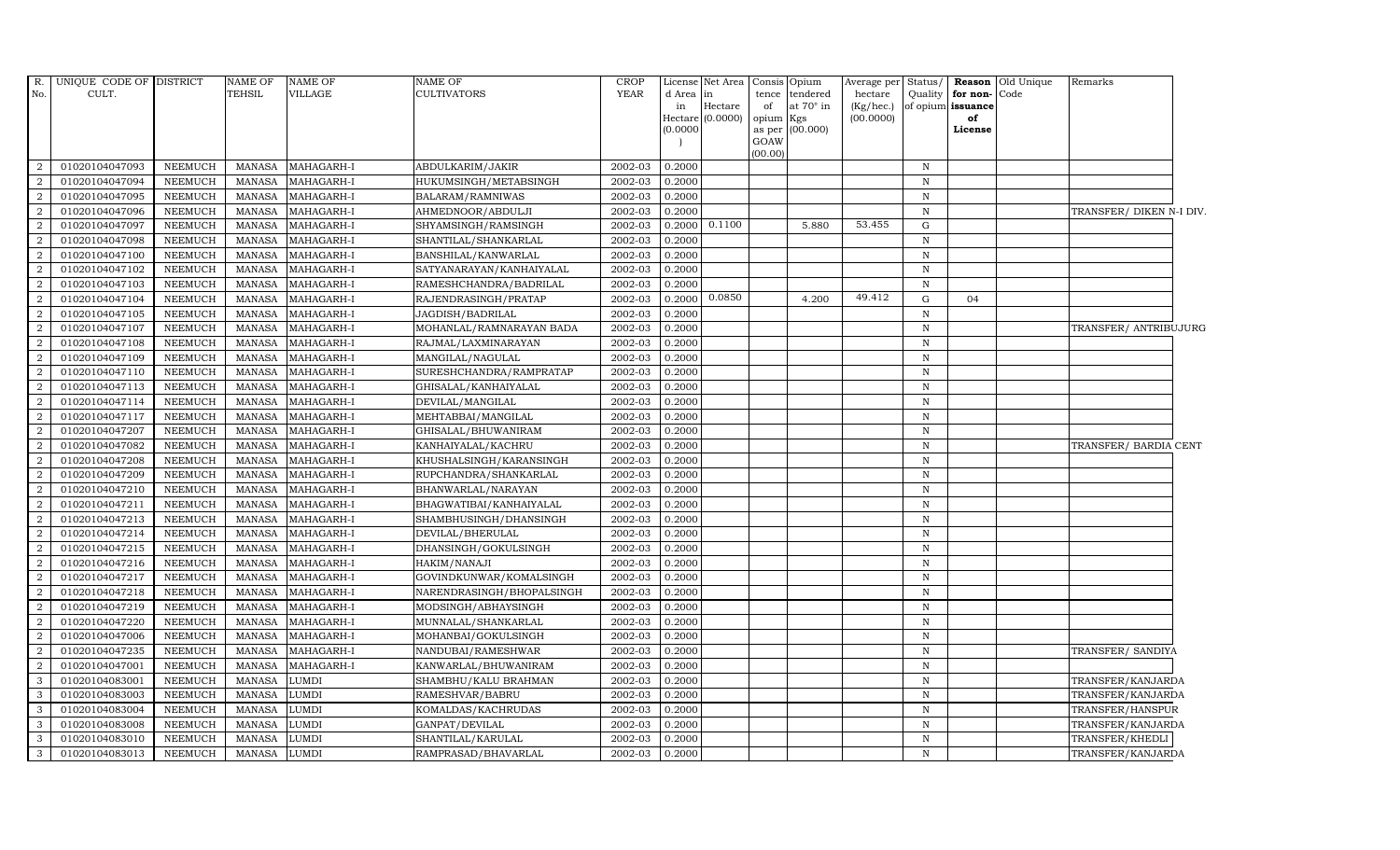| R.             | UNIQUE CODE OF DISTRICT |                | NAME OF       | NAME OF        | <b>NAME OF</b>              | <b>CROP</b> |                     | License Net Area Consis Opium |                 |                  | Average per Status/ |              |                      | <b>Reason</b> Old Unique | Remarks                       |                                          |
|----------------|-------------------------|----------------|---------------|----------------|-----------------------------|-------------|---------------------|-------------------------------|-----------------|------------------|---------------------|--------------|----------------------|--------------------------|-------------------------------|------------------------------------------|
| No.            | CULT.                   |                | TEHSIL        | VILLAGE        | <b>CULTIVATORS</b>          | <b>YEAR</b> | d Area              | in                            | tence           | tendered         | hectare             |              | Quality for non-Code |                          |                               |                                          |
|                |                         |                |               |                |                             |             | in                  | Hectare                       | of              | at $70^\circ$ in | $(Kg/$ hec. $)$     |              | of opium issuance    |                          |                               |                                          |
|                |                         |                |               |                |                             |             | Hectare<br>(0.0000) | (0.0000)                      | opium<br>as per | Kgs<br>(00.000)  | (00.0000)           |              | of<br>License        |                          |                               |                                          |
|                |                         |                |               |                |                             |             |                     |                               | GOAW            |                  |                     |              |                      |                          |                               |                                          |
|                |                         |                |               |                |                             |             |                     |                               | (00.00)         |                  |                     |              |                      |                          |                               |                                          |
| -3             | 01020104083016          | NEEMUCH        | MANASA        | LUMDI          | BAPULAL/KAVARLAL            | 2002-03     | 0.2000              |                               |                 |                  |                     | N            |                      |                          | TRANSFER/DATALAI              |                                          |
| -3             | 01020104083018          | NEEMUCH        | <b>MANASA</b> | LUMDI          | BHAGVANLAL/RAMKISHAN        | 2002-03     | 0.2000              |                               |                 |                  |                     | N            |                      |                          |                               |                                          |
| 3              | 01020104083021          | NEEMUCH        | <b>MANASA</b> | LUMDI          | BHUVANIRAM/BHAGIRATH        | 2002-03     | 0.2000              |                               |                 |                  |                     | N            |                      |                          | TRANSFER/JALINER              |                                          |
| 3              | 01020104083023          | NEEMUCH        | <b>MANASA</b> | LUMDI          | MOHANBAI/BHANWARLAL         | 2002-03     | 0.2000              |                               |                 |                  |                     | N            |                      |                          | TRANSFER/KANJARDA             |                                          |
| $\mathbf{3}$   | 01020104083025          | NEEMUCH        | <b>MANASA</b> | <b>LUMDI</b>   | KAMERIBAI/RUPDAS            | 2002-03     | 0.2000              |                               |                 |                  |                     | $\, {\bf N}$ |                      |                          |                               |                                          |
| $\mathbf{3}$   | 01020104083026          | NEEMUCH        | <b>MANASA</b> | LUMDI          | DURGABAI/RAMCHANDRA         | 2002-03     | 0.2000              |                               |                 |                  |                     | $\, {\rm N}$ |                      |                          | TRANSFER/KANJARDA             |                                          |
| 3              | 01020104083027          | NEEMUCH        | <b>MANASA</b> | <b>JUMDI</b>   | BAPULAL/RATAN               | 2002-03     | 0.2000              |                               |                 |                  |                     | $\mathbf N$  |                      |                          | TRANSFER/KHEDAMODI            |                                          |
| -3             | 01020104083029          | NEEMUCH        | <b>MANASA</b> | LUMDI          | BAGDIBAI/JAGANNATH          | 2002-03     | 0.2000              |                               |                 |                  |                     | $\mathbf N$  |                      |                          | TRANSFER/KHEDLI               |                                          |
| -3             | 01020104083032          | <b>NEEMUCH</b> | <b>MANASA</b> | <b>JUMDI</b>   | KAMERIBAI/DHANNA            | 2002-03     | 0.2000              |                               |                 |                  |                     | $\mathbf N$  |                      |                          | TRANSFER/KANJARDA             |                                          |
| 3              | 01020104083033          | NEEMUCH        | <b>MANASA</b> | LUMDI          | HARIRAM/BHAGIRATH           | 2002-03     | 0.2000              |                               |                 |                  |                     | $\, {\bf N}$ |                      |                          |                               |                                          |
| $\mathbf{3}$   | 01020104083038          | NEEMUCH        | <b>MANASA</b> | <b>LUMDI</b>   | AMRATLAL/MANGILAL           | 2002-03     | 0.2000              |                               |                 |                  |                     | N            |                      |                          |                               |                                          |
| 3              | 01020104083040          | NEEMUCH        | <b>MANASA</b> | LUMDI          | BAPULAL/KISHANLAL           | 2002-03     | 0.2000              |                               |                 |                  |                     | $\, {\rm N}$ |                      |                          | TRANSFER/JALINER              |                                          |
| $\mathbf{3}$   | 01020104083041          | NEEMUCH        | MANASA        | LUMDI          | GULABCHAND/DALURAM          | 2002-03     | 0.2000              |                               |                 |                  |                     | N            |                      |                          | TRANSFER/KHEDLI               |                                          |
| 3              | 01020104083042          | NEEMUCH        | <b>MANASA</b> | LUMDI          | BHAGATRAM/DEVKARAN          | 2002-03     | 0.2000              |                               |                 |                  |                     | $\mathbb N$  |                      |                          | TRANSFER/MOYA                 |                                          |
| $\overline{2}$ | 01020104046001          | NEEMUCH        | <b>MANASA</b> | LODKIYA        | HARDARIBAI/SALAGRAM         | 2002-03     | 0.2000              | 0.1150                        |                 | 6.230            | 54.174              | ${\rm G}$    |                      |                          |                               |                                          |
| 2              | 01020104046002          | NEEMUCH        | <b>MANASA</b> | LODKIYA        | MANGILAL/FAKIRCHANDRA CHOTA | 2002-03     | 0.2000              |                               |                 |                  |                     | N            |                      |                          |                               |                                          |
| 2              | 01020104046003          | NEEMUCH        | MANASA        | <b>LODKIYA</b> | HEERABAI/MANSINGH           | 2002-03     | 0.2000              |                               |                 |                  |                     | $\, {\rm N}$ |                      |                          |                               |                                          |
| 2              | 01020104046004          | NEEMUCH        | <b>MANASA</b> | LODKIYA        | RADHESHYAM/BHERA            | 2002-03     | 0.2000              |                               |                 |                  |                     | $\mathbb N$  |                      |                          |                               |                                          |
| 2              | 01020104046005          | NEEMUCH        | <b>MANASA</b> | LODKIYA        | SHIVLAL/KISHANLAL           | 2002-03     | 0.2000              |                               |                 |                  |                     | $\mathbb N$  |                      |                          |                               |                                          |
| $\overline{2}$ | 01020104046006          | NEEMUCH        | <b>MANASA</b> | LODKIYA        | MEGHRAJ/NANDLAL             | 2002-03     | 0.2000              | 0.1200                        |                 | 6.520            | 54.333              | G            |                      |                          |                               |                                          |
| 2              | 01020104046007          | NEEMUCH        | MANASA        | LODKIYA        | GYARASIBAI/VARDA            | 2002-03     | 0.2000              |                               |                 |                  |                     | N            |                      |                          |                               |                                          |
| 2              | 01020104046008          | <b>NEEMUCH</b> | <b>MANASA</b> | LODKIYA        | MANGILAL/UDA                | 2002-03     | 0.2000              |                               |                 |                  |                     | $\mathbb N$  |                      |                          |                               |                                          |
| 2              | 01020104046010          | NEEMUCH        | MANASA        | LODKIYA        | RAMNARAYAN/DALLA            | 2002-03     | 0.2000              |                               |                 |                  |                     | $\, {\rm N}$ |                      |                          | NAME CHANGE/TRANSFER/KANJARDA |                                          |
| 2              | 01020104046017          | NEEMUCH        | <b>MANASA</b> | LODKIYA        | SHORAM/BHERULAL             | 2002-03     | 0.2000              |                               |                 |                  |                     | $\mathbf N$  |                      |                          |                               |                                          |
| $\overline{2}$ | 01020104046019          | <b>NEEMUCH</b> | <b>MANASA</b> | LODKIYA        | NANDUBAI/BHAGWAN            | 2002-03     | 0.2000              |                               |                 |                  |                     | N            |                      |                          |                               | NAME CHANGE/TRANSFER/ ARNIATAKA N-I DIV. |
| $\overline{2}$ | 01020104046020          | NEEMUCH        | <b>MANASA</b> | LODKIYA        | VARDICHANDRA/NANDA          | 2002-03     | 0.2000              |                               |                 |                  |                     | $\mathbb N$  |                      |                          |                               |                                          |
| 2              | 01020104046025          | NEEMUCH        | <b>MANASA</b> | LODKIYA        | BAGDURAM/KASHIRAM           | 2002-03     | 0.2000              |                               |                 |                  |                     | $\, {\bf N}$ |                      |                          | TRANSFER/HANUMANTIYA          |                                          |
| 2              | 01020104046026          | NEEMUCH        | <b>MANASA</b> | LODKIYA        | DHANRAJ/SAWAIRAM            | 2002-03     | 0.2000              |                               |                 |                  |                     | $\mathbb N$  |                      |                          | TRANSFER/KANJARADA            |                                          |
| 2              | 01020104046029          | NEEMUCH        | <b>MANASA</b> | LODKIYA        | RAMCHANDRA/SALAGRAM         | 2002-03     | 0.2000              |                               |                 |                  |                     | N            |                      |                          |                               |                                          |
| 2              | 01020104046030          | NEEMUCH        | <b>MANASA</b> | LODKIYA        | KANWARIBAI/GHISALAL         | 2002-03     | 0.2000              |                               |                 |                  |                     | $\mathbf N$  |                      |                          |                               |                                          |
| $\overline{2}$ | 01020104046032          | <b>NEEMUCH</b> | <b>MANASA</b> | LODKIYA        | BHAGATRAM/MOHANLAL          | 2002-03     | 0.2000              |                               |                 |                  |                     | $\, {\rm N}$ |                      |                          |                               |                                          |
| $\overline{2}$ | 01020104046033          | NEEMUCH        | <b>MANASA</b> | LODKIYA        | DEVILAL/BHANWARLAL          | 2002-03     | 0.2000              |                               |                 |                  |                     | $\, {\rm N}$ |                      |                          | TRANSFER/KAJHURI              |                                          |
| 2              | 01020104046035          | NEEMUCH        | MANASA        | LODKIYA        | NANDA/BHERA LAD             | 2002-03     | 0.2000              |                               |                 |                  |                     | N            |                      |                          |                               |                                          |
| 2              | 01020104046038          | NEEMUCH        | <b>MANASA</b> | LODKIYA        | DEVILAL/LAXMINARAYAN        | 2002-03     | 0.2000              |                               |                 |                  |                     | $\mathbb N$  |                      |                          |                               |                                          |
| 2              | 01020104046039          | NEEMUCH        | <b>MANASA</b> | LODKIYA        | SHANKARLAL/BHERULAL         | 2002-03     | 0.2000              |                               |                 |                  |                     | $\mathbf N$  |                      |                          |                               |                                          |
| 2              | 01020104046041          | NEEMUCH        | <b>MANASA</b> | LODKIYA        | NANDA/BHERULAL GAYRI        | 2002-03     | 0.2000              |                               |                 |                  |                     | $\mathbf N$  |                      |                          |                               |                                          |
| $\overline{2}$ | 01020104046044          | <b>NEEMUCH</b> | <b>MANASA</b> | LODKIYA        | BAGDIRAM/NANDLAL            | 2002-03     | 0.2000              |                               |                 |                  |                     | $\mathbf N$  |                      |                          |                               |                                          |
| 2              | 01020104046045          | NEEMUCH        | <b>MANASA</b> | LODKIYA        | RAMLAL/RAMCHANDRA           | 2002-03     | 0.2000              |                               |                 |                  |                     | $\, {\rm N}$ |                      |                          |                               |                                          |
| 2              | 01020104046046          | <b>NEEMUCH</b> | <b>MANASA</b> | LODKIYA        | BHAGATRAM/RAMCHANDRA        | 2002-03     | 0.2000              |                               |                 |                  |                     | $\, {\bf N}$ |                      |                          | TRANSFER/ MOKHAMPURA KACHI    |                                          |
| 2              | 01020104046047          | NEEMUCH        | <b>MANASA</b> | LODKIYA        | DEVILAL/NANURAM             | 2002-03     | 0.2000              |                               |                 |                  |                     | $\mathbf N$  |                      |                          |                               |                                          |
| 2              | 01020104046048          | NEEMUCH        | MANASA        | <b>LODKIYA</b> | NALINIRANJAN/SHYAMSUNDER    | 2002-03     | 0.2000              |                               |                 |                  |                     | N            |                      |                          |                               |                                          |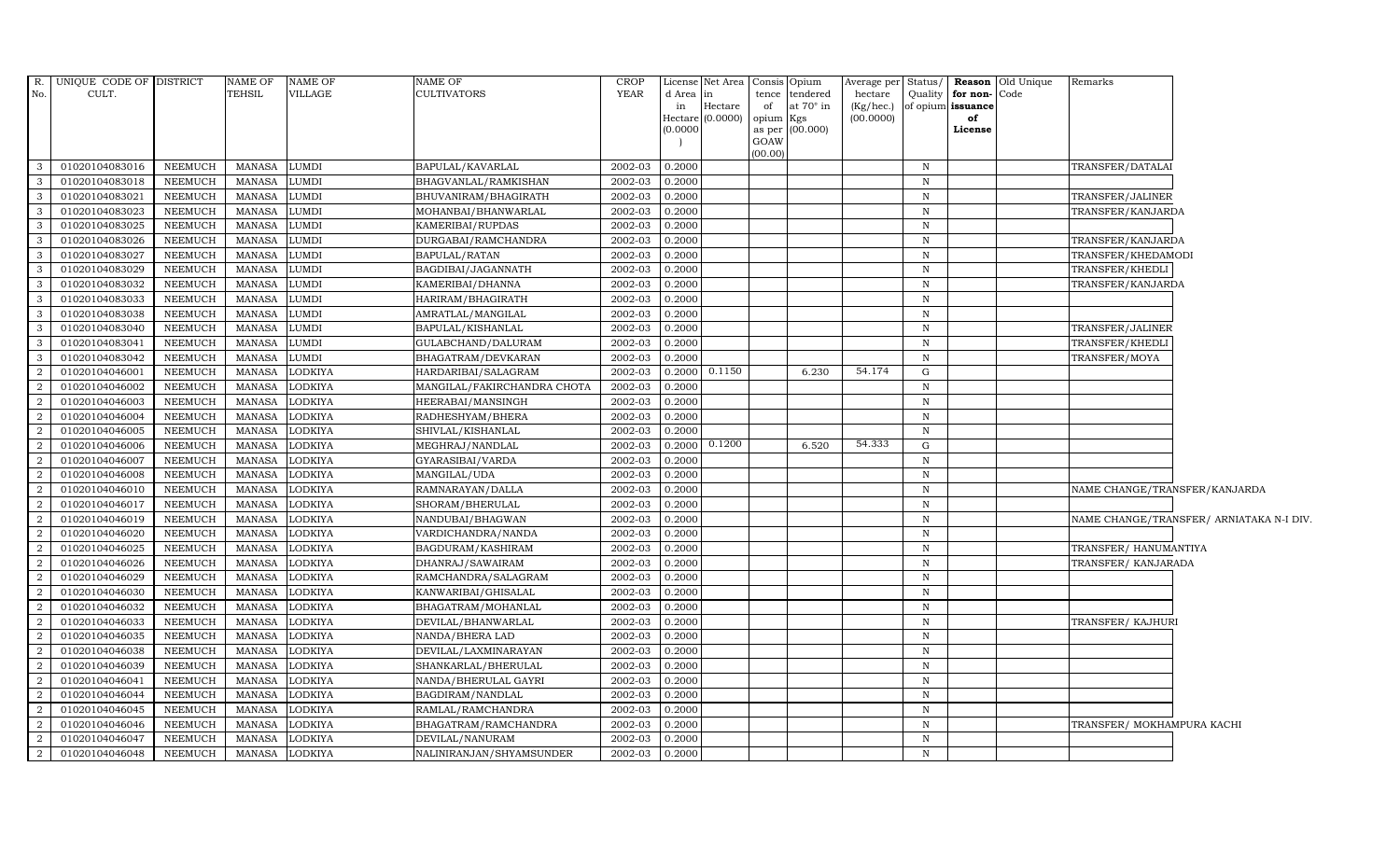| R.<br>No.         | UNIQUE CODE OF DISTRICT<br>CULT. |                | <b>NAME OF</b><br><b>TEHSIL</b> | <b>NAME OF</b><br>VILLAGE | NAME OF<br><b>CULTIVATORS</b> | <b>CROP</b><br>YEAR | d Area in<br>in<br>(0.0000) | License Net Area   Consis   Opium<br>Hectare<br>Hectare (0.0000) | tence<br>of<br>opium Kgs | tendered<br>at $70^\circ$ in<br>as per (00.000) | Average per Status/<br>hectare<br>(Kg/hec.)<br>(00.0000) | Quality      | for non-Code<br>of opium issuance<br>of<br>License | Reason Old Unique | Remarks                  |  |
|-------------------|----------------------------------|----------------|---------------------------------|---------------------------|-------------------------------|---------------------|-----------------------------|------------------------------------------------------------------|--------------------------|-------------------------------------------------|----------------------------------------------------------|--------------|----------------------------------------------------|-------------------|--------------------------|--|
|                   |                                  |                |                                 |                           |                               |                     |                             |                                                                  | GOAW<br>(00.00)          |                                                 |                                                          |              |                                                    |                   |                          |  |
| 2                 | 01020104046049                   | NEEMUCH        | MANASA                          | <b>LODKIYA</b>            | MADANLAL/BHANWARLAL           | 2002-03             |                             | 0.2000 0.1150                                                    |                          | 6.690                                           | 58.174                                                   | G            |                                                    |                   |                          |  |
| 2                 | 01020104046052                   | <b>NEEMUCH</b> | <b>MANASA</b>                   | <b>LODKIYA</b>            | BAGDIRAM/MANSINGH             | 2002-03             | 0.2000                      |                                                                  |                          |                                                 |                                                          | N            |                                                    |                   |                          |  |
| $\overline{2}$    | 01020104046053                   | <b>NEEMUCH</b> | <b>MANASA</b>                   | <b>LODKIYA</b>            | MADANLAL/NANDLAL              | 2002-03             | 0.2000                      | 0.0800                                                           |                          | 4.420                                           | 55.250                                                   | G            |                                                    |                   |                          |  |
| $\overline{2}$    | 01020104046054                   | <b>NEEMUCH</b> | <b>MANASA</b>                   | <b>LODKIYA</b>            | PURALAL/KASHIRAM              | 2002-03             | 0.2000                      |                                                                  |                          |                                                 |                                                          | N            |                                                    |                   |                          |  |
| $\overline{2}$    | 01020104046056                   | <b>NEEMUCH</b> | MANASA                          | <b>LODKIYA</b>            | CHAGANLAL/HEERALAL            | 2002-03             | 0.2000                      | 0.0600                                                           |                          | 3.300                                           | 55.000                                                   | G            |                                                    |                   |                          |  |
| $\overline{2}$    | 01020104046058                   | <b>NEEMUCH</b> | <b>MANASA</b>                   | <b>LODKIYA</b>            | HULASMAL/HEERALAL             | 2002-03             | 0.2000                      |                                                                  |                          |                                                 |                                                          | $\, {\rm N}$ |                                                    |                   |                          |  |
| $\overline{2}$    | 01020104046060                   | <b>NEEMUCH</b> | <b>MANASA</b>                   | <b>LODKIYA</b>            | TULSIRAM/BAPULAL              | 2002-03             | 0.2000                      |                                                                  |                          |                                                 |                                                          | $\mathbf N$  |                                                    |                   |                          |  |
| $\overline{2}$    | 01020104046063                   | <b>NEEMUCH</b> | MANASA                          | <b>LODKIYA</b>            | KAILASHCHANDRA/FAKIRCHANDRA   | 2002-03             | 0.2000                      |                                                                  |                          |                                                 |                                                          | N            |                                                    |                   |                          |  |
| $\overline{2}$    | 01020104046064                   | <b>NEEMUCH</b> | <b>MANASA</b>                   | <b>LODKIYA</b>            | VISHNULAL/BHANWARLAL          | 2002-03             | 0.2000                      | 0.1150                                                           |                          | 6.470                                           | 56.261                                                   | G            |                                                    |                   |                          |  |
| $\overline{2}$    | 01020104046065                   | <b>NEEMUCH</b> | <b>MANASA</b>                   | <b>LODKIYA</b>            | SUNIL/SHYAMSUNDER             | 2002-03             | 0.2000                      |                                                                  |                          |                                                 |                                                          | $\, {\rm N}$ |                                                    |                   |                          |  |
| $\overline{a}$    | 01020104046066                   | <b>NEEMUCH</b> | <b>MANASA</b>                   | <b>LODKIYA</b>            | BHAGWAN/GULABJI               | 2002-03             | 0.2000                      |                                                                  |                          |                                                 |                                                          | $\, {\bf N}$ |                                                    |                   |                          |  |
| 2                 | 01020104046067                   | <b>NEEMUCH</b> | <b>MANASA</b>                   | <b>LODKIYA</b>            | RATANLAL/BAGDIRAM             | 2002-03             | 0.2000                      |                                                                  |                          |                                                 |                                                          | $\, {\rm N}$ |                                                    |                   |                          |  |
| $\overline{2}$    | 01020104046068                   | <b>NEEMUCH</b> | <b>MANASA</b>                   | <b>LODKIYA</b>            | KARULAL/BHERULAL              | 2002-03             | 0.2000                      |                                                                  |                          |                                                 |                                                          | $\, {\rm N}$ |                                                    |                   |                          |  |
| $\overline{2}$    | 01020104046069                   | <b>NEEMUCH</b> | <b>MANASA</b>                   | <b>LODKIYA</b>            | NARAMDABAI/UDA                | 2002-03             | 0.2000                      |                                                                  |                          |                                                 |                                                          | $\mathbb N$  |                                                    |                   | TRANSFER/ DASANI N-I DIV |  |
| $\overline{a}$    | 01020104046072                   | <b>NEEMUCH</b> | <b>MANASA</b>                   | LODKIYA                   | NANURAM/FULCHANRA             | 2002-03             | 0.2000                      |                                                                  |                          |                                                 |                                                          | $\, {\rm N}$ |                                                    |                   |                          |  |
| $\overline{a}$    | 01020104046074                   | <b>NEEMUCH</b> | <b>MANASA</b>                   | LODKIYA                   | RUGHNATH/BHERULAL             | 2002-03             | 0.2000                      |                                                                  |                          |                                                 |                                                          | $\, {\rm N}$ |                                                    |                   | TRANSFER/ KHEDLI         |  |
| 2                 | 01020104046075                   | <b>NEEMUCH</b> | <b>MANASA</b>                   | <b>LODKIYA</b>            | BHAGWANTIBAI/NANURAM          | 2002-03             | 0.2000                      |                                                                  |                          |                                                 |                                                          | $\mathbb N$  |                                                    |                   |                          |  |
| $\overline{2}$    | 01020104046077                   | <b>NEEMUCH</b> | <b>MANASA</b>                   | <b>LODKIYA</b>            | BANSHILAL/KESHURAM            | 2002-03             | 0.2000                      | 0.1800                                                           |                          | 9.640                                           | 53.556                                                   | G            |                                                    |                   |                          |  |
| $\overline{2}$    | 01020104046078                   | <b>NEEMUCH</b> | <b>MANASA</b>                   | <b>LODKIYA</b>            | BHAGWANLAL/BAPULAL            | 2002-03             | 0.2000                      | 0.1100                                                           |                          | 5.990                                           | 54.455                                                   | G            |                                                    |                   |                          |  |
| $\overline{2}$    | 01020104046079                   | <b>NEEMUCH</b> | <b>MANASA</b>                   | <b>LODKIYA</b>            | SHYAMSUNDER/BHIMSEN           | 2002-03             | 0.2000                      |                                                                  |                          |                                                 |                                                          | $\mathbb N$  |                                                    |                   |                          |  |
| $\overline{a}$    | 01020104046081                   | <b>NEEMUCH</b> | MANASA                          | <b>LODKIYA</b>            | VARDICHANDRA/BHERUNATH        | 2002-03             | 0.2000                      |                                                                  |                          |                                                 |                                                          | $\, {\bf N}$ |                                                    |                   |                          |  |
| 2                 | 01020104046082                   | <b>NEEMUCH</b> | MANASA                          | <b>LODKIYA</b>            | LALU/SHANKAR                  | 2002-03             | 0.2000                      |                                                                  |                          |                                                 |                                                          | $\, {\bf N}$ |                                                    |                   |                          |  |
| 2                 | 01020104046085                   | <b>NEEMUCH</b> | MANASA                          | <b>LODKIYA</b>            | RAMESHCHANDRA/NANDLAL         | 2002-03             | 0.2000                      |                                                                  |                          |                                                 |                                                          | $\mathbb N$  |                                                    |                   |                          |  |
| 2                 | 01020104046086                   | <b>NEEMUCH</b> | MANASA                          | <b>LODKIYA</b>            | KISHANLAL/BHERA               | 2002-03             | 0.2000                      |                                                                  |                          |                                                 |                                                          | N            |                                                    |                   |                          |  |
| $\overline{2}$    | 01020104046087                   | <b>NEEMUCH</b> | <b>MANASA</b>                   | <b>LODKIYA</b>            | MOHANLAL/BHUWANIRAM           | 2002-03             | 0.2000                      |                                                                  |                          |                                                 |                                                          | $\, {\rm N}$ |                                                    |                   |                          |  |
| $\overline{a}$    | 01020104046088                   | <b>NEEMUCH</b> | <b>MANASA</b>                   | <b>LODKIYA</b>            | NARULAL/GANGARAM              | 2002-03             | 0.2000                      |                                                                  |                          |                                                 |                                                          | N            |                                                    |                   | TRANSFER/ KHEMPURA       |  |
| $\overline{2}$    | 01020104046089                   | <b>NEEMUCH</b> | <b>MANASA</b>                   | <b>LODKIYA</b>            | PARASRAM/JAGGA                | 2002-03             | 0.2000                      |                                                                  |                          |                                                 |                                                          | $\, {\rm N}$ |                                                    |                   | TRANSFER/ DEVRI KHAWASA  |  |
| $\overline{a}$    | 01020104046090                   | <b>NEEMUCH</b> | MANASA                          | <b>LODKIYA</b>            | SATYANARAYAN/RAMCHANDRA       | 2002-03             | 0.2000                      |                                                                  |                          |                                                 |                                                          | $\, {\bf N}$ |                                                    |                   | TRANSFER/ PALASIYA       |  |
| 2                 | 01020104046091                   | <b>NEEMUCH</b> | <b>MANASA</b>                   | <b>LODKIYA</b>            | VISHNULAL/BHONIRAM            | 2002-03             | 0.2000                      |                                                                  |                          |                                                 |                                                          | $\, {\bf N}$ |                                                    |                   | TRANSFER/ PRATAPPURA     |  |
| $\overline{2}$    | 01020104046092                   | <b>NEEMUCH</b> | <b>MANASA</b>                   | <b>LODKIYA</b>            | RODIBAI/PYARCHANDRA           | 2002-03             | 0.2000                      | 0.1800                                                           |                          | 9.590                                           | 53.278                                                   | G            |                                                    |                   |                          |  |
| $\overline{2}$    | 01020104046093                   | <b>NEEMUCH</b> | <b>MANASA</b>                   | <b>LODKIYA</b>            | RADHESHYAM/NATHULAL           | 2002-03             | 0.2000                      | 0.1450                                                           |                          | 7.960                                           | 54.897                                                   | G            |                                                    |                   |                          |  |
| 2                 | 01020104046094                   | <b>NEEMUCH</b> | <b>MANASA</b>                   | <b>LODKIYA</b>            | KALURAM/BALMUKUND             | 2002-03             | 0.2000                      | 0.1450                                                           |                          | 6.910                                           | 47.655                                                   | G            | 04                                                 |                   |                          |  |
| 2                 | 01020104046015                   | <b>NEEMUCH</b> | <b>MANASA</b>                   | <b>LODKIYA</b>            | MATHURALAL/BHERA              | 2002-03             | 0.2000                      |                                                                  |                          |                                                 |                                                          | $\, {\rm N}$ |                                                    |                   |                          |  |
| 2                 | 01020104046036                   | <b>NEEMUCH</b> | <b>MANASA</b>                   | <b>LODKIYA</b>            | LAXMINARAYAN/NANURAM          | 2002-03             | 0.2000                      |                                                                  |                          |                                                 |                                                          | $\, {\rm N}$ |                                                    |                   |                          |  |
| 2                 | 01020104046095                   | <b>NEEMUCH</b> | <b>MANASA</b>                   | <b>LODKIYA</b>            | CHATARBHUJ/KISHANLAL          | 2002-03             | 0.2000                      |                                                                  |                          |                                                 |                                                          | $\mathbf N$  |                                                    |                   |                          |  |
| 3                 | 01020104070002                   | <b>NEEMUCH</b> | <b>MANASA</b>                   | <b>KUNDWASA</b>           | SHANKARLAL/KACHRU             | 2002-03             | 0.2000                      | 0.2000                                                           |                          | 12.380                                          | 61.900<br>61.949                                         | G            |                                                    |                   |                          |  |
| $\mathbf{3}$      | 01020104070004                   | <b>NEEMUCH</b> | <b>MANASA</b>                   | <b>KUNDWASA</b>           | BHAGIRATH/KACHRU              | 2002-03             | 0.2000                      | 0.1950                                                           |                          | 12.080                                          | 54.286                                                   | G            |                                                    |                   |                          |  |
| $\mathbf{3}$      | 01020104070006                   | <b>NEEMUCH</b> | <b>MANASA</b>                   | <b>KUNDWASA</b>           | BHERULAL/HARLAL               | 2002-03<br>2002-03  | 0.2000                      | 0.2100                                                           |                          | 11.400<br>11.150                                | 54.390                                                   | G            |                                                    |                   |                          |  |
| 3<br>$\mathbf{3}$ | 01020104070008                   | <b>NEEMUCH</b> | <b>MANASA</b>                   | <b>KUNDWASA</b>           | SATYANARAYAN/NANALAL          |                     | 0.2000                      | 0.2050                                                           |                          | 3.610                                           | 19.000                                                   | G            |                                                    |                   |                          |  |
|                   | 01020104070009                   | <b>NEEMUCH</b> | MANASA                          | <b>KUNDWASA</b>           | KESARLAL/PANNALAL             | 2002-03             | 0.2000                      | 0.1900                                                           |                          |                                                 |                                                          | G            | 04                                                 |                   |                          |  |
| 3                 | 01020104070010                   | <b>NEEMUCH</b> | MANASA                          | <b>KUNDWASA</b>           | DALU/KHIMA                    | 2002-03             | 0.2000                      |                                                                  |                          |                                                 |                                                          | $_{\rm F}$   |                                                    |                   |                          |  |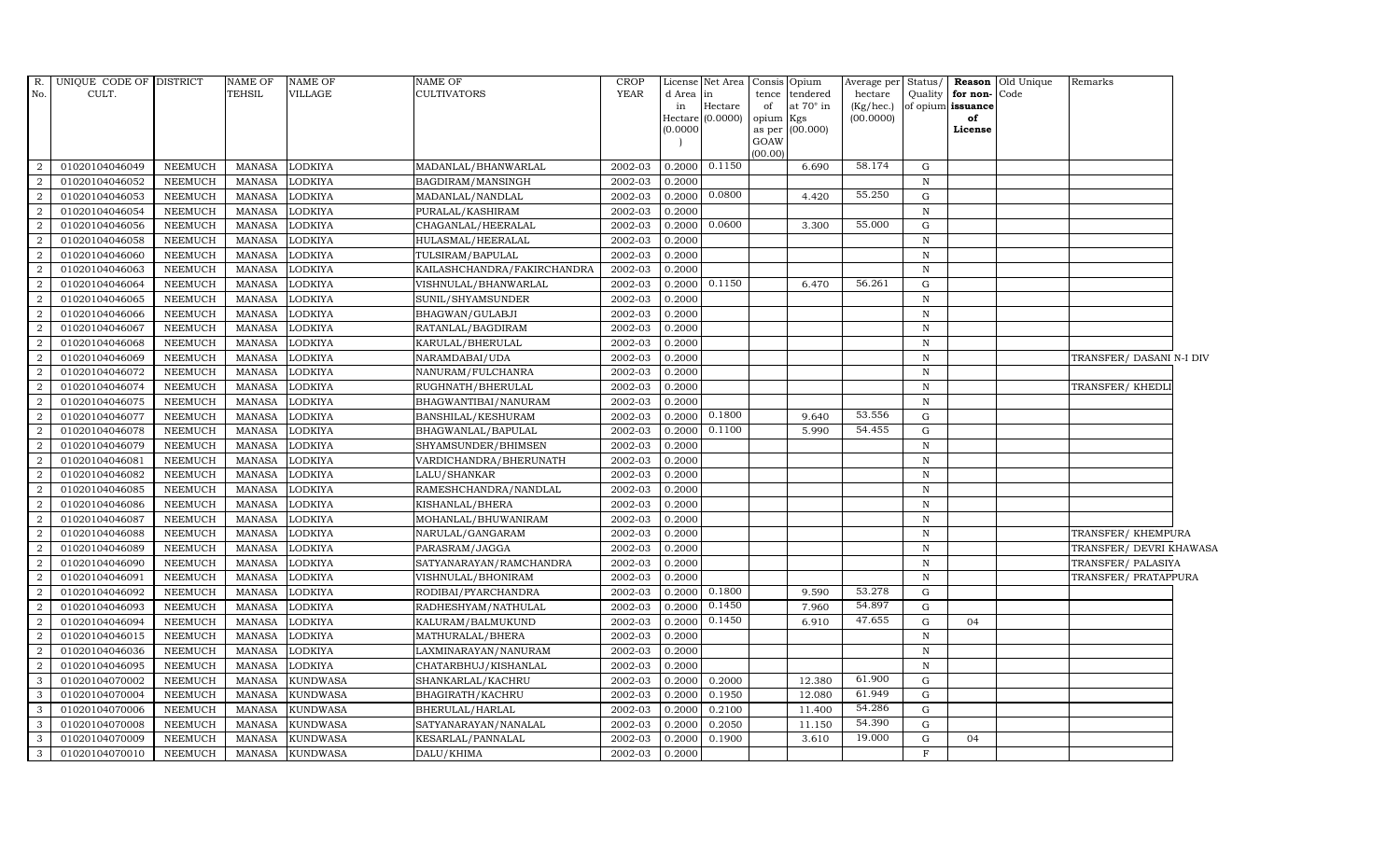| R.<br>No.      | UNIQUE CODE OF DISTRICT<br>CULT. |                | NAME OF<br><b>TEHSIL</b> | NAME OF<br>VILLAGE | NAME OF<br>CULTIVATORS | CROP<br><b>YEAR</b> | d Area<br>in | License Net Area Consis Opium<br>in<br>Hectare<br>Hectare (0.0000) | tence<br>of<br>opium | tendered<br>at $70^\circ$ in<br>Kgs | Average per<br>hectare<br>(Kg/hec.)<br>(00.0000) | Status/<br>Quality | for non-Code<br>of opium issuance<br>of | <b>Reason</b> Old Unique | Remarks                     |  |
|----------------|----------------------------------|----------------|--------------------------|--------------------|------------------------|---------------------|--------------|--------------------------------------------------------------------|----------------------|-------------------------------------|--------------------------------------------------|--------------------|-----------------------------------------|--------------------------|-----------------------------|--|
|                |                                  |                |                          |                    |                        |                     | (0.0000)     |                                                                    | as per<br>GOAW       | (00.000)                            |                                                  |                    | License                                 |                          |                             |  |
|                |                                  |                |                          |                    |                        |                     |              |                                                                    | (00.00)              |                                     |                                                  |                    |                                         |                          |                             |  |
| 3              | 01020104070011                   | NEEMUCH        | <b>MANASA</b>            | <b>KUNDWASA</b>    | SHAMBHULAL/HIRALAL     | 2002-03             | 0.2000       | 0.1500                                                             |                      | 8.610                               | 57.400                                           | G                  |                                         |                          |                             |  |
| 3              | 01020104070012                   | <b>NEEMUCH</b> | <b>MANASA</b>            | <b>KUNDWASA</b>    | BAGDIRAM/NANALAL       | 2002-03             | 0.2000       | 0.2000                                                             |                      | 12.450                              | 62.250                                           | G                  |                                         |                          |                             |  |
| $\mathbf{3}$   | 01020104070013                   | <b>NEEMUCH</b> | <b>MANASA</b>            | <b>KUNDWASA</b>    | SUNDARLAL/KACHRULAL    | 2002-03             | 0.2000       | 0.1100                                                             |                      | 5.710                               | 51.909                                           | G                  | 04                                      |                          |                             |  |
| 3              | 01020104070016                   | <b>NEEMUCH</b> | <b>MANASA</b>            | <b>KUNDWASA</b>    | KANHYALAL/MANNALAL     | 2002-03             | 0.2000       | 0.1100                                                             |                      | 5.470                               | 49.727                                           | G                  | 04                                      |                          |                             |  |
| $\mathbf{3}$   | 01020104070017                   | <b>NEEMUCH</b> | <b>MANASA</b>            | <b>KUNDWASA</b>    | NANALAL/SITARAM        | 2002-03             | 0.2000       | 0.1500                                                             |                      | 8.790                               | 58.600                                           | G                  |                                         |                          | 0102010405602TRANSFER/SARSI |  |
| 3              | 01020104063001                   | <b>NEEMUCH</b> | <b>MANASA</b>            | <b>KUNDLA</b>      | RAMLAL/BHUVANA         | 2002-03             | 0.2000       | 0.2050                                                             |                      | 13.620                              | 66.439                                           | G                  |                                         |                          |                             |  |
| $\mathbf{3}$   | 01020104063002                   | <b>NEEMUCH</b> | <b>MANASA</b>            | <b>KUNDLA</b>      | SHANTIBAI/RAISINGH     | 2002-03             | 0.2000       | 0.2050                                                             |                      | 11.420                              | 55.707                                           | G                  |                                         |                          |                             |  |
| $\overline{3}$ | 01020104063003                   | <b>NEEMUCH</b> | <b>MANASA</b>            | <b>KUNDLA</b>      | RAJIBAI/GULAB          | 2002-03             | 0.2000       | 0.1850                                                             |                      | 8.700                               | 47.027                                           | G                  | 04                                      |                          |                             |  |
| 3              | 01020104063004                   | <b>NEEMUCH</b> | <b>MANASA</b>            | <b>KUNDLA</b>      | KISHANLAL/NANURAM      | 2002-03             | 0.2000       | 0.2000                                                             |                      | 11.570                              | 57.850                                           | G                  |                                         |                          |                             |  |
| 3              | 01020104063006                   | <b>NEEMUCH</b> | <b>MANASA</b>            | <b>KUNDLA</b>      | TULSIRAM/LADUJI        | 2002-03             | 0.2000       | 0.0800                                                             |                      | 5.210                               | 65.125                                           | G                  |                                         |                          |                             |  |
| 3              | 01020104063007                   | <b>NEEMUCH</b> | <b>MANASA</b>            | <b>KUNDLA</b>      | RODISINGH/NATHU        | 2002-03             | 0.2000       | 0.1900                                                             |                      | 12.410                              | 65.316                                           | G                  |                                         |                          |                             |  |
| $\mathbf{3}$   | 01020104063008                   | <b>NEEMUCH</b> | <b>MANASA</b>            | <b>KUNDLA</b>      | BASANTILAL/BHAVARLAL   | 2002-03             | 0.2000       |                                                                    |                      |                                     |                                                  | $\mathbb N$        |                                         |                          | TRANSFER/SAMIYA             |  |
| $\mathbf{3}$   | 01020104063009                   | <b>NEEMUCH</b> | <b>MANASA</b>            | <b>KUNDLA</b>      | DEVILAL/BHAVARLAL      | 2002-03             | 0.2000       | 0.1550                                                             |                      | 8.700                               | 56.129                                           | G                  |                                         |                          |                             |  |
| 3              | 01020104063010                   | <b>NEEMUCH</b> | <b>MANASA</b>            | <b>KUNDLA</b>      | KANKUBAI/AMRA          | 2002-03             | 0.2000       | 0.1550                                                             |                      | 8.540                               | 55.097                                           | G                  |                                         |                          |                             |  |
| 3              | 01020104063011                   | <b>NEEMUCH</b> | <b>MANASA</b>            | <b>KUNDLA</b>      | TULSIBAI/RATAN         | 2002-03             | 0.2000       |                                                                    |                      |                                     |                                                  | $\mathbf N$        |                                         |                          |                             |  |
| 3              | 01020104063013                   | <b>NEEMUCH</b> | <b>MANASA</b>            | <b>KUNDLA</b>      | TULSIRAM/KISHANLAL     | 2002-03             | 0.2000       |                                                                    |                      |                                     |                                                  | $\, {\rm N}$       |                                         |                          | TRANSFER/SAMIYA             |  |
| 3              | 01020104063014                   | <b>NEEMUCH</b> | <b>MANASA</b>            | <b>KUNDLA</b>      | BAPULAL/KACHRU CHOTA   | 2002-03             | 0.2000       | 0.2000                                                             |                      | 12.210                              | 61.050                                           | G                  |                                         |                          |                             |  |
| $\mathbf{3}$   | 01020104063015                   | <b>NEEMUCH</b> | <b>MANASA</b>            | <b>KUNDLA</b>      | BHVARIBAI/RAMSINGH     | 2002-03             | 0.2000       | 0.1800                                                             |                      | 10.910                              | 60.611                                           | G                  |                                         |                          |                             |  |
| $\mathbf{3}$   | 01020104063017                   | <b>NEEMUCH</b> | <b>MANASA</b>            | <b>KUNDLA</b>      | RAMKUVARJI/HIRAJI      | 2002-03             | 0.2000       |                                                                    |                      |                                     |                                                  | $\mathbb N$        |                                         |                          | TRANSFER/MERIYAKHEDI        |  |
| 3              | 01020104063018                   | <b>NEEMUCH</b> | <b>MANASA</b>            | <b>KUNDLA</b>      | SONIBAI/BHAVARLAL      | 2002-03             | 0.2000       | 0.1050                                                             |                      | 5.520                               | 52.571                                           | G                  |                                         |                          |                             |  |
| 3              | 01020104063019                   | <b>NEEMUCH</b> | <b>MANASA</b>            | <b>KUNDLA</b>      | RAMSINGH/DHANNA        | 2002-03             | 0.2000       | 0.1950                                                             |                      | 12.430                              | 63.744                                           | G                  |                                         |                          |                             |  |
| 3              | 01020104063020                   | <b>NEEMUCH</b> | <b>MANASA</b>            | <b>KUNDLA</b>      | BIHARILAL/BHERULAL     | 2002-03             | 0.2000       | 0.2000                                                             |                      | 11.440                              | 57.200                                           | G                  |                                         |                          |                             |  |
| $\mathbf{3}$   | 01020104063021                   | <b>NEEMUCH</b> | <b>MANASA</b>            | <b>KUNDLA</b>      | UDAYRAM/DEVAJI         | 2002-03             | 0.2000       |                                                                    |                      |                                     |                                                  | $\mathbb N$        |                                         |                          |                             |  |
| 3              | 01020104063023                   | <b>NEEMUCH</b> | <b>MANASA</b>            | <b>KUNDLA</b>      | KAVARLAL/KARU          | 2002-03             | 0.2000       | 0.1600                                                             |                      | 8.690                               | 54.313                                           | G                  |                                         |                          |                             |  |
| 3              | 01020104063024                   | <b>NEEMUCH</b> | <b>MANASA</b>            | <b>KUNDLA</b>      | BHAVARLAL/NANURAM      | 2002-03             | 0.2000       | 0.1100                                                             |                      | 5.150                               | 46.818                                           | G                  | 04                                      |                          |                             |  |
| 3              | 01020104063025                   | <b>NEEMUCH</b> | <b>MANASA</b>            | <b>KUNDLA</b>      | SHIVNARAYAN/RAMLAL     | 2002-03             | 0.2000       | 0.2000                                                             |                      | 11.380                              | 56.900                                           | G                  |                                         |                          |                             |  |
| 3              | 01020104063026                   | <b>NEEMUCH</b> | <b>MANASA</b>            | <b>KUNDLA</b>      | ONKARLAL/PURA          | 2002-03             | 0.2000       | 0.1450                                                             |                      | 7.970                               | 54.966                                           | G                  |                                         |                          |                             |  |
| 3              | 01020104063027                   | <b>NEEMUCH</b> | <b>MANASA</b>            | <b>KUNDLA</b>      | LAXMINARAYAN/RUPAJI    | 2002-03             | 0.2000       |                                                                    |                      |                                     |                                                  | $\mathbb N$        |                                         |                          |                             |  |
| 3              | 01020104063028                   | <b>NEEMUCH</b> | <b>MANASA</b>            | <b>KUNDLA</b>      | ABHAYSINGH/KACHRULAL   | 2002-03             | 0.2000       | 0.1500                                                             |                      | 7.850                               | 52.333                                           | G                  |                                         |                          |                             |  |
| 3              | 01020104063030                   | <b>NEEMUCH</b> | <b>MANASA</b>            | <b>KUNDLA</b>      | BAPULAL/NANDA          | 2002-03             | 0.2000       | 0.1150                                                             |                      | 6.160                               | 53.565                                           | G                  |                                         |                          |                             |  |
| 3              | 01020104063032                   | <b>NEEMUCH</b> | <b>MANASA</b>            | <b>KUNDLA</b>      | DHAPUBAI/PRABHULAL     | 2002-03             | 0.2000       | 0.1700                                                             |                      | 8.910                               | 52.412                                           | G                  |                                         |                          |                             |  |
| 3              | 01020104063033                   | <b>NEEMUCH</b> | <b>MANASA</b>            | <b>KUNDLA</b>      | BHAGVAN/MANGILAL       | 2002-03             | 0.2000       | 0.1550                                                             |                      | 8.150                               | 52.581                                           | G                  |                                         |                          |                             |  |
| 3              | 01020104063037                   | <b>NEEMUCH</b> | <b>MANASA</b>            | KUNDLA             | RADHESHYAM/KACHRULAL   | 2002-03             | 0.2000       | 0.1550                                                             |                      | 9.500                               | 61.290                                           | G                  |                                         |                          |                             |  |
| 3              | 01020104063038                   | <b>NEEMUCH</b> | <b>MANASA</b>            | <b>KUNDLA</b>      | MADHU/DHANNA           | 2002-03             | 0.2000       | 0.1950                                                             |                      | 10.500                              | 53.846                                           | G                  |                                         |                          |                             |  |
| $\mathbf{3}$   | 01020104063039                   | <b>NEEMUCH</b> | <b>MANASA</b>            | <b>KUNDLA</b>      | BABRULAL/KARULAL       | 2002-03             | 0.2000       |                                                                    |                      |                                     |                                                  | $\,$ N             |                                         |                          |                             |  |
| 3              | 01020104063042                   | <b>NEEMUCH</b> | <b>MANASA</b>            | <b>KUNDLA</b>      | GATTUBAI/MANGILAL      | 2002-03             | 0.2000       | 0.1200                                                             |                      | 6.850                               | 57.083                                           | G                  |                                         |                          |                             |  |
| 3              | 01020104063043                   | <b>NEEMUCH</b> | <b>MANASA</b>            | <b>KUNDLA</b>      | GOBARSINGH/SHANKARLAL  | 2002-03             | 0.2000       | 0.2050                                                             |                      | 12.090                              | 58.976                                           | G                  |                                         |                          |                             |  |
| $\mathbf{3}$   | 01020104063044                   | <b>NEEMUCH</b> | <b>MANASA</b>            | <b>KUNDLA</b>      | DEVILAL/NANDA          | 2002-03             | 0.2000       |                                                                    |                      |                                     |                                                  | $\,$ N             |                                         |                          |                             |  |
| 3              | 01020104063045                   | <b>NEEMUCH</b> | <b>MANASA</b>            | <b>KUNDLA</b>      | BAPULAL/UDA            | 2002-03             | 0.2000       |                                                                    |                      |                                     |                                                  | $\, {\rm N}$       |                                         |                          |                             |  |
| $\mathbf{3}$   | 01020104063046                   | <b>NEEMUCH</b> | <b>MANASA</b>            | <b>KUNDLA</b>      | MANGILAL/RATANLAL      | 2002-03             | 0.2000       |                                                                    |                      |                                     |                                                  | $\,$ N             |                                         |                          |                             |  |
| 3              | 01020104063047                   | <b>NEEMUCH</b> | <b>MANASA</b>            | <b>KUNDLA</b>      | TUSLIRAM/BHERULAL      | 2002-03             | 0.2000       |                                                                    |                      |                                     |                                                  | $\mathbf{F}$       |                                         |                          |                             |  |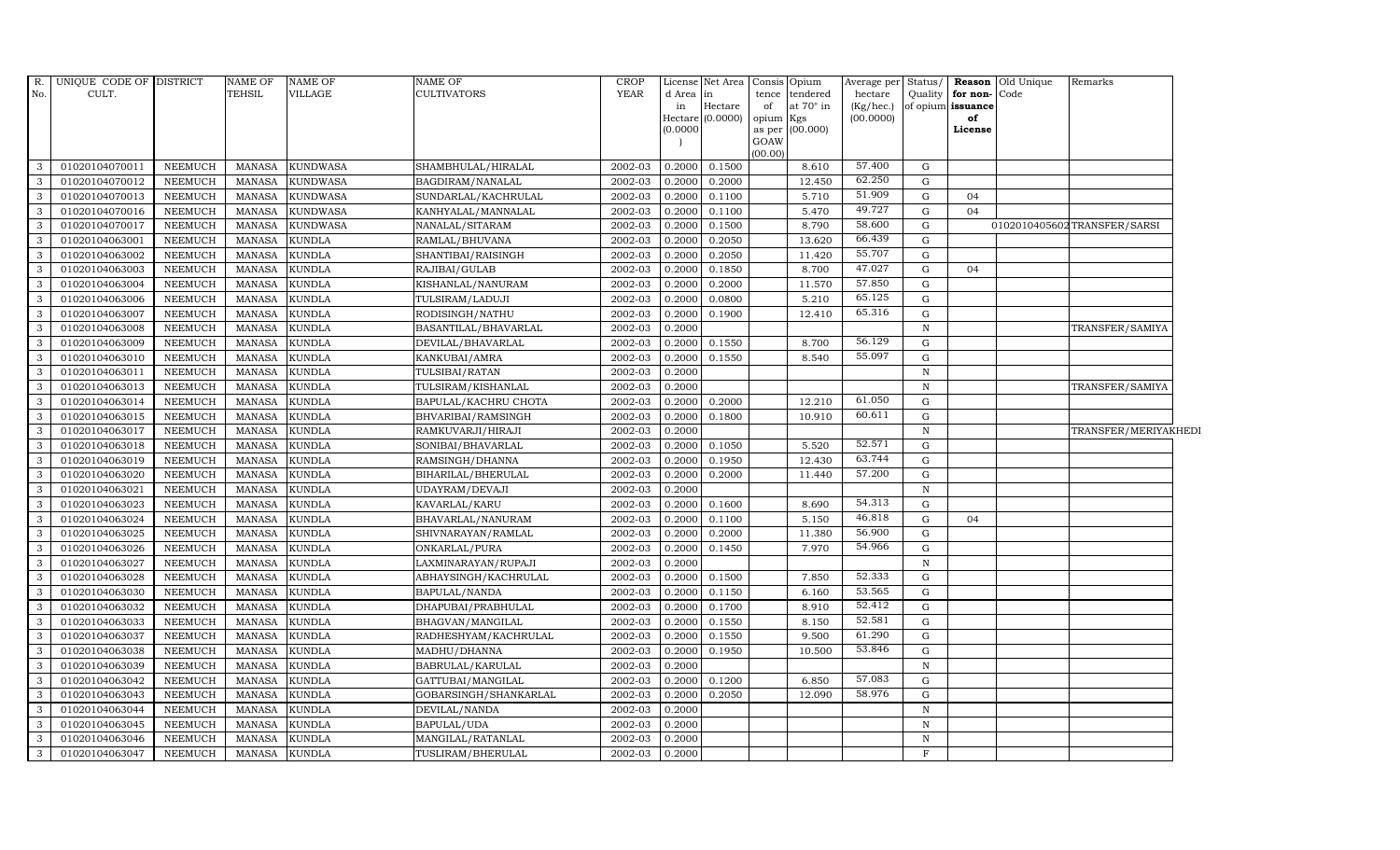| for non-Code<br>in<br>tence<br>Hectare<br>at $70^\circ$ in<br>of<br>(Kg/hec.)<br>of opium issuance<br>in<br>Hectare (0.0000)<br>opium Kgs<br>(00.0000)<br>of<br>(00.000)<br>(0.0000)<br>as per<br>License<br>GOAW<br>(00.00)<br>53.355<br><b>KUNDLA</b><br>0.2000<br>0.1550<br>8.270<br>G<br>3<br>01020104063048<br><b>NEEMUCH</b><br><b>MANASA</b><br>DEVILAL/NARAYAN<br>2002-03<br>52.125<br>2002-03<br>3<br>01020104063049<br><b>NEEMUCH</b><br><b>KUNDLA</b><br>BALU/NANURAM<br>0.2000<br>0.1600<br>8.340<br>G<br><b>MANASA</b><br>43.333<br>$\mathbf{3}$<br>49.70<br>01020104063050<br><b>KUNDLA</b><br>BAGDIRAM/BALMUKUND<br>2002-03<br>0.2000<br>0.1800<br>7.800<br>19% OPIUM<br><b>NEEMUCH</b><br><b>MANASA</b><br>02<br>$\mathbf{I}$<br>53.263<br><b>KUNDLA</b><br>0.0950<br>3<br>01020104063051<br><b>NEEMUCH</b><br><b>MANASA</b><br>MANGILAL/NANURAM<br>2002-03<br>0.2000<br>5.060<br>G<br>3<br>52.700<br>01020104063053<br><b>NEEMUCH</b><br><b>MANASA</b><br><b>KUNDLA</b><br>SHANKARLAL/ONKARLAL<br>2002-03<br>0.2000<br>5.270<br>G<br>0.1000<br>57.000<br>$\mathbf{3}$<br><b>KUNDLA</b><br>0.2000<br>01020104063055<br><b>NEEMUCH</b><br><b>MANASA</b><br>RATAN/LAXMAN CHOTA<br>2002-03<br>0.1900<br>10.830<br>G<br>44.129<br>$\mathbf{3}$<br>01020104063056<br><b>KUNDLA</b><br>2002-03<br>0.2000<br>0.1550<br><b>NEEMUCH</b><br><b>MANASA</b><br>MOHANLAL/BHERULAL<br>6.840<br>G<br>04<br>57.829<br>3<br>01020104063058<br><b>KUNDLA</b><br>0.2000<br><b>NEEMUCH</b><br><b>MANASA</b><br>RODMAL/KACHRUMAL<br>2002-03<br>0.1750<br>10.120<br>G<br>55.267<br>01020104063059<br><b>KUNDLA</b><br>0.1500<br>8.290<br>3<br><b>NEEMUCH</b><br><b>MANASA</b><br>GANESHRAM/VARDA<br>2002-03<br>0.2000<br>G<br>56.050<br>$\mathbf{3}$<br>01020104063060<br><b>NEEMUCH</b><br><b>KUNDLA</b><br>2002-03<br>0.2000<br>0.2000<br>11.210<br>G<br><b>MANASA</b><br>NARAYANSINGH/BHERULAL<br>57.857<br><b>KUNDLA</b><br>0.2000<br>3<br>01020104063061<br><b>NEEMUCH</b><br><b>MANASA</b><br>LAXMAN/BHERULAL<br>2002-03<br>0.1400<br>8.100<br>G<br>3<br>01020104063062<br><b>KUNDLA</b><br>2002-03<br>0.2000<br>$\, {\bf N}$<br><b>NEEMUCH</b><br><b>MANASA</b><br>SHRILAL/MOTILAL<br>$\mathbf{3}$<br>01020104063063<br><b>KUNDLA</b><br>2002-03<br>0.2000<br><b>NEEMUCH</b><br><b>MANASA</b><br><b>JUJHAR/BAGDIRAM</b><br>N<br>54.650<br>01020104063064<br><b>NEEMUCH</b><br><b>KUNDLA</b><br>0.2000<br>0.2000<br>10.930<br>3<br><b>MANASA</b><br>GANGARAM/PARTHA<br>2002-03<br>G<br>49.235<br>3<br>01020104063065<br><b>NEEMUCH</b><br><b>KUNDLA</b><br>2002-03<br>0.2000<br>0.1700<br>8.370<br>G<br><b>MANASA</b><br>BANSHIDAS/KACHRUDAS<br>04<br><b>KUNDLA</b><br>2002-03<br>0.2000<br>$\mathbf F$<br>3<br>01020104063068<br><b>NEEMUCH</b><br><b>MANASA</b><br>BANSHILAL/BHERULAL<br>59.486<br>01020104063070<br><b>KUNDLA</b><br>2002-03<br>0.2000<br>3<br><b>NEEMUCH</b><br><b>MANASA</b><br>RAMCHANDRA/KISHANLAL<br>0.1750<br>10.410<br>G<br>57.556<br>$\mathbf{3}$<br>01020104063071<br><b>NEEMUCH</b><br><b>KUNDLA</b><br>2002-03<br>0.2000<br>0.1800<br>10.360<br><b>MANASA</b><br>JUJHARSINGH/MOHANLAL<br>G<br>TRANSFER/KHANKHEDI<br>54.800<br>3<br>01020104063072<br><b>NEEMUCH</b><br><b>KUNDLA</b><br>0.2000<br>0.2000<br>10.960<br><b>MANASA</b><br>RADHESHYAM/RAMLAL<br>2002-03<br>G<br>49.800<br>3<br>$\mathbf G$<br>01020104063073<br><b>NEEMUCH</b><br><b>MANASA</b><br><b>KUNDLA</b><br>ONKAR/KACHRU<br>2002-03<br>0.2000<br>0.1500<br>7.470<br>04<br>57.750<br>01020104063074<br><b>KUNDLA</b><br>0.2000<br>3<br><b>NEEMUCH</b><br><b>MANASA</b><br>NARSINGH/KALU<br>2002-03<br>0.1600<br>9.240<br>G<br>TRANSFER/MERIYAKHEDI<br>48.133<br>$\mathbf{3}$<br>01020104063075<br><b>KUNDLA</b><br>2002-03<br>0.2000<br>0.1500<br>7.220<br><b>NEEMUCH</b><br><b>MANASA</b><br>SHANKARLAL/DOLA<br>G<br>04<br>$\mathbf{3}$<br>64.800<br>01020104063076<br><b>NEEMUCH</b><br><b>KUNDLA</b><br>2002-03<br>0.2000<br>0.1000<br>6.480<br><b>MANASA</b><br>RAMSINGH/KISHAN<br>G<br>52.938<br><b>KUNDLA</b><br>3<br>01020104063078<br><b>NEEMUCH</b><br><b>MANASA</b><br>2002-03<br>0.2000<br>0.1600<br>8.470<br>G<br>MOTILAL/GIRDHARI<br>62.500<br>3<br>$\mathbf G$<br>01020104063079<br><b>NEEMUCH</b><br><b>MANASA</b><br><b>KUNDLA</b><br>DHANNA/JAYSINGH<br>2002-03<br>0.2000<br>0.1000<br>6.250<br>56.933<br>3<br><b>KUNDLA</b><br>0.2000<br>0.1500<br>8.540<br>01020104063081<br><b>NEEMUCH</b><br><b>MANASA</b><br>BHERULAL/KHIMA<br>2002-03<br>G<br>58.750<br>3<br>01020104063083<br><b>KUNDLA</b><br>2002-03<br>0.2000<br>0.2000<br>11.750<br><b>NEEMUCH</b><br><b>MANASA</b><br>BAHADUR SINGH/BHAVARSINGH<br>G<br>58.154<br>$\mathbf{3}$<br>01020104063084<br><b>NEEMUCH</b><br><b>KUNDLA</b><br>2002-03<br>0.2000<br>0.1950<br>11.340<br>G<br><b>MANASA</b><br>GHANSHYAM/BAPULAL<br>60.733<br>3<br>01020104063085<br><b>KUNDLA</b><br>2002-03<br>0.2000<br>0.1500<br>9.110<br>G<br><b>NEEMUCH</b><br><b>MANASA</b><br>KAVARLAL/LAXMAN<br>56.051<br>3<br>01020104063086<br><b>KUNDLA</b><br>10.930<br>$\mathbf G$<br><b>NEEMUCH</b><br><b>MANASA</b><br>BAPULAL/RAMLAL BADA<br>2002-03<br>0.2000<br>0.1950<br>58.381<br>$\mathbf{3}$<br>01020104063087<br><b>KUNDLA</b><br>2002-03<br>0.2000<br>0.2100<br>12.260<br><b>NEEMUCH</b><br><b>MANASA</b><br>LADURAM/BHERA<br>G<br>63.100<br>3<br>01020104063088<br><b>KUNDLA</b><br>2002-03<br>0.2000<br>0.1000<br>6.310<br><b>NEEMUCH</b><br><b>MANASA</b><br>CHANDRIBAI/MANGILAL<br>G<br>58.293<br>$\mathbf{3}$<br>01020104063089<br><b>NEEMUCH</b><br><b>MANASA</b><br><b>KUNDLA</b><br>2002-03<br>0.2000<br>0.2050<br>11.950<br>G<br>NANDUBAI/NANDRAM<br>62.467<br>3<br>01020104063090<br><b>NEEMUCH</b><br><b>KUNDLA</b><br>2002-03<br>0.2000<br>0.1500<br>9.370<br><b>MANASA</b><br>SHANKAR/KACHRU<br>G<br>61.059<br>3<br>01020104063091<br><b>NEEMUCH</b><br><b>MANASA</b><br><b>KUNDLA</b><br>NARAYANIBAI/DHURA<br>2002-03<br>0.2000<br>0.0850<br>5.190<br>G<br>56.439<br>$\mathbf{3}$<br>01020104063095<br><b>KUNDLA</b><br>0.2000<br>0.2050<br>11.570<br>G<br><b>NEEMUCH</b><br><b>MANASA</b><br>MOHANLAL/DOLA<br>2002-03<br>56.667<br>3<br>01020104063096<br><b>KUNDLA</b><br>2002-03<br>0.2000<br>0.1500<br>8.500<br><b>NEEMUCH</b><br><b>MANASA</b><br>BHERULAL/KISHANLAL BADA<br>G<br>54.316<br>$\mathbf{3}$<br>0.2000<br>01020104063098<br><b>NEEMUCH</b><br><b>MANASA</b><br><b>KUNDLA</b><br>BHERUSINGH/JAYSINGH<br>2002-03<br>0.0950<br>5.160<br>G<br>3<br>01020104063099<br>KUNDLA<br>2002-03<br>0.2000<br><b>NEEMUCH</b><br><b>MANASA</b><br>HUDDIBAI/UDAYRAM<br>N<br>3<br>01020104063101<br><b>NEEMUCH</b><br><b>MANASA</b><br><b>KUNDLA</b><br><b>BHONA/KALU</b><br>2002-03<br>0.2000<br>N<br>$\mathbf{3}$<br>0.2000<br>01020104063103<br><b>NEEMUCH</b><br><b>MANASA</b><br><b>KUNDLA</b><br>MADHU/NANDA<br>2002-03<br>$\mathbf N$ | R.  | UNIQUE CODE OF DISTRICT | NAME OF       | NAME OF | NAME OF     | CROP        |        | License Net Area Consis Opium |          | Average per | Status/ | <b>Reason</b> Old Unique | Remarks |  |
|--------------------------------------------------------------------------------------------------------------------------------------------------------------------------------------------------------------------------------------------------------------------------------------------------------------------------------------------------------------------------------------------------------------------------------------------------------------------------------------------------------------------------------------------------------------------------------------------------------------------------------------------------------------------------------------------------------------------------------------------------------------------------------------------------------------------------------------------------------------------------------------------------------------------------------------------------------------------------------------------------------------------------------------------------------------------------------------------------------------------------------------------------------------------------------------------------------------------------------------------------------------------------------------------------------------------------------------------------------------------------------------------------------------------------------------------------------------------------------------------------------------------------------------------------------------------------------------------------------------------------------------------------------------------------------------------------------------------------------------------------------------------------------------------------------------------------------------------------------------------------------------------------------------------------------------------------------------------------------------------------------------------------------------------------------------------------------------------------------------------------------------------------------------------------------------------------------------------------------------------------------------------------------------------------------------------------------------------------------------------------------------------------------------------------------------------------------------------------------------------------------------------------------------------------------------------------------------------------------------------------------------------------------------------------------------------------------------------------------------------------------------------------------------------------------------------------------------------------------------------------------------------------------------------------------------------------------------------------------------------------------------------------------------------------------------------------------------------------------------------------------------------------------------------------------------------------------------------------------------------------------------------------------------------------------------------------------------------------------------------------------------------------------------------------------------------------------------------------------------------------------------------------------------------------------------------------------------------------------------------------------------------------------------------------------------------------------------------------------------------------------------------------------------------------------------------------------------------------------------------------------------------------------------------------------------------------------------------------------------------------------------------------------------------------------------------------------------------------------------------------------------------------------------------------------------------------------------------------------------------------------------------------------------------------------------------------------------------------------------------------------------------------------------------------------------------------------------------------------------------------------------------------------------------------------------------------------------------------------------------------------------------------------------------------------------------------------------------------------------------------------------------------------------------------------------------------------------------------------------------------------------------------------------------------------------------------------------------------------------------------------------------------------------------------------------------------------------------------------------------------------------------------------------------------------------------------------------------------------------------------------------------------------------------------------------------------------------------------------------------------------------------------------------------------------------------------------------------------------------------------------------------------------------------------------------------------------------------------------------------------------------------------------------------------------------------------------------------------------------------------------------------------------------------------------------------------------------------------------------------------------------------------------------------------------------------------------------------------------------------------------------------------------------------------------------------------------------------------------------------------------------------------------------------------------------------------------------------------------------------------------------------------------------------------------------------------------------------------------------------------------------------------------------------------------------------------------------------------------------------------------------------------------------------------------------------------------------------------------------------------------------------------------------------------------------------------------------------------------------------------------------------------------------------------------------------------|-----|-------------------------|---------------|---------|-------------|-------------|--------|-------------------------------|----------|-------------|---------|--------------------------|---------|--|
|                                                                                                                                                                                                                                                                                                                                                                                                                                                                                                                                                                                                                                                                                                                                                                                                                                                                                                                                                                                                                                                                                                                                                                                                                                                                                                                                                                                                                                                                                                                                                                                                                                                                                                                                                                                                                                                                                                                                                                                                                                                                                                                                                                                                                                                                                                                                                                                                                                                                                                                                                                                                                                                                                                                                                                                                                                                                                                                                                                                                                                                                                                                                                                                                                                                                                                                                                                                                                                                                                                                                                                                                                                                                                                                                                                                                                                                                                                                                                                                                                                                                                                                                                                                                                                                                                                                                                                                                                                                                                                                                                                                                                                                                                                                                                                                                                                                                                                                                                                                                                                                                                                                                                                                                                                                                                                                                                                                                                                                                                                                                                                                                                                                                                                                                                                                                                                                                                                                                                                                                                                                                                                                                                                                                                                                                                                                                                                                                                                                                                                                                                                                                                                                                                                                                                                                                                          | No. | CULT.                   | <b>TEHSIL</b> | VILLAGE | CULTIVATORS | <b>YEAR</b> | d Area |                               | tendered | hectare     | Quality |                          |         |  |
|                                                                                                                                                                                                                                                                                                                                                                                                                                                                                                                                                                                                                                                                                                                                                                                                                                                                                                                                                                                                                                                                                                                                                                                                                                                                                                                                                                                                                                                                                                                                                                                                                                                                                                                                                                                                                                                                                                                                                                                                                                                                                                                                                                                                                                                                                                                                                                                                                                                                                                                                                                                                                                                                                                                                                                                                                                                                                                                                                                                                                                                                                                                                                                                                                                                                                                                                                                                                                                                                                                                                                                                                                                                                                                                                                                                                                                                                                                                                                                                                                                                                                                                                                                                                                                                                                                                                                                                                                                                                                                                                                                                                                                                                                                                                                                                                                                                                                                                                                                                                                                                                                                                                                                                                                                                                                                                                                                                                                                                                                                                                                                                                                                                                                                                                                                                                                                                                                                                                                                                                                                                                                                                                                                                                                                                                                                                                                                                                                                                                                                                                                                                                                                                                                                                                                                                                                          |     |                         |               |         |             |             |        |                               |          |             |         |                          |         |  |
|                                                                                                                                                                                                                                                                                                                                                                                                                                                                                                                                                                                                                                                                                                                                                                                                                                                                                                                                                                                                                                                                                                                                                                                                                                                                                                                                                                                                                                                                                                                                                                                                                                                                                                                                                                                                                                                                                                                                                                                                                                                                                                                                                                                                                                                                                                                                                                                                                                                                                                                                                                                                                                                                                                                                                                                                                                                                                                                                                                                                                                                                                                                                                                                                                                                                                                                                                                                                                                                                                                                                                                                                                                                                                                                                                                                                                                                                                                                                                                                                                                                                                                                                                                                                                                                                                                                                                                                                                                                                                                                                                                                                                                                                                                                                                                                                                                                                                                                                                                                                                                                                                                                                                                                                                                                                                                                                                                                                                                                                                                                                                                                                                                                                                                                                                                                                                                                                                                                                                                                                                                                                                                                                                                                                                                                                                                                                                                                                                                                                                                                                                                                                                                                                                                                                                                                                                          |     |                         |               |         |             |             |        |                               |          |             |         |                          |         |  |
|                                                                                                                                                                                                                                                                                                                                                                                                                                                                                                                                                                                                                                                                                                                                                                                                                                                                                                                                                                                                                                                                                                                                                                                                                                                                                                                                                                                                                                                                                                                                                                                                                                                                                                                                                                                                                                                                                                                                                                                                                                                                                                                                                                                                                                                                                                                                                                                                                                                                                                                                                                                                                                                                                                                                                                                                                                                                                                                                                                                                                                                                                                                                                                                                                                                                                                                                                                                                                                                                                                                                                                                                                                                                                                                                                                                                                                                                                                                                                                                                                                                                                                                                                                                                                                                                                                                                                                                                                                                                                                                                                                                                                                                                                                                                                                                                                                                                                                                                                                                                                                                                                                                                                                                                                                                                                                                                                                                                                                                                                                                                                                                                                                                                                                                                                                                                                                                                                                                                                                                                                                                                                                                                                                                                                                                                                                                                                                                                                                                                                                                                                                                                                                                                                                                                                                                                                          |     |                         |               |         |             |             |        |                               |          |             |         |                          |         |  |
|                                                                                                                                                                                                                                                                                                                                                                                                                                                                                                                                                                                                                                                                                                                                                                                                                                                                                                                                                                                                                                                                                                                                                                                                                                                                                                                                                                                                                                                                                                                                                                                                                                                                                                                                                                                                                                                                                                                                                                                                                                                                                                                                                                                                                                                                                                                                                                                                                                                                                                                                                                                                                                                                                                                                                                                                                                                                                                                                                                                                                                                                                                                                                                                                                                                                                                                                                                                                                                                                                                                                                                                                                                                                                                                                                                                                                                                                                                                                                                                                                                                                                                                                                                                                                                                                                                                                                                                                                                                                                                                                                                                                                                                                                                                                                                                                                                                                                                                                                                                                                                                                                                                                                                                                                                                                                                                                                                                                                                                                                                                                                                                                                                                                                                                                                                                                                                                                                                                                                                                                                                                                                                                                                                                                                                                                                                                                                                                                                                                                                                                                                                                                                                                                                                                                                                                                                          |     |                         |               |         |             |             |        |                               |          |             |         |                          |         |  |
|                                                                                                                                                                                                                                                                                                                                                                                                                                                                                                                                                                                                                                                                                                                                                                                                                                                                                                                                                                                                                                                                                                                                                                                                                                                                                                                                                                                                                                                                                                                                                                                                                                                                                                                                                                                                                                                                                                                                                                                                                                                                                                                                                                                                                                                                                                                                                                                                                                                                                                                                                                                                                                                                                                                                                                                                                                                                                                                                                                                                                                                                                                                                                                                                                                                                                                                                                                                                                                                                                                                                                                                                                                                                                                                                                                                                                                                                                                                                                                                                                                                                                                                                                                                                                                                                                                                                                                                                                                                                                                                                                                                                                                                                                                                                                                                                                                                                                                                                                                                                                                                                                                                                                                                                                                                                                                                                                                                                                                                                                                                                                                                                                                                                                                                                                                                                                                                                                                                                                                                                                                                                                                                                                                                                                                                                                                                                                                                                                                                                                                                                                                                                                                                                                                                                                                                                                          |     |                         |               |         |             |             |        |                               |          |             |         |                          |         |  |
|                                                                                                                                                                                                                                                                                                                                                                                                                                                                                                                                                                                                                                                                                                                                                                                                                                                                                                                                                                                                                                                                                                                                                                                                                                                                                                                                                                                                                                                                                                                                                                                                                                                                                                                                                                                                                                                                                                                                                                                                                                                                                                                                                                                                                                                                                                                                                                                                                                                                                                                                                                                                                                                                                                                                                                                                                                                                                                                                                                                                                                                                                                                                                                                                                                                                                                                                                                                                                                                                                                                                                                                                                                                                                                                                                                                                                                                                                                                                                                                                                                                                                                                                                                                                                                                                                                                                                                                                                                                                                                                                                                                                                                                                                                                                                                                                                                                                                                                                                                                                                                                                                                                                                                                                                                                                                                                                                                                                                                                                                                                                                                                                                                                                                                                                                                                                                                                                                                                                                                                                                                                                                                                                                                                                                                                                                                                                                                                                                                                                                                                                                                                                                                                                                                                                                                                                                          |     |                         |               |         |             |             |        |                               |          |             |         |                          |         |  |
|                                                                                                                                                                                                                                                                                                                                                                                                                                                                                                                                                                                                                                                                                                                                                                                                                                                                                                                                                                                                                                                                                                                                                                                                                                                                                                                                                                                                                                                                                                                                                                                                                                                                                                                                                                                                                                                                                                                                                                                                                                                                                                                                                                                                                                                                                                                                                                                                                                                                                                                                                                                                                                                                                                                                                                                                                                                                                                                                                                                                                                                                                                                                                                                                                                                                                                                                                                                                                                                                                                                                                                                                                                                                                                                                                                                                                                                                                                                                                                                                                                                                                                                                                                                                                                                                                                                                                                                                                                                                                                                                                                                                                                                                                                                                                                                                                                                                                                                                                                                                                                                                                                                                                                                                                                                                                                                                                                                                                                                                                                                                                                                                                                                                                                                                                                                                                                                                                                                                                                                                                                                                                                                                                                                                                                                                                                                                                                                                                                                                                                                                                                                                                                                                                                                                                                                                                          |     |                         |               |         |             |             |        |                               |          |             |         |                          |         |  |
|                                                                                                                                                                                                                                                                                                                                                                                                                                                                                                                                                                                                                                                                                                                                                                                                                                                                                                                                                                                                                                                                                                                                                                                                                                                                                                                                                                                                                                                                                                                                                                                                                                                                                                                                                                                                                                                                                                                                                                                                                                                                                                                                                                                                                                                                                                                                                                                                                                                                                                                                                                                                                                                                                                                                                                                                                                                                                                                                                                                                                                                                                                                                                                                                                                                                                                                                                                                                                                                                                                                                                                                                                                                                                                                                                                                                                                                                                                                                                                                                                                                                                                                                                                                                                                                                                                                                                                                                                                                                                                                                                                                                                                                                                                                                                                                                                                                                                                                                                                                                                                                                                                                                                                                                                                                                                                                                                                                                                                                                                                                                                                                                                                                                                                                                                                                                                                                                                                                                                                                                                                                                                                                                                                                                                                                                                                                                                                                                                                                                                                                                                                                                                                                                                                                                                                                                                          |     |                         |               |         |             |             |        |                               |          |             |         |                          |         |  |
|                                                                                                                                                                                                                                                                                                                                                                                                                                                                                                                                                                                                                                                                                                                                                                                                                                                                                                                                                                                                                                                                                                                                                                                                                                                                                                                                                                                                                                                                                                                                                                                                                                                                                                                                                                                                                                                                                                                                                                                                                                                                                                                                                                                                                                                                                                                                                                                                                                                                                                                                                                                                                                                                                                                                                                                                                                                                                                                                                                                                                                                                                                                                                                                                                                                                                                                                                                                                                                                                                                                                                                                                                                                                                                                                                                                                                                                                                                                                                                                                                                                                                                                                                                                                                                                                                                                                                                                                                                                                                                                                                                                                                                                                                                                                                                                                                                                                                                                                                                                                                                                                                                                                                                                                                                                                                                                                                                                                                                                                                                                                                                                                                                                                                                                                                                                                                                                                                                                                                                                                                                                                                                                                                                                                                                                                                                                                                                                                                                                                                                                                                                                                                                                                                                                                                                                                                          |     |                         |               |         |             |             |        |                               |          |             |         |                          |         |  |
|                                                                                                                                                                                                                                                                                                                                                                                                                                                                                                                                                                                                                                                                                                                                                                                                                                                                                                                                                                                                                                                                                                                                                                                                                                                                                                                                                                                                                                                                                                                                                                                                                                                                                                                                                                                                                                                                                                                                                                                                                                                                                                                                                                                                                                                                                                                                                                                                                                                                                                                                                                                                                                                                                                                                                                                                                                                                                                                                                                                                                                                                                                                                                                                                                                                                                                                                                                                                                                                                                                                                                                                                                                                                                                                                                                                                                                                                                                                                                                                                                                                                                                                                                                                                                                                                                                                                                                                                                                                                                                                                                                                                                                                                                                                                                                                                                                                                                                                                                                                                                                                                                                                                                                                                                                                                                                                                                                                                                                                                                                                                                                                                                                                                                                                                                                                                                                                                                                                                                                                                                                                                                                                                                                                                                                                                                                                                                                                                                                                                                                                                                                                                                                                                                                                                                                                                                          |     |                         |               |         |             |             |        |                               |          |             |         |                          |         |  |
|                                                                                                                                                                                                                                                                                                                                                                                                                                                                                                                                                                                                                                                                                                                                                                                                                                                                                                                                                                                                                                                                                                                                                                                                                                                                                                                                                                                                                                                                                                                                                                                                                                                                                                                                                                                                                                                                                                                                                                                                                                                                                                                                                                                                                                                                                                                                                                                                                                                                                                                                                                                                                                                                                                                                                                                                                                                                                                                                                                                                                                                                                                                                                                                                                                                                                                                                                                                                                                                                                                                                                                                                                                                                                                                                                                                                                                                                                                                                                                                                                                                                                                                                                                                                                                                                                                                                                                                                                                                                                                                                                                                                                                                                                                                                                                                                                                                                                                                                                                                                                                                                                                                                                                                                                                                                                                                                                                                                                                                                                                                                                                                                                                                                                                                                                                                                                                                                                                                                                                                                                                                                                                                                                                                                                                                                                                                                                                                                                                                                                                                                                                                                                                                                                                                                                                                                                          |     |                         |               |         |             |             |        |                               |          |             |         |                          |         |  |
|                                                                                                                                                                                                                                                                                                                                                                                                                                                                                                                                                                                                                                                                                                                                                                                                                                                                                                                                                                                                                                                                                                                                                                                                                                                                                                                                                                                                                                                                                                                                                                                                                                                                                                                                                                                                                                                                                                                                                                                                                                                                                                                                                                                                                                                                                                                                                                                                                                                                                                                                                                                                                                                                                                                                                                                                                                                                                                                                                                                                                                                                                                                                                                                                                                                                                                                                                                                                                                                                                                                                                                                                                                                                                                                                                                                                                                                                                                                                                                                                                                                                                                                                                                                                                                                                                                                                                                                                                                                                                                                                                                                                                                                                                                                                                                                                                                                                                                                                                                                                                                                                                                                                                                                                                                                                                                                                                                                                                                                                                                                                                                                                                                                                                                                                                                                                                                                                                                                                                                                                                                                                                                                                                                                                                                                                                                                                                                                                                                                                                                                                                                                                                                                                                                                                                                                                                          |     |                         |               |         |             |             |        |                               |          |             |         |                          |         |  |
|                                                                                                                                                                                                                                                                                                                                                                                                                                                                                                                                                                                                                                                                                                                                                                                                                                                                                                                                                                                                                                                                                                                                                                                                                                                                                                                                                                                                                                                                                                                                                                                                                                                                                                                                                                                                                                                                                                                                                                                                                                                                                                                                                                                                                                                                                                                                                                                                                                                                                                                                                                                                                                                                                                                                                                                                                                                                                                                                                                                                                                                                                                                                                                                                                                                                                                                                                                                                                                                                                                                                                                                                                                                                                                                                                                                                                                                                                                                                                                                                                                                                                                                                                                                                                                                                                                                                                                                                                                                                                                                                                                                                                                                                                                                                                                                                                                                                                                                                                                                                                                                                                                                                                                                                                                                                                                                                                                                                                                                                                                                                                                                                                                                                                                                                                                                                                                                                                                                                                                                                                                                                                                                                                                                                                                                                                                                                                                                                                                                                                                                                                                                                                                                                                                                                                                                                                          |     |                         |               |         |             |             |        |                               |          |             |         |                          |         |  |
|                                                                                                                                                                                                                                                                                                                                                                                                                                                                                                                                                                                                                                                                                                                                                                                                                                                                                                                                                                                                                                                                                                                                                                                                                                                                                                                                                                                                                                                                                                                                                                                                                                                                                                                                                                                                                                                                                                                                                                                                                                                                                                                                                                                                                                                                                                                                                                                                                                                                                                                                                                                                                                                                                                                                                                                                                                                                                                                                                                                                                                                                                                                                                                                                                                                                                                                                                                                                                                                                                                                                                                                                                                                                                                                                                                                                                                                                                                                                                                                                                                                                                                                                                                                                                                                                                                                                                                                                                                                                                                                                                                                                                                                                                                                                                                                                                                                                                                                                                                                                                                                                                                                                                                                                                                                                                                                                                                                                                                                                                                                                                                                                                                                                                                                                                                                                                                                                                                                                                                                                                                                                                                                                                                                                                                                                                                                                                                                                                                                                                                                                                                                                                                                                                                                                                                                                                          |     |                         |               |         |             |             |        |                               |          |             |         |                          |         |  |
|                                                                                                                                                                                                                                                                                                                                                                                                                                                                                                                                                                                                                                                                                                                                                                                                                                                                                                                                                                                                                                                                                                                                                                                                                                                                                                                                                                                                                                                                                                                                                                                                                                                                                                                                                                                                                                                                                                                                                                                                                                                                                                                                                                                                                                                                                                                                                                                                                                                                                                                                                                                                                                                                                                                                                                                                                                                                                                                                                                                                                                                                                                                                                                                                                                                                                                                                                                                                                                                                                                                                                                                                                                                                                                                                                                                                                                                                                                                                                                                                                                                                                                                                                                                                                                                                                                                                                                                                                                                                                                                                                                                                                                                                                                                                                                                                                                                                                                                                                                                                                                                                                                                                                                                                                                                                                                                                                                                                                                                                                                                                                                                                                                                                                                                                                                                                                                                                                                                                                                                                                                                                                                                                                                                                                                                                                                                                                                                                                                                                                                                                                                                                                                                                                                                                                                                                                          |     |                         |               |         |             |             |        |                               |          |             |         |                          |         |  |
|                                                                                                                                                                                                                                                                                                                                                                                                                                                                                                                                                                                                                                                                                                                                                                                                                                                                                                                                                                                                                                                                                                                                                                                                                                                                                                                                                                                                                                                                                                                                                                                                                                                                                                                                                                                                                                                                                                                                                                                                                                                                                                                                                                                                                                                                                                                                                                                                                                                                                                                                                                                                                                                                                                                                                                                                                                                                                                                                                                                                                                                                                                                                                                                                                                                                                                                                                                                                                                                                                                                                                                                                                                                                                                                                                                                                                                                                                                                                                                                                                                                                                                                                                                                                                                                                                                                                                                                                                                                                                                                                                                                                                                                                                                                                                                                                                                                                                                                                                                                                                                                                                                                                                                                                                                                                                                                                                                                                                                                                                                                                                                                                                                                                                                                                                                                                                                                                                                                                                                                                                                                                                                                                                                                                                                                                                                                                                                                                                                                                                                                                                                                                                                                                                                                                                                                                                          |     |                         |               |         |             |             |        |                               |          |             |         |                          |         |  |
|                                                                                                                                                                                                                                                                                                                                                                                                                                                                                                                                                                                                                                                                                                                                                                                                                                                                                                                                                                                                                                                                                                                                                                                                                                                                                                                                                                                                                                                                                                                                                                                                                                                                                                                                                                                                                                                                                                                                                                                                                                                                                                                                                                                                                                                                                                                                                                                                                                                                                                                                                                                                                                                                                                                                                                                                                                                                                                                                                                                                                                                                                                                                                                                                                                                                                                                                                                                                                                                                                                                                                                                                                                                                                                                                                                                                                                                                                                                                                                                                                                                                                                                                                                                                                                                                                                                                                                                                                                                                                                                                                                                                                                                                                                                                                                                                                                                                                                                                                                                                                                                                                                                                                                                                                                                                                                                                                                                                                                                                                                                                                                                                                                                                                                                                                                                                                                                                                                                                                                                                                                                                                                                                                                                                                                                                                                                                                                                                                                                                                                                                                                                                                                                                                                                                                                                                                          |     |                         |               |         |             |             |        |                               |          |             |         |                          |         |  |
|                                                                                                                                                                                                                                                                                                                                                                                                                                                                                                                                                                                                                                                                                                                                                                                                                                                                                                                                                                                                                                                                                                                                                                                                                                                                                                                                                                                                                                                                                                                                                                                                                                                                                                                                                                                                                                                                                                                                                                                                                                                                                                                                                                                                                                                                                                                                                                                                                                                                                                                                                                                                                                                                                                                                                                                                                                                                                                                                                                                                                                                                                                                                                                                                                                                                                                                                                                                                                                                                                                                                                                                                                                                                                                                                                                                                                                                                                                                                                                                                                                                                                                                                                                                                                                                                                                                                                                                                                                                                                                                                                                                                                                                                                                                                                                                                                                                                                                                                                                                                                                                                                                                                                                                                                                                                                                                                                                                                                                                                                                                                                                                                                                                                                                                                                                                                                                                                                                                                                                                                                                                                                                                                                                                                                                                                                                                                                                                                                                                                                                                                                                                                                                                                                                                                                                                                                          |     |                         |               |         |             |             |        |                               |          |             |         |                          |         |  |
|                                                                                                                                                                                                                                                                                                                                                                                                                                                                                                                                                                                                                                                                                                                                                                                                                                                                                                                                                                                                                                                                                                                                                                                                                                                                                                                                                                                                                                                                                                                                                                                                                                                                                                                                                                                                                                                                                                                                                                                                                                                                                                                                                                                                                                                                                                                                                                                                                                                                                                                                                                                                                                                                                                                                                                                                                                                                                                                                                                                                                                                                                                                                                                                                                                                                                                                                                                                                                                                                                                                                                                                                                                                                                                                                                                                                                                                                                                                                                                                                                                                                                                                                                                                                                                                                                                                                                                                                                                                                                                                                                                                                                                                                                                                                                                                                                                                                                                                                                                                                                                                                                                                                                                                                                                                                                                                                                                                                                                                                                                                                                                                                                                                                                                                                                                                                                                                                                                                                                                                                                                                                                                                                                                                                                                                                                                                                                                                                                                                                                                                                                                                                                                                                                                                                                                                                                          |     |                         |               |         |             |             |        |                               |          |             |         |                          |         |  |
|                                                                                                                                                                                                                                                                                                                                                                                                                                                                                                                                                                                                                                                                                                                                                                                                                                                                                                                                                                                                                                                                                                                                                                                                                                                                                                                                                                                                                                                                                                                                                                                                                                                                                                                                                                                                                                                                                                                                                                                                                                                                                                                                                                                                                                                                                                                                                                                                                                                                                                                                                                                                                                                                                                                                                                                                                                                                                                                                                                                                                                                                                                                                                                                                                                                                                                                                                                                                                                                                                                                                                                                                                                                                                                                                                                                                                                                                                                                                                                                                                                                                                                                                                                                                                                                                                                                                                                                                                                                                                                                                                                                                                                                                                                                                                                                                                                                                                                                                                                                                                                                                                                                                                                                                                                                                                                                                                                                                                                                                                                                                                                                                                                                                                                                                                                                                                                                                                                                                                                                                                                                                                                                                                                                                                                                                                                                                                                                                                                                                                                                                                                                                                                                                                                                                                                                                                          |     |                         |               |         |             |             |        |                               |          |             |         |                          |         |  |
|                                                                                                                                                                                                                                                                                                                                                                                                                                                                                                                                                                                                                                                                                                                                                                                                                                                                                                                                                                                                                                                                                                                                                                                                                                                                                                                                                                                                                                                                                                                                                                                                                                                                                                                                                                                                                                                                                                                                                                                                                                                                                                                                                                                                                                                                                                                                                                                                                                                                                                                                                                                                                                                                                                                                                                                                                                                                                                                                                                                                                                                                                                                                                                                                                                                                                                                                                                                                                                                                                                                                                                                                                                                                                                                                                                                                                                                                                                                                                                                                                                                                                                                                                                                                                                                                                                                                                                                                                                                                                                                                                                                                                                                                                                                                                                                                                                                                                                                                                                                                                                                                                                                                                                                                                                                                                                                                                                                                                                                                                                                                                                                                                                                                                                                                                                                                                                                                                                                                                                                                                                                                                                                                                                                                                                                                                                                                                                                                                                                                                                                                                                                                                                                                                                                                                                                                                          |     |                         |               |         |             |             |        |                               |          |             |         |                          |         |  |
|                                                                                                                                                                                                                                                                                                                                                                                                                                                                                                                                                                                                                                                                                                                                                                                                                                                                                                                                                                                                                                                                                                                                                                                                                                                                                                                                                                                                                                                                                                                                                                                                                                                                                                                                                                                                                                                                                                                                                                                                                                                                                                                                                                                                                                                                                                                                                                                                                                                                                                                                                                                                                                                                                                                                                                                                                                                                                                                                                                                                                                                                                                                                                                                                                                                                                                                                                                                                                                                                                                                                                                                                                                                                                                                                                                                                                                                                                                                                                                                                                                                                                                                                                                                                                                                                                                                                                                                                                                                                                                                                                                                                                                                                                                                                                                                                                                                                                                                                                                                                                                                                                                                                                                                                                                                                                                                                                                                                                                                                                                                                                                                                                                                                                                                                                                                                                                                                                                                                                                                                                                                                                                                                                                                                                                                                                                                                                                                                                                                                                                                                                                                                                                                                                                                                                                                                                          |     |                         |               |         |             |             |        |                               |          |             |         |                          |         |  |
|                                                                                                                                                                                                                                                                                                                                                                                                                                                                                                                                                                                                                                                                                                                                                                                                                                                                                                                                                                                                                                                                                                                                                                                                                                                                                                                                                                                                                                                                                                                                                                                                                                                                                                                                                                                                                                                                                                                                                                                                                                                                                                                                                                                                                                                                                                                                                                                                                                                                                                                                                                                                                                                                                                                                                                                                                                                                                                                                                                                                                                                                                                                                                                                                                                                                                                                                                                                                                                                                                                                                                                                                                                                                                                                                                                                                                                                                                                                                                                                                                                                                                                                                                                                                                                                                                                                                                                                                                                                                                                                                                                                                                                                                                                                                                                                                                                                                                                                                                                                                                                                                                                                                                                                                                                                                                                                                                                                                                                                                                                                                                                                                                                                                                                                                                                                                                                                                                                                                                                                                                                                                                                                                                                                                                                                                                                                                                                                                                                                                                                                                                                                                                                                                                                                                                                                                                          |     |                         |               |         |             |             |        |                               |          |             |         |                          |         |  |
|                                                                                                                                                                                                                                                                                                                                                                                                                                                                                                                                                                                                                                                                                                                                                                                                                                                                                                                                                                                                                                                                                                                                                                                                                                                                                                                                                                                                                                                                                                                                                                                                                                                                                                                                                                                                                                                                                                                                                                                                                                                                                                                                                                                                                                                                                                                                                                                                                                                                                                                                                                                                                                                                                                                                                                                                                                                                                                                                                                                                                                                                                                                                                                                                                                                                                                                                                                                                                                                                                                                                                                                                                                                                                                                                                                                                                                                                                                                                                                                                                                                                                                                                                                                                                                                                                                                                                                                                                                                                                                                                                                                                                                                                                                                                                                                                                                                                                                                                                                                                                                                                                                                                                                                                                                                                                                                                                                                                                                                                                                                                                                                                                                                                                                                                                                                                                                                                                                                                                                                                                                                                                                                                                                                                                                                                                                                                                                                                                                                                                                                                                                                                                                                                                                                                                                                                                          |     |                         |               |         |             |             |        |                               |          |             |         |                          |         |  |
|                                                                                                                                                                                                                                                                                                                                                                                                                                                                                                                                                                                                                                                                                                                                                                                                                                                                                                                                                                                                                                                                                                                                                                                                                                                                                                                                                                                                                                                                                                                                                                                                                                                                                                                                                                                                                                                                                                                                                                                                                                                                                                                                                                                                                                                                                                                                                                                                                                                                                                                                                                                                                                                                                                                                                                                                                                                                                                                                                                                                                                                                                                                                                                                                                                                                                                                                                                                                                                                                                                                                                                                                                                                                                                                                                                                                                                                                                                                                                                                                                                                                                                                                                                                                                                                                                                                                                                                                                                                                                                                                                                                                                                                                                                                                                                                                                                                                                                                                                                                                                                                                                                                                                                                                                                                                                                                                                                                                                                                                                                                                                                                                                                                                                                                                                                                                                                                                                                                                                                                                                                                                                                                                                                                                                                                                                                                                                                                                                                                                                                                                                                                                                                                                                                                                                                                                                          |     |                         |               |         |             |             |        |                               |          |             |         |                          |         |  |
|                                                                                                                                                                                                                                                                                                                                                                                                                                                                                                                                                                                                                                                                                                                                                                                                                                                                                                                                                                                                                                                                                                                                                                                                                                                                                                                                                                                                                                                                                                                                                                                                                                                                                                                                                                                                                                                                                                                                                                                                                                                                                                                                                                                                                                                                                                                                                                                                                                                                                                                                                                                                                                                                                                                                                                                                                                                                                                                                                                                                                                                                                                                                                                                                                                                                                                                                                                                                                                                                                                                                                                                                                                                                                                                                                                                                                                                                                                                                                                                                                                                                                                                                                                                                                                                                                                                                                                                                                                                                                                                                                                                                                                                                                                                                                                                                                                                                                                                                                                                                                                                                                                                                                                                                                                                                                                                                                                                                                                                                                                                                                                                                                                                                                                                                                                                                                                                                                                                                                                                                                                                                                                                                                                                                                                                                                                                                                                                                                                                                                                                                                                                                                                                                                                                                                                                                                          |     |                         |               |         |             |             |        |                               |          |             |         |                          |         |  |
|                                                                                                                                                                                                                                                                                                                                                                                                                                                                                                                                                                                                                                                                                                                                                                                                                                                                                                                                                                                                                                                                                                                                                                                                                                                                                                                                                                                                                                                                                                                                                                                                                                                                                                                                                                                                                                                                                                                                                                                                                                                                                                                                                                                                                                                                                                                                                                                                                                                                                                                                                                                                                                                                                                                                                                                                                                                                                                                                                                                                                                                                                                                                                                                                                                                                                                                                                                                                                                                                                                                                                                                                                                                                                                                                                                                                                                                                                                                                                                                                                                                                                                                                                                                                                                                                                                                                                                                                                                                                                                                                                                                                                                                                                                                                                                                                                                                                                                                                                                                                                                                                                                                                                                                                                                                                                                                                                                                                                                                                                                                                                                                                                                                                                                                                                                                                                                                                                                                                                                                                                                                                                                                                                                                                                                                                                                                                                                                                                                                                                                                                                                                                                                                                                                                                                                                                                          |     |                         |               |         |             |             |        |                               |          |             |         |                          |         |  |
|                                                                                                                                                                                                                                                                                                                                                                                                                                                                                                                                                                                                                                                                                                                                                                                                                                                                                                                                                                                                                                                                                                                                                                                                                                                                                                                                                                                                                                                                                                                                                                                                                                                                                                                                                                                                                                                                                                                                                                                                                                                                                                                                                                                                                                                                                                                                                                                                                                                                                                                                                                                                                                                                                                                                                                                                                                                                                                                                                                                                                                                                                                                                                                                                                                                                                                                                                                                                                                                                                                                                                                                                                                                                                                                                                                                                                                                                                                                                                                                                                                                                                                                                                                                                                                                                                                                                                                                                                                                                                                                                                                                                                                                                                                                                                                                                                                                                                                                                                                                                                                                                                                                                                                                                                                                                                                                                                                                                                                                                                                                                                                                                                                                                                                                                                                                                                                                                                                                                                                                                                                                                                                                                                                                                                                                                                                                                                                                                                                                                                                                                                                                                                                                                                                                                                                                                                          |     |                         |               |         |             |             |        |                               |          |             |         |                          |         |  |
|                                                                                                                                                                                                                                                                                                                                                                                                                                                                                                                                                                                                                                                                                                                                                                                                                                                                                                                                                                                                                                                                                                                                                                                                                                                                                                                                                                                                                                                                                                                                                                                                                                                                                                                                                                                                                                                                                                                                                                                                                                                                                                                                                                                                                                                                                                                                                                                                                                                                                                                                                                                                                                                                                                                                                                                                                                                                                                                                                                                                                                                                                                                                                                                                                                                                                                                                                                                                                                                                                                                                                                                                                                                                                                                                                                                                                                                                                                                                                                                                                                                                                                                                                                                                                                                                                                                                                                                                                                                                                                                                                                                                                                                                                                                                                                                                                                                                                                                                                                                                                                                                                                                                                                                                                                                                                                                                                                                                                                                                                                                                                                                                                                                                                                                                                                                                                                                                                                                                                                                                                                                                                                                                                                                                                                                                                                                                                                                                                                                                                                                                                                                                                                                                                                                                                                                                                          |     |                         |               |         |             |             |        |                               |          |             |         |                          |         |  |
|                                                                                                                                                                                                                                                                                                                                                                                                                                                                                                                                                                                                                                                                                                                                                                                                                                                                                                                                                                                                                                                                                                                                                                                                                                                                                                                                                                                                                                                                                                                                                                                                                                                                                                                                                                                                                                                                                                                                                                                                                                                                                                                                                                                                                                                                                                                                                                                                                                                                                                                                                                                                                                                                                                                                                                                                                                                                                                                                                                                                                                                                                                                                                                                                                                                                                                                                                                                                                                                                                                                                                                                                                                                                                                                                                                                                                                                                                                                                                                                                                                                                                                                                                                                                                                                                                                                                                                                                                                                                                                                                                                                                                                                                                                                                                                                                                                                                                                                                                                                                                                                                                                                                                                                                                                                                                                                                                                                                                                                                                                                                                                                                                                                                                                                                                                                                                                                                                                                                                                                                                                                                                                                                                                                                                                                                                                                                                                                                                                                                                                                                                                                                                                                                                                                                                                                                                          |     |                         |               |         |             |             |        |                               |          |             |         |                          |         |  |
|                                                                                                                                                                                                                                                                                                                                                                                                                                                                                                                                                                                                                                                                                                                                                                                                                                                                                                                                                                                                                                                                                                                                                                                                                                                                                                                                                                                                                                                                                                                                                                                                                                                                                                                                                                                                                                                                                                                                                                                                                                                                                                                                                                                                                                                                                                                                                                                                                                                                                                                                                                                                                                                                                                                                                                                                                                                                                                                                                                                                                                                                                                                                                                                                                                                                                                                                                                                                                                                                                                                                                                                                                                                                                                                                                                                                                                                                                                                                                                                                                                                                                                                                                                                                                                                                                                                                                                                                                                                                                                                                                                                                                                                                                                                                                                                                                                                                                                                                                                                                                                                                                                                                                                                                                                                                                                                                                                                                                                                                                                                                                                                                                                                                                                                                                                                                                                                                                                                                                                                                                                                                                                                                                                                                                                                                                                                                                                                                                                                                                                                                                                                                                                                                                                                                                                                                                          |     |                         |               |         |             |             |        |                               |          |             |         |                          |         |  |
|                                                                                                                                                                                                                                                                                                                                                                                                                                                                                                                                                                                                                                                                                                                                                                                                                                                                                                                                                                                                                                                                                                                                                                                                                                                                                                                                                                                                                                                                                                                                                                                                                                                                                                                                                                                                                                                                                                                                                                                                                                                                                                                                                                                                                                                                                                                                                                                                                                                                                                                                                                                                                                                                                                                                                                                                                                                                                                                                                                                                                                                                                                                                                                                                                                                                                                                                                                                                                                                                                                                                                                                                                                                                                                                                                                                                                                                                                                                                                                                                                                                                                                                                                                                                                                                                                                                                                                                                                                                                                                                                                                                                                                                                                                                                                                                                                                                                                                                                                                                                                                                                                                                                                                                                                                                                                                                                                                                                                                                                                                                                                                                                                                                                                                                                                                                                                                                                                                                                                                                                                                                                                                                                                                                                                                                                                                                                                                                                                                                                                                                                                                                                                                                                                                                                                                                                                          |     |                         |               |         |             |             |        |                               |          |             |         |                          |         |  |
|                                                                                                                                                                                                                                                                                                                                                                                                                                                                                                                                                                                                                                                                                                                                                                                                                                                                                                                                                                                                                                                                                                                                                                                                                                                                                                                                                                                                                                                                                                                                                                                                                                                                                                                                                                                                                                                                                                                                                                                                                                                                                                                                                                                                                                                                                                                                                                                                                                                                                                                                                                                                                                                                                                                                                                                                                                                                                                                                                                                                                                                                                                                                                                                                                                                                                                                                                                                                                                                                                                                                                                                                                                                                                                                                                                                                                                                                                                                                                                                                                                                                                                                                                                                                                                                                                                                                                                                                                                                                                                                                                                                                                                                                                                                                                                                                                                                                                                                                                                                                                                                                                                                                                                                                                                                                                                                                                                                                                                                                                                                                                                                                                                                                                                                                                                                                                                                                                                                                                                                                                                                                                                                                                                                                                                                                                                                                                                                                                                                                                                                                                                                                                                                                                                                                                                                                                          |     |                         |               |         |             |             |        |                               |          |             |         |                          |         |  |
|                                                                                                                                                                                                                                                                                                                                                                                                                                                                                                                                                                                                                                                                                                                                                                                                                                                                                                                                                                                                                                                                                                                                                                                                                                                                                                                                                                                                                                                                                                                                                                                                                                                                                                                                                                                                                                                                                                                                                                                                                                                                                                                                                                                                                                                                                                                                                                                                                                                                                                                                                                                                                                                                                                                                                                                                                                                                                                                                                                                                                                                                                                                                                                                                                                                                                                                                                                                                                                                                                                                                                                                                                                                                                                                                                                                                                                                                                                                                                                                                                                                                                                                                                                                                                                                                                                                                                                                                                                                                                                                                                                                                                                                                                                                                                                                                                                                                                                                                                                                                                                                                                                                                                                                                                                                                                                                                                                                                                                                                                                                                                                                                                                                                                                                                                                                                                                                                                                                                                                                                                                                                                                                                                                                                                                                                                                                                                                                                                                                                                                                                                                                                                                                                                                                                                                                                                          |     |                         |               |         |             |             |        |                               |          |             |         |                          |         |  |
|                                                                                                                                                                                                                                                                                                                                                                                                                                                                                                                                                                                                                                                                                                                                                                                                                                                                                                                                                                                                                                                                                                                                                                                                                                                                                                                                                                                                                                                                                                                                                                                                                                                                                                                                                                                                                                                                                                                                                                                                                                                                                                                                                                                                                                                                                                                                                                                                                                                                                                                                                                                                                                                                                                                                                                                                                                                                                                                                                                                                                                                                                                                                                                                                                                                                                                                                                                                                                                                                                                                                                                                                                                                                                                                                                                                                                                                                                                                                                                                                                                                                                                                                                                                                                                                                                                                                                                                                                                                                                                                                                                                                                                                                                                                                                                                                                                                                                                                                                                                                                                                                                                                                                                                                                                                                                                                                                                                                                                                                                                                                                                                                                                                                                                                                                                                                                                                                                                                                                                                                                                                                                                                                                                                                                                                                                                                                                                                                                                                                                                                                                                                                                                                                                                                                                                                                                          |     |                         |               |         |             |             |        |                               |          |             |         |                          |         |  |
|                                                                                                                                                                                                                                                                                                                                                                                                                                                                                                                                                                                                                                                                                                                                                                                                                                                                                                                                                                                                                                                                                                                                                                                                                                                                                                                                                                                                                                                                                                                                                                                                                                                                                                                                                                                                                                                                                                                                                                                                                                                                                                                                                                                                                                                                                                                                                                                                                                                                                                                                                                                                                                                                                                                                                                                                                                                                                                                                                                                                                                                                                                                                                                                                                                                                                                                                                                                                                                                                                                                                                                                                                                                                                                                                                                                                                                                                                                                                                                                                                                                                                                                                                                                                                                                                                                                                                                                                                                                                                                                                                                                                                                                                                                                                                                                                                                                                                                                                                                                                                                                                                                                                                                                                                                                                                                                                                                                                                                                                                                                                                                                                                                                                                                                                                                                                                                                                                                                                                                                                                                                                                                                                                                                                                                                                                                                                                                                                                                                                                                                                                                                                                                                                                                                                                                                                                          |     |                         |               |         |             |             |        |                               |          |             |         |                          |         |  |
|                                                                                                                                                                                                                                                                                                                                                                                                                                                                                                                                                                                                                                                                                                                                                                                                                                                                                                                                                                                                                                                                                                                                                                                                                                                                                                                                                                                                                                                                                                                                                                                                                                                                                                                                                                                                                                                                                                                                                                                                                                                                                                                                                                                                                                                                                                                                                                                                                                                                                                                                                                                                                                                                                                                                                                                                                                                                                                                                                                                                                                                                                                                                                                                                                                                                                                                                                                                                                                                                                                                                                                                                                                                                                                                                                                                                                                                                                                                                                                                                                                                                                                                                                                                                                                                                                                                                                                                                                                                                                                                                                                                                                                                                                                                                                                                                                                                                                                                                                                                                                                                                                                                                                                                                                                                                                                                                                                                                                                                                                                                                                                                                                                                                                                                                                                                                                                                                                                                                                                                                                                                                                                                                                                                                                                                                                                                                                                                                                                                                                                                                                                                                                                                                                                                                                                                                                          |     |                         |               |         |             |             |        |                               |          |             |         |                          |         |  |
|                                                                                                                                                                                                                                                                                                                                                                                                                                                                                                                                                                                                                                                                                                                                                                                                                                                                                                                                                                                                                                                                                                                                                                                                                                                                                                                                                                                                                                                                                                                                                                                                                                                                                                                                                                                                                                                                                                                                                                                                                                                                                                                                                                                                                                                                                                                                                                                                                                                                                                                                                                                                                                                                                                                                                                                                                                                                                                                                                                                                                                                                                                                                                                                                                                                                                                                                                                                                                                                                                                                                                                                                                                                                                                                                                                                                                                                                                                                                                                                                                                                                                                                                                                                                                                                                                                                                                                                                                                                                                                                                                                                                                                                                                                                                                                                                                                                                                                                                                                                                                                                                                                                                                                                                                                                                                                                                                                                                                                                                                                                                                                                                                                                                                                                                                                                                                                                                                                                                                                                                                                                                                                                                                                                                                                                                                                                                                                                                                                                                                                                                                                                                                                                                                                                                                                                                                          |     |                         |               |         |             |             |        |                               |          |             |         |                          |         |  |
|                                                                                                                                                                                                                                                                                                                                                                                                                                                                                                                                                                                                                                                                                                                                                                                                                                                                                                                                                                                                                                                                                                                                                                                                                                                                                                                                                                                                                                                                                                                                                                                                                                                                                                                                                                                                                                                                                                                                                                                                                                                                                                                                                                                                                                                                                                                                                                                                                                                                                                                                                                                                                                                                                                                                                                                                                                                                                                                                                                                                                                                                                                                                                                                                                                                                                                                                                                                                                                                                                                                                                                                                                                                                                                                                                                                                                                                                                                                                                                                                                                                                                                                                                                                                                                                                                                                                                                                                                                                                                                                                                                                                                                                                                                                                                                                                                                                                                                                                                                                                                                                                                                                                                                                                                                                                                                                                                                                                                                                                                                                                                                                                                                                                                                                                                                                                                                                                                                                                                                                                                                                                                                                                                                                                                                                                                                                                                                                                                                                                                                                                                                                                                                                                                                                                                                                                                          |     |                         |               |         |             |             |        |                               |          |             |         |                          |         |  |
|                                                                                                                                                                                                                                                                                                                                                                                                                                                                                                                                                                                                                                                                                                                                                                                                                                                                                                                                                                                                                                                                                                                                                                                                                                                                                                                                                                                                                                                                                                                                                                                                                                                                                                                                                                                                                                                                                                                                                                                                                                                                                                                                                                                                                                                                                                                                                                                                                                                                                                                                                                                                                                                                                                                                                                                                                                                                                                                                                                                                                                                                                                                                                                                                                                                                                                                                                                                                                                                                                                                                                                                                                                                                                                                                                                                                                                                                                                                                                                                                                                                                                                                                                                                                                                                                                                                                                                                                                                                                                                                                                                                                                                                                                                                                                                                                                                                                                                                                                                                                                                                                                                                                                                                                                                                                                                                                                                                                                                                                                                                                                                                                                                                                                                                                                                                                                                                                                                                                                                                                                                                                                                                                                                                                                                                                                                                                                                                                                                                                                                                                                                                                                                                                                                                                                                                                                          |     |                         |               |         |             |             |        |                               |          |             |         |                          |         |  |
|                                                                                                                                                                                                                                                                                                                                                                                                                                                                                                                                                                                                                                                                                                                                                                                                                                                                                                                                                                                                                                                                                                                                                                                                                                                                                                                                                                                                                                                                                                                                                                                                                                                                                                                                                                                                                                                                                                                                                                                                                                                                                                                                                                                                                                                                                                                                                                                                                                                                                                                                                                                                                                                                                                                                                                                                                                                                                                                                                                                                                                                                                                                                                                                                                                                                                                                                                                                                                                                                                                                                                                                                                                                                                                                                                                                                                                                                                                                                                                                                                                                                                                                                                                                                                                                                                                                                                                                                                                                                                                                                                                                                                                                                                                                                                                                                                                                                                                                                                                                                                                                                                                                                                                                                                                                                                                                                                                                                                                                                                                                                                                                                                                                                                                                                                                                                                                                                                                                                                                                                                                                                                                                                                                                                                                                                                                                                                                                                                                                                                                                                                                                                                                                                                                                                                                                                                          |     |                         |               |         |             |             |        |                               |          |             |         |                          |         |  |
|                                                                                                                                                                                                                                                                                                                                                                                                                                                                                                                                                                                                                                                                                                                                                                                                                                                                                                                                                                                                                                                                                                                                                                                                                                                                                                                                                                                                                                                                                                                                                                                                                                                                                                                                                                                                                                                                                                                                                                                                                                                                                                                                                                                                                                                                                                                                                                                                                                                                                                                                                                                                                                                                                                                                                                                                                                                                                                                                                                                                                                                                                                                                                                                                                                                                                                                                                                                                                                                                                                                                                                                                                                                                                                                                                                                                                                                                                                                                                                                                                                                                                                                                                                                                                                                                                                                                                                                                                                                                                                                                                                                                                                                                                                                                                                                                                                                                                                                                                                                                                                                                                                                                                                                                                                                                                                                                                                                                                                                                                                                                                                                                                                                                                                                                                                                                                                                                                                                                                                                                                                                                                                                                                                                                                                                                                                                                                                                                                                                                                                                                                                                                                                                                                                                                                                                                                          |     |                         |               |         |             |             |        |                               |          |             |         |                          |         |  |
|                                                                                                                                                                                                                                                                                                                                                                                                                                                                                                                                                                                                                                                                                                                                                                                                                                                                                                                                                                                                                                                                                                                                                                                                                                                                                                                                                                                                                                                                                                                                                                                                                                                                                                                                                                                                                                                                                                                                                                                                                                                                                                                                                                                                                                                                                                                                                                                                                                                                                                                                                                                                                                                                                                                                                                                                                                                                                                                                                                                                                                                                                                                                                                                                                                                                                                                                                                                                                                                                                                                                                                                                                                                                                                                                                                                                                                                                                                                                                                                                                                                                                                                                                                                                                                                                                                                                                                                                                                                                                                                                                                                                                                                                                                                                                                                                                                                                                                                                                                                                                                                                                                                                                                                                                                                                                                                                                                                                                                                                                                                                                                                                                                                                                                                                                                                                                                                                                                                                                                                                                                                                                                                                                                                                                                                                                                                                                                                                                                                                                                                                                                                                                                                                                                                                                                                                                          |     |                         |               |         |             |             |        |                               |          |             |         |                          |         |  |
|                                                                                                                                                                                                                                                                                                                                                                                                                                                                                                                                                                                                                                                                                                                                                                                                                                                                                                                                                                                                                                                                                                                                                                                                                                                                                                                                                                                                                                                                                                                                                                                                                                                                                                                                                                                                                                                                                                                                                                                                                                                                                                                                                                                                                                                                                                                                                                                                                                                                                                                                                                                                                                                                                                                                                                                                                                                                                                                                                                                                                                                                                                                                                                                                                                                                                                                                                                                                                                                                                                                                                                                                                                                                                                                                                                                                                                                                                                                                                                                                                                                                                                                                                                                                                                                                                                                                                                                                                                                                                                                                                                                                                                                                                                                                                                                                                                                                                                                                                                                                                                                                                                                                                                                                                                                                                                                                                                                                                                                                                                                                                                                                                                                                                                                                                                                                                                                                                                                                                                                                                                                                                                                                                                                                                                                                                                                                                                                                                                                                                                                                                                                                                                                                                                                                                                                                                          |     |                         |               |         |             |             |        |                               |          |             |         |                          |         |  |
|                                                                                                                                                                                                                                                                                                                                                                                                                                                                                                                                                                                                                                                                                                                                                                                                                                                                                                                                                                                                                                                                                                                                                                                                                                                                                                                                                                                                                                                                                                                                                                                                                                                                                                                                                                                                                                                                                                                                                                                                                                                                                                                                                                                                                                                                                                                                                                                                                                                                                                                                                                                                                                                                                                                                                                                                                                                                                                                                                                                                                                                                                                                                                                                                                                                                                                                                                                                                                                                                                                                                                                                                                                                                                                                                                                                                                                                                                                                                                                                                                                                                                                                                                                                                                                                                                                                                                                                                                                                                                                                                                                                                                                                                                                                                                                                                                                                                                                                                                                                                                                                                                                                                                                                                                                                                                                                                                                                                                                                                                                                                                                                                                                                                                                                                                                                                                                                                                                                                                                                                                                                                                                                                                                                                                                                                                                                                                                                                                                                                                                                                                                                                                                                                                                                                                                                                                          |     |                         |               |         |             |             |        |                               |          |             |         |                          |         |  |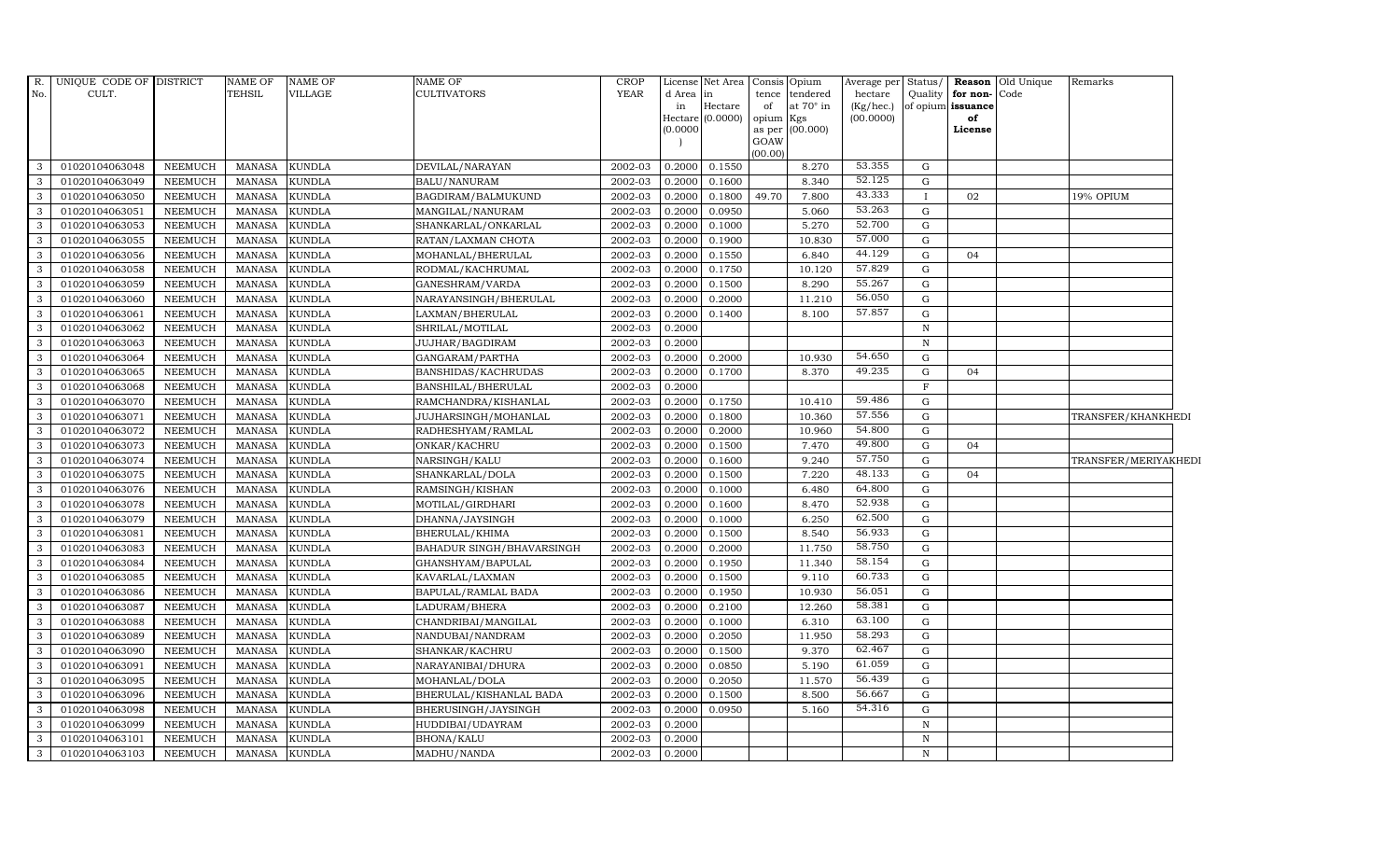| $R_{\cdot}$    | UNIQUE CODE OF DISTRICT |                | <b>NAME OF</b> | <b>NAME OF</b>         | <b>NAME OF</b>          | <b>CROP</b> |           | License Net Area   Consis   Opium |           |                  | Average per            |              |                         | Status/ Reason Old Unique | Remarks                    |  |
|----------------|-------------------------|----------------|----------------|------------------------|-------------------------|-------------|-----------|-----------------------------------|-----------|------------------|------------------------|--------------|-------------------------|---------------------------|----------------------------|--|
| No.            | CULT.                   |                | TEHSIL         | VILLAGE                | <b>CULTIVATORS</b>      | <b>YEAR</b> | d Area in |                                   | of        | tence tendered   | hectare                |              | Quality for non-Code    |                           |                            |  |
|                |                         |                |                |                        |                         |             | in        | Hectare<br>Hectare (0.0000)       | opium Kgs | at $70^\circ$ in | (Kg/hec.)<br>(00.0000) |              | of opium issuance<br>of |                           |                            |  |
|                |                         |                |                |                        |                         |             | (0.0000)  |                                   |           | as per (00.000)  |                        |              | License                 |                           |                            |  |
|                |                         |                |                |                        |                         |             |           |                                   | GOAW      |                  |                        |              |                         |                           |                            |  |
| 3              | 01020104063106          | NEEMUCH        | <b>MANASA</b>  | <b>KUNDLA</b>          | JUJHAR/VARDA            | 2002-03     | 0.2000    | 0.2050                            | (00.00)   | 12.080           | 58.927                 | G            |                         |                           |                            |  |
| -3             | 01020104063107          | NEEMUCH        | <b>MANASA</b>  | <b>KUNDLA</b>          | RODSINGH/BHAVARLAL      | 2002-03     | 0.2000    | 0.1250                            |           | 6.370            | 50.960                 | G            | 04                      |                           |                            |  |
| $\mathbf{3}$   | 01020104063109          | <b>NEEMUCH</b> | <b>MANASA</b>  | <b>KUNDLA</b>          | BHAWARIBAI/MOHANLAL     | 2002-03     | 0.2000    | 0.1550                            |           | 9.970            | 64.323                 | $\mathbf G$  |                         |                           | NAMECHANGE                 |  |
| 3              | 01020104063110          | <b>NEEMUCH</b> | <b>MANASA</b>  | <b>KUNDLA</b>          | NANDA/PARTHA            | 2002-03     | 0.2000    |                                   |           |                  |                        | $\, {\rm N}$ |                         |                           |                            |  |
| 3              | 01020104063111          | <b>NEEMUCH</b> | <b>MANASA</b>  | <b>KUNDLA</b>          | GANGARAM/RUPAJI         | 2002-03     | 0.2000    | 0.1450                            |           | 8.140            | 56.138                 | $\mathbf G$  |                         |                           |                            |  |
| $\mathbf{3}$   | 01020104063112          | NEEMUCH        | <b>MANASA</b>  | <b>KUNDLA</b>          | OMPRAKASH/NATHIBAI      | 2002-03     | 0.2000    | 0.2050                            |           | 12.610           | 61.512                 | $\mathbf G$  |                         |                           |                            |  |
| 3              | 01020104063114          | NEEMUCH        | <b>MANASA</b>  | <b>KUNDLA</b>          | AJIT KUMAR/SHANKARLAL   | 2002-03     | 0.200     | 0.1450                            |           | 8.820            | 60.828                 | $\mathbf G$  |                         |                           |                            |  |
| $\mathbf{3}$   | 01020104063117          | NEEMUCH        | <b>MANASA</b>  | <b>KUNDLA</b>          | KACHRU/BHERA            | 2002-03     | 0.2000    | 0.2000                            |           | 11.080           | 55.400                 | G            |                         |                           |                            |  |
| 3              | 01020104063118          | <b>NEEMUCH</b> | <b>MANASA</b>  | <b>KUNDLA</b>          | KAVERIBAI/MANGILAL      | 2002-03     | 0.2000    | 0.1850                            |           | 9.890            | 53.459                 | G            |                         |                           |                            |  |
| 3              | 01020104063121          | <b>NEEMUCH</b> | <b>MANASA</b>  | <b>KUNDLA</b>          | BAPULAL/RAMLAL CHOTA'   | 2002-03     | 0.200     | 0.1500                            |           | 7.920            | 52.800                 | $\mathbf G$  |                         |                           | TRANSFER/DEVRIANTRI        |  |
| 3              | 01020104063123          | NEEMUCH        | MANASA         | <b>KUNDLA</b>          | MANGILAL/PYARA          | 2002-03     | 0.2000    | 0.1950                            |           | 10.490           | 53.795                 | $\mathbf G$  |                         |                           |                            |  |
| $\mathbf{3}$   | 01020104063124          | <b>NEEMUCH</b> | <b>MANASA</b>  | <b>KUNDLA</b>          | SITABAI/PURA            | $2002 - 03$ | 0.200     | 0.1600                            |           | 8.850            | 55.313                 | G            |                         |                           |                            |  |
| $\overline{3}$ | 01020104063016          | <b>NEEMUCH</b> | <b>MANASA</b>  | <b>KUNDLA</b>          | GANGARAM/GOPAL          | 2002-03     | 0.200     | 0.2000                            |           | 11.340           | 56.700                 | $\mathbf G$  |                         |                           |                            |  |
| 3              | 01020104063035          | <b>NEEMUCH</b> | <b>MANASA</b>  | <b>KUNDLA</b>          | PYARIBAI/BAPULAL        | 2002-03     | 0.2000    | 0.1500                            |           | 7.900            | 52.667                 | $\mathbf G$  |                         |                           |                            |  |
| 3              | 01020104063126          | <b>NEEMUCH</b> | <b>MANASA</b>  | KUNDLA                 | RADHESYAM/NARAYAN DANGI | 2002-03     | 0.200     | 0.1600                            |           | 9.170            | 57.313                 | G            |                         |                           |                            |  |
| 3              | 01020104063127          | <b>NEEMUCH</b> | <b>MANASA</b>  | <b>KUNDLA</b>          | PARBHULAL/ LAXMAN       | 2002-03     | 0.2000    | 0.1000                            |           | 4.980            | 49.800                 | $\mathbf G$  | 04                      |                           |                            |  |
| $\mathbf{3}$   | 01020104063128          | NEEMUCH        | <b>MANASA</b>  | <b>KUNDLA</b>          | MANGILAL/MADHULAL       | 2002-03     | 0.2000    | 0.1450                            |           | 7.870            | 54.276                 | G            |                         |                           |                            |  |
| $\mathbf{3}$   | 01020104063129          | NEEMUCH        | <b>MANASA</b>  | <b>KUNDLA</b>          | KARULAL/KANWARLAL       | 2002-03     | 0.200     | 0.1550                            |           | 9.080            | 58.581                 | G            |                         |                           |                            |  |
| 3              | 01020104063131          | <b>NEEMUCH</b> | <b>MANASA</b>  | <b>KUNDLA</b>          | RAJARAM/BHERA DANGI     | 2002-03     | 0.2000    | 0.1400                            |           | 9.000            | 64.286                 | $\mathbf G$  |                         |                           | TRANSFER/DEBAKHEDA/MDS-III |  |
| 3              | 01020104063134          | <b>NEEMUCH</b> | <b>MANASA</b>  | KUNDLA                 | RAMLAL/MANGILAL         | 2002-03     | 0.200     | 0.2000                            |           | 11.590           | 57.950                 | $\mathbf G$  |                         |                           |                            |  |
| 3              | 01020104063135          | NEEMUCH        | <b>MANASA</b>  | <b>KUNDLA</b>          | RATANLAL/AMARJI         | 2002-03     | 0.2000    | 0.1650                            |           | 9.690            | 58.727                 | G            |                         |                           |                            |  |
| <sup>1</sup>   | 01020104006001          | <b>NEEMUCH</b> | <b>MANASA</b>  | <b>KUNDALIYA</b>       | BHANWARLAL/NANDLAL      | 2002-03     | 0.200     | 0.0950                            |           | 5.780            | 60.842                 | $\mathbf G$  |                         |                           |                            |  |
| <sup>1</sup>   | 01020104006002          | NEEMUCH        | <b>MANASA</b>  | <b>KUNDALIYA</b>       | SUKHI BAI/ AMARA        | $2002 - 03$ | 0.200     | 0.1000                            |           | 5.570            | 55.700                 | $\mathbf G$  |                         |                           |                            |  |
| $\overline{1}$ | 01020104006003          | NEEMUCH        | <b>MANASA</b>  | <b>KUNDALIYA</b>       | PRITHVIRAJ/PYARA        | 2002-03     | 0.200     | 0.1450                            |           | 8.580            | 59.172                 | $\mathbf G$  |                         |                           |                            |  |
| <sup>1</sup>   | 01020104006004          | <b>NEEMUCH</b> | <b>MANASA</b>  | <b>KUNDALIYA</b>       | MANGILAL/NANDA          | 2002-03     | 0.2000    | 0.1950                            |           | 11.300           | 57.949                 | G            |                         |                           |                            |  |
|                | 01020104006016          | <b>NEEMUCH</b> | <b>MANASA</b>  | <b>KUNDALIYA</b>       | RAMESHCHANDRA/NATHULAL  | 2002-03     | 0.200     | 0.1900                            |           | 11.740           | 61.789                 | $\mathbf G$  |                         |                           |                            |  |
| $\overline{1}$ | 01020104006008          | <b>NEEMUCH</b> | <b>MANASA</b>  | <b>KUNDALIYA</b>       | BHERULAL/KUKA           | 2002-03     | 0.2000    | 0.1900                            |           | 12.080           | 63.579                 | $\mathbf G$  |                         |                           |                            |  |
| <sup>1</sup>   | 01020104006009          | NEEMUCH        | <b>MANASA</b>  | <b>KUNDALIYA</b>       | CHHAGANLAL/PYARCHANDRA  | 2002-03     | 0.2000    | 0.1900                            |           | 12.060           | 63.474                 | G            |                         |                           |                            |  |
| <sup>1</sup>   | 01020104006010          | <b>NEEMUCH</b> | <b>MANASA</b>  | <b>KUNDALIYA</b>       | DHAPUBAI/BHAGWANJI      | 2002-03     | 0.200     | 0.1000                            |           | 5.540            | 55.400                 | $\mathbf G$  |                         |                           |                            |  |
| <sup>1</sup>   | 01020104006011          | NEEMUCH        | <b>MANASA</b>  | <b>KUNDALIYA</b>       | KESHURAM/MOTI           | 2002-03     | 0.2000    | 0.0950                            |           | 6.650            | 70.000                 | $\mathbf G$  |                         |                           |                            |  |
| $\overline{1}$ | 01020104006012          | <b>NEEMUCH</b> | <b>MANASA</b>  | <b>KUNDALIYA</b>       | KANWARLAL/RUPA          | 2002-03     | 0.200     | 0.0950                            |           | 6.000            | 63.158                 | G            |                         |                           |                            |  |
| $\overline{1}$ | 01020104006013          | <b>NEEMUCH</b> | <b>MANASA</b>  | KUNDALIYA              | PURNASHANKAR/MADHOLAL   | 2002-03     | 0.200     | 0.1250                            |           | 7.550            | 60.400                 | $\mathbf G$  |                         |                           |                            |  |
| $\overline{1}$ | 01020104006015          | <b>NEEMUCH</b> | <b>MANASA</b>  | <b>KUNDALIYA</b>       | PANNALAL/RUPA           | 2002-03     | 0.200     | 0.1050                            |           | 6.640            | 63.238                 | G            |                         |                           |                            |  |
| -1             | 01020104006017          | NEEMUCH        | <b>MANASA</b>  | <b>KUNDALIYA</b>       | RUKMANIBAI/MADHOLAL     | 2002-03     | 0.200     | 0.0950                            |           | 5.740            | 60.421                 | $\mathbf G$  |                         | 01020104026259            |                            |  |
| <sup>1</sup>   | 01020104006018          | <b>NEEMUCH</b> | <b>MANASA</b>  | <b>KUNDALIYA</b>       | UDAILAL/MADHOLAL        | 2002-03     | 0.2000    | 0.1950                            |           | 11.930           | 61.179                 | $\mathbf G$  |                         |                           |                            |  |
| $\overline{1}$ | 01020104006019          | <b>NEEMUCH</b> | <b>MANASA</b>  | <b>KUNDALIYA</b>       | RONILAL/KESHURAM        | 2002-03     | 0.200     | 0.1350                            |           | 9.540            | 70.667                 | $\mathbf G$  |                         | 01020104083022            |                            |  |
| $\overline{1}$ | 01020104006020          | <b>NEEMUCH</b> | <b>MANASA</b>  | <b>KUNDALIYA</b>       | DWARIKADAS/PRABHUDAS    | 2002-03     | 0.2000    | 0.1400                            |           | 8.720            | 62.286                 | $\mathbf G$  |                         | 01020104083031            |                            |  |
| $\overline{1}$ | 01020104006021          | <b>NEEMUCH</b> | <b>MANASA</b>  | <b>KUNDALIYA</b>       | SHAMBHU/HEERA           | 2002-03     | 0.2000    | 0.0950                            |           | 5.490            | 57.789                 | $\mathbf G$  |                         |                           |                            |  |
| <sup>1</sup>   | 01020104022001          | <b>NEEMUCH</b> | <b>MANASA</b>  | KULTHANA BUJURG        | BHANWARLAL/HAJARILAL    | 2002-03     | 0.200     | 0.1450                            |           | 8.280            | 57.103                 | $\mathbf G$  |                         |                           |                            |  |
| $\overline{1}$ | 01020104022002          | <b>NEEMUCH</b> | <b>MANASA</b>  | KULTHANA BUJURG        | SHRILAL/HAJARILAL       | 2002-03     | 0.2000    | 0.1450                            |           | 8.340            | 57.517                 | ${\rm G}$    |                         |                           |                            |  |
| $\overline{1}$ | 01020104022003          | NEEMUCH        | MANASA         | <b>KULTHANA BUJURG</b> | NANALAL/BHERULAL        | 2002-03     | 0.2000    | 0.1450                            |           | 8.920            | 61.517                 | G            |                         |                           |                            |  |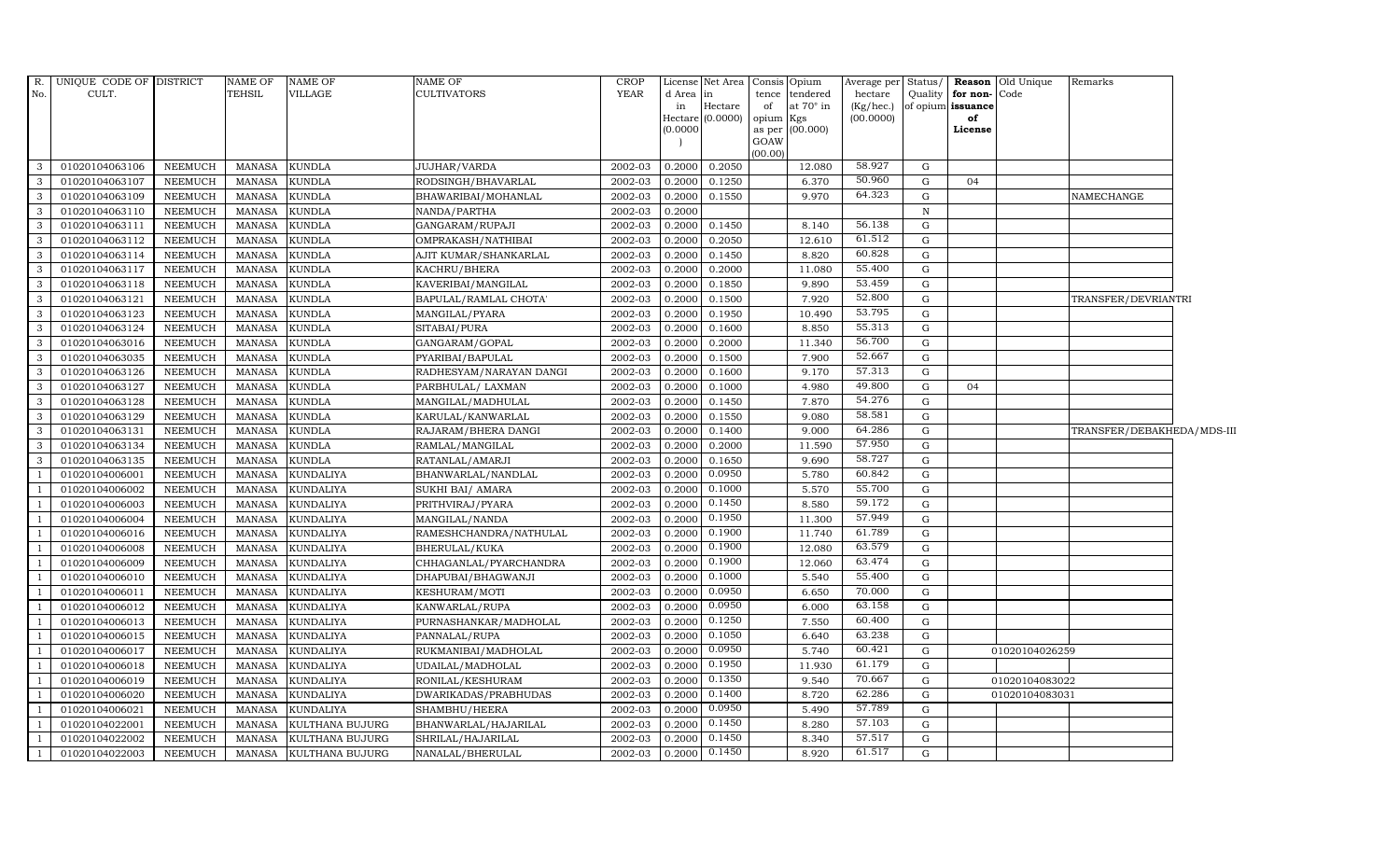| R.             | UNIQUE CODE OF DISTRICT |                | <b>NAME OF</b> | <b>NAME OF</b>     | <b>NAME OF</b>       | <b>CROP</b> |                 |                  | License Net Area   Consis   Opium    | Average per Status/  |              |                                   | <b>Reason</b> Old Unique | Remarks            |
|----------------|-------------------------|----------------|----------------|--------------------|----------------------|-------------|-----------------|------------------|--------------------------------------|----------------------|--------------|-----------------------------------|--------------------------|--------------------|
| No.            | CULT.                   |                | <b>TEHSIL</b>  | VILLAGE            | <b>CULTIVATORS</b>   | <b>YEAR</b> | d Area in<br>in | Hectare          | tence<br>tendered<br>at 70° in<br>of | hectare<br>(Kg/hec.) | Quality      | for non-Code<br>of opium issuance |                          |                    |
|                |                         |                |                |                    |                      |             |                 | Hectare (0.0000) | opium<br>Kgs                         | (00.0000)            |              | of                                |                          |                    |
|                |                         |                |                |                    |                      |             | (0.0000)        |                  | (00.000)<br>as per                   |                      |              | License                           |                          |                    |
|                |                         |                |                |                    |                      |             |                 |                  | GOAW<br>(00.00)                      |                      |              |                                   |                          |                    |
|                | 01020104022004          | NEEMUCH        | MANASA         | KULTHANA BUJURG    | KAMLIBAI/GHISALAL    | 2002-03     | 0.2000          | 0.1050           | 6.360                                | 60.571               | G            |                                   |                          |                    |
|                | 01020104022005          | NEEMUCH        | MANASA         | KULTHANA BUJURG    | MODIRAM/BHERULAL     | 2002-03     | 0.2000          | 0.1550           | 9.380                                | 60.516               | G            |                                   |                          |                    |
|                | 01020104022006          | <b>NEEMUCH</b> | <b>MANASA</b>  | KULTHANA BUJURG    | BANSHILAL/AMARCHAND  | 2002-03     | 0.2000          | 0.1500           | 9.320                                | 62.133               | $\mathbf G$  |                                   |                          |                    |
|                | 01020104022007          | <b>NEEMUCH</b> | <b>MANASA</b>  | KULTHANA BUJURG    | MATAHRALAL/ SHOLA    | 2002-03     | 0.2000          | 0.1450           | 8.310                                | 57.310               | $\mathbf G$  |                                   |                          |                    |
| $\overline{1}$ | 01020104022008          | <b>NEEMUCH</b> | <b>MANASA</b>  | KULTHANA BUJURG    | SHANKARLAL/MAYACHAND | 2002-03     | 0.2000          | 0.1950           | 11.570                               | 59.333               | ${\rm G}$    |                                   |                          |                    |
|                | 01020104022009          | NEEMUCH        | <b>MANASA</b>  | KULTHANA BUJURG    | MANGILAL/HAJARILAL   | 2002-03     | 0.2000          | 0.1450           | 8.270                                | 57.034               | G            |                                   |                          |                    |
|                | 01020104022010          | NEEMUCH        | MANASA         | KULTHANA BUJURG    | KANHAIYALAL/JAIRAM   | 2002-03     | 0.2000          | 0.1500           | 9.190                                | 61.267               | ${\rm G}$    |                                   |                          |                    |
|                | 01020104022011          | NEEMUCH        | <b>MANASA</b>  | KULTHANA BUJURG    | CHHAGANIBAI/NANDLAL  | 2002-03     | 0.2000          | 0.0950           | 5.920                                | 62.316               | $\mathbf G$  |                                   |                          |                    |
|                | 01020104022012          | <b>NEEMUCH</b> | <b>MANASA</b>  | KULTHANA BUJURG    | MOTILAL/JAIRAM       | 2002-03     | 0.2000          | 0.1500           | 9.490                                | 63.267               | G            |                                   |                          |                    |
| $\overline{1}$ | 01020104022015          | NEEMUCH        | <b>MANASA</b>  | KULTHANA BUJURG    | GHISALAL/PYARCHANDRA | 2002-03     | 0.2000          | 0.1850           | 11.790                               | 63.730               | ${\rm G}$    |                                   |                          |                    |
| $\overline{1}$ | 01020104022017          | NEEMUCH        | <b>MANASA</b>  | KULTHANA BUJURG    | RAMESH/PRITHVIRAJ    | 2002-03     | 0.2000          | 0.1900           | 12.780                               | 67.263               | G            |                                   |                          |                    |
|                | 01020104022018          | NEEMUCH        | <b>MANASA</b>  | KULTHANA BUJURG    | PARMANAND/ PYARCHAND | 2002-03     | 0.2000          | 0.1850           | 10.880                               | 58.811               | ${\rm G}$    |                                   |                          |                    |
| $\overline{1}$ | 01020104022019          | NEEMUCH        | <b>MANASA</b>  | KULTHANA BUJURG    | NANDLAL/JAYRAM       | 2002-03     | 0.2000          | 0.1400           | 9.060                                | 64.714               | ${\bf G}$    |                                   |                          |                    |
|                | 01020104022020          | <b>NEEMUCH</b> | <b>MANASA</b>  | KULTHANA BUJURG    | NARAYAN/NANALAL      | 2002-03     | 0.2000          | 0.1500           | 9.150                                | 61.000               | $\mathbf G$  |                                   |                          |                    |
| $\overline{1}$ | 01020104022021          | <b>NEEMUCH</b> | <b>MANASA</b>  | KULTHANA BUJURG    | RAMPRASAD/GOBARJI    | 2002-03     | 0.2000          | 0.1000           | 5.930                                | 59.300               | G            |                                   |                          |                    |
| 1              | 01020104022024          | NEEMUCH        | <b>MANASA</b>  | KULTHANA BUJURG    | RAMCHAND/MANGILAL    | 2002-03     | 0.2000          | 0.0850           | 4.930                                | 58.000               | ${\rm G}$    |                                   |                          |                    |
| $\overline{1}$ | 01020104022025          | <b>NEEMUCH</b> | <b>MANASA</b>  | KULTHANA BUJURG    | NATHULAL/DAMARSI     | 2002-03     | 0.2000          | 0.1500           | 8.850                                | 59.000               | G            |                                   |                          |                    |
| 3              | 01020104094002          | NEEMUCH        | MANASA         | KHUSHALPURA        | SAMADBAI/KISHNA      | 2002-03     | 0.2000          |                  |                                      |                      | $\mathbf N$  |                                   |                          |                    |
| 3              | 01020104094003          | <b>NEEMUCH</b> | <b>MANASA</b>  | <b>KHUSHALPURA</b> | BHAVARLAL/AMRA       | 2002-03     | 0.2000          | 0.1350           | 7.990                                | 59.185               | $\mathbf G$  |                                   |                          |                    |
| 3              | 01020104094004          | <b>NEEMUCH</b> | <b>MANASA</b>  | <b>KHUSHALPURA</b> | MANGILAL/BHERA       | 2002-03     | 0.2000          | 0.0550           | 3.570                                | 64.909               | G            |                                   |                          |                    |
| 3              | 01020104094006          | NEEMUCH        | <b>MANASA</b>  | <b>KHUSHALPURA</b> | RAMCHANDRA/RAMLAL    | 2002-03     | 0.2000          |                  |                                      |                      | $\mathbf N$  |                                   |                          |                    |
| 3              | 01020104094009          | NEEMUCH        | <b>MANASA</b>  | <b>KHUSHALPURA</b> | GANGARAM/DEVILAL     | 2002-03     | 0.2000          |                  |                                      |                      | $\, {\rm N}$ |                                   |                          |                    |
| $\mathbf{3}$   | 01020104094012          | <b>NEEMUCH</b> | MANASA         | <b>KHUSHALPURA</b> | MANSINGH/RAJARAM     | 2002-03     | 0.2000          |                  |                                      |                      | $\, {\rm N}$ |                                   |                          |                    |
| 3              | 01020104094014          | <b>NEEMUCH</b> | <b>MANASA</b>  | <b>KHUSHALPURA</b> | MANGILAL/NATHU       | 2002-03     | 0.2000          |                  |                                      |                      | $\mathbf N$  |                                   |                          |                    |
| 3              | 01020104094017          | NEEMUCH        | <b>MANASA</b>  | <b>KHUSHALPURA</b> | RADHABAI/KANIRAM     | 2002-03     | 0.2000          |                  |                                      |                      | $\, {\rm N}$ |                                   |                          | TRANSFER/KADIANTRI |
| $\mathbf{3}$   | 01020104094019          | <b>NEEMUCH</b> | <b>MANASA</b>  | KHUSHALPURA        | RAJARAM/RAMLAL       | 2002-03     | 0.2000          |                  |                                      |                      | $\mathbf N$  |                                   |                          |                    |
| 3              | 01020104094022          | <b>NEEMUCH</b> | <b>MANASA</b>  | <b>KHUSHALPURA</b> | GANGABAI/SITARAM     | 2002-03     | 0.2000          |                  |                                      |                      | $\, {\rm N}$ |                                   |                          |                    |
| 3              | 01020104094023          | <b>NEEMUCH</b> | MANASA         | <b>KHUSHALPURA</b> | HULASIBAI/BHERA      | 2002-03     | 0.2000          |                  |                                      |                      | N            |                                   |                          |                    |
| 3              | 01020104094026          | NEEMUCH        | <b>MANASA</b>  | <b>KHUSHALPURA</b> | PRABHU/GOPAL         | 2002-03     | 0.2000          |                  |                                      |                      | $\mathbf N$  |                                   |                          |                    |
| 3              | 01020104094027          | <b>NEEMUCH</b> | <b>MANASA</b>  | <b>KHUSHALPURA</b> | BABULAL/MANGUDAS     | 2002-03     | 0.2000          |                  |                                      |                      | $\, {\rm N}$ |                                   |                          |                    |
| 3              | 01020104081004          | <b>NEEMUCH</b> | <b>MANASA</b>  | <b>KHETPALIA</b>   | KESHRIMAL/DHANRAJ    | 2002-03     | 0.2000          | 0.0550           | 3.540                                | 64.364               | G            |                                   |                          |                    |
| 3              | 01020104081005          | <b>NEEMUCH</b> | <b>MANASA</b>  | <b>KHETPALIA</b>   | KACHRULAL/BHUVANA    | 2002-03     | 0.2000          |                  |                                      |                      | $\mathbf N$  |                                   |                          |                    |
| $\mathbf{3}$   | 01020104081006          | NEEMUCH        | <b>MANASA</b>  | <b>KHETPALIA</b>   | BAPULAL/UDA          | 2002-03     | 0.2000          | 0.0950           | 5.180                                | 54.526               | G            |                                   |                          |                    |
| 3              | 01020104081009          | <b>NEEMUCH</b> | <b>MANASA</b>  | <b>KHETPALIA</b>   | LALSINGH/PANNALAL    | 2002-03     | 0.2000          | 0.0950           | 5.670                                | 59.684               | ${\rm G}$    |                                   |                          |                    |
| 3              | 01020104081011          | <b>NEEMUCH</b> | <b>MANASA</b>  | <b>KHETPALIA</b>   | RANGLAL/KACHRU       | 2002-03     | 0.2000          |                  |                                      |                      | $\, {\rm N}$ |                                   |                          |                    |
| 3              | 01020104081012          | <b>NEEMUCH</b> | <b>MANASA</b>  | <b>KHETPALIA</b>   | MOHANLAL/RAMLAL      | 2002-03     | 0.2000          |                  |                                      |                      | $\, {\rm N}$ |                                   |                          |                    |
| 3              | 01020104081015          | <b>NEEMUCH</b> | <b>MANASA</b>  | <b>KHETPALIA</b>   | RAMPRASAD/DEVILAL    | 2002-03     | 0.2000          | 0.0550           | 3.290                                | 59.818               | G            |                                   |                          |                    |
| $\mathbf{3}$   | 01020104081017          | NEEMUCH        | <b>MANASA</b>  | <b>KHETPALIA</b>   | SHAMBHULAL/SEVA      | 2002-03     | 0.2000          | 0.0950           | 5.480                                | 57.684               | ${\rm G}$    |                                   |                          |                    |
| 3              | 01020104081024          | <b>NEEMUCH</b> | <b>MANASA</b>  | <b>KHETPALIA</b>   | PANNALAL/RATANLAL    | 2002-03     | 0.2000          |                  |                                      |                      | $\mathbf N$  |                                   |                          |                    |
| 3              | 01020104081027          | <b>NEEMUCH</b> | <b>MANASA</b>  | <b>KHETPALIA</b>   | BHANVARLAL/RAMLAL    | 2002-03     | 0.2000          |                  |                                      |                      | $\, {\rm N}$ |                                   |                          |                    |
| 3              | 01020104081034          | NEEMUCH        | MANASA         | <b>KHETPALIA</b>   | SHAMBHULAL/RAMLAL    | 2002-03     | 0.2000          |                  |                                      |                      | $\mathbf N$  |                                   |                          |                    |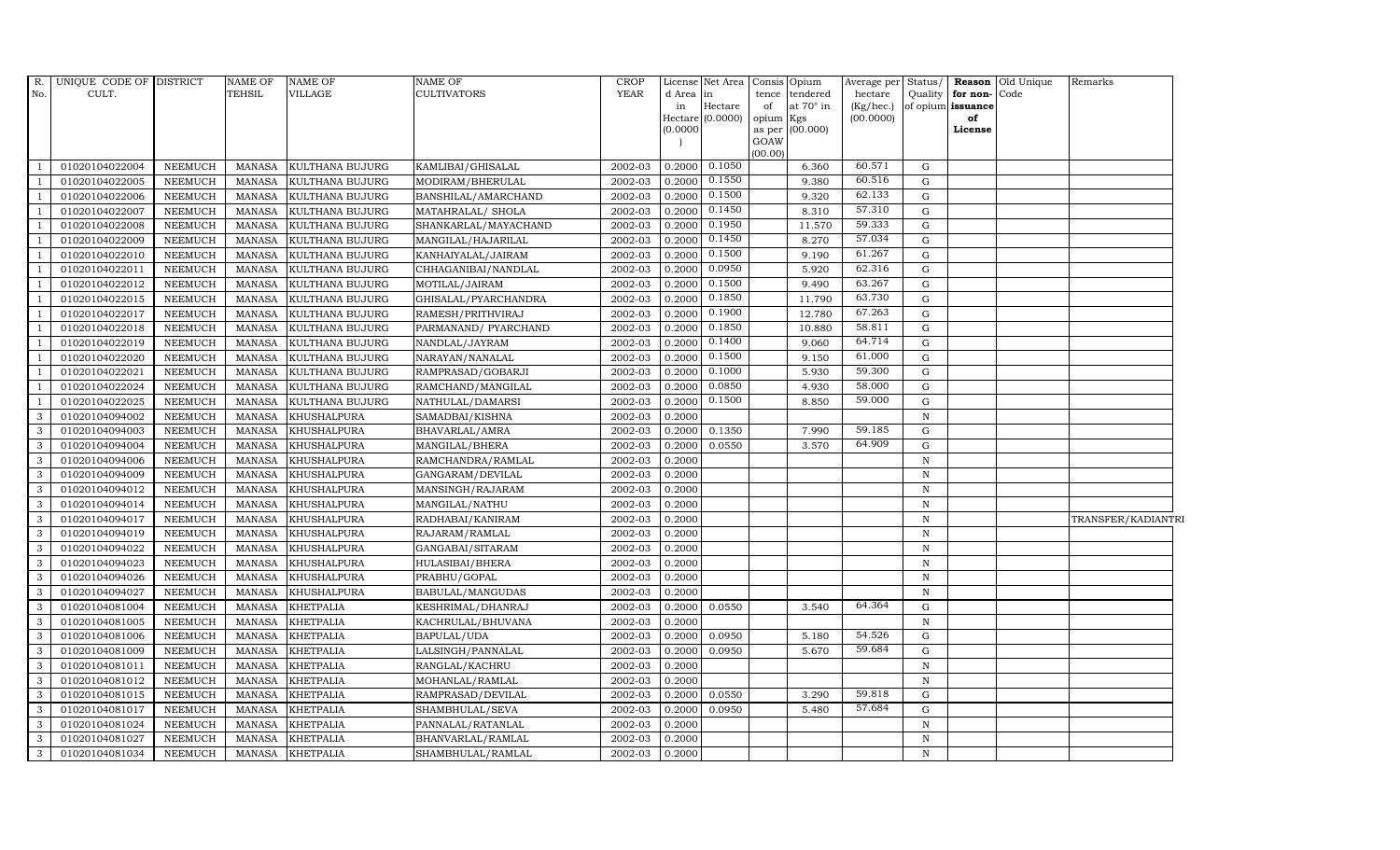| R.             | UNIQUE CODE OF DISTRICT |                | <b>NAME OF</b> | <b>NAME OF</b>   | NAME OF                  | <b>CROP</b> |           | License Net Area |                | Consis Opium     | Average per | Status/      |                   | Reason Old Unique | Remarks |
|----------------|-------------------------|----------------|----------------|------------------|--------------------------|-------------|-----------|------------------|----------------|------------------|-------------|--------------|-------------------|-------------------|---------|
| No.            | CULT.                   |                | <b>TEHSIL</b>  | VILLAGE          | CULTIVATORS              | <b>YEAR</b> | d Area in |                  | tence          | tendered         | hectare     | Quality      | for non-Code      |                   |         |
|                |                         |                |                |                  |                          |             | in        | Hectare          | of             | at $70^\circ$ in | (Kg/hec.)   |              | of opium issuance |                   |         |
|                |                         |                |                |                  |                          |             |           | Hectare (0.0000) | opium          | Kgs              | (00.0000)   |              | of                |                   |         |
|                |                         |                |                |                  |                          |             | (0.0000)  |                  | as per<br>GOAW | (00.000)         |             |              | License           |                   |         |
|                |                         |                |                |                  |                          |             |           |                  | (00.00)        |                  |             |              |                   |                   |         |
| 3              | 01020104081037          | <b>NEEMUCH</b> | MANASA         | <b>KHETPALIA</b> | SHIVNARAYAN/PURALAL      | 2002-03     | 0.2000    | 0.0950           |                | 5.540            | 58.316      | G            |                   |                   |         |
| 3              | 01020104081038          | <b>NEEMUCH</b> | <b>MANASA</b>  | <b>KHETPALIA</b> | LALSINGH/HEMRAJ          | 2002-03     | 0.2000    | 0.0650           |                | 3.810            | 58.615      | $\mathbf G$  |                   |                   |         |
| 3              | 01020104087001          | <b>NEEMUCH</b> | <b>MANASA</b>  | <b>KHEMPURA</b>  | HARISINGH/KACHRUSINGH    | 2002-03     | 0.2000    | 0.1400           |                | 8.000            | 57.143      | G            |                   |                   |         |
| 3              | 01020104087002          | <b>NEEMUCH</b> | <b>MANASA</b>  | <b>KHEMPURA</b>  | BHAVARSINGH/BHERUSINGH   | 2002-03     | 0.2000    | 0.1400           |                | 8.410            | 60.071      | ${\rm G}$    |                   |                   |         |
| 3              | 01020104087003          | <b>NEEMUCH</b> | <b>MANASA</b>  | <b>KHEMPURA</b>  | KALUSINGH/DEVISINGH      | 2002-03     | 0.2000    | 0.1400           |                | 7.680            | 54.857      | ${\rm G}$    |                   |                   |         |
| $\mathbf{3}$   | 01020104087005          | <b>NEEMUCH</b> | <b>MANASA</b>  | <b>KHEMPURA</b>  | SHITALSINGH/NATHUSINGH   | 2002-03     | 0.2000    | 0.1500           |                | 7.880            | 52.533      | G            |                   |                   |         |
| 3              | 01020104087006          | <b>NEEMUCH</b> | <b>MANASA</b>  | <b>KHEMPURA</b>  | MANSINGH/KISHOR SINGH    | 2002-03     | 0.2000    | 0.1500           |                | 9.290            | 61.933      | $\mathbf G$  |                   |                   |         |
| 3              | 01020104087007          | <b>NEEMUCH</b> | <b>MANASA</b>  | <b>KHEMPURA</b>  | SOHANBAI/MANGILAL        | 2002-03     | 0.2000    | 0.1800           |                | 10.300           | 57.222      | $\mathbf G$  |                   |                   |         |
| 3              | 01020104087009          | <b>NEEMUCH</b> | <b>MANASA</b>  | <b>KHEMPURA</b>  | GHISALAL/BHUVANA         | 2002-03     | 0.2000    |                  |                |                  |             | $\mathbf N$  |                   |                   |         |
| 3              | 01020104087011          | <b>NEEMUCH</b> | <b>MANASA</b>  | <b>KHEMPURA</b>  | BANSHILAL/NANDA          | 2002-03     | 0.2000    | 0.1400           |                | 7.040            | 50.286      | $\mathbf G$  | 04                |                   |         |
| $\mathbf{3}$   | 01020104087012          | <b>NEEMUCH</b> | <b>MANASA</b>  | <b>KHEMPURA</b>  | KUSHAL BAI/ PRABHUSINGH  | 2002-03     | 0.2000    | 0.1400           |                | 8.420            | 60.143      | ${\rm G}$    |                   |                   |         |
| 3              | 01020104087014          | <b>NEEMUCH</b> | <b>MANASA</b>  | <b>KHEMPURA</b>  | ISHVARSINGH/BHERUSINGH   | 2002-03     | 0.2000    | 0.1400           |                | 8.400            | 60.000      | $\mathbf G$  |                   |                   |         |
| $\mathbf{3}$   | 01020104087015          | <b>NEEMUCH</b> | <b>MANASA</b>  | <b>KHEMPURA</b>  | MANSINGH/MOTISINGH       | 2002-03     | 0.2000    | 0.1550           |                | 8.000            | 51.613      | $\mathbf G$  | 04                |                   |         |
| 3              | 01020104087016          | <b>NEEMUCH</b> | <b>MANASA</b>  | <b>KHEMPURA</b>  | MADANLAL/RAMLAL          | 2002-03     | 0.2000    | 0.1500           |                | 8.590            | 57.267      | G            |                   |                   |         |
| 3              | 01020104087017          | <b>NEEMUCH</b> | <b>MANASA</b>  | <b>KHEMPURA</b>  | BHERUSINGH/DEVISINGH     | 2002-03     | 0.2000    | 0.1400           |                | 7.220            | 51.571      | $\mathbf G$  | 04                |                   |         |
| $\mathbf{3}$   | 01020104087018          | <b>NEEMUCH</b> | <b>MANASA</b>  | <b>KHEMPURA</b>  | VINODSINGH/DEVISINGH     | 2002-03     | 0.2000    | 0.0950           |                | 5.530            | 58.211      | G            |                   |                   |         |
| 3              | 01020104087019          | <b>NEEMUCH</b> | <b>MANASA</b>  | <b>KHEMPURA</b>  | BHAVARBAI/RAMSINGH       | 2002-03     | 0.2000    | 0.2000           |                | 11.230           | 56.150      | G            |                   |                   |         |
| 3              | 01020104087020          | <b>NEEMUCH</b> | <b>MANASA</b>  | <b>KHEMPURA</b>  | SUKHIBAI/BABULAL         | 2002-03     | 0.2000    |                  |                |                  |             | $\, {\rm N}$ |                   |                   |         |
| 3              | 01020104087021          | <b>NEEMUCH</b> | <b>MANASA</b>  | <b>KHEMPURA</b>  | BHARATSINGH/LALSINGH     | 2002-03     | 0.2000    | 0.1500           |                | 9.060            | 60.400      | $\mathbf G$  |                   |                   |         |
| 3              | 01020104087022          | <b>NEEMUCH</b> | <b>MANASA</b>  | <b>KHEMPURA</b>  | NANDLAL/LAXMINARAYAN     | 2002-03     | 0.2000    | 0.1500           |                | 8.120            | 54.133      | $\mathbf G$  |                   |                   |         |
| $\mathbf{3}$   | 01020104087023          | <b>NEEMUCH</b> | <b>MANASA</b>  | <b>KHEMPURA</b>  | DASHRATHSINGH/KALU SINGH | 2002-03     | 0.2000    | 0.1000           |                | 6.100            | 61.000      | G            |                   |                   |         |
| 3              | 01020104087024          | <b>NEEMUCH</b> | <b>MANASA</b>  | <b>KHEMPURA</b>  | KRISHNAGOPAL/MANGILAL    | 2002-03     | 0.2000    | 0.2000           |                | 11.630           | 58.150      | G            |                   |                   |         |
| 3              | 01020104087025          | <b>NEEMUCH</b> | <b>MANASA</b>  | <b>KHEMPURA</b>  | KHUMANSINGH/PREMSINGH    | 2002-03     | 0.2000    | 0.1050           |                | 5.470            | 52.095      | G            |                   |                   |         |
| 3              | 01020104087026          | <b>NEEMUCH</b> | <b>MANASA</b>  | <b>KHEMPURA</b>  | RAMESHCHANDRA/MANGILAL   | 2002-03     | 0.2000    | 0.1000           |                | 4.850            | 48.500      | $\mathbf G$  | 04                |                   |         |
| 3              | 01020104087027          | <b>NEEMUCH</b> | <b>MANASA</b>  | <b>KHEMPURA</b>  | BAPULAL/PARTHA           | 2002-03     | 0.2000    | 0.1000           |                | 5.090            | 50.900      | G            | 0 <sub>4</sub>    |                   |         |
| 3              | 01020104087028          | <b>NEEMUCH</b> | <b>MANASA</b>  | <b>KHEMPURA</b>  | KALABAI/KACHRUSINGH      | 2002-03     | 0.2000    | 0.1050           |                | 5.030            | 47.905      | G            | 04                |                   |         |
| 3              | 01020104087029          | <b>NEEMUCH</b> | <b>MANASA</b>  | <b>KHEMPURA</b>  | LAXMANSINGH/HARISINGH    | 2002-03     | 0.2000    | 0.0900           |                | 5.080            | 56.444      | G            |                   |                   |         |
| 3              | 01020104087030          | <b>NEEMUCH</b> | <b>MANASA</b>  | <b>KHEMPURA</b>  | DEVILAL/NANDA            | 2002-03     | 0.2000    | 0.1500           |                | 8.210            | 54.733      | G            |                   |                   |         |
| 3              | 01020104087031          | <b>NEEMUCH</b> | <b>MANASA</b>  | <b>KHEMPURA</b>  | BHERULAL/BANSHILAL       | 2002-03     | 0.2000    | 0.1050           |                | 5.480            | 52.190      | $\mathbf G$  |                   |                   |         |
| 3              | 01020104087032          | <b>NEEMUCH</b> | <b>MANASA</b>  | <b>KHEMPURA</b>  | LALSINGH/KISHORSINGH     | 2002-03     | 0.2000    | 0.1900           |                | 10.520           | 55.368      | $\mathbf G$  |                   |                   |         |
| 3              | 01020104087035          | <b>NEEMUCH</b> | <b>MANASA</b>  | <b>KHEMPURA</b>  | KHUMANSINGH/BHAVARLAL    | 2002-03     | 0.2000    | 0.1900           |                | 11.030           | 58.053      | G            |                   | 01020104091107    |         |
| -1             | 01020104010001          | <b>NEEMUCH</b> | <b>MANASA</b>  | <b>KHEDLI</b>    | RAMSINGH/KISHORESINGH    | 2002-03     | 0.2000    | 0.2000           |                | 13.690           | 68.450      | ${\rm G}$    |                   |                   |         |
| $\overline{1}$ | 01020104010002          | <b>NEEMUCH</b> | <b>MANASA</b>  | KHEDLI           | SHAMBHUSINGH/KESHARSINGH | 2002-03     | 0.2000    | 0.2000           |                | 9.640            | 48.200      | G            | 04                |                   |         |
| $\overline{1}$ | 01020104010003          | <b>NEEMUCH</b> | <b>MANASA</b>  | <b>KHEDLI</b>    | LALURAM/NARAYAN          | 2002-03     | 0.2000    | 0.2050           |                | 13.590           | 66.293      | G            |                   |                   |         |
|                | 01020104010004          | <b>NEEMUCH</b> | <b>MANASA</b>  | <b>KHEDLI</b>    | AMARSINGH/NATHUSINGH     | 2002-03     | 0.2000    | 0.1200           |                | 6.140            | 51.167      | $\mathbf G$  | 04                |                   |         |
| $\overline{1}$ | 01020104010005          | <b>NEEMUCH</b> | <b>MANASA</b>  | <b>KHEDLI</b>    | YASHODABAI/BHONIRAM      | 2002-03     | 0.2000    | 0.2000           |                | 12.730           | 63.650      | G            |                   |                   |         |
|                | 01020104010006          | <b>NEEMUCH</b> | <b>MANASA</b>  | <b>KHEDLI</b>    | NATHULAL/GOKUL           | 2002-03     | 0.2000    | 0.2000           |                | 14.950           | 74.750      | ${\rm G}$    |                   |                   |         |
| $\overline{1}$ | 01020104010007          | <b>NEEMUCH</b> | <b>MANASA</b>  | <b>KHEDLI</b>    | NANALAL/PYARJI           | 2002-03     | 0.2000    | 0.2000           |                | 13.030           | 65.150      | ${\rm G}$    |                   |                   |         |
| $\overline{1}$ | 01020104010008          | <b>NEEMUCH</b> | <b>MANASA</b>  | <b>KHEDLI</b>    | RATANSINGH/MODSINGH      | 2002-03     | 0.2000    | 0.2000           |                | 10.990           | 54.950      | $\mathbf G$  |                   |                   |         |
|                | 01020104010009          | <b>NEEMUCH</b> | <b>MANASA</b>  | <b>KHEDLI</b>    | PYARA/NARAYAN            | 2002-03     | 0.2000    | 0.2000           |                | 12.000           | 60.000      | $\mathbf G$  |                   |                   |         |
| $\mathbf{1}$   | 01020104010010          | <b>NEEMUCH</b> | MANASA         | <b>KHEDLI</b>    | SUNDERLAL/NANDA KHATI    | 2002-03     | 0.2000    | 0.2000           |                | 11.470           | 57.350      | G            |                   |                   |         |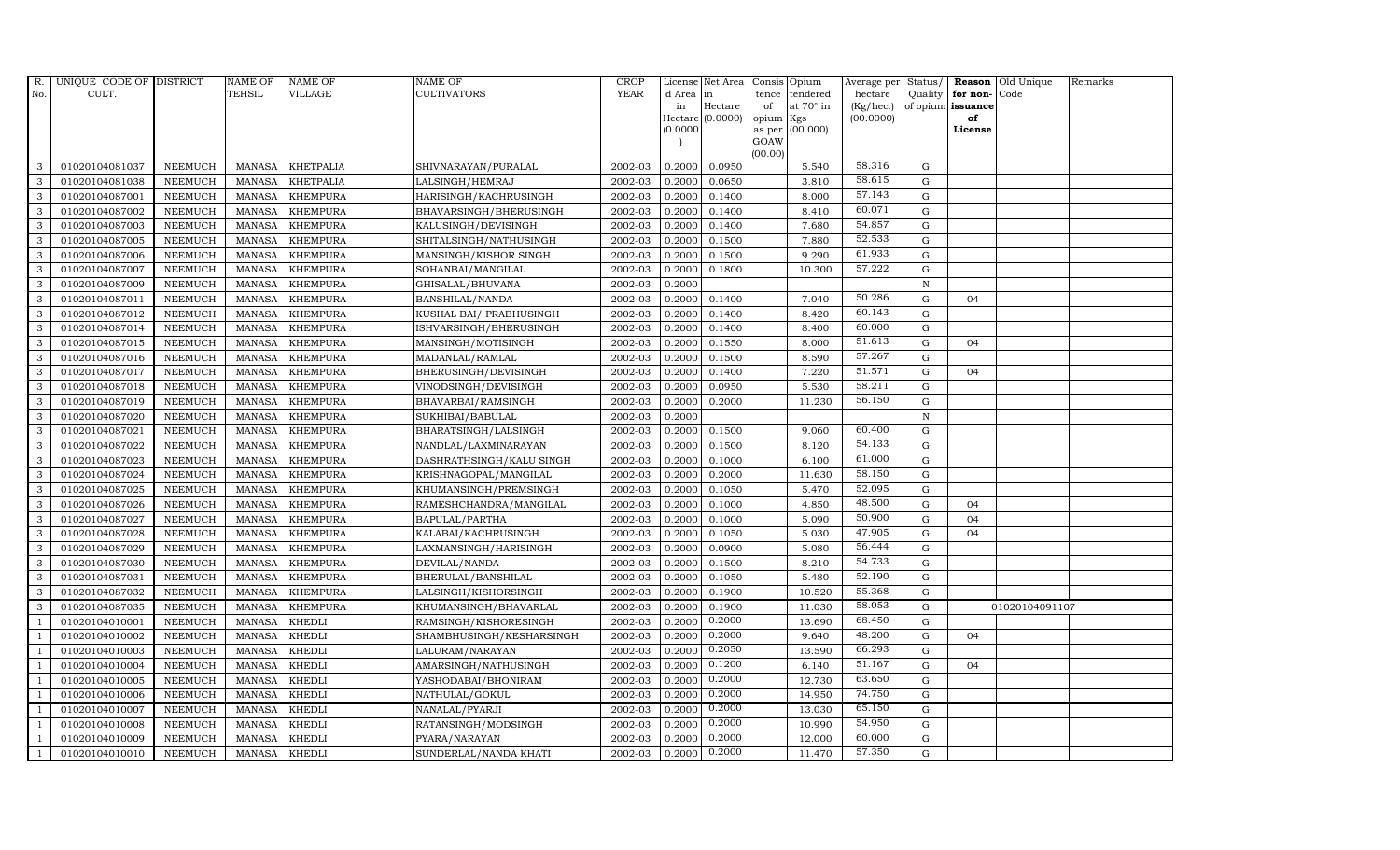| R.             | UNIQUE CODE OF DISTRICT |                | <b>NAME OF</b> | <b>NAME OF</b> | NAME OF                  | <b>CROP</b> |           | License Net Area |                 | Consis Opium     | Average per | Status/     |                   | Reason Old Unique | Remarks     |
|----------------|-------------------------|----------------|----------------|----------------|--------------------------|-------------|-----------|------------------|-----------------|------------------|-------------|-------------|-------------------|-------------------|-------------|
| No.            | CULT.                   |                | <b>TEHSIL</b>  | VILLAGE        | CULTIVATORS              | <b>YEAR</b> | d Area in |                  | tence           | tendered         | hectare     | Quality     | for non-Code      |                   |             |
|                |                         |                |                |                |                          |             | in        | Hectare          | of              | at $70^\circ$ in | (Kg/hec.)   |             | of opium issuance |                   |             |
|                |                         |                |                |                |                          |             | (0.0000)  | Hectare (0.0000) | opium<br>as per | Kgs<br>(00.000)  | (00.0000)   |             | of<br>License     |                   |             |
|                |                         |                |                |                |                          |             |           |                  | GOAW            |                  |             |             |                   |                   |             |
|                |                         |                |                |                |                          |             |           |                  | (00.00)         |                  |             |             |                   |                   |             |
|                | 01020104010011          | <b>NEEMUCH</b> | MANASA         | <b>KHEDLI</b>  | PRABHULAL/MODIRAM        | 2002-03     | 0.2000    | 0.2000           |                 | 13.240           | 66.200      | G           |                   |                   |             |
| -1             | 01020104010012          | <b>NEEMUCH</b> | <b>MANASA</b>  | <b>KHEDLI</b>  | UDAIRAM/MADHO            | 2002-03     | 0.2000    | 0.1950           |                 | 10.850           | 55.641      | $\mathbf G$ |                   |                   |             |
|                | 01020104010013          | <b>NEEMUCH</b> | <b>MANASA</b>  | <b>KHEDLI</b>  | NATHURAM/DUDHA           | 2002-03     | 0.2000    | 0.2050           |                 | 12.150           | 59.268      | G           |                   |                   |             |
|                | 01020104010014          | <b>NEEMUCH</b> | <b>MANASA</b>  | <b>KHEDLI</b>  | GHISALAL/BHANWARLAL      | 2002-03     | 0.2000    | 0.2050           |                 | 10.400           | 50.732      | $\mathbf G$ | 04                |                   |             |
| $\overline{1}$ | 01020104010015          | <b>NEEMUCH</b> | <b>MANASA</b>  | <b>KHEDLI</b>  | SUGANKUNWAR/DEVISINGH    | 2002-03     | 0.2000    | 0.1500           |                 | 8.080            | 53.867      | $\mathbf G$ |                   |                   |             |
|                | 01020104010016          | <b>NEEMUCH</b> | <b>MANASA</b>  | <b>KHEDLI</b>  | NARAMDABAI/NARAYAN       | 2002-03     | 0.2000    | 0.2000           |                 | 12.350           | 61.750      | G           |                   |                   |             |
| $\overline{1}$ | 01020104010017          | <b>NEEMUCH</b> | <b>MANASA</b>  | <b>KHEDLI</b>  | RAM SINGH/NATHU SINGH    | 2002-03     | 0.2000    | 0.1950           |                 | 11.020           | 56.513      | $\mathbf G$ |                   |                   |             |
| $\overline{1}$ | 01020104010018          | <b>NEEMUCH</b> | <b>MANASA</b>  | <b>KHEDLI</b>  | DULESINGH/NATHUSINGH     | 2002-03     | 0.2000    | 0.2000           |                 | 11.230           | 56.150      | $\mathbf G$ |                   |                   |             |
|                | 01020104010019          | <b>NEEMUCH</b> | <b>MANASA</b>  | <b>KHEDLI</b>  | RUKMANIBAI/GORILAL       | 2002-03     | 0.2000    | 0.2000           |                 | 11.460           | 57.300      | G           |                   |                   |             |
| $\overline{1}$ | 01020104010020          | <b>NEEMUCH</b> | <b>MANASA</b>  | <b>KHEDLI</b>  | AMARSINGH/PRATAPSINGH    | 2002-03     | 0.2000    | 0.2000           |                 | 12.260           | 61.300      | $\mathbf G$ |                   |                   |             |
| -1             | 01020104010021          | <b>NEEMUCH</b> | <b>MANASA</b>  | <b>KHEDLI</b>  | SUGANBAI/ARJUNSINGH      | 2002-03     | 0.2000    | 0.2000           |                 | 11.660           | 58.300      | ${\rm G}$   |                   |                   |             |
| $\overline{1}$ | 01020104010022          | <b>NEEMUCH</b> | <b>MANASA</b>  | <b>KHEDLI</b>  | GHISALAL/DUDHA           | 2002-03     | 0.2000    | 0.1950           |                 | 12.410           | 63.641      | $\mathbf G$ |                   |                   |             |
| $\overline{1}$ | 01020104010023          | <b>NEEMUCH</b> | <b>MANASA</b>  | <b>KHEDLI</b>  | SHAMBHURAM/GANGARAM      | 2002-03     | 0.2000    | 0.2000           |                 | 13.610           | 68.050      | $\mathbf G$ |                   |                   |             |
|                | 01020104010024          | <b>NEEMUCH</b> | <b>MANASA</b>  | <b>KHEDLI</b>  | SHAMBHUSINGH/NAWALSINGH  | 2002-03     | 0.2000    | 0.2000           |                 | 10.160           | 50.800      | G           | 04                |                   |             |
|                | 01020104010025          | <b>NEEMUCH</b> | <b>MANASA</b>  | <b>KHEDLI</b>  | PRABHULAL/NANURAM        | 2002-03     | 0.2000    | 0.2000           |                 | 11.370           | 56.850      | $\mathbf G$ |                   |                   |             |
| $\overline{1}$ | 01020104010026          | <b>NEEMUCH</b> | <b>MANASA</b>  | <b>KHEDLI</b>  | BHANWARLAL/MODA          | 2002-03     | 0.2000    | 0.2050           |                 | 12.920           | 63.024      | ${\rm G}$   |                   |                   |             |
| $\overline{1}$ | 01020104010027          | <b>NEEMUCH</b> | <b>MANASA</b>  | <b>KHEDLI</b>  | JAMNASHANKAR/ NARAYAN    | 2002-03     | 0.2000    | 0.2050           |                 | 11.310           | 55.171      | G           |                   |                   |             |
| $\overline{1}$ | 01020104010028          | <b>NEEMUCH</b> | <b>MANASA</b>  | <b>KHEDLI</b>  | RAMKISHAN/DOULATRAM      | 2002-03     | 0.2000    | 0.2000           |                 | 12.410           | 62.050      | $\mathbf G$ |                   |                   |             |
|                | 01020104010029          | <b>NEEMUCH</b> | <b>MANASA</b>  | <b>KHEDLI</b>  | GITA BAI / TARACHAND     | 2002-03     | 0.2000    | 0.2000           |                 | 10.750           | 53.750      | $\mathbf G$ |                   |                   | NAME CHANGE |
|                | 01020104010030          | <b>NEEMUCH</b> | <b>MANASA</b>  | <b>KHEDLI</b>  | RUPABAI/BHURALAL         | 2002-03     | 0.2000    | 0.2100           |                 | 11.520           | 54.857      | $\mathbf G$ |                   |                   |             |
| $\overline{1}$ | 01020104010031          | <b>NEEMUCH</b> | <b>MANASA</b>  | <b>KHEDLI</b>  | VIJAYSINGH/NAHARSINGH    | 2002-03     | 0.2000    | 0.2000           |                 | 11.010           | 55.050      | ${\rm G}$   |                   |                   |             |
| $\overline{1}$ | 01020104010032          | <b>NEEMUCH</b> | <b>MANASA</b>  | <b>KHEDLI</b>  | KANHAIYALAL/HOLAJI       | 2002-03     | 0.2000    | 0.1600           |                 | 9.520            | 59.500      | G           |                   |                   |             |
| $\overline{1}$ | 01020104010033          | <b>NEEMUCH</b> | <b>MANASA</b>  | <b>KHEDLI</b>  | RAKHABCHAND/MOOLCHAND    | 2002-03     | 0.2000    | 0.1950           |                 | 11.140           | 57.128      | G           |                   |                   |             |
|                | 01020104010034          | <b>NEEMUCH</b> | <b>MANASA</b>  | <b>KHEDLI</b>  | SUGANBAI/MULCHAND        | 2002-03     | 0.2000    | 0.1600           |                 | 10.680           | 66.750      | $\mathbf G$ |                   |                   |             |
|                | 01020104010035          | <b>NEEMUCH</b> | <b>MANASA</b>  | <b>KHEDLI</b>  | AMARSINGH/DALUSINGH      | 2002-03     | 0.2000    | 0.2000           |                 | 11.220           | 56.100      | G           |                   |                   |             |
| -1             | 01020104010036          | <b>NEEMUCH</b> | <b>MANASA</b>  | <b>KHEDLI</b>  | BADRILAL/NATHUNATH       | 2002-03     | 0.2000    | 0.1550           |                 | 8.640            | 55.742      | G           |                   |                   |             |
|                | 01020104010037          | <b>NEEMUCH</b> | <b>MANASA</b>  | <b>KHEDLI</b>  | JUJHARSINGH/PRITHVISINGH | 2002-03     | 0.2000    | 0.1900           |                 | 11.660           | 61.368      | ${\rm G}$   |                   |                   |             |
| $\overline{1}$ | 01020104010038          | <b>NEEMUCH</b> | <b>MANASA</b>  | <b>KHEDLI</b>  | PURANSINGH/VIJAYSINGH    | 2002-03     | 0.2000    | 0.1950           |                 | 12.630           | 64.769      | $\mathbf G$ |                   |                   |             |
|                | 01020104010039          | <b>NEEMUCH</b> | <b>MANASA</b>  | <b>KHEDLI</b>  | MADANSINGH/PRITHVISINGH  | 2002-03     | 0.2000    | 0.2000           |                 | 11.410           | 57.050      | $\mathbf G$ |                   |                   |             |
|                | 01020104010040          | <b>NEEMUCH</b> | <b>MANASA</b>  | <b>KHEDLI</b>  | PRITHVIRAJ/GAMERLAL      | 2002-03     | 0.2000    | 0.1550           |                 | 9.020            | 58.194      | $\mathbf G$ |                   |                   |             |
| $\overline{1}$ | 01020104010041          | <b>NEEMUCH</b> | <b>MANASA</b>  | <b>KHEDLI</b>  | SHAMBHUSINGH/DEVISINGH   | 2002-03     | 0.2000    | 0.2050           |                 | 12.100           | 59.024      | G           |                   |                   |             |
|                | 01020104010043          | <b>NEEMUCH</b> | <b>MANASA</b>  | <b>KHEDLI</b>  | MANGUSINGH/HAMERSINGH    | 2002-03     | 0.2000    | 0.1900           |                 | 10.910           | 57.421      | $\mathbf G$ |                   |                   |             |
| $\overline{1}$ | 01020104010044          | <b>NEEMUCH</b> | <b>MANASA</b>  | <b>KHEDLI</b>  | RAMLAL/GENDMAL           | 2002-03     | 0.2000    | 0.2050           |                 | 10.540           | 51.415      | $\mathbf G$ | 04                |                   |             |
| $\overline{1}$ | 01020104010045          | <b>NEEMUCH</b> | <b>MANASA</b>  | <b>KHEDLI</b>  | RAJKUNWARBAI/GOPALSINGH  | 2002-03     | 0.2000    | 0.2100           |                 | 11.290           | 53.762      | $\mathbf G$ |                   |                   |             |
|                | 01020104010046          | <b>NEEMUCH</b> | <b>MANASA</b>  | <b>KHEDLI</b>  | MULCHAND/MOHANLAL        | 2002-03     | 0.2000    | 0.1850           |                 | 12.140           | 65.622      | $\mathbf G$ |                   |                   |             |
| $\overline{1}$ | 01020104010047          | <b>NEEMUCH</b> | <b>MANASA</b>  | KHEDLI         | VIKRAM/RAMSINGH          | 2002-03     | 0.2000    | 0.2000           |                 | 11.940           | 59.700      | $\mathbf G$ |                   |                   |             |
|                | 01020104010048          | <b>NEEMUCH</b> | <b>MANASA</b>  | <b>KHEDLI</b>  | SURESH/BHAWANILAL        | 2002-03     | 0.2000    | 0.2100           |                 | 12.520           | 59.619      | ${\rm G}$   |                   |                   |             |
| $\overline{1}$ | 01020104010049          | <b>NEEMUCH</b> | <b>MANASA</b>  | <b>KHEDLI</b>  | HARISINGH/JORAWARSINGH   | 2002-03     | 0.2000    | 0.2000           |                 | 11.860           | 59.300      | G           |                   |                   |             |
| $\overline{1}$ | 01020104010050          | <b>NEEMUCH</b> | <b>MANASA</b>  | <b>KHEDLI</b>  | BHERUSINGH/GOPALSINGH    | 2002-03     | 0.2000    | 0.2000           |                 | 12.100           | 60.500      | $\mathbf G$ |                   |                   |             |
|                | 01020104010051          | <b>NEEMUCH</b> | <b>MANASA</b>  | <b>KHEDLI</b>  | MANGILAL/GOGA            | 2002-03     | 0.2000    | 0.2100           |                 | 11.110           | 52.905      | $\mathbf G$ |                   |                   |             |
| $\mathbf{1}$   | 01020104010052          | <b>NEEMUCH</b> | MANASA         | <b>KHEDLI</b>  | DEUBAI/JAMNALAL          | 2002-03     | 0.2000    | 0.2050           |                 | 11.390           | 55.561      | G           |                   |                   |             |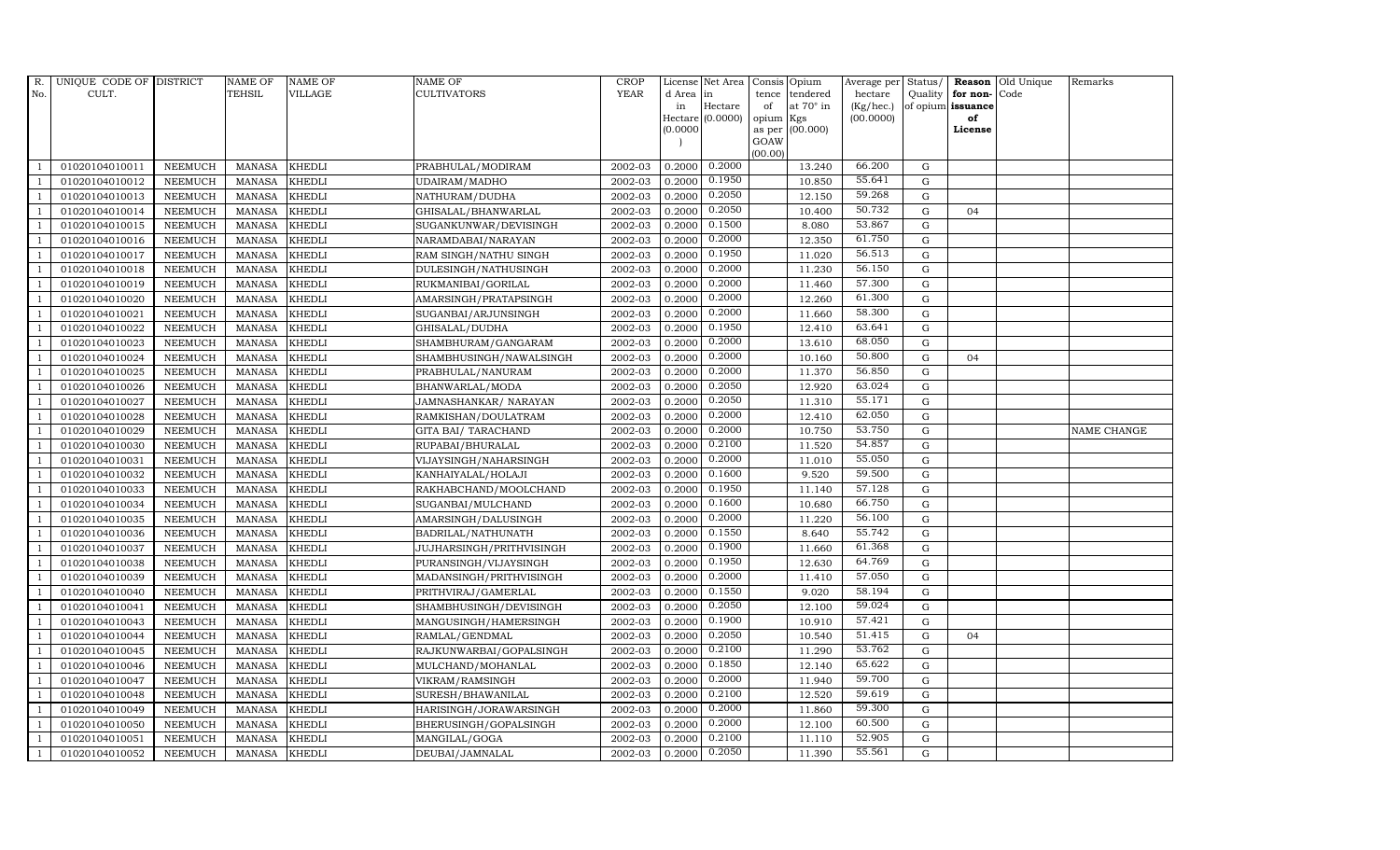| $R_{\cdot}$    | UNIQUE CODE OF DISTRICT |                | NAME OF       | <b>NAME OF</b> | NAME OF                   | <b>CROP</b> |           | License Net Area Consis Opium |                 |                  | Average per            | Status/     |                         | Reason Old Unique | Remarks                 |  |
|----------------|-------------------------|----------------|---------------|----------------|---------------------------|-------------|-----------|-------------------------------|-----------------|------------------|------------------------|-------------|-------------------------|-------------------|-------------------------|--|
| No.            | CULT.                   |                | <b>TEHSIL</b> | <b>VILLAGE</b> | CULTIVATORS               | <b>YEAR</b> | d Area in |                               |                 | tence tendered   | hectare                | Quality     | for non-                | Code              |                         |  |
|                |                         |                |               |                |                           |             | in        | Hectare<br>Hectare $(0.0000)$ | of<br>opium Kgs | at $70^\circ$ in | (Kg/hec.)<br>(00.0000) |             | of opium issuance<br>of |                   |                         |  |
|                |                         |                |               |                |                           |             | (0.0000)  |                               |                 | as per (00.000)  |                        |             | License                 |                   |                         |  |
|                |                         |                |               |                |                           |             |           |                               | GOAW            |                  |                        |             |                         |                   |                         |  |
| $\overline{1}$ | 01020104010053          | <b>NEEMUCH</b> | MANASA        | <b>KHEDLI</b>  | HARI SINGH/SARDAR SINGH   | 2002-03     | 0.2000    | 0.2000                        | (00.00)         | 10.590           | 52.950                 | G           |                         |                   |                         |  |
| <sup>1</sup>   | 01020104010054          | <b>NEEMUCH</b> | <b>MANASA</b> | <b>KHEDLI</b>  | NAHARSINGH/ONKARSINGH     | 2002-03     | 0.2000    | 0.2050                        |                 | 10.820           | 52.780                 | G           |                         |                   |                         |  |
|                | 01020104010056          | <b>NEEMUCH</b> | <b>MANASA</b> | <b>KHEDLI</b>  | HARISINGH/NAWALSINGH      | 2002-03     | 0.2000    | 0.1550                        |                 | 8.510            | 54.903                 | G           |                         |                   |                         |  |
| -1             | 01020104010057          | <b>NEEMUCH</b> | <b>MANASA</b> | <b>KHEDLI</b>  | PRATAPSINGH/MADHOSINGH    | 2002-03     | 0.2000    | 0.2000                        |                 | 11.840           | 59.200                 | $\mathbf G$ |                         |                   |                         |  |
| <sup>1</sup>   | 01020104010058          | <b>NEEMUCH</b> | <b>MANASA</b> | <b>KHEDLI</b>  | UMRAOKUNWAR/BHURASINGH    | 2002-03     | 0.2000    | 0.2050                        |                 | 10.950           | 53.415                 | G           |                         |                   |                         |  |
| $\overline{1}$ | 01020104010060          | <b>NEEMUCH</b> | MANASA        | <b>KHEDLI</b>  | KISHAN/LALURAM            | 2002-03     | 0.2000    | 0.1950                        |                 | 9.940            | 50.974                 | G           | 04                      |                   |                         |  |
| - 1            | 01020104010062          | <b>NEEMUCH</b> | <b>MANASA</b> | <b>KHEDLI</b>  | GATTUBAI/NATHULAL         | 2002-03     | 0.2000    | 0.1550                        |                 | 9.360            | 60.387                 | ${\bf G}$   |                         |                   |                         |  |
| $\overline{1}$ | 01020104010063          | <b>NEEMUCH</b> | <b>MANASA</b> | <b>KHEDLI</b>  | MANOJ/MADANLAL            | 2002-03     | 0.2000    | 0.2050                        |                 | 12.500           | 60.976                 | G           |                         |                   |                         |  |
|                | 01020104010064          | <b>NEEMUCH</b> | <b>MANASA</b> | <b>KHEDLI</b>  | DEVILAL/MANGILAL          | 2002-03     | 0.2000    | 0.2000                        |                 | 11.310           | 56.550                 | G           |                         |                   |                         |  |
| <sup>1</sup>   | 01020104010065          | <b>NEEMUCH</b> | <b>MANASA</b> | <b>KHEDLI</b>  | SUNDER/BHANWARLAL         | 2002-03     | 0.2000    | 0.2100                        |                 | 13.110           | 62.429                 | ${\rm G}$   |                         |                   |                         |  |
| <sup>1</sup>   | 01020104010066          | NEEMUCH        | MANASA        | <b>KHEDLI</b>  | GHISIBAI/PARTHA           | 2002-03     | 0.2000    | 0.1550                        |                 | 8.580            | 55.355                 | ${\rm G}$   |                         |                   |                         |  |
| $\overline{1}$ | 01020104010067          | <b>NEEMUCH</b> | <b>MANASA</b> | <b>KHEDLI</b>  | GORILAL/BHANWARLAL        | 2002-03     | 0.2000    | 0.2050                        |                 | 10.050           | 49.024                 | G           | 04                      |                   |                         |  |
| <sup>1</sup>   | 01020104010071          | <b>NEEMUCH</b> | <b>MANASA</b> | <b>KHEDLI</b>  | KANHAIYALAL/LALURAM       | 2002-03     | 0.2000    | 0.1500                        |                 | 9.310            | 62.067                 | G           |                         |                   |                         |  |
| -1             | 01020104010072          | <b>NEEMUCH</b> | <b>MANASA</b> | <b>KHEDLI</b>  | RAMSINGH/GULABSINGH       | 2002-03     | 0.2000    | 0.2000                        |                 | 10.370           | 51.850                 | G           | 04                      |                   |                         |  |
| - 1            | 01020104010073          | <b>NEEMUCH</b> | <b>MANASA</b> | <b>KHEDLI</b>  | NARAYAN/NATHU             | 2002-03     | 0.2000    | 0.1800                        |                 | 9.560            | 53.111                 | G           |                         |                   |                         |  |
| $\overline{1}$ | 01020104010074          | <b>NEEMUCH</b> | <b>MANASA</b> | <b>KHEDLI</b>  | MADANSINGH/NAVALSINGH     | 2002-03     | 0.2000    | 0.2050                        |                 | 12.810           | 62.488                 | ${\rm G}$   |                         |                   |                         |  |
| -1             | 01020104010075          | <b>NEEMUCH</b> | <b>MANASA</b> | <b>KHEDLI</b>  | MOHANLAL/PYARA MEGHWAL    | 2002-03     | 0.2000    | 0.1550                        |                 | 10.120           | 65.290                 | G           |                         |                   |                         |  |
| <sup>1</sup>   | 01020104010076          | <b>NEEMUCH</b> | <b>MANASA</b> | <b>KHEDLI</b>  | SOHANLAL/LALURAM          | 2002-03     | 0.2000    | 0.2100                        |                 | 11.080           | 52.762                 | G           |                         |                   |                         |  |
|                | 01020104010077          | <b>NEEMUCH</b> | <b>MANASA</b> | <b>KHEDLI</b>  | BAPUSINGH/DHULSINGH       | 2002-03     | 0.2000    | 0.1950                        |                 | 11.790           | 60.462                 | G           |                         |                   |                         |  |
| <sup>1</sup>   | 01020104010078          | <b>NEEMUCH</b> | <b>MANASA</b> | <b>KHEDLI</b>  | BHERULAL/MANGILAL         | 2002-03     | 0.2000    | 0.2050                        |                 | 12.580           | 61.366                 | G           |                         |                   |                         |  |
| -1             | 01020104010079          | <b>NEEMUCH</b> | <b>MANASA</b> | <b>KHEDLI</b>  | SHAKTI/SOHANLAL           | 2002-03     | 0.2000    | 0.2000                        |                 | 11.680           | 58.400                 | ${\rm G}$   |                         |                   |                         |  |
| <sup>1</sup>   | 01020104010080          | <b>NEEMUCH</b> | <b>MANASA</b> | <b>KHEDLI</b>  | NANALAL/KALU DHOBI        | 2002-03     | 0.2000    | 0.2000                        |                 | 13.090           | 65.450                 | G           |                         |                   |                         |  |
| <sup>1</sup>   | 01020104010082          | <b>NEEMUCH</b> | <b>MANASA</b> | <b>KHEDLI</b>  | RAMIBAI/NANURAM BHIL      | 2002-03     | 0.2000    | 0.1100                        |                 | 6.060            | 55.091                 | G           |                         |                   |                         |  |
| $\overline{1}$ | 01020104010083          | <b>NEEMUCH</b> | <b>MANASA</b> | <b>KHEDLI</b>  | KHUMANSINGH/NAWALSINGH    | 2002-03     | 0.2000    | 0.2050                        |                 | 11.170           | 54.488                 | ${\bf G}$   |                         |                   |                         |  |
| $\overline{1}$ | 01020104010084          | <b>NEEMUCH</b> | <b>MANASA</b> | <b>KHEDLI</b>  | PRABHULAL/BHAWANILAL      | 2002-03     | 0.2000    | 0.1050                        |                 | 6.140            | 58.476                 | G           |                         |                   |                         |  |
| -1             | 01020104010085          | <b>NEEMUCH</b> | <b>MANASA</b> | <b>KHEDLI</b>  | NAHARSINGH/GULABSINGH     | 2002-03     | 0.2000    | 0.2000                        |                 | 11.870           | 59.350                 | G           |                         |                   |                         |  |
| -1             | 01020104010086          | <b>NEEMUCH</b> | <b>MANASA</b> | <b>KHEDLI</b>  | PADAMSINGH/KALUSINGH      | 2002-03     | 0.2000    | 0.1050                        |                 | 5.240            | 49.905                 | G           | 04                      |                   |                         |  |
| <sup>1</sup>   | 01020104010087          | <b>NEEMUCH</b> | <b>MANASA</b> | <b>KHEDLI</b>  | NANURAM/BHUWANA           | 2002-03     | 0.2000    | 0.2050                        |                 | 12.680           | 61.854                 | G           |                         |                   |                         |  |
| $\overline{1}$ | 01020104010088          | <b>NEEMUCH</b> | <b>MANASA</b> | <b>KHEDLI</b>  | NANDA/SHANKARNATH         | 2002-03     | 0.2000    | 0.1550                        |                 | 8.490            | 54.774                 | ${\bf G}$   |                         |                   |                         |  |
|                | 01020104010091          | <b>NEEMUCH</b> | <b>MANASA</b> | <b>KHEDLI</b>  | HEERABAI/VIJAYRAM         | 2002-03     | 0.2000    | 0.1100                        |                 | 6.390            | 58.091                 | G           |                         |                   |                         |  |
| - 1            | 01020104010092          | <b>NEEMUCH</b> | <b>MANASA</b> | <b>KHEDLI</b>  | MANGILAL/KALU DHOBI       | 2002-03     | 0.2000    | 0.2050                        |                 | 12.490           | 60.927                 | G           |                         |                   |                         |  |
| -1             | 01020104010094          | <b>NEEMUCH</b> | <b>MANASA</b> | <b>KHEDLI</b>  | VISHNUKUMAR/MANGILAL      | 2002-03     | 0.2000    | 0.1500                        |                 | 8.370            | 55.800                 | ${\bf G}$   |                         |                   |                         |  |
| $\overline{1}$ | 01020104010095          | <b>NEEMUCH</b> | <b>MANASA</b> | <b>KHEDLI</b>  | GISHIBAI/NANALAL          | 2002-03     | 0.2000    | 0.1600                        |                 | 8.790            | 54.938                 | ${\rm G}$   |                         |                   |                         |  |
| $\overline{1}$ | 01020104010096          | <b>NEEMUCH</b> | <b>MANASA</b> | <b>KHEDLI</b>  | MOHANLAL/MADHUJI          | 2002-03     | 0.2000    | 0.2000                        |                 | 11.780           | 58.900                 | ${\rm G}$   |                         |                   |                         |  |
|                | 01020104010097          | <b>NEEMUCH</b> | <b>MANASA</b> | <b>KHEDLI</b>  | MODIRAM/MADHUJI           | 2002-03     | 0.2000    | 0.1750                        |                 | 9.620            | 54.971                 | G           |                         |                   |                         |  |
| - 1            | 01020104010098          | <b>NEEMUCH</b> | <b>MANASA</b> | <b>KHEDLI</b>  | KANHAIYALAL/CHOGA         | 2002-03     | 0.2000    | 0.2050                        |                 | 11.560           | 56.390                 | ${\rm G}$   |                         |                   | TRANSFER/KHEDA BHANGOTA |  |
| -1             | 01020104010099          | NEEMUCH        | <b>MANASA</b> | <b>KHEDLI</b>  | RAMCHANDRA/SHANKARLALJI   | 2002-03     | 0.2000    | 0.2100                        |                 | 12.210           | 58.143                 | G           |                         |                   |                         |  |
| <sup>1</sup>   | 01020104010103          | <b>NEEMUCH</b> | <b>MANASA</b> | <b>KHEDLI</b>  | UMESHCHANDRA/NANALAL      | 2002-03     | 0.2000    | 0.1650                        |                 | 8.950            | 54.242                 | ${\bf G}$   |                         |                   |                         |  |
| <sup>1</sup>   | 01020104010105          | <b>NEEMUCH</b> | <b>MANASA</b> | <b>KHEDLI</b>  | NARAYAN/TEKA              | 2002-03     | 0.2000    | 0.2000                        |                 | 11.620           | 58.100                 | ${\bf G}$   |                         |                   |                         |  |
|                | 01020104010106          | <b>NEEMUCH</b> | <b>MANASA</b> | <b>KHEDLI</b>  | RAJKUMAR/SUKHLAL          | 2002-03     | 0.2000    | 0.2000                        |                 | 12.010           | 60.050                 | G           |                         |                   |                         |  |
| $\mathbf{1}$   | 01020104010107          | <b>NEEMUCH</b> | <b>MANASA</b> | <b>KHEDLI</b>  | GIRJAKUNWAR/NARENDRASINGH | 2002-03     | 0.2000    | 0.1500                        |                 | 7.980            | 53.200                 | G           |                         |                   |                         |  |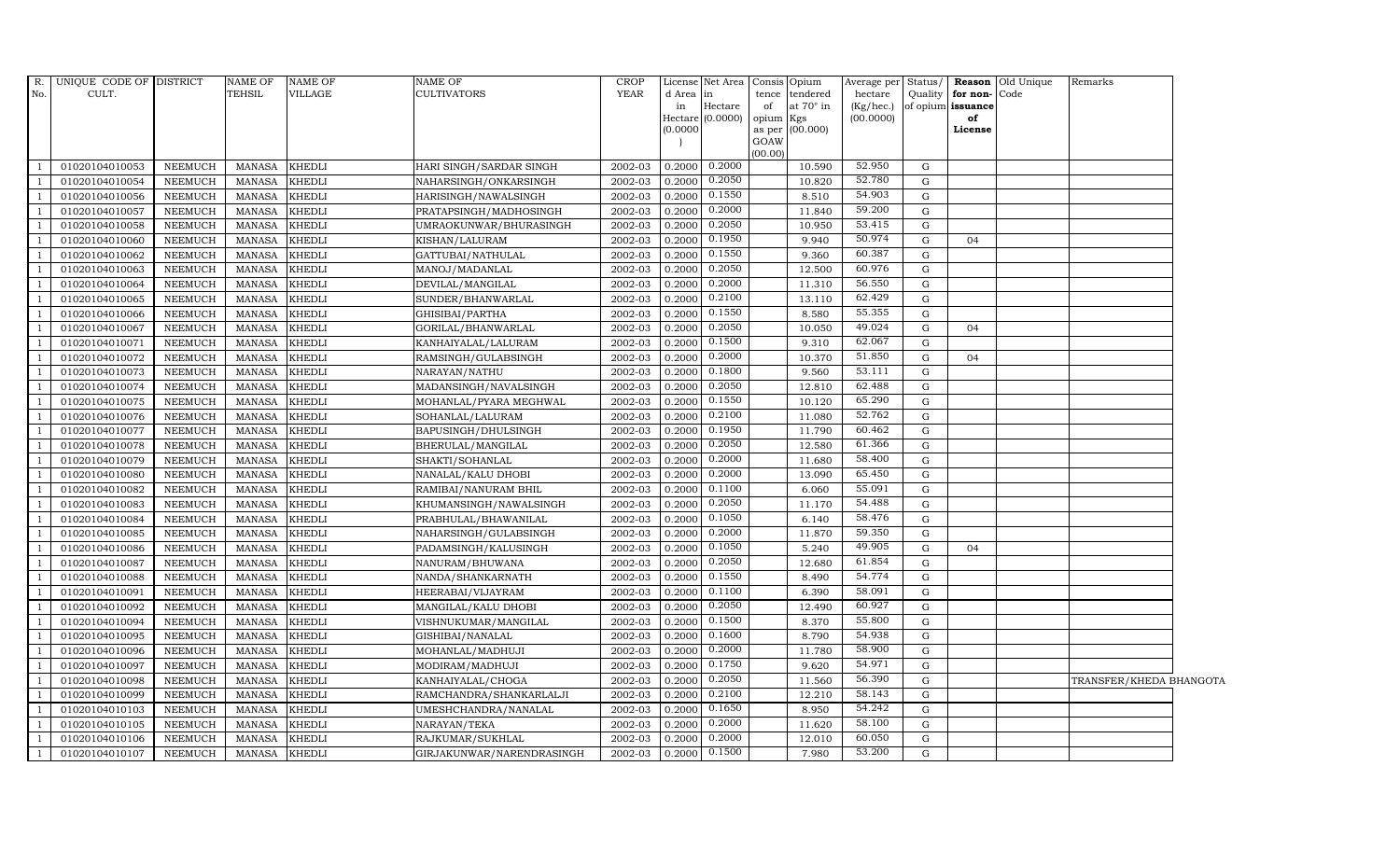| R.           | UNIQUE CODE OF DISTRICT |                | NAME OF       | <b>NAME OF</b> | NAME OF                  | <b>CROP</b> |           | License Net Area Consis Opium |         |                        |           |              |                      | Average per Status/ <b>Reason</b> Old Unique | Remarks                            |                   |
|--------------|-------------------------|----------------|---------------|----------------|--------------------------|-------------|-----------|-------------------------------|---------|------------------------|-----------|--------------|----------------------|----------------------------------------------|------------------------------------|-------------------|
| No.          | CULT.                   |                | <b>TEHSIL</b> | <b>VILLAGE</b> | CULTIVATORS              | <b>YEAR</b> | d Area in |                               |         | tence tendered         | hectare   |              | Quality for non-Code |                                              |                                    |                   |
|              |                         |                |               |                |                          |             | in        | Hectare                       | of      | at $70^\circ$ in       | (Kg/hec.) |              | of opium issuance    |                                              |                                    |                   |
|              |                         |                |               |                |                          |             | (0.0000)  | Hectare (0.0000)              | opium   | Kgs<br>as per (00.000) | (00.0000) |              | of<br>License        |                                              |                                    |                   |
|              |                         |                |               |                |                          |             |           |                               | GOAW    |                        |           |              |                      |                                              |                                    |                   |
|              |                         |                |               |                |                          |             |           |                               | (00.00) |                        |           |              |                      |                                              |                                    |                   |
|              | 01020104010108          | <b>NEEMUCH</b> | MANASA        | <b>KHEDLI</b>  | CHUNNILAL/HUKHMA         | 2002-03     |           | $0.2000$ $0.2000$             |         | 11.460                 | 57.300    | G            |                      |                                              |                                    |                   |
|              | 01020104010109          | <b>NEEMUCH</b> | <b>MANASA</b> | <b>KHEDLI</b>  | AMARSINGH/KACHRUSINGH    | 2002-03     | 0.2000    | 0.2000                        |         | 11.480                 | 57.400    | G            |                      |                                              |                                    |                   |
|              | 01020104010110          | <b>NEEMUCH</b> | <b>MANASA</b> | <b>KHEDLI</b>  | FULCHAND/PARBHULAL       | 2002-03     | 0.2000    | 0.1050                        |         | 6.200                  | 59.048    | G            |                      |                                              |                                    |                   |
|              | 01020104010111          | <b>NEEMUCH</b> | <b>MANASA</b> | <b>KHEDLI</b>  | HULASIBAI/UDA            | 2002-03     | 0.2000    | 0.2050                        |         | 10.330                 | 50.390    | G            | 04                   |                                              |                                    |                   |
|              | 01020104010112          | <b>NEEMUCH</b> | <b>MANASA</b> | <b>KHEDLI</b>  | UDIBAI/UDA               | 2002-03     | 0.2000    | 0.2000                        |         | 11.240                 | 56.200    | G            |                      |                                              |                                    |                   |
|              | 01020104010113          | <b>NEEMUCH</b> | <b>MANASA</b> | <b>KHEDLI</b>  | KESHURAM/GOKUL           | 2002-03     | 0.2000    | 0.2050                        |         | 11.330                 | 55.268    | G            |                      | 01020104027001                               |                                    |                   |
|              | 01020104010114          | <b>NEEMUCH</b> | <b>MANASA</b> | <b>KHEDLI</b>  | BHANWARLAL/BHERULAL      | 2002-03     | 0.2000    | $0.1\overline{100}$           |         | 6.070                  | 55.182    | G            |                      | 01020104007024                               |                                    |                   |
|              | 01020104010115          | <b>NEEMUCH</b> | <b>MANASA</b> | <b>KHEDLI</b>  | DEVA/GANGARAM            | 2002-03     | 0.2000    | 0.1200                        |         | 7.020                  | 58.500    | G            |                      | 01020104007060                               |                                    |                   |
|              | 01020104010116          | <b>NEEMUCH</b> | <b>MANASA</b> | <b>KHEDLI</b>  | RODA/HEMA                | 2002-03     | 0.2000    | 0.1000                        |         | 5.580                  | 55.800    | G            |                      |                                              | 0102010401801TRANSFER/GOTHDA       |                   |
|              | 01020104010117          | <b>NEEMUCH</b> | <b>MANASA</b> | <b>KHEDLI</b>  | BHERULAL/JAGANNATH       | 2002-03     | 0.2000    | 0.2000                        |         | 11.920                 | 59.600    | G            |                      | 01020104028062                               |                                    |                   |
|              | 01020104010118          | <b>NEEMUCH</b> | <b>MANASA</b> | <b>KHEDLI</b>  | PREMCHANDRA/RAMCHANDRA   | 2002-03     | 0.2000    | 0.1650                        |         | 9.900                  | 60.000    | G            |                      |                                              | 0102010411902 TRANSFER/ FULPURA    |                   |
|              | 01020104010119          | <b>NEEMUCH</b> | MANASA        | <b>KHEDLI</b>  | PRAHLADKUNWAR/VIJAYSINGH | 2002-03     | 0.2000    | 0.1500                        |         | 9.020                  | 60.133    | G            |                      | 01020104115062                               |                                    |                   |
|              | 01020104010120          | <b>NEEMUCH</b> | <b>MANASA</b> | <b>KHEDLI</b>  | BHULIBAI/BOTLAL          | 2002-03     | 0.2000    | 0.1900                        |         | 12.250                 | 64.474    | G            |                      | 01020105017006                               |                                    |                   |
|              | 01020104010121          | <b>NEEMUCH</b> | <b>MANASA</b> | <b>KHEDLI</b>  | RAMCHANDRA/GABUR         | 2002-03     | 0.2000    | 0.2000                        |         | 11.700                 | 58.500    | G            |                      |                                              | 0102010402704TRANSFER/ PARDAI      |                   |
|              | 01020104010122          | <b>NEEMUCH</b> | <b>MANASA</b> | <b>KHEDLI</b>  | MANGILAL/SATYANARAYAN    | 2002-03     | 0.2000    | 0.2050                        |         | 12.210                 | 59.561    | ${\rm G}$    |                      |                                              | 0102010402708TRANSFER/KANJARDA-I   |                   |
|              | 01020104010123          | <b>NEEMUCH</b> | <b>MANASA</b> | <b>KHEDLI</b>  | KANHAIYALAL/NANDLAL      | 2002-03     | 0.2000    | 0.2000                        |         | 12.170                 | 60.850    | G            |                      | 01020104027121                               |                                    |                   |
|              | 01020104010124          | <b>NEEMUCH</b> | MANASA        | <b>KHEDLI</b>  | TULSIRAM/MODIRAM         | 2002-03     | 0.2000    | 0.2000                        |         | 12.770                 | 63.850    | G            |                      | 01020104026282                               |                                    |                   |
|              | 01020104010125          | <b>NEEMUCH</b> | <b>MANASA</b> | <b>KHEDLI</b>  | NATHULAL/MODIRAM         | 2002-03     | 0.2000    | 0.2050                        |         | 11.790                 | 57.512    | ${\rm G}$    |                      |                                              |                                    |                   |
|              | 01020104010126          | <b>NEEMUCH</b> | <b>MANASA</b> | <b>KHEDLI</b>  | RADHIBAI/HEERALAL        | 2002-03     | 0.2000    | 0.1850                        |         | 10.390                 | 56.162    | G            |                      | 01020104046016                               |                                    |                   |
|              | 01020104010127          | <b>NEEMUCH</b> | <b>MANASA</b> | <b>KHEDLI</b>  | TULSIRAM/SURAJMAL        | 2002-03     | 0.2000    | 0.1850                        |         | 10.810                 | 58.432    | G            |                      | 01020104046057                               |                                    |                   |
|              | 01020104010128          | NEEMUCH        | <b>MANASA</b> | <b>KHEDLI</b>  | RUKMANBAI/KACHRU         | 2002-03     | 0.2000    | 0.2050                        |         | 11.130                 | 54.293    | G            |                      | 01020104046071                               |                                    |                   |
|              | 01020104010129          | <b>NEEMUCH</b> | MANASA        | <b>KHEDLI</b>  | KARULAL/MANGILAL BALAI   | 2002-03     | 0.2000    | 0.1850                        |         | 9.700                  | 52.432    | G            |                      | 01020104046084                               |                                    |                   |
|              | 01020104010130          | <b>NEEMUCH</b> | MANASA        | <b>KHEDLI</b>  | <b>BOTLAL/DOULA</b>      | 2002-03     | 0.2000    | 0.2000                        |         | 12.490                 | 62.450    | G            |                      | 0102010412002TRANSFER/                       |                                    | <b>KUKDESHWAR</b> |
|              | 01020104010131          | <b>NEEMUCH</b> | <b>MANASA</b> | <b>KHEDLI</b>  | TULSIRAM/SHANKARLAL      | 2002-03     | 0.2000    | 0.1950                        |         | 11.480                 | 58.872    | G            |                      | 0102010412007TRANSFER/                       |                                    | KUKDESHWAR        |
|              | 01020104010132          | <b>NEEMUCH</b> | <b>MANASA</b> | KHEDLI         | PAWANKUMAR/TULSIRAM      | 2002-03     | 0.2000    | 0.1000                        |         | 5.780                  | 57.800    | ${\rm G}$    |                      | 0102010412011TRANSFER/                       |                                    | <b>KUKDESHWAR</b> |
|              | 01020104010133          | <b>NEEMUCH</b> | MANASA        | <b>KHEDLI</b>  | RAMNARAYAN/SHANKAR       | 2002-03     | 0.2000    | 0.1950                        |         | 11.120                 | 57.026    | G            |                      |                                              | 0102010412011 TRANSFER/ KUKDESHWAR |                   |
|              | 01020104010134          | <b>NEEMUCH</b> | MANASA        | <b>KHEDLI</b>  | BHAGATRAM/KANWARLAL      | 2002-03     | 0.2000    | 0.1050                        |         | 6.070                  | 57.810    | G            |                      |                                              | 0102010412022TRANSFER/KUKEDESGWAR  |                   |
|              | 01020104010135          | <b>NEEMUCH</b> | MANASA        | <b>KHEDLI</b>  | BHURIBAI/PRABHULAL       | 2002-03     | 0.2000    | 0.1950                        |         | 10.060                 | 51.590    | G            | 04                   | 1020104141036                                |                                    |                   |
|              | 01020104010136          | <b>NEEMUCH</b> | <b>MANASA</b> | <b>KHEDLI</b>  | CHOUTHMAL/LALA           | 2002-03     | 0.2000    | 0.1900                        |         | 9.120                  | 48.000    | G            | 04                   | 1020104141044                                |                                    |                   |
|              | 01020104010137          | <b>NEEMUCH</b> | <b>MANASA</b> | <b>KHEDLI</b>  | VINAYKUMAR/SHOBHAGMAL    | 2002-03     | 0.2000    | 0.1550                        |         | 9.710                  | 62.645    | G            |                      | 01020104052090                               |                                    |                   |
|              | 01020104010138          | <b>NEEMUCH</b> | MANASA        | <b>KHEDLI</b>  | MOHANLAL/MANGILAL        | 2002-03     | 0.2000    | 0.2100                        |         | 9.930                  | 47.286    | G            | 04                   | 1020104052208                                |                                    |                   |
|              | 01020104010139          | <b>NEEMUCH</b> | <b>MANASA</b> | <b>KHEDLI</b>  | RAMESHCHANDRA/MANGILAL   | 2002-03     | 0.2000    | 0.1100                        |         | 5.080                  | 46.182    | G            | 04                   | 1020104052218                                |                                    |                   |
|              | 01020104010140          | <b>NEEMUCH</b> | MANASA        | <b>KHEDLI</b>  | SUNDERLAL/KANWARLAL      | 2002-03     | 0.2000    | 0.1450                        |         | 8.770                  | 60.483    | $\mathbf{G}$ |                      | 0102010412001TRANSFER/                       |                                    | KUKDESHWARII      |
| $\mathbf{1}$ | 01020104010141          | <b>NEEMUCH</b> | <b>MANASA</b> | <b>KHEDLI</b>  | SUNDERLAL/KASHIRAM       | 2002-03     | 0.2000    | 0.1050                        |         | 6.110                  | 58.190    | $\mathbf G$  |                      |                                              | 0102010410400TRANSFER/ SUWASRA     |                   |
|              | 01020104010142          | <b>NEEMUCH</b> | <b>MANASA</b> | <b>KHEDLI</b>  | CHUNNIBAI/KANA           | 2002-03     | 0.2000    | 0.1050                        |         | 6.120                  | 58.286    | G            |                      |                                              | 0102010402716TRANSFER/ PARDAII     |                   |
|              | 01020104010143          | <b>NEEMUCH</b> | <b>MANASA</b> | <b>KHEDLI</b>  | KANWARLAL/BHAGIRATH      | 2002-03     | 0.2000    | 0.1950                        |         | 11.800                 | 60.513    | G            |                      | 01020104052113                               |                                    |                   |
|              | 01020104010144          | <b>NEEMUCH</b> | <b>MANASA</b> | <b>KHEDLI</b>  | YASHWANT/BAPULAL         | 2002-03     | 0.2000    | 0.2000                        |         | 12.510                 | 62.550    | G            |                      |                                              | 0102010412004TRANSFER/ KUKDESHWAR  |                   |
|              | 01020104010145          | <b>NEEMUCH</b> | MANASA        | <b>KHEDLI</b>  | VISHNUGIR/RATANGIR       | 2002-03     | 0.2000    | 0.1500                        |         | 8.820                  | 58.800    | G            |                      |                                              | 0102010412003TRANSFER/ KUKDESHWAR  |                   |
|              | 01020104010146          | <b>NEEMUCH</b> | <b>MANASA</b> | <b>KHEDLI</b>  | RANSINGH/HAMERSINGH      | 2002-03     | 0.2000    | 0.1050                        |         | 5.760                  | 54.857    | G            |                      | 01020104093034                               |                                    |                   |
|              | 01020104010147          | <b>NEEMUCH</b> | <b>MANASA</b> | <b>KHEDLI</b>  | <b>BHAGIRATH/HEERA</b>   | 2002-03     | 0.2000    | 0.1650                        |         | 8.970                  | 54.364    | G            |                      |                                              | TRANSFER/ RAIPURIA                 |                   |
|              | 01020104010148          | <b>NEEMUCH</b> | MANASA        | <b>KHEDLI</b>  | GOKUL/HEERA              | 2002-03     |           | $0.2000$ $0.1000$             |         | 5.850                  | 58.500    | G            |                      |                                              |                                    |                   |
|              |                         |                |               |                |                          |             |           |                               |         |                        |           |              |                      |                                              |                                    |                   |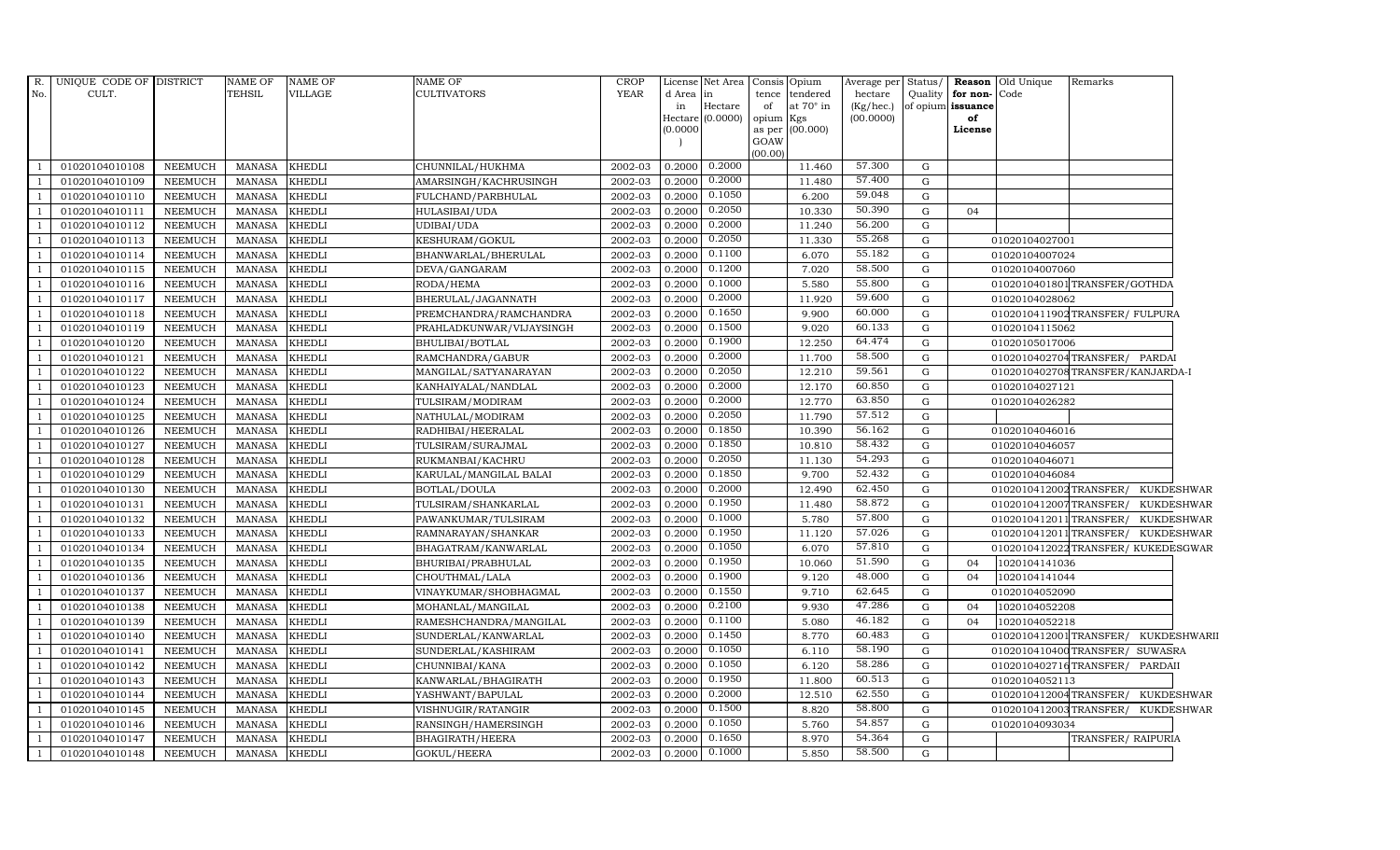| R.<br>No.                | UNIQUE CODE OF DISTRICT<br>CULT. |                | NAME OF<br>TEHSIL              | <b>NAME OF</b><br>VILLAGE | NAME OF<br><b>CULTIVATORS</b> | <b>CROP</b><br><b>YEAR</b> | License<br>d Area<br>in<br>Hectare<br>(0.0000) | Net Area<br>in<br>Hectare<br>(0.0000) | tence<br>of<br>opium<br>as per<br>GOAW<br>(00.00) | Consis Opium<br>tendered<br>at $70^\circ$ in<br>Kgs<br>(00.000) | Average per<br>hectare<br>(Kg/hec.)<br>(00.0000) | Status/      | Quality for non-Code<br>of opium issuance<br>of<br>License | <b>Reason</b> Old Unique | Remarks                               |  |
|--------------------------|----------------------------------|----------------|--------------------------------|---------------------------|-------------------------------|----------------------------|------------------------------------------------|---------------------------------------|---------------------------------------------------|-----------------------------------------------------------------|--------------------------------------------------|--------------|------------------------------------------------------------|--------------------------|---------------------------------------|--|
| $\overline{\phantom{0}}$ | 01020104010149                   | NEEMUCH        | MANASA                         | <b>KHEDLI</b>             | KACHRULAL/BHANWARLAL          | 2002-03                    | 0.2000                                         | 0.1100                                |                                                   | 6.560                                                           | 59.636                                           | G            |                                                            |                          | 0102010402701 TRANSFER/KANJARA-II     |  |
| $\overline{1}$           | 01020104010150                   | <b>NEEMUCH</b> | <b>MANASA</b>                  | <b>KHEDLI</b>             | KARIBAI/KAMLASHANKAR          | 2002-03                    | 0.2000                                         | 0.1450                                |                                                   | 8.180                                                           | 56.414                                           | G            |                                                            |                          | 0102010412012TRANSFER/ KUKDESHWAR     |  |
| $\overline{\phantom{0}}$ | 01020104010151                   | <b>NEEMUCH</b> | <b>MANASA</b>                  | <b>KHEDLI</b>             | SEVA/MOTI                     | 2002-03                    | 0.2000                                         | 0.1500                                |                                                   | 8.830                                                           | 58.867                                           | G            |                                                            |                          | TRANSFER/BHATKHED-II                  |  |
| $\overline{1}$           | 01020104010152                   | <b>NEEMUCH</b> | <b>MANASA</b>                  | <b>KHEDLI</b>             | GANGARAM/DHURA                | 2002-03                    | 0.2000                                         | 0.2050                                |                                                   | 11.590                                                          | 56.537                                           | ${\rm G}$    |                                                            |                          |                                       |  |
| $\overline{1}$           | 01020104010153                   | <b>NEEMUCH</b> | <b>MANASA</b>                  | <b>KHEDLI</b>             | MANGIBAI/MANGILAL             | 2002-03                    | 0.2000                                         | 0.1500                                |                                                   | 8.920                                                           | 59.467                                           | G            |                                                            |                          | 0102010405214TRANSFER/ALHEDJAGIR-II   |  |
| $\overline{1}$           | 01020104010154                   | <b>NEEMUCH</b> | <b>MANASA</b>                  | <b>KHEDLI</b>             | DHANRAJ/BHERULAL              | 2002-03                    | 0.2000                                         | 0.1400                                |                                                   | 8.380                                                           | 59.857                                           | G            |                                                            | 010                      | TRANSFER/ TINKIYAKHEDI/NMH-I          |  |
| $\overline{1}$           | 01020104010155                   | <b>NEEMUCH</b> | <b>MANASA</b>                  | <b>KHEDLI</b>             | RAMCHANDRA/HEERA              | 2002-03                    | 0.2000                                         | 0.1500                                |                                                   | 6.870                                                           | 45.800                                           | G            | 04                                                         | 018                      |                                       |  |
| $\overline{1}$           | 01020104010156                   | NEEMUCH        | <b>MANASA</b>                  | <b>KHEDLI</b>             | SOHANLAL/DHANRAJ              | 2002-03                    | 0.2000                                         | 0.1950                                |                                                   | 10.930                                                          | 56.051                                           | G            |                                                            | 001                      | TRANSFER/ TINKIYAKHEDI/NMH-I          |  |
|                          | 01020104010157                   | <b>NEEMUCH</b> | <b>MANASA</b>                  | <b>KHEDLI</b>             | JAWANSINGH/BHAGCHANDA         | 2002-03                    | 0.2000                                         | 0.1400                                |                                                   | 7.510                                                           | 53.643                                           | G            |                                                            | 021                      | TRANSFER/ JHALRI                      |  |
| $\overline{1}$           | 01020104010158                   | NEEMUCH        | <b>MANASA</b>                  | <b>KHEDLI</b>             | RAMSINGH/HEERAJI              | 2002-03                    | 0.2000                                         | 0.1900                                |                                                   | 9.870                                                           | 51.947                                           | $\mathbf G$  | 04                                                         | 101                      |                                       |  |
| $\overline{1}$           | 01020104010159                   | NEEMUCH        | <b>MANASA</b>                  | <b>KHEDLI</b>             | DEVRAM/RAMCHANDRA             | 2002-03                    | 0.2000                                         | 0.1950                                |                                                   | 9.810                                                           | 50.308                                           | G            | 04                                                         | 024                      |                                       |  |
| $\overline{1}$           | 01020104010160                   | <b>NEEMUCH</b> | MANASA                         | <b>KHEDLI</b>             | RAMESHCHANDRA/RAMRATAN        | 2002-03                    | 0.2000                                         | 0.1400                                |                                                   | 7.840                                                           | 56.000                                           | G            |                                                            | 118                      | TRANSFER/ JHALRI                      |  |
| $\overline{1}$           | 01020104010161                   | <b>NEEMUCH</b> | <b>MANASA</b>                  | <b>KHEDLI</b>             | HAJARILAL/BHANWARLAL          | 2002-03                    | 0.2000                                         | 0.1500                                |                                                   | 8.210                                                           | 54.733                                           | G            |                                                            | 065                      | TRANSFER/ JHALRI                      |  |
| $\overline{1}$           | 01020104010162                   | <b>NEEMUCH</b> | <b>MANASA</b>                  | <b>KHEDLI</b>             | KAMLABAI/BHAGCHANDRA          | 2002-03                    | 0.2000                                         | 0.1450                                |                                                   | 7.820                                                           | 53.931                                           | G            |                                                            | 017                      | TRANSFER/BORKHEDI                     |  |
| $\overline{1}$           | 01020104010163                   | <b>NEEMUCH</b> | <b>MANASA</b>                  | <b>KHEDLI</b>             | BAPUSINGH/ISHWARSINGH         | 2002-03                    | 0.2000                                         | 0.1550                                |                                                   | 8.300                                                           | 53.548                                           | G            |                                                            | 01040209130072           |                                       |  |
| $\overline{1}$           | 01020104010164                   | <b>NEEMUCH</b> | <b>MANASA</b>                  | <b>KHEDLI</b>             | MUNNIBAI/KARULAL GAYRI        | 2002-03                    | 0.2000                                         | 0.2000                                |                                                   | 11.270                                                          | 56.350                                           | G            |                                                            |                          | 0102010404602TRANSFER/ MANGROL/ NMH-I |  |
| $\overline{1}$           | 01020104010165                   | <b>NEEMUCH</b> | MANASA                         | <b>KHEDLI</b>             | KAMLAKUNWAR/CHANDRAPAL        | 2002-03                    | 0.2000                                         | 0.1550                                |                                                   | 8.290                                                           | 53.484                                           | G            |                                                            |                          |                                       |  |
| $\overline{1}$           | 01020104010166                   | <b>NEEMUCH</b> | <b>MANASA</b>                  | <b>KHEDLI</b>             | SHIVSINGH/HAMERSINGH          | 2002-03                    | 0.2000                                         | 0.2000                                |                                                   | 9.960                                                           | 49.800                                           | G            | 04                                                         | 1020104047012            |                                       |  |
| $\overline{1}$           | 01020104010167                   | <b>NEEMUCH</b> | <b>MANASA</b>                  | <b>KHEDL</b>              | GOPALSINGH/BHAGATSINGH        | 2002-03                    | 0.2000                                         | 0.2000                                |                                                   | 10.840                                                          | 54.200                                           | $\mathbf G$  |                                                            | 059                      | TRANSFER/BARADATAKA/NMH-I             |  |
| $\overline{1}$           | 01020104010168                   | <b>NEEMUCH</b> | <b>MANASA</b>                  | <b>KHEDLI</b>             | BANESINGH/BHAGWANSINGH        | 2002-03                    | 0.2000                                         | 0.2050                                |                                                   | 10.930                                                          | 53.317                                           | G            |                                                            |                          | NAME CHANGE                           |  |
| $\overline{1}$           | 01020104010169                   | <b>NEEMUCH</b> | <b>MANASA</b>                  | <b>KHEDLI</b>             | INDERKUNWAR/RODSINGH          | 2002-03                    | 0.2000                                         | 0.1900                                |                                                   | 11.140                                                          | 58.632                                           | G            |                                                            | 01040209105007           |                                       |  |
| $\overline{1}$           | 01020104010170                   | NEEMUCH        | <b>MANASA</b>                  | <b>KHEDLI</b>             | BHANWARKUNWAR/RAMSINGH        | 2002-03                    | 0.2000                                         | 0.2000                                |                                                   | 11.050                                                          | 55.250                                           | G            |                                                            | 110                      |                                       |  |
| $\overline{1}$           | 01020104010171                   | <b>NEEMUCH</b> | <b>MANASA</b>                  | <b>KHEDLI</b>             | DOULATRAM/GIRDHARI            | 2002-03                    | 0.2000                                         | 0.1600                                |                                                   | 9.210                                                           | 57.563                                           | G            |                                                            | 098                      | TRANSFER/MODI/NMH-I                   |  |
| $\overline{1}$           | 01020104010172                   | <b>NEEMUCH</b> | <b>MANASA</b>                  | <b>KHEDL</b>              | LOKESHKUMAR/RUPCHANDRA        | 2002-03                    | 0.2000                                         | 0.1850                                |                                                   | 12.020                                                          | 64.973                                           | $\mathbf G$  |                                                            | 01020104112008           |                                       |  |
| $\overline{1}$           | 01020104010173                   | <b>NEEMUCH</b> | <b>MANASA</b>                  | <b>KHEDLI</b>             | KOSHALYABAI/RUPCHANDRA        | 2002-03                    | 0.2000                                         | 0.1900                                |                                                   | 12.460                                                          | 65.579                                           | G            |                                                            |                          | 0102010411202TRANSFER/DEVRI SOMYA     |  |
| $\overline{1}$           | 01020104010174                   | <b>NEEMUCH</b> | <b>MANASA</b>                  | <b>KHEDLI</b>             | CHHOTU/DURGA                  | 2002-03                    | 0.2000                                         | 0.2050                                | 60.65                                             | 3.127                                                           | 15.254                                           | T            | 02                                                         | 042                      | 65% OPIUM                             |  |
| $\overline{1}$           | 01020104010175                   | <b>NEEMUCH</b> | <b>MANASA</b>                  | <b>KHEDLI</b>             | SEVA/HEMA                     | 2002-03                    | 0.2000                                         | 0.2000                                | 60.54                                             | 4.238                                                           | 21.190                                           | $\mathbf{I}$ | 02                                                         | 051                      | 60% OPIUM                             |  |
| $\overline{1}$           | 01020104010176                   | <b>NEEMUCH</b> | <b>MANASA</b>                  | <b>KHEDLI</b>             | BAPULAL/RAMCHANDRA            | 2002-03                    | 0.2000                                         | 0.1450                                |                                                   | 7.820                                                           | 53.931                                           | G            |                                                            |                          | 0102010409602TRANSFER/KANJARDA-I      |  |
| $\overline{1}$           | 01020104010177                   | <b>NEEMUCH</b> | <b>MANASA</b>                  | <b>KHEDLI</b>             | RODULAL/PRABHULAL             | 2002-03                    | 0.2000                                         | 0.1500                                |                                                   | 7.490                                                           | 49.933                                           | G            | 04                                                         | 1020104096039            |                                       |  |
| $\overline{1}$           | 01020104010178                   | NEEMUCH        | <b>MANASA</b>                  | <b>KHEDLI</b>             | BHANWARLAL/GANGARAM           | 2002-03                    | 0.2000                                         | 0.1000<br>0.1050                      |                                                   | 5.430                                                           | 54.300<br>57.524                                 | $\mathbf G$  |                                                            | 01020104096075           |                                       |  |
| $\overline{1}$           | 01020104010179                   | <b>NEEMUCH</b> | <b>MANASA</b>                  | <b>KHEDLI</b>             | BADRIRAM/BANA                 | 2002-03                    | 0.2000                                         | 0.1950                                |                                                   | 6.040                                                           | 59.436                                           | G            |                                                            |                          | 0102010409704 TRANSFER/ DABLA/ MDS-II |  |
| $\overline{\phantom{0}}$ | 01020104010180                   | <b>NEEMUCH</b> | <b>MANASA</b>                  | <b>KHEDLI</b>             | KHYALIRAM/KESHURAM            | 2002-03                    | 0.2000                                         | 0.1050                                |                                                   | 11.590                                                          | 55.333                                           | G            |                                                            | 01020104052123           |                                       |  |
| $\overline{1}$           | 01020104010181                   | NEEMUCH        | <b>MANASA</b>                  | <b>KHEDLI</b>             | BHANUKUMAR/NANDLAL            | 2002-03                    | 0.2000                                         | 0.1600                                |                                                   | 5.810                                                           | 54.438                                           | ${\rm G}$    |                                                            |                          | 0102010412008TRANSFER/KUKDESHWAR      |  |
| $\overline{1}$           | 01020104010182                   | <b>NEEMUCH</b> | <b>MANASA</b>                  | <b>KHEDLI</b>             | KAMLABAI/GIRIJASHANKAR        | 2002-03                    | 0.2000                                         |                                       |                                                   | 8.710                                                           |                                                  | $\mathbf G$  |                                                            |                          | 0102010412008TRANSFER/KUKDESHWAR      |  |
| $\overline{1}$           | 01020104010183                   | <b>NEEMUCH</b> | <b>MANASA</b>                  | <b>KHEDLI</b>             | BHAGWAN/RAMA                  | 2002-03                    | 0.2000                                         | 0.1000<br>0.2050                      |                                                   | 5.670                                                           | 56.700<br>62.537                                 | $\mathbf G$  |                                                            |                          |                                       |  |
| $\overline{1}$           | 01020104010184                   | <b>NEEMUCH</b> | MANASA                         | <b>KHEDLI</b>             | NATHU/BHOLA                   | 2002-03                    | 0.2000                                         | 0.1550                                |                                                   | 12.820                                                          | 60.516                                           | G            |                                                            | 01020104018017           |                                       |  |
| 2                        | 01020104036001                   | <b>NEEMUCH</b> | <b>MANASA</b>                  | KHEDI CHANDRAWAT          | SAMPATLAL/PRITHVIRAJ          | 2002-03                    | 0.2000                                         | 0.2050                                |                                                   | 9.380                                                           | 54.829                                           | G            |                                                            |                          |                                       |  |
| $\overline{2}$           | 01020104036002                   | <b>NEEMUCH</b> | <b>MANASA</b>                  | KHEDI CHANDRAWAT          | BIHARI/MEGHA                  | 2002-03                    | 0.2000                                         | 0.1100                                |                                                   | 11.240                                                          | 52.091                                           | G<br>G       |                                                            |                          |                                       |  |
| -2<br>$\overline{2}$     | 01020104036004                   | <b>NEEMUCH</b> | <b>MANASA</b><br><b>MANASA</b> | KHEDI CHANDRAWAT          | DHAPUBAI/BHAWSINGH            | 2002-03                    | 0.2000<br>0.2000                               | 0.1550                                |                                                   | 5.730<br>8.500                                                  | 54.839                                           | G            |                                                            |                          |                                       |  |
|                          | 01020104036005                   | <b>NEEMUCH</b> |                                | KHEDI CHANDRAWAT          | SHOJI/GABBA                   | 2002-03                    |                                                | 0.1800                                |                                                   |                                                                 | 61.778                                           |              |                                                            |                          |                                       |  |
| $\overline{2}$           | 01020104036006                   | <b>NEEMUCH</b> | <b>MANASA</b>                  | KHEDI CHANDRAWAT          | JAYSINGH/RAMSINGH             | 2002-03                    | 0.2000                                         |                                       |                                                   | 11.120                                                          |                                                  | G            |                                                            |                          |                                       |  |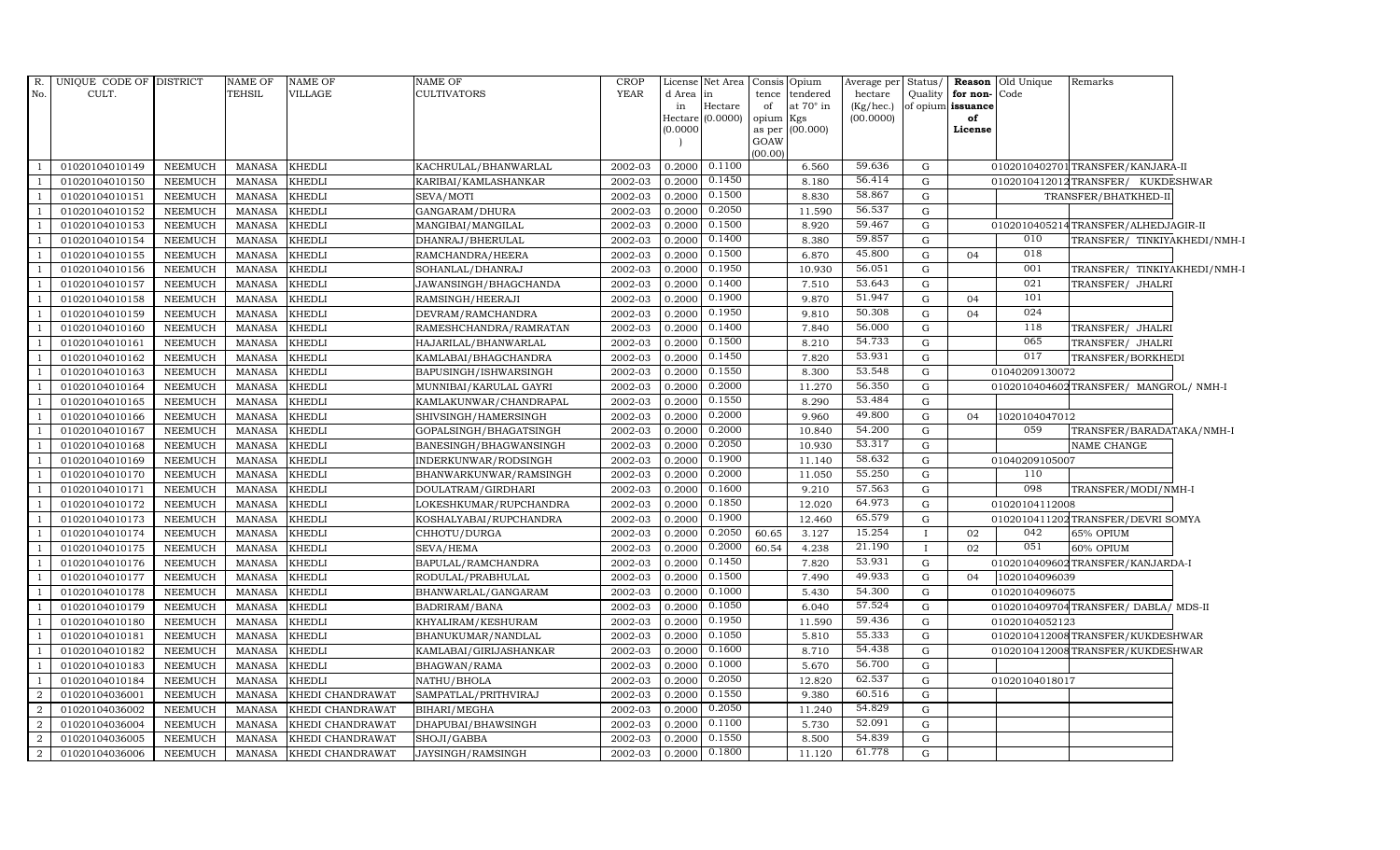| $R_{\cdot}$    | UNIQUE CODE OF DISTRICT |                | <b>NAME OF</b> | <b>NAME OF</b>   | <b>NAME OF</b>          | <b>CROP</b> | License  | Net Area                      | Consis Opium                           | Average per               | Status/     |                         | <b>Reason</b> Old Unique | Remarks                           |  |
|----------------|-------------------------|----------------|----------------|------------------|-------------------------|-------------|----------|-------------------------------|----------------------------------------|---------------------------|-------------|-------------------------|--------------------------|-----------------------------------|--|
| No.            | CULT.                   |                | <b>TEHSIL</b>  | <b>VILLAGE</b>   | CULTIVATORS             | <b>YEAR</b> | d Area   | in                            | tence<br>tendered                      | hectare                   | Quality     | for non-Code            |                          |                                   |  |
|                |                         |                |                |                  |                         |             | in       | Hectare<br>Hectare $(0.0000)$ | at $70^\circ$ in<br>of<br>opium<br>Kgs | $(Kg/$ hec.)<br>(00.0000) |             | of opium issuance<br>of |                          |                                   |  |
|                |                         |                |                |                  |                         |             | (0.0000) |                               | as per (00.000)                        |                           |             | License                 |                          |                                   |  |
|                |                         |                |                |                  |                         |             |          |                               | GOAW                                   |                           |             |                         |                          |                                   |  |
|                |                         |                |                |                  |                         |             |          |                               | (00.00)                                |                           |             |                         |                          |                                   |  |
| $\overline{2}$ | 01020104036007          | <b>NEEMUCH</b> | <b>MANASA</b>  | KHEDI CHANDRAWAT | BANSHILAL/GORDHAN       | 2002-03     | 0.2000   | 0.1000                        | 5.950                                  | 59.500                    | G           |                         |                          | TRANSFER/ HADIPIPLIA              |  |
| $\overline{2}$ | 01020104036011          | <b>NEEMUCH</b> | <b>MANASA</b>  | KHEDI CHANDRAWAT | JAGDISH/SURAJMAL        | 2002-03     | 0.2000   | 0.2050                        | 2.690                                  | 13.122                    | $\mathbf G$ | 04                      |                          |                                   |  |
| 2              | 01020104036015          | <b>NEEMUCH</b> | <b>MANASA</b>  | KHEDI CHANDRAWAT | SHOLA/NAGGA             | 2002-03     | 0.2000   | 0.1900                        | 10.000                                 | 52.632                    | G           |                         |                          |                                   |  |
| $\overline{2}$ | 01020104036016          | <b>NEEMUCH</b> | <b>MANASA</b>  | KHEDI CHANDRAWAT | DALLA/RAMA              | 2002-03     | 0.2000   | 0.1050                        | 5.750                                  | 54.762                    | $\mathbf G$ |                         |                          |                                   |  |
| $\overline{2}$ | 01020104036017          | <b>NEEMUCH</b> | <b>MANASA</b>  | KHEDI CHANDRAWAT | CHATARU/BIHARI          | 2002-03     | 0.2000   | 0.1500                        | 7.890                                  | 52.600                    | G           |                         |                          |                                   |  |
| $\overline{2}$ | 01020104036019          | <b>NEEMUCH</b> | <b>MANASA</b>  | KHEDI CHANDRAWAT | NATHU/BIHARI            | 2002-03     | 0.2000   | 0.1050                        | 5.570                                  | 53.048                    | $\mathbf G$ |                         |                          |                                   |  |
| $\overline{2}$ | 01020104036020          | <b>NEEMUCH</b> | <b>MANASA</b>  | KHEDI CHANDRAWAT | LALA/MOTI               | 2002-03     | 0.2000   | 0.0650                        | 3.040                                  | 46.769                    | ${\bf G}$   | 04                      |                          |                                   |  |
| $\overline{2}$ | 01020104036023          | <b>NEEMUCH</b> | <b>MANASA</b>  | KHEDI CHANDRAWAT | KAJODIBAI/NARAYAN       | 2002-03     | 0.2000   | 0.1100                        | 5.010                                  | 45.545                    | G           | 04                      |                          |                                   |  |
| $\overline{a}$ | 01020104036027          | <b>NEEMUCH</b> | <b>MANASA</b>  | KHEDI CHANDRAWAT | NATHULAL/GANGARAM       | 2002-03     | 0.2000   | 0.1000                        | 4.960                                  | 49.600                    | G           | 04                      |                          |                                   |  |
| $\overline{a}$ | 01020104036029          | NEEMUCH        | <b>MANASA</b>  | KHEDI CHANDRAWAT | MOHANSINGH/HAJARI       | 2002-03     | 0.2000   | 0.1000                        | 6.170                                  | 61.700                    | ${\rm G}$   |                         |                          |                                   |  |
| 2              | 01020104036031          | <b>NEEMUCH</b> | <b>MANASA</b>  | KHEDI CHANDRAWAT | GANGARAM/GORA           | 2002-03     | 0.2000   | 0.1050                        | 5.050                                  | 48.095                    | G           | 04                      |                          |                                   |  |
| $\overline{a}$ | 01020104036032          | <b>NEEMUCH</b> | <b>MANASA</b>  | KHEDI CHANDRAWAT | DALLA/MANGILAL          | 2002-03     | 0.2000   | 0.1000                        | 5.690                                  | 56.900                    | ${\bf G}$   |                         |                          |                                   |  |
| $\overline{2}$ | 01020104036033          | <b>NEEMUCH</b> | <b>MANASA</b>  | KHEDI CHANDRAWAT | AMARSINGH/BIHARI        | 2002-03     | 0.2000   | 0.1500                        | 7.660                                  | 51.067                    | G           | 04                      |                          |                                   |  |
| $\overline{2}$ | 01020104036035          | <b>NEEMUCH</b> | <b>MANASA</b>  | KHEDI CHANDRAWAT | DEVA/BHERA              | 2002-03     | 0.2000   | 0.0500                        | 2.400                                  | 48.000                    | G           | 04                      |                          |                                   |  |
| $\overline{a}$ | 01020104036036          | NEEMUCH        | <b>MANASA</b>  | KHEDI CHANDRAWAT | RAMSINGH/DHANNA         | 2002-03     | 0.2000   | 0.1550                        | 7.950                                  | 51.290                    | ${\rm G}$   | 04                      |                          |                                   |  |
| $\overline{2}$ | 01020104036037          | <b>NEEMUCH</b> | <b>MANASA</b>  | KHEDI CHANDRAWAT | RUPA/BHAGGA             | 2002-03     | 0.2000   | 0.1000                        | 5.420                                  | 54.200                    | $\mathbf G$ |                         |                          |                                   |  |
| $\overline{2}$ | 01020104036038          | <b>NEEMUCH</b> | <b>MANASA</b>  | KHEDI CHANDRAWAT | DALSINGH/NATHU          | 2002-03     | 0.2000   | 0.1050                        | 5.880                                  | 56.000                    | $\mathbf G$ |                         |                          |                                   |  |
| 2              | 01020104036041          | <b>NEEMUCH</b> | <b>MANASA</b>  | KHEDI CHANDRAWAT | BANSHILAL/MANGILAL      | 2002-03     | 0.2000   | 0.1000                        | 6.090                                  | 60.900                    | $\mathbf G$ |                         |                          |                                   |  |
| 2              | 01020104036042          | <b>NEEMUCH</b> | <b>MANASA</b>  | KHEDI CHANDRAWAT | <b>BANSHI/SHOJI</b>     | 2002-03     | 0.2000   | 0.1100                        | 5.990                                  | 54.455                    | $\mathbf G$ |                         |                          |                                   |  |
| $\overline{a}$ | 01020104036043          | <b>NEEMUCH</b> | <b>MANASA</b>  | KHEDI CHANDRAWAT | <b>BALLA/RUPA</b>       | 2002-03     | 0.2000   | 0.1000                        | 5.270                                  | 52.700                    | ${\bf G}$   |                         |                          |                                   |  |
| 2              | 01020104036044          | <b>NEEMUCH</b> | <b>MANASA</b>  | KHEDI CHANDRAWAT | SURAJMAL/DHANNA         | 2002-03     | 0.2000   |                               |                                        |                           | $\mathbf F$ |                         |                          |                                   |  |
| 2              | 01020104036045          | <b>NEEMUCH</b> | <b>MANASA</b>  | KHEDI CHANDRAWAT | GOMA/MEGHA              | 2002-03     | 0.2000   | 0.1000                        | 5.730                                  | 57.300                    | $\mathbf G$ |                         |                          |                                   |  |
| 2              | 01020104036046          | <b>NEEMUCH</b> | <b>MANASA</b>  | KHEDI CHANDRAWAT | HEERA/BHAWSINGH         | 2002-03     | 0.2000   | 0.1050                        | 6.170                                  | 58.762                    | ${\rm G}$   |                         |                          |                                   |  |
| 2              | 01020104036050          | <b>NEEMUCH</b> | <b>MANASA</b>  | KHEDI CHANDRAWAT | SADARAM/BHAGGA          | 2002-03     | 0.2000   | 0.1100                        | 5.370                                  | 48.818                    | G           | 04                      |                          |                                   |  |
| 2              | 01020104036052          | <b>NEEMUCH</b> | <b>MANASA</b>  | KHEDI CHANDRAWAT | PIRU/RATNA              | 2002-03     | 0.2000   | 0.2050                        | 12.270                                 | 59.854                    | G           |                         |                          |                                   |  |
| 2              | 01020104036053          | <b>NEEMUCH</b> | <b>MANASA</b>  | KHEDI CHANDRAWAT | SADDA/TEJA              | 2002-03     | 0.2000   | 0.1000                        | 5.680                                  | 56.800                    | $\mathbf G$ |                         |                          |                                   |  |
| $\overline{2}$ | 01020104036054          | <b>NEEMUCH</b> | <b>MANASA</b>  | KHEDI CHANDRAWAT | HAGAMIBAI/KANNA         | 2002-03     | 0.2000   | 0.0900                        | 5.270                                  | 58.556                    | $\mathbf G$ |                         |                          |                                   |  |
| 2              | 01020104036055          | <b>NEEMUCH</b> | <b>MANASA</b>  | KHEDI CHANDRAWAT | KESHURAM/BHAWSINGH      | 2002-03     | 0.2000   | 0.1050                        | 5.690                                  | 54.190                    | G           |                         |                          |                                   |  |
| 2              | 01020104036056          | <b>NEEMUCH</b> | <b>MANASA</b>  | KHEDI CHANDRAWAT | GORA/LALA               | 2002-03     | 0.2000   | 0.1050                        | 4.900                                  | 46.667                    | G           | 04                      |                          |                                   |  |
| 2              | 01020104036057          | <b>NEEMUCH</b> | <b>MANASA</b>  | KHEDI CHANDRAWAT | JANIBAI/BHAGGA          | 2002-03     | 0.2000   | 0.1950                        | 11.260                                 | 57.744                    | G           |                         |                          |                                   |  |
| $\overline{2}$ | 01020104036058          | <b>NEEMUCH</b> | <b>MANASA</b>  | KHEDI CHANDRAWAT | MANGILAL/BHAGGA         | 2002-03     | 0.2000   | 0.1700                        | 3.290                                  | 19.353                    | $\mathbf G$ | 04                      |                          |                                   |  |
| 2              | 01020104036059          | <b>NEEMUCH</b> | <b>MANASA</b>  | KHEDI CHANDRAWAT | KARANSINGH/DALLA        | 2002-03     | 0.2000   | 0.1050                        | 4.920                                  | 46.857                    | G           | 04                      |                          |                                   |  |
| $\overline{2}$ | 01020104036060          | <b>NEEMUCH</b> | <b>MANASA</b>  | KHEDI CHANDRAWAT | <b>BHERU/DEVA</b>       | 2002-03     | 0.2000   | 0.1950                        | 10.690                                 | 54.821                    | G           |                         |                          |                                   |  |
| 2              | 01020104036048          | <b>NEEMUCH</b> | <b>MANASA</b>  | KHEDI CHANDRAWAT | BHERULAL/HAJARI         | 2002-03     | 0.2000   | 0.2050                        | 11.930                                 | 58.195                    | $\mathbf G$ |                         |                          |                                   |  |
| 2              | 01020104036039          | <b>NEEMUCH</b> | <b>MANASA</b>  | KHEDI CHANDRAWAT | GORA/BHERA              | 2002-03     | 0.2000   | 0.1100                        | 6.470                                  | 58.818                    | G           |                         |                          |                                   |  |
| $\overline{a}$ | 01020104036030          | <b>NEEMUCH</b> | <b>MANASA</b>  | KHEDI CHANDRAWAT | MEGHA/SABBA             | 2002-03     | 0.2000   | 0.1450                        | 8.500                                  | 58.621                    | ${\bf G}$   |                         |                          |                                   |  |
| 2              | 01020104036024          | <b>NEEMUCH</b> | <b>MANASA</b>  | KHEDI CHANDRAWAT | MANGILAL/JEEVAJI        | 2002-03     | 0.2000   | 0.2000                        | 2.320                                  | 11.600                    | $\mathbf G$ | 04                      |                          |                                   |  |
| $\overline{2}$ | 01020104036061          | <b>NEEMUCH</b> | <b>MANASA</b>  | KHEDI CHANDRAWAT | SATYANARAYAN/PRITHVIRAJ | 2002-03     | 0.2000   | 0.0950                        | 6.240                                  | 65.684                    | $\mathbf G$ |                         |                          |                                   |  |
| 2              | 01020104036040          | <b>NEEMUCH</b> | <b>MANASA</b>  | KHEDI CHANDRAWAT | MANNA/SHOJI             | 2002-03     | 0.2000   | 0.1350                        | 7.200                                  | 53.333                    | $\mathbf G$ |                         | 01020104015050           |                                   |  |
| 2              | 01020104036062          | <b>NEEMUCH</b> | <b>MANASA</b>  | KHEDI CHANDRAWAT | SITABAI/BHANWARLAL      | 2002-03     | 0.2000   | 0.1050                        | 6.130                                  | 58.381                    | G           |                         |                          | 0102010403407TRANSFER/HADI PIPLIA |  |
| $\mathbf{3}$   | 01020104075001          | <b>NEEMUCH</b> | <b>MANASA</b>  | <b>KHEDI</b>     | SUNDARBAI/KAVARLAL      | 2002-03     | 0.2000   | 0.0900                        | 5.900                                  | 65.556                    | G           |                         |                          |                                   |  |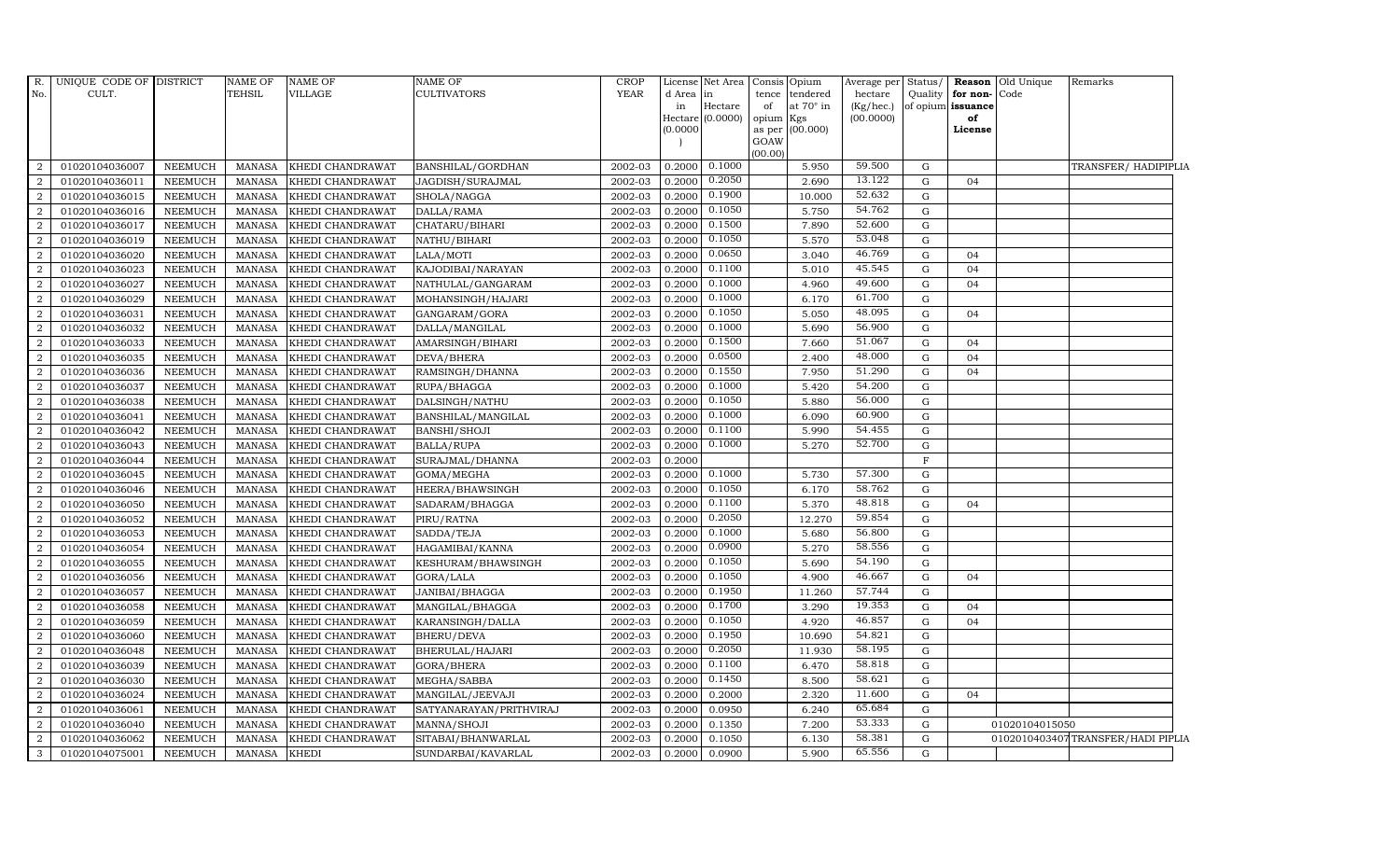| R.                       | UNIQUE CODE OF DISTRICT |                 | <b>NAME OF</b> | NAME OF          | <b>NAME OF</b>             | <b>CROP</b> |           | License Net Area Consis       |                 | Opium            | Average per            | Status/      |                         | <b>Reason</b> Old Unique | Remarks                          |  |
|--------------------------|-------------------------|-----------------|----------------|------------------|----------------------------|-------------|-----------|-------------------------------|-----------------|------------------|------------------------|--------------|-------------------------|--------------------------|----------------------------------|--|
| No.                      | CULT.                   |                 | TEHSIL         | VILLAGE          | <b>CULTIVATORS</b>         | <b>YEAR</b> | d Area in |                               | tence           | tendered         | hectare                | Quality      | for non-                | Code                     |                                  |  |
|                          |                         |                 |                |                  |                            |             | in        | Hectare<br>$Hectare (0.0000)$ | of<br>opium Kgs | at $70^\circ$ in | (Kg/hec.)<br>(00.0000) |              | of opium issuance<br>of |                          |                                  |  |
|                          |                         |                 |                |                  |                            |             | (0.0000)  |                               | as per          | (00.000)         |                        |              | License                 |                          |                                  |  |
|                          |                         |                 |                |                  |                            |             |           |                               | GOAW            |                  |                        |              |                         |                          |                                  |  |
|                          | 01020104075002          | NEEMUCH         | <b>MANASA</b>  | <b>KHEDI</b>     | SITABAI/BHAWARLAL          | 2002-03     | 0.2000    | 0.0750                        | (00.00)         | 4.110            | 54.800                 | G            |                         |                          |                                  |  |
| - 3<br>3                 | 01020104075003          | <b>NEEMUCH</b>  | <b>MANASA</b>  | <b>KHEDI</b>     | UDAYLAL/DEVRAM             | 2002-03     | 0.2000    |                               |                 |                  |                        | $\mathbb N$  |                         |                          | NAMECHANGE/TRANSFER/KHAJURI      |  |
| 3                        | 01020104075005          | <b>NEEMUCH</b>  | <b>MANASA</b>  | <b>KHEDI</b>     | MANGIBAI/MANGILAL          | 2002-03     | 0.2000    | 0.1550                        |                 | 8.430            | 54.387                 | $\mathbf G$  |                         |                          | NAMECHANGE                       |  |
| 3                        | 01020104075007          | <b>NEEMUCH</b>  | <b>MANASA</b>  | <b>KHEDI</b>     | AMRATRAM/GANESHRAM         | 2002-03     | 0.2000    | 0.1000                        |                 | 5.760            | 57.600                 | $\mathbf G$  |                         |                          |                                  |  |
| 3                        | 01020104075008          | <b>NEEMUCH</b>  | <b>MANASA</b>  | <b>KHEDI</b>     | BHAGATRAM/RAMLAL           | 2002-03     | 0.2000    | 0.1150                        |                 | 2.720            | 23.652                 | $\mathbf G$  | 04                      |                          |                                  |  |
| $\mathbf{3}$             | 01020104075016          | <b>NEEMUCH</b>  | <b>MANASA</b>  | <b>KHEDI</b>     | RODILAL/MANGILAL           | 2002-03     | 0.2000    |                               |                 |                  |                        | $\mathbb N$  |                         |                          |                                  |  |
| 3                        | 01020104075022          | NEEMUCH         | <b>MANASA</b>  | <b>KHEDI</b>     | BAGATRAM/NATHURAM          | 2002-03     | 0.2000    | 0.0900                        |                 | 5.290            | 58.778                 | $\mathbf G$  |                         |                          |                                  |  |
| 3                        | 01020104075030          | <b>NEEMUCH</b>  | <b>MANASA</b>  | <b>KHEDI</b>     | RADHABAI/RATANLAL          | 2002-03     | 0.2000    | 0.1000                        |                 | 3.600            | 36.000                 | G            | 04                      |                          |                                  |  |
| 3                        | 01020104075035          | <b>NEEMUCH</b>  | <b>MANASA</b>  | <b>KHEDI</b>     | ONKAR/JETRAM               | 2002-03     | 0.2000    |                               |                 |                  |                        | $\mathbb N$  |                         |                          |                                  |  |
| 3                        | 01020104075037          | NEEMUCH         | <b>MANASA</b>  | <b>KHEDI</b>     | SITARAM/JETRAM             | 2002-03     | 0.2000    |                               |                 |                  |                        | $\, {\rm N}$ | 09                      |                          |                                  |  |
| 3                        | 01020104075040          | <b>NEEMUCH</b>  | <b>MANASA</b>  | <b>KHEDI</b>     | SUKHLAL/RAMLAL BADA        | 2002-03     | 0.2000    |                               |                 |                  |                        | $\,$ N       |                         |                          |                                  |  |
| 3                        | 01020104075027          | <b>NEEMUCH</b>  | <b>MANASA</b>  | <b>KHEDI</b>     | NANURAM/UDA                | 2002-03     | 0.2000    |                               |                 |                  |                        | $\mathbb N$  |                         |                          |                                  |  |
| $\overline{\phantom{0}}$ | 01020104031001          | <b>NEEMUCH</b>  | <b>MANASA</b>  | <b>KHEDAMODI</b> | NANDUBAI/PYARCHAND         | 2002-03     | 0.2000    | 0.2000                        |                 | 13.520           | 67.600                 | G            |                         |                          |                                  |  |
|                          | 01020104031002          | <b>NEEMUCH</b>  | <b>MANASA</b>  | <b>KHEDAMODI</b> | BHANWARLAL/NONDRAM         | 2002-03     | 0.2000    | 0.1550                        |                 | 10.480           | 67.613                 | G            |                         |                          |                                  |  |
|                          | 01020104031004          | NEEMUCH         | <b>MANASA</b>  | KHEDAMODI        | GISHALAL/CHUNILAL          | 2002-03     | 0.2000    | 0.1550                        |                 | 9.800            | 63.226                 | $\mathbf G$  |                         |                          |                                  |  |
| - 1                      | 01020104031005          | <b>NEEMUCH</b>  | <b>MANASA</b>  | <b>KHEDAMODI</b> | PYARCHAND/LAKHMA           | 2002-03     | 0.2000    | 0.2000                        |                 | 12.350           | 61.750                 | G            |                         |                          |                                  |  |
| -1                       | 01020104031006          | <b>NEEMUCH</b>  | <b>MANASA</b>  | <b>KHEDAMODI</b> | MOHALAL/GHISA              | 2002-03     | 0.2000    | 0.2000                        |                 | 11.960           | 59.800                 | G            |                         |                          |                                  |  |
|                          | 01020104031008          | NEEMUCH         | <b>MANASA</b>  | KHEDAMODI        | AMARSINGH/GOVERDHANSINGH   | 2002-03     | 0.2000    | 0.2000                        |                 | 11.110           | 55.550                 | ${\rm G}$    |                         |                          |                                  |  |
|                          | 01020104031010          | <b>NEEMUCH</b>  | <b>MANASA</b>  | <b>KHEDAMODI</b> | ROADMAL/NANDA              | 2002-03     | 0.2000    | 0.2000                        |                 | 12.390           | 61.950                 | ${\rm G}$    |                         |                          |                                  |  |
|                          | 01020104031012          | NEEMUCH         | <b>MANASA</b>  | <b>KHEDAMODI</b> | RADHESHYAM / NARAYAN KHATI | 2002-03     | 0.2000    | 0.2050                        |                 | 11.390           | 55.561                 | $\mathbf G$  |                         |                          |                                  |  |
| $\overline{\phantom{0}}$ | 01020104031013          | ${\tt NEEMUCH}$ | <b>MANASA</b>  | <b>KHEDAMODI</b> | JAMNASHANKAR/KHEMRAJ       | 2002-03     | 0.2000    | 0.2000                        |                 | 12.010           | 60.050                 | $\mathbf G$  |                         |                          |                                  |  |
| -1                       | 01020104031015          | <b>NEEMUCH</b>  | <b>MANASA</b>  | <b>KHEDAMODI</b> | JAYSINGH/KALYANSINGH       | 2002-03     | 0.2000    | 0.2000                        |                 | 11.600           | 58.000                 | G            |                         |                          |                                  |  |
| $\overline{1}$           | 01020104031016          | NEEMUCH         | <b>MANASA</b>  | <b>KHEDAMODI</b> | MANGILAL/GANGARAM          | 2002-03     | 0.2000    | 0.1950                        |                 | 11.010           | 56.462                 | G            |                         |                          |                                  |  |
|                          | 01020104031017          | <b>NEEMUCH</b>  | <b>MANASA</b>  | <b>KHEDAMODI</b> | BHARATSINGH/JAYSINGH       | 2002-03     | 0.2000    | 0.1950                        |                 | 11.320           | 58.051                 | $\mathbf G$  |                         |                          |                                  |  |
|                          | 01020104031018          | <b>NEEMUCH</b>  | <b>MANASA</b>  | <b>KHEDAMODI</b> | MANOHARSINGH/FATEHSINGH    | 2002-03     | 0.2000    | 0.1900                        |                 | 12.120           | 63.789                 | $\mathbf G$  |                         |                          |                                  |  |
| -1                       | 01020104031022          | <b>NEEMUCH</b>  | <b>MANASA</b>  | <b>KHEDAMODI</b> | BHURALAL/CHUNNILAL         | 2002-03     | 0.2000    | 0.1900                        |                 | 13.470           | 70.895                 | G            |                         |                          |                                  |  |
| -1                       | 01020104031023          | <b>NEEMUCH</b>  | <b>MANASA</b>  | <b>KHEDAMODI</b> | <b>UMRAV/RAMSINGH</b>      | 2002-03     | 0.2000    | 0.2000                        |                 | 12.510           | 62.550                 | G            |                         |                          |                                  |  |
| $\overline{1}$           | 01020104031024          | <b>NEEMUCH</b>  | <b>MANASA</b>  | <b>KHEDAMODI</b> | NONDRAM/NARAYAN            | 2002-03     | 0.2000    | 0.1950                        |                 | 11.410           | 58.513                 | G            |                         |                          | TRANSFER/KANJARA-II              |  |
|                          | 01020104031026          | <b>NEEMUCH</b>  | <b>MANASA</b>  | <b>KHEDAMODI</b> | MANGILAL/BHERA             | 2002-03     | 0.2000    | 0.1500                        |                 | 9.370            | 62.467                 | $\mathbf G$  |                         |                          |                                  |  |
|                          | 01020104031007          | <b>NEEMUCH</b>  | <b>MANASA</b>  | <b>KHEDAMODI</b> | SHOBHARAM/NARAYAN          | 2002-03     | 0.2000    | 0.1850                        |                 | 11.280           | 60.973                 | G            |                         |                          |                                  |  |
|                          | 01020104031011          | NEEMUCH         | <b>MANASA</b>  | KHEDAMODI        | BHANWARIBAI/MANGILAL       | 2002-03     | 0.2000    | 0.1500                        |                 | 10.310           | 68.733                 | ${\rm G}$    |                         |                          |                                  |  |
|                          | 01020104031014          | <b>NEEMUCH</b>  | <b>MANASA</b>  | <b>KHEDAMODI</b> | PANKUNWARBAI/RAMSINGH      | 2002-03     | 0.2000    | 0.2000                        |                 | 11.020           | 55.100                 | G            |                         |                          |                                  |  |
|                          | 01020104031027          | <b>NEEMUCH</b>  | <b>MANASA</b>  | <b>KHEDAMODI</b> | SURESH/YAMUNASHANKAR       | 2002-03     | 0.2000    | 0.2000                        |                 | 12.200           | 61.000                 | G            |                         |                          |                                  |  |
|                          | 01020104031028          | <b>NEEMUCH</b>  | <b>MANASA</b>  | <b>KHEDAMODI</b> | SUNDERLAL/UDA              | 2002-03     | 0.2000    | 0.1500                        |                 | 8.970            | 59.800                 | $\mathbf G$  |                         |                          | 0102010402706TRANSFER/KANJARA-II |  |
|                          | 01020104031029          | <b>NEEMUCH</b>  | <b>MANASA</b>  | <b>KHEDAMODI</b> | HARIRAM/CHUNNILAL          | 2002-03     | 0.2000    | 0.1800                        |                 | 10.580           | 58.778                 | $\mathbf G$  |                         | 01020104027095           |                                  |  |
|                          | 01020104031030          | <b>NEEMUCH</b>  | <b>MANASA</b>  | KHEDAMODI        | MOHANLAL/BHANWARLAL        | 2002-03     | 0.2000    | 0.2000                        |                 | 11.860           | 59.300                 | $\mathbf G$  |                         | 01020104007040           |                                  |  |
|                          | 01020104031031          | <b>NEEMUCH</b>  | <b>MANASA</b>  | <b>KHEDAMODI</b> | AMBALAL/BHONAJI            | 2002-03     | 0.2000    | 0.2000                        |                 | 12.300           | 61.500                 | G            |                         | 01020104084049           |                                  |  |
|                          | 01020104031032          | <b>NEEMUCH</b>  | <b>MANASA</b>  | KHEDAMODI        | DEVILAL/RAMCHARAN          | 2002-03     | 0.2000    | 0.1500                        |                 | 9.780            | 65.200                 | G            |                         | 01020104083017           |                                  |  |
| $\overline{1}$           | 01020104031033          | <b>NEEMUCH</b>  | <b>MANASA</b>  | KHEDAMODI        | SHANKARLAL/KISHANLAL       | 2002-03     | 0.2000    | 0.2000                        |                 | 13.010           | 65.050                 | G            |                         | 01020104088006           |                                  |  |
|                          | 01020104031034          | <b>NEEMUCH</b>  | <b>MANASA</b>  | <b>KHEDAMODI</b> | ASIMKUMAR/JUGALKISHOR      | 2002-03     | 0.2000    | 0.2000                        |                 | 12.930           | 64.650                 | G            |                         |                          | 0102010412004TRANSFER/KHEDLI     |  |
|                          | 01020104031035          | <b>NEEMUCH</b>  | MANASA         | <b>KHEDAMODI</b> | KACHRU/KANA                | 2002-03     | 0.2000    | 0.1050                        |                 | 6.450            | 61.429                 | G            |                         |                          | 0102010402717TRANSFER/KHEDLI     |  |
|                          |                         |                 |                |                  |                            |             |           |                               |                 |                  |                        |              |                         |                          |                                  |  |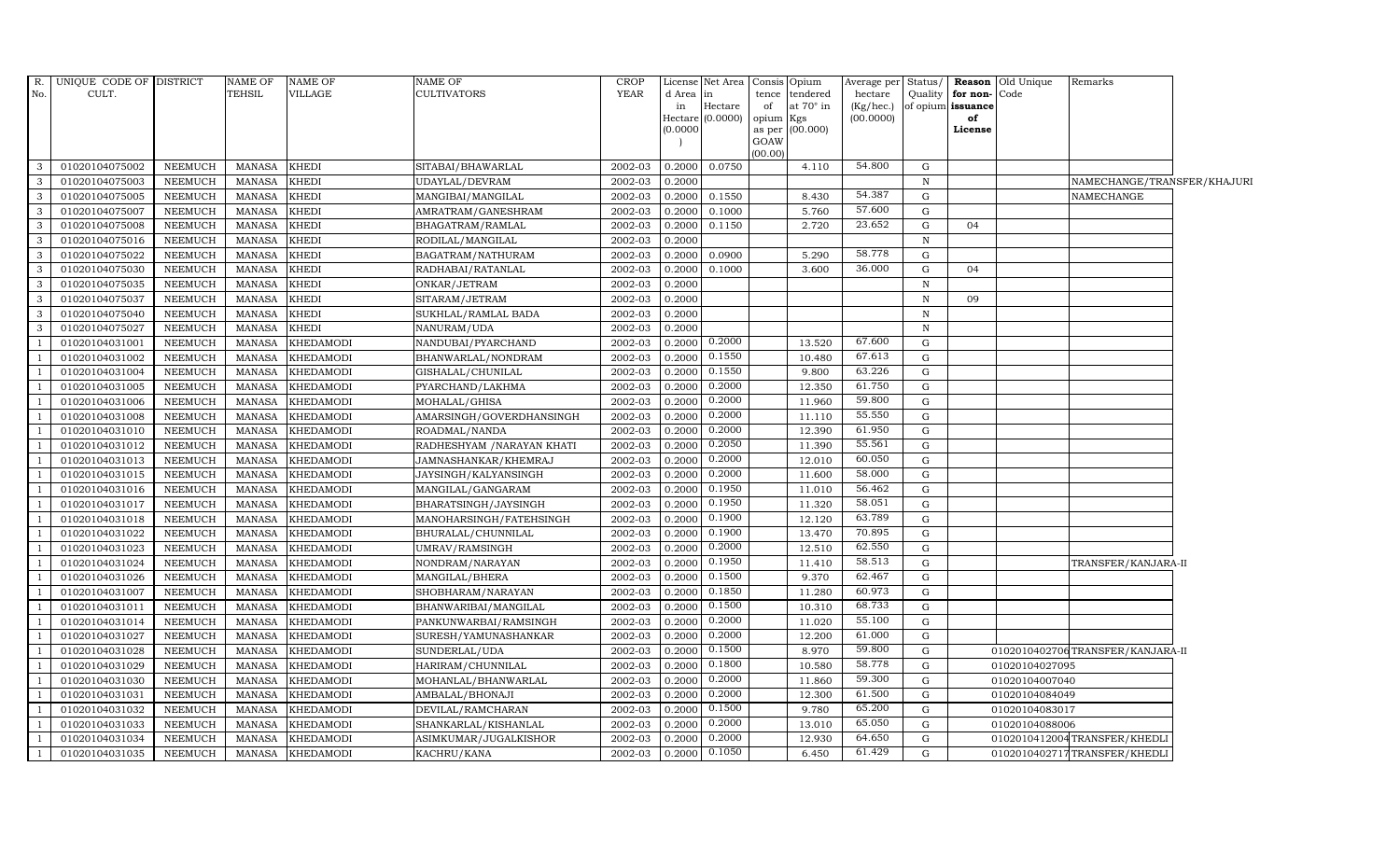| R.             | UNIQUE CODE OF DISTRICT |                | <b>NAME OF</b> | <b>NAME OF</b>   | <b>NAME OF</b>          | <b>CROP</b> |          | License Net Area | Consis Opium                 | Average per Status/ |              |                         | <b>Reason</b> Old Unique | Remarks                              |  |
|----------------|-------------------------|----------------|----------------|------------------|-------------------------|-------------|----------|------------------|------------------------------|---------------------|--------------|-------------------------|--------------------------|--------------------------------------|--|
| No.            | CULT.                   |                | <b>TEHSIL</b>  | VILLAGE          | <b>CULTIVATORS</b>      | <b>YEAR</b> | d Area   | $\ln$            | tence tendered               | hectare             |              | Quality   for non- Code |                          |                                      |  |
|                |                         |                |                |                  |                         |             | in       | $\rm{Hectare}$   | at $70^\circ$ in<br>of       | (Kg/hec.)           |              | of opium issuance       |                          |                                      |  |
|                |                         |                |                |                  |                         |             | (0.0000) | Hectare (0.0000) | opium Kgs<br>as per (00.000) | (00.0000)           |              | of<br>License           |                          |                                      |  |
|                |                         |                |                |                  |                         |             |          |                  | GOAW                         |                     |              |                         |                          |                                      |  |
|                |                         |                |                |                  |                         |             |          |                  | (00.00)                      |                     |              |                         |                          |                                      |  |
| $\overline{1}$ | 01020104031036          | <b>NEEMUCH</b> | <b>MANASA</b>  | <b>KHEDAMODI</b> | NANDUBAI/HEERALAL       | 2002-03     | 0.2000   | 0.1000           | 5.610                        | 56.100              | G            |                         |                          | 0102010412020TRANSFER/ KANJARDA      |  |
| $\overline{1}$ | 01020104031037          | <b>NEEMUCH</b> | MANASA         | <b>KHEDAMODI</b> | KASTURIBAI/UDA          | 2002-03     | 0.2000   | 0.1900           | 11.390                       | 59.947              | G            |                         |                          | 0102010412014TRANSFER/ PIPLIYA GHOTA |  |
| <sup>1</sup>   | 01020104031038          | <b>NEEMUCH</b> | MANASA         | <b>KHEDAMODI</b> | NARAYAN/BHERA           | 2002-03     | 0.2000   | 0.2050           | 12.110                       | 59.073              | G            |                         | 112                      | TRANSFER/BANGRED/NMH-I               |  |
|                | 01020104031039          | <b>NEEMUCH</b> | <b>MANASA</b>  | KHEDAMODI        | BHARATSINGH/AMARSINGH   | 2002-03     | 0.2000   | 0.1500           | 9.030                        | 60.200              | G            |                         | 01020104010069           |                                      |  |
| $\overline{1}$ | 01020104031040          | <b>NEEMUCH</b> | <b>MANASA</b>  | <b>KHEDAMODI</b> | JAMNABAI/BOTLAL         | 2002-03     | 0.2000   | 0.1000           | 5.670                        | 56.700              | $\mathbf G$  |                         |                          | 0102010400100TRANSFER/ KHEDLI        |  |
| 3              | 01020104066001          | <b>NEEMUCH</b> | <b>MANASA</b>  | KHANKHEDI        | NARAYAN/KASHIRAM        | 2002-03     | 0.2000   | 0.2000           | 12.940                       | 64.700              | G            |                         |                          |                                      |  |
| 3              | 01020104066002          | <b>NEEMUCH</b> | <b>MANASA</b>  | KHANKHEDI        | BHERULAL/KANIRAM        | 2002-03     | 0.2000   | 0.1850           | 10.980                       | 59.351              | G            |                         |                          |                                      |  |
| $\mathbf{3}$   | 01020104066003          | <b>NEEMUCH</b> | <b>MANASA</b>  | KHANKHEDI        | SUNDARLAL/BADRILAL      | 2002-03     | 0.2000   | 0.1550           | 9.090                        | 58.645              | G            |                         |                          |                                      |  |
| 3              | 01020104066004          | <b>NEEMUCH</b> | <b>MANASA</b>  | KHANKHEDI        | KAVARLAL/RADHU          | 2002-03     | 0.2000   | 0.1500           | 9.370                        | 62.467              | G            |                         |                          |                                      |  |
| 3              | 01020104066006          | <b>NEEMUCH</b> | <b>MANASA</b>  | KHANKHEDI        | MOHANLAL/KACHRU         | 2002-03     | 0.2000   | 0.1450           | 8.960                        | 61.793              | ${\rm G}$    |                         |                          |                                      |  |
| 3              | 01020104066007          | <b>NEEMUCH</b> | <b>MANASA</b>  | <b>KHANKHEDI</b> | BALMUKUND/FAKIRCHAND    | 2002-03     | 0.2000   | 0.1700           | 10.220                       | 60.118              | G            |                         |                          |                                      |  |
| 3              | 01020104066008          | <b>NEEMUCH</b> | <b>MANASA</b>  | KHANKHEDI        | BHAGATRAM/KACHRU        | 2002-03     | 0.2000   | 0.1950           | 10.850                       | 55.641              | ${\rm G}$    |                         |                          |                                      |  |
| $\mathbf{3}$   | 01020104066009          | <b>NEEMUCH</b> | <b>MANASA</b>  | <b>KHANKHEDI</b> | BANSHILAL/NARAYAN       | 2002-03     | 0.2000   | 0.2000           | 12.520                       | 62.600              | G            |                         |                          |                                      |  |
| 3              | 01020104066010          | <b>NEEMUCH</b> | <b>MANASA</b>  | KHANKHEDI        | LAXMINARAYAN / UDAYLAL  | 2002-03     | 0.2000   | 0.1850           | 11.310                       | 61.135              | G            |                         |                          |                                      |  |
| 3              | 01020104066011          | <b>NEEMUCH</b> | MANASA         | KHANKHEDI        | RAMCHANDRA/DHANNA JI    | 2002-03     | 0.2000   |                  |                              |                     | $\mathbf{F}$ |                         |                          |                                      |  |
| 3              | 01020104066012          | <b>NEEMUCH</b> | <b>MANASA</b>  | <b>KHANKHEDI</b> | MANGYA/BHERA            | 2002-03     | 0.2000   | 0.1050           | 6.260                        | 59.619              | G            |                         |                          | TRANSFER/DETHAI                      |  |
| $\mathbf{3}$   | 01020104066013          | <b>NEEMUCH</b> | <b>MANASA</b>  | KHANKHEDI        | KAVARLAL/SITARAM        | 2002-03     | 0.2000   | 0.2000           | 11.960                       | 59.800              | G            |                         |                          |                                      |  |
| $\mathbf{3}$   | 01020104066015          | <b>NEEMUCH</b> | <b>MANASA</b>  | KHANKHEDI        | GENDMAL/NANDA           | 2002-03     | 0.2000   | 0.1900           | 11.170                       | 58.789              | G            |                         |                          |                                      |  |
| 3              | 01020104066016          | <b>NEEMUCH</b> | <b>MANASA</b>  | KHANKHEDI        | DAYARAM/NANDA           | 2002-03     | 0.2000   | 0.1900           | 9.100                        | 47.895              | G            | 04                      |                          |                                      |  |
| 3              | 01020104066017          | <b>NEEMUCH</b> | <b>MANASA</b>  | <b>KHANKHEDI</b> | KELASH/NARAYAN          | 2002-03     | 0.2000   | 0.1700           | 10.310                       | 60.647              | G            |                         |                          |                                      |  |
| 3              | 01020104066019          | <b>NEEMUCH</b> | MANASA         | <b>KHANKHEDI</b> | GHANSHYAM/SHIVKARAN     | 2002-03     | 0.2000   | 0.1000           | 5.490                        | 54.900              | G            |                         |                          |                                      |  |
| 3              | 01020104066020          | <b>NEEMUCH</b> | <b>MANASA</b>  | <b>KHANKHEDI</b> | RAMPRASAD/RATAN         | 2002-03     | 0.2000   | 0.1750           | 8.000                        | 45.714              | G            | 04                      |                          |                                      |  |
| $\mathbf{3}$   | 01020104066021          | <b>NEEMUCH</b> | <b>MANASA</b>  | KHANKHEDI        | NANDLAL/MANGILAL        | 2002-03     | 0.2000   | 0.2000           | 12.340                       | 61.700              | ${\rm G}$    |                         |                          |                                      |  |
| $\mathbf{3}$   | 01020104066023          | <b>NEEMUCH</b> | <b>MANASA</b>  | KHANKHEDI        | MADANLAL/TULSIRAM       | 2002-03     | 0.2000   |                  |                              |                     | $\rm F$      |                         |                          |                                      |  |
| 3              | 01020104066024          | <b>NEEMUCH</b> | <b>MANASA</b>  | KHANKHEDI        | BABULAL/NARAYAN         | 2002-03     | 0.2000   | 0.1050           | 6.000                        | 57.143              | G            |                         |                          |                                      |  |
| 3              | 01020104066025          | <b>NEEMUCH</b> | <b>MANASA</b>  | KHANKHEDI        | MANGILAL/NARAYAN        | 2002-03     | 0.2000   | 0.2100           | 12.500                       | 59.524              | G            |                         |                          |                                      |  |
| $\mathbf{3}$   | 01020104066026          | <b>NEEMUCH</b> | <b>MANASA</b>  | <b>KHANKHEDI</b> | BANSHILAL/SHIVNARAYAN   | 2002-03     | 0.2000   | 0.1900           | 12.280                       | 64.632              | G            |                         |                          |                                      |  |
| 3              | 01020104066027          | <b>NEEMUCH</b> | <b>MANASA</b>  | KHANKHEDI        | LAXMICHAND/BADRILAL     | 2002-03     | 0.2000   | 0.1850           | 12.700                       | 68.649              | G            |                         |                          |                                      |  |
| 3              | 01020104066028          | <b>NEEMUCH</b> | <b>MANASA</b>  | KHANKHEDI        | RAJU/JAMNALAL           | 2002-03     | 0.2000   | 0.2000           | 9.620                        | 48.100              | G            | 04                      |                          |                                      |  |
| 3              | 01020104066029          | <b>NEEMUCH</b> | <b>MANASA</b>  | KHANKHEDI        | RADHESHYAM/MOTILAL      | 2002-03     | 0.2000   |                  |                              |                     | $\mathbb N$  |                         |                          |                                      |  |
| $\mathbf{3}$   | 01020104066030          | <b>NEEMUCH</b> | MANASA         | KHANKHEDI        | BALKISHAN/RAMCHAND      | 2002-03     | 0.2000   | 0.2100           | 11.520                       | 54.857              | G            |                         |                          |                                      |  |
| 3              | 01020104066032          | <b>NEEMUCH</b> | <b>MANASA</b>  | <b>KHANKHEDI</b> | SHANTILAL/KASHIRAM      | 2002-03     | 0.2000   |                  |                              |                     | N            |                         |                          |                                      |  |
| 3              | 01020104066033          | <b>NEEMUCH</b> | <b>MANASA</b>  | KHANKHEDI        | MADANLAL/SATYANARAYAN   | 2002-03     | 0.2000   | 0.1450           | 9.310                        | 64.207              | G            |                         |                          |                                      |  |
| 3              | 01020104066034          | <b>NEEMUCH</b> | <b>MANASA</b>  | KHANKHEDI        | SATYANARAYN/CHITARLAL   | 2002-03     | 0.2000   | 0.1500           | 10.010                       | 66.733              | G            |                         |                          |                                      |  |
| 3              | 01020104066036          | <b>NEEMUCH</b> | <b>MANASA</b>  | KHANKHEDI        | SHIVPRASAD/KANHYALAL    | 2002-03     | 0.2000   |                  |                              |                     | $\mathbb N$  |                         |                          |                                      |  |
| $\mathbf{3}$   | 01020104066037          | <b>NEEMUCH</b> | <b>MANASA</b>  | KHANKHEDI        | DINESH/KANHYALAL        | 2002-03     | 0.2000   | 0.1200           | 7.460                        | 62.167              | G            |                         |                          |                                      |  |
| 3              | 01020104066038          | <b>NEEMUCH</b> | <b>MANASA</b>  | KHANKHEDI        | PRAHLAD/KAVARLAL        | 2002-03     | 0.2000   | 0.1500           | 8.140                        | 54.267              | G            |                         |                          |                                      |  |
| 3              | 01020104066041          | <b>NEEMUCH</b> | <b>MANASA</b>  | KHANKHEDI        | PRAHLADDAS/MATHURADAS   | 2002-03     | 0.2000   | 0.1900           | 12.200                       | 64.211              | G            |                         |                          |                                      |  |
| -3             | 01020104066042          | <b>NEEMUCH</b> | <b>MANASA</b>  | KHANKHEDI        | LAXMINARAYAN/MATHURADAS | 2002-03     | 0.2000   | 0.1450           | 8.860                        | 61.103              | G            |                         |                          |                                      |  |
| 3              | 01020104066043          | <b>NEEMUCH</b> | <b>MANASA</b>  | KHANKHEDI        | KISHANLAL/BANSHILAL     | 2002-03     | 0.2000   | 0.1150           | 6.400                        | 55.652              | G            |                         |                          |                                      |  |
| $\mathbf{3}$   | 01020104066044          | <b>NEEMUCH</b> | MANASA         | <b>KHANKHEDI</b> | MADAN/MOHANLAL          | 2002-03     | 0.2000   | 0.1500           | 11.450                       | 76.333              | G            |                         |                          |                                      |  |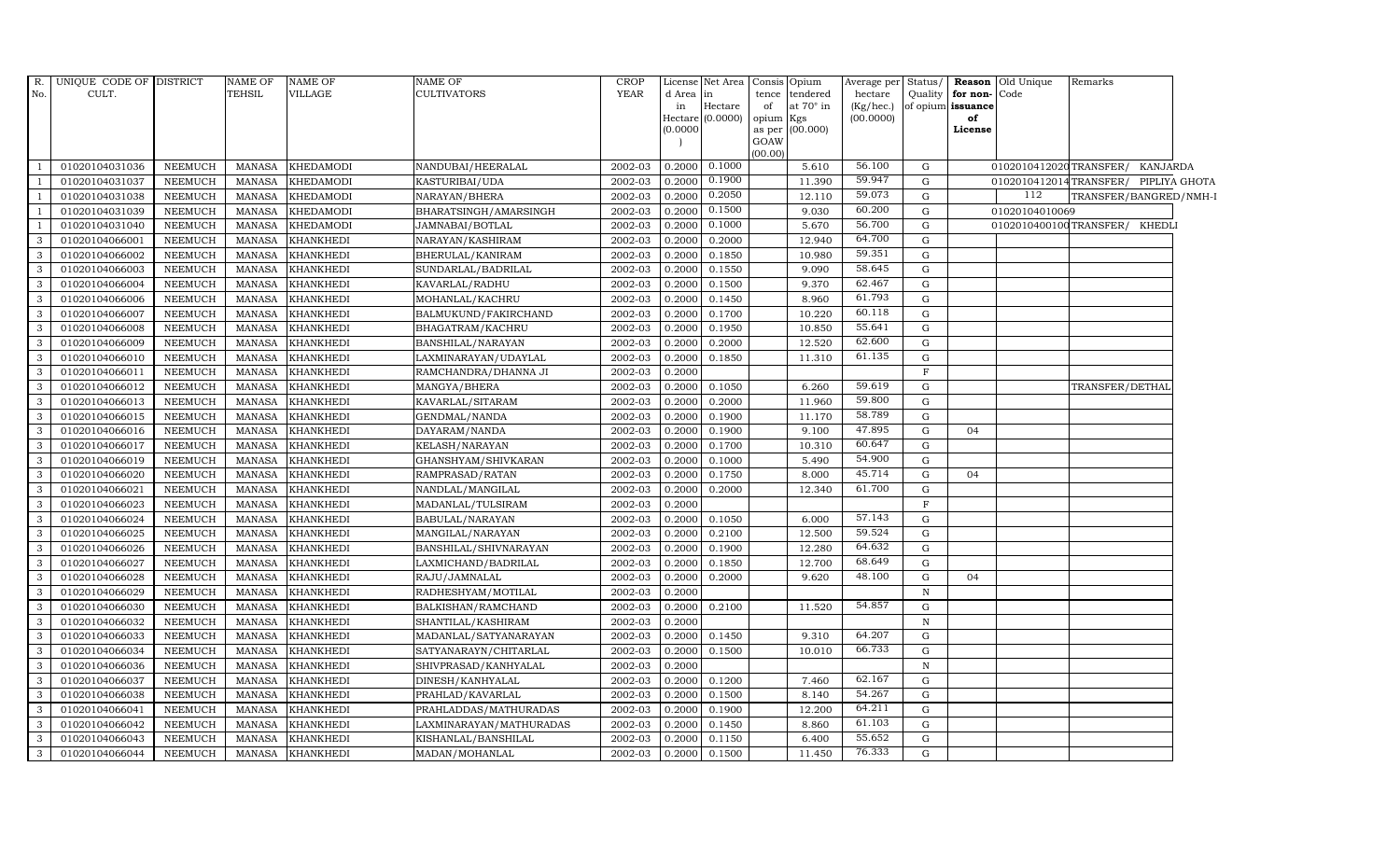| R.           | UNIQUE CODE OF DISTRICT |                | <b>NAME OF</b> | <b>NAME OF</b>   | NAME OF                    | <b>CROP</b> |           | License Net Area |                 | Consis Opium     | Average per | Status/      |                   | Reason Old Unique | Remarks         |
|--------------|-------------------------|----------------|----------------|------------------|----------------------------|-------------|-----------|------------------|-----------------|------------------|-------------|--------------|-------------------|-------------------|-----------------|
| No.          | CULT.                   |                | <b>TEHSIL</b>  | VILLAGE          | CULTIVATORS                | <b>YEAR</b> | d Area in |                  | tence           | tendered         | hectare     | Quality      | for non-Code      |                   |                 |
|              |                         |                |                |                  |                            |             | in        | Hectare          | of              | at $70^\circ$ in | (Kg/hec.)   |              | of opium issuance |                   |                 |
|              |                         |                |                |                  |                            |             | (0.0000)  | Hectare (0.0000) | opium<br>as per | Kgs<br>(00.000)  | (00.0000)   |              | of<br>License     |                   |                 |
|              |                         |                |                |                  |                            |             |           |                  | GOAW            |                  |             |              |                   |                   |                 |
|              |                         |                |                |                  |                            |             |           |                  | (00.00)         |                  |             |              |                   |                   |                 |
| 3            | 01020104066047          | NEEMUCH        | MANASA         | <b>KHANKHEDI</b> | SURESH/HIRALAL             | 2002-03     | 0.2000    | 0.1850           |                 | 11.420           | 61.730      | G            |                   |                   |                 |
| 3            | 01020104066048          | <b>NEEMUCH</b> | <b>MANASA</b>  | <b>KHANKHEDI</b> | RAMCHAND/HIRALAL           | 2002-03     | 0.2000    | 0.1350           |                 | 7.400            | 54.815      | $\mathbf G$  |                   |                   |                 |
| 3            | 01020104066052          | <b>NEEMUCH</b> | <b>MANASA</b>  | <b>KHANKHEDI</b> | DEVICHAND/CHUNNILAL        | 2002-03     | 0.2000    | 0.1300           |                 | 8.780            | 67.538      | G            |                   |                   |                 |
| 3            | 01020104066053          | <b>NEEMUCH</b> | <b>MANASA</b>  | <b>KHANKHEDI</b> | SHIVNARAYAN/NANURAM        | 2002-03     | 0.2000    | 0.1350           |                 | 7.740            | 57.333      | $\mathbf G$  |                   |                   |                 |
| 3            | 01020104066054          | <b>NEEMUCH</b> | <b>MANASA</b>  | <b>KHANKHEDI</b> | KANHYALAL/RAMRATAN         | 2002-03     | 0.2000    | 0.1900           |                 | 10.770           | 56.684      | ${\rm G}$    |                   |                   |                 |
| 3            | 01020104066055          | <b>NEEMUCH</b> | <b>MANASA</b>  | <b>KHANKHEDI</b> | KELASH/RADHESHYAM          | 2002-03     | 0.2000    | 0.1900           |                 | 10.950           | 57.632      | G            |                   |                   |                 |
| 3            | 01020104066056          | <b>NEEMUCH</b> | <b>MANASA</b>  | <b>KHANKHEDI</b> | JAGDISH/KANHYALAL          | 2002-03     | 0.2000    | 0.1000           |                 | 6.900            | 69.000      | $\mathbf G$  |                   |                   |                 |
| 3            | 01020104066057          | <b>NEEMUCH</b> | <b>MANASA</b>  | <b>KHANKHEDI</b> | BANSHILAL/DEVILAL          | 2002-03     | 0.2000    | 0.1900           |                 | 12.100           | 63.684      | $\mathbf G$  |                   |                   |                 |
| 3            | 01020104066058          | <b>NEEMUCH</b> | <b>MANASA</b>  | <b>KHANKHEDI</b> | RAMESH/DEVILAL             | 2002-03     | 0.2000    | 0.2100           |                 | 13.730           | 65.381      | G            |                   |                   |                 |
| 3            | 01020104066059          | <b>NEEMUCH</b> | <b>MANASA</b>  | <b>KHANKHEDI</b> | BANSHILAL/RAMNATH          | 2002-03     | 0.2000    | 0.1500           |                 | 8.530            | 56.867      | $\mathbf G$  |                   |                   |                 |
| $\mathbf{3}$ | 01020104066060          | <b>NEEMUCH</b> | <b>MANASA</b>  | <b>KHANKHEDI</b> | SATYANARAYAN/KAVARLAL VYAS | 2002-03     | 0.2000    | 0.1150           |                 | 7.450            | 64.783      | ${\rm G}$    |                   |                   |                 |
| 3            | 01020104066061          | <b>NEEMUCH</b> | <b>MANASA</b>  | <b>KHANKHEDI</b> | KAVARLAL/DHANRAJ           | 2002-03     | 0.2000    | 0.1050           |                 | 6.350            | 60.476      | $\mathbf G$  |                   |                   |                 |
| 3            | 01020104066062          | <b>NEEMUCH</b> | <b>MANASA</b>  | <b>KHANKHEDI</b> | GOVINDRAM/GANPAT           | 2002-03     | 0.2000    | 0.1400           |                 | 8.390            | 59.929      | $\mathbf G$  |                   |                   |                 |
| 3            | 01020104066063          | <b>NEEMUCH</b> | <b>MANASA</b>  | <b>KHANKHEDI</b> | HIRALAL/GANPAT             | 2002-03     | 0.2000    | 0.1200           |                 | 8.100            | 67.500      | G            |                   |                   |                 |
| 3            | 01020104066064          | <b>NEEMUCH</b> | <b>MANASA</b>  | <b>KHANKHEDI</b> | CHAMPALAL/GANPAT           | 2002-03     | 0.2000    | 0.1000           |                 | 7.610            | 76.100      | $\mathbf G$  |                   |                   |                 |
| $\mathbf{3}$ | 01020104066066          | <b>NEEMUCH</b> | <b>MANASA</b>  | <b>KHANKHEDI</b> | KISHANLAL/NARAYAN          | 2002-03     | 0.2000    | 0.1850           |                 | 11.300           | 61.081      | ${\rm G}$    |                   |                   | TRANSFER/DETHAL |
| 3            | 01020104066067          | <b>NEEMUCH</b> | <b>MANASA</b>  | <b>KHANKHEDI</b> | HARISHANKAR/NARAYAN        | 2002-03     | 0.2000    | 0.1450           |                 | 9.470            | 65.310      | G            |                   |                   | TRANSFER/DETHAL |
| 3            | 01020104066069          | <b>NEEMUCH</b> | <b>MANASA</b>  | <b>KHANKHEDI</b> | SHIVKARAN/ASHARAM          | 2002-03     | 0.2000    | 0.1100           |                 | 6.200            | 56.364      | $\mathbf G$  |                   |                   |                 |
| 3            | 01020104066071          | <b>NEEMUCH</b> | <b>MANASA</b>  | <b>KHANKHEDI</b> | SHAMBHUDAYAL/MOHAN         | 2002-03     | 0.2000    | 0.1500           |                 | 9.180            | 61.200      | $\mathbf G$  |                   |                   |                 |
| 3            | 01020104066072          | <b>NEEMUCH</b> | <b>MANASA</b>  | <b>KHANKHEDI</b> | RAMDAYAL/SURAJMAL          | 2002-03     | 0.2000    |                  |                 |                  |             | $\, {\rm N}$ |                   |                   |                 |
| 3            | 01020104066073          | <b>NEEMUCH</b> | <b>MANASA</b>  | <b>KHANKHEDI</b> | MOHANLAL/ NANDRAM          | 2002-03     | 0.2000    | 0.2000           |                 | 11.960           | 59.800      | G            |                   |                   |                 |
| 3            | 01020104066074          | <b>NEEMUCH</b> | <b>MANASA</b>  | KHANKHEDI        | BANSHILAL/LAXMINARAYAN     | 2002-03     | 0.2000    | 0.1650           |                 | 9.120            | 55.273      | G            |                   |                   |                 |
| 3            | 01020104066075          | <b>NEEMUCH</b> | <b>MANASA</b>  | <b>KHANKHEDI</b> | MANGILAL/RAMCHANDRA        | 2002-03     | 0.2000    | 0.1050           |                 | 6.700            | 63.810      | G            |                   |                   |                 |
| 3            | 01020104066076          | <b>NEEMUCH</b> | <b>MANASA</b>  | <b>KHANKHEDI</b> | PRABHULAL/FAKIRCHAND       | 2002-03     | 0.2000    | 0.1450           |                 | 8.360            | 57.655      | $\mathbf G$  |                   |                   |                 |
| 3            | 01020104066077          | <b>NEEMUCH</b> | <b>MANASA</b>  | <b>KHANKHEDI</b> | DINESH/SHIVPRASAD          | 2002-03     | 0.2000    | 0.1500           |                 | 8.730            | 58.200      | G            |                   |                   |                 |
| 3            | 01020104066078          | <b>NEEMUCH</b> | <b>MANASA</b>  | <b>KHANKHEDI</b> | SURESH/SHIVPRASAD          | 2002-03     | 0.2000    | 0.1800           |                 | 11.510           | 63.944      | G            |                   |                   |                 |
| 3            | 01020104066079          | <b>NEEMUCH</b> | <b>MANASA</b>  | KHANKHEDI        | RAJESH/JUGALKISHOR         | 2002-03     | 0.2000    | 0.2050           |                 | 12.190           | 59.463      | ${\rm G}$    |                   |                   |                 |
| 3            | 01020104066080          | <b>NEEMUCH</b> | <b>MANASA</b>  | <b>KHANKHEDI</b> | RAKESH/JUGALKISHOR         | 2002-03     | 0.2000    | 0.1600           |                 | 9.560            | 59.750      | $\mathbf G$  |                   |                   |                 |
| 3            | 01020104066081          | <b>NEEMUCH</b> | <b>MANASA</b>  | <b>KHANKHEDI</b> | SANTOSH/BAPULAL            | 2002-03     | 0.2000    | 0.2050           |                 | 13.000           | 63.415      | $\mathbf G$  |                   |                   |                 |
| 3            | 01020104066082          | <b>NEEMUCH</b> | <b>MANASA</b>  | <b>KHANKHEDI</b> | RAMESH/FAKIRCHAND          | 2002-03     | 0.2000    | 0.1900           |                 | 12.120           | 63.789      | $\mathbf G$  |                   |                   |                 |
| 3            | 01020104066083          | <b>NEEMUCH</b> | <b>MANASA</b>  | <b>KHANKHEDI</b> | SHIVPRASAD/FAKIRCHANDRA    | 2002-03     | 0.2000    | 0.1950           |                 | 11.980           | 61.436      | G            |                   |                   |                 |
| 3            | 01020104066084          | <b>NEEMUCH</b> | <b>MANASA</b>  | <b>KHANKHEDI</b> | JUGALKISHOR/FAKIRCHAND     | 2002-03     | 0.2000    | 0.1350           |                 | 9.450            | 70.000      | ${\rm G}$    |                   |                   |                 |
| 3            | 01020104066087          | <b>NEEMUCH</b> | <b>MANASA</b>  | <b>KHANKHEDI</b> | RAMPRATAP/BHAGATRAM        | 2002-03     | 0.2000    | 0.1200           |                 | 7.830            | 65.250      | $\mathbf G$  |                   |                   |                 |
| 3            | 01020104066088          | <b>NEEMUCH</b> | <b>MANASA</b>  | <b>KHANKHEDI</b> | BAGDIRAM/NARAYAN           | 2002-03     | 0.2000    | 0.1950           |                 | 10.950           | 56.154      | $\mathbf G$  |                   |                   |                 |
| 3            | 01020104066090          | <b>NEEMUCH</b> | <b>MANASA</b>  | <b>KHANKHEDI</b> | GOPAL/MOHANLAL PUROHIT     | 2002-03     | 0.2000    | 0.2100           |                 | 11.570           | 55.095      | $\mathbf G$  |                   |                   |                 |
| 3            | 01020104066095          | <b>NEEMUCH</b> | <b>MANASA</b>  | <b>KHANKHEDI</b> | SURESHCHAND/RAMNATH        | 2002-03     | 0.2000    | 0.1100           |                 | 7.150            | 65.000      | G            |                   |                   |                 |
| $\mathbf{3}$ | 01020104066096          | <b>NEEMUCH</b> | <b>MANASA</b>  | <b>KHANKHEDI</b> | BALMUKUND/DHANRAJ          | 2002-03     | 0.2000    |                  |                 |                  |             | $\mathbf F$  |                   |                   |                 |
| 3            | 01020104066097          | <b>NEEMUCH</b> | <b>MANASA</b>  | <b>KHANKHEDI</b> | MANGILAL/BHERULAL          | 2002-03     | 0.2000    | 0.1600           |                 | 9.150            | 57.188      | G            |                   |                   |                 |
| 3            | 01020104066100          | <b>NEEMUCH</b> | <b>MANASA</b>  | <b>KHANKHEDI</b> | MOHANLAL/RAMCHANDRA        | 2002-03     | 0.2000    | 0.1000           |                 | 6.330            | 63.300      | $\mathbf G$  |                   |                   |                 |
| 3            | 01020104066102          | <b>NEEMUCH</b> | <b>MANASA</b>  | <b>KHANKHEDI</b> | KELASH/KRISHNKANT          | 2002-03     | 0.2000    | 0.1900           |                 | 11.730           | 61.737      | $\mathbf G$  |                   |                   |                 |
| 3            | 01020104066103          | <b>NEEMUCH</b> | MANASA         | <b>KHANKHEDI</b> | GOPAL/MOHANLAL VYAS        | 2002-03     | 0.2000    | 0.1450           |                 | 9.180            | 63.310      | G            |                   |                   |                 |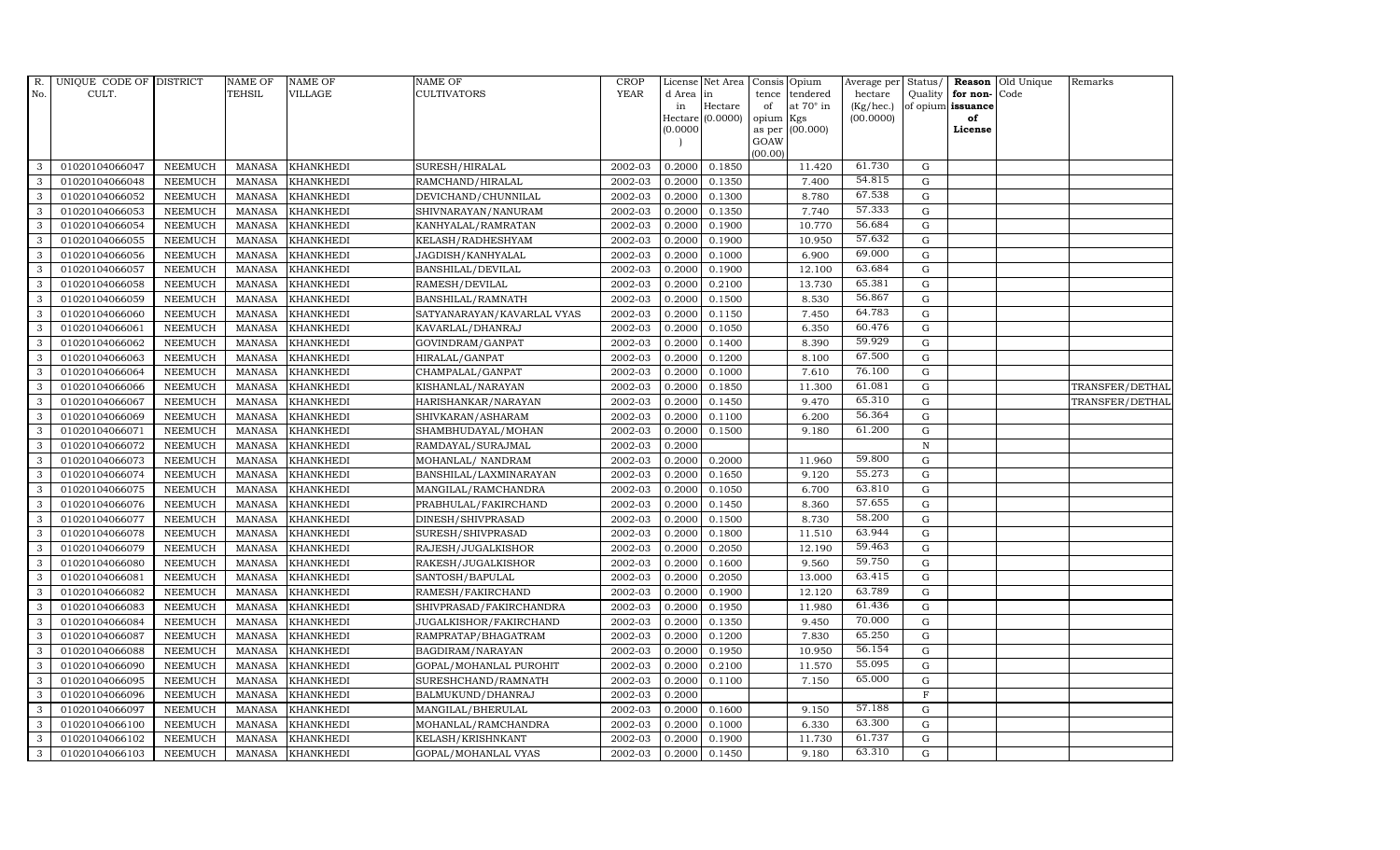| R.  | UNIQUE CODE OF DISTRICT |                | <b>NAME OF</b> | <b>NAME OF</b>   | <b>NAME OF</b>            | <b>CROP</b> |           | License Net Area   |                 | Consis Opium     | Average per | Status/     |                   | Reason Old Unique | Remarks         |
|-----|-------------------------|----------------|----------------|------------------|---------------------------|-------------|-----------|--------------------|-----------------|------------------|-------------|-------------|-------------------|-------------------|-----------------|
| No. | CULT.                   |                | <b>TEHSIL</b>  | <b>VILLAGE</b>   | <b>CULTIVATORS</b>        | <b>YEAR</b> | d Area in |                    | tence           | tendered         | hectare     | Quality     | for non-          | Code              |                 |
|     |                         |                |                |                  |                           |             | in        | Hectare            | of              | at $70^\circ$ in | (Kg/hec.)   |             | of opium issuance |                   |                 |
|     |                         |                |                |                  |                           |             | (0.0000)  | Hectare $(0.0000)$ | opium<br>as per | Kgs<br>(00.000)  | (00.0000)   |             | of<br>License     |                   |                 |
|     |                         |                |                |                  |                           |             |           |                    | GOAW            |                  |             |             |                   |                   |                 |
|     |                         |                |                |                  |                           |             |           |                    | (00.00)         |                  |             |             |                   |                   |                 |
| 3   | 01020104066104          | <b>NEEMUCH</b> | <b>MANASA</b>  | <b>KHANKHEDI</b> | FAKIRCHAND/SHANKARLAL     | 2002-03     | 0.2000    | 0.1400             |                 | 7.830            | 55.929      | G           |                   |                   |                 |
| 3   | 01020104066105          | <b>NEEMUCH</b> | <b>MANASA</b>  | <b>KHANKHEDI</b> | GORISHANKAR/KARULAL       | 2002-03     | 0.2000    | 0.1050             |                 | 6.670            | 63.524      | $\mathbf G$ |                   |                   |                 |
| 3   | 01020104066106          | <b>NEEMUCH</b> | <b>MANASA</b>  | <b>KHANKHEDI</b> | BALARAM / NARAYAN         | 2002-03     | 0.2000    | 0.0750             |                 | 5.000            | 66.667      | G           |                   |                   |                 |
| 3   | 01020104066107          | <b>NEEMUCH</b> | <b>MANASA</b>  | <b>KHANKHEDI</b> | PURSHOTAMDAS/BHUVANADAS   | 2002-03     | 0.2000    | 0.0900             |                 | 5.710            | 63.444      | $\mathbf G$ |                   |                   |                 |
| 3   | 01020104066109          | <b>NEEMUCH</b> | <b>MANASA</b>  | <b>KHANKHEDI</b> | BABULAL/NANIBAI           | 2002-03     | 0.2000    | 0.1750             |                 | 10.840           | 61.943      | G           | 11                |                   |                 |
| 3   | 01020104066111          | <b>NEEMUCH</b> | <b>MANASA</b>  | <b>KHANKHEDI</b> | PARVATIBAI/RATANLAL       | 2002-03     | 0.2000    | 0.1800             |                 | 10.090           | 56.056      | G           |                   |                   |                 |
| 3   | 01020104066112          | <b>NEEMUCH</b> | <b>MANASA</b>  | <b>KHANKHEDI</b> | KANCHANBAI/DHANNA         | 2002-03     | 0.2000    | 0.1050             |                 | 5.470            | 52.095      | G           |                   |                   | TRANSFER/DETHAL |
| 3   | 01020104066113          | <b>NEEMUCH</b> | <b>MANASA</b>  | <b>KHANKHEDI</b> | GANGARAM/FAKIRCHAND       | 2002-03     | 0.2000    | 0.1900             |                 | 10.750           | 56.579      | $\mathbf G$ |                   |                   |                 |
| 3   | 01020104066115          | <b>NEEMUCH</b> | <b>MANASA</b>  | <b>KHANKHEDI</b> | GANGABAI/ONKAR            | 2002-03     | 0.2000    | 0.1000             |                 | 6.280            | 62.800      | G           |                   |                   | TRANSFER/DETHAL |
| 3   | 01020104066117          | <b>NEEMUCH</b> | <b>MANASA</b>  | <b>KHANKHEDI</b> | LAXMINARAYAN / SHANKARLAL | 2002-03     | 0.2000    | 0.2100             |                 | 12.110           | 57.667      | G           |                   |                   |                 |
| 3   | 01020104066118          | <b>NEEMUCH</b> | <b>MANASA</b>  | KHANKHEDI        | SOHANBAI/KANHYALAL        | 2002-03     | 0.2000    | 0.2000             |                 | 12.720           | 63.600      | G           |                   |                   |                 |
| 3   | 01020104066119          | <b>NEEMUCH</b> | <b>MANASA</b>  | <b>KHANKHEDI</b> | VISHVNATH/SHIVNATH        | 2002-03     | 0.2000    | 0.1900             |                 | 11.480           | 60.421      | G           |                   |                   |                 |
| 3   | 01020104066120          | <b>NEEMUCH</b> | <b>MANASA</b>  | <b>KHANKHEDI</b> | SHANKARLAL/BHUVANA        | 2002-03     | 0.2000    | 0.1200             |                 | 5.530            | 46.083      | $\mathbf G$ | 04                |                   |                 |
| 3   | 01020104066121          | <b>NEEMUCH</b> | <b>MANASA</b>  | <b>KHANKHEDI</b> | KANHYALAL/KARUJI          | 2002-03     | 0.2000    | 0.1700             |                 | 9.670            | 56.882      | G           |                   |                   |                 |
| 3   | 01020104066122          | <b>NEEMUCH</b> | <b>MANASA</b>  | <b>KHANKHEDI</b> | JAGDISH/RATANLAL          | 2002-03     | 0.2000    | 0.2000             |                 | 11.140           | 55.700      | G           |                   |                   |                 |
| 3   | 01020104066123          | <b>NEEMUCH</b> | <b>MANASA</b>  | <b>KHANKHEDI</b> | RAMNIVAS/GANESHRAM        | 2002-03     | 0.2000    | 0.1500             |                 | 9.090            | 60.600      | G           |                   |                   |                 |
| 3   | 01020104066125          | <b>NEEMUCH</b> | <b>MANASA</b>  | <b>KHANKHEDI</b> | RADHESHYAM/RAMNATH        | 2002-03     | 0.2000    | 0.1200             |                 | 6.650            | 55.417      | G           |                   |                   |                 |
| 3   | 01020104066126          | <b>NEEMUCH</b> | <b>MANASA</b>  | <b>KHANKHEDI</b> | TULSIRAM/RADHU            | 2002-03     | 0.2000    | 0.1750             |                 | 10.180           | 58.171      | $\mathbf G$ |                   |                   |                 |
| 3   | 01020104066127          | <b>NEEMUCH</b> | <b>MANASA</b>  | <b>KHANKHEDI</b> | KAVERIBAI/MATHURADAS      | 2002-03     | 0.2000    | 0.0550             |                 | 3.430            | 62.364      | G           |                   |                   |                 |
| 3   | 01020104066128          | <b>NEEMUCH</b> | <b>MANASA</b>  | <b>KHANKHEDI</b> | KANHYALAL/SHIVLAL         | 2002-03     | 0.2000    | 0.1600             |                 | 10.270           | 64.188      | G           |                   |                   |                 |
| 3   | 01020104066131          | <b>NEEMUCH</b> | <b>MANASA</b>  | <b>KHANKHEDI</b> | BAPULAL/LAXMINARAYAN      | 2002-03     | 0.2000    | 0.1700             |                 | 10.210           | 60.059      | G           |                   |                   |                 |
| 3   | 01020104066132          | <b>NEEMUCH</b> | <b>MANASA</b>  | KHANKHEDI        | BAPULAL/RAMCHAND          | 2002-03     | 0.2000    | 0.1500             |                 | 10.140           | 67.600      | G           |                   |                   |                 |
| 3   | 01020104066134          | <b>NEEMUCH</b> | <b>MANASA</b>  | <b>KHANKHEDI</b> | GANPAT/NANDLAL            | 2002-03     | 0.2000    | 0.2050             |                 | 14.010           | 68.341      | G           |                   |                   |                 |
| 3   | 01020104066135          | <b>NEEMUCH</b> | <b>MANASA</b>  | <b>KHANKHEDI</b> | KANHYALAL/UDAYRAM         | 2002-03     | 0.2000    | 0.1900             |                 | 12.420           | 65.368      | $\mathbf G$ |                   |                   | TRANSFER/DETHAL |
| 3   | 01020104066137          | <b>NEEMUCH</b> | <b>MANASA</b>  | KHANKHEDI        | SHANTILAL/GHASI           | 2002-03     | 0.2000    | 0.1950             |                 | 10.000           | 51.282      | ${\rm G}$   | 04                |                   |                 |
| 3   | 01020104066116          | <b>NEEMUCH</b> | <b>MANASA</b>  | <b>KHANKHEDI</b> | HANGAMIBAI/RADHAKISHAN    | 2002-03     | 0.2000    | 0.1900             |                 | 11.700           | 61.579      | G           |                   |                   |                 |
| 3   | 01020104066138          | <b>NEEMUCH</b> | <b>MANASA</b>  | <b>KHANKHEDI</b> | KANHYALAL/SHANKARLAL      | 2002-03     | 0.2000    | 0.1500             |                 | 8.830            | 58.867      | G           |                   |                   |                 |
| 3   | 01020104066139          | <b>NEEMUCH</b> | <b>MANASA</b>  | <b>KHANKHEDI</b> | BAPULAL/KANHYALAL         | 2002-03     | 0.2000    | 0.2100             |                 | 12.820           | 61.048      | G           |                   |                   |                 |
| 3   | 01020104066140          | <b>NEEMUCH</b> | <b>MANASA</b>  | <b>KHANKHEDI</b> | KISHOR/RADHAKISHAN        | 2002-03     | 0.2000    | 0.1450             |                 | 9.790            | 67.517      | $\mathbf G$ |                   |                   |                 |
| 3   | 01020104066141          | <b>NEEMUCH</b> | <b>MANASA</b>  | <b>KHANKHEDI</b> | NATHULAL/BHONIRAM         | 2002-03     | 0.2000    | 0.1150             |                 | 6.470            | 56.261      | $\mathbf G$ |                   |                   |                 |
| 3   | 01020104066142          | <b>NEEMUCH</b> | <b>MANASA</b>  | <b>KHANKHEDI</b> | RAMESH/NARAYAN            | 2002-03     | 0.2000    | 0.2000             |                 | 12.460           | 62.300      | G           |                   |                   |                 |
| 3   | 01020104066143          | <b>NEEMUCH</b> | <b>MANASA</b>  | <b>KHANKHEDI</b> | RADHESHYAM/PRABHULAL      | 2002-03     | 0.2000    | 0.1700             |                 | 9.650            | 56.765      | G           |                   |                   |                 |
| 3   | 01020104066148          | <b>NEEMUCH</b> | <b>MANASA</b>  | <b>KHANKHEDI</b> | DASHRATH/MANGILAL         | 2002-03     | 0.2000    | 0.1550             |                 | 9.050            | 58.387      | G           |                   |                   |                 |
| 3   | 01020104066150          | <b>NEEMUCH</b> | <b>MANASA</b>  | <b>KHANKHEDI</b> | BIHARIDAS/NARAYANDAS      | 2002-03     | 0.2000    | 0.1900             |                 | 11.660           | 61.368      | G           |                   |                   |                 |
| 3   | 01020104066124          | <b>NEEMUCH</b> | <b>MANASA</b>  | <b>KHANKHEDI</b> | RUKMANIBAI/TULSIRAM       | 2002-03     | 0.2000    | 0.2000             |                 | 12.890           | 64.450      | $\mathbf G$ |                   |                   |                 |
| 3   | 01020104066151          | <b>NEEMUCH</b> | <b>MANASA</b>  | <b>KHANKHEDI</b> | SUGANABAI/MOHANLAL        | 2002-03     | 0.2000    | 0.1500             |                 | 9.140            | 60.933      | G           |                   |                   |                 |
| 3   | 01020104066099          | <b>NEEMUCH</b> | <b>MANASA</b>  | <b>KHANKHEDI</b> | BANSHILAL/CHAMPALAL       | 2002-03     | 0.2000    | 0.1500             |                 | 9.360            | 62.400      | G           |                   |                   |                 |
| 3   | 01020104066153          | <b>NEEMUCH</b> | <b>MANASA</b>  | <b>KHANKHEDI</b> | NANDKISHOR/KISHANLAL      | 2002-03     | 0.2000    | 0.2050             |                 | 13.320           | 64.976      | G           |                   |                   |                 |
| 3   | 01020104066154          | <b>NEEMUCH</b> | <b>MANASA</b>  | <b>KHANKHEDI</b> | GOPILAL/HIRALAL           | 2002-03     | 0.2000    | 0.1750             |                 | 10.460           | 59.771      | $\mathbf G$ |                   | 01020104052178    |                 |
| 3   | 01020104091001          | <b>NEEMUCH</b> | <b>MANASA</b>  | <b>KHAJURI</b>   | SHIVNARAYAN/BHAVARLAL     | 2002-03     | 0.2000    | 0.1900             |                 | 10.780           | 56.737      | $\mathbf G$ |                   |                   |                 |
| 3   | 01020104091003          | <b>NEEMUCH</b> | MANASA         | <b>KHAJURI</b>   | FAKIRCHAND/DEVJI          | 2002-03     | 0.2000    | 0.1500             |                 | 9.600            | 64.000      | G           |                   |                   |                 |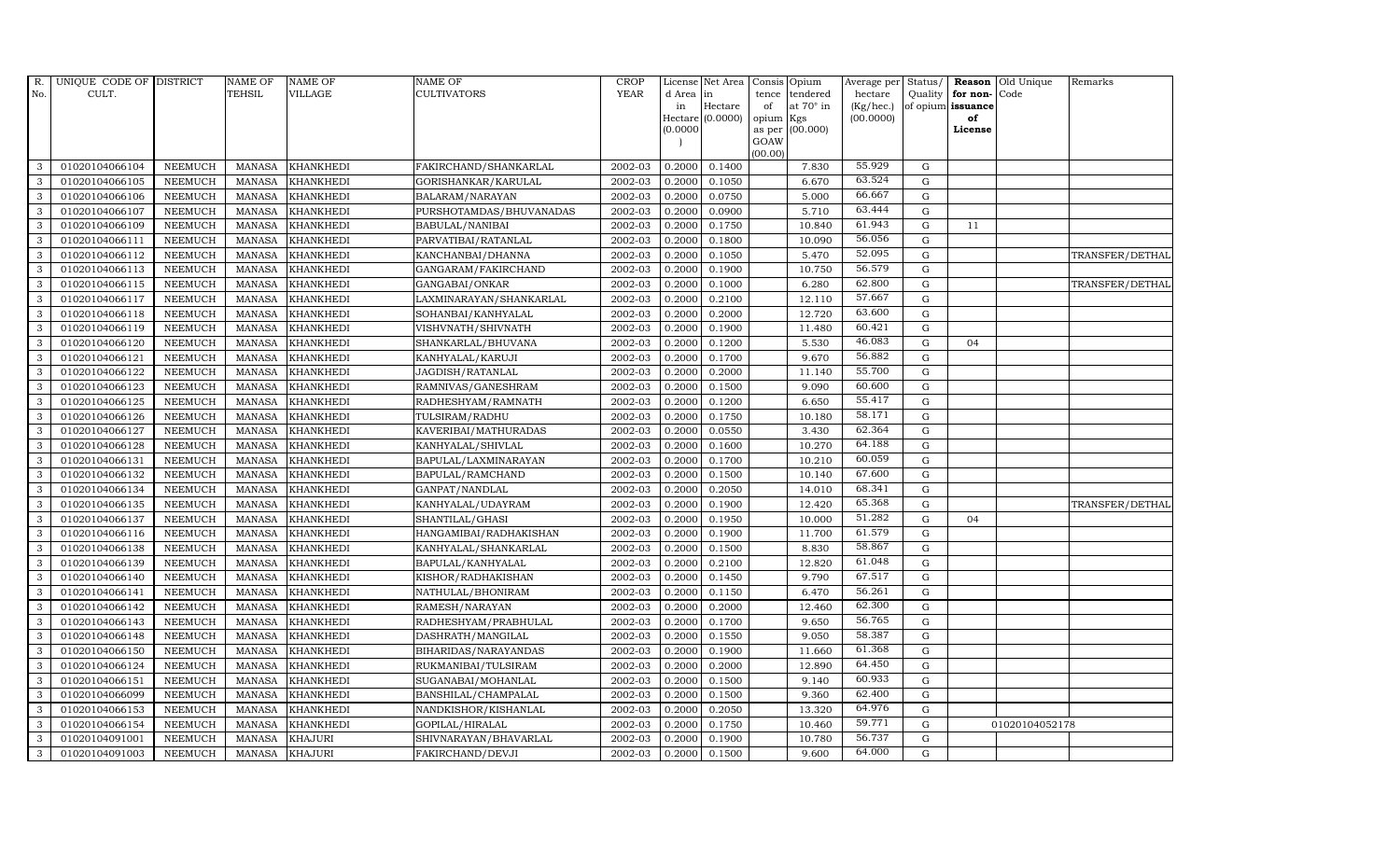| R.           | UNIQUE CODE OF DISTRICT |                | <b>NAME OF</b> | <b>NAME OF</b> | NAME OF                  | <b>CROP</b> |           | License Net Area |         | Consis Opium           | Average per | Status/      |                   | Reason Old Unique | Remarks    |
|--------------|-------------------------|----------------|----------------|----------------|--------------------------|-------------|-----------|------------------|---------|------------------------|-------------|--------------|-------------------|-------------------|------------|
| No.          | CULT.                   |                | TEHSIL         | VILLAGE        | <b>CULTIVATORS</b>       | <b>YEAR</b> | d Area in |                  | tence   | tendered               | hectare     | Quality      | for non-Code      |                   |            |
|              |                         |                |                |                |                          |             | in        | Hectare          | of      | at $70^\circ$ in       | (Kg/hec.)   |              | of opium issuance |                   |            |
|              |                         |                |                |                |                          |             | (0.0000)  | Hectare (0.0000) | opium   | Kgs<br>as per (00.000) | (00.0000)   |              | of<br>License     |                   |            |
|              |                         |                |                |                |                          |             |           |                  | GOAW    |                        |             |              |                   |                   |            |
|              |                         |                |                |                |                          |             |           |                  | (00.00) |                        |             |              |                   |                   |            |
| 3            | 01020104091004          | <b>NEEMUCH</b> | MANASA         | <b>KHAJURI</b> | KACHRULAL/SHANKARLAL     | 2002-03     | 0.2000    |                  |         |                        |             | N            |                   |                   |            |
| 3            | 01020104091005          | <b>NEEMUCH</b> | <b>MANASA</b>  | <b>KHAJURI</b> | BHULIBAI/TULSIRAM        | 2002-03     | 0.2000    |                  |         |                        |             | $\, {\rm N}$ |                   |                   |            |
| 3            | 01020104091006          | <b>NEEMUCH</b> | <b>MANASA</b>  | <b>KHAJURI</b> | AYODHYABAI/DHULA         | 2002-03     | 0.2000    | 0.1600           |         | 8.480                  | 53.000      | G            |                   |                   |            |
| 3            | 01020104091007          | <b>NEEMUCH</b> | <b>MANASA</b>  | <b>KHAJURI</b> | NARHARIHARLAL            | 2002-03     | 0.2000    | 0.1050           |         | 5.350                  | 50.952      | $\mathbf G$  | 04                |                   |            |
| 3            | 01020104091008          | <b>NEEMUCH</b> | <b>MANASA</b>  | <b>KHAJURI</b> | GANGARAM/MULCHAND        | 2002-03     | 0.2000    |                  |         |                        |             | $\, {\rm N}$ |                   |                   |            |
| $\mathbf{3}$ | 01020104091009          | NEEMUCH        | <b>MANASA</b>  | <b>KHAJURI</b> | KANHYALAL/NIRBHAYRAM     | 2002-03     | 0.2000    | 0.1250           |         | 7.750                  | 62.000      | G            |                   |                   |            |
| 3            | 01020104091010          | <b>NEEMUCH</b> | <b>MANASA</b>  | <b>KHAJURI</b> | ONKARLAL/NIRBHAYRAM      | 2002-03     | 0.2000    | 0.1450           |         | 9.190                  | 63.379      | $\mathbf G$  |                   |                   |            |
| 3            | 01020104091011          | <b>NEEMUCH</b> | <b>MANASA</b>  | <b>KHAJURI</b> | GANGARAM/DHANNAJI        | 2002-03     | 0.2000    | 0.1300           |         | 7.030                  | 54.077      | $\mathbf G$  |                   |                   |            |
| 3            | 01020104091012          | <b>NEEMUCH</b> | <b>MANASA</b>  | <b>KHAJURI</b> | <b>BABRU/NATHU</b>       | 2002-03     | 0.2000    |                  |         |                        |             | $\mathbf N$  |                   |                   |            |
| 3            | 01020104091013          | <b>NEEMUCH</b> | <b>MANASA</b>  | <b>KHAJURI</b> | DHAPUBAI/BHUVANA         | 2002-03     | 0.2000    |                  |         |                        |             | $\, {\rm N}$ |                   |                   |            |
| $\mathbf{3}$ | 01020104091015          | <b>NEEMUCH</b> | <b>MANASA</b>  | <b>KHAJURI</b> | NANDLAL/BHERULAL         | 2002-03     | 0.2000    |                  |         |                        |             | $\, {\bf N}$ |                   |                   |            |
| 3            | 01020104091016          | <b>NEEMUCH</b> | <b>MANASA</b>  | <b>KHAJURI</b> | MULCHAND/BANSHILAL       | 2002-03     | 0.2000    | 0.1100           |         | 6.480                  | 58.909      | $\mathbf G$  |                   |                   |            |
| $\mathbf{3}$ | 01020104091017          | <b>NEEMUCH</b> | <b>MANASA</b>  | <b>KHAJURI</b> | UDA/BHUVANA              | 2002-03     | 0.2000    |                  |         |                        |             | $\, {\rm N}$ |                   |                   |            |
| 3            | 01020104091018          | <b>NEEMUCH</b> | <b>MANASA</b>  | <b>KHAJURI</b> | BABULAL/BHAGIRATH        | 2002-03     | 0.2000    | 0.1100           |         | 6.470                  | 58.818      | G            |                   |                   |            |
| 3            | 01020104091019          | <b>NEEMUCH</b> | <b>MANASA</b>  | <b>KHAJURI</b> | KHIMA/NANURAM            | 2002-03     | 0.2000    |                  |         |                        |             | ${\bf N}$    |                   |                   |            |
| $\mathbf{3}$ | 01020104091020          | <b>NEEMUCH</b> | <b>MANASA</b>  | <b>KHAJURI</b> | MOHANLAL/BHERU           | 2002-03     | 0.2000    | 0.1400           |         | 8.130                  | 58.071      | G            |                   |                   |            |
| 3            | 01020104091021          | <b>NEEMUCH</b> | <b>MANASA</b>  | <b>KHAJURI</b> | RAMCHANDRA/RADHAKISHAN   | 2002-03     | 0.2000    | 0.1150           |         | 5.910                  | 51.391      | G            | 04                |                   |            |
| $\mathbf{3}$ | 01020104091022          | <b>NEEMUCH</b> | <b>MANASA</b>  | <b>KHAJURI</b> | DEVILAL/RAMPRATAP        | 2002-03     | 0.2000    | 0.0950           |         | 5.450                  | 57.368      | $\mathbf G$  |                   |                   |            |
| 3            | 01020104091023          | <b>NEEMUCH</b> | <b>MANASA</b>  | <b>KHAJURI</b> | NAJRIBAI/BHAGWAN         | 2002-03     | 0.2000    |                  |         |                        |             | $\, {\rm N}$ |                   |                   |            |
| 3            | 01020104091025          | <b>NEEMUCH</b> | MANASA         | <b>KHAJURI</b> | KANHAILAL/AMARJI         | 2002-03     | 0.2000    |                  |         |                        |             | $\, {\rm N}$ |                   |                   | NAMECHANGE |
| $\mathbf{3}$ | 01020104091028          | <b>NEEMUCH</b> | <b>MANASA</b>  | <b>KHAJURI</b> | ONKARLAL/BADRILAL        | 2002-03     | 0.2000    | 0.0900           |         | 4.760                  | 52.889      | G            |                   |                   |            |
| 3            | 01020104091029          | <b>NEEMUCH</b> | <b>MANASA</b>  | <b>KHAJURI</b> | RAMCHANDRA/RATANLAL      | 2002-03     | 0.2000    |                  |         |                        |             | $\mathbf N$  |                   |                   |            |
| $\mathbf{3}$ | 01020104091030          | <b>NEEMUCH</b> | <b>MANASA</b>  | <b>KHAJURI</b> | BAGDIRAM/BABRU           | 2002-03     | 0.2000    |                  |         |                        |             | $\, {\rm N}$ |                   |                   |            |
| 3            | 01020104091032          | <b>NEEMUCH</b> | <b>MANASA</b>  | <b>KHAJURI</b> | RUKMANIBAI/KAHROOLAL     | 2002-03     | 0.2000    |                  |         |                        |             | $\, {\bf N}$ |                   |                   |            |
| 3            | 01020104091035          | <b>NEEMUCH</b> | <b>MANASA</b>  | <b>KHAJURI</b> | SHAITANSINGH/DHULSINGH   | 2002-03     | 0.2000    |                  |         |                        |             | $\mathbf N$  |                   |                   |            |
| 3            | 01020104091036          | <b>NEEMUCH</b> | <b>MANASA</b>  | <b>KHAJURI</b> | SURESHCHANDER/KANHEYALAL | 2002-03     | 0.2000    |                  |         |                        |             | N            |                   |                   |            |
| 3            | 01020104091038          | <b>NEEMUCH</b> | <b>MANASA</b>  | <b>KHAJURI</b> | PRABHULAL/HERALAL        | 2002-03     | 0.2000    | 0.1000           |         | 5.560                  | 55.600      | $\, {\rm N}$ |                   |                   |            |
| 3            | 01020104091039          | <b>NEEMUCH</b> | <b>MANASA</b>  | <b>KHAJURI</b> | NARAYANSINGH/MANGAL      | 2002-03     | 0.2000    |                  |         |                        |             | $\, {\rm N}$ |                   |                   |            |
| 3            | 01020104091040          | <b>NEEMUCH</b> | <b>MANASA</b>  | <b>KHAJURI</b> | BHAWARLAL/TULSHIRAM      | 2002-03     | 0.2000    | 0.1200           |         | 7.630                  | 63.583      | $\mathbf G$  |                   |                   |            |
| 3            | 01020104091041          | <b>NEEMUCH</b> | <b>MANASA</b>  | <b>KHAJURI</b> | RAMKISHAN/MAANGILAL      | 2002-03     | 0.2000    |                  |         |                        |             | $\, {\rm N}$ |                   |                   |            |
| 3            | 01020104091042          | <b>NEEMUCH</b> | <b>MANASA</b>  | <b>KHAJURI</b> | GHESAGIR/RAMGIR          | 2002-03     | 0.2000    |                  |         |                        |             | $\mathbb N$  |                   |                   |            |
| 3            | 01020104091043          | <b>NEEMUCH</b> | <b>MANASA</b>  | <b>KHAJURI</b> | JAMUNALAL/NANDLAL        | 2002-03     | 0.2000    | 0.0950           |         | 5.050                  | 53.158      | ${\rm G}$    |                   |                   |            |
| 3            | 01020104091046          | <b>NEEMUCH</b> | <b>MANASA</b>  | <b>KHAJURI</b> | GANPATLAL/RAMESHWAR      | 2002-03     | 0.2000    |                  |         |                        |             | $\mathbf N$  |                   |                   |            |
| 3            | 01020104091047          | <b>NEEMUCH</b> | <b>MANASA</b>  | <b>KHAJURI</b> | PRATAP/RAMA              | 2002-03     | 0.2000    |                  |         |                        |             | $\, {\rm N}$ |                   |                   |            |
| 3            | 01020104091050          | <b>NEEMUCH</b> | <b>MANASA</b>  | <b>KHAJURI</b> | PRABHULAL/RATANLAL       | 2002-03     | 0.2000    |                  |         |                        |             | $\, {\rm N}$ |                   |                   |            |
| 3            | 01020104091051          | <b>NEEMUCH</b> | <b>MANASA</b>  | <b>KHAJURI</b> | NANDLAL/MANGILAL         | 2002-03     | 0.2000    |                  |         |                        |             | $\mathbf N$  |                   |                   |            |
| $\mathbf{3}$ | 01020104091053          | <b>NEEMUCH</b> | <b>MANASA</b>  | <b>KHAJURI</b> | KALUSINGH/NARAYAN        | 2002-03     | 0.2000    |                  |         |                        |             | $\, {\bf N}$ |                   |                   |            |
| 3            | 01020104091054          | <b>NEEMUCH</b> | <b>MANASA</b>  | <b>KHAJURI</b> | BABUSINGH/DHULSINGH      | 2002-03     | 0.2000    | 0.1350           |         | 7.590                  | 56.222      | G            |                   |                   |            |
| 3            | 01020104091055          | <b>NEEMUCH</b> | <b>MANASA</b>  | <b>KHAJURI</b> | MATHURALAL/MANGILAL      | 2002-03     | 0.2000    | 0.0950           |         | 5.740                  | 60.421      | $\mathbf G$  |                   |                   |            |
| 3            | 01020104091056          | <b>NEEMUCH</b> | <b>MANASA</b>  | <b>KHAJURI</b> | SHIVNARAYAN/AMARJI       | 2002-03     | 0.2000    | 0.0850           |         | 4.690                  | 55.176      | $\mathbf G$  |                   |                   |            |
| 3            | 01020104091057          | <b>NEEMUCH</b> | MANASA         | <b>KHAJURI</b> | PRABHULAL/KACHRU         | 2002-03     | 0.2000    |                  |         |                        |             | $\, {\rm N}$ |                   |                   |            |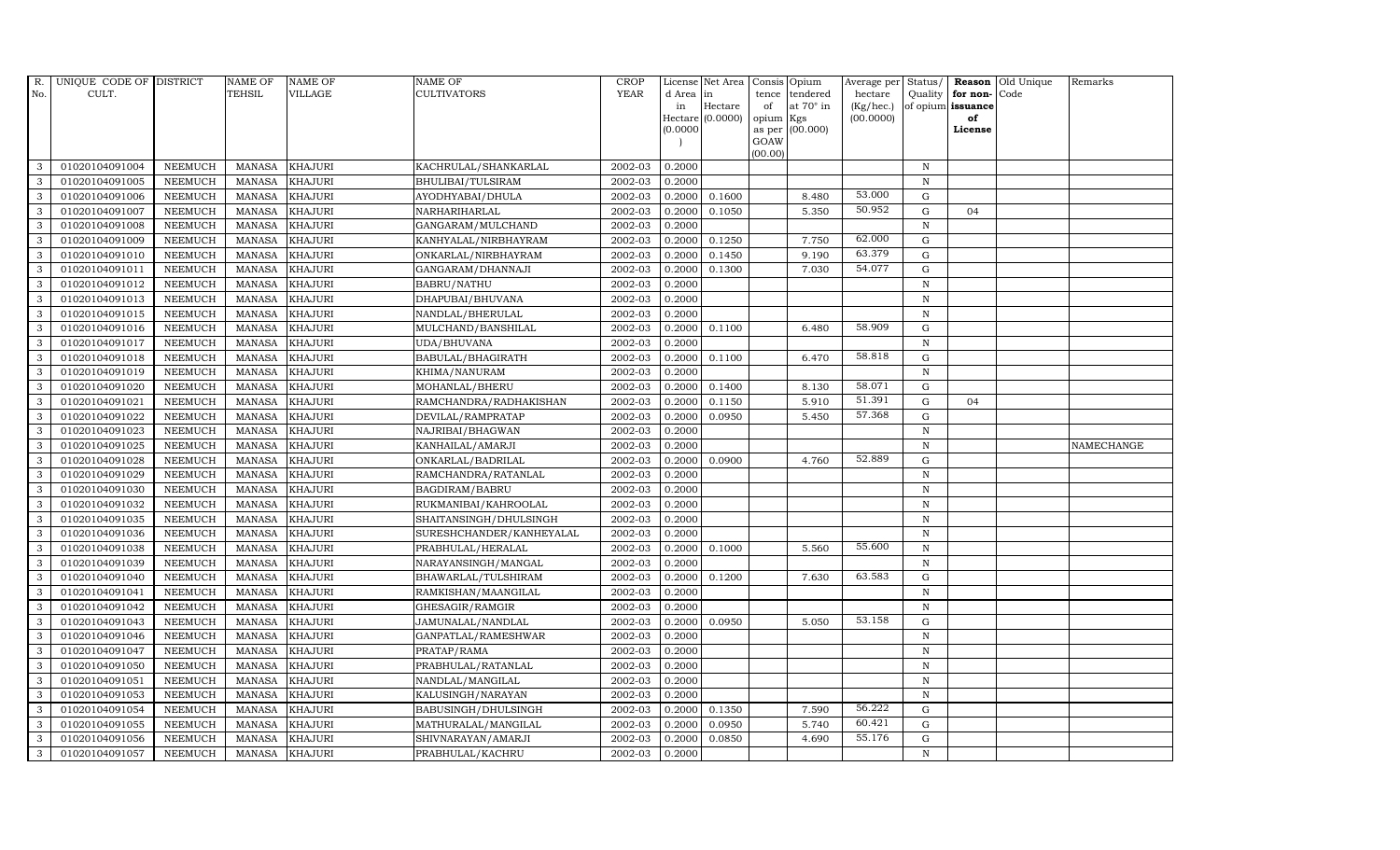| R.<br>No. | UNIQUE CODE OF DISTRICT<br>CULT. |                | NAME OF<br>TEHSIL | <b>NAME OF</b><br>VILLAGE | NAME OF<br><b>CULTIVATORS</b> | <b>CROP</b><br><b>YEAR</b> | d Area in<br>in<br>(0.0000) | License Net Area<br>Hectare<br>Hectare $(0.0000)$ | Consis Opium<br>tence<br>of<br>opium Kgs<br>GOAW | tendered<br>at $70^\circ$ in<br>as per (00.000) | Average per Status/<br>hectare<br>(Kg/hec.)<br>(00.0000) | Quality      | for non-Code<br>of opium issuance<br>of<br>License | Reason Old Unique | Remarks               |  |
|-----------|----------------------------------|----------------|-------------------|---------------------------|-------------------------------|----------------------------|-----------------------------|---------------------------------------------------|--------------------------------------------------|-------------------------------------------------|----------------------------------------------------------|--------------|----------------------------------------------------|-------------------|-----------------------|--|
| 3         | 01020104091058                   | NEEMUCH        | <b>MANASA</b>     | <b>KHAJURI</b>            | HARLAL/KACHRU                 | 2002-03                    | 0.2000                      | 0.1350                                            | (00.00)                                          | 7.430                                           | 55.037                                                   | G            |                                                    |                   |                       |  |
| 3         | 01020104091060                   | <b>NEEMUCH</b> | <b>MANASA</b>     | <b>KHAJURI</b>            | RAMPRASAD/NANDLAL             | 2002-03                    | 0.2000                      | 0.1800                                            |                                                  | 10.810                                          | 60.056                                                   | G            |                                                    |                   |                       |  |
| 3         | 01020104091061                   | <b>NEEMUCH</b> | <b>MANASA</b>     | <b>KHAJURI</b>            | PRABHULAL/BHAWAR              | 2002-03                    | 0.2000                      |                                                   |                                                  |                                                 |                                                          | N            |                                                    |                   |                       |  |
| 3         | 01020104091063                   | <b>NEEMUCH</b> | <b>MANASA</b>     | <b>KHAJURI</b>            | MUKESHKUMAR/RAMESHWAR         | 2002-03                    | 0.2000                      |                                                   |                                                  |                                                 |                                                          | $\mathbf N$  |                                                    |                   |                       |  |
| 3         | 01020104091064                   | <b>NEEMUCH</b> | <b>MANASA</b>     | <b>KHAJURI</b>            | KAILASHCHAND/MOHANLAL         | 2002-03                    | 0.2000                      | 0.1400                                            |                                                  | 8.920                                           | 63.714                                                   | G            |                                                    |                   |                       |  |
| 3         | 01020104091066                   | <b>NEEMUCH</b> | <b>MANASA</b>     | <b>KHAJURI</b>            | BAPULAL/BHUWANILAL            | 2002-03                    | 0.2000                      |                                                   |                                                  |                                                 |                                                          | $\,$ N       |                                                    |                   |                       |  |
| 3         | 01020104091067                   | <b>NEEMUCH</b> | MANASA            | <b>KHAJURI</b>            | RAJENDERKUMAR/MANGILAL        | 2002-03                    | 0.2000                      | 0.1400                                            |                                                  | 8.550                                           | 61.071                                                   | G            |                                                    |                   |                       |  |
| 3         | 01020104091068                   | <b>NEEMUCH</b> | <b>MANASA</b>     | <b>KHAJURI</b>            | DEUBAI/SHANKAERLAL            | 2002-03                    | 0.2000                      |                                                   |                                                  |                                                 |                                                          | N            |                                                    |                   |                       |  |
| 3         | 01020104091069                   | <b>NEEMUCH</b> | <b>MANASA</b>     | <b>KHAJURI</b>            | JIVANSINGH/GIRDHARI           | 2002-03                    | 0.2000                      | 0.0900                                            |                                                  | 4.600                                           | 51.111                                                   | G            | 04                                                 |                   |                       |  |
| 3         | 01020104091070                   | NEEMUCH        | <b>MANASA</b>     | <b>KHAJURI</b>            | MULCHAND/RATANLAL             | 2002-03                    | 0.2000                      |                                                   |                                                  |                                                 |                                                          | N            |                                                    |                   |                       |  |
| 3         | 01020104091073                   | <b>NEEMUCH</b> | <b>MANASA</b>     | <b>KHAJURI</b>            | SHANKARLAL/GOPAL              | 2002-03                    | 0.2000                      | 0.1100                                            |                                                  | 5.320                                           | 48.364                                                   | G            | 04                                                 |                   |                       |  |
| 3         | 01020104091074                   | <b>NEEMUCH</b> | <b>MANASA</b>     | <b>KHAJURI</b>            | PRAKASH/KACHRU                | 2002-03                    | 0.2000                      |                                                   |                                                  |                                                 |                                                          | N            |                                                    |                   |                       |  |
| 3         | 01020104091076                   | NEEMUCH        | MANASA            | <b>KHAJURI</b>            | SALAGRAM/BHUVANIRAM           | 2002-03                    | 0.2000                      |                                                   |                                                  |                                                 |                                                          | N            |                                                    |                   |                       |  |
| 3         | 01020104091077                   | <b>NEEMUCH</b> | <b>MANASA</b>     | <b>KHAJURI</b>            | LABHCHAND/HARLAL              | 2002-03                    | 0.2000                      |                                                   |                                                  |                                                 |                                                          | $\mathbf N$  |                                                    |                   |                       |  |
| 3         | 01020104091079                   | <b>NEEMUCH</b> | MANASA            | <b>KHAJURI</b>            | GHISALAL/UDA                  | 2002-03                    | 0.2000                      |                                                   |                                                  |                                                 |                                                          | $\mathbf N$  |                                                    |                   |                       |  |
| 3         | 01020104091080                   | <b>NEEMUCH</b> | <b>MANASA</b>     | <b>KHAJURI</b>            | KARULAL/DEVA                  | 2002-03                    | 0.2000                      |                                                   |                                                  |                                                 |                                                          | $\,$ N       |                                                    |                   |                       |  |
| 3         | 01020104091082                   | <b>NEEMUCH</b> | <b>MANASA</b>     | <b>KHAJURI</b>            | MANGILAL/BHAVARLAL            | 2002-03                    | 0.2000                      | 0.1000                                            |                                                  | 5.430                                           | 54.300                                                   | G            |                                                    |                   |                       |  |
| 3         | 01020104091083                   | NEEMUCH        | <b>MANASA</b>     | <b>KHAJURI</b>            | CHENRAM/KALURAM               | 2002-03                    | 0.2000                      |                                                   |                                                  |                                                 |                                                          | $\mathbf N$  |                                                    |                   |                       |  |
| 3         | 01020104091085                   | <b>NEEMUCH</b> | <b>MANASA</b>     | <b>KHAJURI</b>            | RAJARAM/BABRU                 | 2002-03                    | 0.2000                      | 0.1300                                            |                                                  | 6.850                                           | 52.692                                                   | G            |                                                    |                   |                       |  |
| 3         | 01020104091086                   | <b>NEEMUCH</b> | <b>MANASA</b>     | <b>KHAJURI</b>            | PRAKSHCHAND/NATHU             | 2002-03                    | 0.2000                      | 0.0900                                            |                                                  | 5.310                                           | 59.000                                                   | ${\rm G}$    |                                                    |                   |                       |  |
| 3         | 01020104091087                   | NEEMUCH        | MANASA            | <b>KHAJURI</b>            | MADANLAL/SHANKARLAL           | 2002-03                    | 0.2000                      |                                                   |                                                  |                                                 |                                                          | $\, {\bf N}$ |                                                    |                   |                       |  |
| 3         | 01020104091089                   | <b>NEEMUCH</b> | <b>MANASA</b>     | <b>KHAJURI</b>            | PUSHPABAI/GIRVAR              | 2002-03                    | 0.2000                      |                                                   |                                                  |                                                 |                                                          | $\, {\bf N}$ |                                                    |                   |                       |  |
| 3         | 01020104091091                   | <b>NEEMUCH</b> | <b>MANASA</b>     | <b>KHAJURI</b>            | GANGABAI/BHAWARLALGAYRI       | 2002-03                    | 0.2000                      |                                                   |                                                  |                                                 |                                                          | $\, {\bf N}$ |                                                    |                   |                       |  |
| 3         | 01020104091092                   | <b>NEEMUCH</b> | <b>MANASA</b>     | <b>KHAJURI</b>            | RAJUBAI/CHUNNILAL             | 2002-03                    | 0.2000                      |                                                   |                                                  |                                                 |                                                          | $\mathbf N$  |                                                    |                   |                       |  |
| 3         | 01020104091093                   | <b>NEEMUCH</b> | <b>MANASA</b>     | <b>KHAJURI</b>            | BHAVARLAL/NIRBHAYRAM          | 2002-03                    | 0.2000                      |                                                   |                                                  |                                                 |                                                          | $\mathbf N$  |                                                    |                   |                       |  |
| 3         | 01020104091094                   | <b>NEEMUCH</b> | <b>MANASA</b>     | <b>KHAJURI</b>            | NANIBAI/GOPAL                 | 2002-03                    | 0.2000                      | 0.0900                                            |                                                  | 4.780                                           | 53.111                                                   | G            |                                                    |                   |                       |  |
| 3         | 01020104091095                   | <b>NEEMUCH</b> | <b>MANASA</b>     | <b>KHAJURI</b>            | RAMPRASAD/BHUVANA             | 2002-03                    | 0.2000                      | 0.1450                                            |                                                  | 8.950                                           | 61.724                                                   | G            |                                                    |                   |                       |  |
| 3         | 01020104091097                   | <b>NEEMUCH</b> | <b>MANASA</b>     | <b>KHAJURI</b>            | KALURAM/KACHRU                | 2002-03                    | 0.2000                      | 0.1550                                            |                                                  | 4.510                                           | 29.097                                                   | G            | 04                                                 |                   |                       |  |
| 3         | 01020104091098                   | <b>NEEMUCH</b> | <b>MANASA</b>     | <b>KHAJURI</b>            | MODIRAM/GULAB                 | 2002-03                    | 0.2000                      |                                                   |                                                  |                                                 |                                                          | $\, {\bf N}$ |                                                    |                   |                       |  |
| 3         | 01020104091099                   | <b>NEEMUCH</b> | <b>MANASA</b>     | <b>KHAJURI</b>            | RAMNARAYAN/BHAVARLAL          | 2002-03                    | 0.2000                      |                                                   |                                                  |                                                 |                                                          | $\mathbf N$  |                                                    |                   | TRANSFER/ PRATAP PURA |  |
| 3         | 01020104091101                   | <b>NEEMUCH</b> | <b>MANASA</b>     | <b>KHAJURI</b>            | DAYASHANKAR/HARLAL            | 2002-03                    | 0.2000                      |                                                   |                                                  |                                                 |                                                          | $\mathbf N$  |                                                    |                   |                       |  |
| 3         | 01020104091103                   | <b>NEEMUCH</b> | <b>MANASA</b>     | <b>KHAJURI</b>            | BANSHILAL/RAMPRATAP           | 2002-03                    | 0.2000                      |                                                   |                                                  |                                                 |                                                          | $\mathbb N$  |                                                    |                   |                       |  |
| 3         | 01020104091105                   | <b>NEEMUCH</b> | <b>MANASA</b>     | <b>KHAJURI</b>            | RAGHUVIR/BASANTILAL           | 2002-03                    | 0.2000                      |                                                   |                                                  |                                                 |                                                          | $\mathbf N$  |                                                    |                   | TRANSFER/BHATKHEDI    |  |
| 3         | 01020104091106                   | <b>NEEMUCH</b> | <b>MANASA</b>     | <b>KHAJURI</b>            | MANGILAL/KISHANLAL            | 2002-03                    | 0.2000                      |                                                   |                                                  |                                                 |                                                          | $\, {\bf N}$ |                                                    |                   | TRANSFER/ABAKHEDI     |  |
| 3         | 01020104091108                   | <b>NEEMUCH</b> | <b>MANASA</b>     | <b>KHAJURI</b>            | JITENDRA KUMAR/SEVAJI         | 2002-03                    | 0.2000                      |                                                   |                                                  |                                                 |                                                          | N            |                                                    |                   |                       |  |
| 3         | 01020104091071                   | <b>NEEMUCH</b> | <b>MANASA</b>     | <b>KHAJURI</b>            | MULCHAND/TULSIRAM             | 2002-03                    | 0.2000                      |                                                   |                                                  |                                                 |                                                          | $\mathbf N$  |                                                    |                   |                       |  |
| 3         | 01020104091109                   | <b>NEEMUCH</b> | <b>MANASA</b>     | <b>KHAJURI</b>            | LAXMINARAYAN/NANURAM          | 2002-03                    | 0.2000                      | 0.0950                                            |                                                  | 5.470                                           | 57.579                                                   | G            |                                                    | 01020104086035    |                       |  |
| 3         | 01020104091110                   | <b>NEEMUCH</b> | <b>MANASA</b>     | <b>KHAJURI</b>            | PUSHKAR/LAXMINARAYAN          | 2002-03                    | 0.2000                      | 0.0950                                            |                                                  | 5.600                                           | 58.947                                                   | G            |                                                    | 01020104086044    |                       |  |
| 3         | 01020104091111                   | NEEMUCH        | MANASA            | <b>KHAJURI</b>            | BAPUSINGH/KALUSINGH           | 2002-03                    | 0.2000                      | 0.1400                                            |                                                  | 8.720                                           | 62.286                                                   | G            |                                                    |                   |                       |  |
| 3         | 01020104091112                   | <b>NEEMUCH</b> | <b>MANASA</b>     | <b>KHAJURI</b>            | PADAMSINGH/BAPUSINGH          | 2002-03                    | 0.2000                      | 0.1400                                            |                                                  | 9.400                                           | 67.143                                                   | G            |                                                    |                   |                       |  |
|           | 01020104026116                   | <b>NEEMUCH</b> | <b>MANASA</b>     | KANJARDA-II               | BALURAM/CHAMPA                | 2002-03                    | 0.2000                      | 0.1450                                            |                                                  | 8.810                                           | 60.759                                                   | G            |                                                    |                   |                       |  |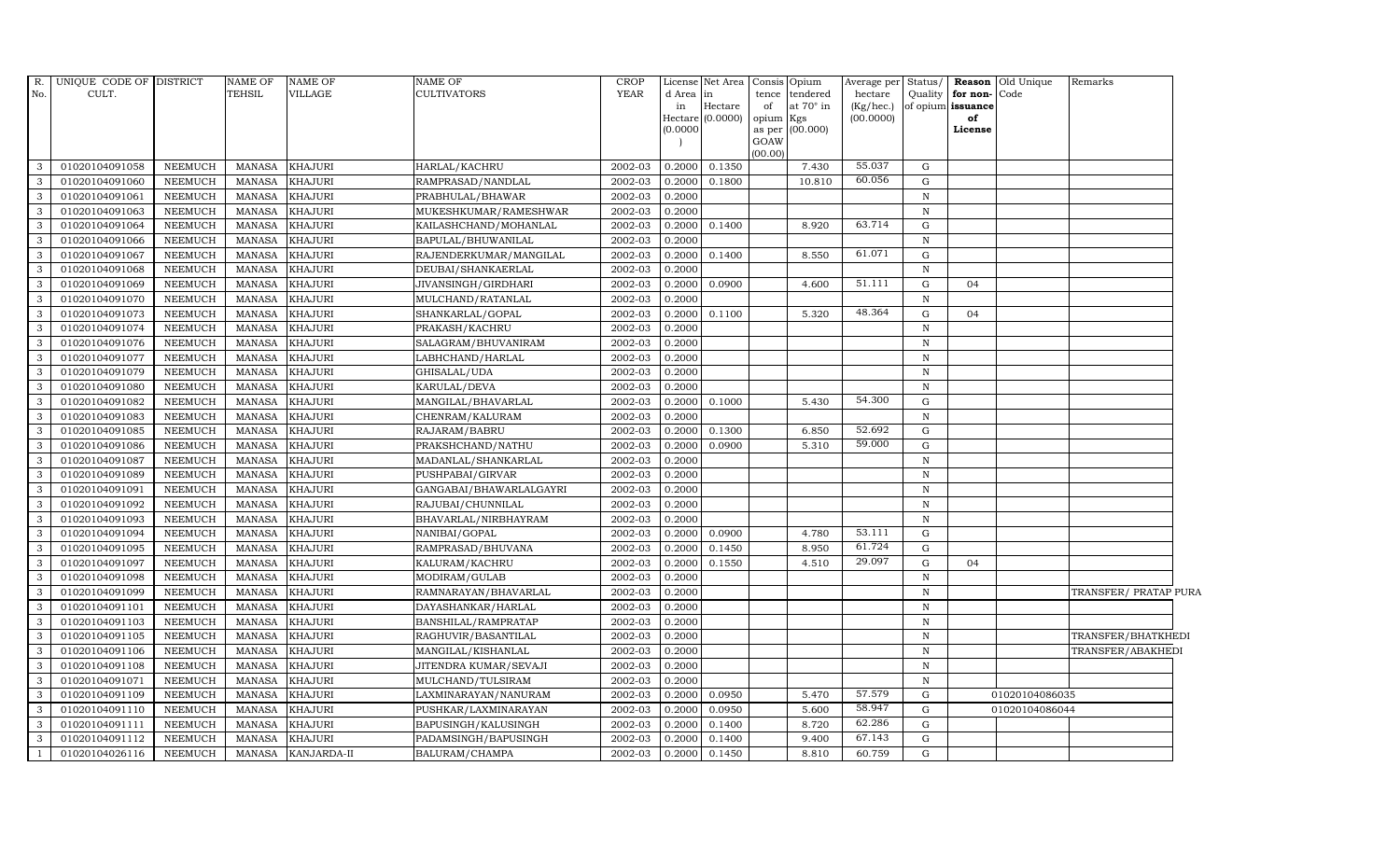| $R_{\cdot}$    | UNIQUE CODE OF DISTRICT |                | <b>NAME OF</b>  | <b>NAME OF</b>     | <b>NAME OF</b>           | <b>CROP</b> |           | License Net Area |           | Consis Opium     | Average per | Status/      |                   | Reason Old Unique | Remarks         |
|----------------|-------------------------|----------------|-----------------|--------------------|--------------------------|-------------|-----------|------------------|-----------|------------------|-------------|--------------|-------------------|-------------------|-----------------|
| No.            | CULT.                   |                | TEHSIL          | VILLAGE            | CULTIVATORS              | <b>YEAR</b> | d Area in |                  | tence     | tendered         | hectare     | Quality      | for non-Code      |                   |                 |
|                |                         |                |                 |                    |                          |             | in        | Hectare          | of        | at $70^\circ$ in | (Kg/hec.)   |              | of opium issuance |                   |                 |
|                |                         |                |                 |                    |                          |             | (0.0000)  | Hectare (0.0000) | opium Kgs | as per (00.000)  | (00.0000)   |              | of<br>License     |                   |                 |
|                |                         |                |                 |                    |                          |             |           |                  | GOAW      |                  |             |              |                   |                   |                 |
|                |                         |                |                 |                    |                          |             |           |                  | (00.00)   |                  |             |              |                   |                   |                 |
|                | 01020104026117          | <b>NEEMUCH</b> | MANASA          | <b>KANJARDA-II</b> | ONKARLAL/NATHULAL        | 2002-03     | 0.2000    | 0.1950           |           | 12.220           | 62.667      | G            |                   |                   |                 |
| -1             | 01020104026118          | <b>NEEMUCH</b> | MANASA          | KANJARDA-II        | MEGHA/KASHIRAM           | 2002-03     | 0.2000    | 0.1900           |           | 12.190           | 64.158      | $\mathbf G$  |                   |                   |                 |
|                | 01020104026119          | <b>NEEMUCH</b> | <b>MANASA</b>   | KANJARDA-II        | GANGARAM/HEERA           | 2002-03     | 0.2000    | 0.1500           |           | 9.950            | 66.333      | G            |                   |                   |                 |
|                | 01020104026120          | <b>NEEMUCH</b> | MANASA          | KANJARDA-II        | BANSHILAL/GOPIJI         | 2002-03     | 0.2000    | 0.2000           |           | 12.340           | 61.700      | ${\rm G}$    |                   |                   |                 |
| $\overline{1}$ | 01020104026121          | <b>NEEMUCH</b> | <b>MANASA</b>   | KANJARDA-II        | MEGHRAJ/PRITHVIRAJ       | 2002-03     | 0.2000    | 0.1900           |           | 11.310           | 59.526      | ${\rm G}$    |                   |                   |                 |
| $\overline{1}$ | 01020104026122          | <b>NEEMUCH</b> | <b>MANASA</b>   | KANJARDA-II        | HARLAL/KASHIRAM          | 2002-03     | 0.2000    | 0.1950           |           | 11.390           | 58.410      | G            |                   |                   |                 |
| $\overline{1}$ | 01020104026123          | <b>NEEMUCH</b> | MANASA          | <b>KANJARDA-II</b> | AMARTIBAI/MANGILAL       | 2002-03     | 0.2000    | 0.1950           |           | 12.940           | 66.359      | $\mathbf G$  |                   |                   |                 |
| $\overline{1}$ | 01020104026124          | <b>NEEMUCH</b> | <b>MANASA</b>   | KANJARDA-II        | MODIRAM/MYACHAND         | 2002-03     | 0.2000    | 0.1950           |           | 12.090           | 62.000      | $\mathbf G$  |                   |                   |                 |
|                | 01020104026125          | <b>NEEMUCH</b> | <b>MANASA</b>   | KANJARDA-II        | RAMLAL/GHISALAL          | 2002-03     | 0.2000    | 0.1550           |           | 9.100            | 58.710      | G            |                   |                   |                 |
| $\overline{1}$ | 01020104026126          | <b>NEEMUCH</b> | <b>MANASA</b>   | KANJARDA-II        | BHANWARLAL/MOHANLAL      | 2002-03     | 0.2000    | 0.1450           |           | 9.260            | 63.862      | G            |                   |                   |                 |
| -1             | 01020104026127          | <b>NEEMUCH</b> | <b>MANASA</b>   | KANJARDA-II        | AMARCHAND/MOHANLAL       | 2002-03     | 0.2000    | 0.1500           |           | 8.780            | 58.533      | ${\rm G}$    |                   |                   |                 |
| $\overline{1}$ | 01020104026128          | <b>NEEMUCH</b> | <b>MANASA</b>   | KANJARDA-II        | CHHAGANLAL/MOHANLAL      | 2002-03     | 0.2000    | 0.1950           |           | 11.280           | 57.846      | $\mathbf G$  |                   |                   |                 |
| $\overline{1}$ | 01020104026129          | <b>NEEMUCH</b> | <b>MANASA</b>   | KANJARDA-II        | NANDLAL/JODHARAM         | 2002-03     | 0.2000    | 0.1500           |           | 9.110            | 60.733      | $\mathbf G$  |                   |                   |                 |
|                | 01020104026130          | <b>NEEMUCH</b> | <b>MANASA</b>   | KANJARDA-II        | BHIMRAJ/JALAM            | 2002-03     | 0.2000    | 0.1500           |           | 8.940            | 59.600      | G            |                   |                   |                 |
|                | 01020104026131          | <b>NEEMUCH</b> | <b>MANASA</b>   | KANJARDA-II        | MANGILAL/JAGANNATH       | 2002-03     | 0.2000    | 0.1500           |           | 9.960            | 66.400      | ${\rm G}$    |                   |                   |                 |
| $\overline{1}$ | 01020104026132          | <b>NEEMUCH</b> | <b>MANASA</b>   | KANJARDA-II        | BHANWARLAL/NATHU         | 2002-03     | 0.2000    | 0.1450           |           | 8.210            | 56.621      | ${\rm G}$    |                   |                   | TRANSFER/DATLAI |
| $\overline{1}$ | 01020104026133          | <b>NEEMUCH</b> | <b>MANASA</b>   | KANJARDA-II        | PRABHULAL/NARAYAN        | 2002-03     | 0.2000    | 0.2000           |           | 11.890           | 59.450      | G            |                   |                   |                 |
| $\overline{1}$ | 01020104026134          | <b>NEEMUCH</b> | <b>MANASA</b>   | KANJARDA-II        | NANDLAL/GHISALAL         | 2002-03     | 0.2000    | 0.2000           |           | 13.220           | 66.100      | $\mathbf G$  |                   |                   |                 |
|                | 01020104026135          | <b>NEEMUCH</b> | <b>MANASA</b>   | KANJARDA-II        | RAMCHAND/PANNALAL        | 2002-03     | 0.2000    |                  |           |                  |             | $\, {\rm N}$ |                   |                   |                 |
|                | 01020104026136          | <b>NEEMUCH</b> | <b>MANASA</b>   | KANJARDA-II        | KASHIBAI/MATHURALAL      | 2002-03     | 0.2000    | 0.2000           |           | 12.660           | 63.300      | $\mathbf G$  |                   |                   |                 |
| $\overline{1}$ | 01020104026137          | <b>NEEMUCH</b> | <b>MANASA</b>   | KANJARDA-II        | NATHULAL/KISHANA         | 2002-03     | 0.2000    | 0.2000           |           | 13.150           | 65.750      | G            |                   |                   |                 |
| $\overline{1}$ | 01020104026138          | <b>NEEMUCH</b> | <b>MANASA</b>   | KANJARDA-II        | SUKHLAL/RAMLAL           | 2002-03     | 0.2000    | 0.1950           |           | 12.030           | 61.692      | ${\rm G}$    |                   |                   |                 |
| $\overline{1}$ | 01020104026139          | <b>NEEMUCH</b> | <b>MANASA</b>   | KANJARDA-II        | SHANTILAL/DEVILAL        | 2002-03     | 0.2000    | 0.1900           |           | 10.760           | 56.632      | G            |                   |                   |                 |
|                | 01020104026140          | <b>NEEMUCH</b> | <b>MANASA</b>   | KANJARDA-II        | ABDUL SATTAR/ MO.HUSSAIN | 2002-03     | 0.2000    | 0.1800           |           | 10.500           | 58.333      | $\mathbf G$  |                   |                   |                 |
|                | 01020104026141          | <b>NEEMUCH</b> | <b>MANASA</b>   | KANJARDA-II        | BHAGIRATH/KHEMRAJ        | 2002-03     | 0.2000    | 0.1450           |           | 9.230            | 63.655      | G            |                   |                   |                 |
| -1             | 01020104026142          | <b>NEEMUCH</b> | <b>MANASA</b>   | KANJARDA-II        | KAILASHCHAND/DOULATRAM   | 2002-03     | 0.2000    | 0.1050           |           | 5.890            | 56.095      | G            |                   |                   |                 |
|                | 01020104026143          | <b>NEEMUCH</b> | <b>MANASA</b>   | KANJARDA-II        | RAMCHANDRA/BALU          | 2002-03     | 0.2000    | 0.1500           |           | 9.530            | 63.533      | ${\rm G}$    |                   |                   |                 |
| $\overline{1}$ | 01020104026144          | <b>NEEMUCH</b> | <b>MANASA</b>   | KANJARDA-II        | MANGILAL/KHEMAJI         | 2002-03     | 0.2000    | 0.2000           |           | 13.900           | 69.500      | G            |                   |                   |                 |
| $\overline{1}$ | 01020104026145          | <b>NEEMUCH</b> | <b>MANASA</b>   | KANJARDA-II        | MURLI/GOPI               | 2002-03     | 0.2000    | 0.1000           |           | 5.790            | 57.900      | ${\rm G}$    |                   |                   |                 |
|                | 01020104026146          | <b>NEEMUCH</b> | <b>MANASA</b>   | KANJARDA-II        | MOTILAL/BALU             | 2002-03     | 0.2000    | 0.1950           |           | 11.580           | 59.385      | $\mathbf G$  |                   |                   |                 |
| $\overline{1}$ | 01020104026147          | <b>NEEMUCH</b> | <b>MANASA</b>   | KANJARDA-II        | NANDKISHOR/KACHRULAL     | 2002-03     | 0.2000    | 0.1900           |           | 11.800           | 62.105      | G            |                   |                   |                 |
|                | 01020104026148          | <b>NEEMUCH</b> | $\mbox{MANASA}$ | KANJARDA-II        | MADHO/KANWARLAL          | 2002-03     | 0.2000    | 0.1900           |           | 11.870           | 62.474      | ${\rm G}$    |                   |                   |                 |
| $\overline{1}$ | 01020104026149          | <b>NEEMUCH</b> | <b>MANASA</b>   | KANJARDA-II        | BANSILAL/GOBARLAL        | 2002-03     | 0.2000    | 0.1900           |           | 11.970           | 63.000      | $\mathbf G$  |                   |                   |                 |
| $\overline{1}$ | 01020104026151          | <b>NEEMUCH</b> | <b>MANASA</b>   | KANJARDA-II        | MOTILAL/DEVILAL          | 2002-03     | 0.2000    | 0.1950           |           | 12.450           | 63.846      | $\mathbf G$  |                   |                   |                 |
|                | 01020104026152          | <b>NEEMUCH</b> | <b>MANASA</b>   | KANJARDA-II        | MANGIBAI/AMARCHAND       | 2002-03     | 0.2000    | 0.1950           |           | 11.900           | 61.026      | $\mathbf G$  |                   |                   |                 |
| $\overline{1}$ | 01020104026153          | <b>NEEMUCH</b> | <b>MANASA</b>   | KANJARDA-II        | GORILAL/ JADAVCHAND      | 2002-03     | 0.2000    | 0.1900           |           | 12.230           | 64.368      | ${\rm G}$    |                   |                   |                 |
| $\overline{1}$ | 01020104026154          | <b>NEEMUCH</b> | <b>MANASA</b>   | KANJARDA-II        | NANALAL/MODA GUBBA       | 2002-03     | 0.2000    | 0.1500           |           | 7.320            | 48.800      | ${\rm G}$    | 04                |                   |                 |
| $\mathbf{1}$   | 01020104026155          | <b>NEEMUCH</b> | <b>MANASA</b>   | KANJARDA-II        | MODA/HEERA               | 2002-03     | 0.2000    | 0.2000           |           | 12.760           | 63.800      | G            |                   |                   |                 |
| $\overline{1}$ | 01020104026156          | <b>NEEMUCH</b> | <b>MANASA</b>   | KANJARDA-II        | SUNDERLAL/CHUNNILAL      | 2002-03     | 0.2000    | 0.1500           |           | 9.290            | 61.933      | $\mathbf G$  |                   |                   |                 |
|                | 01020104026157          | <b>NEEMUCH</b> | <b>MANASA</b>   | KANJARDA-II        | KISANLAL/CHUNNILAL       | 2002-03     | 0.2000    | 0.2000           |           | 12.010           | 60.050      | $\mathbf G$  |                   |                   |                 |
| $\mathbf{1}$   | 01020104026159          | <b>NEEMUCH</b> |                 | MANASA KANJARDA-II | GORILAL/RAMA             | 2002-03     | 0.2000    | 0.2000           |           | 13.120           | 65.600      | G            |                   |                   |                 |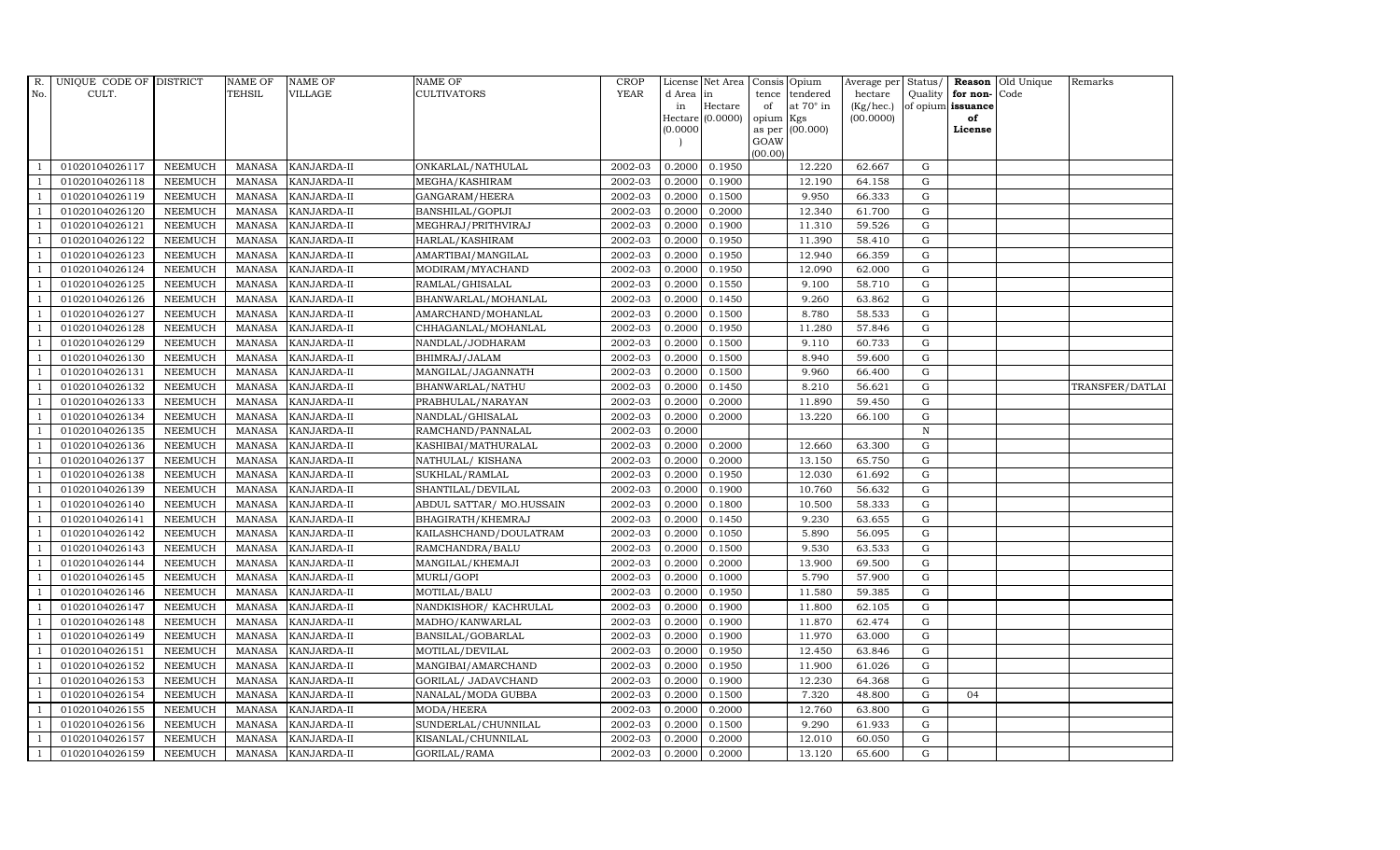| R.             | UNIQUE CODE OF DISTRICT |                | NAME OF       | <b>NAME OF</b>     | NAME OF              | <b>CROP</b> |           | License Net Area Consis Opium |                 |                  | Average per            |             |                         | Status/ Reason Old Unique | Remarks          |
|----------------|-------------------------|----------------|---------------|--------------------|----------------------|-------------|-----------|-------------------------------|-----------------|------------------|------------------------|-------------|-------------------------|---------------------------|------------------|
| No.            | CULT.                   |                | TEHSIL        | <b>VILLAGE</b>     | <b>CULTIVATORS</b>   | <b>YEAR</b> | d Area in |                               |                 | tence tendered   | hectare                |             | Quality   for non- Code |                           |                  |
|                |                         |                |               |                    |                      |             | in        | Hectare<br>Hectare (0.0000)   | of<br>opium Kgs | at $70^\circ$ in | (Kg/hec.)<br>(00.0000) |             | of opium issuance<br>of |                           |                  |
|                |                         |                |               |                    |                      |             | (0.0000)  |                               |                 | as per (00.000)  |                        |             | License                 |                           |                  |
|                |                         |                |               |                    |                      |             |           |                               | GOAW            |                  |                        |             |                         |                           |                  |
|                | 01020104026160          | <b>NEEMUCH</b> | MANASA        | <b>KANJARDA-II</b> | NANDLAL/NARAYAN      | 2002-03     | 0.2000    | 0.2000                        | (00.00)         | 11.970           | 59.850                 | G           |                         |                           |                  |
| -1             | 01020104026161          | <b>NEEMUCH</b> | <b>MANASA</b> | KANJARDA-II        | CHAGANLAL/BHANWARLAL | 2002-03     | 0.2000    | 0.1050                        |                 | 5.880            | 56.000                 | $\mathbf G$ |                         |                           |                  |
|                | 01020104026162          | <b>NEEMUCH</b> | <b>MANASA</b> | KANJARDA-II        | AMARCHAND/BABRU      | 2002-03     | 0.2000    | 0.2000                        |                 | 11.410           | 57.050                 | G           |                         |                           |                  |
|                | 01020104026165          | <b>NEEMUCH</b> | <b>MANASA</b> | KANJARDA-II        | GHISALAL/MODA        | 2002-03     | 0.2000    | 0.2000                        |                 | 11.630           | 58.150                 | $\mathbf G$ |                         |                           |                  |
| $\overline{1}$ | 01020104026166          | <b>NEEMUCH</b> | <b>MANASA</b> | KANJARDA-II        | HAGAMIBAI/NATHU      | 2002-03     | 0.2000    | 0.1500                        |                 | 9.600            | 64.000                 | ${\rm G}$   |                         |                           |                  |
| $\overline{1}$ | 01020104026168          | NEEMUCH        | <b>MANASA</b> | KANJARDA-II        | GHISALAL/NARAYAN     | 2002-03     | 0.2000    | 0.2000                        |                 | 12.870           | 64.350                 | G           |                         |                           |                  |
| $\overline{1}$ | 01020104026169          | <b>NEEMUCH</b> | <b>MANASA</b> | KANJARDA-II        | NANDLAL/CHUNNILAL    | 2002-03     | 0.2000    | 0.1950                        |                 | 12.300           | 63.077                 | $\mathbf G$ |                         |                           |                  |
| $\overline{1}$ | 01020104026170          | <b>NEEMUCH</b> | <b>MANASA</b> | KANJARDA-II        | GANGARAM/NARAYAN     | 2002-03     | 0.2000    | 0.1550                        |                 | 9.940            | 64.129                 | G           |                         |                           |                  |
|                | 01020104026171          | <b>NEEMUCH</b> | <b>MANASA</b> | KANJARDA-II        | MOHANLAL/ONKARLAL    | 2002-03     | 0.2000    | 0.1500                        |                 | 8.650            | 57.667                 | G           |                         |                           |                  |
|                | 01020104026172          | NEEMUCH        | <b>MANASA</b> | KANJARDA-II        | NANDLAL/GOBARLAL     | 2002-03     | 0.2000    | 0.1900                        |                 | 11.710           | 61.632                 | ${\rm G}$   |                         |                           |                  |
| $\overline{1}$ | 01020104026173          | NEEMUCH        | <b>MANASA</b> | KANJARDA-II        | TANKU BAI/ RUPI BAI  | 2002-03     | 0.2000    | 0.1950                        |                 | 12.290           | 63.026                 | G           |                         |                           |                  |
| $\overline{1}$ | 01020104026174          | <b>NEEMUCH</b> | <b>MANASA</b> | KANJARDA-II        | BHERULAL/NARAYAN     | 2002-03     | 0.2000    | 0.2000                        |                 | 12.030           | 60.150                 | $\mathbf G$ |                         |                           |                  |
| $\overline{1}$ | 01020104026175          | <b>NEEMUCH</b> | MANASA        | KANJARDA-II        | MODIRAM/NANALAL      | 2002-03     | 0.2000    | 0.2000                        |                 | 14.170           | 70.850                 | G           |                         |                           |                  |
|                | 01020104026176          | <b>NEEMUCH</b> | <b>MANASA</b> | KANJARDA-II        | RAMLAL/PYARA         | 2002-03     | 0.2000    | 0.1950                        |                 | 10.820           | 55.487                 | G           |                         |                           |                  |
|                | 01020104026177          | NEEMUCH        | <b>MANASA</b> | KANJARDA-II        | PANNALAL/BHANWARLAL  | 2002-03     | 0.2000    | 0.1550                        |                 | 9.850            | 63.548                 | ${\rm G}$   |                         |                           |                  |
| $\overline{1}$ | 01020104026178          | <b>NEEMUCH</b> | <b>MANASA</b> | KANJARDA-II        | KANWARLAL/KALU       | 2002-03     | 0.2000    | 0.2000                        |                 | 11.910           | 59.550                 | G           |                         |                           |                  |
| $\overline{1}$ | 01020104026179          | <b>NEEMUCH</b> | <b>MANASA</b> | KANJARDA-II        | LALURAM/NARAYAN      | 2002-03     | 0.2000    | 0.1900                        |                 | 11.330           | 59.632                 | G           |                         |                           |                  |
| $\overline{1}$ | 01020104026180          | <b>NEEMUCH</b> | <b>MANASA</b> | KANJARDA-II        | MODIRAM/HARLAL       | 2002-03     | 0.2000    | 0.2050                        |                 | 12.710           | 62.000                 | $\mathbf G$ |                         |                           |                  |
|                | 01020104026181          | <b>NEEMUCH</b> | <b>MANASA</b> | KANJARDA-II        | NATHULAL/NANDLAL     | 2002-03     | 0.2000    | 0.1750                        |                 | 10.400           | 59.429                 | $\mathbf G$ |                         |                           |                  |
|                | 01020104026182          | <b>NEEMUCH</b> | <b>MANASA</b> | KANJARDA-II        | NONDRAM/GORILAL      | 2002-03     | 0.2000    | 0.1400                        |                 | 8.690            | 62.071                 | $\mathbf G$ |                         |                           |                  |
| $\overline{1}$ | 01020104026183          | NEEMUCH        | <b>MANASA</b> | KANJARDA-II        | JAGANNATH/CHAGAN     | 2002-03     | 0.2000    | 0.2000                        |                 | 12.910           | 64.550                 | G           |                         |                           |                  |
|                | 01020104026184          | NEEMUCH        | <b>MANASA</b> | KANJARDA-II        | MOTYABAI/MEGHRAJ     | 2002-03     | 0.2000    | 0.2000                        |                 | 12.700           | 63.500                 | G           |                         |                           |                  |
| $\overline{1}$ | 01020104026185          | <b>NEEMUCH</b> | MANASA        | KANJARDA-II        | GORILAL/MODA         | 2002-03     | 0.2000    | 0.1500                        |                 | 9.410            | 62.733                 | G           |                         |                           |                  |
|                | 01020104026186          | NEEMUCH        | <b>MANASA</b> | KANJARDA-II        | BHOLIBAI/NANDA       | 2002-03     | 0.2000    | 0.1950                        |                 | 12.140           | 62.256                 | $\mathbf G$ |                         |                           |                  |
|                | 01020104026188          | <b>NEEMUCH</b> | <b>MANASA</b> | KANJARDA-II        | PYARCHAND/UDAJI      | 2002-03     | 0.2000    | 0.2000                        |                 | 12.730           | 63.650                 | ${\rm G}$   |                         |                           |                  |
| -1             | 01020104026189          | <b>NEEMUCH</b> | <b>MANASA</b> | KANJARDA-II        | NATHULAL/KALU        | 2002-03     | 0.2000    | 0.1900                        |                 | 11.720           | 61.684                 | G           |                         |                           | TRANSFER/ KHEDLI |
|                | 01020104026190          | NEEMUCH        | <b>MANASA</b> | KANJARDA-II        | BHANWARLAL/KALU      | 2002-03     | 0.2000    | 0.1500                        |                 | 8.340            | 55.600                 | G           |                         |                           |                  |
| $\overline{1}$ | 01020104026191          | <b>NEEMUCH</b> | <b>MANASA</b> | KANJARDA-II        | GORILAL/GANGARAM     | 2002-03     | 0.2000    | 0.1500                        |                 | 9.560            | 63.733                 | G           |                         |                           |                  |
| $\mathbf{1}$   | 01020104026192          | NEEMUCH        | <b>MANASA</b> | KANJARDA-II        | GHISIBAI/GHISALAL    | 2002-03     | 0.2000    | 0.1050                        |                 | 6.160            | 58.667                 | $\mathbf G$ |                         |                           |                  |
|                | 01020104026193          | <b>NEEMUCH</b> | <b>MANASA</b> | KANJARDA-II        | GHISALAL/LAKHMA      | 2002-03     | 0.2000    | 0.2000                        |                 | 13.450           | 67.250                 | G           |                         |                           |                  |
| $\overline{1}$ | 01020104026194          | <b>NEEMUCH</b> | <b>MANASA</b> | KANJARDA-II        | NONDRAM/ONKARLAL     | 2002-03     | 0.2000    | 0.2000                        |                 | 11.680           | 58.400                 | G           |                         |                           |                  |
| -1             | 01020104026195          | NEEMUCH        | <b>MANASA</b> | KANJARDA-II        | LALURAM/RAMA         | 2002-03     | 0.2000    | 0.1950                        |                 | 13.450           | 68.974                 | $\mathbf G$ |                         |                           |                  |
| $\overline{1}$ | 01020104026196          | NEEMUCH        | <b>MANASA</b> | KANJARDA-II        | LAHARMAL/PYARCHAND   | 2002-03     | 0.2000    | 0.2000                        |                 | 13.410           | 67.050                 | G           |                         |                           |                  |
|                | 01020104026197          | <b>NEEMUCH</b> | <b>MANASA</b> | KANJARDA-II        | RATANLAL/MADHOLAL    | 2002-03     | 0.2000    | 0.2000                        |                 | 11.900           | 59.500                 | $\mathbf G$ |                         |                           |                  |
|                | 01020104026198          | <b>NEEMUCH</b> | <b>MANASA</b> | KANJARDA-II        | MADHOLAL/NONDRAM     | 2002-03     | 0.2000    | 0.1550                        |                 | 9.110            | 58.774                 | $\mathbf G$ |                         |                           |                  |
|                | 01020104026199          | NEEMUCH        | <b>MANASA</b> | KANJARDA-II        | MANGILAL/BHURALAL    | 2002-03     | 0.2000    | 0.1750                        |                 | 11.650           | 66.571                 | G           |                         |                           |                  |
|                | 01020104026200          | <b>NEEMUCH</b> | <b>MANASA</b> | KANJARDA-II        | NANDLAL/MODA         | 2002-03     | 0.2000    | 0.1950                        |                 | 12.030           | 61.692                 | G           |                         |                           |                  |
| $\overline{1}$ | 01020104026201          | <b>NEEMUCH</b> | <b>MANASA</b> | KANJARDA-II        | SHANKARLAL/MODA      | 2002-03     | 0.2000    | 0.1950                        |                 | 12.570           | 64.462                 | G           |                         |                           |                  |
| $\overline{1}$ | 01020104026202          | NEEMUCH        | <b>MANASA</b> | KANJARDA-II        | KHEMRAJ/BHERU        | 2002-03     | 0.2000    | 0.2000                        |                 | 12.310           | 61.550                 | $\mathbf G$ |                         |                           |                  |
|                | 01020104026203          | <b>NEEMUCH</b> | <b>MANASA</b> | KANJARDA-II        | BHAWANILAL/CHUNNILAL | 2002-03     | 0.2000    | 0.1950                        |                 | 11.060           | 56.718                 | $\mathbf G$ |                         |                           |                  |
| $\overline{1}$ | 01020104026204          | <b>NEEMUCH</b> | <b>MANASA</b> | <b>KANJARDA-II</b> | DHAPUBAI/HEMRAJ      | 2002-03     | 0.2000    | 0.1800                        |                 | 9.310            | 51.722                 | G           | 04                      |                           |                  |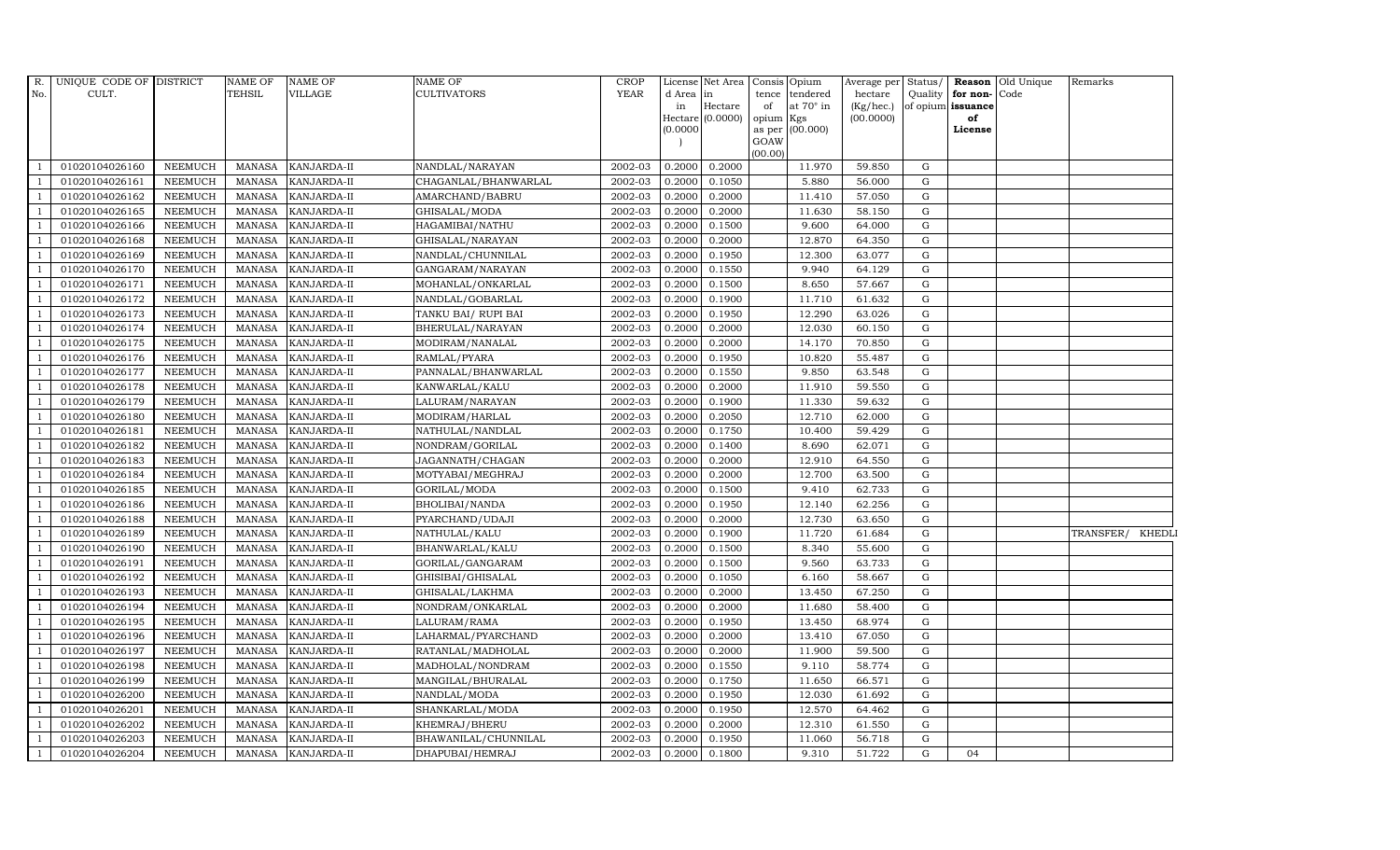| R.<br>No.      | UNIQUE CODE OF DISTRICT<br>CULT. |                           | NAME OF<br>TEHSIL              | <b>NAME OF</b><br><b>VILLAGE</b> | NAME OF<br>CULTIVATORS               | <b>CROP</b><br><b>YEAR</b> | d Area in        | License Net Area Consis Opium |           | tence tendered   | Average per<br>hectare |                | Quality for non-Code | Status/ Reason Old Unique | Remarks                    |
|----------------|----------------------------------|---------------------------|--------------------------------|----------------------------------|--------------------------------------|----------------------------|------------------|-------------------------------|-----------|------------------|------------------------|----------------|----------------------|---------------------------|----------------------------|
|                |                                  |                           |                                |                                  |                                      |                            | in               | Hectare                       | of        | at $70^\circ$ in | (Kg/hec.)              |                | of opium issuance    |                           |                            |
|                |                                  |                           |                                |                                  |                                      |                            |                  | Hectare (0.0000)              | opium Kgs |                  | (00.0000)              |                | of                   |                           |                            |
|                |                                  |                           |                                |                                  |                                      |                            | (0.0000)         |                               | GOAW      | as per (00.000)  |                        |                | License              |                           |                            |
|                |                                  |                           |                                |                                  |                                      |                            |                  |                               | (00.00)   |                  |                        |                |                      |                           |                            |
|                | 01020104026205                   | <b>NEEMUCH</b>            | MANASA                         | KANJARDA-II                      | MANGIBAI/CHUNNILAL                   | 2002-03                    |                  | 0.2000 0.1900                 |           | 9.790            | 51.526                 | G              | 04                   |                           |                            |
| $\overline{1}$ | 01020104026206                   | NEEMUCH                   | <b>MANASA</b>                  | KANJARDA-II                      | BHURALAL/GANGARAM                    | 2002-03                    | 0.2000           | 0.2000                        |           | 11.060           | 55.300                 | $\mathbf G$    |                      |                           |                            |
|                | 01020104026207                   | <b>NEEMUCH</b>            | <b>MANASA</b>                  | KANJARDA-II                      | MOTI/MODA                            | 2002-03                    | 0.2000           | 0.1000                        |           | 6.540            | 65.400                 | G              |                      |                           |                            |
|                | 01020104026208                   | <b>NEEMUCH</b>            | <b>MANASA</b>                  | KANJARDA-II                      | PRABHULAL/NANALAL                    | 2002-03                    | 0.2000           | 0.1600                        |           | 10.600           | 66.250                 | G              |                      |                           |                            |
| -1             | 01020104026209                   | NEEMUCH                   | <b>MANASA</b>                  | KANJARDA-II                      | LALUARM/BHANWARLAL                   | 2002-03                    | 0.2000           | 0.1900                        |           | 11.430           | 60.158                 | ${\rm G}$      |                      |                           |                            |
| $\overline{1}$ | 01020104026210                   | NEEMUCH                   | <b>MANASA</b>                  | KANJARDA-II                      | MANGILAL/GORILAL                     | 2002-03                    | 0.2000           | 0.2050                        |           | 12.710           | 62.000                 | G              |                      |                           |                            |
| $\overline{1}$ | 01020104026211                   | NEEMUCH                   | <b>MANASA</b>                  | KANJARDA-II                      | GHISALAL/HARLAL                      | 2002-03                    | 0.2000           | 0.2000                        |           | 12.880           | 64.400                 | $\mathbf G$    |                      |                           |                            |
| $\overline{1}$ | 01020104026212                   | <b>NEEMUCH</b>            | <b>MANASA</b>                  | KANJARDA-II                      | GHISALAL/NATHU                       | 2002-03                    | 0.2000           | 0.1900                        |           | 14.590           | 76.789                 | G              |                      |                           |                            |
|                | 01020104026213                   | NEEMUCH                   | <b>MANASA</b>                  | KANJARDA-II                      | RADHESHYAM/GORILAL                   | 2002-03                    | 0.2000           | 0.1950                        |           | 12.760           | 65.436                 | G              |                      |                           |                            |
|                | 01020104026214                   | <b>NEEMUCH</b>            | <b>MANASA</b>                  | KANJARDA-II                      | JADAWCHAND/GOKUL                     | 2002-03                    | 0.2000           | 0.2000                        |           | 12.000           | 60.000                 | $\mathbf G$    |                      |                           |                            |
| -1             | 01020104026215                   | <b>NEEMUCH</b>            | <b>MANASA</b>                  | KANJARDA-II                      | NANIBAI/NANDLAL KHATI                | 2002-03                    | 0.2000           | 0.2000                        |           | 12.410           | 62.050                 | G              |                      |                           |                            |
|                | 01020104026216                   | NEEMUCH                   | <b>MANASA</b>                  | KANJARDA-II                      | NANALAL/DOULA                        | 2002-03                    | 0.2000           | 0.1600                        |           | 9.940            | 62.125                 | G              |                      |                           |                            |
| $\overline{1}$ | 01020104026217                   | <b>NEEMUCH</b>            | <b>MANASA</b>                  | KANJARDA-II                      | PRABHULAL/GHISALAL                   | 2002-03                    | 0.2000           | 0.1000                        |           | 5.460            | 54.600                 | G              |                      |                           |                            |
|                | 01020104026218                   | <b>NEEMUCH</b>            | <b>MANASA</b>                  | KANJARDA-II                      | JAGANNATH/GORILAL                    | 2002-03                    | 0.2000           | 0.2000                        |           | 11.150           | 55.750                 | $\mathbf G$    |                      |                           |                            |
|                | 01020104026219                   | NEEMUCH                   | <b>MANASA</b>                  | KANJARDA-II                      | RAMKISHAN/HARLAL                     | 2002-03                    | 0.2000           | 0.1950                        |           | 12.060           | 61.846                 | ${\rm G}$      |                      |                           |                            |
| $\overline{1}$ | 01020104026220                   | <b>NEEMUCH</b>            | <b>MANASA</b>                  | KANJARDA-II                      | SHANTILAL/BHANWARLAL                 | 2002-03                    | 0.2000           | 0.1950                        |           | 12.020           | 61.641                 | G              |                      |                           |                            |
|                | 01020104026221                   | NEEMUCH                   | <b>MANASA</b>                  | KANJARDA-II                      | KANHAIYALAL/CHUNNILAL                | 2002-03                    | 0.2000           | 0.1500                        |           | 8.540            | 56.933                 | G              |                      |                           |                            |
| $\overline{1}$ | 01020104026222                   | NEEMUCH                   | <b>MANASA</b>                  | KANJARDA-II                      | NATHULAL/KASHIRAM                    | 2002-03                    | 0.2000           | 0.2050                        |           | 12.440           | 60.683                 | G              |                      |                           |                            |
|                | 01020104026223                   | <b>NEEMUCH</b>            | <b>MANASA</b>                  | KANJARDA-II                      | NANDLAL/NARAYAN                      | 2002-03                    | 0.2000           | 0.1950                        |           | 12.890           | 66.103                 | G              |                      |                           |                            |
|                | 01020104026226                   | NEEMUCH                   | <b>MANASA</b>                  | KANJARDA-II                      | GANGARAM/GOBAR                       | 2002-03                    | 0.2000           | 0.1900                        |           | 11.460           | 60.316                 | $\mathbf G$    |                      |                           | TRANSFER/<br><b>KHEDLI</b> |
|                | 01020104026227                   | NEEMUCH                   | <b>MANASA</b>                  | KANJARDA-II                      | MANGILAL/PRITHVIRAJ                  | 2002-03                    | 0.2000           | 0.1800                        |           | 10.840           | 60.222                 | G              |                      |                           | TRANSFER/<br>KHEDLI        |
|                | 01020104026228                   | <b>NEEMUCH</b>            | <b>MANASA</b>                  | KANJARDA-II                      | BADRILAL/GANGARAM                    | 2002-03                    | 0.2000           | 0.2000                        |           | 12.880           | 64.400                 | G              |                      |                           |                            |
| $\overline{1}$ | 01020104026229                   | <b>NEEMUCH</b>            | <b>MANASA</b>                  | KANJARDA-II                      | DEVILAL/KANWARLAL                    | 2002-03                    | 0.2000           | 0.1500                        |           | 10.250           | 68.333                 | G              |                      |                           |                            |
|                | 01020104026230                   | <b>NEEMUCH</b>            | <b>MANASA</b>                  | KANJARDA-II                      | NANDLAL/MODJI                        | 2002-03                    | 0.2000           | 0.1550                        |           | 9.840            | 63.484                 | $\mathbf G$    |                      |                           |                            |
|                | 01020104026231                   | <b>NEEMUCH</b>            | <b>MANASA</b>                  | KANJARDA-II                      | NANALAL/BABRU                        | 2002-03                    | 0.2000           | 0.2000                        |           | 10.820           | 54.100                 | ${\rm G}$      |                      |                           |                            |
| $\overline{1}$ | 01020104026232                   | NEEMUCH                   | <b>MANASA</b>                  | KANJARDA-II                      | KANWARLAL/BHURALAL                   | 2002-03                    | 0.2000           | 0.1500                        |           | 8.830            | 58.867                 | $\mathbf G$    |                      |                           |                            |
|                | 01020104026233                   | <b>NEEMUCH</b>            | <b>MANASA</b>                  | KANJARDA-II                      | NARAYAN/GORILAL                      | 2002-03                    | 0.2000           | 0.2000                        |           | 12.510           | 62.550                 | G              |                      |                           |                            |
| $\mathbf{1}$   | 01020104026234                   | NEEMUCH                   | MANASA                         | KANJARDA-II                      | BHONIRAM/BHERULAL                    | 2002-03                    | 0.2000           | 0.2000                        |           | 11.560           | 57.800                 | G<br>${\rm G}$ |                      |                           |                            |
|                | 01020104026235                   | NEEMUCH                   | <b>MANASA</b>                  | KANJARDA-II                      | DEVILAL/GORILAL                      | 2002-03                    | 0.2000           | 0.2000                        |           | 11.250           | 56.250                 | G              |                      |                           |                            |
|                | 01020104026236                   | NEEMUCH                   | <b>MANASA</b>                  | KANJARDA-II                      | GHANSHYAM/GORILAL                    | 2002-03                    | 0.2000<br>0.2000 | 0.1850                        |           | 10.580<br>12.870 | 57.189                 | $\mathbf G$    |                      |                           |                            |
|                | 01020104026237<br>01020104026239 | NEEMUCH<br><b>NEEMUCH</b> | <b>MANASA</b><br><b>MANASA</b> | KANJARDA-II                      | NANURAM/NANDA                        | 2002-03<br>2002-03         | 0.2000           | 0.1950<br>0.2000              |           | 13.050           | 66.000<br>65.250       | G              |                      |                           |                            |
|                |                                  |                           |                                | KANJARDA-II                      | HARIRAM/MOTILAL                      |                            |                  |                               |           | 6.170            |                        | G              |                      |                           |                            |
| $\overline{1}$ | 01020104026241<br>01020104026242 | <b>NEEMUCH</b><br>NEEMUCH | <b>MANASA</b><br><b>MANASA</b> | KANJARDA-II<br>KANJARDA-II       | GOPAL/BHANWARLAL<br>GHISALAL/NANALAL | 2002-03<br>2002-03         | 0.2000<br>0.2000 | 0.1000<br>0.1950              |           | 12.090           | 61.700<br>62.000       | $\mathbf G$    |                      |                           |                            |
|                | 01020104026243                   | <b>NEEMUCH</b>            | <b>MANASA</b>                  | KANJARDA-II                      |                                      | 2002-03                    | 0.2000           | 0.2000                        |           | 12.420           | 62.100                 | G              |                      |                           |                            |
|                | 01020104026244                   | <b>NEEMUCH</b>            | <b>MANASA</b>                  | KANJARDA-II                      | GHISALAL/MEGHRAJ                     | 2002-03                    | 0.2000           | 0.1950                        |           | 12.030           | 61.692                 | G              |                      |                           |                            |
|                | 01020104026245                   | NEEMUCH                   | <b>MANASA</b>                  | KANJARDA-II                      | KANHAIYALAL/GORILAL<br>GHISALAL/KALU | 2002-03                    | 0.2000           | 0.1500                        |           | 9.530            | 63.533                 | G              |                      |                           |                            |
| $\overline{1}$ | 01020104026246                   | NEEMUCH                   | <b>MANASA</b>                  | KANJARDA-II                      | NANDUBAI/SEVARAM                     | 2002-03                    | 0.2000           | 0.1950                        |           | 11.870           | 60.872                 | G              |                      |                           |                            |
| $\overline{1}$ | 01020104026247                   | <b>NEEMUCH</b>            | <b>MANASA</b>                  | KANJARDA-II                      | SURESHCHAND/MANGILAL                 | 2002-03                    | 0.2000           | 0.1650                        |           | 10.740           | 65.091                 | G              |                      |                           |                            |
| $\overline{1}$ | 01020104026248                   | NEEMUCH                   | <b>MANASA</b>                  | KANJARDA-II                      | MODA/JIVA                            | 2002-03                    | 0.2000           | 0.1450                        |           | 8.140            | 56.138                 | $\mathbf G$    | 11                   |                           |                            |
|                | 01020104026249                   | NEEMUCH                   | MANASA                         | <b>KANJARDA-II</b>               | NATHU/KISAN                          | 2002-03                    |                  | 0.2000 0.1500                 |           | 9.790            | 65.267                 | G              |                      |                           |                            |
|                |                                  |                           |                                |                                  |                                      |                            |                  |                               |           |                  |                        |                |                      |                           |                            |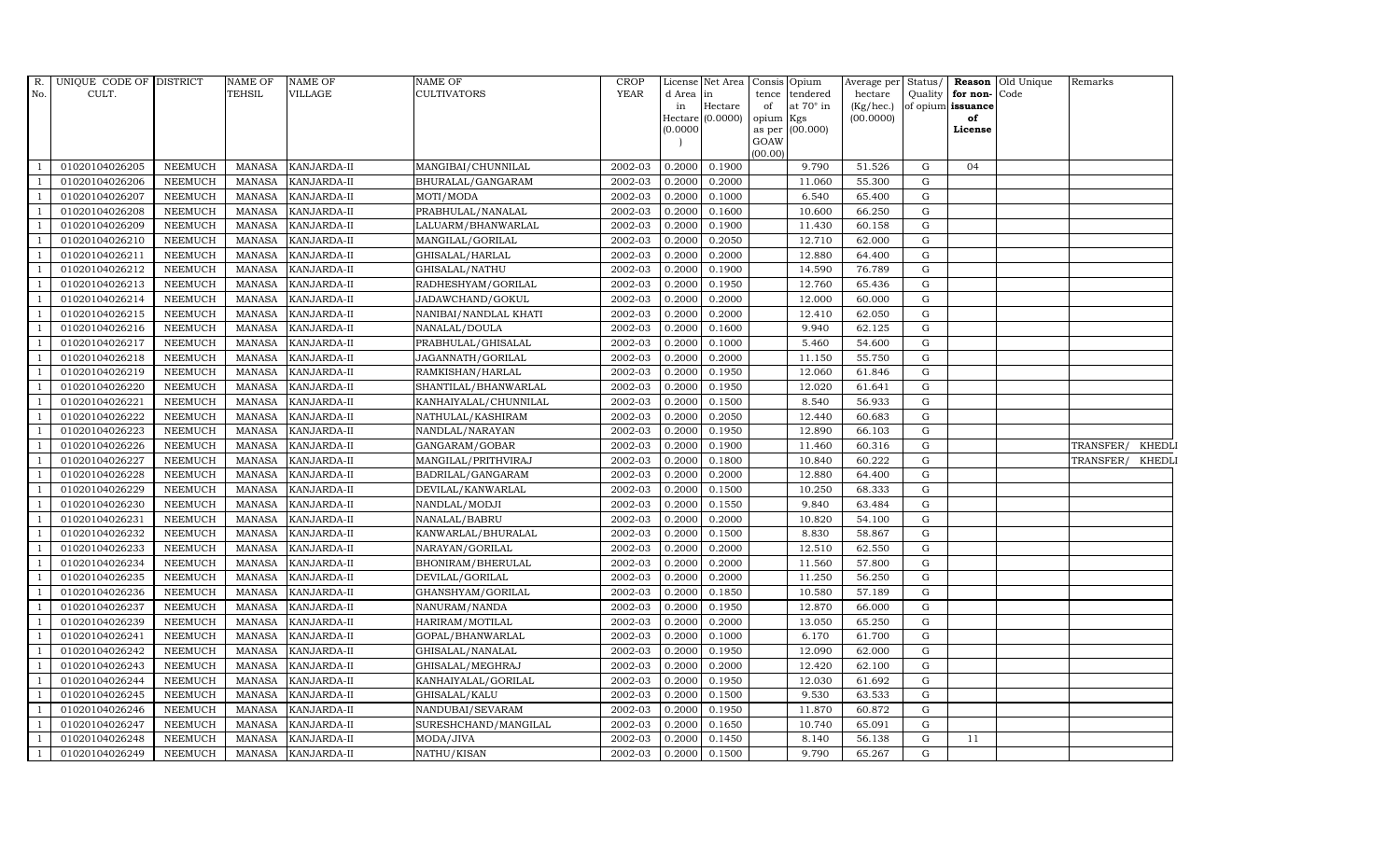| R.             | UNIQUE CODE OF DISTRICT |                | <b>NAME OF</b> | <b>NAME OF</b>     | <b>NAME OF</b>         | CROP        |           | License Net Area   |           | Consis Opium     | Average per Status/ |             |                      | Reason Old Unique | Remarks     |
|----------------|-------------------------|----------------|----------------|--------------------|------------------------|-------------|-----------|--------------------|-----------|------------------|---------------------|-------------|----------------------|-------------------|-------------|
| No.            | CULT.                   |                | <b>TEHSIL</b>  | VILLAGE            | <b>CULTIVATORS</b>     | <b>YEAR</b> | d Area in |                    | tence     | tendered         | hectare             |             | Quality $ $ for non- | Code              |             |
|                |                         |                |                |                    |                        |             | in        | Hectare            | of        | at $70^\circ$ in | (Kg/hec.)           |             | of opium issuance    |                   |             |
|                |                         |                |                |                    |                        |             | (0.0000)  | Hectare $(0.0000)$ | opium Kgs | as per (00.000)  | (00.0000)           |             | of<br>License        |                   |             |
|                |                         |                |                |                    |                        |             |           |                    | GOAW      |                  |                     |             |                      |                   |             |
|                |                         |                |                |                    |                        |             |           |                    | (00.00)   |                  |                     |             |                      |                   |             |
|                | 01020104026250          | <b>NEEMUCH</b> | MANASA         | <b>KANJARDA-II</b> | MANGILAL/ASHRAM        | 2002-03     | 0.2000    | 0.1050             |           | 5.450            | 51.905              | G           | 04                   |                   |             |
| -1             | 01020104026251          | <b>NEEMUCH</b> | MANASA         | KANJARDA-II        | RAMCHANDRA/GOBARLAL    | 2002-03     | 0.2000    | 0.1950             |           | 11.260           | 57.744              | $\mathbf G$ |                      |                   |             |
|                | 01020104026252          | <b>NEEMUCH</b> | <b>MANASA</b>  | KANJARDA-II        | PANNALAL/AMARCHAND     | 2002-03     | 0.2000    | 0.2050             |           | 11.550           | 56.341              | G           |                      |                   |             |
|                | 01020104026253          | <b>NEEMUCH</b> | MANASA         | KANJARDA-II        | SHIVLAL/RODAJI         | 2002-03     | 0.2000    | 0.1750             |           | 8.910            | 50.914              | G           | 04                   |                   |             |
| $\overline{1}$ | 01020104026254          | <b>NEEMUCH</b> | <b>MANASA</b>  | KANJARDA-II        | LAXMIBAI/GHASI         | 2002-03     | 0.2000    | 0.2000             |           | 11.620           | 58.100              | G           |                      |                   |             |
| $\overline{1}$ | 01020104026255          | <b>NEEMUCH</b> | MANASA         | KANJARDA-II        | RADHESHYAM/GANGARAM    | 2002-03     | 0.2000    | 0.2000             |           | 12.230           | 61.150              | G           |                      |                   |             |
| $\overline{1}$ | 01020104026256          | <b>NEEMUCH</b> | MANASA         | KANJARDA-II        | SHANTILAL/GHISALAL     | 2002-03     | 0.2000    | 0.1500             |           | 9.230            | 61.533              | ${\rm G}$   |                      |                   |             |
| $\overline{1}$ | 01020104026257          | <b>NEEMUCH</b> | <b>MANASA</b>  | KANJARDA-II        | GORILAL/DOULA          | 2002-03     | 0.2000    | 0.1950             |           | 12.140           | 62.256              | $\mathbf G$ |                      |                   |             |
|                | 01020104026258          | <b>NEEMUCH</b> | MANASA         | KANJARDA-II        | NARAYAN/HUKMA          | 2002-03     | 0.2000    | 0.2000             |           | 11.520           | 57.600              | $\mathbf G$ |                      |                   |             |
|                | 01020104026260          | <b>NEEMUCH</b> | <b>MANASA</b>  | KANJARDA-II        | NANALAL/MODA CHOUDHARY | 2002-03     | 0.2000    | 0.2000             |           | 17.370           | 86.850              | ${\rm G}$   |                      |                   |             |
| $\overline{1}$ | 01020104026261          | <b>NEEMUCH</b> | <b>MANASA</b>  | KANJARDA-II        | BHANWARLAL/NANDA       | 2002-03     | 0.2000    | 0.1950             |           | 12.710           | 65.179              | G           |                      |                   |             |
| $\overline{1}$ | 01020104026262          | <b>NEEMUCH</b> | MANASA         | <b>KANJARDA-II</b> | PRITHVIRAJ/RADHU       | 2002-03     | 0.2000    | 0.2000             |           | 18.520           | 92.600              | G           |                      |                   |             |
| $\overline{1}$ | 01020104026263          | <b>NEEMUCH</b> | <b>MANASA</b>  | KANJARDA-II        | BABULAL/NANDRAM        | 2002-03     | 0.2000    | 0.1450             |           | 8.960            | 61.793              | $\mathbf G$ |                      |                   |             |
|                | 01020104026264          | <b>NEEMUCH</b> | MANASA         | KANJARDA-II        | PRAKASH/GOBAR          | 2002-03     | 0.2000    | 0.1550             |           | 9.460            | 61.032              | G           |                      |                   |             |
| $\overline{1}$ | 01020104026265          | <b>NEEMUCH</b> | MANASA         | KANJARDA-II        | RAMPRASAD/GORILAL      | 2002-03     | 0.2000    | 0.1950             |           | 12.940           | 66.359              | G           |                      |                   |             |
| $\overline{1}$ | 01020104026266          | <b>NEEMUCH</b> | MANASA         | KANJARDA-II        | RATANLAL/MADHAVJI      | 2002-03     | 0.2000    | 0.1850             |           | 10.110           | 54.649              | G           |                      |                   |             |
|                | 01020104026267          | <b>NEEMUCH</b> | MANASA         | KANJARDA-II        | RAMESH/BHANWARLAL      | 2002-03     | 0.2000    | 0.2000             |           | 11.960           | 59.800              | G           |                      |                   |             |
| $\overline{1}$ | 01020104026268          | <b>NEEMUCH</b> | MANASA         | <b>KANJARDA-II</b> | PRAHLAD/RAMSUKH        | 2002-03     | 0.2000    | 0.1500             |           | 8.520            | 56.800              | G           |                      |                   |             |
|                | 01020104026269          | <b>NEEMUCH</b> | MANASA         | KANJARDA-II        | RAMCHANDRA/SHANKARLAL  | 2002-03     | 0.2000    | 0.1500             |           | 9.320            | 62.133              | G           |                      |                   |             |
|                | 01020104026270          | <b>NEEMUCH</b> | <b>MANASA</b>  | KANJARDA-II        | NATHULAL/BHANWARLAL    | 2002-03     | 0.2000    | 0.1950             |           | 15.140           | 77.641              | G           |                      |                   |             |
| -1             | 01020104026271          | <b>NEEMUCH</b> | <b>MANASA</b>  | KANJARDA-II        | KANA/BHANWARLAL        | 2002-03     | 0.2000    | 0.1050             |           | 6.490            | 61.810              | G           |                      |                   |             |
|                | 01020104026272          | <b>NEEMUCH</b> | MANASA         | KANJARDA-II        | PRABHULAL/KISHNA       | 2002-03     | 0.2000    | 0.1900             |           | 11.440           | 60.211              | G           |                      |                   |             |
| $\overline{1}$ | 01020104026273          | <b>NEEMUCH</b> | MANASA         | <b>KANJARDA-II</b> | KAMALA BAI/MANGILAL    | 2002-03     | 0.2000    | 0.1550             |           | 8.500            | 54.839              | G           |                      |                   |             |
|                | 01020104026274          | <b>NEEMUCH</b> | <b>MANASA</b>  | KANJARDA-II        | YUVRAJ/NARAYAN         | 2002-03     | 0.2000    | 0.1500             |           | 9.180            | 61.200              | $\mathbf G$ |                      |                   |             |
|                | 01020104026276          | <b>NEEMUCH</b> | <b>MANASA</b>  | KANJARDA-II        | BHANWARLAL/PYARCHAND   | 2002-03     | 0.2000    | 0.1950             |           | 11.960           | 61.333              | G           |                      |                   |             |
| -1             | 01020104026277          | <b>NEEMUCH</b> | <b>MANASA</b>  | <b>KANJARDA-II</b> | BHANWARLAL/BALU        | 2002-03     | 0.2000    | 0.1000             |           | 5.540            | 55.400              | G           |                      |                   |             |
| $\overline{1}$ | 01020104026279          | <b>NEEMUCH</b> | <b>MANASA</b>  | KANJARDA-II        | LAHARMAL/KALU          | 2002-03     | 0.2000    | 0.1500             |           | 8.820            | 58.800              | G           |                      |                   |             |
| $\overline{1}$ | 01020104026280          | <b>NEEMUCH</b> | MANASA         | <b>KANJARDA-II</b> | MOHANLAL/TULSIRAM      | 2002-03     | 0.2000    | 0.1000             |           | 4.940            | 49.400              | G           | 04                   |                   |             |
| $\overline{1}$ | 01020104026284          | <b>NEEMUCH</b> | MANASA         | KANJARDA-II        | BHANWARLAL/SITARAM     | 2002-03     | 0.2000    | 0.1050             |           | 5.690            | 54.190              | $\mathbf G$ |                      |                   |             |
|                | 01020104026285          | <b>NEEMUCH</b> | MANASA         | KANJARDA-II        | SUNDARBAI/MANGILAL     | 2002-03     | 0.2000    | 0.1500             |           | 9.650            | 64.333              | G           |                      |                   | NAME CHANGE |
| $\overline{1}$ | 01020104026287          | <b>NEEMUCH</b> | MANASA         | KANJARDA-II        | RAMESHCHANDR/MOTILAL   | 2002-03     | 0.2000    | 0.1950             |           | 11.080           | 56.821              | G           |                      |                   |             |
|                | 01020104026288          | <b>NEEMUCH</b> | MANASA         | KANJARDA-II        | DEVIKISHAN/POKHARLAL   | 2002-03     | 0.2000    | 0.2000             |           | 12.570           | 62.850              | G           |                      |                   |             |
| $\overline{1}$ | 01020104026289          | <b>NEEMUCH</b> | MANASA         | KANJARDA-II        | PRAKASH/JHAMKULAL      | 2002-03     | 0.2000    | 0.1950             |           | 11.510           | 59.026              | G           |                      |                   |             |
| $\overline{1}$ | 01020104026291          | <b>NEEMUCH</b> | <b>MANASA</b>  | <b>KANJARDA-II</b> | KAILASH/RAMCHANDRA     | 2002-03     | 0.2000    | 0.1950             |           | 11.270           | 57.795              | G           |                      |                   |             |
|                | 01020104026292          | <b>NEEMUCH</b> | <b>MANASA</b>  | KANJARDA-II        | SHYAMLAL/GHISALAL      | 2002-03     | 0.2000    | 0.1950             |           | 10.950           | 56.154              | $\mathbf G$ |                      |                   |             |
| $\overline{1}$ | 01020104026294          | <b>NEEMUCH</b> | <b>MANASA</b>  | KANJARDA-II        | NANIBAI/CHHAGAN        | 2002-03     | 0.2000    | 0.1000             |           | 5.730            | 57.300              | G           |                      |                   |             |
| $\overline{1}$ | 01020104026295          | <b>NEEMUCH</b> | MANASA         | KANJARDA-II        | RUKMANIBAI/PYARCHAND   | 2002-03     | 0.2000    | 0.1850             |           | 11.250           | 60.811              | G           |                      |                   |             |
| $\overline{1}$ | 01020104026296          | NEEMUCH        | MANASA         | KANJARDA-II        | SHANTILAL/VARDICHAND   | 2002-03     | 0.2000    | 0.1450             |           | 10.320           | 71.172              | G           |                      |                   |             |
| $\overline{1}$ | 01020104026298          | <b>NEEMUCH</b> | <b>MANASA</b>  | KANJARDA-II        | SUNDERLAL/KANWARLAL    | 2002-03     | 0.2000    | 0.2000             |           | 11.140           | 55.700              | G           |                      |                   |             |
|                | 01020104026299          | <b>NEEMUCH</b> | <b>MANASA</b>  | KANJARDA-II        | DEUBAI/KACHRUMAL       | 2002-03     | 0.2000    | 0.2000             |           | 13.330           | 66.650              | $\mathbf G$ |                      |                   |             |
| $\mathbf{1}$   | 01020104026303          | <b>NEEMUCH</b> |                | MANASA KANJARDA-II | NANURAM/HEERAJI        | 2002-03     | 0.2000    | 0.1800             |           | 11.800           | 65.556              | G           |                      |                   |             |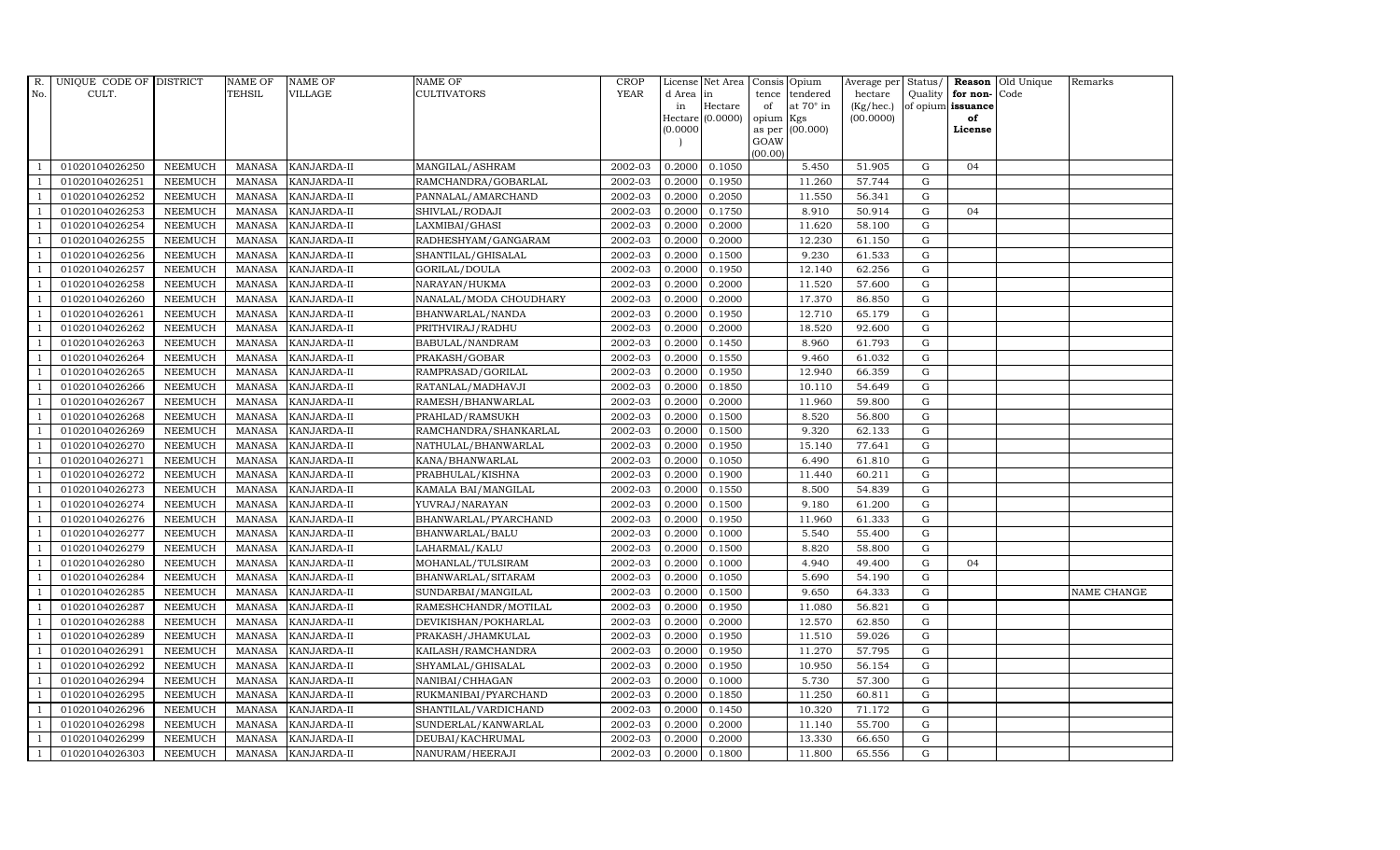| $R$ .<br>No.   | UNIQUE CODE OF DISTRICT<br>CULT. |                | NAME OF<br>TEHSIL | <b>NAME OF</b><br>VILLAGE | <b>NAME OF</b><br>CULTIVATORS | <b>CROP</b><br><b>YEAR</b> | d Area in<br>in<br>(0.0000) | License Net Area Consis Opium<br>Hectare<br>Hectare $(0.0000)$ | tence<br>of<br>opium<br>as per<br>GOAW<br>(00.00) | tendered<br>at $70^\circ$ in<br>Kgs<br>(00.000) | Average per Status/<br>hectare<br>(Kg/hec.)<br>(00.0000) | Quality     | for non-Code<br>of opium issuance<br>of<br>License | Reason Old Unique | Remarks                           |
|----------------|----------------------------------|----------------|-------------------|---------------------------|-------------------------------|----------------------------|-----------------------------|----------------------------------------------------------------|---------------------------------------------------|-------------------------------------------------|----------------------------------------------------------|-------------|----------------------------------------------------|-------------------|-----------------------------------|
|                | 01020104026305                   | <b>NEEMUCH</b> | MANASA            | KANJARDA-II               | VARDICHAND/MEGHRAJ            | 2002-03                    | 0.2000                      | 0.1500                                                         |                                                   | 9.340                                           | 62.267                                                   | G           |                                                    |                   |                                   |
|                | 01020104026306                   | <b>NEEMUCH</b> | MANASA            | KANJARDA-II               | RAMCHAND/PARBHULAL            | 2002-03                    | 0.2000                      | 0.1800                                                         |                                                   | 11.250                                          | 62.500                                                   | G           |                                                    |                   |                                   |
|                | 01020104026307                   | <b>NEEMUCH</b> | MANASA            | KANJARDA-II               | LAHARMAL/GISHALAL             | 2002-03                    | 0.2000                      | 0.1900                                                         |                                                   | 11.650                                          | 61.316                                                   | G           |                                                    |                   |                                   |
|                | 01020104026308                   | <b>NEEMUCH</b> | MANASA            | KANJARDA-II               | BASANTILAL/MADHAVLAL          | 2002-03                    | 0.2000                      | 0.1950                                                         |                                                   | 11.040                                          | 56.615                                                   | G           |                                                    |                   |                                   |
|                | 01020104026309                   | <b>NEEMUCH</b> | MANASA            | KANJARDA-II               | RADHESHYAM/NANALAL            | 2002-03                    | 0.2000                      | 0.2000                                                         |                                                   | 12.680                                          | 63.400                                                   | ${\rm G}$   |                                                    |                   |                                   |
|                | 01020104026167                   | NEEMUCH        | MANASA            | KANJARDA-II               | KANHAIYALAL/NARAYAN           | 2002-03                    | 0.2000                      | 0.2000                                                         |                                                   | 11.910                                          | 59.550                                                   | G           |                                                    |                   |                                   |
|                | 01020104026311                   | <b>NEEMUCH</b> | MANASA            | KANJARDA-II               | PARKASHCHAND/MADHAVLAL        | 2002-03                    | 0.2000                      | 0.1900                                                         |                                                   | 11.600                                          | 61.053                                                   | G           |                                                    |                   |                                   |
|                | 01020104026312                   | <b>NEEMUCH</b> | MANASA            | KANJARDA-II               | RAMPRASAD/NANALAL             | 2002-03                    | 0.2000                      | 0.1450                                                         |                                                   | 7.790                                           | 53.724                                                   | G           |                                                    |                   |                                   |
|                | 01020104026313                   | <b>NEEMUCH</b> | MANASA            | KANJARDA-II               | BHAGATRAM/NANALAL             | 2002-03                    | 0.2000                      | 0.1000                                                         |                                                   | 5.600                                           | 56.000                                                   | G           |                                                    |                   |                                   |
|                | 01020104026314                   | <b>NEEMUCH</b> | MANASA            | KANJARDA-II               | CHUNNILAL/MODA                | 2002-03                    | 0.2000                      | 0.1550                                                         |                                                   | 9.140                                           | 58.968                                                   | G           |                                                    |                   |                                   |
| $\overline{1}$ | 01020104026315                   | <b>NEEMUCH</b> | MANASA            | KANJARDA-II               | RAMCHANDRA/MADANLAL           | 2002-03                    | 0.2000                      | 0.1900                                                         |                                                   | 12.660                                          | 66.632                                                   | G           |                                                    |                   |                                   |
|                | 01020104026316                   | <b>NEEMUCH</b> | MANASA            | KANJARDA-II               | MOHANLAL/KANHAIYALAL          | 2002-03                    | 0.2000                      | 0.1950                                                         |                                                   | 11.220                                          | 57.538                                                   | G           |                                                    |                   |                                   |
|                | 01020104026317                   | <b>NEEMUCH</b> | MANASA            | KANJARDA-II               | BANSHILAL/LALURAM             | 2002-03                    | 0.2000                      | 0.1450                                                         |                                                   | 9.800                                           | 67.586                                                   | G           |                                                    |                   |                                   |
|                | 01020104026318                   | <b>NEEMUCH</b> | MANASA            | KANJARDA-II               | HANSHRAJ/MODA                 | 2002-03                    | 0.2000                      | 0.2000                                                         |                                                   | 12.720                                          | 63.600                                                   | G           |                                                    |                   |                                   |
|                | 01020104026319                   | <b>NEEMUCH</b> | MANASA            | KANJARDA-II               | PREMCHAND/NANALAL             | 2002-03                    | 0.2000                      | 0.1500                                                         |                                                   | 9.010                                           | 60.067                                                   | G           |                                                    |                   |                                   |
| $\overline{1}$ | 01020104026320                   | <b>NEEMUCH</b> | MANASA            | KANJARDA-II               | CHANDIBAI/NANDLAL             | 2002-03                    | 0.2000                      | 0.1950                                                         |                                                   | 10.470                                          | 53.692                                                   | G           |                                                    |                   |                                   |
|                | 01020104026321                   | <b>NEEMUCH</b> | MANASA            | KANJARDA-II               | SURAJMAL/PARTHVIRAJ           | 2002-03                    | 0.2000                      | 0.2000                                                         |                                                   | 11.800                                          | 59.000                                                   | G           |                                                    |                   |                                   |
|                | 01020104026322                   | <b>NEEMUCH</b> | MANASA            | KANJARDA-II               | RUGHNATH/NARAYAN              | 2002-03                    | 0.2000                      | 0.1750                                                         |                                                   | 11.040                                          | 63.086                                                   | G           |                                                    |                   |                                   |
|                | 01020104026323                   | <b>NEEMUCH</b> | MANASA            | KANJARDA-II               | NATHULAL/GENDMAL              | 2002-03                    | 0.2000                      | 0.1450                                                         |                                                   | 9.530                                           | 65.724                                                   | G           |                                                    |                   |                                   |
|                | 01020104026324                   | <b>NEEMUCH</b> | MANASA            | KANJARDA-II               | DHAPUBAI/KISHANDAS            | 2002-03                    | 0.2000                      | 0.1000                                                         |                                                   | 5.790                                           | 57.900                                                   | $\mathbf G$ |                                                    |                   |                                   |
| -1             | 01020104026325                   | <b>NEEMUCH</b> | MANASA            | KANJARDA-II               | BHERULAL/RODA                 | 2002-03                    | 0.2000                      | 0.1050                                                         |                                                   | 6.030                                           | 57.429                                                   | G           |                                                    |                   |                                   |
|                | 01020104026332                   | <b>NEEMUCH</b> | MANASA            | KANJARDA-II               | GANGABAI/KAJODIMAL            | 2002-03                    | 0.2000                      | 0.1350                                                         |                                                   | 9.200                                           | 68.148                                                   | G           |                                                    |                   |                                   |
|                | 01020104026163                   | <b>NEEMUCH</b> | MANASA            | KANJARDA-II               | JANIBAI/RATANLAL              | 2002-03                    | 0.2000                      | 0.1000                                                         |                                                   | 5.630                                           | 56.300                                                   | G           |                                                    |                   |                                   |
|                | 01020104026086                   | <b>NEEMUCH</b> | <b>MANASA</b>     | KANJARDA-II               | KANCHANBAI/NANDKISHORE        | 2002-03                    | 0.2000                      | 0.1600                                                         |                                                   | 8.740                                           | 54.625                                                   | G           |                                                    |                   |                                   |
|                | 01020104026224                   | <b>NEEMUCH</b> | <b>MANASA</b>     | KANJARDA-II               | PYARCHAND/BHONAJI             | 2002-03                    | 0.2000                      | 0.1500                                                         |                                                   | 9.860                                           | 65.733                                                   | ${\rm G}$   |                                                    |                   |                                   |
|                | 01020104026333                   | <b>NEEMUCH</b> | MANASA            | KANJARDA-II               | VARDIBAI/NANURAM              | 2002-03                    | 0.2000                      | 0.2000                                                         |                                                   | 12.480                                          | 62.400                                                   | G           |                                                    |                   |                                   |
|                | 01020104026310                   | <b>NEEMUCH</b> | MANASA            | KANJARDA-II               | KANHAIYALAL/NARAYAN           | 2002-03                    | 0.2000                      | 0.1400                                                         |                                                   | 8.500                                           | 60.714                                                   | G           |                                                    |                   |                                   |
|                | 01020104026368                   | <b>NEEMUCH</b> | MANASA            | KANJARDA-II               | MOHANLAL/LAHARMAL             | 2002-03                    | 0.2000                      | 0.1500                                                         |                                                   | 9.360                                           | 62.400                                                   | G           |                                                    | 01020104021018    |                                   |
|                | 01020104026369                   | <b>NEEMUCH</b> | <b>MANASA</b>     | KANJARDA-II               | BHERU/HEMA                    | 2002-03                    | 0.2000                      | 0.1500                                                         |                                                   | 8.870                                           | 59.133                                                   | G           |                                                    | 01020104018004    |                                   |
|                | 01020104026370                   | <b>NEEMUCH</b> | <b>MANASA</b>     | KANJARDA-II               | GHISALAL/DAYARAM              | 2002-03                    | 0.2000                      | 0.1800                                                         |                                                   | 10.720                                          | 59.556                                                   | $\mathbf G$ |                                                    | 01020104088025    |                                   |
|                | 01020104026371                   | <b>NEEMUCH</b> | MANASA            | KANJARDA-II               | RAMCHANDRA/NANURAM            | 2002-03                    | 0.2000                      | 0.1000                                                         |                                                   | 5.530                                           | 55.300                                                   | G           |                                                    | 01020104088072    |                                   |
|                | 01020104026372                   | <b>NEEMUCH</b> | MANASA            | KANJARDA-II               | DAYARAM/RAMJI                 | 2002-03                    | 0.2000                      | 0.1450                                                         |                                                   | 8.250                                           | 56.897                                                   | G           |                                                    | 01020104088028    |                                   |
|                | 01020104026373                   | <b>NEEMUCH</b> | MANASA            | KANJARDA-II               | PRABHULAL/RUGHNATH            | 2002-03                    | 0.2000                      | 0.1500                                                         |                                                   | 8.260                                           | 55.067                                                   | ${\rm G}$   |                                                    | 01020104088044    |                                   |
|                | 01020104026374                   | <b>NEEMUCH</b> | <b>MANASA</b>     | KANJARDA-II               | MANGILAL/CHHOGA               | 2002-03                    | 0.2000                      | 0.1000                                                         |                                                   | 5.850                                           | 58.500                                                   | G           |                                                    | 01020104088072    |                                   |
|                | 01020104026375                   | <b>NEEMUCH</b> | <b>MANASA</b>     | KANJARDA-II               | TANKUBAI/BALMUKUND            | 2002-03                    | 0.2000                      | 0.1900                                                         |                                                   | 11.450                                          | 60.263                                                   | G           |                                                    | 01020104027195    |                                   |
|                | 01020104026376                   | <b>NEEMUCH</b> | MANASA            | KANJARDA-II               | KASHIRAM/NARAYANJI            | 2002-03                    | 0.2000                      | 0.1350                                                         |                                                   | 7.620                                           | 56.444                                                   | G           |                                                    |                   | 0102010402803TRANSFER/BHATKHED-II |
|                | 01020104026001                   | <b>NEEMUCH</b> | <b>MANASA</b>     | KANJARDA-I                | BHURALAL/RAMCHAND             | 2002-03                    | 0.2000                      | 0.2050                                                         |                                                   | 11.560                                          | 56.390                                                   | G           |                                                    |                   |                                   |
|                | 01020104026002                   | <b>NEEMUCH</b> | MANASA            | KANJARDA-I                | MODIRAM/DEVA                  | 2002-03                    | 0.2000                      | 0.1000                                                         |                                                   | 5.790                                           | 57.900                                                   | G           |                                                    |                   |                                   |
|                | 01020104026003                   | <b>NEEMUCH</b> | <b>MANASA</b>     | KANJARDA-I                | DAKHIBAI/NARAYAN              | 2002-03                    | 0.2000                      | 0.1000                                                         |                                                   | 6.640                                           | 66.400                                                   | G           |                                                    |                   |                                   |
|                | 01020104026004                   | <b>NEEMUCH</b> | MANASA            | KANJARDA-I                | KANHAIYALAL/MOTILAL           | 2002-03                    | 0.2000                      | 0.1600                                                         |                                                   | 8.880                                           | 55.500                                                   | $\mathbf G$ |                                                    |                   |                                   |
|                | 01020104026005                   | NEEMUCH        | MANASA            | <b>KANJARDA-I</b>         | SITABAI/MANGILAL              | 2002-03                    | 0.2000                      | 0.1000                                                         |                                                   | 5.500                                           | 55.000                                                   | $\mathbf G$ |                                                    |                   |                                   |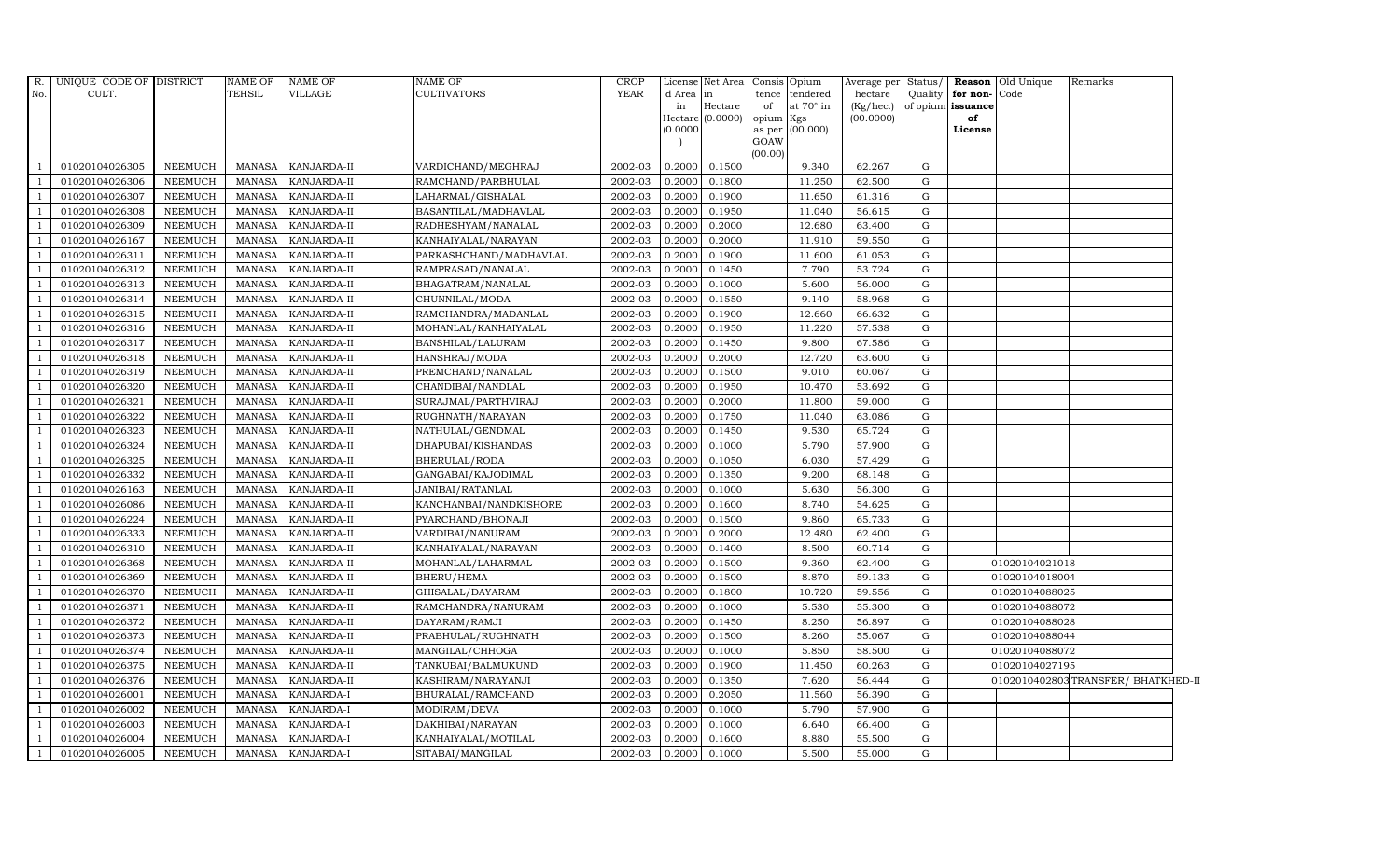| R.             | UNIQUE CODE OF DISTRICT |                | <b>NAME OF</b> | <b>NAME OF</b>    | <b>NAME OF</b>            | CROP    |           | License Net Area Consis Opium |           |                  | Average per Status/ |             |                   | <b>Reason</b> Old Unique | Remarks     |
|----------------|-------------------------|----------------|----------------|-------------------|---------------------------|---------|-----------|-------------------------------|-----------|------------------|---------------------|-------------|-------------------|--------------------------|-------------|
| No.            | CULT.                   |                | <b>TEHSIL</b>  | <b>VILLAGE</b>    | <b>CULTIVATORS</b>        | YEAR    | d Area in |                               |           | tence tendered   | hectare             | Quality     | for non-          | Code                     |             |
|                |                         |                |                |                   |                           |         | in        | Hectare                       | of        | at $70^\circ$ in | (Kg/hec.)           |             | of opium issuance |                          |             |
|                |                         |                |                |                   |                           |         |           | Hectare (0.0000)              | opium Kgs |                  | (00.0000)           |             | of                |                          |             |
|                |                         |                |                |                   |                           |         | (0.0000)  |                               | GOAW      | as per (00.000)  |                     |             | License           |                          |             |
|                |                         |                |                |                   |                           |         |           |                               | (00.00)   |                  |                     |             |                   |                          |             |
|                | 01020104026006          | <b>NEEMUCH</b> | MANASA         | <b>KANJARDA-I</b> | DHAPUBAI/BANSHILAL        | 2002-03 | 0.2000    | 0.1050                        |           | 6.620            | 63.048              | G           |                   |                          | NAME CHANGE |
| -1             | 01020104026007          | <b>NEEMUCH</b> | MANASA         | <b>KANJARDA-I</b> | RAMSUKH/LALU              | 2002-03 | 0.2000    | 0.1500                        |           | 8.550            | 57.000              | $\mathbf G$ |                   |                          |             |
|                | 01020104026009          | <b>NEEMUCH</b> | <b>MANASA</b>  | KANJARDA-I        | SOKINKUMAR/RAMNARAYAN     | 2002-03 | 0.2000    | 0.1000                        |           | 6.290            | 62.900              | G           |                   |                          |             |
|                | 01020104026010          | <b>NEEMUCH</b> | MANASA         | KANJARDA-I        | RAMESHCHAND/CHUNNILAL     | 2002-03 | 0.2000    | 0.1000                        |           | 5.550            | 55.500              | $\mathbf G$ |                   |                          |             |
| $\overline{1}$ | 01020104026012          | <b>NEEMUCH</b> | <b>MANASA</b>  | KANJARDA-I        | DAMARSILAL/KESRIMAL       | 2002-03 | 0.2000    | 0.2000                        |           | 12.140           | 60.700              | ${\rm G}$   |                   |                          |             |
| $\overline{1}$ | 01020104026013          | <b>NEEMUCH</b> | <b>MANASA</b>  | KANJARDA-I        | SUNDERLAL/SUKHLAL         | 2002-03 | 0.2000    | 0.2000                        |           | 11.700           | 58.500              | $\mathbf G$ |                   |                          |             |
| $\overline{1}$ | 01020104026014          | <b>NEEMUCH</b> | <b>MANASA</b>  | KANJARDA-I        | AMARCHAND/CHHAGANLAL      | 2002-03 | 0.2000    | 0.1550                        |           | 8.410            | 54.258              | $\mathbf G$ |                   |                          |             |
| $\overline{1}$ | 01020104026016          | <b>NEEMUCH</b> | <b>MANASA</b>  | KANJARDA-I        | JHAMAKLAL/PRITHVIRAJ      | 2002-03 | 0.2000    | 0.1550                        |           | 9.910            | 63.935              | $\mathbf G$ |                   |                          |             |
|                | 01020104026017          | <b>NEEMUCH</b> | <b>MANASA</b>  | <b>KANJARDA-I</b> | MOTILAL/MEGHRAJ           | 2002-03 | 0.2000    | 0.1000                        |           | 6.230            | 62.300              | $\mathbf G$ |                   |                          |             |
|                | 01020104026018          | <b>NEEMUCH</b> | <b>MANASA</b>  | KANJARDA-I        | RAMLAL/NATHU              | 2002-03 | 0.2000    | 0.1500                        |           | 8.590            | 57.267              | ${\bf G}$   |                   |                          |             |
| $\overline{1}$ | 01020104026019          | <b>NEEMUCH</b> | <b>MANASA</b>  | KANJARDA-I        | RATANLAL/MEGHRAJ          | 2002-03 | 0.2000    | 0.1500                        |           | 9.170            | 61.133              | ${\rm G}$   |                   |                          |             |
| $\overline{1}$ | 01020104026020          | <b>NEEMUCH</b> | <b>MANASA</b>  | KANJARDA-I        | NATHULAL/MEGHRAJ          | 2002-03 | 0.2000    | 0.1950                        |           | 10.750           | 55.128              | ${\rm G}$   |                   |                          |             |
| $\overline{1}$ | 01020104026021          | <b>NEEMUCH</b> | <b>MANASA</b>  | KANJARDA-I        | GOPILAL/NEMICHAND         | 2002-03 | 0.2000    | 0.1550                        |           | 9.560            | 61.677              | $\mathbf G$ |                   |                          |             |
|                | 01020104026022          | <b>NEEMUCH</b> | <b>MANASA</b>  | <b>KANJARDA-I</b> | SHANKARLAL/CHHAGANLAL     | 2002-03 | 0.2000    | 0.1000                        |           | 6.570            | 65.700              | $\mathbf G$ |                   |                          |             |
| $\overline{1}$ | 01020104026023          | <b>NEEMUCH</b> | <b>MANASA</b>  | KANJARDA-I        | TEJMAL /GORILAL           | 2002-03 | 0.2000    | 0.1550                        |           | 9.370            | 60.452              | G           |                   |                          |             |
| $\overline{1}$ | 01020104026024          | <b>NEEMUCH</b> | <b>MANASA</b>  | KANJARDA-I        | BHANWARLAL/NANALAL        | 2002-03 | 0.2000    | 0.2000                        |           | 12.810           | 64.050              | ${\rm G}$   |                   |                          |             |
|                | 01020104026025          | <b>NEEMUCH</b> | <b>MANASA</b>  | KANJARDA-I        | KANWARLAL/LALA            | 2002-03 | 0.2000    | 0.2000                        |           | 12.120           | 60.600              | ${\rm G}$   |                   |                          |             |
| $\overline{1}$ | 01020104026026          | <b>NEEMUCH</b> | MANASA         | <b>KANJARDA-I</b> | BAPUDAS/GHASIDAS          | 2002-03 | 0.2000    | 0.1500                        |           | 8.910            | 59.400              | G           |                   |                          |             |
|                | 01020104026027          | <b>NEEMUCH</b> | <b>MANASA</b>  | KANJARDA-I        | KANHAIYALAL/NARAYAN       | 2002-03 | 0.2000    | 0.1550                        |           | 8.620            | 55.613              | $\mathbf G$ |                   |                          |             |
|                | 01020104026028          | <b>NEEMUCH</b> | <b>MANASA</b>  | KANJARDA-I        | BHANWARLAL/NARAYAN        | 2002-03 | 0.2000    | 0.1500                        |           | 8.850            | 59.000              | $\mathbf G$ |                   |                          |             |
| -1             | 01020104026029          | <b>NEEMUCH</b> | <b>MANASA</b>  | KANJARDA-I        | KUSUMBAI/GIRIJASHANKAR    | 2002-03 | 0.2000    | 0.1950                        |           | 11.690           | 59.949              | ${\rm G}$   |                   |                          |             |
| $\overline{1}$ | 01020104026030          | <b>NEEMUCH</b> | <b>MANASA</b>  | KANJARDA-I        | SUNDERLAL/SHIVLAL         | 2002-03 | 0.2000    | 0.2000                        |           | 12.490           | 62.450              | ${\rm G}$   |                   |                          |             |
| $\overline{1}$ | 01020104026031          | <b>NEEMUCH</b> | MANASA         | <b>KANJARDA-I</b> | NANDA/GABUR               | 2002-03 | 0.2000    | 0.2000                        |           | 11.840           | 59.200              | G           |                   |                          |             |
|                | 01020104026032          | <b>NEEMUCH</b> | <b>MANASA</b>  | KANJARDA-I        | RAMLAL/KANHAIYALAL        | 2002-03 | 0.2000    | 0.1950                        |           | 11.610           | 59.538              | $\mathbf G$ |                   |                          |             |
|                | 01020104026033          | <b>NEEMUCH</b> | <b>MANASA</b>  | KANJARDA-I        | MANGILAL/GOPI             | 2002-03 | 0.2000    | 0.1900                        |           | 12.890           | 67.842              | $\mathbf G$ |                   |                          |             |
| -1             | 01020104026035          | <b>NEEMUCH</b> | <b>MANASA</b>  | <b>KANJARDA-I</b> | ROHINIPRASAD/DURGASHANKAR | 2002-03 | 0.2000    | 0.1900                        |           | 11.660           | 61.368              | G           |                   |                          |             |
| $\overline{1}$ | 01020104026036          | <b>NEEMUCH</b> | <b>MANASA</b>  | KANJARDA-I        | BHANWARLAL/KISHNA         | 2002-03 | 0.2000    | 0.1500                        |           | 8.700            | 58.000              | ${\rm G}$   |                   |                          |             |
| $\overline{1}$ | 01020104026037          | <b>NEEMUCH</b> | MANASA         | KANJARDA-I        | GIRIJABAI/BABRU           | 2002-03 | 0.2000    | 0.1950                        |           | 12.710           | 65.179              | G           |                   |                          |             |
| $\overline{1}$ | 01020104026038          | <b>NEEMUCH</b> | <b>MANASA</b>  | KANJARDA-I        | AMRITRAM/LALURAM          | 2002-03 | 0.2000    | 0.2000                        |           | 12.730           | 63.650              | $\mathbf G$ |                   |                          |             |
|                | 01020104026039          | <b>NEEMUCH</b> | <b>MANASA</b>  | KANJARDA-I        | PREMSHANKAR/LAXMAN        | 2002-03 | 0.2000    | 0.1450                        |           | 9.040            | 62.345              | $\mathbf G$ |                   |                          |             |
| -1             | 01020104026040          | <b>NEEMUCH</b> | <b>MANASA</b>  | KANJARDA-I        | GORILAL/KANHAIYALAL       | 2002-03 | 0.2000    | 0.1850                        |           | 11.650           | 62.973              | G           |                   |                          |             |
|                | 01020104026041          | <b>NEEMUCH</b> | <b>MANASA</b>  | KANJARDA-I        | LAXMAN/RAMSINGH           | 2002-03 | 0.2000    | 0.2000                        |           | 11.760           | 58.800              | ${\rm G}$   |                   |                          |             |
| $\overline{1}$ | 01020104026042          | <b>NEEMUCH</b> | MANASA         | KANJARDA-I        | RAJARAM/JAGANNATH         | 2002-03 | 0.2000    | 0.1600                        |           | 9.670            | 60.438              | $\mathbf G$ |                   |                          |             |
| $\overline{1}$ | 01020104026043          | <b>NEEMUCH</b> | <b>MANASA</b>  | KANJARDA-I        | BABULAL/RAMNARAYAN        | 2002-03 | 0.2000    | 0.1950                        |           | 12.100           | 62.051              | $\mathbf G$ |                   |                          |             |
|                | 01020104026044          | <b>NEEMUCH</b> | <b>MANASA</b>  | KANJARDA-I        | RAMCHANDRA/PYARCHANDRA    | 2002-03 | 0.2000    | 0.1900                        |           | 13.270           | 69.842              | $\mathbf G$ |                   |                          |             |
| $\overline{1}$ | 01020104026046          | <b>NEEMUCH</b> | <b>MANASA</b>  | KANJARDA-I        | NATHULAL/RUPA             | 2002-03 | 0.2000    | 0.1500                        |           | 8.830            | 58.867              | ${\rm G}$   |                   |                          |             |
|                | 01020104026047          | <b>NEEMUCH</b> | <b>MANASA</b>  | KANJARDA-I        | RAMCHAND/VARDICHAND       | 2002-03 | 0.2000    | 0.1550                        |           | 8.880            | 57.290              | ${\rm G}$   |                   |                          |             |
| $\overline{1}$ | 01020104026048          | <b>NEEMUCH</b> | <b>MANASA</b>  | KANJARDA-I        | BIHARILAL/SHANKARLAL      | 2002-03 | 0.2000    | 0.1950                        |           | 12.820           | 65.744              | $\mathbf G$ |                   |                          |             |
| $\overline{1}$ | 01020104026049          | <b>NEEMUCH</b> | <b>MANASA</b>  | KANJARDA-I        | RAMESHGIR/SHANKARGIR      | 2002-03 | 0.2000    | 0.1000                        |           | 6.400            | 64.000              | $\mathbf G$ |                   |                          |             |
|                | 01020104026050          | <b>NEEMUCH</b> | <b>MANASA</b>  | KANJARDA-I        | VISHNULAL/LALULAL         | 2002-03 | 0.2000    | 0.1500                        |           | 8.300            | 55.333              | $\mathbf G$ |                   |                          |             |
| $\mathbf{1}$   | 01020104026053          | <b>NEEMUCH</b> |                | MANASA KANJARDA-I | SHOKINKUMAR/RUGHNATH      | 2002-03 | 0.2000    | 0.1500                        |           | 8.400            | 56.000              | G           |                   |                          |             |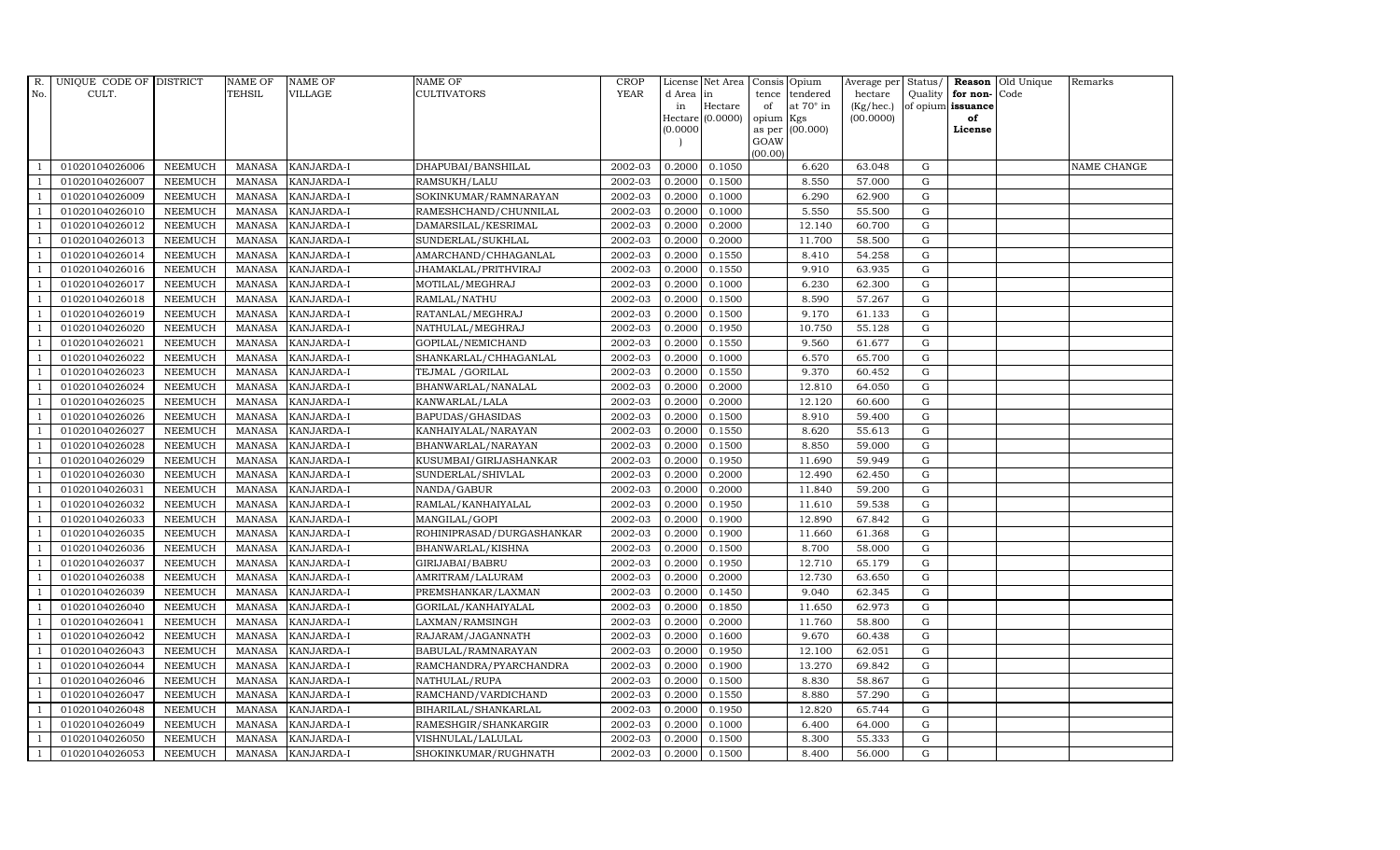| R.             | UNIQUE CODE OF DISTRICT |                | <b>NAME OF</b> | <b>NAME OF</b>    | <b>NAME OF</b>          | CROP        |           | License Net Area   |           | Consis Opium     | Average per Status/ |             |                      | <b>Reason</b> Old Unique | Remarks     |
|----------------|-------------------------|----------------|----------------|-------------------|-------------------------|-------------|-----------|--------------------|-----------|------------------|---------------------|-------------|----------------------|--------------------------|-------------|
| No.            | CULT.                   |                | <b>TEHSIL</b>  | VILLAGE           | <b>CULTIVATORS</b>      | <b>YEAR</b> | d Area in |                    | tence     | tendered         | hectare             |             | Quality $ $ for non- | Code                     |             |
|                |                         |                |                |                   |                         |             | in        | Hectare            | of        | at $70^\circ$ in | (Kg/hec.)           |             | of opium issuance    |                          |             |
|                |                         |                |                |                   |                         |             |           | Hectare $(0.0000)$ | opium Kgs |                  | (00.0000)           |             | of<br>License        |                          |             |
|                |                         |                |                |                   |                         |             | (0.0000)  |                    | GOAW      | as per (00.000)  |                     |             |                      |                          |             |
|                |                         |                |                |                   |                         |             |           |                    | (00.00)   |                  |                     |             |                      |                          |             |
|                | 01020104026054          | <b>NEEMUCH</b> | MANASA         | <b>KANJARDA-I</b> | AMOLAKSINGH/NANDLAL     | 2002-03     | 0.2000    | 0.1500             |           | 8.730            | 58.200              | G           |                      |                          |             |
| -1             | 01020104026055          | <b>NEEMUCH</b> | MANASA         | <b>KANJARDA-I</b> | SHAMBHUNATH/SHANKARNATH | 2002-03     | 0.2000    | 0.1450             |           | 7.560            | 52.138              | G           |                      |                          |             |
|                | 01020104026056          | <b>NEEMUCH</b> | <b>MANASA</b>  | KANJARDA-I        | GHISA/SHANKAR NAI       | 2002-03     | 0.2000    | 0.1550             |           | 8.690            | 56.065              | G           |                      |                          |             |
|                | 01020104026057          | <b>NEEMUCH</b> | MANASA         | KANJARDA-I        | RAMLAL/VARDICHAND       | 2002-03     | 0.2000    | 0.1550             |           | 7.630            | 49.226              | $\mathbf G$ | 04                   |                          |             |
| $\overline{1}$ | 01020104026058          | <b>NEEMUCH</b> | <b>MANASA</b>  | KANJARDA-I        | MANGILAL/DEVILAL        | 2002-03     | 0.2000    | 0.1500             |           | 9.290            | 61.933              | G           |                      |                          |             |
| $\overline{1}$ | 01020104026060          | NEEMUCH        | <b>MANASA</b>  | KANJARDA-I        | ASHARAM/BHOLARAM        | 2002-03     | 0.2000    | 0.2000             |           | 11.890           | 59.450              | G           |                      |                          |             |
| $\overline{1}$ | 01020104026061          | <b>NEEMUCH</b> | MANASA         | KANJARDA-I        | NANALAL/CHAMPA          | 2002-03     | 0.2000    | 0.1600             |           | 9.890            | 61.813              | ${\rm G}$   |                      |                          |             |
| $\overline{1}$ | 01020104026063          | <b>NEEMUCH</b> | <b>MANASA</b>  | KANJARDA-I        | BHANWARLAL/DEVJI        | 2002-03     | 0.2000    | 0.1900             |           | 11.880           | 62.526              | ${\rm G}$   |                      |                          |             |
|                | 01020104026064          | <b>NEEMUCH</b> | <b>MANASA</b>  | <b>KANJARDA-I</b> | VARJIBAI/KISHANLAL      | 2002-03     | 0.2000    | 0.1650             |           | 9.680            | 58.667              | $\mathbf G$ |                      |                          |             |
|                | 01020104026065          | <b>NEEMUCH</b> | <b>MANASA</b>  | KANJARDA-I        | SUNDERBAI/BANSHILAL     | 2002-03     | 0.2000    | 0.2000             |           | 12.440           | 62.200              | G           |                      |                          |             |
| $\overline{1}$ | 01020104026066          | <b>NEEMUCH</b> | <b>MANASA</b>  | KANJARDA-I        | MANGI BAI/NANDLAL       | 2002-03     | 0.2000    | 0.1550             |           | 8.290            | 53.484              | G           |                      |                          |             |
| $\overline{1}$ | 01020104026068          | <b>NEEMUCH</b> | MANASA         | <b>KANJARDA-I</b> | HARISHKUMAR/CHHOGAMAL   | 2002-03     | 0.2000    | 0.1950             |           | 12.420           | 63.692              | G           |                      |                          |             |
| $\overline{1}$ | 01020104026069          | <b>NEEMUCH</b> | <b>MANASA</b>  | KANJARDA-I        | PURALAL/BHERU           | 2002-03     | 0.2000    | 0.1100             |           | 6.160            | 56.000              | $\mathbf G$ |                      |                          |             |
|                | 01020104026070          | <b>NEEMUCH</b> | <b>MANASA</b>  | <b>KANJARDA-I</b> | SUNDERLAL/DEVA          | 2002-03     | 0.2000    | 0.1700             |           | 10.750           | 63.235              | G           |                      |                          |             |
| $\overline{1}$ | 01020104026071          | <b>NEEMUCH</b> | MANASA         | KANJARDA-I        | BAPULAL/RAJMAL          | 2002-03     | 0.2000    | 0.1400             |           | 8.770            | 62.643              | G           |                      |                          |             |
| $\overline{1}$ | 01020104026072          | <b>NEEMUCH</b> | MANASA         | KANJARDA-I        | KANHAIYALAL/RAMSUKH     | 2002-03     | 0.2000    | 0.2050             |           | 12.550           | 61.220              | G           |                      |                          |             |
|                | 01020104026073          | <b>NEEMUCH</b> | MANASA         | KANJARDA-I        | BHAGIRATH/GOVINDRAM     | 2002-03     | 0.2000    | 0.1000             |           | 5.880            | 58.800              | G           |                      |                          |             |
| $\overline{1}$ | 01020104026074          | <b>NEEMUCH</b> | MANASA         | <b>KANJARDA-I</b> | BANSILAL/SUKHLAL        | 2002-03     | 0.2000    | 0.1500             |           | 10.290           | 68.600              | G           |                      |                          |             |
|                | 01020104026075          | <b>NEEMUCH</b> | MANASA         | <b>KANJARDA-I</b> | KANHAIYALAL/MODA        | 2002-03     | 0.2000    | 0.1050             |           | 7.040            | 67.048              | G           |                      |                          |             |
|                | 01020104026076          | <b>NEEMUCH</b> | <b>MANASA</b>  | KANJARDA-I        | RAMNARAYAN/SHIVRAM      | 2002-03     | 0.2000    | 0.1000             |           | 6.430            | 64.300              | G           |                      |                          |             |
| -1             | 01020104026077          | <b>NEEMUCH</b> | <b>MANASA</b>  | KANJARDA-I        | <b>JANI BAI/DEVILAL</b> | 2002-03     | 0.2000    | 0.1450             |           | 8.750            | 60.345              | G           |                      |                          | NAME CHANGE |
|                | 01020104026078          | <b>NEEMUCH</b> | <b>MANASA</b>  | KANJARDA-I        | FULCHAND/PRABHULAL      | 2002-03     | 0.2000    | 0.1900             |           | 11.420           | 60.105              | G           |                      |                          |             |
| $\overline{1}$ | 01020104026080          | <b>NEEMUCH</b> | MANASA         | KANJARDA-I        | BADRILAL/BHERULAL       | 2002-03     | 0.2000    | 0.1450             |           | 9.610            | 66.276              | G           |                      |                          |             |
|                | 01020104026081          | <b>NEEMUCH</b> | <b>MANASA</b>  | KANJARDA-I        | SUKHLAL/RAMLAL          | 2002-03     | 0.2000    | 0.2000             |           | 11.910           | 59.550              | $\mathbf G$ |                      |                          |             |
|                | 01020104026084          | <b>NEEMUCH</b> | MANASA         | KANJARDA-I        | MOHANLAL/BHANWARLAL     | 2002-03     | 0.2000    | 0.2000             |           | 12.380           | 61.900              | G           |                      |                          |             |
| -1             | 01020104026085          | <b>NEEMUCH</b> | <b>MANASA</b>  | KANJARDA-I        | MOTILAL/BHANWARLAL      | 2002-03     | 0.2000    | 0.1000             |           | 6.220            | 62.200              | G           |                      |                          |             |
| $\overline{1}$ | 01020104026088          | <b>NEEMUCH</b> | <b>MANASA</b>  | KANJARDA-I        | SHANTILAL/SITARAM       | 2002-03     | 0.2000    | 0.1550             |           | 8.710            | 56.194              | G           |                      |                          |             |
| $\overline{1}$ | 01020104026089          | <b>NEEMUCH</b> | MANASA         | KANJARDA-I        | DEVKISHAN/GORILAL       | 2002-03     | 0.2000    | 0.1900             |           | 12.540           | 66.000              | G           |                      |                          |             |
| $\mathbf{1}$   | 01020104026090          | <b>NEEMUCH</b> | <b>MANASA</b>  | KANJARDA-I        | HARIRAM/KANHAIYALAL     | 2002-03     | 0.2000    | 0.2000             |           | 11.660           | 58.300              | $\mathbf G$ |                      |                          |             |
|                | 01020104026091          | <b>NEEMUCH</b> | <b>MANASA</b>  | KANJARDA-I        | NANDKISHORE/ONKAR       | 2002-03     | 0.2000    | 0.1550             |           | 8.980            | 57.935              | G           |                      |                          |             |
| -1             | 01020104026092          | <b>NEEMUCH</b> | MANASA         | <b>KANJARDA-I</b> | LABHCHAND/LALURAM       | 2002-03     | 0.2000    | 0.1900             |           | 10.770           | 56.684              | G           |                      |                          |             |
|                | 01020104026093          | <b>NEEMUCH</b> | <b>MANASA</b>  | KANJARDA-I        | MANGILAL/NANALAL        | 2002-03     | 0.2000    | 0.1500             |           | 9.260            | 61.733              | G           |                      |                          |             |
| $\overline{1}$ | 01020104026094          | <b>NEEMUCH</b> | <b>MANASA</b>  | KANJARDA-I        | PUKHRAJ/CHUNNILAL       | 2002-03     | 0.2000    | 0.1900             |           | 12.530           | 65.947              | G           |                      |                          |             |
| $\overline{1}$ | 01020104026095          | <b>NEEMUCH</b> | <b>MANASA</b>  | KANJARDA-I        | RAMCHAND/SEVARAM        | 2002-03     | 0.2000    | 0.2000             |           | 11.900           | 59.500              | G           |                      |                          |             |
|                | 01020104026096          | <b>NEEMUCH</b> | <b>MANASA</b>  | KANJARDA-I        | SURAMAL/NARAYAN         | 2002-03     | 0.2000    | 0.1500             |           | 8.660            | 57.733              | $\mathbf G$ |                      |                          |             |
| $\overline{1}$ | 01020104026097          | <b>NEEMUCH</b> | <b>MANASA</b>  | KANJARDA-I        | PRAKASH/SEVARAM         | 2002-03     | 0.2000    | 0.1950             |           | 10.990           | 56.359              | G           |                      |                          |             |
|                | 01020104026098          | <b>NEEMUCH</b> | <b>MANASA</b>  | KANJARDA-I        | RAMESH/KISHANLAL        | 2002-03     | 0.2000    | 0.1950             |           | 12.020           | 61.641              | ${\rm G}$   |                      |                          |             |
| $\overline{1}$ | 01020104026100          | <b>NEEMUCH</b> | <b>MANASA</b>  | KANJARDA-I        | BABULAL/RAMKISHAN       | 2002-03     | 0.2000    | 0.2000             |           | 13.740           | 68.700              | G           |                      |                          |             |
| $\overline{1}$ | 01020104026101          | <b>NEEMUCH</b> | <b>MANASA</b>  | KANJARDA-I        | NATHULAL/JAMNA          | 2002-03     | 0.2000    | 0.1450             |           | 9.450            | 65.172              | G           |                      |                          |             |
|                | 01020104026102          | <b>NEEMUCH</b> | <b>MANASA</b>  | KANJARDA-I        | MOHANGIR/ONKARGIR       | 2002-03     | 0.2000    | 0.1900             |           | 10.290           | 54.158              | $\mathbf G$ |                      |                          |             |
| $\overline{1}$ | 01020104026103          | <b>NEEMUCH</b> |                | MANASA KANJARDA-I | RAMLAL/MANGILAL         | 2002-03     | 0.2000    | 0.1900             |           | 13.320           | 70.105              | G           |                      |                          |             |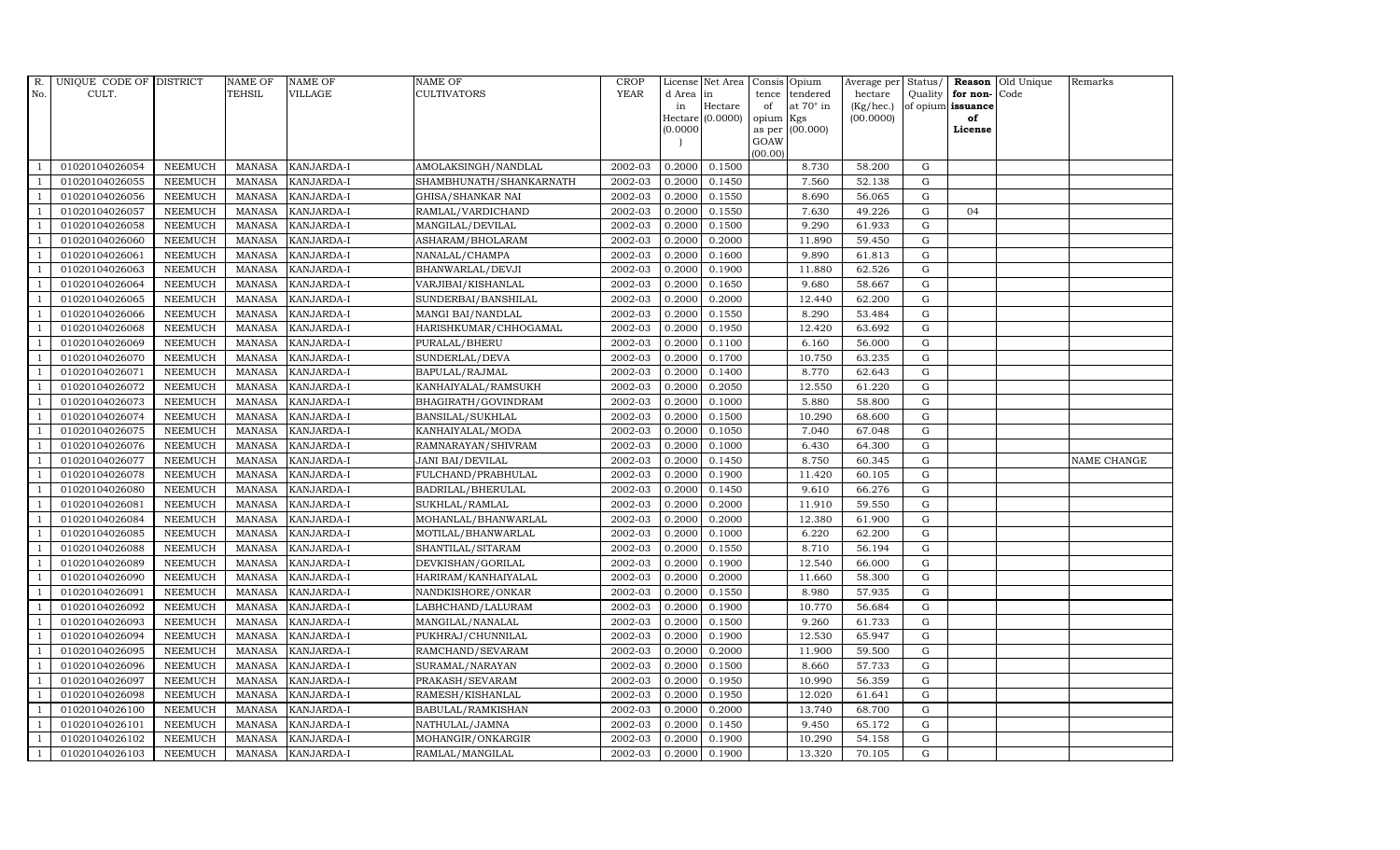| R.  | UNIQUE CODE OF DISTRICT |                | NAME OF       | <b>NAME OF</b>    | NAME OF                     | <b>CROP</b> |           | License Net Area Consis Opium |           |                 | Average per | Status/     |                         | <b>Reason</b> Old Unique | Remarks                                 |  |
|-----|-------------------------|----------------|---------------|-------------------|-----------------------------|-------------|-----------|-------------------------------|-----------|-----------------|-------------|-------------|-------------------------|--------------------------|-----------------------------------------|--|
| No. | CULT.                   |                | TEHSIL        | <b>VILLAGE</b>    | CULTIVATORS                 | <b>YEAR</b> | d Area in |                               |           | tence tendered  | hectare     |             | Quality   for non- Code |                          |                                         |  |
|     |                         |                |               |                   |                             |             | in        | Hectare                       | of        | at 70° in       | (Kg/hec.)   |             | of opium issuance       |                          |                                         |  |
|     |                         |                |               |                   |                             |             | (0.0000)  | Hectare (0.0000)              | opium Kgs | as per (00.000) | (00.0000)   |             | of<br>License           |                          |                                         |  |
|     |                         |                |               |                   |                             |             |           |                               | GOAW      |                 |             |             |                         |                          |                                         |  |
|     |                         |                |               |                   |                             |             |           |                               | (00.00)   |                 |             |             |                         |                          |                                         |  |
|     | 01020104026104          | NEEMUCH        | <b>MANASA</b> | KANJARDA-I        | CHUNNILAL/NANALAL           | 2002-03     | 0.2000    | 0.1000                        |           | 5.870           | 58.700      | G           |                         |                          |                                         |  |
|     | 01020104026105          | NEEMUCH        | <b>MANASA</b> | KANJARDA-I        | HARISH/PREMCHAND            | 2002-03     | 0.2000    | 0.1450                        |           | 8.490           | 58.552      | G           |                         |                          |                                         |  |
|     | 01020104026106          | NEEMUCH        | <b>MANASA</b> | KANJARDA-I        | PRABHULAL/PRITHVIRAJ        | 2002-03     | 0.2000    | 0.2000                        |           | 13.760          | 68.800      | G           |                         |                          |                                         |  |
|     | 01020104026107          | <b>NEEMUCH</b> | <b>MANASA</b> | KANJARDA-I        | BASANTILAL/DOULATRAM        | 2002-03     | 0.2000    | 0.2000                        |           | 11.840          | 59.200      | $\mathbf G$ |                         |                          |                                         |  |
|     | 01020104026108          | <b>NEEMUCH</b> | <b>MANASA</b> | KANJARDA-I        | GOPAL/BANSILAL              | 2002-03     | 0.2000    | 0.2000                        |           | 12.350          | 61.750      | $\mathbf G$ |                         |                          |                                         |  |
|     | 01020104026110          | <b>NEEMUCH</b> | <b>MANASA</b> | KANJARDA-I        | BABULAL/NANALAL             | 2002-03     | 0.2000    | 0.1600                        |           | 9.360           | 58.500      | G           |                         |                          |                                         |  |
|     | 01020104026111          | NEEMUCH        | MANASA        | KANJARDA-I        | NANDLAL/MANGILAL            | 2002-03     | 0.2000    | 0.1500                        |           | 8.880           | 59.200      | $\mathbf G$ |                         |                          |                                         |  |
|     | 01020104026112          | NEEMUCH        | <b>MANASA</b> | KANJARDA-I        | NANIBAI/RAMESHWAR           | 2002-03     | 0.2000    | 0.1650                        |           | 9.580           | 58.061      | G           |                         |                          |                                         |  |
|     | 01020104026114          | <b>NEEMUCH</b> | <b>MANASA</b> | KANJARDA-I        | PRAKASH/RAMCHANDRA          | 2002-03     | 0.2000    | 0.1950                        |           | 10.990          | 56.359      | $\mathbf G$ |                         |                          |                                         |  |
|     | 01020104026300          | <b>NEEMUCH</b> | <b>MANASA</b> | KANJARDA-I        | JAGANNATH/PYARCHANDRA       | 2002-03     | 0.2000    | 0.0950                        |           | 6.140           | 64.632      | $\mathbf G$ |                         |                          |                                         |  |
|     | 01020104026301          | <b>NEEMUCH</b> | <b>MANASA</b> | KANJARDA-I        | HEERALAL/NANALAL            | 2002-03     | 0.2000    | 0.1500                        |           | 8.950           | 59.667      | G           |                         |                          |                                         |  |
|     | 01020104026302          | <b>NEEMUCH</b> | <b>MANASA</b> | KANJARDA-I        | BADRILAL/BHANWARLAL         | 2002-03     | 0.2000    | 0.1900                        |           | 12.590          | 66.263      | $\mathbf G$ |                         |                          |                                         |  |
|     | 01020104026326          | NEEMUCH        | <b>MANASA</b> | KANJARDA-I        | BHURIBAI/GORILAL            | 2002-03     | 0.2000    | 0.1500                        |           | 8.500           | 56.667      | G           |                         |                          | TRANSFER/BALAJI KA KHEDA                |  |
|     | 01020104026327          | <b>NEEMUCH</b> | <b>MANASA</b> | KANJARDA-I        | MANGILAL/KARULAL            | 2002-03     | 0.2000    | 0.1200                        |           | 5.640           | 47.000      | G           | 04                      |                          |                                         |  |
|     | 01020104026328          | <b>NEEMUCH</b> | <b>MANASA</b> | KANJARDA-I        | GOPAL/ BHURALAL             | 2002-03     | 0.2000    | 0.1450                        |           | 9.310           | 64.207      | G           |                         |                          |                                         |  |
|     | 01020104026330          | <b>NEEMUCH</b> | <b>MANASA</b> | KANJARDA-I        | JAGANATH/BHOLAJI            | 2002-03     | 0.2000    | 0.1550                        |           | 9.620           | 62.065      | G           |                         |                          |                                         |  |
|     | 01020104026331          | <b>NEEMUCH</b> | <b>MANASA</b> | KANJARDA-I        | CHANDRIBAI/NANDLAL          | 2002-03     | 0.2000    | 0.1050                        |           | 6.090           | 58.000      | G           |                         |                          |                                         |  |
|     | 01020104026334          | NEEMUCH        | MANASA        | KANJARDA-I        | DEVILAL/NARAYAN             | 2002-03     | 0.2000    | 0.1500                        |           | 9.050           | 60.333      | G           |                         | 01020104023029           |                                         |  |
|     | 01020104026335          | <b>NEEMUCH</b> | <b>MANASA</b> | KANJARDA-I        | CHHAGANLAL/RUPA             | 2002-03     | 0.2000    | 0.1500                        |           | 10.250          | 68.333      | G           |                         |                          | 0102010403200 TRANSFER/DATLAI           |  |
|     | 01020104026336          | <b>NEEMUCH</b> | <b>MANASA</b> | KANJARDA-I        | KAILASH/NANALAL             | 2002-03     | 0.2000    | 0.2050                        |           | 13.350          | 65.122      | $\mathbf G$ |                         |                          | TRANSFER/BALAJI KA KHEDA                |  |
|     | 01020104026337          | <b>NEEMUCH</b> | <b>MANASA</b> | KANJARDA-I        | UMABAI/DHANRAJ              | 2002-03     | 0.2000    | 0.1500                        |           | 8.940           | 59.600      | G           |                         | 01020104017047           |                                         |  |
|     | 01020104026338          | <b>NEEMUCH</b> | <b>MANASA</b> | KANJARDA-I        | KANHAIYALAL/AMARJI          | 2002-03     | 0.2000    | 0.1950                        |           | 11.120          | 57.026      | $\mathbf G$ |                         | 01020104027119           |                                         |  |
|     | 01020104026339          | NEEMUCH        | MANASA        | KANJARDA-I        | KACHARIBAI/NANDLAL          | 2002-03     | 0.2000    | 0.1500                        |           | 7.890           | 52.600      | ${\rm G}$   |                         |                          | 0102010412000TRANSFER/ KUKDESHWAR       |  |
|     | 01020104026340          | NEEMUCH        | <b>MANASA</b> | KANJARDA-I        | KANKUBAI/MOHANLAL           | 2002-03     | 0.2000    | 0.1450                        |           | 8.570           | 59.103      | $\mathbf G$ |                         | 01020104120176           |                                         |  |
|     | 01020104026341          | <b>NEEMUCH</b> | <b>MANASA</b> | KANJARDA-I        | BABULAL/GANGARAM            | 2002-03     | 0.2000    | 0.1000                        |           | 6.020           | 60.200      | G           |                         |                          | 0102010413303TRANSFER/MOYA              |  |
|     | 01020104026342          | <b>NEEMUCH</b> | <b>MANASA</b> | KANJARDA-I        | GOVERDHANSINGH/BHANWARSING! | 2002-03     | 0.2000    | 0.1200                        |           | 7.510           | 62.583      | G           |                         |                          | 0102010413300 TRANSFER/MOYA             |  |
|     | 01020104026343          | <b>NEEMUCH</b> | <b>MANASA</b> | KANJARDA-I        | MANGIBAI/SEVA               | 2002-03     | 0.2000    | 0.1500                        |           | 9.250           | 61.667      | $\mathbf G$ |                         | 01020104028183           |                                         |  |
|     | 01020104026344          | NEEMUCH        | MANASA        | KANJARDA-I        | BHANWARLAL/BALCHANDRA       | 2002-03     | 0.2000    | 0.1950                        |           | 11.820          | 60.615      | G           |                         | 01020104028211           |                                         |  |
|     | 01020104026345          | NEEMUCH        | <b>MANASA</b> | KANJARDA-I        | KACHRU/NANDA                | 2002-03     | 0.2000    | 0.1850                        |           | 10.820          | 58.486      | $\mathbf G$ |                         | 01020104120109           |                                         |  |
|     | 01020104026346          | <b>NEEMUCH</b> | <b>MANASA</b> | KANJARDA-I        | PARWATIBAI/BANSHILAL        | 2002-03     | 0.2000    | 0.1500                        |           | 7.970           | 53.133      | $\mathbf G$ |                         |                          | 0102010412016TRANSFER/ KUKDESHWAR       |  |
|     | 01020104026347          | NEEMUCH        | MANASA        | KANJARDA-I        | BALMUKUND/CHUNNILAL         | 2002-03     | 0.2000    | 0.0550                        |           | 2.480           | 45.091      | G           | 04                      | 1020104120137            |                                         |  |
|     | 01020104026348          | <b>NEEMUCH</b> | <b>MANASA</b> | KANJARDA-I        | BALMUKUND/NARAYAN           | 2002-03     | 0.2000    | 0.2000                        |           | 10.230          | 51.150      | $\mathbf G$ | 04                      |                          |                                         |  |
|     | 01020104026349          | <b>NEEMUCH</b> | MANASA        | KANJARDA-I        | RATANLAL/SHANKARLAL         | 2002-03     | 0.2000    | 0.1000                        |           | 6.500           | 65.000      | G           |                         |                          | 0102010412012TRANSFER/ KUKDESHWAR       |  |
|     | 01020104026350          | <b>NEEMUCH</b> | <b>MANASA</b> | <b>KANJARDA-I</b> | KARULAL/CHUNNILAL           | 2002-03     | 0.2000    | 0.1400                        |           | 8.580           | 61.286      | G           |                         | 01020104120004           |                                         |  |
|     | 01020104026351          | <b>NEEMUCH</b> | <b>MANASA</b> | KANJARDA-I        | KASIMKHAN/FAKIRMO.          | 2002-03     | 0.2000    |                               |           |                 |             | $\mathbf F$ |                         |                          | 0102010402202 TRANSFER/KULTHANA BUJHURG |  |
|     | 01020104026352          | <b>NEEMUCH</b> | <b>MANASA</b> | KANJARDA-I        | SATYANARAYAN/LAXMAN         | 2002-03     | 0.2000    | 0.2000                        |           | 12.210          | 61.050      | G           |                         |                          | 0102010412015TRANSFER/FOFLIYA           |  |
|     | 01020104026353          | <b>NEEMUCH</b> | <b>MANASA</b> | KANJARDA-I        | NANDLAL/RADHAKISHAN         | 2002-03     | 0.2000    | 0.1050                        |           | 6.830           | 65.048      | G           |                         | 01020104120006           |                                         |  |
|     | 01020104026354          | NEEMUCH        | <b>MANASA</b> | KANJARDA-I        | KANHAIYALAL/NANKU           | 2002-03     | 0.2000    | 0.1950                        |           | 11.620          | 59.590      | $\mathbf G$ |                         |                          | 0102010412008TRANSFER/KUKDESHAWR        |  |
|     | 01020104026355          | <b>NEEMUCH</b> | <b>MANASA</b> | KANJARDA-I        | SHANTIDEVI/INDERSINGH       | 2002-03     | 0.2000    | 0.1450                        |           | 9.230           | 63.655      | G           |                         | 01020104120142           |                                         |  |
|     | 01020104026356          | <b>NEEMUCH</b> | <b>MANASA</b> | <b>KANJARDA-I</b> | HUKMICHANDRA/KISHANLAL      | 2002-03     | 0.2000    | 0.1550                        |           | 9.350           | 60.323      | G           |                         | 01020104139031           |                                         |  |
|     | 01020104026357          | NEEMUCH        | MANASA        | KANJARDA-I        | MOHANLAL/HEERAJI            | 2002-03     | 0.2000    | 0.2000                        |           | 10.890          | 54.450      | G           |                         | 01020104088001           |                                         |  |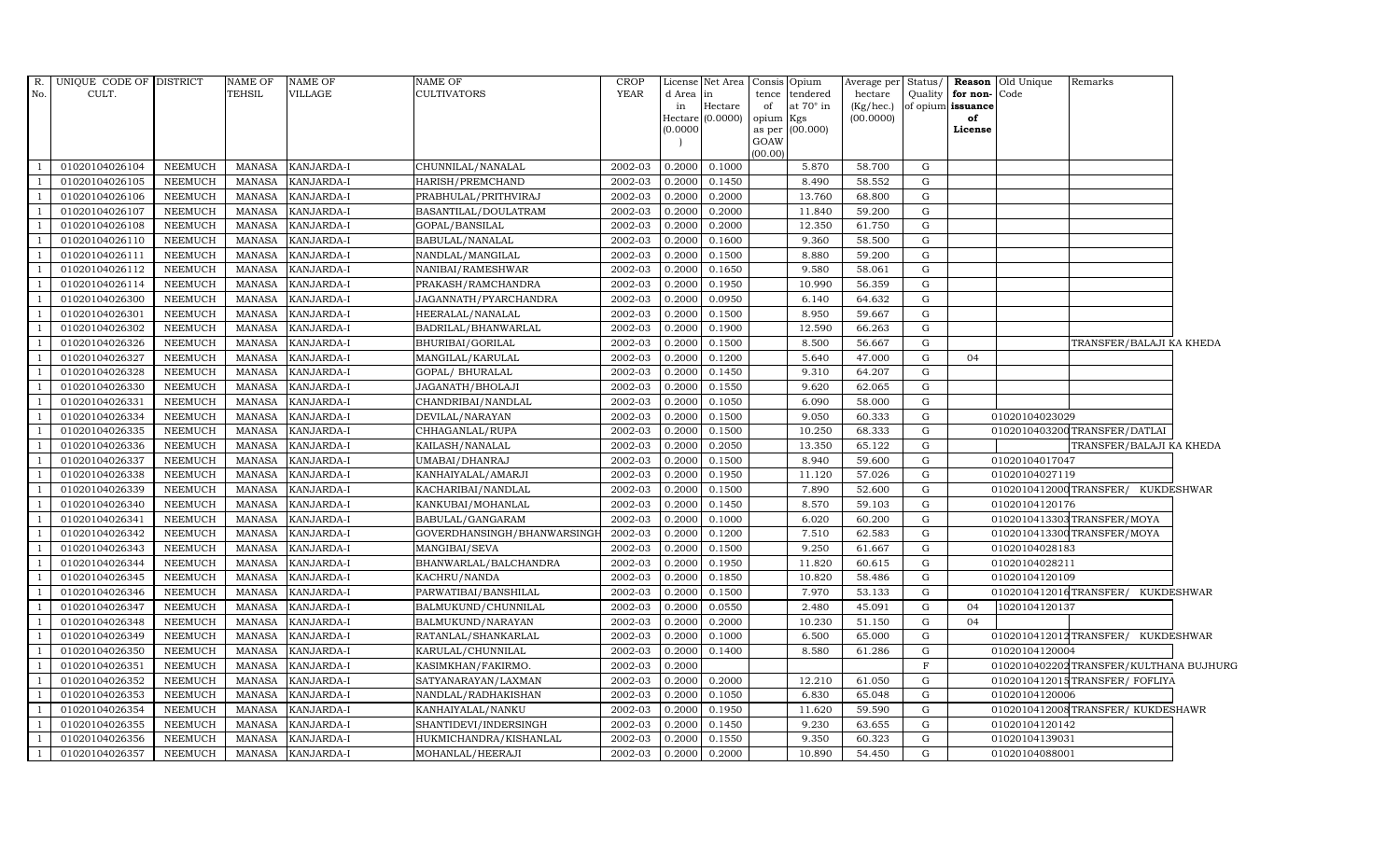|                | R. UNIQUE CODE OF DISTRICT |                | <b>NAME OF</b> | <b>NAME OF</b>    | <b>NAME OF</b>          | <b>CROP</b> |           | License Net Area Consis Opium |         |                        | Average per Status/ |              |                   | <b>Reason</b> Old Unique          | Remarks |  |
|----------------|----------------------------|----------------|----------------|-------------------|-------------------------|-------------|-----------|-------------------------------|---------|------------------------|---------------------|--------------|-------------------|-----------------------------------|---------|--|
| No.            | CULT.                      |                | <b>TEHSIL</b>  | VILLAGE           | <b>CULTIVATORS</b>      | <b>YEAR</b> | d Area in |                               | tence   | tendered               | hectare             | Quality      | for non-Code      |                                   |         |  |
|                |                            |                |                |                   |                         |             | in        | Hectare                       | of      | at 70° in              | $(Kg/$ hec. $)$     |              | of opium issuance |                                   |         |  |
|                |                            |                |                |                   |                         |             | (0.0000)  | Hectare (0.0000)              | opium   | Kgs<br>as per (00.000) | (00.0000)           |              | of<br>License     |                                   |         |  |
|                |                            |                |                |                   |                         |             |           |                               | GOAW    |                        |                     |              |                   |                                   |         |  |
|                |                            |                |                |                   |                         |             |           |                               | (00.00) |                        |                     |              |                   |                                   |         |  |
|                | 01020104026358             | <b>NEEMUCH</b> | MANASA         | KANJARDA-I        | DEVILAL/DAYARAM         | 2002-03     | 0.2000    | 0.1950                        |         | 12.720                 | 65.231              | G            |                   | 01020104088011                    |         |  |
|                | 01020104026359             | <b>NEEMUCH</b> | <b>MANASA</b>  | KANJARDA-I        | RAMCHANDRA/SITARAM      | 2002-03     | 0.2000    | 0.1500                        |         | 8.500                  | 56.667              | G            |                   | 01020104088045                    |         |  |
|                | 01020104026360             | <b>NEEMUCH</b> | MANASA         | KANJARDA-I        | SHANKARLAL/NANURAM      | 2002-03     | 0.2000    | 0.1900                        |         | 12.310                 | 64.789              | G            |                   | 0102010412006TRANSFER/ KUKDESHWAR |         |  |
|                | 01020104026361             | <b>NEEMUCH</b> | <b>MANASA</b>  | KANJARDA-I        | MOHANLAL/SUNDERBAI      | 2002-03     | 0.2000    | 0.2000                        |         | 11.730                 | 58.650              | G            |                   | 01020404054006                    |         |  |
|                | 01020104026362             | <b>NEEMUCH</b> | <b>MANASA</b>  | KANJARDA-I        | KANHAIYALAL/NARAYAN NAI | 2002-03     | 0.2000    | 0.1700                        |         | 9.770                  | 57.471              | ${\rm G}$    |                   | 0102010406608TRANSFER/ KHANKHEDI  |         |  |
|                | 01020104026363             | <b>NEEMUCH</b> | <b>MANASA</b>  | KANJARDA-I        | BHANWARLAL/KALU         | 2002-03     | 0.2000    | 0.1500                        |         | 8.740                  | 58.267              | G            |                   | 01020104015018                    |         |  |
|                | 01020104026364             | <b>NEEMUCH</b> | <b>MANASA</b>  | KANJARDA-I        | RAMCHANDRA/BHERULAL     | 2002-03     | 0.2000    | 0.1900                        |         | 10.260                 | 54.000              | ${\rm G}$    |                   |                                   |         |  |
|                | 01020104026365             | <b>NEEMUCH</b> | MANASA         | KANJARDA-I        | BHERULAL/GAMER          | 2002-03     | 0.2000    | 0.1500                        |         | 9.810                  | 65.400              | G            |                   | 01020104082048                    |         |  |
|                | 01020104026366             | <b>NEEMUCH</b> | <b>MANASA</b>  | KANJARDA-I        | PANNALAL/HARIRAM        | 2002-03     | 0.2000    | 0.2000                        |         | 11.760                 | 58.800              | G            |                   |                                   |         |  |
|                | 01020104026367             | <b>NEEMUCH</b> | <b>MANASA</b>  | KANJARDA-I        | RATANLAL/RAMLAL         | 2002-03     | 0.2000    | 0.0950                        |         | 5.790                  | 60.947              | G            |                   | 01010101106147                    |         |  |
| 3              | 01020104065001             | <b>NEEMUCH</b> | <b>MANASA</b>  | KADI ANTRI        | NANDA/KISHOR            | 2002-03     | 0.2000    |                               |         |                        |                     | N            |                   |                                   |         |  |
| 3              | 01020104065002             | <b>NEEMUCH</b> | <b>MANASA</b>  | <b>KADI ANTRI</b> | RUGHNATH/KACHRU         | 2002-03     | 0.2000    |                               |         |                        |                     | $\mathbb N$  |                   |                                   |         |  |
| 3              | 01020104065006             | <b>NEEMUCH</b> | <b>MANASA</b>  | <b>KADI ANTRI</b> | CHENSINGH/JETRAM        | 2002-03     | 0.2000    |                               |         |                        |                     | N            |                   |                                   |         |  |
| 3              | 01020104065007             | <b>NEEMUCH</b> | <b>MANASA</b>  | <b>KADI ANTRI</b> | PRABHULAL/KISHNA        | 2002-03     | 0.2000    | 0.1800                        |         | 10.300                 | 57.222              | G            |                   |                                   |         |  |
| 3              | 01020104065008             | <b>NEEMUCH</b> | <b>MANASA</b>  | <b>KADI ANTRI</b> | RUGHNATH/MODA           | 2002-03     | 0.2000    |                               |         |                        |                     | $\, {\rm N}$ |                   |                                   |         |  |
| 3              | 01020104065009             | <b>NEEMUCH</b> | <b>MANASA</b>  | KADI ANTRI        | MANGILAL/RATANLAL       | 2002-03     | 0.2000    | 0.1400                        |         | 7.360                  | 52.571              | G            |                   |                                   |         |  |
| 3              | 01020104065010             | <b>NEEMUCH</b> | <b>MANASA</b>  | <b>KADI ANTRI</b> | SITABAI/SHAVRAM         | 2002-03     | 0.2000    |                               |         |                        |                     | $\mathbb N$  |                   |                                   |         |  |
| 3              | 01020104065013             | <b>NEEMUCH</b> | <b>MANASA</b>  | <b>KADI ANTRI</b> | MANOHAR/TEJRAM          | 2002-03     | 0.2000    | 0.1550                        |         | 8.760                  | 56.516              | G            |                   |                                   |         |  |
| 3              | 01020104065014             | <b>NEEMUCH</b> | <b>MANASA</b>  | <b>KADI ANTRI</b> | KARULAL/TEJRAM          | 2002-03     | 0.2000    | 0.1000                        |         | 5.110                  | 51.100              | G            | 04                |                                   |         |  |
| 3              | 01020104065016             | <b>NEEMUCH</b> | <b>MANASA</b>  | KADI ANTRI        | MADANLAL/NARAYAN        | 2002-03     | 0.2000    |                               |         |                        |                     | $\mathbb N$  |                   |                                   |         |  |
| 3              | 01020104065017             | <b>NEEMUCH</b> | <b>MANASA</b>  | KADI ANTRI        | DEVRAN/NARAYAN          | 2002-03     | 0.2000    |                               |         |                        |                     | $\, {\bf N}$ |                   |                                   |         |  |
| 3              | 01020104065019             | <b>NEEMUCH</b> | <b>MANASA</b>  | KADI ANTRI        | HANSRAJ/NARAYAN         | 2002-03     | 0.2000    |                               |         |                        |                     | $\mathbf N$  |                   |                                   |         |  |
| 3              | 01020104065020             | <b>NEEMUCH</b> | <b>MANASA</b>  | <b>KADI ANTRI</b> | NATHULAL/RAMLAL         | 2002-03     | 0.2000    | 0.1000                        |         | 5.830                  | 58.300              | G            |                   |                                   |         |  |
| 3              | 01020104065022             | <b>NEEMUCH</b> | <b>MANASA</b>  | <b>KADI ANTRI</b> | GANGABAI/NONDRAM        | 2002-03     | 0.2000    |                               |         |                        |                     | $\mathbb N$  |                   |                                   |         |  |
| 3              | 01020104065024             | <b>NEEMUCH</b> | <b>MANASA</b>  | <b>KADI ANTRI</b> | BHAGATRAM/RATANLAL      | 2002-03     | 0.2000    | 0.1150                        |         | 6.060                  | 52.696              | G            |                   |                                   |         |  |
| 3              | 01020104065025             | <b>NEEMUCH</b> | <b>MANASA</b>  | <b>KADI ANTRI</b> | DEVRAM/BADRILAL         | 2002-03     | 0.2000    | 0.1000                        |         | 5.340                  | 53.400              | G            |                   |                                   |         |  |
| 3              | 01020104065029             | <b>NEEMUCH</b> | <b>MANASA</b>  | KADI ANTRI        | JADIBAI/BHURA           | 2002-03     | 0.2000    | 0.1000                        |         | 5.240                  | 52.400              | G            |                   |                                   |         |  |
| 3              | 01020104065031             | <b>NEEMUCH</b> | <b>MANASA</b>  | <b>KADI ANTRI</b> | BAGDIRAM/SITARAM        | 2002-03     | 0.2000    | 0.0950                        |         | 5.960                  | 62.737              | G            |                   |                                   |         |  |
| 3              | 01020104065032             | <b>NEEMUCH</b> | <b>MANASA</b>  | <b>KADI ANTRI</b> | KANA/KALU               | 2002-03     | 0.2000    |                               |         |                        |                     | $\mathbb N$  |                   |                                   |         |  |
| 3              | 01020104065034             | <b>NEEMUCH</b> | <b>MANASA</b>  | <b>KADI ANTRI</b> | BANSHILAL/SITARAM       | 2002-03     | 0.2000    | 0.1900                        |         | 10.710                 | 56.368              | G            |                   |                                   |         |  |
| 3              | 01020104065035             | <b>NEEMUCH</b> | <b>MANASA</b>  | <b>KADI ANTRI</b> | SITARAM/KACHRU          | 2002-03     | 0.2000    | 0.1050                        |         | 4.900                  | 46.667              | G            | 04                |                                   |         |  |
| 3              | 01020104065039             | <b>NEEMUCH</b> | <b>MANASA</b>  | <b>KADI ANTRI</b> | RAMESH/TEJRAM           | 2002-03     | 0.2000    |                               |         |                        |                     | $\mathbb N$  |                   |                                   |         |  |
| 3              | 01020104065046             | <b>NEEMUCH</b> | <b>MANASA</b>  | KADI ANTRI        | MANGUDAS/BHUWANIDAS     | 2002-03     | 0.2000    |                               |         |                        |                     | $\mathbf N$  |                   |                                   |         |  |
| 2              | 01020104058001             | <b>NEEMUCH</b> | <b>MANASA</b>  | <b>KACHOLI</b>    | GHANSHYAM/DHURA         | 2002-03     | 0.2000    |                               |         |                        |                     | N            |                   |                                   |         |  |
| $\mathcal{D}$  | 01020104058004             | <b>NEEMUCH</b> | <b>MANASA</b>  | <b>KACHOLI</b>    | BADRILAL/BHUWANA        | 2002-03     | 0.2000    | 0.0800                        |         | 4.490                  | 56.125              | G            |                   |                                   |         |  |
| $\overline{2}$ | 01020104058005             | <b>NEEMUCH</b> | <b>MANASA</b>  | <b>KACHOLI</b>    | KARULAL/RAMLAL          | 2002-03     | 0.2000    |                               |         |                        |                     | $\mathbf N$  |                   |                                   |         |  |
| 2              | 01020104058006             | <b>NEEMUCH</b> | <b>MANASA</b>  | <b>KACHOLI</b>    | JUGALKISHORE/RAMESHWAR  | 2002-03     | 0.2000    |                               |         |                        |                     | $\mathbb N$  |                   |                                   |         |  |
| $\overline{2}$ | 01020104058009             | <b>NEEMUCH</b> | <b>MANASA</b>  | <b>KACHOLI</b>    | RAMNARAYAN/PANNALAL     | 2002-03     | 0.2000    |                               |         |                        |                     | $\mathbb N$  |                   |                                   |         |  |
| 2              | 01020104058013             | <b>NEEMUCH</b> | <b>MANASA</b>  | <b>KACHOLI</b>    | SITARAM/NAGJIRAM        | 2002-03     | 0.2000    | 0.0900                        |         | 5.480                  | 60.889              | G            |                   |                                   |         |  |
| 2              | 01020104058015             | <b>NEEMUCH</b> | <b>MANASA</b>  | <b>KACHOLI</b>    | KANHAIYALAL/NANALAL     | 2002-03     | 0.2000    | 0.0950                        |         | 6.250                  | 65.789              | G            |                   |                                   |         |  |
| $\overline{2}$ | 01020104058018             | <b>NEEMUCH</b> | MANASA KACHOLI |                   | GANGABAI/HAJARI         | 2002-03     | 0.2000    |                               |         |                        |                     | $\mathbf N$  |                   |                                   |         |  |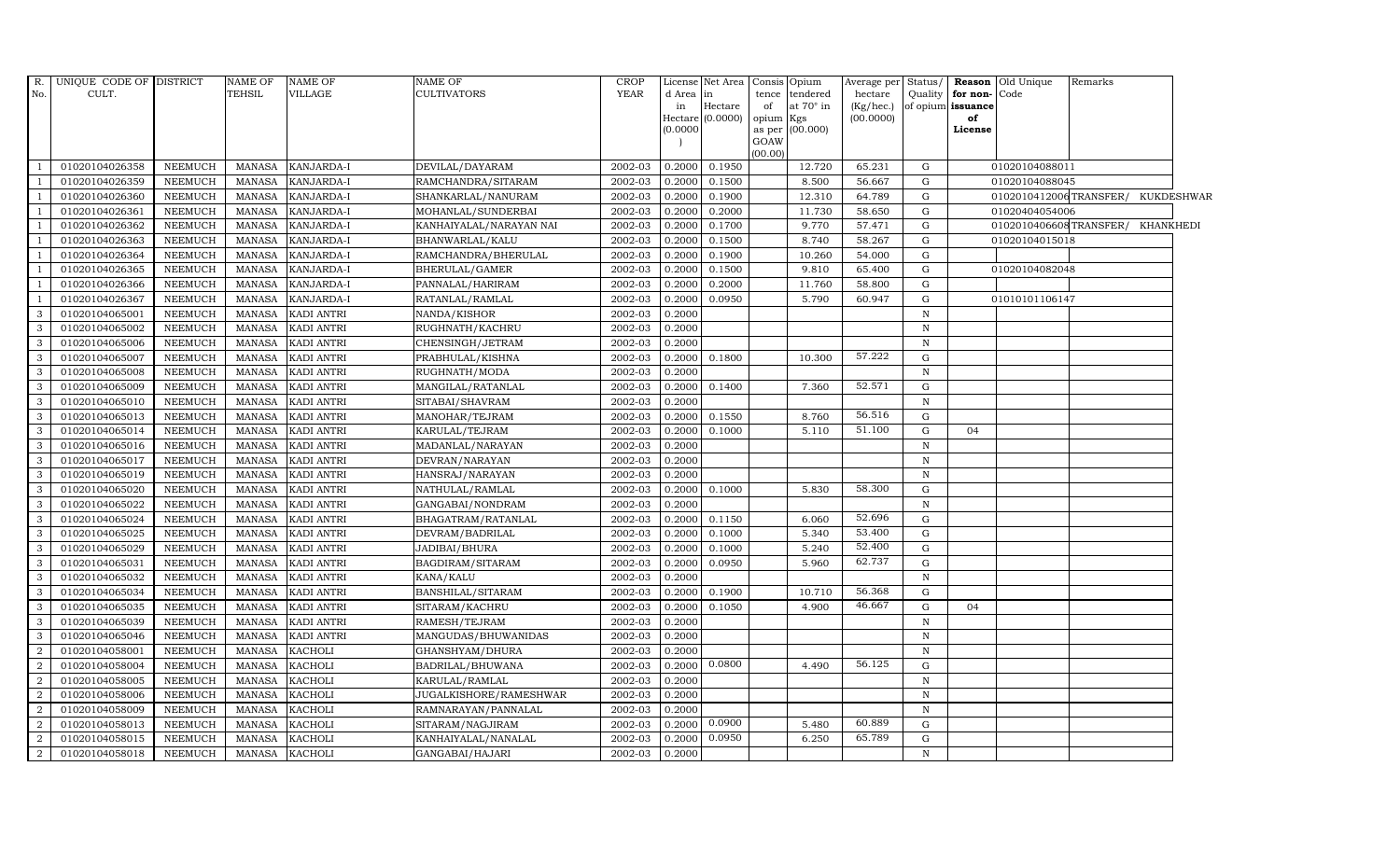| R.             | UNIQUE CODE OF DISTRICT          |                           | NAME OF       | <b>NAME OF</b>                   | NAME OF                                    | <b>CROP</b> |          | License Net Area Consis Opium |                 |                  | Average per Status/    |              |                              | Reason Old Unique | Remarks                    |  |
|----------------|----------------------------------|---------------------------|---------------|----------------------------------|--------------------------------------------|-------------|----------|-------------------------------|-----------------|------------------|------------------------|--------------|------------------------------|-------------------|----------------------------|--|
| No.            | CULT.                            |                           | <b>TEHSIL</b> | <b>VILLAGE</b>                   | <b>CULTIVATORS</b>                         | <b>YEAR</b> | d Area   | in                            |                 | tence tendered   | hectare                |              | Quality <b>for non-</b> Code |                   |                            |  |
|                |                                  |                           |               |                                  |                                            |             | in       | Hectare<br>Hectare (0.0000)   | of<br>opium Kgs | at $70^\circ$ in | (Kg/hec.)<br>(00.0000) |              | of opium issuance<br>of      |                   |                            |  |
|                |                                  |                           |               |                                  |                                            |             | (0.0000) |                               |                 | as per (00.000)  |                        |              | License                      |                   |                            |  |
|                |                                  |                           |               |                                  |                                            |             |          |                               | GOAW            |                  |                        |              |                              |                   |                            |  |
| 2              |                                  |                           | <b>MANASA</b> |                                  |                                            | 2002-03     | 0.2000   | 0.1050                        | (00.00)         | 5.580            | 53.143                 | G            |                              |                   | TRANSFER/ BARDIA CENT      |  |
| $\overline{2}$ | 01020104058022<br>01020104058023 | NEEMUCH<br><b>NEEMUCH</b> | <b>MANASA</b> | <b>KACHOLI</b><br><b>KACHOLI</b> | MANGILAL/RAMCHANDRA<br>HANGAMIBAI/RATANLAL | 2002-03     | 0.2000   |                               |                 |                  |                        | $\mathbf{F}$ |                              |                   |                            |  |
| 2              | 01020104058024                   | <b>NEEMUCH</b>            | <b>MANASA</b> |                                  |                                            | 2002-03     | 0.2000   | 0.1050                        |                 | 5.800            | 55.238                 | G            |                              |                   |                            |  |
| $\overline{2}$ | 01020104058025                   | <b>NEEMUCH</b>            | <b>MANASA</b> | <b>KACHOLI</b><br><b>KACHOLI</b> | BHAGATRAM/SITARAM<br>BHANWARLAL/LAXMAN     | 2002-03     | 0.2000   |                               |                 |                  |                        | ${\bf N}$    |                              |                   |                            |  |
| $\overline{2}$ | 01020104058026                   | <b>NEEMUCH</b>            | <b>MANASA</b> | <b>KACHOLI</b>                   | SHAMBHUNATH/MANNANATH                      | 2002-03     | 0.2000   |                               |                 |                  |                        | $\, {\bf N}$ |                              |                   |                            |  |
| 2              | 01020104058027                   | NEEMUCH                   | <b>MANASA</b> | <b>KACHOLI</b>                   | RAMESHWAR/KEDAR                            | 2002-03     | 0.2000   | 0.2000                        |                 | 10.840           | 54.200                 | G            |                              |                   |                            |  |
| 2              | 01020104058028                   | <b>NEEMUCH</b>            | <b>MANASA</b> | <b>KACHOLI</b>                   | KESHRIMAL/NANDA                            | 2002-03     | 0.2000   | 0.0950                        |                 | 4.710            | 49.579                 | G            | 04                           |                   |                            |  |
| 2              | 01020104058029                   | <b>NEEMUCH</b>            | <b>MANASA</b> | <b>KACHOLI</b>                   | MOHANLAL/NARAYAN                           | 2002-03     | 0.2000   |                               |                 |                  |                        | N            |                              |                   | TRANSFER/ BHATKHEDI BUJURG |  |
| 2              | 01020104058030                   | <b>NEEMUCH</b>            | <b>MANASA</b> | <b>KACHOLI</b>                   | MANGILAL/SHITALJI                          | 2002-03     | 0.2000   | 0.1000                        |                 | 5.510            | 55.100                 | G            |                              |                   |                            |  |
| $\overline{2}$ | 01020104058031                   | <b>NEEMUCH</b>            | <b>MANASA</b> | <b>KACHOLI</b>                   | CHAMPALAL/GOPAL                            | 2002-03     | 0.2000   |                               |                 |                  |                        | $\, {\rm N}$ |                              |                   | NAME CHANGE                |  |
| 2              | 01020104058032                   | <b>NEEMUCH</b>            | <b>MANASA</b> | <b>KACHOLI</b>                   | UDA/HEMA                                   | 2002-03     | 0.2000   |                               |                 |                  |                        | $\mathbb N$  |                              |                   |                            |  |
| 2              | 01020104058033                   | <b>NEEMUCH</b>            | <b>MANASA</b> | <b>KACHOLI</b>                   | RAMCHANDRIBAI/KALU                         | 2002-03     | 0.2000   |                               |                 |                  |                        | N            |                              |                   |                            |  |
| 3              | 01020104076001                   | <b>NEEMUCH</b>            | <b>MANASA</b> | <b>JETHALI</b>                   | GITABAI/DHURA                              | 2002-03     | 0.2000   |                               |                 |                  |                        | $\, {\bf N}$ |                              |                   | TRANSFER/KHJURI            |  |
| 3              | 01020104076002                   | <b>NEEMUCH</b>            | <b>MANASA</b> | <b>JETHALI</b>                   | DALLA/MANNA                                | 2002-03     | 0.2000   |                               |                 |                  |                        | $\mathbf N$  |                              |                   |                            |  |
| $\mathbf{3}$   | 01020104076005                   | <b>NEEMUCH</b>            | <b>MANASA</b> | <b>JETHALI</b>                   | TULSIRAM/RATANLAL                          | 2002-03     | 0.2000   | 0.1100                        |                 | 5.690            | 51.727                 | ${\rm G}$    | 04                           |                   |                            |  |
| $\mathbf{3}$   | 01020104076006                   | <b>NEEMUCH</b>            | <b>MANASA</b> | <b>JETHALI</b>                   | GOMALAL/PARTHI                             | 2002-03     | 0.2000   |                               |                 |                  |                        | $\mathbb N$  |                              |                   |                            |  |
| $\mathbf{3}$   | 01020104076008                   | <b>NEEMUCH</b>            | <b>MANASA</b> | <b>JETHALI</b>                   | BANSHILAL/BHAVARLAL                        | 2002-03     | 0.2000   | 0.1150                        |                 | 6.680            | 58.087                 | G            |                              |                   |                            |  |
| $\overline{3}$ | 01020104076009                   | <b>NEEMUCH</b>            | <b>MANASA</b> | JETHALI                          | MANSHA/LAKHMA JI                           | 2002-03     | 0.2000   |                               |                 |                  |                        | N            |                              |                   |                            |  |
| 3              | 01020104076010                   | <b>NEEMUCH</b>            | <b>MANASA</b> | <b>JETHALI</b>                   | MADANLAL/BALMUKUND                         | 2002-03     | 0.2000   |                               |                 |                  |                        | $\, {\bf N}$ |                              |                   |                            |  |
| 3              | 01020104076011                   | <b>NEEMUCH</b>            | <b>MANASA</b> | <b>JETHALI</b>                   | MANGILAL/PARTHA                            | 2002-03     | 0.2000   |                               |                 |                  |                        | $\, {\bf N}$ |                              |                   |                            |  |
| $\mathbf{3}$   | 01020104076013                   | <b>NEEMUCH</b>            | <b>MANASA</b> | <b>JETHALI</b>                   | SHRIRAM/BALMUKUND                          | 2002-03     | 0.2000   |                               |                 |                  |                        | N            |                              |                   | TRANSFER/KHEMPURA          |  |
| 3              | 01020104076014                   | <b>NEEMUCH</b>            | <b>MANASA</b> | <b>JETHALI</b>                   | KARULAL/GORA                               | 2002-03     | 0.2000   |                               |                 |                  |                        | $\mathbf N$  |                              |                   |                            |  |
| -3             | 01020104076015                   | <b>NEEMUCH</b>            | <b>MANASA</b> | <b>JETHALI</b>                   | AMBALAL/CHUNNILAL                          | 2002-03     | 0.2000   | 0.1000                        |                 | 5.430            | 54.300                 | G            |                              | 01020104091072    |                            |  |
| $\overline{1}$ | 01020104017002                   | <b>NEEMUCH</b>            | <b>MANASA</b> | <b>JAMUNIYA RAOJI</b>            | KANHAIYALAL/KISHANLAL                      | 2002-03     | 0.2000   | 0.2000                        |                 | 12.290           | 61.450                 | G            |                              |                   |                            |  |
|                | 01020104017003                   | <b>NEEMUCH</b>            | MANASA        | JAMUNIYA RAOJI                   | MISHRILAL/GABURLAL                         | 2002-03     | 0.2000   | 0.1350                        |                 | 7.740            | 57.333                 | G            |                              |                   |                            |  |
| $\overline{1}$ | 01020104017004                   | <b>NEEMUCH</b>            | <b>MANASA</b> | JAMUNIYA RAOJI                   | MANGILAL/MOTILAL                           | 2002-03     | 0.2000   | 0.1400                        |                 | 8.450            | 60.357                 | G            |                              |                   |                            |  |
| $\mathbf{1}$   | 01020104017005                   | <b>NEEMUCH</b>            | <b>MANASA</b> | <b>JAMUNIYA RAOJI</b>            | DEVENDRA KUMAR/KANHAIYALAL                 | 2002-03     | 0.2000   | 0.1400                        |                 | 10.780           | 77.000                 | G            |                              |                   |                            |  |
| $\overline{1}$ | 01020104017006                   | NEEMUCH                   | <b>MANASA</b> | <b>JAMUNIYA RAOJI</b>            | MAINABAI/RATANLAL                          | 2002-03     | 0.2000   | 0.1800                        |                 | 11.110           | 61.722                 | G            |                              |                   |                            |  |
| $\overline{1}$ | 01020104017007                   | <b>NEEMUCH</b>            | <b>MANASA</b> | <b>JAMUNIYA RAOJI</b>            | LEELABAI / NIRAML KUMAR                    | 2002-03     | 0.2000   | 0.1150                        |                 | 6.340            | 55.130                 | G            |                              |                   |                            |  |
|                | 01020104017009                   | <b>NEEMUCH</b>            | <b>MANASA</b> | <b>JAMUNIYA RAOJI</b>            | RAMSINGH/BHOPALSINGH                       | 2002-03     | 0.2000   | 0.1750                        |                 | 10.500           | 60.000                 | ${\rm G}$    |                              |                   |                            |  |
| <sup>1</sup>   | 01020104017010                   | NEEMUCH                   | <b>MANASA</b> | JAMUNIYA RAOJI                   | GENDIBAI/PARTHA                            | 2002-03     | 0.2000   |                               |                 |                  |                        | N            |                              |                   | NAME CHANGE                |  |
| $\mathbf{1}$   | 01020104017011                   | <b>NEEMUCH</b>            | <b>MANASA</b> | <b>JAMUNIYA RAOJI</b>            | NARAYANSINGH/DHULSINGH                     | 2002-03     | 0.2000   | 0.1950                        |                 | 10.090           | 51.744                 | G            | 04                           |                   |                            |  |
| $\overline{1}$ | 01020104017013                   | <b>NEEMUCH</b>            | MANASA        | <b>JAMUNIYA RAOJI</b>            | KRISHANA KUNWAR/PREMSINGH                  | 2002-03     | 0.2000   | 0.1800                        |                 | 8.960            | 49.778                 | G            | 04                           |                   |                            |  |
| $\overline{1}$ | 01020104017014                   | <b>NEEMUCH</b>            | <b>MANASA</b> | <b>JAMUNIYA RAOJI</b>            | MANAKCHAND/GABURLAL                        | 2002-03     | 0.2000   | 0.1400                        |                 | 8.010            | 57.214                 | G            |                              |                   |                            |  |
|                | 01020104017015                   | <b>NEEMUCH</b>            | <b>MANASA</b> | <b>JAMUNIYA RAOJI</b>            | LACHCHHIRAM/SHANKAR                        | 2002-03     | 0.2000   | 0.1000                        |                 | 5.390            | 53.900                 | $\mathbf G$  |                              |                   |                            |  |
| $\overline{1}$ | 01020104017016                   | <b>NEEMUCH</b>            | <b>MANASA</b> | JAMUNIYA RAOJI                   | DOULATR-AM/SHANKARLAL                      | 2002-03     | 0.2000   | 0.0900                        |                 | 5.200            | 57.778                 | G            |                              |                   |                            |  |
| <sup>1</sup>   | 01020104017017                   | <b>NEEMUCH</b>            | <b>MANASA</b> | <b>JAMUNIYA RAOJI</b>            | SHANTILAL/RATANLAL                         | 2002-03     | 0.2000   | 0.1750                        |                 | 10.320           | 58.971                 | G            |                              |                   |                            |  |
| $\overline{1}$ | 01020104017018                   | NEEMUCH                   | <b>MANASA</b> | <b>JAMUNIYA RAOJI</b>            | NANDA/BHAGIRATH                            | 2002-03     | 0.2000   | 0.1550                        |                 | 9.220            | 59.484                 | G            |                              |                   |                            |  |
| $\overline{1}$ | 01020104017021                   | <b>NEEMUCH</b>            | <b>MANASA</b> | <b>JAMUNIYA RAOJI</b>            | GHISALAL/CHIMAN                            | 2002-03     | 0.2000   | 0.1000                        |                 | 5.520            | 55.200                 | G            |                              |                   |                            |  |
| $\overline{1}$ | 01020104017022                   | <b>NEEMUCH</b>            | <b>MANASA</b> | <b>JAMUNIYA RAOJI</b>            | BASANTILAL/GABBULAL                        | 2002-03     | 0.2000   | 0.1100                        |                 | 6.110            | 55.545                 | G            |                              |                   |                            |  |
| $\mathbf{1}$   | 01020104017023                   | NEEMUCH                   | MANASA        | <b>JAMUNIYA RAOJI</b>            | BHANWARLAL/SITARAM                         | 2002-03     | 0.2000   | 0.0750                        |                 | 4.510            | 60.133                 | G            |                              |                   |                            |  |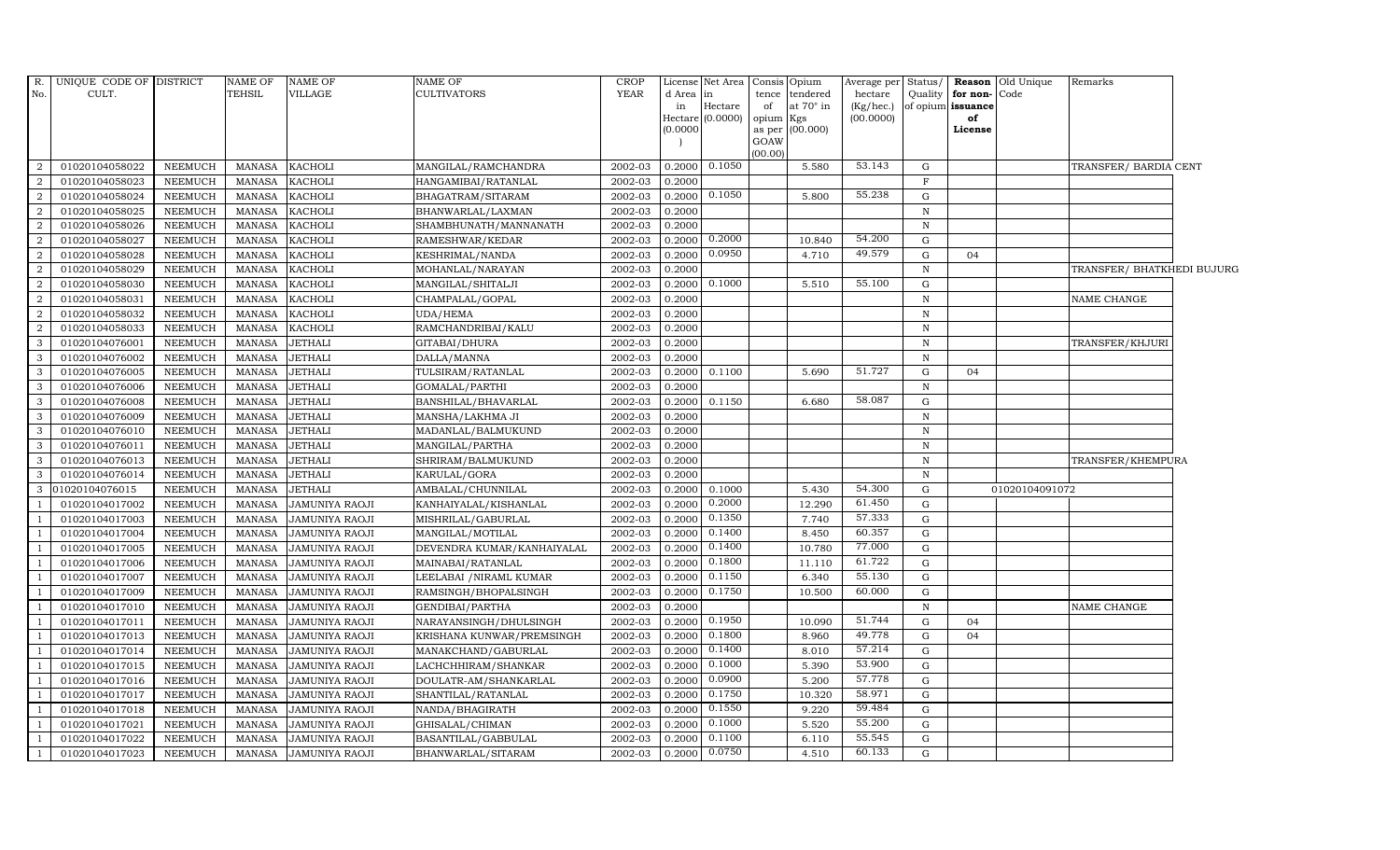| R.             | UNIQUE CODE OF DISTRICT |                | <b>NAME OF</b> | <b>NAME OF</b>        | <b>NAME OF</b>          | <b>CROP</b> |           |                  | License Net Area Consis Opium | Average per Status/ |             |                   | <b>Reason</b> Old Unique | Remarks           |
|----------------|-------------------------|----------------|----------------|-----------------------|-------------------------|-------------|-----------|------------------|-------------------------------|---------------------|-------------|-------------------|--------------------------|-------------------|
| No.            | CULT.                   |                | <b>TEHSIL</b>  | VILLAGE               | <b>CULTIVATORS</b>      | <b>YEAR</b> | d Area in |                  | tence<br>tendered             | hectare             | Quality     | for non-Code      |                          |                   |
|                |                         |                |                |                       |                         |             | in        | Hectare          | at 70° in<br>of               | (Kg/hec.)           |             | of opium issuance |                          |                   |
|                |                         |                |                |                       |                         |             | (0.0000)  | Hectare (0.0000) | opium Kgs<br>as per (00.000)  | (00.0000)           |             | of<br>License     |                          |                   |
|                |                         |                |                |                       |                         |             |           |                  | GOAW                          |                     |             |                   |                          |                   |
|                |                         |                |                |                       |                         |             |           |                  | (00.00)                       |                     |             |                   |                          |                   |
|                | 01020104017024          | <b>NEEMUCH</b> | MANASA         | <b>JAMUNIYA RAOJI</b> | GIRDHARI/GABUR          | 2002-03     | 0.2000    | 0.1550           | 7.890                         | 50.903              | G           | 04                |                          |                   |
|                | 01020104017025          | NEEMUCH        | MANASA         | <b>JAMUNIYA RAOJI</b> | SWARUPSINGH/JAWANSINGH  | 2002-03     | 0.2000    | 0.1300           | 7.570                         | 58.231              | G           |                   |                          |                   |
|                | 01020104017026          | <b>NEEMUCH</b> | MANASA         | <b>JAMUNIYA RAOJI</b> | KANHAIYALAL/PYARCHAND   | 2002-03     | 0.2000    | 0.1900           | 10.340                        | 54.421              | $\mathbf G$ |                   |                          |                   |
|                | 01020104017027          | <b>NEEMUCH</b> | <b>MANASA</b>  | <b>JAMUNIYA RAOJI</b> | GHISALAL/BHAGGA         | 2002-03     | 0.2000    | 0.1550           | 7.910                         | 51.032              | ${\rm G}$   | 04                |                          |                   |
|                | 01020104017028          | <b>NEEMUCH</b> | <b>MANASA</b>  | <b>JAMUNIYA RAOJI</b> | PARMANAND/DURGASHANKAR  | 2002-03     | 0.2000    | 0.1900           | 10.210                        | 53.737              | G           |                   |                          |                   |
|                | 01020104017029          | NEEMUCH        | <b>MANASA</b>  | <b>JAMUNIYA RAOJI</b> | MADANSINGH/CHANDRASINGH | 2002-03     | 0.2000    | 0.1850           | 10.270                        | 55.514              | G           |                   |                          |                   |
|                | 01020104017030          | <b>NEEMUCH</b> | <b>MANASA</b>  | <b>JAMUNIYA RAOJI</b> | KHEMRAJ/NANURAM         | 2002-03     | 0.2000    | 0.2000           | 11.340                        | 56.700              | G           |                   |                          |                   |
|                | 01020104017031          | <b>NEEMUCH</b> | <b>MANASA</b>  | <b>JAMUNIYA RAOJI</b> | ROSHANLAL/GABURLAL      | 2002-03     | 0.2000    | 0.1150           | 6.450                         | 56.087              | ${\rm G}$   |                   |                          |                   |
|                | 01020104017034          | <b>NEEMUCH</b> | <b>MANASA</b>  | <b>JAMUNIYA RAOJI</b> | JAMNIBAI/BALA           | 2002-03     | 0.2000    | 0.2000           | 10.540                        | 52.700              | ${\rm G}$   |                   |                          |                   |
|                | 01020104017035          | <b>NEEMUCH</b> | <b>MANASA</b>  | <b>JAMUNIYA RAOJI</b> | DEVIKISHAN/GOPAL        | 2002-03     | 0.2000    | 0.1950           | 10.220                        | 52.410              | ${\rm G}$   |                   |                          |                   |
|                | 01020104017037          | <b>NEEMUCH</b> | <b>MANASA</b>  | JAMUNIYA RAOJI        | LILADEVI/PURSHOTTAM     | 2002-03     | 0.2000    | 0.1000           | 5.770                         | 57.700              | G           |                   |                          |                   |
|                | 01020104017038          | <b>NEEMUCH</b> | <b>MANASA</b>  | <b>JAMUNIYA RAOJI</b> | AMARLAL/NANDJI          | 2002-03     | 0.2000    | 0.1900           | 10.420                        | 54.842              | ${\rm G}$   |                   |                          | TRANSFER/MALKHEDA |
|                | 01020104017039          | <b>NEEMUCH</b> | <b>MANASA</b>  | <b>JAMUNIYA RAOJI</b> | DALIBAI/MANGILAL        | 2002-03     | 0.2000    | 0.1850           | 9.470                         | 51.189              | ${\rm G}$   | 04                |                          |                   |
|                | 01020104017040          | <b>NEEMUCH</b> | <b>MANASA</b>  | <b>JAMUNIYA RAOJI</b> | GHYANCHAND/KISHANLAL    | 2002-03     | 0.2000    | 0.1950           | 11.080                        | 56.821              | ${\rm G}$   |                   |                          |                   |
|                | 01020104017041          | <b>NEEMUCH</b> | <b>MANASA</b>  | <b>JAMUNIYA RAOJI</b> | MANGILAL/GOTAM          | 2002-03     | 0.2000    | 0.1000           | 5.580                         | 55.800              | ${\rm G}$   |                   |                          |                   |
| $\overline{1}$ | 01020104017042          | <b>NEEMUCH</b> | <b>MANASA</b>  | <b>JAMUNIYA RAOJI</b> | MATHRIBAI/UDAIRAM       | 2002-03     | 0.2000    | 0.1000           | 5.680                         | 56.800              | ${\rm G}$   |                   |                          |                   |
|                | 01020104017044          | <b>NEEMUCH</b> | <b>MANASA</b>  | <b>JAMUNIYA RAOJI</b> | GORALAL/LALA            | 2002-03     | 0.2000    | 0.0950           | 5.120                         | 53.895              | G           |                   |                          |                   |
|                | 01020104017045          | <b>NEEMUCH</b> | <b>MANASA</b>  | <b>JAMUNIYA RAOJI</b> | GAJRAJSINGH/LAXMANSINGH | 2002-03     | 0.2000    | 0.1900           | 10.350                        | 54.474              | ${\rm G}$   |                   |                          |                   |
|                | 01020104017046          | <b>NEEMUCH</b> | <b>MANASA</b>  | <b>JAMUNIYA RAOJI</b> | KAILASH/NANDA           | 2002-03     | 0.2000    | 0.1850           | 10.200                        | 55.135              | ${\rm G}$   |                   |                          |                   |
|                | 01020104017049          | <b>NEEMUCH</b> | <b>MANASA</b>  | <b>JAMUNIYA RAOJI</b> | PRAHLAD/RAMSINGH        | 2002-03     | 0.2000    | 0.1750           | 10.470                        | 59.829              | G           |                   |                          |                   |
| -1             | 01020104017050          | <b>NEEMUCH</b> | <b>MANASA</b>  | <b>JAMUNIYA RAOJI</b> | MOTILAL/GORISHANKAR     | 2002-03     | 0.2000    | 0.0950           | 5.050                         | 53.158              | G           |                   |                          |                   |
|                | 01020104017052          | <b>NEEMUCH</b> | <b>MANASA</b>  | <b>JAMUNIYA RAOJI</b> | RAMCHANDRA/BHAGIRATH    | 2002-03     | 0.2000    | 0.1950           | 11.340                        | 58.154              | G           |                   |                          |                   |
|                | 01020104017054          | <b>NEEMUCH</b> | <b>MANASA</b>  | <b>JAMUNIYA RAOJI</b> | SANJAYKUMAR/KANWARLAL   | 2002-03     | 0.2000    | 0.2000           | 11.980                        | 59.900              | G           |                   |                          |                   |
|                | 01020104017055          | <b>NEEMUCH</b> | <b>MANASA</b>  | <b>JAMUNIYA RAOJI</b> | SAMRATHMAL/RAMCHAND     | 2002-03     | 0.2000    | 0.1950           | 10.970                        | 56.256              | ${\rm G}$   |                   |                          |                   |
|                | 01020104017056          | <b>NEEMUCH</b> | <b>MANASA</b>  | <b>JAMUNIYA RAOJI</b> | MANGU/PRATAP            | 2002-03     | 0.2000    | 0.1800           | 9.320                         | 51.778              | G           | 04                |                          |                   |
|                | 01020104017057          | <b>NEEMUCH</b> | <b>MANASA</b>  | <b>JAMUNIYA RAOJI</b> | KAISHA/KALU             | 2002-03     | 0.2000    | 0.1500           | 8.200                         | 54.667              | G           |                   |                          | TRANSFER DHAMNIA  |
|                | 01020104017061          | <b>NEEMUCH</b> | <b>MANASA</b>  | <b>JAMUNIYA RAOJI</b> | AMRA/MAGNA              | 2002-03     | 0.2000    | 0.1900           | 10.300                        | 54.211              | G           |                   |                          |                   |
|                | 01020104017062          | <b>NEEMUCH</b> | <b>MANASA</b>  | <b>JAMUNIYA RAOJI</b> | MANGLESH/PYARCHAND      | 2002-03     | 0.2000    | 0.1800           | 9.940                         | 55.222              | G           |                   |                          |                   |
| $\mathbf{1}$   | 01020104017063          | <b>NEEMUCH</b> | <b>MANASA</b>  | <b>JAMUNIYA RAOJI</b> | KANHAIYALAL/MANA        | 2002-03     | 0.2000    | 0.1050           | 5.310                         | 50.571              | ${\rm G}$   | 04                |                          |                   |
|                | 01020104017064          | <b>NEEMUCH</b> | <b>MANASA</b>  | <b>JAMUNIYA RAOJI</b> | LAXMINARAYAN/RAMLAL     | 2002-03     | 0.2000    | 0.0900           | 5.510                         | 61.222              | G           |                   |                          |                   |
|                | 01020104017065          | <b>NEEMUCH</b> | <b>MANASA</b>  | <b>JAMUNIYA RAOJI</b> | KANWARLAL/BHANWARLAL    | 2002-03     | 0.2000    | 0.1400           | 8.690                         | 62.071              | G           |                   |                          |                   |
|                | 01020104017067          | <b>NEEMUCH</b> | <b>MANASA</b>  | <b>JAMUNIYA RAOJI</b> | TIKAM/KALUSINGH         | 2002-03     | 0.2000    | 0.0950           | 4.900                         | 51.579              | G           | 04                |                          |                   |
|                | 01020104017069          | <b>NEEMUCH</b> | MANASA         | <b>JAMUNIYA RAOJI</b> | NARAYAN/PYARA           | 2002-03     | 0.2000    | 0.0950           | 5.370                         | 56.526              | G           |                   |                          |                   |
|                | 01020104017070          | <b>NEEMUCH</b> | <b>MANASA</b>  | <b>JAMUNIYA RAOJI</b> | ANARSINGH/KESHARSINGH   | 2002-03     | 0.2000    | 0.0900           | 5.270                         | 58.556              | ${\rm G}$   |                   |                          |                   |
|                | 01020104017071          | <b>NEEMUCH</b> | <b>MANASA</b>  | <b>JAMUNIYA RAOJI</b> | KOSHALYABAI/MADANLAL    | 2002-03     | 0.2000    | 0.1000           | 5.240                         | 52.400              | ${\rm G}$   |                   |                          |                   |
|                | 01020104017073          | <b>NEEMUCH</b> | <b>MANASA</b>  | <b>JAMUNIYA RAOJI</b> | DINESH KUMAR/MANMAL     | 2002-03     | 0.2000    | 0.1900           | 11.010                        | 57.947              | $\mathbf G$ |                   |                          |                   |
|                | 01020104017083          | <b>NEEMUCH</b> | <b>MANASA</b>  | <b>JAMUNIYA RAOJI</b> | JAMNALAL/UDAIRAM        | 2002-03     | 0.2000    | 0.1800           | 9.990                         | 55.500              | G           |                   |                          |                   |
|                | 01020104017087          | <b>NEEMUCH</b> | <b>MANASA</b>  | <b>JAMUNIYA RAOJI</b> | RADHESHYAM/BAPULAL      | 2002-03     | 0.2000    | 0.1550           | 8.740                         | 56.387              | ${\rm G}$   |                   |                          |                   |
|                | 01020104017090          | <b>NEEMUCH</b> | <b>MANASA</b>  | <b>JAMUNIYA RAOJI</b> | DURGA/MEGHA             | 2002-03     | 0.2000    | 0.1000           | 5.580                         | 55.800              | ${\rm G}$   |                   |                          |                   |
|                | 01020104017092          | <b>NEEMUCH</b> | <b>MANASA</b>  | <b>JAMUNIYA RAOJI</b> | SHOLA/MANSIGH           | 2002-03     | 0.2000    | 0.1850           | 10.610                        | 57.351              | ${\rm G}$   |                   |                          | TRANFER BALAGANJ  |
|                | 01020104017094          | <b>NEEMUCH</b> | <b>MANASA</b>  | <b>JAMUNIYA RAOJI</b> | NANURAM/GOTAM           | 2002-03     | 0.2000    | 0.1000           | 5.280                         | 52.800              | $\mathbf G$ |                   |                          |                   |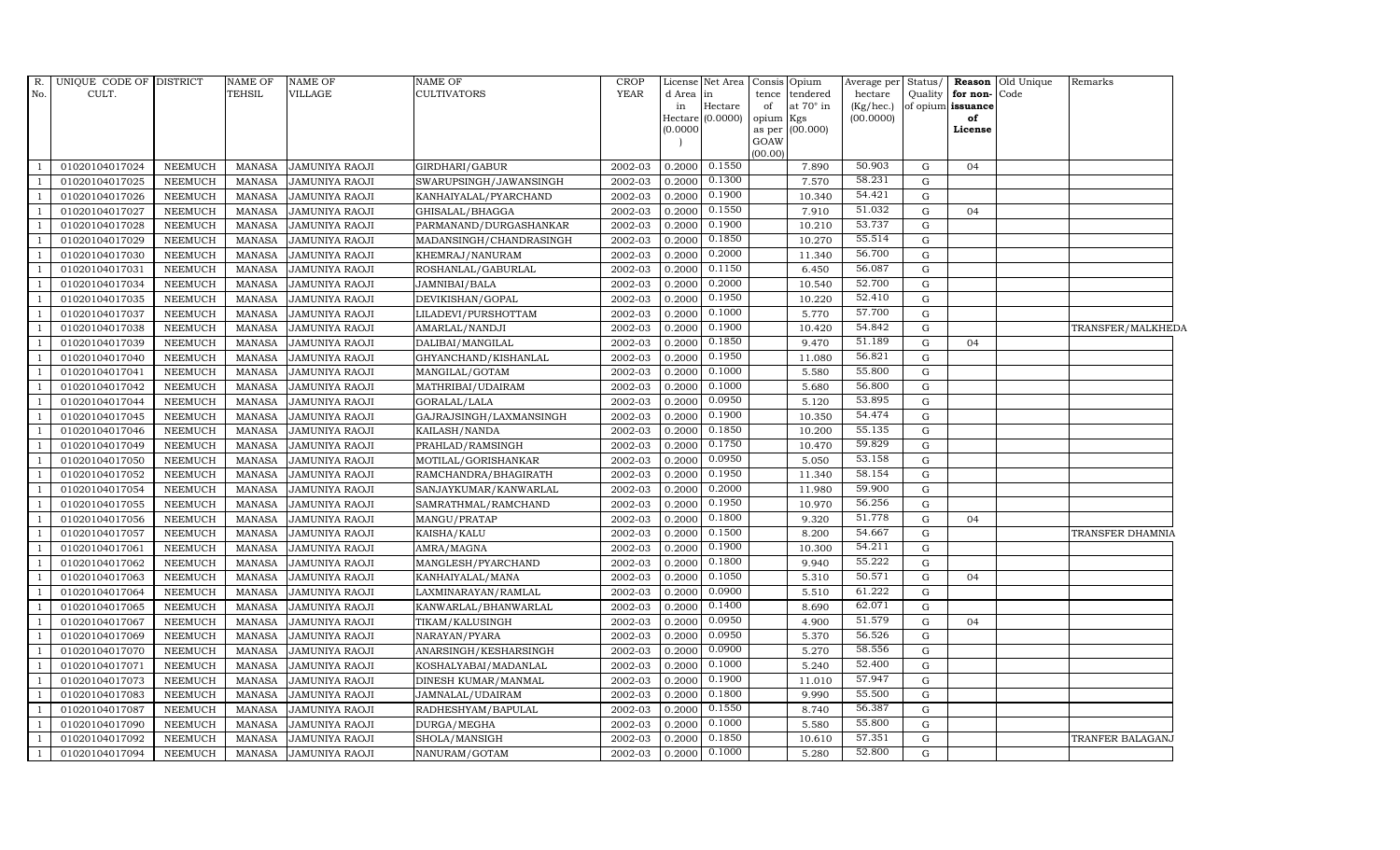| R.                               | UNIQUE CODE OF DISTRICT          |                                  | NAME OF                        | <b>NAME OF</b>                          | NAME OF                                | <b>CROP</b>          | License <sup>l</sup> | Net Area         | Consis Opium    |                              | Average per            | Status/      |                         | Reason Old Unique | Remarks             |
|----------------------------------|----------------------------------|----------------------------------|--------------------------------|-----------------------------------------|----------------------------------------|----------------------|----------------------|------------------|-----------------|------------------------------|------------------------|--------------|-------------------------|-------------------|---------------------|
| No.                              | CULT.                            |                                  | <b>TEHSIL</b>                  | VILLAGE                                 | CULTIVATORS                            | <b>YEAR</b>          | d Area<br>in         | in<br>Hectare    | tence           | tendered<br>at $70^\circ$ in | hectare                | Quality      | for non-Code            |                   |                     |
|                                  |                                  |                                  |                                |                                         |                                        |                      |                      | Hectare (0.0000) | of<br>opium Kgs |                              | (Kg/hec.)<br>(00.0000) |              | of opium issuance<br>of |                   |                     |
|                                  |                                  |                                  |                                |                                         |                                        |                      | (0.0000)             |                  |                 | as per (00.000)              |                        |              | License                 |                   |                     |
|                                  |                                  |                                  |                                |                                         |                                        |                      |                      |                  | GOAW            |                              |                        |              |                         |                   |                     |
|                                  |                                  |                                  |                                |                                         |                                        |                      |                      | 0.1850           | (00.00)         |                              | 56.216                 |              |                         |                   |                     |
|                                  | 01020104017095                   | <b>NEEMUCH</b>                   | <b>MANASA</b>                  | <b>JAMUNIYA RAOJI</b>                   | PANNALAL/BHAGIRATH                     | 2002-03              | 0.2000               | 0.1000           |                 | 10.400                       | 52.800                 | G            |                         |                   |                     |
| - 1                              | 01020104017096                   | <b>NEEMUCH</b>                   | <b>MANASA</b>                  | JAMUNIYA RAOJI                          | GOPAL/HIRA                             | 2002-03              | 0.2000               | 0.1950           |                 | 5.280                        | 51.385                 | ${\rm G}$    |                         |                   | TRASFER DHAMIA      |
| $\overline{1}$                   | 01020104017091                   | <b>NEEMUCH</b>                   | <b>MANASA</b>                  | <b>JAMUNIYA RAOJI</b>                   | SADDA/AMRA                             | 2002-03              | 0.2000               | 0.1750           |                 | 10.020                       | 56.857                 | G            | 04                      |                   |                     |
|                                  | 01020104017093                   | <b>NEEMUCH</b>                   | <b>MANASA</b>                  | <b>JAMUNIYA RAOJI</b>                   | DURGA/MANSINGH                         | 2002-03              | 0.2000               | 0.1000           |                 | 9.950                        | 54.300                 | G            |                         |                   | TRANSFER BALAGANJ   |
|                                  | 01020104017097                   | NEEMUCH                          | <b>MANASA</b>                  | JAMUNIYA RAOJI                          | LAKKHA/PIRU                            | 2002-03              | 0.2000               | 0.1600           |                 | 5.430                        | 56.125                 | ${\rm G}$    |                         |                   |                     |
| <sup>1</sup>                     | 01020104017098                   | <b>NEEMUCH</b>                   | <b>MANASA</b>                  | <b>JAMUNIYA RAOJI</b>                   | BIHARI/PIRU                            | 2002-03<br>2002-03   | 0.2000               | 0.1300           |                 | 8.980<br>7.400               | 56.923                 | G<br>G       |                         |                   | TRANSFER BALAGANJ   |
| $\overline{1}$<br>$\overline{1}$ | 01020104017099                   | <b>NEEMUCH</b>                   | <b>MANASA</b>                  | <b>JAMUNIYA RAOJI</b>                   | DAYARAM/NANURAM                        |                      | 0.2000               | 0.1550           |                 |                              | 52.774                 |              |                         |                   | TRANSFER BALAGANJ   |
|                                  | 01020104017100<br>01020104017101 | <b>NEEMUCH</b><br><b>NEEMUCH</b> | <b>MANASA</b>                  | JAMUNIYA RAOJI                          | KESHURAM/DHURA                         | 2002-03<br>2002-03   | 0.2000<br>0.2000     | 0.2000           |                 | 8.180<br>10.790              | 53.950                 | G<br>G       |                         |                   | TRANSFER BALAGANJ   |
|                                  |                                  |                                  | <b>MANASA</b>                  | <b>JAMUNIYA RAOJI</b>                   | RUPA/MANSINGH                          |                      |                      | 0.2000           |                 |                              | 50.050                 | ${\rm G}$    | 04                      |                   | TRANSFER BALAGANJ   |
| <sup>1</sup>                     | 01020104017102                   | <b>NEEMUCH</b><br><b>NEEMUCH</b> | <b>MANASA</b><br><b>MANASA</b> | <b>JAMUNIYA RAOJI</b>                   | GORA/MANGU                             | 2002-03<br>2002-03   | 0.2000<br>0.2000     | 0.2000           |                 | 10.010<br>11.090             | 55.450                 | G            |                         | 1020104011029     |                     |
| - 1                              | 01020104017103<br>01020104017104 | <b>NEEMUCH</b>                   | <b>MANASA</b>                  | JAMUNIYA RAOJI                          | RAJENDRA/BANSHILAL                     | 2002-03              | 0.2000               | 0.1950           |                 | 11.230                       | 57.590                 | $\mathbf G$  |                         |                   |                     |
| 3                                | 01020104082002                   | <b>NEEMUCH</b>                   | <b>MANASA</b>                  | <b>JAMUNIYA RAOJI</b><br><b>JALINER</b> | GHANSHYAM/BHANWARLAL<br>KACHRU/RAJARAM | 2002-03              | 0.2000               |                  |                 |                              |                        | $\mathbb N$  |                         |                   |                     |
| 3                                | 01020104082003                   | <b>NEEMUCH</b>                   | <b>MANASA</b>                  | <b>JALINER</b>                          | BHAGVAN/SITARAM                        | 2002-03              | 0.2000               |                  |                 |                              |                        | $\mathbf N$  |                         |                   |                     |
| 3                                | 01020104082004                   | <b>NEEMUCH</b>                   | <b>MANASA</b>                  | <b>JALINER</b>                          | NANDA/HAMERA                           | 2002-03              | 0.2000               | 0.0600           |                 | 3.940                        | 65.667                 | G            |                         |                   |                     |
| $\mathbf{3}$                     | 01020104082005                   | <b>NEEMUCH</b>                   | <b>MANASA</b>                  | <b>JALINER</b>                          | JETRAM/NANURAM                         | 2002-03              | 0.2000               |                  |                 |                              |                        | $\mathbb N$  |                         |                   | NAMECHANGE          |
| 3                                | 01020104082009                   | <b>NEEMUCH</b>                   | <b>MANASA</b>                  | <b>JALINER</b>                          | BABUGIR/SUNDARGIR                      | 2002-03              | 0.2000               | 0.0500           |                 | 3.530                        | 70.600                 | G            |                         |                   |                     |
| $\mathbf{3}$                     | 01020104082011                   | <b>NEEMUCH</b>                   | <b>MANASA</b>                  | <b>JALINER</b>                          | KANIRAM/KACHRU                         | 2002-03              | 0.2000               | 0.0950           |                 | 5.210                        | 54.842                 | $\mathbf G$  |                         |                   |                     |
| $\mathbf{3}$                     | 01020104082013                   | <b>NEEMUCH</b>                   | <b>MANASA</b>                  | <b>JALINER</b>                          | BAGDULAL/KISHANLAL                     | 2002-03              | 0.2000               |                  |                 |                              |                        | $\mathbb N$  |                         |                   |                     |
| 3                                | 01020104082015                   | <b>NEEMUCH</b>                   | <b>MANASA</b>                  | <b>JALINER</b>                          | RAMLAL/NANURAM                         | 2002-03              | 0.2000               |                  |                 |                              |                        | $\mathbf N$  |                         |                   |                     |
| $\mathbf{3}$                     | 01020104082016                   | <b>NEEMUCH</b>                   | <b>MANASA</b>                  | <b>JALINER</b>                          | KACHRUGIR/DALUGIR                      | 2002-03              | 0.2000               | 0.1850           |                 | 5.520                        | 29.838                 | G            | 04                      |                   |                     |
| $\mathbf{3}$                     | 01020104082017                   | <b>NEEMUCH</b>                   | <b>MANASA</b>                  | <b>JALINER</b>                          | BHERULAL/HAMER                         | 2002-03              | 0.2000               |                  |                 |                              |                        | $\mathbb N$  |                         |                   |                     |
| $\mathbf{3}$                     | 01020104082018                   | <b>NEEMUCH</b>                   | <b>MANASA</b>                  | <b>JALINER</b>                          | KANKUBAI/MANGILAL                      | $\overline{2}002-03$ | 0.2000               |                  |                 |                              |                        | $\mathbf N$  |                         |                   |                     |
| 3                                | 01020104082020                   | <b>NEEMUCH</b>                   | <b>MANASA</b>                  | <b>JALINER</b>                          | MANGILAL/KANIRAM                       | 2002-03              | 0.2000               | 0.1150           |                 | 6.610                        | 57.478                 | G            |                         |                   |                     |
| 3                                | 01020104082021                   | <b>NEEMUCH</b>                   | <b>MANASA</b>                  | <b>JALINER</b>                          | AMBALAL/BHERULAL                       | 2002-03              | 0.2000               |                  |                 |                              |                        | $\mathbf N$  |                         |                   | TRANSFER/DEVRIANTRI |
| $\mathbf{3}$                     | 01020104082022                   | NEEMUCH                          | <b>MANASA</b>                  | <b>JALINER</b>                          | RAMLAL/HEMRAJ                          | 2002-03              | 0.2000               | 0.0700           |                 | 4.090                        | 58.429                 | $\mathbf G$  |                         |                   |                     |
| 3                                | 01020104082023                   | <b>NEEMUCH</b>                   | <b>MANASA</b>                  | <b>JALINER</b>                          | RADHESHYAM/BHERULAL                    | 2002-03              | 0.2000               | 0.0450           |                 | 2.670                        | 59.333                 | G            |                         |                   |                     |
| 3                                | 01020104082025                   | <b>NEEMUCH</b>                   | <b>MANASA</b>                  | <b>JALINER</b>                          | MANGILAL/AMRATRAM                      | 2002-03              | 0.2000               |                  |                 |                              |                        | $\mathbf N$  |                         |                   |                     |
| 3                                | 01020104082027                   | <b>NEEMUCH</b>                   | <b>MANASA</b>                  | <b>JALINER</b>                          | KAVARLAL/HEMRAJ                        | 2002-03              | 0.2000               |                  |                 |                              |                        | $\mathbb N$  |                         |                   |                     |
| 3                                | 01020104082028                   | <b>NEEMUCH</b>                   | <b>MANASA</b>                  | <b>JALINER</b>                          | BADRILAL/HEMRAJ                        | 2002-03              | 0.2000               |                  |                 |                              |                        | $\, {\bf N}$ |                         |                   |                     |
| $\mathbf{3}$                     | 01020104082031                   | NEEMUCH                          | <b>MANASA</b>                  | <b>JALINER</b>                          | PRABHULAL/BHAVAR GIR                   | 2002-03              | 0.2000               |                  |                 |                              |                        | $\mathbf N$  |                         |                   |                     |
| 3                                | 01020104082032                   | <b>NEEMUCH</b>                   | <b>MANASA</b>                  | <b>JALINER</b>                          | KARULAL/MOTI GAYARI                    | 2002-03              | 0.2000               | 0.0500           |                 | 2.830                        | 56.600                 | G            |                         |                   |                     |
| 3                                | 01020104082033                   | <b>NEEMUCH</b>                   | <b>MANASA</b>                  | <b>JALINER</b>                          | JAGDISH/NATHULAL                       | 2002-03              | 0.2000               |                  |                 |                              |                        | $\mathbb N$  |                         |                   |                     |
| $\mathbf{3}$                     | 01020104082036                   | <b>NEEMUCH</b>                   | <b>MANASA</b>                  | <b>JALINER</b>                          | MANSINGH/GIRDHARI                      | 2002-03              | 0.2000               | 0.1350           |                 | 8.760                        | 64.889                 | ${\rm G}$    |                         |                   |                     |
| $\mathbf{3}$                     | 01020104082037                   | <b>NEEMUCH</b>                   | <b>MANASA</b>                  | <b>JALINER</b>                          | GOVINDRAM/NATHURAM                     | 2002-03              | 0.2000               |                  |                 |                              |                        | $\, {\bf N}$ |                         |                   |                     |
| 3                                | 01020104082039                   | <b>NEEMUCH</b>                   | <b>MANASA</b>                  | <b>JALINER</b>                          | INDARSINGH/PYARCHAND                   | 2002-03              | 0.2000               |                  |                 |                              |                        | $\mathbf N$  |                         |                   |                     |
| 3                                | 01020104082040                   | <b>NEEMUCH</b>                   | <b>MANASA</b>                  | <b>JALINER</b>                          | BHAVAR/UDA                             | 2002-03              | 0.2000               |                  |                 |                              |                        | $\mathbb N$  |                         |                   |                     |
| $\mathbf{3}$                     | 01020104082045                   | <b>NEEMUCH</b>                   | <b>MANASA</b>                  | <b>JALINER</b>                          | BHAGVATIBAI/RATAN                      | 2002-03              | 0.2000               |                  |                 |                              |                        | $\mathbb N$  |                         |                   |                     |
| 3                                | 01020104082046                   | <b>NEEMUCH</b>                   | <b>MANASA</b>                  | <b>JALINER</b>                          | BAPULAL/SUKHLAL                        | 2002-03              | 0.2000               | 0.0700           |                 | 3.840                        | 54.857                 | G            |                         |                   |                     |
| $\mathbf{3}$                     | 01020104082047                   | <b>NEEMUCH</b>                   | <b>MANASA</b>                  | <b>JALINER</b>                          | RAMNARAYAN/KANIRAM                     | 2002-03              | 0.2000               |                  |                 |                              |                        | $\, {\bf N}$ |                         |                   |                     |
| 3                                | 01020104082050                   | <b>NEEMUCH</b>                   | <b>MANASA</b>                  | <b>JALINER</b>                          | PRABHULAL/LAXMAN                       | 2002-03              |                      | $0.2000$ 0.1400  |                 | 8.950                        | 63.929                 | G            |                         |                   |                     |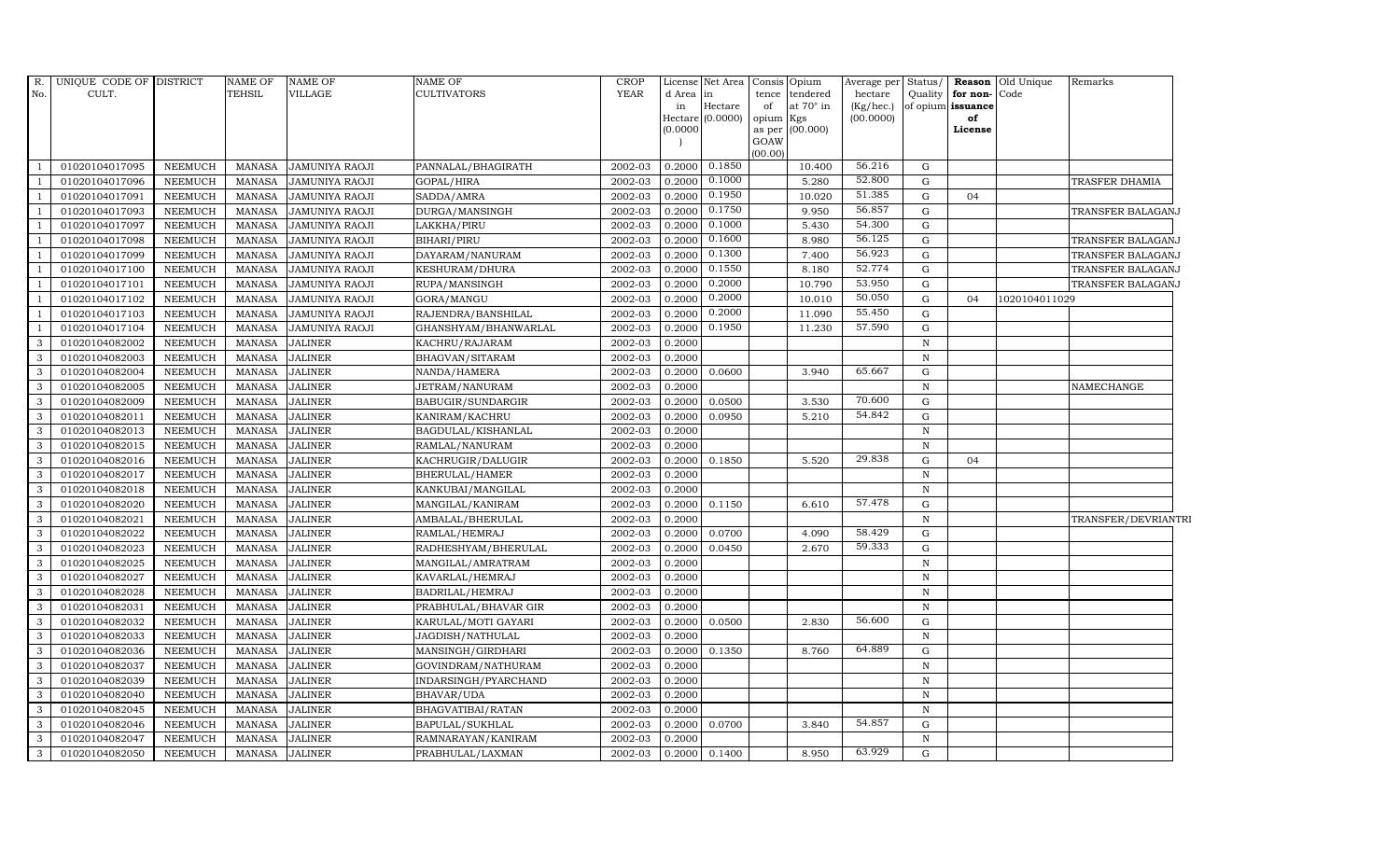| R.             | UNIQUE CODE OF DISTRICT |                | <b>NAME OF</b> | NAME OF          | NAME OF               | CROP        |           | License Net Area                                                                                                               | Consis      | Opium                   | Average per               | Status/      |                         | <b>Reason</b> Old Unique | Remarks              |  |
|----------------|-------------------------|----------------|----------------|------------------|-----------------------|-------------|-----------|--------------------------------------------------------------------------------------------------------------------------------|-------------|-------------------------|---------------------------|--------------|-------------------------|--------------------------|----------------------|--|
| No.            | CULT.                   |                | <b>TEHSIL</b>  | VILLAGE          | <b>CULTIVATORS</b>    | <b>YEAR</b> | d Area in |                                                                                                                                | tence       | tendered                | hectare                   | Quality      | for non-Code            |                          |                      |  |
|                |                         |                |                |                  |                       |             | in        | $\operatorname*{Hectare}% \nolimits_{\mathbb{Z}}\left( \mathbb{Z}^{\Sigma\left( 1\right) }\right) ^{\ast}$<br>Hectare (0.0000) | of<br>opium | at $70^\circ$ in<br>Kgs | $(Kg/$ hec.)<br>(00.0000) |              | of opium issuance<br>of |                          |                      |  |
|                |                         |                |                |                  |                       |             | (0.0000)  |                                                                                                                                | as per      | (00.000)                |                           |              | License                 |                          |                      |  |
|                |                         |                |                |                  |                       |             |           |                                                                                                                                | GOAW        |                         |                           |              |                         |                          |                      |  |
|                |                         |                |                |                  |                       |             |           |                                                                                                                                | (00.00)     |                         |                           |              |                         |                          |                      |  |
| 3              | 01020104082051          | <b>NEEMUCH</b> | <b>MANASA</b>  | <b>JALINER</b>   | GHISALAL/JETRAM       | 2002-03     | 0.2000    |                                                                                                                                |             |                         |                           | $\, {\bf N}$ |                         |                          |                      |  |
| -3             | 01020104082057          | <b>NEEMUCH</b> | <b>MANASA</b>  | <b>JALINER</b>   | RAMESHVAR/KISHAN      | 2002-03     | 0.2000    |                                                                                                                                |             |                         |                           | $\mathbb N$  |                         |                          |                      |  |
| 3              | 01020104082058          | <b>NEEMUCH</b> | <b>MANASA</b>  | <b>JALINER</b>   | SURESH/BAGDU          | 2002-03     | 0.2000    |                                                                                                                                |             |                         |                           | $\, {\bf N}$ |                         |                          |                      |  |
| 3              | 01020104082059          | <b>NEEMUCH</b> | <b>MANASA</b>  | <b>JALINER</b>   | DEVILAL/BAGDU         | 2002-03     | 0.2000    |                                                                                                                                |             |                         |                           | $\mathbb N$  |                         |                          |                      |  |
| 3              | 01020104082061          | <b>NEEMUCH</b> | <b>MANASA</b>  | <b>JALINER</b>   | KAVARLAL/MEGHRAJ      | 2002-03     | 0.2000    |                                                                                                                                |             |                         |                           | $\, {\rm N}$ |                         |                          |                      |  |
| $\mathbf{3}$   | 01020104082070          | <b>NEEMUCH</b> | <b>MANASA</b>  | <b>JALINER</b>   | NATHULAL/LALA         | 2002-03     | 0.2000    |                                                                                                                                |             |                         |                           | $\, {\bf N}$ |                         |                          |                      |  |
| 3              | 01020104082075          | <b>NEEMUCH</b> | <b>MANASA</b>  | <b>JALINER</b>   | KACHRULAL/HARCHAND    | 2002-03     | 0.2000    |                                                                                                                                |             |                         |                           | $\, {\rm N}$ |                         |                          |                      |  |
| $\mathbf{3}$   | 01020104082076          | <b>NEEMUCH</b> | <b>MANASA</b>  | <b>JALINER</b>   | RAMSINGH/HARCHAND     | 2002-03     | 0.2000    |                                                                                                                                |             |                         |                           | N            |                         |                          | TRANSFER/LUMDI       |  |
| 3              | 01020104082080          | <b>NEEMUCH</b> | <b>MANASA</b>  | <b>JALINER</b>   | BHOLIBAI/GANGARAM     | 2002-03     | 0.2000    | 0.0600                                                                                                                         |             | 3.890                   | 64.833                    | G            |                         |                          |                      |  |
| 3              | 01020104082083          | <b>NEEMUCH</b> | <b>MANASA</b>  | JALINER          | PRAKASH/KANIRAM       | 2002-03     | 0.2000    |                                                                                                                                |             |                         |                           | $\mathbb N$  |                         |                          |                      |  |
| $\mathbf{3}$   | 01020104082084          | <b>NEEMUCH</b> | <b>MANASA</b>  | <b>JALINER</b>   | SHIVRAM/GOPAL         | 2002-03     | 0.2000    |                                                                                                                                |             |                         |                           | $\, {\bf N}$ |                         |                          |                      |  |
| $\mathbf{3}$   | 01020104082085          | <b>NEEMUCH</b> | <b>MANASA</b>  | <b>JALINER</b>   | MOHANGIR/KISHANGIR    | 2002-03     | 0.2000    |                                                                                                                                |             |                         |                           | $\, {\rm N}$ |                         |                          |                      |  |
| $\mathbf{3}$   | 01020104082088          | <b>NEEMUCH</b> | <b>MANASA</b>  | <b>JALINER</b>   | BAPULAL/GIRDHARI      | 2002-03     | 0.2000    |                                                                                                                                |             |                         |                           | $\, {\bf N}$ |                         |                          |                      |  |
| $\mathbf{3}$   | 01020104082097          | <b>NEEMUCH</b> | <b>MANASA</b>  | <b>JALINER</b>   | KAVERIBAI/DEVRAM      | 2002-03     | 0.2000    | 0.0500                                                                                                                         |             | 2.760                   | 55.200                    | $\mathbf G$  |                         |                          |                      |  |
| 3              | 01020104082100          | <b>NEEMUCH</b> | <b>MANASA</b>  | <b>JALINER</b>   | MANGU/RUGHNATH        | 2002-03     | 0.2000    |                                                                                                                                |             |                         |                           | ${\bf N}$    |                         |                          |                      |  |
| $\mathbf{3}$   | 01020104082102          | <b>NEEMUCH</b> | <b>MANASA</b>  | <b>JALINER</b>   | HARCHAND/GOPI         | 2002-03     | 0.2000    | 0.0700                                                                                                                         |             | 3.860                   | 55.143                    | G            |                         |                          | NAMECHANGE           |  |
| 3              | 01020104082107          | <b>NEEMUCH</b> | <b>MANASA</b>  | <b>JALINER</b>   | KHEMRAJ/UDA           | 2002-03     | 0.2000    |                                                                                                                                |             |                         |                           | $\, {\bf N}$ |                         |                          |                      |  |
| $\mathbf{3}$   | 01020104082109          | <b>NEEMUCH</b> | <b>MANASA</b>  | <b>JALINER</b>   | HARCHAND/BHUVANA      | 2002-03     | 0.2000    |                                                                                                                                |             |                         |                           | $\, {\rm N}$ |                         |                          |                      |  |
| $\mathbf{3}$   | 01020104082113          | <b>NEEMUCH</b> | <b>MANASA</b>  | <b>JALINER</b>   | RAMGIR/NANDGIR        | 2002-03     | 0.2000    | 0.0500                                                                                                                         |             | 3.020                   | 60.400                    | $\mathbf G$  |                         |                          |                      |  |
| 3              | 01020104082116          | <b>NEEMUCH</b> | <b>MANASA</b>  | <b>JALINER</b>   | KALUGIR/KISHANGIR     | 2002-03     | 0.2000    | 0.1250                                                                                                                         |             | 6.900                   | 55.200                    | $\mathbf G$  |                         |                          |                      |  |
| $\mathbf{3}$   | 01020104082119          | <b>NEEMUCH</b> | <b>MANASA</b>  | <b>JALINER</b>   | KISHANLAL/BHUVANA     | 2002-03     | 0.2000    |                                                                                                                                |             |                         |                           | $\, {\bf N}$ |                         |                          |                      |  |
| 3              | 01020104082120          | <b>NEEMUCH</b> | <b>MANASA</b>  | <b>JALINER</b>   | MANOHAR/HEMRAJ        | 2002-03     | 0.2000    | 0.1800                                                                                                                         |             | 9.870                   | 54.833                    | G            |                         |                          |                      |  |
| $\mathbf{3}$   | 01020104082125          | <b>NEEMUCH</b> | <b>MANASA</b>  | <b>JALINER</b>   | GANESHGIR/MOHANGIR    | 2002-03     | 0.2000    |                                                                                                                                |             |                         |                           | N            |                         |                          |                      |  |
| 3              | 01020104082127          | <b>NEEMUCH</b> | <b>MANASA</b>  | <b>JALINER</b>   | KANCHANBAI/MANSINGH   | 2002-03     | 0.2000    | 0.0500                                                                                                                         |             | 1.420                   | 28.400                    | G            | 04                      |                          |                      |  |
| 3              | 01020104082130          | <b>NEEMUCH</b> | <b>MANASA</b>  | <b>JALINER</b>   | BHONIBAI/BAGDU        | 2002-03     | 0.2000    |                                                                                                                                |             |                         |                           | $\mathbf N$  |                         |                          | TRANSFER/KANJARDA    |  |
| $\mathbf{3}$   | 01020104082133          | <b>NEEMUCH</b> | <b>MANASA</b>  | JALINER          | NANURAM/KALU          | 2002-03     | 0.2000    |                                                                                                                                |             |                         |                           | N            |                         |                          |                      |  |
| 3              | 01020104082135          | <b>NEEMUCH</b> | <b>MANASA</b>  | <b>JALINER</b>   | MATHRIBAI/DEVILAL     | 2002-03     | 0.2000    |                                                                                                                                |             |                         |                           | $\, {\rm N}$ |                         |                          |                      |  |
| $\mathbf{3}$   | 01020104082147          | <b>NEEMUCH</b> | <b>MANASA</b>  | <b>JALINER</b>   | BHERULAL/GANGARAM     | 2002-03     | 0.2000    | 0.1000                                                                                                                         |             | 5.580                   | 55.800                    | G            |                         |                          |                      |  |
| 3              | 01020104082149          | <b>NEEMUCH</b> | <b>MANASA</b>  | <b>JALINER</b>   | BAPULAL/PRABHULAL     | 2002-03     | 0.2000    | 0.0450                                                                                                                         |             | 2.390                   | 53.111                    | G            |                         |                          |                      |  |
| 3              | 01020104082150          | <b>NEEMUCH</b> | <b>MANASA</b>  | <b>JALINER</b>   | GATTUBAI/SUKHLAL      | 2002-03     | 0.2000    | 0.1450                                                                                                                         |             | 7.750                   | 53.448                    | G            |                         |                          |                      |  |
| $\mathbf{3}$   | 01020104082062          | <b>NEEMUCH</b> | <b>MANASA</b>  | <b>JALINER</b>   | JANIBAI/RATANLAL      | 2002-03     | 0.2000    |                                                                                                                                |             |                         |                           | $\mathbb N$  |                         |                          |                      |  |
| $\mathbf{3}$   | 01020104082030          | <b>NEEMUCH</b> | <b>MANASA</b>  | <b>JALINER</b>   | KARULAL/KUKAJI        | 2002-03     | 0.2000    |                                                                                                                                |             |                         |                           | $\mathbb N$  |                         |                          |                      |  |
| $\mathbf{3}$   | 01020104082153          | <b>NEEMUCH</b> | <b>MANASA</b>  | <b>JALINER</b>   | BANSHILAL/JETRAM      | 2002-03     | 0.2000    | 0.0450                                                                                                                         |             | 2.520                   | 56.000                    | $\mathbf G$  |                         |                          |                      |  |
| 3              | 01020104082154          | <b>NEEMUCH</b> | <b>MANASA</b>  | <b>JALINER</b>   | HIRALAL/KISHOR        | 2002-03     | 0.2000    |                                                                                                                                |             |                         |                           | $\,$ N       |                         |                          | TRANSFER/SAWAN NMH I |  |
| 3              | 01020104082086          | <b>NEEMUCH</b> | <b>MANASA</b>  | <b>JALINER</b>   | GANGARAM/KUKA         | 2002-03     | 0.2000    |                                                                                                                                |             |                         |                           | $\mathbb N$  |                         | 01020104163034           |                      |  |
| $\mathbf{3}$   | 01020104082089          | <b>NEEMUCH</b> | <b>MANASA</b>  | <b>JALINER</b>   | KAVARLAL/SHIVRAM      | 2002-03     | 0.2000    | 0.0600                                                                                                                         |             | 2.900                   | 48.333                    | $\mathbf G$  | 04                      | 1020104163035            |                      |  |
| 2              | 01020104049001          | <b>NEEMUCH</b> | <b>MANASA</b>  | HATHIPURA MANASA | BANSHILAL/CHENRAM     | 2002-03     | 0.2000    |                                                                                                                                |             |                         |                           | N            |                         |                          |                      |  |
| $\overline{2}$ | 01020104049002          | <b>NEEMUCH</b> | <b>MANASA</b>  | HATHIPURA MANASA | DHAPUBAI/AMBALAL      | 2002-03     | 0.2000    |                                                                                                                                |             |                         |                           | $\, {\rm N}$ |                         |                          |                      |  |
| 2              | 01020104049004          | <b>NEEMUCH</b> | <b>MANASA</b>  | HATHIPURA MANASA | LAXMINARAYAN/FULCHAND | 2002-03     | 0.2000    |                                                                                                                                |             |                         |                           | F            |                         |                          | TRANSFER/ UCHED      |  |
| 2              | 01020104049005          | <b>NEEMUCH</b> | <b>MANASA</b>  | HATHIPURA MANASA | CHAMPALAL/CHENRAM     | 2002-03     | 0.2000    |                                                                                                                                |             |                         |                           | $\mathbb N$  |                         |                          |                      |  |
| $\overline{2}$ | 01020104049006          | <b>NEEMUCH</b> | <b>MANASA</b>  | HATHIPURA MANASA | SHAMBHU/BHANWARLAL    | 2002-03     | 0.2000    |                                                                                                                                |             |                         |                           | $\mathbf N$  |                         |                          |                      |  |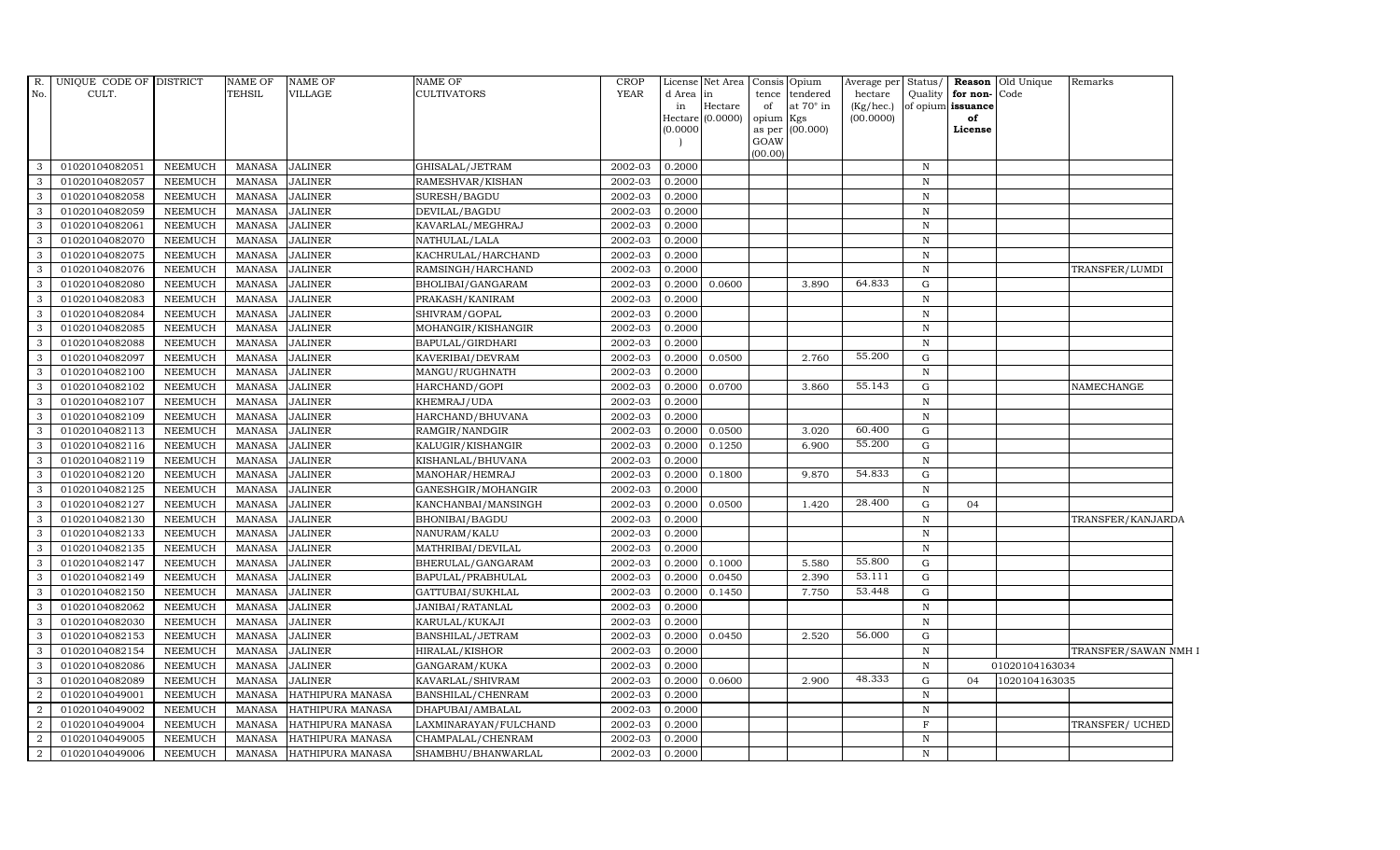| R.<br>No.      | UNIQUE CODE OF DISTRICT<br>CULT. |                                  | NAME OF<br>TEHSIL              | <b>NAME OF</b><br><b>VILLAGE</b> | NAME OF<br>CULTIVATORS            | <b>CROP</b><br><b>YEAR</b> | d Area in<br>in  | License Net Area<br>Hectare | of              | Consis Opium<br>tence tendered<br>at $70^\circ$ in | Average per Status/<br>hectare<br>(Kg/hec.) | Quality           | for non-Code<br>of opium issuance | <b>Reason</b> Old Unique | Remarks                    |  |
|----------------|----------------------------------|----------------------------------|--------------------------------|----------------------------------|-----------------------------------|----------------------------|------------------|-----------------------------|-----------------|----------------------------------------------------|---------------------------------------------|-------------------|-----------------------------------|--------------------------|----------------------------|--|
|                |                                  |                                  |                                |                                  |                                   |                            |                  | Hectare (0.0000)            | opium Kgs       |                                                    | (00.0000)                                   |                   | of                                |                          |                            |  |
|                |                                  |                                  |                                |                                  |                                   |                            | (0.0000)         |                             |                 | as per (00.000)                                    |                                             |                   | License                           |                          |                            |  |
|                |                                  |                                  |                                |                                  |                                   |                            |                  |                             | GOAW<br>(00.00) |                                                    |                                             |                   |                                   |                          |                            |  |
| 2              | 01020104049007                   | NEEMUCH                          | MANASA                         | HATHIPURA MANASA                 | KALURAM/BADRILAL                  | 2002-03                    | 0.2000           |                             |                 |                                                    |                                             | $\mathbb N$       |                                   |                          |                            |  |
| 2              | 01020104049009                   | <b>NEEMUCH</b>                   | <b>MANASA</b>                  | <b>HATHIPURA MANASA</b>          | CHAGANLAL/BADRILAL                | 2002-03                    | 0.2000           | 0.1700                      |                 | 10.170                                             | 59.824                                      | G                 |                                   |                          |                            |  |
| $\overline{2}$ | 01020104049010                   | <b>NEEMUCH</b>                   | <b>MANASA</b>                  | HATHIPURA MANASA                 | RODILAL/KISHANLAL                 | 2002-03                    | 0.2000           | 0.1000                      |                 | 5.860                                              | 58.600                                      | $\mathbf G$       |                                   |                          |                            |  |
| $\overline{2}$ | 01020104049013                   | <b>NEEMUCH</b>                   | <b>MANASA</b>                  | HATHIPURA MANASA                 | GABBALAL/NAGGA                    | 2002-03                    | 0.2000           |                             |                 |                                                    |                                             | $\mathbf{F}$      |                                   |                          | TRANSFER/ DOBAD N-I DIV    |  |
| $\overline{2}$ | 01020104049016                   | <b>NEEMUCH</b>                   | <b>MANASA</b>                  | HATHIPURA MANASA                 | GOPAL/HARIRAM                     | 2002-03                    | 0.2000           |                             |                 |                                                    |                                             | $\mathbf F$       |                                   |                          |                            |  |
| $\overline{2}$ | 01020104049018                   | <b>NEEMUCH</b>                   | <b>MANASA</b>                  | HATHIPURA MANASA                 | RAJMAL/KHETA                      | 2002-03                    | 0.2000           |                             |                 |                                                    |                                             | F                 |                                   |                          |                            |  |
| 2              | 01020104049019                   | <b>NEEMUCH</b>                   | <b>MANASA</b>                  | HATHIPURA MANASA                 | BADAMBAI/GANGARAM                 | 2002-03                    | 0.2000           | 0.1650                      |                 | 8.710                                              | 52.788                                      | G                 |                                   |                          |                            |  |
| 2              | 01020104049020                   | <b>NEEMUCH</b>                   | <b>MANASA</b>                  | HATHIPURA MANASA                 | CHOTHMAL/FULCHAND                 | 2002-03                    | 0.2000           | 0.0650                      |                 | 3.570                                              | 54.923                                      | G                 |                                   |                          | TRANSFER/ UCHED            |  |
| $\overline{2}$ | 01020104049021                   | <b>NEEMUCH</b>                   | <b>MANASA</b>                  | HATHIPURA MANASA                 | CHAMPALAL/MANNALAL                | 2002-03                    | 0.2000           |                             |                 |                                                    |                                             | $\mathbb N$       |                                   |                          | TRANSFER/ UCHED            |  |
| $\overline{2}$ | 01020104049022                   | <b>NEEMUCH</b>                   | <b>MANASA</b>                  | HATHIPURA MANASA                 | KANWARLAL/FULCHAND                | 2002-03                    | 0.2000           |                             |                 |                                                    |                                             | $\mathbf F$       |                                   |                          | TRANSFER/ UCHED            |  |
| 2              | 01020104049023                   | <b>NEEMUCH</b>                   | <b>MANASA</b>                  | HATHIPURA MANASA                 | DINESH/SHANTILAL                  | 2002-03                    | 0.2000           |                             |                 |                                                    |                                             | $\, {\rm N}$      |                                   |                          |                            |  |
| 2              | 01020104039001                   | <b>NEEMUCH</b>                   | <b>MANASA</b>                  | <b>HASPURA</b>                   | DAKHIBAI/CHUNNILAL                | 2002-03                    | 0.2000           |                             |                 |                                                    |                                             | $\mathbf N$       |                                   |                          |                            |  |
| 2              | 01020104039002                   | <b>NEEMUCH</b>                   | MANASA                         | <b>HASPURA</b>                   | HARLAL/MOTILAL                    | 2002-03                    | 0.2000           |                             |                 |                                                    |                                             | $\, {\rm N}$      |                                   |                          |                            |  |
| $\overline{2}$ | 01020104039004                   | <b>NEEMUCH</b>                   | <b>MANASA</b>                  | <b>HASPURA</b>                   | RAMNIWAS/RAMCHANDRA               | 2002-03                    | 0.2000           |                             |                 |                                                    |                                             | $\, {\rm N}$      |                                   |                          |                            |  |
| $\overline{2}$ | 01020104039006                   | <b>NEEMUCH</b>                   | <b>MANASA</b>                  | <b>HASPURA</b>                   | KAMERIBAI/RAMLAL                  | 2002-03                    | 0.2000           | 0.1850                      |                 | 10.210                                             | 55.189                                      | G                 |                                   |                          | NAME CHANGE                |  |
| 2              | 01020104039007                   | <b>NEEMUCH</b>                   | <b>MANASA</b>                  | <b>HASPURA</b>                   | KACHRU/KALU                       | 2002-03                    | 0.2000           |                             |                 |                                                    |                                             | $\, {\rm N}$      |                                   |                          |                            |  |
| 2              | 01020104039008                   | <b>NEEMUCH</b>                   | <b>MANASA</b>                  | <b>HASPURA</b>                   | RAMSUKH/DEVILAL                   | 2002-03                    | 0.2000           |                             |                 |                                                    |                                             | $\, {\bf N}$      |                                   |                          |                            |  |
| 2              | 01020104039009                   | NEEMUCH                          | MANASA                         | <b>HASPURA</b>                   | RAMLAL/BHERU BOHRA                | 2002-03                    | 0.2000           |                             |                 |                                                    |                                             | N                 |                                   |                          |                            |  |
| 2              | 01020104039010                   | <b>NEEMUCH</b>                   | <b>MANASA</b>                  | <b>HASPURA</b>                   | DALURAM/CHUNNILAL                 | 2002-03                    | 0.2000           | 0.0650                      |                 | 4.500                                              | 69.231                                      | $\mathbf G$       |                                   |                          |                            |  |
| $\overline{2}$ | 01020104039012                   | <b>NEEMUCH</b>                   | <b>MANASA</b>                  | <b>HASPURA</b>                   | NANDLAL/UDA                       | 2002-03                    | 0.2000           |                             |                 |                                                    |                                             | ${\bf N}$         |                                   |                          |                            |  |
| $\overline{2}$ | 01020104039013                   | <b>NEEMUCH</b>                   | <b>MANASA</b>                  | <b>HASPURA</b>                   | DEVILAL/PANNALAL                  | 2002-03                    | 0.2000           | 0.1000                      |                 | 5.860                                              | 58.600                                      | G                 |                                   |                          |                            |  |
| $\overline{2}$ | 01020104039014                   | <b>NEEMUCH</b>                   | <b>MANASA</b>                  | <b>HASPURA</b>                   | BHAGATRAM/BHANWARLAL              | 2002-03                    | 0.2000           |                             |                 |                                                    |                                             | $\, {\rm N}$      |                                   |                          | TRANSFER/ MOKHAMPURA KACHI |  |
| 2              | 01020104039015                   | <b>NEEMUCH</b>                   | <b>MANASA</b>                  | <b>HASPURA</b>                   | DEVILAL/BHAGATRAM                 | 2002-03                    | 0.2000           |                             |                 |                                                    |                                             | $\, {\rm N}$      |                                   |                          |                            |  |
| 2              | 01020104039017                   | <b>NEEMUCH</b>                   | MANASA                         | <b>HASPURA</b>                   | KISHNIBAI/RAMCHANDRA              | 2002-03                    | 0.2000           |                             |                 |                                                    |                                             | $\, {\rm N}$      |                                   |                          |                            |  |
| 2              | 01020104039019                   | <b>NEEMUCH</b>                   | <b>MANASA</b>                  | <b>HASPURA</b>                   | GOPAL/KASHIRAM                    | 2002-03                    | 0.2000           |                             |                 |                                                    |                                             | N                 |                                   |                          |                            |  |
| $\overline{2}$ | 01020104039020                   | <b>NEEMUCH</b>                   | <b>MANASA</b>                  | <b>HASPURA</b>                   | GOVERDHANLAL/SHANKARLAL           | 2002-03                    | 0.2000           |                             |                 |                                                    |                                             | $\mathbb N$       |                                   |                          |                            |  |
| 2              | 01020104039021                   | <b>NEEMUCH</b>                   | <b>MANASA</b>                  | <b>HASPURA</b>                   | BHANWARLAL/BHOLARAM               | 2002-03                    | 0.2000           |                             |                 |                                                    |                                             | $\, {\rm N}$      |                                   |                          |                            |  |
| 2              | 01020104039023                   | <b>NEEMUCH</b>                   | <b>MANASA</b>                  | <b>HASPURA</b>                   | BALRAM/KASHIRAM                   | 2002-03                    | 0.2000           | 0.1050                      |                 | 5.810                                              | 55.333                                      | G                 |                                   |                          | NAME CHANGE                |  |
| 2              | 01020104039025                   | <b>NEEMUCH</b>                   | <b>MANASA</b>                  | <b>HASPURA</b>                   | SRIRAM/DAMARLAL                   | 2002-03                    | 0.2000           | 0.1250                      |                 | 7.070                                              | 56.560                                      | G                 |                                   |                          |                            |  |
| 2              | 01020104039026                   | <b>NEEMUCH</b>                   | <b>MANASA</b>                  | <b>HASPURA</b>                   | BHUWANIRAM/NARAYAN                | 2002-03                    | 0.2000           | 0.1000                      |                 | 5.360                                              | 53.600                                      | $\mathbf G$       |                                   |                          |                            |  |
| $\overline{2}$ | 01020104039029                   | <b>NEEMUCH</b>                   | <b>MANASA</b>                  | <b>HASPURA</b>                   | BHURIBAI/RODILAL                  | 2002-03                    | 0.2000           |                             |                 |                                                    |                                             | $\mathbb N$       |                                   |                          |                            |  |
| $\overline{2}$ | 01020104039031                   | <b>NEEMUCH</b>                   | <b>MANASA</b>                  | <b>HASPURA</b>                   | BAGDIRAM/RAMA                     | 2002-03                    | 0.2000           |                             |                 |                                                    |                                             | ${\bf N}$         |                                   |                          |                            |  |
| 2              | 01020104039032                   | <b>NEEMUCH</b>                   | <b>MANASA</b>                  | <b>HASPURA</b>                   | DHANNA/BHAGWAN                    | 2002-03                    | 0.2000           | 0.0800                      |                 |                                                    | 57.000                                      | $\, {\rm N}$      |                                   |                          | TRANSFER/ DURGPURA         |  |
| 2              | 01020104039033                   | <b>NEEMUCH</b>                   | <b>MANASA</b>                  | <b>HASPURA</b>                   | NARAYAN/MODA                      | 2002-03                    | 0.2000           |                             |                 | 4.560                                              |                                             | G                 |                                   |                          |                            |  |
| 2              | 01020104039034                   | <b>NEEMUCH</b>                   | MANASA                         | <b>HASPURA</b>                   | SEETABAI/ONKAR                    | 2002-03                    | 0.2000           |                             |                 |                                                    |                                             | N                 |                                   |                          |                            |  |
| $\overline{2}$ | 01020104039035                   | <b>NEEMUCH</b>                   | <b>MANASA</b>                  | <b>HASPURA</b>                   | RAMCHANDRA/NARAYAN                | 2002-03                    | 0.2000           | 0.1500                      |                 | 8.700                                              | 58.000                                      | $\mathbf N$<br>G  |                                   |                          |                            |  |
| $\overline{2}$ | 01020104039036                   | <b>NEEMUCH</b>                   | <b>MANASA</b>                  | <b>HASPURA</b>                   | BHUWANA/GENDA                     | 2002-03                    | 0.2000           |                             |                 |                                                    |                                             |                   |                                   |                          |                            |  |
| 2<br>2         | 01020104039037<br>01020104039039 | <b>NEEMUCH</b><br><b>NEEMUCH</b> | <b>MANASA</b><br><b>MANASA</b> | <b>HASPURA</b><br><b>HASPURA</b> | BHANWARLAL/JAGANNATH<br>BHERU/UDA | 2002-03<br>2002-03         | 0.2000<br>0.2000 |                             |                 |                                                    |                                             | N<br>$\, {\rm N}$ |                                   |                          | TRANSFER/ PIPLIAGHOTA      |  |
| $\overline{2}$ | 01020104039043                   | <b>NEEMUCH</b>                   |                                | <b>HASPURA</b>                   | MANOHARDAS/NARAYANDAS             | 2002-03                    | 0.2000           |                             |                 |                                                    |                                             | $\, {\rm N}$      |                                   |                          |                            |  |
| $\overline{2}$ | 01020104039044                   | <b>NEEMUCH</b>                   | MANASA<br>MANASA               | <b>HASPURA</b>                   | MOHANLAL/KALU                     | 2002-03                    | 0.2000           |                             |                 |                                                    |                                             | $\mathbf N$       |                                   |                          |                            |  |
|                |                                  |                                  |                                |                                  |                                   |                            |                  |                             |                 |                                                    |                                             |                   |                                   |                          |                            |  |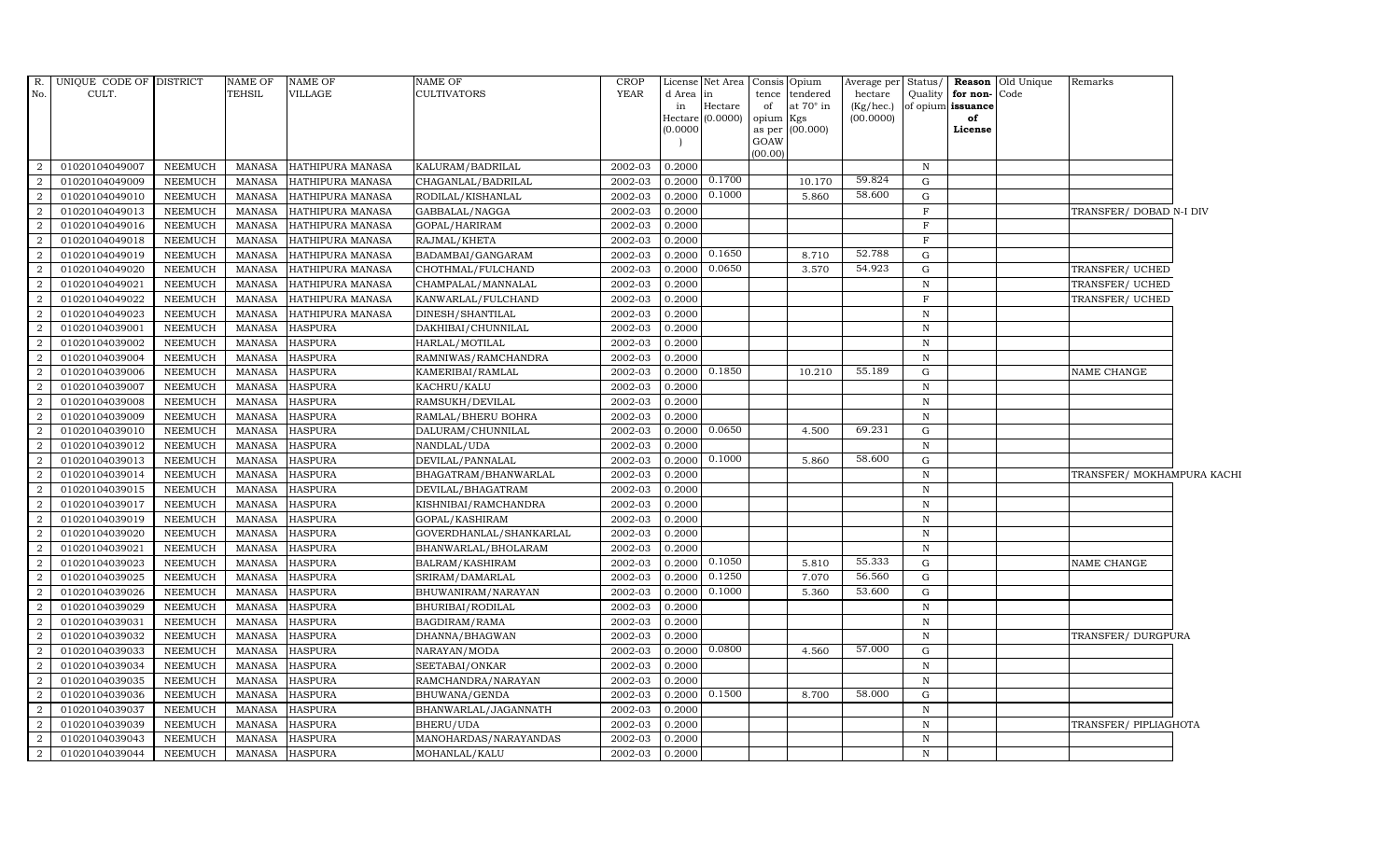| R.               | UNIQUE CODE OF DISTRICT |                | <b>NAME OF</b>  | <b>NAME OF</b> | <b>NAME OF</b>           | CROP        |           | License Net Area Consis Opium |                |                  | Average per        | Status/      | Reason            | Old Unique     | Remarks         |
|------------------|-------------------------|----------------|-----------------|----------------|--------------------------|-------------|-----------|-------------------------------|----------------|------------------|--------------------|--------------|-------------------|----------------|-----------------|
| No.              | CULT.                   |                | <b>TEHSIL</b>   | <b>VILLAGE</b> | <b>CULTIVATORS</b>       | <b>YEAR</b> | d Area in |                               | tence          | tendered         | hectare            | Quality      | for non-          | Code           |                 |
|                  |                         |                |                 |                |                          |             | in        | Hectare                       | of             | at $70^\circ$ in | $(Kg/ {\rm hec.})$ |              | of opium issuance |                |                 |
|                  |                         |                |                 |                |                          |             |           | Hectare (0.0000)              | opium Kgs      |                  | (00.0000)          |              | of<br>License     |                |                 |
|                  |                         |                |                 |                |                          |             | (0.0000)  |                               | as per<br>GOAW | (00.000)         |                    |              |                   |                |                 |
|                  |                         |                |                 |                |                          |             |           |                               | (00.00)        |                  |                    |              |                   |                |                 |
| 2                | 01020104039045          | <b>NEEMUCH</b> | <b>MANASA</b>   | <b>HASPURA</b> | SEVA/BHAGWAN             | 2002-03     | 0.2000    |                               |                |                  |                    | $\mathbb N$  |                   |                |                 |
| $\overline{2}$   | 01020104039050          | <b>NEEMUCH</b> | <b>MANASA</b>   | <b>HASPURA</b> | MOHANLAL/FAKIRA          | 2002-03     | 0.2000    |                               |                |                  |                    | $\,$ N       |                   |                |                 |
| 2                | 01020104039051          | <b>NEEMUCH</b> | <b>MANASA</b>   | <b>HASPURA</b> | LALIBAI/BHERULAL         | 2002-03     | 0.2000    |                               |                |                  |                    | N            |                   |                |                 |
| $\boldsymbol{2}$ | 01020104039054          | <b>NEEMUCH</b> | MANASA          | <b>HASPURA</b> | RUKMANIBAI/AMARCHANDRA   | 2002-03     | 0.2000    | 0.0950                        |                | 5.230            | 55.053             | $\mathbf G$  |                   |                |                 |
| $\overline{2}$   | 01020104039055          | <b>NEEMUCH</b> | $\mbox{MANASA}$ | <b>HASPURA</b> | GHASILAL/NARAYAN         | 2002-03     | 0.2000    | 0.0700                        |                | 3.820            | 54.571             | $\mathbf G$  |                   |                |                 |
| $\overline{2}$   | 01020104039056          | <b>NEEMUCH</b> | <b>MANASA</b>   | <b>HASPURA</b> | HEERALAL/GENDA           | 2002-03     | 0.2000    | 0.1150                        |                | 5.970            | 51.913             | ${\rm G}$    | 04                |                |                 |
| $\overline{a}$   | 01020104039061          | <b>NEEMUCH</b> | MANASA          | <b>HASPURA</b> | DEVKISHAN/NARAYAN        | 2002-03     | 0.2000    |                               |                |                  |                    | $\, {\bf N}$ |                   |                |                 |
| 2                | 01020104039062          | <b>NEEMUCH</b> | MANASA          | <b>HASPURA</b> | MANGILAL/KHUDILAL        | 2002-03     | 0.2000    |                               |                |                  |                    | $\,$ N       |                   |                |                 |
| 2                | 01020104039063          | <b>NEEMUCH</b> | <b>MANASA</b>   | <b>HASPURA</b> | KANWARLAL/UDA            | 2002-03     | 0.2000    | 0.1250                        |                | 6.410            | 51.280             | $\mathbf G$  | 04                |                |                 |
| $\boldsymbol{2}$ | 01020104039064          | <b>NEEMUCH</b> | MANASA          | <b>HASPURA</b> | DHAPUBAI/KESHURAM        | 2002-03     | 0.2000    | 0.1100                        |                | 6.010            | 54.636             | $\mathbf G$  |                   |                |                 |
| 2                | 01020104039065          | <b>NEEMUCH</b> | <b>MANASA</b>   | <b>HASPURA</b> | CHUNNILAL/RUGHNATH       | 2002-03     | 0.2000    |                               |                |                  |                    | N            |                   |                | TRANSFER/DANGDI |
| $\overline{a}$   | 01020104039066          | <b>NEEMUCH</b> | <b>MANASA</b>   | <b>HASPURA</b> | DHURA/GOVINDRAM          | 2002-03     | 0.2000    | 0.0950                        |                | 6.110            | 64.316             | $\mathbf G$  |                   |                |                 |
| $\overline{2}$   | 01020104039069          | <b>NEEMUCH</b> | MANASA          | <b>HASPURA</b> | KACHRU/PARTHA            | 2002-03     | 0.2000    |                               |                |                  |                    | $\,$ N       |                   |                |                 |
| $\overline{2}$   | 01020104039070          | <b>NEEMUCH</b> | <b>MANASA</b>   | <b>HASPURA</b> | RAMESHCHANDRA/CHATARBHUJ | 2002-03     | 0.2000    |                               |                |                  |                    | $\, {\bf N}$ |                   |                |                 |
| $\overline{a}$   | 01020104039071          | <b>NEEMUCH</b> | <b>MANASA</b>   | <b>HASPURA</b> | KASTURIBAI/NARAYAN       | 2002-03     | 0.2000    |                               |                |                  |                    | ${\bf N}$    |                   |                |                 |
| $\overline{a}$   | 01020104039073          | <b>NEEMUCH</b> | <b>MANASA</b>   | <b>HASPURA</b> | PYARA/PARTHA             | 2002-03     | 0.2000    |                               |                |                  |                    | N            |                   |                |                 |
| $\overline{a}$   | 01020104039074          | <b>NEEMUCH</b> | <b>MANASA</b>   | <b>HASPURA</b> | FULCHANDRA/BHANWARLAL    | 2002-03     | 0.2000    | 0.0900                        |                | 5.450            | 60.556             | ${\rm G}$    |                   |                |                 |
| $\overline{2}$   | 01020104039075          | <b>NEEMUCH</b> | MANASA          | <b>HASPURA</b> | RAMPRASAD/DEVRAM         | 2002-03     | 0.2000    |                               |                |                  |                    | $\, {\rm N}$ |                   |                |                 |
| $\overline{2}$   | 01020104039078          | <b>NEEMUCH</b> | <b>MANASA</b>   | <b>HASPURA</b> | AMRITRAM/GHASIRAM        | 2002-03     | 0.2000    | 0.1900                        |                | 11.590           | 61.000             | $\mathbf G$  |                   |                |                 |
| $\overline{2}$   | 01020104039079          | <b>NEEMUCH</b> | <b>MANASA</b>   | <b>HASPURA</b> | SURESHCHANDRA/MOHANLAL   | 2002-03     | 0.2000    |                               |                |                  |                    | $\, {\bf N}$ |                   |                |                 |
| 2                | 01020104039080          | <b>NEEMUCH</b> | <b>MANASA</b>   | <b>HASPURA</b> | MANGILAL/UDA             | 2002-03     | 0.2000    |                               |                |                  |                    | N            |                   |                |                 |
| $\overline{2}$   | 01020104039081          | <b>NEEMUCH</b> | <b>MANASA</b>   | <b>HASPURA</b> | DEUBAI/MODIRAM           | 2002-03     | 0.2000    | 0.0850                        |                | 4.720            | 55.529             | ${\rm G}$    |                   |                |                 |
| $\overline{a}$   | 01020104039016          | <b>NEEMUCH</b> | MANASA          | <b>HASPURA</b> | RUGHNATHIBAI/GHASHIRAM   | 2002-03     | 0.2000    |                               |                |                  |                    | ${\bf N}$    |                   |                |                 |
| 2                | 01020104039028          | <b>NEEMUCH</b> | <b>MANASA</b>   | <b>HASPURA</b> | JANIBAI/ONKAR            | 2002-03     | 0.2000    |                               |                |                  |                    | $\, {\rm N}$ |                   |                |                 |
| $\overline{2}$   | 01020104039082          | <b>NEEMUCH</b> | <b>MANASA</b>   | <b>HASPURA</b> | KANWARLAL/DEVILAL        | 2002-03     | 0.2000    |                               |                |                  |                    | ${\bf N}$    |                   |                |                 |
| 2                | 01020104039085          | <b>NEEMUCH</b> | <b>MANASA</b>   | <b>HASPURA</b> | MANGILAL/DEVA            | 2002-03     | 0.2000    |                               |                |                  |                    | $\mathbf N$  |                   |                |                 |
| 2                | 01020104039086          | <b>NEEMUCH</b> | <b>MANASA</b>   | <b>HASPURA</b> | RANGLAL/NARAYAN          | 2002-03     | 0.2000    |                               |                |                  |                    | $\mathbb N$  |                   |                |                 |
| $\overline{a}$   | 01020104039087          | <b>NEEMUCH</b> | <b>MANASA</b>   | <b>HASPURA</b> | RAMESHCHANDRA/BHERULAL   | 2002-03     | 0.2000    | 0.1100                        |                | 6.340            | 57.636             | $\mathbf G$  |                   |                |                 |
| $\overline{2}$   | 01020104039088          | <b>NEEMUCH</b> | <b>MANASA</b>   | <b>HASPURA</b> | DEVILAL/BHERULAL         | 2002-03     | 0.2000    | 0.0700                        |                | 3.920            | 56.000             | $\mathbf G$  |                   |                |                 |
| $\overline{2}$   | 01020104039089          | <b>NEEMUCH</b> | <b>MANASA</b>   | <b>HASPURA</b> | DEVILAL/CHATARBHUJ       | 2002-03     | 0.2000    | 0.1750                        |                | 9.410            | 53.771             | $\mathbf G$  |                   |                |                 |
| $\overline{2}$   | 01020104039090          | <b>NEEMUCH</b> | <b>MANASA</b>   | <b>HASPURA</b> | BAPULAL/LALA             | 2002-03     | 0.2000    | 0.0800                        |                | 4.410            | 55.125             | ${\rm G}$    |                   |                |                 |
| $\overline{2}$   | 01020104039091          | <b>NEEMUCH</b> | <b>MANASA</b>   | <b>HASPURA</b> | KASHIRAM/HEERALAL        | 2002-03     | 0.2000    |                               |                |                  |                    | $\, {\bf N}$ |                   |                |                 |
| $\overline{a}$   | 01020104039092          | <b>NEEMUCH</b> | <b>MANASA</b>   | <b>HASPURA</b> | DEUBAI/KISHANLAL         | 2002-03     | 0.2000    | 0.0400                        |                | 2.220            | 55.500             | ${\rm G}$    |                   |                |                 |
| 2                | 01020104039094          | <b>NEEMUCH</b> | <b>MANASA</b>   | <b>HASPURA</b> | MOHANLAL/NARAYAN         | 2002-03     | 0.2000    |                               |                |                  |                    | $\, {\bf N}$ |                   |                |                 |
| 2                | 01020104039095          | <b>NEEMUCH</b> | <b>MANASA</b>   | <b>HASPURA</b> | KARULAL/PYARA            | 2002-03     | 0.2000    | 0.0600                        |                | 3.480            | 58.000             | $\mathbf G$  |                   |                |                 |
| $\overline{a}$   | 01020104039096          | <b>NEEMUCH</b> | <b>MANASA</b>   | <b>HASPURA</b> | DEVILAL/RAMLAL           | 2002-03     | 0.2000    | 0.0700                        |                | 3.820            | 54.571             | $\mathbf G$  |                   |                |                 |
| 2                | 01020104039099          | <b>NEEMUCH</b> | <b>MANASA</b>   | <b>HASPURA</b> | KANHAIYALAL/DEVILAL      | 2002-03     | 0.2000    |                               |                |                  |                    | $\,$ N       |                   |                |                 |
| $\overline{a}$   | 01020104039038          | <b>NEEMUCH</b> | <b>MANASA</b>   | <b>HASPURA</b> | JANIBAI/BHERULAL         | 2002-03     | 0.2000    |                               |                |                  |                    | ${\bf N}$    |                   |                |                 |
| $\overline{2}$   | 01020104039102          | <b>NEEMUCH</b> | <b>MANASA</b>   | <b>HASPURA</b> | RAMPRASAD/RATANLAL       | 2002-03     | 0.2000    | 0.1600                        |                | 9.050            | 56.563             | G            |                   | 01020104040026 |                 |
| 2                | 01020104039103          | <b>NEEMUCH</b> | <b>MANASA</b>   | <b>HASPURA</b> | MOTILAL/JAGANNATH        | 2002-03     | 0.2000    | 0.1100                        |                | 6.530            | 59.364             | G            |                   | 01020104040001 |                 |
| $\overline{a}$   | 01020104039104          | <b>NEEMUCH</b> |                 | MANASA HASPURA | RADHABAI/BHUWANIRAM      | 2002-03     | 0.2000    | 0.1200                        |                | 6.310            | 52.583             | G            |                   | 01020104053002 |                 |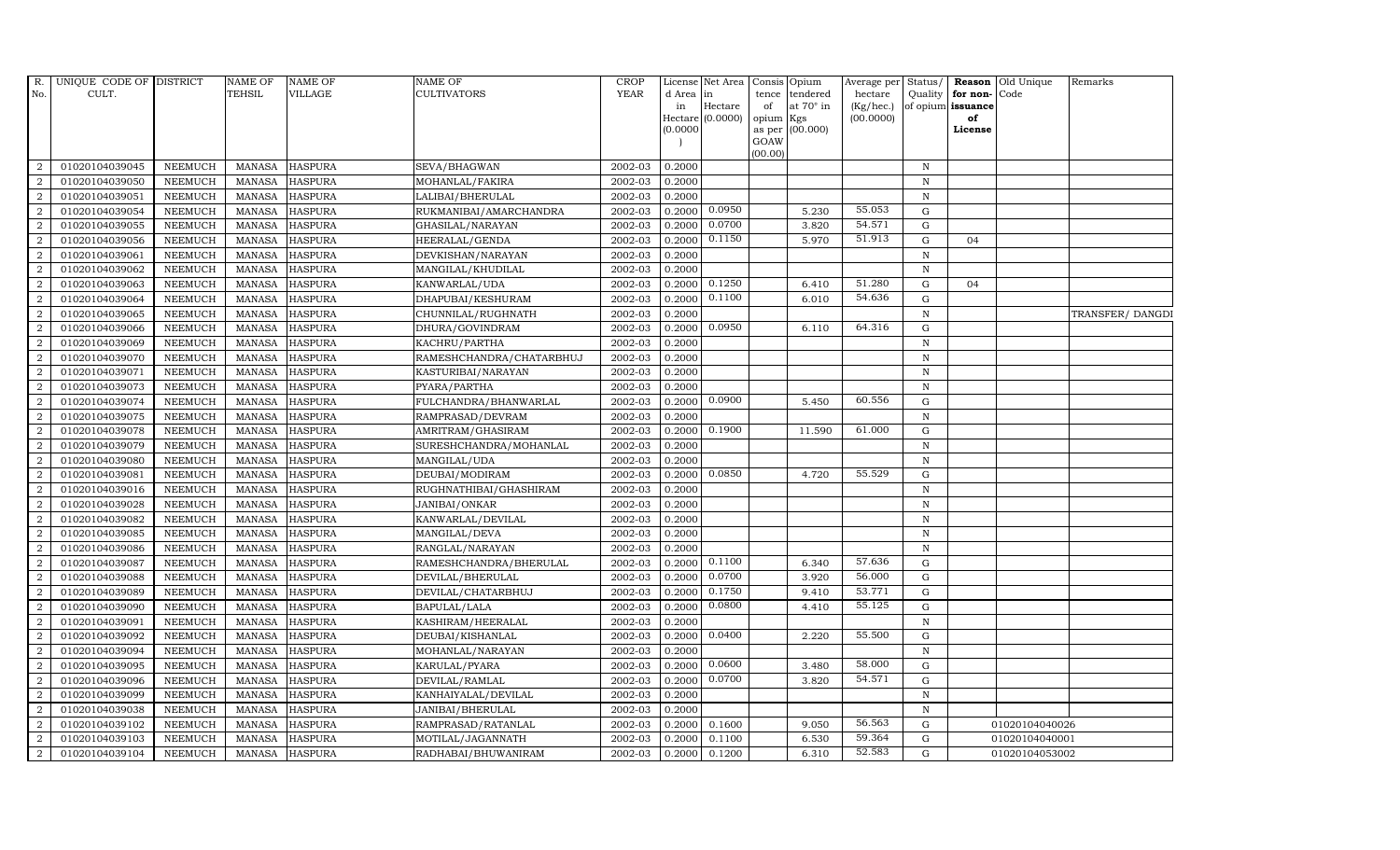| R.             | UNIQUE CODE OF DISTRICT |                | NAME OF       | <b>NAME OF</b>     | <b>NAME OF</b>              | <b>CROP</b> |           | License Net Area   Consis   Opium |           |                  | Average per Status/    |              |                         | <b>Reason</b> Old Unique | Remarks                   |  |
|----------------|-------------------------|----------------|---------------|--------------------|-----------------------------|-------------|-----------|-----------------------------------|-----------|------------------|------------------------|--------------|-------------------------|--------------------------|---------------------------|--|
| No.            | CULT.                   |                | <b>TEHSIL</b> | VILLAGE            | <b>CULTIVATORS</b>          | YEAR        | d Area in |                                   |           | tence tendered   | hectare                | Quality      | for non-Code            |                          |                           |  |
|                |                         |                |               |                    |                             |             | in        | Hectare<br>Hectare (0.0000)       | of        | at $70^\circ$ in | (Kg/hec.)<br>(00.0000) |              | of opium issuance<br>of |                          |                           |  |
|                |                         |                |               |                    |                             |             | (0.0000)  |                                   | opium Kgs | as per (00.000)  |                        |              | License                 |                          |                           |  |
|                |                         |                |               |                    |                             |             |           |                                   | GOAW      |                  |                        |              |                         |                          |                           |  |
|                |                         |                |               |                    |                             |             |           |                                   | (00.00)   |                  |                        |              |                         |                          |                           |  |
| 3              | 01020104077001          | NEEMUCH        | MANASA        | <b>HAMERPURA</b>   | MANGILAL/JAGANNATH          | 2002-03     | 0.2000    |                                   |           |                  |                        | $\mathbb N$  |                         |                          |                           |  |
| 3              | 01020104077002          | NEEMUCH        | MANASA        | <b>HAMERPURA</b>   | HIRALAL/JAGANNATH           | 2002-03     | 0.2000    |                                   |           |                  |                        | $\mathbf N$  |                         |                          |                           |  |
| 3              | 01020104077003          | <b>NEEMUCH</b> | MANASA        | <b>HAMERPURA</b>   | NARMADABAI/JAGANNATH        | 2002-03     | 0.2000    |                                   |           |                  |                        | $\, {\rm N}$ |                         |                          | TRANSFER/CHUKNI           |  |
| 3              | 01020104077004          | <b>NEEMUCH</b> | <b>MANASA</b> | <b>HAMERPURA</b>   | MADHU/DUGGA                 | 2002-03     | 0.2000    |                                   |           |                  |                        | N            |                         |                          | TRANSFER/BHATKHEDI BUJURG |  |
| 3              | 01020104077008          | <b>NEEMUCH</b> | MANASA        | <b>HAMERPURA</b>   | NIRMAL KUMAR/RAMNARAYN      | 2002-03     | 0.2000    |                                   |           |                  |                        | $\, {\bf N}$ |                         |                          |                           |  |
| 2              | 01020104034001          | <b>NEEMUCH</b> | MANASA        | HADIPIPLIYA        | JANKILAL/RADHAKISHAN        | 2002-03     | 0.2000    | 0.2050                            |           | 11.060           | 53.951                 | $\mathbf G$  |                         |                          |                           |  |
| 2              | 01020104034003          | NEEMUCH        | <b>MANASA</b> | HADIPIPLIYA        | LAXMINARAYAN/MEGHRAJ        | 2002-03     | 0.200     | 0.1650                            |           | 8.450            | 51.212                 | $\mathbf G$  | 04                      |                          |                           |  |
| 2              | 01020104034006          | <b>NEEMUCH</b> | MANASA        | <b>HADIPIPLIYA</b> | ANTARKUNWAR/JUJHARSINGH     | 2002-03     | 0.2000    | 0.1000                            |           | 5.920            | 59.200                 | $\mathbf G$  |                         |                          |                           |  |
| 2              | 01020104034008          | <b>NEEMUCH</b> | MANASA        | <b>HADIPIPLIYA</b> | BHURA/GHASI                 | 2002-03     | 0.200     | 0.1000                            |           | 4.970            | 49.700                 | G            | 04                      |                          |                           |  |
| 2              | 01020104034009          | <b>NEEMUCH</b> | <b>MANASA</b> | <b>HADIPIPLIYA</b> | KARULAL/BHUWAN              | 2002-03     | 0.2000    | 0.1050                            |           | 5.600            | 53.333                 | G            |                         |                          |                           |  |
| 2              | 01020104034010          | <b>NEEMUCH</b> | MANASA        | <b>HADIPIPLIYA</b> | SAJJANSINGH/JAWANSINGH      | 2002-03     | 0.200     | 0.1550                            |           | 8.590            | 55.419                 | $\mathbf G$  |                         |                          |                           |  |
| 2              | 01020104034011          | NEEMUCH        | MANASA        | HADIPIPLIYA        | SAMANDBAI/JETRAM GURJAR     | 2002-03     | 0.200     | 0.1050                            |           | 5.950            | 56.667                 | G            |                         |                          |                           |  |
| 2              | 01020104034012          | NEEMUCH        | <b>MANASA</b> | HADIPIPLIYA        | RATANLAL/RADHAKISHAN        | 2002-03     | 0.2000    | 0.1000                            |           | 5.510            | 55.100                 | G            |                         |                          |                           |  |
| $\overline{2}$ | 01020104034013          | <b>NEEMUCH</b> | MANASA        | HADIPIPLIYA        | BHAGWAN/PRITHVIRAJ          | 2002-03     | 0.2000    | 0.1550                            |           | 9.490            | 61.226                 | $\mathbf G$  |                         |                          |                           |  |
| 2              | 01020104034017          | <b>NEEMUCH</b> | MANASA        | HADIPIPLIYA        | RADHAKISHAN/DEVILAL         | 2002-03     | 0.200     | 0.1450                            |           | 9.130            | 62.966                 | $\mathbf G$  |                         |                          |                           |  |
| 2              | 01020104034018          | <b>NEEMUCH</b> | <b>MANASA</b> | <b>HADIPIPLIYA</b> | BABU/GENDA URF DEVA         | 2002-03     | 0.2000    | 0.0900                            |           | 5.480            | 60.889                 | G            |                         |                          |                           |  |
| 2              | 01020104034019          | <b>NEEMUCH</b> | MANASA        | HADIPIPLIYA        | KAMLABAI/MOHANLAL           | 2002-03     | 0.200     | 0.1100                            |           | 6.170            | 56.091                 | $\mathbf G$  |                         |                          |                           |  |
| 2              | 01020104034021          | NEEMUCH        | MANASA        | HADIPIPLIYA        | RAMSUKH/RADHAKISHAN         | 2002-03     | 0.2000    | 0.1900                            |           | 11.860           | 62.421                 | G            |                         |                          |                           |  |
| 2              | 01020104034022          | <b>NEEMUCH</b> | <b>MANASA</b> | HADIPIPLIYA        | VIRENDRA/LAXMINARAYAN       | 2002-03     | 0.2000    | 0.1050                            |           | 5.700            | 54.286                 | $\mathbf G$  |                         |                          |                           |  |
| $\overline{2}$ | 01020104034023          | <b>NEEMUCH</b> | <b>MANASA</b> | HADIPIPLIYA        | LAXMINARAYAN/RADHAKISHAN    | 2002-03     | 0.2000    | 0.2000                            |           | 12.070           | 60.350                 | $\mathbf G$  |                         |                          |                           |  |
| 2              | 01020104034024          | <b>NEEMUCH</b> | MANASA        | <b>HADIPIPLIYA</b> | BAPULAL/PARASRAM            | 2002-03     | 0.2000    | 0.2000                            |           | 12.140           | 60.700                 | $\mathbf G$  |                         |                          |                           |  |
| 2              | 01020104034025          | <b>NEEMUCH</b> | MANASA        | HADIPIPLIYA        | RODA/GHASI                  | 2002-03     | 0.200     | 0.1050                            |           | 6.510            | 62.000                 | $\mathbf G$  |                         |                          |                           |  |
| 2              | 01020104034026          | NEEMUCH        | MANASA        | HADIPIPLIYA        | KASTURIBAI/BHAGWAN          | 2002-03     | 0.2000    | 0.0900                            |           | 4.010            | 44.556                 | $\mathbf G$  | 04                      |                          |                           |  |
| 2              | 01020104034027          | <b>NEEMUCH</b> | <b>MANASA</b> | HADIPIPLIYA        | KACHRIBAI/UDAIRAM           | 2002-03     | 0.2000    | 0.1000                            |           | 5.440            | 54.400                 | G            |                         |                          |                           |  |
| $\overline{2}$ | 01020104034028          | <b>NEEMUCH</b> | <b>MANASA</b> | <b>HADIPIPLIYA</b> | BAPULAL/DEVILAL             | 2002-03     | 0.2000    | 0.1000                            |           | 6.230            | 62.300                 | G            |                         |                          |                           |  |
| 2              | 01020104034029          | <b>NEEMUCH</b> | MANASA        | <b>HADIPIPLIYA</b> | PARWATSINGH/GOVERDHANSINGH  | $2002 - 03$ | 0.2000    | 0.1450                            |           | 8.070            | 55.655                 | $\mathbf G$  |                         |                          |                           |  |
| 2              | 01020104034030          | <b>NEEMUCH</b> | MANASA        | <b>HADIPIPLIYA</b> | GOBARLAL/HAJARILAL          | 2002-03     | 0.2000    | 0.0950                            |           | 5.910            | 62.211                 | G            |                         |                          |                           |  |
| 2              | 01020104034031          | <b>NEEMUCH</b> | <b>MANASA</b> | <b>HADIPIPLIYA</b> | PRITHVIRAJ/DHANRAJ          | 2002-03     | 0.200     | 0.1050                            |           | 5.540            | 52.762                 | $\mathbf G$  |                         |                          |                           |  |
| $\overline{2}$ | 01020104034032          | <b>NEEMUCH</b> | <b>MANASA</b> | HADIPIPLIYA        | RUPA/BALA                   | 2002-03     | 0.2000    | 0.0950                            |           | 5.170            | 54.421                 | $\mathbf G$  |                         |                          |                           |  |
| $\overline{2}$ | 01020104034033          | <b>NEEMUCH</b> | <b>MANASA</b> | HADIPIPLIYA        | BHANWARSINGH/DEVISINGH      | 2002-03     | 0.2000    |                                   |           |                  |                        | N            |                         |                          | TRANSFER/ ANTRIBUJURG     |  |
| 2              | 01020104034034          | <b>NEEMUCH</b> | <b>MANASA</b> | <b>HADIPIPLIYA</b> | GOKULSINGH/SAJJANSINGH      | 2002-03     | 0.2000    | 0.1500                            |           | 7.330            | 48.867                 | $\mathbf G$  | 04                      |                          |                           |  |
| 2              | 01020104034035          | <b>NEEMUCH</b> | <b>MANASA</b> | HADIPIPLIYA        | MATHURALAL/RATANLAL         | 2002-03     | 0.2000    | 0.1450                            |           | 8.690            | 59.931                 | $\mathbf G$  |                         |                          |                           |  |
| 2              | 01020104034036          | <b>NEEMUCH</b> | MANASA        | <b>HADIPIPLIYA</b> | MADANLAL/HEERALAL           | 2002-03     | 0.2000    | 0.1500                            |           | 9.300            | 62.000                 | G            |                         |                          |                           |  |
| $\overline{2}$ | 01020104034037          | <b>NEEMUCH</b> | <b>MANASA</b> | HADIPIPLIYA        | BAPUSINGH/DEVISINGH         | 2002-03     | 0.2000    |                                   |           |                  |                        | $\, {\rm N}$ |                         |                          |                           |  |
| $\overline{2}$ | 01020104034039          | <b>NEEMUCH</b> | <b>MANASA</b> | HADIPIPLIYA        | RAMKUNWARIBAI/MANGILAL      | 2002-03     | 0.2000    |                                   |           |                  |                        | $\, {\rm N}$ |                         |                          | NAME CHANGE               |  |
| $\overline{2}$ | 01020104034040          | <b>NEEMUCH</b> | MANASA        | HADIPIPLIYA        | BHANWARLAL/BHERA            | 2002-03     | 0.2000    | 0.1350                            |           | 7.560            | 56.000                 | $\mathbf G$  |                         |                          |                           |  |
| 2              | 01020104034042          | <b>NEEMUCH</b> | <b>MANASA</b> | HADIPIPLIYA        | KARIBAI/BHERULAL            | 2002-03     | 0.2000    | 0.1100                            |           | 6.210            | 56.455                 | $\mathbf G$  |                         |                          |                           |  |
| 2              | 01020104034043          | NEEMUCH        | <b>MANASA</b> | HADIPIPLIYA        | SITARAM/HAJARI              | 2002-03     | 0.2000    | 0.1000                            |           | 5.070            | 50.700                 | $\mathbf G$  | 04                      |                          |                           |  |
| 2              | 01020104034044          | <b>NEEMUCH</b> | MANASA        | <b>HADIPIPLIYA</b> | KHUSHALSINGH/GOVERDHANSINGI | 2002-03     | 0.200     | 0.1750                            |           | 9.890            | 56.514                 | G            |                         |                          |                           |  |
| $\overline{2}$ | 01020104034045          | <b>NEEMUCH</b> | <b>MANASA</b> | HADIPIPLIYA        | MOTI/BALA                   | 2002-03     | 0.2000    | 0.1350                            |           | 7.160            | 53.037                 | $\mathbf G$  |                         |                          |                           |  |
| $\overline{2}$ | 01020104034046          | <b>NEEMUCH</b> |               | MANASA HADIPIPLIYA | RADHESHYAM/ONKARLAL         | 2002-03     | 0.2000    | 0.1500                            |           | 8.850            | 59.000                 | G            |                         |                          |                           |  |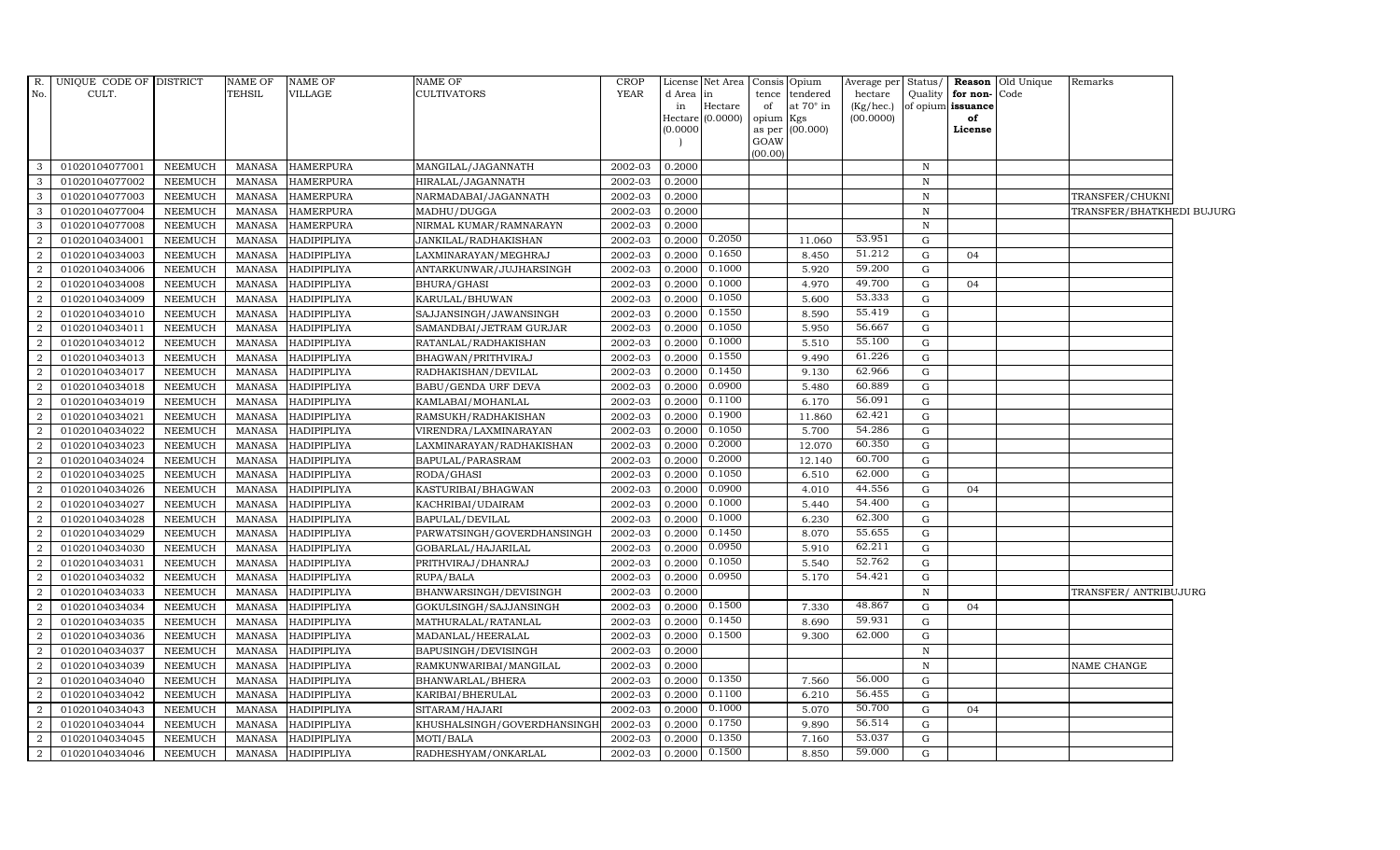| R.             | UNIQUE CODE OF DISTRICT |                | <b>NAME OF</b> | NAME OF            | <b>NAME OF</b>             | <b>CROP</b> |           | License Net Area            | Consis Opium    |           |                        |              |                         | Average per Status/   Reason   Old Unique | Remarks                       |
|----------------|-------------------------|----------------|----------------|--------------------|----------------------------|-------------|-----------|-----------------------------|-----------------|-----------|------------------------|--------------|-------------------------|-------------------------------------------|-------------------------------|
| No.            | CULT.                   |                | TEHSIL         | VILLAGE            | <b>CULTIVATORS</b>         | <b>YEAR</b> | d Area in |                             | tence           | tendered  | hectare                |              | Quality for non-Code    |                                           |                               |
|                |                         |                |                |                    |                            |             | in        | Hectare<br>Hectare (0.0000) | of<br>opium Kgs | at 70° in | (Kg/hec.)<br>(00.0000) |              | of opium issuance<br>of |                                           |                               |
|                |                         |                |                |                    |                            |             | (0.0000)  |                             | as per          | (00.000)  |                        |              | License                 |                                           |                               |
|                |                         |                |                |                    |                            |             |           |                             | GOAW            |           |                        |              |                         |                                           |                               |
|                |                         |                |                |                    |                            |             |           |                             | (00.00)         |           |                        |              |                         |                                           |                               |
| 2              | 01020104034047          | <b>NEEMUCH</b> | MANASA         | <b>HADIPIPLIYA</b> | RAMCHANDRA/NARAYAN         | 2002-03     | 0.2000    | 0.1050                      |                 | 5.700     | 54.286                 | G            |                         |                                           |                               |
| $\overline{2}$ | 01020104034048          | <b>NEEMUCH</b> | MANASA         | <b>HADIPIPLIYA</b> | BAPULAL/HEERALAL           | 2002-03     | 0.2000    | 0.1600                      |                 | 8.780     | 54.875                 | G            |                         |                                           |                               |
| $\overline{2}$ | 01020104034049          | <b>NEEMUCH</b> | <b>MANASA</b>  | HADIPIPLIYA        | BHERULAL/NARAYAN           | 2002-03     | 0.2000    | 0.0950                      |                 | 5.820     | 61.263                 | G            |                         |                                           |                               |
| $\overline{2}$ | 01020104034050          | <b>NEEMUCH</b> | <b>MANASA</b>  | <b>HADIPIPLIYA</b> | BHERULAL/RAMAJI BHIL       | 2002-03     | 0.2000    |                             |                 |           |                        | ${\bf N}$    |                         |                                           |                               |
| $\overline{2}$ | 01020104034051          | <b>NEEMUCH</b> | <b>MANASA</b>  | <b>HADIPIPLIYA</b> | DINESH/MEGHRAJ             | 2002-03     | 0.2000    | 0.1050                      |                 | 5.850     | 55.714                 | $\mathbf G$  |                         |                                           |                               |
| 2              | 01020104034052          | NEEMUCH        | <b>MANASA</b>  | HADIPIPLIYA        | JAMNALAL/MEGHRAJ           | 2002-03     | 0.2000    | 0.1500                      |                 | 7.680     | 51.200                 | G            | 04                      |                                           |                               |
| 2              | 01020104034053          | <b>NEEMUCH</b> | <b>MANASA</b>  | <b>HADIPIPLIYA</b> | RAMCHANDRA/HINDUJARMAN     | 2002-03     | 0.2000    | 0.1050                      |                 | 5.420     | 51.619                 | ${\rm G}$    | 04                      |                                           |                               |
| $\overline{2}$ | 01020104034054          | <b>NEEMUCH</b> | <b>MANASA</b>  | <b>HADIPIPLIYA</b> | HARIRAM/CHOTU              | 2002-03     | 0.2000    | 0.1900                      |                 | 11.050    | 58.158                 | $\mathbf G$  |                         |                                           |                               |
| $\overline{2}$ | 01020104034055          | <b>NEEMUCH</b> | <b>MANASA</b>  | HADIPIPLIYA        | JAMANATIBAI/MANGU          | 2002-03     | 0.2000    | 0.1550                      |                 | 9.010     | 58.129                 | G            |                         |                                           |                               |
| $\overline{2}$ | 01020104034056          | <b>NEEMUCH</b> | <b>MANASA</b>  | <b>HADIPIPLIYA</b> | BAPULAL/RUPAJI             | 2002-03     | 0.2000    | 0.1100                      |                 | 6.150     | 55.909                 | $\mathbf G$  |                         |                                           |                               |
| $\overline{a}$ | 01020104034057          | <b>NEEMUCH</b> | <b>MANASA</b>  | HADIPIPLIYA        | SATYANARAYAN/LAXMINARAYAN  | 2002-03     | 0.2000    | 0.1550                      |                 | 8.960     | 57.806                 | G            |                         |                                           |                               |
| $\overline{2}$ | 01020104034058          | <b>NEEMUCH</b> | <b>MANASA</b>  | <b>HADIPIPLIYA</b> | VARDIBAI/BHANWARLAL        | 2002-03     | 0.2000    |                             |                 |           |                        | N            |                         |                                           |                               |
| 2              | 01020104034059          | <b>NEEMUCH</b> | <b>MANASA</b>  | <b>HADIPIPLIYA</b> | BHAGIRATH/HARIKISHAN       | 2002-03     | 0.2000    |                             |                 |           |                        | N            |                         |                                           |                               |
| $\overline{2}$ | 01020104034060          | <b>NEEMUCH</b> | <b>MANASA</b>  | HADIPIPLIYA        | SUKHLAL/HAMER              | 2002-03     | 0.2000    | 0.1050                      |                 | 6.210     | 59.143                 | G            |                         |                                           |                               |
| $\overline{2}$ | 01020104034061          | <b>NEEMUCH</b> | <b>MANASA</b>  | HADIPIPLIYA        | TEJSINGH/GOVERDHANSINGH    | 2002-03     | 0.2000    | 0.1500                      |                 | 8.170     | 54.467                 | ${\rm G}$    |                         |                                           |                               |
| $\overline{a}$ | 01020104034063          | <b>NEEMUCH</b> | <b>MANASA</b>  | <b>HADIPIPLIYA</b> | FAKIRCHANDRA/KISHAN        | 2002-03     | 0.2000    | 0.1000                      |                 | 5.300     | 53.000                 | G            |                         |                                           |                               |
| $\overline{2}$ | 01020104034067          | <b>NEEMUCH</b> | <b>MANASA</b>  | HADIPIPLIYA        | BAGDIRAM/DHURAJI           | 2002-03     | 0.2000    | 0.0950                      |                 | 5.360     | 56.421                 | G            |                         |                                           |                               |
| 2              | 01020104034068          | <b>NEEMUCH</b> | <b>MANASA</b>  | <b>HADIPIPLIYA</b> | MOHANLAL/HEERALAL          | 2002-03     | 0.2000    |                             |                 |           |                        | N            |                         |                                           |                               |
| $\overline{2}$ | 01020104034070          | <b>NEEMUCH</b> | <b>MANASA</b>  | HADIPIPLIYA        | MANNALAL/GHASI             | 2002-03     | 0.2000    |                             |                 |           |                        | $\mathbf{F}$ |                         |                                           |                               |
| $\overline{2}$ | 01020104034071          | <b>NEEMUCH</b> | <b>MANASA</b>  | <b>HADIPIPLIYA</b> | NATHU/BALA                 | 2002-03     | 0.2000    | 0.1000                      |                 | 5.680     | 56.800                 | $\mathbf G$  |                         |                                           |                               |
| 2              | 01020104034074          | <b>NEEMUCH</b> | <b>MANASA</b>  | <b>HADIPIPLIYA</b> | KASHIBAI/DOLATRAM          | 2002-03     | 0.2000    |                             |                 |           |                        | $\, {\rm N}$ |                         |                                           |                               |
| $\overline{2}$ | 01020104034075          | <b>NEEMUCH</b> | <b>MANASA</b>  | HADIPIPLIYA        | SARDARBAI/PARTHA           | 2002-03     | 0.2000    | 0.1000                      |                 | 5.550     | 55.500                 | G            |                         |                                           |                               |
| 2              | 01020104034076          | <b>NEEMUCH</b> | MANASA         | HADIPIPLIYA        | RAJENDRA/RAMESHWAR         | 2002-03     | 0.2000    | 0.1750                      |                 | 7.740     | 44.229                 | G            | 04                      |                                           |                               |
| $\overline{2}$ | 01020104034007          | <b>NEEMUCH</b> | <b>MANASA</b>  | HADIPIPLIYA        | UMARAVSINGH/GOVERDHANSINGH | 2002-03     | 0.2000    | 0.1600                      |                 | 8.850     | 55.313                 | $\mathbf G$  |                         |                                           |                               |
| 2              | 01020104034015          | <b>NEEMUCH</b> | <b>MANASA</b>  | HADIPIPLIYA        | GOPAL/ONKARLAL             | 2002-03     | 0.2000    | 0.2000                      |                 | 11.540    | 57.700                 | ${\rm G}$    |                         |                                           |                               |
| $\overline{2}$ | 01020104034077          | <b>NEEMUCH</b> | <b>MANASA</b>  | HADIPIPLIYA        | PRAKASHCHANDRA/MADANLAL    | 2002-03     | 0.2000    | 0.2050                      |                 | 12.040    | 58.732                 | G            |                         |                                           |                               |
| 2              | 01020104034078          | <b>NEEMUCH</b> | <b>MANASA</b>  | HADIPIPLIYA        | RADHESHYAM/RATANLAL        | 2002-03     | 0.2000    | 0.1650                      |                 | 9.310     | 56.424                 | G            |                         |                                           |                               |
| 2              | 01020104034079          | <b>NEEMUCH</b> | <b>MANASA</b>  | HADIPIPLIYA        | RODILAL/CHANDA             | 2002-03     | 0.2000    | 0.1050                      |                 | 4.840     | 46.095                 | G            | 04                      |                                           |                               |
| 2              | 01020104034080          | <b>NEEMUCH</b> | <b>MANASA</b>  | HADIPIPLIYA        | RAMLAL/HAMER               | 2002-03     | 0.2000    |                             |                 |           |                        | $\, {\rm N}$ |                         |                                           |                               |
| $\overline{2}$ | 01020104034081          | <b>NEEMUCH</b> | <b>MANASA</b>  | HADIPIPLIYA        | KARANSINGH/HARISINGH       | 2002-03     | 0.2000    | 0.1400                      |                 | 7.590     | 54.214                 | $\mathbf G$  |                         |                                           |                               |
| $\overline{2}$ | 01020104034082          | <b>NEEMUCH</b> | <b>MANASA</b>  | <b>HADIPIPLIYA</b> | VINODKUMAR/CHOGA           | 2002-03     | 0.2000    | 0.1600                      |                 | 8.810     | 55.063                 | G            |                         |                                           |                               |
| 2              | 01020104034083          | <b>NEEMUCH</b> | <b>MANASA</b>  | HADIPIPLIYA        | PRABHULAL/JETRAM           | 2002-03     | 0.2000    | 0.1300                      |                 | 7.350     | 56.538                 | G            |                         |                                           |                               |
| $\overline{a}$ | 01020104034084          | <b>NEEMUCH</b> | <b>MANASA</b>  | HADIPIPLIYA        | RADHESHYAM/BHONA           | 2002-03     | 0.2000    | 0.1050                      |                 | 5.580     | 53.143                 | ${\rm G}$    |                         |                                           |                               |
| 2              | 01020104034085          | <b>NEEMUCH</b> | <b>MANASA</b>  | <b>HADIPIPLIYA</b> | NANALAL/GOBARLAL           | 2002-03     | 0.2000    | 0.1100                      |                 | 6.450     | 58.636                 | ${\rm G}$    |                         |                                           |                               |
| $\overline{2}$ | 01020104034086          | <b>NEEMUCH</b> | <b>MANASA</b>  | HADIPIPLIYA        | BABULAL/PRABHULAL          | 2002-03     | 0.2000    | 0.0900                      |                 | 5.130     | 57.000                 | $\mathbf G$  |                         |                                           |                               |
| $\overline{2}$ | 01020104034087          | <b>NEEMUCH</b> | <b>MANASA</b>  | HADIPIPLIYA        | RATANLAL/KUKAJI            | 2002-03     | 0.2000    | 0.1000                      |                 | 6.040     | 60.400                 | G            |                         |                                           |                               |
| $\overline{2}$ | 01020104034088          | <b>NEEMUCH</b> | <b>MANASA</b>  | HADIPIPLIYA        | GORISHANAKAR/NARAYANJI     | 2002-03     | 0.2000    | 0.1000                      |                 | 5.560     | 55.600                 | G            |                         |                                           | 0102010403802TRANSFER/DANGADI |
| $\overline{1}$ | 01020104018001          | <b>NEEMUCH</b> | <b>MANASA</b>  | GOTHDA             | BHANWARLAL/BHERULAL        | 2002-03     | 0.2000    | 0.2050                      |                 | 12.290    | 59.951                 | G            |                         |                                           |                               |
| $\overline{1}$ | 01020104018002          | <b>NEEMUCH</b> | <b>MANASA</b>  | <b>GOTHDA</b>      | DEVA/MOTI                  | 2002-03     | 0.2000    | 0.1700                      |                 | 9.900     | 58.235                 | G            |                         |                                           |                               |
|                | 01020104018003          | <b>NEEMUCH</b> | <b>MANASA</b>  | <b>GOTHDA</b>      | RODA/DEVA BHIL             | 2002-03     | 0.2000    | 0.1450                      |                 | 7.710     | 53.172                 | $\mathbf G$  |                         |                                           |                               |
| $\overline{1}$ | 01020104018006          | <b>NEEMUCH</b> | <b>MANASA</b>  | <b>GOTHDA</b>      | BHERU/HOLA                 | 2002-03     | 0.2000    | 0.1400                      |                 | 8.050     | 57.500                 | G            |                         |                                           |                               |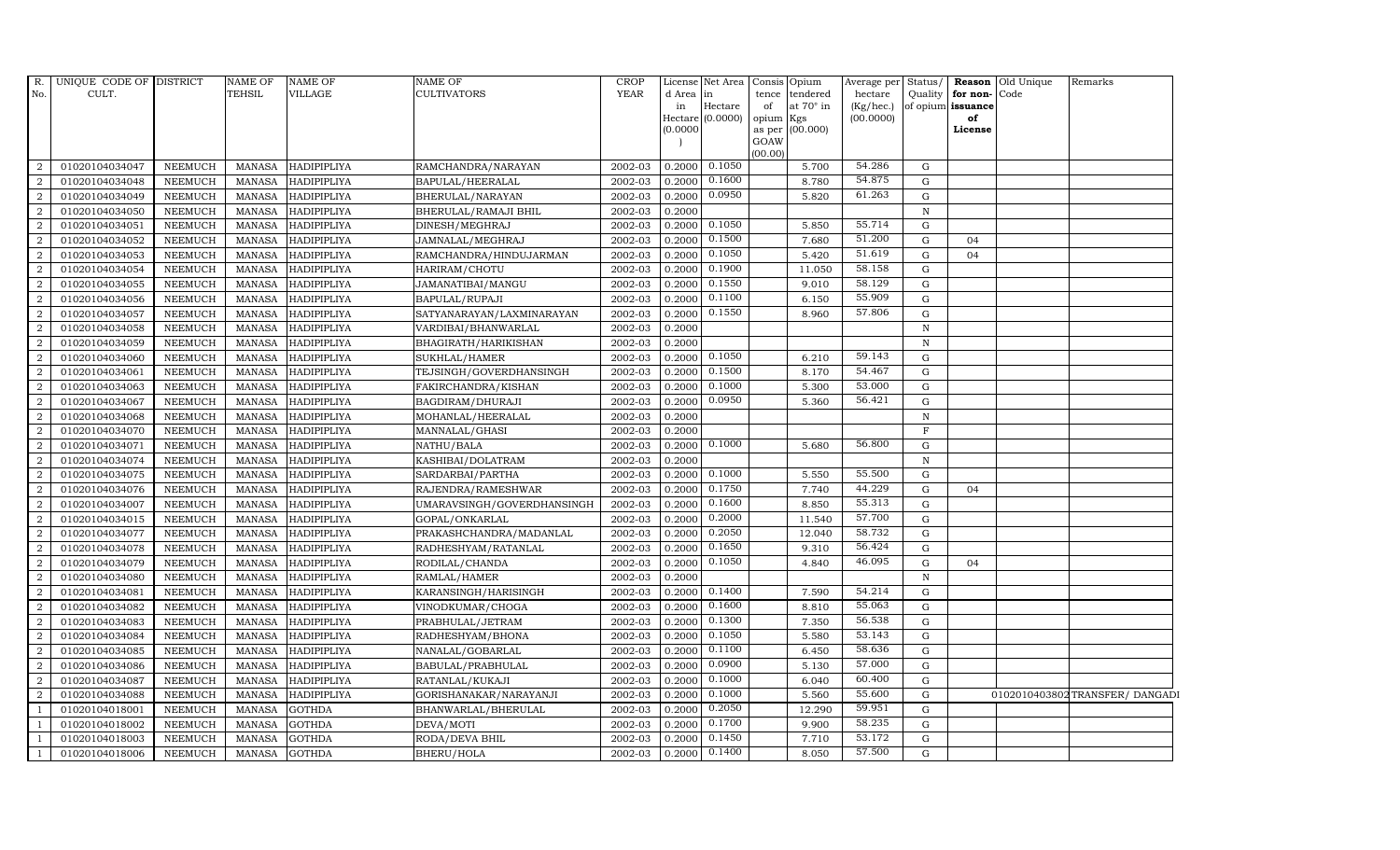| R.                       | UNIQUE CODE OF DISTRICT |                | <b>NAME OF</b> | <b>NAME OF</b>       | NAME OF               | CROP        |                 | License Net Area | Consis      | Opium                        | Average per Status/  |              |                                   | <b>Reason</b> Old Unique | Remarks              |
|--------------------------|-------------------------|----------------|----------------|----------------------|-----------------------|-------------|-----------------|------------------|-------------|------------------------------|----------------------|--------------|-----------------------------------|--------------------------|----------------------|
| No.                      | CULT.                   |                | <b>TEHSIL</b>  | VILLAGE              | CULTIVATORS           | <b>YEAR</b> | d Area in<br>in | Hectare          | tence<br>of | tendered<br>at $70^\circ$ in | hectare<br>(Kg/hec.) | Quality      | for non-Code<br>of opium issuance |                          |                      |
|                          |                         |                |                |                      |                       |             |                 | Hectare (0.0000) | opium       | Kgs                          | (00.0000)            |              | of                                |                          |                      |
|                          |                         |                |                |                      |                       |             | (0.0000)        |                  | as per      | (00.000)                     |                      |              | License                           |                          |                      |
|                          |                         |                |                |                      |                       |             |                 |                  | GOAW        |                              |                      |              |                                   |                          |                      |
| - 1                      | 01020104018007          | <b>NEEMUCH</b> | MANASA         | <b>GOTHDA</b>        | SHOKIN/MODIRAM        | 2002-03     | 0.2000          | 0.1000           | (00.00)     | 6.050                        | 60.500               | G            |                                   |                          |                      |
| $\overline{\phantom{0}}$ | 01020104018008          | <b>NEEMUCH</b> | <b>MANASA</b>  | <b>GOTHDA</b>        | PANNALAL/DEVA         | 2002-03     | 0.2000          | 0.1750           |             | 9.260                        | 52.914               | G            |                                   |                          |                      |
| $\overline{1}$           | 01020104018010          | <b>NEEMUCH</b> | <b>MANASA</b>  | <b>GOTHDA</b>        | MANGILAL/VENA         | 2002-03     | 0.2000          | 0.1700           |             | 9.620                        | 56.588               | G            |                                   |                          |                      |
|                          | 01020104018013          | <b>NEEMUCH</b> | <b>MANASA</b>  | <b>GOTHDA</b>        | SUNDARJI/NARAYAN      | 2002-03     | 0.2000          | 0.1450           |             | 8.010                        | 55.241               | G            |                                   |                          |                      |
| $\overline{1}$           | 01020104018015          | <b>NEEMUCH</b> | <b>MANASA</b>  | <b>GOTHDA</b>        | PYARIBAI/MOTI BHIL    | 2002-03     | 0.2000          | 0.2050           |             | 12.160                       | 59.317               | ${\rm G}$    |                                   |                          |                      |
| $\mathbf{3}$             | 01020104067002          | <b>NEEMUCH</b> | <b>MANASA</b>  | <b>GANGNIA KHEDI</b> | RAMCHANDRA/HIRALAL    | 2002-03     | 0.2000          |                  |             |                              |                      | $\mathbb N$  |                                   |                          |                      |
| $\mathbf{3}$             | 01020104067003          | <b>NEEMUCH</b> | <b>MANASA</b>  | <b>GANGNIA KHEDI</b> | BHERULAL/LALA         | 2002-03     | 0.2000          |                  |             |                              |                      | $\, {\bf N}$ |                                   |                          | TRANSFER/KHEDAL      |
| $\mathbf{3}$             | 01020104067005          | NEEMUCH        | <b>MANASA</b>  | <b>GANGNIA KHEDI</b> | SUKHLAL/RATANLAL      | 2002-03     | 0.2000          |                  |             |                              |                      | $\mathbf N$  |                                   |                          |                      |
| 3                        | 01020104067006          | <b>NEEMUCH</b> | <b>MANASA</b>  | <b>GANGNIA KHEDI</b> | KANHYALAL/KALU        | 2002-03     | 0.2000          |                  |             |                              |                      | $\mathbb N$  |                                   |                          |                      |
| 3                        | 01020104067009          | <b>NEEMUCH</b> | <b>MANASA</b>  | <b>GANGNIA KHEDI</b> | BHAGATRAM/NARAYAN     | 2002-03     | 0.2000          |                  |             |                              |                      | $\, {\rm N}$ |                                   |                          |                      |
| 3                        | 01020104067010          | <b>NEEMUCH</b> | <b>MANASA</b>  | <b>GANGNIA KHEDI</b> | BHULIBAI/TULSIRAM     | 2002-03     | 0.2000          |                  |             |                              |                      | $\mathbf N$  |                                   |                          | NAMECHANGE           |
| $\mathbf{3}$             | 01020104067011          | <b>NEEMUCH</b> | <b>MANASA</b>  | <b>GANGNIA KHEDI</b> | SOHANBAI/PREMCHAND    | 2002-03     | 0.2000          |                  |             |                              |                      | $\mathbf N$  |                                   |                          | TRANSFER/PIPLON      |
| $\mathbf{3}$             | 01020104067013          | NEEMUCH        | <b>MANASA</b>  | <b>GANGNIA KHEDI</b> | GITABAI/MANGILAL      | 2002-03     | 0.2000          |                  |             |                              |                      | N            |                                   |                          |                      |
| 3                        | 01020104067014          | <b>NEEMUCH</b> | <b>MANASA</b>  | <b>GANGNIA KHEDI</b> | BHUVANIRAM/DEVKISHAN  | 2002-03     | 0.2000          |                  |             |                              |                      | $\mathbb N$  |                                   |                          |                      |
| 3                        | 01020104067015          | <b>NEEMUCH</b> | <b>MANASA</b>  | <b>GANGNIA KHEDI</b> | KACHRU/KAVARLAL       | 2002-03     | 0.2000          |                  |             |                              |                      | $\mathbf N$  |                                   |                          |                      |
| $\mathbf{3}$             | 01020104067016          | <b>NEEMUCH</b> | <b>MANASA</b>  | <b>GANGNIA KHEDI</b> | KARULAL/NATHULAL      | 2002-03     | 0.2000          | 0.1000           |             | 5.790                        | 57.900               | G            |                                   |                          |                      |
| 3                        | 01020104067021          | <b>NEEMUCH</b> | <b>MANASA</b>  | <b>GANGNIA KHEDI</b> | BAPULAL/NARAYAN       | 2002-03     | 0.2000          |                  |             |                              |                      | $\mathbf N$  |                                   |                          |                      |
| $\mathbf{3}$             | 01020104067022          | <b>NEEMUCH</b> | <b>MANASA</b>  | <b>GANGNIA KHEDI</b> | GANESHRAM/NATHU       | 2002-03     | 0.2000          | 0.1050           |             | 5.660                        | 53.905               | G            |                                   |                          |                      |
| $\mathbf{3}$             | 01020104067026          | <b>NEEMUCH</b> | <b>MANASA</b>  | <b>GANGNIA KHEDI</b> | KACHRULAL/PYARA       | 2002-03     | 0.2000          |                  |             |                              |                      | $\mathbf N$  |                                   |                          |                      |
| 3                        | 01020104067028          | <b>NEEMUCH</b> | <b>MANASA</b>  | <b>GANGNIA KHEDI</b> | KALURAM/NANURAM       | 2002-03     | 0.2000          |                  |             |                              |                      | $\mathbf N$  |                                   |                          |                      |
| $\mathbf{3}$             | 01020104067030          | <b>NEEMUCH</b> | <b>MANASA</b>  | <b>GANGNIA KHEDI</b> | PRAHLADKUVAR/BADRILAL | 2002-03     | 0.2000          |                  |             |                              |                      | N            |                                   |                          |                      |
| $\mathbf{3}$             | 01020104067032          | NEEMUCH        | <b>MANASA</b>  | <b>GANGNIA KHEDI</b> | MANGILAL/LALARAM      | 2002-03     | 0.2000          |                  |             |                              |                      | $\mathbf N$  |                                   |                          | TRANSFER/BORKHEDI    |
| $\mathbf{3}$             | 01020104067023          | <b>NEEMUCH</b> | <b>MANASA</b>  | <b>GANGNIA KHEDI</b> | BASANTILAL/TEJMAL     | 2002-03     | 0.2000          | 0.1050           |             | 4.330                        | 41.238               | G            | 04                                |                          |                      |
| 3                        | 01020104067033          | <b>NEEMUCH</b> | <b>MANASA</b>  | <b>GANGNIA KHEDI</b> | RAMLAL/SUKHLAL        | 2002-03     | 0.2000          |                  |             |                              |                      | N            |                                   |                          |                      |
| 3                        | 01020104067034          | <b>NEEMUCH</b> | <b>MANASA</b>  | <b>GANGNIA KHEDI</b> | BHAVARIBAI/DEVILAL    | 2002-03     | 0.2000          |                  |             |                              |                      | $\mathbb N$  |                                   |                          | TRANSFER/PTATAP PURA |
| $\overline{1}$           | 01020104023001          | <b>NEEMUCH</b> | <b>MANASA</b>  | <b>GAFARDA</b>       | NONDRAM/NARAYAN       | 2002-03     | 0.2000          | 0.1600           |             | 10.390                       | 64.938               | G            |                                   |                          |                      |
| $\overline{1}$           | 01020104023002          | NEEMUCH        | <b>MANASA</b>  | <b>GAFARDA</b>       | MODIRAM/HEERA         | 2002-03     | 0.2000          | 0.2000           |             | 13.150                       | 65.750               | G            |                                   |                          |                      |
| <sup>1</sup>             | 01020104023003          | <b>NEEMUCH</b> | <b>MANASA</b>  | <b>GAFARDA</b>       | RUPIBAI/RAMA          | 2002-03     | 0.2000          | 0.1500           |             | 8.730                        | 58.200               | G            |                                   |                          | NAME CHANGE          |
| $\overline{1}$           | 01020104023005          | <b>NEEMUCH</b> | <b>MANASA</b>  | <b>GAFARDA</b>       | HEERALAL/HARIRAM      | 2002-03     | 0.2000          | 0.1500           |             | 9.550                        | 63.667               | $\mathbf G$  |                                   |                          |                      |
| $\overline{1}$           | 01020104023018          | <b>NEEMUCH</b> | <b>MANASA</b>  | <b>GAFARDA</b>       | RADHESHYAM/ONKARLAL   | 2002-03     | 0.2000          | 0.2000           |             | 11.320                       | 56.600               | G            |                                   |                          |                      |
| $\overline{1}$           | 01020104023009          | <b>NEEMUCH</b> | <b>MANASA</b>  | <b>GAFARDA</b>       | SHANTILAL/MODIRAM     | 2002-03     | 0.2000          | 0.1500           |             | 9.930                        | 66.200               | G            |                                   |                          |                      |
| $\overline{1}$           | 01020104023008          | <b>NEEMUCH</b> | <b>MANASA</b>  | <b>GAFARDA</b>       | BHUWANIRAM/MODIRAM    | 2002-03     | 0.2000          | 0.1900           |             | 13.120                       | 69.053               | $\mathbf G$  |                                   |                          |                      |
| <sup>1</sup>             | 01020104023010          | <b>NEEMUCH</b> | <b>MANASA</b>  | <b>GAFARDA</b>       | KALURAM/BHURA         | 2002-03     | 0.2000          | 0.1000           |             | 5.760                        | 57.600               | G            |                                   |                          |                      |
| $\overline{1}$           | 01020104023011          | <b>NEEMUCH</b> | <b>MANASA</b>  | <b>GAFARDA</b>       | RUPA/HARIRAM          | 2002-03     | 0.2000          | 0.1500           |             | 9.840                        | 65.600               | G            |                                   |                          |                      |
| $\overline{1}$           | 01020104023012          | <b>NEEMUCH</b> | <b>MANASA</b>  | <b>GAFARDA</b>       | BHERU/GOPAL           | 2002-03     | 0.2000          | 0.1450<br>0.2000 |             | 9.640                        | 66.483<br>54.600     | G            |                                   |                          |                      |
| $\overline{1}$           | 01020104023013          | <b>NEEMUCH</b> | <b>MANASA</b>  | <b>GAFARDA</b>       | NARAYAN/PURA          | 2002-03     | 0.2000          |                  |             | 10.920                       | 57.613               | G            |                                   |                          |                      |
| <sup>1</sup>             | 01020104023014          | <b>NEEMUCH</b> | <b>MANASA</b>  | <b>GAFARDA</b>       | RAMLAL/KESHURAM       | 2002-03     | 0.2000          | 0.1550<br>0.2100 |             | 8.930                        | 57.714               | $\mathbf G$  |                                   |                          |                      |
| $\overline{1}$           | 01020104023015          | <b>NEEMUCH</b> | MANASA         | <b>GAFARDA</b>       | RAMNARAYAN/GORILAL    | 2002-03     | 0.2000          | 0.2000           |             | 12.120                       | 63.100               | G            |                                   |                          |                      |
| -1                       | 01020104023004          | <b>NEEMUCH</b> | <b>MANASA</b>  | <b>GAFARDA</b>       | MANGIBAI/MODIRAM      | 2002-03     | 0.2000          | 0.1500           |             | 12.620                       | 67.867               | G            |                                   |                          |                      |
| <sup>1</sup>             | 01020104023006          | <b>NEEMUCH</b> | <b>MANASA</b>  | <b>GAFARDA</b>       | LAHRIBAI/NANALAL      | 2002-03     | 0.2000          | 0.2000           |             | 10.180                       | 55.600               | G            |                                   |                          |                      |
| $\mathbf{1}$             | 01020104023016          | <b>NEEMUCH</b> | <b>MANASA</b>  | <b>GAFARDA</b>       | MAGNIBAI/NANURAM      | 2002-03     | 0.2000          |                  |             | 11.120                       |                      | G            |                                   |                          |                      |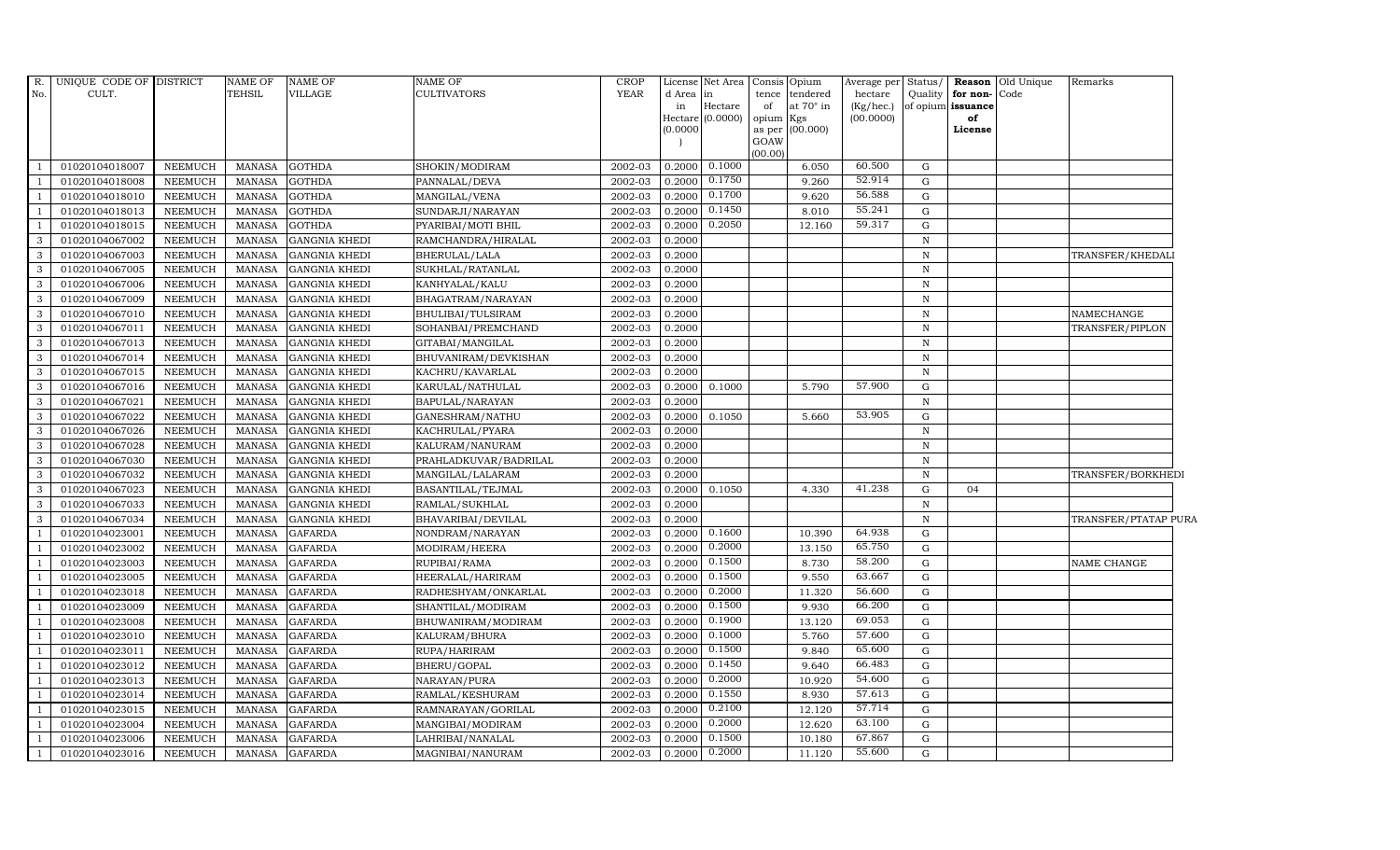| R.               | UNIQUE CODE OF DISTRICT |                | NAME OF       | <b>NAME OF</b>  | <b>NAME OF</b>          | <b>CROP</b> |          | License Net Area   Consis   Opium |           |                  | Average per            | Status/     |                         | <b>Reason</b> Old Unique | Remarks                           |  |
|------------------|-------------------------|----------------|---------------|-----------------|-------------------------|-------------|----------|-----------------------------------|-----------|------------------|------------------------|-------------|-------------------------|--------------------------|-----------------------------------|--|
| No.              | CULT.                   |                | TEHSIL        | VILLAGE         | <b>CULTIVATORS</b>      | YEAR        | d Area   | in                                |           | tence tendered   | hectare                | Quality     | for non-                | Code                     |                                   |  |
|                  |                         |                |               |                 |                         |             | in       | Hectare<br>Hectare (0.0000)       | of        | at $70^\circ$ in | (Kg/hec.)<br>(00.0000) |             | of opium issuance<br>of |                          |                                   |  |
|                  |                         |                |               |                 |                         |             | (0.0000) |                                   | opium Kgs | as per (00.000)  |                        |             | License                 |                          |                                   |  |
|                  |                         |                |               |                 |                         |             |          |                                   | GOAW      |                  |                        |             |                         |                          |                                   |  |
|                  |                         |                |               |                 |                         |             |          |                                   | (00.00)   |                  |                        |             |                         |                          |                                   |  |
| $\overline{1}$   | 01020104023017          | <b>NEEMUCH</b> | MANASA        | <b>GAFARDA</b>  | MOTILAL/RAJMAL          | 2002-03     | 0.2000   | 0.1500                            |           | 8.430            | 56.200                 | G           |                         |                          |                                   |  |
| $\overline{1}$   | 01020104023020          | NEEMUCH        | MANASA        | <b>GAFARDA</b>  | AMARCHANDRA/MEGHA       | 2002-03     | 0.2000   | 0.1450                            |           | 8.940            | 61.655                 | G           |                         |                          |                                   |  |
| $\overline{1}$   | 01020104023021          | <b>NEEMUCH</b> | <b>MANASA</b> | <b>GAFARDA</b>  | BABULAL/GORILAL         | 2002-03     | 0.2000   | 0.1000                            |           | 6.070            | 60.700                 | G           |                         |                          |                                   |  |
|                  | 01020104023022          | <b>NEEMUCH</b> | <b>MANASA</b> | <b>GAFARDA</b>  | BHAGIRATH/GORILAL       | 2002-03     | 0.2000   | 0.2000                            |           | 11.800           | 59.000                 | G           |                         |                          |                                   |  |
| $\mathbf{1}$     | 01020104023023          | <b>NEEMUCH</b> | <b>MANASA</b> | <b>GAFARDA</b>  | BHAGIRATH / RAJMAL      | 2002-03     | 0.2000   | 0.1500                            |           | 8.960            | 59.733                 | G           |                         |                          |                                   |  |
| $\overline{1}$   | 01020104023024          | <b>NEEMUCH</b> | <b>MANASA</b> | <b>GAFARDA</b>  | PYARJI/HANSA            | 2002-03     | 0.2000   | 0.1500                            |           | 9.220            | 61.467                 | G           |                         |                          |                                   |  |
| $\overline{1}$   | 01020104023025          | <b>NEEMUCH</b> | <b>MANASA</b> | <b>GAFARDA</b>  | LALURAM/MANGILAL        | 2002-03     | 0.2000   | 0.1900                            |           | 12.500           | 65.789                 | G           |                         |                          |                                   |  |
| $\overline{1}$   | 01020104023026          | <b>NEEMUCH</b> | <b>MANASA</b> | <b>GAFARDA</b>  | KANHAIYALAL/HARIRAM     | 2002-03     | 0.2000   | 0.1500                            |           | 8.900            | 59.333                 | G           |                         |                          |                                   |  |
|                  | 01020104023027          | <b>NEEMUCH</b> | <b>MANASA</b> | <b>GAFARDA</b>  | NONDRAM/HARIRAM         | 2002-03     | 0.2000   | 0.1500                            |           | 8.650            | 57.667                 | G           |                         |                          |                                   |  |
| $\overline{1}$   | 01020104023030          | <b>NEEMUCH</b> | <b>MANASA</b> | <b>GAFARDA</b>  | RAMCHANDRA/KANWARLAL    | 2002-03     | 0.2000   | 0.1950                            |           | 11.980           | 61.436                 | G           |                         |                          |                                   |  |
| $\overline{1}$   | 01020104023032          | <b>NEEMUCH</b> | <b>MANASA</b> | <b>GAFARDA</b>  | SHOKIN/GORILAL          | 2002-03     | 0.2000   | 0.2050                            |           | 12.580           | 61.366                 | G           |                         |                          |                                   |  |
| $\overline{1}$   | 01020104023033          | <b>NEEMUCH</b> | MANASA        | <b>GAFARDA</b>  | ONKARLAL/NANALAL        | 2002-03     | 0.2000   | 0.2000                            |           | 12.300           | 61.500                 | G           |                         |                          |                                   |  |
| $\overline{1}$   | 01020104023037          | <b>NEEMUCH</b> | <b>MANASA</b> | <b>GAFARDA</b>  | BHERULAL/MEGHRAJ        | 2002-03     | 0.2000   | 0.2000                            |           | 12.650           | 63.250                 | G           |                         |                          |                                   |  |
| $\overline{1}$   | 01020104023038          | <b>NEEMUCH</b> | <b>MANASA</b> | <b>GAFARDA</b>  | GANGARAM/MODIRAM        | 2002-03     | 0.2000   | 0.1000                            |           | 5.620            | 56.200                 | G           |                         |                          |                                   |  |
|                  | 01020104023039          | NEEMUCH        | <b>MANASA</b> | <b>GAFARDA</b>  | RAMCHANDRA/MODIRAM      | 2002-03     | 0.2000   | 0.2000                            |           | 12.800           | 64.000                 | ${\rm G}$   |                         |                          |                                   |  |
| $\mathbf{1}$     | 01020104023041          | <b>NEEMUCH</b> | <b>MANASA</b> | <b>GAFARDA</b>  | MOTILAL/NARAYAN         | 2002-03     | 0.2000   | 0.1500                            |           | 9.540            | 63.600                 | G           |                         |                          |                                   |  |
| $\mathbf{1}$     | 01020104023042          | <b>NEEMUCH</b> | MANASA        | <b>GAFARDA</b>  | KANWARLAL/BHERULAL      | 2002-03     | 0.2000   | 0.2000                            |           | 11.310           | 56.550                 | G           |                         |                          |                                   |  |
| $\overline{1}$   | 01020104023043          | <b>NEEMUCH</b> | <b>MANASA</b> | <b>GAFARDA</b>  | NANDLAL/BHERULAL        | 2002-03     | 0.2000   | 0.1500                            |           | 8.510            | 56.733                 | G           |                         |                          |                                   |  |
| $\mathbf{1}$     | 01020104023047          | <b>NEEMUCH</b> | <b>MANASA</b> | <b>GAFARDA</b>  | TULSIRAM/KISHANLAL      | 2002-03     | 0.2000   | 0.2000                            |           | 12.550           | 62.750                 | G           |                         |                          |                                   |  |
|                  | 01020104023048          | <b>NEEMUCH</b> | <b>MANASA</b> | <b>GAFARDA</b>  | MANGUBAI/HARIRAM        | 2002-03     | 0.2000   | 0.1950                            |           | 12.600           | 64.615                 | G           |                         |                          |                                   |  |
| $\overline{1}$   | 01020104023051          | <b>NEEMUCH</b> | <b>MANASA</b> | <b>GAFARDA</b>  | OMPRAKASH/GORILAL       | 2002-03     | 0.2000   | 0.2000                            |           | 13.270           | 66.350                 | G           |                         |                          |                                   |  |
| -1               | 01020104023052          | <b>NEEMUCH</b> | MANASA        | <b>GAFARDA</b>  | KACHRULAL/MODIRAM       | 2002-03     | 0.2000   | 0.1500                            |           | 10.970           | 73.133                 | G           |                         |                          |                                   |  |
| $\overline{1}$   | 01020104023053          | NEEMUCH        | <b>MANASA</b> | <b>GAFARDA</b>  | BHANWARLAL/NONDRAM      | 2002-03     | 0.2000   | 0.1950                            |           | 12.440           | 63.795                 | G           |                         |                          |                                   |  |
| $\overline{1}$   | 01020104023055          | <b>NEEMUCH</b> | <b>MANASA</b> | <b>GAFARDA</b>  | SATYANARAYN/BHERULAL    | 2002-03     | 0.2000   | 0.1950                            |           | 11.930           | 61.179                 | G           |                         |                          | 0102010412006TRANSFER/ KUKDESHWAR |  |
|                  | 01020104023056          | <b>NEEMUCH</b> | <b>MANASA</b> | <b>GAFARDA</b>  | DEUBAI/NARAYAN          | 2002-03     | 0.2000   | 0.1900                            |           | 10.920           | 57.474                 | ${\rm G}$   |                         | 01020104025015           |                                   |  |
| $\mathbf{1}$     | 01020104023057          | <b>NEEMUCH</b> | <b>MANASA</b> | <b>GAFARDA</b>  | MOTILAL/KISHNA          | 2002-03     | 0.2000   | 0.2050                            |           | 11.340           | 55.317                 | G           |                         |                          | TRANSFER/ KANJARDA                |  |
| 2                | 01020104041001          | <b>NEEMUCH</b> | <b>MANASA</b> | <b>DURGPURA</b> | RAMLAL/NARAYAN          | 2002-03     | 0.2000   | 0.0950                            |           | 5.660            | 59.579                 | G           |                         |                          |                                   |  |
| $\boldsymbol{2}$ | 01020104041002          | <b>NEEMUCH</b> | <b>MANASA</b> | <b>DURGPURA</b> | KANHAIYALAL/CHAMPA      | 2002-03     | 0.2000   | 0.1000                            |           | 6.320            | 63.200                 | $\mathbf G$ |                         |                          |                                   |  |
| $\overline{2}$   | 01020104041003          | <b>NEEMUCH</b> | <b>MANASA</b> | <b>DURGPURA</b> | RAMRATAN/BHAGIRATH      | 2002-03     | 0.2000   | 0.1500                            |           | 9.510            | 63.400                 | G           |                         |                          |                                   |  |
| 2                | 01020104041004          | <b>NEEMUCH</b> | <b>MANASA</b> | <b>DURGPURA</b> | KALU/BHERA              | 2002-03     | 0.2000   | 0.2000                            |           | 12.490           | 62.450                 | G           |                         |                          |                                   |  |
| $\boldsymbol{2}$ | 01020104041005          | <b>NEEMUCH</b> | <b>MANASA</b> | <b>DURGPURA</b> | RAJARAM / GIRDHARI      | 2002-03     | 0.2000   |                                   |           |                  |                        | $\mathbf N$ |                         |                          |                                   |  |
| 2                | 01020104041006          | <b>NEEMUCH</b> | <b>MANASA</b> | <b>DURGPURA</b> | BAGDURAM/GHASI          | 2002-03     | 0.2000   | 0.0800                            |           | 4.740            | 59.250                 | G           |                         |                          |                                   |  |
| $\overline{2}$   | 01020104041007          | <b>NEEMUCH</b> | MANASA        | <b>DURGPURA</b> | KASHIRAM/BHAGIRATH      | 2002-03     | 0.2000   | 0.1500                            |           | 8.850            | 59.000                 | G           |                         |                          |                                   |  |
| $\overline{2}$   | 01020104041009          | <b>NEEMUCH</b> | <b>MANASA</b> | <b>DURGPURA</b> | LAXMINARAYAN/KISHANLAL  | 2002-03     | 0.2000   |                                   |           |                  |                        | N           |                         |                          |                                   |  |
| $\overline{2}$   | 01020104041011          | <b>NEEMUCH</b> | <b>MANASA</b> | <b>DURGPURA</b> | BHANWARLAL/LAXMINARAYAN | 2002-03     | 0.2000   | 0.1000                            |           | 5.730            | 57.300                 | G           |                         |                          |                                   |  |
| $\overline{2}$   | 01020104041014          | <b>NEEMUCH</b> | <b>MANASA</b> | <b>DURGPURA</b> | SURAJMAL/KANIRAM        | 2002-03     | 0.2000   |                                   |           |                  |                        | $\mathbf N$ |                         |                          |                                   |  |
| 2                | 01020104041015          | <b>NEEMUCH</b> | <b>MANASA</b> | <b>DURGPURA</b> | RAMESHWAR/NATHURAM      | 2002-03     | 0.2000   | 0.2050                            |           | 11.850           | 57.805                 | G           |                         |                          |                                   |  |
| $\boldsymbol{2}$ | 01020104041017          | <b>NEEMUCH</b> | <b>MANASA</b> | <b>DURGPURA</b> | RAMKISHAN/KARU          | 2002-03     | 0.2000   | 0.2050                            |           | 12.310           | 60.049                 | G           |                         |                          |                                   |  |
| $\overline{2}$   | 01020104041018          | <b>NEEMUCH</b> | <b>MANASA</b> | <b>DURGPURA</b> | VARDIBAI/DEEPA          | 2002-03     | 0.2000   | 0.1700                            |           | 9.180            | 54.000                 | G           |                         |                          |                                   |  |
| 2                | 01020104041020          | <b>NEEMUCH</b> | <b>MANASA</b> | <b>DURGPURA</b> | AMARSINGH/KHETA         | 2002-03     | 0.2000   |                                   |           |                  |                        | $\mathbb N$ |                         |                          |                                   |  |
| $\overline{2}$   | 01020104041021          | <b>NEEMUCH</b> |               | MANASA DURGPURA | TULSIRAM/KANWARLAL      | 2002-03     | 0.2000   | 0.1500                            |           | 8.940            | 59.600                 | G           |                         |                          |                                   |  |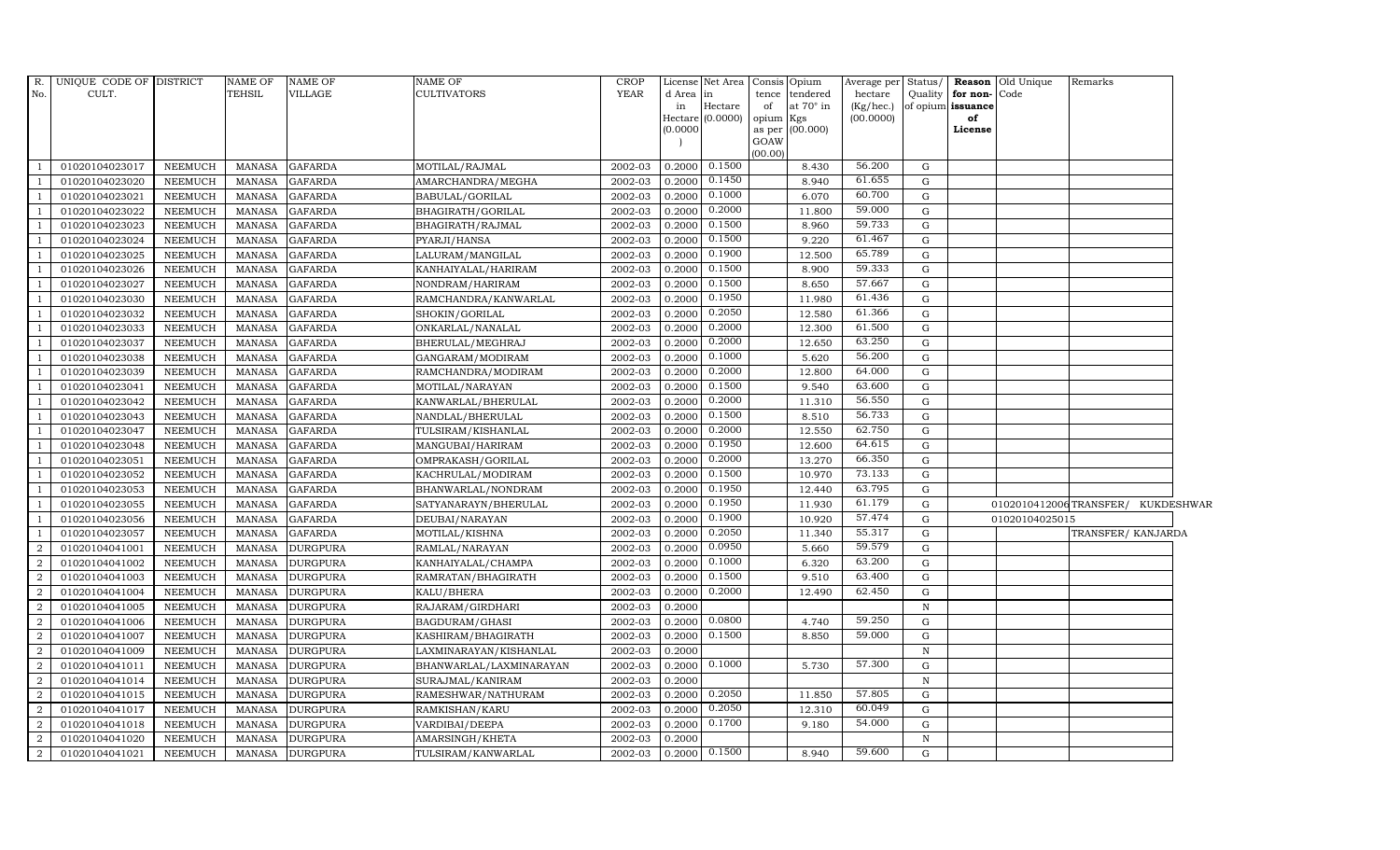| R.<br>No.      | UNIQUE CODE OF DISTRICT<br>CULT. |                | NAME OF<br>TEHSIL | <b>NAME OF</b><br>VILLAGE | NAME OF<br><b>CULTIVATORS</b> | <b>CROP</b><br><b>YEAR</b> | d Area in<br>in<br>(0.0000) | License Net Area<br>Hectare<br>Hectare $(0.0000)$ | tence<br>of<br>opium Kgs<br>GOAW | Consis Opium<br>tendered<br>at $70^\circ$ in<br>as per (00.000) | Average per Status/<br>hectare<br>(Kg/hec.)<br>(00.0000) | Quality      | for non-Code<br>of opium issuance<br>of<br>License | Reason Old Unique | Remarks                             |  |
|----------------|----------------------------------|----------------|-------------------|---------------------------|-------------------------------|----------------------------|-----------------------------|---------------------------------------------------|----------------------------------|-----------------------------------------------------------------|----------------------------------------------------------|--------------|----------------------------------------------------|-------------------|-------------------------------------|--|
|                |                                  |                |                   |                           |                               |                            |                             |                                                   | (00.00)                          |                                                                 |                                                          |              |                                                    |                   |                                     |  |
| $\overline{2}$ | 01020104041023                   | NEEMUCH        | <b>MANASA</b>     | <b>DURGPURA</b>           | MANGILAL/LALURAM              | 2002-03                    | 0.2000                      |                                                   |                                  |                                                                 |                                                          | $\mathbb N$  |                                                    |                   |                                     |  |
| $\overline{2}$ | 01020104041024                   | <b>NEEMUCH</b> | <b>MANASA</b>     | <b>DURGPURA</b>           | MADANLAL/LAXMINARAYAN         | 2002-03                    | 0.2000                      | 0.1000                                            |                                  | 5.920                                                           | 59.200                                                   | G            |                                                    |                   |                                     |  |
| $\overline{2}$ | 01020104041025                   | <b>NEEMUCH</b> | <b>MANASA</b>     | <b>DURGPURA</b>           | DALU/ONKAR                    | 2002-03                    | 0.2000                      |                                                   |                                  |                                                                 |                                                          | N            |                                                    |                   |                                     |  |
| $\overline{2}$ | 01020104041032                   | <b>NEEMUCH</b> | <b>MANASA</b>     | <b>DURGPURA</b>           | HEERABAI/NARAYAN              | 2002-03                    | 0.2000                      | 0.1500                                            |                                  | 8.630                                                           | 57.533                                                   | G            |                                                    |                   |                                     |  |
| $\overline{2}$ | 01020104041033                   | <b>NEEMUCH</b> | <b>MANASA</b>     | <b>DURGPURA</b>           | JAMNABAI/RAMCHANDRA           | 2002-03                    | 0.2000                      | 0.1000                                            |                                  | 5.620                                                           | 56.200                                                   | G            |                                                    |                   | NAME CHANGE                         |  |
| $\overline{2}$ | 01020104041010                   | <b>NEEMUCH</b> | <b>MANASA</b>     | <b>DURGPURA</b>           | PANNALAL/BALA                 | 2002-03                    | 0.2000                      |                                                   |                                  |                                                                 |                                                          | $\,$ N       |                                                    |                   |                                     |  |
| 2              | 01020104041034                   | <b>NEEMUCH</b> | MANASA            | <b>DURGPURA</b>           | BANSHILAL/MODA                | 2002-03                    | 0.2000                      | 0.1500                                            |                                  | 8.640                                                           | 57.600                                                   | G            |                                                    |                   | 0102010405400 TRANSFER/ BARDIA CANT |  |
|                | 01020104021001                   | <b>NEEMUCH</b> | <b>MANASA</b>     | <b>DUDHWA</b>             | HARIRAM/GANGARAM              | 2002-03                    | 0.2000                      | 0.1900                                            |                                  | 13.390                                                          | 70.474                                                   | G            |                                                    |                   |                                     |  |
|                | 01020104021002                   | <b>NEEMUCH</b> | <b>MANASA</b>     | <b>DUDHWA</b>             | PREMCHAND/KANHAIYALAL         | 2002-03                    | 0.2000                      | 0.1900                                            |                                  | 12.250                                                          | 64.474                                                   | G            |                                                    |                   |                                     |  |
|                | 01020104021003                   | NEEMUCH        | MANASA            | <b>DUDHWA</b>             | DOULATRAM/MODA KHATI          | 2002-03                    | 0.2000                      | 0.1450                                            |                                  | 9.920                                                           | 68.414                                                   | G            |                                                    |                   |                                     |  |
| -1             | 01020104021004                   | <b>NEEMUCH</b> | <b>MANASA</b>     | <b>DUDHWA</b>             | GOURILAL/RAMA                 | 2002-03                    | 0.2000                      | 0.1450                                            |                                  | 9.260                                                           | 63.862                                                   | G            |                                                    |                   |                                     |  |
|                | 01020104021005                   | <b>NEEMUCH</b> | <b>MANASA</b>     | <b>DUDHWA</b>             | GIRDHARI/UDA                  | 2002-03                    | 0.2000                      | 0.1900                                            |                                  | 12.350                                                          | 65.000                                                   | G            |                                                    |                   |                                     |  |
|                | 01020104021006                   | NEEMUCH        | MANASA            | <b>DUDHWA</b>             | KANWARLAL/MODA                | 2002-03                    | 0.2000                      | 0.2000                                            |                                  | 12.760                                                          | 63.800                                                   | G            |                                                    |                   |                                     |  |
|                | 01020104021009                   | <b>NEEMUCH</b> | <b>MANASA</b>     | <b>DUDHWA</b>             | RAMESHWAR/BALA                | 2002-03                    | 0.2000                      | 0.2000                                            |                                  | 11.850                                                          | 59.250                                                   | G            |                                                    |                   |                                     |  |
|                | 01020104021010                   | <b>NEEMUCH</b> | MANASA            | <b>DUDHWA</b>             | HEMDAN/DEVRAM                 | 2002-03                    | 0.2000                      | 0.1700                                            |                                  | 11.640                                                          | 68.471                                                   | ${\rm G}$    |                                                    |                   |                                     |  |
|                | 01020104021011                   | NEEMUCH        | <b>MANASA</b>     | <b>DUDHWA</b>             | NANALAL/MODA                  | 2002-03                    | 0.2000                      | 0.1950                                            |                                  | 12.280                                                          | 62.974                                                   | G            |                                                    |                   | TRANSFER/KHEDLI                     |  |
|                | 01020104021014                   | <b>NEEMUCH</b> | <b>MANASA</b>     | <b>DUDHWA</b>             | UDAIRAM/MODA                  | 2002-03                    | 0.2000                      | 0.1450                                            |                                  | 9.920                                                           | 68.414                                                   | G            |                                                    |                   | TRANSFER/KHEDLI                     |  |
|                | 01020104021016                   | NEEMUCH        | <b>MANASA</b>     | <b>DUDHWA</b>             | KUKA/NANAJI                   | 2002-03                    | 0.2000                      | 0.1000                                            |                                  | 5.950                                                           | 59.500                                                   | G            |                                                    |                   |                                     |  |
|                | 01020104021017                   | <b>NEEMUCH</b> | <b>MANASA</b>     | <b>DUDHWA</b>             | BHERULAL/LALAJI               | 2002-03                    | 0.2000                      | 0.1050                                            |                                  | 5.720                                                           | 54.476                                                   | G            |                                                    |                   |                                     |  |
|                | 01020104021021                   | <b>NEEMUCH</b> | <b>MANASA</b>     | <b>DUDHWA</b>             | OMPRAKASH/NARAYAN             | 2002-03                    | 0.2000                      | 0.1500                                            |                                  | 9.410                                                           | 62.733                                                   | ${\rm G}$    |                                                    |                   |                                     |  |
|                | 01020104021024                   | NEEMUCH        | MANASA            | <b>DUDHWA</b>             | BHANWARLAL/KANHAIYALAL        | 2002-03                    | 0.2000                      | 0.1950                                            |                                  | 11.730                                                          | 60.154                                                   | G            |                                                    |                   |                                     |  |
|                | 01020104021029                   | <b>NEEMUCH</b> | <b>MANASA</b>     | <b>DUDHWA</b>             | GORILAL/DOLA JI               | 2002-03                    | 0.2000                      | 0.1850                                            |                                  | 13.210                                                          | 71.405                                                   | G            |                                                    |                   |                                     |  |
|                | 01020104029001                   | <b>NEEMUCH</b> | <b>MANASA</b>     | <b>DHAMNIYA</b>           | NARAYAN/BHAGIRATH             | 2002-03                    | 0.2000                      | 0.1000                                            |                                  | 5.120                                                           | 51.200                                                   | G            | 04                                                 |                   |                                     |  |
|                | 01020104029003                   | <b>NEEMUCH</b> | <b>MANASA</b>     | <b>DHAMNIYA</b>           | JANIBAI/DEVILAL               | 2002-03                    | 0.2000                      | 0.0950                                            |                                  | 5.370                                                           | 56.526                                                   | G            |                                                    |                   | NAME CHANGE                         |  |
|                | 01020104029004                   | <b>NEEMUCH</b> | <b>MANASA</b>     | <b>DHAMNIYA</b>           | UDAIRAM/GANGARAM              | 2002-03                    | 0.2000                      | 0.1400                                            |                                  | 7.890                                                           | 56.357                                                   | $\mathbf G$  |                                                    |                   |                                     |  |
|                | 01020104029007                   | <b>NEEMUCH</b> | <b>MANASA</b>     | <b>DHAMNIYA</b>           | MANGU/PARTHI                  | 2002-03                    | 0.2000                      |                                                   |                                  |                                                                 |                                                          | $\, {\bf N}$ |                                                    |                   |                                     |  |
|                | 01020104029009                   | <b>NEEMUCH</b> | <b>MANASA</b>     | <b>DHAMNIYA</b>           | <b>BALU/KISHNA</b>            | 2002-03                    | 0.2000                      |                                                   |                                  |                                                                 |                                                          | $\mathbf N$  |                                                    |                   |                                     |  |
|                | 01020104029010                   | <b>NEEMUCH</b> | <b>MANASA</b>     | <b>DHAMNIYA</b>           | ASHU/PARTHA                   | 2002-03                    | 0.2000                      |                                                   |                                  |                                                                 |                                                          | $\mathbf N$  |                                                    |                   |                                     |  |
|                | 01020104029011                   | <b>NEEMUCH</b> | <b>MANASA</b>     | <b>DHAMNIYA</b>           | SUHAGIBAI/ONKAR               | 2002-03                    | 0.2000                      |                                                   |                                  |                                                                 |                                                          | $\, {\bf N}$ |                                                    |                   |                                     |  |
|                | 01020104029012                   | <b>NEEMUCH</b> | <b>MANASA</b>     | <b>DHAMNIYA</b>           | DUDNATH/PARTHA                | 2002-03                    | 0.2000                      | 0.2000                                            |                                  | 10.910                                                          | 54.550                                                   | G            |                                                    |                   |                                     |  |
|                | 01020104029013                   | <b>NEEMUCH</b> | <b>MANASA</b>     | <b>DHAMNIYA</b>           | KAMLABAI/JIVA                 | 2002-03                    | 0.2000                      |                                                   |                                  |                                                                 |                                                          | $\mathbf N$  |                                                    |                   |                                     |  |
|                | 01020104029015                   | NEEMUCH        | <b>MANASA</b>     | <b>DHAMNIYA</b>           | RAMESH/PYARELAL               | 2002-03                    | 0.2000                      |                                                   |                                  |                                                                 |                                                          | $\mathbb N$  |                                                    |                   |                                     |  |
|                | 01020104029016                   | <b>NEEMUCH</b> | <b>MANASA</b>     | <b>DHAMNIYA</b>           | ASHOKKUMAR/NARAYANDAS         | 2002-03                    | 0.2000                      | 0.1100                                            |                                  | 5.900                                                           | 53.636                                                   | G            |                                                    |                   |                                     |  |
|                | 01020104029017                   | <b>NEEMUCH</b> | <b>MANASA</b>     | <b>DHAMNIYA</b>           | HANSRAJ/PYARA                 | 2002-03                    | 0.2000                      |                                                   |                                  |                                                                 |                                                          | $\, {\bf N}$ |                                                    |                   |                                     |  |
|                | 01020104029019                   | <b>NEEMUCH</b> | <b>MANASA</b>     | <b>DHAMNIYA</b>           | BHAGIRATH/KISHANLAL           | 2002-03                    | 0.2000                      | 0.1100                                            |                                  | 6.050                                                           | 55.000                                                   | G            |                                                    |                   |                                     |  |
|                | 01020104029020                   | <b>NEEMUCH</b> | <b>MANASA</b>     | <b>DHAMNIYA</b>           | MANGILAL/NARAYAN              | 2002-03                    | 0.2000                      | 0.1800                                            |                                  | 3.940                                                           | 21.889                                                   | G            | 04                                                 |                   |                                     |  |
|                | 01020104029021                   | <b>NEEMUCH</b> | <b>MANASA</b>     | <b>DHAMNIYA</b>           | DALURAM/TARACHAND             | 2002-03                    | 0.2000                      |                                                   |                                  |                                                                 |                                                          | $\mathbf F$  |                                                    |                   |                                     |  |
|                | 01020104029022                   | <b>NEEMUCH</b> | MANASA            | <b>DHAMNIYA</b>           | RAMSINGH/MANGILAL             | 2002-03                    | 0.2000                      |                                                   |                                  |                                                                 |                                                          | $\mathbb N$  |                                                    |                   |                                     |  |
| -1             | 01020104029023                   | <b>NEEMUCH</b> | <b>MANASA</b>     | <b>DHAMNIYA</b>           | BHANWARLAL/KHEMA              | 2002-03                    | 0.2000                      | 0.1000                                            |                                  | 5.390                                                           | 53.900                                                   | G            |                                                    |                   |                                     |  |
|                | 01020104029024                   | <b>NEEMUCH</b> | <b>MANASA</b>     | <b>DHAMNIYA</b>           | MANGILAL/NARAYAN              | 2002-03                    | 0.2000                      | 0.1650                                            |                                  | 9.470                                                           | 57.394                                                   | G            |                                                    |                   |                                     |  |
|                | 01020104029026                   | <b>NEEMUCH</b> | MANASA            | <b>DHAMNIYA</b>           | MANOHARLAL/PRABHULAL          | 2002-03                    | 0.2000                      | 0.1000                                            |                                  | 5.120                                                           | 51.200                                                   | G            | 04                                                 |                   |                                     |  |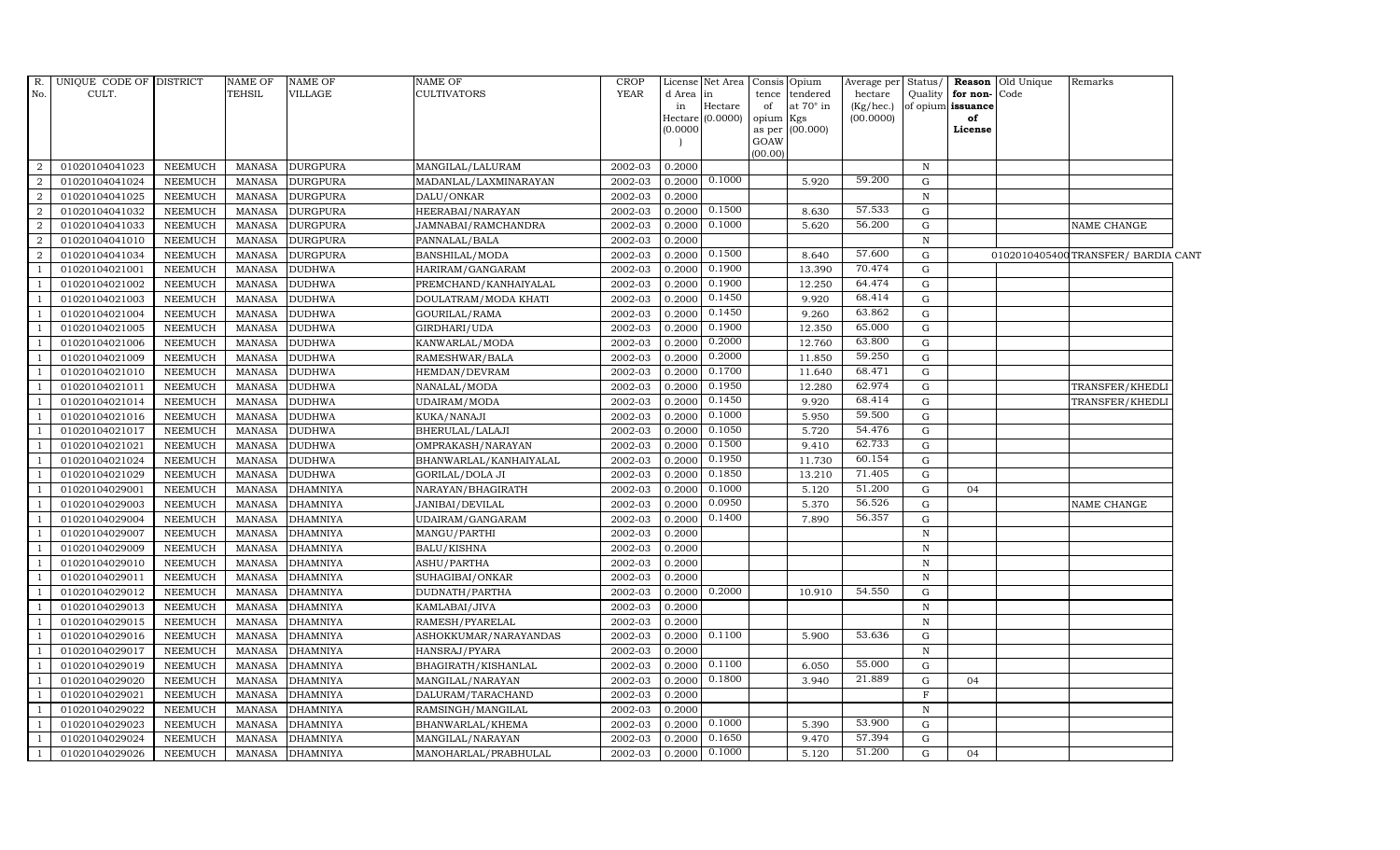|                | R. UNIQUE CODE OF DISTRICT |                | <b>NAME OF</b> | <b>NAME OF</b>  | <b>NAME OF</b>        | <b>CROP</b> |                     | License Net Area Consis Opium |           |                  | Average per Status/ |              |                   | <b>Reason</b> Old Unique | Remarks                        |  |
|----------------|----------------------------|----------------|----------------|-----------------|-----------------------|-------------|---------------------|-------------------------------|-----------|------------------|---------------------|--------------|-------------------|--------------------------|--------------------------------|--|
| No.            | CULT.                      |                | TEHSIL         | VILLAGE         | <b>CULTIVATORS</b>    | YEAR        | d Area              | in                            |           | tence tendered   | hectare             | Quality      | for non-Code      |                          |                                |  |
|                |                            |                |                |                 |                       |             | in                  | Hectare                       | of        | at $70^\circ$ in | (Kg/hec.)           |              | of opium issuance |                          |                                |  |
|                |                            |                |                |                 |                       |             | Hectare<br>(0.0000) | (0.0000)                      | opium Kgs | as per (00.000)  | (00.0000)           |              | of<br>License     |                          |                                |  |
|                |                            |                |                |                 |                       |             |                     |                               | GOAW      |                  |                     |              |                   |                          |                                |  |
|                |                            |                |                |                 |                       |             |                     |                               | (00.00)   |                  |                     |              |                   |                          |                                |  |
|                | 01020104029027             | <b>NEEMUCH</b> | <b>MANASA</b>  | <b>DHAMNIYA</b> | DHANRAJ/NARAYAN       | 2002-03     | 0.2000              | 0.0900                        |           | 5.090            | 56.556              | G            |                   |                          |                                |  |
|                | 01020104029028             | <b>NEEMUCH</b> | <b>MANASA</b>  | <b>DHAMNIYA</b> | KACHRULAL/PRABHULAL   | 2002-03     | 0.2000              | 0.1050                        |           | 5.070            | 48.286              | G            | 04                |                          |                                |  |
|                | 01020104029029             | <b>NEEMUCH</b> | <b>MANASA</b>  | <b>DHAMNIYA</b> | SHANTILAL/MANNALAL    | 2002-03     | 0.2000              | 0.2000                        |           | 10.710           | 53.550              | G            |                   |                          |                                |  |
|                | 01020104029033             | <b>NEEMUCH</b> | <b>MANASA</b>  | <b>DHAMNIYA</b> | KARULAL/GANGARAM      | 2002-03     | 0.2000              | 0.1350                        |           | 7.620            | 56.444              | G            |                   |                          |                                |  |
|                | 01020104029035             | <b>NEEMUCH</b> | <b>MANASA</b>  | <b>DHAMNIYA</b> | TULSIRAM/KANWARLAL    | 2002-03     | 0.2000              |                               |           |                  |                     | N            |                   |                          |                                |  |
|                | 01020104029038             | <b>NEEMUCH</b> | <b>MANASA</b>  | <b>DHAMNIYA</b> | RAJARAM/NARAYAN       | 2002-03     | 0.2000              | 0.1000                        |           | 4.900            | 49.000              | G            | 04                |                          |                                |  |
|                | 01020104029039             | <b>NEEMUCH</b> | <b>MANASA</b>  | <b>DHAMNIYA</b> | RAMSINGH/ANSU         | 2002-03     | 0.2000              |                               |           |                  |                     | $\mathbf N$  |                   |                          |                                |  |
|                | 01020104029040             | <b>NEEMUCH</b> | <b>MANASA</b>  | <b>DHAMNIYA</b> | SHIVLAL/RUGHNATH      | 2002-03     | 0.2000              | 0.2000                        |           | 11.290           | 56.450              | G            |                   |                          |                                |  |
|                | 01020104029044             | <b>NEEMUCH</b> | <b>MANASA</b>  | <b>DHAMNIYA</b> | MOHANLAL/MANGILAL     | 2002-03     | 0.2000              | 0.1800                        |           | 9.380            | 52.111              | G            |                   |                          |                                |  |
|                | 01020104029045             | <b>NEEMUCH</b> | <b>MANASA</b>  | <b>DHAMNIYA</b> | SHANTILAL/JAISINGH    | 2002-03     | 0.2000              | 0.0500                        |           | 2.940            | 58.800              | G            |                   |                          |                                |  |
|                | 01020104029046             | <b>NEEMUCH</b> | <b>MANASA</b>  | <b>DHAMNIYA</b> | JORAVAR/MEHTABSINGH   | 2002-03     | 0.2000              |                               |           |                  |                     | N            |                   |                          |                                |  |
|                | 01020104029048             | <b>NEEMUCH</b> | <b>MANASA</b>  | <b>DHAMNIYA</b> | BHONIBAI/BHUWANA      | 2002-03     | 0.2000              | 0.0950                        |           | 5.470            | 57.579              | G            |                   |                          |                                |  |
|                | 01020104029056             | <b>NEEMUCH</b> | <b>MANASA</b>  | <b>DHAMNIYA</b> | KANWARLAL/NARAYAN     | 2002-03     | 0.2000              | 0.1550                        |           | 4.260            | 27.484              | G            | 04                |                          |                                |  |
|                | 01020104029057             | NEEMUCH        | <b>MANASA</b>  | <b>DHAMNIYA</b> | MEHTABBAI/MANGILAL    | 2002-03     | 0.2000              | 0.1250                        |           | 6.920            | 55.360              | G            |                   |                          |                                |  |
|                | 01020104029059             | <b>NEEMUCH</b> | <b>MANASA</b>  | <b>DHAMNIYA</b> | BHERULAL/HAJARI       | 2002-03     | 0.2000              | 0.2000                        | 61.05     | 5.307            | 26.535              | $\mathbf I$  | 02                |                          | 50% OPIUM                      |  |
|                | 01020104029060             | <b>NEEMUCH</b> | <b>MANASA</b>  | <b>DHAMNIYA</b> | RAMA/RUPA             | $2002 - 03$ | 0.2000              |                               |           |                  |                     | $\mathbf{F}$ |                   |                          | 0102010402714TRANSFER/ PARDAII |  |
| 3              | 01020104097001             | <b>NEEMUCH</b> | <b>MANASA</b>  | <b>DHAKNI</b>   | HAJARILAL/MANGILAL    | 2002-03     | 0.2000              |                               |           |                  |                     | N            |                   |                          |                                |  |
| $\mathbf{3}$   | 01020104097003             | <b>NEEMUCH</b> | <b>MANASA</b>  | <b>DHAKNI</b>   | GULABCHAND/DHANRAJ    | 2002-03     | 0.2000              |                               |           |                  |                     | $\,$ N       |                   |                          |                                |  |
| 3              | 01020104097004             | <b>NEEMUCH</b> | <b>MANASA</b>  | <b>DHAKNI</b>   | MOHANLAL/NATHULAL     | 2002-03     | 0.2000              |                               |           |                  |                     | $\,$ N       |                   |                          | TRANSFER/KHAJURI               |  |
| 3              | 01020104097006             | <b>NEEMUCH</b> | <b>MANASA</b>  | <b>DHAKNI</b>   | BHAVARLAL/TEJRAM      | 2002-03     | 0.2000              |                               |           |                  |                     | $\mathbb N$  |                   |                          |                                |  |
| $\mathbf{3}$   | 01020104097010             | <b>NEEMUCH</b> | <b>MANASA</b>  | <b>DHAKNI</b>   | LAXMICHAND/NANURAM    | 2002-03     | 0.2000              |                               |           |                  |                     | $\mathbb N$  |                   |                          |                                |  |
| 3              | 01020104097012             | <b>NEEMUCH</b> | <b>MANASA</b>  | <b>DHAKNI</b>   | RAMLAL/JETRAM         | 2002-03     | 0.2000              |                               |           |                  |                     | $\,$ N       |                   |                          |                                |  |
| $\mathbf{3}$   | 01020104097013             | <b>NEEMUCH</b> | <b>MANASA</b>  | <b>DHAKNI</b>   | RAMCHANDRA/RUGGA      | 2002-03     | 0.2000              |                               |           |                  |                     | $\mathbf N$  |                   |                          |                                |  |
| 3              | 01020104097014             | <b>NEEMUCH</b> | <b>MANASA</b>  | <b>DHAKNI</b>   | KISHANLAL/MEGHRAJ     | 2002-03     | 0.2000              |                               |           |                  |                     | $\, {\bf N}$ |                   |                          |                                |  |
| 3              | 01020104097015             | <b>NEEMUCH</b> | <b>MANASA</b>  | <b>DHAKNI</b>   | HARCHAND/SURATRAM     | 2002-03     | 0.2000              |                               |           |                  |                     | $\mathbf N$  |                   |                          |                                |  |
| $\mathbf{3}$   | 01020104097016             | <b>NEEMUCH</b> | <b>MANASA</b>  | <b>DHAKNI</b>   | BANSHILAL/BHAJJA      | 2002-03     | 0.2000              |                               |           |                  |                     | $\mathbb N$  |                   |                          |                                |  |
| $\mathbf{3}$   | 01020104097018             | <b>NEEMUCH</b> | <b>MANASA</b>  | <b>DHAKNI</b>   | BANSHILAL/KISHANLAL   | $2002 - 03$ | 0.2000              |                               |           |                  |                     | $\mathbb N$  |                   |                          |                                |  |
| $\mathbf{3}$   | 01020104097019             | <b>NEEMUCH</b> | <b>MANASA</b>  | <b>DHAKNI</b>   | RAMDAYAL/KARULAL      | 2002-03     | 0.2000              |                               |           |                  |                     | $\mathbb N$  |                   |                          | TRANSFER/ MOKHAMPURA MAHAGARH  |  |
| 3              | 01020104097021             | <b>NEEMUCH</b> | <b>MANASA</b>  | <b>DHAKNI</b>   | FULSINGH/SVARUP SINGH | 2002-03     | 0.2000              |                               |           |                  |                     | N            |                   |                          |                                |  |
| $\overline{3}$ | 01020104097023             | <b>NEEMUCH</b> | <b>MANASA</b>  | <b>DHAKNI</b>   | NANDUBAI/NANDLAL      | 2002-03     | 0.2000              |                               |           |                  |                     | N            |                   |                          |                                |  |
| $\mathbf{3}$   | 01020104097027             | <b>NEEMUCH</b> | <b>MANASA</b>  | <b>DHAKNI</b>   | RAMBAKSH/SALAGRAM     | 2002-03     | 0.2000              |                               |           |                  |                     | $\mathbb N$  |                   |                          |                                |  |
| $\mathbf{3}$   | 01020104097005             | <b>NEEMUCH</b> | <b>MANASA</b>  | <b>DHAKNI</b>   | BHUVANIRAM/PARASRAM   | 2002-03     | 0.2000              | 0.1100                        |           | 6.570            | 59.727              | G            |                   |                          |                                |  |
| 3              | 01020104097029             | <b>NEEMUCH</b> | <b>MANASA</b>  | <b>DHAKNI</b>   | PREMSUKH/VARDICHAND   | 2002-03     | 0.2000              | 0.0950                        |           | 6.380            | 67.158              | G            |                   |                          |                                |  |
| 3              | 01020104097030             | <b>NEEMUCH</b> | <b>MANASA</b>  | <b>DHAKNI</b>   | DEVILAL/BHUVANIRAM    | 2002-03     | 0.2000              |                               |           |                  |                     | $\mathbf N$  |                   |                          | TRANSFER/BHATKHEDI BUJURG      |  |
| 3              | 01020104097032             | <b>NEEMUCH</b> | <b>MANASA</b>  | <b>DHAKNI</b>   | RODIBAI/RAMCHANDRA    | 2002-03     | 0.2000              |                               |           |                  |                     | N            |                   |                          |                                |  |
| 3              | 01020104097033             | <b>NEEMUCH</b> | <b>MANASA</b>  | <b>DHAKNI</b>   | DEVILAL/VARDICHAND    | 2002-03     | 0.2000              |                               |           |                  |                     | N            |                   |                          |                                |  |
| 3              | 01020104097039             | <b>NEEMUCH</b> | <b>MANASA</b>  | <b>DHAKNI</b>   | GHISALAL/BHUVANIRAM   | 2002-03     | 0.2000              |                               |           |                  |                     | $\mathbf N$  |                   |                          |                                |  |
| $\mathbf{3}$   | 01020104097046             | <b>NEEMUCH</b> | <b>MANASA</b>  | <b>DHAKNI</b>   | GULABCHAND/BHAGVAN    | 2002-03     | 0.2000              |                               |           |                  |                     | N            |                   |                          |                                |  |
| 3              | 01020104097050             | <b>NEEMUCH</b> | <b>MANASA</b>  | <b>DHAKNI</b>   | MANGYA/CHATRA         | 2002-03     | 0.2000              |                               |           |                  |                     | N            |                   |                          | <b>TRANSFER/SANDIA</b>         |  |
| 3              | 01020104097051             | <b>NEEMUCH</b> | <b>MANASA</b>  | <b>DHAKNI</b>   | RAMPRASAD/PRABHULAL   | 2002-03     | 0.2000              |                               |           |                  |                     | $\mathbb N$  |                   |                          |                                |  |
| 3              | 01020104097057             | <b>NEEMUCH</b> | <b>MANASA</b>  | <b>DHAKNI</b>   | RAMGOPAL/CHAGANLAL    | 2002-03     | 0.2000              |                               |           |                  |                     | N            |                   |                          | TRANSFER/SHEHSPUR              |  |
|                |                            |                |                |                 |                       |             |                     |                               |           |                  |                     |              |                   |                          |                                |  |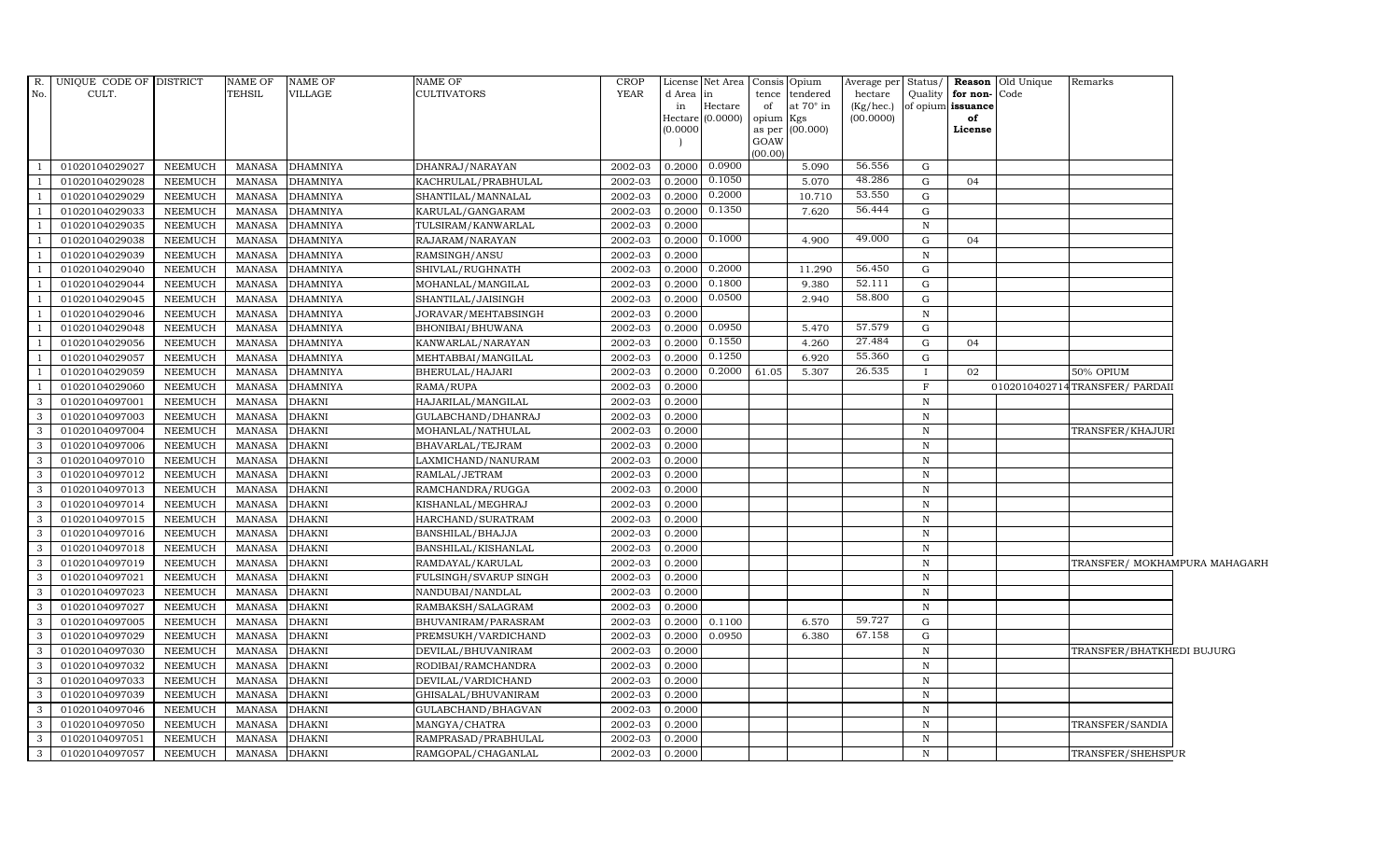| $R$ .          | UNIQUE CODE OF DISTRICT |                | <b>NAME OF</b> | <b>NAME OF</b>     | <b>NAME OF</b>         | <b>CROP</b> |          | License Net Area Consis Opium |           |                  | Average per Status/ |              |                      | <b>Reason</b> Old Unique | Remarks                       |  |
|----------------|-------------------------|----------------|----------------|--------------------|------------------------|-------------|----------|-------------------------------|-----------|------------------|---------------------|--------------|----------------------|--------------------------|-------------------------------|--|
| No.            | CULT.                   |                | TEHSIL         | VILLAGE            | <b>CULTIVATORS</b>     | YEAR        | d Area   | in                            |           | tence tendered   | hectare             |              | Quality for non-Code |                          |                               |  |
|                |                         |                |                |                    |                        |             | in       | Hectare                       | of        | at $70^\circ$ in | $(Kg/$ hec.)        |              | of opium issuance    |                          |                               |  |
|                |                         |                |                |                    |                        |             | (0.0000) | Hectare (0.0000)              | opium Kgs | as per (00.000)  | (00.0000)           |              | of<br>License        |                          |                               |  |
|                |                         |                |                |                    |                        |             |          |                               | GOAW      |                  |                     |              |                      |                          |                               |  |
|                |                         |                |                |                    |                        |             |          |                               | (00.00)   |                  |                     |              |                      |                          |                               |  |
| 3              | 01020104097058          | NEEMUCH        | <b>MANASA</b>  | <b>DHAKNI</b>      | RAMGOPAL/GULAB         | 2002-03     | 0.2000   |                               |           |                  |                     | $\mathbb N$  |                      |                          |                               |  |
| - 1            | 01020104024001          | <b>NEEMUCH</b> | <b>MANASA</b>  | <b>DHAKADKHEDI</b> | KANHAIYALAL/RUPA       | 2002-03     | 0.2000   | 0.1000                        |           | 5.690            | 56.900              | G            |                      |                          |                               |  |
|                | 01020104024002          | <b>NEEMUCH</b> | <b>MANASA</b>  | <b>DHAKADKHEDI</b> | PREMCHAND/DEVAJI       | 2002-03     | 0.2000   | 0.1500                        |           | 8.060            | 53.733              | G            |                      |                          |                               |  |
|                | 01020104024003          | <b>NEEMUCH</b> | <b>MANASA</b>  | <b>DHAKADKHEDI</b> | BANSHILAL/RUPA         | 2002-03     | 0.2000   | 0.1600                        |           | 9.690            | 60.563              | G            |                      |                          |                               |  |
|                | 01020104024006          | <b>NEEMUCH</b> | <b>MANASA</b>  | <b>DHAKADKHEDI</b> | MATHURALAL/RUPA        | 2002-03     | 0.2000   | 0.1550                        |           | 8.480            | 54.710              | G            |                      |                          |                               |  |
|                | 01020104024007          | NEEMUCH        | <b>MANASA</b>  | DHAKADKHEDI        | PRAKASHCHAND/JAGANNATH | 2002-03     | 0.2000   | 0.1550                        |           | 8.640            | 55.742              | G            |                      |                          |                               |  |
|                | 01020104024008          | <b>NEEMUCH</b> | <b>MANASA</b>  | <b>DHAKADKHEDI</b> | DEVILAL/RAJU           | 2002-03     | 0.2000   | 0.1000                        |           | 5.810            | 58.100              | G            |                      |                          |                               |  |
|                | 01020104024009          | <b>NEEMUCH</b> | <b>MANASA</b>  | <b>DHAKADKHEDI</b> | MODIRAM/NARAYAN        | 2002-03     | 0.2000   | 0.0950                        |           | 5.320            | 56.000              | G            |                      |                          |                               |  |
|                | 01020104024010          | <b>NEEMUCH</b> | <b>MANASA</b>  | <b>DHAKADKHEDI</b> | BHERULAL/DALLA         | 2002-03     | 0.2000   |                               |           |                  |                     | N            |                      |                          |                               |  |
|                | 01020104024012          | <b>NEEMUCH</b> | <b>MANASA</b>  | DHAKADKHEDI        | JAGDISH/PRABHULAL      | 2002-03     | 0.2000   | 0.1950                        |           | 12.380           | 63.487              | G            |                      |                          |                               |  |
| -1             | 01020104024017          | <b>NEEMUCH</b> | <b>MANASA</b>  | <b>DHAKADKHEDI</b> | PREMCHAND/KHIMA        | 2002-03     | 0.2000   | 0.1250                        |           | 6.970            | 55.760              | G            |                      |                          |                               |  |
|                | 01020104024018          | <b>NEEMUCH</b> | <b>MANASA</b>  | <b>DHAKADKHEDI</b> | KHEMRAJ/HEERA          | 2002-03     | 0.2000   | 0.1550                        |           | 8.280            | 53.419              | G            |                      |                          |                               |  |
|                | 01020104024019          | <b>NEEMUCH</b> | <b>MANASA</b>  | <b>DHAKADKHEDI</b> | GORILAL/MODIRAM        | 2002-03     | 0.2000   | 0.1050                        |           | 5.390            | 51.333              | G            | 04                   |                          |                               |  |
|                | 01020104024021          | <b>NEEMUCH</b> | <b>MANASA</b>  | <b>DHAKADKHEDI</b> | LAXMAN/GORILAL         | 2002-03     | 0.2000   |                               |           |                  |                     | $\mathbf{F}$ |                      |                          |                               |  |
|                | 01020104024014          | <b>NEEMUCH</b> | <b>MANASA</b>  | <b>DHAKADKHEDI</b> | MEGHRAJ/GISHALAL       | 2002-03     | 0.2000   | 0.1550                        |           | 9.430            | 60.839              | G            |                      |                          |                               |  |
|                | 01020104013002          | NEEMUCH        | <b>MANASA</b>  | <b>DEVRI PARDA</b> | DHAPUBAI/DHANNA        | 2002-03     | 0.2000   | 0.1300                        |           | 7.220            | 55.538              | G            |                      |                          |                               |  |
|                | 01020104013004          | <b>NEEMUCH</b> | <b>MANASA</b>  | <b>DEVRI PARDA</b> | BIHARI/RAMA            | 2002-03     | 0.2000   | 0.1000                        |           | 5.630            | 56.300              | G            |                      |                          |                               |  |
|                | 01020104013007          | <b>NEEMUCH</b> | MANASA         | DEVRI PARDA        | SHYAMLAL/BIHARILAL     | 2002-03     | 0.2000   | 0.1050                        |           | 6.160            | 58.667              | G            |                      |                          |                               |  |
|                | 01020104013009          | <b>NEEMUCH</b> | <b>MANASA</b>  | <b>DEVRI PARDA</b> | BHANWARLAL/NATHU       | 2002-03     | 0.2000   | 0.1000                        |           | 5.510            | 55.100              | G            |                      |                          | TRANSFER/ DUDHWA              |  |
|                | 01020104013010          | <b>NEEMUCH</b> | <b>MANASA</b>  | <b>DEVRI PARDA</b> | SONI BAI/ HEMA         | 2002-03     | 0.2000   | 0.1750                        |           | 9.930            | 56.743              | G            |                      |                          |                               |  |
|                | 01020104013011          | <b>NEEMUCH</b> | <b>MANASA</b>  | <b>DEVRI PARDA</b> | KAILASHCHAND/ NONDRAM  | 2002-03     | 0.2000   | 0.1800                        |           | 10.000           | 55.556              | G            |                      |                          |                               |  |
|                | 01020104013012          | <b>NEEMUCH</b> | <b>MANASA</b>  | <b>DEVRI PARDA</b> | KANHAIYALAL/KHEMRAJ    | 2002-03     | 0.2000   | 0.1400                        |           | 8.500            | 60.714              | $\mathbf G$  |                      |                          |                               |  |
|                | 01020104013014          | NEEMUCH        | <b>MANASA</b>  | <b>DEVRI PARDA</b> | BANSHILAL/DEVAJI       | 2002-03     | 0.2000   | 0.1750                        |           | 9.710            | 55.486              | G            |                      |                          |                               |  |
|                | 01020104013016          | <b>NEEMUCH</b> | MANASA         | <b>DEVRI PARDA</b> | DHAPUBAI/SHOLA         | 2002-03     | 0.2000   | 0.0950                        |           | 5.330            | 56.105              | G            |                      |                          |                               |  |
|                | 01020104013017          | <b>NEEMUCH</b> | <b>MANASA</b>  | <b>DEVRI PARDA</b> | BHURA/SHOLA            | 2002-03     | 0.2000   | 0.1400                        |           | 8.320            | 59.429              | $\mathbf G$  |                      |                          |                               |  |
|                | 01020104013018          | <b>NEEMUCH</b> | <b>MANASA</b>  | <b>DEVRI PARDA</b> | KHIMA/MEGHA            | 2002-03     | 0.2000   | 0.1850                        |           | 11.210           | 60.595              | G            |                      |                          |                               |  |
|                | 01020104013019          | <b>NEEMUCH</b> | <b>MANASA</b>  | <b>DEVRI PARDA</b> | CHHAGAN/CHHOGALAL      | 2002-03     | 0.2000   | 0.1300                        |           | 7.300            | 56.154              | G            |                      |                          |                               |  |
| $\overline{1}$ | 01020104013023          | <b>NEEMUCH</b> | <b>MANASA</b>  | <b>DEVRI PARDA</b> | SEVA/LALU              | 2002-03     | 0.2000   | 0.1000                        |           | 6.070            | 60.700              | G            |                      |                          |                               |  |
|                | 01020104013024          | <b>NEEMUCH</b> | <b>MANASA</b>  | <b>DEVRI PARDA</b> | MOHANLAL/LALU          | 2002-03     | 0.2000   | 0.1400                        |           | 8.220            | 58.714              | G            |                      |                          |                               |  |
|                | 01020104013026          | <b>NEEMUCH</b> | <b>MANASA</b>  | <b>DEVRI PARDA</b> | CHATARSINGH/KALU       | 2002-03     | 0.2000   | 0.1750                        |           | 10.210           | 58.343              | G            |                      |                          |                               |  |
|                | 01020104013031          | <b>NEEMUCH</b> | <b>MANASA</b>  | <b>DEVRI PARDA</b> | MANGILAL/RATAN         | 2002-03     | 0.2000   |                               |           |                  |                     | $\mathbb N$  |                      |                          | TRANSFER/ PIPALKHEDI/ MDS-III |  |
|                | 01020104013033          | <b>NEEMUCH</b> | <b>MANASA</b>  | <b>DEVRI PARDA</b> | SURAJMAL/NARAYAN       | 2002-03     | 0.2000   | 0.1350                        |           | 8.040            | 59.556              | G            |                      |                          |                               |  |
|                | 01020104013034          | NEEMUCH        | <b>MANASA</b>  | <b>DEVRI PARDA</b> | DURGA/DHANNA           | 2002-03     | 0.2000   | 0.1000                        |           | 5.410            | 54.100              | G            |                      |                          |                               |  |
|                | 01020104013035          | <b>NEEMUCH</b> | <b>MANASA</b>  | <b>DEVRI PARDA</b> | SHANTILAL/DEVA         | 2002-03     | 0.2000   | 0.1750                        |           | 10.090           | 57.657              | G            |                      |                          |                               |  |
| - 1            | 01020104013005          | <b>NEEMUCH</b> | MANASA         | <b>DEVRI PARDA</b> | JANKIBAI/LAKKHA        | 2002-03     | 0.2000   | 0.1300                        |           | 7.540            | 58.000              | G            |                      |                          |                               |  |
|                | 01020104013036          | <b>NEEMUCH</b> | <b>MANASA</b>  | <b>DEVRI PARDA</b> | BADRILAL/NATHU         | 2002-03     | 0.2000   | 0.1000                        |           | 5.530            | 55.300              | G            |                      |                          | TRANSFER/ KHEDLI              |  |
|                | 01020104013020          | <b>NEEMUCH</b> | <b>MANASA</b>  | <b>DEVRI PARDA</b> | PIRU/SHOLA             | 2002-03     | 0.2000   | 0.1850                        |           | 11.260           | 60.865              | G            |                      |                          |                               |  |
|                | 01020104013037          | <b>NEEMUCH</b> | <b>MANASA</b>  | <b>DEVRI PARDA</b> | DHANNALAL/HARIRAM      | 2002-03     | 0.2000   | 0.1500                        |           | 8.360            | 55.733              | G            |                      |                          |                               |  |
| -1             | 01020104013032          | <b>NEEMUCH</b> | <b>MANASA</b>  | <b>DEVRI PARDA</b> | RATAN/MEGHA            | 2002-03     | 0.2000   | 0.0800                        |           | 4.570            | 57.125              | G            |                      |                          |                               |  |
| $\overline{1}$ | 01020104013038          | <b>NEEMUCH</b> | <b>MANASA</b>  | <b>DEVRI PARDA</b> | GENDA/LALA             | 2002-03     | 0.2000   | 0.1250                        |           | 7.550            | 60.400              | G            |                      |                          |                               |  |
| -1             | 01020104013021          | <b>NEEMUCH</b> | MANASA         | <b>DEVRI PARDA</b> | KHETA/KHEMA            | 2002-03     | 0.2000   | 0.1600                        |           | 8.680            | 54.250              | G            |                      |                          |                               |  |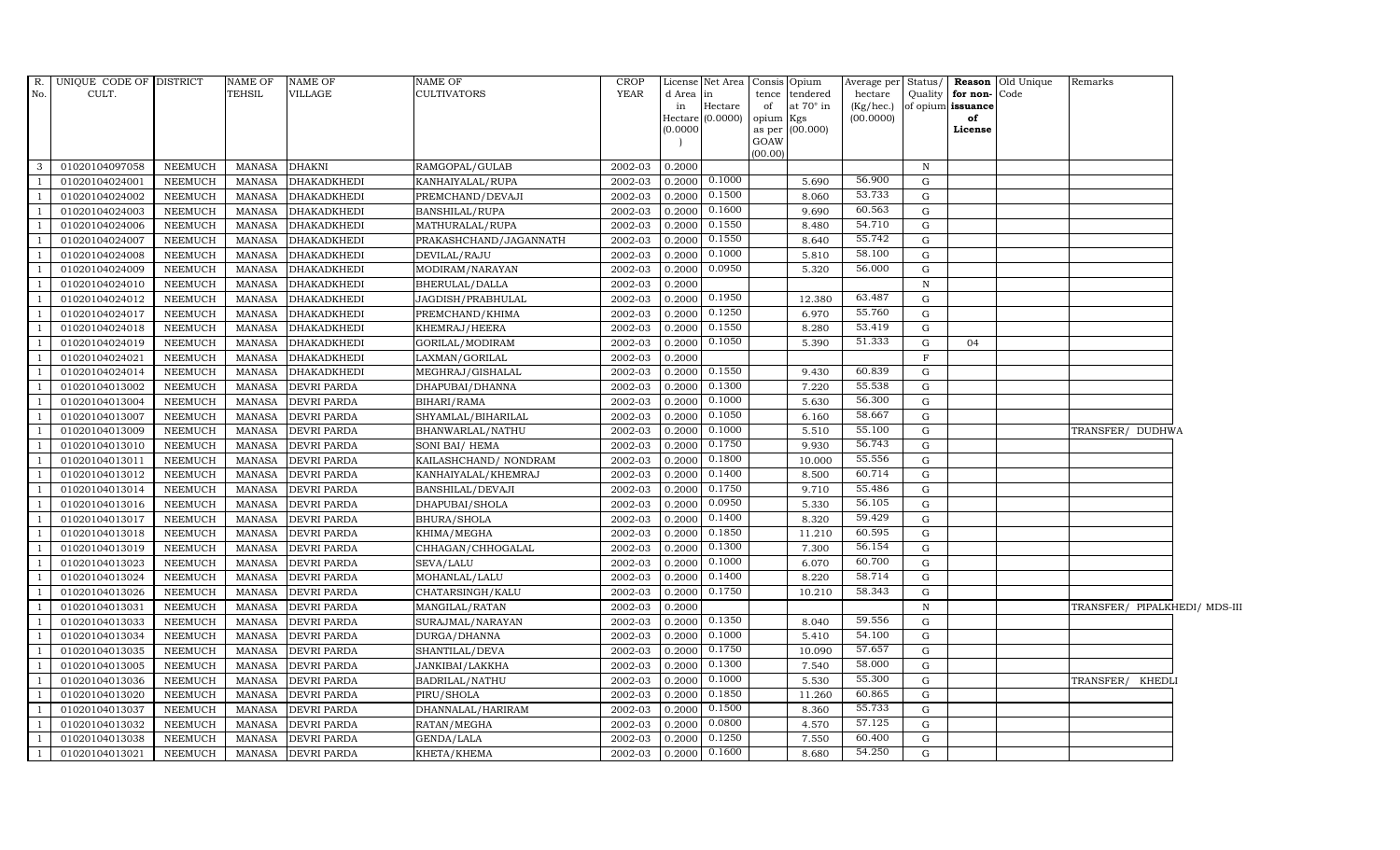| R.             | UNIQUE CODE OF DISTRICT |                | NAME OF       | NAME OF                 | NAME OF                   | <b>CROP</b> |           | License Net Area            | Consis          | Opium     | Average per               | Status <sub>l</sub> | Reason         | Old Unique | Remarks                    |  |
|----------------|-------------------------|----------------|---------------|-------------------------|---------------------------|-------------|-----------|-----------------------------|-----------------|-----------|---------------------------|---------------------|----------------|------------|----------------------------|--|
| No.            | CULT.                   |                | TEHSIL        | VILLAGE                 | <b>CULTIVATORS</b>        | <b>YEAR</b> | d Area in |                             | tence           | tendered  | hectare                   | Quality             | for non-       | Code       |                            |  |
|                |                         |                |               |                         |                           |             | in        | Hectare<br>Hectare (0.0000) | of<br>opium Kgs | at 70° in | $(Kg/$ hec.)<br>(00.0000) | of opium            | issuance<br>of |            |                            |  |
|                |                         |                |               |                         |                           |             | (0.0000)  |                             | as per          | (00.000)  |                           |                     | License        |            |                            |  |
|                |                         |                |               |                         |                           |             |           |                             | GOAW            |           |                           |                     |                |            |                            |  |
|                |                         |                |               |                         |                           |             |           |                             | (00.00)         |           |                           |                     |                |            |                            |  |
| $\overline{1}$ | 01020104013003          | NEEMUCH        | <b>MANASA</b> | <b>DEVRI PARDA</b>      | RODILAL/HAJARILAL         | 2002-03     | 0.2000    | 0.0850                      |                 | 5.180     | 60.941                    | G                   |                |            |                            |  |
|                | 01020104013008          | <b>NEEMUCH</b> | <b>MANASA</b> | <b>DEVRI PARDA</b>      | FULIBAI/LAKKHMA           | 2002-03     | 0.2000    | 0.1750                      |                 | 9.380     | 53.600                    | G                   |                |            | TRANSFER/ KHEDLICHANDRAWAT |  |
| 2              | 01020104045082          | <b>NEEMUCH</b> | <b>MANASA</b> | <b>DEVRI KHAWASA-II</b> | RAMNARAYAN/AMRITRAM       | 2002-03     | 0.2000    |                             |                 |           |                           | $\, {\bf N}$        |                |            |                            |  |
| $\overline{2}$ | 01020104045084          | <b>NEEMUCH</b> | <b>MANASA</b> | <b>DEVRI KHAWASA-II</b> | MOHANLAL/KALURAM          | 2002-03     | 0.2000    | 0.0950                      |                 | 5.780     | 60.842                    | $\mathbf G$         |                |            |                            |  |
| 2              | 01020104045085          | <b>NEEMUCH</b> | <b>MANASA</b> | <b>DEVRI KHAWASA-II</b> | SALAGRAM/BHUWANIRAM       | 2002-03     | 0.2000    | 0.1850                      |                 | 11.320    | 61.189                    | G                   |                |            |                            |  |
| 2              | 01020104045087          | <b>NEEMUCH</b> | <b>MANASA</b> | <b>DEVRI KHAWASA-II</b> | SATYANARAYAN/MULCHANDRA   | 2002-03     | 0.2000    | 0.1100                      |                 | 6.380     | 58.000                    | G                   |                |            |                            |  |
| 2              | 01020104045089          | <b>NEEMUCH</b> | <b>MANASA</b> | <b>DEVRI KHAWASA-II</b> | RAMESHWAR/PYARCHANDRA     | 2002-03     | 0.2000    | 0.1250                      |                 | 7.540     | 60.320                    | G                   |                |            |                            |  |
| <sup>2</sup>   | 01020104045090          | <b>NEEMUCH</b> | <b>MANASA</b> | DEVRI KHAWASA-II        | MANGILAL/KALURAM          | 2002-03     | 0.2000    |                             |                 |           |                           | $\,$ N              |                |            |                            |  |
| 2              | 01020104045091          | <b>NEEMUCH</b> | <b>MANASA</b> | <b>DEVRI KHAWASA-II</b> | MADANLAL/RAMPRATAP        | 2002-03     | 0.2000    |                             |                 |           |                           | $\, {\bf N}$        |                |            | TRANSFER/ ANKALI           |  |
| 2              | 01020104045092          | <b>NEEMUCH</b> | <b>MANASA</b> | DEVRI KHAWASA-II        | RAMSINGH/RATANLAL         | 2002-03     | 0.2000    | 0.1000                      |                 | 4.170     | 41.700                    | G                   | 04             |            |                            |  |
| 2              | 01020104045093          | NEEMUCH        | <b>MANASA</b> | <b>DEVRI KHAWASA-II</b> | BANSHIDAS/ONKARDAS        | 2002-03     | 0.2000    |                             |                 |           |                           | N                   |                |            |                            |  |
| 2              | 01020104045094          | <b>NEEMUCH</b> | <b>MANASA</b> | DEVRI KHAWASA-II        | BANSHILAL/BHANWARLAL      | 2002-03     | 0.2000    | 0.1000                      |                 | 6.170     | 61.700                    | G                   |                |            |                            |  |
| 2              | 01020104045095          | <b>NEEMUCH</b> | <b>MANASA</b> | DEVRI KHAWASA-II        | BANSHILAL/BAPULAL         | 2002-03     | 0.2000    |                             |                 |           |                           | $\, {\bf N}$        |                |            |                            |  |
| 2              | 01020104045096          | <b>NEEMUCH</b> | <b>MANASA</b> | <b>DEVRI KHAWASA-II</b> | SUBHASHCHANDRA/BHANWARLAL | 2002-03     | 0.2000    | 0.1400                      |                 | 8.560     | 61.143                    | G                   |                |            |                            |  |
| 2              | 01020104045097          | <b>NEEMUCH</b> | <b>MANASA</b> | DEVRI KHAWASA-II        | MANGILAL/BAKHATRAM        | 2002-03     | 0.2000    | 0.1000                      |                 | 5.590     | 55.900                    | G                   |                |            | TRANSFER/ LASUDIYA ANTRI   |  |
| $\overline{2}$ | 01020104045098          | <b>NEEMUCH</b> | <b>MANASA</b> | <b>DEVRI KHAWASA-II</b> | BHUWANIBAI/CHAGANLAL      | 2002-03     | 0.2000    |                             |                 |           |                           | $\,$ N              |                |            |                            |  |
| 2              | 01020104045100          | <b>NEEMUCH</b> | <b>MANASA</b> | DEVRI KHAWASA-II        | SAMANDBAI/BHAGIRATH       | 2002-03     | 0.2000    | 0.0900                      |                 | 5.910     | 65.667                    | G                   |                |            |                            |  |
| 2              | 01020104045101          | <b>NEEMUCH</b> | <b>MANASA</b> | DEVRI KHAWASA-II        | NARMADABAI/PREMCHANDRA    | 2002-03     | 0.2000    | 0.0950                      |                 | 6.000     | 63.158                    | ${\rm G}$           |                |            | TRANSFER/ MAHAGARH         |  |
| 2              | 01020104045102          | NEEMUCH        | <b>MANASA</b> | <b>DEVRI KHAWASA-II</b> | NANDLAL/RATANLAL          | 2002-03     | 0.2000    |                             |                 |           |                           | N                   |                |            |                            |  |
| $\overline{2}$ | 01020104045103          | <b>NEEMUCH</b> | <b>MANASA</b> | DEVRI KHAWASA-II        | HEERALAL/RUPRAM           | 2002-03     | 0.2000    |                             |                 |           |                           | N                   |                |            |                            |  |
| $\overline{2}$ | 01020104045106          | <b>NEEMUCH</b> | <b>MANASA</b> | <b>DEVRI KHAWASA-II</b> | SUNDERLAL/ONKARLAL        | 2002-03     | 0.2000    |                             |                 |           |                           | $\mathbf N$         |                |            |                            |  |
| 2              | 01020104045108          | NEEMUCH        | <b>MANASA</b> | <b>DEVRI KHAWASA-II</b> | NANDUBAI/NATHULAL         | 2002-03     | 0.2000    |                             |                 |           |                           | $\mathbb N$         |                |            |                            |  |
| 2              | 01020104045109          | <b>NEEMUCH</b> | <b>MANASA</b> | DEVRI KHAWASA-II        | OMPRAKASH/BHUWANILAL      | 2002-03     | 0.2000    |                             |                 |           |                           | $\,$ N              |                |            |                            |  |
| 2              | 01020104045110          | <b>NEEMUCH</b> | <b>MANASA</b> | <b>DEVRI KHAWASA-II</b> | GOPIBAI/BANSILAL          | 2002-03     | 0.2000    | 0.0700                      |                 | 4.750     | 67.857                    | G                   |                |            |                            |  |
| $\overline{2}$ | 01020104045111          | <b>NEEMUCH</b> | <b>MANASA</b> | DEVRI KHAWASA-II        | RAMKUNWARBAI/ONKARLAL     | 2002-03     | 0.2000    |                             |                 |           |                           | $\, {\rm N}$        |                |            | TRANSFER/ ANKLI            |  |
| 2              | 01020104045112          | <b>NEEMUCH</b> | <b>MANASA</b> | <b>DEVRI KHAWASA-II</b> | YASHODABAI/RAMDAYAL       | 2002-03     | 0.2000    | 0.1000                      |                 | 5.750     | 57.500                    | G                   |                |            | NAME CHANGE                |  |
| 2              | 01020104045113          | <b>NEEMUCH</b> | <b>MANASA</b> | <b>DEVRI KHAWASA-II</b> | MANNALAL/GULABCHANDRA     | 2002-03     | 0.2000    |                             |                 |           |                           | $\mathbb N$         |                |            |                            |  |
| 2              | 01020104045115          | <b>NEEMUCH</b> | <b>MANASA</b> | <b>DEVRI KHAWASA-II</b> | BAGDIRAM/KHEMRAJ          | 2002-03     | 0.2000    | 0.1000                      |                 | 5.810     | 58.100                    | G                   |                |            |                            |  |
| 2              | 01020104045116          | <b>NEEMUCH</b> | <b>MANASA</b> | DEVRI KHAWASA-II        | RAMNATH/PYARCHANDRA       | 2002-03     | 0.2000    | 0.1950                      |                 | 10.850    | 55.641                    | G                   |                |            |                            |  |
| $\overline{2}$ | 01020104045120          | <b>NEEMUCH</b> | <b>MANASA</b> | DEVRI KHAWASA-II        | RADHESHYAM/BHAGIRATH      | 2002-03     | 0.2000    | 0.1300                      |                 | 6.840     | 52.615                    | G                   |                |            |                            |  |
| 2              | 01020104045121          | <b>NEEMUCH</b> | <b>MANASA</b> | <b>DEVRI KHAWASA-II</b> | MATHURALAL/BHUWANIRAM     | 2002-03     | 0.2000    |                             |                 |           |                           | $\,$ N              |                |            |                            |  |
| 2              | 01020104045122          | <b>NEEMUCH</b> | <b>MANASA</b> | <b>DEVRI KHAWASA-II</b> | RAMNIWAS/NANDLAL          | 2002-03     | 0.2000    | 0.0850                      |                 | 4.390     | 51.647                    | G                   | 04             |            |                            |  |
| 2              | 01020104045117          | NEEMUCH        | <b>MANASA</b> | <b>DEVRI KHAWASA-II</b> | CHANDIBAI/ONKARLAL        | 2002-03     | 0.2000    |                             |                 |           |                           | N                   |                |            |                            |  |
| 2              | 01020104045123          | <b>NEEMUCH</b> | <b>MANASA</b> | DEVRI KHAWASA-II        | KALURAM/SALAGRAM          | 2002-03     | 0.2000    |                             |                 |           |                           | $\mathbf N$         |                |            | TRANSFER/ BADKUWAN         |  |
| 2              | 01020104045124          | <b>NEEMUCH</b> | <b>MANASA</b> | DEVRI KHAWASA-II        | INDARMAL/UDAIRAM          | 2002-03     | 0.2000    |                             |                 |           |                           | $\mathbf N$         |                |            |                            |  |
| 2              | 01020104045129          | <b>NEEMUCH</b> | <b>MANASA</b> | <b>DEVRI KHAWASA-II</b> | RAMESHNATH/MOHANNATH      | 2002-03     | 0.2000    |                             |                 |           |                           | $\mathbb N$         |                |            |                            |  |
| 2              | 01020104045130          | <b>NEEMUCH</b> | <b>MANASA</b> | <b>DEVRI KHAWASA-II</b> | MOHANLAL/MATHURALAL       | 2002-03     | 0.2000    | 0.0950                      |                 | 5.900     | 62.105                    | G                   |                |            |                            |  |
| 2              | 01020104045132          | <b>NEEMUCH</b> | <b>MANASA</b> | DEVRI KHAWASA-II        | GHANSHYAM/JAGANNATH       | 2002-03     | 0.2000    |                             |                 |           |                           | $\,$ N              |                |            | TRANSFER/ MAHAGARH         |  |
| 2              | 01020104045135          | <b>NEEMUCH</b> | <b>MANASA</b> | DEVRI KHAWASA-II        | CHOGALAL/PRABHULAL        | 2002-03     | 0.2000    | 0.1000                      |                 | 5.490     | 54.900                    | G                   |                |            |                            |  |
| 2              | 01020104045136          | <b>NEEMUCH</b> | <b>MANASA</b> | DEVRI KHAWASA-II        | AMBARAM/BALMUKUND         | 2002-03     | 0.2000    | 0.1050                      |                 | 6.650     | 63.333                    | G                   |                |            |                            |  |
| $\overline{a}$ | 01020104045139          | <b>NEEMUCH</b> | <b>MANASA</b> | <b>DEVRI KHAWASA-II</b> | BAPULAL/BHAGIRATH         | 2002-03     | 0.2000    | 0.1050                      |                 | 6.030     | 57.429                    | G                   |                |            |                            |  |
|                |                         |                |               |                         |                           |             |           |                             |                 |           |                           |                     |                |            |                            |  |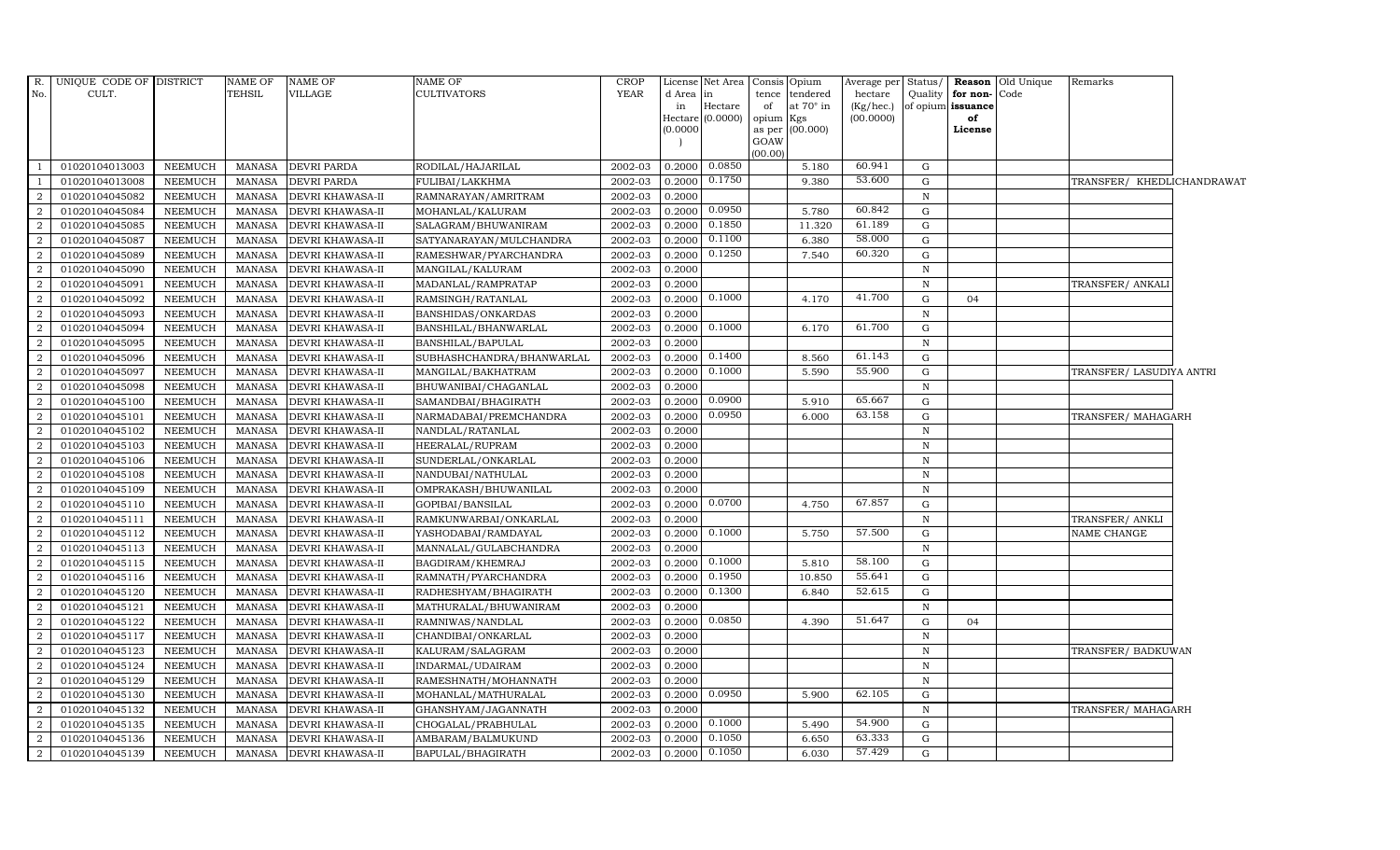|                | R. UNIQUE CODE OF DISTRICT |                | NAME OF       | <b>NAME OF</b>          | NAME OF                     | <b>CROP</b> |           | License Net Area   Consis   Opium |           |                 | Average per Status/ |              |                   | <b>Reason</b> Old Unique | Remarks                              |
|----------------|----------------------------|----------------|---------------|-------------------------|-----------------------------|-------------|-----------|-----------------------------------|-----------|-----------------|---------------------|--------------|-------------------|--------------------------|--------------------------------------|
| No.            | CULT.                      |                | TEHSIL        | VILLAGE                 | <b>CULTIVATORS</b>          | YEAR        | d Area in |                                   | tence     | tendered        | hectare             | Quality      | for non-Code      |                          |                                      |
|                |                            |                |               |                         |                             |             | in        | Hectare                           | of        | at 70° in       | (Kg/hec.)           |              | of opium issuance |                          |                                      |
|                |                            |                |               |                         |                             |             | (0.0000)  | Hectare (0.0000)                  | opium Kgs | as per (00.000) | (00.0000)           |              | of<br>License     |                          |                                      |
|                |                            |                |               |                         |                             |             |           |                                   | GOAW      |                 |                     |              |                   |                          |                                      |
|                |                            |                |               |                         |                             |             |           |                                   | (00.00)   |                 |                     |              |                   |                          |                                      |
| 2              | 01020104045142             | <b>NEEMUCH</b> |               | MANASA DEVRI KHAWASA-II | MAHAVEERDAS/ONKARDAS        | 2002-03     | 0.2000    |                                   |           |                 |                     | $\mathbf N$  |                   |                          |                                      |
| 2              | 01020104045143             | <b>NEEMUCH</b> | <b>MANASA</b> | <b>DEVRI KHAWASA-II</b> | KARIBAI/BALMUKUND           | 2002-03     | 0.2000    |                                   |           |                 |                     | $\mathbb N$  |                   |                          | TRANSFER/ BADKUWAN                   |
| 2              | 01020104045145             | <b>NEEMUCH</b> | MANASA        | DEVRI KHAWASA-II        | JAGDISHCHANDRA/LAXMINARAYAN | 2002-03     | 0.2000    |                                   |           |                 |                     | N            |                   |                          |                                      |
| $\overline{2}$ | 01020104045146             | <b>NEEMUCH</b> | MANASA        | <b>DEVRI KHAWASA-II</b> | NANDLAL/CHATARBHUJ          | 2002-03     | 0.2000    |                                   |           |                 |                     | $\,$ N       |                   |                          |                                      |
| 2              | 01020104045147             | NEEMUCH        | MANASA        | <b>DEVRI KHAWASA-II</b> | GHASIRAM/BHAGIRATH          | 2002-03     | 0.2000    | 0.0750                            |           | 4.610           | 61.467              | G            |                   |                          |                                      |
| 2              | 01020104045150             | <b>NEEMUCH</b> | MANASA        | <b>DEVRI KHAWASA-II</b> | KANHAIYALAL/JETRAM          | 2002-03     | 0.2000    |                                   |           |                 |                     | $\mathbb N$  |                   |                          |                                      |
| 2              | 01020104045152             | <b>NEEMUCH</b> | MANASA        | <b>DEVRI KHAWASA-II</b> | RAMPRAHALAD/RAMESHWAR       | 2002-03     | 0.2000    |                                   |           |                 |                     | $\,$ N       |                   |                          |                                      |
| $\overline{2}$ | 01020104045155             | <b>NEEMUCH</b> | <b>MANASA</b> | DEVRI KHAWASA-II        | HARISHCHANDRA/JETRAM        | 2002-03     | 0.2000    | 0.1650                            |           | 9.630           | 58.364              | G            |                   |                          |                                      |
| $\overline{2}$ | 01020104045156             | <b>NEEMUCH</b> | MANASA        | <b>DEVRI KHAWASA-II</b> | BHAGIRATH/MODIRAM           | 2002-03     | 0.2000    |                                   |           |                 |                     | $\,$ N       |                   |                          |                                      |
| $\overline{2}$ | 01020104045158             | <b>NEEMUCH</b> | MANASA        | <b>DEVRI KHAWASA-II</b> | KANHAIYALAL/BHANWARLAL      | 2002-03     | 0.2000    |                                   |           |                 |                     | $\,$ N       |                   |                          |                                      |
| $\overline{2}$ | 01020104045062             | <b>NEEMUCH</b> | MANASA        | <b>DEVRI KHAWASA-II</b> | RAMRATAN/KISHANLAL          | 2002-03     | 0.2000    |                                   |           |                 |                     | $\,$ N       |                   |                          |                                      |
| 2              | 01020104045159             | NEEMUCH        | MANASA        | <b>DEVRI KHAWASA-II</b> | BALCHANDRA/BHAGWAN          | 2002-03     | 0.2000    |                                   |           |                 |                     | N            |                   |                          |                                      |
| 2              | 01020104045105             | <b>NEEMUCH</b> | <b>MANASA</b> | <b>DEVRI KHAWASA-II</b> | HEERALAL/RAMCHANDRA         | 2002-03     | 0.2000    | 0.1750                            |           | 6.360           | 36.343              | G            | 04                |                          |                                      |
| 2              | 01020104045118             | <b>NEEMUCH</b> | MANASA        | <b>DEVRI KHAWASA-II</b> | GOPAL/ONKARLAL              | 2002-03     | 0.2000    | 0.1000                            |           | 5.850           | 58.500              | G            |                   |                          |                                      |
| $\overline{2}$ | 01020104045126             | NEEMUCH        | MANASA        | <b>DEVRI KHAWASA-II</b> | RAMESHCHANDRA/BHAGWAN       | 2002-03     | 0.2000    | 0.1050                            |           | 5.580           | 53.143              | G            |                   |                          |                                      |
| 2              | 01020104045028             | <b>NEEMUCH</b> | MANASA        | <b>DEVRI KHAWASA-II</b> | RAMCHANDRA/NANURAM          | 2002-03     | 0.2000    | 0.1050                            |           | 6.530           | 62.190              | G            |                   |                          |                                      |
| $\overline{2}$ | 01020104045162             | <b>NEEMUCH</b> | MANASA        | <b>DEVRI KHAWASA-II</b> | KALU/DEVA                   | 2002-03     | 0.2000    | 0.0750                            |           | 4.730           | 63.067              | G            |                   |                          | 0102010406903TRANSFER/BADKUWAN       |
| 2              | 01020104045001             | <b>NEEMUCH</b> | MANASA        | <b>DEVRI KHAWASA-I</b>  | BALMUKUND/PANNALAL          | 2002-03     | 0.2000    |                                   |           |                 |                     | $\,$ N       |                   |                          |                                      |
| $\overline{2}$ | 01020104045002             | <b>NEEMUCH</b> | <b>MANASA</b> | <b>DEVRI KHAWASA-I</b>  | KISHORE/SHANKAR             | 2002-03     | 0.2000    |                                   |           |                 |                     | $\mathbb N$  |                   |                          |                                      |
| $\overline{2}$ | 01020104045003             | <b>NEEMUCH</b> | <b>MANASA</b> | DEVRI KHAWASA-I         | MOTYABAI/BANSHILAL          | 2002-03     | 0.2000    | 0.1650                            |           | 10.800          | 65.455              | G            |                   |                          |                                      |
| $\overline{2}$ | 01020104045004             | <b>NEEMUCH</b> | MANASA        | <b>DEVRI KHAWASA-I</b>  | LAXMINARAYAN/BHUWANIRAM     | 2002-03     | 0.2000    | 0.1400                            |           | 8.690           | 62.071              | G            |                   |                          |                                      |
| 2              | 01020104045005             | NEEMUCH        | MANASA        | <b>DEVRI KHAWASA-I</b>  | BHANWARLAL/KALURAM          | 2002-03     | 0.2000    | 0.0700                            |           | 3.910           | 55.857              | G            |                   |                          |                                      |
| 2              | 01020104045006             | <b>NEEMUCH</b> | MANASA        | <b>DEVRI KHAWASA-I</b>  | ONKARLAL/JETRAM             | 2002-03     | 0.2000    |                                   |           |                 |                     | N            |                   |                          |                                      |
| $\overline{2}$ | 01020104045007             | <b>NEEMUCH</b> | MANASA        | <b>DEVRI KHAWASA-I</b>  | MUKUNDLAL/SHRILAL           | 2002-03     | 0.2000    | 0.1800                            |           | 9.100           | 50.556              | G            | 04                |                          |                                      |
| $\overline{2}$ | 01020104045008             | <b>NEEMUCH</b> | <b>MANASA</b> | DEVRI KHAWASA-I         | MANGILAL/BHANWARLAL         | 2002-03     | 0.2000    |                                   |           |                 |                     | $\,$ N       |                   |                          |                                      |
| 2              | 01020104045009             | <b>NEEMUCH</b> | MANASA        | DEVRI KHAWASA-I         | SHANKARLAL/SUKHLAL          | 2002-03     | 0.2000    |                                   |           |                 |                     | $\, {\bf N}$ |                   |                          |                                      |
| 2              | 01020104045011             | <b>NEEMUCH</b> | MANASA        | <b>DEVRI KHAWASA-I</b>  | RAMNIWAS/CHAMPALAL          | 2002-03     | 0.2000    |                                   |           |                 |                     | $\,$ N       |                   |                          |                                      |
| $\overline{2}$ | 01020104045013             | NEEMUCH        | MANASA        | <b>DEVRI KHAWASA-I</b>  | MANGILAL/BHUWANIRAM         | 2002-03     | 0.2000    | 0.1250                            |           | 7.850           | 62.800              | G            |                   |                          |                                      |
| 2              | 01020104045014             | NEEMUCH        | MANASA        | <b>DEVRI KHAWASA-I</b>  | RAMESHWAR/NANDRAM           | 2002-03     | 0.2000    | 0.0750                            |           | 4.330           | 57.733              | G            |                   |                          |                                      |
| $\overline{a}$ | 01020104045015             | <b>NEEMUCH</b> | <b>MANASA</b> | DEVRI KHAWASA-I         | JANKILAL/ONKARLAL           | 2002-03     | 0.2000    |                                   |           |                 |                     | $\,$ N       |                   |                          |                                      |
| $\overline{2}$ | 01020104045016             | <b>NEEMUCH</b> | MANASA        | <b>DEVRI KHAWASA-I</b>  | DHANSUKH/SUKHLAL            | 2002-03     |           | 0.2000 0.0600                     |           | 3.790           | 63.167              | G            |                   |                          |                                      |
| $\overline{2}$ | 01020104045017             | NEEMUCH        | MANASA        | <b>DEVRI KHAWASA-I</b>  | RAJARAM/SUKHLAL             | 2002-03     | 0.2000    | 0.0950                            |           | 5.770           | 60.737              | G            |                   |                          |                                      |
| 2              | 01020104045018             | <b>NEEMUCH</b> | MANASA        | <b>DEVRI KHAWASA-I</b>  | <b>BANSHILAL/SUKHLAL</b>    | 2002-03     | 0.2000    | 0.0950                            |           | 6.150           | 64.737              | G            |                   |                          |                                      |
| 2              | 01020104045020             | <b>NEEMUCH</b> | MANASA        | <b>DEVRI KHAWASA-I</b>  | BHANWARLAL/DEVILAL          | 2002-03     | 0.2000    | 0.1000                            |           | 5.470           | 54.700              | G            |                   |                          |                                      |
| 2              | 01020104045022             | <b>NEEMUCH</b> | <b>MANASA</b> | DEVRI KHAWASA-I         | SHANKARLAL/BHERULAL         | 2002-03     | 0.2000    |                                   |           |                 |                     | N            |                   |                          |                                      |
| 2              | 01020104045023             | <b>NEEMUCH</b> | <b>MANASA</b> | <b>DEVRI KHAWASA-I</b>  | AMRITRAM/KHEMRAJ            | 2002-03     | 0.2000    |                                   |           |                 |                     | $\, {\bf N}$ |                   |                          |                                      |
| 2              | 01020104045024             | <b>NEEMUCH</b> | MANASA        | <b>DEVRI KHAWASA-I</b>  | MANGILAL/BHANWARLAL         | 2002-03     | 0.2000    | 0.1000                            |           | 6.470           | 64.700              | G            |                   |                          |                                      |
| $\overline{2}$ | 01020104045025             | <b>NEEMUCH</b> | MANASA        | <b>DEVRI KHAWASA-I</b>  | KALURAM/BHUWANIRAM          | 2002-03     | 0.2000    |                                   |           |                 |                     | $\mathbb N$  |                   |                          |                                      |
| 2              | 01020104045027             | <b>NEEMUCH</b> | MANASA        | <b>DEVRI KHAWASA-I</b>  | MANGILAL/RATANLAL           | 2002-03     | 0.2000    |                                   |           |                 |                     | N            |                   |                          | NAME CHANGE                          |
| 2              | 01020104045029             | <b>NEEMUCH</b> | MANASA        | <b>DEVRI KHAWASA-I</b>  | RAMCHANDRA/NIRBHAYRAM       | 2002-03     | 0.2000    |                                   |           |                 |                     | $\,$ N       |                   |                          | TRANSFER/ NAYAKHEDA KUCHROD N-I DIV. |
| $\overline{a}$ | 01020104045030             | <b>NEEMUCH</b> | MANASA        | <b>DEVRI KHAWASA-I</b>  | NANDLAL/ONKAR               | 2002-03     | 0.2000    |                                   |           |                 |                     | N            |                   |                          |                                      |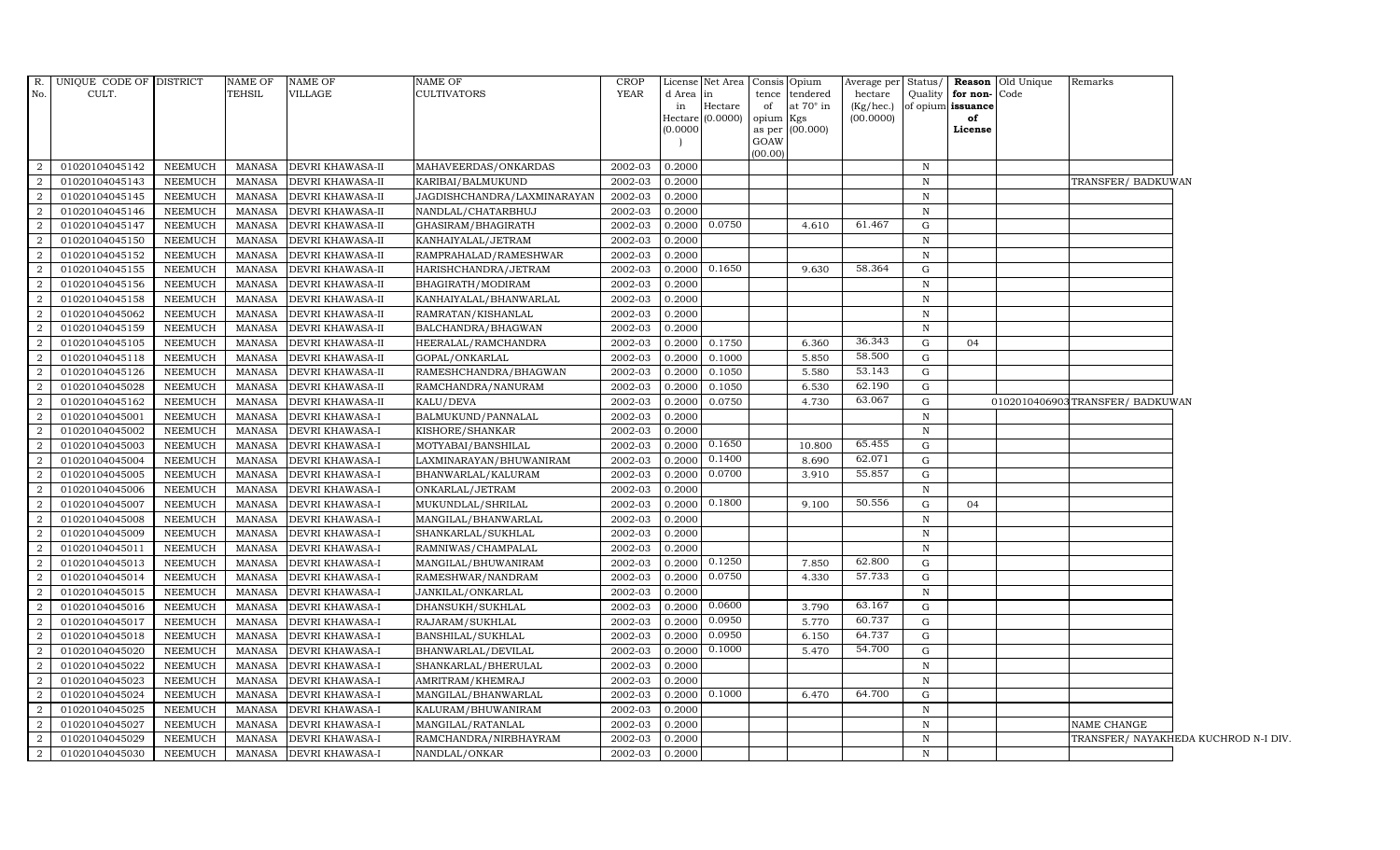| $R_{\cdot}$    | UNIQUE CODE OF DISTRICT |                | NAME OF       | <b>NAME OF</b>         | NAME OF                    | CROP        |          | License Net Area            | Consis Opium    |                  | Average per            | Status/      |                         | Reason Old Unique | Remarks            |
|----------------|-------------------------|----------------|---------------|------------------------|----------------------------|-------------|----------|-----------------------------|-----------------|------------------|------------------------|--------------|-------------------------|-------------------|--------------------|
| No.            | CULT.                   |                | <b>TEHSIL</b> | VILLAGE                | CULTIVATORS                | <b>YEAR</b> | d Area   | in                          | tence           | tendered         | hectare                | Quality      | for non-Code            |                   |                    |
|                |                         |                |               |                        |                            |             | in       | Hectare<br>Hectare (0.0000) | of<br>opium Kgs | at $70^\circ$ in | (Kg/hec.)<br>(00.0000) |              | of opium issuance<br>of |                   |                    |
|                |                         |                |               |                        |                            |             | (0.0000) |                             |                 | as per (00.000)  |                        |              | License                 |                   |                    |
|                |                         |                |               |                        |                            |             |          |                             | GOAW            |                  |                        |              |                         |                   |                    |
|                |                         |                |               |                        |                            |             |          |                             | (00.00)         |                  |                        |              |                         |                   |                    |
| $\overline{2}$ | 01020104045031          | <b>NEEMUCH</b> | <b>MANASA</b> | <b>DEVRI KHAWASA-I</b> | LAXMINARAYAN/SUKHLAL       | 2002-03     | 0.2000   | 0.1900                      |                 | 12.220           | 64.316                 | G            |                         |                   |                    |
| $\overline{2}$ | 01020104045035          | <b>NEEMUCH</b> | <b>MANASA</b> | DEVRI KHAWASA-I        | RUKMANIBAI/BAGDIRAM        | 2002-03     | 0.2000   | 0.0900                      |                 | 4.800            | 53.333                 | G            |                         |                   |                    |
| 2              | 01020104045036          | <b>NEEMUCH</b> | <b>MANASA</b> | <b>DEVRI KHAWASA-I</b> | GHISIBAI/LAXMNAN           | 2002-03     | 0.2000   |                             |                 |                  |                        | N            |                         |                   |                    |
| $\overline{2}$ | 01020104045037          | <b>NEEMUCH</b> | <b>MANASA</b> | <b>DEVRI KHAWASA-I</b> | GHASIRAM/BHUWANIRAM        | 2002-03     | 0.2000   | 0.0950                      |                 | 5.870            | 61.789                 | G            |                         |                   |                    |
| 2              | 01020104045038          | <b>NEEMUCH</b> | <b>MANASA</b> | DEVRI KHAWASA-I        | JAYCHANDRA/SURATRAM        | 2002-03     | 0.2000   |                             |                 |                  |                        | $\, {\bf N}$ |                         |                   |                    |
| 2              | 01020104045039          | <b>NEEMUCH</b> | <b>MANASA</b> | DEVRI KHAWASA-I        | BAGADIBAI/KASHIRAM         | 2002-03     | 0.2000   |                             |                 |                  |                        | $\mathbb N$  |                         |                   |                    |
| $\overline{2}$ | 01020104045040          | <b>NEEMUCH</b> | <b>MANASA</b> | DEVRI KHAWASA-I        | DHAPUBAI/RAMCHANDRA        | 2002-03     | 0.2000   | 0.0950                      |                 | 5.160            | 54.316                 | G            |                         |                   |                    |
| 2              | 01020104045041          | <b>NEEMUCH</b> | <b>MANASA</b> | DEVRI KHAWASA-I        | KAMLABAI/KANIRAM           | 2002-03     | 0.2000   | 0.1000                      |                 | 6.180            | 61.800                 | G            |                         |                   |                    |
| 2              | 01020104045043          | <b>NEEMUCH</b> | <b>MANASA</b> | DEVRI KHAWASA-I        | UDAIRAM/BHAGWAN            | 2002-03     | 0.2000   | 0.1800                      |                 | 10.170           | 56.500                 | G            |                         |                   | TRANSFER/ LODKIYA  |
| $\overline{a}$ | 01020104045044          | <b>NEEMUCH</b> | <b>MANASA</b> | DEVRI KHAWASA-I        | FATEHLAL/MATHURALAL        | 2002-03     | 0.2000   | 0.1450                      |                 | 9.050            | 62.414                 | ${\rm G}$    |                         |                   |                    |
| 2              | 01020104045045          | <b>NEEMUCH</b> | <b>MANASA</b> | <b>DEVRI KHAWASA-I</b> | KALURAM/RAMCHANDRA PATIDAR | 2002-03     | 0.2000   |                             |                 |                  |                        | $\mathbb N$  |                         |                   |                    |
| $\overline{a}$ | 01020104045051          | <b>NEEMUCH</b> | <b>MANASA</b> | DEVRI KHAWASA-I        | GOTAMNATH/ONKARNATH        | 2002-03     | 0.2000   | 0.0600                      |                 | 3.220            | 53.667                 | G            |                         |                   |                    |
| 2              | 01020104045056          | <b>NEEMUCH</b> | <b>MANASA</b> | <b>DEVRI KHAWASA-I</b> | RADHESHYAM/MULCHANDRA      | 2002-03     | 0.2000   | 0.0800                      |                 | 4.880            | 61.000                 | G            |                         |                   |                    |
| $\overline{a}$ | 01020104045058          | <b>NEEMUCH</b> | <b>MANASA</b> | <b>DEVRI KHAWASA-I</b> | RAMPRASAD/HAJARILAL        | 2002-03     | 0.2000   | 0.2000                      |                 | 11.130           | 55.650                 | G            |                         |                   |                    |
| $\overline{a}$ | 01020104045059          | NEEMUCH        | <b>MANASA</b> | DEVRI KHAWASA-I        | YASHWANTKUMAR/GANGABAI     | 2002-03     | 0.2000   | 0.1000                      |                 | 5.680            | 56.800                 | ${\rm G}$    |                         |                   |                    |
| 2              | 01020104045063          | <b>NEEMUCH</b> | <b>MANASA</b> | DEVRI KHAWASA-I        | SALAGRAM/ONKARLAL          | 2002-03     | 0.2000   | 0.0900                      |                 | 5.060            | 56.222                 | G            |                         |                   |                    |
| $\overline{2}$ | 01020104045065          | <b>NEEMUCH</b> | <b>MANASA</b> | DEVRI KHAWASA-I        | NATHULAL/KALURAM           | 2002-03     | 0.2000   |                             |                 |                  |                        | $\, {\bf N}$ |                         |                   | TRANSFER/ MAHAGARH |
| 2              | 01020104045066          | <b>NEEMUCH</b> | <b>MANASA</b> | DEVRI KHAWASA-I        | HEMRAJ/RAMLAL              | 2002-03     | 0.2000   |                             |                 |                  |                        | $\mathbb N$  |                         |                   |                    |
| 2              | 01020104045067          | <b>NEEMUCH</b> | <b>MANASA</b> | <b>DEVRI KHAWASA-I</b> | RAMPRASAD/RAMCHANDRA       | 2002-03     | 0.2000   | 0.0900                      |                 | 4.290            | 47.667                 | G            | 04                      |                   |                    |
| $\overline{2}$ | 01020104045068          | <b>NEEMUCH</b> | <b>MANASA</b> | DEVRI KHAWASA-I        | JAGANNATH/RAMKISHAN        | 2002-03     | 0.2000   | 0.1550                      |                 | 9.890            | 63.806                 | G            |                         |                   | TRANSFER/MAHAGARH  |
| 2              | 01020104045071          | <b>NEEMUCH</b> | <b>MANASA</b> | <b>DEVRI KHAWASA-I</b> | BHANWARBAI/DEVILAL         | 2002-03     | 0.2000   | 0.1100                      |                 | 6.520            | 59.273                 | G            |                         |                   |                    |
| 2              | 01020104045075          | <b>NEEMUCH</b> | <b>MANASA</b> | DEVRI KHAWASA-I        | GOPALDAS/ONKARDAS          | 2002-03     | 0.2000   |                             |                 |                  |                        | $\, {\bf N}$ |                         |                   |                    |
| $\overline{2}$ | 01020104045076          | <b>NEEMUCH</b> | <b>MANASA</b> | DEVRI KHAWASA-I        | DINESHKUMAR/KASTURIBAI     | 2002-03     | 0.2000   | 0.1000                      |                 | 5.420            | 54.200                 | G            |                         |                   |                    |
| 2              | 01020104045078          | <b>NEEMUCH</b> | <b>MANASA</b> | <b>DEVRI KHAWASA-I</b> | MOHANLAL/SHRINIWAS         | 2002-03     | 0.2000   |                             |                 |                  |                        | $\mathbb N$  |                         |                   |                    |
| $\overline{2}$ | 01020104045079          | NEEMUCH        | <b>MANASA</b> | DEVRI KHAWASA-I        | AMBALAL/CHENRAM            | 2002-03     | 0.2000   |                             |                 |                  |                        | $\, {\bf N}$ |                         |                   |                    |
| 2              | 01020104045080          | <b>NEEMUCH</b> | <b>MANASA</b> | DEVRI KHAWASA-I        | DURGABAI/LAXMINARAYAN      | 2002-03     | 0.2000   | 0.0750                      |                 | 4.720            | 62.933                 | G            |                         |                   |                    |
| $\mathbf{3}$   | 01020104090002          | <b>NEEMUCH</b> | <b>MANASA</b> | <b>DEVRI ANTRI</b>     | MUKESH/RAJARAM             | 2002-03     | 0.2000   | 0.0950                      |                 | 5.750            | 60.526                 | G            |                         |                   |                    |
| $\mathbf{3}$   | 01020104090003          | <b>NEEMUCH</b> | <b>MANASA</b> | DEVRI ANTRI            | JANIBAI/KALU               | 2002-03     | 0.2000   | 0.2000                      |                 | 10.140           | 50.700                 | G            | 04                      |                   |                    |
| 3              | 01020104090004          | <b>NEEMUCH</b> | <b>MANASA</b> | <b>DEVRI ANTRI</b>     | <b>BANSHILAL/JETRAM</b>    | 2002-03     | 0.2000   | 0.1500                      |                 | 8.780            | 58.533                 | G            |                         |                   |                    |
| 3              | 01020104090006          | NEEMUCH        | <b>MANASA</b> | <b>DEVRI ANTRI</b>     | KAVARLAL/BHERULAL          | 2002-03     | 0.2000   |                             |                 |                  |                        | $\mathbf N$  |                         |                   |                    |
| $\mathbf{3}$   | 01020104090008          | <b>NEEMUCH</b> | <b>MANASA</b> | <b>DEVRI ANTRI</b>     | MEGHRAJ/NATHU              | 2002-03     | 0.2000   | 0.1650                      |                 | 10.440           | 63.273                 | G            |                         |                   |                    |
| $\mathbf{3}$   | 01020104090009          | <b>NEEMUCH</b> | <b>MANASA</b> | <b>DEVRI ANTRI</b>     | CHANDARBAI/NANURAM         | 2002-03     | 0.2000   | 0.1400                      |                 | 6.660            | 47.571                 | G            | 04                      |                   |                    |
| $\mathbf{3}$   | 01020104090010          | <b>NEEMUCH</b> | <b>MANASA</b> | <b>DEVRI ANTRI</b>     | VAGATRAM/NANDA             | 2002-03     | 0.2000   | 0.2000                      |                 | 12.360           | 61.800                 | G            |                         |                   |                    |
| $\mathbf{3}$   | 01020104090011          | <b>NEEMUCH</b> | <b>MANASA</b> | <b>DEVRI ANTRI</b>     | MADHULAL/LAXMAN            | 2002-03     | 0.2000   | 0.1850                      |                 | 10.210           | 55.189                 | G            |                         |                   |                    |
| 3              | 01020104090013          | <b>NEEMUCH</b> | <b>MANASA</b> | <b>DEVRI ANTRI</b>     | NATHUSINGH/NANURAM         | 2002-03     | 0.2000   | 0.1950                      |                 | 10.980           | 56.308                 | G            |                         |                   |                    |
| $\mathbf{3}$   | 01020104090014          | <b>NEEMUCH</b> | <b>MANASA</b> | DEVRI ANTRI            | RATAN/NANDA                | 2002-03     | 0.2000   | 0.1250                      |                 | 7.520            | 60.160                 | G            |                         |                   |                    |
| 3              | 01020104090016          | <b>NEEMUCH</b> | <b>MANASA</b> | <b>DEVRI ANTRI</b>     | GOPAL/TULSIRAM             | 2002-03     | 0.2000   | 0.1950                      |                 | 10.550           | 54.103                 | G            |                         |                   |                    |
| $\mathbf{3}$   | 01020104090018          | <b>NEEMUCH</b> | <b>MANASA</b> | <b>DEVRI ANTRI</b>     | GOKAL/SHAVRAM              | 2002-03     | 0.2000   | 0.1500                      |                 | 9.290            | 61.933                 | G            |                         |                   |                    |
| 3              | 01020104090019          | <b>NEEMUCH</b> | <b>MANASA</b> | <b>DEVRI ANTRI</b>     | TEJRAM/DEVRAM              | 2002-03     | 0.2000   | 0.0800                      |                 | 4.670            | 58.375                 | G            |                         |                   |                    |
| 3              | 01020104090020          | <b>NEEMUCH</b> | <b>MANASA</b> | <b>DEVRI ANTRI</b>     | KARULAL/KAVARLAL BAWRI     | 2002-03     | 0.2000   | 0.1000                      |                 | 5.590            | 55.900                 | G            |                         |                   |                    |
| 3              | 01020104090021          | <b>NEEMUCH</b> | MANASA        | <b>DEVRI ANTRI</b>     | PREMSUKH/NANURAM           | 2002-03     | 0.2000   | 0.1600                      |                 | 9.830            | 61.438                 | G            |                         |                   |                    |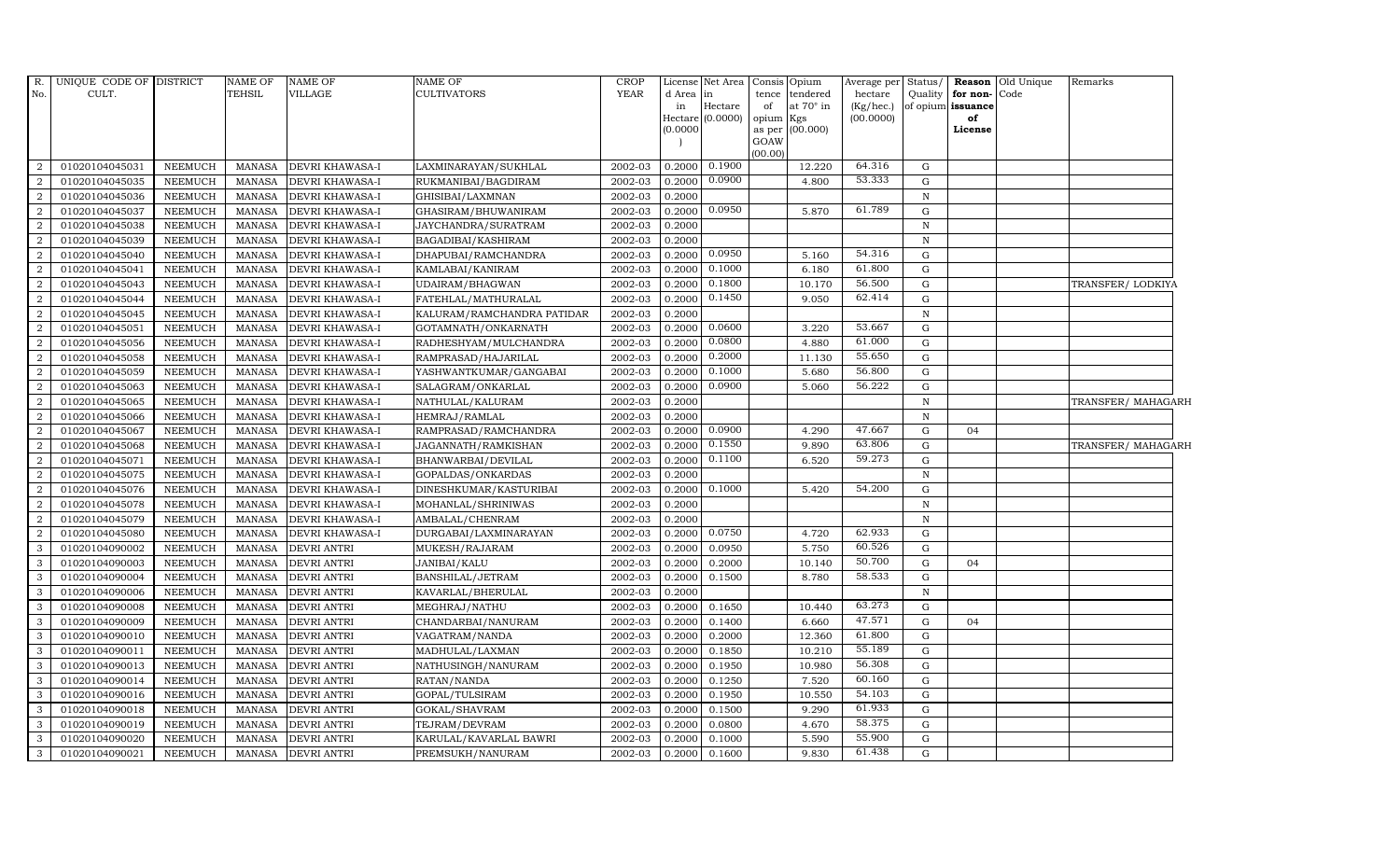| R.  | UNIQUE CODE OF DISTRICT |                | <b>NAME OF</b> | <b>NAME OF</b>     | NAME OF                | <b>CROP</b> |           | License Net Area   |                | Consis Opium     | Average per Status/ |              |                   | Reason Old Unique | Remarks        |
|-----|-------------------------|----------------|----------------|--------------------|------------------------|-------------|-----------|--------------------|----------------|------------------|---------------------|--------------|-------------------|-------------------|----------------|
| No. | CULT.                   |                | <b>TEHSIL</b>  | <b>VILLAGE</b>     | <b>CULTIVATORS</b>     | <b>YEAR</b> | d Area in |                    | tence          | tendered         | hectare             |              | Quality for non-  | Code              |                |
|     |                         |                |                |                    |                        |             | in        | Hectare            | of             | at $70^\circ$ in | (Kg/hec.)           |              | of opium issuance |                   |                |
|     |                         |                |                |                    |                        |             | (0.0000)  | Hectare $(0.0000)$ | opium          | Kgs<br>(00.000)  | (00.0000)           |              | of<br>License     |                   |                |
|     |                         |                |                |                    |                        |             |           |                    | as per<br>GOAW |                  |                     |              |                   |                   |                |
|     |                         |                |                |                    |                        |             |           |                    | (00.00)        |                  |                     |              |                   |                   |                |
| 3   | 01020104090022          | <b>NEEMUCH</b> | MANASA         | <b>DEVRI ANTRI</b> | <b>BANSHILAL/RATAN</b> | 2002-03     | 0.2000    | 0.1500             |                | 8.690            | 57.933              | G            |                   |                   |                |
| 3   | 01020104090023          | <b>NEEMUCH</b> | <b>MANASA</b>  | <b>DEVRI ANTRI</b> | RATANLAL/BHERULAL      | 2002-03     | 0.2000    | 0.1150             |                | 6.150            | 53.478              | $\mathbf G$  |                   |                   |                |
| 3   | 01020104090026          | <b>NEEMUCH</b> | <b>MANASA</b>  | <b>DEVRI ANTRI</b> | PRABHU/MADHO           | 2002-03     | 0.2000    | 0.1750             |                | 8.680            | 49.600              | G            | 04                |                   |                |
| 3   | 01020104090027          | <b>NEEMUCH</b> | <b>MANASA</b>  | <b>DEVRI ANTRI</b> | RAMCHANDRA/BHERULAL    | 2002-03     | 0.2000    | 0.1700             |                | 10.670           | 62.765              | G            |                   |                   |                |
| 3   | 01020104090029          | <b>NEEMUCH</b> | <b>MANASA</b>  | <b>DEVRI ANTRI</b> | BHERULAL/RUGHNATH      | 2002-03     | 0.2000    | 0.1450             |                | 2.270            | 15.655              | G            | 04                |                   |                |
| 3   | 01020104090030          | <b>NEEMUCH</b> | <b>MANASA</b>  | <b>DEVRI ANTRI</b> | RUKMANIBAI/NANDA       | 2002-03     | 0.2000    | 0.1600             |                | 9.920            | 62.000              | G            |                   |                   |                |
| 3   | 01020104090031          | <b>NEEMUCH</b> | <b>MANASA</b>  | <b>DEVRI ANTRI</b> | VILASIBAI/RAMLAL       | 2002-03     | 0.2000    | 0.1300             |                | 6.440            | 49.538              | G            | 04                |                   |                |
| 3   | 01020104090032          | <b>NEEMUCH</b> | <b>MANASA</b>  | <b>DEVRI ANTRI</b> | NANALAL/BHUVANA        | 2002-03     | 0.2000    |                    |                |                  |                     | $\mathbf N$  |                   |                   |                |
| 3   | 01020104090035          | <b>NEEMUCH</b> | <b>MANASA</b>  | <b>DEVRI ANTRI</b> | VAJERAM/BHERULAL       | 2002-03     | 0.2000    |                    |                |                  |                     | N            |                   |                   |                |
| 3   | 01020104090037          | <b>NEEMUCH</b> | <b>MANASA</b>  | <b>DEVRI ANTRI</b> | SUHAGIBAI/MADHO        | 2002-03     | 0.2000    | 0.1100             |                | 5.720            | 52.000              | G            |                   |                   |                |
| 3   | 01020104090039          | <b>NEEMUCH</b> | <b>MANASA</b>  | <b>DEVRI ANTRI</b> | DEU BAI/SHANKARLAL     | 2002-03     | 0.2000    | 0.1050             |                | 6.400            | 60.952              | G            |                   |                   |                |
| 3   | 01020104090040          | <b>NEEMUCH</b> | <b>MANASA</b>  | <b>DEVRI ANTRI</b> | MANGILAL/RAMDAS        | 2002-03     | 0.2000    | 0.1500             |                | 8.380            | 55.867              | G            |                   |                   |                |
| 3   | 01020104090041          | <b>NEEMUCH</b> | <b>MANASA</b>  | <b>DEVRI ANTRI</b> | SHANKARLAL/BHERULAL    | 2002-03     | 0.2000    | 0.0850             |                | 4.900            | 57.647              | $\mathbf G$  |                   |                   |                |
| 3   | 01020104090042          | <b>NEEMUCH</b> | <b>MANASA</b>  | <b>DEVRI ANTRI</b> | VARDIBAI/BHERULAL      | 2002-03     | 0.2000    | 0.1450             |                | 8.090            | 55.793              | G            |                   |                   |                |
| 3   | 01020104090045          | <b>NEEMUCH</b> | <b>MANASA</b>  | <b>DEVRI ANTRI</b> | JAGDISH/MADHUJI        | 2002-03     | 0.2000    | 0.1550             |                | 8.480            | 54.710              | G            |                   |                   |                |
| 3   | 01020104090046          | <b>NEEMUCH</b> | <b>MANASA</b>  | <b>DEVRI ANTRI</b> | HIRALAL/MANGILAL       | 2002-03     | 0.2000    |                    |                |                  |                     | $\mathbf N$  |                   |                   |                |
| 3   | 01020104090047          | <b>NEEMUCH</b> | <b>MANASA</b>  | <b>DEVRI ANTRI</b> | BHULIBAI/GANGARAM      | 2002-03     | 0.2000    | 0.0950             |                | 4.790            | 50.421              | G            | 04                | 1020104065030     |                |
| 3   | 01020104090048          | <b>NEEMUCH</b> | <b>MANASA</b>  | <b>DEVRI ANTRI</b> | RAMSINGH/GANGARAM      | 2002-03     | 0.2000    | 0.0950             |                | 5.730            | 60.316              | $\mathbf G$  |                   | 01020104071015    |                |
| 3   | 01020104090049          | <b>NEEMUCH</b> | <b>MANASA</b>  | <b>DEVRI ANTRI</b> | RAMLAL/KEVAL           | 2002-03     | 0.2000    | 0.1000             |                | 4.800            | 48.000              | $\mathbf G$  | 0 <sub>4</sub>    | 1020104071021     |                |
| 3   | 01020104090050          | <b>NEEMUCH</b> | <b>MANASA</b>  | <b>DEVRI ANTRI</b> | SUKHIBAI/BHAVARLAL     | 2002-03     | 0.2000    | 0.0900             |                | 3.790            | 42.111              | $\mathbf G$  | 0 <sub>4</sub>    | 1020104065042     |                |
| 3   | 01020104090051          | <b>NEEMUCH</b> | <b>MANASA</b>  | DEVRI ANTRI        | BAPULAL/NARAYAN        | 2002-03     | 0.2000    | 0.1150             |                | 6.480            | 56.348              | G            |                   |                   | TRANSFER/ANKLI |
| 3   | 01020104089001          | <b>NEEMUCH</b> | <b>MANASA</b>  | <b>DETHAL</b>      | CHUNNILAL/ONKARLAL     | 2002-03     | 0.2000    | 0.1050             |                | 6.110            | 58.190              | G            |                   |                   |                |
| 3   | 01020104089003          | <b>NEEMUCH</b> | <b>MANASA</b>  | <b>DETHAL</b>      | NANIBAI/KISHANA        | 2002-03     | 0.2000    | 0.0500             |                | 2.910            | 58.200              | G            |                   |                   |                |
| 3   | 01020104089005          | <b>NEEMUCH</b> | <b>MANASA</b>  | <b>DETHAL</b>      | DHURIBAI/NANAJI        | 2002-03     | 0.2000    | 0.0950             |                | 5.300            | 55.789              | $\mathbf G$  |                   |                   |                |
| 3   | 01020104089006          | <b>NEEMUCH</b> | <b>MANASA</b>  | <b>DETHAL</b>      | RADHESHYAM/BAPULAL     | 2002-03     | 0.2000    |                    |                |                  |                     | $\, {\bf N}$ |                   |                   |                |
| 3   | 01020104089008          | <b>NEEMUCH</b> | <b>MANASA</b>  | <b>DETHAL</b>      | SHAMBHU/LALA           | 2002-03     | 0.2000    | 0.1450             |                | 8.290            | 57.172              | G            |                   |                   |                |
| 3   | 01020104089009          | <b>NEEMUCH</b> | <b>MANASA</b>  | <b>DETHAL</b>      | MEGHRAJ/KACHRU         | 2002-03     | 0.2000    |                    |                |                  |                     | $\mathbf N$  |                   |                   |                |
| 3   | 01020104089010          | <b>NEEMUCH</b> | <b>MANASA</b>  | <b>DETHAL</b>      | BHAGATSINGH/BHERUSINGH | 2002-03     | 0.2000    |                    |                |                  |                     | N            |                   |                   |                |
| 3   | 01020104089011          | <b>NEEMUCH</b> | <b>MANASA</b>  | <b>DETHAL</b>      | HEMRAJ/PEMAJI          | 2002-03     | 0.2000    | 0.1650             |                | 8.680            | 52.606              | $\mathbf G$  |                   |                   |                |
| 3   | 01020104089013          | <b>NEEMUCH</b> | <b>MANASA</b>  | <b>DETHAL</b>      | DEVILAL/BAPU           | 2002-03     | 0.2000    | 0.1050             |                | 5.820            | 55.429              | G            |                   |                   |                |
| 3   | 01020104089014          | <b>NEEMUCH</b> | <b>MANASA</b>  | <b>DETHAL</b>      | JAMNABAI/HIRA          | 2002-03     | 0.2000    | 0.1350             |                | 7.770            | 57.556              | G            |                   |                   |                |
| 3   | 01020104089015          | <b>NEEMUCH</b> | <b>MANASA</b>  | <b>DETHAL</b>      | KISHORLAL/BOTLAL       | 2002-03     | 0.2000    |                    |                |                  |                     | $\mathbf N$  |                   |                   |                |
| 3   | 01020104089017          | <b>NEEMUCH</b> | <b>MANASA</b>  | <b>DETHAL</b>      | BANSHILAL/NATHU        | 2002-03     | 0.2000    |                    |                |                  |                     | $\, {\bf N}$ |                   |                   |                |
| 3   | 01020104089018          | <b>NEEMUCH</b> | <b>MANASA</b>  | <b>DETHAL</b>      | RAJARAM/HIRA           | 2002-03     | 0.2000    | 0.1900             |                | 10.410           | 54.789              | $\mathbf G$  |                   |                   |                |
| 3   | 01020104089020          | <b>NEEMUCH</b> | <b>MANASA</b>  | <b>DETHAL</b>      | LALSINGH/BHERUSINGH    | 2002-03     | 0.2000    |                    |                |                  |                     | $\mathbf N$  |                   |                   |                |
| 3   | 01020104089024          | <b>NEEMUCH</b> | <b>MANASA</b>  | <b>DETHAL</b>      | KANHYALAL/SURAJMAL     | 2002-03     | 0.2000    |                    |                |                  |                     | N            |                   |                   |                |
| 3   | 01020104089025          | <b>NEEMUCH</b> | <b>MANASA</b>  | <b>DETHAL</b>      | KACHRU/HAMERA          | 2002-03     | 0.2000    | 0.0900             |                | 5.450            | 60.556              | G            |                   |                   |                |
| 3   | 01020104089026          | <b>NEEMUCH</b> | <b>MANASA</b>  | <b>DETHAL</b>      | KANHYALAL/RAMLAL       | 2002-03     | 0.2000    | 0.1050             |                | 5.460            | 52.000              | G            |                   |                   |                |
| 3   | 01020104089028          | <b>NEEMUCH</b> | <b>MANASA</b>  | <b>DETHAL</b>      | GANGABAI/NANALAL       | 2002-03     | 0.2000    |                    |                |                  |                     | $\mathbf N$  |                   |                   |                |
| 3   | 01020104089029          | <b>NEEMUCH</b> | <b>MANASA</b>  | <b>DETHAL</b>      | KARULAL/JAYCHAND       | 2002-03     | 0.2000    |                    |                |                  |                     | $\mathbf N$  |                   |                   |                |
| 3   | 01020104089030          | <b>NEEMUCH</b> | MANASA         | <b>DETHAL</b>      | JAMNABAI/AMRA          | 2002-03     | 0.2000    | 0.1900             |                | 10.230           | 53.842              | G            |                   |                   |                |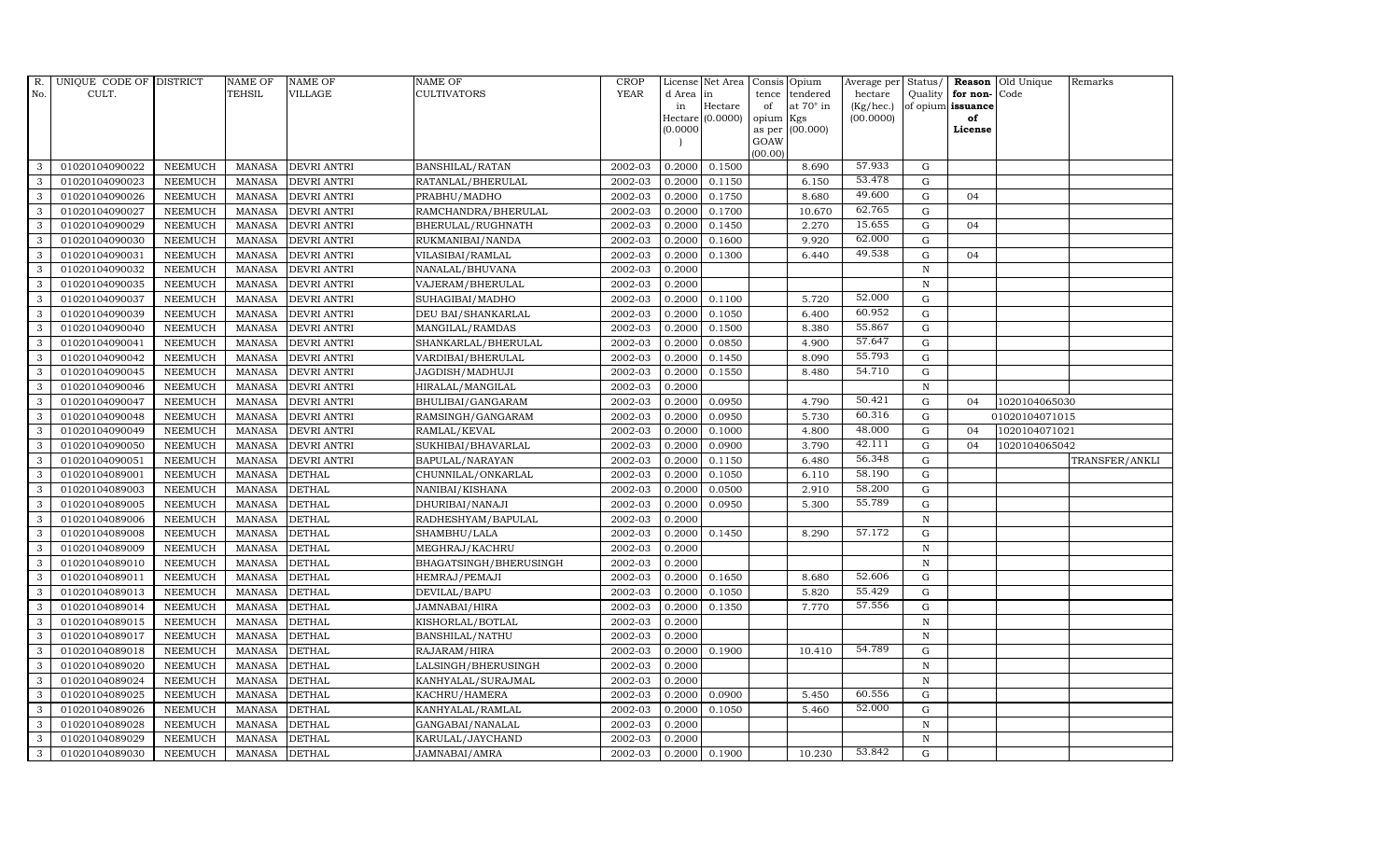| R.  | UNIQUE CODE OF DISTRICT |                | <b>NAME OF</b> | <b>NAME OF</b> | <b>NAME OF</b>           | <b>CROP</b> |           | License Net Area   |                 | Consis Opium     | Average per Status/ |                |                   | Reason Old Unique | Remarks     |
|-----|-------------------------|----------------|----------------|----------------|--------------------------|-------------|-----------|--------------------|-----------------|------------------|---------------------|----------------|-------------------|-------------------|-------------|
| No. | CULT.                   |                | <b>TEHSIL</b>  | <b>VILLAGE</b> | <b>CULTIVATORS</b>       | <b>YEAR</b> | d Area in |                    | tence           | tendered         | hectare             |                | Quality for non-  | Code              |             |
|     |                         |                |                |                |                          |             | in        | Hectare            | of              | at $70^\circ$ in | (Kg/hec.)           |                | of opium issuance |                   |             |
|     |                         |                |                |                |                          |             | (0.0000)  | Hectare $(0.0000)$ | opium<br>as per | Kgs<br>(00.000)  | (00.0000)           |                | of<br>License     |                   |             |
|     |                         |                |                |                |                          |             |           |                    | GOAW            |                  |                     |                |                   |                   |             |
|     |                         |                |                |                |                          |             |           |                    | (00.00)         |                  |                     |                |                   |                   |             |
| 3   | 01020104089032          | <b>NEEMUCH</b> | MANASA         | <b>DETHAL</b>  | VAJJIBAI/GOPAL           | 2002-03     | 0.2000    | 0.1050             |                 | 5.770            | 54.952              | G              |                   |                   |             |
| 3   | 01020104089034          | <b>NEEMUCH</b> | <b>MANASA</b>  | <b>DETHAL</b>  | RUKMANIBAI/SHIVNARAYAN   | 2002-03     | 0.2000    | 0.1100             |                 | 6.650            | 60.455              | G              |                   |                   |             |
| 3   | 01020104089035          | <b>NEEMUCH</b> | <b>MANASA</b>  | <b>DETHAL</b>  | JAGANNATH/DHULA          | 2002-03     | 0.2000    | 0.1600             |                 | 8.970            | 56.063              | G              |                   |                   |             |
| 3   | 01020104089036          | <b>NEEMUCH</b> | <b>MANASA</b>  | <b>DETHAL</b>  | GOPAL/HIRLAL             | 2002-03     | 0.2000    | 0.1450             |                 | 9.310            | 64.207              | $\mathbf G$    |                   |                   |             |
| 3   | 01020104089039          | <b>NEEMUCH</b> | <b>MANASA</b>  | <b>DETHAL</b>  | PRATAPSINGH/DULESINGH    | 2002-03     | 0.2000    | 0.2000             |                 | 10.840           | 54.200              | G              |                   |                   |             |
| 3   | 01020104089040          | <b>NEEMUCH</b> | <b>MANASA</b>  | <b>DETHAL</b>  | BANESINGH/BHERUSINGH     | 2002-03     | 0.2000    | 0.1400             |                 | 9.000            | 64.286              | G              |                   |                   |             |
| 3   | 01020104089042          | <b>NEEMUCH</b> | <b>MANASA</b>  | <b>DETHAL</b>  | JAGDISH/NATHU            | 2002-03     | 0.2000    |                    |                 |                  |                     | ${\bf N}$      |                   |                   |             |
| 3   | 01020104089044          | <b>NEEMUCH</b> | <b>MANASA</b>  | <b>DETHAL</b>  | PRAHLAD/BHAVARLAL        | 2002-03     | 0.2000    | 0.1550             |                 | 8.350            | 53.871              | G              |                   |                   |             |
| 3   | 01020104089045          | <b>NEEMUCH</b> | <b>MANASA</b>  | <b>DETHAL</b>  | BHUVANA/NANURAM          | 2002-03     | 0.2000    |                    |                 |                  |                     | $\mathbf N$    |                   |                   |             |
| 3   | 01020104089051          | <b>NEEMUCH</b> | <b>MANASA</b>  | <b>DETHAL</b>  | NARAYANLAL/ONKARLAL      | 2002-03     | 0.2000    | 0.0800             |                 | 4.420            | 55.250              | G              |                   |                   |             |
| 3   | 01020104089055          | <b>NEEMUCH</b> | <b>MANASA</b>  | <b>DETHAL</b>  | HANGAMIBAI/GOMAJI        | 2002-03     | 0.2000    | 0.1350             |                 | 7.590            | 56.222              | G              |                   |                   |             |
| 3   | 01020104089058          | <b>NEEMUCH</b> | <b>MANASA</b>  | <b>DETHAL</b>  | MANGIBAI/BHAVARLAL       | 2002-03     | 0.2000    | 0.1100             |                 | 6.230            | 56.636              | G              |                   |                   |             |
| 3   | 01020104089059          | <b>NEEMUCH</b> | <b>MANASA</b>  | <b>DETHAL</b>  | KANIRAM/BHURA            | 2002-03     | 0.2000    |                    |                 |                  |                     | $\mathbf N$    |                   |                   |             |
| 3   | 01020104089063          | <b>NEEMUCH</b> | <b>MANASA</b>  | <b>DETHAL</b>  | NARMDABAI/RAMESHVAR      | 2002-03     | 0.2000    |                    |                 |                  |                     | $\overline{N}$ |                   |                   |             |
| 3   | 01020104089064          | <b>NEEMUCH</b> | <b>MANASA</b>  | <b>DETHAL</b>  | RAMNARAYAM NANURAM       | 2002-03     | 0.2000    | 0.1200             |                 | 6.480            | 54.000              | G              |                   |                   |             |
| 3   | 01020104089072          | <b>NEEMUCH</b> | <b>MANASA</b>  | <b>DETHAL</b>  | GOPILAL/RAMCHANDRA       | 2002-03     | 0.2000    | 0.2050             |                 | 12.330           | 60.146              | G              |                   |                   |             |
| 3   | 01020104089073          | <b>NEEMUCH</b> | <b>MANASA</b>  | <b>DETHAL</b>  | MUKUNDCHAND/MANGILAL     | 2002-03     | 0.2000    | 0.1950             |                 | 12.040           | 61.744              | G              |                   |                   |             |
| 3   | 01020104089075          | <b>NEEMUCH</b> | <b>MANASA</b>  | <b>DETHAL</b>  | BHAGATRAM/SHIVRAM        | 2002-03     | 0.2000    |                    |                 |                  |                     | $\mathbf N$    |                   |                   |             |
| 3   | 01020104089077          | <b>NEEMUCH</b> | <b>MANASA</b>  | <b>DETHAL</b>  | LAXMAN/BHOLA             | 2002-03     | 0.2000    | 0.0950             |                 | 5.060            | 53.263              | G              |                   |                   |             |
| 3   | 01020104089084          | <b>NEEMUCH</b> | <b>MANASA</b>  | <b>DETHAL</b>  | PRAKASH/KISHOR           | 2002-03     | 0.2000    |                    |                 |                  |                     | $\mathbf N$    |                   |                   |             |
| 3   | 01020104089085          | <b>NEEMUCH</b> | <b>MANASA</b>  | <b>DETHAL</b>  | MADANLAL/BHAVARLAL       | 2002-03     | 0.2000    | 0.1900             |                 | 10.950           | 57.632              | G              |                   |                   |             |
| 3   | 01020104089087          | <b>NEEMUCH</b> | <b>MANASA</b>  | <b>DETHAL</b>  | RAMNARAYAN/RATAN         | 2002-03     | 0.2000    |                    |                 |                  |                     | $\mathbf F$    |                   |                   |             |
| 3   | 01020104089088          | <b>NEEMUCH</b> | <b>MANASA</b>  | <b>DETHAL</b>  | RAMNARAYAN/BHONA         | 2002-03     | 0.2000    | 0.2000             |                 | 11.550           | 57.750              | ${\rm G}$      |                   |                   |             |
| 3   | 01020104089089          | <b>NEEMUCH</b> | <b>MANASA</b>  | <b>DETHAL</b>  | CHANDIBAI/UDAYRAM        | 2002-03     | 0.2000    | 0.1650             |                 | 9.030            | 54.727              | G              |                   |                   | NAME CHANGE |
| 3   | 01020104089090          | <b>NEEMUCH</b> | <b>MANASA</b>  | <b>DETHAL</b>  | FAKIRCHAND/RAMLAL        | 2002-03     | 0.2000    | 0.1100             |                 | 5.860            | 53.273              | $\mathbf G$    |                   |                   |             |
| 3   | 01020104089092          | <b>NEEMUCH</b> | <b>MANASA</b>  | <b>DETHAL</b>  | RANGLAL/NANALAL          | 2002-03     | 0.2000    | 0.0800             |                 | 4.560            | 57.000              | G              |                   |                   |             |
| 3   | 01020104089094          | <b>NEEMUCH</b> | <b>MANASA</b>  | <b>DETHAL</b>  | BANSHILAL/RAMLAL         | 2002-03     | 0.2000    | 0.0600             |                 | 3.510            | 58.500              | G              |                   |                   |             |
| 3   | 01020104089098          | <b>NEEMUCH</b> | <b>MANASA</b>  | <b>DETHAL</b>  | HANSRAJ/RAMLAL           | 2002-03     | 0.2000    | 0.1600             |                 | 9.740            | 60.875              | G              |                   |                   |             |
| 3   | 01020104089100          | <b>NEEMUCH</b> | <b>MANASA</b>  | <b>DETHAL</b>  | KARULAL/LAXMINARAYAN     | 2002-03     | 0.2000    |                    |                 |                  |                     | N              |                   |                   |             |
| 3   | 01020104089101          | <b>NEEMUCH</b> | <b>MANASA</b>  | <b>DETHAL</b>  | SHIVPRASAD/BHUVANIRAM    | 2002-03     | 0.2000    |                    |                 |                  |                     | $\mathbf N$    |                   |                   |             |
| 3   | 01020104089105          | <b>NEEMUCH</b> | <b>MANASA</b>  | <b>DETHAL</b>  | BAPULAL/AMARJI SUTHAR    | 2002-03     | 0.2000    |                    |                 |                  |                     | $\mathbf N$    |                   |                   |             |
| 3   | 01020104089106          | <b>NEEMUCH</b> | <b>MANASA</b>  | <b>DETHAL</b>  | RAMSINGH/SHAVRAM         | 2002-03     | 0.2000    | 0.1200             |                 | 7.100            | 59.167              | G              |                   |                   |             |
| 3   | 01020104089107          | <b>NEEMUCH</b> | <b>MANASA</b>  | <b>DETHAL</b>  | BHAGVATIRAM/HIRAJI       | 2002-03     | 0.2000    | 0.1100             |                 | 6.850            | 62.273              | $\mathbf G$    |                   |                   |             |
| 3   | 01020104089108          | <b>NEEMUCH</b> | <b>MANASA</b>  | <b>DETHAL</b>  | SHIVRAM/KANIRAM          | 2002-03     | 0.2000    |                    |                 |                  |                     | N              |                   |                   |             |
| 3   | 01020104089109          | <b>NEEMUCH</b> | <b>MANASA</b>  | <b>DETHAL</b>  | RAM PRASAD/ HARI SHANKAR | 2002-03     | 0.2000    | 0.1900             |                 | 13.860           | 72.947              | G              |                   |                   |             |
| 3   | 01020104089111          | <b>NEEMUCH</b> | <b>MANASA</b>  | <b>DETHAL</b>  | DEVILAL/KARULAL PATIDAR  | 2002-03     | 0.2000    | 0.1500             |                 | 9.380            | 62.533              | G              |                   |                   |             |
| 3   | 01020104089112          | <b>NEEMUCH</b> | <b>MANASA</b>  | <b>DETHAL</b>  | SHIVPRASAD/NANALAL       | 2002-03     | 0.2000    | 0.2050             |                 | 12.420           | 60.585              | G              |                   |                   |             |
| 3   | 01020104089116          | <b>NEEMUCH</b> | <b>MANASA</b>  | <b>DETHAL</b>  | DEVILAL/RAMLAL           | 2002-03     | 0.2000    | 0.0800             |                 | 5.010            | 62.625              | $\mathbf G$    |                   |                   |             |
| 3   | 01020104089117          | <b>NEEMUCH</b> | <b>MANASA</b>  | <b>DETHAL</b>  | SURESH/KAWARLAL          | 2002-03     | 0.2000    |                    |                 |                  |                     | N              |                   |                   |             |
| 3   | 01020104089118          | <b>NEEMUCH</b> | <b>MANASA</b>  | <b>DETHAL</b>  | SUKHLAL/RAJARAM          | 2002-03     | 0.2000    |                    |                 |                  |                     | N              |                   |                   |             |
| 3   | 01020104089121          | <b>NEEMUCH</b> | MANASA         | <b>DETHAL</b>  | DINESH/KAVARLAL          | 2002-03     |           | 0.2000 0.1000      |                 | 5.310            | 53.100              | G              |                   |                   |             |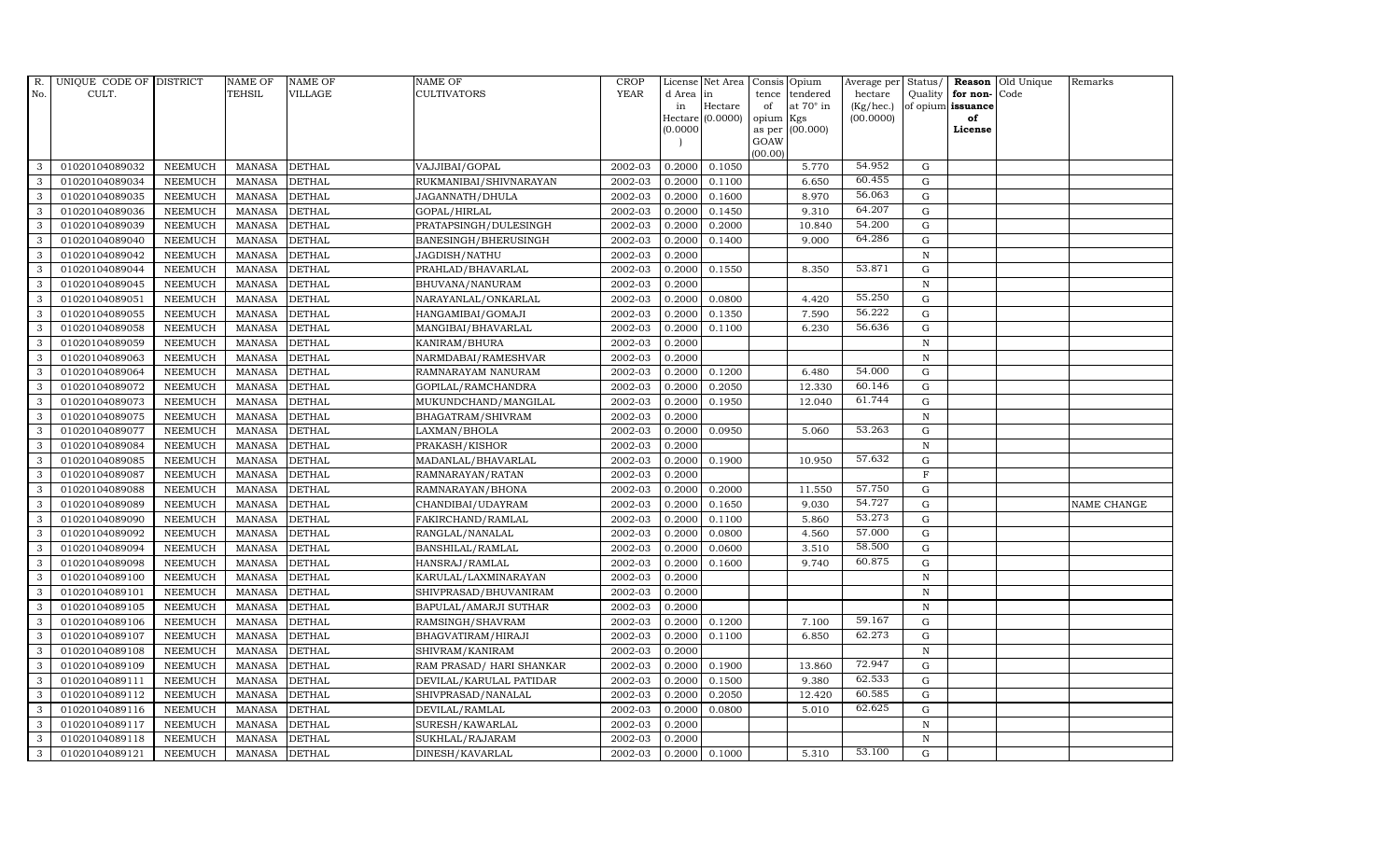| R.           | UNIQUE CODE OF DISTRICT |                | NAME OF       | <b>NAME OF</b> | NAME OF                 | <b>CROP</b> |           | License Net Area            | Consis Opium |                         |                        |              |                         | Average per Status/ Reason Old Unique | Remarks          |
|--------------|-------------------------|----------------|---------------|----------------|-------------------------|-------------|-----------|-----------------------------|--------------|-------------------------|------------------------|--------------|-------------------------|---------------------------------------|------------------|
| No.          | CULT.                   |                | <b>TEHSIL</b> | <b>VILLAGE</b> | CULTIVATORS             | <b>YEAR</b> | d Area in |                             | tence        | tendered                | hectare                |              | Quality for non-Code    |                                       |                  |
|              |                         |                |               |                |                         |             | in        | Hectare<br>Hectare (0.0000) | of<br>opium  | at $70^\circ$ in<br>Kgs | (Kg/hec.)<br>(00.0000) |              | of opium issuance<br>of |                                       |                  |
|              |                         |                |               |                |                         |             | (0.0000)  |                             | as per       | (00.000)                |                        |              | License                 |                                       |                  |
|              |                         |                |               |                |                         |             |           |                             | GOAW         |                         |                        |              |                         |                                       |                  |
|              |                         |                |               |                |                         |             |           |                             | (00.00)      |                         |                        |              |                         |                                       |                  |
| 3            | 01020104089122          | <b>NEEMUCH</b> | <b>MANASA</b> | <b>DETHAL</b>  | SHANTIBAI/MANGILAL      | 2002-03     | 0.2000    | 0.1500                      |              | 7.900                   | 52.667                 | G            |                         |                                       |                  |
| 3            | 01020104089124          | <b>NEEMUCH</b> | <b>MANASA</b> | <b>DETHAL</b>  | SAMRATH/NATHULAL        | 2002-03     | 0.2000    | 0.1050                      |              | 5.860                   | 55.810                 | G            |                         |                                       |                  |
| 3            | 01020104089125          | <b>NEEMUCH</b> | <b>MANASA</b> | <b>DETHAL</b>  | MANGILAL/NANURAM        | 2002-03     | 0.2000    |                             |              |                         |                        | $\mathbb N$  |                         |                                       |                  |
| 3            | 01020104089127          | <b>NEEMUCH</b> | <b>MANASA</b> | <b>DETHAL</b>  | LALURAM/NARAYAN         | 2002-03     | 0.2000    |                             |              |                         |                        | $\, {\rm N}$ |                         |                                       |                  |
| 3            | 01020104089129          | <b>NEEMUCH</b> | <b>MANASA</b> | <b>DETHAL</b>  | FORIYALAL/NANALAL       | 2002-03     | 0.2000    |                             |              |                         |                        | $\, {\rm N}$ |                         |                                       |                  |
| 3            | 01020104089130          | <b>NEEMUCH</b> | <b>MANASA</b> | <b>DETHAL</b>  | FAKIRCHAND/BHURA        | 2002-03     | 0.2000    |                             |              |                         |                        | $\, {\bf N}$ |                         |                                       |                  |
| 3            | 01020104089131          | <b>NEEMUCH</b> | <b>MANASA</b> | <b>DETHAL</b>  | DHANRAJ/BHAVARLAL       | 2002-03     | 0.2000    |                             |              |                         |                        | $\,$ N       |                         |                                       | TRANSFER/BADKUVA |
| 3            | 01020104089132          | <b>NEEMUCH</b> | <b>MANASA</b> | <b>DETHAL</b>  | AMARULAL/KACHRU         | 2002-03     | 0.2000    |                             |              |                         |                        | N            |                         |                                       |                  |
| 3            | 01020104089137          | <b>NEEMUCH</b> | <b>MANASA</b> | <b>DETHAL</b>  | BANESINGH/BHAVANISINGH  | 2002-03     | 0.2000    | 0.1350                      |              | 7.270                   | 53.852                 | $\mathbf G$  |                         |                                       |                  |
| 3            | 01020104089140          | <b>NEEMUCH</b> | <b>MANASA</b> | <b>DETHAL</b>  | RAMLAL/NANURAM          | 2002-03     | 0.2000    |                             |              |                         |                        | $\, {\rm N}$ |                         |                                       |                  |
| 3            | 01020104089141          | <b>NEEMUCH</b> | <b>MANASA</b> | <b>DETHAL</b>  | DHANRAJ/BANSHILAL       | 2002-03     | 0.2000    | 0.1600                      |              | 9.680                   | 60.500                 | G            |                         |                                       |                  |
| 3            | 01020104089143          | <b>NEEMUCH</b> | <b>MANASA</b> | <b>DETHAL</b>  | KARULAL/ONKAR           | 2002-03     | 0.2000    |                             |              |                         |                        | $\mathbf N$  |                         |                                       |                  |
| 3            | 01020104089144          | <b>NEEMUCH</b> | <b>MANASA</b> | <b>DETHAL</b>  | DILIP/HIRALAL           | 2002-03     | 0.2000    |                             |              |                         |                        | N            |                         |                                       |                  |
| 3            | 01020104089145          | <b>NEEMUCH</b> | <b>MANASA</b> | <b>DETHAL</b>  | MUKUNDAS/RAMDAS         | 2002-03     | 0.2000    |                             |              |                         |                        | $\, {\bf N}$ |                         |                                       |                  |
| 3            | 01020104089147          | NEEMUCH        | <b>MANASA</b> | <b>DETHAL</b>  | MANNALAL/BHAVARLAL      | 2002-03     | 0.2000    |                             |              |                         |                        | $\, {\rm N}$ |                         |                                       |                  |
| 3            | 01020104089148          | <b>NEEMUCH</b> | <b>MANASA</b> | <b>DETHAL</b>  | RAMNARAYAN/KACHRULAL    | 2002-03     | 0.2000    |                             |              |                         |                        | N            |                         |                                       |                  |
| 3            | 01020104089149          | <b>NEEMUCH</b> | <b>MANASA</b> | <b>DETHAL</b>  | RAMSINGH/AMICHAND       | 2002-03     | 0.2000    | 0.1700                      |              | 9.260                   | 54.471                 | G            |                         |                                       |                  |
| 3            | 01020104089150          | <b>NEEMUCH</b> | <b>MANASA</b> | <b>DETHAL</b>  | BHAVARLAL/PANNA         | 2002-03     | 0.2000    | 0.0650                      |              | 3.500                   | 53.846                 | G            |                         |                                       |                  |
| 3            | 01020104089152          | <b>NEEMUCH</b> | <b>MANASA</b> | <b>DETHAL</b>  | CHAINRAM/AMRA           | 2002-03     | 0.2000    | 0.0950                      |              | 5.500                   | 57.895                 | ${\rm G}$    |                         |                                       |                  |
| 3            | 01020104089153          | <b>NEEMUCH</b> | <b>MANASA</b> | <b>DETHAL</b>  | FAKIRCHAND/KISHOR       | 2002-03     | 0.2000    |                             |              |                         |                        | $\, {\rm N}$ |                         |                                       |                  |
| 3            | 01020104089154          | <b>NEEMUCH</b> | <b>MANASA</b> | <b>DETHAL</b>  | NOJIBAI/KISHANLAL       | 2002-03     | 0.2000    | 0.1000                      |              | 5.490                   | 54.900                 | G            |                         |                                       |                  |
| 3            | 01020104089158          | <b>NEEMUCH</b> | <b>MANASA</b> | <b>DETHAL</b>  | SHIVRAM/AMRA            | 2002-03     | 0.2000    |                             |              |                         |                        | $\, {\bf N}$ |                         |                                       |                  |
| $\mathbf{3}$ | 01020104089160          | <b>NEEMUCH</b> | <b>MANASA</b> | <b>DETHAL</b>  | BHONIBAI/BHURA          | 2002-03     | 0.2000    | 0.1000                      |              | 4.740                   | 47.400                 | G            | 04                      |                                       |                  |
| 3            | 01020104089163          | <b>NEEMUCH</b> | <b>MANASA</b> | <b>DETHAL</b>  | PARMANAND/KACHRULAL     | 2002-03     | 0.2000    | 0.1500                      |              | 9.190                   | 61.267                 | $\mathbf G$  |                         |                                       |                  |
| 3            | 01020104089166          | <b>NEEMUCH</b> | <b>MANASA</b> | <b>DETHAL</b>  | KARULAL/HAMERA          | 2002-03     | 0.2000    |                             |              |                         |                        | $\, {\rm N}$ |                         |                                       |                  |
| 3            | 01020104089167          | <b>NEEMUCH</b> | <b>MANASA</b> | <b>DETHAL</b>  | RAMCHANDRA/SHANKARLAL   | 2002-03     | 0.2000    |                             |              |                         |                        | $\, {\bf N}$ |                         |                                       |                  |
| 3            | 01020104089168          | <b>NEEMUCH</b> | <b>MANASA</b> | <b>DETHAL</b>  | SABUBAI/NANALAL         | 2002-03     | 0.2000    | 0.1100                      |              | 5.890                   | 53.545                 | G            |                         |                                       |                  |
| 3            | 01020104089169          | <b>NEEMUCH</b> | <b>MANASA</b> | <b>DETHAL</b>  | BHAVARIBAI/RAMCHANDRA   | 2002-03     | 0.2000    | 0.2050                      |              | 10.090                  | 49.220                 | ${\rm G}$    | 04                      |                                       |                  |
| 3            | 01020104089173          | <b>NEEMUCH</b> | <b>MANASA</b> | <b>DETHAL</b>  | KISHOR/HIRALAL          | 2002-03     | 0.2000    | 0.1950                      |              | 11.660                  | 59.795                 | $\mathbf G$  |                         |                                       |                  |
| 3            | 01020104089174          | <b>NEEMUCH</b> | <b>MANASA</b> | <b>DETHAL</b>  | MANGILAL/HIRA           | 2002-03     | 0.2000    |                             |              |                         |                        | $\, {\rm N}$ |                         |                                       |                  |
| 3            | 01020104089175          | <b>NEEMUCH</b> | <b>MANASA</b> | <b>DETHAL</b>  | SALAGRAM/HAMERA         | 2002-03     | 0.2000    |                             |              |                         |                        | $\, {\rm N}$ |                         |                                       |                  |
| 3            | 01020104089179          | <b>NEEMUCH</b> | <b>MANASA</b> | <b>DETHAL</b>  | BHUVANISINGH/BHERUSINGH | 2002-03     | 0.2000    | 0.0950                      |              | 5.350                   | 56.316                 | G            |                         |                                       |                  |
| 3            | 01020104089181          | <b>NEEMUCH</b> | <b>MANASA</b> | <b>DETHAL</b>  | NANURAM/JETRAM          | 2002-03     | 0.2000    | 0.1250                      |              | 6.700                   | 53.600                 | $\mathbf G$  |                         |                                       |                  |
| 3            | 01020104089183          | <b>NEEMUCH</b> | <b>MANASA</b> | <b>DETHAL</b>  | LAXMINARAYAN/BHUVANI    | 2002-03     | 0.2000    | 0.1000                      |              | 5.630                   | 56.300                 | $\mathbf G$  |                         |                                       |                  |
| 3            | 01020104089185          | <b>NEEMUCH</b> | <b>MANASA</b> | <b>DETHAL</b>  | SUNDARLAL/GANGARAM      | 2002-03     | 0.2000    | 0.1750                      |              | 12.220                  | 69.829                 | $\mathbf G$  |                         |                                       |                  |
| 3            | 01020104089189          | <b>NEEMUCH</b> | <b>MANASA</b> | <b>DETHAL</b>  | HIRALAL/NANURAM         | 2002-03     | 0.2000    |                             |              |                         |                        | $\, {\rm N}$ |                         |                                       |                  |
| 3            | 01020104089192          | <b>NEEMUCH</b> | <b>MANASA</b> | <b>DETHAL</b>  | RAMCHANDRA/RUPA         | 2002-03     | 0.2000    | 0.1050                      |              | 5.280                   | 50.286                 | $\mathbf G$  | 04                      |                                       |                  |
| $\mathbf{3}$ | 01020104089197          | <b>NEEMUCH</b> | <b>MANASA</b> | <b>DETHAL</b>  | TULSIBAI/NANALAL        | 2002-03     | 0.2000    | 0.1250                      |              | 6.990                   | 55.920                 | G            |                         |                                       |                  |
| 3            | 01020104089204          | <b>NEEMUCH</b> | <b>MANASA</b> | <b>DETHAL</b>  | BAPULAL/KALU            | 2002-03     | 0.2000    |                             |              |                         |                        | $\mathbb N$  |                         |                                       |                  |
| 3            | 01020104089206          | <b>NEEMUCH</b> | <b>MANASA</b> | <b>DETHAL</b>  | SOHANBAI/SITARAM        | 2002-03     | 0.2000    | 0.0900                      |              | 5.600                   | 62.222                 | $\mathbf G$  |                         |                                       |                  |
| 3            | 01020104089208          | <b>NEEMUCH</b> | <b>MANASA</b> | <b>DETHAL</b>  | MUKESH/CHARANSINGH      | 2002-03     | 0.2000    | 0.1950                      |              | 10.870                  | 55.744                 | G            |                         |                                       |                  |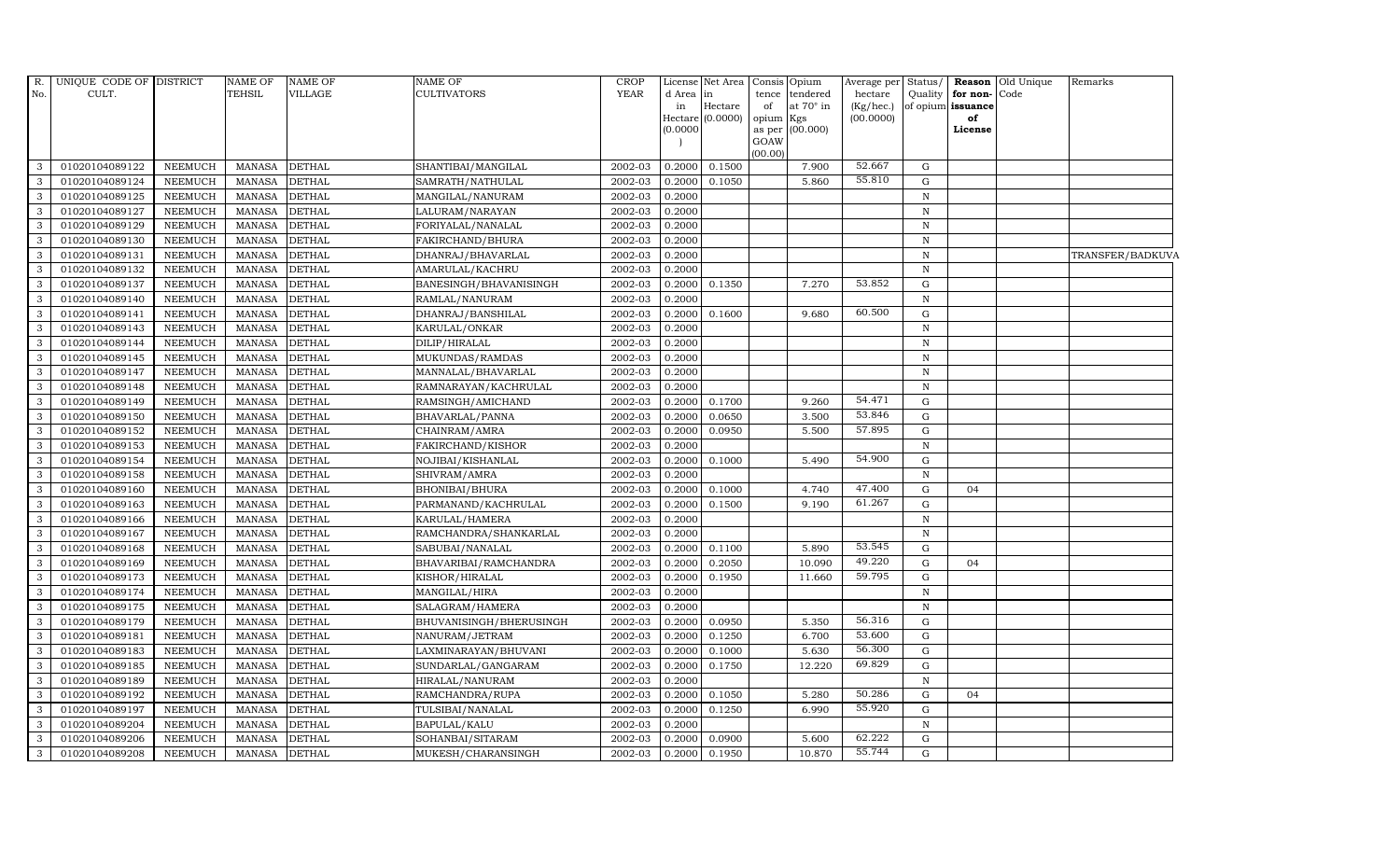| CULT.<br>TEHSIL<br>VILLAGE<br><b>CULTIVATORS</b><br><b>YEAR</b><br>Quality<br>d Area in<br>tence<br>tendered<br>hectare<br>for non-Code<br>in<br>Hectare<br>of<br>at $70^\circ$ in<br>(Kg/hec.)<br>of opium issuance<br>(0.0000)<br>opium Kgs<br>(00.0000)<br>Hectare<br>of<br>(0.0000)<br>as per (00.000)<br>License<br>GOAW<br>(00.00)<br>61.714<br>G<br>01020104089209<br>NEEMUCH<br>MANASA<br><b>DETHAL</b><br>2002-03<br>0.2000<br>0.2100<br>12.960<br>RAMPRASAD/NANDRAM<br>55.048<br>5.780<br>G<br>01020104089210<br><b>NEEMUCH</b><br><b>MANASA</b><br><b>DETHAL</b><br>RAMESH/ NANDLAL<br>2002-03<br>0.2000<br>0.1050<br>64.176<br>01020104089211<br><b>NEEMUCH</b><br><b>DETHAL</b><br>2002-03<br>0.2000<br>10.910<br>G<br><b>MANASA</b><br>RAJESH/LAXMANPRASAD<br>0.1700<br>59.000<br>3<br>01020104089212<br><b>NEEMUCH</b><br><b>MANASA</b><br><b>DETHAL</b><br>SANTOSH/NARAYAN<br>2002-03<br>0.2000<br>0.1900<br>11.210<br>G<br>61.600<br>01020104089213<br><b>NEEMUCH</b><br><b>MANASA</b><br><b>DETHAL</b><br>KANHAIYALAL/ NARAYAN<br>2002-03<br>0.2000<br>10.780<br>G<br>0.1750<br>56.821<br><b>MANASA</b><br>2002-03<br>11.080<br>G<br>01020104089214<br><b>NEEMUCH</b><br><b>DETHAL</b><br>DAMARLAL/RAMPRASAD<br>0.2000<br>0.1950<br>62.824<br>01020104089215<br>2002-03<br>G<br><b>NEEMUCH</b><br><b>MANASA</b><br><b>DETHAL</b><br>VISHNU/BANSHILAL<br>0.2000<br>0.1700<br>10.680<br>01020104089216<br><b>NEEMUCH</b><br>2002-03<br><b>MANASA</b><br><b>DETHAL</b><br>PARSRAM/MOHANLAL<br>0.2000<br>$\mathbf N$<br>62.941<br><b>DETHAL</b><br>G<br>3<br>01020104089218<br><b>NEEMUCH</b><br><b>MANASA</b><br>LAXMAN/NANDA<br>2002-03<br>0.2000<br>0.1700<br>10.700<br>58.917<br>01020104089219<br><b>NEEMUCH</b><br>2002-03<br>0.2000<br>7.070<br>G<br><b>MANASA</b><br><b>DETHAL</b><br>TULSIDAS/BHAWANIDAS<br>0.1200<br>65.350<br>G<br>01020104089220<br><b>NEEMUCH</b><br>MANASA<br><b>DETHAL</b><br>SHIVNARAYAN/NARAYAN<br>2002-03<br>0.2000<br>0.2000<br>13.070<br>62.439<br>01020104089221<br><b>NEEMUCH</b><br><b>MANASA</b><br><b>DETHAL</b><br>2002-03<br>12.800<br>G<br>SALAGRAM/NARAYAN<br>0.2000<br>0.2050<br>TRANSFER/KHANKHEDI<br>59.000<br>01020104089222<br><b>NEEMUCH</b><br><b>MANASA</b><br><b>DETHAL</b><br>2002-03<br>0.2000<br>0.1500<br>8.850<br>G<br>MANGALDAS/TULSIDAS<br>58.450<br>$\mathbf{G}$<br>01020104089223<br><b>NEEMUCH</b><br><b>MANASA</b><br><b>DETHAL</b><br>RADHESHYAM/RAMCHANDRA<br>2002-03<br>0.2000<br>0.2000<br>11.690<br>53.733<br><b>MANASA</b><br>3<br>01020104089224<br><b>NEEMUCH</b><br><b>DETHAL</b><br>SHIVNARAYAN/RAMCHANDRA<br>2002-03<br>0.2000<br>0.1500<br>8.060<br>G<br>59.533<br>G<br><b>NEEMUCH</b><br><b>MANASA</b><br><b>DETHAL</b><br>2002-03<br>0.2000<br>0.1500<br>8.930<br>01020104089225<br>RAMLAL/MANGILAL<br>01020104089226<br><b>NEEMUCH</b><br><b>MANASA</b><br>2002-03<br><b>DETHAL</b><br>HIRALAL/RAJARAM<br>0.2000<br>$\mathbf N$<br>62.103<br>0.1950<br>G<br>01020104089227<br><b>NEEMUCH</b><br><b>MANASA</b><br><b>DETHAL</b><br>2002-03<br>0.2000<br>12.110<br>KHEMA/DHULA<br>60.974<br>$\mathbf G$<br>01020104089228<br><b>NEEMUCH</b><br><b>MANASA</b><br><b>DETHAL</b><br>KARULAL/KHEMALAL<br>2002-03<br>0.2000<br>0.1950<br>11.890<br>54.067<br>3<br>01020104089229<br><b>NEEMUCH</b><br><b>MANASA</b><br><b>DETHAL</b><br>BHERULAL/ONKARLAL<br>2002-03<br>0.2000<br>0.1500<br>8.110<br>G<br>58.133<br>G<br><b>DETHAL</b><br>8.720<br>01020104089019<br><b>NEEMUCH</b><br><b>MANASA</b><br>RATANLAL/BHAVARLAL<br>2002-03<br>0.2000<br>0.1500<br>$\mathbf{3}$<br>01020104089231<br>NEEMUCH<br>MANASA<br>AMBALAL/JETRAM<br>2002-03<br><b>DETHAL</b><br>0.2000<br>N<br>58.889<br>01020104089201<br><b>NEEMUCH</b><br><b>MANASA</b><br><b>DETHAL</b><br>MANSINGH/AMRITRAM<br>2002-03<br>0.2000<br>0.0900<br>5.300<br>G<br>60.550<br>G<br>01020104089205<br><b>NEEMUCH</b><br><b>MANASA</b><br><b>DETHAL</b><br>DEVICHAND/KISHORE<br>2002-03<br>0.2000<br>0.2000<br>12.110<br>08<br>52.606<br>3<br>01020104089023<br><b>NEEMUCH</b><br><b>MANASA</b><br>GITABAI/KISHANLAL<br>2002-03<br>0.2000<br>0.1650<br>8.680<br>$\mathbf{G}$<br><b>DETHAL</b><br>60.000<br>$\mathbf{3}$<br>5.700<br>G<br>01020104089232<br><b>NEEMUCH</b><br><b>MANASA</b><br><b>DETHAL</b><br>BAPULAL/RATANLAL<br>2002-03<br>0.2000<br>0.0950<br>01020104065018<br>55.611<br>2002-03<br>01020104089233<br><b>NEEMUCH</b><br><b>MANASA</b><br><b>DETHAL</b><br>GOPAL/RAMLAL<br>0.2000<br>0.1800<br>10.010<br>G<br>TRANSFER/KADI ANTRI<br>61.059<br>01020104089234<br><b>NEEMUCH</b><br><b>MANASA</b><br><b>DETHAL</b><br>2002-03<br>0.1700<br>10.380<br>G<br>MOTILAL/AMARLAL<br>0.2000<br>55.714<br>2002-03<br>${\rm G}$<br>01020104089235<br><b>NEEMUCH</b><br><b>MANASA</b><br><b>DETHAL</b><br>BAPULAL/RATANLAL<br>0.2000<br>0.0700<br>3.900<br>01020104090028<br>39.333<br>01020104089065<br><b>NEEMUCH</b><br><b>MANASA</b><br>INDRASINGH/AMARCHAND<br>2002-03<br>0.2000<br>0.1350<br>5.310<br>G<br>1020104145042<br><b>DETHAL</b><br>04<br>0.2000<br>56.050<br>0.2000<br>2002-03<br>11.210<br>$\mathbf{G}$<br>01020104003001<br><b>NEEMUCH</b><br><b>MANASA</b><br><b>DATOLI</b><br>DURGA/NANURAM<br>53.500<br>0.2000<br>0.1000<br>01020104003002<br><b>NEEMUCH</b><br><b>MANASA</b><br>2002-03<br>5.350<br>G<br><b>DATOLI</b><br>KAMLABAI/MANSA BAHU<br>0.2000<br>0.1200<br>54.083<br>01020104003005<br><b>NEEMUCH</b><br>2002-03<br>6.490<br>G<br>MANASA<br><b>DATOLI</b><br><b>BALA/PARTHI</b><br>0.2000<br>0.1050<br>55.048<br>2002-03<br>G<br>01020104003007<br>NEEMUCH<br><b>MANASA</b><br><b>DATOLI</b><br>BALWANT/MADHOSINGH<br>5.780<br>0.2000<br>0.1950<br>59.487<br>01020104003009<br><b>NEEMUCH</b><br><b>MANASA</b><br>2002-03<br>11.600<br>G<br>NAME CHANGE<br><b>DATOLI</b><br>DHAPUBAI/LAKHA<br>0.1900<br>13.632<br>0.2000<br><b>DATOLI</b><br>2.590<br>$\mathbf{G}$<br>04<br>01020104003010<br><b>NEEMUCH</b><br><b>MANASA</b><br>VAKHTAWARSINGH/JAWANSINGH<br>2002-03<br>0.2000<br>0.2000<br>54.200<br>G<br>01020104003011<br><b>NEEMUCH</b><br><b>MANASA</b><br><b>DATOLI</b><br>DHAPUBAI/BHAWSINGH<br>2002-03<br>10.840<br>0.2000<br>0.1450<br>61.517<br>01020104003012<br><b>NEEMUCH</b><br><b>MANASA</b><br><b>DATOLI</b><br>SOHANBAI/MANGUSINGH<br>2002-03<br>8.920<br>G<br>55.737<br>0.2000<br>0.1900<br>01020104003017<br>SURESHCHAND/KISHANLAL<br>2002-03<br>G<br>NEEMUCH<br><b>MANASA</b><br><b>DATOLI</b><br>10.590<br>0.1000<br>2002-03<br>0.2000<br>4.380<br>43.800<br>01020104003018<br><b>NEEMUCH</b><br><b>MANASA</b><br><b>DATOLI</b><br>NAHARSINGH/BHANWARSINGH<br>G<br>04<br>51.200<br>0.2000<br>0.1000<br>01020104003021<br><b>NEEMUCH</b><br><b>MANASA</b><br><b>DATOLI</b><br>BIHARI/RATNA<br>2002-03<br>5.120<br>G<br>04 | R.             | UNIQUE CODE OF DISTRICT | <b>NAME OF</b> | NAME OF | NAME OF | CROP |  | License Net Area Consis Opium | Average per | Status/ | <b>Reason</b> Old Unique | Remarks |  |
|--------------------------------------------------------------------------------------------------------------------------------------------------------------------------------------------------------------------------------------------------------------------------------------------------------------------------------------------------------------------------------------------------------------------------------------------------------------------------------------------------------------------------------------------------------------------------------------------------------------------------------------------------------------------------------------------------------------------------------------------------------------------------------------------------------------------------------------------------------------------------------------------------------------------------------------------------------------------------------------------------------------------------------------------------------------------------------------------------------------------------------------------------------------------------------------------------------------------------------------------------------------------------------------------------------------------------------------------------------------------------------------------------------------------------------------------------------------------------------------------------------------------------------------------------------------------------------------------------------------------------------------------------------------------------------------------------------------------------------------------------------------------------------------------------------------------------------------------------------------------------------------------------------------------------------------------------------------------------------------------------------------------------------------------------------------------------------------------------------------------------------------------------------------------------------------------------------------------------------------------------------------------------------------------------------------------------------------------------------------------------------------------------------------------------------------------------------------------------------------------------------------------------------------------------------------------------------------------------------------------------------------------------------------------------------------------------------------------------------------------------------------------------------------------------------------------------------------------------------------------------------------------------------------------------------------------------------------------------------------------------------------------------------------------------------------------------------------------------------------------------------------------------------------------------------------------------------------------------------------------------------------------------------------------------------------------------------------------------------------------------------------------------------------------------------------------------------------------------------------------------------------------------------------------------------------------------------------------------------------------------------------------------------------------------------------------------------------------------------------------------------------------------------------------------------------------------------------------------------------------------------------------------------------------------------------------------------------------------------------------------------------------------------------------------------------------------------------------------------------------------------------------------------------------------------------------------------------------------------------------------------------------------------------------------------------------------------------------------------------------------------------------------------------------------------------------------------------------------------------------------------------------------------------------------------------------------------------------------------------------------------------------------------------------------------------------------------------------------------------------------------------------------------------------------------------------------------------------------------------------------------------------------------------------------------------------------------------------------------------------------------------------------------------------------------------------------------------------------------------------------------------------------------------------------------------------------------------------------------------------------------------------------------------------------------------------------------------------------------------------------------------------------------------------------------------------------------------------------------------------------------------------------------------------------------------------------------------------------------------------------------------------------------------------------------------------------------------------------------------------------------------------------------------------------------------------------------------------------------------------------------------------------------------------------------------------------------------------------------------------------------------------------------------------------------------------------------------------------------------------------------------------------------------------------------------------------------------------------------------------------------------------------------------------------------------------------------------------------------------------------------------------------------------------------------------------------------------------------------------------------------------------------------------------------------------------------------------------------------------------------------------------------------------------------------------------------------------------------------------------|----------------|-------------------------|----------------|---------|---------|------|--|-------------------------------|-------------|---------|--------------------------|---------|--|
|                                                                                                                                                                                                                                                                                                                                                                                                                                                                                                                                                                                                                                                                                                                                                                                                                                                                                                                                                                                                                                                                                                                                                                                                                                                                                                                                                                                                                                                                                                                                                                                                                                                                                                                                                                                                                                                                                                                                                                                                                                                                                                                                                                                                                                                                                                                                                                                                                                                                                                                                                                                                                                                                                                                                                                                                                                                                                                                                                                                                                                                                                                                                                                                                                                                                                                                                                                                                                                                                                                                                                                                                                                                                                                                                                                                                                                                                                                                                                                                                                                                                                                                                                                                                                                                                                                                                                                                                                                                                                                                                                                                                                                                                                                                                                                                                                                                                                                                                                                                                                                                                                                                                                                                                                                                                                                                                                                                                                                                                                                                                                                                                                                                                                                                                                                                                                                                                                                                                                                                                                                                                                                                                                                                                                                                                                                                                                                                                                                                                                                                                                                                                                                                                                                                                            | No.            |                         |                |         |         |      |  |                               |             |         |                          |         |  |
|                                                                                                                                                                                                                                                                                                                                                                                                                                                                                                                                                                                                                                                                                                                                                                                                                                                                                                                                                                                                                                                                                                                                                                                                                                                                                                                                                                                                                                                                                                                                                                                                                                                                                                                                                                                                                                                                                                                                                                                                                                                                                                                                                                                                                                                                                                                                                                                                                                                                                                                                                                                                                                                                                                                                                                                                                                                                                                                                                                                                                                                                                                                                                                                                                                                                                                                                                                                                                                                                                                                                                                                                                                                                                                                                                                                                                                                                                                                                                                                                                                                                                                                                                                                                                                                                                                                                                                                                                                                                                                                                                                                                                                                                                                                                                                                                                                                                                                                                                                                                                                                                                                                                                                                                                                                                                                                                                                                                                                                                                                                                                                                                                                                                                                                                                                                                                                                                                                                                                                                                                                                                                                                                                                                                                                                                                                                                                                                                                                                                                                                                                                                                                                                                                                                                            |                |                         |                |         |         |      |  |                               |             |         |                          |         |  |
|                                                                                                                                                                                                                                                                                                                                                                                                                                                                                                                                                                                                                                                                                                                                                                                                                                                                                                                                                                                                                                                                                                                                                                                                                                                                                                                                                                                                                                                                                                                                                                                                                                                                                                                                                                                                                                                                                                                                                                                                                                                                                                                                                                                                                                                                                                                                                                                                                                                                                                                                                                                                                                                                                                                                                                                                                                                                                                                                                                                                                                                                                                                                                                                                                                                                                                                                                                                                                                                                                                                                                                                                                                                                                                                                                                                                                                                                                                                                                                                                                                                                                                                                                                                                                                                                                                                                                                                                                                                                                                                                                                                                                                                                                                                                                                                                                                                                                                                                                                                                                                                                                                                                                                                                                                                                                                                                                                                                                                                                                                                                                                                                                                                                                                                                                                                                                                                                                                                                                                                                                                                                                                                                                                                                                                                                                                                                                                                                                                                                                                                                                                                                                                                                                                                                            |                |                         |                |         |         |      |  |                               |             |         |                          |         |  |
|                                                                                                                                                                                                                                                                                                                                                                                                                                                                                                                                                                                                                                                                                                                                                                                                                                                                                                                                                                                                                                                                                                                                                                                                                                                                                                                                                                                                                                                                                                                                                                                                                                                                                                                                                                                                                                                                                                                                                                                                                                                                                                                                                                                                                                                                                                                                                                                                                                                                                                                                                                                                                                                                                                                                                                                                                                                                                                                                                                                                                                                                                                                                                                                                                                                                                                                                                                                                                                                                                                                                                                                                                                                                                                                                                                                                                                                                                                                                                                                                                                                                                                                                                                                                                                                                                                                                                                                                                                                                                                                                                                                                                                                                                                                                                                                                                                                                                                                                                                                                                                                                                                                                                                                                                                                                                                                                                                                                                                                                                                                                                                                                                                                                                                                                                                                                                                                                                                                                                                                                                                                                                                                                                                                                                                                                                                                                                                                                                                                                                                                                                                                                                                                                                                                                            |                |                         |                |         |         |      |  |                               |             |         |                          |         |  |
|                                                                                                                                                                                                                                                                                                                                                                                                                                                                                                                                                                                                                                                                                                                                                                                                                                                                                                                                                                                                                                                                                                                                                                                                                                                                                                                                                                                                                                                                                                                                                                                                                                                                                                                                                                                                                                                                                                                                                                                                                                                                                                                                                                                                                                                                                                                                                                                                                                                                                                                                                                                                                                                                                                                                                                                                                                                                                                                                                                                                                                                                                                                                                                                                                                                                                                                                                                                                                                                                                                                                                                                                                                                                                                                                                                                                                                                                                                                                                                                                                                                                                                                                                                                                                                                                                                                                                                                                                                                                                                                                                                                                                                                                                                                                                                                                                                                                                                                                                                                                                                                                                                                                                                                                                                                                                                                                                                                                                                                                                                                                                                                                                                                                                                                                                                                                                                                                                                                                                                                                                                                                                                                                                                                                                                                                                                                                                                                                                                                                                                                                                                                                                                                                                                                                            |                |                         |                |         |         |      |  |                               |             |         |                          |         |  |
|                                                                                                                                                                                                                                                                                                                                                                                                                                                                                                                                                                                                                                                                                                                                                                                                                                                                                                                                                                                                                                                                                                                                                                                                                                                                                                                                                                                                                                                                                                                                                                                                                                                                                                                                                                                                                                                                                                                                                                                                                                                                                                                                                                                                                                                                                                                                                                                                                                                                                                                                                                                                                                                                                                                                                                                                                                                                                                                                                                                                                                                                                                                                                                                                                                                                                                                                                                                                                                                                                                                                                                                                                                                                                                                                                                                                                                                                                                                                                                                                                                                                                                                                                                                                                                                                                                                                                                                                                                                                                                                                                                                                                                                                                                                                                                                                                                                                                                                                                                                                                                                                                                                                                                                                                                                                                                                                                                                                                                                                                                                                                                                                                                                                                                                                                                                                                                                                                                                                                                                                                                                                                                                                                                                                                                                                                                                                                                                                                                                                                                                                                                                                                                                                                                                                            | $\mathbf{3}$   |                         |                |         |         |      |  |                               |             |         |                          |         |  |
|                                                                                                                                                                                                                                                                                                                                                                                                                                                                                                                                                                                                                                                                                                                                                                                                                                                                                                                                                                                                                                                                                                                                                                                                                                                                                                                                                                                                                                                                                                                                                                                                                                                                                                                                                                                                                                                                                                                                                                                                                                                                                                                                                                                                                                                                                                                                                                                                                                                                                                                                                                                                                                                                                                                                                                                                                                                                                                                                                                                                                                                                                                                                                                                                                                                                                                                                                                                                                                                                                                                                                                                                                                                                                                                                                                                                                                                                                                                                                                                                                                                                                                                                                                                                                                                                                                                                                                                                                                                                                                                                                                                                                                                                                                                                                                                                                                                                                                                                                                                                                                                                                                                                                                                                                                                                                                                                                                                                                                                                                                                                                                                                                                                                                                                                                                                                                                                                                                                                                                                                                                                                                                                                                                                                                                                                                                                                                                                                                                                                                                                                                                                                                                                                                                                                            | 3              |                         |                |         |         |      |  |                               |             |         |                          |         |  |
|                                                                                                                                                                                                                                                                                                                                                                                                                                                                                                                                                                                                                                                                                                                                                                                                                                                                                                                                                                                                                                                                                                                                                                                                                                                                                                                                                                                                                                                                                                                                                                                                                                                                                                                                                                                                                                                                                                                                                                                                                                                                                                                                                                                                                                                                                                                                                                                                                                                                                                                                                                                                                                                                                                                                                                                                                                                                                                                                                                                                                                                                                                                                                                                                                                                                                                                                                                                                                                                                                                                                                                                                                                                                                                                                                                                                                                                                                                                                                                                                                                                                                                                                                                                                                                                                                                                                                                                                                                                                                                                                                                                                                                                                                                                                                                                                                                                                                                                                                                                                                                                                                                                                                                                                                                                                                                                                                                                                                                                                                                                                                                                                                                                                                                                                                                                                                                                                                                                                                                                                                                                                                                                                                                                                                                                                                                                                                                                                                                                                                                                                                                                                                                                                                                                                            | $\mathbf{3}$   |                         |                |         |         |      |  |                               |             |         |                          |         |  |
|                                                                                                                                                                                                                                                                                                                                                                                                                                                                                                                                                                                                                                                                                                                                                                                                                                                                                                                                                                                                                                                                                                                                                                                                                                                                                                                                                                                                                                                                                                                                                                                                                                                                                                                                                                                                                                                                                                                                                                                                                                                                                                                                                                                                                                                                                                                                                                                                                                                                                                                                                                                                                                                                                                                                                                                                                                                                                                                                                                                                                                                                                                                                                                                                                                                                                                                                                                                                                                                                                                                                                                                                                                                                                                                                                                                                                                                                                                                                                                                                                                                                                                                                                                                                                                                                                                                                                                                                                                                                                                                                                                                                                                                                                                                                                                                                                                                                                                                                                                                                                                                                                                                                                                                                                                                                                                                                                                                                                                                                                                                                                                                                                                                                                                                                                                                                                                                                                                                                                                                                                                                                                                                                                                                                                                                                                                                                                                                                                                                                                                                                                                                                                                                                                                                                            |                |                         |                |         |         |      |  |                               |             |         |                          |         |  |
|                                                                                                                                                                                                                                                                                                                                                                                                                                                                                                                                                                                                                                                                                                                                                                                                                                                                                                                                                                                                                                                                                                                                                                                                                                                                                                                                                                                                                                                                                                                                                                                                                                                                                                                                                                                                                                                                                                                                                                                                                                                                                                                                                                                                                                                                                                                                                                                                                                                                                                                                                                                                                                                                                                                                                                                                                                                                                                                                                                                                                                                                                                                                                                                                                                                                                                                                                                                                                                                                                                                                                                                                                                                                                                                                                                                                                                                                                                                                                                                                                                                                                                                                                                                                                                                                                                                                                                                                                                                                                                                                                                                                                                                                                                                                                                                                                                                                                                                                                                                                                                                                                                                                                                                                                                                                                                                                                                                                                                                                                                                                                                                                                                                                                                                                                                                                                                                                                                                                                                                                                                                                                                                                                                                                                                                                                                                                                                                                                                                                                                                                                                                                                                                                                                                                            | $\mathbf{3}$   |                         |                |         |         |      |  |                               |             |         |                          |         |  |
|                                                                                                                                                                                                                                                                                                                                                                                                                                                                                                                                                                                                                                                                                                                                                                                                                                                                                                                                                                                                                                                                                                                                                                                                                                                                                                                                                                                                                                                                                                                                                                                                                                                                                                                                                                                                                                                                                                                                                                                                                                                                                                                                                                                                                                                                                                                                                                                                                                                                                                                                                                                                                                                                                                                                                                                                                                                                                                                                                                                                                                                                                                                                                                                                                                                                                                                                                                                                                                                                                                                                                                                                                                                                                                                                                                                                                                                                                                                                                                                                                                                                                                                                                                                                                                                                                                                                                                                                                                                                                                                                                                                                                                                                                                                                                                                                                                                                                                                                                                                                                                                                                                                                                                                                                                                                                                                                                                                                                                                                                                                                                                                                                                                                                                                                                                                                                                                                                                                                                                                                                                                                                                                                                                                                                                                                                                                                                                                                                                                                                                                                                                                                                                                                                                                                            | 3              |                         |                |         |         |      |  |                               |             |         |                          |         |  |
|                                                                                                                                                                                                                                                                                                                                                                                                                                                                                                                                                                                                                                                                                                                                                                                                                                                                                                                                                                                                                                                                                                                                                                                                                                                                                                                                                                                                                                                                                                                                                                                                                                                                                                                                                                                                                                                                                                                                                                                                                                                                                                                                                                                                                                                                                                                                                                                                                                                                                                                                                                                                                                                                                                                                                                                                                                                                                                                                                                                                                                                                                                                                                                                                                                                                                                                                                                                                                                                                                                                                                                                                                                                                                                                                                                                                                                                                                                                                                                                                                                                                                                                                                                                                                                                                                                                                                                                                                                                                                                                                                                                                                                                                                                                                                                                                                                                                                                                                                                                                                                                                                                                                                                                                                                                                                                                                                                                                                                                                                                                                                                                                                                                                                                                                                                                                                                                                                                                                                                                                                                                                                                                                                                                                                                                                                                                                                                                                                                                                                                                                                                                                                                                                                                                                            | $\mathbf{3}$   |                         |                |         |         |      |  |                               |             |         |                          |         |  |
|                                                                                                                                                                                                                                                                                                                                                                                                                                                                                                                                                                                                                                                                                                                                                                                                                                                                                                                                                                                                                                                                                                                                                                                                                                                                                                                                                                                                                                                                                                                                                                                                                                                                                                                                                                                                                                                                                                                                                                                                                                                                                                                                                                                                                                                                                                                                                                                                                                                                                                                                                                                                                                                                                                                                                                                                                                                                                                                                                                                                                                                                                                                                                                                                                                                                                                                                                                                                                                                                                                                                                                                                                                                                                                                                                                                                                                                                                                                                                                                                                                                                                                                                                                                                                                                                                                                                                                                                                                                                                                                                                                                                                                                                                                                                                                                                                                                                                                                                                                                                                                                                                                                                                                                                                                                                                                                                                                                                                                                                                                                                                                                                                                                                                                                                                                                                                                                                                                                                                                                                                                                                                                                                                                                                                                                                                                                                                                                                                                                                                                                                                                                                                                                                                                                                            | $\mathbf{3}$   |                         |                |         |         |      |  |                               |             |         |                          |         |  |
|                                                                                                                                                                                                                                                                                                                                                                                                                                                                                                                                                                                                                                                                                                                                                                                                                                                                                                                                                                                                                                                                                                                                                                                                                                                                                                                                                                                                                                                                                                                                                                                                                                                                                                                                                                                                                                                                                                                                                                                                                                                                                                                                                                                                                                                                                                                                                                                                                                                                                                                                                                                                                                                                                                                                                                                                                                                                                                                                                                                                                                                                                                                                                                                                                                                                                                                                                                                                                                                                                                                                                                                                                                                                                                                                                                                                                                                                                                                                                                                                                                                                                                                                                                                                                                                                                                                                                                                                                                                                                                                                                                                                                                                                                                                                                                                                                                                                                                                                                                                                                                                                                                                                                                                                                                                                                                                                                                                                                                                                                                                                                                                                                                                                                                                                                                                                                                                                                                                                                                                                                                                                                                                                                                                                                                                                                                                                                                                                                                                                                                                                                                                                                                                                                                                                            |                |                         |                |         |         |      |  |                               |             |         |                          |         |  |
|                                                                                                                                                                                                                                                                                                                                                                                                                                                                                                                                                                                                                                                                                                                                                                                                                                                                                                                                                                                                                                                                                                                                                                                                                                                                                                                                                                                                                                                                                                                                                                                                                                                                                                                                                                                                                                                                                                                                                                                                                                                                                                                                                                                                                                                                                                                                                                                                                                                                                                                                                                                                                                                                                                                                                                                                                                                                                                                                                                                                                                                                                                                                                                                                                                                                                                                                                                                                                                                                                                                                                                                                                                                                                                                                                                                                                                                                                                                                                                                                                                                                                                                                                                                                                                                                                                                                                                                                                                                                                                                                                                                                                                                                                                                                                                                                                                                                                                                                                                                                                                                                                                                                                                                                                                                                                                                                                                                                                                                                                                                                                                                                                                                                                                                                                                                                                                                                                                                                                                                                                                                                                                                                                                                                                                                                                                                                                                                                                                                                                                                                                                                                                                                                                                                                            | 3              |                         |                |         |         |      |  |                               |             |         |                          |         |  |
|                                                                                                                                                                                                                                                                                                                                                                                                                                                                                                                                                                                                                                                                                                                                                                                                                                                                                                                                                                                                                                                                                                                                                                                                                                                                                                                                                                                                                                                                                                                                                                                                                                                                                                                                                                                                                                                                                                                                                                                                                                                                                                                                                                                                                                                                                                                                                                                                                                                                                                                                                                                                                                                                                                                                                                                                                                                                                                                                                                                                                                                                                                                                                                                                                                                                                                                                                                                                                                                                                                                                                                                                                                                                                                                                                                                                                                                                                                                                                                                                                                                                                                                                                                                                                                                                                                                                                                                                                                                                                                                                                                                                                                                                                                                                                                                                                                                                                                                                                                                                                                                                                                                                                                                                                                                                                                                                                                                                                                                                                                                                                                                                                                                                                                                                                                                                                                                                                                                                                                                                                                                                                                                                                                                                                                                                                                                                                                                                                                                                                                                                                                                                                                                                                                                                            | 3              |                         |                |         |         |      |  |                               |             |         |                          |         |  |
|                                                                                                                                                                                                                                                                                                                                                                                                                                                                                                                                                                                                                                                                                                                                                                                                                                                                                                                                                                                                                                                                                                                                                                                                                                                                                                                                                                                                                                                                                                                                                                                                                                                                                                                                                                                                                                                                                                                                                                                                                                                                                                                                                                                                                                                                                                                                                                                                                                                                                                                                                                                                                                                                                                                                                                                                                                                                                                                                                                                                                                                                                                                                                                                                                                                                                                                                                                                                                                                                                                                                                                                                                                                                                                                                                                                                                                                                                                                                                                                                                                                                                                                                                                                                                                                                                                                                                                                                                                                                                                                                                                                                                                                                                                                                                                                                                                                                                                                                                                                                                                                                                                                                                                                                                                                                                                                                                                                                                                                                                                                                                                                                                                                                                                                                                                                                                                                                                                                                                                                                                                                                                                                                                                                                                                                                                                                                                                                                                                                                                                                                                                                                                                                                                                                                            | $\mathbf{3}$   |                         |                |         |         |      |  |                               |             |         |                          |         |  |
|                                                                                                                                                                                                                                                                                                                                                                                                                                                                                                                                                                                                                                                                                                                                                                                                                                                                                                                                                                                                                                                                                                                                                                                                                                                                                                                                                                                                                                                                                                                                                                                                                                                                                                                                                                                                                                                                                                                                                                                                                                                                                                                                                                                                                                                                                                                                                                                                                                                                                                                                                                                                                                                                                                                                                                                                                                                                                                                                                                                                                                                                                                                                                                                                                                                                                                                                                                                                                                                                                                                                                                                                                                                                                                                                                                                                                                                                                                                                                                                                                                                                                                                                                                                                                                                                                                                                                                                                                                                                                                                                                                                                                                                                                                                                                                                                                                                                                                                                                                                                                                                                                                                                                                                                                                                                                                                                                                                                                                                                                                                                                                                                                                                                                                                                                                                                                                                                                                                                                                                                                                                                                                                                                                                                                                                                                                                                                                                                                                                                                                                                                                                                                                                                                                                                            | $\mathbf{3}$   |                         |                |         |         |      |  |                               |             |         |                          |         |  |
|                                                                                                                                                                                                                                                                                                                                                                                                                                                                                                                                                                                                                                                                                                                                                                                                                                                                                                                                                                                                                                                                                                                                                                                                                                                                                                                                                                                                                                                                                                                                                                                                                                                                                                                                                                                                                                                                                                                                                                                                                                                                                                                                                                                                                                                                                                                                                                                                                                                                                                                                                                                                                                                                                                                                                                                                                                                                                                                                                                                                                                                                                                                                                                                                                                                                                                                                                                                                                                                                                                                                                                                                                                                                                                                                                                                                                                                                                                                                                                                                                                                                                                                                                                                                                                                                                                                                                                                                                                                                                                                                                                                                                                                                                                                                                                                                                                                                                                                                                                                                                                                                                                                                                                                                                                                                                                                                                                                                                                                                                                                                                                                                                                                                                                                                                                                                                                                                                                                                                                                                                                                                                                                                                                                                                                                                                                                                                                                                                                                                                                                                                                                                                                                                                                                                            | 3              |                         |                |         |         |      |  |                               |             |         |                          |         |  |
|                                                                                                                                                                                                                                                                                                                                                                                                                                                                                                                                                                                                                                                                                                                                                                                                                                                                                                                                                                                                                                                                                                                                                                                                                                                                                                                                                                                                                                                                                                                                                                                                                                                                                                                                                                                                                                                                                                                                                                                                                                                                                                                                                                                                                                                                                                                                                                                                                                                                                                                                                                                                                                                                                                                                                                                                                                                                                                                                                                                                                                                                                                                                                                                                                                                                                                                                                                                                                                                                                                                                                                                                                                                                                                                                                                                                                                                                                                                                                                                                                                                                                                                                                                                                                                                                                                                                                                                                                                                                                                                                                                                                                                                                                                                                                                                                                                                                                                                                                                                                                                                                                                                                                                                                                                                                                                                                                                                                                                                                                                                                                                                                                                                                                                                                                                                                                                                                                                                                                                                                                                                                                                                                                                                                                                                                                                                                                                                                                                                                                                                                                                                                                                                                                                                                            |                |                         |                |         |         |      |  |                               |             |         |                          |         |  |
|                                                                                                                                                                                                                                                                                                                                                                                                                                                                                                                                                                                                                                                                                                                                                                                                                                                                                                                                                                                                                                                                                                                                                                                                                                                                                                                                                                                                                                                                                                                                                                                                                                                                                                                                                                                                                                                                                                                                                                                                                                                                                                                                                                                                                                                                                                                                                                                                                                                                                                                                                                                                                                                                                                                                                                                                                                                                                                                                                                                                                                                                                                                                                                                                                                                                                                                                                                                                                                                                                                                                                                                                                                                                                                                                                                                                                                                                                                                                                                                                                                                                                                                                                                                                                                                                                                                                                                                                                                                                                                                                                                                                                                                                                                                                                                                                                                                                                                                                                                                                                                                                                                                                                                                                                                                                                                                                                                                                                                                                                                                                                                                                                                                                                                                                                                                                                                                                                                                                                                                                                                                                                                                                                                                                                                                                                                                                                                                                                                                                                                                                                                                                                                                                                                                                            | $\mathbf{3}$   |                         |                |         |         |      |  |                               |             |         |                          |         |  |
|                                                                                                                                                                                                                                                                                                                                                                                                                                                                                                                                                                                                                                                                                                                                                                                                                                                                                                                                                                                                                                                                                                                                                                                                                                                                                                                                                                                                                                                                                                                                                                                                                                                                                                                                                                                                                                                                                                                                                                                                                                                                                                                                                                                                                                                                                                                                                                                                                                                                                                                                                                                                                                                                                                                                                                                                                                                                                                                                                                                                                                                                                                                                                                                                                                                                                                                                                                                                                                                                                                                                                                                                                                                                                                                                                                                                                                                                                                                                                                                                                                                                                                                                                                                                                                                                                                                                                                                                                                                                                                                                                                                                                                                                                                                                                                                                                                                                                                                                                                                                                                                                                                                                                                                                                                                                                                                                                                                                                                                                                                                                                                                                                                                                                                                                                                                                                                                                                                                                                                                                                                                                                                                                                                                                                                                                                                                                                                                                                                                                                                                                                                                                                                                                                                                                            | 3              |                         |                |         |         |      |  |                               |             |         |                          |         |  |
|                                                                                                                                                                                                                                                                                                                                                                                                                                                                                                                                                                                                                                                                                                                                                                                                                                                                                                                                                                                                                                                                                                                                                                                                                                                                                                                                                                                                                                                                                                                                                                                                                                                                                                                                                                                                                                                                                                                                                                                                                                                                                                                                                                                                                                                                                                                                                                                                                                                                                                                                                                                                                                                                                                                                                                                                                                                                                                                                                                                                                                                                                                                                                                                                                                                                                                                                                                                                                                                                                                                                                                                                                                                                                                                                                                                                                                                                                                                                                                                                                                                                                                                                                                                                                                                                                                                                                                                                                                                                                                                                                                                                                                                                                                                                                                                                                                                                                                                                                                                                                                                                                                                                                                                                                                                                                                                                                                                                                                                                                                                                                                                                                                                                                                                                                                                                                                                                                                                                                                                                                                                                                                                                                                                                                                                                                                                                                                                                                                                                                                                                                                                                                                                                                                                                            | $\mathbf{3}$   |                         |                |         |         |      |  |                               |             |         |                          |         |  |
|                                                                                                                                                                                                                                                                                                                                                                                                                                                                                                                                                                                                                                                                                                                                                                                                                                                                                                                                                                                                                                                                                                                                                                                                                                                                                                                                                                                                                                                                                                                                                                                                                                                                                                                                                                                                                                                                                                                                                                                                                                                                                                                                                                                                                                                                                                                                                                                                                                                                                                                                                                                                                                                                                                                                                                                                                                                                                                                                                                                                                                                                                                                                                                                                                                                                                                                                                                                                                                                                                                                                                                                                                                                                                                                                                                                                                                                                                                                                                                                                                                                                                                                                                                                                                                                                                                                                                                                                                                                                                                                                                                                                                                                                                                                                                                                                                                                                                                                                                                                                                                                                                                                                                                                                                                                                                                                                                                                                                                                                                                                                                                                                                                                                                                                                                                                                                                                                                                                                                                                                                                                                                                                                                                                                                                                                                                                                                                                                                                                                                                                                                                                                                                                                                                                                            | 3              |                         |                |         |         |      |  |                               |             |         |                          |         |  |
|                                                                                                                                                                                                                                                                                                                                                                                                                                                                                                                                                                                                                                                                                                                                                                                                                                                                                                                                                                                                                                                                                                                                                                                                                                                                                                                                                                                                                                                                                                                                                                                                                                                                                                                                                                                                                                                                                                                                                                                                                                                                                                                                                                                                                                                                                                                                                                                                                                                                                                                                                                                                                                                                                                                                                                                                                                                                                                                                                                                                                                                                                                                                                                                                                                                                                                                                                                                                                                                                                                                                                                                                                                                                                                                                                                                                                                                                                                                                                                                                                                                                                                                                                                                                                                                                                                                                                                                                                                                                                                                                                                                                                                                                                                                                                                                                                                                                                                                                                                                                                                                                                                                                                                                                                                                                                                                                                                                                                                                                                                                                                                                                                                                                                                                                                                                                                                                                                                                                                                                                                                                                                                                                                                                                                                                                                                                                                                                                                                                                                                                                                                                                                                                                                                                                            |                |                         |                |         |         |      |  |                               |             |         |                          |         |  |
|                                                                                                                                                                                                                                                                                                                                                                                                                                                                                                                                                                                                                                                                                                                                                                                                                                                                                                                                                                                                                                                                                                                                                                                                                                                                                                                                                                                                                                                                                                                                                                                                                                                                                                                                                                                                                                                                                                                                                                                                                                                                                                                                                                                                                                                                                                                                                                                                                                                                                                                                                                                                                                                                                                                                                                                                                                                                                                                                                                                                                                                                                                                                                                                                                                                                                                                                                                                                                                                                                                                                                                                                                                                                                                                                                                                                                                                                                                                                                                                                                                                                                                                                                                                                                                                                                                                                                                                                                                                                                                                                                                                                                                                                                                                                                                                                                                                                                                                                                                                                                                                                                                                                                                                                                                                                                                                                                                                                                                                                                                                                                                                                                                                                                                                                                                                                                                                                                                                                                                                                                                                                                                                                                                                                                                                                                                                                                                                                                                                                                                                                                                                                                                                                                                                                            | $\mathbf{3}$   |                         |                |         |         |      |  |                               |             |         |                          |         |  |
|                                                                                                                                                                                                                                                                                                                                                                                                                                                                                                                                                                                                                                                                                                                                                                                                                                                                                                                                                                                                                                                                                                                                                                                                                                                                                                                                                                                                                                                                                                                                                                                                                                                                                                                                                                                                                                                                                                                                                                                                                                                                                                                                                                                                                                                                                                                                                                                                                                                                                                                                                                                                                                                                                                                                                                                                                                                                                                                                                                                                                                                                                                                                                                                                                                                                                                                                                                                                                                                                                                                                                                                                                                                                                                                                                                                                                                                                                                                                                                                                                                                                                                                                                                                                                                                                                                                                                                                                                                                                                                                                                                                                                                                                                                                                                                                                                                                                                                                                                                                                                                                                                                                                                                                                                                                                                                                                                                                                                                                                                                                                                                                                                                                                                                                                                                                                                                                                                                                                                                                                                                                                                                                                                                                                                                                                                                                                                                                                                                                                                                                                                                                                                                                                                                                                            |                |                         |                |         |         |      |  |                               |             |         |                          |         |  |
|                                                                                                                                                                                                                                                                                                                                                                                                                                                                                                                                                                                                                                                                                                                                                                                                                                                                                                                                                                                                                                                                                                                                                                                                                                                                                                                                                                                                                                                                                                                                                                                                                                                                                                                                                                                                                                                                                                                                                                                                                                                                                                                                                                                                                                                                                                                                                                                                                                                                                                                                                                                                                                                                                                                                                                                                                                                                                                                                                                                                                                                                                                                                                                                                                                                                                                                                                                                                                                                                                                                                                                                                                                                                                                                                                                                                                                                                                                                                                                                                                                                                                                                                                                                                                                                                                                                                                                                                                                                                                                                                                                                                                                                                                                                                                                                                                                                                                                                                                                                                                                                                                                                                                                                                                                                                                                                                                                                                                                                                                                                                                                                                                                                                                                                                                                                                                                                                                                                                                                                                                                                                                                                                                                                                                                                                                                                                                                                                                                                                                                                                                                                                                                                                                                                                            | $\mathbf{3}$   |                         |                |         |         |      |  |                               |             |         |                          |         |  |
|                                                                                                                                                                                                                                                                                                                                                                                                                                                                                                                                                                                                                                                                                                                                                                                                                                                                                                                                                                                                                                                                                                                                                                                                                                                                                                                                                                                                                                                                                                                                                                                                                                                                                                                                                                                                                                                                                                                                                                                                                                                                                                                                                                                                                                                                                                                                                                                                                                                                                                                                                                                                                                                                                                                                                                                                                                                                                                                                                                                                                                                                                                                                                                                                                                                                                                                                                                                                                                                                                                                                                                                                                                                                                                                                                                                                                                                                                                                                                                                                                                                                                                                                                                                                                                                                                                                                                                                                                                                                                                                                                                                                                                                                                                                                                                                                                                                                                                                                                                                                                                                                                                                                                                                                                                                                                                                                                                                                                                                                                                                                                                                                                                                                                                                                                                                                                                                                                                                                                                                                                                                                                                                                                                                                                                                                                                                                                                                                                                                                                                                                                                                                                                                                                                                                            | 3              |                         |                |         |         |      |  |                               |             |         |                          |         |  |
|                                                                                                                                                                                                                                                                                                                                                                                                                                                                                                                                                                                                                                                                                                                                                                                                                                                                                                                                                                                                                                                                                                                                                                                                                                                                                                                                                                                                                                                                                                                                                                                                                                                                                                                                                                                                                                                                                                                                                                                                                                                                                                                                                                                                                                                                                                                                                                                                                                                                                                                                                                                                                                                                                                                                                                                                                                                                                                                                                                                                                                                                                                                                                                                                                                                                                                                                                                                                                                                                                                                                                                                                                                                                                                                                                                                                                                                                                                                                                                                                                                                                                                                                                                                                                                                                                                                                                                                                                                                                                                                                                                                                                                                                                                                                                                                                                                                                                                                                                                                                                                                                                                                                                                                                                                                                                                                                                                                                                                                                                                                                                                                                                                                                                                                                                                                                                                                                                                                                                                                                                                                                                                                                                                                                                                                                                                                                                                                                                                                                                                                                                                                                                                                                                                                                            |                |                         |                |         |         |      |  |                               |             |         |                          |         |  |
|                                                                                                                                                                                                                                                                                                                                                                                                                                                                                                                                                                                                                                                                                                                                                                                                                                                                                                                                                                                                                                                                                                                                                                                                                                                                                                                                                                                                                                                                                                                                                                                                                                                                                                                                                                                                                                                                                                                                                                                                                                                                                                                                                                                                                                                                                                                                                                                                                                                                                                                                                                                                                                                                                                                                                                                                                                                                                                                                                                                                                                                                                                                                                                                                                                                                                                                                                                                                                                                                                                                                                                                                                                                                                                                                                                                                                                                                                                                                                                                                                                                                                                                                                                                                                                                                                                                                                                                                                                                                                                                                                                                                                                                                                                                                                                                                                                                                                                                                                                                                                                                                                                                                                                                                                                                                                                                                                                                                                                                                                                                                                                                                                                                                                                                                                                                                                                                                                                                                                                                                                                                                                                                                                                                                                                                                                                                                                                                                                                                                                                                                                                                                                                                                                                                                            |                |                         |                |         |         |      |  |                               |             |         |                          |         |  |
|                                                                                                                                                                                                                                                                                                                                                                                                                                                                                                                                                                                                                                                                                                                                                                                                                                                                                                                                                                                                                                                                                                                                                                                                                                                                                                                                                                                                                                                                                                                                                                                                                                                                                                                                                                                                                                                                                                                                                                                                                                                                                                                                                                                                                                                                                                                                                                                                                                                                                                                                                                                                                                                                                                                                                                                                                                                                                                                                                                                                                                                                                                                                                                                                                                                                                                                                                                                                                                                                                                                                                                                                                                                                                                                                                                                                                                                                                                                                                                                                                                                                                                                                                                                                                                                                                                                                                                                                                                                                                                                                                                                                                                                                                                                                                                                                                                                                                                                                                                                                                                                                                                                                                                                                                                                                                                                                                                                                                                                                                                                                                                                                                                                                                                                                                                                                                                                                                                                                                                                                                                                                                                                                                                                                                                                                                                                                                                                                                                                                                                                                                                                                                                                                                                                                            | $\mathbf{3}$   |                         |                |         |         |      |  |                               |             |         |                          |         |  |
|                                                                                                                                                                                                                                                                                                                                                                                                                                                                                                                                                                                                                                                                                                                                                                                                                                                                                                                                                                                                                                                                                                                                                                                                                                                                                                                                                                                                                                                                                                                                                                                                                                                                                                                                                                                                                                                                                                                                                                                                                                                                                                                                                                                                                                                                                                                                                                                                                                                                                                                                                                                                                                                                                                                                                                                                                                                                                                                                                                                                                                                                                                                                                                                                                                                                                                                                                                                                                                                                                                                                                                                                                                                                                                                                                                                                                                                                                                                                                                                                                                                                                                                                                                                                                                                                                                                                                                                                                                                                                                                                                                                                                                                                                                                                                                                                                                                                                                                                                                                                                                                                                                                                                                                                                                                                                                                                                                                                                                                                                                                                                                                                                                                                                                                                                                                                                                                                                                                                                                                                                                                                                                                                                                                                                                                                                                                                                                                                                                                                                                                                                                                                                                                                                                                                            | $\mathbf{3}$   |                         |                |         |         |      |  |                               |             |         |                          |         |  |
|                                                                                                                                                                                                                                                                                                                                                                                                                                                                                                                                                                                                                                                                                                                                                                                                                                                                                                                                                                                                                                                                                                                                                                                                                                                                                                                                                                                                                                                                                                                                                                                                                                                                                                                                                                                                                                                                                                                                                                                                                                                                                                                                                                                                                                                                                                                                                                                                                                                                                                                                                                                                                                                                                                                                                                                                                                                                                                                                                                                                                                                                                                                                                                                                                                                                                                                                                                                                                                                                                                                                                                                                                                                                                                                                                                                                                                                                                                                                                                                                                                                                                                                                                                                                                                                                                                                                                                                                                                                                                                                                                                                                                                                                                                                                                                                                                                                                                                                                                                                                                                                                                                                                                                                                                                                                                                                                                                                                                                                                                                                                                                                                                                                                                                                                                                                                                                                                                                                                                                                                                                                                                                                                                                                                                                                                                                                                                                                                                                                                                                                                                                                                                                                                                                                                            | 3              |                         |                |         |         |      |  |                               |             |         |                          |         |  |
|                                                                                                                                                                                                                                                                                                                                                                                                                                                                                                                                                                                                                                                                                                                                                                                                                                                                                                                                                                                                                                                                                                                                                                                                                                                                                                                                                                                                                                                                                                                                                                                                                                                                                                                                                                                                                                                                                                                                                                                                                                                                                                                                                                                                                                                                                                                                                                                                                                                                                                                                                                                                                                                                                                                                                                                                                                                                                                                                                                                                                                                                                                                                                                                                                                                                                                                                                                                                                                                                                                                                                                                                                                                                                                                                                                                                                                                                                                                                                                                                                                                                                                                                                                                                                                                                                                                                                                                                                                                                                                                                                                                                                                                                                                                                                                                                                                                                                                                                                                                                                                                                                                                                                                                                                                                                                                                                                                                                                                                                                                                                                                                                                                                                                                                                                                                                                                                                                                                                                                                                                                                                                                                                                                                                                                                                                                                                                                                                                                                                                                                                                                                                                                                                                                                                            | 3              |                         |                |         |         |      |  |                               |             |         |                          |         |  |
|                                                                                                                                                                                                                                                                                                                                                                                                                                                                                                                                                                                                                                                                                                                                                                                                                                                                                                                                                                                                                                                                                                                                                                                                                                                                                                                                                                                                                                                                                                                                                                                                                                                                                                                                                                                                                                                                                                                                                                                                                                                                                                                                                                                                                                                                                                                                                                                                                                                                                                                                                                                                                                                                                                                                                                                                                                                                                                                                                                                                                                                                                                                                                                                                                                                                                                                                                                                                                                                                                                                                                                                                                                                                                                                                                                                                                                                                                                                                                                                                                                                                                                                                                                                                                                                                                                                                                                                                                                                                                                                                                                                                                                                                                                                                                                                                                                                                                                                                                                                                                                                                                                                                                                                                                                                                                                                                                                                                                                                                                                                                                                                                                                                                                                                                                                                                                                                                                                                                                                                                                                                                                                                                                                                                                                                                                                                                                                                                                                                                                                                                                                                                                                                                                                                                            | $\overline{1}$ |                         |                |         |         |      |  |                               |             |         |                          |         |  |
|                                                                                                                                                                                                                                                                                                                                                                                                                                                                                                                                                                                                                                                                                                                                                                                                                                                                                                                                                                                                                                                                                                                                                                                                                                                                                                                                                                                                                                                                                                                                                                                                                                                                                                                                                                                                                                                                                                                                                                                                                                                                                                                                                                                                                                                                                                                                                                                                                                                                                                                                                                                                                                                                                                                                                                                                                                                                                                                                                                                                                                                                                                                                                                                                                                                                                                                                                                                                                                                                                                                                                                                                                                                                                                                                                                                                                                                                                                                                                                                                                                                                                                                                                                                                                                                                                                                                                                                                                                                                                                                                                                                                                                                                                                                                                                                                                                                                                                                                                                                                                                                                                                                                                                                                                                                                                                                                                                                                                                                                                                                                                                                                                                                                                                                                                                                                                                                                                                                                                                                                                                                                                                                                                                                                                                                                                                                                                                                                                                                                                                                                                                                                                                                                                                                                            | $\overline{1}$ |                         |                |         |         |      |  |                               |             |         |                          |         |  |
|                                                                                                                                                                                                                                                                                                                                                                                                                                                                                                                                                                                                                                                                                                                                                                                                                                                                                                                                                                                                                                                                                                                                                                                                                                                                                                                                                                                                                                                                                                                                                                                                                                                                                                                                                                                                                                                                                                                                                                                                                                                                                                                                                                                                                                                                                                                                                                                                                                                                                                                                                                                                                                                                                                                                                                                                                                                                                                                                                                                                                                                                                                                                                                                                                                                                                                                                                                                                                                                                                                                                                                                                                                                                                                                                                                                                                                                                                                                                                                                                                                                                                                                                                                                                                                                                                                                                                                                                                                                                                                                                                                                                                                                                                                                                                                                                                                                                                                                                                                                                                                                                                                                                                                                                                                                                                                                                                                                                                                                                                                                                                                                                                                                                                                                                                                                                                                                                                                                                                                                                                                                                                                                                                                                                                                                                                                                                                                                                                                                                                                                                                                                                                                                                                                                                            | $\overline{1}$ |                         |                |         |         |      |  |                               |             |         |                          |         |  |
|                                                                                                                                                                                                                                                                                                                                                                                                                                                                                                                                                                                                                                                                                                                                                                                                                                                                                                                                                                                                                                                                                                                                                                                                                                                                                                                                                                                                                                                                                                                                                                                                                                                                                                                                                                                                                                                                                                                                                                                                                                                                                                                                                                                                                                                                                                                                                                                                                                                                                                                                                                                                                                                                                                                                                                                                                                                                                                                                                                                                                                                                                                                                                                                                                                                                                                                                                                                                                                                                                                                                                                                                                                                                                                                                                                                                                                                                                                                                                                                                                                                                                                                                                                                                                                                                                                                                                                                                                                                                                                                                                                                                                                                                                                                                                                                                                                                                                                                                                                                                                                                                                                                                                                                                                                                                                                                                                                                                                                                                                                                                                                                                                                                                                                                                                                                                                                                                                                                                                                                                                                                                                                                                                                                                                                                                                                                                                                                                                                                                                                                                                                                                                                                                                                                                            | $\overline{1}$ |                         |                |         |         |      |  |                               |             |         |                          |         |  |
|                                                                                                                                                                                                                                                                                                                                                                                                                                                                                                                                                                                                                                                                                                                                                                                                                                                                                                                                                                                                                                                                                                                                                                                                                                                                                                                                                                                                                                                                                                                                                                                                                                                                                                                                                                                                                                                                                                                                                                                                                                                                                                                                                                                                                                                                                                                                                                                                                                                                                                                                                                                                                                                                                                                                                                                                                                                                                                                                                                                                                                                                                                                                                                                                                                                                                                                                                                                                                                                                                                                                                                                                                                                                                                                                                                                                                                                                                                                                                                                                                                                                                                                                                                                                                                                                                                                                                                                                                                                                                                                                                                                                                                                                                                                                                                                                                                                                                                                                                                                                                                                                                                                                                                                                                                                                                                                                                                                                                                                                                                                                                                                                                                                                                                                                                                                                                                                                                                                                                                                                                                                                                                                                                                                                                                                                                                                                                                                                                                                                                                                                                                                                                                                                                                                                            | $\overline{1}$ |                         |                |         |         |      |  |                               |             |         |                          |         |  |
|                                                                                                                                                                                                                                                                                                                                                                                                                                                                                                                                                                                                                                                                                                                                                                                                                                                                                                                                                                                                                                                                                                                                                                                                                                                                                                                                                                                                                                                                                                                                                                                                                                                                                                                                                                                                                                                                                                                                                                                                                                                                                                                                                                                                                                                                                                                                                                                                                                                                                                                                                                                                                                                                                                                                                                                                                                                                                                                                                                                                                                                                                                                                                                                                                                                                                                                                                                                                                                                                                                                                                                                                                                                                                                                                                                                                                                                                                                                                                                                                                                                                                                                                                                                                                                                                                                                                                                                                                                                                                                                                                                                                                                                                                                                                                                                                                                                                                                                                                                                                                                                                                                                                                                                                                                                                                                                                                                                                                                                                                                                                                                                                                                                                                                                                                                                                                                                                                                                                                                                                                                                                                                                                                                                                                                                                                                                                                                                                                                                                                                                                                                                                                                                                                                                                            | $\overline{1}$ |                         |                |         |         |      |  |                               |             |         |                          |         |  |
|                                                                                                                                                                                                                                                                                                                                                                                                                                                                                                                                                                                                                                                                                                                                                                                                                                                                                                                                                                                                                                                                                                                                                                                                                                                                                                                                                                                                                                                                                                                                                                                                                                                                                                                                                                                                                                                                                                                                                                                                                                                                                                                                                                                                                                                                                                                                                                                                                                                                                                                                                                                                                                                                                                                                                                                                                                                                                                                                                                                                                                                                                                                                                                                                                                                                                                                                                                                                                                                                                                                                                                                                                                                                                                                                                                                                                                                                                                                                                                                                                                                                                                                                                                                                                                                                                                                                                                                                                                                                                                                                                                                                                                                                                                                                                                                                                                                                                                                                                                                                                                                                                                                                                                                                                                                                                                                                                                                                                                                                                                                                                                                                                                                                                                                                                                                                                                                                                                                                                                                                                                                                                                                                                                                                                                                                                                                                                                                                                                                                                                                                                                                                                                                                                                                                            | $\overline{1}$ |                         |                |         |         |      |  |                               |             |         |                          |         |  |
|                                                                                                                                                                                                                                                                                                                                                                                                                                                                                                                                                                                                                                                                                                                                                                                                                                                                                                                                                                                                                                                                                                                                                                                                                                                                                                                                                                                                                                                                                                                                                                                                                                                                                                                                                                                                                                                                                                                                                                                                                                                                                                                                                                                                                                                                                                                                                                                                                                                                                                                                                                                                                                                                                                                                                                                                                                                                                                                                                                                                                                                                                                                                                                                                                                                                                                                                                                                                                                                                                                                                                                                                                                                                                                                                                                                                                                                                                                                                                                                                                                                                                                                                                                                                                                                                                                                                                                                                                                                                                                                                                                                                                                                                                                                                                                                                                                                                                                                                                                                                                                                                                                                                                                                                                                                                                                                                                                                                                                                                                                                                                                                                                                                                                                                                                                                                                                                                                                                                                                                                                                                                                                                                                                                                                                                                                                                                                                                                                                                                                                                                                                                                                                                                                                                                            | $\overline{1}$ |                         |                |         |         |      |  |                               |             |         |                          |         |  |
|                                                                                                                                                                                                                                                                                                                                                                                                                                                                                                                                                                                                                                                                                                                                                                                                                                                                                                                                                                                                                                                                                                                                                                                                                                                                                                                                                                                                                                                                                                                                                                                                                                                                                                                                                                                                                                                                                                                                                                                                                                                                                                                                                                                                                                                                                                                                                                                                                                                                                                                                                                                                                                                                                                                                                                                                                                                                                                                                                                                                                                                                                                                                                                                                                                                                                                                                                                                                                                                                                                                                                                                                                                                                                                                                                                                                                                                                                                                                                                                                                                                                                                                                                                                                                                                                                                                                                                                                                                                                                                                                                                                                                                                                                                                                                                                                                                                                                                                                                                                                                                                                                                                                                                                                                                                                                                                                                                                                                                                                                                                                                                                                                                                                                                                                                                                                                                                                                                                                                                                                                                                                                                                                                                                                                                                                                                                                                                                                                                                                                                                                                                                                                                                                                                                                            | -1             |                         |                |         |         |      |  |                               |             |         |                          |         |  |
|                                                                                                                                                                                                                                                                                                                                                                                                                                                                                                                                                                                                                                                                                                                                                                                                                                                                                                                                                                                                                                                                                                                                                                                                                                                                                                                                                                                                                                                                                                                                                                                                                                                                                                                                                                                                                                                                                                                                                                                                                                                                                                                                                                                                                                                                                                                                                                                                                                                                                                                                                                                                                                                                                                                                                                                                                                                                                                                                                                                                                                                                                                                                                                                                                                                                                                                                                                                                                                                                                                                                                                                                                                                                                                                                                                                                                                                                                                                                                                                                                                                                                                                                                                                                                                                                                                                                                                                                                                                                                                                                                                                                                                                                                                                                                                                                                                                                                                                                                                                                                                                                                                                                                                                                                                                                                                                                                                                                                                                                                                                                                                                                                                                                                                                                                                                                                                                                                                                                                                                                                                                                                                                                                                                                                                                                                                                                                                                                                                                                                                                                                                                                                                                                                                                                            | $\overline{1}$ |                         |                |         |         |      |  |                               |             |         |                          |         |  |
|                                                                                                                                                                                                                                                                                                                                                                                                                                                                                                                                                                                                                                                                                                                                                                                                                                                                                                                                                                                                                                                                                                                                                                                                                                                                                                                                                                                                                                                                                                                                                                                                                                                                                                                                                                                                                                                                                                                                                                                                                                                                                                                                                                                                                                                                                                                                                                                                                                                                                                                                                                                                                                                                                                                                                                                                                                                                                                                                                                                                                                                                                                                                                                                                                                                                                                                                                                                                                                                                                                                                                                                                                                                                                                                                                                                                                                                                                                                                                                                                                                                                                                                                                                                                                                                                                                                                                                                                                                                                                                                                                                                                                                                                                                                                                                                                                                                                                                                                                                                                                                                                                                                                                                                                                                                                                                                                                                                                                                                                                                                                                                                                                                                                                                                                                                                                                                                                                                                                                                                                                                                                                                                                                                                                                                                                                                                                                                                                                                                                                                                                                                                                                                                                                                                                            | $\mathbf{1}$   |                         |                |         |         |      |  |                               |             |         |                          |         |  |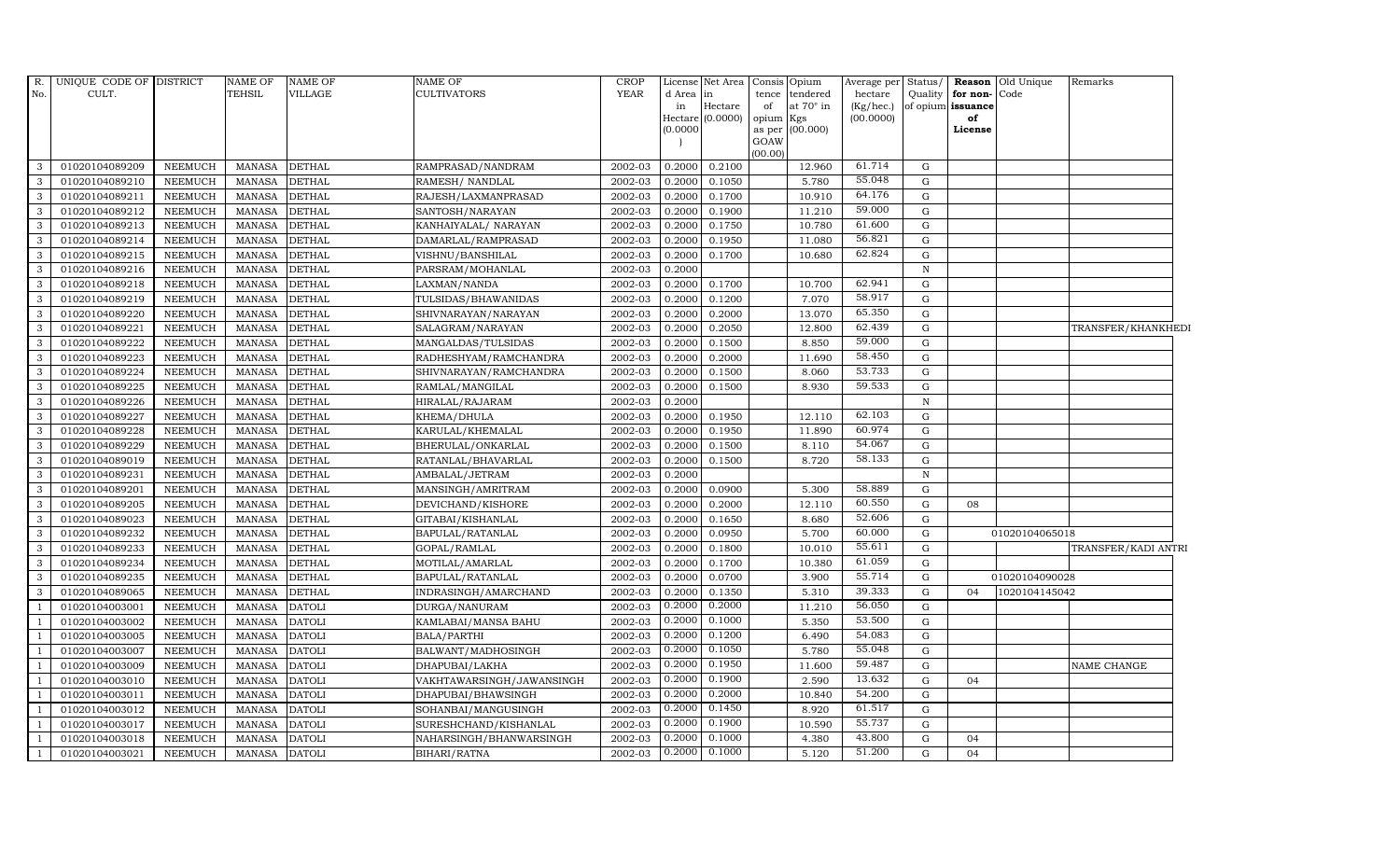| $R$ .          | UNIQUE CODE OF DISTRICT |                | <b>NAME OF</b> | <b>NAME OF</b> | <b>NAME OF</b>          | <b>CROP</b> |                 | License Net Area |                 | Consis Opium                |                      |              |                                              | Average per Status/ <b>Reason</b> Old Unique | Remarks                 |  |
|----------------|-------------------------|----------------|----------------|----------------|-------------------------|-------------|-----------------|------------------|-----------------|-----------------------------|----------------------|--------------|----------------------------------------------|----------------------------------------------|-------------------------|--|
| No.            | CULT.                   |                | <b>TEHSIL</b>  | VILLAGE        | <b>CULTIVATORS</b>      | <b>YEAR</b> | d Area in<br>in | Hectare          | of              | tence tendered<br>at 70° in | hectare<br>(Kg/hec.) |              | Quality   for non- Code<br>of opium issuance |                                              |                         |  |
|                |                         |                |                |                |                         |             |                 | Hectare (0.0000) | opium Kgs       |                             | (00.0000)            |              | of                                           |                                              |                         |  |
|                |                         |                |                |                |                         |             | (0.0000)        |                  |                 | as per (00.000)             |                      |              | License                                      |                                              |                         |  |
|                |                         |                |                |                |                         |             |                 |                  | GOAW<br>(00.00) |                             |                      |              |                                              |                                              |                         |  |
|                | 01020104003022          | <b>NEEMUCH</b> | MANASA         | <b>DATOLI</b>  | TEJA/UDA                | 2002-03     | 0.2000          | 0.1000           |                 | 4.840                       | 48.400               | G            | 04                                           |                                              |                         |  |
|                | 01020104003023          | <b>NEEMUCH</b> | <b>MANASA</b>  | <b>DATOLI</b>  | MANGILAL/NATHU          | 2002-03     | 0.2000          | 0.1800           |                 | 9.570                       | 53.167               | G            |                                              |                                              |                         |  |
|                | 01020104003025          | <b>NEEMUCH</b> | <b>MANASA</b>  | <b>DATOLI</b>  | GUNJIBAI/LALA           | 2002-03     | 0.2000          | 0.1000           |                 | 5.570                       | 55.700               | G            |                                              |                                              |                         |  |
|                | 01020104003029          | <b>NEEMUCH</b> | <b>MANASA</b>  | <b>DATOLI</b>  | SABUBAI/KANIRAM         | 2002-03     | 0.2000          | 0.2000           |                 | 10.700                      | 53.500               | G            |                                              |                                              |                         |  |
|                | 01020104003030          | <b>NEEMUCH</b> | <b>MANASA</b>  | <b>DATOLI</b>  | GENDIBAI/BHAGWANSINGH   | 2002-03     | 0.2000          | 0.2000           |                 | 10.850                      | 54.250               | ${\bf G}$    |                                              |                                              |                         |  |
|                | 01020104003031          | NEEMUCH        | <b>MANASA</b>  | <b>DATOLI</b>  | JAYSINGH/RATNA          | 2002-03     | 0.2000          | 0.1450           |                 | 8.250                       | 56.897               | G            |                                              |                                              |                         |  |
|                | 01020104003033          | <b>NEEMUCH</b> | <b>MANASA</b>  | <b>DATOLI</b>  | NARENDRA/SURESHCHAND    | 2002-03     | 0.2000          | 0.1900           |                 | 11.140                      | 58.632               | G            |                                              |                                              |                         |  |
|                | 01020104003034          | <b>NEEMUCH</b> | <b>MANASA</b>  | <b>DATOLI</b>  | BHANWARLAL/NANURAM      | 2002-03     | 0.2000          | 0.2000           |                 | 10.910                      | 54.550               | G            |                                              | 01020104125011                               |                         |  |
|                | 01020104003035          | <b>NEEMUCH</b> | <b>MANASA</b>  | <b>DATOLI</b>  | VARDA/NANDA             | 2002-03     | 0.2000          | 0.1950           |                 | 11.210                      | 57.487               | G            |                                              | 01020104017012                               |                         |  |
|                | 01020104032001          | <b>NEEMUCH</b> | <b>MANASA</b>  | <b>DATLAI</b>  | BHAGWAN/NARAYAN         | 2002-03     | 0.2000          | 0.0900           |                 | 5.090                       | 56.556               | G            |                                              |                                              |                         |  |
|                | 01020104032002          | <b>NEEMUCH</b> | <b>MANASA</b>  | <b>DATLAI</b>  | NANALAL/BHERU           | 2002-03     | 0.2000          | 0.1450           |                 | 8.580                       | 59.172               | G            |                                              |                                              |                         |  |
|                | 01020104032004          | NEEMUCH        | MANASA         | <b>DATLAI</b>  | MOHAN/BADRILAL          | 2002-03     | 0.2000          | 0.1450           |                 | 9.060                       | 62.483               | G            |                                              |                                              |                         |  |
|                | 01020104032006          | <b>NEEMUCH</b> | <b>MANASA</b>  | <b>DATLAI</b>  | DASHRATH/MANGILAL       | 2002-03     | 0.2000          | 0.1450           |                 | 9.080                       | 62.621               | G            |                                              |                                              |                         |  |
|                | 01020104032007          | <b>NEEMUCH</b> | <b>MANASA</b>  | <b>DATLAI</b>  | JAGDISH/BHURALAL        | 2002-03     | 0.2000          | 0.1450           |                 | 8.680                       | 59.862               | G            |                                              |                                              |                         |  |
|                | 01020104032008          | <b>NEEMUCH</b> | <b>MANASA</b>  | <b>DATLAI</b>  | DEVILAL/NANALAL         | 2002-03     | 0.2000          | 0.1450           |                 | 9.070                       | 62.552               | G            |                                              |                                              |                         |  |
|                | 01020104032009          | <b>NEEMUCH</b> | <b>MANASA</b>  | <b>DATLAI</b>  | KAILASH/MANGILAL        | 2002-03     | 0.2000          | 0.1500           |                 | 9.790                       | 65.267               | G            |                                              |                                              |                         |  |
|                | 01020104032010          | <b>NEEMUCH</b> | <b>MANASA</b>  | <b>DATLAI</b>  | NANURAM/PYARA           | 2002-03     | 0.2000          | 0.0950           |                 | 6.440                       | 67.789               | G            |                                              |                                              |                         |  |
|                | 01020104032011          | <b>NEEMUCH</b> | MANASA         | <b>DATLAI</b>  | PREMSHANKAR/NATHU       | 2002-03     | 0.2000          | 0.1450           |                 | 10.150                      | 70.000               | G            |                                              |                                              |                         |  |
|                | 01020104032013          | <b>NEEMUCH</b> | <b>MANASA</b>  | <b>DATLAI</b>  | RAMESH/MANGILAL         | 2002-03     | 0.2000          | 0.1450           |                 | 9.030                       | 62.276               | G            |                                              |                                              |                         |  |
|                | 01020104032014          | <b>NEEMUCH</b> | <b>MANASA</b>  | <b>DATLAI</b>  | DEEPCHAND/UDAIRAM       | 2002-03     | 0.2000          | 0.1400           |                 | 8.670                       | 61.929               | ${\bf G}$    |                                              |                                              |                         |  |
|                | 01020104032015          | NEEMUCH        | MANASA         | <b>DATLAI</b>  | SHANKAR/PANNA           | 2002-03     | 0.2000          | 0.1050           |                 | 6.240                       | 59.429               | G            |                                              |                                              |                         |  |
|                | 01020104032016          | <b>NEEMUCH</b> | <b>MANASA</b>  | <b>DATLAI</b>  | GHISA/BHERU             | 2002-03     | 0.2000          | 0.1500           |                 | 8.390                       | 55.933               | G            |                                              |                                              |                         |  |
|                | 01020104032017          | <b>NEEMUCH</b> | MANASA         | <b>DATLAI</b>  | GORILAL/MODAJI          | 2002-03     | 0.2000          | 0.1450           |                 | 8.560                       | 59.034               | $\mathbf G$  |                                              |                                              |                         |  |
|                | 01020104032018          | <b>NEEMUCH</b> | <b>MANASA</b>  | <b>DATLAI</b>  | <b>BABULAL/BADRILAL</b> | 2002-03     | 0.2000          | 0.1450           |                 | 9.150                       | 63.103               | G            |                                              |                                              |                         |  |
|                | 01020104032019          | <b>NEEMUCH</b> | <b>MANASA</b>  | <b>DATLAI</b>  | PREMCHANDRA/MULCHANDRA  | 2002-03     | 0.2000          | 0.1000           |                 | 5.110                       | 51.100               | $\mathbf G$  | 04                                           | 1020104024015                                |                         |  |
| 2              | 01020104038002          | <b>NEEMUCH</b> | <b>MANASA</b>  | <b>DANGADI</b> | NANDLAL/GIRDHARILAL     | 2002-03     | 0.2000          | 0.1050           |                 | 6.040                       | 57.524               | G            |                                              |                                              |                         |  |
| 2              | 01020104038003          | <b>NEEMUCH</b> | <b>MANASA</b>  | <b>DANGADI</b> | KANCHANBAI/KISANLAL     | 2002-03     | 0.2000          | 0.1050           |                 | 7.390                       | 70.381               | G            |                                              |                                              |                         |  |
| 2              | 01020104038005          | <b>NEEMUCH</b> | MANASA         | <b>DANGADI</b> | NARAYAN/UDA             | 2002-03     | 0.2000          | 0.1700           |                 | 9.410                       | 55.353               | G            |                                              |                                              |                         |  |
| 2              | 01020104038007          | <b>NEEMUCH</b> | <b>MANASA</b>  | <b>DANGADI</b> | NANDA/MAYARAM GAYRI     | 2002-03     | 0.2000          |                  |                 |                             |                      | $\mathbb N$  |                                              |                                              |                         |  |
| $\mathcal{D}$  | 01020104038008          | <b>NEEMUCH</b> | <b>MANASA</b>  | <b>DANGADI</b> | DEVKISAN/MATA KANTABAI  | 2002-03     | 0.2000          |                  |                 |                             |                      | $\, {\rm N}$ |                                              |                                              |                         |  |
| $\overline{2}$ | 01020104038013          | <b>NEEMUCH</b> | MANASA         | <b>DANGADI</b> | AMRU/KACHRU             | 2002-03     | 0.2000          | 0.0650           |                 | 3.720                       | 57.231               | G            |                                              |                                              |                         |  |
| 2              | 01020104038021          | <b>NEEMUCH</b> | <b>MANASA</b>  | <b>DANGADI</b> | MULCHAND/MAYARAM        | 2002-03     | 0.2000          | 0.1250           |                 | 6.730                       | 53.840               | $\mathbf G$  |                                              |                                              |                         |  |
| 2              | 01020104038022          | <b>NEEMUCH</b> | <b>MANASA</b>  | <b>DANGADI</b> | NARAYAN/RADHU           | 2002-03     | 0.2000          |                  |                 |                             |                      | $\mathbb N$  |                                              |                                              |                         |  |
| $\overline{2}$ | 01020104038023          | <b>NEEMUCH</b> | <b>MANASA</b>  | <b>DANGADI</b> | NANDLAL/MANGILAL        | 2002-03     | 0.2000          | 0.1050           |                 | 5.860                       | 55.810               | $\mathbf G$  |                                              |                                              |                         |  |
| $\overline{2}$ | 01020104038025          | <b>NEEMUCH</b> | <b>MANASA</b>  | <b>DANGADI</b> | MANGILAL/FATTA          | 2002-03     | 0.2000          | 0.0950           |                 | 4.100                       | 43.158               | G            | 04                                           |                                              |                         |  |
| 2              | 01020104038026          | <b>NEEMUCH</b> | <b>MANASA</b>  | <b>DANGADI</b> | BHERULAL/MAGNIRAM       | 2002-03     | 0.2000          |                  |                 |                             |                      | $\mathbf N$  |                                              |                                              |                         |  |
| $\overline{2}$ | 01020104038029          | <b>NEEMUCH</b> | <b>MANASA</b>  | <b>DANGADI</b> | BHAGIRATH/GENDA         | 2002-03     | 0.2000          | 0.0900           |                 | 4.840                       | 53.778               | $\mathbf G$  |                                              |                                              |                         |  |
| $\overline{2}$ | 01020104038030          | <b>NEEMUCH</b> | <b>MANASA</b>  | <b>DANGADI</b> | GHISABAI/NANDA          | 2002-03     | 0.2000          |                  |                 |                             |                      | $\mathbb N$  |                                              |                                              | TRANSFER/ DEVARI SAUMYA |  |
| 2              | 01020104038031          | <b>NEEMUCH</b> | <b>MANASA</b>  | <b>DANGADI</b> | MOHANLAL/NANURAM        | 2002-03     | 0.2000          | 0.0550           |                 | 2.920                       | 53.091               | G            |                                              |                                              |                         |  |
| 2              | 01020104038032          | <b>NEEMUCH</b> | MANASA         | <b>DANGADI</b> | HARIRAM/SEVA GAYRI      | 2002-03     | 0.2000          |                  |                 |                             |                      | $\mathbb N$  |                                              |                                              |                         |  |
| $\overline{a}$ | 01020104038035          | <b>NEEMUCH</b> | <b>MANASA</b>  | <b>DANGADI</b> | MOHANLAL/CHATARBHUJ     | 2002-03     | 0.2000          | 0.1100           |                 | 5.770                       | 52.455               | G            |                                              |                                              |                         |  |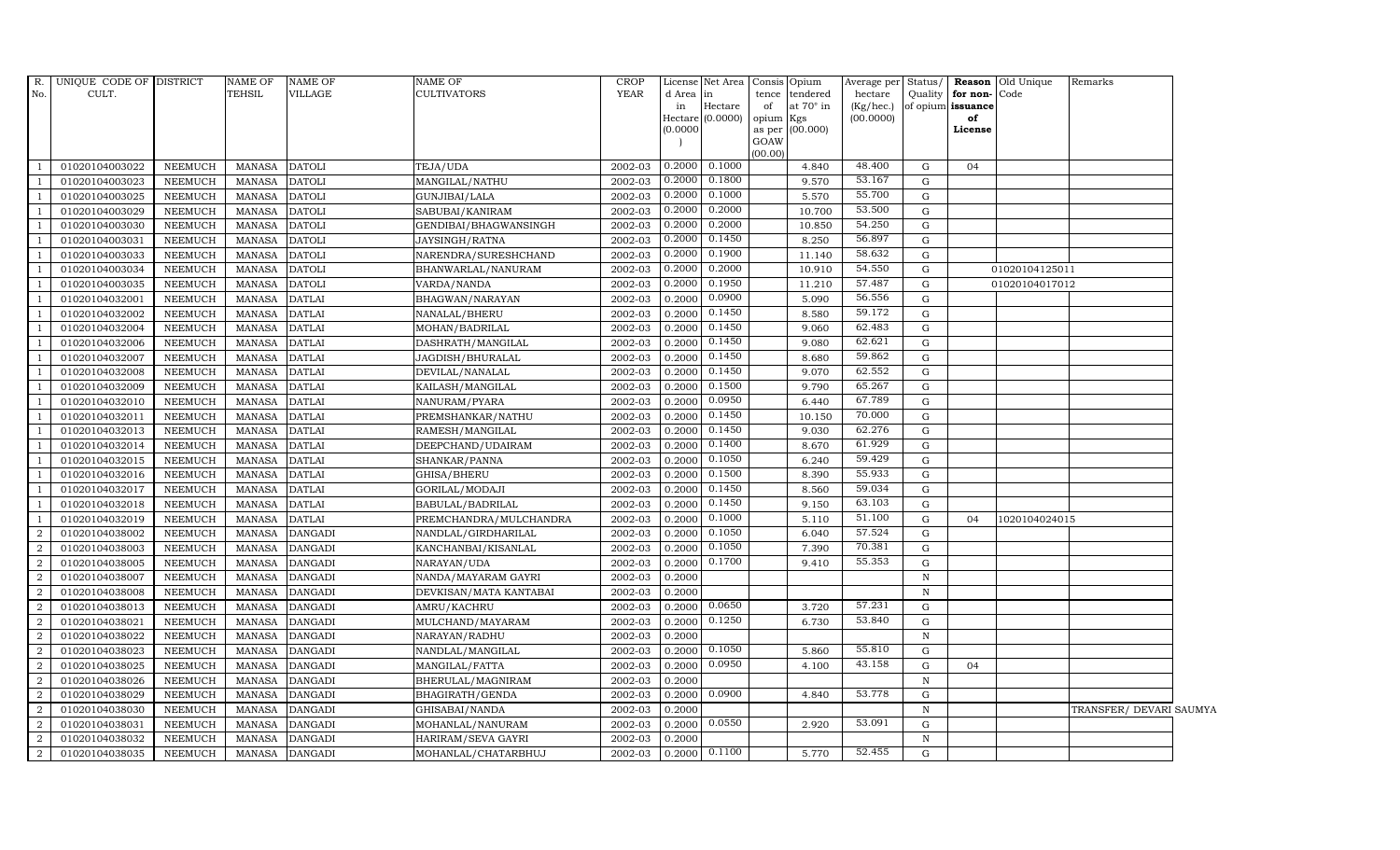| R.               | UNIQUE CODE OF DISTRICT |                | <b>NAME OF</b> | <b>NAME OF</b>                   | <b>NAME OF</b>                          | CROP        |              | License Net Area Consis |                 | Opium                        | Average per             | Status/      |                               | <b>Reason</b> Old Unique | Remarks                |  |
|------------------|-------------------------|----------------|----------------|----------------------------------|-----------------------------------------|-------------|--------------|-------------------------|-----------------|------------------------------|-------------------------|--------------|-------------------------------|--------------------------|------------------------|--|
| No.              | CULT.                   |                | TEHSIL         | <b>VILLAGE</b>                   | CULTIVATORS                             | <b>YEAR</b> | d Area<br>in | in<br>Hectare           | tence<br>of     | tendered<br>at $70^\circ$ in | hectare<br>$(Kg/$ hec.) | Quality      | for non-<br>of opium issuance | Code                     |                        |  |
|                  |                         |                |                |                                  |                                         |             |              | Hectare (0.0000)        | opium           | Kgs                          | (00.0000)               |              | of                            |                          |                        |  |
|                  |                         |                |                |                                  |                                         |             | (0.0000)     |                         | as per          | (00.000)                     |                         |              | License                       |                          |                        |  |
|                  |                         |                |                |                                  |                                         |             |              |                         | GOAW<br>(00.00) |                              |                         |              |                               |                          |                        |  |
| 2                | 01020104038036          | NEEMUCH        | MANASA         | <b>DANGADI</b>                   | MANGILAL/BHAGWAN                        | 2002-03     | 0.2000       | 0.0400                  |                 | 1.940                        | 48.500                  | G            | 04                            |                          |                        |  |
| $\overline{2}$   | 01020104038040          | <b>NEEMUCH</b> | MANASA         | <b>DANGADI</b>                   | RAMSUKHIBAI/RAMCHANDRA                  | 2002-03     | 0.2000       | 0.0650                  |                 | 3.620                        | 55.692                  | $\mathbf G$  |                               |                          |                        |  |
| $\overline{2}$   | 01020104038041          | NEEMUCH        | MANASA         | <b>DANGADI</b>                   | RADHU/NATHU                             | 2002-03     | 0.2000       |                         |                 |                              |                         | $\, {\rm N}$ |                               |                          |                        |  |
| $\overline{2}$   | 01020104038044          | <b>NEEMUCH</b> | <b>MANASA</b>  | <b>DANGADI</b>                   | SHIVNARAYAN/HAJARILAL                   | 2002-03     | 0.2000       |                         |                 |                              |                         | $\, {\rm N}$ |                               |                          |                        |  |
| $\overline{2}$   | 01020104038048          | <b>NEEMUCH</b> | <b>MANASA</b>  | <b>DANGADI</b>                   | BAGDIRAM/CHATARBHUJ                     | 2002-03     | 0.2000       | 0.0500                  |                 | 2.780                        | 55.600                  | G            |                               |                          |                        |  |
| $\overline{2}$   | 01020104038050          | <b>NEEMUCH</b> | <b>MANASA</b>  | <b>DANGADI</b>                   | KANHAIYALAL/ONKAR                       | 2002-03     | 0.2000       |                         |                 |                              |                         | ${\bf N}$    |                               |                          |                        |  |
| $\overline{a}$   | 01020104038052          | <b>NEEMUCH</b> | <b>MANASA</b>  | <b>DANGADI</b>                   | BAPULAL/MAGNIRAM                        | 2002-03     | 0.2000       | 0.1000                  |                 | 5.650                        | 56.500                  | G            |                               |                          |                        |  |
| $\overline{2}$   | 01020104038054          | NEEMUCH        | MANASA         | <b>DANGADI</b>                   | CHOTU/BHERA                             | 2002-03     | 0.2000       |                         |                 |                              |                         | $\mathbf N$  |                               |                          |                        |  |
| $\overline{2}$   | 01020104038055          | <b>NEEMUCH</b> | <b>MANASA</b>  | <b>DANGADI</b>                   | DEUBAI/LAXMAN                           | 2002-03     | 0.2000       |                         |                 |                              |                         | $\, {\rm N}$ |                               |                          |                        |  |
| $\overline{2}$   | 01020104038057          | <b>NEEMUCH</b> | <b>MANASA</b>  | <b>DANGADI</b>                   | ANOKHILAL/HARLAL                        | 2002-03     | 0.2000       |                         |                 |                              |                         | $\, {\rm N}$ |                               |                          | TRANSFER/DEVRI SOMIYA  |  |
| $\overline{2}$   | 01020104038062          | NEEMUCH        | <b>MANASA</b>  | <b>DANGADI</b>                   | NANDA/ONKAR                             | 2002-03     |              | $0.2000$ $0.1400$       |                 | 7.700                        | 55.000                  | G            |                               |                          |                        |  |
| $\overline{a}$   | 01020104038063          | <b>NEEMUCH</b> | <b>MANASA</b>  | <b>DANGADI</b>                   | MANGILAL/PARTHA                         | 2002-03     | 0.2000       |                         |                 |                              |                         | ${\bf N}$    |                               |                          | TRANSFER/ HASHPUR      |  |
| $\overline{2}$   | 01020104038064          | <b>NEEMUCH</b> | <b>MANASA</b>  | <b>DANGADI</b>                   | PRABHUBAI/HARIRAM                       | 2002-03     | 0.2000       | 0.1100                  |                 | 6.100                        | 55.455                  | G            |                               |                          |                        |  |
| $\overline{2}$   | 01020104038065          | <b>NEEMUCH</b> | <b>MANASA</b>  | <b>DANGADI</b>                   | BAPULAL/DHANRAJ                         | 2002-03     | 0.2000       |                         |                 |                              |                         | $\, {\rm N}$ |                               |                          |                        |  |
| $\overline{2}$   | 01020104038069          | <b>NEEMUCH</b> | <b>MANASA</b>  | <b>DANGADI</b>                   | GULABBAI/DEVA                           | 2002-03     | 0.2000       |                         |                 |                              |                         | $\, {\rm N}$ |                               |                          |                        |  |
| $\overline{2}$   | 01020104038071          | NEEMUCH        | MANASA         | <b>DANGADI</b>                   | MANGILAL/CHATARBHUJ                     | 2002-03     | 0.2000       |                         |                 |                              |                         | $\mathbb N$  |                               |                          |                        |  |
| $\overline{2}$   | 01020104038072          | <b>NEEMUCH</b> | <b>MANASA</b>  | <b>DANGADI</b>                   | BHANWARIBAI/BHUWANISHANKAR              | 2002-03     | 0.2000       |                         |                 |                              |                         | $\, {\rm N}$ |                               |                          |                        |  |
| $\overline{a}$   | 01020104038043          | NEEMUCH        | MANASA         | <b>DANGADI</b>                   | NANIBAI/BHERULAL                        | 2002-03     | 0.2000       |                         |                 |                              |                         | $\mathbf N$  |                               |                          |                        |  |
| $\overline{2}$   | 01020104038051          | <b>NEEMUCH</b> | <b>MANASA</b>  | <b>DANGADI</b>                   | KESHIBAI/GIRDHARI                       | 2002-03     | 0.2000       |                         |                 |                              |                         | $\mathbf N$  |                               |                          |                        |  |
| $\overline{2}$   | 01020104038001          | <b>NEEMUCH</b> | <b>MANASA</b>  | <b>DANGADI</b>                   | FATEHSINGH/PRATAPSINGH                  | 2002-03     | 0.2000       | 0.0600                  |                 | 3.550                        | 59.167                  | ${\rm G}$    |                               |                          |                        |  |
| $\overline{2}$   | 01020104038074          | <b>NEEMUCH</b> | <b>MANASA</b>  | <b>DANGADI</b>                   | PRABHULAL/GULAB                         | 2002-03     | 0.2000       |                         |                 |                              |                         | $\, {\rm N}$ |                               |                          |                        |  |
| $\overline{2}$   | 01020104038075          | <b>NEEMUCH</b> | <b>MANASA</b>  | <b>DANGADI</b>                   | KANHAIYALAL/NANALAL                     | 2002-03     | 0.2000       | 0.1400                  |                 | 8.010                        | 57.214                  | G            |                               |                          | TRANSFER/ PAROT PIPLIA |  |
| $\overline{2}$   | 01020104038009          | <b>NEEMUCH</b> | <b>MANASA</b>  | <b>DANGADI</b>                   | PURALAL/TULSIRAM                        | 2002-03     | 0.2000       | 0.1850                  |                 | 10.360                       | 56.000                  | ${\rm G}$    |                               |                          | NAME CHANGE            |  |
| $\overline{2}$   | 01020104038076          | <b>NEEMUCH</b> | <b>MANASA</b>  | <b>DANGADI</b>                   | RAMNIWAS/BHONA                          | 2002-03     | 0.2000       | 0.1850                  |                 | 7.810                        | 42.216                  | $\mathbf G$  | 04                            |                          |                        |  |
| $\overline{2}$   | 01020104037003          | <b>NEEMUCH</b> | <b>MANASA</b>  | DANDHERI CHARBHUJA               | <b>KESIBAI/NARAYAN</b>                  | 2002-03     | 0.2000       | 0.1550                  |                 | 8.330                        | 53.742                  | G            |                               |                          |                        |  |
| $\overline{2}$   | 01020104037004          | NEEMUCH        | <b>MANASA</b>  | DANDHERI CHARBHUJA               | GANESH/BHAGGA                           | 2002-03     | 0.2000       | 0.1300                  |                 | 5.192                        | 39.938                  |              | 02                            |                          |                        |  |
| $\overline{a}$   | 01020104037005          | <b>NEEMUCH</b> | <b>MANASA</b>  |                                  | DANDHERI CHARBHUJA BHAGATRAM/RUGHNATH   | 2002-03     | 0.2000       | 0.1300                  |                 | 7.080                        | 54.462                  | G            |                               |                          |                        |  |
| $\overline{2}$   | 01020104037006          | <b>NEEMUCH</b> | <b>MANASA</b>  | DANDHERI CHARBHUJA               | BHARATRAM/RUGHNATH                      | 2002-03     | 0.2000       | 0.1500                  |                 | 8.630                        | 57.533                  | ${\rm G}$    |                               |                          |                        |  |
| $\overline{2}$   | 01020104037008          | <b>NEEMUCH</b> | <b>MANASA</b>  | DANDHERI CHARBHUJA               | <b>BHAWSINGH/KESA</b>                   | 2002-03     | 0.2000       | 0.1100                  |                 | 6.810                        | 61.909                  | ${\rm G}$    |                               |                          |                        |  |
| $\overline{2}$   | 01020104037009          | <b>NEEMUCH</b> | <b>MANASA</b>  | DANDHERI CHARBHUJA               | KESURAM/JAISINGH                        | 2002-03     | 0.2000       |                         |                 |                              |                         | N            |                               |                          |                        |  |
| $\overline{2}$   | 01020104037010          | <b>NEEMUCH</b> | <b>MANASA</b>  |                                  | DANDHERI CHARBHUJA RAMGOPAL/BHANWARLAL  | 2002-03     | 0.2000       | 0.1000                  |                 | 5.710                        | 57.100                  | G            |                               |                          |                        |  |
| 2                | 01020104037012          | <b>NEEMUCH</b> | <b>MANASA</b>  | DANDHERI CHARBHUJA HAJARI/LAKKHA |                                         | 2002-03     | 0.2000       | 0.1000                  | 58.32           | 3.917                        | 39.170                  | $\mathbf{I}$ | 02                            |                          |                        |  |
| $\overline{a}$   | 01020104037014          | <b>NEEMUCH</b> | <b>MANASA</b>  | DANDHERI CHARBHUJA JASBAI/SHOJI  |                                         | 2002-03     | 0.2000       | 0.0800                  | 58.32           | 3.211                        | 40.138                  |              | 02                            |                          |                        |  |
| $\overline{2}$   | 01020104037015          | <b>NEEMUCH</b> | <b>MANASA</b>  | DANDHERI CHARBHUJA               | RUPIBAI/GOMA                            | 2002-03     | 0.2000       | 0.1100                  |                 | 6.120                        | 55.636                  | G            |                               |                          |                        |  |
| $\overline{2}$   | 01020104037016          | <b>NEEMUCH</b> | <b>MANASA</b>  | DANDHERI CHARBHUJA               | MOTILAL/CHATRA                          | 2002-03     | 0.2000       | 0.1800                  |                 | 11.880                       | 66.000                  | $\mathbf G$  |                               |                          |                        |  |
| $\boldsymbol{2}$ | 01020104037017          | <b>NEEMUCH</b> | <b>MANASA</b>  | DANDHERI CHARBHUJA               | RADHESHYAM/GANESH                       | 2002-03     | 0.2000       |                         |                 |                              |                         | $\,$ N       |                               |                          |                        |  |
| 2                | 01020104037018          | <b>NEEMUCH</b> | <b>MANASA</b>  |                                  | DANDHERI CHARBHUJA SURAJMAL/KESHURAM    | 2002-03     | 0.2000       | 0.1400                  |                 | 8.450                        | 60.357                  | G            |                               |                          |                        |  |
| $\overline{2}$   | 01020104037019          | <b>NEEMUCH</b> | <b>MANASA</b>  | DANDHERI CHARBHUJA               | SHOLA/DHANNA                            | 2002-03     | 0.2000       | 0.1800                  | 58.32           | 8.592                        | 47.733                  | $\mathbf{I}$ | 02                            |                          |                        |  |
| 2                | 01020104037020          | <b>NEEMUCH</b> | <b>MANASA</b>  | DANDHERI CHARBHUJA               | RAMPRASAD/BHANWARLAL                    | 2002-03     | 0.2000       | 0.0600                  |                 | 3.400                        | 56.667                  | G            |                               |                          |                        |  |
| $\overline{2}$   | 01020104037022          | <b>NEEMUCH</b> | <b>MANASA</b>  | DANDHERI CHARBHUJA               | BIHARI/GOMAJI                           | 2002-03     | 0.2000       | 0.0650                  |                 | 3.560                        | 54.769                  | G            |                               |                          |                        |  |
| $\overline{a}$   | 01020104037023          | <b>NEEMUCH</b> | <b>MANASA</b>  |                                  | DANDHERI CHARBHUJA KESHARBAI/BHANWARLAL | 2002-03     | 0.2000       | 0.0950                  |                 | 5.110                        | 53.789                  | G            |                               |                          |                        |  |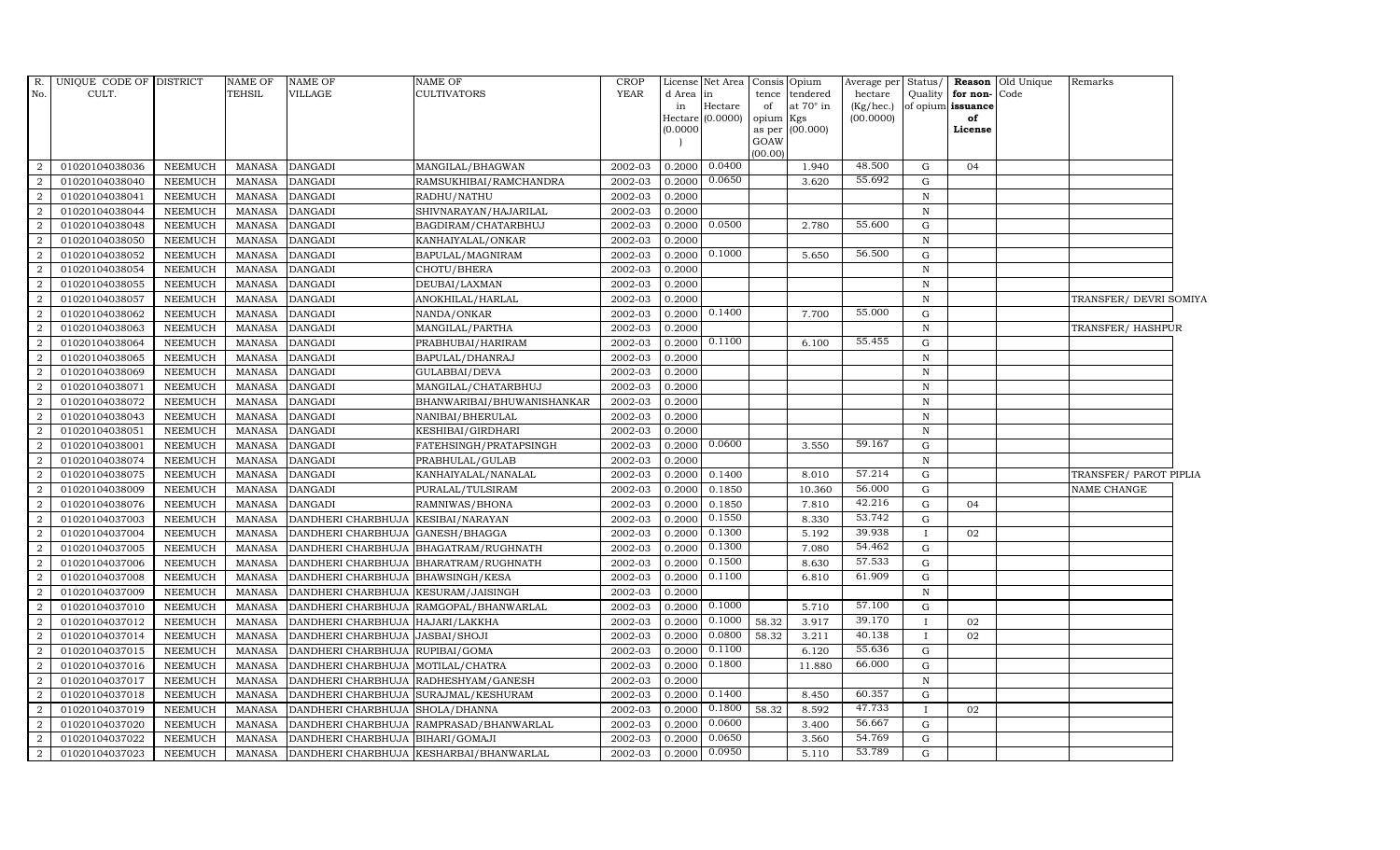| R.               | UNIQUE CODE OF DISTRICT |                | <b>NAME OF</b> | <b>NAME OF</b>                    | <b>NAME OF</b>                            | CROP        |           | License Net Area   |                 | Consis Opium     | Average per     | Status/      |                   | <b>Reason</b> Old Unique | Remarks |
|------------------|-------------------------|----------------|----------------|-----------------------------------|-------------------------------------------|-------------|-----------|--------------------|-----------------|------------------|-----------------|--------------|-------------------|--------------------------|---------|
| No.              | CULT.                   |                | <b>TEHSIL</b>  | <b>VILLAGE</b>                    | CULTIVATORS                               | <b>YEAR</b> | d Area in |                    | tence           | tendered         | hectare         | Quality      | for non-          | Code                     |         |
|                  |                         |                |                |                                   |                                           |             | in        | Hectare            | of              | at $70^\circ$ in | $(Kg/$ hec. $)$ |              | of opium issuance |                          |         |
|                  |                         |                |                |                                   |                                           |             | (0.0000)  | Hectare $(0.0000)$ | opium<br>as per | Kgs<br>(00.000)  | (00.0000)       |              | of<br>License     |                          |         |
|                  |                         |                |                |                                   |                                           |             |           |                    | GOAW            |                  |                 |              |                   |                          |         |
|                  |                         |                |                |                                   |                                           |             |           |                    | (00.00)         |                  |                 |              |                   |                          |         |
| 2                | 01020104037026          | <b>NEEMUCH</b> | <b>MANASA</b>  | DANDHERI CHARBHUJA LALCHAND/GULAB |                                           | 2002-03     | 0.2000    | 0.1000             |                 | 5.750            | 57.500          | G            |                   |                          |         |
| $\overline{2}$   | 01020104037028          | <b>NEEMUCH</b> | <b>MANASA</b>  | DANDHERI CHARBHUJA                | SAMSUDDIN/RAMJOBAI                        | 2002-03     | 0.2000    | 0.1350             |                 | 6.790            | 50.296          | G            | 04                |                          |         |
| 2                | 01020104037029          | <b>NEEMUCH</b> | <b>MANASA</b>  | DANDHERI CHARBHUJA                | SHANKARLAL/NANURAM                        | 2002-03     | 0.2000    | 0.0900             |                 | 5.290            | 58.778          | $\mathbf G$  |                   |                          |         |
| $\overline{2}$   | 01020104037030          | <b>NEEMUCH</b> | <b>MANASA</b>  |                                   | DANDHERI CHARBHUJA RAMVILAS/RAMCHANDRA    | 2002-03     | 0.2000    | 0.1050             |                 | 6.100            | 58.095          | $\mathbf G$  |                   |                          |         |
| $\overline{2}$   | 01020104037035          | <b>NEEMUCH</b> | <b>MANASA</b>  |                                   | DANDHERI CHARBHUJA KANHAIYALAL/BHANWARLAL | 2002-03     | 0.2000    | 0.1000             |                 | 5.490            | 54.900          | G            |                   |                          |         |
| $\overline{2}$   | 01020104037025          | <b>NEEMUCH</b> | <b>MANASA</b>  | DANDHERI CHARBHUJA                | RATAN/GANGARAM                            | 2002-03     | 0.2000    | 0.1150             |                 | 7.010            | 60.957          | G            |                   |                          |         |
| $\overline{2}$   | 01020104037007          | <b>NEEMUCH</b> | <b>MANASA</b>  | DANDHERI CHARBHUJA                | MANGU/RAMA                                | 2002-03     | 0.2000    | 0.1050             |                 | 5.730            | 54.571          | G            |                   |                          |         |
| 2                | 01020104037037          | <b>NEEMUCH</b> | <b>MANASA</b>  | DANDHERI CHARBHUJA                | RUPCHAND/ONKAR                            | 2002-03     | 0.2000    | 0.1500             |                 | 7.460            | 49.733          | G            | 04                | 1020104038006            |         |
| $\overline{2}$   | 01020104037038          | <b>NEEMUCH</b> | <b>MANASA</b>  | DANDHERI CHARBHUJA                | MANGILAL/RODILAL                          | 2002-03     | 0.2000    | 0.2000             |                 | 10.990           | 54.950          | G            |                   | 01020104038038           |         |
| $\overline{2}$   | 01020104037039          | <b>NEEMUCH</b> | <b>MANASA</b>  | DANDHERI CHARBHUJA                | BANSHILAL/NANURAM                         | 2002-03     | 0.2000    | 0.1250             |                 | 6.920            | 55.360          | G            |                   | 01020104038024           |         |
| 2                | 01020104061001          | <b>NEEMUCH</b> | <b>MANASA</b>  | <b>CHUKNI</b>                     | MANGILAL/KHYALIRAM                        | 2002-03     | 0.2000    | 0.1950             |                 | 11.760           | 60.308          | G            |                   |                          |         |
| $\overline{2}$   | 01020104061002          | <b>NEEMUCH</b> | <b>MANASA</b>  | <b>CHUKNI</b>                     | NANDLAL/AMRITRAM                          | 2002-03     | 0.2000    | 0.1550             |                 | 10.390           | 67.032          | G            |                   |                          |         |
| $\overline{2}$   | 01020104061003          | <b>NEEMUCH</b> | <b>MANASA</b>  | <b>CHUKNI</b>                     | MANGILAL/KACHRU                           | 2002-03     | 0.2000    |                    |                 |                  |                 | $\mathbf{F}$ |                   |                          |         |
| $\overline{2}$   | 01020104061004          | <b>NEEMUCH</b> | <b>MANASA</b>  | <b>CHUKNI</b>                     | DHAPUBAI/CHENRAM                          | 2002-03     | 0.2000    | 0.1900             |                 | 11.580           | 60.947          | $\mathbf G$  |                   |                          |         |
| $\boldsymbol{2}$ | 01020104061005          | <b>NEEMUCH</b> | <b>MANASA</b>  | CHUKNI                            | KACHRULAL/GAMER                           | 2002-03     | 0.2000    |                    |                 |                  |                 | $\, {\bf N}$ |                   |                          |         |
| 2                | 01020104061006          | <b>NEEMUCH</b> | <b>MANASA</b>  | <b>CHUKNI</b>                     | SAJJANBAI/HEERALAL                        | 2002-03     | 0.2000    | 0.0950             |                 | 6.160            | 64.842          | G            |                   |                          |         |
| $\overline{2}$   | 01020104061008          | <b>NEEMUCH</b> | <b>MANASA</b>  | <b>CHUKNI</b>                     | TULSIRAM/BAPULAL                          | 2002-03     | 0.2000    | 0.0900             |                 | 5.210            | 57.889          | G            |                   |                          |         |
| $\overline{2}$   | 01020104061011          | <b>NEEMUCH</b> | <b>MANASA</b>  | <b>CHUKNI</b>                     | MANGILAL/MODA                             | 2002-03     | 0.2000    |                    |                 |                  |                 | $\, {\rm N}$ |                   |                          |         |
| 2                | 01020104061012          | <b>NEEMUCH</b> | <b>MANASA</b>  | <b>CHUKNI</b>                     | BANSHILAL/RAMKISHAN                       | 2002-03     | 0.2000    |                    |                 |                  |                 | $\mathbf N$  |                   |                          |         |
| $\overline{2}$   | 01020104061013          | <b>NEEMUCH</b> | <b>MANASA</b>  | CHUKNI                            | MANGILAL/RAJARAM                          | 2002-03     | 0.2000    | 0.1000             |                 | 6.430            | 64.300          | $\mathbf G$  |                   |                          |         |
| $\overline{2}$   | 01020104061014          | <b>NEEMUCH</b> | <b>MANASA</b>  | <b>CHUKNI</b>                     | DEVILAL/VARDICHANDRA                      | 2002-03     | 0.2000    |                    |                 |                  |                 | $\, {\rm N}$ |                   |                          |         |
| $\overline{2}$   | 01020104061015          | <b>NEEMUCH</b> | <b>MANASA</b>  | <b>CHUKNI</b>                     | RAMESHCHANDRA/AEKARILAL                   | 2002-03     | 0.2000    |                    |                 |                  |                 | $\mathbf N$  |                   |                          |         |
| $\overline{2}$   | 01020104061016          | <b>NEEMUCH</b> | <b>MANASA</b>  | <b>CHUKNI</b>                     | PANNALAL/NANDA                            | 2002-03     | 0.2000    |                    |                 |                  |                 | $\, {\bf N}$ |                   |                          |         |
| $\overline{2}$   | 01020104061017          | <b>NEEMUCH</b> | <b>MANASA</b>  | <b>CHUKNI</b>                     | KHYALIRAM/RAMA                            | 2002-03     | 0.2000    | 0.2000             |                 | 12.020           | 60.100          | G            |                   |                          |         |
| $\overline{2}$   | 01020104061019          | <b>NEEMUCH</b> | <b>MANASA</b>  | CHUKNI                            | SHIVLAL/GABBA                             | 2002-03     | 0.2000    | 0.0850             |                 | 4.390            | 51.647          | $\mathbf G$  | 04                |                          |         |
| $\overline{2}$   | 01020104061020          | <b>NEEMUCH</b> | <b>MANASA</b>  | CHUKNI                            | RAMPRASAD/SALAGRAM                        | 2002-03     | 0.2000    |                    |                 |                  |                 | $\, {\rm N}$ |                   |                          |         |
| $\overline{2}$   | 01020104061022          | <b>NEEMUCH</b> | <b>MANASA</b>  | <b>CHUKNI</b>                     | NARAYAN/BHANWARLAL                        | 2002-03     | 0.2000    |                    |                 |                  |                 | $\, {\rm N}$ |                   |                          |         |
| $\overline{2}$   | 01020104061023          | <b>NEEMUCH</b> | <b>MANASA</b>  | <b>CHUKNI</b>                     | BHERULAL/KANIRAM                          | 2002-03     | 0.2000    |                    |                 |                  |                 | F            |                   |                          |         |
| $\overline{2}$   | 01020104061024          | <b>NEEMUCH</b> | <b>MANASA</b>  | CHUKNI                            | NAGJI/PANNALAL                            | 2002-03     | 0.2000    | 0.1200             |                 | 7.200            | 60.000          | ${\rm G}$    |                   |                          |         |
| $\overline{2}$   | 01020104061025          | <b>NEEMUCH</b> | <b>MANASA</b>  | <b>CHUKNI</b>                     | RAMKUNWARBAI/PYARCHANDRA                  | 2002-03     | 0.2000    | 0.0850             |                 | 5.130            | 60.353          | G            |                   |                          |         |
| $\overline{2}$   | 01020104061026          | <b>NEEMUCH</b> | <b>MANASA</b>  | CHUKNI                            | MANGILAL/BHANWARLAL RATHORE               | 2002-03     | 0.2000    |                    |                 |                  |                 | $\, {\rm N}$ |                   |                          |         |
| $\overline{2}$   | 01020104061027          | <b>NEEMUCH</b> | <b>MANASA</b>  | <b>CHUKNI</b>                     | NATHULAL/MULCHANDRA                       | 2002-03     | 0.2000    |                    |                 |                  |                 | N            |                   |                          |         |
| $\overline{2}$   | 01020104061028          | <b>NEEMUCH</b> | <b>MANASA</b>  | CHUKNI                            | SALAGRAM/BHURA                            | 2002-03     | 0.2000    |                    |                 |                  |                 | $\mathbf N$  |                   |                          |         |
| 2                | 01020104061029          | <b>NEEMUCH</b> | <b>MANASA</b>  | <b>CHUKNI</b>                     | PRABHULAL/TULSIRAM                        | 2002-03     | 0.2000    |                    |                 |                  |                 | $\mathbf N$  |                   |                          |         |
| 2                | 01020104061030          | <b>NEEMUCH</b> | <b>MANASA</b>  | <b>CHUKNI</b>                     | RATANLAL/BHURA                            | 2002-03     | 0.2000    |                    |                 |                  |                 | $\mathbf{F}$ |                   |                          |         |
| $\overline{2}$   | 01020104061031          | <b>NEEMUCH</b> | <b>MANASA</b>  | CHUKNI                            | MANGIBAI/CHAGANLAL                        | 2002-03     | 0.2000    |                    |                 |                  |                 | $\mathbf N$  |                   |                          |         |
| 2                | 01020104061032          | <b>NEEMUCH</b> | <b>MANASA</b>  | <b>CHUKNI</b>                     | KANWARLAL/MANGILAL                        | 2002-03     | 0.2000    |                    |                 |                  |                 | N            |                   |                          |         |
| $\overline{2}$   | 01020104061033          | <b>NEEMUCH</b> | <b>MANASA</b>  | CHUKNI                            | HEERALAL/GULAB                            | 2002-03     | 0.2000    | 0.1900             |                 | 11.180           | 58.842          | G            |                   |                          |         |
| 2                | 01020104061034          | <b>NEEMUCH</b> | <b>MANASA</b>  | <b>CHUKNI</b>                     | AEKARILAL/GULABCHAND                      | 2002-03     | 0.2000    | 0.1900             |                 | 11.350           | 59.737          | G            |                   |                          |         |
| 2                | 01020104061035          | <b>NEEMUCH</b> | <b>MANASA</b>  | <b>CHUKNI</b>                     | BAPULAL/RAMKISHAN                         | 2002-03     | 0.2000    |                    |                 |                  |                 | $\mathbf{F}$ |                   |                          |         |
| $\overline{2}$   | 01020104061037          | <b>NEEMUCH</b> | MANASA         | <b>CHUKNI</b>                     | MANGILAL/GULABCHANDRA                     | 2002-03     | 0.2000    |                    |                 |                  |                 | F            |                   |                          |         |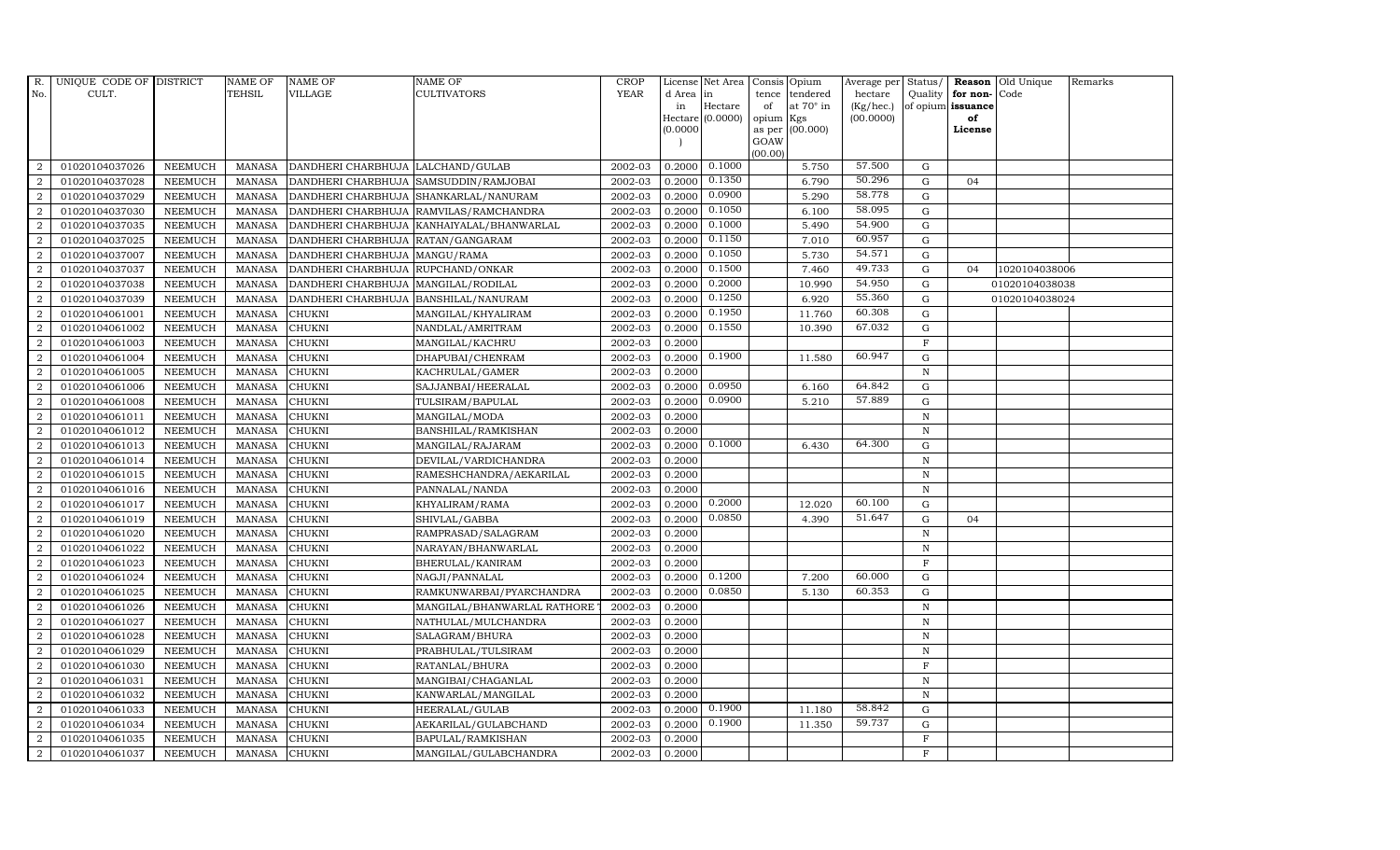| $R$ .          | UNIQUE CODE OF DISTRICT |                 | <b>NAME OF</b> | <b>NAME OF</b> | <b>NAME OF</b>              | <b>CROP</b> |           | License Net Area Consis Opium |         |                 |           |              |                      | Average per Status/ <b>Reason</b> Old Unique | Remarks                         |  |
|----------------|-------------------------|-----------------|----------------|----------------|-----------------------------|-------------|-----------|-------------------------------|---------|-----------------|-----------|--------------|----------------------|----------------------------------------------|---------------------------------|--|
| No.            | CULT.                   |                 | TEHSIL         | <b>VILLAGE</b> | <b>CULTIVATORS</b>          | <b>YEAR</b> | d Area in |                               | tence   | tendered        | hectare   |              | Quality for non-Code |                                              |                                 |  |
|                |                         |                 |                |                |                             |             | in        | Hectare                       | of      | at 70° in       | (Kg/hec.) |              | of opium issuance    |                                              |                                 |  |
|                |                         |                 |                |                |                             |             | (0.0000)  | Hectare (0.0000) opium Kgs    |         | as per (00.000) | (00.0000) |              | of<br>License        |                                              |                                 |  |
|                |                         |                 |                |                |                             |             |           |                               | GOAW    |                 |           |              |                      |                                              |                                 |  |
|                |                         |                 |                |                |                             |             |           |                               | (00.00) |                 |           |              |                      |                                              |                                 |  |
| 2              | 01020104061038          | NEEMUCH         | <b>MANASA</b>  | <b>CHUKNI</b>  | KISHANLAL/MOTILAL           | 2002-03     |           | $0.2000$ $0.1500$             |         | 8.860           | 59.067    | G            |                      |                                              |                                 |  |
| 2              | 01020104061040          | NEEMUCH         | <b>MANASA</b>  | <b>CHUKNI</b>  | SHIVLAL/MOTI                | 2002-03     | 0.2000    | 0.0750                        |         | 4.090           | 54.533    | G            |                      |                                              |                                 |  |
| $\mathcal{D}$  | 01020104061041          | NEEMUCH         | <b>MANASA</b>  | <b>CHUKNI</b>  | RAMKRISHNA/MOTILAL          | 2002-03     | 0.2000    | 0.1950                        |         | 11.710          | 60.051    | G            |                      |                                              |                                 |  |
| $\overline{2}$ | 01020104061042          | NEEMUCH         | <b>MANASA</b>  | <b>CHUKNI</b>  | RAMNIWAS/KESHURAM           | 2002-03     | 0.2000    |                               |         |                 |           | $\, {\rm N}$ |                      |                                              | TRANSFER/ KANJARDA              |  |
| 2              | 01020104061043          | NEEMUCH         | <b>MANASA</b>  | <b>CHUKNI</b>  | MODIBAI/KACHRU              | 2002-03     | 0.2000    |                               |         |                 |           | $\, {\rm N}$ | 09                   |                                              |                                 |  |
| 2              | 01020104061044          | NEEMUCH         | <b>MANASA</b>  | <b>CHUKNI</b>  | PURALAL/MEGHA               | 2002-03     | 0.2000    |                               |         |                 |           | $\mathbb N$  |                      |                                              |                                 |  |
| 2              | 01020104061046          | NEEMUCH         | <b>MANASA</b>  | <b>CHUKNI</b>  | AMBARAM/MEGHRAJ             | 2002-03     | 0.2000    |                               |         |                 |           | ${\bf N}$    |                      |                                              |                                 |  |
| 2              | 01020104061047          | NEEMUCH         | <b>MANASA</b>  | <b>CHUKNI</b>  | BADRILAL/RAJARAM            | 2002-03     | 0.2000    | 0.0950                        |         | 5.500           | 57.895    | G            |                      |                                              |                                 |  |
|                | 01020104061048          | NEEMUCH         | <b>MANASA</b>  | <b>CHUKNI</b>  | SHANKARLAL/VARDICHANDRA     | 2002-03     | 0.2000    | 0.1950                        |         | 11.450          | 58.718    | G            |                      |                                              |                                 |  |
| 2              | 01020104061049          | NEEMUCH         | <b>MANASA</b>  | <b>CHUKNI</b>  | RAMESHWAR/KHYALIRAM         | 2002-03     | 0.2000    | 0.1500                        |         | 9.150           | 61.000    | G            |                      |                                              |                                 |  |
| 2              | 01020104061050          | NEEMUCH         | <b>MANASA</b>  | <b>CHUKNI</b>  | MANNALAL/KANWARLAL          | 2002-03     | 0.2000    |                               |         |                 |           | $\mathbf F$  |                      |                                              |                                 |  |
| 2              | 01020104061051          | NEEMUCH         | <b>MANASA</b>  | <b>CHUKNI</b>  | DHULICHANDRA/BANSHILAL      | 2002-03     | 0.2000    |                               |         |                 |           | $\, {\rm N}$ |                      |                                              |                                 |  |
| 2              | 01020104061052          | NEEMUCH         | <b>MANASA</b>  | <b>CHUKNI</b>  | MANNALAL/RATANLAL           | 2002-03     | 0.2000    | 0.1000                        |         | 5.550           | 55.500    | G            |                      |                                              |                                 |  |
| 2              | 01020104061053          | <b>NEEMUCH</b>  | <b>MANASA</b>  | <b>CHUKNI</b>  | BHAWARIBAI/SALAGRAM         | 2002-03     | 0.2000    |                               |         |                 |           | $\mathbf N$  |                      |                                              | NAME CHANGE                     |  |
| 2              | 01020104061054          | NEEMUCH         | <b>MANASA</b>  | <b>CHUKNI</b>  | SHYANIBAI/BHANWARLAL        | 2002-03     | 0.2000    | 0.1850                        | 66.21   | 6.834           | 36.941    | -1           | 02                   |                                              |                                 |  |
| 2              | 01020104061055          | ${\tt NEEMUCH}$ | <b>MANASA</b>  | <b>CHUKNI</b>  | MANGUDAS/KISHANDAS          | 2002-03     | 0.2000    | 0.1000                        |         | 5.920           | 59.200    | G            |                      |                                              |                                 |  |
| 2              | 01020104061056          | NEEMUCH         | <b>MANASA</b>  | <b>CHUKNI</b>  | MATHRIBAI/HAJARI            | 2002-03     | 0.2000    |                               |         |                 |           | N            |                      |                                              |                                 |  |
| 2              | 01020104061057          | NEEMUCH         | <b>MANASA</b>  | <b>CHUKNI</b>  | KESHARBAI/BHAWSINGH         | 2002-03     | 0.2000    | 0.0350                        |         | 2.080           | 59.429    | G            |                      |                                              |                                 |  |
| 2              | 01020104061058          | NEEMUCH         | <b>MANASA</b>  | <b>CHUKNI</b>  | BASANTILAL/BHAWSINGH        | 2002-03     | 0.2000    | 0.0900                        |         | 5.530           | 61.444    | $\mathbf G$  |                      |                                              |                                 |  |
| $\mathcal{D}$  | 01020104061059          | <b>NEEMUCH</b>  | <b>MANASA</b>  | <b>CHUKNI</b>  | RAJMAL/BHAWSINGH            | 2002-03     | 0.2000    | 0.0450                        |         | 2.660           | 59.111    | G            |                      |                                              |                                 |  |
| 2              | 01020104061060          | NEEMUCH         | <b>MANASA</b>  | <b>CHUKNI</b>  | RAJMAL/BALRAM               | 2002-03     | 0.2000    |                               |         |                 |           | $\mathbb N$  |                      |                                              |                                 |  |
| 2              | 01020104061061          | NEEMUCH         | <b>MANASA</b>  | <b>CHUKNI</b>  | MOJAMBAI/CHANDA             | 2002-03     | 0.2000    |                               |         |                 |           | $\mathbb N$  |                      |                                              |                                 |  |
| 2              | 01020104061062          | NEEMUCH         | <b>MANASA</b>  | <b>CHUKNI</b>  | CHANDUBAI/KESHURAM          | 2002-03     |           | 0.2000 0.0950                 |         | 5.880           | 61.895    | G            |                      |                                              |                                 |  |
| 2              | 01020104061063          | NEEMUCH         | <b>MANASA</b>  | <b>CHUKNI</b>  | ONKARLAL/MATHURALAL         | 2002-03     | 0.2000    |                               |         |                 |           | N            |                      |                                              |                                 |  |
| $\overline{2}$ | 01020104061064          | NEEMUCH         | <b>MANASA</b>  | <b>CHUKNI</b>  | BHANWARLAL/MATHURALAL       | 2002-03     | 0.2000    | 0.1700                        |         | 6.462           | 38.012    | $\mathbf{I}$ | 01                   |                                              | ALSO INVOLVED NDPS ACT/INFERIOR |  |
| 2              | 01020104061065          | NEEMUCH         | <b>MANASA</b>  | <b>CHUKNI</b>  | MANGILAL/CHATARBHUJ         | 2002-03     | 0.2000    | 0.2000                        |         | 11.880          | 59.400    | G            |                      |                                              |                                 |  |
| 2              | 01020104061066          | <b>NEEMUCH</b>  | <b>MANASA</b>  | <b>CHUKNI</b>  | RAMESHWAR/KISHANLAL         | 2002-03     | 0.2000    | 0.1950                        |         | 11.990          | 61.487    | G            |                      |                                              |                                 |  |
| 2              | 01020104061069          | NEEMUCH         | <b>MANASA</b>  | <b>CHUKNI</b>  | ONKARLAL/CHENRAM            | 2002-03     |           | $0.2000 \quad 0.1100$         |         | 6.730           | 61.182    | G            |                      |                                              |                                 |  |
| 2              | 01020104061070          | NEEMUCH         | <b>MANASA</b>  | <b>CHUKNI</b>  | GHANSHYAM/MATHURALAL        | 2002-03     | 0.2000    |                               |         |                 |           | $\, {\rm N}$ |                      |                                              |                                 |  |
| 2              | 01020104061071          | NEEMUCH         | <b>MANASA</b>  | <b>CHUKNI</b>  | PYARCHANDRA/RAMPRASAD       | 2002-03     | 0.2000    | 0.1000                        |         | 6.710           | 67.100    | G            |                      |                                              |                                 |  |
| $\mathcal{D}$  | 01020104061072          | <b>NEEMUCH</b>  | <b>MANASA</b>  | <b>CHUKNI</b>  | DASARATHDAS/MANGUDAS        | 2002-03     | 0.2000    |                               |         |                 |           | $\mathbf N$  |                      |                                              |                                 |  |
| $\overline{2}$ | 01020104061073          | <b>NEEMUCH</b>  | <b>MANASA</b>  | <b>CHUKNI</b>  | SHOBHARAM/PRABHULAL         | 2002-03     | 0.2000    | 0.1600                        |         | 9.530           | 59.563    | $\mathbf G$  |                      |                                              |                                 |  |
| 2              | 01020104061074          | NEEMUCH         | <b>MANASA</b>  | <b>CHUKNI</b>  | DEVPRASAD/KANHAIYALAL       | 2002-03     |           | $0.2000 \quad 0.1450$         |         | 7.640           | 52.690    | G            |                      |                                              |                                 |  |
| 2              | 01020104061075          | NEEMUCH         | <b>MANASA</b>  | <b>CHUKNI</b>  | RAMPRATAP/KISHANLAL         | 2002-03     | 0.2000    | 0.1750                        |         | 10.710          | 61.200    | G            |                      |                                              |                                 |  |
| 2              | 01020104061076          | <b>NEEMUCH</b>  | <b>MANASA</b>  | <b>CHUKNI</b>  | MANGILAL/BHANWARLAL PATIDAR | 2002-03     | 0.2000    | 0.1000                        |         | 6.090           | 60.900    | G            |                      |                                              |                                 |  |
| 2              | 01020104061081          | <b>NEEMUCH</b>  | <b>MANASA</b>  | <b>CHUKNI</b>  | KANIRAM/BHAGIRATH           | 2002-03     | 0.2000    |                               |         |                 |           | $\mathbf F$  |                      |                                              |                                 |  |
| 2              | 01020104061082          | NEEMUCH         | <b>MANASA</b>  | <b>CHUKNI</b>  | BAGDIRAM/SWAROOP            | 2002-03     | 0.2000    |                               |         |                 |           | $\, {\rm N}$ |                      |                                              |                                 |  |
| $\overline{2}$ | 01020104061083          | NEEMUCH         | <b>MANASA</b>  | <b>CHUKNI</b>  | SITABAI/KHEMRAJ             | 2002-03     | 0.2000    | 0.1000                        |         | 5.730           | 57.300    | G            |                      |                                              |                                 |  |
| 2              | 01020104061084          | <b>NEEMUCH</b>  | <b>MANASA</b>  | <b>CHUKNI</b>  | DEVA/PARTHA                 | 2002-03     | 0.2000    |                               |         |                 |           | $\mathbb N$  |                      |                                              |                                 |  |
| 2              | 01020104061086          | <b>NEEMUCH</b>  | <b>MANASA</b>  | <b>CHUKNI</b>  | KISHANLAL/PANNALAL          | 2002-03     | 0.2000    |                               |         |                 |           | F            |                      |                                              |                                 |  |
| 2              | 01020104061087          | <b>NEEMUCH</b>  | <b>MANASA</b>  | <b>CHUKNI</b>  | GANGABAI/GANGARAM           | 2002-03     | 0.2000    |                               |         |                 |           | $\mathbb N$  |                      |                                              |                                 |  |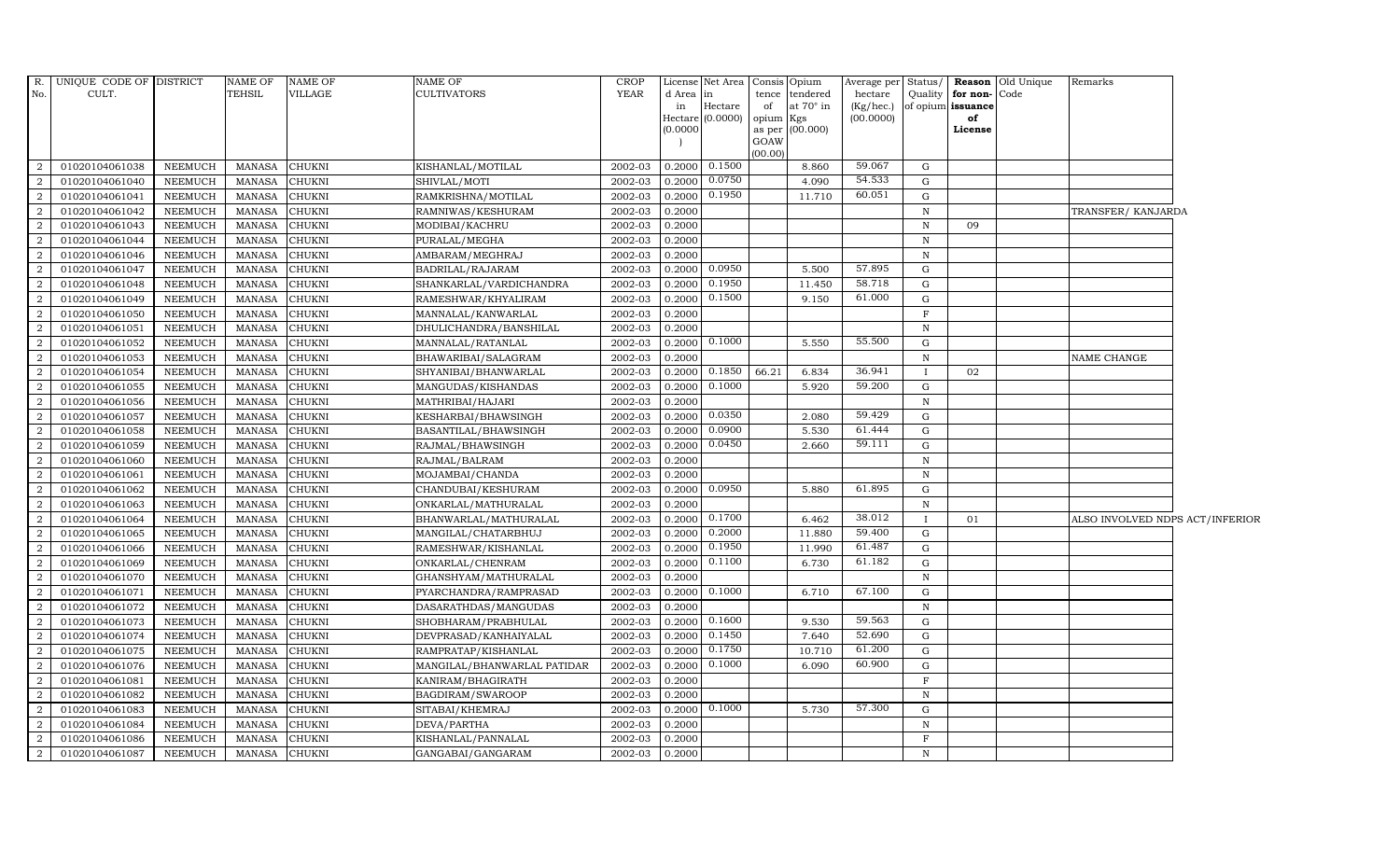| R.<br>No.      | UNIQUE CODE OF DISTRICT<br>CULT. |                                  | NAME OF<br>TEHSIL              | <b>NAME OF</b><br>VILLAGE          | <b>NAME OF</b><br><b>CULTIVATORS</b> | <b>CROP</b><br><b>YEAR</b> | d Area in        | License Net Area |                 | Consis Opium                       | Average per<br>hectare | Status/          | for non-Code      | <b>Reason</b> Old Unique | Remarks                   |  |
|----------------|----------------------------------|----------------------------------|--------------------------------|------------------------------------|--------------------------------------|----------------------------|------------------|------------------|-----------------|------------------------------------|------------------------|------------------|-------------------|--------------------------|---------------------------|--|
|                |                                  |                                  |                                |                                    |                                      |                            | in               | Hectare          | of              | tence tendered<br>at $70^\circ$ in | $(Kg/$ hec.)           | Quality          | of opium issuance |                          |                           |  |
|                |                                  |                                  |                                |                                    |                                      |                            |                  | Hectare (0.0000) | opium Kgs       |                                    | (00.0000)              |                  | of                |                          |                           |  |
|                |                                  |                                  |                                |                                    |                                      |                            | (0.0000)         |                  |                 | as per (00.000)                    |                        |                  | License           |                          |                           |  |
|                |                                  |                                  |                                |                                    |                                      |                            |                  |                  | GOAW<br>(00.00) |                                    |                        |                  |                   |                          |                           |  |
| 2              | 01020104061088                   | <b>NEEMUCH</b>                   | <b>MANASA</b>                  | <b>CHUKNI</b>                      | PYARIBAI/DALUJI                      | 2002-03                    | 0.2000           |                  |                 |                                    |                        | $\mathbb N$      |                   |                          |                           |  |
| 2              | 01020104061089                   | <b>NEEMUCH</b>                   | <b>MANASA</b>                  | <b>CHUKNI</b>                      | MATHURALAL/NATHUJI                   | 2002-03                    | 0.2000           |                  |                 |                                    |                        | $\, {\rm N}$     |                   |                          |                           |  |
| $\overline{2}$ | 01020104061092                   | <b>NEEMUCH</b>                   | <b>MANASA</b>                  | <b>CHUKNI</b>                      | DHANNIBAI/PURILAL                    | 2002-03                    | 0.2000           |                  |                 |                                    |                        | $\, {\rm N}$     |                   |                          |                           |  |
| 2              | 01020104061093                   | <b>NEEMUCH</b>                   | <b>MANASA</b>                  | <b>CHUKNI</b>                      | BHAGWAN/BAGDIRAM                     | 2002-03                    | 0.2000           |                  |                 |                                    |                        | $\mathbf N$      |                   |                          | TRANSFER/SHESPUR          |  |
| $\overline{2}$ | 01020104061094                   | <b>NEEMUCH</b>                   | <b>MANASA</b>                  | CHUKNI                             | SADDA/CHATRA                         | 2002-03                    | 0.2000           |                  |                 |                                    |                        | $\, {\rm N}$     |                   |                          |                           |  |
| 2              | 01020104061095                   | <b>NEEMUCH</b>                   | <b>MANASA</b>                  | CHUKNI                             | UDAIRAM/LAXMICHANDRA                 | 2002-03                    | 0.2000           |                  |                 |                                    |                        | $\mathbf N$      |                   |                          |                           |  |
| 2              | 01020104061096                   | <b>NEEMUCH</b>                   | <b>MANASA</b>                  | CHUKNI                             | BHERU/MANNA                          | 2002-03                    | 0.2000           |                  |                 |                                    |                        | $\, {\bf N}$     |                   |                          |                           |  |
| 2              | 01020104061098                   | <b>NEEMUCH</b>                   | <b>MANASA</b>                  | <b>CHUKNI</b>                      | MATHRIBAI/GORA                       | 2002-03                    | 0.2000           |                  |                 |                                    |                        | $\mathbf N$      |                   |                          |                           |  |
| 2              | 01020104061102                   | <b>NEEMUCH</b>                   | <b>MANASA</b>                  | CHUKNI                             | KANHAIYALAL/MANGILAL                 | 2002-03                    | 0.2000           |                  |                 |                                    |                        | $\,$ N           |                   |                          |                           |  |
| $\overline{2}$ | 01020104061103                   | <b>NEEMUCH</b>                   | <b>MANASA</b>                  | CHUKNI                             | JANIBAI/ONKAR                        | 2002-03                    | 0.2000           | 0.1750           | 69.82           | 6.354                              | 36.309                 |                  | 02                |                          |                           |  |
| 2              | 01020104061068                   | <b>NEEMUCH</b>                   | <b>MANASA</b>                  | CHUKNI                             | BALLA/CHANDA                         | 2002-03                    | 0.2000           |                  |                 |                                    |                        | $\, {\rm N}$     |                   |                          |                           |  |
| 2              | 01020104061104                   | <b>NEEMUCH</b>                   | <b>MANASA</b>                  | <b>CHUKNI</b>                      | BHUWANIRAM/MODIRAM                   | 2002-03                    | 0.2000           |                  |                 |                                    |                        | $\, {\bf N}$     |                   | 071                      | TRANSFER/ JAWASA N-INMH-I |  |
|                | 01020104020001                   | NEEMUCH                          | <b>MANASA</b>                  | CHOWKADI                           | MANGILAL/MYACHAND                    | 2002-03                    | 0.2000           | 0.1950           |                 | 12.710                             | 65.179                 | $\mathbf G$      |                   |                          |                           |  |
|                | 01020104020002                   | <b>NEEMUCH</b>                   | <b>MANASA</b>                  | <b>CHOWKADI</b>                    | SOHNIBAI/MOTILAL                     | 2002-03                    | 0.2000           | 0.1400           |                 | 8.960                              | 64.000                 | G                |                   |                          |                           |  |
|                | 01020104020003                   | <b>NEEMUCH</b>                   | <b>MANASA</b>                  | <b>CHOWKADI</b>                    | KESHURAM/LALURAM                     | 2002-03                    | 0.2000           | 0.1900           |                 | 11.500                             | 60.526                 | $\mathbf G$      |                   |                          |                           |  |
|                | 01020104020004                   | <b>NEEMUCH</b>                   | <b>MANASA</b>                  | CHOWKADI                           | BHANWARLAL/KISHANLAL                 | 2002-03                    | 0.2000           | 0.1850           |                 | 10.470                             | 56.595                 | ${\rm G}$        |                   |                          |                           |  |
|                | 01020104020005                   | <b>NEEMUCH</b>                   | <b>MANASA</b>                  | <b>CHOWKADI</b>                    | DAMARJI/CHUNNILAL                    | 2002-03                    | 0.2000           | 0.1500           |                 | 8.920                              | 59.467                 | G                |                   |                          |                           |  |
|                | 01020104020006                   | <b>NEEMUCH</b>                   | <b>MANASA</b>                  | CHOWKADI                           | BHERULAL/MEGHA                       | 2002-03                    | 0.2000           | 0.1000           |                 | 5.990                              | 59.900                 | ${\rm G}$        |                   |                          |                           |  |
|                | 01020104020007                   | <b>NEEMUCH</b>                   | <b>MANASA</b>                  | <b>CHOWKADI</b>                    | MANGILAL/BHARMAL                     | 2002-03                    | 0.2000           | 0.1450           |                 | 9.890                              | 68.207                 | $\mathbf G$      |                   |                          |                           |  |
|                | 01020104020008                   | <b>NEEMUCH</b>                   | <b>MANASA</b>                  | <b>CHOWKADI</b>                    | GISHALAL/VARDICHAND                  | 2002-03                    | 0.2000           | 0.1500           |                 | 8.960                              | 59.733                 | G                |                   |                          |                           |  |
|                | 01020104020010                   | <b>NEEMUCH</b>                   | <b>MANASA</b>                  | <b>CHOWKADI</b>                    | VARDI BAI/BHAWARLAL                  | 2002-03                    | 0.2000           | 0.1450           |                 | 9.270                              | 63.931                 | ${\rm G}$        |                   |                          | NAME CHANGE               |  |
|                | 01020104020011                   | NEEMUCH                          | <b>MANASA</b>                  | CHOWKADI                           | TULSIRAM/JAIRAM                      | 2002-03                    | 0.2000           | 0.0950           |                 | 5.840                              | 61.474                 | G                |                   |                          |                           |  |
|                | 01020104020012                   | <b>NEEMUCH</b>                   | <b>MANASA</b>                  | <b>CHOWKADI</b>                    | NARAYAN/NANALAL                      | 2002-03                    | 0.2000           | 0.1900           |                 | 11.750                             | 61.842                 | G                |                   |                          |                           |  |
|                | 01020104020013                   | <b>NEEMUCH</b>                   | <b>MANASA</b>                  | <b>CHOWKADI</b>                    | CHHAGANLAL/BHERULAL                  | 2002-03                    | 0.2000           | 0.0900           |                 | 5.980                              | 66.444                 | ${\rm G}$        |                   |                          |                           |  |
|                | 01020104020014                   | <b>NEEMUCH</b>                   | <b>MANASA</b>                  | <b>CHOWKADI</b>                    | MODIRAM/MEGHA                        | 2002-03                    | 0.2000           | 0.1500           |                 | 9.070                              | 60.467                 | G                |                   |                          |                           |  |
|                | 01020104020015                   | <b>NEEMUCH</b>                   | <b>MANASA</b>                  | <b>CHOWKADI</b>                    | MOTI/GOPI                            | 2002-03                    | 0.2000           | 0.1950           |                 | 12.990                             | 66.615                 | ${\rm G}$        |                   |                          |                           |  |
|                | 01020104020016                   | <b>NEEMUCH</b>                   | <b>MANASA</b>                  | CHOWKADI                           | RODU/HEERA                           | 2002-03                    | 0.2000           | 0.2000           |                 | 12.990                             | 64.950                 | G                |                   |                          |                           |  |
|                | 01020104020017                   | <b>NEEMUCH</b>                   | <b>MANASA</b>                  | <b>CHOWKADI</b>                    | MODA/VARDA                           | 2002-03                    | 0.2000           | 0.1950           |                 | 12.550                             | 64.359                 | G                |                   |                          |                           |  |
|                | 01020104020018                   | <b>NEEMUCH</b>                   | <b>MANASA</b>                  | <b>CHOWKADI</b>                    | BOTLAL/NARAYAN                       | 2002-03                    | 0.2000           | 0.1450           |                 | 8.420                              | 58.069                 | ${\rm G}$        |                   |                          |                           |  |
|                | 01020104020019                   | <b>NEEMUCH</b>                   | <b>MANASA</b>                  | <b>CHOWKADI</b>                    | MANGILAL VARDICHAND                  | 2002-03                    | 0.2000           | 0.1000           |                 | 6.210                              | 62.100                 | $\mathbf G$      |                   |                          |                           |  |
|                | 01020104020020                   | <b>NEEMUCH</b>                   | <b>MANASA</b>                  | <b>CHOWKADI</b>                    | SHANKARLAL/KASHIRAM                  | 2002-03                    | 0.2000           | 0.1400           |                 | 8.860                              | 63.286                 | G                |                   |                          |                           |  |
|                | 01020104020021                   | <b>NEEMUCH</b>                   | <b>MANASA</b>                  | <b>CHOWKADI</b>                    | CHHAGANLAL/MEGHA                     | 2002-03                    | 0.2000           | 0.1450           |                 | 9.070                              | 62.552<br>58.769       | G                |                   |                          |                           |  |
|                | 01020104020022                   | NEEMUCH                          | <b>MANASA</b>                  | <b>CHOWKADI</b>                    | RAMA/MAYACHAND                       | 2002-03                    | 0.2000           | 0.1950           |                 | 11.460                             | 58.300                 | G                |                   |                          |                           |  |
|                | 01020104020023                   | <b>NEEMUCH</b>                   | <b>MANASA</b>                  | <b>CHOWKADI</b>                    | MANGILAL/KARU                        | 2002-03                    | 0.2000           | 0.1000<br>0.1400 |                 | 5.830                              | 58.643                 | ${\rm G}$        |                   |                          |                           |  |
|                | 01020104020024                   | <b>NEEMUCH</b>                   | <b>MANASA</b>                  | <b>CHOWKADI</b>                    | DEVILAL/GOPILAL                      | 2002-03                    | 0.2000           | 0.2000           |                 | 8.210                              | 57.650                 | $\mathbf G$      |                   |                          |                           |  |
|                | 01020104020025                   | <b>NEEMUCH</b>                   | <b>MANASA</b>                  | CHOWKADI                           | SOHANLAL/HANSA                       | 2002-03                    | 0.2000           | 0.1900           |                 | 11.530                             | 59.474                 | G                |                   |                          |                           |  |
| $\overline{1}$ | 01020104020026                   | <b>NEEMUCH</b>                   | <b>MANASA</b>                  | <b>CHOWKADI</b>                    | <b>BABRU/ NANA</b>                   | 2002-03                    | 0.2000<br>0.2000 | 0.2000           |                 | 11.300                             | 59.700                 | G<br>$\mathbf G$ |                   |                          |                           |  |
|                | 01020104020027<br>01020104020029 | <b>NEEMUCH</b><br><b>NEEMUCH</b> | <b>MANASA</b><br><b>MANASA</b> | <b>CHOWKADI</b><br><b>CHOWKADI</b> | KASHIRAM/RUPA<br>RODA/BHAGCHAND      | 2002-03<br>2002-03         | 0.2000           | 0.1800           |                 | 11.940<br>11.110                   | 61.722                 | G                |                   |                          |                           |  |
|                | 01020104020030                   | <b>NEEMUCH</b>                   | <b>MANASA</b>                  | <b>CHOWKADI</b>                    | SOHANLAL/VARDICHAND                  | 2002-03                    | 0.2000           | 0.0950           |                 | 5.250                              | 55.263                 | ${\rm G}$        |                   |                          |                           |  |
|                | 01020104020031                   | <b>NEEMUCH</b>                   | <b>MANASA</b>                  | <b>CHOWKADI</b>                    | MOTILAL/NANDA                        | 2002-03                    |                  | 0.2000 0.1950    |                 | 12.190                             | 62.513                 | G                |                   |                          |                           |  |
|                |                                  |                                  |                                |                                    |                                      |                            |                  |                  |                 |                                    |                        |                  |                   |                          |                           |  |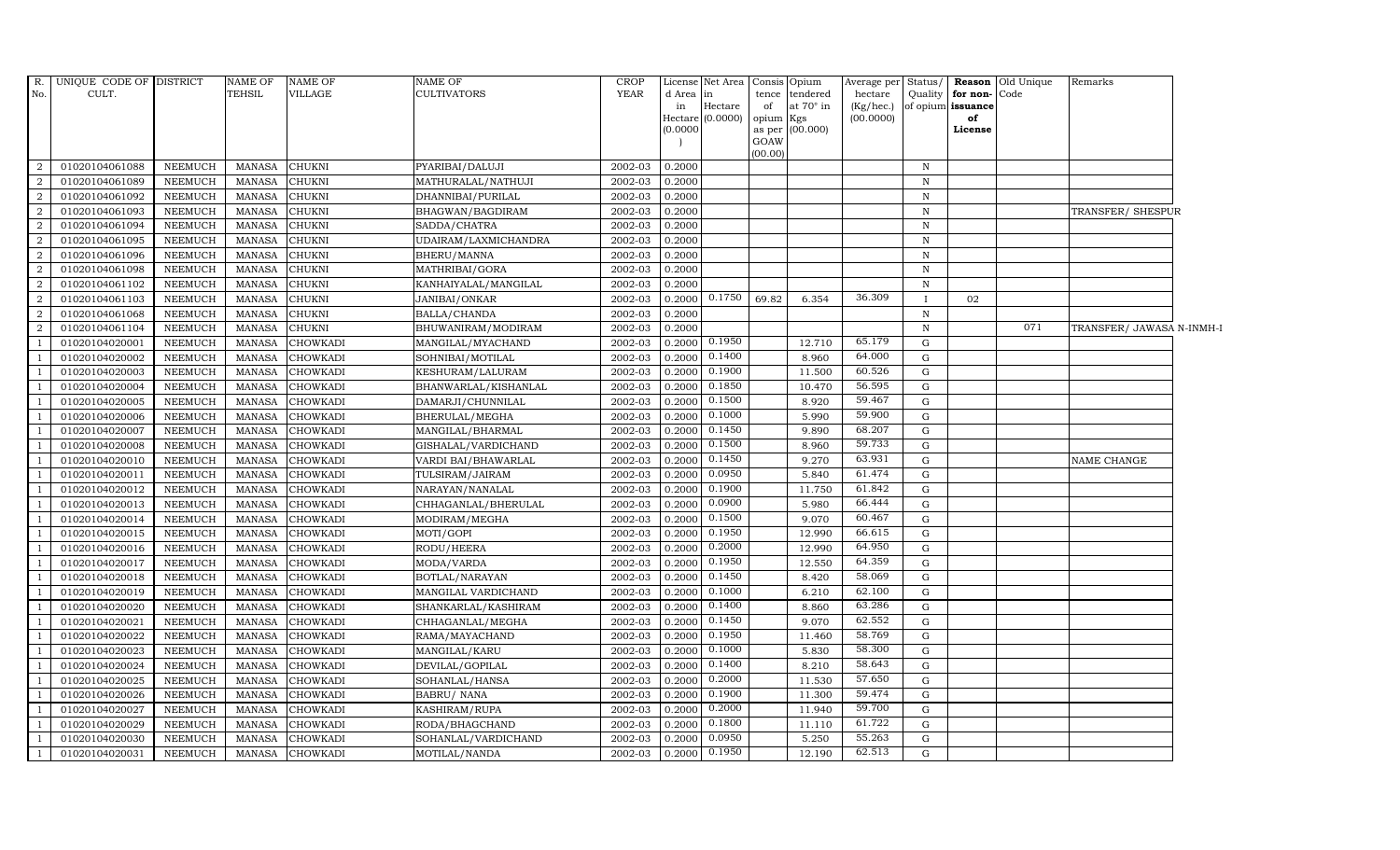| R.             | UNIQUE CODE OF DISTRICT |                | <b>NAME OF</b> | <b>NAME OF</b>  | NAME OF                   | <b>CROP</b> |           | License Net Area |                 | Consis Opium     | Average per | Status/     |                   | Reason Old Unique | Remarks |
|----------------|-------------------------|----------------|----------------|-----------------|---------------------------|-------------|-----------|------------------|-----------------|------------------|-------------|-------------|-------------------|-------------------|---------|
| No.            | CULT.                   |                | TEHSIL         | VILLAGE         | CULTIVATORS               | <b>YEAR</b> | d Area in |                  | tence           | tendered         | hectare     | Quality     | for non-Code      |                   |         |
|                |                         |                |                |                 |                           |             | in        | Hectare          | of              | at $70^\circ$ in | (Kg/hec.)   |             | of opium issuance |                   |         |
|                |                         |                |                |                 |                           |             | (0.0000)  | Hectare (0.0000) | opium<br>as per | Kgs<br>(00.000)  | (00.0000)   |             | of<br>License     |                   |         |
|                |                         |                |                |                 |                           |             |           |                  | GOAW            |                  |             |             |                   |                   |         |
|                |                         |                |                |                 |                           |             |           |                  | (00.00)         |                  |             |             |                   |                   |         |
|                | 01020104020032          | <b>NEEMUCH</b> | MANASA         | <b>CHOWKADI</b> | SHANKARLAL GHISALAL       | 2002-03     | 0.2000    | 0.1550           |                 | 9.330            | 60.194      | G           |                   |                   |         |
| -1             | 01020104020033          | <b>NEEMUCH</b> | <b>MANASA</b>  | CHOWKADI        | KISHANLAL/BHANWARLAL      | 2002-03     | 0.2000    | 0.1900           |                 | 11.790           | 62.053      | $\mathbf G$ |                   |                   |         |
|                | 01020104020034          | <b>NEEMUCH</b> | <b>MANASA</b>  | <b>CHOWKADI</b> | BANSHILAL/MOHANLAL        | 2002-03     | 0.2000    | 0.2000           |                 | 12.370           | 61.850      | G           |                   |                   |         |
|                | 01020104020036          | <b>NEEMUCH</b> | <b>MANASA</b>  | <b>CHOWKADI</b> | HANSRAJ/CHUNNILAL         | 2002-03     | 0.2000    | 0.1500           |                 | 9.010            | 60.067      | $\mathbf G$ |                   |                   |         |
| $\overline{1}$ | 01020104020037          | <b>NEEMUCH</b> | <b>MANASA</b>  | CHOWKADI        | CHHAGANLAL/MOTI           | 2002-03     | 0.2000    | 0.1800           |                 | 11.200           | 62.222      | ${\rm G}$   |                   |                   |         |
|                | 01020104020038          | <b>NEEMUCH</b> | <b>MANASA</b>  | CHOWKADI        | BHAGCHAND/BHERULAL        | 2002-03     | 0.2000    | 0.1650           |                 | 10.100           | 61.212      | G           |                   |                   |         |
| $\overline{1}$ | 01020104020039          | <b>NEEMUCH</b> | <b>MANASA</b>  | CHOWKADI        | MOHANLAL/GHASI            | 2002-03     | 0.2000    | 0.1050           |                 | 6.740            | 64.190      | $\mathbf G$ |                   |                   |         |
| $\overline{1}$ | 01020104020041          | <b>NEEMUCH</b> | <b>MANASA</b>  | CHOWKADI        | MODIGIRI/SHAMBHUGIRI      | 2002-03     | 0.2000    | 0.1950           |                 | 12.270           | 62.923      | $\mathbf G$ |                   |                   |         |
|                | 01020104020042          | <b>NEEMUCH</b> | <b>MANASA</b>  | <b>CHOWKADI</b> | BHANWARI BAI/ MODI RAM    | 2002-03     | 0.2000    | 0.1500           |                 | 9.890            | 65.933      | G           |                   |                   |         |
| $\overline{1}$ | 01020104020043          | <b>NEEMUCH</b> | <b>MANASA</b>  | CHOWKADI        | TULSIRAM/AMARCHAND        | 2002-03     | 0.2000    | 0.0950           |                 | 5.640            | 59.368      | G           |                   |                   |         |
| -1             | 01020104020044          | <b>NEEMUCH</b> | <b>MANASA</b>  | CHOWKADI        | BHANWARLAL/RUPA           | 2002-03     | 0.2000    | 0.1500           |                 | 8.470            | 56.467      | ${\rm G}$   |                   |                   |         |
| $\overline{1}$ | 01020104020045          | <b>NEEMUCH</b> | <b>MANASA</b>  | <b>CHOWKADI</b> | JADAVCHAND/UDAILAL        | 2002-03     | 0.2000    | 0.1500           |                 | 9.860            | 65.733      | $\mathbf G$ |                   |                   |         |
| $\overline{1}$ | 01020104020046          | <b>NEEMUCH</b> | <b>MANASA</b>  | CHOWKADI        | TULSIBAI/DHULGIR          | 2002-03     | 0.2000    | 0.1900           |                 | 11.460           | 60.316      | $\mathbf G$ |                   |                   |         |
|                | 01020104020047          | <b>NEEMUCH</b> | <b>MANASA</b>  | <b>CHOWKADI</b> | NANDLAL/KASHIRAM          | 2002-03     | 0.2000    | 0.1800           |                 | 11.500           | 63.889      | G           |                   |                   |         |
|                | 01020104020048          | <b>NEEMUCH</b> | <b>MANASA</b>  | <b>CHOWKADI</b> | NANIBAI/PRITHVIRAJ        | 2002-03     | 0.2000    | 0.1950           |                 | 11.880           | 60.923      | ${\rm G}$   |                   |                   |         |
| $\overline{1}$ | 01020104020049          | <b>NEEMUCH</b> | <b>MANASA</b>  | CHOWKADI        | BHANWARLAL/GORILAL        | 2002-03     | 0.2000    | 0.1800           |                 | 12.200           | 67.778      | ${\rm G}$   |                   |                   |         |
| $\overline{1}$ | 01020104020050          | <b>NEEMUCH</b> | <b>MANASA</b>  | CHOWKADI        | SUKHLAL/GHISALAL          | 2002-03     | 0.2000    | 0.1600           |                 | 8.970            | 56.063      | G           |                   |                   |         |
| $\overline{1}$ | 01020104020051          | <b>NEEMUCH</b> | <b>MANASA</b>  | CHOWKADI        | MODIRAM/BHANWARLAL        | 2002-03     | 0.2000    | 0.1550           |                 | 7.690            | 49.613      | $\mathbf G$ | 04                |                   |         |
|                | 01020104020052          | <b>NEEMUCH</b> | <b>MANASA</b>  | CHOWKADI        | NANDUBAI/DEVA             | 2002-03     | 0.2000    | 0.1000           |                 | 6.230            | 62.300      | $\mathbf G$ |                   |                   |         |
|                | 01020104020053          | <b>NEEMUCH</b> | <b>MANASA</b>  | <b>CHOWKADI</b> | GANGARAM/GULAB            | 2002-03     | 0.2000    | 0.1500           |                 | 8.450            | 56.333      | $\mathbf G$ |                   |                   |         |
| $\overline{1}$ | 01020104020054          | <b>NEEMUCH</b> | <b>MANASA</b>  | CHOWKADI        | KANHAIYALAL/MANGILAL      | 2002-03     | 0.2000    | 0.1550           |                 | 9.550            | 61.613      | G           |                   |                   |         |
| $\overline{1}$ | 01020104020055          | <b>NEEMUCH</b> | <b>MANASA</b>  | CHOWKADI        | NATHULAL/KISHANLAL        | 2002-03     | 0.2000    | 0.1550           |                 | 9.110            | 58.774      | G           |                   |                   |         |
| $\overline{1}$ | 01020104020056          | <b>NEEMUCH</b> | <b>MANASA</b>  | <b>CHOWKADI</b> | MODIRAM/UDAIRAM           | 2002-03     | 0.2000    | 0.1800           |                 | 11.520           | 64.000      | G           |                   |                   |         |
|                | 01020104020057          | <b>NEEMUCH</b> | <b>MANASA</b>  | <b>CHOWKADI</b> | KESHURAM/BHAGCHAND        | 2002-03     | 0.2000    | 0.1950           |                 | 12.160           | 62.359      | $\mathbf G$ |                   |                   |         |
|                | 01020104020058          | <b>NEEMUCH</b> | <b>MANASA</b>  | CHOWKADI        | MOHANLAL/KALU             | 2002-03     | 0.2000    | 0.1500           |                 | 9.250            | 61.667      | G           |                   |                   |         |
| -1             | 01020104020059          | <b>NEEMUCH</b> | <b>MANASA</b>  | <b>CHOWKADI</b> | BHULIBAI/SUKHLAL          | 2002-03     | 0.2000    | 0.1000           |                 | 6.580            | 65.800      | G           |                   |                   |         |
|                | 01020104020061          | <b>NEEMUCH</b> | <b>MANASA</b>  | CHOWKADI        | JAYRAM/BHIMA              | 2002-03     | 0.2000    | 0.1350           |                 | 8.500            | 62.963      | ${\rm G}$   |                   |                   |         |
| $\overline{1}$ | 01020104020062          | <b>NEEMUCH</b> | <b>MANASA</b>  | <b>CHOWKADI</b> | PANNALAL/BHARMAL          | 2002-03     | 0.2000    | 0.1000           |                 | 6.230            | 62.300      | G           |                   |                   |         |
|                | 01020104020063          | <b>NEEMUCH</b> | <b>MANASA</b>  | <b>CHOWKADI</b> | KAILASHCHAND/JAGANNATH    | 2002-03     | 0.2000    | 0.1500           |                 | 9.620            | 64.133      | $\mathbf G$ |                   |                   |         |
|                | 01020104020064          | <b>NEEMUCH</b> | <b>MANASA</b>  | CHOWKADI        | MOTI/NARAYAN              | 2002-03     | 0.2000    | 0.0900           |                 | 5.000            | 55.556      | $\mathbf G$ |                   |                   |         |
| $\overline{1}$ | 01020104020065          | <b>NEEMUCH</b> | <b>MANASA</b>  | <b>CHOWKADI</b> | SHANKARLAL/DEVILAL        | 2002-03     | 0.2000    | 0.1450           |                 | 8.710            | 60.069      | G           |                   |                   |         |
|                | 01020104020066          | <b>NEEMUCH</b> | <b>MANASA</b>  | CHOWKADI        | FULCHAND/NANALAL          | 2002-03     | 0.2000    | 0.1450           |                 | 9.500            | 65.517      | ${\rm G}$   |                   |                   |         |
| $\overline{1}$ | 01020104020067          | <b>NEEMUCH</b> | <b>MANASA</b>  | CHOWKADI        | DEVA/BHARMAL              | 2002-03     | 0.2000    | 0.1950           |                 | 11.320           | 58.051      | $\mathbf G$ |                   |                   |         |
| $\overline{1}$ | 01020104020068          | <b>NEEMUCH</b> | <b>MANASA</b>  | <b>CHOWKADI</b> | BABRU/BHERULAL            | 2002-03     | 0.2000    | 0.1900           |                 | 11.370           | 59.842      | $\mathbf G$ |                   |                   |         |
|                | 01020104020069          | <b>NEEMUCH</b> | <b>MANASA</b>  | CHOWKADI        | MANGILAL/KISHANLAL BADA   | 2002-03     | 0.2000    | 0.1850           |                 | 10.730           | 58.000      | $\mathbf G$ |                   |                   |         |
| $\overline{1}$ | 01020104020070          | <b>NEEMUCH</b> | <b>MANASA</b>  | <b>CHOWKADI</b> | MANGILAL/KISHANLAL CHHOTA | 2002-03     | 0.2000    | 0.1600           |                 | 10.520           | 65.750      | G           |                   |                   |         |
|                | 01020104020071          | <b>NEEMUCH</b> | <b>MANASA</b>  | <b>CHOWKADI</b> | DEVILAL/VARDICHAND        | 2002-03     | 0.2000    | 0.1350           |                 | 7.820            | 57.926      | ${\rm G}$   |                   |                   |         |
| $\overline{1}$ | 01020104020072          | <b>NEEMUCH</b> | <b>MANASA</b>  | CHOWKADI        | JHAMKUBAI/PRITHVIRAJ      | 2002-03     | 0.2000    | 0.1950           |                 | 11.890           | 60.974      | G           |                   |                   |         |
| $\overline{1}$ | 01020104020073          | <b>NEEMUCH</b> | <b>MANASA</b>  | <b>CHOWKADI</b> | RADHESHYAM/BHANWARLAL     | 2002-03     | 0.2000    | 0.1500           |                 | 8.930            | 59.533      | $\mathbf G$ |                   |                   |         |
|                | 01020104020074          | <b>NEEMUCH</b> | <b>MANASA</b>  | <b>CHOWKADI</b> | SHIVPRAKASH/BALCHANDRA    | 2002-03     | 0.2000    | 0.1700           |                 | 11.130           | 65.471      | G           |                   |                   |         |
| $\mathbf{1}$   | 01020104020075          | <b>NEEMUCH</b> | MANASA         | <b>CHOWKADI</b> | RAMNATH/BHANWARLAL        | 2002-03     | 0.2000    | 0.1500           |                 | 12.330           | 82.200      | G           |                   |                   |         |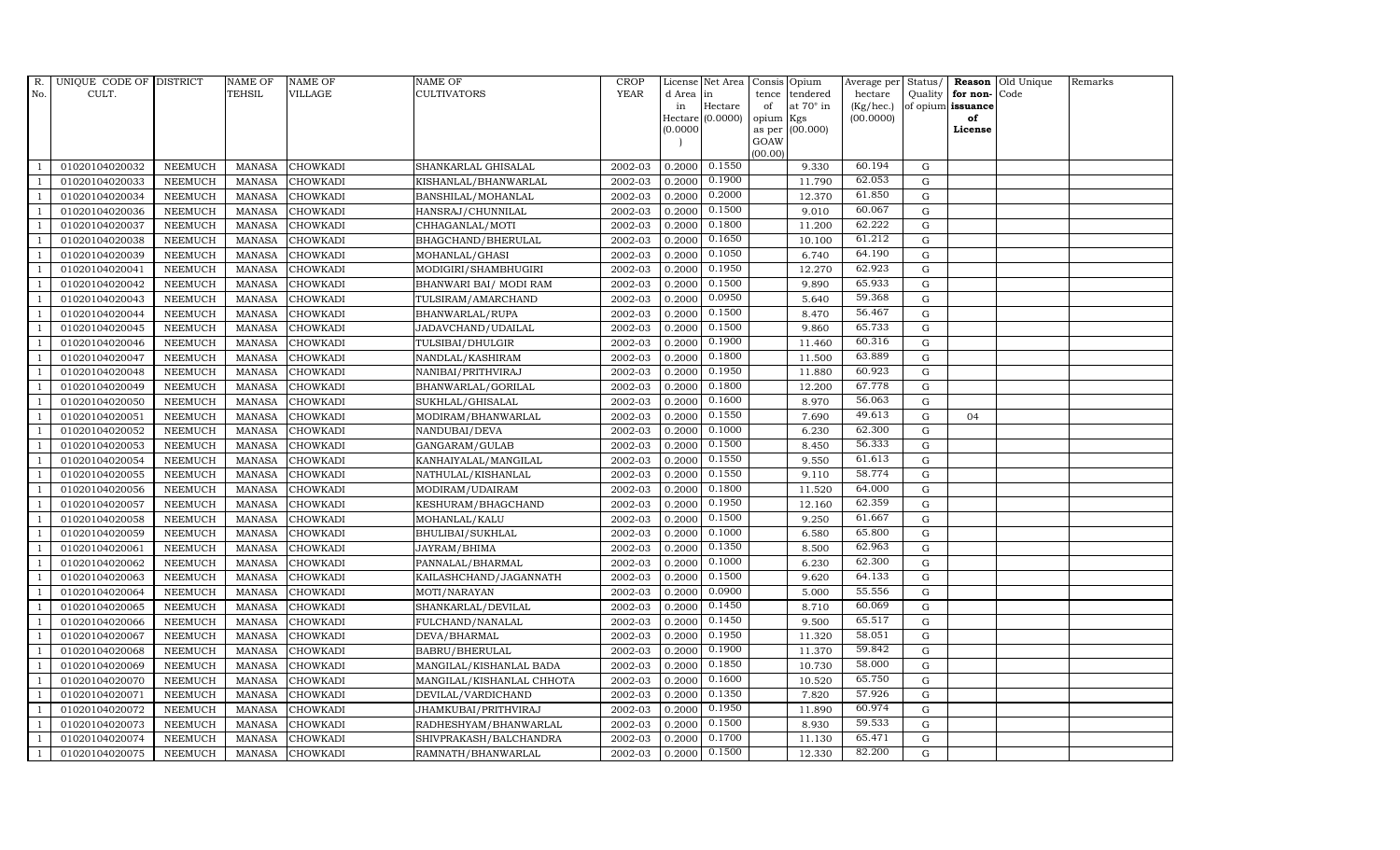| R.             | UNIQUE CODE OF DISTRICT |                | <b>NAME OF</b> | <b>NAME OF</b>  | NAME OF                     | <b>CROP</b> |           | License Net Area |         | Consis Opium     | Average per | Status/     |                   | Reason Old Unique | Remarks |
|----------------|-------------------------|----------------|----------------|-----------------|-----------------------------|-------------|-----------|------------------|---------|------------------|-------------|-------------|-------------------|-------------------|---------|
| No.            | CULT.                   |                | TEHSIL         | VILLAGE         | CULTIVATORS                 | <b>YEAR</b> | d Area in |                  | tence   | tendered         | hectare     | Quality     | for non-Code      |                   |         |
|                |                         |                |                |                 |                             |             | in        | Hectare          | of      | at $70^\circ$ in | (Kg/hec.)   |             | of opium issuance |                   |         |
|                |                         |                |                |                 |                             |             |           | Hectare (0.0000) | opium   | Kgs              | (00.0000)   |             | of                |                   |         |
|                |                         |                |                |                 |                             |             | (0.0000)  |                  | GOAW    | as per (00.000)  |             |             | License           |                   |         |
|                |                         |                |                |                 |                             |             |           |                  | (00.00) |                  |             |             |                   |                   |         |
|                | 01020104020076          | <b>NEEMUCH</b> | MANASA         | <b>CHOWKADI</b> | GOPALDAS/PRABHUDAS          | 2002-03     | 0.2000    | 0.1850           |         | 11.890           | 64.270      | G           |                   |                   |         |
| -1             | 01020104020077          | <b>NEEMUCH</b> | <b>MANASA</b>  | <b>CHOWKADI</b> | NATHULAL/MANGILAL           | 2002-03     | 0.2000    | 0.1650           |         | 9.940            | 60.242      | $\mathbf G$ |                   |                   |         |
|                | 01020104020078          | <b>NEEMUCH</b> | <b>MANASA</b>  | <b>CHOWKADI</b> | SHANKARLAL/TULSIRAM         | 2002-03     | 0.2000    | 0.1350           |         | 8.020            | 59.407      | G           |                   |                   |         |
|                | 01020104020079          | <b>NEEMUCH</b> | <b>MANASA</b>  | <b>CHOWKADI</b> | PARASRAM/LAXMINARAYAN       | 2002-03     | 0.2000    | 0.1500           |         | 8.350            | 55.667      | $\mathbf G$ |                   |                   |         |
| $\overline{1}$ | 01020104020080          | <b>NEEMUCH</b> | <b>MANASA</b>  | CHOWKADI        | RAMNARAYAN/LAXMINARAYAN     | 2002-03     | 0.2000    | 0.1550           |         | 8.790            | 56.710      | ${\rm G}$   |                   |                   |         |
|                | 01020104020082          | NEEMUCH        | <b>MANASA</b>  | CHOWKADI        | SATYANARAYAN/RAMGOPAL       | 2002-03     | 0.2000    | 0.1950           |         | 11.860           | 60.821      | G           |                   |                   |         |
| $\overline{1}$ | 01020104020083          | <b>NEEMUCH</b> | <b>MANASA</b>  | CHOWKADI        | GOPAL/MANGILAL              | 2002-03     | 0.2000    | 0.1950           |         | 12.440           | 63.795      | $\mathbf G$ |                   |                   |         |
| $\overline{1}$ | 01020104020084          | <b>NEEMUCH</b> | <b>MANASA</b>  | CHOWKADI        | SURESHCHAND/BOTLAL          | 2002-03     | 0.2000    | 0.1850           |         | 11.200           | 60.541      | $\mathbf G$ |                   |                   |         |
|                | 01020104020085          | <b>NEEMUCH</b> | <b>MANASA</b>  | <b>CHOWKADI</b> | TULSIRAM/NARAYAN            | 2002-03     | 0.2000    | 0.1500           |         | 9.110            | 60.733      | G           |                   |                   |         |
| $\overline{1}$ | 01020104020087          | <b>NEEMUCH</b> | <b>MANASA</b>  | CHOWKADI        | BHUWANISHANKAR/PARTHA       | 2002-03     | 0.2000    | 0.1900           |         | 11.650           | 61.316      | $\mathbf G$ |                   |                   |         |
| -1             | 01020104020088          | <b>NEEMUCH</b> | <b>MANASA</b>  | CHOWKADI        | SHAMBHULAL/BHARMAL CHAMAR   | 2002-03     | 0.2000    | 0.1800           |         | 11.100           | 61.667      | ${\rm G}$   |                   |                   |         |
| $\overline{1}$ | 01020104020089          | <b>NEEMUCH</b> | <b>MANASA</b>  | <b>CHOWKADI</b> | SANTOSHIBAI/GOPAL           | 2002-03     | 0.2000    | 0.0950           |         | 6.580            | 69.263      | $\mathbf G$ |                   |                   |         |
| $\overline{1}$ | 01020104020090          | <b>NEEMUCH</b> | <b>MANASA</b>  | CHOWKADI        | JAVCHAND/GOURILAL           | 2002-03     | 0.2000    | 0.1400           |         | 8.240            | 58.857      | $\mathbf G$ |                   |                   |         |
|                | 01020104020092          | <b>NEEMUCH</b> | <b>MANASA</b>  | <b>CHOWKADI</b> | RADHESHYAM/SUKHLAL          | 2002-03     | 0.2000    | 0.1850           |         | 12.960           | 70.054      | G           |                   |                   |         |
|                | 01020104020093          | <b>NEEMUCH</b> | <b>MANASA</b>  | <b>CHOWKADI</b> | AMRITLAL/SUKHLAL            | 2002-03     | 0.2000    | 0.1950           |         | 12.810           | 65.692      | $\mathbf G$ |                   |                   |         |
| $\overline{1}$ | 01020104020094          | <b>NEEMUCH</b> | <b>MANASA</b>  | CHOWKADI        | SOHANI BAI / KESHURAM       | 2002-03     | 0.2000    | 0.1850           |         | 11.540           | 62.378      | ${\rm G}$   |                   |                   |         |
| $\overline{1}$ | 01020104020095          | <b>NEEMUCH</b> | <b>MANASA</b>  | <b>CHOWKADI</b> | AMARCHAND/NANALAL           | 2002-03     | 0.2000    | 0.1850           |         | 10.850           | 58.649      | G           |                   |                   |         |
| $\overline{1}$ | 01020104020096          | <b>NEEMUCH</b> | <b>MANASA</b>  | CHOWKADI        | HEERALAL/DHURAJI            | 2002-03     | 0.2000    | 0.0900           |         | 5.340            | 59.333      | $\mathbf G$ |                   |                   |         |
|                | 01020104020098          | <b>NEEMUCH</b> | <b>MANASA</b>  | CHOWKADI        | GHISALAL/NARAYAN TELI       | 2002-03     | 0.2000    | 0.1950           |         | 12.460           | 63.897      | $\mathbf G$ |                   |                   |         |
|                | 01020104020099          | <b>NEEMUCH</b> | <b>MANASA</b>  | <b>CHOWKADI</b> | BADRILAL/BHANWARLAL         | 2002-03     | 0.2000    | 0.1500           |         | 9.250            | 61.667      | $\mathbf G$ |                   |                   |         |
| $\overline{1}$ | 01020104020100          | <b>NEEMUCH</b> | <b>MANASA</b>  | CHOWKADI        | SHANKARLAL/DAMARSI          | 2002-03     | 0.2000    | 0.1850           |         | 11.190           | 60.486      | G           |                   |                   |         |
| $\overline{1}$ | 01020104020102          | <b>NEEMUCH</b> | <b>MANASA</b>  | CHOWKADI        | SATYANARAYAN/RAMCHANDRA     | 2002-03     | 0.2000    | 0.1850           |         | 11.250           | 60.811      | G           |                   |                   |         |
| $\overline{1}$ | 01020104020103          | <b>NEEMUCH</b> | <b>MANASA</b>  | <b>CHOWKADI</b> | KANKUBAI/CHHAGANLAL         | 2002-03     | 0.2000    | 0.1000           |         | 6.860            | 68.600      | G           |                   |                   |         |
|                | 01020104020104          | <b>NEEMUCH</b> | <b>MANASA</b>  | <b>CHOWKADI</b> | PRAKASHCHAND/PANNALAL       | 2002-03     | 0.2000    | 0.1500           |         | 9.520            | 63.467      | $\mathbf G$ |                   |                   |         |
|                | 01020104020105          | <b>NEEMUCH</b> | <b>MANASA</b>  | <b>CHOWKADI</b> | BOTLAL/GANGARAM             | 2002-03     | 0.2000    | 0.1250           |         | 7.820            | 62.560      | G           |                   |                   |         |
| -1             | 01020104020106          | <b>NEEMUCH</b> | <b>MANASA</b>  | <b>CHOWKADI</b> | BHAGWANLAL/HARILAL          | 2002-03     | 0.2000    | 0.1500           |         | 8.640            | 57.600      | G           |                   |                   |         |
|                | 01020104020107          | <b>NEEMUCH</b> | <b>MANASA</b>  | CHOWKADI        | HEERALAL/CHHAGANLAL         | 2002-03     | 0.2000    | 0.1750           |         | 10.400           | 59.429      | ${\rm G}$   |                   |                   |         |
| $\overline{1}$ | 01020104020108          | <b>NEEMUCH</b> | <b>MANASA</b>  | <b>CHOWKADI</b> | LABHCHAND/CHHAGANLAL DHAKAD | 2002-03     | 0.2000    | 0.1750           |         | 11.190           | 63.943      | $\mathbf G$ |                   |                   |         |
| $\overline{1}$ | 01020104020109          | <b>NEEMUCH</b> | <b>MANASA</b>  | <b>CHOWKADI</b> | NANALAL/LAXMICHAND          | 2002-03     | 0.2000    | 0.1850           |         | 11.020           | 59.568      | $\mathbf G$ |                   |                   |         |
|                | 01020104020110          | <b>NEEMUCH</b> | <b>MANASA</b>  | CHOWKADI        | SHANKARLAL/LAXMICHAND       | 2002-03     | 0.2000    | 0.1900           |         | 11.340           | 59.684      | $\mathbf G$ |                   |                   |         |
| $\overline{1}$ | 01020104020112          | <b>NEEMUCH</b> | <b>MANASA</b>  | <b>CHOWKADI</b> | SHANTILAL/NARAYAN           | 2002-03     | 0.2000    | 0.1900           |         | 12.440           | 65.474      | G           |                   |                   |         |
|                | 01020104020113          | <b>NEEMUCH</b> | <b>MANASA</b>  | CHOWKADI        | BHANWARLAL/KAJOD            | 2002-03     | 0.2000    | 0.1500           |         | 9.270            | 61.800      | ${\rm G}$   |                   |                   |         |
| $\overline{1}$ | 01020104020114          | <b>NEEMUCH</b> | <b>MANASA</b>  | CHOWKADI        | SHIVNARAYAN/NANDLAL         | 2002-03     | 0.2000    | 0.1750           |         | 10.540           | 60.229      | $\mathbf G$ |                   |                   |         |
| $\overline{1}$ | 01020104020115          | <b>NEEMUCH</b> | <b>MANASA</b>  | <b>CHOWKADI</b> | MULCHAND/BHERUJI SALVI      | 2002-03     | 0.2000    | 0.1950           |         | 11.630           | 59.641      | $\mathbf G$ |                   |                   |         |
|                | 01020104020116          | <b>NEEMUCH</b> | <b>MANASA</b>  | CHOWKADI        | SHAMBHULAL/DEEPA BALAI      | 2002-03     | 0.2000    | 0.1800           |         | 11.050           | 61.389      | $\mathbf G$ |                   |                   |         |
| $\overline{1}$ | 01020104020117          | <b>NEEMUCH</b> | <b>MANASA</b>  | <b>CHOWKADI</b> | SUKHLAL/AMRA CHAMAR         | 2002-03     | 0.2000    | 0.1300           |         | 7.790            | 59.923      | G           |                   |                   |         |
|                | 01020104020118          | <b>NEEMUCH</b> | <b>MANASA</b>  | <b>CHOWKADI</b> | GHISALAL/LALCHAND           | 2002-03     | 0.2000    | 0.1850           |         | 10.580           | 57.189      | ${\rm G}$   |                   |                   |         |
| $\overline{1}$ | 01020104020119          | <b>NEEMUCH</b> | <b>MANASA</b>  | CHOWKADI        | HANSRAJ/GANGARAM            | 2002-03     | 0.2000    | 0.1400           |         | 8.980            | 64.143      | G           |                   |                   |         |
| $\overline{1}$ | 01020104020120          | <b>NEEMUCH</b> | <b>MANASA</b>  | <b>CHOWKADI</b> | GOURILAL/ROOPA DHAKAD       | 2002-03     | 0.2000    | 0.1500           |         | 9.140            | 60.933      | $\mathbf G$ |                   |                   |         |
|                | 01020104020121          | <b>NEEMUCH</b> | <b>MANASA</b>  | <b>CHOWKADI</b> | PREMCHAND/MANGILAL          | 2002-03     | 0.2000    | 0.1800           |         | 10.770           | 59.833      | $\mathbf G$ |                   |                   |         |
| $\mathbf{1}$   | 01020104020122          | <b>NEEMUCH</b> | MANASA         | <b>CHOWKADI</b> | SHANKARLAL/MANGILAL CHAMAR  | 2002-03     | 0.2000    | 0.1500           |         | 9.590            | 63.933      | G           |                   |                   |         |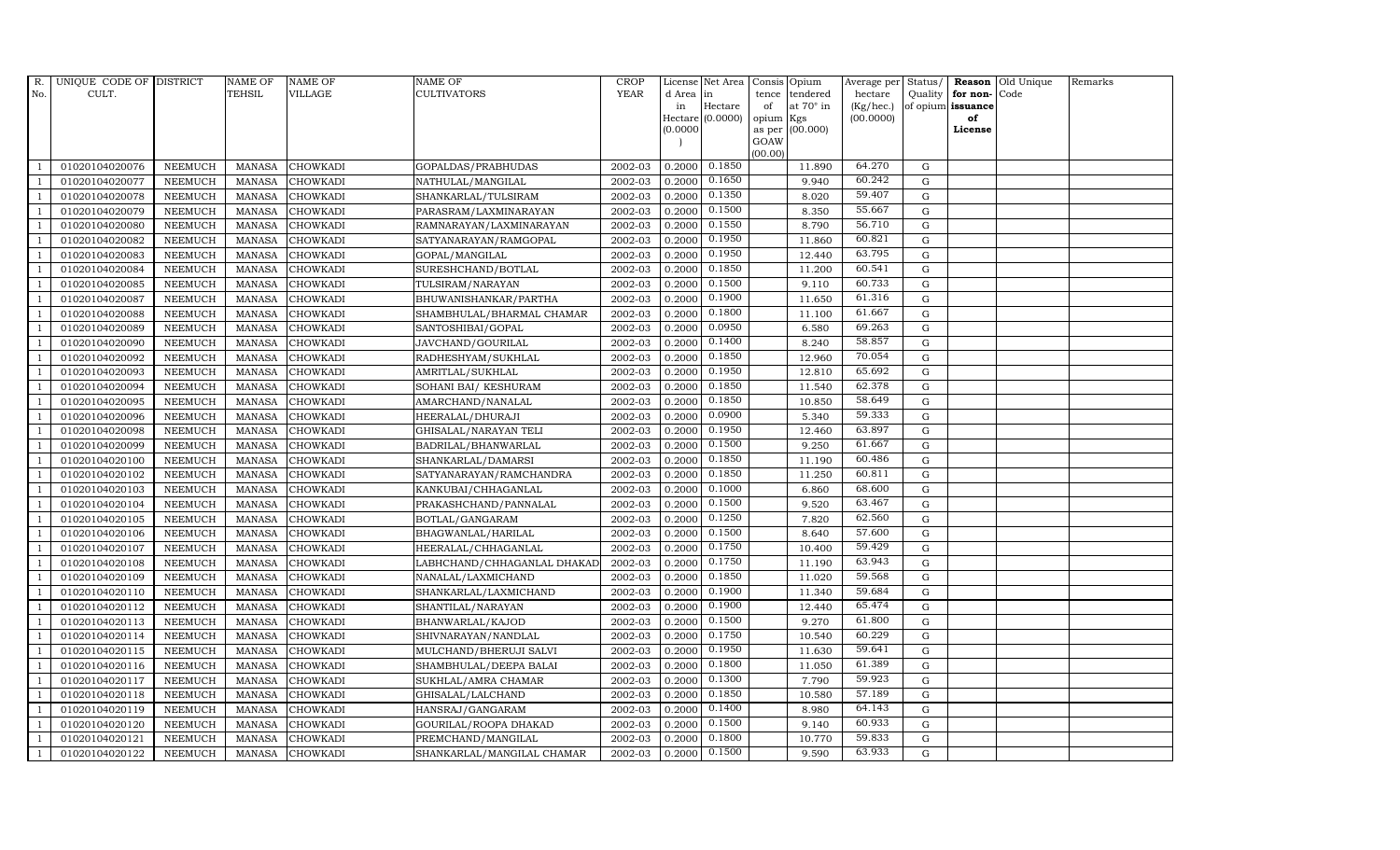| R.             | UNIQUE CODE OF DISTRICT |                | <b>NAME OF</b> | <b>NAME OF</b>  | <b>NAME OF</b>             | <b>CROP</b> |           | License Net Area |                | Consis Opium     | Average per | Status/     |                   | Reason Old Unique | Remarks |
|----------------|-------------------------|----------------|----------------|-----------------|----------------------------|-------------|-----------|------------------|----------------|------------------|-------------|-------------|-------------------|-------------------|---------|
| No.            | CULT.                   |                | TEHSIL         | VILLAGE         | CULTIVATORS                | <b>YEAR</b> | d Area in |                  | tence          | tendered         | hectare     | Quality     | for non-Code      |                   |         |
|                |                         |                |                |                 |                            |             | in        | Hectare          | of             | at $70^\circ$ in | (Kg/hec.)   |             | of opium issuance |                   |         |
|                |                         |                |                |                 |                            |             |           | Hectare (0.0000) | opium          | Kgs              | (00.0000)   |             | of                |                   |         |
|                |                         |                |                |                 |                            |             | (0.0000)  |                  | as per<br>GOAW | (00.000)         |             |             | License           |                   |         |
|                |                         |                |                |                 |                            |             |           |                  | (00.00)        |                  |             |             |                   |                   |         |
|                | 01020104020123          | <b>NEEMUCH</b> | MANASA         | <b>CHOWKADI</b> | RAMCHAND/NARAYAN           | 2002-03     | 0.2000    | 0.0950           |                | 6.530            | 68.737      | G           |                   |                   |         |
| -1             | 01020104020124          | <b>NEEMUCH</b> | <b>MANASA</b>  | CHOWKADI        | SHANKARLAL/NARAYAN         | 2002-03     | 0.2000    | 0.1000           |                | 6.190            | 61.900      | $\mathbf G$ |                   |                   |         |
|                | 01020104020125          | <b>NEEMUCH</b> | <b>MANASA</b>  | <b>CHOWKADI</b> | SHANTILAL/ GORILAL         | 2002-03     | 0.2000    | 0.1400           |                | 9.290            | 66.357      | G           |                   |                   |         |
|                | 01020104020126          | <b>NEEMUCH</b> | <b>MANASA</b>  | <b>CHOWKADI</b> | DINESH/CHUNNILAL           | 2002-03     | 0.2000    | 0.1450           |                | 9.130            | 62.966      | $\mathbf G$ |                   |                   |         |
| $\overline{1}$ | 01020104020127          | <b>NEEMUCH</b> | <b>MANASA</b>  | CHOWKADI        | BASANTILAL/GORILAL         | 2002-03     | 0.2000    | 0.1400           |                | 9.410            | 67.214      | ${\rm G}$   |                   |                   |         |
|                | 01020104020128          | <b>NEEMUCH</b> | <b>MANASA</b>  | CHOWKADI        | PRABHULAL/HEMRAJ           | 2002-03     | 0.2000    | 0.1400           |                | 8.520            | 60.857      | G           |                   |                   |         |
| $\overline{1}$ | 01020104020129          | <b>NEEMUCH</b> | <b>MANASA</b>  | CHOWKADI        | BHANWARLAL/DHURAJI         | 2002-03     | 0.2000    | 0.1000           |                | 5.870            | 58.700      | $\mathbf G$ |                   |                   |         |
|                | 01020104020130          | <b>NEEMUCH</b> | <b>MANASA</b>  | CHOWKADI        | BHAGCHAND/NARAYAN          | 2002-03     | 0.2000    | 0.1400           |                | 8.670            | 61.929      | $\mathbf G$ |                   |                   |         |
|                | 01020104020131          | <b>NEEMUCH</b> | <b>MANASA</b>  | <b>CHOWKADI</b> | PRABHULAL/MANGILAL         | 2002-03     | 0.2000    | 0.1950           |                | 11.710           | 60.051      | G           |                   |                   |         |
| -1             | 01020104020132          | <b>NEEMUCH</b> | <b>MANASA</b>  | CHOWKADI        | NANALAL/RUPA MEGHWAL       | 2002-03     | 0.2000    | 0.1700           |                | 10.040           | 59.059      | $\mathbf G$ |                   |                   |         |
| -1             | 01020104020133          | <b>NEEMUCH</b> | <b>MANASA</b>  | CHOWKADI        | MANGILAL/DIPA BALAI        | 2002-03     | 0.2000    | 0.1850           |                | 11.260           | 60.865      | ${\rm G}$   |                   |                   |         |
| $\overline{1}$ | 01020104020134          | <b>NEEMUCH</b> | <b>MANASA</b>  | <b>CHOWKADI</b> | TANKUBAI/LALURAM           | 2002-03     | 0.2000    | 0.1950           |                | 11.370           | 58.308      | $\mathbf G$ |                   |                   |         |
| $\overline{1}$ | 01020104020135          | <b>NEEMUCH</b> | <b>MANASA</b>  | CHOWKADI        | LABHCHAND/CHHAGANLAL BALAI | 2002-03     | 0.2000    | 0.1400           |                | 8.040            | 57.429      | $\mathbf G$ |                   |                   |         |
|                | 01020104020137          | <b>NEEMUCH</b> | <b>MANASA</b>  | <b>CHOWKADI</b> | MANGIBAI/NANDLAL           | 2002-03     | 0.2000    | 0.1000           |                | 5.880            | 58.800      | G           |                   |                   |         |
|                | 01020104020138          | <b>NEEMUCH</b> | <b>MANASA</b>  | <b>CHOWKADI</b> | RAMLAL/JAIRAM              | 2002-03     | 0.2000    | 0.1500           |                | 9.160            | 61.067      | $\mathbf G$ |                   |                   |         |
| $\overline{1}$ | 01020104020139          | <b>NEEMUCH</b> | <b>MANASA</b>  | CHOWKADI        | GOPAL/BHERULAL             | 2002-03     | 0.2000    | 0.1500           |                | 8.030            | 53.533      | ${\rm G}$   |                   |                   |         |
| $\overline{1}$ | 01020104020140          | <b>NEEMUCH</b> | <b>MANASA</b>  | CHOWKADI        | NANI BAI/ PYARCHAND        | 2002-03     | 0.2000    | 0.1500           |                | 9.190            | 61.267      | G           |                   |                   |         |
| $\overline{1}$ | 01020104020141          | <b>NEEMUCH</b> | <b>MANASA</b>  | CHOWKADI        | KESHIBAI/MADANLAL          | 2002-03     | 0.2000    | 0.1950           |                | 11.930           | 61.179      | $\mathbf G$ |                   |                   |         |
|                | 01020104020142          | <b>NEEMUCH</b> | <b>MANASA</b>  | <b>CHOWKADI</b> | PREMCHAND/BABU             | 2002-03     | 0.2000    | 0.1350           |                | 7.970            | 59.037      | $\mathbf G$ |                   |                   |         |
|                | 01020104020144          | <b>NEEMUCH</b> | MANASA         | <b>CHOWKADI</b> | PANNALAL/MANGILAL          | 2002-03     | 0.2000    | 0.1400           |                | 8.750            | 62.500      | $\mathbf G$ |                   |                   |         |
| $\overline{1}$ | 01020104020145          | <b>NEEMUCH</b> | <b>MANASA</b>  | CHOWKADI        | BADRIDAS/NANADAS           | 2002-03     | 0.2000    | 0.1450           |                | 8.470            | 58.414      | G           |                   |                   |         |
| $\overline{1}$ | 01020104020146          | <b>NEEMUCH</b> | <b>MANASA</b>  | CHOWKADI        | KAILASH/KANHAIYALAL        | 2002-03     | 0.2000    | 0.0950           |                | 5.790            | 60.947      | G           |                   |                   |         |
| $\overline{1}$ | 01020104020147          | <b>NEEMUCH</b> | <b>MANASA</b>  | <b>CHOWKADI</b> | ONKARLAL/MANGILAL          | 2002-03     | 0.2000    | 0.0900           |                | 5.570            | 61.889      | G           |                   |                   |         |
|                | 01020104020148          | <b>NEEMUCH</b> | <b>MANASA</b>  | <b>CHOWKADI</b> | BABULAL/SHANKARLAL         | 2002-03     | 0.2000    | 0.1850           |                | 11.000           | 59.459      | $\mathbf G$ |                   |                   |         |
|                | 01020104020150          | <b>NEEMUCH</b> | <b>MANASA</b>  | CHOWKADI        | HEMRAJ/RODILAL             | 2002-03     | 0.2000    | 0.1850           |                | 11.750           | 63.514      | G           |                   |                   |         |
| -1             | 01020104020151          | <b>NEEMUCH</b> | <b>MANASA</b>  | <b>CHOWKADI</b> | RAMESHWAR/MANGILAL         | 2002-03     | 0.2000    | 0.1950           |                | 11.120           | 57.026      | G           |                   |                   |         |
|                | 01020104020152          | <b>NEEMUCH</b> | <b>MANASA</b>  | CHOWKADI        | PRABHULAL/BHANWARLAL       | 2002-03     | 0.2000    | 0.1400           |                | 8.950            | 63.929      | ${\rm G}$   |                   |                   |         |
| $\overline{1}$ | 01020104020153          | <b>NEEMUCH</b> | <b>MANASA</b>  | <b>CHOWKADI</b> | RAMLAL/PRABHULAL           | 2002-03     | 0.2000    | 0.1800           |                | 10.930           | 60.722      | $\mathbf G$ |                   |                   |         |
|                | 01020104020154          | <b>NEEMUCH</b> | <b>MANASA</b>  | <b>CHOWKADI</b> | BALIBAI/NONDRAM            | 2002-03     | 0.2000    | 0.1450           |                | 8.440            | 58.207      | $\mathbf G$ |                   |                   |         |
|                | 01020104020155          | <b>NEEMUCH</b> | <b>MANASA</b>  | CHOWKADI        | SAMRATHMAL/MANGILAL        | 2002-03     | 0.2000    | 0.1050           |                | 6.670            | 63.524      | $\mathbf G$ |                   |                   |         |
| $\overline{1}$ | 01020104020156          | <b>NEEMUCH</b> | <b>MANASA</b>  | <b>CHOWKADI</b> | MOHAN BAI/ BANSHILAL       | 2002-03     | 0.2000    | 0.1900           |                | 11.760           | 61.895      | G           |                   |                   |         |
|                | 01020104020157          | <b>NEEMUCH</b> | <b>MANASA</b>  | CHOWKADI        | BAGDIRAM/MANGILAL          | 2002-03     | 0.2000    | 0.1600           |                | 10.100           | 63.125      | ${\rm G}$   |                   |                   |         |
| $\overline{1}$ | 01020104020161          | <b>NEEMUCH</b> | <b>MANASA</b>  | CHOWKADI        | RATANLAL/MOHANLAL          | 2002-03     | 0.2000    | 0.1600           |                | 9.820            | 61.375      | G           |                   |                   |         |
|                | 01020104020165          | <b>NEEMUCH</b> | <b>MANASA</b>  | <b>CHOWKADI</b> | GOPAL/BHAWANIRAM           | 2002-03     | 0.2000    | 0.1850           |                | 10.960           | 59.243      | $\mathbf G$ |                   |                   |         |
|                | 01020104020166          | <b>NEEMUCH</b> | <b>MANASA</b>  | CHOWKADI        | SHANKARLAL/ MANGILAL       | 2002-03     | 0.2000    | 0.1350           |                | 9.200            | 68.148      | $\mathbf G$ |                   |                   |         |
| $\overline{1}$ | 01020104020167          | <b>NEEMUCH</b> | <b>MANASA</b>  | <b>CHOWKADI</b> | PREMCHAND/NANDLAL          | 2002-03     | 0.2000    | 0.2000           |                | 12.250           | 61.250      | G           |                   |                   |         |
|                | 01020104020168          | <b>NEEMUCH</b> | <b>MANASA</b>  | <b>CHOWKADI</b> | KAMLIBAI/NATHULAL          | 2002-03     | 0.2000    | 0.1900           |                | 11.710           | 61.632      | ${\rm G}$   |                   |                   |         |
| $\overline{1}$ | 01020104020169          | <b>NEEMUCH</b> | <b>MANASA</b>  | CHOWKADI        | SHOKIN/MANGILAL            | 2002-03     | 0.2000    | 0.1900           |                | 12.590           | 66.263      | G           |                   |                   |         |
| $\overline{1}$ | 01020104020170          | <b>NEEMUCH</b> | <b>MANASA</b>  | <b>CHOWKADI</b> | KAILASH/BHANWARLAL         | 2002-03     | 0.2000    | 0.0950           |                | 5.640            | 59.368      | $\mathbf G$ |                   |                   |         |
|                | 01020104020171          | <b>NEEMUCH</b> | <b>MANASA</b>  | <b>CHOWKADI</b> | RAMCHANDRA/PANNALAL        | 2002-03     | 0.2000    | 0.0950           |                | 6.020            | 63.368      | $\mathbf G$ |                   |                   |         |
| $\mathbf{1}$   | 01020104020172          | <b>NEEMUCH</b> | MANASA         | <b>CHOWKADI</b> | KANHAIYALAL/BOTLAL         | 2002-03     | 0.2000    | 0.1450           |                | 8.640            | 59.586      | G           |                   |                   |         |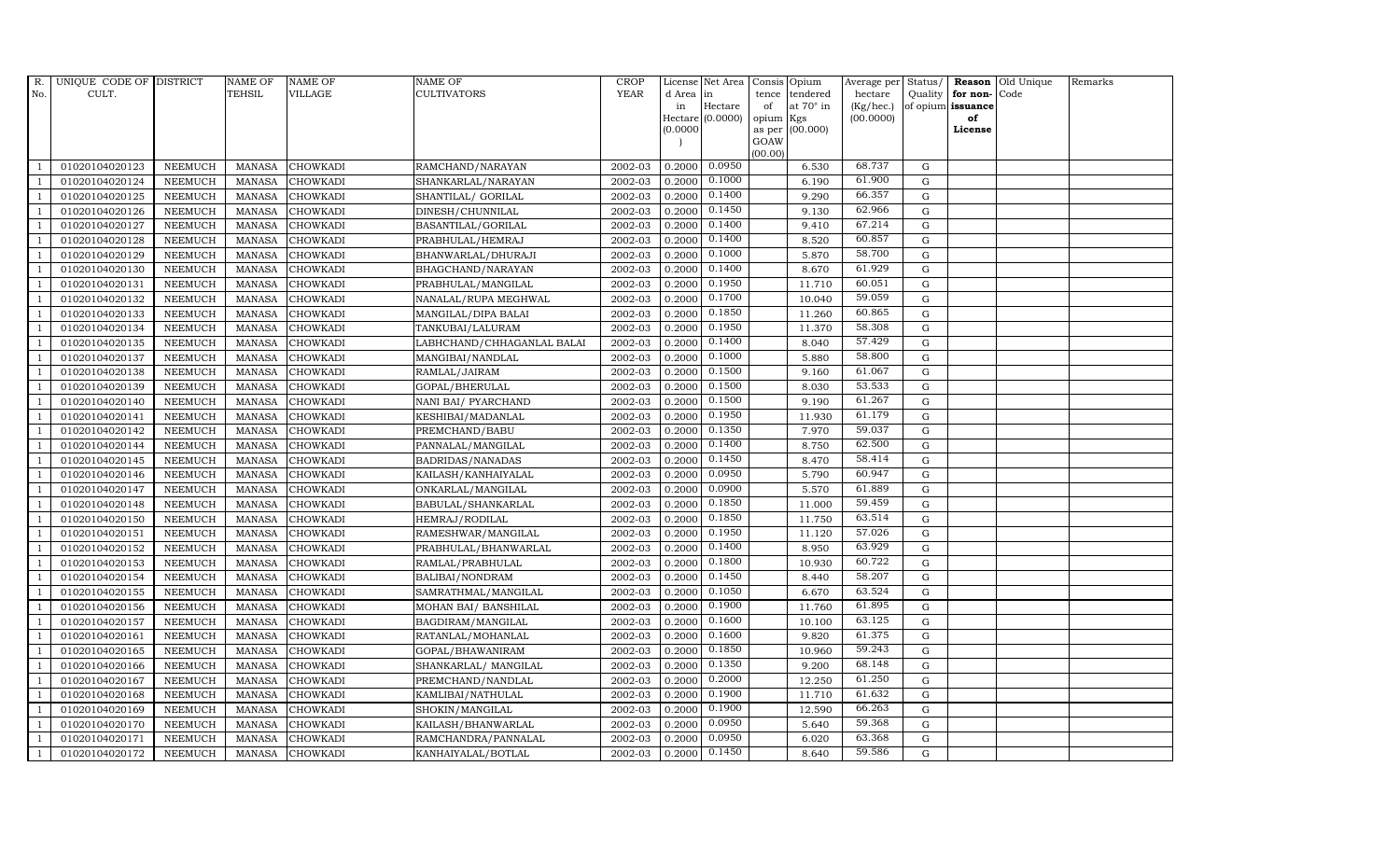| R.                      | UNIQUE CODE OF DISTRICT |                | NAME OF       | <b>NAME OF</b>  | NAME OF                 | <b>CROP</b> |           | License Net Area Consis Opium |                |                  | Average per Status/ |              |                   | <b>Reason</b> Old Unique | Remarks                             |  |
|-------------------------|-------------------------|----------------|---------------|-----------------|-------------------------|-------------|-----------|-------------------------------|----------------|------------------|---------------------|--------------|-------------------|--------------------------|-------------------------------------|--|
| No.                     | CULT.                   |                | TEHSIL        | VILLAGE         | CULTIVATORS             | <b>YEAR</b> | d Area in |                               | tence          | tendered         | hectare             | Quality      | for non-Code      |                          |                                     |  |
|                         |                         |                |               |                 |                         |             | in        | Hectare                       | of             | at $70^\circ$ in | (Kg/hec.)           |              | of opium issuance |                          |                                     |  |
|                         |                         |                |               |                 |                         |             | (0.0000)  | $Hectare (0.0000)$            | opium Kgs      |                  | (00.0000)           |              | of                |                          |                                     |  |
|                         |                         |                |               |                 |                         |             |           |                               | as per<br>GOAW | (00.000)         |                     |              | License           |                          |                                     |  |
|                         |                         |                |               |                 |                         |             |           |                               | (00.00)        |                  |                     |              |                   |                          |                                     |  |
| $\overline{1}$          | 01020104020173          | NEEMUCH        | MANASA        | <b>CHOWKADI</b> | BABRULAL/RAMCHANDRA     | 2002-03     |           | $0.2000$ $0.1700$             |                | 10.550           | 62.059              | G            |                   |                          |                                     |  |
| -1                      | 01020104020174          | <b>NEEMUCH</b> | <b>MANASA</b> | CHOWKADI        | PRAKASH/BHERULAL        | 2002-03     | 0.2000    | 0.1450                        |                | 8.690            | 59.931              | G            |                   |                          |                                     |  |
| $\overline{1}$          | 01020104020175          | <b>NEEMUCH</b> | <b>MANASA</b> | CHOWKADI        | TANKUBAI/MANGILAL       | 2002-03     | 0.2000    | 0.1000                        |                | 6.360            | 63.600              | G            |                   |                          |                                     |  |
|                         | 01020104020176          | <b>NEEMUCH</b> | <b>MANASA</b> | <b>CHOWKADI</b> | SHANKAR/CHAMPA          | 2002-03     | 0.2000    | 0.1500                        |                | 9.300            | 62.000              | G            |                   |                          |                                     |  |
| $\mathbf{1}$            | 01020104020177          | <b>NEEMUCH</b> | <b>MANASA</b> | CHOWKADI        | SHANKARLAL/BHANWARLAL   | 2002-03     | 0.2000    | 0.1500                        |                | 8.700            | 58.000              | ${\rm G}$    |                   |                          |                                     |  |
| $\overline{1}$          | 01020104020178          | <b>NEEMUCH</b> | <b>MANASA</b> | CHOWKADI        | KANHAIYALAL/KASHIRAM    | 2002-03     | 0.2000    | 0.1450                        |                | 9.240            | 63.724              | ${\rm G}$    |                   |                          |                                     |  |
| $\overline{1}$          | 01020104020179          | <b>NEEMUCH</b> | <b>MANASA</b> | CHOWKADI        | GOPAL/NANALAL           | 2002-03     | 0.2000    | 0.1600                        |                | 9.580            | 59.875              | ${\rm G}$    |                   |                          |                                     |  |
| <sup>1</sup>            | 01020104020180          | <b>NEEMUCH</b> | <b>MANASA</b> | CHOWKADI        | GHISALAL/MOTILAL        | 2002-03     | 0.2000    | 0.1050                        |                | 6.050            | 57.619              | G            |                   |                          |                                     |  |
|                         | 01020104020181          | <b>NEEMUCH</b> | <b>MANASA</b> | CHOWKADI        | RAMESHWAR/JAYRAM        | 2002-03     | 0.2000    | 0.1400                        |                | 9.090            | 64.929              | $\mathbf G$  |                   |                          |                                     |  |
| $\overline{1}$          | 01020104020184          | <b>NEEMUCH</b> | <b>MANASA</b> | CHOWKADI        | NANDLAL/PRITHVIRAJ      | 2002-03     | 0.2000    | 0.0950                        |                | 5.950            | 62.632              | ${\rm G}$    |                   |                          |                                     |  |
| $\overline{1}$          | 01020104020185          | <b>NEEMUCH</b> | <b>MANASA</b> | CHOWKADI        | VENICHAND/MAYARAM       | 2002-03     | 0.2000    | 0.1750                        |                | 10.350           | 59.143              | ${\rm G}$    |                   |                          |                                     |  |
| $\overline{1}$          | 01020104020186          | <b>NEEMUCH</b> | <b>MANASA</b> | CHOWKADI        | KISHNIBAI/SURAJMAL      | 2002-03     | 0.2000    | 0.0950                        |                | 5.580            | 58.737              | $\mathbf G$  |                   |                          |                                     |  |
| <sup>1</sup>            | 01020104020187          | <b>NEEMUCH</b> | <b>MANASA</b> | CHOWKADI        | NANDLAL/JAIRAM          | 2002-03     | 0.2000    | 0.1850                        |                | 11.830           | 63.946              | G            |                   |                          |                                     |  |
| $\overline{1}$          | 01020104020188          | <b>NEEMUCH</b> | <b>MANASA</b> | <b>CHOWKADI</b> | MANGILAL/RUPA           | 2002-03     | 0.2000    | 0.1400                        |                | 8.230            | 58.786              | G            |                   |                          |                                     |  |
| $\overline{1}$          | 01020104020189          | <b>NEEMUCH</b> | <b>MANASA</b> | CHOWKADI        | GEETABAI/RADHESHYAM     | 2002-03     | 0.2000    | 0.2000                        |                | 13.130           | 65.650              | G            |                   |                          |                                     |  |
| <sup>1</sup>            | 01020104020190          | <b>NEEMUCH</b> | <b>MANASA</b> | CHOWKADI        | JADAVCHAND/GORILAL      | 2002-03     | 0.2000    | 0.1450                        |                | 9.070            | 62.552              | ${\rm G}$    |                   |                          |                                     |  |
| <sup>1</sup>            | 01020104020191          | <b>NEEMUCH</b> | <b>MANASA</b> | CHOWKADI        | DINESH/KANHAIYALAL      | 2002-03     | 0.2000    | 0.0950                        |                | 6.090            | 64.105              | ${\rm G}$    |                   |                          |                                     |  |
| $\overline{1}$          | 01020104020136          | <b>NEEMUCH</b> | MANASA        | CHOWKADI        | SHANTILAL/RAMNARAYAN    | 2002-03     | 0.2000    | 0.1600                        |                | 9.900            | 61.875              | G            |                   |                          |                                     |  |
| $\overline{1}$          | 01020104020159          | <b>NEEMUCH</b> | <b>MANASA</b> | <b>CHOWKADI</b> | LAXMICHAND/RODILAL      | 2002-03     | 0.2000    | 0.1500                        |                | 8.900            | 59.333              | ${\rm G}$    |                   |                          |                                     |  |
|                         | 01020104020160          | <b>NEEMUCH</b> | <b>MANASA</b> | CHOWKADI        | RAMESHWAR/DEVJI         | 2002-03     | 0.2000    | 0.1400                        |                | 8.290            | 59.214              | G            |                   |                          |                                     |  |
| $\overline{1}$          | 01020104020162          | NEEMUCH        | MANASA        | CHOWKADI        | LABHCHAND/SHANKARLAL    | 2002-03     | 0.2000    | 0.1450                        |                | 9.500            | 65.517              | ${\rm G}$    |                   |                          |                                     |  |
| 1                       | 01020104020163          | <b>NEEMUCH</b> | <b>MANASA</b> | <b>CHOWKADI</b> | RADHESHYAM/GISHA        | 2002-03     | 0.2000    | 0.1450                        |                | 9.430            | 65.034              | ${\rm G}$    |                   |                          |                                     |  |
| <sup>1</sup>            | 01020104020164          | <b>NEEMUCH</b> | <b>MANASA</b> | CHOWKADI        | GHISALAL/DEVAJI         | 2002-03     | 0.2000    | 0.1450                        |                | 9.120            | 62.897              | ${\rm G}$    |                   |                          |                                     |  |
| $\overline{1}$          | 01020104020192          | NEEMUCH        | <b>MANASA</b> | CHOWKADI        | NANALAL/GULAB           | 2002-03     | 0.2000    | 0.1750                        |                | 11.270           | 64.400              | $\mathbf G$  |                   |                          |                                     |  |
|                         | 01020104020193          | <b>NEEMUCH</b> | <b>MANASA</b> | <b>CHOWKADI</b> | RADHESHYAM/HEMRAJ       | 2002-03     | 0.2000    | 0.0950                        |                | 6.320            | 66.526              | G            |                   |                          |                                     |  |
| $\mathbf{1}$            | 01020104020194          | <b>NEEMUCH</b> | <b>MANASA</b> | CHOWKADI        | MATHURALAL/JIVRAJ       | 2002-03     | 0.2000    | 0.0950                        |                | 5.960            | 62.737              | ${\rm G}$    |                   |                          |                                     |  |
| -1                      | 01020104020195          | <b>NEEMUCH</b> | <b>MANASA</b> | CHOWKADI        | LABHCHAND/ MATHURALAL   | 2002-03     | 0.2000    | 0.1000                        |                | 5.920            | 59.200              | G            |                   |                          |                                     |  |
| 1                       | 01020104020196          | <b>NEEMUCH</b> | <b>MANASA</b> | CHOWKADI        | BHURALAL/GORILAL        | 2002-03     | 0.2000    | 0.1550                        |                | 9.070            | 58.516              | ${\rm G}$    |                   |                          | 0102010402629TRANSFER/KANJARA-I     |  |
| $\overline{1}$          | 01020104020197          | <b>NEEMUCH</b> | <b>MANASA</b> | CHOWKADI        | JAGNNATH/DEVA           | 2002-03     | 0.2000    | 0.0950                        |                | 6.020            | 63.368              | ${\rm G}$    |                   |                          | 0102010415000TRANSFER/ BADKUWAN     |  |
|                         | 01020104020198          | <b>NEEMUCH</b> | <b>MANASA</b> | CHOWKADI        | PRITHVIRAJ/JODHA        | 2002-03     | 0.2000    | 0.1500                        |                | 9.050            | 60.333              | G            |                   |                          | 0102010402506TRANSFER/BARKHEDAGHATA |  |
| $\overline{1}$          | 01020104020199          | <b>NEEMUCH</b> | <b>MANASA</b> | CHOWKADI        | RAMKUNWARBAI/BHANWARLAL | 2002-03     | 0.2000    | 0.0900                        |                | 5.710            | 63.444              | G            |                   | 01020104054021           |                                     |  |
| $\overline{1}$          | 01020104020200          | <b>NEEMUCH</b> | <b>MANASA</b> | CHOWKADI        | SEETABAI/MANGILAL       | 2002-03     | 0.2000    | 0.1950                        |                | 11.270           | 57.795              | G            |                   |                          |                                     |  |
| -3                      | 01020104093001          | <b>NEEMUCH</b> | <b>MANASA</b> | <b>CHAPLANA</b> | RATANLAL/BAHVARLAL      | 2002-03     | 0.2000    | 0.2000                        |                | 11.320           | 56.600              | G            |                   |                          |                                     |  |
| 3                       | 01020104093002          | <b>NEEMUCH</b> | <b>MANASA</b> | <b>CHAPLANA</b> | RATANLAL/BHERAJI        | 2002-03     | 0.2000    |                               |                |                  |                     | $\, {\rm N}$ |                   |                          |                                     |  |
| 3                       | 01020104093003          | <b>NEEMUCH</b> | <b>MANASA</b> | <b>CHAPLANA</b> | ONKAR/GULAB             | 2002-03     | 0.2000    | 0.2000                        |                | 13.300           | 66.500              | G            |                   |                          |                                     |  |
| 3                       | 01020104093004          | <b>NEEMUCH</b> | <b>MANASA</b> | <b>CHAPLANA</b> | GORDHAN/JAGANNATH       | 2002-03     | 0.2000    | 0.1950                        |                | 12.390           | 63.538              | $\mathbf G$  |                   |                          |                                     |  |
| 3                       | 01020104093005          | <b>NEEMUCH</b> | <b>MANASA</b> | <b>CHAPLANA</b> | PANNALAL/CHAGANLAL      | 2002-03     | 0.2000    | 0.1400                        |                | 8.530            | 60.929              | G            |                   |                          |                                     |  |
| $\overline{\mathbf{3}}$ | 01020104093006          | <b>NEEMUCH</b> | <b>MANASA</b> | CHAPLANA        | BHERULAL/ONKAR          | 2002-03     | 0.2000    | 0.2000                        |                | 12.370           | 61.850              | ${\rm G}$    |                   |                          |                                     |  |
| 3                       | 01020104093007          | <b>NEEMUCH</b> | <b>MANASA</b> | CHAPLANA        | KAMLASHANKAR/CHAGANLAL  | 2002-03     | 0.2000    |                               |                |                  |                     | $\, {\rm N}$ |                   |                          |                                     |  |
| 3                       | 01020104093008          | <b>NEEMUCH</b> | <b>MANASA</b> | <b>CHAPLANA</b> | CHAGANLAL/BHIMA         | 2002-03     | 0.2000    |                               |                |                  |                     | ${\bf N}$    |                   |                          |                                     |  |
| 3                       | 01020104093010          | <b>NEEMUCH</b> | MANASA        | <b>CHAPLANA</b> | SURESHCHANDRA/BHAGIRATH | 2002-03     |           | $0.2000$ 0.1150               |                | 6.630            | 57.652              | G            |                   |                          |                                     |  |
|                         |                         |                |               |                 |                         |             |           |                               |                |                  |                     |              |                   |                          |                                     |  |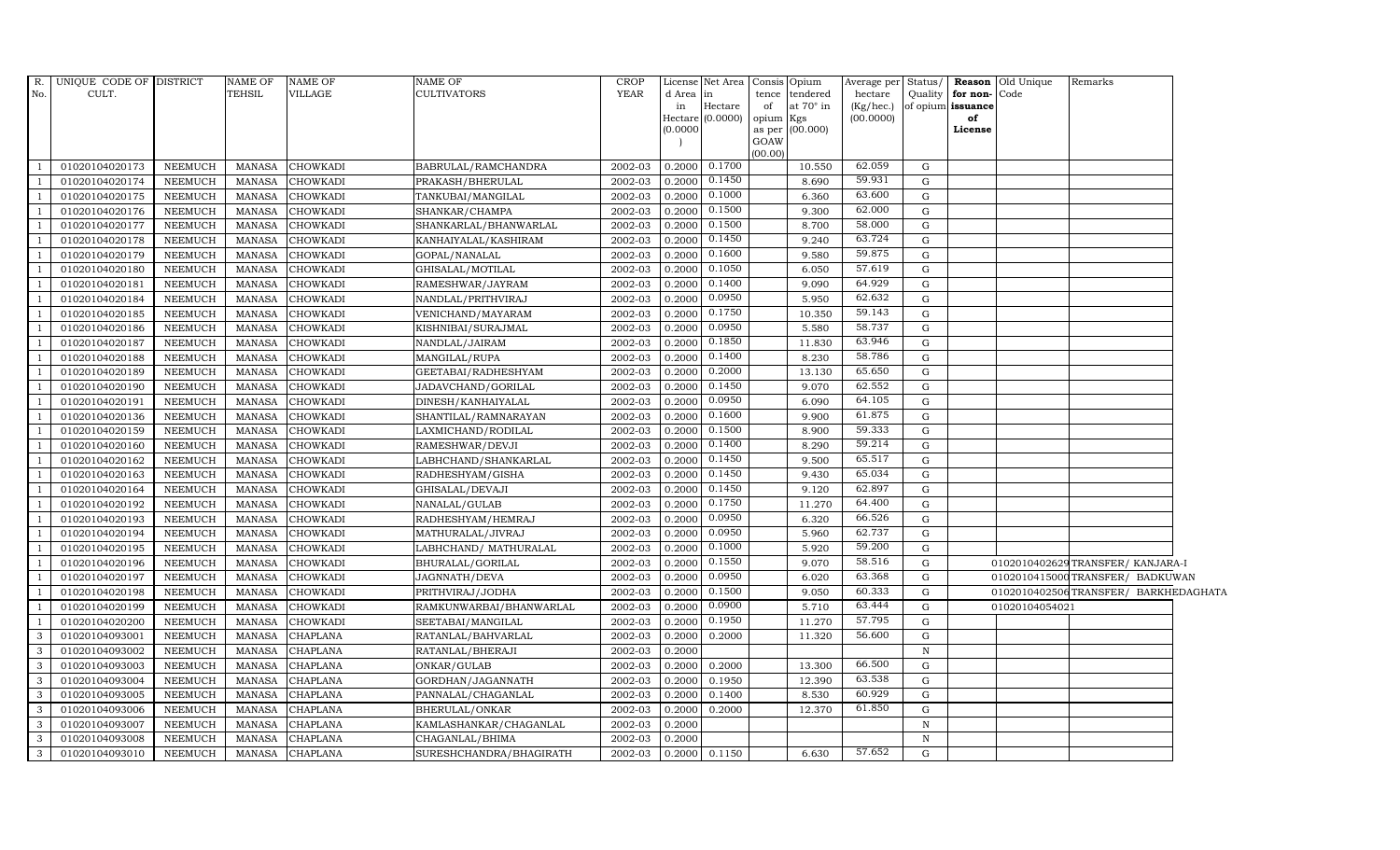| Reason Old Unique<br><b>TEHSIL</b><br><b>YEAR</b><br>CULT.<br>VILLAGE<br><b>CULTIVATORS</b><br>No.<br>d Area in<br>tence<br>tendered<br>hectare<br>Quality $ $ for non-<br>Code<br>at $70^\circ$ in<br>(Kg/hec.)<br>Hectare<br>of opium issuance<br>in<br>of<br>Hectare $(0.0000)$<br>(00.0000)<br>opium Kgs<br>of<br>as per (00.000)<br>(0.0000)<br>License<br>GOAW<br>(00.00)<br>3<br>01020104093011<br><b>CHAPLANA</b><br>2002-03<br>0.2000<br>N<br><b>NEEMUCH</b><br>MANASA<br>PRAKASHKUNWAR/KAMALSINGH<br>63.810<br>01020104093012<br><b>CHAPLANA</b><br>2002-03<br>0.2100<br>13.400<br>$\mathbf G$<br>3<br><b>NEEMUCH</b><br>MANASA<br>SHANKARLAL/RATANLAL<br>0.2000<br>66.645<br>3<br><b>CHAPLANA</b><br>2002-03<br>10.330<br>01020104093013<br><b>NEEMUCH</b><br><b>MANASA</b><br>MUKESH KUMAR/RATANLAL<br>0.2000<br>0.1550<br>G<br><b>CHAPLANA</b><br>$\overline{N}$<br>3<br>01020104093015<br><b>NEEMUCH</b><br><b>MANASA</b><br>MANOHARSINGH/SHIVSINGH<br>2002-03<br>0.2000<br>58.667<br>3<br>01020104093016<br><b>MANASA</b><br><b>CHAPLANA</b><br>2002-03<br>0.2000<br>0.1950<br>11.440<br>G<br><b>NEEMUCH</b><br>MUKESH KUMAR/MANGILAL<br>64.457<br>$\mathbf{3}$<br><b>NEEMUCH</b><br><b>MANASA</b><br><b>CHAPLANA</b><br>2002-03<br>0.2000<br>0.1750<br>11.280<br>G<br>01020104093017<br>BAPULAL/KACHRULAL<br>65.565<br>2002-03<br>7.540<br>G<br>3<br>01020104093018<br><b>NEEMUCH</b><br><b>MANASA</b><br><b>CHAPLANA</b><br>0.2000<br>0.1150<br>KANHYALAL/KARULAL<br>55.448<br>3<br>01020104093019<br><b>NEEMUCH</b><br><b>CHAPLANA</b><br>2002-03<br>0.2000<br>0.1450<br>8.040<br>$\mathbf G$<br><b>MANASA</b><br>SURESHCHANDRA/RAMCHANDRA<br>68.513<br><b>NEEMUCH</b><br><b>MANASA</b><br>CHAPLANA<br>2002-03<br>0.1950<br>13.360<br>G<br>3<br>01020104093020<br>SHANTILAL/SUKHDEV<br>0.2000<br>59.500<br>3<br>G<br>01020104093021<br><b>MANASA</b><br><b>CHAPLANA</b><br>2002-03<br>0.2000<br>0.2000<br>11.900<br><b>NEEMUCH</b><br>SURESHCHANDRA/NARAYAN<br>3<br><b>NEEMUCH</b><br><b>MANASA</b><br><b>CHAPLANA</b><br>2002-03<br>0.2000<br>$\mathbf N$<br>01020104093022<br>GOPAL/MANGILAL<br>2002-03<br>01020104093023<br><b>CHAPLANA</b><br>0.2000<br>$\mathbf N$<br>3<br><b>NEEMUCH</b><br><b>MANASA</b><br>KANHYALAL/RAMLAL<br>59.400<br>3<br>01020104093028<br><b>NEEMUCH</b><br><b>CHAPLANA</b><br>KANHYALAL/BHERA<br>2002-03<br>0.2000<br>0.2000<br>11.880<br>G<br><b>MANASA</b><br>58.263<br>3<br>01020104093029<br><b>NEEMUCH</b><br><b>MANASA</b><br><b>CHAPLANA</b><br>2002-03<br>0.2000<br>0.1900<br>11.070<br>G<br>AMRATRAM/BHERA<br>3<br>01020104093030<br><b>NEEMUCH</b><br><b>MANASA</b><br><b>CHAPLANA</b><br>2002-03<br>0.2000<br>NATHULAL/RAMAJI<br>N<br>3<br>01020104093031<br><b>NEEMUCH</b><br><b>MANASA</b><br><b>CHAPLANA</b><br>2002-03<br>0.2000<br>$\mathbf N$<br>RATANLAL/KISHNA<br>3<br>01020104093032<br><b>NEEMUCH</b><br><b>MANASA</b><br><b>CHAPLANA</b><br>JAVANSINGH/ONKARSINGH<br>2002-03<br>0.2000<br>N<br>59.500<br>3<br>01020104093033<br><b>NEEMUCH</b><br><b>CHAPLANA</b><br>ISHVARSINGH/MANOHARSINGH<br>2002-03<br>0.2000<br>0.1200<br>7.140<br>G<br>MANASA<br>59.684<br>3<br>01020104093041<br><b>NEEMUCH</b><br><b>MANASA</b><br><b>CHAPLANA</b><br>GANPATLAL/JAGANNATH<br>2002-03<br>0.2000<br>0.1900<br>11.340<br>G<br>61.238<br>3<br>2002-03<br>6.430<br>G<br>01020104093042<br><b>NEEMUCH</b><br><b>MANASA</b><br><b>CHAPLANA</b><br>DHANRAJ/JAGANNATH<br>0.2000<br>0.1050<br>2002-03<br>$\mathbf{3}$<br>01020104093043<br><b>NEEMUCH</b><br><b>MANASA</b><br><b>CHAPLANA</b><br>SITABAI/DALU<br>0.2000<br>$\, {\rm N}$<br>55.310<br>3<br>01020104093044<br><b>NEEMUCH</b><br><b>MANASA</b><br>CHAPLANA<br>ARJUNSINGH/SHIVSINGH<br>2002-03<br>0.2000<br>0.1450<br>8.020<br>G<br>$\mathbf{3}$<br>2002-03<br>01020104093045<br><b>NEEMUCH</b><br><b>CHAPLANA</b><br>BHAGVATIBAI/BADRILAL<br>0.2000<br>N<br>MANASA<br><b>CHAPLANA</b><br>2002-03<br>3<br>01020104093046<br><b>NEEMUCH</b><br><b>MANASA</b><br>BAGDULAL/MANGU<br>0.2000<br>$\mathbf N$<br>53.063<br>3<br><b>MANASA</b><br><b>CHAPLANA</b><br>2002-03<br>0.1600<br>8.490<br>G<br>01020104093047<br><b>NEEMUCH</b><br>RADHESHYAM/BHERA<br>0.2000<br>3<br><b>NEEMUCH</b><br><b>MANASA</b><br><b>CHAPLANA</b><br>2002-03<br>0.2000<br>N<br>01020104093048<br>BHERULAL/RAMA<br>60.762<br>2002-03<br>3<br>01020104093049<br><b>NEEMUCH</b><br><b>MANASA</b><br><b>CHAPLANA</b><br>BHAVARLAL/CHAMPA<br>0.2000<br>0.1050<br>6.380<br>G<br>3<br>01020104093050<br>2002-03<br><b>NEEMUCH</b><br><b>MANASA</b><br>CHAPLANA<br>PRABHULAL/BHURA<br>0.2000<br>N |
|-------------------------------------------------------------------------------------------------------------------------------------------------------------------------------------------------------------------------------------------------------------------------------------------------------------------------------------------------------------------------------------------------------------------------------------------------------------------------------------------------------------------------------------------------------------------------------------------------------------------------------------------------------------------------------------------------------------------------------------------------------------------------------------------------------------------------------------------------------------------------------------------------------------------------------------------------------------------------------------------------------------------------------------------------------------------------------------------------------------------------------------------------------------------------------------------------------------------------------------------------------------------------------------------------------------------------------------------------------------------------------------------------------------------------------------------------------------------------------------------------------------------------------------------------------------------------------------------------------------------------------------------------------------------------------------------------------------------------------------------------------------------------------------------------------------------------------------------------------------------------------------------------------------------------------------------------------------------------------------------------------------------------------------------------------------------------------------------------------------------------------------------------------------------------------------------------------------------------------------------------------------------------------------------------------------------------------------------------------------------------------------------------------------------------------------------------------------------------------------------------------------------------------------------------------------------------------------------------------------------------------------------------------------------------------------------------------------------------------------------------------------------------------------------------------------------------------------------------------------------------------------------------------------------------------------------------------------------------------------------------------------------------------------------------------------------------------------------------------------------------------------------------------------------------------------------------------------------------------------------------------------------------------------------------------------------------------------------------------------------------------------------------------------------------------------------------------------------------------------------------------------------------------------------------------------------------------------------------------------------------------------------------------------------------------------------------------------------------------------------------------------------------------------------------------------------------------------------------------------------------------------------------------------------------------------------------------------------------------------------------------------------------------------------------------------------------------------------------------------------------------------------------------------------------------------------------------------------------------------------------------------------------------------------------------------------------------------------------------------------------------------------------------------------------------------------------------------------------------------------------------------------------------------------------------------------------------------|
|                                                                                                                                                                                                                                                                                                                                                                                                                                                                                                                                                                                                                                                                                                                                                                                                                                                                                                                                                                                                                                                                                                                                                                                                                                                                                                                                                                                                                                                                                                                                                                                                                                                                                                                                                                                                                                                                                                                                                                                                                                                                                                                                                                                                                                                                                                                                                                                                                                                                                                                                                                                                                                                                                                                                                                                                                                                                                                                                                                                                                                                                                                                                                                                                                                                                                                                                                                                                                                                                                                                                                                                                                                                                                                                                                                                                                                                                                                                                                                                                                                                                                                                                                                                                                                                                                                                                                                                                                                                                                                                                                                                     |
|                                                                                                                                                                                                                                                                                                                                                                                                                                                                                                                                                                                                                                                                                                                                                                                                                                                                                                                                                                                                                                                                                                                                                                                                                                                                                                                                                                                                                                                                                                                                                                                                                                                                                                                                                                                                                                                                                                                                                                                                                                                                                                                                                                                                                                                                                                                                                                                                                                                                                                                                                                                                                                                                                                                                                                                                                                                                                                                                                                                                                                                                                                                                                                                                                                                                                                                                                                                                                                                                                                                                                                                                                                                                                                                                                                                                                                                                                                                                                                                                                                                                                                                                                                                                                                                                                                                                                                                                                                                                                                                                                                                     |
|                                                                                                                                                                                                                                                                                                                                                                                                                                                                                                                                                                                                                                                                                                                                                                                                                                                                                                                                                                                                                                                                                                                                                                                                                                                                                                                                                                                                                                                                                                                                                                                                                                                                                                                                                                                                                                                                                                                                                                                                                                                                                                                                                                                                                                                                                                                                                                                                                                                                                                                                                                                                                                                                                                                                                                                                                                                                                                                                                                                                                                                                                                                                                                                                                                                                                                                                                                                                                                                                                                                                                                                                                                                                                                                                                                                                                                                                                                                                                                                                                                                                                                                                                                                                                                                                                                                                                                                                                                                                                                                                                                                     |
|                                                                                                                                                                                                                                                                                                                                                                                                                                                                                                                                                                                                                                                                                                                                                                                                                                                                                                                                                                                                                                                                                                                                                                                                                                                                                                                                                                                                                                                                                                                                                                                                                                                                                                                                                                                                                                                                                                                                                                                                                                                                                                                                                                                                                                                                                                                                                                                                                                                                                                                                                                                                                                                                                                                                                                                                                                                                                                                                                                                                                                                                                                                                                                                                                                                                                                                                                                                                                                                                                                                                                                                                                                                                                                                                                                                                                                                                                                                                                                                                                                                                                                                                                                                                                                                                                                                                                                                                                                                                                                                                                                                     |
|                                                                                                                                                                                                                                                                                                                                                                                                                                                                                                                                                                                                                                                                                                                                                                                                                                                                                                                                                                                                                                                                                                                                                                                                                                                                                                                                                                                                                                                                                                                                                                                                                                                                                                                                                                                                                                                                                                                                                                                                                                                                                                                                                                                                                                                                                                                                                                                                                                                                                                                                                                                                                                                                                                                                                                                                                                                                                                                                                                                                                                                                                                                                                                                                                                                                                                                                                                                                                                                                                                                                                                                                                                                                                                                                                                                                                                                                                                                                                                                                                                                                                                                                                                                                                                                                                                                                                                                                                                                                                                                                                                                     |
|                                                                                                                                                                                                                                                                                                                                                                                                                                                                                                                                                                                                                                                                                                                                                                                                                                                                                                                                                                                                                                                                                                                                                                                                                                                                                                                                                                                                                                                                                                                                                                                                                                                                                                                                                                                                                                                                                                                                                                                                                                                                                                                                                                                                                                                                                                                                                                                                                                                                                                                                                                                                                                                                                                                                                                                                                                                                                                                                                                                                                                                                                                                                                                                                                                                                                                                                                                                                                                                                                                                                                                                                                                                                                                                                                                                                                                                                                                                                                                                                                                                                                                                                                                                                                                                                                                                                                                                                                                                                                                                                                                                     |
|                                                                                                                                                                                                                                                                                                                                                                                                                                                                                                                                                                                                                                                                                                                                                                                                                                                                                                                                                                                                                                                                                                                                                                                                                                                                                                                                                                                                                                                                                                                                                                                                                                                                                                                                                                                                                                                                                                                                                                                                                                                                                                                                                                                                                                                                                                                                                                                                                                                                                                                                                                                                                                                                                                                                                                                                                                                                                                                                                                                                                                                                                                                                                                                                                                                                                                                                                                                                                                                                                                                                                                                                                                                                                                                                                                                                                                                                                                                                                                                                                                                                                                                                                                                                                                                                                                                                                                                                                                                                                                                                                                                     |
|                                                                                                                                                                                                                                                                                                                                                                                                                                                                                                                                                                                                                                                                                                                                                                                                                                                                                                                                                                                                                                                                                                                                                                                                                                                                                                                                                                                                                                                                                                                                                                                                                                                                                                                                                                                                                                                                                                                                                                                                                                                                                                                                                                                                                                                                                                                                                                                                                                                                                                                                                                                                                                                                                                                                                                                                                                                                                                                                                                                                                                                                                                                                                                                                                                                                                                                                                                                                                                                                                                                                                                                                                                                                                                                                                                                                                                                                                                                                                                                                                                                                                                                                                                                                                                                                                                                                                                                                                                                                                                                                                                                     |
|                                                                                                                                                                                                                                                                                                                                                                                                                                                                                                                                                                                                                                                                                                                                                                                                                                                                                                                                                                                                                                                                                                                                                                                                                                                                                                                                                                                                                                                                                                                                                                                                                                                                                                                                                                                                                                                                                                                                                                                                                                                                                                                                                                                                                                                                                                                                                                                                                                                                                                                                                                                                                                                                                                                                                                                                                                                                                                                                                                                                                                                                                                                                                                                                                                                                                                                                                                                                                                                                                                                                                                                                                                                                                                                                                                                                                                                                                                                                                                                                                                                                                                                                                                                                                                                                                                                                                                                                                                                                                                                                                                                     |
|                                                                                                                                                                                                                                                                                                                                                                                                                                                                                                                                                                                                                                                                                                                                                                                                                                                                                                                                                                                                                                                                                                                                                                                                                                                                                                                                                                                                                                                                                                                                                                                                                                                                                                                                                                                                                                                                                                                                                                                                                                                                                                                                                                                                                                                                                                                                                                                                                                                                                                                                                                                                                                                                                                                                                                                                                                                                                                                                                                                                                                                                                                                                                                                                                                                                                                                                                                                                                                                                                                                                                                                                                                                                                                                                                                                                                                                                                                                                                                                                                                                                                                                                                                                                                                                                                                                                                                                                                                                                                                                                                                                     |
|                                                                                                                                                                                                                                                                                                                                                                                                                                                                                                                                                                                                                                                                                                                                                                                                                                                                                                                                                                                                                                                                                                                                                                                                                                                                                                                                                                                                                                                                                                                                                                                                                                                                                                                                                                                                                                                                                                                                                                                                                                                                                                                                                                                                                                                                                                                                                                                                                                                                                                                                                                                                                                                                                                                                                                                                                                                                                                                                                                                                                                                                                                                                                                                                                                                                                                                                                                                                                                                                                                                                                                                                                                                                                                                                                                                                                                                                                                                                                                                                                                                                                                                                                                                                                                                                                                                                                                                                                                                                                                                                                                                     |
|                                                                                                                                                                                                                                                                                                                                                                                                                                                                                                                                                                                                                                                                                                                                                                                                                                                                                                                                                                                                                                                                                                                                                                                                                                                                                                                                                                                                                                                                                                                                                                                                                                                                                                                                                                                                                                                                                                                                                                                                                                                                                                                                                                                                                                                                                                                                                                                                                                                                                                                                                                                                                                                                                                                                                                                                                                                                                                                                                                                                                                                                                                                                                                                                                                                                                                                                                                                                                                                                                                                                                                                                                                                                                                                                                                                                                                                                                                                                                                                                                                                                                                                                                                                                                                                                                                                                                                                                                                                                                                                                                                                     |
|                                                                                                                                                                                                                                                                                                                                                                                                                                                                                                                                                                                                                                                                                                                                                                                                                                                                                                                                                                                                                                                                                                                                                                                                                                                                                                                                                                                                                                                                                                                                                                                                                                                                                                                                                                                                                                                                                                                                                                                                                                                                                                                                                                                                                                                                                                                                                                                                                                                                                                                                                                                                                                                                                                                                                                                                                                                                                                                                                                                                                                                                                                                                                                                                                                                                                                                                                                                                                                                                                                                                                                                                                                                                                                                                                                                                                                                                                                                                                                                                                                                                                                                                                                                                                                                                                                                                                                                                                                                                                                                                                                                     |
|                                                                                                                                                                                                                                                                                                                                                                                                                                                                                                                                                                                                                                                                                                                                                                                                                                                                                                                                                                                                                                                                                                                                                                                                                                                                                                                                                                                                                                                                                                                                                                                                                                                                                                                                                                                                                                                                                                                                                                                                                                                                                                                                                                                                                                                                                                                                                                                                                                                                                                                                                                                                                                                                                                                                                                                                                                                                                                                                                                                                                                                                                                                                                                                                                                                                                                                                                                                                                                                                                                                                                                                                                                                                                                                                                                                                                                                                                                                                                                                                                                                                                                                                                                                                                                                                                                                                                                                                                                                                                                                                                                                     |
|                                                                                                                                                                                                                                                                                                                                                                                                                                                                                                                                                                                                                                                                                                                                                                                                                                                                                                                                                                                                                                                                                                                                                                                                                                                                                                                                                                                                                                                                                                                                                                                                                                                                                                                                                                                                                                                                                                                                                                                                                                                                                                                                                                                                                                                                                                                                                                                                                                                                                                                                                                                                                                                                                                                                                                                                                                                                                                                                                                                                                                                                                                                                                                                                                                                                                                                                                                                                                                                                                                                                                                                                                                                                                                                                                                                                                                                                                                                                                                                                                                                                                                                                                                                                                                                                                                                                                                                                                                                                                                                                                                                     |
|                                                                                                                                                                                                                                                                                                                                                                                                                                                                                                                                                                                                                                                                                                                                                                                                                                                                                                                                                                                                                                                                                                                                                                                                                                                                                                                                                                                                                                                                                                                                                                                                                                                                                                                                                                                                                                                                                                                                                                                                                                                                                                                                                                                                                                                                                                                                                                                                                                                                                                                                                                                                                                                                                                                                                                                                                                                                                                                                                                                                                                                                                                                                                                                                                                                                                                                                                                                                                                                                                                                                                                                                                                                                                                                                                                                                                                                                                                                                                                                                                                                                                                                                                                                                                                                                                                                                                                                                                                                                                                                                                                                     |
|                                                                                                                                                                                                                                                                                                                                                                                                                                                                                                                                                                                                                                                                                                                                                                                                                                                                                                                                                                                                                                                                                                                                                                                                                                                                                                                                                                                                                                                                                                                                                                                                                                                                                                                                                                                                                                                                                                                                                                                                                                                                                                                                                                                                                                                                                                                                                                                                                                                                                                                                                                                                                                                                                                                                                                                                                                                                                                                                                                                                                                                                                                                                                                                                                                                                                                                                                                                                                                                                                                                                                                                                                                                                                                                                                                                                                                                                                                                                                                                                                                                                                                                                                                                                                                                                                                                                                                                                                                                                                                                                                                                     |
|                                                                                                                                                                                                                                                                                                                                                                                                                                                                                                                                                                                                                                                                                                                                                                                                                                                                                                                                                                                                                                                                                                                                                                                                                                                                                                                                                                                                                                                                                                                                                                                                                                                                                                                                                                                                                                                                                                                                                                                                                                                                                                                                                                                                                                                                                                                                                                                                                                                                                                                                                                                                                                                                                                                                                                                                                                                                                                                                                                                                                                                                                                                                                                                                                                                                                                                                                                                                                                                                                                                                                                                                                                                                                                                                                                                                                                                                                                                                                                                                                                                                                                                                                                                                                                                                                                                                                                                                                                                                                                                                                                                     |
|                                                                                                                                                                                                                                                                                                                                                                                                                                                                                                                                                                                                                                                                                                                                                                                                                                                                                                                                                                                                                                                                                                                                                                                                                                                                                                                                                                                                                                                                                                                                                                                                                                                                                                                                                                                                                                                                                                                                                                                                                                                                                                                                                                                                                                                                                                                                                                                                                                                                                                                                                                                                                                                                                                                                                                                                                                                                                                                                                                                                                                                                                                                                                                                                                                                                                                                                                                                                                                                                                                                                                                                                                                                                                                                                                                                                                                                                                                                                                                                                                                                                                                                                                                                                                                                                                                                                                                                                                                                                                                                                                                                     |
|                                                                                                                                                                                                                                                                                                                                                                                                                                                                                                                                                                                                                                                                                                                                                                                                                                                                                                                                                                                                                                                                                                                                                                                                                                                                                                                                                                                                                                                                                                                                                                                                                                                                                                                                                                                                                                                                                                                                                                                                                                                                                                                                                                                                                                                                                                                                                                                                                                                                                                                                                                                                                                                                                                                                                                                                                                                                                                                                                                                                                                                                                                                                                                                                                                                                                                                                                                                                                                                                                                                                                                                                                                                                                                                                                                                                                                                                                                                                                                                                                                                                                                                                                                                                                                                                                                                                                                                                                                                                                                                                                                                     |
|                                                                                                                                                                                                                                                                                                                                                                                                                                                                                                                                                                                                                                                                                                                                                                                                                                                                                                                                                                                                                                                                                                                                                                                                                                                                                                                                                                                                                                                                                                                                                                                                                                                                                                                                                                                                                                                                                                                                                                                                                                                                                                                                                                                                                                                                                                                                                                                                                                                                                                                                                                                                                                                                                                                                                                                                                                                                                                                                                                                                                                                                                                                                                                                                                                                                                                                                                                                                                                                                                                                                                                                                                                                                                                                                                                                                                                                                                                                                                                                                                                                                                                                                                                                                                                                                                                                                                                                                                                                                                                                                                                                     |
|                                                                                                                                                                                                                                                                                                                                                                                                                                                                                                                                                                                                                                                                                                                                                                                                                                                                                                                                                                                                                                                                                                                                                                                                                                                                                                                                                                                                                                                                                                                                                                                                                                                                                                                                                                                                                                                                                                                                                                                                                                                                                                                                                                                                                                                                                                                                                                                                                                                                                                                                                                                                                                                                                                                                                                                                                                                                                                                                                                                                                                                                                                                                                                                                                                                                                                                                                                                                                                                                                                                                                                                                                                                                                                                                                                                                                                                                                                                                                                                                                                                                                                                                                                                                                                                                                                                                                                                                                                                                                                                                                                                     |
|                                                                                                                                                                                                                                                                                                                                                                                                                                                                                                                                                                                                                                                                                                                                                                                                                                                                                                                                                                                                                                                                                                                                                                                                                                                                                                                                                                                                                                                                                                                                                                                                                                                                                                                                                                                                                                                                                                                                                                                                                                                                                                                                                                                                                                                                                                                                                                                                                                                                                                                                                                                                                                                                                                                                                                                                                                                                                                                                                                                                                                                                                                                                                                                                                                                                                                                                                                                                                                                                                                                                                                                                                                                                                                                                                                                                                                                                                                                                                                                                                                                                                                                                                                                                                                                                                                                                                                                                                                                                                                                                                                                     |
|                                                                                                                                                                                                                                                                                                                                                                                                                                                                                                                                                                                                                                                                                                                                                                                                                                                                                                                                                                                                                                                                                                                                                                                                                                                                                                                                                                                                                                                                                                                                                                                                                                                                                                                                                                                                                                                                                                                                                                                                                                                                                                                                                                                                                                                                                                                                                                                                                                                                                                                                                                                                                                                                                                                                                                                                                                                                                                                                                                                                                                                                                                                                                                                                                                                                                                                                                                                                                                                                                                                                                                                                                                                                                                                                                                                                                                                                                                                                                                                                                                                                                                                                                                                                                                                                                                                                                                                                                                                                                                                                                                                     |
|                                                                                                                                                                                                                                                                                                                                                                                                                                                                                                                                                                                                                                                                                                                                                                                                                                                                                                                                                                                                                                                                                                                                                                                                                                                                                                                                                                                                                                                                                                                                                                                                                                                                                                                                                                                                                                                                                                                                                                                                                                                                                                                                                                                                                                                                                                                                                                                                                                                                                                                                                                                                                                                                                                                                                                                                                                                                                                                                                                                                                                                                                                                                                                                                                                                                                                                                                                                                                                                                                                                                                                                                                                                                                                                                                                                                                                                                                                                                                                                                                                                                                                                                                                                                                                                                                                                                                                                                                                                                                                                                                                                     |
|                                                                                                                                                                                                                                                                                                                                                                                                                                                                                                                                                                                                                                                                                                                                                                                                                                                                                                                                                                                                                                                                                                                                                                                                                                                                                                                                                                                                                                                                                                                                                                                                                                                                                                                                                                                                                                                                                                                                                                                                                                                                                                                                                                                                                                                                                                                                                                                                                                                                                                                                                                                                                                                                                                                                                                                                                                                                                                                                                                                                                                                                                                                                                                                                                                                                                                                                                                                                                                                                                                                                                                                                                                                                                                                                                                                                                                                                                                                                                                                                                                                                                                                                                                                                                                                                                                                                                                                                                                                                                                                                                                                     |
|                                                                                                                                                                                                                                                                                                                                                                                                                                                                                                                                                                                                                                                                                                                                                                                                                                                                                                                                                                                                                                                                                                                                                                                                                                                                                                                                                                                                                                                                                                                                                                                                                                                                                                                                                                                                                                                                                                                                                                                                                                                                                                                                                                                                                                                                                                                                                                                                                                                                                                                                                                                                                                                                                                                                                                                                                                                                                                                                                                                                                                                                                                                                                                                                                                                                                                                                                                                                                                                                                                                                                                                                                                                                                                                                                                                                                                                                                                                                                                                                                                                                                                                                                                                                                                                                                                                                                                                                                                                                                                                                                                                     |
|                                                                                                                                                                                                                                                                                                                                                                                                                                                                                                                                                                                                                                                                                                                                                                                                                                                                                                                                                                                                                                                                                                                                                                                                                                                                                                                                                                                                                                                                                                                                                                                                                                                                                                                                                                                                                                                                                                                                                                                                                                                                                                                                                                                                                                                                                                                                                                                                                                                                                                                                                                                                                                                                                                                                                                                                                                                                                                                                                                                                                                                                                                                                                                                                                                                                                                                                                                                                                                                                                                                                                                                                                                                                                                                                                                                                                                                                                                                                                                                                                                                                                                                                                                                                                                                                                                                                                                                                                                                                                                                                                                                     |
|                                                                                                                                                                                                                                                                                                                                                                                                                                                                                                                                                                                                                                                                                                                                                                                                                                                                                                                                                                                                                                                                                                                                                                                                                                                                                                                                                                                                                                                                                                                                                                                                                                                                                                                                                                                                                                                                                                                                                                                                                                                                                                                                                                                                                                                                                                                                                                                                                                                                                                                                                                                                                                                                                                                                                                                                                                                                                                                                                                                                                                                                                                                                                                                                                                                                                                                                                                                                                                                                                                                                                                                                                                                                                                                                                                                                                                                                                                                                                                                                                                                                                                                                                                                                                                                                                                                                                                                                                                                                                                                                                                                     |
|                                                                                                                                                                                                                                                                                                                                                                                                                                                                                                                                                                                                                                                                                                                                                                                                                                                                                                                                                                                                                                                                                                                                                                                                                                                                                                                                                                                                                                                                                                                                                                                                                                                                                                                                                                                                                                                                                                                                                                                                                                                                                                                                                                                                                                                                                                                                                                                                                                                                                                                                                                                                                                                                                                                                                                                                                                                                                                                                                                                                                                                                                                                                                                                                                                                                                                                                                                                                                                                                                                                                                                                                                                                                                                                                                                                                                                                                                                                                                                                                                                                                                                                                                                                                                                                                                                                                                                                                                                                                                                                                                                                     |
|                                                                                                                                                                                                                                                                                                                                                                                                                                                                                                                                                                                                                                                                                                                                                                                                                                                                                                                                                                                                                                                                                                                                                                                                                                                                                                                                                                                                                                                                                                                                                                                                                                                                                                                                                                                                                                                                                                                                                                                                                                                                                                                                                                                                                                                                                                                                                                                                                                                                                                                                                                                                                                                                                                                                                                                                                                                                                                                                                                                                                                                                                                                                                                                                                                                                                                                                                                                                                                                                                                                                                                                                                                                                                                                                                                                                                                                                                                                                                                                                                                                                                                                                                                                                                                                                                                                                                                                                                                                                                                                                                                                     |
|                                                                                                                                                                                                                                                                                                                                                                                                                                                                                                                                                                                                                                                                                                                                                                                                                                                                                                                                                                                                                                                                                                                                                                                                                                                                                                                                                                                                                                                                                                                                                                                                                                                                                                                                                                                                                                                                                                                                                                                                                                                                                                                                                                                                                                                                                                                                                                                                                                                                                                                                                                                                                                                                                                                                                                                                                                                                                                                                                                                                                                                                                                                                                                                                                                                                                                                                                                                                                                                                                                                                                                                                                                                                                                                                                                                                                                                                                                                                                                                                                                                                                                                                                                                                                                                                                                                                                                                                                                                                                                                                                                                     |
|                                                                                                                                                                                                                                                                                                                                                                                                                                                                                                                                                                                                                                                                                                                                                                                                                                                                                                                                                                                                                                                                                                                                                                                                                                                                                                                                                                                                                                                                                                                                                                                                                                                                                                                                                                                                                                                                                                                                                                                                                                                                                                                                                                                                                                                                                                                                                                                                                                                                                                                                                                                                                                                                                                                                                                                                                                                                                                                                                                                                                                                                                                                                                                                                                                                                                                                                                                                                                                                                                                                                                                                                                                                                                                                                                                                                                                                                                                                                                                                                                                                                                                                                                                                                                                                                                                                                                                                                                                                                                                                                                                                     |
| 2002-03<br>$\mathbf N$<br>3<br>01020104093051<br><b>NEEMUCH</b><br><b>MANASA</b><br><b>CHAPLANA</b><br>LAXMAN/BHERA<br>0.2000                                                                                                                                                                                                                                                                                                                                                                                                                                                                                                                                                                                                                                                                                                                                                                                                                                                                                                                                                                                                                                                                                                                                                                                                                                                                                                                                                                                                                                                                                                                                                                                                                                                                                                                                                                                                                                                                                                                                                                                                                                                                                                                                                                                                                                                                                                                                                                                                                                                                                                                                                                                                                                                                                                                                                                                                                                                                                                                                                                                                                                                                                                                                                                                                                                                                                                                                                                                                                                                                                                                                                                                                                                                                                                                                                                                                                                                                                                                                                                                                                                                                                                                                                                                                                                                                                                                                                                                                                                                       |
| 3<br>01020104093052<br><b>NEEMUCH</b><br><b>MANASA</b><br><b>CHAPLANA</b><br>AMRATRAM/KACHRU<br>2002-03<br>$\mathbf N$<br>0.2000                                                                                                                                                                                                                                                                                                                                                                                                                                                                                                                                                                                                                                                                                                                                                                                                                                                                                                                                                                                                                                                                                                                                                                                                                                                                                                                                                                                                                                                                                                                                                                                                                                                                                                                                                                                                                                                                                                                                                                                                                                                                                                                                                                                                                                                                                                                                                                                                                                                                                                                                                                                                                                                                                                                                                                                                                                                                                                                                                                                                                                                                                                                                                                                                                                                                                                                                                                                                                                                                                                                                                                                                                                                                                                                                                                                                                                                                                                                                                                                                                                                                                                                                                                                                                                                                                                                                                                                                                                                    |
| 61.758<br>3<br>01020104093053<br><b>NEEMUCH</b><br><b>MANASA</b><br><b>CHAPLANA</b><br>2002-03<br>0.2000<br>0.1650<br>10.190<br>G<br>NANDLAL/FATTA                                                                                                                                                                                                                                                                                                                                                                                                                                                                                                                                                                                                                                                                                                                                                                                                                                                                                                                                                                                                                                                                                                                                                                                                                                                                                                                                                                                                                                                                                                                                                                                                                                                                                                                                                                                                                                                                                                                                                                                                                                                                                                                                                                                                                                                                                                                                                                                                                                                                                                                                                                                                                                                                                                                                                                                                                                                                                                                                                                                                                                                                                                                                                                                                                                                                                                                                                                                                                                                                                                                                                                                                                                                                                                                                                                                                                                                                                                                                                                                                                                                                                                                                                                                                                                                                                                                                                                                                                                  |
| 67.333<br>01020104093054<br><b>MANASA</b><br>2002-03<br>0.1050<br>7.070<br>G<br>3<br><b>NEEMUCH</b><br><b>CHAPLANA</b><br>RAMIBAI/UDA<br>0.2000                                                                                                                                                                                                                                                                                                                                                                                                                                                                                                                                                                                                                                                                                                                                                                                                                                                                                                                                                                                                                                                                                                                                                                                                                                                                                                                                                                                                                                                                                                                                                                                                                                                                                                                                                                                                                                                                                                                                                                                                                                                                                                                                                                                                                                                                                                                                                                                                                                                                                                                                                                                                                                                                                                                                                                                                                                                                                                                                                                                                                                                                                                                                                                                                                                                                                                                                                                                                                                                                                                                                                                                                                                                                                                                                                                                                                                                                                                                                                                                                                                                                                                                                                                                                                                                                                                                                                                                                                                     |
| 2002-03<br>3<br>01020104093055<br><b>NEEMUCH</b><br>0.2000<br>$\, {\bf N}$<br><b>MANASA</b><br>CHAPLANA<br>BAGDIRAM/BHUVANA                                                                                                                                                                                                                                                                                                                                                                                                                                                                                                                                                                                                                                                                                                                                                                                                                                                                                                                                                                                                                                                                                                                                                                                                                                                                                                                                                                                                                                                                                                                                                                                                                                                                                                                                                                                                                                                                                                                                                                                                                                                                                                                                                                                                                                                                                                                                                                                                                                                                                                                                                                                                                                                                                                                                                                                                                                                                                                                                                                                                                                                                                                                                                                                                                                                                                                                                                                                                                                                                                                                                                                                                                                                                                                                                                                                                                                                                                                                                                                                                                                                                                                                                                                                                                                                                                                                                                                                                                                                         |
| <b>MANASA</b><br>2002-03<br>$\mathbf N$<br>3<br>01020104093057<br><b>NEEMUCH</b><br><b>CHAPLANA</b><br>KALUSINGH/JORAVARSINGH<br>0.2000                                                                                                                                                                                                                                                                                                                                                                                                                                                                                                                                                                                                                                                                                                                                                                                                                                                                                                                                                                                                                                                                                                                                                                                                                                                                                                                                                                                                                                                                                                                                                                                                                                                                                                                                                                                                                                                                                                                                                                                                                                                                                                                                                                                                                                                                                                                                                                                                                                                                                                                                                                                                                                                                                                                                                                                                                                                                                                                                                                                                                                                                                                                                                                                                                                                                                                                                                                                                                                                                                                                                                                                                                                                                                                                                                                                                                                                                                                                                                                                                                                                                                                                                                                                                                                                                                                                                                                                                                                             |
| 3<br>01020104093061<br><b>NEEMUCH</b><br><b>MANASA</b><br>CHAPLANA<br>BALURAM/UDA<br>2002-03<br>$\mathbf N$<br>0.2000                                                                                                                                                                                                                                                                                                                                                                                                                                                                                                                                                                                                                                                                                                                                                                                                                                                                                                                                                                                                                                                                                                                                                                                                                                                                                                                                                                                                                                                                                                                                                                                                                                                                                                                                                                                                                                                                                                                                                                                                                                                                                                                                                                                                                                                                                                                                                                                                                                                                                                                                                                                                                                                                                                                                                                                                                                                                                                                                                                                                                                                                                                                                                                                                                                                                                                                                                                                                                                                                                                                                                                                                                                                                                                                                                                                                                                                                                                                                                                                                                                                                                                                                                                                                                                                                                                                                                                                                                                                               |
| 3<br>$\mathbf N$<br>01020104093063<br><b>NEEMUCH</b><br><b>MANASA</b><br><b>CHAPLANA</b><br>BAGDU/HIRA<br>2002-03<br>0.2000                                                                                                                                                                                                                                                                                                                                                                                                                                                                                                                                                                                                                                                                                                                                                                                                                                                                                                                                                                                                                                                                                                                                                                                                                                                                                                                                                                                                                                                                                                                                                                                                                                                                                                                                                                                                                                                                                                                                                                                                                                                                                                                                                                                                                                                                                                                                                                                                                                                                                                                                                                                                                                                                                                                                                                                                                                                                                                                                                                                                                                                                                                                                                                                                                                                                                                                                                                                                                                                                                                                                                                                                                                                                                                                                                                                                                                                                                                                                                                                                                                                                                                                                                                                                                                                                                                                                                                                                                                                         |
| 62.462<br>01020104093064<br>2002-03<br>G<br>3<br><b>NEEMUCH</b><br><b>MANASA</b><br><b>CHAPLANA</b><br>KARULAL/KESHURAM<br>0.2000<br>0.1950<br>12.180                                                                                                                                                                                                                                                                                                                                                                                                                                                                                                                                                                                                                                                                                                                                                                                                                                                                                                                                                                                                                                                                                                                                                                                                                                                                                                                                                                                                                                                                                                                                                                                                                                                                                                                                                                                                                                                                                                                                                                                                                                                                                                                                                                                                                                                                                                                                                                                                                                                                                                                                                                                                                                                                                                                                                                                                                                                                                                                                                                                                                                                                                                                                                                                                                                                                                                                                                                                                                                                                                                                                                                                                                                                                                                                                                                                                                                                                                                                                                                                                                                                                                                                                                                                                                                                                                                                                                                                                                               |
| 2002-03<br>3<br>01020104093066<br><b>NEEMUCH</b><br>BHURIBAI/BHERU<br>0.2000<br>$\mathbf N$<br><b>MANASA</b><br>CHAPLANA                                                                                                                                                                                                                                                                                                                                                                                                                                                                                                                                                                                                                                                                                                                                                                                                                                                                                                                                                                                                                                                                                                                                                                                                                                                                                                                                                                                                                                                                                                                                                                                                                                                                                                                                                                                                                                                                                                                                                                                                                                                                                                                                                                                                                                                                                                                                                                                                                                                                                                                                                                                                                                                                                                                                                                                                                                                                                                                                                                                                                                                                                                                                                                                                                                                                                                                                                                                                                                                                                                                                                                                                                                                                                                                                                                                                                                                                                                                                                                                                                                                                                                                                                                                                                                                                                                                                                                                                                                                            |
| 2002-03<br>0.2000<br>$\mathbf N$<br>3<br>01020104093068<br><b>NEEMUCH</b><br><b>MANASA</b><br><b>CHAPLANA</b><br>KAVARLAL/PANNAJI                                                                                                                                                                                                                                                                                                                                                                                                                                                                                                                                                                                                                                                                                                                                                                                                                                                                                                                                                                                                                                                                                                                                                                                                                                                                                                                                                                                                                                                                                                                                                                                                                                                                                                                                                                                                                                                                                                                                                                                                                                                                                                                                                                                                                                                                                                                                                                                                                                                                                                                                                                                                                                                                                                                                                                                                                                                                                                                                                                                                                                                                                                                                                                                                                                                                                                                                                                                                                                                                                                                                                                                                                                                                                                                                                                                                                                                                                                                                                                                                                                                                                                                                                                                                                                                                                                                                                                                                                                                   |
| 65.625<br>3<br>01020104093070<br><b>NEEMUCH</b><br><b>MANASA</b><br>CHAPLANA<br>SUNDARBAI/KACHRU<br>2002-03<br>0.2000<br>0.1600<br>10.500<br>$\mathbf G$                                                                                                                                                                                                                                                                                                                                                                                                                                                                                                                                                                                                                                                                                                                                                                                                                                                                                                                                                                                                                                                                                                                                                                                                                                                                                                                                                                                                                                                                                                                                                                                                                                                                                                                                                                                                                                                                                                                                                                                                                                                                                                                                                                                                                                                                                                                                                                                                                                                                                                                                                                                                                                                                                                                                                                                                                                                                                                                                                                                                                                                                                                                                                                                                                                                                                                                                                                                                                                                                                                                                                                                                                                                                                                                                                                                                                                                                                                                                                                                                                                                                                                                                                                                                                                                                                                                                                                                                                            |
| 64.762<br>3<br>01020104093071<br>NEEMUCH<br>MANASA CHAPLANA<br>2002-03<br>0.2000<br>0.1050<br>6.800<br>G<br>NAME CHANGE<br>KASTURIBAI/MANGYA URF BHAGIRA'                                                                                                                                                                                                                                                                                                                                                                                                                                                                                                                                                                                                                                                                                                                                                                                                                                                                                                                                                                                                                                                                                                                                                                                                                                                                                                                                                                                                                                                                                                                                                                                                                                                                                                                                                                                                                                                                                                                                                                                                                                                                                                                                                                                                                                                                                                                                                                                                                                                                                                                                                                                                                                                                                                                                                                                                                                                                                                                                                                                                                                                                                                                                                                                                                                                                                                                                                                                                                                                                                                                                                                                                                                                                                                                                                                                                                                                                                                                                                                                                                                                                                                                                                                                                                                                                                                                                                                                                                           |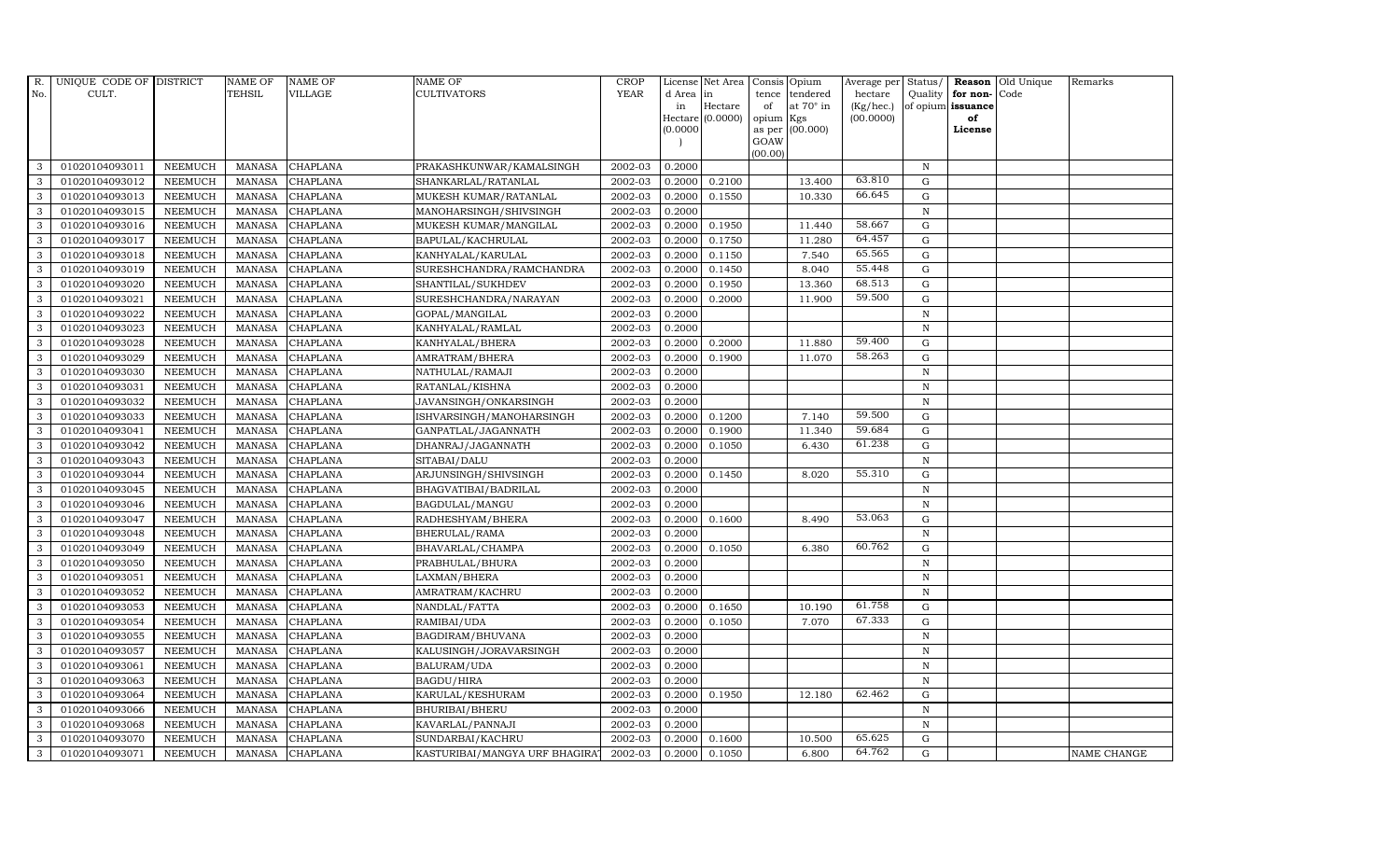| R.             | UNIQUE CODE OF DISTRICT |                | <b>NAME OF</b> | <b>NAME OF</b>      | <b>NAME OF</b>               | <b>CROP</b> |           | License Net Area | Consis          | Opium            | Average per     | Status/      |                   | <b>Reason</b> Old Unique | Remarks            |
|----------------|-------------------------|----------------|----------------|---------------------|------------------------------|-------------|-----------|------------------|-----------------|------------------|-----------------|--------------|-------------------|--------------------------|--------------------|
| No.            | CULT.                   |                | TEHSIL         | VILLAGE             | CULTIVATORS                  | <b>YEAR</b> | d Area in |                  | tence           | tendered         | hectare         | Quality      | for non-Code      |                          |                    |
|                |                         |                |                |                     |                              |             | in        | Hectare          | of              | at $70^\circ$ in | $(Kg/$ hec. $)$ |              | of opium issuance |                          |                    |
|                |                         |                |                |                     |                              |             | (0.0000)  | Hectare (0.0000) | opium<br>as per | Kgs<br>(00.000)  | (00.0000)       |              | of<br>License     |                          |                    |
|                |                         |                |                |                     |                              |             |           |                  | GOAW            |                  |                 |              |                   |                          |                    |
|                |                         |                |                |                     |                              |             |           |                  | (00.00)         |                  |                 |              |                   |                          |                    |
| 3              | 01020104093072          | <b>NEEMUCH</b> | <b>MANASA</b>  | <b>CHAPLANA</b>     | FATEHLAL/NANDA               | 2002-03     | 0.2000    |                  |                 |                  |                 | $\mathbb N$  |                   |                          |                    |
| 3              | 01020104093073          | <b>NEEMUCH</b> | <b>MANASA</b>  | CHAPLANA            | BHERULAL/NATHU               | 2002-03     | 0.2000    | 0.1000           |                 | 5.610            | 56.100          | G            |                   |                          |                    |
| 3              | 01020104093074          | <b>NEEMUCH</b> | <b>MANASA</b>  | CHAPLANA            | RADHIBAI/MANGU               | 2002-03     | 0.2000    |                  |                 |                  |                 | $\, {\rm N}$ |                   |                          |                    |
| 3              | 01020104093075          | <b>NEEMUCH</b> | <b>MANASA</b>  | <b>CHAPLANA</b>     | KARULAL/MANGILAL             | 2002-03     | 0.2000    |                  |                 |                  |                 | $\, {\rm N}$ |                   |                          | <b>NAME CHANGE</b> |
| 3              | 01020104093076          | <b>NEEMUCH</b> | <b>MANASA</b>  | <b>CHAPLANA</b>     | RAMKWRIBAI/RAMAJI            | 2002-03     | 0.2000    |                  |                 |                  |                 | $\, {\rm N}$ |                   |                          |                    |
| $\mathbf{3}$   | 01020104093078          | <b>NEEMUCH</b> | <b>MANASA</b>  | CHAPLANA            | NANDA/DAMARSI                | 2002-03     | 0.2000    |                  |                 |                  |                 | ${\bf N}$    |                   |                          |                    |
| 3              | 01020104093079          | <b>NEEMUCH</b> | <b>MANASA</b>  | CHAPLANA            | HIRALAL/KASHIRAM             | 2002-03     | 0.2000    | 0.1500           |                 | 9.470            | 63.133          | G            |                   |                          |                    |
| 3              | 01020104093082          | <b>NEEMUCH</b> | <b>MANASA</b>  | CHAPLANA            | NANDUBAI/BHAGVAN             | 2002-03     | 0.2000    | 0.1200           |                 | 6.770            | 56.417          | G            |                   |                          |                    |
| 3              | 01020104093084          | <b>NEEMUCH</b> | <b>MANASA</b>  | <b>CHAPLANA</b>     | BASANTILAL/RATANLAL          | 2002-03     | 0.2000    |                  |                 |                  |                 | $\, {\rm N}$ |                   |                          |                    |
| 3              | 01020104093088          | <b>NEEMUCH</b> | MANASA         | <b>CHAPLANA</b>     | CHANDRIBAI/MATHURALAL        | 2002-03     | 0.2000    |                  |                 |                  |                 | $\, {\rm N}$ |                   |                          |                    |
| 3              | 01020104093089          | <b>NEEMUCH</b> | <b>MANASA</b>  | CHAPLANA            | JANIBAI/KARULAL              | 2002-03     | 0.2000    | 0.2000           |                 | 12.240           | 61.200          | G            |                   |                          |                    |
| 3              | 01020104093090          | <b>NEEMUCH</b> | <b>MANASA</b>  | <b>CHAPLANA</b>     | VISHNUPRASAD/SALAGRAM        | 2002-03     | 0.2000    | 0.1100           |                 | 6.520            | 59.273          | ${\rm G}$    |                   |                          |                    |
| 3              | 01020104093091          | <b>NEEMUCH</b> | <b>MANASA</b>  | CHAPLANA            | NATHU/RAMA LOHAR             | 2002-03     | 0.2000    | 0.1050           |                 | 6.420            | 61.143          | G            |                   |                          |                    |
| $\overline{2}$ | 01020104042005          | <b>NEEMUCH</b> | <b>MANASA</b>  | <b>CHACHAHERA</b>   | RODILAL/RAMCHANDRA           | 2002-03     | 0.2000    |                  |                 |                  |                 | ${\bf N}$    |                   |                          |                    |
| $\sqrt{2}$     | 01020104059001          | <b>NEEMUCH</b> | <b>MANASA</b>  | <b>BHOPALI</b>      | CHUNNILAL/KASHYA             | 2002-03     | 0.2000    |                  |                 |                  |                 | $\, {\rm N}$ |                   |                          |                    |
| 2              | 01020104059003          | <b>NEEMUCH</b> | <b>MANASA</b>  | <b>BHOPALI</b>      | BHAGIRATH/KARULAL            | 2002-03     | 0.2000    | 0.1000           |                 | 5.750            | 57.500          | G            |                   |                          |                    |
| $\overline{a}$ | 01020104059004          | <b>NEEMUCH</b> | <b>MANASA</b>  | <b>BHOPALI</b>      | DEUBAI/MANGILAL              | 2002-03     | 0.2000    | 0.1400           |                 | 8.160            | 58.286          | G            |                   |                          |                    |
| $\overline{a}$ | 01020104059007          | <b>NEEMUCH</b> | <b>MANASA</b>  | <b>BHOPALI</b>      | RADHESHYAM/DALLA             | 2002-03     | 0.2000    | 0.0950           |                 | 5.340            | 56.211          | $\mathbf G$  |                   |                          |                    |
| $\overline{2}$ | 01020104059009          | <b>NEEMUCH</b> | <b>MANASA</b>  | <b>BHOPALI</b>      | BHURIBAI/BHAGIRATH           | 2002-03     | 0.2000    |                  |                 |                  |                 | ${\bf N}$    |                   |                          |                    |
| $\overline{2}$ | 01020104059012          | <b>NEEMUCH</b> | <b>MANASA</b>  | <b>BHOPALI</b>      | NARAYANIBAI/RAMSINGH/NANDUBA | 2002-03     | 0.2000    | 0.1450           |                 | 7.920            | 54.621          | $\mathbf G$  |                   |                          |                    |
| $\overline{1}$ | 01020104001005          | <b>NEEMUCH</b> | <b>MANASA</b>  | <b>BHERPURA</b>     | PYARIBAI/KACHRU              | 2002-03     | 0.2000    |                  |                 |                  |                 | ${\bf N}$    |                   |                          |                    |
| -1             | 01020104028120          | <b>NEEMUCH</b> | <b>MANASA</b>  | <b>BHATKHEDI-II</b> | RAMNIWAS/RATANLAL            | 2002-03     | 0.2000    | 0.2000           |                 | 13.850           | 69.250          | G            |                   |                          |                    |
| $\overline{1}$ | 01020104028121          | <b>NEEMUCH</b> | <b>MANASA</b>  | <b>BHATKHEDI-II</b> | BADRILAL/BIHARI              | 2002-03     | 0.2000    | 0.2000           |                 | 12.050           | 60.250          | $\mathbf G$  |                   |                          |                    |
|                | 01020104028122          | <b>NEEMUCH</b> | <b>MANASA</b>  | <b>BHATKHEDI-II</b> | BHULIBAI/BANSHILAL           | 2002-03     | 0.2000    | 0.1850           |                 | 10.920           | 59.027          | $\mathbf G$  |                   |                          |                    |
|                | 01020104028123          | <b>NEEMUCH</b> | <b>MANASA</b>  | BHATKHEDI-II        | MANGILAL/BADRILAL            | 2002-03     | 0.2000    | 0.2050           |                 | 12.420           | 60.585          | $\mathbf G$  |                   |                          |                    |
| -1             | 01020104028124          | <b>NEEMUCH</b> | <b>MANASA</b>  | <b>BHATKHEDI-II</b> | RADHESHYAM/NANDLAL CHOTA     | 2002-03     | 0.2000    | 0.1000           |                 | 6.520            | 65.200          | G            |                   |                          |                    |
| -1             | 01020104028125          | <b>NEEMUCH</b> | <b>MANASA</b>  | <b>BHATKHEDI-II</b> | KARULAL/MULCHAND             | 2002-03     | 0.2000    | 0.1450           |                 | 8.730            | 60.207          | ${\rm G}$    |                   |                          |                    |
| $\overline{1}$ | 01020104028126          | <b>NEEMUCH</b> | <b>MANASA</b>  | <b>BHATKHEDI-II</b> | LALURAM/KALU                 | 2002-03     | 0.2000    | 0.1050           |                 | 6.450            | 61.429          | ${\rm G}$    |                   |                          |                    |
| $\overline{1}$ | 01020104028127          | <b>NEEMUCH</b> | <b>MANASA</b>  | <b>BHATKHEDI-II</b> | GEETABAI/BHANWARLAL          | 2002-03     | 0.2000    | 0.1400           |                 | 8.280            | 59.143          | $\mathbf G$  |                   |                          |                    |
|                | 01020104028128          | <b>NEEMUCH</b> | <b>MANASA</b>  | BHATKHEDI-II        | MANGILAL/MEGHA               | 2002-03     | 0.2000    | 0.1600           |                 | 9.430            | 58.938          | $\mathbf G$  |                   |                          |                    |
| $\overline{1}$ | 01020104028129          | <b>NEEMUCH</b> | <b>MANASA</b>  | <b>BHATKHEDI-II</b> | NANDLAL/BHAGCHAND            | 2002-03     | 0.2000    | 0.1100           |                 | 6.520            | 59.273          | ${\rm G}$    |                   |                          |                    |
|                | 01020104028130          | <b>NEEMUCH</b> | <b>MANASA</b>  | <b>BHATKHEDI-II</b> | KANHAIYALAL/LAXMINARAYAN     | 2002-03     | 0.2000    | 0.1550           |                 | 9.310            | 60.065          | ${\rm G}$    |                   |                          |                    |
| $\overline{1}$ | 01020104028131          | <b>NEEMUCH</b> | <b>MANASA</b>  | <b>BHATKHEDI-II</b> | SHYAM/UDAIRAM                | 2002-03     | 0.2000    | 0.0950           |                 | 5.740            | 60.421          | G            |                   |                          |                    |
| $\overline{1}$ | 01020104028132          | <b>NEEMUCH</b> | <b>MANASA</b>  | <b>BHATKHEDI-II</b> | RAMNIWAS/VARDICHAND          | 2002-03     | 0.2000    | 0.1850           |                 | 11.250           | 60.811          | G            |                   |                          |                    |
|                | 01020104028134          | <b>NEEMUCH</b> | <b>MANASA</b>  | <b>BHATKHEDI-II</b> | LALU/BHUWANA                 | 2002-03     | 0.2000    | 0.2000           |                 | 12.090           | 60.450          | $\mathbf G$  |                   |                          |                    |
| $\overline{1}$ | 01020104028136          | <b>NEEMUCH</b> | <b>MANASA</b>  | <b>BHATKHEDI-II</b> | RAMCHANDDAS/BIHARIDAS        | 2002-03     | 0.2000    | 0.1250           |                 | 8.140            | 65.120          | G            |                   |                          |                    |
| $\overline{1}$ | 01020104028137          | <b>NEEMUCH</b> | <b>MANASA</b>  | <b>BHATKHEDI-II</b> | MOHAN/JAGANNATH              | 2002-03     | 0.2000    | 0.1900           |                 | 11.080           | 58.316          | G            |                   |                          |                    |
| $\overline{1}$ | 01020104028141          | <b>NEEMUCH</b> | <b>MANASA</b>  | <b>BHATKHEDI-II</b> | HEERA/RAMA                   | 2002-03     | 0.2000    | 0.1250           |                 | 7.430            | 59.440          | G            |                   |                          |                    |
| $\overline{1}$ | 01020104028142          | <b>NEEMUCH</b> | <b>MANASA</b>  | <b>BHATKHEDI-II</b> | PURALAL/RAMAJI               | 2002-03     | 0.2000    | 0.2000           |                 | 11.480           | 57.400          | $\mathbf G$  |                   |                          |                    |
|                | 01020104028143          | <b>NEEMUCH</b> | <b>MANASA</b>  | <b>BHATKHEDI-II</b> | HEERALAL/KISHNA              | 2002-03     | 0.2000    | 0.1800           |                 | 10.770           | 59.833          | $\mathbf G$  |                   |                          |                    |
| $\mathbf{1}$   | 01020104028144          | <b>NEEMUCH</b> | MANASA         | <b>BHATKHEDI-II</b> | <b>BALCHAND/BHERA</b>        | 2002-03     | 0.2000    | 0.1550           |                 | 10.060           | 64.903          | G            |                   |                          |                    |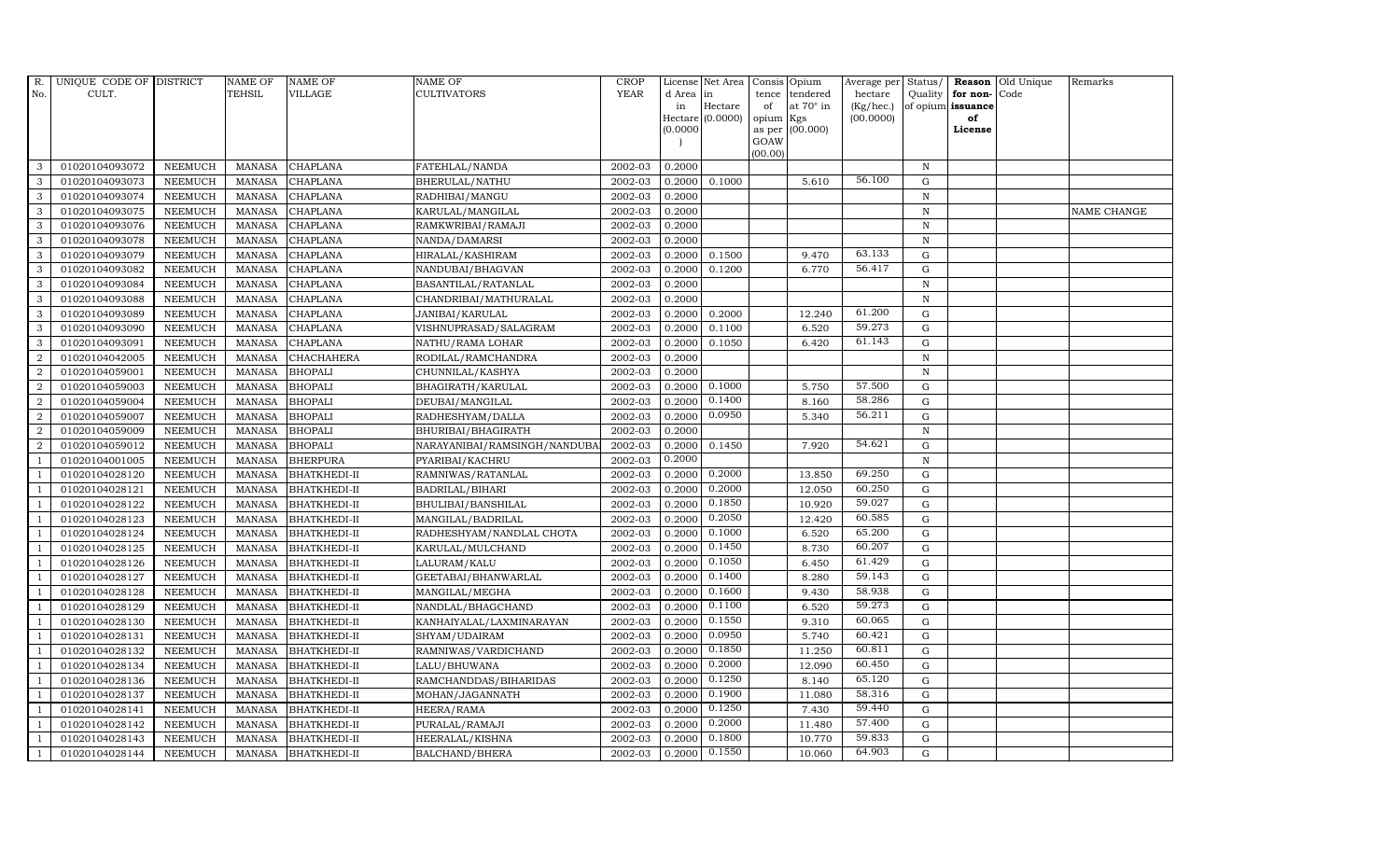| R.           | UNIQUE CODE OF DISTRICT |                | <b>NAME OF</b> | <b>NAME OF</b>      | <b>NAME OF</b>             | <b>CROP</b> |                 |                  | License Net Area Consis Opium               | Average per Status/    |              |                                   | <b>Reason</b> Old Unique | Remarks           |
|--------------|-------------------------|----------------|----------------|---------------------|----------------------------|-------------|-----------------|------------------|---------------------------------------------|------------------------|--------------|-----------------------------------|--------------------------|-------------------|
| No.          | CULT.                   |                | <b>TEHSIL</b>  | <b>VILLAGE</b>      | <b>CULTIVATORS</b>         | <b>YEAR</b> | d Area in<br>in | Hectare          | tence<br>tendered<br>at $70^\circ$ in<br>of | hectare                | Quality      | for non-Code<br>of opium issuance |                          |                   |
|              |                         |                |                |                     |                            |             |                 | Hectare (0.0000) | opium Kgs                                   | (Kg/hec.)<br>(00.0000) |              | of                                |                          |                   |
|              |                         |                |                |                     |                            |             | (0.0000)        |                  | as per (00.000)                             |                        |              | License                           |                          |                   |
|              |                         |                |                |                     |                            |             |                 |                  | GOAW                                        |                        |              |                                   |                          |                   |
|              | 01020104028147          | <b>NEEMUCH</b> | <b>MANASA</b>  | <b>BHATKHEDI-II</b> | DHAPUBAI/MANNALAL          | 2002-03     | 0.2000          | 0.0800           | (00.00)<br>4.560                            | 57.000                 | G            |                                   |                          |                   |
|              | 01020104028148          | <b>NEEMUCH</b> | <b>MANASA</b>  | <b>BHATKHEDI-II</b> | MOHANLAL/PARTHA            | 2002-03     | 0.2000          |                  |                                             |                        | $\, {\rm N}$ |                                   |                          |                   |
|              | 01020104028149          | <b>NEEMUCH</b> | <b>MANASA</b>  | <b>BHATKHEDI-II</b> | SHOBHARAM/RATANLAL         | 2002-03     | 0.2000          | 0.1800           | 10.930                                      | 60.722                 | $\mathbf G$  |                                   |                          |                   |
|              | 01020104028150          | <b>NEEMUCH</b> | <b>MANASA</b>  | <b>BHATKHEDI-II</b> | RAMCHAND/KISHNA            | 2002-03     | 0.2000          | 0.1550           | 9.210                                       | 59.419                 | $\mathbf G$  |                                   |                          |                   |
|              | 01020104028151          | <b>NEEMUCH</b> | <b>MANASA</b>  | <b>BHATKHEDI-II</b> | KAILASH BAI/OKARLAL        | 2002-03     | 0.2000          | 0.1050           | 6.930                                       | 66.000                 | G            |                                   |                          |                   |
|              | 01020104028152          | <b>NEEMUCH</b> | <b>MANASA</b>  | <b>BHATKHEDI-II</b> | KAILASHCHAND/NANDLAL       | 2002-03     | 0.2000          | 0.2000           | 11.040                                      | 55.200                 | G            |                                   |                          |                   |
|              | 01020104028153          | NEEMUCH        | <b>MANASA</b>  | <b>BHATKHEDI-II</b> | YOGESH KUMAR/RAMCHANDRA    | 2002-03     | 0.2000          | 0.0800           | 4.770                                       | 59.625                 | G            |                                   |                          |                   |
|              | 01020104028159          | <b>NEEMUCH</b> | <b>MANASA</b>  | <b>BHATKHEDI-II</b> | CHHAGANLAL/RAMLAL          | 2002-03     | 0.2000          |                  |                                             |                        | $\, {\rm N}$ |                                   |                          |                   |
|              | 01020104028161          | <b>NEEMUCH</b> | <b>MANASA</b>  | <b>BHATKHEDI-II</b> | RAMCHANDRA/GANGARAM        | 2002-03     | 0.2000          | 0.1900           | 11.390                                      | 59.947                 | $\mathbf G$  |                                   |                          |                   |
|              | 01020104028162          | <b>NEEMUCH</b> | <b>MANASA</b>  | <b>BHATKHEDI-II</b> | BALCHAND/PARTHA            | 2002-03     | 0.2000          | 0.2050           | 13.130                                      | 64.049                 | G            |                                   |                          |                   |
|              | 01020104028163          | <b>NEEMUCH</b> | <b>MANASA</b>  | <b>BHATKHEDI-II</b> | NANDLAL/VARDICHAND         | 2002-03     | 0.2000          |                  |                                             |                        | $\mathbf N$  |                                   |                          |                   |
|              | 01020104028164          | <b>NEEMUCH</b> | <b>MANASA</b>  | <b>BHATKHEDI-II</b> | NOJIBAI/KASHIRAM           | 2002-03     | 0.2000          | 0.1200           | 6.980                                       | 58.167                 | G            |                                   |                          |                   |
|              | 01020104028167          | <b>NEEMUCH</b> | <b>MANASA</b>  | <b>BHATKHEDI-II</b> | DALURAM/MATHURALAL         | 2002-03     | 0.2000          | 0.1600           | 8.080                                       | 50.500                 | $\mathbf G$  | 04                                |                          |                   |
|              | 01020104028168          | <b>NEEMUCH</b> | <b>MANASA</b>  | <b>BHATKHEDI-II</b> | MOTYABAI/MANGILAL          | 2002-03     | 0.2000          | 0.1700           | 11.430                                      | 67.235                 | $\mathbf G$  |                                   |                          |                   |
|              | 01020104028169          | <b>NEEMUCH</b> | <b>MANASA</b>  | <b>BHATKHEDI-II</b> | BHANWARLAL/SHANKARLAL      | 2002-03     | 0.2000          | 0.2000           | 11.160                                      | 55.800                 | G            |                                   |                          | TRANSFER/ AKHEPUR |
|              | 01020104028170          | <b>NEEMUCH</b> | <b>MANASA</b>  | <b>BHATKHEDI-II</b> | KANCHANBAI/RAMESHWAR       | 2002-03     | 0.2000          | 0.1000           | 5.680                                       | 56.800                 | G            |                                   |                          |                   |
|              | 01020104028171          | <b>NEEMUCH</b> | <b>MANASA</b>  | <b>BHATKHEDI-II</b> | SHYAMSUNDER/BHANWARLAL     | 2002-03     | 0.2000          | 0.1250           | 7.030                                       | 56.240                 | G            |                                   |                          |                   |
|              | 01020104028172          | <b>NEEMUCH</b> | <b>MANASA</b>  | <b>BHATKHEDI-II</b> | VIDHYA/LAXMINARAYAN        | 2002-03     | 0.2000          |                  |                                             |                        | $\, {\rm N}$ |                                   |                          |                   |
|              | 01020104028173          | <b>NEEMUCH</b> | <b>MANASA</b>  | <b>BHATKHEDI-II</b> | GEETABAI/MODIRAM           | 2002-03     | 0.2000          | 0.1900           | 12.110                                      | 63.737                 | ${\rm G}$    |                                   |                          |                   |
|              | 01020104028175          | <b>NEEMUCH</b> | <b>MANASA</b>  | <b>BHATKHEDI-II</b> | PARUBAI/MATHURALAL         | 2002-03     | 0.2000          | 0.0950           | 5.510                                       | 58.000                 | G            |                                   |                          |                   |
|              | 01020104028177          | <b>NEEMUCH</b> | <b>MANASA</b>  | <b>BHATKHEDI-II</b> | GHISALAL/RAMCHANDRA        | 2002-03     | 0.2000          | 0.1200           | 7.060                                       | 58.833                 | G            |                                   |                          |                   |
|              | 01020104028179          | <b>NEEMUCH</b> | <b>MANASA</b>  | <b>BHATKHEDI-II</b> | RAMCHANDRA/MANGILAL        | 2002-03     | 0.2000          | 0.1600           | 9.620                                       | 60.125                 | G            |                                   |                          |                   |
| $\mathbf{1}$ | 01020104028180          | <b>NEEMUCH</b> | <b>MANASA</b>  | <b>BHATKHEDI-II</b> | BAGDIRAM/PARTHA            | 2002-03     | 0.2000          | 0.2000           | 11.640                                      | 58.200                 | G            |                                   |                          |                   |
|              | 01020104028181          | <b>NEEMUCH</b> | <b>MANASA</b>  | <b>BHATKHEDI-II</b> | PRATAPBAI/BALAJI           | 2002-03     | 0.2000          | 0.1050           | 5.980                                       | 56.952                 | ${\rm G}$    |                                   |                          |                   |
|              | 01020104028182          | <b>NEEMUCH</b> | <b>MANASA</b>  | <b>BHATKHEDI-II</b> | KAILASH/MANGILAL MALI      | 2002-03     | 0.2000          | 0.1300           | 7.740                                       | 59.538                 | G            |                                   |                          |                   |
|              | 01020104028186          | <b>NEEMUCH</b> | <b>MANASA</b>  | <b>BHATKHEDI-II</b> | HIRABAI/NANDLAL            | 2002-03     | 0.2000          |                  |                                             |                        | $\, {\rm N}$ |                                   |                          |                   |
|              | 01020104028188          | <b>NEEMUCH</b> | <b>MANASA</b>  | <b>BHATKHEDI-II</b> | MOHANLAL/JAGANNATH CHAMAR  | 2002-03     | 0.2000          | 0.1000           | 5.790                                       | 57.900                 | G            |                                   |                          |                   |
|              | 01020104028190          | <b>NEEMUCH</b> | <b>MANASA</b>  | <b>BHATKHEDI-II</b> | BANSHILAL/NANDLAL          | 2002-03     | 0.2000          | 0.1450           | 9.310                                       | 64.207                 | ${\rm G}$    |                                   |                          |                   |
|              | 01020104028191          | <b>NEEMUCH</b> | <b>MANASA</b>  | <b>BHATKHEDI-II</b> | DALIBAI/CHHAGANLAL         | 2002-03     | 0.2000          | 0.0950           | 5.490                                       | 57.789                 | ${\rm G}$    |                                   |                          |                   |
|              | 01020104028192          | <b>NEEMUCH</b> | <b>MANASA</b>  | <b>BHATKHEDI-II</b> | VENKTASHKUMAR/LAXMINARAYAN | 2002-03     | 0.2000          | 0.1900           | 10.480                                      | 55.158                 | G            |                                   |                          |                   |
|              | 01020104028194          | <b>NEEMUCH</b> | <b>MANASA</b>  | <b>BHATKHEDI-II</b> | BAPULAL/NANURAM            | 2002-03     | 0.2000          |                  |                                             |                        | $\, {\rm N}$ |                                   |                          |                   |
|              | 01020104028195          | <b>NEEMUCH</b> | <b>MANASA</b>  | <b>BHATKHEDI-II</b> | MANGILAL/RUGHNATH          | 2002-03     | 0.2000          | 0.1650           | 8.950                                       | 54.242                 | $\mathbf G$  |                                   |                          |                   |
|              | 01020104028196          | <b>NEEMUCH</b> | <b>MANASA</b>  | <b>BHATKHEDI-II</b> | RATANIBAI/RATANLAL         | 2002-03     | 0.2000          | 0.1550           | 8.440                                       | 54.452                 | ${\rm G}$    |                                   |                          |                   |
|              | 01020104028198          | <b>NEEMUCH</b> | <b>MANASA</b>  | <b>BHATKHEDI-II</b> | BHANWARLAL/LAXMAN          | 2002-03     | 0.2000          | 0.0950           | 6.080                                       | 64.000                 | $\mathbf G$  |                                   |                          |                   |
|              | 01020104028201          | <b>NEEMUCH</b> | <b>MANASA</b>  | <b>BHATKHEDI-II</b> | UDAIRAM/NANURAM            | 2002-03     | 0.2000          | 0.2050           | 12.510                                      | 61.024                 | $\mathbf G$  |                                   |                          |                   |
|              | 01020104028202          | <b>NEEMUCH</b> | <b>MANASA</b>  | <b>BHATKHEDI-II</b> | RAMESHWAR/BHERULAL         | 2002-03     | 0.2000          | 0.2050           | 10.480                                      | 51.122                 | ${\rm G}$    | 04                                |                          |                   |
|              | 01020104028203          | <b>NEEMUCH</b> | <b>MANASA</b>  | <b>BHATKHEDI-II</b> | PARBHULAL/NARAYAN          | 2002-03     | 0.2000          | 0.1000           | 6.240                                       | 62.400                 | G            |                                   |                          |                   |
|              | 01020104028204          | <b>NEEMUCH</b> | <b>MANASA</b>  | <b>BHATKHEDI-II</b> | KISHANLAL/MANA             | 2002-03     | 0.2000          | 0.1000           | 5.860                                       | 58.600                 | ${\rm G}$    |                                   |                          |                   |
| $\mathbf{1}$ | 01020104028206          | <b>NEEMUCH</b> | <b>MANASA</b>  | <b>BHATKHEDI-II</b> | LAXMINARAYAN/PARTHA        | 2002-03     | 0.2000          | 0.2000           | 11.130                                      | 55.650                 | $\mathbf G$  |                                   |                          |                   |
|              | 01020104028207          | <b>NEEMUCH</b> | <b>MANASA</b>  | <b>BHATKHEDI-II</b> | MANGILAL/RAMLAL            | 2002-03     | 0.2000          | 0.1450           | 7.490                                       | 51.655                 | $\mathbf G$  | 04                                |                          |                   |
| $\mathbf{1}$ | 01020104028209          | <b>NEEMUCH</b> | MANASA         | <b>BHATKHEDI-II</b> | PRABHULAL/SHANKARLAL       | 2002-03     | 0.2000          | 0.1850           | 11.360                                      | 61.405                 | G            |                                   |                          |                   |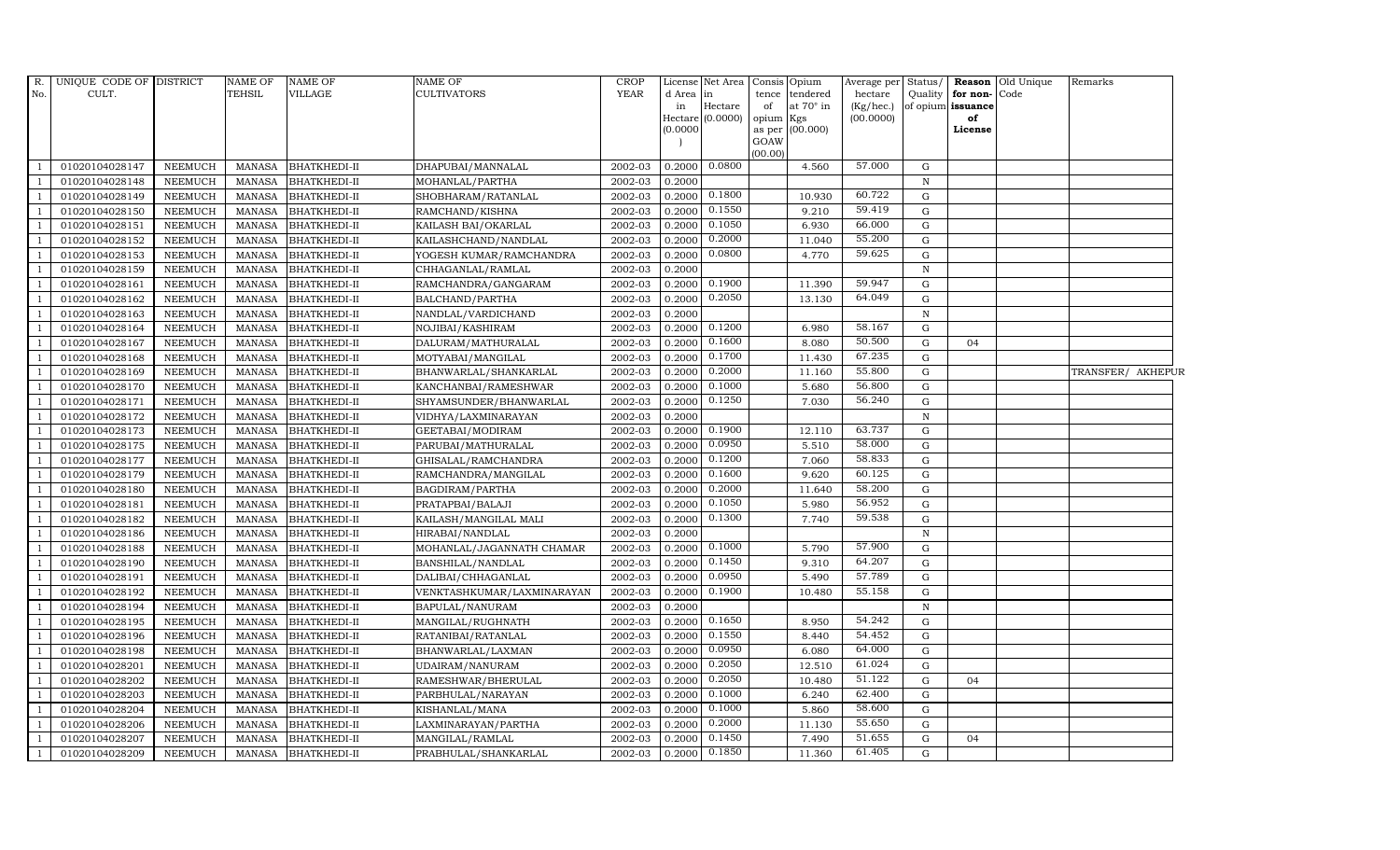|                | R. UNIQUE CODE OF DISTRICT |                | NAME OF       | <b>NAME OF</b>      | <b>NAME OF</b>            | <b>CROP</b> |           | License Net Area Consis Opium |           |                  |           |              |                      | Average per Status/ <b>Reason</b> Old Unique | Remarks                                     |  |
|----------------|----------------------------|----------------|---------------|---------------------|---------------------------|-------------|-----------|-------------------------------|-----------|------------------|-----------|--------------|----------------------|----------------------------------------------|---------------------------------------------|--|
| No.            | CULT.                      |                | TEHSIL        | VILLAGE             | <b>CULTIVATORS</b>        | <b>YEAR</b> | d Area in |                               | tence     | tendered         | hectare   |              | Quality for non-Code |                                              |                                             |  |
|                |                            |                |               |                     |                           |             | in        | Hectare                       | of        | at $70^\circ$ in | (Kg/hec.) |              | of opium issuance    |                                              |                                             |  |
|                |                            |                |               |                     |                           |             | (0.0000)  | Hectare $(0.0000)$            | opium Kgs | as per (00.000)  | (00.0000) |              | of<br>License        |                                              |                                             |  |
|                |                            |                |               |                     |                           |             |           |                               | GOAW      |                  |           |              |                      |                                              |                                             |  |
|                |                            |                |               |                     |                           |             |           |                               | (00.00)   |                  |           |              |                      |                                              |                                             |  |
|                | 01020104028212             | NEEMUCH        | MANASA        | <b>BHATKHEDI-II</b> | SHANTILAL/SHANKARLAL      | 2002-03     |           | 0.2000 0.1050                 |           | 5.970            | 56.857    | $\mathbf G$  |                      |                                              |                                             |  |
| $\overline{1}$ | 01020104028214             | <b>NEEMUCH</b> | <b>MANASA</b> | <b>BHATKHEDI-II</b> | KARULAL/RAMAJI            | 2002-03     | 0.2000    | 0.0950                        |           | 5.730            | 60.316    | G            |                      |                                              |                                             |  |
|                | 01020104028215             | <b>NEEMUCH</b> | <b>MANASA</b> | <b>BHATKHEDI-II</b> | BHERULAL/KHEMAJI          | 2002-03     | 0.2000    | 0.1850                        |           | 10.860           | 58.703    | G            |                      |                                              |                                             |  |
|                | 01020104028216             | <b>NEEMUCH</b> | <b>MANASA</b> | <b>BHATKHEDI-II</b> | GORDHANLAL/PYARCHAND      | 2002-03     |           | $0.2000$ $0.1650$             |           | 9.110            | 55.212    | G            |                      |                                              |                                             |  |
|                | 01020104028217             | <b>NEEMUCH</b> | <b>MANASA</b> | <b>BHATKHEDI-II</b> | GOPALCHAND/BALCHAND       | 2002-03     | 0.2000    | 0.0850                        |           | 4.720            | 55.529    | G            |                      |                                              |                                             |  |
| $\overline{1}$ | 01020104028218             | NEEMUCH        | <b>MANASA</b> | <b>BHATKHEDI-II</b> | JAGDISH/NARAYAN           | 2002-03     |           | $0.2000$ $0.1500$             |           | 9.050            | 60.333    | G            |                      |                                              |                                             |  |
|                | 01020104028219             | NEEMUCH        | <b>MANASA</b> | <b>BHATKHEDI-II</b> | RUPCHANDRA/RAMLAL         | 2002-03     | 0.2000    | 0.1400                        |           | 8.440            | 60.286    | G            |                      |                                              |                                             |  |
|                | 01020104028223             | <b>NEEMUCH</b> | <b>MANASA</b> | <b>BHATKHEDI-II</b> | RAMNARAYAN/BHONA SUTHAR   | 2002-03     | 0.2000    | 0.1950                        |           | 12.190           | 62.513    | G            |                      |                                              |                                             |  |
|                | 01020104028225             | NEEMUCH        | <b>MANASA</b> | <b>BHATKHEDI-II</b> | PRATAPSINGH/PARTHESINGH   | 2002-03     | 0.2000    | 0.1500                        |           | 9.080            | 60.533    | G            |                      |                                              |                                             |  |
|                | 01020104028226             | <b>NEEMUCH</b> | <b>MANASA</b> | <b>BHATKHEDI-II</b> | SHAMBHULAL/MANGILAL       | 2002-03     | 0.2000    | 0.2000                        |           | 11.560           | 57.800    | G            |                      |                                              |                                             |  |
| $\overline{1}$ | 01020104028230             | NEEMUCH        | <b>MANASA</b> | <b>BHATKHEDI-II</b> | BHURIBAI/FATTA BALAI      | 2002-03     |           | 0.2000 0.1450                 |           | 8.850            | 61.034    | G            |                      |                                              |                                             |  |
|                | 01020104028231             | NEEMUCH        | <b>MANASA</b> | <b>BHATKHEDI-II</b> | GITABAI/NANDLAL           | 2002-03     | 0.2000    | 0.1350                        |           | 8.290            | 61.407    | G            |                      |                                              | NAME CHANGE                                 |  |
|                | 01020104028232             | <b>NEEMUCH</b> | <b>MANASA</b> | <b>BHATKHEDI-II</b> | MEGHRAJ/KASHIRAM KACHHAVA | 2002-03     | 0.2000    | 0.1750                        |           | 9.830            | 56.171    | G            |                      |                                              |                                             |  |
|                | 01020104028233             | <b>NEEMUCH</b> | <b>MANASA</b> | <b>BHATKHEDI-II</b> | GHISALAL/KACHRULAL        | 2002-03     |           | $0.2000$ $0.1450$             |           | 8.820            | 60.828    | G            |                      |                                              |                                             |  |
| -1             | 01020104028234             | <b>NEEMUCH</b> | <b>MANASA</b> | <b>BHATKHEDI-II</b> | PARMANAND/RAMAJI          | 2002-03     | 0.2000    | 0.0950                        |           | 5.710            | 60.105    | G            |                      |                                              |                                             |  |
| -1             | 01020104028235             | NEEMUCH        | <b>MANASA</b> | <b>BHATKHEDI-II</b> | JHAMAKLAL/SHIVNARAYAN     | 2002-03     |           | $0.2000 \quad 0.2000$         |           | 12.080           | 60.400    | G            |                      |                                              |                                             |  |
| $\overline{1}$ | 01020104028236             | <b>NEEMUCH</b> | <b>MANASA</b> | <b>BHATKHEDI-II</b> | BHERULAL/KACHRU           | 2002-03     | 0.2000    | 0.1350                        |           | 9.200            | 68.148    | G            |                      |                                              |                                             |  |
| $\overline{1}$ | 01020104028239             | <b>NEEMUCH</b> | <b>MANASA</b> | <b>BHATKHEDI-II</b> | MANGILAL/DHANNA           | 2002-03     | 0.2000    | 0.1100                        |           | 5.990            | 54.455    | G            |                      |                                              |                                             |  |
|                | 01020104028240             | <b>NEEMUCH</b> | <b>MANASA</b> | <b>BHATKHEDI-II</b> | DHANNA/ONKAR              | 2002-03     |           | $0.2000$ $0.0950$             |           | 5.770            | 60.737    | G            |                      |                                              |                                             |  |
|                | 01020104028248             | <b>NEEMUCH</b> | <b>MANASA</b> | <b>BHATKHEDI-II</b> | GHISALAL/JAGANNATH        | 2002-03     | 0.2000    |                               |           |                  |           | $\, {\rm N}$ |                      |                                              |                                             |  |
| $\overline{1}$ | 01020104028178             | NEEMUCH        | <b>MANASA</b> | <b>BHATKHEDI-II</b> | GHISIBAI/KASHIRAM         | 2002-03     |           | 0.2000 0.1550                 |           | 9.010            | 58.129    | G            |                      |                                              |                                             |  |
| $\overline{1}$ | 01020104028208             | <b>NEEMUCH</b> | <b>MANASA</b> | <b>BHATKHEDI-II</b> | BAPULAL/RAMLAL            | 2002-03     | 0.2000    | 0.0650                        |           | 3.760            | 57.846    | G            |                      |                                              |                                             |  |
| $\overline{1}$ | 01020104028249             | <b>NEEMUCH</b> | <b>MANASA</b> | <b>BHATKHEDI-II</b> | MOHANLAL/NANDLAL          | 2002-03     | 0.2000    | 0.1850                        |           | 10.910           | 58.973    | G            |                      |                                              |                                             |  |
|                | 01020104028250             | <b>NEEMUCH</b> | <b>MANASA</b> | <b>BHATKHEDI-II</b> | NARAYABAI/VARDICHAND      | 2002-03     |           | $0.2000 \mid 0.1200$          |           | 6.580            | 54.833    | G            |                      |                                              |                                             |  |
|                | 01020104028251             | <b>NEEMUCH</b> | <b>MANASA</b> | <b>BHATKHEDI-II</b> | GISIBAI/BADRILAL          | 2002-03     | 0.2000    |                               |           |                  |           | $\, {\rm N}$ |                      |                                              |                                             |  |
| - 1            | 01020104028327             | <b>NEEMUCH</b> | <b>MANASA</b> | <b>BHATKHEDI-II</b> | MOHANLAL/BHURA            | 2002-03     |           | $0.2000$ $\boxed{0.1150}$     |           | 6.570            | 57.130    | G            |                      |                                              |                                             |  |
|                | 01020104028254             | <b>NEEMUCH</b> | <b>MANASA</b> | <b>BHATKHEDI-II</b> | MANGIBAI/RAMCHANDRA DAS   | 2002-03     |           | $0.2000 \quad 0.1650$         |           | 10.160           | 61.576    | G            |                      |                                              |                                             |  |
| $\overline{1}$ | 01020104028261             | <b>NEEMUCH</b> | <b>MANASA</b> | <b>BHATKHEDI-II</b> | GITABAI/CHAGANLAL         | 2002-03     | 0.2000    |                               |           |                  |           | N            |                      |                                              |                                             |  |
|                | 01020104028262             | <b>NEEMUCH</b> | <b>MANASA</b> | <b>BHATKHEDI-II</b> | DHURALAL/BHANWARLAL       | 2002-03     |           | $0.2000$ $0.1000$             |           | 5.350            | 53.500    | G            |                      |                                              |                                             |  |
|                | 01020104028263             | <b>NEEMUCH</b> | <b>MANASA</b> | <b>BHATKHEDI-II</b> | HARISHANKAR/BADRILAL      | 2002-03     | 0.2000    |                               |           |                  |           | $\, {\bf N}$ |                      |                                              |                                             |  |
|                | 01020104028075             | NEEMUCH        | <b>MANASA</b> | <b>BHATKHEDI-II</b> | NARAYAN/SITARAM           | 2002-03     |           | $0.2000$ $0.2000$             |           | 12.290           | 61.450    | G            |                      |                                              |                                             |  |
|                | 01020104028166             | NEEMUCH        | <b>MANASA</b> | <b>BHATKHEDI-II</b> | KISHANLAL/NATHU           | 2002-03     |           | $0.2000$ $0.1600$             |           | 9.060            | 56.625    | G            |                      | 01020104004035                               |                                             |  |
| $\overline{1}$ | 01020104028266             | <b>NEEMUCH</b> | <b>MANASA</b> | <b>BHATKHEDI-II</b> | JAGDISH/SHANKARLAL        | 2002-03     |           | $0.2000 \mid 0.1600$          |           | 9.160            | 57.250    | G            |                      |                                              | 0102010400400 NAME CHANGE/ TRANSFER/AKHEPUR |  |
| -1             | 01020104028228             | <b>NEEMUCH</b> | <b>MANASA</b> | <b>BHATKHEDI-II</b> | <b>BANSHILAL/BIHARI</b>   | 2002-03     | 0.2000    | 0.1050                        |           | 6.020            | 57.333    | G            |                      | 01020104004031                               |                                             |  |
|                | 01020104028003             | <b>NEEMUCH</b> | <b>MANASA</b> | <b>BHATKHEDI-I</b>  | KACHRU/HEERA              | 2002-03     | 0.2000    | 0.1050                        |           | 6.810            | 64.857    | G            |                      |                                              |                                             |  |
| $\overline{1}$ | 01020104028004             | <b>NEEMUCH</b> | <b>MANASA</b> | <b>BHATKHEDI-I</b>  | BHAGWATIBAI/KACHRU        | 2002-03     | 0.2000    | 0.1850                        |           | 11.150           | 60.270    | G            |                      |                                              |                                             |  |
| - 1            | 01020104028005             | <b>NEEMUCH</b> | <b>MANASA</b> | <b>BHATKHEDI-I</b>  | SEVA/DALU                 | 2002-03     | 0.2000    | 0.1000                        |           | 5.930            | 59.300    | G            |                      |                                              |                                             |  |
| $\overline{1}$ | 01020104028006             | <b>NEEMUCH</b> | <b>MANASA</b> | <b>BHATKHEDI-I</b>  | RAMCHANDRA/NANA           | 2002-03     |           | $0.2000$ $0.1250$             |           | 7.060            | 56.480    | G            |                      |                                              |                                             |  |
| $\overline{1}$ | 01020104028007             | <b>NEEMUCH</b> | <b>MANASA</b> | <b>BHATKHEDI-I</b>  | BADRILAL/ONKARLAL         | 2002-03     | 0.2000    | 0.1350                        |           | 8.430            | 62.444    | G            |                      |                                              |                                             |  |
|                | 01020104028008             | <b>NEEMUCH</b> | <b>MANASA</b> | <b>BHATKHEDI-I</b>  | BHERULAL/BALA             | 2002-03     | 0.2000    | 0.1750                        |           | 10.640           | 60.800    | G            |                      |                                              |                                             |  |
|                | 01020104028009             | NEEMUCH        | MANASA        | <b>BHATKHEDI-I</b>  | RAMPRASAD/MEGHA           | 2002-03     | 0.2000    | 0.2050                        |           | 12.690           | 61.902    | G            |                      |                                              |                                             |  |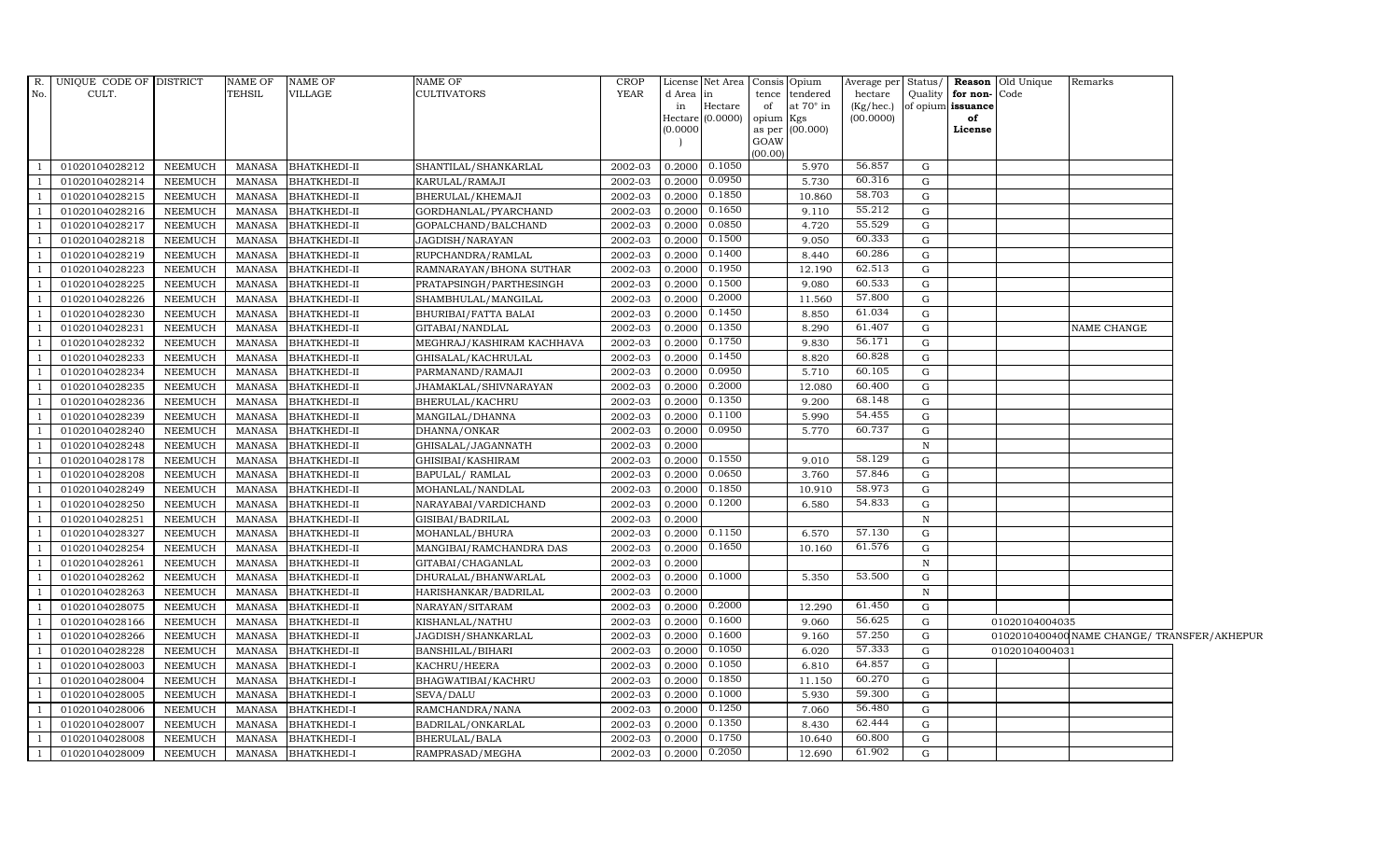| $R_{\cdot}$    | UNIQUE CODE OF DISTRICT |                | <b>NAME OF</b> | <b>NAME OF</b>     | <b>NAME OF</b>         | <b>CROP</b> |           | License Net Area |           | Consis Opium     | Average per | Status/      |                   | <b>Reason</b> Old Unique | Remarks     |
|----------------|-------------------------|----------------|----------------|--------------------|------------------------|-------------|-----------|------------------|-----------|------------------|-------------|--------------|-------------------|--------------------------|-------------|
| No.            | CULT.                   |                | TEHSIL         | VILLAGE            | CULTIVATORS            | <b>YEAR</b> | d Area in |                  | tence     | tendered         | hectare     | Quality      | for non-Code      |                          |             |
|                |                         |                |                |                    |                        |             | in        | Hectare          | of        | at $70^\circ$ in | (Kg/hec.)   |              | of opium issuance |                          |             |
|                |                         |                |                |                    |                        |             |           | Hectare (0.0000) | opium Kgs |                  | (00.0000)   |              | of                |                          |             |
|                |                         |                |                |                    |                        |             | (0.0000)  |                  | GOAW      | as per (00.000)  |             |              | License           |                          |             |
|                |                         |                |                |                    |                        |             |           |                  | (00.00)   |                  |             |              |                   |                          |             |
|                | 01020104028010          | <b>NEEMUCH</b> | MANASA         | <b>BHATKHEDI-I</b> | RAMSUKH/RATANLAL       | 2002-03     | 0.2000    | 0.1950           |           | 12.270           | 62.923      | G            |                   |                          |             |
| -1             | 01020104028011          | <b>NEEMUCH</b> | MANASA         | <b>BHATKHEDI-I</b> | RUKMANIBAI/RAMCHANDRA  | 2002-03     | 0.2000    | 0.2000           |           | 11.820           | 59.100      | $\mathbf G$  |                   |                          |             |
|                | 01020104028012          | <b>NEEMUCH</b> | <b>MANASA</b>  | <b>BHATKHEDI-I</b> | KANHAIYALAL/SHANKARLAL | 2002-03     | 0.2000    | 0.2000           |           | 12.260           | 61.300      | G            |                   |                          |             |
|                | 01020104028014          | <b>NEEMUCH</b> | MANASA         | <b>BHATKHEDI-I</b> | BHANWARLAL/NARAYAN     | 2002-03     | 0.2000    | 0.1650           |           | 10.800           | 65.455      | ${\rm G}$    |                   |                          |             |
| $\overline{1}$ | 01020104028015          | <b>NEEMUCH</b> | <b>MANASA</b>  | <b>BHATKHEDI-I</b> | SHRINIWAS/NANDLAL      | 2002-03     | 0.2000    | 0.1850           |           | 10.940           | 59.135      | ${\rm G}$    |                   |                          |             |
| $\overline{1}$ | 01020104028016          | NEEMUCH        | <b>MANASA</b>  | <b>BHATKHEDI-I</b> | MOHANBAI/BHAGCHAND     | 2002-03     | 0.2000    | 0.1350           |           | 8.390            | 62.148      | G            |                   |                          |             |
| $\overline{1}$ | 01020104028017          | <b>NEEMUCH</b> | MANASA         | <b>BHATKHEDI-I</b> | SHIVLAL/BHANWARLAL     | 2002-03     | 0.2000    | 0.2000           |           | 11.610           | 58.050      | $\mathbf G$  |                   |                          |             |
| $\overline{1}$ | 01020104028019          | <b>NEEMUCH</b> | <b>MANASA</b>  | <b>BHATKHEDI-I</b> | SOHANBAI/FULCHAND      | 2002-03     | 0.2000    | 0.1850           |           | 11.820           | 63.892      | $\mathbf G$  |                   |                          |             |
|                | 01020104028021          | <b>NEEMUCH</b> | <b>MANASA</b>  | <b>BHATKHEDI-I</b> | VARJIBAI/MOTI          | 2002-03     | 0.2000    |                  |           |                  |             | $\mathbf N$  |                   |                          |             |
| $\overline{1}$ | 01020104028022          | <b>NEEMUCH</b> | <b>MANASA</b>  | <b>BHATKHEDI-I</b> | JAGDISH/KISHANLAL      | 2002-03     | 0.2000    | 0.2000           |           | 12.040           | 60.200      | $\mathbf G$  |                   |                          |             |
| -1             | 01020104028023          | <b>NEEMUCH</b> | <b>MANASA</b>  | <b>BHATKHEDI-I</b> | GOPAL/BHAGCHAND        | 2002-03     | 0.2000    | 0.1850           |           | 11.700           | 63.243      | ${\rm G}$    |                   |                          |             |
| $\overline{1}$ | 01020104028024          | <b>NEEMUCH</b> | <b>MANASA</b>  | <b>BHATKHEDI-I</b> | KACHRU/MANGILAL        | 2002-03     | 0.2000    | 0.1450           |           | 8.930            | 61.586      | $\mathbf G$  |                   |                          |             |
| $\overline{1}$ | 01020104028025          | <b>NEEMUCH</b> | <b>MANASA</b>  | <b>BHATKHEDI-I</b> | RAMPRASAD/LAXMICHAND   | 2002-03     | 0.2000    | 0.2000           |           | 11.760           | 58.800      | $\mathbf G$  |                   |                          |             |
|                | 01020104028026          | <b>NEEMUCH</b> | <b>MANASA</b>  | <b>BHATKHEDI-I</b> | PRABHULAL/NARAYAN      | 2002-03     | 0.2000    | 0.1950           |           | 11.680           | 59.897      | G            |                   |                          |             |
|                | 01020104028027          | <b>NEEMUCH</b> | <b>MANASA</b>  | BHATKHEDI-I        | GANGABAI/NANDLAL       | 2002-03     | 0.2000    | 0.1550           |           | 8.040            | 51.871      | $\mathbf G$  | 04                |                          |             |
| $\overline{1}$ | 01020104028030          | <b>NEEMUCH</b> | <b>MANASA</b>  | <b>BHATKHEDI-I</b> | MADANLAL/RATANLAL      | 2002-03     | 0.2000    | 0.1900           |           | 12.600           | 66.316      | G            |                   |                          |             |
| $\overline{1}$ | 01020104028031          | <b>NEEMUCH</b> | <b>MANASA</b>  | <b>BHATKHEDI-I</b> | RATNIBAI/NARAYAN       | 2002-03     | 0.2000    | 0.1550           |           | 8.990            | 58.000      | G            |                   |                          |             |
| $\overline{1}$ | 01020104028032          | <b>NEEMUCH</b> | <b>MANASA</b>  | <b>BHATKHEDI-I</b> | MANGILAL/SHANKARLAL    | 2002-03     | 0.2000    | 0.0950           |           | 5.590            | 58.842      | $\mathbf G$  |                   |                          |             |
|                | 01020104028033          | <b>NEEMUCH</b> | <b>MANASA</b>  | <b>BHATKHEDI-I</b> | BAGDIRAM/LAKHMA        | 2002-03     | 0.2000    | 0.1450           |           | 8.040            | 55.448      | $\mathbf G$  |                   |                          | NAME CHANGE |
|                | 01020104028034          | <b>NEEMUCH</b> | <b>MANASA</b>  | <b>BHATKHEDI-I</b> | NANDLAL/JAGANNATH      | 2002-03     | 0.2000    | 0.2000           |           | 11.190           | 55.950      | $\mathbf G$  |                   |                          |             |
| $\overline{1}$ | 01020104028035          | <b>NEEMUCH</b> | <b>MANASA</b>  | <b>BHATKHEDI-I</b> | NANDLAL/BABRU          | 2002-03     | 0.2000    | 0.1700           |           | 10.300           | 60.588      | G            |                   |                          |             |
| $\overline{1}$ | 01020104028036          | <b>NEEMUCH</b> | MANASA         | <b>BHATKHEDI-I</b> | BHAGIRATH / MOHANLAL   | 2002-03     | 0.2000    | 0.0950           |           | 5.820            | 61.263      | G            |                   |                          |             |
| $\overline{1}$ | 01020104028037          | <b>NEEMUCH</b> | MANASA         | <b>BHATKHEDI-I</b> | KASTURIBAI/TARACHAND   | 2002-03     | 0.2000    | 0.1450           |           | 9.140            | 63.034      | G            |                   |                          |             |
|                | 01020104028039          | <b>NEEMUCH</b> | <b>MANASA</b>  | <b>BHATKHEDI-I</b> | LAXMANSINGH/RAMSINGH   | 2002-03     | 0.2000    |                  |           |                  |             | ${\bf N}$    |                   |                          |             |
|                | 01020104028042          | <b>NEEMUCH</b> | <b>MANASA</b>  | BHATKHEDI-I        | HEERALAL/MOHANLAL      | 2002-03     | 0.2000    | 0.1850           |           | 11.680           | 63.135      | G            |                   |                          |             |
| -1             | 01020104028044          | <b>NEEMUCH</b> | <b>MANASA</b>  | <b>BHATKHEDI-I</b> | DINBANDHU/ JAGANNATH   | 2002-03     | 0.2000    | 0.1400           |           | 8.430            | 60.214      | G            |                   |                          |             |
|                | 01020104028045          | <b>NEEMUCH</b> | <b>MANASA</b>  | <b>BHATKHEDI-I</b> | KAILASH/ONKARLAL       | 2002-03     | 0.2000    |                  |           |                  |             | $\mathbf F$  |                   |                          |             |
| $\overline{1}$ | 01020104028046          | <b>NEEMUCH</b> | <b>MANASA</b>  | BHATKHEDI-I        | LAXMINARAYAN/KHEMRAJ   | 2002-03     | 0.2000    | 0.1400           |           | 9.430            | 67.357      | $\mathbf G$  |                   |                          |             |
| $\overline{1}$ | 01020104028048          | <b>NEEMUCH</b> | <b>MANASA</b>  | <b>BHATKHEDI-I</b> | BADAMBAI/ONKARLAL      | 2002-03     | 0.2000    | 0.1500           |           | 9.700            | 64.667      | $\mathbf G$  |                   |                          |             |
|                | 01020104028049          | <b>NEEMUCH</b> | <b>MANASA</b>  | BHATKHEDI-I        | GHISALAL/NARAYAN       | 2002-03     | 0.2000    | 0.1700           |           | 9.940            | 58.471      | $\mathbf G$  |                   |                          |             |
| $\overline{1}$ | 01020104028051          | <b>NEEMUCH</b> | <b>MANASA</b>  | <b>BHATKHEDI-I</b> | MADHUDAS/HARIDAS       | 2002-03     | 0.2000    |                  |           |                  |             | $\, {\rm N}$ |                   |                          |             |
|                | 01020104028052          | <b>NEEMUCH</b> | MANASA         | <b>BHATKHEDI-I</b> | MANGILAL/CHAMPALAL     | 2002-03     | 0.2000    | 0.0400           |           | 2.170            | 54.250      | $\mathbf G$  |                   |                          |             |
| $\overline{1}$ | 01020104028053          | <b>NEEMUCH</b> | <b>MANASA</b>  | BHATKHEDI-I        | MANGILAL/BHERA         | 2002-03     | 0.2000    | 0.1450           |           | 9.010            | 62.138      | $\mathbf G$  |                   |                          |             |
| $\overline{1}$ | 01020104028054          | <b>NEEMUCH</b> | <b>MANASA</b>  | <b>BHATKHEDI-I</b> | CHUNNIBAI/NARAYAN      | 2002-03     | 0.2000    | 0.1000           |           | 5.470            | 54.700      | $\mathbf G$  |                   |                          |             |
|                | 01020104028055          | <b>NEEMUCH</b> | <b>MANASA</b>  | BHATKHEDI-I        | KALURAM/LAXMICHAND     | 2002-03     | 0.2000    | 0.1000           |           | 5.920            | 59.200      | $\mathbf G$  |                   |                          |             |
| $\overline{1}$ | 01020104028058          | <b>NEEMUCH</b> | <b>MANASA</b>  | <b>BHATKHEDI-I</b> | BABULAL/CHAMPALAL      | 2002-03     | 0.2000    | 0.1450           |           | 8.780            | 60.552      | ${\rm G}$    |                   |                          |             |
| $\overline{1}$ | 01020104028059          | <b>NEEMUCH</b> | <b>MANASA</b>  | <b>BHATKHEDI-I</b> | MANNALAL/JAGANNATH     | 2002-03     | 0.2000    | 0.1900           |           | 11.130           | 58.579      | ${\rm G}$    |                   |                          |             |
| 1              | 01020104028060          | <b>NEEMUCH</b> | <b>MANASA</b>  | BHATKHEDI-I        | BALURAM/KISHANLAL      | 2002-03     | 0.2000    | 0.1850           |           | 10.790           | 58.324      | ${\rm G}$    |                   |                          |             |
| $\overline{1}$ | 01020104028061          | <b>NEEMUCH</b> | <b>MANASA</b>  | <b>BHATKHEDI-I</b> | GHISALAL/GOKUL         | 2002-03     | 0.2000    | 0.1000           |           | 5.580            | 55.800      | $\mathbf G$  |                   |                          |             |
|                | 01020104028063          | <b>NEEMUCH</b> | <b>MANASA</b>  | <b>BHATKHEDI-I</b> | MOHANLAL/RAMLAL        | 2002-03     | 0.2000    | 0.1550           |           | 9.560            | 61.677      | $\mathbf G$  |                   |                          |             |
| $\mathbf{1}$   | 01020104028065          | <b>NEEMUCH</b> | MANASA         | <b>BHATKHEDI-I</b> | KHEMRAJ/CHHAGAN        | 2002-03     | 0.2000    | 0.0650           |           | 3.830            | 58.923      | G            |                   |                          |             |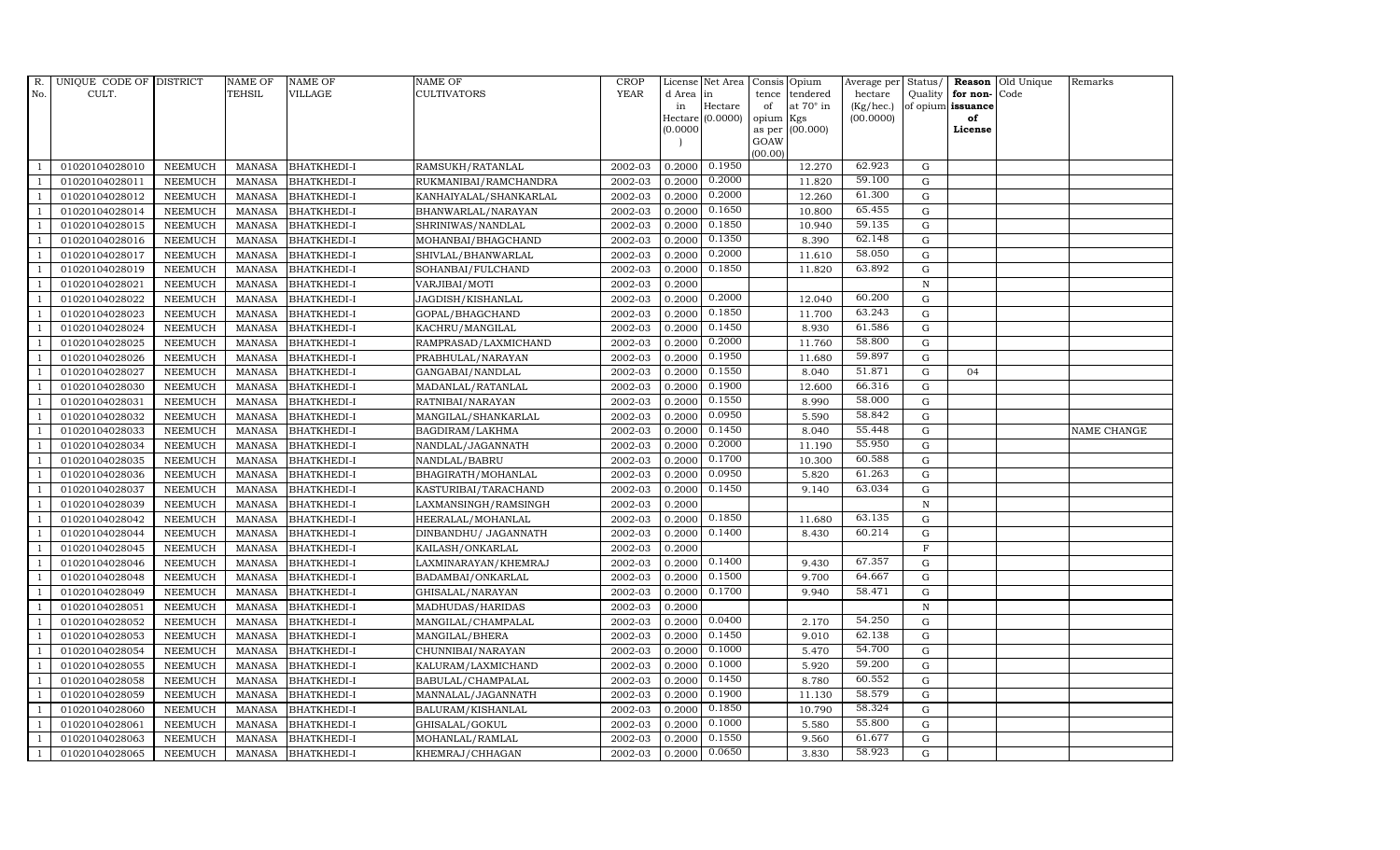| $R_{\cdot}$    | UNIQUE CODE OF DISTRICT |                | <b>NAME OF</b> | <b>NAME OF</b>     | <b>NAME OF</b>          | <b>CROP</b> |           | License Net Area |           | Consis Opium     | Average per | Status/      |                   | Reason Old Unique | Remarks |
|----------------|-------------------------|----------------|----------------|--------------------|-------------------------|-------------|-----------|------------------|-----------|------------------|-------------|--------------|-------------------|-------------------|---------|
| No.            | CULT.                   |                | TEHSIL         | VILLAGE            | <b>CULTIVATORS</b>      | <b>YEAR</b> | d Area in |                  | tence     | tendered         | hectare     | Quality      | for non-Code      |                   |         |
|                |                         |                |                |                    |                         |             | in        | Hectare          | of        | at $70^\circ$ in | (Kg/hec.)   |              | of opium issuance |                   |         |
|                |                         |                |                |                    |                         |             |           | Hectare (0.0000) | opium Kgs |                  | (00.0000)   |              | of                |                   |         |
|                |                         |                |                |                    |                         |             | (0.0000)  |                  | GOAW      | as per (00.000)  |             |              | License           |                   |         |
|                |                         |                |                |                    |                         |             |           |                  | (00.00)   |                  |             |              |                   |                   |         |
|                | 01020104028066          | <b>NEEMUCH</b> | MANASA         | <b>BHATKHEDI-I</b> | RADHESHYAM/NANRAM CHOTA | 2002-03     | 0.2000    | 0.2000           |           | 11.720           | 58.600      | G            |                   |                   |         |
| -1             | 01020104028067          | <b>NEEMUCH</b> | MANASA         | <b>BHATKHEDI-I</b> | MADANLAL/RAMLAL         | 2002-03     | 0.2000    | 0.2000           |           | 12.630           | 63.150      | $\mathbf G$  |                   |                   |         |
|                | 01020104028068          | NEEMUCH        | <b>MANASA</b>  | <b>BHATKHEDI-I</b> | CHHOGA/MEGHA            | 2002-03     | 0.2000    |                  |           |                  |             | $\, {\rm N}$ |                   |                   |         |
|                | 01020104028069          | <b>NEEMUCH</b> | MANASA         | <b>BHATKHEDI-I</b> | KASTURIBAI/RAMESHWAR    | 2002-03     | 0.2000    | 0.1950           |           | 12.740           | 65.333      | $\mathbf G$  |                   |                   |         |
| $\overline{1}$ | 01020104028070          | <b>NEEMUCH</b> | <b>MANASA</b>  | <b>BHATKHEDI-I</b> | SHANKARLAL/NANURAM      | 2002-03     | 0.2000    | 0.1400           |           | 7.880            | 56.286      | ${\rm G}$    |                   |                   |         |
| $\overline{1}$ | 01020104028071          | <b>NEEMUCH</b> | <b>MANASA</b>  | <b>BHATKHEDI-I</b> | RAMVILAS/MANGILAL       | 2002-03     | 0.2000    | 0.1300           |           | 7.590            | 58.385      | G            |                   |                   |         |
| $\overline{1}$ | 01020104028072          | <b>NEEMUCH</b> | MANASA         | <b>BHATKHEDI-I</b> | GANPAT/MADHOJI          | 2002-03     | 0.2000    |                  |           |                  |             | ${\bf N}$    |                   |                   |         |
| $\overline{1}$ | 01020104028074          | <b>NEEMUCH</b> | <b>MANASA</b>  | <b>BHATKHEDI-I</b> | MANGILAL/NATHU          | 2002-03     | 0.2000    | 0.1450           |           | 8.430            | 58.138      | $\mathbf G$  |                   |                   |         |
|                | 01020104028076          | <b>NEEMUCH</b> | <b>MANASA</b>  | <b>BHATKHEDI-I</b> | DINESHCHAND/RATANLAL    | 2002-03     | 0.2000    | 0.2000           |           | 11.590           | 57.950      | G            |                   |                   |         |
| $\overline{1}$ | 01020104028077          | <b>NEEMUCH</b> | <b>MANASA</b>  | <b>BHATKHEDI-I</b> | SAMANBAI/KANWARLAL      | 2002-03     | 0.2000    |                  |           |                  |             | ${\bf N}$    |                   |                   |         |
| -1             | 01020104028078          | <b>NEEMUCH</b> | <b>MANASA</b>  | <b>BHATKHEDI-I</b> | NATHULAL/BHERA          | 2002-03     | 0.2000    | 0.1900           |           | 11.740           | 61.789      | ${\rm G}$    |                   |                   |         |
| $\overline{1}$ | 01020104028081          | <b>NEEMUCH</b> | <b>MANASA</b>  | <b>BHATKHEDI-I</b> | SUNDERBAI/NANDLAL       | 2002-03     | 0.2000    | 0.1000           |           | 6.450            | 64.500      | $\mathbf G$  |                   |                   |         |
| $\overline{1}$ | 01020104028082          | <b>NEEMUCH</b> | <b>MANASA</b>  | <b>BHATKHEDI-I</b> | SAVITRIBAI/GORDHAN      | 2002-03     | 0.2000    | 0.1600           |           | 9.060            | 56.625      | $\mathbf G$  |                   |                   |         |
|                | 01020104028083          | <b>NEEMUCH</b> | <b>MANASA</b>  | <b>BHATKHEDI-I</b> | RATAN/BHONA             | 2002-03     | 0.2000    |                  |           |                  |             | $\mathbf N$  |                   |                   |         |
|                | 01020104028085          | <b>NEEMUCH</b> | <b>MANASA</b>  | <b>BHATKHEDI-I</b> | KISHANBAI/NANDLAL       | 2002-03     | 0.2000    | 0.2050           |           | 12.030           | 58.683      | $\mathbf G$  |                   |                   |         |
| $\overline{1}$ | 01020104028086          | <b>NEEMUCH</b> | <b>MANASA</b>  | <b>BHATKHEDI-I</b> | GANGABAI/BHANWARLAL     | 2002-03     | 0.2000    |                  |           |                  |             | $\, {\rm N}$ |                   |                   |         |
| $\overline{1}$ | 01020104028087          | <b>NEEMUCH</b> | <b>MANASA</b>  | <b>BHATKHEDI-I</b> | BHERULAL/DOULA          | 2002-03     | 0.2000    | 0.2100           |           | 13.550           | 64.524      | G            |                   |                   |         |
| $\overline{1}$ | 01020104028088          | <b>NEEMUCH</b> | <b>MANASA</b>  | <b>BHATKHEDI-I</b> | KANHAIYALAL/LAXMICHAND  | 2002-03     | 0.2000    | 0.1050           |           | 6.210            | 59.143      | $\mathbf G$  |                   |                   |         |
| $\overline{1}$ | 01020104028090          | <b>NEEMUCH</b> | <b>MANASA</b>  | <b>BHATKHEDI-I</b> | GANGABAI/MANGILAL       | 2002-03     | 0.2000    | 0.1550           |           | 8.730            | 56.323      | $\mathbf G$  |                   |                   |         |
| $\overline{1}$ | 01020104028092          | <b>NEEMUCH</b> | MANASA         | <b>BHATKHEDI-I</b> | MANGILAL/UDA            | 2002-03     | 0.2000    | 0.1300           |           | 8.130            | 62.538      | $\mathbf G$  |                   |                   |         |
| $\overline{1}$ | 01020104028094          | <b>NEEMUCH</b> | <b>MANASA</b>  | <b>BHATKHEDI-I</b> | SHANKARLAL/NARAYAN      | 2002-03     | 0.2000    |                  |           |                  |             | $\, {\rm N}$ |                   |                   |         |
| $\overline{1}$ | 01020104028095          | <b>NEEMUCH</b> | MANASA         | <b>BHATKHEDI-I</b> | VIMLABAI/RUPCHAND       | 2002-03     | 0.2000    | 0.1500           |           | 9.830            | 65.533      | G            |                   |                   |         |
| $\overline{1}$ | 01020104028096          | <b>NEEMUCH</b> | <b>MANASA</b>  | <b>BHATKHEDI-I</b> | BADRILAL/LAXMICHAND     | 2002-03     | 0.2000    | 0.1400           |           | 8.510            | 60.786      | G            |                   |                   |         |
|                | 01020104028098          | <b>NEEMUCH</b> | <b>MANASA</b>  | <b>BHATKHEDI-I</b> | NANIBAI/BALU            | 2002-03     | 0.2000    | 0.2000           |           | 11.680           | 58.400      | $\mathbf G$  |                   |                   |         |
| $\overline{1}$ | 01020104028099          | <b>NEEMUCH</b> | <b>MANASA</b>  | BHATKHEDI-I        | BAGDIRAM/BHANWARLAL     | 2002-03     | 0.2000    | 0.2050           |           | 11.980           | 58.439      | G            |                   |                   |         |
| -1             | 01020104028100          | <b>NEEMUCH</b> | <b>MANASA</b>  | <b>BHATKHEDI-I</b> | DURGASHANKAR/NARAYAN    | 2002-03     | 0.2000    | 0.1550           |           | 9.150            | 59.032      | G            |                   |                   |         |
| $\overline{1}$ | 01020104028101          | <b>NEEMUCH</b> | <b>MANASA</b>  | <b>BHATKHEDI-I</b> | RAMRATAN/BADRILAL       | 2002-03     | 0.2000    | 0.1500           |           | 8.720            | 58.133      | ${\rm G}$    |                   |                   |         |
| $\overline{1}$ | 01020104028102          | <b>NEEMUCH</b> | <b>MANASA</b>  | <b>BHATKHEDI-I</b> | MOHANLAL/BHANWARLAL     | 2002-03     | 0.2000    | 0.1450           |           | 9.370            | 64.621      | $\mathbf G$  |                   |                   |         |
| $\overline{1}$ | 01020104028103          | <b>NEEMUCH</b> | <b>MANASA</b>  | <b>BHATKHEDI-I</b> | TULSIRAM/TARACHAND      | 2002-03     | 0.2000    | 0.0950           |           | 6.160            | 64.842      | $\mathbf G$  |                   |                   |         |
|                | 01020104028106          | <b>NEEMUCH</b> | <b>MANASA</b>  | BHATKHEDI-I        | RADHESHYAM/MANGILAL     | 2002-03     | 0.2000    | 0.1900           |           | 11.020           | 58.000      | $\mathbf G$  |                   |                   |         |
| $\overline{1}$ | 01020104028109          | <b>NEEMUCH</b> | <b>MANASA</b>  | <b>BHATKHEDI-I</b> | MANGILAL/DEVADI         | 2002-03     | 0.2000    | 0.1950           |           | 11.080           | 56.821      | G            |                   |                   |         |
| -1             | 01020104028110          | <b>NEEMUCH</b> | <b>MANASA</b>  | <b>BHATKHEDI-I</b> | TULSIRAM/ONKAR          | 2002-03     | 0.2000    | 0.2000           |           | 12.660           | 63.300      | ${\rm G}$    |                   |                   |         |
| $\overline{1}$ | 01020104028112          | <b>NEEMUCH</b> | <b>MANASA</b>  | BHATKHEDI-I        | RAMDAYAL/BALCHAND       | 2002-03     | 0.2000    | 0.1900           |           | 11.370           | 59.842      | $\mathbf G$  |                   |                   |         |
| $\overline{1}$ | 01020104028113          | <b>NEEMUCH</b> | <b>MANASA</b>  | <b>BHATKHEDI-I</b> | HEERALAL/KACHRULAL      | 2002-03     | 0.2000    | 0.1950           |           | 11.870           | 60.872      | $\mathbf G$  |                   |                   |         |
|                | 01020104028114          | <b>NEEMUCH</b> | <b>MANASA</b>  | <b>BHATKHEDI-I</b> | VISHNU/MANGILAL         | 2002-03     | 0.2000    | 0.1000           |           | 6.260            | 62.600      | $\mathbf G$  |                   |                   |         |
| $\overline{1}$ | 01020104028115          | <b>NEEMUCH</b> | <b>MANASA</b>  | <b>BHATKHEDI-I</b> | JAGDISHCHAND/GHISALAL   | 2002-03     | 0.2000    | 0.1500           |           | 9.070            | 60.467      | G            |                   |                   |         |
| $\overline{1}$ | 01020104028116          | <b>NEEMUCH</b> | <b>MANASA</b>  | <b>BHATKHEDI-I</b> | RAMESHWAR/LAXMINARAYAN  | 2002-03     | 0.2000    | 0.2050           |           | 11.780           | 57.463      | ${\rm G}$    |                   |                   |         |
| 1              | 01020104028118          | <b>NEEMUCH</b> | <b>MANASA</b>  | BHATKHEDI-I        | RAMESH/NANDLAL          | 2002-03     | 0.2000    | 0.1100           |           | 6.300            | 57.273      | ${\rm G}$    |                   |                   |         |
| $\overline{1}$ | 01020104028119          | <b>NEEMUCH</b> | <b>MANASA</b>  | <b>BHATKHEDI-I</b> | GHANSHYAM/BALURAM       | 2002-03     | 0.2000    |                  |           |                  |             | $\mathbf N$  |                   |                   |         |
|                | 01020104028001          | <b>NEEMUCH</b> | <b>MANASA</b>  | <b>BHATKHEDI-I</b> | KESHURAM/NANDLAL        | 2002-03     | 0.2000    | 0.1450           |           | 9.710            | 66.966      | $\mathbf G$  |                   |                   |         |
| $\mathbf{1}$   | 01020104028117          | <b>NEEMUCH</b> | MANASA         | <b>BHATKHEDI-I</b> | NATHULAL/DEVAJI         | 2002-03     | 0.2000    | 0.0850           |           | 5.480            | 64.471      | G            |                   |                   |         |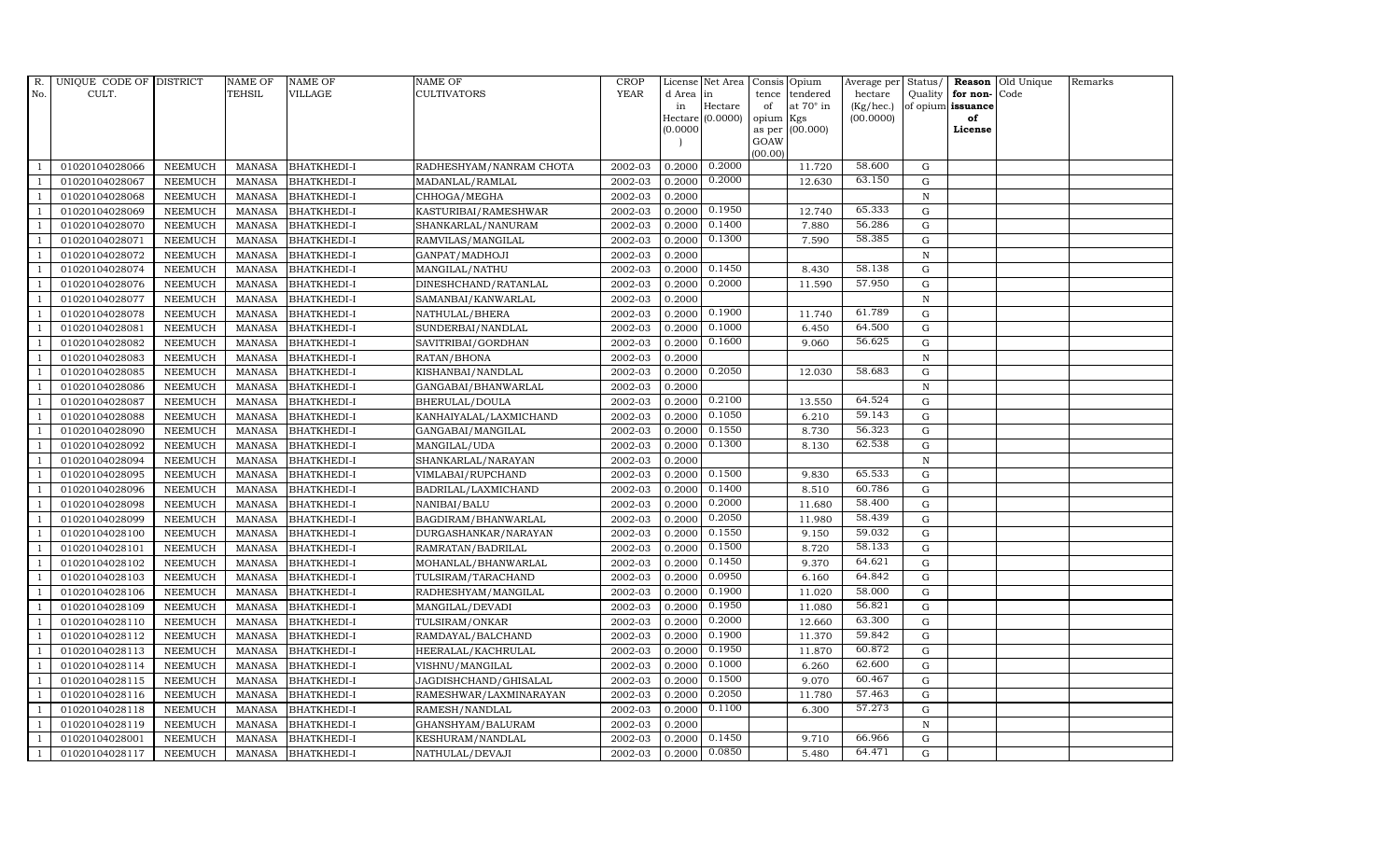| R.<br>No.                | UNIQUE CODE OF DISTRICT<br>CULT. |                | <b>NAME OF</b><br><b>TEHSIL</b> | <b>NAME OF</b><br>VILLAGE | <b>NAME OF</b><br>CULTIVATORS | <b>CROP</b><br><b>YEAR</b> | d Area<br>in<br>(0.0000) | License Net Area<br>in<br>Hectare<br>Hectare $(0.0000)$ | Consis Opium<br>tendered<br>tence<br>at $70^\circ$ in<br>of<br>opium<br>Kgs<br>as per (00.000)<br>GOAW<br>(00.00) | Average per<br>hectare<br>(Kg/hec.)<br>(00.0000) | Status/<br>Quality | for non-Code<br>of opium issuance<br>of<br>License | <b>Reason</b> Old Unique | Remarks              |
|--------------------------|----------------------------------|----------------|---------------------------------|---------------------------|-------------------------------|----------------------------|--------------------------|---------------------------------------------------------|-------------------------------------------------------------------------------------------------------------------|--------------------------------------------------|--------------------|----------------------------------------------------|--------------------------|----------------------|
|                          | 01020104028254                   | <b>NEEMUCH</b> | MANASA                          | <b>BHATKHEDI-I</b>        | VIHSHNULAL/BALMUKUND          | 2002-03                    | 0.2000                   | 0.1500                                                  | 9.840                                                                                                             | 65.600                                           | G                  |                                                    |                          |                      |
| - 1                      | 01020104028255                   | <b>NEEMUCH</b> | <b>MANASA</b>                   | <b>BHATKHEDI-I</b>        | BHAGUBAI/BHUWANIRAM           | 2002-03                    | 0.2000                   | 0.1500                                                  | 8.750                                                                                                             | 58.333                                           | G                  |                                                    |                          |                      |
| $\overline{1}$           | 01020104028256                   | <b>NEEMUCH</b> | <b>MANASA</b>                   | <b>BHATKHEDI-I</b>        | HIRALAL/NATHU                 | 2002-03                    | 0.2000                   | 0.2000                                                  | 11.740                                                                                                            | 58.700                                           | G                  |                                                    |                          |                      |
|                          | 01020104028257                   | <b>NEEMUCH</b> | <b>MANASA</b>                   | <b>BHATKHEDI-I</b>        | RAMPRASAD/MOHANLAL            | 2002-03                    | 0.2000                   | 0.1050                                                  | 6.430                                                                                                             | 61.238                                           | G                  |                                                    |                          |                      |
| $\overline{1}$           | 01020104028041                   | <b>NEEMUCH</b> | <b>MANASA</b>                   | <b>BHATKHEDI-I</b>        | RAMPRATAP/ONKARLAL            | 2002-03                    | 0.2000                   | 0.1550                                                  | 8.920                                                                                                             | 57.548                                           | $\mathbf G$        |                                                    |                          |                      |
| $\overline{1}$           | 01020104028259                   | <b>NEEMUCH</b> | <b>MANASA</b>                   | <b>BHATKHEDI-I</b>        | DHAPUBAI/BHAGWANDAS           | 2002-03                    | 0.2000                   | 0.1500                                                  | 8.980                                                                                                             | 59.867                                           | $\mathbf G$        |                                                    |                          |                      |
| $\overline{\phantom{0}}$ | 01020104028227                   | <b>NEEMUCH</b> | <b>MANASA</b>                   | <b>BHATKHEDI-I</b>        | DINESH/GHISALAL               | 2002-03                    | 0.2000                   | 0.1500                                                  | 9.060                                                                                                             | 60.400                                           | $\mathbf G$        |                                                    |                          |                      |
| $\overline{1}$           | 01020104028073                   | <b>NEEMUCH</b> | <b>MANASA</b>                   | <b>BHATKHEDI-I</b>        | ANANDKUNWAR/NARAYAN           | 2002-03                    | 0.2000                   | 0.1900                                                  | 11.160                                                                                                            | 58.737                                           | $\mathbf G$        |                                                    |                          |                      |
|                          | 01020104028264                   | <b>NEEMUCH</b> | <b>MANASA</b>                   | <b>BHATKHEDI-I</b>        | LAXMINARAYAN/BHERULAL         | 2002-03                    | 0.2000                   | 0.1400                                                  | 8.330                                                                                                             | 59.500                                           | G                  |                                                    | 01020104142006           |                      |
| $\overline{1}$           | 01020104028252                   | <b>NEEMUCH</b> | <b>MANASA</b>                   | <b>BHATKHEDI-I</b>        | BHAGIRATH/DHANRAJ             | 2002-03                    | 0.2000                   | 0.2000                                                  | 11.330                                                                                                            | 56.650                                           | $\mathbf G$        |                                                    |                          | TRANSFER/ MAHAGARH   |
| $\overline{1}$           | 01020104028265                   | <b>NEEMUCH</b> | <b>MANASA</b>                   | <b>BHATKHEDI-I</b>        | DHANNA/AMRA                   | 2002-03                    | 0.2000                   | 0.1750                                                  | 10.190                                                                                                            | 58.229                                           | G                  |                                                    | 01020104015016           |                      |
| $\overline{\phantom{0}}$ | 01020104033037                   | <b>NEEMUCH</b> | <b>MANASA</b>                   | <b>BAWDA</b>              | MOHANLAL/NANDLAL              | 2002-03                    | 0.2000                   | 0.1950                                                  | 11.090                                                                                                            | 56.872                                           | $\mathbf G$        |                                                    |                          |                      |
| $\overline{1}$           | 01020104033004                   | <b>NEEMUCH</b> | <b>MANASA</b>                   | <b>BAWDA</b>              | KISHANLAL/BAPULAL             | 2002-03                    | 0.2000                   |                                                         |                                                                                                                   |                                                  | $\, {\rm N}$       |                                                    |                          |                      |
|                          | 01020104033005                   | <b>NEEMUCH</b> | <b>MANASA</b>                   | <b>BAWDA</b>              | BADRILAL/BHUWANA              | 2002-03                    | 0.2000                   | 0.1500                                                  | 8.680                                                                                                             | 57.867                                           | $\mathbf G$        |                                                    |                          |                      |
| $\overline{1}$           | 01020104033006                   | <b>NEEMUCH</b> | <b>MANASA</b>                   | <b>BAWDA</b>              | GOVINDRAM/BHAGATRAM           | 2002-03                    | 0.2000                   | 0.1000                                                  | 5.570                                                                                                             | 55.700                                           | $\mathbf G$        |                                                    |                          |                      |
| $\overline{1}$           | 01020104033034                   | <b>NEEMUCH</b> | <b>MANASA</b>                   | <b>BAWDA</b>              | BHUWANA/PIRU                  | 2002-03                    | 0.2000                   | 0.0850                                                  | 4.600                                                                                                             | 54.118                                           | G                  |                                                    |                          |                      |
| $\overline{1}$           | 01020104033018                   | <b>NEEMUCH</b> | <b>MANASA</b>                   | <b>BAWDA</b>              | BHERULAL/NANDRAM              | 2002-03                    | 0.2000                   |                                                         |                                                                                                                   |                                                  | $\, {\rm N}$       |                                                    |                          |                      |
| $\overline{1}$           | 01020104033019                   | <b>NEEMUCH</b> | <b>MANASA</b>                   | <b>BAWDA</b>              | OMPRAKASH/SHREELAL            | 2002-03                    | 0.2000                   | 0.1900                                                  | 10.120                                                                                                            | 53.263                                           | $\mathbf G$        |                                                    |                          |                      |
| $\overline{\phantom{0}}$ | 01020104033021                   | <b>NEEMUCH</b> | <b>MANASA</b>                   | <b>BAWDA</b>              | GANESH/KACHRU                 | 2002-03                    | 0.2000                   |                                                         |                                                                                                                   |                                                  | ${\bf N}$          |                                                    |                          |                      |
|                          | 01020104033024                   | <b>NEEMUCH</b> | <b>MANASA</b>                   | <b>BAWDA</b>              | GOPAL/KACHRU                  | 2002-03                    | 0.2000                   |                                                         |                                                                                                                   |                                                  | $\, {\rm N}$       |                                                    |                          | TRANSFER/ HADIPIPLIA |
| $\overline{1}$           | 01020104033025                   | <b>NEEMUCH</b> | <b>MANASA</b>                   | <b>BAWDA</b>              | VISHNU/RAMPRASAD              | 2002-03                    | 0.2000                   | 0.1450                                                  | 7.680                                                                                                             | 52.966                                           | $\mathbf G$        |                                                    |                          |                      |
| $\overline{1}$           | 01020104033026                   | <b>NEEMUCH</b> | <b>MANASA</b>                   | <b>BAWDA</b>              | SURESH/DHARAMRAJ              | 2002-03                    | 0.2000                   | 0.1400                                                  | 7.950                                                                                                             | 56.786                                           | $\mathbf G$        |                                                    |                          |                      |
| $\overline{1}$           | 01020104033014                   | <b>NEEMUCH</b> | <b>MANASA</b>                   | <b>BAWDA</b>              | RAMGOPAL/NANDLAL              | 2002-03                    | 0.2000                   | 0.1150                                                  | 6.440                                                                                                             | 56.000                                           | G                  |                                                    |                          |                      |
| 2                        | 01020104043002                   | <b>NEEMUCH</b> | <b>MANASA</b>                   | <b>BARTHUN</b>            | GOVERDHANSINGH/BAHADURSINGI   | 2002-03                    | 0.2000                   |                                                         |                                                                                                                   |                                                  | $\mathbf N$        |                                                    |                          |                      |
| $\overline{2}$           | 01020104043004                   | <b>NEEMUCH</b> | <b>MANASA</b>                   | <b>BARTHUN</b>            | MAGYA/UDA CHAMAR              | 2002-03                    | 0.2000                   | 0.1000                                                  | 5.730                                                                                                             | 57.300                                           | ${\bf G}$          |                                                    |                          |                      |
| $\overline{2}$           | 01020104043005                   | <b>NEEMUCH</b> | <b>MANASA</b>                   | <b>BARTHUN</b>            | BALUSINGH/DEVISINGH           | 2002-03                    | 0.2000                   |                                                         |                                                                                                                   |                                                  | $\, {\rm N}$       |                                                    |                          |                      |
| 2                        | 01020104043007                   | <b>NEEMUCH</b> | <b>MANASA</b>                   | <b>BARTHUN</b>            | LAXMINARAYAN/JAGANNATH        | 2002-03                    | 0.2000                   | 0.1950                                                  | 11.890                                                                                                            | 60.974                                           | G                  |                                                    |                          |                      |
| $\overline{2}$           | 01020104043008                   | <b>NEEMUCH</b> | <b>MANASA</b>                   | <b>BARTHUN</b>            | NARAYANSINGH/DEVISINGH        | 2002-03                    | 0.2000                   | 0.0950                                                  | 1.860                                                                                                             | 19.579                                           | $\mathbf G$        | 04                                                 |                          |                      |
| $\overline{2}$           | 01020104043009                   | <b>NEEMUCH</b> | <b>MANASA</b>                   | <b>BARTHUN</b>            | CHATARBHUJ/DALURAM            | 2002-03                    | 0.2000                   |                                                         |                                                                                                                   |                                                  | $\, {\rm N}$       |                                                    |                          |                      |
| 2                        | 01020104043010                   | NEEMUCH        | <b>MANASA</b>                   | <b>BARTHUN</b>            | PRABHULAL/KACHRU              | 2002-03                    | 0.2000                   | 0.1900                                                  | 12.190                                                                                                            | 64.158                                           | G                  |                                                    |                          |                      |
| $\overline{a}$           | 01020104043011                   | <b>NEEMUCH</b> | <b>MANASA</b>                   | <b>BARTHUN</b>            | DOULATSINGH/GULABKANWAR       | 2002-03                    | 0.2000                   |                                                         |                                                                                                                   |                                                  | $\, {\rm N}$       |                                                    |                          |                      |
| 2                        | 01020104043012                   | <b>NEEMUCH</b> | <b>MANASA</b>                   | <b>BARTHUN</b>            | RAMESH/RATANLAL               | 2002-03                    | 0.2000                   |                                                         |                                                                                                                   |                                                  | $\, {\rm N}$       |                                                    |                          |                      |
| $\overline{2}$           | 01020104043013                   | <b>NEEMUCH</b> | <b>MANASA</b>                   | <b>BARTHUN</b>            | GOVINDSINGH/SHIVSINGH         | 2002-03                    | 0.2000                   |                                                         |                                                                                                                   |                                                  | N                  |                                                    |                          |                      |
| $\overline{2}$           | 01020104043014                   | <b>NEEMUCH</b> | <b>MANASA</b>                   | <b>BARTHUN</b>            | HEERALAL/BALU                 | 2002-03                    | 0.2000                   |                                                         |                                                                                                                   |                                                  | $\mathbb N$        |                                                    |                          |                      |
| 2                        | 01020104043016                   | <b>NEEMUCH</b> | <b>MANASA</b>                   | <b>BARTHUN</b>            | RAMESHCHANDRA/NANURAM         | 2002-03                    | 0.2000                   |                                                         |                                                                                                                   |                                                  | $\,$ N             |                                                    |                          |                      |
| 2                        | 01020104043018                   | <b>NEEMUCH</b> | <b>MANASA</b>                   | <b>BARTHUN</b>            | JEETRAM/NANDA                 | 2002-03                    | 0.2000                   |                                                         |                                                                                                                   |                                                  | $\mathbb N$        |                                                    |                          |                      |
| $\overline{2}$           | 01020104043019                   | <b>NEEMUCH</b> | <b>MANASA</b>                   | <b>BARTHUN</b>            | GANGARAM/PYARA                | 2002-03                    | 0.2000                   |                                                         |                                                                                                                   |                                                  | $\,$ N             |                                                    |                          |                      |
| $\overline{2}$           | 01020104043021                   | <b>NEEMUCH</b> | MANASA                          | <b>BARTHUN</b>            | BHAGWATSINGH/MANSINGH         | 2002-03                    | 0.2000                   | 0.1000                                                  | 5.580                                                                                                             | 55.800                                           | $\mathbf G$        |                                                    |                          |                      |
| 2                        | 01020104043024                   | <b>NEEMUCH</b> | <b>MANASA</b>                   | <b>BARTHUN</b>            | KOMALSINGH/AMARSINGH          | 2002-03                    | 0.2000                   |                                                         |                                                                                                                   |                                                  | N                  |                                                    |                          |                      |
| 2                        | 01020104043025                   | <b>NEEMUCH</b> | <b>MANASA</b>                   | <b>BARTHUN</b>            | MADHOSINGH/AMARSINGH          | 2002-03                    | 0.2000                   |                                                         |                                                                                                                   |                                                  | $\, {\rm N}$       |                                                    |                          |                      |
| $\overline{a}$           | 01020104043026                   | <b>NEEMUCH</b> | MANASA                          | <b>BARTHUN</b>            | MOHANLAL/PYARA                | 2002-03                    | 0.2000                   |                                                         |                                                                                                                   |                                                  | $\mathbb N$        |                                                    |                          |                      |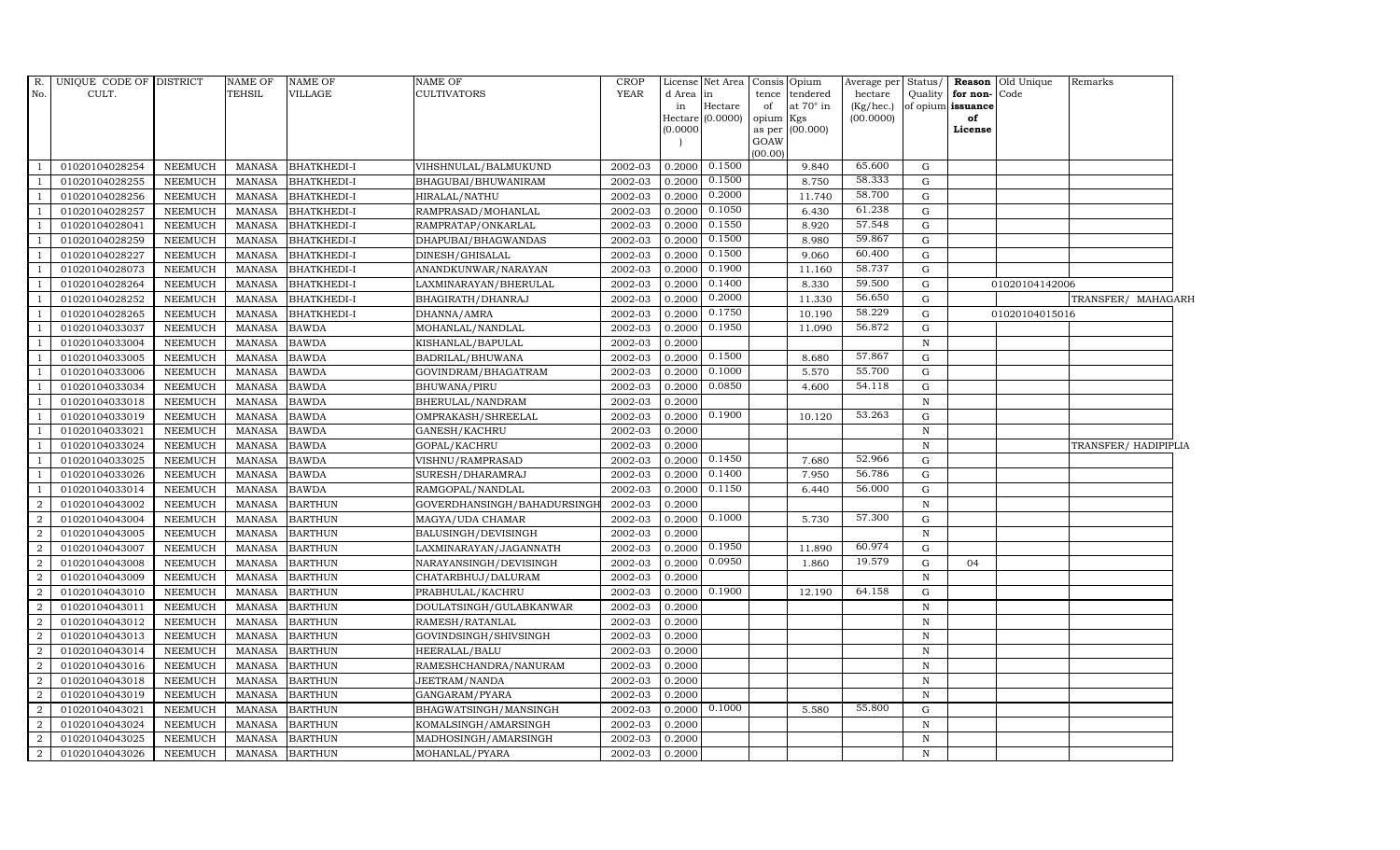| R.             | UNIQUE CODE OF DISTRICT |                | <b>NAME OF</b> | NAME OF        | <b>NAME OF</b>               | <b>CROP</b> |                 | License Net Area Consis Opium |                 |                                    | Average per Status/  |              |                                       | Reason Old Unique | Remarks                            |  |
|----------------|-------------------------|----------------|----------------|----------------|------------------------------|-------------|-----------------|-------------------------------|-----------------|------------------------------------|----------------------|--------------|---------------------------------------|-------------------|------------------------------------|--|
| No.            | CULT.                   |                | TEHSIL         | VILLAGE        | <b>CULTIVATORS</b>           | <b>YEAR</b> | d Area in<br>in | Hectare                       | of              | tence tendered<br>at $70^\circ$ in | hectare<br>(Kg/hec.) |              | Quality for non-<br>of opium issuance | Code              |                                    |  |
|                |                         |                |                |                |                              |             |                 | Hectare (0.0000)              | opium Kgs       |                                    | (00.0000)            |              | of                                    |                   |                                    |  |
|                |                         |                |                |                |                              |             | (0.0000)        |                               |                 | as per (00.000)                    |                      |              | License                               |                   |                                    |  |
|                |                         |                |                |                |                              |             |                 |                               | GOAW<br>(00.00) |                                    |                      |              |                                       |                   |                                    |  |
| 2              | 01020104043027          | <b>NEEMUCH</b> | <b>MANASA</b>  | <b>BARTHUN</b> | YASHWANTSINGH/RAGHUNATHSINGI | 2002-03     | 0.2000          |                               |                 |                                    |                      | $\mathbb N$  |                                       |                   |                                    |  |
| 2              | 01020104043028          | <b>NEEMUCH</b> | <b>MANASA</b>  | <b>BARTHUN</b> | SAJANIBAI/PRABHULAL          | 2002-03     | 0.2000          |                               |                 |                                    |                      | N            |                                       |                   |                                    |  |
| $\overline{2}$ | 01020104043030          | <b>NEEMUCH</b> | <b>MANASA</b>  | <b>BARTHUN</b> | PREMSINGH/LAXMANSINGH        | 2002-03     | 0.2000          |                               |                 |                                    |                      | $\mathbf N$  |                                       |                   |                                    |  |
| $\overline{2}$ | 01020104043033          | <b>NEEMUCH</b> | <b>MANASA</b>  | <b>BARTHUN</b> | NARAYANSINGH/UDAISINGH       | 2002-03     | 0.2000          |                               |                 |                                    |                      | N            |                                       |                   | TRANSFER/ BHATKHEDIKHURD           |  |
| $\overline{2}$ | 01020104043020          | <b>NEEMUCH</b> | <b>MANASA</b>  | <b>BARTHUN</b> | BALURAM/UDAJI                | 2002-03     | 0.2000          |                               |                 |                                    |                      | $\mathbb N$  |                                       |                   |                                    |  |
| 2              | 01020104043036          | <b>NEEMUCH</b> | <b>MANASA</b>  | <b>BARTHUN</b> | RAMPAL/RAMNARAYAN            | 2002-03     |                 | $0.2000$ $0.1000$             |                 | 6.520                              | 65.200               | G            |                                       |                   |                                    |  |
| 2              | 01020104043037          | <b>NEEMUCH</b> | <b>MANASA</b>  | <b>BARTHUN</b> | DINESHCHANDRA/BANSHILAL      | 2002-03     |                 | $0.2000$ $0.1950$             |                 | 13.090                             | 67.128               | G            |                                       |                   |                                    |  |
| $\overline{2}$ | 01020104043038          | NEEMUCH        | <b>MANASA</b>  | <b>BARTHUN</b> | VISHNUPRASAD/MOHANLAL        | 2002-03     | 0.2000          |                               |                 |                                    |                      | $\mathbb N$  |                                       |                   |                                    |  |
| $\overline{2}$ | 01020104043041          | <b>NEEMUCH</b> | <b>MANASA</b>  | <b>BARTHUN</b> | KANHAIYALAL/KACHRU           | 2002-03     | 0.2000          |                               |                 |                                    |                      | $\,$ N       |                                       |                   |                                    |  |
| $\overline{2}$ | 01020104043042          | NEEMUCH        | <b>MANASA</b>  | <b>BARTHUN</b> | SURESHCHANDRA/AMRITRAM       | 2002-03     | 0.2000          | 0.1500                        |                 | 9.330                              | 62.200               | G            |                                       |                   |                                    |  |
| 2              | 01020104043044          | <b>NEEMUCH</b> | <b>MANASA</b>  | <b>BARTHUN</b> | GULABSINGH/BHANWARSINGH      | 2002-03     |                 | 0.2000 0.1450                 |                 | 7.860                              | 54.207               | G            |                                       |                   |                                    |  |
| 2              | 01020104043048          | <b>NEEMUCH</b> | <b>MANASA</b>  | <b>BARTHUN</b> | BHAGIRATH/KACHRULAL          | 2002-03     | 0.2000          |                               |                 |                                    |                      | $\, {\bf N}$ |                                       |                   |                                    |  |
| $\overline{a}$ | 01020104043051          | <b>NEEMUCH</b> | <b>MANASA</b>  | <b>BARTHUN</b> | BASANTKUNWAR/BHARATSINGH     | 2002-03     | 0.2000          |                               |                 |                                    |                      | $\mathbb N$  |                                       |                   |                                    |  |
| $\overline{2}$ | 01020104043052          | <b>NEEMUCH</b> | <b>MANASA</b>  | <b>BARTHUN</b> | SAMRATHLAL/MANGILAL          | 2002-03     | 0.2000          | 0.0950                        |                 | 4.960                              | 52.211               | G            |                                       |                   |                                    |  |
| $\overline{2}$ | 01020104043054          | <b>NEEMUCH</b> | <b>MANASA</b>  | <b>BARTHUN</b> | RAMNARAYAN/DULICHANDRA       | 2002-03     | 0.2000          |                               |                 |                                    |                      | $\mathbb N$  |                                       |                   |                                    |  |
| $\overline{a}$ | 01020104043055          | <b>NEEMUCH</b> | <b>MANASA</b>  | <b>BARTHUN</b> | GHANSHYAM/BAPULAL            | 2002-03     |                 | $0.2000 \ 0.1000$             |                 | 5.580                              | 55.800               | G            |                                       |                   |                                    |  |
| 2              | 01020104043058          | <b>NEEMUCH</b> | <b>MANASA</b>  | <b>BARTHUN</b> | GOVINDSINGH/BAHADURSINGH     | 2002-03     | 0.2000          |                               |                 |                                    |                      | N            |                                       |                   |                                    |  |
| $\overline{2}$ | 01020104043059          | <b>NEEMUCH</b> | <b>MANASA</b>  | <b>BARTHUN</b> | DILIPSINGH/GOVERDHANSINGH    | 2002-03     |                 | $0.2000 \mid 0.1200$          |                 | 6.650                              | 55.417               | G            |                                       |                   |                                    |  |
| $\overline{2}$ | 01020104043061          | <b>NEEMUCH</b> | <b>MANASA</b>  | <b>BARTHUN</b> | RAMSINGH/RANSINGH            | 2002-03     | 0.2000          |                               |                 |                                    |                      | $\mathbb N$  |                                       |                   |                                    |  |
| $\overline{2}$ | 01020104043064          | <b>NEEMUCH</b> | <b>MANASA</b>  | <b>BARTHUN</b> | KANWARLAL/BIHARILAL          | 2002-03     | 0.2000          |                               |                 |                                    |                      | $\mathbb N$  |                                       |                   | TRANSFER/ ARNJARIYA JATIYA MDS-III |  |
| $\overline{a}$ | 01020104043065          | <b>NEEMUCH</b> | <b>MANASA</b>  | <b>BARTHUN</b> | HIMMATSINGH/RUGHNATHSINGH    | 2002-03     | 0.2000          |                               |                 |                                    |                      | $\mathbf N$  |                                       |                   |                                    |  |
| 2              | 01020104043067          | <b>NEEMUCH</b> | <b>MANASA</b>  | <b>BARTHUN</b> | BHANWARLAL/GANESHRAM         | 2002-03     | 0.2000          |                               |                 |                                    |                      | $\mathbf N$  |                                       |                   |                                    |  |
| $\overline{2}$ | 01020104043068          | <b>NEEMUCH</b> | <b>MANASA</b>  | <b>BARTHUN</b> | KESHARSINGH/SURENDRASINGH    | 2002-03     | 0.2000          |                               |                 |                                    |                      | $\mathbf N$  |                                       |                   |                                    |  |
| 2              | 01020104043069          | <b>NEEMUCH</b> | <b>MANASA</b>  | <b>BARTHUN</b> | RAGHUVEERSINGH/MOTISINGH     | 2002-03     | 0.2000          | 0.1100                        |                 | 6.350                              | 57.727               | G            |                                       |                   |                                    |  |
| $\overline{2}$ | 01020104043070          | <b>NEEMUCH</b> | <b>MANASA</b>  | <b>BARTHUN</b> | RAMSINGH/MOTISINGH           | 2002-03     | 0.2000          | 0.1100                        |                 | 6.140                              | 55.818               | G            |                                       |                   |                                    |  |
| $\overline{2}$ | 01020104043071          | <b>NEEMUCH</b> | <b>MANASA</b>  | <b>BARTHUN</b> | LAXMANSINGH/MOTISINGH        | 2002-03     | 0.2000          | 0.1100                        |                 | 6.840                              | 62.182               | G            |                                       |                   |                                    |  |
| 2              | 01020104043074          | <b>NEEMUCH</b> | <b>MANASA</b>  | <b>BARTHUN</b> | DURGASINGH/KARANSINGH        | 2002-03     | 0.2000          | 0.1600                        |                 | 7.480                              | 46.750               | G            | 04                                    |                   |                                    |  |
| 2              | 01020104043077          | <b>NEEMUCH</b> | <b>MANASA</b>  | <b>BARTHUN</b> | KANWARLAL/SHANKARLAL         | 2002-03     | 0.2000          |                               |                 |                                    |                      | $\,$ N       |                                       |                   |                                    |  |
| 2              | 01020104043079          | NEEMUCH        | <b>MANASA</b>  | <b>BARTHUN</b> | <b>BABULAL/BALMUKUND</b>     | 2002-03     | 0.2000          | 0.1000                        |                 | 5.540                              | 55.400               | G            |                                       |                   |                                    |  |
| $\overline{2}$ | 01020104043080          | <b>NEEMUCH</b> | <b>MANASA</b>  | <b>BARTHUN</b> | BALRAM/BHANWARLAL            | 2002-03     | 0.2000          | 0.2000                        |                 | 10.890                             | 54.450               | G            |                                       |                   |                                    |  |
| $\overline{2}$ | 01020104043081          | <b>NEEMUCH</b> | <b>MANASA</b>  | <b>BARTHUN</b> | JAGDISHCHANDRA/MANGILAL      | 2002-03     | 0.2000          | 0.1050                        |                 | 5.770                              | 54.952               | G            |                                       |                   |                                    |  |
| -2             | 01020104043084          | NEEMUCH        | <b>MANASA</b>  | <b>BARTHUN</b> | PARMANAND/BAPULAL            | 2002-03     | 0.2000          |                               |                 |                                    |                      | $\mathbf N$  |                                       |                   |                                    |  |
| 2              | 01020104043085          | <b>NEEMUCH</b> | <b>MANASA</b>  | <b>BARTHUN</b> | HARISINGH/HEERALAL           | 2002-03     | 0.2000          |                               |                 |                                    |                      | $\mathbb N$  |                                       |                   |                                    |  |
| $\overline{2}$ | 01020104043086          | <b>NEEMUCH</b> | <b>MANASA</b>  | <b>BARTHUN</b> | PRAHALAD/VARDICHANDRA        | 2002-03     | 0.2000          |                               |                 |                                    |                      | $\mathbb N$  |                                       |                   |                                    |  |
| $\overline{2}$ | 01020104043087          | NEEMUCH        | <b>MANASA</b>  | <b>BARTHUN</b> | MOHANLAL/NANDA               | 2002-03     | 0.2000          |                               |                 |                                    |                      | $\mathbf N$  |                                       |                   |                                    |  |
| $\overline{2}$ | 01020104043088          | <b>NEEMUCH</b> | <b>MANASA</b>  | <b>BARTHUN</b> | LAXMINARAYAN/SHANKARLAL      | 2002-03     | 0.2000          | 0.1550                        |                 | 8.420                              | 54.323               | G            |                                       |                   |                                    |  |
| $\overline{2}$ | 01020104043089          | <b>NEEMUCH</b> | <b>MANASA</b>  | <b>BARTHUN</b> | KARULAL/CHENRAM              | 2002-03     | 0.2000          | 0.1000                        |                 | 5.600                              | 56.000               | G            |                                       |                   |                                    |  |
| 2              | 01020104043090          | <b>NEEMUCH</b> | <b>MANASA</b>  | <b>BARTHUN</b> | NANDLAL/RAMPRAHALAD          | 2002-03     | 0.2000          |                               |                 |                                    |                      | $\mathbb N$  |                                       |                   |                                    |  |
| 2              | 01020104043093          | <b>NEEMUCH</b> | <b>MANASA</b>  | <b>BARTHUN</b> | NANDLAL/MOHANLAL             | 2002-03     | 0.2000          |                               |                 |                                    |                      | N            |                                       |                   |                                    |  |
| $\overline{a}$ | 01020104043094          | <b>NEEMUCH</b> | <b>MANASA</b>  | <b>BARTHUN</b> | KANHAIYALAL/MAGNIRAM         | 2002-03     |                 | 0.2000 0.1500                 |                 | 9.120                              | 60.800               | G            |                                       |                   |                                    |  |
| 2              | 01020104043095          | <b>NEEMUCH</b> | <b>MANASA</b>  | <b>BARTHUN</b> | LAXMINARAYAN / KANHAIYALAL   | 2002-03     | 0.2000          | 0.1150                        |                 | 7.300                              | 63.478               | G            |                                       |                   |                                    |  |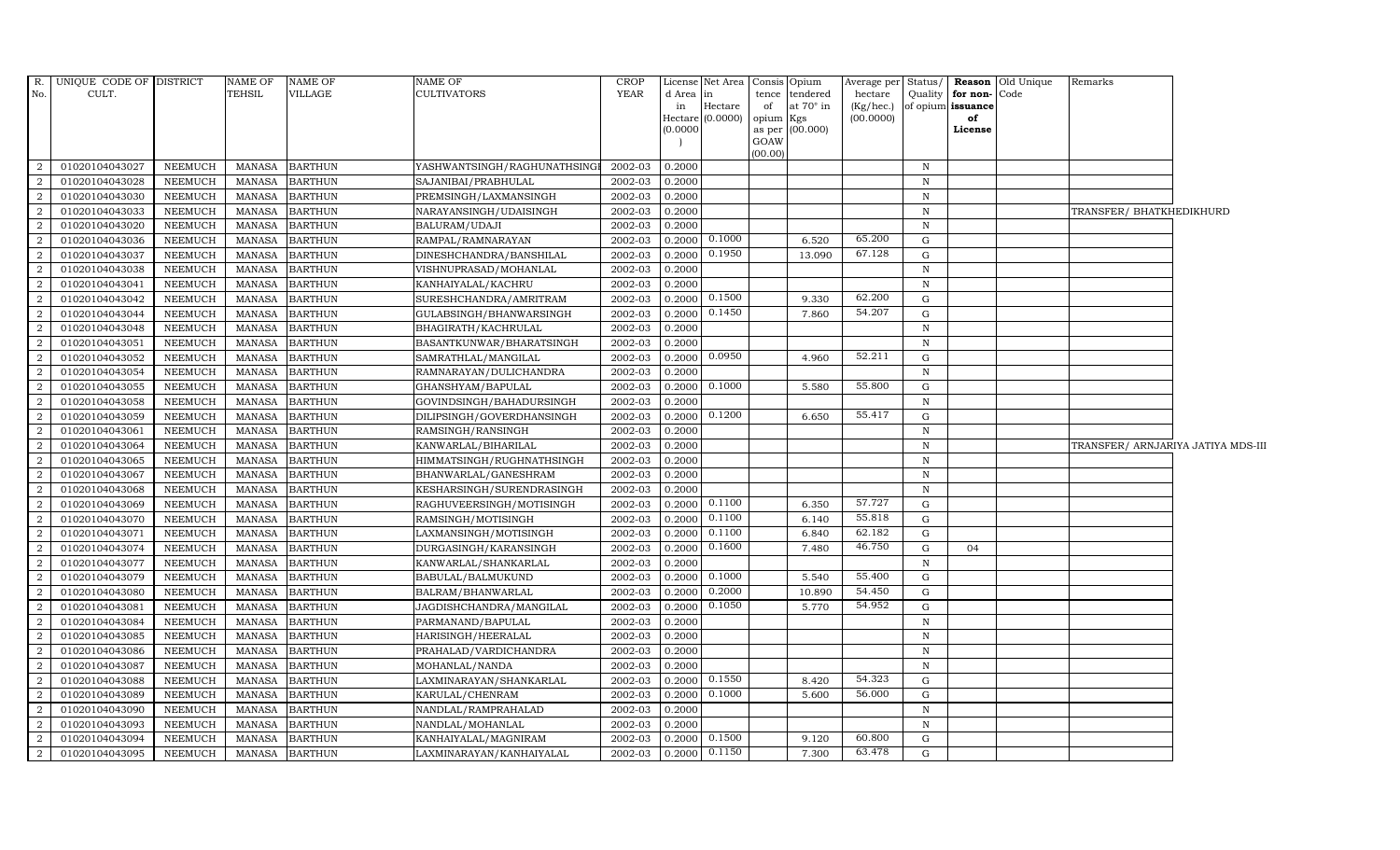| R.<br>No.                   | UNIQUE CODE OF DISTRICT<br>CULT. |                | <b>NAME OF</b><br><b>TEHSIL</b> | <b>NAME OF</b><br>VILLAGE | NAME OF<br><b>CULTIVATORS</b> | <b>CROP</b><br><b>YEAR</b> | d Area in<br>in<br>(0.0000) | License Net Area<br>Hectare<br>Hectare (0.0000) | tence<br>of<br>opium<br>as per | Consis Opium<br>tendered<br>at $70^\circ$ in<br>Kgs<br>(00.000) | Average per<br>hectare<br>(Kg/hec.)<br>(00.0000) | Status/<br>Quality | for non-Code<br>of opium issuance<br>of<br>License | <b>Reason</b> Old Unique | Remarks           |
|-----------------------------|----------------------------------|----------------|---------------------------------|---------------------------|-------------------------------|----------------------------|-----------------------------|-------------------------------------------------|--------------------------------|-----------------------------------------------------------------|--------------------------------------------------|--------------------|----------------------------------------------------|--------------------------|-------------------|
|                             |                                  |                |                                 |                           |                               |                            |                             |                                                 | GOAW                           |                                                                 |                                                  |                    |                                                    |                          |                   |
| $\overline{2}$              | 01020104043096                   | <b>NEEMUCH</b> | <b>MANASA</b>                   | <b>BARTHUN</b>            | MANGILAL/SALAGRAM             | 2002-03                    | 0.2000                      |                                                 | (00.00)                        |                                                                 |                                                  | $\, {\rm N}$       |                                                    |                          |                   |
| $\overline{2}$              | 01020104043098                   | <b>NEEMUCH</b> | <b>MANASA</b>                   | <b>BARTHUN</b>            | GULABSINGH/SWAROOPSINGH       | 2002-03                    | 0.2000                      |                                                 |                                |                                                                 |                                                  | $\mathbf N$        |                                                    |                          |                   |
| $\overline{2}$              | 01020104043099                   | <b>NEEMUCH</b> | <b>MANASA</b>                   | <b>BARTHUN</b>            | MANOHARSINGH/AMARSINGH        | 2002-03                    | 0.2000                      |                                                 |                                |                                                                 |                                                  | $\mathbf N$        |                                                    |                          |                   |
| $\overline{2}$              | 01020104043100                   | <b>NEEMUCH</b> | <b>MANASA</b>                   | <b>BARTHUN</b>            | PURILAL/BHAGIRATH             | 2002-03                    | 0.2000                      | 0.2000                                          |                                | 11.330                                                          | 56.650                                           | G                  |                                                    |                          |                   |
| $\overline{2}$              | 01020104043101                   | <b>NEEMUCH</b> | <b>MANASA</b>                   | <b>BARTHUN</b>            | BHUWANIRAM/KISHANLAL          | 2002-03                    | 0.2000                      | 0.2000                                          |                                | 11.570                                                          | 57.850                                           | ${\rm G}$          |                                                    |                          |                   |
| 2                           | 01020104043102                   | <b>NEEMUCH</b> | <b>MANASA</b>                   | <b>BARTHUN</b>            | SHILABAI/KHOJUDAS             | 2002-03                    | 0.2000                      |                                                 |                                |                                                                 |                                                  | $\, {\rm N}$       |                                                    |                          |                   |
| $\overline{2}$              | 01020104043104                   | <b>NEEMUCH</b> | <b>MANASA</b>                   | <b>BARTHUN</b>            | SHOBHARAM/JAGANNATH           | 2002-03                    | 0.2000                      | 0.1450                                          |                                | 8.360                                                           | 57.655                                           | ${\rm G}$          |                                                    |                          |                   |
| 2                           | 01020104043105                   | <b>NEEMUCH</b> | <b>MANASA</b>                   | <b>BARTHUN</b>            | KARULAL/BANSHILAL             | 2002-03                    | 0.2000                      |                                                 |                                |                                                                 |                                                  | $\mathbf N$        |                                                    |                          |                   |
| $\overline{2}$              | 01020104043106                   | <b>NEEMUCH</b> | <b>MANASA</b>                   | <b>BARTHUN</b>            | NANDLAL/BIHARILAL             | 2002-03                    | 0.2000                      |                                                 |                                |                                                                 |                                                  | $\mathbb N$        |                                                    |                          |                   |
| $\overline{2}$              | 01020104043107                   | <b>NEEMUCH</b> | <b>MANASA</b>                   | <b>BARTHUN</b>            | CHENRAM/BHAGIRATH             | 2002-03                    | 0.2000                      | 0.0900                                          |                                | 5.220                                                           | 58.000                                           | G                  |                                                    |                          |                   |
| 2                           | 01020104043112                   | <b>NEEMUCH</b> | <b>MANASA</b>                   | <b>BARTHUN</b>            | BHERULAL/MADHOLAL             | 2002-03                    | 0.2000                      |                                                 |                                |                                                                 |                                                  | $\, {\rm N}$       |                                                    |                          |                   |
| 2                           | 01020104043113                   | <b>NEEMUCH</b> | <b>MANASA</b>                   | <b>BARTHUN</b>            | KANHAIYALAL/CHENRAM           | 2002-03                    | 0.2000                      |                                                 |                                |                                                                 |                                                  | $\, {\rm N}$       |                                                    |                          |                   |
| $\overline{2}$              | 01020104043115                   | <b>NEEMUCH</b> | <b>MANASA</b>                   | <b>BARTHUN</b>            | GANGARAM/GIRDHARI             | 2002-03                    | 0.2000                      |                                                 |                                |                                                                 |                                                  | $\, {\rm N}$       |                                                    |                          |                   |
| $\overline{2}$              | 01020104043117                   | <b>NEEMUCH</b> | <b>MANASA</b>                   | <b>BARTHUN</b>            | RAMGOPAL/MANGILAL             | 2002-03                    | 0.2000                      |                                                 |                                |                                                                 |                                                  | $\mathbf N$        |                                                    |                          |                   |
| 2                           | 01020104043118                   | NEEMUCH        | <b>MANASA</b>                   | <b>BARTHUN</b>            | MADANSINGH/SWAROOPSINGH       | 2002-03                    | 0.2000                      |                                                 |                                |                                                                 |                                                  | $\, {\rm N}$       |                                                    |                          |                   |
| $\overline{2}$              | 01020104043119                   | <b>NEEMUCH</b> | <b>MANASA</b>                   | <b>BARTHUN</b>            | MANGILAL/DALURAM              | 2002-03                    | 0.2000                      | 0.1050                                          |                                | 5.770                                                           | 54.952                                           | ${\rm G}$          |                                                    |                          |                   |
| $\overline{2}$              | 01020104043120                   | <b>NEEMUCH</b> | <b>MANASA</b>                   | <b>BARTHUN</b>            | MANGILAL/TORIRAM              | 2002-03                    | 0.2000                      |                                                 |                                |                                                                 |                                                  | $\, {\rm N}$       |                                                    |                          |                   |
| $\overline{2}$              | 01020104043121                   | <b>NEEMUCH</b> | <b>MANASA</b>                   | <b>BARTHUN</b>            | AMARSINGH/NONDRAM             | 2002-03                    | 0.2000                      |                                                 |                                |                                                                 |                                                  | $\, {\rm N}$       |                                                    |                          |                   |
| $\overline{2}$              | 01020104043123                   | <b>NEEMUCH</b> | <b>MANASA</b>                   | <b>BARTHUN</b>            | SATYANARAYAN/DHANRAJ          | 2002-03                    | 0.2000                      |                                                 |                                |                                                                 |                                                  | $\mathbf N$        |                                                    |                          |                   |
| $\overline{2}$              | 01020104043124                   | NEEMUCH        | <b>MANASA</b>                   | <b>BARTHUN</b>            | DAKHIBAI/HEERA                | 2002-03                    | 0.2000                      |                                                 |                                |                                                                 |                                                  | $\mathbf N$        |                                                    |                          | NAME CHANGE       |
| $\overline{2}$              | 01020104043126                   | <b>NEEMUCH</b> | <b>MANASA</b>                   | <b>BARTHUN</b>            | MOHANBAI/DEVILAL              | 2002-03                    | 0.2000                      | 0.1200                                          |                                | 7.520                                                           | 62.667                                           | G                  |                                                    |                          |                   |
| 2                           | 01020104043129                   | <b>NEEMUCH</b> | <b>MANASA</b>                   | <b>BARTHUN</b>            | MOHANLAL/DALURAM              | 2002-03                    | 0.2000                      |                                                 |                                |                                                                 |                                                  | $\, {\rm N}$       |                                                    |                          |                   |
| $\overline{2}$              | 01020104043131                   | <b>NEEMUCH</b> | <b>MANASA</b>                   | <b>BARTHUN</b>            | DULICHANDRA/CHENRAM           | 2002-03                    | 0.2000                      |                                                 |                                |                                                                 |                                                  | $\mathbf N$        |                                                    |                          |                   |
| $\overline{2}$              | 01020104043133                   | <b>NEEMUCH</b> | <b>MANASA</b>                   | <b>BARTHUN</b>            | ASHARAM/NARAYAN               | 2002-03                    | 0.2000                      |                                                 |                                |                                                                 |                                                  | $\, {\bf N}$       |                                                    |                          |                   |
| $\overline{2}$              | 01020104043134                   | <b>NEEMUCH</b> | <b>MANASA</b>                   | <b>BARTHUN</b>            | DILIPKUMAR/BHERULAL           | 2002-03                    | 0.2000                      |                                                 |                                |                                                                 |                                                  | $\, {\rm N}$       |                                                    |                          |                   |
| $\overline{2}$              | 01020104043137                   | <b>NEEMUCH</b> | <b>MANASA</b>                   | <b>BARTHUN</b>            | RAMKISHAN/CHITAR              | 2002-03                    | 0.2000                      | 0.1400                                          |                                | 8.080                                                           | 57.714                                           | ${\rm G}$          |                                                    |                          |                   |
| 2                           | 01020104043142                   | <b>NEEMUCH</b> | <b>MANASA</b>                   | <b>BARTHUN</b>            | PRATAPSINGH/BAHADURSINGH      | 2002-03                    | 0.2000                      |                                                 |                                |                                                                 |                                                  | $\, {\bf N}$       |                                                    |                          |                   |
| 2                           | 01020104043143                   | <b>NEEMUCH</b> | <b>MANASA</b>                   | <b>BARTHUN</b>            | HEERALAL/BHERULAL             | 2002-03                    | 0.2000                      |                                                 |                                |                                                                 |                                                  | $\mathbf N$        |                                                    |                          |                   |
| 2                           | 01020104043144                   | <b>NEEMUCH</b> | <b>MANASA</b>                   | <b>BARTHUN</b>            | BALWANTSINGH/DEVISINGH        | 2002-03                    | 0.2000                      |                                                 |                                |                                                                 |                                                  | $\, {\rm N}$       |                                                    |                          | TRANSFER/ BADKUWA |
| $\mathcal{D}_{\mathcal{L}}$ | 01020104043146                   | <b>NEEMUCH</b> | <b>MANASA</b>                   | <b>BARTHUN</b>            | GOPAL/BHERULAL                | 2002-03                    | 0.2000                      |                                                 |                                |                                                                 |                                                  | $\mathbf N$        |                                                    |                          |                   |
| $\overline{2}$              | 01020104043147                   | <b>NEEMUCH</b> | <b>MANASA</b>                   | <b>BARTHUN</b>            | RAMKANYA/BAPULAL              | 2002-03                    | 0.2000                      | 0.1400                                          |                                | 8.060                                                           | 57.571                                           | ${\rm G}$          |                                                    |                          |                   |
| $\overline{2}$              | 01020104043148                   | <b>NEEMUCH</b> | <b>MANASA</b>                   | <b>BARTHUN</b>            | MANGILAL/SHANKARLAL           | 2002-03                    | 0.2000                      |                                                 |                                |                                                                 |                                                  | $\mathbf N$        |                                                    |                          |                   |
| $\overline{2}$              | 01020104043149                   | <b>NEEMUCH</b> | <b>MANASA</b>                   | <b>BARTHUN</b>            | BHULIBAI/MAGNIRAM             | 2002-03                    | 0.2000                      | 0.1900                                          |                                | 10.600                                                          | 55.789                                           | G                  |                                                    |                          |                   |
| $\overline{2}$              | 01020104043150                   | <b>NEEMUCH</b> | <b>MANASA</b>                   | <b>BARTHUN</b>            | RADHESHYAM/NARAYAN            | 2002-03                    | 0.2000                      |                                                 |                                |                                                                 |                                                  | $\, {\rm N}$       |                                                    |                          |                   |
| $\overline{2}$              | 01020104043151                   | <b>NEEMUCH</b> | <b>MANASA</b>                   | <b>BARTHUN</b>            | GANGARAM/NONDRAM              | 2002-03                    | 0.2000                      |                                                 |                                |                                                                 |                                                  | $\, {\rm N}$       |                                                    |                          |                   |
| $\overline{2}$              | 01020104043152                   | <b>NEEMUCH</b> | <b>MANASA</b>                   | <b>BARTHUN</b>            | KAILASHBAI/SHRINIWAS          | 2002-03                    | 0.2000                      | 0.0900                                          |                                | 5.400                                                           | 60.000                                           | G                  |                                                    |                          |                   |
| $\overline{2}$              | 01020104043153                   | <b>NEEMUCH</b> | <b>MANASA</b>                   | <b>BARTHUN</b>            | DASHRATHSINGH/JUJHARSINGH     | 2002-03                    | 0.2000                      |                                                 |                                |                                                                 |                                                  | $\mathbf N$        |                                                    |                          |                   |
| $\overline{a}$              | 01020104043111                   | <b>NEEMUCH</b> | <b>MANASA</b>                   | <b>BARTHUN</b>            | CHATARKUNWAR/MANSINGH         | 2002-03                    | 0.2000                      | 0.1000                                          |                                | 5.700                                                           | 57.000                                           | G                  |                                                    |                          |                   |
| $\overline{2}$              | 01020104043156                   | <b>NEEMUCH</b> | <b>MANASA</b>                   | <b>BARTHUN</b>            | PURANSINGH/MANSINGH           | 2002-03                    | 0.2000                      |                                                 |                                |                                                                 |                                                  | $\mathbf N$        |                                                    |                          |                   |
| 2                           | 01020104043135                   | <b>NEEMUCH</b> | <b>MANASA</b>                   | <b>BARTHUN</b>            | KARULAL/JAGANNATH             | 2002-03                    | 0.2000                      | 0.1000                                          |                                | 5.840                                                           | 58.400                                           | $\mathbf N$        |                                                    |                          |                   |
| $\overline{2}$              | 01020104043003                   | <b>NEEMUCH</b> | MANASA                          | <b>BARTHUN</b>            | NARAYANIBAI/JAGANNATH         | 2002-03                    | 0.2000                      |                                                 |                                |                                                                 |                                                  | $\mathbf N$        |                                                    |                          | NAME CHANGE       |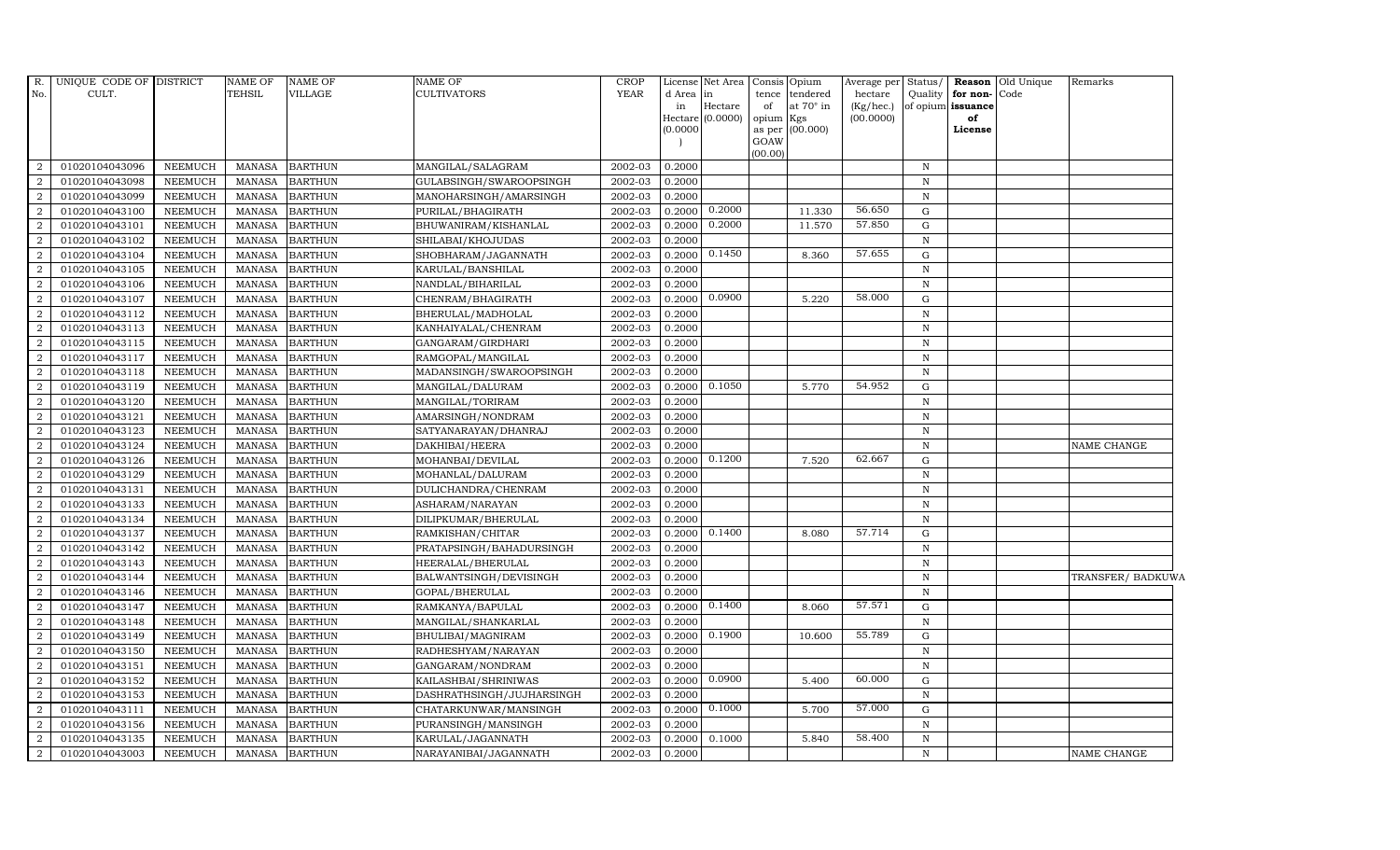| R.<br>No.      | UNIQUE CODE OF DISTRICT<br>CULT. |                | NAME OF<br><b>TEHSIL</b> | <b>NAME OF</b><br>VILLAGE | <b>NAME OF</b><br><b>CULTIVATORS</b> | <b>CROP</b><br>YEAR | d Area in | License Net Area   | tence           | Consis Opium<br>tendered | hectare   |             | Quality for non-Code | Average per Status/ Reason Old Unique | Remarks            |                                  |
|----------------|----------------------------------|----------------|--------------------------|---------------------------|--------------------------------------|---------------------|-----------|--------------------|-----------------|--------------------------|-----------|-------------|----------------------|---------------------------------------|--------------------|----------------------------------|
|                |                                  |                |                          |                           |                                      |                     | in        | Hectare            | of              | at $70^\circ$ in         | (Kg/hec.) |             | of opium issuance    |                                       |                    |                                  |
|                |                                  |                |                          |                           |                                      |                     |           | $Hectare (0.0000)$ | opium Kgs       |                          | (00.0000) |             | of                   |                                       |                    |                                  |
|                |                                  |                |                          |                           |                                      |                     | (0.0000)  |                    |                 | as per (00.000)          |           |             | License              |                                       |                    |                                  |
|                |                                  |                |                          |                           |                                      |                     |           |                    | GOAW<br>(00.00) |                          |           |             |                      |                                       |                    |                                  |
| 2              | 01020104043127                   | NEEMUCH        | MANASA                   | <b>BARTHUN</b>            | KOSHALAYA/MOHANLAL                   | 2002-03             | 0.2000    |                    |                 |                          |           | N           |                      |                                       |                    | NAME CHANGE/TRANSFER/DIKEN NMH-I |
| $\overline{1}$ | 01020104025001                   | <b>NEEMUCH</b> | <b>MANASA</b>            | <b>BARKHEDA GHATA</b>     | SHIVRAM/SUKHLAL                      | 2002-03             | 0.2000    | 0.1900             |                 | 10.990                   | 57.842    | G           |                      |                                       |                    |                                  |
| $\overline{1}$ | 01020104025002                   | <b>NEEMUCH</b> | <b>MANASA</b>            | <b>BARKHEDA GHATA</b>     | NANDLAL PYARCHAND                    | 2002-03             | 0.2000    | 0.0950             |                 | 6.110                    | 64.316    | G           |                      |                                       |                    |                                  |
| $\overline{1}$ | 01020104025003                   | <b>NEEMUCH</b> | <b>MANASA</b>            | <b>BARKHEDA GHATA</b>     | CHHAGANLAL/BHANWARLAL                | 2002-03             | 0.2000    | 0.2000             |                 | 12.570                   | 62.850    | G           |                      |                                       |                    |                                  |
| $\overline{1}$ | 01020104025004                   | <b>NEEMUCH</b> | <b>MANASA</b>            | BARKHEDA GHATA            | MANGILAL/RAMSUKH                     | 2002-03             | 0.2000    | 0.1000             |                 | 5.860                    | 58.600    | G           |                      |                                       |                    |                                  |
| $\overline{1}$ | 01020104025005                   | <b>NEEMUCH</b> | <b>MANASA</b>            | <b>BARKHEDA GHATA</b>     | KARIBAI BOTALAL                      | 2002-03             | 0.2000    | 0.1900             |                 | 12.320                   | 64.842    | G           |                      |                                       | <b>NAME CHANGE</b> |                                  |
| $\overline{1}$ | 01020104025006                   | <b>NEEMUCH</b> | <b>MANASA</b>            | <b>BARKHEDA GHATA</b>     | DAYARAM/HARJI                        | 2002-03             | 0.2000    | 0.1250             |                 | 7.210                    | 57.680    | G           |                      |                                       |                    |                                  |
| $\overline{1}$ | 01020104025007                   | <b>NEEMUCH</b> | <b>MANASA</b>            | <b>BARKHEDA GHATA</b>     | HEMRAJ/HEERA                         | 2002-03             | 0.2000    | 0.0950             |                 | 5.660                    | 59.579    | G           |                      |                                       |                    |                                  |
|                | 01020104025011                   | <b>NEEMUCH</b> | <b>MANASA</b>            | <b>BARKHEDA GHATA</b>     | NANALAL/KALU                         | 2002-03             | 0.2000    | 0.1400             |                 | 8.530                    | 60.929    | G           |                      |                                       |                    |                                  |
| $\overline{1}$ | 01020104025012                   | <b>NEEMUCH</b> | <b>MANASA</b>            | <b>BARKHEDA GHATA</b>     | GHISALAL/MANGILAL                    | 2002-03             | 0.2000    | 0.1950             |                 | 11.140                   | 57.128    | G           |                      |                                       |                    |                                  |
| $\overline{1}$ | 01020104025013                   | NEEMUCH        | <b>MANASA</b>            | <b>BARKHEDA GHATA</b>     | HARLAL/MODA                          | 2002-03             | 0.2000    | 0.1850             |                 | 11.410                   | 61.676    | G           |                      |                                       |                    |                                  |
| $\overline{1}$ | 01020104025016                   | <b>NEEMUCH</b> | <b>MANASA</b>            | <b>BARKHEDA GHATA</b>     | CHHAGANLAL/GOKUL                     | 2002-03             | 0.2000    | 0.1400             |                 | 7.920                    | 56.571    | G           |                      |                                       |                    |                                  |
| $\overline{1}$ | 01020104025017                   | <b>NEEMUCH</b> | <b>MANASA</b>            | <b>BARKHEDA GHATA</b>     | RUGHNATH/RATANA                      | 2002-03             | 0.2000    | 0.1400             |                 | 9.330                    | 66.643    | G           |                      |                                       |                    |                                  |
|                | 01020104025018                   | <b>NEEMUCH</b> | <b>MANASA</b>            | <b>BARKHEDA GHATA</b>     | MEGHRAJ/MODA                         | 2002-03             | 0.2000    | 0.2000             |                 | 12.370                   | 61.850    | G           |                      |                                       |                    |                                  |
| - 1            | 01020104025019                   | <b>NEEMUCH</b> | <b>MANASA</b>            | <b>BARKHEDA GHATA</b>     | KANHAIYALAL/CHOKHA                   | 2002-03             | 0.2000    | 0.2000             |                 | 12.120                   | 60.600    | G           |                      |                                       |                    |                                  |
| $\overline{1}$ | 01020104025020                   | <b>NEEMUCH</b> | <b>MANASA</b>            | <b>BARKHEDA GHATA</b>     | GOPAL/SHOLA                          | 2002-03             | 0.2000    | 0.1900             |                 | 11.670                   | 61.421    | G           |                      |                                       |                    |                                  |
| -1             | 01020104025021                   | <b>NEEMUCH</b> | <b>MANASA</b>            | <b>BARKHEDA GHATA</b>     | NANA/HANSA                           | 2002-03             | 0.2000    | 0.1950             |                 | 11.780                   | 60.410    | G           |                      |                                       |                    |                                  |
| $\overline{1}$ | 01020104025022                   | <b>NEEMUCH</b> | <b>MANASA</b>            | <b>BARKHEDA GHATA</b>     | PARBHULAL KHEMRAJ                    | 2002-03             | 0.2000    | 0.1400             |                 | 8.340                    | 59.571    | G           |                      |                                       |                    |                                  |
|                | 01020104025023                   | <b>NEEMUCH</b> | <b>MANASA</b>            | <b>BARKHEDA GHATA</b>     | SHAMBHULAL/PREMCHAND                 | 2002-03             | 0.2000    | 0.1850             |                 | 11.040                   | 59.676    | G           |                      |                                       |                    |                                  |
| $\overline{1}$ | 01020104025024                   | <b>NEEMUCH</b> | <b>MANASA</b>            | <b>BARKHEDA GHATA</b>     | LABHCHAND/CHATARBHUJ                 | 2002-03             | 0.2000    | 0.1450             |                 | 9.280                    | 64.000    | G           |                      |                                       |                    |                                  |
| $\mathbf{1}$   | 01020104025025                   | <b>NEEMUCH</b> | <b>MANASA</b>            | <b>BARKHEDA GHATA</b>     | TAMPUBAI/PRITHVIRAJ                  | 2002-03             | 0.2000    | 0.1900             |                 | 11.410                   | 60.053    | G           |                      |                                       |                    |                                  |
| $\mathbf{1}$   | 01020104025026                   | <b>NEEMUCH</b> | <b>MANASA</b>            | <b>BARKHEDA GHATA</b>     | SOHANLAL/MANGILAL                    | 2002-03             | 0.2000    | 0.1400             |                 | 7.780                    | 55.571    | G           |                      |                                       |                    |                                  |
| $\overline{1}$ | 01020104025027                   | <b>NEEMUCH</b> | <b>MANASA</b>            | <b>BARKHEDA GHATA</b>     | BHANWARLAL/NANALAL                   | 2002-03             | 0.2000    | 0.1500             |                 | 9.490                    | 63.267    | G           |                      |                                       |                    |                                  |
|                | 01020104025028                   | <b>NEEMUCH</b> | <b>MANASA</b>            | <b>BARKHEDA GHATA</b>     | NANDLAL/KALU                         | 2002-03             | 0.2000    | 0.1300             |                 | 7.350                    | 56.538    | $\mathbf G$ |                      |                                       |                    |                                  |
| $\overline{1}$ | 01020104025029                   | <b>NEEMUCH</b> | <b>MANASA</b>            | <b>BARKHEDA GHATA</b>     | DEVILAL/RATNA BADA                   | 2002-03             | 0.2000    | 0.0950             |                 | 6.580                    | 69.263    | G           |                      |                                       |                    |                                  |
| $\mathbf{1}$   | 01020104025030                   | <b>NEEMUCH</b> | MANASA                   | <b>BARKHEDA GHATA</b>     | NANALAL/BHUWANA                      | 2002-03             | 0.2000    | 0.1400             |                 | 7.900                    | 56.429    | G           |                      |                                       |                    |                                  |
| $\overline{1}$ | 01020104025031                   | <b>NEEMUCH</b> | <b>MANASA</b>            | <b>BARKHEDA GHATA</b>     | SHAMBHULAL/BHAGCHAND                 | 2002-03             | 0.2000    | 0.0900             |                 | 5.490                    | 61.000    | G           |                      |                                       |                    |                                  |
| $\overline{1}$ | 01020104025032                   | <b>NEEMUCH</b> | <b>MANASA</b>            | <b>BARKHEDA GHATA</b>     | CHHAGANLAL/KHEMRAJ                   | 2002-03             | 0.2000    | 0.1450             |                 | 8.020                    | 55.310    | G           |                      |                                       |                    |                                  |
| $\overline{1}$ | 01020104025033                   | <b>NEEMUCH</b> | <b>MANASA</b>            | <b>BARKHEDA GHATA</b>     | GORILAL/BHERU                        | 2002-03             | 0.2000    | 0.1900             |                 | 12.760                   | 67.158    | G           |                      |                                       |                    |                                  |
|                | 01020104025034                   | <b>NEEMUCH</b> | <b>MANASA</b>            | BARKHEDA GHATA            | CHAMPALAL/VARDA                      | 2002-03             | 0.2000    | 0.1900             |                 | 10.700                   | 56.316    | G           |                      |                                       |                    |                                  |
| $\overline{1}$ | 01020104025035                   | <b>NEEMUCH</b> | <b>MANASA</b>            | <b>BARKHEDA GHATA</b>     | HIRALAL/MEGHA                        | 2002-03             | 0.2000    | 0.1950             |                 | 12.140                   | 62.256    | G           |                      |                                       |                    |                                  |
| - 1            | 01020104025036                   | <b>NEEMUCH</b> | <b>MANASA</b>            | <b>BARKHEDA GHATA</b>     | MOHANLAL/RAMSUKH                     | 2002-03             | 0.2000    | 0.1500             |                 | 8.610                    | 57.400    | G           |                      |                                       |                    |                                  |
| $\overline{1}$ | 01020104025037                   | <b>NEEMUCH</b> | <b>MANASA</b>            | <b>BARKHEDA GHATA</b>     | BHERULAL/NANURAM                     | 2002-03             | 0.2000    | 0.1450             |                 | 8.280                    | 57.103    | G           |                      |                                       |                    |                                  |
| $\overline{1}$ | 01020104025038                   | <b>NEEMUCH</b> | <b>MANASA</b>            | <b>BARKHEDA GHATA</b>     | NANDLAL/NARAYAN                      | 2002-03             | 0.2000    | 0.1000             |                 | 6.420                    | 64.200    | $\mathbf G$ |                      |                                       |                    |                                  |
|                | 01020104025039                   | <b>NEEMUCH</b> | <b>MANASA</b>            | <b>BARKHEDA GHATA</b>     | RAMNATH/BHANWARNATH                  | 2002-03             | 0.2000    | 0.1500             |                 | 8.670                    | 57.800    | G           |                      |                                       |                    |                                  |
| $\overline{1}$ | 01020104025040                   | <b>NEEMUCH</b> | <b>MANASA</b>            | <b>BARKHEDA GHATA</b>     | GHISI BAI/PRABHULAL                  | 2002-03             | 0.2000    | 0.1400             |                 | 8.100                    | 57.857    | G           |                      |                                       |                    |                                  |
| - 1            | 01020104025041                   | <b>NEEMUCH</b> | <b>MANASA</b>            | <b>BARKHEDA GHATA</b>     | GHISALAL/ONKARLAL                    | 2002-03             | 0.2000    | 0.1450             |                 | 7.970                    | 54.966    | G           |                      |                                       |                    |                                  |
| $\overline{1}$ | 01020104025042                   | <b>NEEMUCH</b> | <b>MANASA</b>            | <b>BARKHEDA GHATA</b>     | NANALAL/MODAJI                       | 2002-03             | 0.2000    | 0.1600             |                 | 9.160                    | 57.250    | G           |                      |                                       |                    |                                  |
| $\overline{1}$ | 01020104025043                   | <b>NEEMUCH</b> | <b>MANASA</b>            | <b>BARKHEDA GHATA</b>     | BHANWARLAL/KESHURAM                  | 2002-03             | 0.2000    | 0.1900             |                 | 11.810                   | 62.158    | G           |                      |                                       |                    |                                  |
|                | 01020104025044                   | <b>NEEMUCH</b> | <b>MANASA</b>            | <b>BARKHEDA GHATA</b>     | AMARCHAND/KHEMRAJ                    | 2002-03             | 0.2000    | 0.0950             |                 | 5.870                    | 61.789    | G           |                      |                                       |                    |                                  |
| $\overline{1}$ | 01020104025045                   | NEEMUCH        | <b>MANASA</b>            | <b>BARKHEDA GHATA</b>     | NATHULAL/DEVA                        | 2002-03             | 0.2000    | 0.1450             |                 | 8.870                    | 61.172    | G           |                      |                                       |                    |                                  |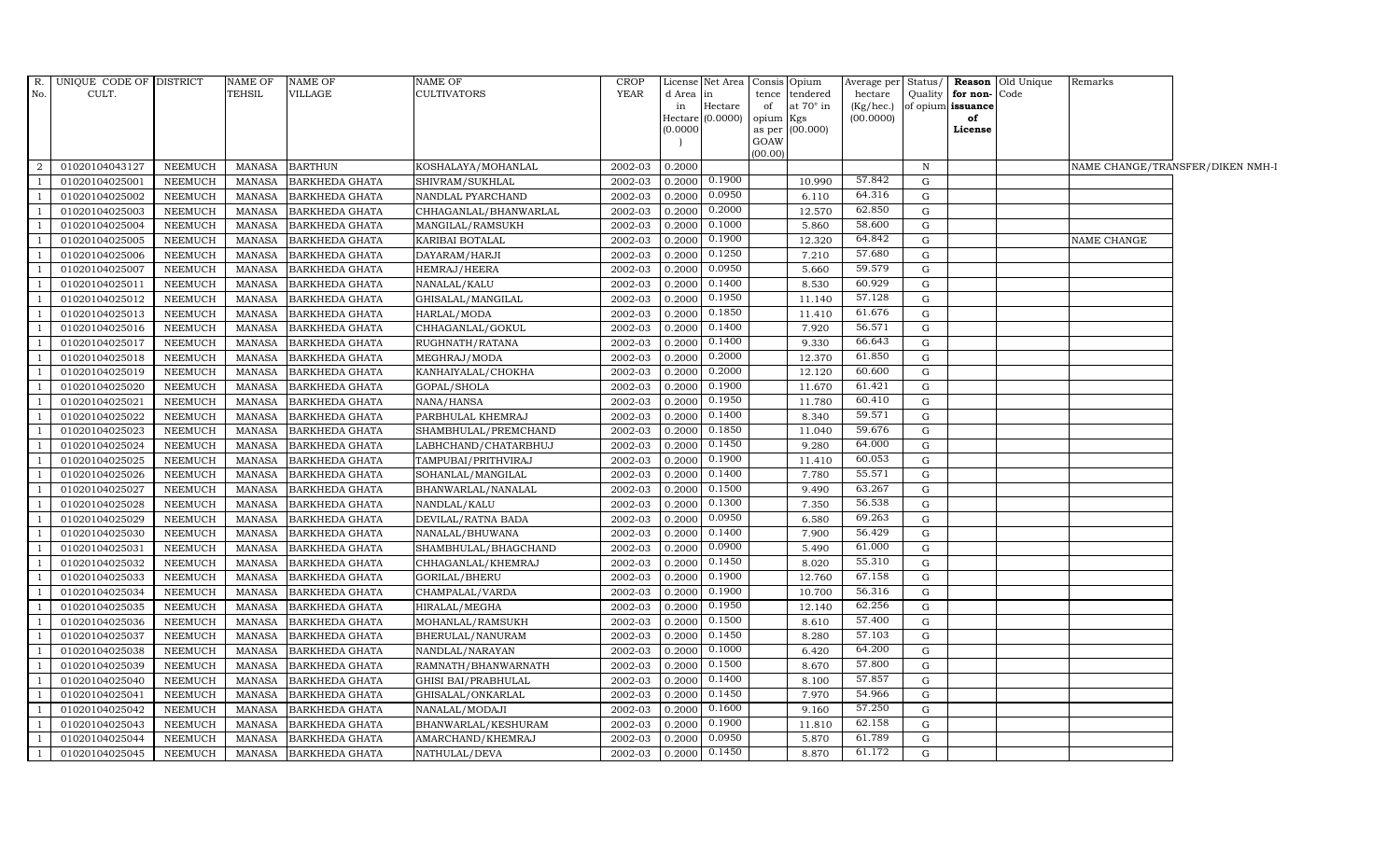|                | R. UNIQUE CODE OF DISTRICT |                | <b>NAME OF</b> | <b>NAME OF</b>        | <b>NAME OF</b>          | <b>CROP</b> |            | License Net Area Consis | Opium                   | Average per Status/ |              |                   | <b>Reason</b> Old Unique | Remarks                           |  |
|----------------|----------------------------|----------------|----------------|-----------------------|-------------------------|-------------|------------|-------------------------|-------------------------|---------------------|--------------|-------------------|--------------------------|-----------------------------------|--|
| No.            | CULT.                      |                | <b>TEHSIL</b>  | <b>VILLAGE</b>        | CULTIVATORS             | <b>YEAR</b> | d Area  in |                         | tence<br>tendered       | hectare             | Quality      | for non-Code      |                          |                                   |  |
|                |                            |                |                |                       |                         |             | in         | Hectare                 | at $70^\circ$ in<br>of  | $(Kg/$ hec. $)$     |              | of opium issuance |                          |                                   |  |
|                |                            |                |                |                       |                         |             |            | Hectare (0.0000)        | Kgs<br>opium            | (00.0000)           |              | of                |                          |                                   |  |
|                |                            |                |                |                       |                         |             | 00000(0)   |                         | as per (00.000)<br>GOAW |                     |              | License           |                          |                                   |  |
|                |                            |                |                |                       |                         |             |            |                         | (00.00)                 |                     |              |                   |                          |                                   |  |
|                | 01020104025046             | NEEMUCH        | MANASA         | <b>BARKHEDA GHATA</b> | NANDLAL/KHEMRAJ         | 2002-03     |            | $0.2000$ $0.0950$       | 6.010                   | 63.263              | G            |                   |                          |                                   |  |
|                | 01020104025047             | NEEMUCH        | MANASA         | <b>BARKHEDA GHATA</b> | SHIVLAL/GORILAL         | 2002-03     | 0.2000     | 0.0900                  | 5.980                   | 66.444              | G            |                   |                          |                                   |  |
|                | 01020104025048             | <b>NEEMUCH</b> | <b>MANASA</b>  | <b>BARKHEDA GHATA</b> | GIRDHARI/ONKARLAL       | 2002-03     | 0.2000     | 0.0950                  | 5.520                   | 58.105              | G            |                   |                          |                                   |  |
|                | 01020104025049             | <b>NEEMUCH</b> | <b>MANASA</b>  | <b>BARKHEDA GHATA</b> | SHANKARLAL/KALURAM      | 2002-03     | 0.2000     | 0.0900                  | 5.090                   | 56.556              | ${\rm G}$    |                   |                          |                                   |  |
|                | 01020104025050             | <b>NEEMUCH</b> | <b>MANASA</b>  | <b>BARKHEDA GHATA</b> | HIRALAL/HANSA JI        | 2002-03     | 0.2000     | 0.1450                  | 8.450                   | 58.276              | $\mathbf G$  |                   |                          |                                   |  |
|                | 01020104025051             | <b>NEEMUCH</b> | <b>MANASA</b>  | BARKHEDA GHATA        | BHURALAL/DEVILAL        | 2002-03     | 0.2000     | 0.1450                  | 10.570                  | 72.897              | ${\rm G}$    |                   |                          |                                   |  |
|                | 01020104025052             | NEEMUCH        | <b>MANASA</b>  | <b>BARKHEDA GHATA</b> | BHAGCHANDRA/HANRAJ      | 2002-03     | 0.2000     | 0.1450                  | 9.560                   | 65.931              | $\mathbf G$  |                   |                          |                                   |  |
|                | 01020104025053             | <b>NEEMUCH</b> | <b>MANASA</b>  | <b>BARKHEDA GHATA</b> | NATHULAL/NANALAL        | 2002-03     | 0.2000     | 0.1950                  | 11.520                  | 59.077              | G            |                   |                          |                                   |  |
|                | 01020104025054             | <b>NEEMUCH</b> | <b>MANASA</b>  | BARKHEDA GHATA        | PRABHULAL/PREMCHANDRA   | 2002-03     | 0.2000     | 0.0950                  | 6.000                   | 63.158              | $\mathbf G$  |                   |                          |                                   |  |
|                | 01020104025055             | <b>NEEMUCH</b> | <b>MANASA</b>  | <b>BARKHEDA GHATA</b> | AMARCHANDRA/NARAYAN     | 2002-03     | 0.2000     | 0.1400                  | 8.920                   | 63.714              | $\mathbf G$  |                   |                          |                                   |  |
|                | 01020104025056             | <b>NEEMUCH</b> | <b>MANASA</b>  | <b>BARKHEDA GHATA</b> | BHAGIRATH/ONKARJI       | 2002-03     | 0.2000     | 0.1650                  | 9.570                   | 58.000              | G            |                   |                          |                                   |  |
|                | 01020104025057             | NEEMUCH        | MANASA         | <b>BARKHEDA GHATA</b> | KANHAIYALAL/SUKHLAL     | 2002-03     | 0.2000     | 0.1850                  | 11.700                  | 63.243              | ${\rm G}$    |                   |                          |                                   |  |
|                | 01020104025058             | <b>NEEMUCH</b> | <b>MANASA</b>  | <b>BARKHEDA GHATA</b> | GHISALAL/HANSRAJ        | 2002-03     | 0.2000     | 0.1400                  | 8.290                   | 59.214              | ${\rm G}$    |                   |                          |                                   |  |
|                | 01020104025059             | <b>NEEMUCH</b> | <b>MANASA</b>  | BARKHEDA GHATA        | SUKHLAL/RATANLAL        | 2002-03     | 0.2000     | 0.1900                  | 11.390                  | 59.947              | ${\rm G}$    |                   |                          |                                   |  |
|                | 01020104025060             | <b>NEEMUCH</b> | <b>MANASA</b>  | <b>BARKHEDA GHATA</b> | GHISALAL/GOKUL          | 2002-03     | 0.2000     | 0.1400                  | 8.520                   | 60.857              | $\mathbf G$  |                   |                          |                                   |  |
|                | 01020104025061             | <b>NEEMUCH</b> | <b>MANASA</b>  | BARKHEDA GHATA        | TULSIRAM/RATANLAL       | 2002-03     | 0.2000     | 0.2000                  | 12.620                  | 63.100              | ${\rm G}$    |                   |                          |                                   |  |
|                | 01020104025062             | <b>NEEMUCH</b> | <b>MANASA</b>  | <b>BARKHEDA GHATA</b> | LAXMAN/BHERU            | 2002-03     | 0.2000     | 0.1450                  | 9.540                   | 65.793              | G            |                   |                          | TRANSFER/GAFARDA                  |  |
|                | 01020104025063             | <b>NEEMUCH</b> | <b>MANASA</b>  | <b>BARKHEDA GHATA</b> | DEVILAL/RATANLAL        | 2002-03     | 0.2000     | 0.2000                  | 12.020                  | 60.100              | ${\rm G}$    |                   |                          |                                   |  |
|                | 01020104025065             | <b>NEEMUCH</b> | MANASA         | <b>BARKHEDA GHATA</b> | PYARCHANDRA/ONKAR       | 2002-03     | 0.2000     | 0.1900                  | 12.490                  | 65.737              | ${\rm G}$    |                   |                          |                                   |  |
|                | 01020104025067             | <b>NEEMUCH</b> | <b>MANASA</b>  | <b>BARKHEDA GHATA</b> | NANALAL/VARDICHANDRA    | 2002-03     | 0.2000     | 0.1900                  | 11.160                  | 58.737              | $\mathbf G$  |                   |                          |                                   |  |
|                | 01020104025068             | NEEMUCH        | <b>MANASA</b>  | <b>BARKHEDA GHATA</b> | BHERULAL/ONKARLAL       | 2002-03     | 0.2000     | 0.1400                  | 8.520                   | 60.857              | G            |                   |                          |                                   |  |
|                | 01020104025069             | <b>NEEMUCH</b> | <b>MANASA</b>  | <b>BARKHEDA GHATA</b> | DEVILAL/ONKARLAL        | 2002-03     | 0.2000     | 0.1450                  | 8.580                   | 59.172              | $\mathbf G$  |                   |                          |                                   |  |
|                | 01020104025070             | <b>NEEMUCH</b> | <b>MANASA</b>  | <b>BARKHEDA GHATA</b> | BABULAL/GHISALAL        | 2002-03     | 0.2000     | 0.0950                  | 6.160                   | 64.842              | ${\rm G}$    |                   |                          |                                   |  |
|                | 01020104025071             | <b>NEEMUCH</b> | <b>MANASA</b>  | BARKHEDA GHATA        | SHIVRAM/KHEMRAJ         | 2002-03     | 0.2000     | 0.1400                  | 9.060                   | 64.714              | ${\rm G}$    |                   |                          |                                   |  |
|                | 01020104025072             | <b>NEEMUCH</b> | <b>MANASA</b>  | <b>BARKHEDA GHATA</b> | KANHAIYALAL/MODA        | 2002-03     | 0.2000     | 0.2000                  | 13.100                  | 65.500              | $\mathbf G$  |                   |                          |                                   |  |
|                | 01020104025073             | <b>NEEMUCH</b> | <b>MANASA</b>  | <b>BARKHEDA GHATA</b> | BOTLAL/KALU             | 2002-03     | 0.2000     | 0.1900                  | 10.780                  | 56.737              | G            |                   |                          |                                   |  |
|                | 01020104025074             | NEEMUCH        | <b>MANASA</b>  | <b>BARKHEDA GHATA</b> | KAMLIBAI/LAXMICHAND     | 2002-03     | 0.2000     | 0.1450                  | 8.400                   | 57.931              | G            |                   |                          |                                   |  |
|                | 01020104025075             | <b>NEEMUCH</b> | <b>MANASA</b>  | <b>BARKHEDA GHATA</b> | GHISALAL/CHHAGANLAL     | 2002-03     | 0.2000     | 0.1400                  | 8.260                   | 59.000              | ${\rm G}$    |                   |                          |                                   |  |
|                | 01020104025076             | <b>NEEMUCH</b> | <b>MANASA</b>  | <b>BARKHEDA GHATA</b> | MOHANLAL/NARAYAN        | 2002-03     | 0.2000     | 0.1400                  | 8.180                   | 58.429              | $\mathbf G$  |                   |                          | TRANSFER/ GAFARADA                |  |
|                | 01020104025077             | <b>NEEMUCH</b> | <b>MANASA</b>  | <b>BARKHEDA GHATA</b> | BABULAL/BHANWARLAL      | 2002-03     | 0.2000     | 0.0900                  | 5.770                   | 64.111              | G            |                   |                          |                                   |  |
|                | 01020104025078             | <b>NEEMUCH</b> | <b>MANASA</b>  | <b>BARKHEDA GHATA</b> | KAILASH/BHANWARLAL      | 2002-03     | 0.2000     | 0.1500                  | 9.430                   | 62.867              | ${\rm G}$    |                   |                          |                                   |  |
|                | 01020104025079             | NEEMUCH        | <b>MANASA</b>  | <b>BARKHEDA GHATA</b> | RATANLAL/GISHALAL       | 2002-03     | 0.2000     | 0.0950                  | 5.870                   | 61.789              | ${\rm G}$    |                   |                          |                                   |  |
|                | 01020104025080             | <b>NEEMUCH</b> | <b>MANASA</b>  | <b>BARKHEDA GHATA</b> | GULABCHAND/MOTILAL      | 2002-03     | 0.2000     | 0.1700                  | 10.000                  | 58.824              | ${\rm G}$    |                   |                          |                                   |  |
|                | 01020104025081             | <b>NEEMUCH</b> | <b>MANASA</b>  | <b>BARKHEDA GHATA</b> | JADAVBAI/BHAGIRATH      | 2002-03     | 0.2000     | 0.0900                  | 5.010                   | 55.667              | $\mathbf G$  |                   |                          | TRANSFER/ALHEDJAGIR-II            |  |
|                | 01020104025082             | <b>NEEMUCH</b> | MANASA         | <b>BARKHEDA GHATA</b> | RADHAKISHAN/BABRU       | 2002-03     | 0.2000     | 0.1400                  | 8.400                   | 60.000              | $\mathbf G$  |                   |                          | 0102010402804TRANSFER/BHATKHED-II |  |
|                | 01020104025083             | NEEMUCH        | <b>MANASA</b>  | BARKHEDA GHATA        | DEVKISHAN/BHERULAL      | 2002-03     | 0.2000     | 0.1400                  | 9.000                   | 64.286              | G            |                   | 01020104028135           |                                   |  |
|                | 01020104025084             | NEEMUCH        | <b>MANASA</b>  | <b>BARKHEDA GHATA</b> | SATYANARAYAN/SHANKARLAL | 2002-03     | 0.2000     | 0.1450                  | 9.300                   | 64.138              | G            |                   | 01020104027116           |                                   |  |
| $\overline{2}$ | 01020104054002             | <b>NEEMUCH</b> | <b>MANASA</b>  | <b>BARDIYA KENT</b>   | NANALAL/SEVA            | 2002-03     | 0.2000     |                         |                         |                     | $\, {\rm N}$ |                   |                          |                                   |  |
| $\mathcal{D}$  | 01020104054004             | <b>NEEMUCH</b> | <b>MANASA</b>  | <b>BARDIYA KENT</b>   | SHIVLAL/LALA            | 2002-03     | 0.2000     |                         |                         |                     | $\, {\rm N}$ |                   |                          |                                   |  |
| 2              | 01020104054005             | <b>NEEMUCH</b> | MANASA         | <b>BARDIYA KENT</b>   | NANALAL/UDA             | 2002-03     | 0.2000     |                         |                         |                     | $\, {\rm N}$ |                   |                          |                                   |  |
| 2              | 01020104054007             | NEEMUCH        | MANASA         | <b>BARDIYA KENT</b>   | AMRITLAL/RAMLAL         | 2002-03     | 0.2000     |                         |                         |                     | $\, {\rm N}$ |                   |                          |                                   |  |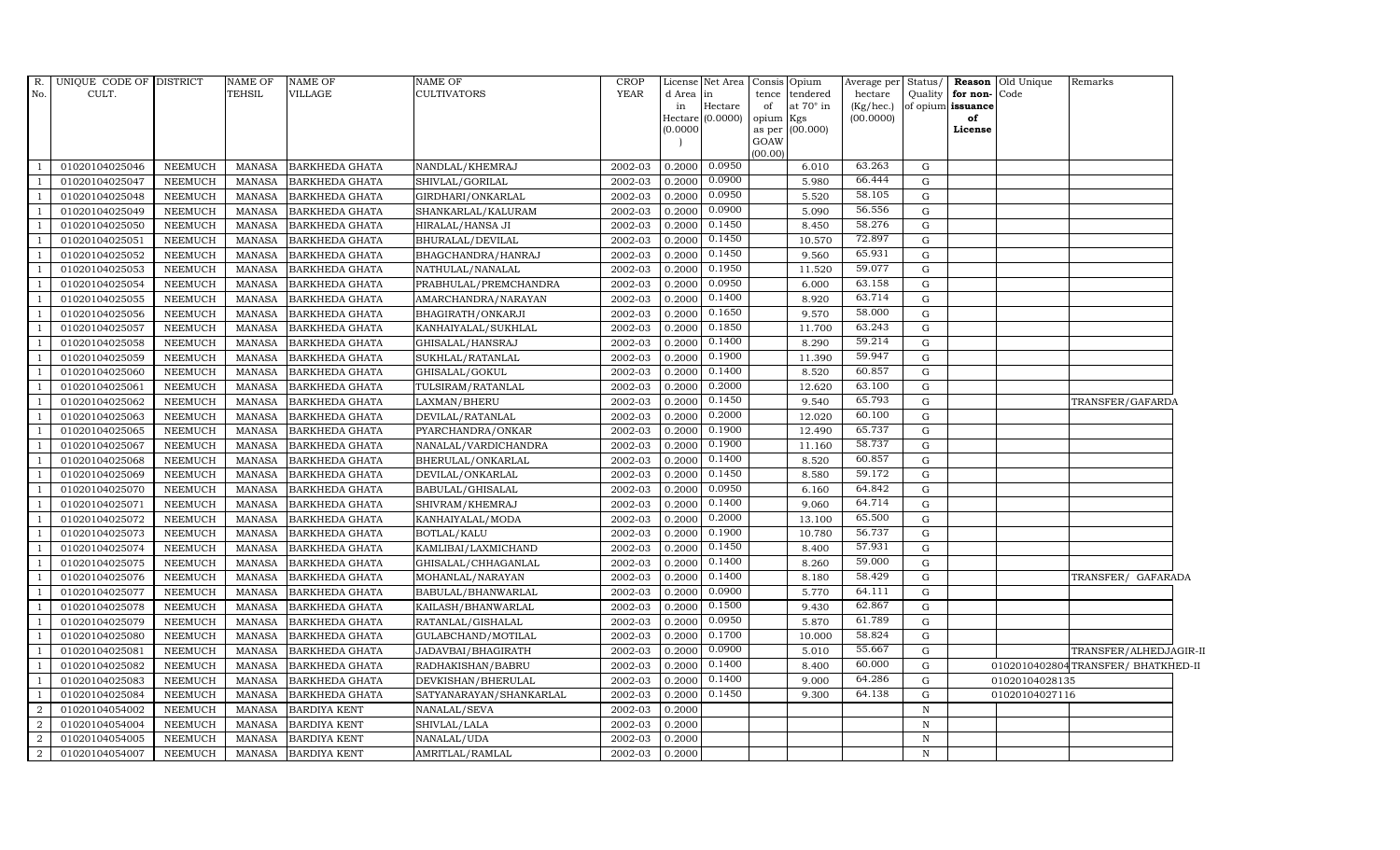| R.             | UNIQUE CODE OF DISTRICT |                | NAME OF         | <b>NAME OF</b>       | <b>NAME OF</b>            | <b>CROP</b> |           | License Net Area Consis Opium |           |                  | Average per Status/    |              |                         | <b>Reason</b> Old Unique | Remarks     |
|----------------|-------------------------|----------------|-----------------|----------------------|---------------------------|-------------|-----------|-------------------------------|-----------|------------------|------------------------|--------------|-------------------------|--------------------------|-------------|
| No.            | CULT.                   |                | <b>TEHSIL</b>   | <b>VILLAGE</b>       | <b>CULTIVATORS</b>        | <b>YEAR</b> | d Area in |                               |           | tence tendered   | hectare                | Quality      | for non-                | Code                     |             |
|                |                         |                |                 |                      |                           |             | in        | Hectare<br>Hectare (0.0000)   | of        | at $70^\circ$ in | (Kg/hec.)<br>(00.0000) |              | of opium issuance<br>of |                          |             |
|                |                         |                |                 |                      |                           |             | (0.0000)  |                               | opium Kgs | as per (00.000)  |                        |              | License                 |                          |             |
|                |                         |                |                 |                      |                           |             |           |                               | GOAW      |                  |                        |              |                         |                          |             |
|                |                         |                |                 |                      |                           |             |           |                               | (00.00)   |                  |                        |              |                         |                          |             |
| $\overline{2}$ | 01020104054008          | <b>NEEMUCH</b> | MANASA          | <b>BARDIYA KENT</b>  | MANGILAL/UDA              | 2002-03     | 0.2000    |                               |           |                  |                        | $_{\rm N}$   |                         |                          |             |
| $\overline{2}$ | 01020104054010          | <b>NEEMUCH</b> | MANASA          | <b>BARDIYA KENT</b>  | BHULIBAI/KANWARLAL        | 2002-03     | 0.2000    |                               |           |                  |                        | $\mathbb N$  |                         |                          | NAME CHANGE |
| $\overline{2}$ | 01020104054011          | <b>NEEMUCH</b> | <b>MANASA</b>   | <b>BARDIYA KENT</b>  | KARU/HEERA                | 2002-03     | 0.2000    |                               |           |                  |                        | $\mathbb N$  |                         |                          |             |
| $\overline{2}$ | 01020104054013          | <b>NEEMUCH</b> | MANASA          | <b>BARDIYA KENT</b>  | KANHAIYALAL/PYARJI        | 2002-03     | 0.2000    |                               |           |                  |                        | $\,$ N       |                         |                          |             |
| $\overline{2}$ | 01020104054015          | <b>NEEMUCH</b> | <b>MANASA</b>   | <b>BARDIYA KENT</b>  | BALCHAND/HEERA            | 2002-03     | 0.2000    |                               |           |                  |                        | $\,$ N       |                         |                          |             |
| $\overline{a}$ | 01020104054018          | <b>NEEMUCH</b> | <b>MANASA</b>   | <b>BARDIYA KENT</b>  | DHAPUBAI/GORILAL          | 2002-03     |           | $0.2000$ $0.1050$             |           | 5.970            | 56.857                 | ${\rm G}$    |                         |                          |             |
| 2              | 01020104054022          | <b>NEEMUCH</b> | MANASA          | <b>BARDIYA KENT</b>  | SAMSUBAI/BAPULAL          | 2002-03     | 0.2000    |                               |           |                  |                        | $\, {\rm N}$ |                         |                          |             |
| 2              | 01020104054024          | <b>NEEMUCH</b> | <b>MANASA</b>   | <b>BARDIYA KENT</b>  | MUNNASINGH/PRATAPSINGH    | 2002-03     | 0.2000    | 0.1050                        |           | 5.790            | 55.143                 | $\mathbf G$  |                         |                          |             |
| $\overline{2}$ | 01020104054026          | <b>NEEMUCH</b> | <b>MANASA</b>   | <b>BARDIYA KENT</b>  | BHANWARLAL/MODA           | 2002-03     | 0.2000    |                               |           |                  |                        | $\mathbb N$  |                         |                          |             |
| 2              | 01020104054028          | <b>NEEMUCH</b> | <b>MANASA</b>   | <b>BARDIYA KENT</b>  | KARULAL/MEGHA             | 2002-03     | 0.2000    |                               |           |                  |                        | $\mathbb N$  |                         |                          |             |
| $\overline{a}$ | 01020104054029          | <b>NEEMUCH</b> | <b>MANASA</b>   | <b>BARDIYA KENT</b>  | GHISALAL/KACHRU           | 2002-03     | 0.2000    |                               |           |                  |                        | $\mathbb N$  |                         |                          |             |
| $\overline{a}$ | 01020104054030          | <b>NEEMUCH</b> | MANASA          | <b>BARDIYA KENT</b>  | GANGARAM/KARULAL          | 2002-03     | 0.2000    |                               |           |                  |                        | $\mathbb N$  |                         |                          |             |
| 2              | 01020104054032          | <b>NEEMUCH</b> | MANASA          | <b>BARDIYA KENT</b>  | KANHAIYALAL/BHONA         | 2002-03     | 0.2000    |                               |           |                  |                        | $\mathbb N$  |                         |                          |             |
| $\overline{2}$ | 01020104054034          | <b>NEEMUCH</b> | MANASA          | <b>BARDIYA KENT</b>  | MANGIBAI/NARAYAN          | 2002-03     | 0.2000    | 0.1000                        |           | 5.710            | 57.100                 | $\mathbf G$  |                         |                          |             |
| $\overline{2}$ | 01020104054035          | <b>NEEMUCH</b> | $\mbox{MANASA}$ | <b>BARDIYA KENT</b>  | CHAMPALAL/MAGNA           | 2002-03     | 0.2000    |                               |           |                  |                        | $\, {\bf N}$ |                         |                          |             |
| 2              | 01020104050001          | <b>NEEMUCH</b> | <b>MANASA</b>   | <b>BARDIYA JAGIR</b> | MOTILAL/RATANLAL          | 2002-03     | 0.2000    |                               |           |                  |                        | $_{\rm N}$   |                         |                          |             |
| $\overline{a}$ | 01020104050003          | <b>NEEMUCH</b> | <b>MANASA</b>   | <b>BARDIYA JAGIR</b> | MOHANLAL/ONKARLAL         | 2002-03     | 0.2000    |                               |           |                  |                        | $\mathbb N$  |                         |                          |             |
| $\overline{a}$ | 01020104050004          | <b>NEEMUCH</b> | MANASA          | <b>BARDIYA JAGIR</b> | KANA(KANHAIYA) / RATANLAL | 2002-03     | 0.2000    |                               |           |                  |                        | $\mathbb N$  |                         |                          |             |
| $\overline{2}$ | 01020104050006          | <b>NEEMUCH</b> | <b>MANASA</b>   | <b>BARDIYA JAGIR</b> | GHASI/SHANKAR             | 2002-03     | 0.2000    |                               |           |                  |                        | $\, {\bf N}$ |                         |                          |             |
| $\overline{2}$ | 01020104050008          | <b>NEEMUCH</b> | <b>MANASA</b>   | <b>BARDIYA JAGIR</b> | SUKHIBAI/RAMCHANDRA       | 2002-03     | 0.2000    |                               |           |                  |                        | $\,$ N       |                         |                          |             |
| 2              | 01020104050009          | <b>NEEMUCH</b> | <b>MANASA</b>   | <b>BARDIYA JAGIR</b> | BHANWARLAL/RADHAKISHAN    | 2002-03     | 0.2000    |                               |           |                  |                        | $\mathbf N$  |                         |                          |             |
| 2              | 01020104050011          | <b>NEEMUCH</b> | <b>MANASA</b>   | <b>BARDIYA JAGIR</b> | BHANWARLAL/PRABHULAL      | 2002-03     | 0.2000    |                               |           |                  |                        | $\mathbb N$  |                         |                          |             |
| $\overline{a}$ | 01020104050012          | <b>NEEMUCH</b> | MANASA          | <b>BARDIYA JAGIR</b> | CHAGANLAL/PRABHULAL       | 2002-03     | 0.2000    |                               |           |                  |                        | $\,$ N       |                         |                          |             |
| 2              | 01020104050015          | <b>NEEMUCH</b> | <b>MANASA</b>   | <b>BARDIYA JAGIR</b> | BHANWARLAL/NANURAM        | 2002-03     | 0.2000    |                               |           |                  |                        | $\, {\bf N}$ |                         |                          |             |
| $\overline{2}$ | 01020104050017          | <b>NEEMUCH</b> | <b>MANASA</b>   | <b>BARDIYA JAGIR</b> | GOVERDHANDAS/NARAYAN      | 2002-03     | 0.2000    |                               |           |                  |                        | $\,$ N       |                         |                          |             |
| $\overline{a}$ | 01020104050018          | <b>NEEMUCH</b> | MANASA          | <b>BARDIYA JAGIR</b> | NANDRAM/MADHURAM          | 2002-03     | 0.2000    |                               |           |                  |                        | $\mathbb N$  |                         |                          |             |
| 2              | 01020104050019          | <b>NEEMUCH</b> | <b>MANASA</b>   | <b>BARDIYA JAGIR</b> | BHAGATRAM/MADHURAM        | 2002-03     | 0.2000    |                               |           |                  |                        | $\mathbb N$  |                         |                          |             |
| $\overline{a}$ | 01020104050020          | <b>NEEMUCH</b> | MANASA          | <b>BARDIYA JAGIR</b> | TULSIRAM/RAMLAL           | 2002-03     | 0.2000    |                               |           |                  |                        | $\,$ N       |                         |                          |             |
| $\overline{2}$ | 01020104050021          | <b>NEEMUCH</b> | MANASA          | <b>BARDIYA JAGIR</b> | UDAILAL/NANDRAM           | 2002-03     | 0.2000    |                               |           |                  |                        | $\,$ N       |                         |                          |             |
| 2              | 01020104050022          | <b>NEEMUCH</b> | <b>MANASA</b>   | <b>BARDIYA JAGIR</b> | BADRILAL/LAXMAN           | 2002-03     | 0.2000    |                               |           |                  |                        | $\mathbb N$  |                         |                          |             |
| $\overline{2}$ | 01020104050023          | <b>NEEMUCH</b> | <b>MANASA</b>   | <b>BARDIYA JAGIR</b> | DHANRAJ/NANDRAM           | 2002-03     | 0.2000    |                               |           |                  |                        | $\, {\rm N}$ |                         |                          |             |
| $\overline{2}$ | 01020104050024          | <b>NEEMUCH</b> | <b>MANASA</b>   | <b>BARDIYA JAGIR</b> | MULCHANDRA/NANDRAM        | 2002-03     | 0.2000    |                               |           |                  |                        | $\mathbb N$  |                         |                          |             |
| $\overline{a}$ | 01020104050025          | <b>NEEMUCH</b> | MANASA          | <b>BARDIYA JAGIR</b> | NATHIBAI/BHERULAL         | 2002-03     | 0.2000    |                               |           |                  |                        | N            |                         |                          |             |
| $\overline{a}$ | 01020104050026          | <b>NEEMUCH</b> | MANASA          | <b>BARDIYA JAGIR</b> | KUSHALRAJ/SHOBHAGMAL      | 2002-03     | 0.2000    |                               |           |                  |                        | $\,$ N       |                         |                          |             |
| $\overline{2}$ | 01020104050027          | <b>NEEMUCH</b> | <b>MANASA</b>   | <b>BARDIYA JAGIR</b> | RANCHOR/RATANLAL          | 2002-03     | 0.2000    |                               |           |                  |                        | $\,$ N       |                         |                          |             |
| $\overline{2}$ | 01020104050028          | <b>NEEMUCH</b> | <b>MANASA</b>   | <b>BARDIYA JAGIR</b> | DEVILAL/RAMLAL            | 2002-03     | 0.2000    |                               |           |                  |                        | $\mathbb N$  |                         |                          |             |
| $\overline{2}$ | 01020104050029          | <b>NEEMUCH</b> | <b>MANASA</b>   | <b>BARDIYA JAGIR</b> | CHAGANLAL/DULICHANDRA     | 2002-03     | 0.2000    |                               |           |                  |                        | $\,$ N       |                         |                          |             |
| $\overline{a}$ | 01020104050030          | <b>NEEMUCH</b> | <b>MANASA</b>   | <b>BARDIYA JAGIR</b> | GULAB/BHAJJA              | 2002-03     | 0.2000    |                               |           |                  |                        | $\mathbb N$  |                         |                          |             |
| 2              | 01020104050033          | <b>NEEMUCH</b> | MANASA          | <b>BARDIYA JAGIR</b> | SOHANBAI/AMIRCHAND        | 2002-03     | 0.2000    |                               |           |                  |                        | $\,$ N       |                         |                          |             |
| 2              | 01020104050034          | <b>NEEMUCH</b> | <b>MANASA</b>   | <b>BARDIYA JAGIR</b> | RAMCHANDRA/KALU           | 2002-03     | 0.2000    |                               |           |                  |                        | $\, {\rm N}$ |                         |                          |             |
| $\overline{a}$ | 01020104050035          | <b>NEEMUCH</b> |                 | MANASA BARDIYA JAGIR | BHAGATRAM/NANDRAM         | 2002-03     | 0.2000    |                               |           |                  |                        | $\mathbb N$  |                         |                          |             |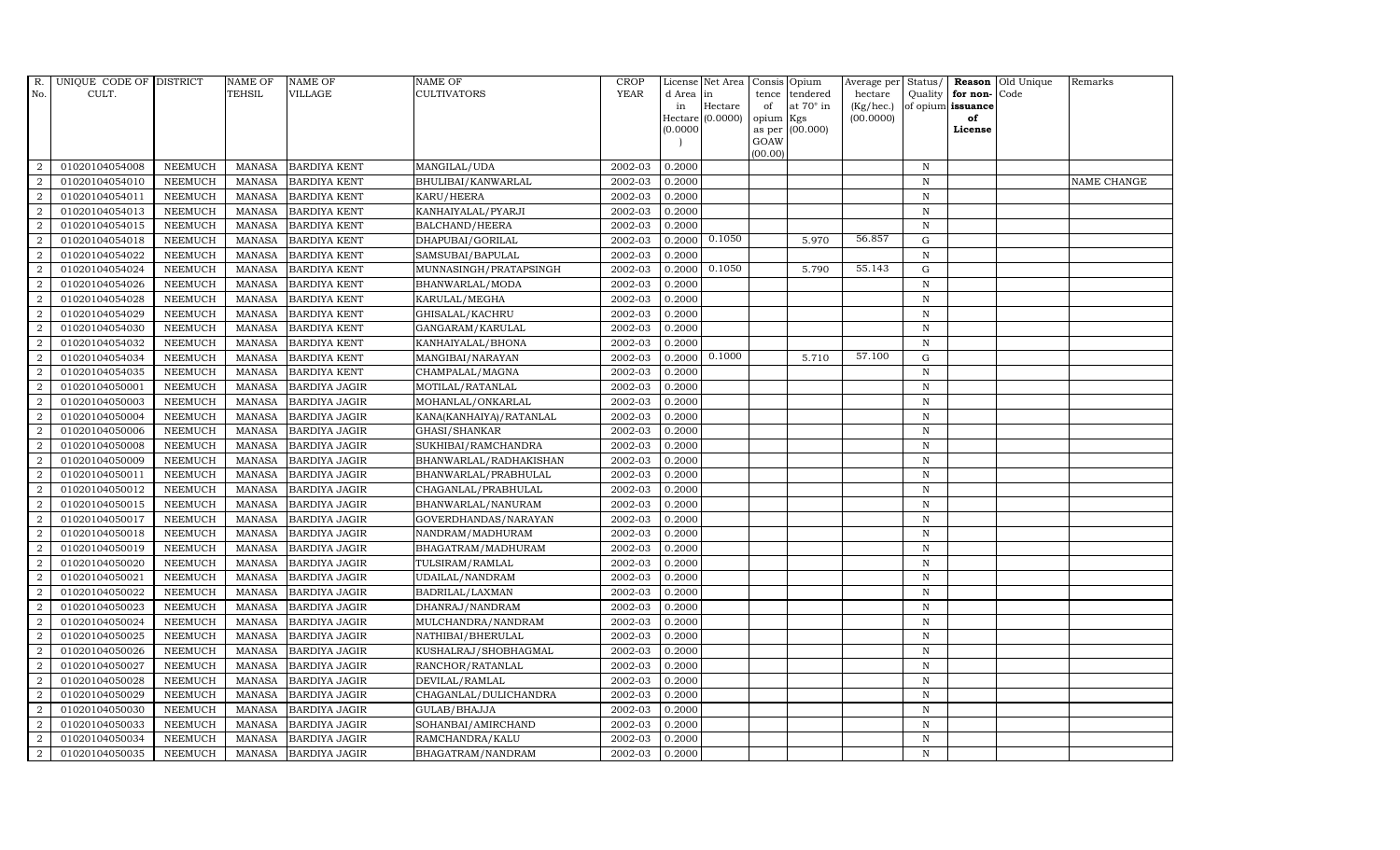|                | R. UNIQUE CODE OF DISTRICT |                | <b>NAME OF</b> | <b>NAME OF</b>       | <b>NAME OF</b>             | <b>CROP</b> |        | License Net Area Consis Opium |           |                  | Average per  | Status/      |                         | Reason Old Unique | Remarks                 |  |
|----------------|----------------------------|----------------|----------------|----------------------|----------------------------|-------------|--------|-------------------------------|-----------|------------------|--------------|--------------|-------------------------|-------------------|-------------------------|--|
| No.            | CULT.                      |                | <b>TEHSIL</b>  | VILLAGE              | <b>CULTIVATORS</b>         | <b>YEAR</b> | d Area | $\ln$                         | tence     | tendered         | hectare      | Quality      | for non-Code            |                   |                         |  |
|                |                            |                |                |                      |                            |             | in     | Hectare<br>Hectare (0.0000)   | of        | at $70^\circ$ in | $(Kg/$ hec.) |              | of opium issuance<br>of |                   |                         |  |
|                |                            |                |                |                      |                            |             | 0.0000 |                               | opium Kgs | as per (00.000)  | (00.0000)    |              | License                 |                   |                         |  |
|                |                            |                |                |                      |                            |             |        |                               | GOAW      |                  |              |              |                         |                   |                         |  |
|                |                            |                |                |                      |                            |             |        |                               | (00.00)   |                  |              |              |                         |                   |                         |  |
| $\overline{2}$ | 01020104050036             | <b>NEEMUCH</b> | MANASA         | <b>BARDIYA JAGIR</b> | MATHARIBAI/UDA             | 2002-03     | 0.2000 |                               |           |                  |              | $\mathbb N$  |                         |                   |                         |  |
| 2              | 01020104050037             | <b>NEEMUCH</b> | MANASA         | <b>BARDIYA JAGIR</b> | SURAJBAI/RATANNATH         | 2002-03     | 0.2000 |                               |           |                  |              | $\mathbb N$  |                         |                   |                         |  |
| $\overline{2}$ | 01020104050038             | <b>NEEMUCH</b> | MANASA         | <b>BARDIYA JAGIR</b> | BALARAM/MADHURAM           | 2002-03     | 0.2000 |                               |           |                  |              | $\, {\rm N}$ |                         |                   |                         |  |
| $\overline{2}$ | 01020104050039             | <b>NEEMUCH</b> | <b>MANASA</b>  | <b>BARDIYA JAGIR</b> | RAJIBAI/KALURAM            | 2002-03     | 0.2000 |                               |           |                  |              | $\mathbb N$  |                         |                   |                         |  |
| $\overline{2}$ | 01020104050040             | <b>NEEMUCH</b> | <b>MANASA</b>  | <b>BARDIYA JAGIR</b> | MULCHANDRA/NANDRAM PATIDAR | 2002-03     | 0.2000 |                               |           |                  |              | $\, {\rm N}$ |                         |                   |                         |  |
| $\overline{2}$ | 01020104050041             | <b>NEEMUCH</b> | <b>MANASA</b>  | <b>BARDIYA JAGIR</b> | KANHAIYALAL/ONKAR          | 2002-03     | 0.2000 |                               |           |                  |              | $\, {\bf N}$ |                         |                   |                         |  |
| $\overline{2}$ | 01020104050043             | <b>NEEMUCH</b> | MANASA         | <b>BARDIYA JAGIR</b> | FAKIRCHANRA/VAJERAM        | 2002-03     | 0.2000 |                               |           |                  |              | $\mathbf N$  |                         |                   |                         |  |
| 2              | 01020104050046             | <b>NEEMUCH</b> | MANASA         | <b>BARDIYA JAGIR</b> | CHATARSINGH/ARJUNSINGH     | 2002-03     | 0.2000 |                               |           |                  |              | $\, {\rm N}$ |                         |                   |                         |  |
|                | 01020104050047             | <b>NEEMUCH</b> | <b>MANASA</b>  | <b>BARDIYA JAGIR</b> | MANSINGH/KHUMANSINGH       | 2002-03     | 0.2000 |                               |           |                  |              | $\mathbb N$  |                         |                   |                         |  |
| $\overline{2}$ | 01020104050048             | <b>NEEMUCH</b> | <b>MANASA</b>  | <b>BARDIYA JAGIR</b> | MANGIBAI/RAMESHWAR         | 2002-03     | 0.2000 |                               |           |                  |              | $\, {\bf N}$ |                         |                   |                         |  |
| 2              | 01020104050049             | <b>NEEMUCH</b> | <b>MANASA</b>  | <b>BARDIYA JAGIR</b> | BHANWARLAL/MANGILAL        | 2002-03     | 0.2000 |                               |           |                  |              | ${\bf N}$    |                         |                   |                         |  |
| $\overline{2}$ | 01020104050051             | <b>NEEMUCH</b> | <b>MANASA</b>  | <b>BARDIYA JAGIR</b> | BRIJLAL/ONKARLAL           | 2002-03     | 0.2000 |                               |           |                  |              | $\mathbf N$  |                         |                   |                         |  |
| $\overline{2}$ | 01020104050052             | <b>NEEMUCH</b> | MANASA         | <b>BARDIYA JAGIR</b> | JAGANNATH/RAMLAL           | 2002-03     | 0.2000 |                               |           |                  |              | $\, {\rm N}$ |                         |                   |                         |  |
| $\overline{2}$ | 01020104050053             | <b>NEEMUCH</b> | <b>MANASA</b>  | <b>BARDIYA JAGIR</b> | BHANWARNATH/RATANNATH      | 2002-03     | 0.2000 |                               |           |                  |              | $\mathbf N$  |                         |                   |                         |  |
| $\overline{2}$ | 01020104050054             | <b>NEEMUCH</b> | <b>MANASA</b>  | <b>BARDIYA JAGIR</b> | RAJMAL/LAXMAN              | 2002-03     | 0.2000 |                               |           |                  |              | $\mathbf N$  |                         |                   |                         |  |
| 2              | 01020104050056             | <b>NEEMUCH</b> | <b>MANASA</b>  | <b>BARDIYA JAGIR</b> | ISHWARLAL/DAMARLAL         | 2002-03     | 0.2000 |                               |           |                  |              | $\mathbf N$  |                         |                   |                         |  |
| 2              | 01020104050057             | <b>NEEMUCH</b> | <b>MANASA</b>  | <b>BARDIYA JAGIR</b> | BASANTILAL/KANHAIYALAL     | 2002-03     | 0.2000 |                               |           |                  |              | $\, {\bf N}$ |                         |                   |                         |  |
| 2              | 01020104050059             | <b>NEEMUCH</b> | MANASA         | <b>BARDIYA JAGIR</b> | MADANLAL/LAXMAN            | 2002-03     | 0.2000 |                               |           |                  |              | $\, {\rm N}$ |                         |                   |                         |  |
| $\mathcal{D}$  | 01020104050060             | <b>NEEMUCH</b> | <b>MANASA</b>  | <b>BARDIYA JAGIR</b> | NATHULAL/SHANKARLAL        | 2002-03     | 0.2000 |                               |           |                  |              | $\mathbf N$  |                         |                   |                         |  |
| $\mathcal{D}$  | 01020104050063             | <b>NEEMUCH</b> | <b>MANASA</b>  | <b>BARDIYA JAGIR</b> | MEGHRAJ/CHOGA              | 2002-03     | 0.2000 |                               |           |                  |              | $\, {\rm N}$ |                         |                   |                         |  |
| 2              | 01020104050065             | <b>NEEMUCH</b> | MANASA         | <b>BARDIYA JAGIR</b> | BHANWARLAL/RAMPRATAP       | 2002-03     | 0.2000 |                               |           |                  |              | $\mathbf N$  |                         |                   |                         |  |
| $\overline{2}$ | 01020104050068             | <b>NEEMUCH</b> | <b>MANASA</b>  | <b>BARDIYA JAGIR</b> | DAMARLAL/CHOGALAL          | 2002-03     | 0.2000 |                               |           |                  |              | $\mathbf N$  |                         |                   |                         |  |
| $\overline{2}$ | 01020104050069             | <b>NEEMUCH</b> | MANASA         | <b>BARDIYA JAGIR</b> | RADHESHYAM/KANWARLAL       | 2002-03     | 0.2000 |                               |           |                  |              | N            |                         |                   |                         |  |
| $\mathcal{D}$  | 01020104050071             | <b>NEEMUCH</b> | <b>MANASA</b>  | <b>BARDIYA JAGIR</b> | DEVNATH/SHANKARNATH        | 2002-03     | 0.2000 |                               |           |                  |              | $\mathbb N$  |                         |                   |                         |  |
| $\overline{2}$ | 01020104050070             | <b>NEEMUCH</b> | <b>MANASA</b>  | <b>BARDIYA JAGIR</b> | KAMLESH KUMAR/KESHARIMAL   | 2002-03     | 0.2000 |                               |           |                  |              | $\mathbf N$  |                         |                   |                         |  |
| $\overline{2}$ | 01020104050074             | <b>NEEMUCH</b> | <b>MANASA</b>  | <b>BARDIYA JAGIR</b> | BASANTIBAI/BHUWANA         | 2002-03     | 0.2000 |                               |           |                  |              | $\mathbb N$  |                         |                   |                         |  |
| 2              | 01020104050075             | <b>NEEMUCH</b> | <b>MANASA</b>  | <b>BARDIYA JAGIR</b> | MANGILAL/ONKARLAL          | 2002-03     | 0.2000 |                               |           |                  |              | $\mathbb N$  |                         |                   |                         |  |
| $\overline{2}$ | 01020104050077             | <b>NEEMUCH</b> | MANASA         | <b>BARDIYA JAGIR</b> | GHASIBAI/RAMNATH           | 2002-03     | 0.2000 |                               |           |                  |              | $\mathbf N$  |                         |                   |                         |  |
| 2              | 01020104050078             | <b>NEEMUCH</b> | MANASA         | <b>BARDIYA JAGIR</b> | BHERULAL/NANDA             | 2002-03     | 0.2000 |                               |           |                  |              | $\mathbb N$  |                         |                   |                         |  |
| $\overline{2}$ | 01020104050079             | <b>NEEMUCH</b> | <b>MANASA</b>  | <b>BARDIYA JAGIR</b> | JAGDISH/BHANWARLAL         | 2002-03     | 0.2000 |                               |           |                  |              | ${\bf N}$    |                         |                   |                         |  |
| $\overline{2}$ | 01020104050080             | <b>NEEMUCH</b> | <b>MANASA</b>  | <b>BARDIYA JAGIR</b> | BANSHILAL/CHATRA           | 2002-03     | 0.2000 | 0.1050                        |           | 6.050            | 57.619       | G            |                         |                   |                         |  |
| 2              | 01020104050081             | <b>NEEMUCH</b> | <b>MANASA</b>  | <b>BARDIYA JAGIR</b> | MANGILAL/FAKIRCHANDRA      | 2002-03     | 0.2000 |                               |           |                  |              | N            |                         |                   |                         |  |
| 2              | 01020104050082             | <b>NEEMUCH</b> | MANASA         | <b>BARDIYA JAGIR</b> | SHYAMLAL/BHANWARLAL        | 2002-03     | 0.2000 | 0.2000                        |           | 10.720           | 53.600       | $\mathbf G$  |                         |                   | TRANSFER/ PIPLIYA RAOJI |  |
| 2              | 01020104050083             | <b>NEEMUCH</b> | MANASA         | <b>BARDIYA JAGIR</b> | YASHODABAI/SAVANTRAM       | 2002-03     | 0.2000 |                               |           |                  |              | $\mathbf N$  |                         |                   |                         |  |
|                | 01020104040002             | <b>NEEMUCH</b> | <b>MANASA</b>  | <b>BANI</b>          | DEVRAM/BHANWARLAL          | 2002-03     | 0.2000 |                               |           |                  |              | $\, {\rm N}$ |                         |                   |                         |  |
| 2              | 01020104040003             | <b>NEEMUCH</b> | <b>MANASA</b>  | <b>BANI</b>          | MANGILAL/RAMCHANDRA        | 2002-03     | 0.2000 | 0.1850                        |           | 12.480           | 67.459       | G            |                         |                   |                         |  |
| $\overline{2}$ | 01020104040004             | <b>NEEMUCH</b> | <b>MANASA</b>  | <b>BANI</b>          | RAMNARAYAN/KALURAM         | 2002-03     | 0.2000 | 0.1850                        |           | 12.320           | 66.595       | G            |                         |                   |                         |  |
| $\overline{2}$ | 01020104040005             | <b>NEEMUCH</b> | <b>MANASA</b>  | <b>BANI</b>          | AMBARAM/BAPULAL            | 2002-03     | 0.2000 | 0.1550                        |           | 10.300           | 66.452       | ${\rm G}$    |                         |                   |                         |  |
| 2              | 01020104040006             | <b>NEEMUCH</b> | <b>MANASA</b>  | <b>BANI</b>          | JARILAL/HARCHANDRA         | 2002-03     | 0.2000 | 0.1200                        |           | 7.360            | 61.333       | $\mathbf G$  |                         |                   |                         |  |
| $\overline{2}$ | 01020104040007             | <b>NEEMUCH</b> | <b>MANASA</b>  | <b>BANI</b>          | BHULIBAI/RAMLAL            | 2002-03     | 0.2000 |                               |           |                  |              | $\mathbf N$  |                         |                   |                         |  |
| $\overline{2}$ | 01020104040008             | <b>NEEMUCH</b> | <b>MANASA</b>  | <b>BANI</b>          | DAYARAM/CHITARLAL          | 2002-03     | 0.2000 |                               |           |                  |              | $\mathbf N$  |                         |                   |                         |  |
|                |                            |                |                |                      |                            |             |        |                               |           |                  |              |              |                         |                   |                         |  |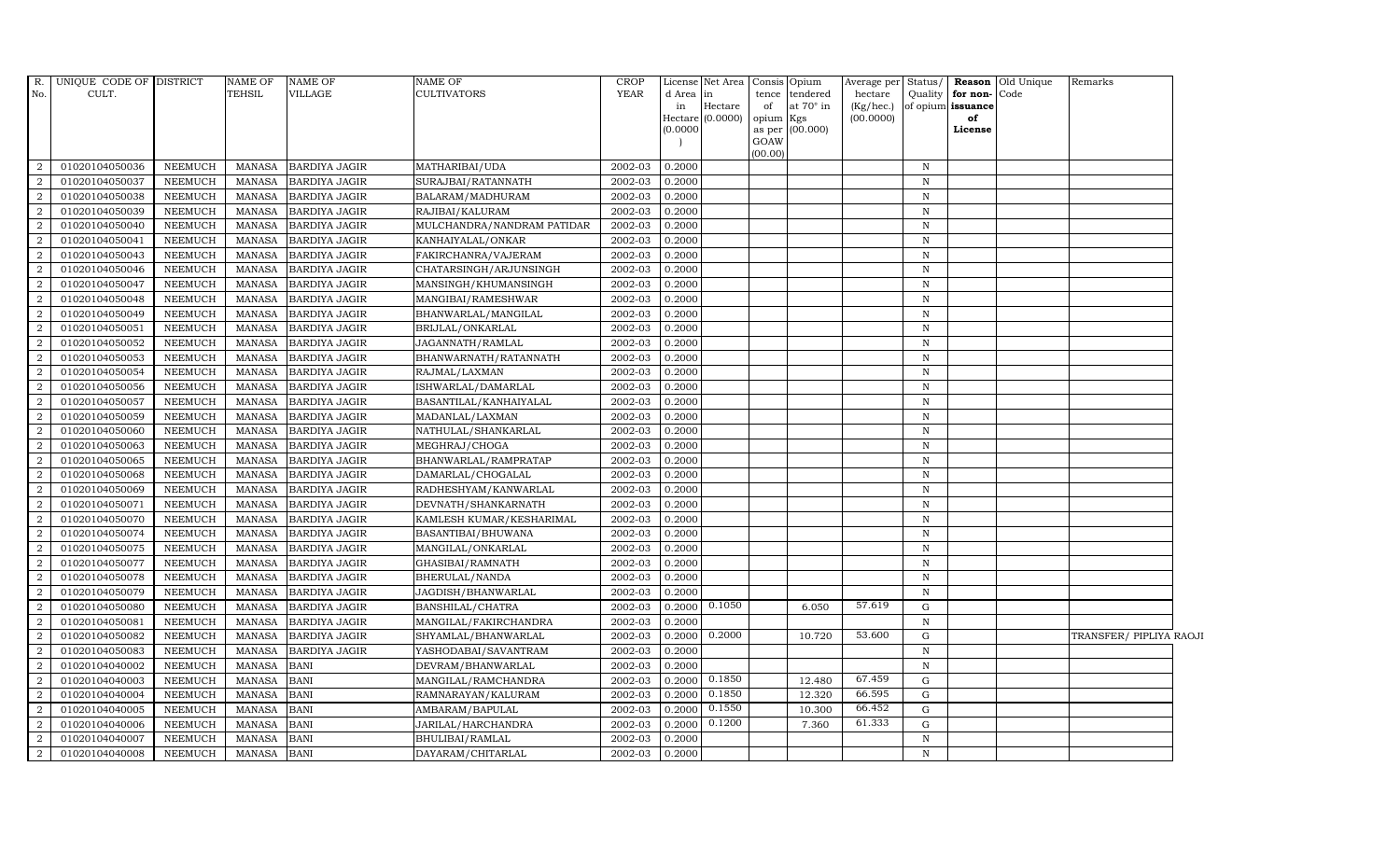| $R_{\cdot}$    | UNIQUE CODE OF DISTRICT |                | <b>NAME OF</b> | NAME OF      | NAME OF                  | <b>CROP</b> |              | License Net Area |                 | Consis Opium                | Average per          | Status/      |                                   | <b>Reason</b> Old Unique | Remarks                       |  |
|----------------|-------------------------|----------------|----------------|--------------|--------------------------|-------------|--------------|------------------|-----------------|-----------------------------|----------------------|--------------|-----------------------------------|--------------------------|-------------------------------|--|
| No.            | CULT.                   |                | <b>TEHSIL</b>  | VILLAGE      | CULTIVATORS              | <b>YEAR</b> | d Area<br>in | in<br>Hectare    | of              | tence tendered<br>at 70° in | hectare<br>(Kg/hec.) | Quality      | for non-Code<br>of opium issuance |                          |                               |  |
|                |                         |                |                |              |                          |             | Hectare      | (0.0000)         | opium Kgs       |                             | (00.0000)            |              | of                                |                          |                               |  |
|                |                         |                |                |              |                          |             | (0.0000)     |                  |                 | as per (00.000)             |                      |              | License                           |                          |                               |  |
|                |                         |                |                |              |                          |             |              |                  | GOAW<br>(00.00) |                             |                      |              |                                   |                          |                               |  |
| 2              | 01020104040011          | <b>NEEMUCH</b> | <b>MANASA</b>  | <b>BANI</b>  | BHANWARLAL/AMRITRAM      | 2002-03     | 0.2000       | 0.0700           |                 | 4.460                       | 63.714               | G            |                                   |                          |                               |  |
| 2              | 01020104040012          | <b>NEEMUCH</b> | <b>MANASA</b>  | <b>BANI</b>  | MOTILAL/AMRITRAM         | 2002-03     | 0.2000       | 0.1200           |                 | 7.270                       | 60.583               | G            |                                   |                          |                               |  |
| 2              | 01020104040013          | <b>NEEMUCH</b> | <b>MANASA</b>  | <b>BANI</b>  | JASKUNWAR/RAMDAYAL       | 2002-03     | 0.2000       |                  |                 |                             |                      | $\,$ N       |                                   |                          |                               |  |
| $\mathcal{D}$  | 01020104040014          | <b>NEEMUCH</b> | <b>MANASA</b>  | <b>BANI</b>  | KISHANLAL/CHOTELAL       | 2002-03     | 0.2000       |                  |                 |                             |                      | $\, {\rm N}$ |                                   |                          |                               |  |
| 2              | 01020104040016          | <b>NEEMUCH</b> | <b>MANASA</b>  | <b>BANI</b>  | BANSHILAL/BHAGIRATH      | 2002-03     | 0.2000       |                  |                 |                             |                      | $\, {\rm N}$ |                                   |                          | TRANSFER/BORKHEDI             |  |
| 2              | 01020104040018          | <b>NEEMUCH</b> | <b>MANASA</b>  | <b>BANI</b>  | NANDLAL/JARILAL          | 2002-03     | 0.2000       |                  |                 |                             |                      | $\,$ N       |                                   |                          |                               |  |
| 2              | 01020104040019          | <b>NEEMUCH</b> | <b>MANASA</b>  | <b>BANI</b>  | BHUWANIRAM/JAGANNATH     | 2002-03     | 0.2000       |                  |                 |                             |                      | $\,$ N       |                                   |                          | TRANSFER/HASHPUR              |  |
| 2              | 01020104040020          | <b>NEEMUCH</b> | <b>MANASA</b>  | <b>BANI</b>  | BHUWANIRAM/MATHURALAL    | 2002-03     | 0.2000       |                  |                 |                             |                      | N            |                                   |                          |                               |  |
| 2              | 01020104040022          | <b>NEEMUCH</b> | <b>MANASA</b>  | <b>BANI</b>  | KARULAL/MOTILAL          | 2002-03     | 0.2000       |                  |                 |                             |                      | $\mathbf N$  |                                   |                          |                               |  |
| $\overline{2}$ | 01020104040031          | <b>NEEMUCH</b> | <b>MANASA</b>  | <b>BANI</b>  | MULCHAND/PURALAL         | 2002-03     | 0.2000       |                  |                 |                             |                      | $\, {\rm N}$ |                                   |                          | TRANSFER/BORKHEDI             |  |
| 2              | 01020104040034          | <b>NEEMUCH</b> | <b>MANASA</b>  | <b>BANI</b>  | KASHIRAM/PURALAL         | 2002-03     | 0.2000       |                  |                 |                             |                      | N            |                                   |                          |                               |  |
| 2              | 01020104040037          | <b>NEEMUCH</b> | <b>MANASA</b>  | <b>BANI</b>  | JAMUNALAL/RAMCHANDRA     | 2002-03     | 0.2000       | 0.1500           |                 | 9.390                       | 62.600               | G            |                                   |                          |                               |  |
| 2              | 01020104040038          | <b>NEEMUCH</b> | <b>MANASA</b>  | <b>BANI</b>  | CHITARMAL/KANHAIYALAL    | 2002-03     | 0.2000       |                  |                 |                             |                      | N            |                                   |                          |                               |  |
| 2              | 01020104040039          | <b>NEEMUCH</b> | <b>MANASA</b>  | <b>BANI</b>  | RAMNIWAS/NATHURAM        | 2002-03     | 0.2000       | 0.1500           |                 | 8.360                       | 55.733               | G            |                                   |                          |                               |  |
| $\overline{2}$ | 01020104040040          | <b>NEEMUCH</b> | <b>MANASA</b>  | <b>BANI</b>  | MOHANLAL/RATANLAL        | 2002-03     | 0.2000       | 0.0900           |                 | 5.310                       | 59.000               | G            |                                   |                          |                               |  |
| 2              | 01020104040041          | <b>NEEMUCH</b> | <b>MANASA</b>  | <b>BANI</b>  | BHONIBAI/DULICHAND       | 2002-03     | 0.2000       | 0.0900           |                 | 5.390                       | 59.889               | G            |                                   |                          |                               |  |
| 2              | 01020104040045          | <b>NEEMUCH</b> | <b>MANASA</b>  | <b>BANI</b>  | RAMPRATAP/HEERALAL       | 2002-03     | 0.2000       | 0.1950           |                 | 12.510                      | 64.154               | G            |                                   |                          |                               |  |
| 2              | 01020104040046          | <b>NEEMUCH</b> | <b>MANASA</b>  | <b>BANI</b>  | RADHESHYAM/BHAGIRATH     | 2002-03     | 0.2000       |                  |                 |                             |                      | N            |                                   |                          | TRANSFER/BORKHEDI             |  |
| 2              | 01020104040047          | <b>NEEMUCH</b> | <b>MANASA</b>  | <b>BANI</b>  | BHERULAL/FULCHANDRA      | 2002-03     | 0.2000       | 0.1200           |                 | 7.040                       | 58.667               | G            |                                   |                          |                               |  |
| $\overline{2}$ | 01020104040048          | <b>NEEMUCH</b> | <b>MANASA</b>  | <b>BANI</b>  | RAMPRAHALAD/BHANWARLAL   | 2002-03     | 0.2000       | 0.1000           |                 | 6.290                       | 62.900               | G            |                                   |                          |                               |  |
| 2              | 01020104040050          | NEEMUCH        | <b>MANASA</b>  | <b>BANI</b>  | MANOHARSINGH/NATHUSINGH  | 2002-03     | 0.2000       | 0.1200           |                 | 7.100                       | 59.167               | G            |                                   |                          |                               |  |
| 2              | 01020104040009          | <b>NEEMUCH</b> | <b>MANASA</b>  | <b>BANI</b>  | AMBARAM/PURALAL          | 2002-03     | 0.2000       |                  |                 |                             |                      | N            |                                   |                          | NAME CHANGE/TRANSFER/BORKHEDI |  |
| 2              | 01020104040025          | <b>NEEMUCH</b> | <b>MANASA</b>  | <b>BANI</b>  | RAJENDRAKUMAR/RADHESHYAM | 2002-03     | 0.2000       | 0.1250           |                 | 7.750                       | 62.000               | G            |                                   |                          | NAME CHANGE                   |  |
| 2              | 01020104040049          | <b>NEEMUCH</b> | <b>MANASA</b>  | <b>BANI</b>  | FATEHSINGH/NATHUSINGH    | 2002-03     | 0.2000       | 0.1000           |                 | 5.580                       | 55.800               | G            |                                   |                          |                               |  |
| 3              | 01020104079001          | <b>NEEMUCH</b> | <b>MANASA</b>  | <b>BAMNI</b> | HARLAL/GULAB             | 2002-03     | 0.2000       |                  |                 |                             |                      | N            |                                   |                          |                               |  |
| 3              | 01020104079003          | <b>NEEMUCH</b> | <b>MANASA</b>  | <b>BAMNI</b> | BAPULAL/JAYSINGH         | 2002-03     | 0.2000       | 0.1100           |                 | 6.030                       | 54.818               | G            |                                   |                          |                               |  |
| 3              | 01020104079004          | <b>NEEMUCH</b> | <b>MANASA</b>  | <b>BAMNI</b> | RAMLAL/HARIRAM           | 2002-03     | 0.2000       |                  |                 |                             |                      | $\, {\bf N}$ |                                   |                          | TRANSFER/DANGDI               |  |
| 3              | 01020104079005          | NEEMUCH        | MANASA         | <b>BAMNI</b> | HARIRAM/HEMA             | 2002-03     | 0.2000       |                  |                 |                             |                      | N            |                                   |                          |                               |  |
| 3              | 01020104079007          | <b>NEEMUCH</b> | <b>MANASA</b>  | <b>BAMNI</b> | RAMDAYAL/PANNALAL        | 2002-03     | 0.2000       |                  |                 |                             |                      | $\,$ N       |                                   |                          |                               |  |
| 3              | 01020104079010          | <b>NEEMUCH</b> | <b>MANASA</b>  | <b>BAMNI</b> | BHERULAL/NATHULAL        | 2002-03     | 0.2000       |                  |                 |                             |                      | N            |                                   |                          |                               |  |
| 3              | 01020104079012          | <b>NEEMUCH</b> | <b>MANASA</b>  | <b>BAMNI</b> | KISHANLAL/DHANNA         | 2002-03     | 0.2000       | 0.0950           |                 | 5.150                       | 54.211               | G            |                                   |                          |                               |  |
| 3              | 01020104079013          | <b>NEEMUCH</b> | <b>MANASA</b>  | <b>BAMNI</b> | HARIRAM/DHANNA           | 2002-03     | 0.2000       |                  |                 |                             |                      | $\, {\rm N}$ |                                   |                          |                               |  |
| 3              | 01020104079014          | <b>NEEMUCH</b> | <b>MANASA</b>  | <b>BAMNI</b> | BHUVANIRAM/HEMA          | 2002-03     | 0.2000       |                  |                 |                             |                      | N            |                                   |                          |                               |  |
| 3              | 01020104079015          | <b>NEEMUCH</b> | <b>MANASA</b>  | <b>BAMNI</b> | VAKTAVAR/NARAYAN         | 2002-03     | 0.2000       |                  |                 |                             |                      | $\mathbb N$  |                                   |                          |                               |  |
| 3              | 01020104079018          | <b>NEEMUCH</b> | <b>MANASA</b>  | <b>BAMNI</b> | GAMERBAI/BHAVARLAL       | 2002-03     | 0.2000       |                  |                 |                             |                      | N            |                                   |                          |                               |  |
| 3              | 01020104079022          | <b>NEEMUCH</b> | <b>MANASA</b>  | <b>BAMNI</b> | SHANTILAL/HEMAJI         | 2002-03     | 0.2000       | 0.0700           |                 | 3.500                       | 50.000               | G            | 04                                |                          |                               |  |
| $\mathcal{A}$  | 01020104079023          | <b>NEEMUCH</b> | <b>MANASA</b>  | <b>BAMNI</b> | RUPSINGH/MOHANSINGH      | 2002-03     | 0.2000       |                  |                 |                             |                      | $\, {\rm N}$ |                                   |                          |                               |  |
| 3              | 01020104079025          | <b>NEEMUCH</b> | <b>MANASA</b>  | <b>BAMNI</b> | RAMCHANDRA/KAVARLAL      | 2002-03     | 0.2000       | 0.0950           |                 | 5.400                       | 56.842               | G            |                                   |                          |                               |  |
| 3              | 01020104079026          | <b>NEEMUCH</b> | <b>MANASA</b>  | <b>BAMNI</b> | MANGILAL/RAMLAL          | $2002 - 03$ | 0.2000       |                  |                 |                             |                      | $\,$ N       |                                   |                          |                               |  |
| $\mathcal{E}$  | 01020104079029          | <b>NEEMUCH</b> | <b>MANASA</b>  | <b>BAMNI</b> | SHYAMLAL/AMARLAL         | 2002-03     | 0.2000       |                  |                 |                             |                      | N            |                                   |                          | TRANSFER/PARDA                |  |
| 3              | 01020104079030          | NEEMUCH        | <b>MANASA</b>  | <b>BAMNI</b> | KHEMRAJ/NARAYAN          | 2002-03     | 0.2000       |                  |                 |                             |                      | $\mathbb N$  |                                   |                          |                               |  |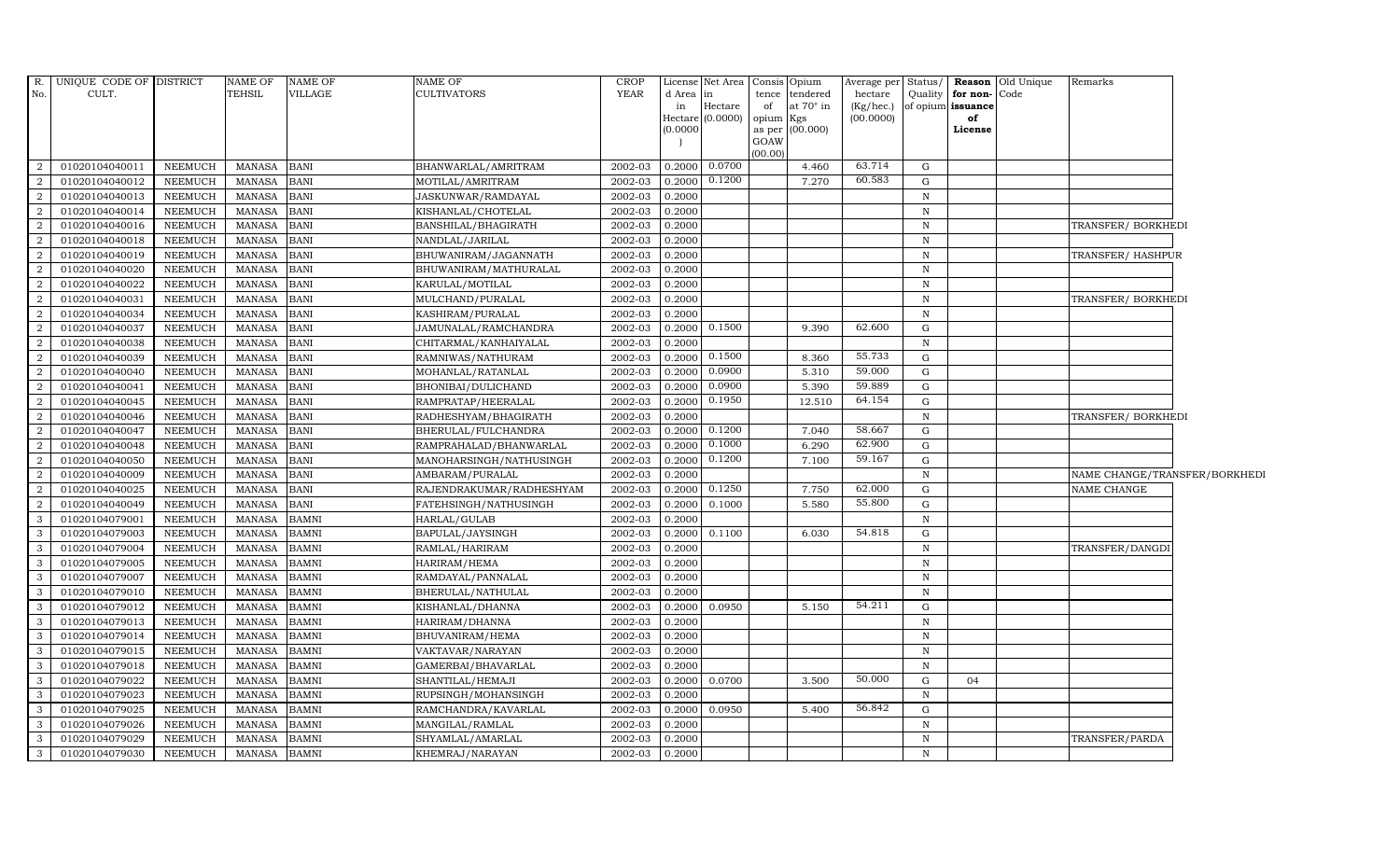| $R_{\cdot}$    | UNIQUE CODE OF DISTRICT |                | <b>NAME OF</b> | <b>NAME OF</b>         | <b>NAME OF</b>        | <b>CROP</b> |           | License Net Area |           | Consis Opium     | Average per | Status/      |                   | <b>Reason</b> Old Unique | Remarks     |
|----------------|-------------------------|----------------|----------------|------------------------|-----------------------|-------------|-----------|------------------|-----------|------------------|-------------|--------------|-------------------|--------------------------|-------------|
| No.            | CULT.                   |                | TEHSIL         | VILLAGE                | CULTIVATORS           | <b>YEAR</b> | d Area in |                  | tence     | tendered         | hectare     | Quality      | for non-Code      |                          |             |
|                |                         |                |                |                        |                       |             | in        | Hectare          | of        | at $70^\circ$ in | (Kg/hec.)   |              | of opium issuance |                          |             |
|                |                         |                |                |                        |                       |             | (0.0000)  | Hectare (0.0000) | opium Kgs | as per (00.000)  | (00.0000)   |              | of<br>License     |                          |             |
|                |                         |                |                |                        |                       |             |           |                  | GOAW      |                  |             |              |                   |                          |             |
|                |                         |                |                |                        |                       |             |           |                  | (00.00)   |                  |             |              |                   |                          |             |
| 3              | 01020104079031          | <b>NEEMUCH</b> | MANASA         | <b>BAMNI</b>           | HARCHAND/RAMPRASAD    | 2002-03     | 0.2000    |                  |           |                  |             | N            |                   |                          |             |
| 3              | 01020104079033          | <b>NEEMUCH</b> | <b>MANASA</b>  | <b>BAMNI</b>           | NARAYAN/GIRDHARI      | 2002-03     | 0.2000    |                  |           |                  |             | $\, {\rm N}$ |                   |                          |             |
| 3              | 01020104079036          | <b>NEEMUCH</b> | <b>MANASA</b>  | <b>BAMNI</b>           | MANGILAL/SITARAM      | 2002-03     | 0.2000    | 0.0950           |           | 4.960            | 52.211      | G            |                   |                          |             |
| 3              | 01020104079040          | <b>NEEMUCH</b> | <b>MANASA</b>  | <b>BAMNI</b>           | RUPCHAND/NARAYAN      | 2002-03     | 0.2000    | 0.1200           |           | 6.690            | 55.750      | $\mathbf G$  |                   |                          |             |
| $\mathbf{1}$   | 01020104007001          | <b>NEEMUCH</b> | <b>MANASA</b>  | <b>BALAJI KA KHEDA</b> | RAMCHANDRA/CHUNNILAL  | 2002-03     | 0.2000    | 0.1500           |           | 9.650            | 64.333      | ${\rm G}$    |                   |                          |             |
| $\overline{1}$ | 01020104007003          | NEEMUCH        | <b>MANASA</b>  | <b>BALAJI KA KHEDA</b> | BHERULAL/RUPA         | 2002-03     | 0.2000    | 0.1150           |           | 6.350            | 55.217      | G            |                   |                          |             |
| $\overline{1}$ | 01020104007004          | <b>NEEMUCH</b> | <b>MANASA</b>  | <b>BALAJI KA KHEDA</b> | DEVA/BHOLA            | 2002-03     | 0.2000    | 0.0950           |           | 5.340            | 56.211      | $\mathbf G$  |                   |                          |             |
| $\overline{1}$ | 01020104007005          | <b>NEEMUCH</b> | <b>MANASA</b>  | <b>BALAJI KA KHEDA</b> | NANDA/VARDICHAND      | 2002-03     | 0.2000    | 0.1450           |           | 9.060            | 62.483      | $\mathbf G$  |                   |                          |             |
|                | 01020104007006          | <b>NEEMUCH</b> | <b>MANASA</b>  | <b>BALAJI KA KHEDA</b> | NANDA/GULAB           | 2002-03     | 0.2000    | 0.2100           |           | 12.560           | 59.810      | G            |                   |                          |             |
| $\overline{1}$ | 01020104007007          | <b>NEEMUCH</b> | <b>MANASA</b>  | <b>BALAJI KA KHEDA</b> | LIMBA/GULAB           | 2002-03     | 0.2000    | 0.1000           |           | 5.880            | 58.800      | G            |                   |                          |             |
| -1             | 01020104007008          | <b>NEEMUCH</b> | <b>MANASA</b>  | <b>BALAJI KA KHEDA</b> | VARDICHAND/NANURAM    | 2002-03     | 0.2000    | 0.1000           |           | 5.760            | 57.600      | ${\rm G}$    |                   |                          |             |
| $\overline{1}$ | 01020104007010          | <b>NEEMUCH</b> | <b>MANASA</b>  | <b>BALAJI KA KHEDA</b> | CHHAGANLAL/BHANWARLAL | 2002-03     | 0.2000    | 0.1900           |           | 13.090           | 68.895      | $\mathbf G$  |                   |                          |             |
| $\overline{1}$ | 01020104007012          | <b>NEEMUCH</b> | <b>MANASA</b>  | <b>BALAJI KA KHEDA</b> | MANGILAL/HAJARILAL    | 2002-03     | 0.2000    | 0.1550           |           | 8.310            | 53.613      | $\mathbf G$  |                   |                          |             |
|                | 01020104007013          | <b>NEEMUCH</b> | <b>MANASA</b>  | <b>BALAJI KA KHEDA</b> | MATHURA/RAMA          | 2002-03     | 0.2000    | 0.1900           |           | 13.800           | 72.632      | G            |                   |                          |             |
| $\overline{1}$ | 01020104007014          | <b>NEEMUCH</b> | <b>MANASA</b>  | <b>BALAJI KA KHEDA</b> | SHANTILAL/VARDICHAND  | 2002-03     | 0.2000    | 0.1500           |           | 9.540            | 63.600      | $\mathbf G$  |                   |                          |             |
| 1              | 01020104007016          | <b>NEEMUCH</b> | <b>MANASA</b>  | <b>BALAJI KA KHEDA</b> | MANGIBAI/NANALAL      | 2002-03     | 0.2000    | 0.1950           |           | 11.670           | 59.846      | G            |                   |                          | NAME CHANGE |
| $\overline{1}$ | 01020104007017          | <b>NEEMUCH</b> | <b>MANASA</b>  | <b>BALAJI KA KHEDA</b> | BHANWARLAL/CHUNNILAL  | 2002-03     | 0.2000    | 0.1050           |           | 6.090            | 58.000      | G            |                   |                          |             |
| $\overline{1}$ | 01020104007018          | <b>NEEMUCH</b> | <b>MANASA</b>  | <b>BALAJI KA KHEDA</b> | RAMESH/SHOBHALAL      | 2002-03     | 0.2000    | 0.1750           |           | 10.970           | 62.686      | $\mathbf G$  |                   |                          |             |
| $\overline{1}$ | 01020104007019          | <b>NEEMUCH</b> | <b>MANASA</b>  | <b>BALAJI KA KHEDA</b> | LABHCHAND/BHANWARLAL  | 2002-03     | 0.2000    | 0.1000           |           | 6.220            | 62.200      | $\mathbf G$  |                   |                          |             |
| $\overline{1}$ | 01020104007020          | <b>NEEMUCH</b> | <b>MANASA</b>  | <b>BALAJI KA KHEDA</b> | PRABHULAL/SUNDERLAL   | 2002-03     | 0.2000    | 0.1950           |           | 13.120           | 67.282      | $\mathbf G$  |                   |                          |             |
| $\overline{1}$ | 01020104007021          | <b>NEEMUCH</b> | <b>MANASA</b>  | <b>BALAJI KA KHEDA</b> | RAMESH/HARLAL         | 2002-03     | 0.2000    | 0.1450           |           | 9.720            | 67.034      | G            |                   |                          |             |
| $\overline{1}$ | 01020104007022          | <b>NEEMUCH</b> | <b>MANASA</b>  | <b>BALAJI KA KHEDA</b> | MOHAN/NANURAM         | 2002-03     | 0.2000    | 0.1450           |           | 8.490            | 58.552      | G            |                   |                          |             |
| $\overline{1}$ | 01020104007025          | <b>NEEMUCH</b> | MANASA         | <b>BALAJI KA KHEDA</b> | RAMLAL/VADRILAL       | 2002-03     | 0.2000    | 0.1550           |           | 9.870            | 63.677      | G            |                   |                          |             |
|                | 01020104007027          | <b>NEEMUCH</b> | <b>MANASA</b>  | <b>BALAJI KA KHEDA</b> | MOHANLAL/GOPI         | 2002-03     | 0.2000    | 0.1000           |           | 5.640            | 56.400      | $\mathbf G$  |                   |                          |             |
| $\overline{1}$ | 01020104007028          | <b>NEEMUCH</b> | <b>MANASA</b>  | <b>BALAJI KA KHEDA</b> | KACHRU/BHIMA          | 2002-03     | 0.2000    | 0.1100           |           | 5.720            | 52.000      | G            |                   |                          |             |
| -1             | 01020104007029          | <b>NEEMUCH</b> | <b>MANASA</b>  | <b>BALAJI KA KHEDA</b> | KHEMRAJ/NANALAL       | 2002-03     | 0.2000    | 0.1700           |           | 10.960           | 64.471      | G            |                   |                          |             |
| $\overline{1}$ | 01020104007030          | <b>NEEMUCH</b> | <b>MANASA</b>  | <b>BALAJI KA KHEDA</b> | MOHANLAL/BHIMA        | 2002-03     | 0.2000    | 0.0650           |           | 3.820            | 58.769      | ${\rm G}$    |                   |                          |             |
| $\overline{1}$ | 01020104007034          | <b>NEEMUCH</b> | <b>MANASA</b>  | <b>BALAJI KA KHEDA</b> | MADANLAL/KHEMRAJ      | 2002-03     | 0.2000    | 0.2050           |           | 11.940           | 58.244      | $\mathbf G$  |                   |                          |             |
| $\overline{1}$ | 01020104007035          | <b>NEEMUCH</b> | <b>MANASA</b>  | <b>BALAJI KA KHEDA</b> | JAGDISH/PRABHULAL     | 2002-03     | 0.2000    | 0.1900           |           | 11.820           | 62.211      | $\mathbf G$  |                   |                          |             |
|                | 01020104007037          | <b>NEEMUCH</b> | <b>MANASA</b>  | <b>BALAJI KA KHEDA</b> | KHEMRAJ/RODA          | 2002-03     | 0.2000    | 0.1000           |           | 5.630            | 56.300      | $\mathbf G$  |                   |                          |             |
| $\overline{1}$ | 01020104007038          | <b>NEEMUCH</b> | <b>MANASA</b>  | <b>BALAJI KA KHEDA</b> | RADHESHYAM/RAMCHANDRA | 2002-03     | 0.2000    | 0.1100           |           | 6.270            | 57.000      | G            |                   |                          |             |
| -1             | 01020104007039          | <b>NEEMUCH</b> | <b>MANASA</b>  | BALAJI KA KHEDA        | MANGILAL/DEVA         | 2002-03     | 0.2000    | 0.1300           |           | 7.650            | 58.846      | ${\rm G}$    |                   |                          |             |
| $\overline{1}$ | 01020104007042          | <b>NEEMUCH</b> | <b>MANASA</b>  | BALAJI KA KHEDA        | CHHOGALAL/RAMAJI      | 2002-03     | 0.2000    | 0.1500           |           | 8.620            | 57.467      | $\mathbf G$  |                   |                          |             |
| $\overline{1}$ | 01020104007043          | <b>NEEMUCH</b> | <b>MANASA</b>  | <b>BALAJI KA KHEDA</b> | PANNALAL/NARAYAN      | 2002-03     | 0.2000    | 0.0900           |           | 5.720            | 63.556      | $\mathbf G$  |                   |                          |             |
|                | 01020104007045          | <b>NEEMUCH</b> | <b>MANASA</b>  | <b>BALAJI KA KHEDA</b> | SHANKAR/BHANA         | 2002-03     | 0.2000    | 0.0950           |           | 5.700            | 60.000      | $\mathbf G$  |                   |                          |             |
| $\overline{1}$ | 01020104007046          | <b>NEEMUCH</b> | <b>MANASA</b>  | <b>BALAJI KA KHEDA</b> | BHANWARLAL/TULSIRAM   | 2002-03     | 0.2000    | 0.0950           |           | 5.740            | 60.421      | G            |                   |                          |             |
| $\overline{1}$ | 01020104007047          | <b>NEEMUCH</b> | <b>MANASA</b>  | BALAJI KA KHEDA        | BHAGCHAND/DEVA        | 2002-03     | 0.2000    | 0.0950           |           | 5.840            | 61.474      | ${\rm G}$    |                   |                          |             |
| $\mathbf{1}$   | 01020104007048          | <b>NEEMUCH</b> | <b>MANASA</b>  | BALAJI KA KHEDA        | PREMCHAND/NATHU       | 2002-03     | 0.2000    | 0.0950           |           | 5.590            | 58.842      | ${\rm G}$    |                   |                          |             |
| $\overline{1}$ | 01020104007049          | <b>NEEMUCH</b> | <b>MANASA</b>  | <b>BALAJI KA KHEDA</b> | BAPULAL/KARU          | 2002-03     | 0.2000    | 0.0950           |           | 6.450            | 67.895      | $\mathbf G$  |                   |                          |             |
|                | 01020104007050          | <b>NEEMUCH</b> | <b>MANASA</b>  | <b>BALAJI KA KHEDA</b> | SAGARMAL/BHERULAL     | 2002-03     | 0.2000    | 0.1000           |           | 5.740            | 57.400      | $\mathbf G$  |                   |                          |             |
| $\mathbf{1}$   | 01020104007051          | <b>NEEMUCH</b> | MANASA         | <b>BALAJI KA KHEDA</b> | KALU/GULAB            | 2002-03     | 0.2000    | 0.1000           |           | 5.580            | 55.800      | G            |                   |                          |             |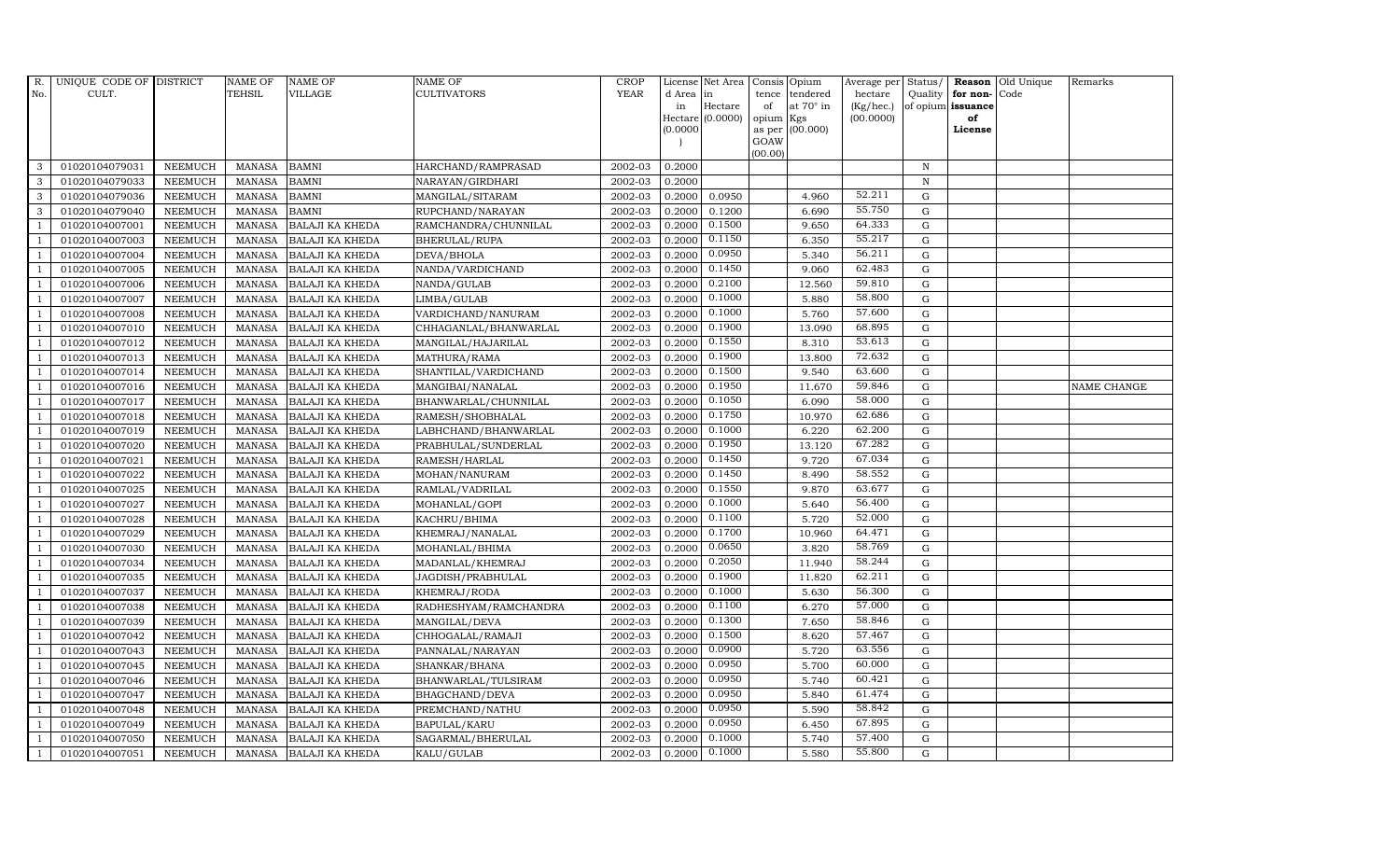| R.             | UNIQUE CODE OF DISTRICT |                | <b>NAME OF</b> | <b>NAME OF</b>         | <b>NAME OF</b>         | <b>CROP</b> |           | License Net Area | Consis          | Opium            | Average per     | Status/      |                   | Reason Old Unique | Remarks     |
|----------------|-------------------------|----------------|----------------|------------------------|------------------------|-------------|-----------|------------------|-----------------|------------------|-----------------|--------------|-------------------|-------------------|-------------|
| No.            | CULT.                   |                | TEHSIL         | VILLAGE                | CULTIVATORS            | <b>YEAR</b> | d Area in |                  | tence           | tendered         | hectare         | Quality      | for non-Code      |                   |             |
|                |                         |                |                |                        |                        |             | in        | Hectare          | of              | at $70^\circ$ in | $(Kg/$ hec. $)$ |              | of opium issuance |                   |             |
|                |                         |                |                |                        |                        |             | (0.0000)  | Hectare (0.0000) | opium<br>as per | Kgs<br>(00.000)  | (00.0000)       |              | of<br>License     |                   |             |
|                |                         |                |                |                        |                        |             |           |                  | GOAW            |                  |                 |              |                   |                   |             |
|                |                         |                |                |                        |                        |             |           |                  | (00.00)         |                  |                 |              |                   |                   |             |
|                | 01020104007052          | <b>NEEMUCH</b> | <b>MANASA</b>  | <b>BALAJI KA KHEDA</b> | MODAJI/GULAB           | 2002-03     | 0.2000    | 0.0950           |                 | 5.930            | 62.421          | G            |                   |                   |             |
|                | 01020104007055          | <b>NEEMUCH</b> | <b>MANASA</b>  | <b>BALAJI KA KHEDA</b> | BHERULAL/MEGHRAJ       | 2002-03     | 0.2000    | 0.1500           |                 | 9.190            | 61.267          | $\mathbf G$  |                   |                   |             |
| $\overline{1}$ | 01020104007056          | <b>NEEMUCH</b> | <b>MANASA</b>  | <b>BALAJI KA KHEDA</b> | DEVILAL/CHUNNILAL      | 2002-03     | 0.2000    | 0.0900           |                 | 5.530            | 61.444          | $\mathbf G$  |                   |                   |             |
|                | 01020104007057          | <b>NEEMUCH</b> | <b>MANASA</b>  | <b>BALAJI KA KHEDA</b> | SHANKARLAL/GORILAL     | 2002-03     | 0.2000    | 0.1500           |                 | 8.570            | 57.133          | $\mathbf G$  |                   |                   |             |
|                | 01020104007058          | <b>NEEMUCH</b> | <b>MANASA</b>  | <b>BALAJI KA KHEDA</b> | HARIRAM/VARDICHANDRA   | 2002-03     | 0.2000    | 0.2000           |                 | 11.350           | 56.750          | $\mathbf G$  |                   |                   |             |
| $\overline{1}$ | 01020104007061          | <b>NEEMUCH</b> | <b>MANASA</b>  | <b>BALAJI KA KHEDA</b> | KAMLIBAI/MANGU         | 2002-03     | 0.2000    | 0.1900           |                 | 12.010           | 63.211          | ${\rm G}$    |                   |                   |             |
| $\overline{1}$ | 01020104007062          | <b>NEEMUCH</b> | <b>MANASA</b>  | <b>BALAJI KA KHEDA</b> | PYARIBAI/NANALAL       | 2002-03     | 0.2000    | 0.1000           |                 | 5.420            | 54.200          | G            |                   | 01020104026329    |             |
| $\overline{1}$ | 01020104007063          | <b>NEEMUCH</b> | <b>MANASA</b>  | <b>BALAJI KA KHEDA</b> | DHANNALAL/RAMLAL       | 2002-03     | 0.2000    | 0.1000           |                 | 6.290            | 62.900          | $\mathbf G$  |                   | 01020104124018    |             |
|                | 01020104007064          | <b>NEEMUCH</b> | <b>MANASA</b>  | <b>BALAJI KA KHEDA</b> | BHERULAL/DHURA         | 2002-03     | 0.2000    | 0.1500           |                 | 9.810            | 65.400          | $\mathbf G$  |                   | 01020104124019    |             |
| $\overline{1}$ | 01020104007065          | <b>NEEMUCH</b> | <b>MANASA</b>  | BALAJI KA KHEDA        | RAMPRASAD/KANHAIYALAL  | 2002-03     | 0.2000    | 0.1000           |                 | 6.120            | 61.200          | $\mathbf G$  |                   | 01020104124023    |             |
| $\overline{1}$ | 01020104011001          | <b>NEEMUCH</b> | <b>MANASA</b>  | <b>BALAGANJ</b>        | BAPULAL/AMARLAL        | 2002-03     | 0.2000    | 0.1000           |                 | 5.820            | 58.200          | ${\rm G}$    |                   |                   |             |
| $\overline{1}$ | 01020104011002          | <b>NEEMUCH</b> | <b>MANASA</b>  | <b>BALAGANJ</b>        | PARASRAM/UDA           | 2002-03     | 0.2000    | 0.2050           |                 | 11.880           | 57.951          | ${\rm G}$    |                   |                   |             |
| $\overline{1}$ | 01020104011003          | <b>NEEMUCH</b> | <b>MANASA</b>  | <b>BALAGANJ</b>        | GANGA BAI/MANGILAL     | 2002-03     | 0.2000    |                  |                 |                  |                 | $\mathbb N$  |                   |                   |             |
|                | 01020104011004          | <b>NEEMUCH</b> | <b>MANASA</b>  | <b>BALAGANJ</b>        | AMBALAL/BABRU          | 2002-03     | 0.2000    | 0.1500           |                 | 8.310            | 55.400          | $\mathbf G$  |                   |                   |             |
|                | 01020104011005          | <b>NEEMUCH</b> | <b>MANASA</b>  | <b>BALAGANJ</b>        | DEVIKISHAN/ONKAR       | 2002-03     | 0.2000    | 0.0550           |                 | 3.130            | 56.909          | $\mathbf G$  |                   |                   |             |
| -1             | 01020104011006          | <b>NEEMUCH</b> | <b>MANASA</b>  | <b>BALAGANJ</b>        | MEGHRAJ/SHANKARLAL     | 2002-03     | 0.2000    |                  |                 |                  |                 | $\, {\rm N}$ |                   |                   |             |
| -1             | 01020104011010          | <b>NEEMUCH</b> | <b>MANASA</b>  | <b>BALAGANJ</b>        | NANDUBAI/TEKCHAND      | 2002-03     | 0.2000    |                  |                 |                  |                 | $\, {\rm N}$ |                   |                   |             |
| $\overline{1}$ | 01020104011012          | <b>NEEMUCH</b> | <b>MANASA</b>  | <b>BALAGANJ</b>        | NARAYANIBAI/LALURAM    | 2002-03     | 0.2000    | 0.1450           |                 | 8.510            | 58.690          | G            |                   |                   |             |
|                | 01020104011013          | <b>NEEMUCH</b> | <b>MANASA</b>  | <b>BALAGANJ</b>        | DHURA/PIRU             | 2002-03     | 0.2000    | 0.0750           |                 | 4.060            | 54.133          | $\mathbf G$  |                   |                   |             |
|                | 01020104011014          | <b>NEEMUCH</b> | <b>MANASA</b>  | <b>BALAGANJ</b>        | GENDIBAI/MANGILAL      | 2002-03     | 0.2000    |                  |                 |                  |                 | $\, {\rm N}$ |                   |                   | NAME CHANGE |
| $\overline{1}$ | 01020104011016          | <b>NEEMUCH</b> | <b>MANASA</b>  | <b>BALAGANJ</b>        | MITTHULAL/NARAYAN      | 2002-03     | 0.2000    |                  |                 |                  |                 | ${\bf N}$    |                   |                   |             |
| -1             | 01020104011017          | <b>NEEMUCH</b> | <b>MANASA</b>  | <b>BALAGANJ</b>        | CHEINRAM/NARAYAN       | 2002-03     | 0.2000    | 0.1450           |                 | 8.110            | 55.931          | G            |                   |                   |             |
| $\overline{1}$ | 01020104011020          | <b>NEEMUCH</b> | <b>MANASA</b>  | <b>BALAGANJ</b>        | GORA/DEVA              | 2002-03     | 0.2000    | 0.1350           |                 | 7.090            | 52.519          | ${\rm G}$    |                   |                   |             |
|                | 01020104011021          | <b>NEEMUCH</b> | <b>MANASA</b>  | <b>BALAGANJ</b>        | MANGILAL/DHANNA        | 2002-03     | 0.2000    | 0.0900           |                 | 5.090            | 56.556          | $\mathbf G$  |                   |                   |             |
|                | 01020104011026          | <b>NEEMUCH</b> | <b>MANASA</b>  | <b>BALAGANJ</b>        | HEMA/RAMA              | 2002-03     | 0.2000    | 0.1600           |                 | 8.210            | 51.313          | $\mathbf G$  | 04                |                   |             |
| -1             | 01020104011028          | <b>NEEMUCH</b> | <b>MANASA</b>  | <b>BALAGANJ</b>        | NATHA/DALLA            | 2002-03     | 0.2000    | 0.1000           |                 | 5.910            | 59.100          | G            |                   |                   |             |
|                | 01020104011030          | <b>NEEMUCH</b> | <b>MANASA</b>  | <b>BALAGANJ</b>        | MANNALAL/GABBA         | 2002-03     | 0.2000    | 0.1000           |                 | 6.140            | 61.400          | ${\rm G}$    |                   |                   |             |
| $\overline{1}$ | 01020104011032          | <b>NEEMUCH</b> | <b>MANASA</b>  | <b>BALAGANJ</b>        | KAMLABAI/BHONA         | 2002-03     | 0.2000    | 0.1000           |                 | 5.470            | 54.700          | G            |                   |                   |             |
| $\overline{1}$ | 01020104011037          | <b>NEEMUCH</b> | <b>MANASA</b>  | <b>BALAGANJ</b>        | NATHULAL/KISHNA        | 2002-03     | 0.2000    | 0.1000           |                 | 5.650            | 56.500          | $\mathbf G$  |                   |                   |             |
|                | 01020104011038          | <b>NEEMUCH</b> | <b>MANASA</b>  | <b>BALAGANJ</b>        | RUPA/DALSINGH          | 2002-03     | 0.2000    | 0.1550           |                 | 9.110            | 58.774          | $\mathbf G$  |                   |                   |             |
| $\overline{1}$ | 01020104011039          | <b>NEEMUCH</b> | <b>MANASA</b>  | <b>BALAGANJ</b>        | DURGA/DALSINGH         | 2002-03     | 0.2000    | 0.2000           |                 | 11.590           | 57.950          | ${\rm G}$    |                   |                   |             |
|                | 01020104011040          | <b>NEEMUCH</b> | <b>MANASA</b>  | <b>BALAGANJ</b>        | HEERALAL/SOHANLAL      | 2002-03     | 0.2000    | 0.1050           |                 | 5.970            | 56.857          | ${\rm G}$    |                   |                   |             |
| $\overline{1}$ | 01020104011042          | <b>NEEMUCH</b> | <b>MANASA</b>  | <b>BALAGANJ</b>        | KESARBAI/GANGA         | 2002-03     | 0.2000    | 0.1900           |                 | 11.130           | 58.579          | ${\rm G}$    |                   |                   |             |
| $\overline{1}$ | 01020104011043          | <b>NEEMUCH</b> | <b>MANASA</b>  | <b>BALAGANJ</b>        | <b>BADRI/MANGU</b>     | 2002-03     | 0.2000    | 0.0850           |                 | 4.710            | 55.412          | $\mathbf G$  |                   |                   |             |
|                | 01020104011044          | <b>NEEMUCH</b> | <b>MANASA</b>  | <b>BALAGANJ</b>        | PANNIBAI/NARAYAN       | 2002-03     | 0.2000    | 0.1050           |                 | 5.600            | 53.333          | $\mathbf G$  |                   |                   |             |
| $\overline{1}$ | 01020104011047          | <b>NEEMUCH</b> | <b>MANASA</b>  | <b>BALAGANJ</b>        | SHYAMCHARAN/RADHAKISAN | 2002-03     | 0.2000    | 0.1150           |                 | 6.250            | 54.348          | G            |                   |                   |             |
| $\overline{1}$ | 01020104011048          | <b>NEEMUCH</b> | <b>MANASA</b>  | <b>BALAGANJ</b>        | KAMLABAI/GABBA         | 2002-03     | 0.2000    | 0.0600           |                 | 3.350            | 55.833          | G            |                   |                   |             |
| $\overline{1}$ | 01020104011050          | <b>NEEMUCH</b> | <b>MANASA</b>  | <b>BALAGANJ</b>        | BANSILAL/GIRWAR        | 2002-03     | 0.2000    | 0.0900           |                 | 5.120            | 56.889          | ${\rm G}$    |                   |                   |             |
| $\overline{1}$ | 01020104011051          | <b>NEEMUCH</b> | <b>MANASA</b>  | <b>BALAGANJ</b>        | AMARSINGH/MANGILAL     | 2002-03     | 0.2000    | 0.1850           |                 | 10.700           | 57.838          | $\mathbf G$  |                   |                   |             |
|                | 01020104011052          | <b>NEEMUCH</b> | <b>MANASA</b>  | <b>BALAGANJ</b>        | BIHARI/LALA            | 2002-03     | 0.2000    | 0.1850           |                 | 10.500           | 56.757          | G            |                   |                   |             |
| $\mathbf{1}$   | 01020104011053          | <b>NEEMUCH</b> | MANASA         | <b>BALAGANJ</b>        | NATHU/RAMA             | 2002-03     | 0.2000    | 0.1700           |                 | 8.840            | 52.000          | G            |                   |                   |             |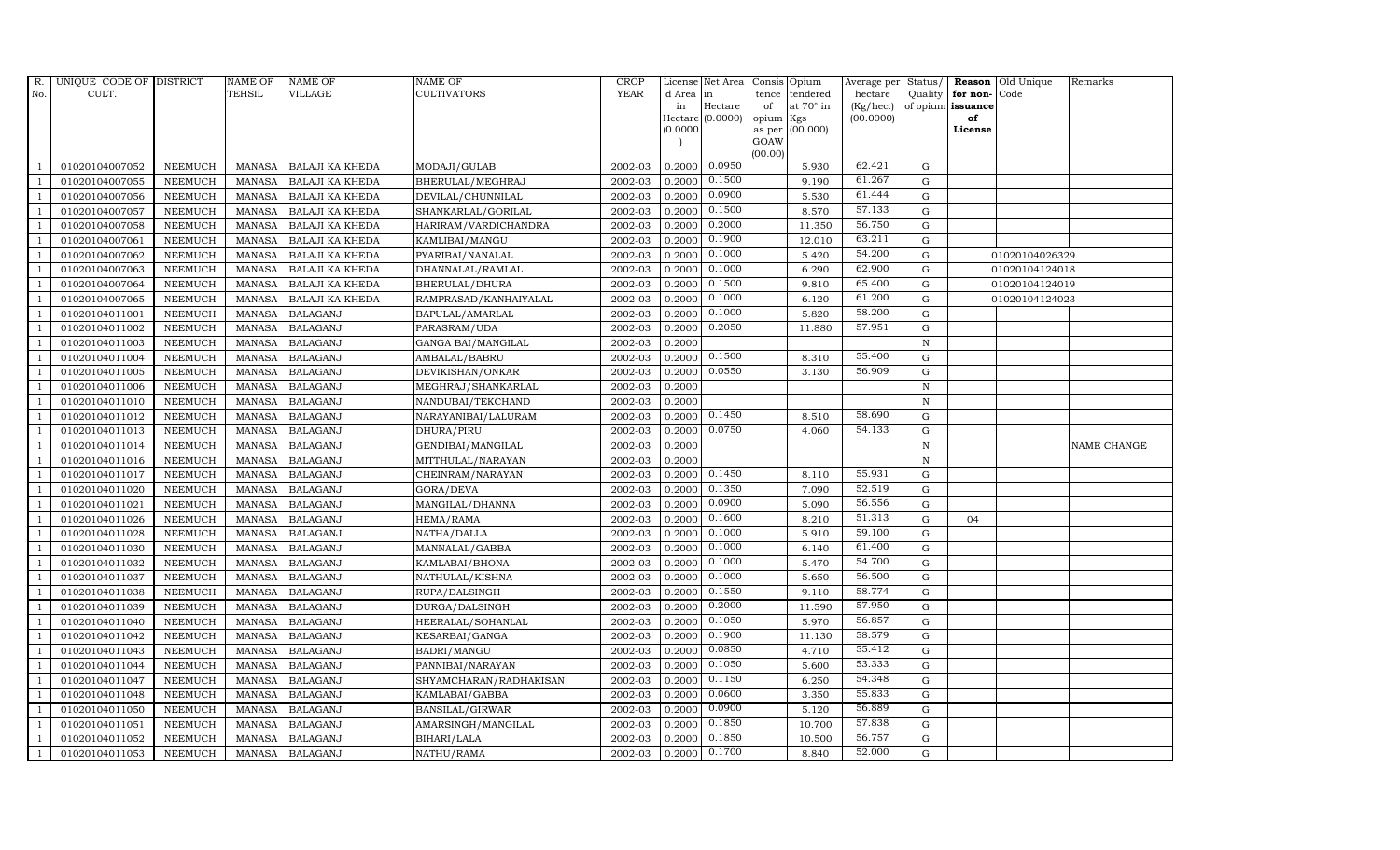| R.<br>No.      | UNIQUE CODE OF DISTRICT<br>CULT. |                | NAME OF<br><b>TEHSIL</b> | NAME OF<br>VILLAGE | NAME OF<br><b>CULTIVATORS</b> | <b>CROP</b><br><b>YEAR</b> | d Area in<br>in<br>(0.0000) | License Net Area Consis Opium<br>Hectare<br>Hectare (0.0000) | tence<br>of<br>opium<br>as per<br>GOAW<br>(00.00) | tendered<br>at $70^\circ$ in<br>Kgs<br>(00.000) | Average per Status/<br>hectare<br>(Kg/hec.)<br>(00.0000) |              | Quality for non-Code<br>of opium issuance<br>of<br>License | Reason Old Unique | Remarks               |
|----------------|----------------------------------|----------------|--------------------------|--------------------|-------------------------------|----------------------------|-----------------------------|--------------------------------------------------------------|---------------------------------------------------|-------------------------------------------------|----------------------------------------------------------|--------------|------------------------------------------------------------|-------------------|-----------------------|
| $\overline{1}$ | 01020104011054                   | <b>NEEMUCH</b> | MANASA                   | <b>BALAGANJ</b>    | SOJI/RATNA                    | 2002-03                    | 0.2000                      | 0.0850                                                       |                                                   | 4.600                                           | 54.118                                                   | G            |                                                            |                   |                       |
| $\overline{1}$ | 01020104011058                   | <b>NEEMUCH</b> | <b>MANASA</b>            | <b>BALAGANJ</b>    | SHANTILAL/NANURAM             | 2002-03                    | 0.2000                      | 0.0950                                                       |                                                   | 5.050                                           | 53.158                                                   | G            |                                                            |                   |                       |
| $\overline{1}$ | 01020104011059                   | <b>NEEMUCH</b> | <b>MANASA</b>            | <b>BALAGANJ</b>    | GANPAT/GIRVAR                 | 2002-03                    | 0.2000                      | 0.1000                                                       |                                                   | 5.570                                           | 55.700                                                   | G            |                                                            |                   |                       |
| $\overline{1}$ | 01020104011066                   | <b>NEEMUCH</b> | <b>MANASA</b>            | <b>BALAGANJ</b>    | MANNALAL/GOUTAM               | 2002-03                    | 0.2000                      | 0.0900                                                       |                                                   | 5.010                                           | 55.667                                                   | G            |                                                            |                   |                       |
| $\mathbf{1}$   | 01020104011064                   | <b>NEEMUCH</b> | <b>MANASA</b>            | <b>BALAGANJ</b>    | DARGA/RAMA                    | 2002-03                    | 0.2000                      | 0.0900                                                       |                                                   | 4.810                                           | 53.444                                                   | $\mathbf G$  |                                                            |                   |                       |
| <sup>1</sup>   | 01020104011067                   | <b>NEEMUCH</b> | <b>MANASA</b>            | <b>BALAGANJ</b>    | ONKARSINGH/RAYSINGH           | 2002-03                    | 0.2000                      | 0.0950                                                       |                                                   | 5.090                                           | 53.579                                                   | G            |                                                            |                   |                       |
| $\overline{1}$ | 01020104011068                   | <b>NEEMUCH</b> | <b>MANASA</b>            | <b>BALAGANJ</b>    | DARGA/SOJI                    | 2002-03                    | 0.2000                      | 0.0800                                                       |                                                   | 4.680                                           | 58.500                                                   | G            |                                                            |                   |                       |
| $\overline{1}$ | 01020104011069                   | <b>NEEMUCH</b> | <b>MANASA</b>            | <b>BALAGANJ</b>    | GHYANMAL/SOHANLAL             | 2002-03                    | 0.2000                      | 0.0950                                                       |                                                   | 5.180                                           | 54.526                                                   | G            |                                                            |                   |                       |
| $\overline{1}$ | 01020104011071                   | <b>NEEMUCH</b> | <b>MANASA</b>            | <b>BALAGANJ</b>    | RAJU/LAKHA                    | 2002-03                    | 0.2000                      | 0.1500                                                       |                                                   | 8.040                                           | 53.600                                                   | G            |                                                            |                   |                       |
| $\mathbf{1}$   | 01020104011072                   | <b>NEEMUCH</b> | <b>MANASA</b>            | <b>BALAGANJ</b>    | KISANLAL/RAMA                 | 2002-03                    | 0.2000                      | 0.1300                                                       |                                                   | 7.140                                           | 54.923                                                   | $\mathbf G$  |                                                            |                   |                       |
| $\overline{1}$ | 01020104011075                   | <b>NEEMUCH</b> | <b>MANASA</b>            | <b>BALAGANJ</b>    | INDUSINGH/SABBA               | 2002-03                    | 0.2000                      | 0.1000                                                       |                                                   | 5.850                                           | 58.500                                                   | G            |                                                            |                   |                       |
| $\overline{1}$ | 01020104011077                   | <b>NEEMUCH</b> | <b>MANASA</b>            | <b>BALAGANJ</b>    | <b>KESURAM/LALA</b>           | 2002-03                    | 0.2000                      | 0.1300                                                       |                                                   | 7.390                                           | 56.846                                                   | G            |                                                            |                   |                       |
| $\overline{1}$ | 01020104011078                   | <b>NEEMUCH</b> | <b>MANASA</b>            | <b>BALAGANJ</b>    | INDUSINGH/GORA                | 2002-03                    | 0.2000                      | 0.1450                                                       |                                                   | 7.990                                           | 55.103                                                   | G            |                                                            |                   |                       |
| $\overline{1}$ | 01020104011079                   | <b>NEEMUCH</b> | <b>MANASA</b>            | <b>BALAGANJ</b>    | SHYAMLAL/MANGILAL             | 2002-03                    | 0.2000                      | 0.1800                                                       |                                                   | 10.140                                          | 56.333                                                   | G            |                                                            |                   |                       |
| <sup>1</sup>   | 01020104011083                   | <b>NEEMUCH</b> | <b>MANASA</b>            | <b>BALAGANJ</b>    | BHURIBAI/BANSHILAL            | 2002-03                    | 0.2000                      | 0.1500                                                       |                                                   | 8.240                                           | 54.933                                                   | G            | 09                                                         |                   |                       |
| <sup>1</sup>   | 01020104011084                   | <b>NEEMUCH</b> | <b>MANASA</b>            | <b>BALAGANJ</b>    | NANDUBAI/MEGHA                | 2002-03                    | 0.2000                      | 0.0950                                                       |                                                   | 5.250                                           | 55.263                                                   | G            |                                                            |                   |                       |
| <sup>1</sup>   | 01020104011085                   | <b>NEEMUCH</b> | <b>MANASA</b>            | <b>BALAGANJ</b>    | LAXMICHAND/NARAYAN            | 2002-03                    | 0.2000                      | 0.2050                                                       |                                                   | 11.640                                          | 56.780                                                   | G            |                                                            |                   |                       |
| $\overline{1}$ | 01020104011086                   | <b>NEEMUCH</b> | <b>MANASA</b>            | <b>BALAGANJ</b>    | TEJA/PARSA                    | 2002-03                    | 0.2000                      | 0.1350                                                       |                                                   | 7.820                                           | 57.926                                                   | G            |                                                            |                   |                       |
| $\overline{1}$ | 01020104011087                   | <b>NEEMUCH</b> | <b>MANASA</b>            | <b>BALAGANJ</b>    | JAMNALAL/BANSHILAL            | 2002-03                    | 0.2000                      | 0.1950                                                       |                                                   | 11.620                                          | 59.590                                                   | $\mathbf G$  |                                                            |                   |                       |
| $\overline{1}$ | 01020104011088                   | <b>NEEMUCH</b> | <b>MANASA</b>            | <b>BALAGANJ</b>    | PYARIBAI/BHUWANA              | 2002-03                    | 0.2000                      | 0.1100                                                       |                                                   | 6.430                                           | 58.455                                                   | $\mathbf G$  |                                                            |                   |                       |
| $\mathbf{1}$   | 01020104011092                   | <b>NEEMUCH</b> | <b>MANASA</b>            | <b>BALAGANJ</b>    | SADDA/RAMA                    | 2002-03                    | 0.2000                      | 0.1000                                                       |                                                   | 5.290                                           | 52.900                                                   | G            |                                                            |                   | TRANSFER/ AKHEPUR     |
| $\mathbf{1}$   | 01020104011094                   | <b>NEEMUCH</b> | <b>MANASA</b>            | <b>BALAGANJ</b>    | SHYAMSUNDAR/MANGILAL          | 2002-03                    | 0.2000                      | 0.1500                                                       |                                                   | 8.830                                           | 58.867                                                   | G            |                                                            |                   | TRANSFER/ BHATKHED-II |
| $\overline{1}$ | 01020104011096                   | <b>NEEMUCH</b> | <b>MANASA</b>            | <b>BALAGANJ</b>    | SHANTILAL/MANGILAL            | 2002-03                    | 0.2000                      | 0.1000                                                       |                                                   | 5.880                                           | 58.800                                                   | G            |                                                            |                   |                       |
| $\overline{1}$ | 01020104011098                   | <b>NEEMUCH</b> | <b>MANASA</b>            | <b>BALAGANJ</b>    | SADDA/BHAVSINGH               | 2002-03                    | 0.2000                      |                                                              |                                                   |                                                 |                                                          | $\mathbf N$  |                                                            |                   |                       |
| $\overline{1}$ | 01020104011015                   | <b>NEEMUCH</b> | <b>MANASA</b>            | <b>BALAGANJ</b>    | LAKHMA/PIRU                   | 2002-03                    | 0.2000                      | 0.0650                                                       |                                                   | 3.350                                           | 51.538                                                   | G            | 04                                                         |                   |                       |
| <sup>1</sup>   | 01020104011099                   | <b>NEEMUCH</b> | <b>MANASA</b>            | <b>BALAGANJ</b>    | GANGARAM/GABBA                | 2002-03                    | 0.2000                      | 0.1000                                                       |                                                   | 5.380                                           | 53.800                                                   | G            |                                                            | 01020104017043    |                       |
| 3              | 01020104069001                   | <b>NEEMUCH</b> | <b>MANASA</b>            | <b>BADKUWAN</b>    | MOTILAL/RATANLAL              | 2002-03                    | 0.2000                      | 0.2000                                                       |                                                   | 10.650                                          | 53.250                                                   | G            |                                                            |                   |                       |
| $\mathbf{3}$   | 01020104069002                   | <b>NEEMUCH</b> | <b>MANASA</b>            | <b>BADKUWAN</b>    | HIRABAI/HANSRAJ               | 2002-03                    | 0.2000                      | 0.1800                                                       |                                                   | 9.780                                           | 54.333                                                   | G            |                                                            |                   |                       |
| 3              | 01020104069003                   | <b>NEEMUCH</b> | <b>MANASA</b>            | <b>BADKUWAN</b>    | RUKMANBAI/BHERU               | 2002-03                    | 0.2000                      | 0.0900                                                       |                                                   | 5.770                                           | 64.111                                                   | G            |                                                            |                   |                       |
| 3              | 01020104069004                   | <b>NEEMUCH</b> | <b>MANASA</b>            | <b>BADKUWAN</b>    | KACHRULAL/NANURAM             | 2002-03                    | 0.2000                      | 0.1350                                                       |                                                   | 8.740                                           | 64.741                                                   | $\mathbf G$  |                                                            |                   |                       |
| 3              | 01020104069005                   | <b>NEEMUCH</b> | <b>MANASA</b>            | <b>BADKUWAN</b>    | GOVINDRAM/GANESHRAM           | 2002-03                    | 0.2000                      | 0.1850                                                       |                                                   | 12.100                                          | 65.405                                                   | G            |                                                            |                   |                       |
| 3              | 01020104069006                   | <b>NEEMUCH</b> | <b>MANASA</b>            | <b>BADKUWAN</b>    | KARIBAI/BAGDU                 | 2002-03                    | 0.2000                      |                                                              |                                                   |                                                 |                                                          | $\, {\rm N}$ |                                                            |                   |                       |
| $\mathbf{3}$   | 01020104069009                   | <b>NEEMUCH</b> | <b>MANASA</b>            | <b>BADKUWAN</b>    | BAGDIRAM/RAMLAL               | 2002-03                    | 0.2000                      | 0.1000                                                       |                                                   | 5.590                                           | 55.900                                                   | G            |                                                            |                   |                       |
| 3              | 01020104069010                   | <b>NEEMUCH</b> | <b>MANASA</b>            | <b>BADKUWAN</b>    | MEGHRAJ/KACHRU                | 2002-03                    | 0.2000                      | 0.1800                                                       |                                                   | 12.950                                          | 71.944                                                   | G            |                                                            |                   |                       |
| 3              | 01020104069011                   | <b>NEEMUCH</b> | <b>MANASA</b>            | <b>BADKUWAN</b>    | SUKHLAL/DHANNALAL             | 2002-03                    | 0.2000                      | 0.1050                                                       |                                                   | 5.740                                           | 54.667                                                   | G            |                                                            |                   |                       |
| $\mathbf{3}$   | 01020104069012                   | <b>NEEMUCH</b> | <b>MANASA</b>            | <b>BADKUWAN</b>    | SHANUBAI/MANGILAL             | 2002-03                    | 0.2000                      | 0.1000                                                       |                                                   | 6.300                                           | 63.000                                                   | G            |                                                            |                   |                       |
| 3              | 01020104069013                   | <b>NEEMUCH</b> | <b>MANASA</b>            | <b>BADKUWAN</b>    | JAGANNATH/CHATARBHUJ          | 2002-03                    | 0.2000                      | 0.1550                                                       |                                                   | 9.920                                           | 64.000                                                   | G            |                                                            |                   |                       |
| $\mathbf{3}$   | 01020104069014                   | <b>NEEMUCH</b> | <b>MANASA</b>            | <b>BADKUWAN</b>    | RAMESH/MOTILAL                | 2002-03                    | 0.2000                      | 0.1000                                                       |                                                   | 6.390                                           | 63.900                                                   | G            |                                                            |                   |                       |
| 3              | 01020104069016                   | <b>NEEMUCH</b> | <b>MANASA</b>            | <b>BADKUWAN</b>    | KISHANLAL/PRABHULAL           | 2002-03                    | 0.2000                      | 0.1700                                                       |                                                   | 9.890                                           | 58.176                                                   | G            |                                                            |                   |                       |
| 3              | 01020104069017                   | <b>NEEMUCH</b> | <b>MANASA</b>            | <b>BADKUWAN</b>    | KAMLABAI/PRABHU               | 2002-03                    | 0.2000                      | 0.1100                                                       |                                                   | 6.300                                           | 57.273                                                   | $\mathbf G$  |                                                            |                   |                       |
| $\mathbf{3}$   | 01020104069018                   | <b>NEEMUCH</b> | MANASA                   | <b>BADKUWAN</b>    | NANURAM/MOTI                  | 2002-03                    | 0.2000                      | 0.1500                                                       |                                                   | 8.320                                           | 55.467                                                   | G            |                                                            |                   |                       |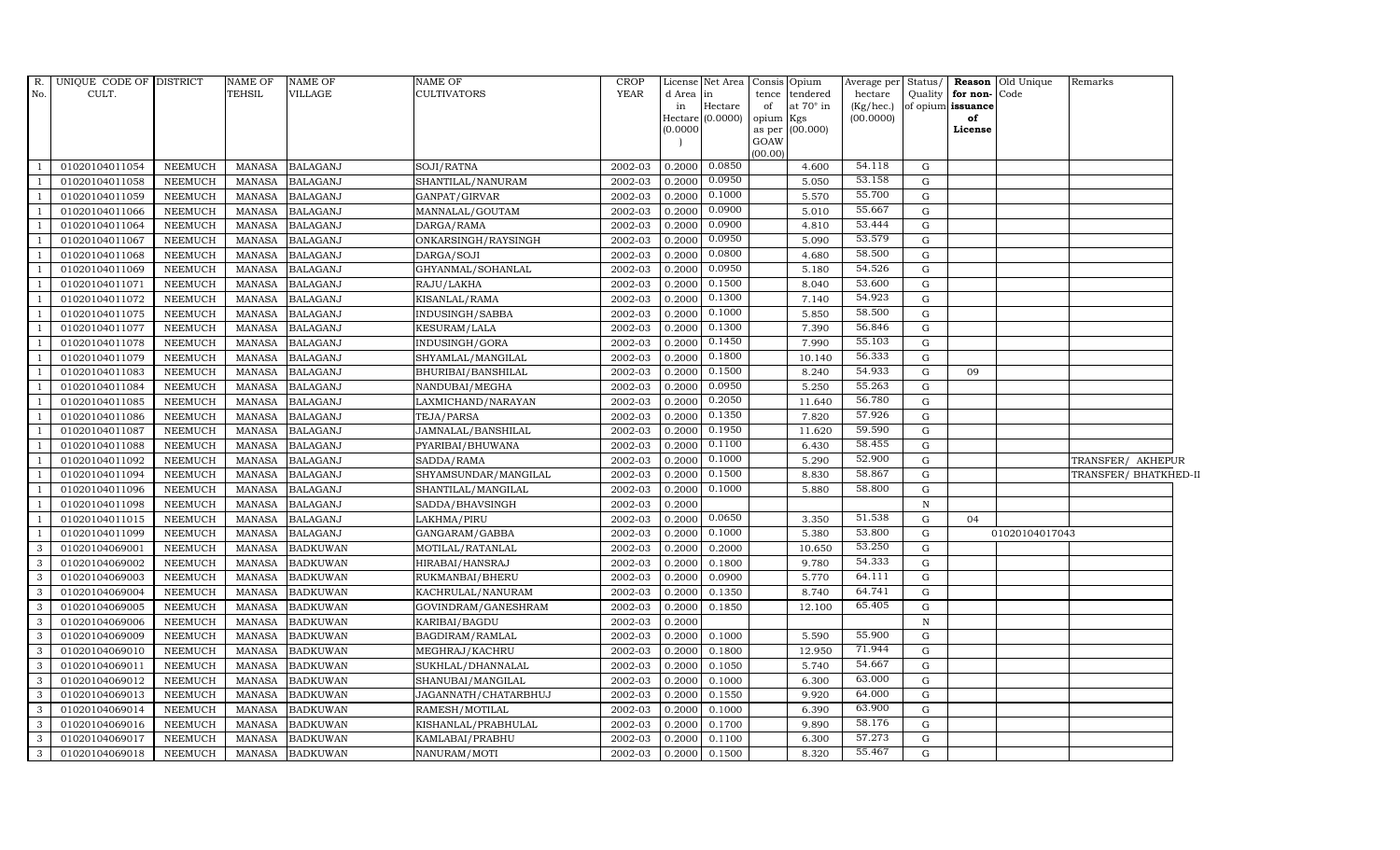| R.            | UNIQUE CODE OF DISTRICT |                | <b>NAME OF</b> | <b>NAME OF</b>  | NAME OF              | <b>CROP</b> |           | License Net Area   |                | Consis Opium     | Average per Status/ |             |                   | Reason Old Unique | Remarks |
|---------------|-------------------------|----------------|----------------|-----------------|----------------------|-------------|-----------|--------------------|----------------|------------------|---------------------|-------------|-------------------|-------------------|---------|
| No.           | CULT.                   |                | <b>TEHSIL</b>  | <b>VILLAGE</b>  | <b>CULTIVATORS</b>   | <b>YEAR</b> | d Area in |                    | tence          | tendered         | hectare             |             | Quality for non-  | Code              |         |
|               |                         |                |                |                 |                      |             | in        | Hectare            | of             | at $70^\circ$ in | (Kg/hec.)           |             | of opium issuance |                   |         |
|               |                         |                |                |                 |                      |             | (0.0000)  | Hectare $(0.0000)$ | opium          | Kgs<br>(00.000)  | (00.0000)           |             | of<br>License     |                   |         |
|               |                         |                |                |                 |                      |             |           |                    | as per<br>GOAW |                  |                     |             |                   |                   |         |
|               |                         |                |                |                 |                      |             |           |                    | (00.00)        |                  |                     |             |                   |                   |         |
| 3             | 01020104069019          | <b>NEEMUCH</b> | MANASA         | <b>BADKUWAN</b> | DINESH/BAGDIRAM      | 2002-03     | 0.2000    | 0.1500             |                | 8.060            | 53.733              | G           |                   |                   |         |
| 3             | 01020104069020          | <b>NEEMUCH</b> | <b>MANASA</b>  | <b>BADKUWAN</b> | RAMSINGH/NANURAM     | 2002-03     | 0.2000    |                    |                |                  |                     | $\mathbf N$ |                   |                   |         |
| 3             | 01020104069021          | <b>NEEMUCH</b> | <b>MANASA</b>  | <b>BADKUWAN</b> | VISHRAM/MODA         | 2002-03     | 0.2000    | 0.1050             |                | 6.380            | 60.762              | G           |                   |                   |         |
| 3             | 01020104069022          | <b>NEEMUCH</b> | <b>MANASA</b>  | <b>BADKUWAN</b> | LILABAI/BHAGIRATH    | 2002-03     | 0.2000    | 0.1550             |                | 9.650            | 62.258              | G           |                   |                   |         |
| 3             | 01020104069024          | <b>NEEMUCH</b> | <b>MANASA</b>  | <b>BADKUWAN</b> | GHISIBAI/NANDLAL     | 2002-03     | 0.2000    | 0.1000             |                | 5.560            | 55.600              | G           |                   |                   |         |
| 3             | 01020104069025          | <b>NEEMUCH</b> | <b>MANASA</b>  | <b>BADKUWAN</b> | KAVARLAL/MOTI        | 2002-03     | 0.2000    | 0.1000             |                | 5.400            | 54.000              | G           |                   |                   |         |
| 3             | 01020104069026          | <b>NEEMUCH</b> | <b>MANASA</b>  | <b>BADKUWAN</b> | BADRILAL/BAGDU       | 2002-03     | 0.2000    | 0.1900             |                | 11.180           | 58.842              | G           |                   |                   |         |
| 3             | 01020104069027          | <b>NEEMUCH</b> | <b>MANASA</b>  | <b>BADKUWAN</b> | BADRILAL/RAJARAM     | 2002-03     | 0.2000    | 0.1150             |                | 7.220            | 62.783              | $\mathbf G$ |                   |                   |         |
| 3             | 01020104069028          | <b>NEEMUCH</b> | <b>MANASA</b>  | <b>BADKUWAN</b> | BHAVARLAL/CHUNNILAL  | 2002-03     | 0.2000    | 0.1600             |                | 10.820           | 67.625              | G           |                   |                   |         |
| 3             | 01020104069029          | <b>NEEMUCH</b> | <b>MANASA</b>  | <b>BADKUWAN</b> | DALU/KESHURAM        | 2002-03     | 0.2000    |                    |                |                  |                     | $\mathbf N$ |                   |                   |         |
| 3             | 01020104069030          | <b>NEEMUCH</b> | <b>MANASA</b>  | <b>BADKUWAN</b> | BHAGATRAM/GOUTAM     | 2002-03     | 0.2000    | 0.1700             |                | 10.790           | 63.471              | G           |                   |                   |         |
| 3             | 01020104069033          | <b>NEEMUCH</b> | <b>MANASA</b>  | <b>BADKUWAN</b> | KANKUBAI/BHANWARLAL  | 2002-03     | 0.2000    | 0.1050             |                | 6.830            | 65.048              | G           |                   |                   |         |
| 3             | 01020104069034          | <b>NEEMUCH</b> | <b>MANASA</b>  | <b>BADKUWAN</b> | GONDIBAI/RAJMAL      | 2002-03     | 0.2000    | 0.1850             |                | 10.390           | 56.162              | $\mathbf G$ |                   |                   |         |
| 3             | 01020104069035          | <b>NEEMUCH</b> | <b>MANASA</b>  | <b>BADKUWAN</b> | BHERULAL/RUGHNATH    | 2002-03     | 0.2000    | 0.1100             |                | 5.950            | 54.091              | G           |                   |                   |         |
| 3             | 01020104069036          | <b>NEEMUCH</b> | <b>MANASA</b>  | <b>BADKUWAN</b> | BAGDU/KUKA           | 2002-03     | 0.2000    | 0.1950             |                | 12.420           | 63.692              | G           |                   |                   |         |
| 3             | 01020104069037          | <b>NEEMUCH</b> | <b>MANASA</b>  | <b>BADKUWAN</b> | RUKMANBAI/BHANWARLAL | 2002-03     | 0.2000    | 0.1900             |                | 10.830           | 57.000              | G           |                   |                   |         |
| 3             | 01020104069038          | <b>NEEMUCH</b> | <b>MANASA</b>  | <b>BADKUWAN</b> | KANKUBAI/MOHANLAL    | 2002-03     | 0.2000    | 0.1750             |                | 7.900            | 45.143              | G           | 04                |                   |         |
| 3             | 01020104069039          | <b>NEEMUCH</b> | <b>MANASA</b>  | <b>BADKUWAN</b> | RATANLAL/PYARA       | 2002-03     | 0.2000    | 0.1500             |                | 8.250            | 55.000              | G           |                   |                   |         |
| 3             | 01020104069040          | <b>NEEMUCH</b> | <b>MANASA</b>  | <b>BADKUWAN</b> | PRABHULAL/BHANWARLAL | 2002-03     | 0.2000    | 0.1850             |                | 11.260           | 60.865              | G           |                   |                   |         |
| 3             | 01020104069042          | <b>NEEMUCH</b> | <b>MANASA</b>  | <b>BADKUWAN</b> | RODIBAI/BAGDURAM     | 2002-03     | 0.2000    | 0.1000             |                | 6.440            | 64.400              | G           |                   |                   |         |
| 3             | 01020104069043          | <b>NEEMUCH</b> | <b>MANASA</b>  | <b>BADKUWAN</b> | DALU/KISHOR          | 2002-03     | 0.2000    | 0.1500             |                | 9.830            | 65.533              | G           |                   |                   |         |
| 3             | 01020104069044          | <b>NEEMUCH</b> | <b>MANASA</b>  | <b>BADKUWAN</b> | SALAGRAM/MODA        | 2002-03     | 0.2000    | 0.1850             |                | 10.170           | 54.973              | G           |                   |                   |         |
| 3             | 01020104069045          | <b>NEEMUCH</b> | <b>MANASA</b>  | <b>BADKUWAN</b> | DHAPUBAI/SITARAM     | 2002-03     | 0.2000    |                    |                |                  |                     | N           |                   |                   |         |
| 3             | 01020104069046          | <b>NEEMUCH</b> | <b>MANASA</b>  | <b>BADKUWAN</b> | RATAN/BHANA          | 2002-03     | 0.2000    | 0.1900             |                | 10.970           | 57.737              | $\mathbf G$ |                   |                   |         |
| 3             | 01020104069047          | <b>NEEMUCH</b> | <b>MANASA</b>  | <b>BADKUWAN</b> | KAMERIBAI/VARDA      | 2002-03     | 0.2000    | 0.1550             |                | 7.730            | 49.871              | ${\rm G}$   | 04                |                   |         |
| 3             | 01020104069048          | <b>NEEMUCH</b> | <b>MANASA</b>  | <b>BADKUWAN</b> | SHANKAR/GOUTAM       | 2002-03     | 0.2000    | 0.1050             |                | 7.250            | 69.048              | G           |                   |                   |         |
| 3             | 01020104069049          | <b>NEEMUCH</b> | <b>MANASA</b>  | <b>BADKUWAN</b> | KISHANLAL/NANURAM    | 2002-03     | 0.2000    | 0.1000             |                | 5.620            | 56.200              | G           |                   |                   |         |
| 3             | 01020104069050          | <b>NEEMUCH</b> | <b>MANASA</b>  | <b>BADKUWAN</b> | KESHARBAI/KANA       | 2002-03     | 0.2000    | 0.1000             |                | 6.260            | 62.600              | G           |                   |                   |         |
| 3             | 01020104069051          | <b>NEEMUCH</b> | <b>MANASA</b>  | <b>BADKUWAN</b> | RATANLAL/GOUTAM      | 2002-03     | 0.2000    |                    |                |                  |                     | $\mathbf N$ |                   |                   |         |
| $\mathcal{E}$ | 01020104069052          | <b>NEEMUCH</b> | <b>MANASA</b>  | <b>BADKUWAN</b> | KAMLABAI/BADRI       | 2002-03     | 0.2000    | 0.1900             |                | 12.720           | 66.947              | G           |                   |                   |         |
| 3             | 01020104069053          | <b>NEEMUCH</b> | <b>MANASA</b>  | <b>BADKUWAN</b> | PRABHULAL/BAGDU      | 2002-03     | 0.2000    | 0.1100             |                | 6.540            | 59.455              | G           |                   |                   |         |
| 3             | 01020104069054          | <b>NEEMUCH</b> | <b>MANASA</b>  | <b>BADKUWAN</b> | DHANNA/RUGHNATH      | 2002-03     | 0.2000    | 0.1000             |                | 5.420            | 54.200              | G           |                   |                   |         |
| 3             | 01020104069055          | <b>NEEMUCH</b> | <b>MANASA</b>  | <b>BADKUWAN</b> | DIDAR KHA/ALLAHBELI  | 2002-03     | 0.2000    |                    |                |                  |                     | N           |                   |                   |         |
| 3             | 01020104069056          | <b>NEEMUCH</b> | <b>MANASA</b>  | <b>BADKUWAN</b> | ISHAK MOH./ALLAHBELI | 2002-03     | 0.2000    |                    |                |                  |                     | $\mathbf N$ |                   |                   |         |
| 3             | 01020104069057          | <b>NEEMUCH</b> | <b>MANASA</b>  | <b>BADKUWAN</b> | MATHURALAL/GOUTAM    | 2002-03     | 0.2000    | 0.0950             |                | 6.100            | 64.211              | $\mathbf G$ |                   |                   |         |
| 3             | 01020104069058          | <b>NEEMUCH</b> | <b>MANASA</b>  | <b>BADKUWAN</b> | RATANLAL/RAMAJI      | 2002-03     | 0.2000    | 0.1350             |                | 8.320            | 61.630              | G           |                   |                   |         |
| 3             | 01020104069059          | <b>NEEMUCH</b> | <b>MANASA</b>  | <b>BADKUWAN</b> | NANDLAL/MULCHAND     | 2002-03     | 0.2000    | 0.1400             |                | 9.150            | 65.357              | G           |                   |                   |         |
| 3             | 01020104069060          | <b>NEEMUCH</b> | <b>MANASA</b>  | <b>BADKUWAN</b> | DHAKHIBAI/KISHANLAL  | 2002-03     | 0.2000    | 0.1350             |                | 7.260            | 53.778              | G           |                   |                   |         |
| 3             | 01020104069061          | <b>NEEMUCH</b> | <b>MANASA</b>  | <b>BADKUWAN</b> | DEVILAL/BHUVANIRAM   | 2002-03     | 0.2000    | 0.1450             |                | 9.160            | 63.172              | G           |                   |                   |         |
| 3             | 01020104069064          | <b>NEEMUCH</b> | <b>MANASA</b>  | <b>BADKUWAN</b> | SITARAM/NANURAM      | 2002-03     | 0.2000    |                    |                |                  |                     | $\mathbf N$ |                   |                   |         |
| 3             | 01020104069066          | <b>NEEMUCH</b> | MANASA         | <b>BADKUWAN</b> | MATHURALAL/MOTILAL   | 2002-03     | 0.2000    | 0.1200             |                | 6.830            | 56.917              | G           |                   |                   |         |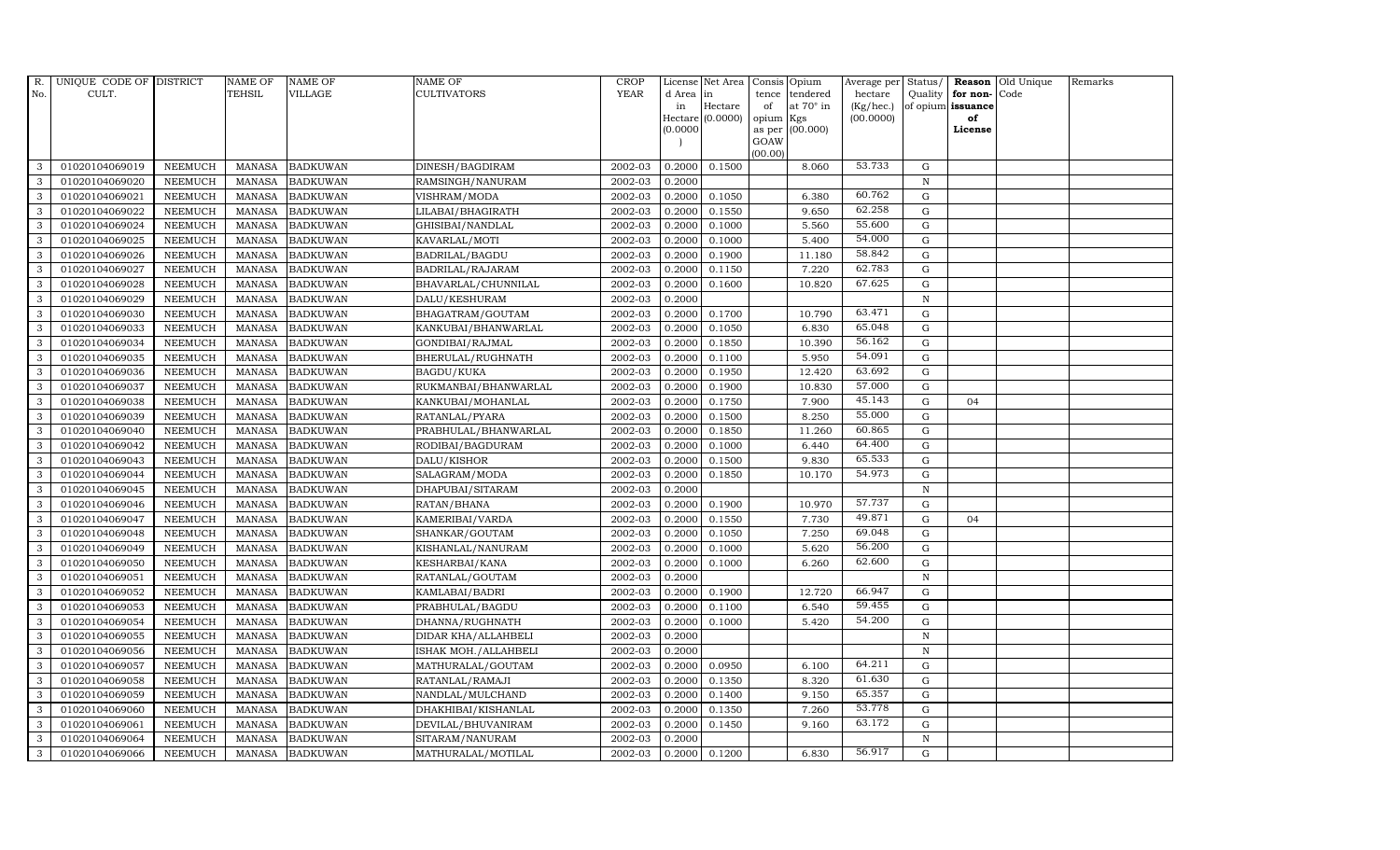|                         | R. UNIQUE CODE OF DISTRICT |                | NAME OF       | NAME OF            | NAME OF                  | <b>CROP</b> |              | License Net Area Consis Opium |                 |                                    | Average per          |              |                                              | Status/ <b>Reason</b> Old Unique | Remarks                            |                                             |
|-------------------------|----------------------------|----------------|---------------|--------------------|--------------------------|-------------|--------------|-------------------------------|-----------------|------------------------------------|----------------------|--------------|----------------------------------------------|----------------------------------|------------------------------------|---------------------------------------------|
| No.                     | CULT.                      |                | TEHSIL        | VILLAGE            | <b>CULTIVATORS</b>       | YEAR        | d Area<br>in | in<br>Hectare                 | of              | tence tendered<br>at $70^\circ$ in | hectare<br>(Kg/hec.) |              | Quality   for non- Code<br>of opium issuance |                                  |                                    |                                             |
|                         |                            |                |               |                    |                          |             |              | Hectare (0.0000)              | opium Kgs       |                                    | (00.0000)            |              | of                                           |                                  |                                    |                                             |
|                         |                            |                |               |                    |                          |             | (0.0000)     |                               |                 | as per (00.000)                    |                      |              | License                                      |                                  |                                    |                                             |
|                         |                            |                |               |                    |                          |             |              |                               | GOAW<br>(00.00) |                                    |                      |              |                                              |                                  |                                    |                                             |
| $\overline{\mathbf{3}}$ | 01020104069067             | NEEMUCH        | MANASA        | <b>BADKUWAN</b>    | RAMESHCHANDRA/DEVILAL    | 2002-03     | 0.2000       |                               |                 |                                    |                      | $\mathbb N$  |                                              |                                  |                                    |                                             |
| $\mathbf{3}$            | 01020104069068             | <b>NEEMUCH</b> | MANASA        | <b>BADKUWAN</b>    | BHONIBAI/MANGILAL        | 2002-03     | 0.2000       | 0.1550                        |                 | 8.560                              | 55.226               | G            |                                              |                                  |                                    |                                             |
| $\mathbf{3}$            | 01020104069071             | <b>NEEMUCH</b> | <b>MANASA</b> | <b>BADKUWAN</b>    | JAMANIBAI/LALJI          | 2002-03     | 0.2000       | 0.2100                        |                 | 13.500                             | 64.286               | G            |                                              |                                  |                                    |                                             |
| $\mathbf{3}$            | 01020104069072             | <b>NEEMUCH</b> | <b>MANASA</b> | <b>BADKUWAN</b>    | RAMESHCHANDRA/GANGARAM   | 2002-03     | 0.2000       | 0.0950                        |                 | 5.580                              | 58.737               | ${\rm G}$    |                                              |                                  |                                    |                                             |
| $\mathbf{3}$            | 01020104069073             | <b>NEEMUCH</b> | <b>MANASA</b> | <b>BADKUWAN</b>    | GANGARAM/KISHANLAL       | 2002-03     | 0.2000       | 0.1000                        |                 | 5.920                              | 59.200               | G            |                                              |                                  |                                    |                                             |
| $\mathbf{3}$            | 01020104069074             | <b>NEEMUCH</b> | <b>MANASA</b> | <b>BADKUWAN</b>    | KANA/BHUVANA JI          | 2002-03     | 0.2000       |                               |                 |                                    |                      | $\, {\bf N}$ |                                              |                                  |                                    |                                             |
| $\mathbf{3}$            | 01020104069075             | <b>NEEMUCH</b> | <b>MANASA</b> | <b>BADKUWAN</b>    | MANGIBAI/BHAVARLAL       | 2002-03     | 0.2000       | 0.1200                        |                 | 6.930                              | 57.750               | ${\rm G}$    |                                              |                                  |                                    |                                             |
| $\overline{\mathbf{3}}$ | 01020104069076             | NEEMUCH        | MANASA        | <b>BADKUWAN</b>    | KESHARIMAL/MODIRAM       | 2002-03     | 0.2000       | 0.1000                        |                 | 5.470                              | 54.700               | G            |                                              |                                  | 0102010409306TRANSFER/CHAPLANA     |                                             |
| $\mathbf{3}$            | 01020104069077             | <b>NEEMUCH</b> | <b>MANASA</b> | <b>BADKUWAN</b>    | BHERUSINGH/PRATAPSINGH   | 2002-03     | 0.2000       | 0.1050                        |                 | 5.680                              | 54.095               | G            |                                              |                                  | 0102010409306TRANSFER/ CHAPLANA    |                                             |
| $\mathbf{3}$            | 01020104069078             | <b>NEEMUCH</b> | <b>MANASA</b> | <b>BADKUWAN</b>    | KAMERIBAI/CHATARBHUJ     | 2002-03     | 0.2000       | 0.1500                        |                 | 9.370                              | 62.467               | G            |                                              |                                  |                                    | TRANSFER/KHUSHALPURA(DEATH CASE)/NAMECHANGE |
| $\overline{\mathbf{3}}$ | 01020104069079             | <b>NEEMUCH</b> | <b>MANASA</b> | <b>BADKUWAN</b>    | BHARATRAM/BAPULAL        | 2002-03     | 0.2000       | 0.1000                        |                 | 5.920                              | 59.200               | G            |                                              | 01020104075011                   |                                    |                                             |
| $\mathbf{3}$            | 01020104069080             | <b>NEEMUCH</b> | <b>MANASA</b> | <b>BADKUWAN</b>    | LACHIBAI/KHUMANSINGH     | 2002-03     | 0.2000       | 0.1000                        |                 | 5.550                              | 55.500               | G            |                                              |                                  |                                    |                                             |
| $\mathbf{3}$            | 01020104069081             | <b>NEEMUCH</b> | <b>MANASA</b> | <b>BADKUWAN</b>    | DALU/AMRA                | 2002-03     | 0.2000       | 0.1500                        |                 | 10.170                             | 67.800               | ${\rm G}$    |                                              |                                  | 0102010409401 TRANSFER/KHUSHALPURA |                                             |
| 3                       | 01020104069082             | <b>NEEMUCH</b> | <b>MANASA</b> | <b>BADKUWAN</b>    | BHAGATRAM/DULICHAND      | 2002-03     | 0.2000       | 0.1050                        |                 | 6.390                              | 60.857               | G            |                                              |                                  |                                    |                                             |
| 3                       | 01020104069083             | <b>NEEMUCH</b> | <b>MANASA</b> | <b>BADKUWAN</b>    | KASTURIBAI/JAGNNATH      | 2002-03     | 0.2000       | 0.1050                        |                 | 6.780                              | 64.571               | G            |                                              |                                  | NAMECHANGE                         |                                             |
| $\overline{3}$          | 01020104069084             | <b>NEEMUCH</b> | MANASA        | <b>BADKUWAN</b>    | GOVINDSINGH/DEVISINGH    | 2002-03     | 0.2000       | 0.1050                        |                 | 5.800                              | 55.238               | G            |                                              | 01020104085028                   |                                    |                                             |
| $\mathbf{3}$            | 01020104069085             | <b>NEEMUCH</b> | <b>MANASA</b> | <b>BADKUWAN</b>    | PRITHVIRAJ/LAXMAN        | 2002-03     | 0.2000       | 0.1300                        |                 | 8.260                              | 63.538               | G            |                                              |                                  | 0102010408907TRANSFER/DETHAL       |                                             |
| $\mathbf{3}$            | 01020104069086             | NEEMUCH        | MANASA        | <b>BADKUWAN</b>    | BHERULAL/PARTHA          | 2002-03     | 0.2000       | 0.1750                        |                 | 9.480                              | 54.171               | G            |                                              |                                  |                                    |                                             |
| $\mathbf{3}$            | 01020104069087             | <b>NEEMUCH</b> | <b>MANASA</b> | <b>BADKUWAN</b>    | SHANKARLAL/GOPAL         | 2002-03     | 0.2000       | 0.1000                        |                 | 6.520                              | 65.200               | G            |                                              | 01020104094013                   |                                    |                                             |
| $\overline{\mathbf{3}}$ | 01020104069088             | <b>NEEMUCH</b> | <b>MANASA</b> | <b>BADKUWAN</b>    | RAMLAL/NANURAM           | 2002-03     | 0.2000       | 0.0750                        |                 | 4.230                              | 56.400               | ${\rm G}$    |                                              |                                  | 0102010409401 TRANSFER/KHUSHALPURA |                                             |
| $\mathbf{3}$            | 01020104095004             | NEEMUCH        | MANASA        | ARNIYA MALI        | RAMLAL/MODA              | 2002-03     | 0.2000       | 0.0850                        |                 | 5.090                              | 59.882               | G            |                                              |                                  |                                    |                                             |
| $\mathbf{3}$            | 01020104095006             | <b>NEEMUCH</b> | MANASA        | <b>ARNIYA MALI</b> | MADANSINGH/BHAVARSINGH   | 2002-03     | 0.2000       | 0.0900                        |                 | 4.830                              | 53.667               | G            |                                              |                                  |                                    |                                             |
| $\mathbf{3}$            | 01020104095009             | <b>NEEMUCH</b> | <b>MANASA</b> | ARNIYA MALI        | BHUVANISINGH/DUNGARSINGH | 2002-03     | 0.2000       | 0.1050                        |                 | 4.730                              | 45.048               | G            | 04                                           |                                  |                                    |                                             |
| $\mathbf{3}$            | 01020104095011             | <b>NEEMUCH</b> | MANASA        | ARNIYA MALI        | BHAVARLAL/KALURAM        | 2002-03     | 0.2000       |                               |                 |                                    |                      | $\, {\rm N}$ |                                              |                                  |                                    |                                             |
| $\overline{\mathbf{3}}$ | 01020104095012             | <b>NEEMUCH</b> | <b>MANASA</b> | <b>ARNIYA MALI</b> | BHAVARLAL/JODHA          | 2002-03     | 0.2000       |                               |                 |                                    |                      | $\mathbb N$  |                                              |                                  |                                    |                                             |
| $\mathbf{3}$            | 01020104095013             | <b>NEEMUCH</b> | <b>MANASA</b> | <b>ARNIYA MALI</b> | MOTIRAM/NANURAM          | 2002-03     | 0.2000       |                               |                 |                                    |                      | $\mathbb N$  |                                              |                                  |                                    |                                             |
| $\mathbf{3}$            | 01020104095015             | <b>NEEMUCH</b> | MANASA        | <b>ARNIYA MALI</b> | BAGDIRAM/CHUNNILAL       | 2002-03     | 0.2000       |                               |                 |                                    |                      | $\, {\rm N}$ |                                              |                                  | TRANSFER/KANJARDA                  |                                             |
| $\overline{\mathbf{3}}$ | 01020104095016             | <b>NEEMUCH</b> | MANASA        | <b>ARNIYA MALI</b> | KHUMANSINGH/GOBAR SINGH  | 2002-03     | 0.2000       |                               |                 |                                    |                      | $\mathbb N$  |                                              |                                  |                                    |                                             |
| $\mathbf{3}$            | 01020104095018             | <b>NEEMUCH</b> | <b>MANASA</b> | <b>ARNIYA MALI</b> | PANNALAL/KAVARLAL        | 2002-03     | 0.2000       |                               |                 |                                    |                      | $\, {\bf N}$ |                                              |                                  |                                    |                                             |
| $\overline{\mathbf{3}}$ | 01020104095019             | <b>NEEMUCH</b> | <b>MANASA</b> | ARNIYA MALI        | RAMRATAN/BABULAL         | 2002-03     | 0.2000       |                               |                 |                                    |                      | $\, {\bf N}$ |                                              |                                  |                                    |                                             |
| $\mathbf{3}$            | 01020104095026             | <b>NEEMUCH</b> | <b>MANASA</b> | ARNIYA MALI        | RUPSINGH/SWRUPSINGH      | 2002-03     | 0.2000       | 0.1250                        |                 | 7.030                              | 56.240               | G            |                                              |                                  |                                    |                                             |
| $\mathbf{3}$            | 01020104095022             | <b>NEEMUCH</b> | <b>MANASA</b> | <b>ARNIYA MALI</b> | BHOPAL SINGH/GOBARSINGH  | 2002-03     | 0.2000       | 0.0400                        |                 | 2.570                              | 64.250               | G            |                                              |                                  |                                    |                                             |
| $\mathbf{3}$            | 01020104095025             | <b>NEEMUCH</b> | <b>MANASA</b> | <b>ARNIYA MALI</b> | KARULAL/KAVARLAL         | 2002-03     | 0.2000       |                               |                 |                                    |                      | $\, {\rm N}$ |                                              |                                  |                                    |                                             |
| 3                       | 01020104095027             | <b>NEEMUCH</b> | <b>MANASA</b> | ARNIYA MALI        | RAMESHCHANDRA/KANHYALAL  | 2002-03     | 0.2000       |                               |                 |                                    |                      | $\mathbb N$  |                                              |                                  |                                    |                                             |
| $\mathbf{3}$            | 01020104095028             | <b>NEEMUCH</b> | MANASA        | ARNIYA MALI        | KAVARLAL/SITARAM MALI    | 2002-03     | 0.2000       |                               |                 |                                    |                      | $\mathbb N$  |                                              |                                  |                                    |                                             |
| $\overline{\mathbf{3}}$ | 01020104095029             | <b>NEEMUCH</b> | <b>MANASA</b> | <b>ARNIYA MALI</b> | SAJJANSINGH/NIRBHESINGH  | 2002-03     | 0.2000       | 0.0950                        |                 | 4.990                              | 52.526               | G            |                                              |                                  |                                    |                                             |
| $\mathbf{3}$            | 01020104095030             | <b>NEEMUCH</b> | <b>MANASA</b> | ARNIYA MALI        | RADHESHYAM/RAMLAL        | 2002-03     | 0.2000       |                               |                 |                                    |                      | $\, {\rm N}$ |                                              |                                  |                                    |                                             |
| $\mathbf{3}$            | 01020104095031             | <b>NEEMUCH</b> | MANASA        | <b>ARNIYA MALI</b> | KARULAL/NANURAM          | 2002-03     | 0.2000       | 0.0950                        |                 | 5.310                              | 55.895               | G            |                                              |                                  |                                    |                                             |
| $\mathbf{3}$            | 01020104095032             | <b>NEEMUCH</b> | <b>MANASA</b> | <b>ARNIYA MALI</b> | UMRAVSINGH/RUPSINGH      | 2002-03     | 0.2000       | 0.0850                        |                 | 4.720                              | 55.529               | G            |                                              |                                  |                                    |                                             |
| $\mathbf{3}$            | 01020104095033             | <b>NEEMUCH</b> | MANASA        | <b>ARNIYA MALI</b> | CHITARSINGH/SVARUPSINGH  | 2002-03     | 0.2000       |                               |                 |                                    |                      | $\mathbb N$  |                                              |                                  |                                    |                                             |
| $\mathbf{3}$            | 01020104095036             | <b>NEEMUCH</b> | MANASA        | <b>ARNIYA MALI</b> | GHANSHYAM/MANGILAL       | 2002-03     | 0.2000       |                               |                 |                                    |                      | $\, {\bf N}$ |                                              |                                  |                                    |                                             |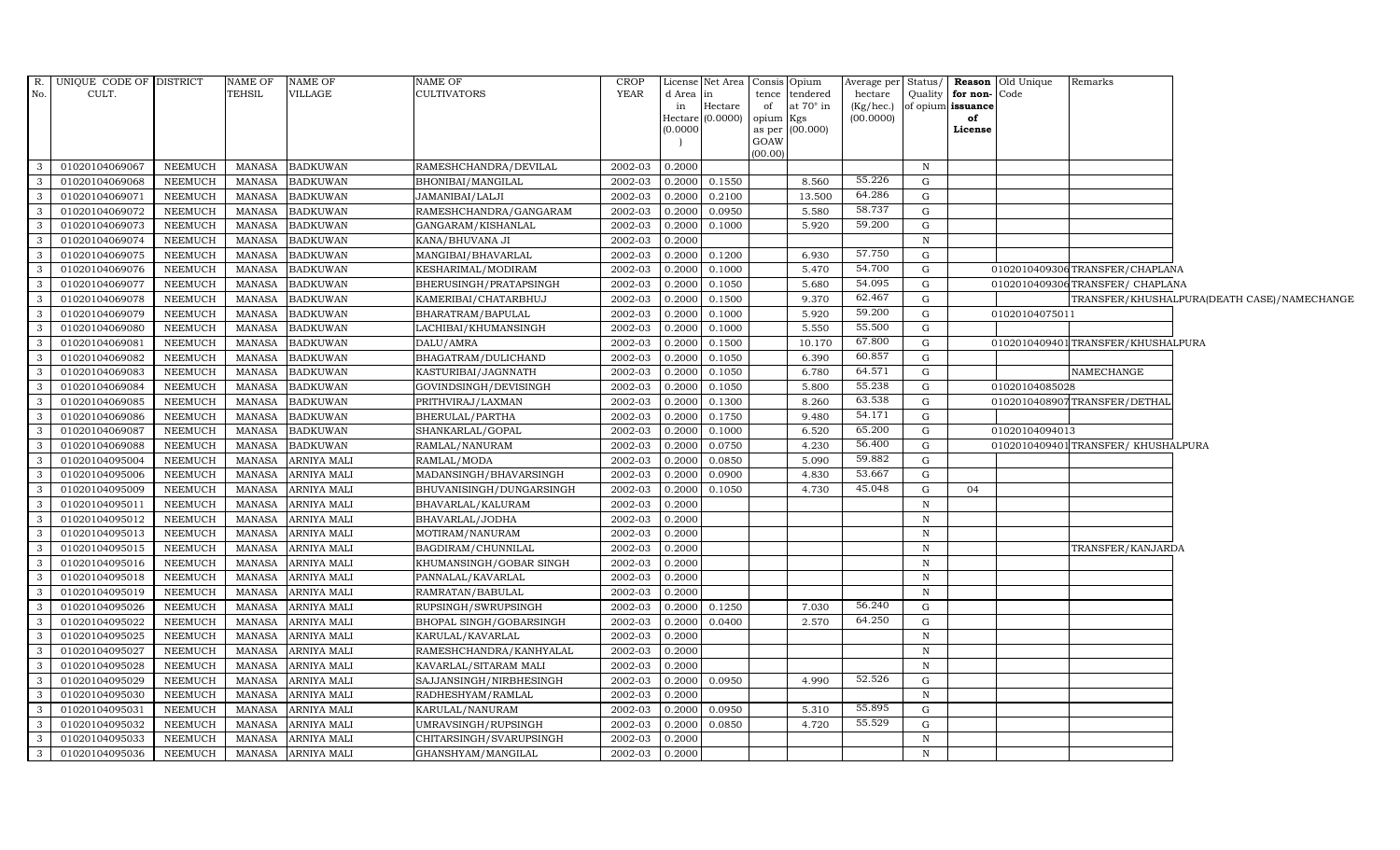| R.             | UNIQUE CODE OF DISTRICT |                | NAME OF       | <b>NAME OF</b>     | NAME OF                 | CROP        |               | License Net Area    | Consis Opium    |                  | Average per Status/    |              |                         | Reason Old Unique | Remarks                     |  |
|----------------|-------------------------|----------------|---------------|--------------------|-------------------------|-------------|---------------|---------------------|-----------------|------------------|------------------------|--------------|-------------------------|-------------------|-----------------------------|--|
| No.            | CULT.                   |                | <b>TEHSIL</b> | <b>VILLAGE</b>     | CULTIVATORS             | <b>YEAR</b> | d Area in     |                     |                 | tence tendered   | hectare                |              | Quality   for non- Code |                   |                             |  |
|                |                         |                |               |                    |                         |             | in<br>Hectare | Hectare<br>(0.0000) | of<br>opium Kgs | at $70^\circ$ in | (Kg/hec.)<br>(00.0000) |              | of opium issuance<br>of |                   |                             |  |
|                |                         |                |               |                    |                         |             | (0.0000)      |                     |                 | as per (00.000)  |                        |              | License                 |                   |                             |  |
|                |                         |                |               |                    |                         |             |               |                     | GOAW            |                  |                        |              |                         |                   |                             |  |
| 3              | 01020104095037          | <b>NEEMUCH</b> | <b>MANASA</b> | <b>ARNIYA MALI</b> | NAVALSINGH/BHAVAR       | 2002-03     | 0.2000        | 0.0950              | (00.00)         | 5.130            | 54.000                 | G            |                         |                   |                             |  |
| 3              | 01020104095038          | <b>NEEMUCH</b> | MANASA        | <b>ARNIYA MALI</b> | MOHANLAL/NANURAM        | 2002-03     | 0.2000        |                     |                 |                  |                        | $\, {\bf N}$ |                         |                   |                             |  |
| -3             | 01020104095040          | <b>NEEMUCH</b> | <b>MANASA</b> | <b>ARNIYA MALI</b> | PADAMSINGH/KALUSINGH    | 2002-03     | 0.2000        | 0.0600              |                 | 2.850            | 47.500                 | G            | 04                      |                   |                             |  |
| 3              | 01020104095042          | <b>NEEMUCH</b> | <b>MANASA</b> | <b>ARNIYA MALI</b> | SHYAMDAS/MOTIDAS        | 2002-03     | 0.2000        | 0.0800              |                 | 4.310            | 53.875                 | G            |                         |                   |                             |  |
| 3              | 01020104095043          | <b>NEEMUCH</b> | <b>MANASA</b> | <b>ARNIYA MALI</b> | LALSINGH/BHAVARSINGH    | 2002-03     | 0.2000        |                     |                 |                  |                        | $\, {\bf N}$ |                         |                   |                             |  |
| 3              | 01020104095044          | <b>NEEMUCH</b> | <b>MANASA</b> | <b>ARNIYA MALI</b> | BAPULAL/KANIRAM         | 2002-03     | 0.2000        |                     |                 |                  |                        | N            |                         |                   | TRANSFER/KHEDALI            |  |
| $\mathbf{3}$   | 01020104095045          | <b>NEEMUCH</b> | MANASA        | <b>ARNIYA MALI</b> | GOVIND SINGH/KALUSINGH  | 2002-03     | 0.2000        |                     |                 |                  |                        | $\mathbf N$  |                         |                   |                             |  |
| $\mathbf{3}$   | 01020104095047          | <b>NEEMUCH</b> | <b>MANASA</b> | <b>ARNIYA MALI</b> | DASHRATH/BHUVANIRAM     | 2002-03     | 0.2000        |                     |                 |                  |                        | $\mathbf N$  |                         |                   |                             |  |
| 3              | 01020104095050          | <b>NEEMUCH</b> | <b>MANASA</b> | <b>ARNIYA MALI</b> | GANGARAM/CHATRU         | 2002-03     | 0.2000        | 0.0900              |                 | 5.080            | 56.444                 | G            |                         |                   |                             |  |
| 3              | 01020104095051          | <b>NEEMUCH</b> | <b>MANASA</b> | <b>ARNIYA MALI</b> | SVARUPSINGH/KESHARSINGH | 2002-03     | 0.2000        |                     |                 |                  |                        | $\, {\rm N}$ |                         |                   |                             |  |
| 3              | 01020104095052          | <b>NEEMUCH</b> | <b>MANASA</b> | ARNIYA MALI        | RADHABAI/KACHRULAL      | 2002-03     | 0.2000        |                     |                 |                  |                        | N            |                         |                   |                             |  |
| 3              | 01020104095053          | <b>NEEMUCH</b> | <b>MANASA</b> | <b>ARNIYA MALI</b> | BHAVANIRAM/NANURAM      | 2002-03     | 0.2000        |                     |                 |                  |                        | $\mathbf N$  |                         |                   |                             |  |
| 3              | 01020104095054          | <b>NEEMUCH</b> | MANASA        | <b>ARNIYA MALI</b> | SATYANARAYAN/BHAVARLAL  | 2002-03     | 0.2000        | 0.0700              |                 | 3.770            | 53.857                 | G            |                         |                   |                             |  |
| 3              | 01020104095058          | <b>NEEMUCH</b> | <b>MANASA</b> | <b>ARNIYA MALI</b> | SUKHIBAI/SITARAM        | 2002-03     | 0.2000        | 0.0700              |                 | 3.730            | 53.286                 | G            |                         |                   | TRANSFER/MOKADI             |  |
| 3              | 01020104095059          | <b>NEEMUCH</b> | <b>MANASA</b> | <b>ARNIYA MALI</b> | NANDLAL/CHUNNILAL       | 2002-03     | 0.2000        | 0.1850              |                 | 9.780            | 52.865                 | G            |                         |                   |                             |  |
| 3              | 01020104095060          | NEEMUCH        | MANASA        | ARNIYA MALI        | SULTAN SINGH/RAMSINGH   | 2002-03     | 0.2000        |                     |                 |                  |                        | $\, {\bf N}$ |                         |                   |                             |  |
| 3              | 01020104095062          | <b>NEEMUCH</b> | <b>MANASA</b> | <b>ARNIYA MALI</b> | AMARLAL/DHANNA          | 2002-03     | 0.2000        |                     |                 |                  |                        | $\mathbf N$  |                         |                   |                             |  |
| 3              | 01020104095065          | <b>NEEMUCH</b> | MANASA        | <b>ARNIYA MALI</b> | KALU SINGH/KISHAN SINGH | 2002-03     | 0.2000        | 0.1100              |                 | 6.130            | 55.727                 | G            |                         |                   |                             |  |
| 3              | 01020104095068          | <b>NEEMUCH</b> | MANASA        | <b>ARNIYA MALI</b> | KALU SINGH/DUNGARSINGH  | 2002-03     | 0.2000        | 0.1150              |                 | 5.980            | 52.000                 | G            |                         |                   | TRANSFER/SEMALI MEVAR NMH I |  |
| 3              | 01020104095069          | <b>NEEMUCH</b> | <b>MANASA</b> | ARNIYA MALI        | RAMCHANDRA/SHIVRAM      | 2002-03     | 0.2000        | 0.0950              |                 | 4.990            | 52.526                 | G            |                         |                   |                             |  |
| $\overline{2}$ | 01020104035001          | <b>NEEMUCH</b> | <b>MANASA</b> | ARNIYA CHANDRAWAT  | GORA/DURGA              | 2002-03     | 0.2000        | 0.1550              |                 | 8.940            | 57.677                 | G            |                         |                   |                             |  |
| 2              | 01020104035002          | <b>NEEMUCH</b> | <b>MANASA</b> | ARNIYA CHANDRAWAT  | LAXMIBAI/GANGARAM       | 2002-03     | 0.2000        | 0.2000              |                 | 12.160           | 60.800                 | G            |                         |                   |                             |  |
| 2              | 01020104035003          | <b>NEEMUCH</b> | <b>MANASA</b> | ARNIYA CHANDRAWAT  | NANDUBAI/GABBA          | 2002-03     | 0.2000        | 0.2050              |                 | 12.540           | 61.171                 | G            |                         |                   |                             |  |
| 2              | 01020104035004          | <b>NEEMUCH</b> | <b>MANASA</b> | ARNIYA CHANDRAWAT  | DEEPA/MEGHA             | 2002-03     | 0.2000        | 0.0800              |                 | 4.430            | 55.375                 | G            |                         |                   | TRANSFER/ KHEDI CHANDRAWAT  |  |
| $\overline{2}$ | 01020104035005          | <b>NEEMUCH</b> | <b>MANASA</b> | ARNIYA CHANDRAWAT  | MANGU/BRIJBHAN          | 2002-03     | 0.2000        | 0.1600              |                 | 9.030            | 56.438                 | G            |                         |                   |                             |  |
| 2              | 01020104035006          | <b>NEEMUCH</b> | MANASA        | ARNIYA CHANDRAWAT  | SADDA/DURGA             | 2002-03     | 0.2000        | 0.1900              |                 | 12.160           | 64.000                 | G            |                         |                   | NAME CHANGE                 |  |
| 2              | 01020104035008          | NEEMUCH        | <b>MANASA</b> | ARNIYA CHANDRAWAT  | MATHRIBAI/TEJA          | 2002-03     | 0.2000        | 0.1500              |                 | 8.370            | 55.800                 | G            |                         |                   |                             |  |
| $\overline{2}$ | 01020104035009          | <b>NEEMUCH</b> | <b>MANASA</b> | ARNIYA CHANDRAWAT  | BHANWARIBAI/SHOJI       | 2002-03     | 0.2000        | 0.1950              |                 | 11.640           | 59.692                 | G            |                         |                   |                             |  |
| $\overline{2}$ | 01020104035010          | <b>NEEMUCH</b> | <b>MANASA</b> | ARNIYA CHANDRAWAT  | RATANLAL/KALU           | 2002-03     | 0.2000        | 0.1550              |                 | 8.390            | 54.129                 | G            |                         |                   |                             |  |
| $\overline{2}$ | 01020104035011          | <b>NEEMUCH</b> | <b>MANASA</b> | ARNIYA CHANDRAWAT  | NATHU/BRIJBHAN          | 2002-03     | 0.2000        | 0.1500              |                 | 8.760            | 58.400                 | G            |                         |                   |                             |  |
| $\overline{2}$ | 01020104035012          | <b>NEEMUCH</b> | <b>MANASA</b> | ARNIYA CHANDRAWAT  | MANGIBAI/HEMA           | 2002-03     | 0.2000        | 0.1550              |                 | 8.720            | 56.258                 | G            |                         |                   |                             |  |
| 2              | 01020104035013          | <b>NEEMUCH</b> | <b>MANASA</b> | ARNIYA CHANDRAWAT  | SWAROOPIBAI/BHAGGA      | 2002-03     | 0.2000        | 0.0450              |                 | 2.600            | 57.778                 | G            |                         |                   |                             |  |
| 2              | 01020104035014          | NEEMUCH        | <b>MANASA</b> | ARNIYA CHANDRAWAT  | RUPA/LALA               | 2002-03     | 0.2000        | 0.1500              |                 | 8.270            | 55.133                 | G            |                         |                   |                             |  |
| $\overline{2}$ | 01020104035015          | <b>NEEMUCH</b> | <b>MANASA</b> | ARNIYA CHANDRAWAT  | KANIRAM/LALA            | 2002-03     | 0.2000        | 0.1550              |                 | 9.530            | 61.484                 | ${\rm G}$    |                         |                   |                             |  |
| $\overline{2}$ | 01020104035017          | <b>NEEMUCH</b> | <b>MANASA</b> | ARNIYA CHANDRAWAT  | MANNALAL/SHOJI          | 2002-03     | 0.2000        | 0.1200              |                 | 7.320            | 61.000                 | G            |                         |                   |                             |  |
| 2              | 01020104035018          | <b>NEEMUCH</b> | <b>MANASA</b> | ARNIYA CHANDRAWAT  | MATHRIBAI/GORA          | 2002-03     | 0.2000        | 0.2050              |                 | 11.980           | 58.439                 | G            |                         |                   |                             |  |
| $\overline{2}$ | 01020104035019          | <b>NEEMUCH</b> | <b>MANASA</b> | ARNIYA CHANDRAWAT  | DURGA/PARTHA            | 2002-03     | 0.2000        | 0.2050              |                 | 11.300           | 55.122                 | G            |                         |                   |                             |  |
| $\overline{2}$ | 01020104035020          | <b>NEEMUCH</b> | <b>MANASA</b> | ARNIYA CHANDRAWAT  | AMARSINGH/MANGILAL      | 2002-03     | 0.2000        | 0.1000              |                 | 5.940            | 59.400                 | G            |                         |                   |                             |  |
| 2              | 01020104035021          | <b>NEEMUCH</b> | <b>MANASA</b> | ARNIYA CHANDRAWAT  | PANNALAL/CHATRA         | 2002-03     | 0.2000        | 0.1850              |                 | 11.120           | 60.108                 | G            |                         |                   |                             |  |
| 2              | 01020104035023          | <b>NEEMUCH</b> | <b>MANASA</b> | ARNIYA CHANDRAWAT  | AMARSINGH/GORILAL       | 2002-03     | 0.2000        | 0.2050              |                 | 13.060           | 63.707                 | G            |                         |                   |                             |  |
| $\overline{a}$ | 01020104035024          | <b>NEEMUCH</b> | <b>MANASA</b> | ARNIYA CHANDRAWAT  | RAJMAL/RAMA             | 2002-03     | 0.2000        | 0.1600              |                 | 9.050            | 56.563                 | G            |                         |                   |                             |  |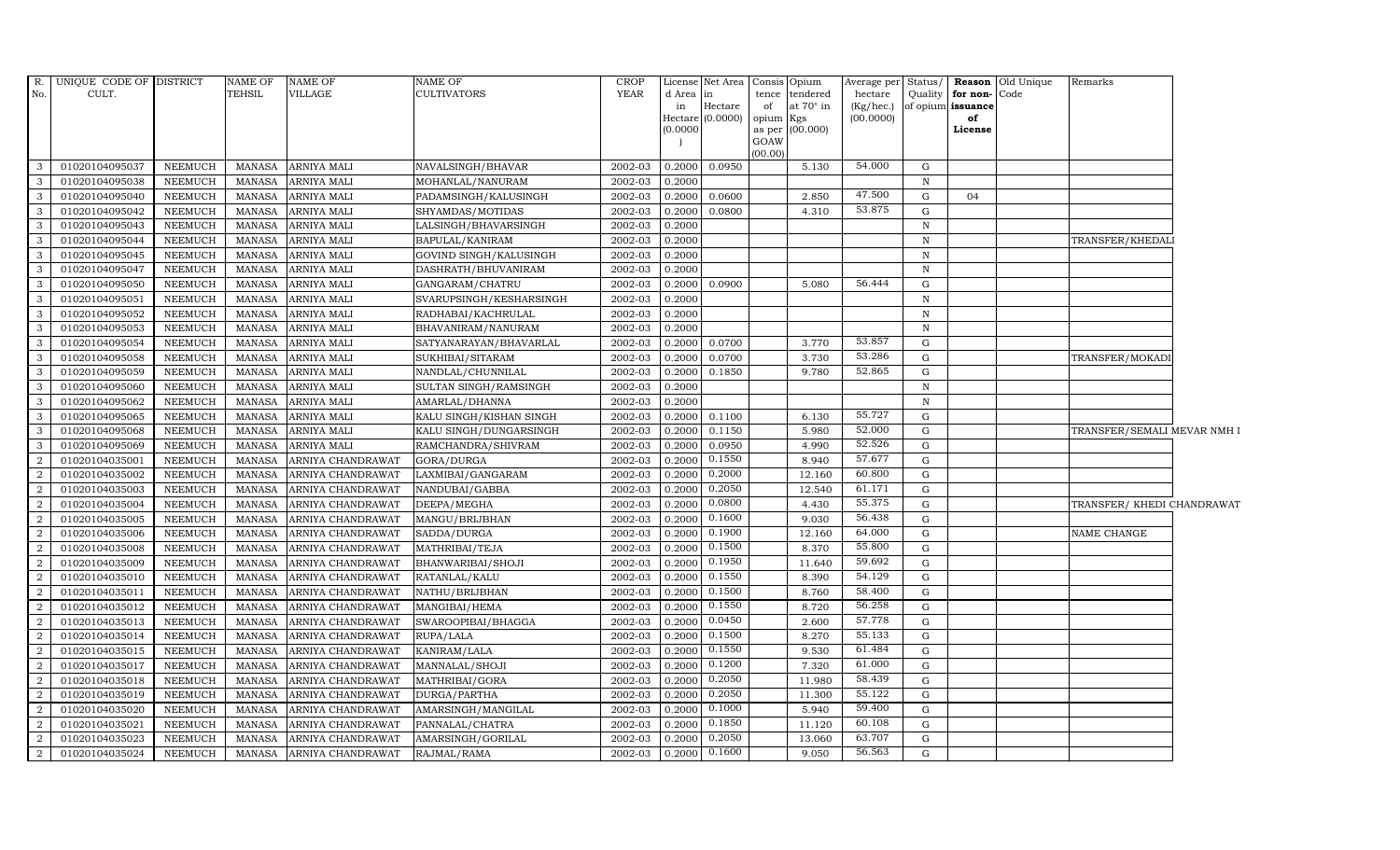| R.             | UNIQUE CODE OF DISTRICT |                | <b>NAME OF</b> | <b>NAME OF</b>      | NAME OF                     | <b>CROP</b> |           | License Net Area      |                | Consis Opium     | Average per Status/ |                   |                  | Reason Old Unique | Remarks |
|----------------|-------------------------|----------------|----------------|---------------------|-----------------------------|-------------|-----------|-----------------------|----------------|------------------|---------------------|-------------------|------------------|-------------------|---------|
| No.            | CULT.                   |                | TEHSIL         | VILLAGE             | CULTIVATORS                 | <b>YEAR</b> | d Area in |                       | tence          | tendered         | hectare             |                   | Quality for non- | Code              |         |
|                |                         |                |                |                     |                             |             | in        | Hectare               | of             | at $70^\circ$ in | (Kg/hec.)           | of opium issuance |                  |                   |         |
|                |                         |                |                |                     |                             |             | (0.0000)  | Hectare $(0.0000)$    | opium          | Kgs<br>(00.000)  | (00.0000)           |                   | of<br>License    |                   |         |
|                |                         |                |                |                     |                             |             |           |                       | as per<br>GOAW |                  |                     |                   |                  |                   |         |
|                |                         |                |                |                     |                             |             |           |                       | (00.00)        |                  |                     |                   |                  |                   |         |
| 2              | 01020104035025          | <b>NEEMUCH</b> | <b>MANASA</b>  | ARNIYA CHANDRAWAT   | JEEVA/BHERA                 | 2002-03     |           | $0.2000 \quad 0.1000$ |                | 6.130            | 61.300              | G                 |                  |                   |         |
| $\overline{2}$ | 01020104035026          | <b>NEEMUCH</b> | <b>MANASA</b>  | ARNIYA CHANDRAWAT   | GORILAL/RUPA                | 2002-03     | 0.2000    | 0.1550                |                | 8.650            | 55.806              | G                 |                  |                   |         |
| $\overline{2}$ | 01020104035028          | <b>NEEMUCH</b> | <b>MANASA</b>  | ARNIYA CHANDRAWAT   | MANNALAL/NAGGA              | 2002-03     | 0.2000    | 0.1500                |                | 9.610            | 64.067              | G                 |                  |                   |         |
| 2              | 01020104035029          | <b>NEEMUCH</b> | <b>MANASA</b>  | ARNIYA CHANDRAWAT   | SURAJMAL/DURGA              | 2002-03     | 0.2000    | 0.2000                |                | 11.370           | 56.850              | G                 |                  |                   |         |
| $\overline{2}$ | 01020104035030          | <b>NEEMUCH</b> | <b>MANASA</b>  | ARNIYA CHANDRAWAT   | HEERALAL/HAJARI             | 2002-03     | 0.2000    | 0.1500                |                | 8.450            | 56.333              | G                 |                  |                   |         |
| $\overline{2}$ | 01020104035032          | <b>NEEMUCH</b> | <b>MANASA</b>  | ARNIYA CHANDRAWAT   | BANSHILAL/BHAGIRATH         | 2002-03     | 0.2000    | 0.1050                |                | 5.790            | 55.143              | G                 |                  |                   |         |
| 2              | 01020104035034          | <b>NEEMUCH</b> | <b>MANASA</b>  | ARNIYA CHANDRAWAT   | PARASRAM/RUPA               | 2002-03     | 0.2000    | 0.1400                |                | 8.180            | 58.429              | G                 |                  |                   |         |
| $\overline{2}$ | 01020104035035          | <b>NEEMUCH</b> | <b>MANASA</b>  | ARNIYA CHANDRAWAT   | MANGU/LALA                  | 2002-03     | 0.2000    |                       |                |                  |                     | $\mathbf N$       |                  |                   |         |
| $\overline{2}$ | 01020104035036          | <b>NEEMUCH</b> | <b>MANASA</b>  | ARNIYA CHANDRAWAT   | SWAROOPIBAI/BHERA           | 2002-03     | 0.2000    | 0.1950                |                | 12.010           | 61.590              | G                 |                  |                   |         |
| $\overline{2}$ | 01020104035037          | <b>NEEMUCH</b> | <b>MANASA</b>  | ARNIYA CHANDRAWAT   | SAJANIBAI/KANIRAM           | 2002-03     | 0.2000    | 0.0800                |                | 4.420            | 55.250              | G                 |                  |                   |         |
| $\overline{2}$ | 01020104035007          | <b>NEEMUCH</b> | <b>MANASA</b>  | ARNIYA CHANDRAWAT   | DURGA/CHATRA                | 2002-03     | 0.2000    | 0.1600                |                | 9.220            | 57.625              | G                 |                  |                   |         |
| 3              | 01020104092002          | <b>NEEMUCH</b> | <b>MANASA</b>  | <b>ANTRI BUJURG</b> | BAPULAL/DULICHANDRA         | 2002-03     | 0.2000    | 0.1150                |                | 7.080            | 61.565              | G                 |                  |                   |         |
| 3              | 01020104092004          | <b>NEEMUCH</b> | MANASA         | <b>ANTRI BUJURG</b> | BANSHILAL/DHURA             | 2002-03     | 0.2000    | 0.1000                |                | 6.430            | 64.300              | G                 |                  |                   |         |
| 3              | 01020104092006          | <b>NEEMUCH</b> | <b>MANASA</b>  | <b>ANTRI BUJURG</b> | DHAPUBAI/MANGILAL           | 2002-03     | 0.2000    |                       |                |                  |                     | $\mathbf N$       |                  |                   |         |
| 3              | 01020104092010          | <b>NEEMUCH</b> | MANASA         | ANTRI BUJURG        | RAMPRASAD/BHERULAL          | 2002-03     | 0.2000    | 0.1650                |                | 9.540            | 57.818              | G                 |                  |                   |         |
| 3              | 01020104092008          | <b>NEEMUCH</b> | <b>MANASA</b>  | <b>ANTRI BUJURG</b> | MANGILAL/NANURAM BRAHMAN    | 2002-03     | 0.2000    | 0.1750                |                | 11.700           | 66.857              | G                 |                  |                   |         |
| 3              | 01020104092009          | <b>NEEMUCH</b> | <b>MANASA</b>  | <b>ANTRI BUJURG</b> | BADRILAL/RAMLAL             | 2002-03     | 0.2000    | 0.1900                |                | 10.380           | 54.632              | G                 |                  |                   |         |
| 3              | 01020104092011          | <b>NEEMUCH</b> | MANASA         | <b>ANTRI BUJURG</b> | CHATRA/DEVA                 | 2002-03     | 0.2000    | 0.2000                |                | 11.540           | 57.700              | G                 |                  |                   |         |
| 3              | 01020104092012          | <b>NEEMUCH</b> | <b>MANASA</b>  | <b>ANTRI BUJURG</b> | SHIVSINGH/BHAWANISINGH      | 2002-03     | 0.2000    | 0.2000                |                | 12.050           | 60.250              | G                 |                  |                   |         |
| 3              | 01020104092013          | <b>NEEMUCH</b> | <b>MANASA</b>  | <b>ANTRI BUJURG</b> | NARAYANSINGH/PRATAPSINGH    | 2002-03     | 0.2000    | 0.2100                |                | 11.700           | 55.714              | G                 |                  |                   |         |
| 3              | 01020104092014          | <b>NEEMUCH</b> | <b>MANASA</b>  | ANTRI BUJURG        | GYANMAL/SHANTILAL           | 2002-03     | 0.2000    |                       |                |                  |                     | ${\bf N}$         |                  |                   |         |
| 3              | 01020104092033          | <b>NEEMUCH</b> | <b>MANASA</b>  | <b>ANTRI BUJURG</b> | TAMIJANBAI/NANHEKHA         | 2002-03     | 0.2000    | 0.2100                |                | 11.920           | 56.762              | G                 |                  |                   |         |
| $\mathbf{3}$   | 01020104092016          | <b>NEEMUCH</b> | <b>MANASA</b>  | <b>ANTRI BUJURG</b> | GOPAL/RUGHNATH              | 2002-03     | 0.2000    |                       |                |                  |                     | $\, {\rm N}$      |                  |                   |         |
| 3              | 01020104092017          | <b>NEEMUCH</b> | <b>MANASA</b>  | <b>ANTRI BUJURG</b> | MANNALAL/NARAYAN            | 2002-03     | 0.2000    | 0.1450                |                | 8.000            | 55.172              | $\mathbf G$       |                  |                   |         |
| 3              | 01020104092018          | <b>NEEMUCH</b> | <b>MANASA</b>  | <b>ANTRI BUJURG</b> | LAXMINARAYAN/GOPAL          | 2002-03     | 0.2000    | 0.1000                |                | 6.400            | 64.000              | G                 |                  |                   |         |
| 3              | 01020104092020          | <b>NEEMUCH</b> | MANASA         | <b>ANTRI BUJURG</b> | BABULAL/GOPAL               | 2002-03     | 0.2000    |                       |                |                  |                     | $\mathbf F$       |                  |                   |         |
| 3              | 01020104092021          | <b>NEEMUCH</b> | <b>MANASA</b>  | <b>ANTRI BUJURG</b> | SHIVRAM/RUGHNATH            | 2002-03     | 0.2000    |                       |                |                  |                     | N                 |                  |                   |         |
| 3              | 01020104092022          | <b>NEEMUCH</b> | <b>MANASA</b>  | <b>ANTRI BUJURG</b> | RAHIMBAKSH/CHANDKHAN        | 2002-03     | 0.2000    | 0.1550                |                | 9.100            | 58.710              | G                 |                  |                   |         |
| 3              | 01020104092023          | <b>NEEMUCH</b> | <b>MANASA</b>  | <b>ANTRI BUJURG</b> | NONDRAM/UDAJI               | 2002-03     | 0.2000    |                       |                |                  |                     | $\mathbf N$       |                  |                   |         |
| 3              | 01020104092024          | <b>NEEMUCH</b> | <b>MANASA</b>  | <b>ANTRI BUJURG</b> | DASHRATHSINGH/MANOHARSINGH  | 2002-03     | 0.2000    | 0.1000                |                | 5.090            | 50.900              | $\mathbf G$       | 04               |                   |         |
| 3              | 01020104092025          | <b>NEEMUCH</b> | <b>MANASA</b>  | <b>ANTRI BUJURG</b> | NANDA/KALU                  | 2002-03     | 0.2000    |                       |                |                  |                     | $\mathbf N$       |                  |                   |         |
| 3              | 01020104092027          | <b>NEEMUCH</b> | <b>MANASA</b>  | <b>ANTRI BUJURG</b> | SHEKHMO./NOOR               | 2002-03     | 0.2000    | 0.1350                |                | 8.640            | 64.000              | G                 |                  |                   |         |
| 3              | 01020104092028          | <b>NEEMUCH</b> | <b>MANASA</b>  | <b>ANTRI BUJURG</b> | GATTUBAI/BHONIJI            | 2002-03     | 0.2000    | 0.1100                |                | 5.930            | 53.909              | G                 |                  |                   |         |
| 3              | 01020104092029          | <b>NEEMUCH</b> | <b>MANASA</b>  | <b>ANTRI BUJURG</b> | GOVERDHANSINGH/PRATAPSINGH  | 2002-03     | 0.2000    | 0.1800                |                | 9.940            | 55.222              | G                 |                  |                   |         |
| 3              | 01020104092030          | <b>NEEMUCH</b> | <b>MANASA</b>  | <b>ANTRI BUJURG</b> | GOPAL/MANGILAL              | 2002-03     | 0.2000    | 0.2000                |                | 10.610           | 53.050              | $\mathbf G$       |                  |                   |         |
| 3              | 01020104092031          | <b>NEEMUCH</b> | <b>MANASA</b>  | <b>ANTRI BUJURG</b> | PARASMAL/DULCHANDRA         | 2002-03     | 0.2000    |                       |                |                  |                     | $\mathbf N$       |                  |                   |         |
| 3              | 01020104092034          | <b>NEEMUCH</b> | <b>MANASA</b>  | ANTRI BUJURG        | NAGUSINGH/JAWANSINGH        | 2002-03     | 0.2000    | 0.0950                |                | 5.440            | 57.263              | G                 |                  |                   |         |
| 3              | 01020104092035          | <b>NEEMUCH</b> | <b>MANASA</b>  | ANTRI BUJURG        | KISHANKUNWARBAI/DEVISINGH   | 2002-03     | 0.2000    |                       |                |                  |                     | F                 |                  |                   |         |
| 3              | 01020104092036          | <b>NEEMUCH</b> | <b>MANASA</b>  | <b>ANTRI BUJURG</b> | BABUKHAN/NUR MOHMAD MANSURI | 2002-03     | 0.2000    | 0.1500                |                | 7.140            | 47.600              | $\mathbf G$       | 04               |                   |         |
| 3              | 01020104092038          | <b>NEEMUCH</b> | <b>MANASA</b>  | <b>ANTRI BUJURG</b> | NIYAJ/CHANDKHAN             | 2002-03     | 0.2000    |                       |                |                  |                     | $\mathbf N$       |                  |                   |         |
| 3              | 01020104092039          | <b>NEEMUCH</b> | MANASA         | <b>ANTRI BUJURG</b> | GOVINDKUNWARBAI/DALPAT      | 2002-03     | 0.2000    | 0.1450                |                | 8.400            | 57.931              | G                 |                  |                   |         |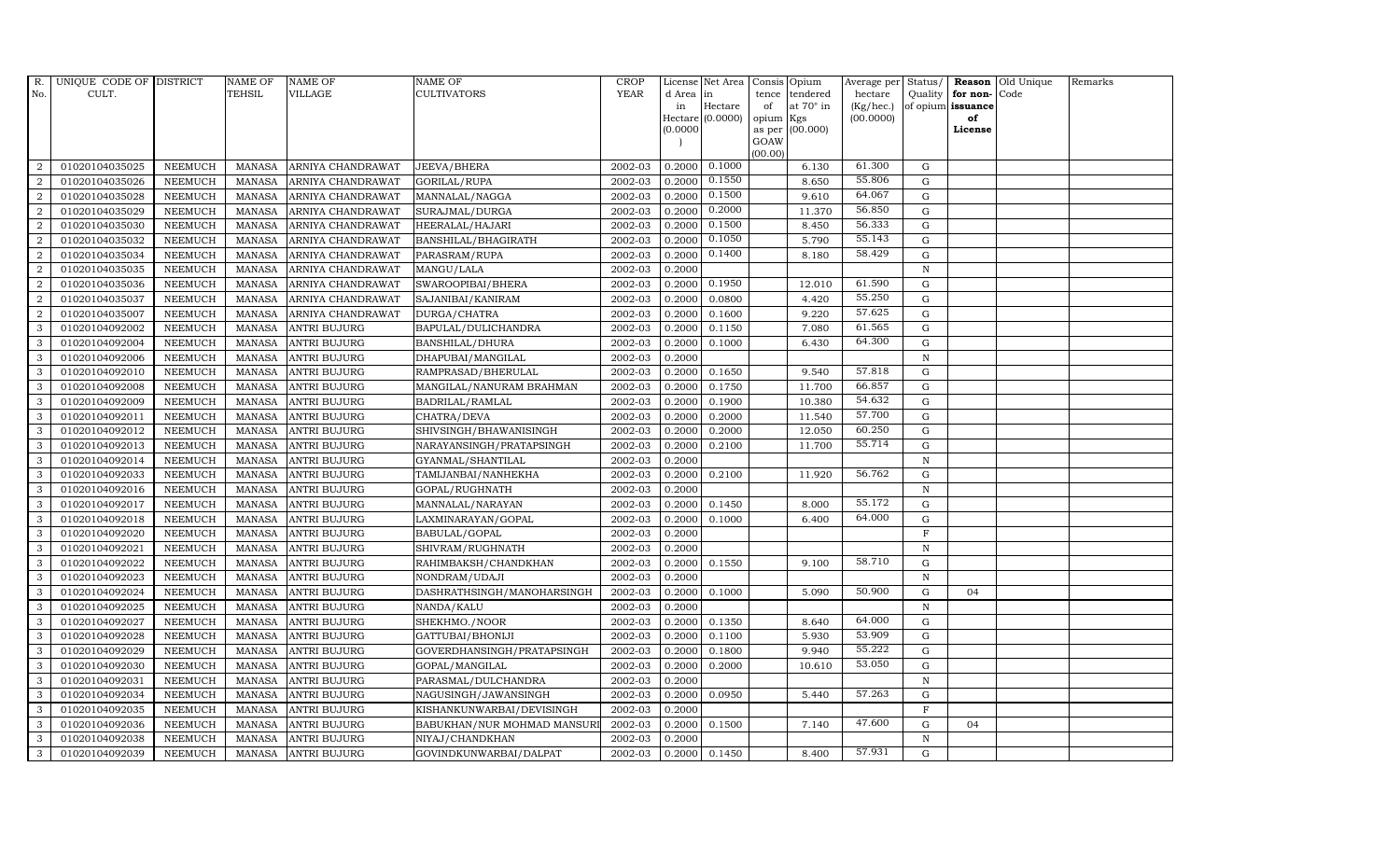| R.           | UNIQUE CODE OF DISTRICT |                | <b>NAME OF</b> | <b>NAME OF</b>      | NAME OF                   | <b>CROP</b> |           | License Net Area |         | Consis Opium     | Average per | Status/      |                   | Reason Old Unique | Remarks |
|--------------|-------------------------|----------------|----------------|---------------------|---------------------------|-------------|-----------|------------------|---------|------------------|-------------|--------------|-------------------|-------------------|---------|
| No.          | CULT.                   |                | TEHSIL         | VILLAGE             | CULTIVATORS               | <b>YEAR</b> | d Area in |                  | tence   | tendered         | hectare     | Quality      | for non-Code      |                   |         |
|              |                         |                |                |                     |                           |             | in        | Hectare          | of      | at $70^\circ$ in | (Kg/hec.)   |              | of opium issuance |                   |         |
|              |                         |                |                |                     |                           |             |           | Hectare (0.0000) | opium   | Kgs              | (00.0000)   |              | of                |                   |         |
|              |                         |                |                |                     |                           |             | (0.0000)  |                  | GOAW    | as per (00.000)  |             |              | License           |                   |         |
|              |                         |                |                |                     |                           |             |           |                  | (00.00) |                  |             |              |                   |                   |         |
| 3            | 01020104092040          | <b>NEEMUCH</b> |                | MANASA ANTRI BUJURG | RISALKUNWARBAI/MOTISINGH  | 2002-03     | 0.2000    | 0.1850           |         | 10.730           | 58.000      | G            |                   |                   |         |
| 3            | 01020104092041          | <b>NEEMUCH</b> | MANASA         | <b>ANTRI BUJURG</b> | AMARSINGH/SAJJANSINGH     | 2002-03     | 0.2000    | 0.1500           |         | 9.700            | 64.667      | $\mathbf G$  |                   |                   |         |
| 3            | 01020104092042          | <b>NEEMUCH</b> | <b>MANASA</b>  | <b>ANTRI BUJURG</b> | NATHULAL/UDA              | 2002-03     | 0.2000    |                  |         |                  |             | $\, {\rm N}$ |                   |                   |         |
| 3            | 01020104092044          | <b>NEEMUCH</b> | MANASA         | <b>ANTRI BUJURG</b> | VIJAYSINGH/BAHADURSINGH   | 2002-03     | 0.2000    | 0.1850           |         | 10.780           | 58.270      | $\mathbf G$  |                   |                   |         |
| 3            | 01020104092045          | <b>NEEMUCH</b> | <b>MANASA</b>  | <b>ANTRI BUJURG</b> | KARUSINGH/INDERSINGH      | 2002-03     | 0.2000    | 0.1200           |         | 6.780            | 56.500      | ${\rm G}$    |                   |                   |         |
| $\mathbf{3}$ | 01020104092046          | <b>NEEMUCH</b> | <b>MANASA</b>  | <b>ANTRI BUJURG</b> | BHERUSINGH/INDERSINGH     | 2002-03     | 0.2000    | 0.1500           |         | 8.610            | 57.400      | G            |                   |                   |         |
| 3            | 01020104092047          | <b>NEEMUCH</b> | MANASA         | <b>ANTRI BUJURG</b> | BHERULAL/RATANLAL         | 2002-03     | 0.2000    |                  |         |                  |             | $\, {\rm N}$ |                   |                   |         |
| 3            | 01020104092048          | <b>NEEMUCH</b> | <b>MANASA</b>  | <b>ANTRI BUJURG</b> | MERBAN/SHIVSINGH          | 2002-03     | 0.2000    | 0.1750           |         | 8.900            | 50.857      | $\mathbf G$  | 04                |                   |         |
| 3            | 01020104092049          | <b>NEEMUCH</b> | <b>MANASA</b>  | <b>ANTRI BUJURG</b> | BABULAL/BIHARILAL         | 2002-03     | 0.2000    |                  |         |                  |             | $\mathbf N$  |                   |                   |         |
| 3            | 01020104092050          | <b>NEEMUCH</b> | <b>MANASA</b>  | <b>ANTRI BUJURG</b> | SUNDERLAL/NARAYAN         | 2002-03     | 0.2000    | 0.1950           |         | 12.540           | 64.308      | G            |                   |                   |         |
| $\mathbf{3}$ | 01020104092051          | <b>NEEMUCH</b> | <b>MANASA</b>  | <b>ANTRI BUJURG</b> | SHAMBHULAL/DEVILAL        | 2002-03     | 0.2000    | 0.1550           |         | 9.020            | 58.194      | ${\rm G}$    |                   |                   |         |
| 3            | 01020104092052          | <b>NEEMUCH</b> | <b>MANASA</b>  | <b>ANTRI BUJURG</b> | RAMPRASAD/HEERALAL        | 2002-03     | 0.2000    | 0.1800           |         | 11.040           | 61.333      | $\mathbf G$  |                   |                   |         |
| $\mathbf{3}$ | 01020104092053          | <b>NEEMUCH</b> | <b>MANASA</b>  | <b>ANTRI BUJURG</b> | SHANKRALAL/PARTHA         | 2002-03     | 0.2000    |                  |         |                  |             | $\mathbf F$  |                   |                   |         |
| 3            | 01020104092054          | <b>NEEMUCH</b> | <b>MANASA</b>  | <b>ANTRI BUJURG</b> | GANPATLAL/KANHAIYALAL     | 2002-03     | 0.2000    |                  |         |                  |             | $\mathbf N$  |                   |                   |         |
| 3            | 01020104092055          | <b>NEEMUCH</b> | <b>MANASA</b>  | <b>ANTRI BUJURG</b> | DINESH/MANNALAL           | 2002-03     | 0.2000    | 0.1250           |         | 7.300            | 58.400      | ${\rm G}$    |                   |                   |         |
| $\mathbf{3}$ | 01020104092056          | <b>NEEMUCH</b> | <b>MANASA</b>  | <b>ANTRI BUJURG</b> | BHARATRAM/MANGILAL        | 2002-03     | 0.2000    | 0.0900           |         | 6.510            | 72.333      | G            |                   |                   |         |
| 3            | 01020104092057          | <b>NEEMUCH</b> | <b>MANASA</b>  | <b>ANTRI BUJURG</b> | SURESHCHANDRA/NARAYAN     | 2002-03     | 0.2000    | 0.0900           |         | 5.580            | 62.000      | G            |                   |                   |         |
| $\mathbf{3}$ | 01020104092059          | <b>NEEMUCH</b> | <b>MANASA</b>  | <b>ANTRI BUJURG</b> | BHANWARSINGH/NARAYANSINGH | 2002-03     | 0.2000    | 0.2000           |         | 10.200           | 51.000      | $\mathbf G$  | 04                |                   |         |
| 3            | 01020104092060          | <b>NEEMUCH</b> | <b>MANASA</b>  | <b>ANTRI BUJURG</b> | OMPRAKASH/MANGILAL        | 2002-03     | 0.2000    |                  |         |                  |             | $\, {\rm N}$ |                   |                   |         |
| 3            | 01020104092061          | <b>NEEMUCH</b> | <b>MANASA</b>  | <b>ANTRI BUJURG</b> | RADHESHYAM/BHANWARLAL     | 2002-03     | 0.2000    | 0.0950           |         | 5.980            | 62.947      | $\mathbf G$  |                   |                   |         |
| $\mathbf{3}$ | 01020104092062          | <b>NEEMUCH</b> | <b>MANASA</b>  | <b>ANTRI BUJURG</b> | SATYANARAYAN/BHANWARLAL   | 2002-03     | 0.2000    | 0.1000           |         | 6.680            | 66.800      | G            |                   |                   |         |
| 3            | 01020104092064          | <b>NEEMUCH</b> | <b>MANASA</b>  | <b>ANTRI BUJURG</b> | HARIVALLABH/BADRILAL      | 2002-03     | 0.2000    | 0.1250           |         | 6.850            | 54.800      | G            |                   |                   |         |
| $\mathbf{3}$ | 01020104092065          | <b>NEEMUCH</b> | MANASA         | <b>ANTRI BUJURG</b> | BABULAL/RAMGOPAL          | 2002-03     | 0.2000    | 0.1900           |         | 12.500           | 65.789      | G            |                   |                   |         |
| 3            | 01020104092067          | <b>NEEMUCH</b> | <b>MANASA</b>  | <b>ANTRI BUJURG</b> | RADHESHYAM/KANHAIYALAL    | 2002-03     | 0.2000    | 0.1650           |         | 8.600            | 52.121      | $\mathbf G$  |                   |                   |         |
| 3            | 01020104092068          | <b>NEEMUCH</b> | <b>MANASA</b>  | <b>ANTRI BUJURG</b> | NANHEKHAN/NOORA KHA       | 2002-03     | 0.2000    | 0.1000           |         | 5.930            | 59.300      | G            |                   |                   |         |
| 3            | 01020104092070          | <b>NEEMUCH</b> | <b>MANASA</b>  | <b>ANTRI BUJURG</b> | KISHORE/LALSINGH          | 2002-03     | 0.2000    | 0.1900           |         | 12.490           | 65.737      | G            |                   |                   |         |
| 3            | 01020104092071          | <b>NEEMUCH</b> | <b>MANASA</b>  | <b>ANTRI BUJURG</b> | KAILASH/HEERALAL          | 2002-03     | 0.2000    | 0.1950           |         | 11.480           | 58.872      | ${\rm G}$    |                   |                   |         |
| 3            | 01020104092073          | <b>NEEMUCH</b> | <b>MANASA</b>  | <b>ANTRI BUJURG</b> | SAMRATH/RAMGOPAL          | 2002-03     | 0.2000    | 0.1850           |         | 11.850           | 64.054      | G            |                   |                   |         |
| 3            | 01020104092074          | <b>NEEMUCH</b> | <b>MANASA</b>  | <b>ANTRI BUJURG</b> | KAILASH/SATYANARAYAN      | 2002-03     | 0.2000    |                  |         |                  |             | $\, {\rm N}$ |                   |                   |         |
| 3            | 01020104092075          | <b>NEEMUCH</b> | <b>MANASA</b>  | <b>ANTRI BUJURG</b> | MOHMMADHUSAIN/RAMJUKHA    | 2002-03     | 0.2000    | 0.0950           |         | 6.210            | 65.368      | $\mathbf G$  |                   |                   |         |
| 3            | 01020104092076          | <b>NEEMUCH</b> | <b>MANASA</b>  | <b>ANTRI BUJURG</b> | UDERAM/CHATRA             | 2002-03     | 0.2000    | 0.1400           |         | 8.440            | 60.286      | G            |                   |                   |         |
| 3            | 01020104092077          | <b>NEEMUCH</b> | <b>MANASA</b>  | <b>ANTRI BUJURG</b> | RAMLAL/MANGILAL           | 2002-03     | 0.2000    | 0.1850           |         | 10.260           | 55.459      | ${\rm G}$    |                   |                   |         |
| 3            | 01020104092078          | <b>NEEMUCH</b> | <b>MANASA</b>  | <b>ANTRI BUJURG</b> | LAXMAN/NAHARSINGH         | 2002-03     | 0.2000    |                  |         |                  |             | F            |                   |                   |         |
| 3            | 01020104092079          | <b>NEEMUCH</b> | <b>MANASA</b>  | <b>ANTRI BUJURG</b> | DINESH/BABUGIR            | 2002-03     | 0.2000    | 0.0900           |         | 5.390            | 59.889      | $\mathbf G$  |                   |                   |         |
| 3            | 01020104092080          | <b>NEEMUCH</b> | <b>MANASA</b>  | <b>ANTRI BUJURG</b> | LALSINGH/BHANWARSINGH     | 2002-03     | 0.2000    |                  |         |                  |             | $\mathbf F$  |                   |                   |         |
| 3            | 01020104092081          | <b>NEEMUCH</b> | <b>MANASA</b>  | ANTRI BUJURG        | PARWATSINGH/SHIVSINGH     | 2002-03     | 0.2000    | 0.1500           |         | 8.090            | 53.933      | ${\rm G}$    |                   |                   |         |
| $\mathbf{3}$ | 01020104092083          | <b>NEEMUCH</b> | <b>MANASA</b>  | <b>ANTRI BUJURG</b> | NASIRMO./SHAKURMO.        | 2002-03     | 0.2000    |                  |         |                  |             | ${\bf N}$    |                   |                   |         |
| 3            | 01020104092084          | <b>NEEMUCH</b> | <b>MANASA</b>  | <b>ANTRI BUJURG</b> | TIKAMSINGH/SHIVSINGH      | 2002-03     | 0.2000    | 0.1400           |         | 9.380            | 67.000      | ${\rm G}$    |                   |                   |         |
| 3            | 01020104092085          | <b>NEEMUCH</b> | <b>MANASA</b>  | <b>ANTRI BUJURG</b> | BANESHIN/SAJJANSINGH      | 2002-03     | 0.2000    | 0.2000           |         | 11.290           | 56.450      | $\mathbf G$  |                   |                   |         |
| 3            | 01020104092086          | <b>NEEMUCH</b> | <b>MANASA</b>  | <b>ANTRI BUJURG</b> | DHANNALAL/RATANLAL        | 2002-03     | 0.2000    | 0.1150           |         | 5.700            | 49.565      | $\mathbf G$  | 04                |                   |         |
| 3            | 01020104092087          | <b>NEEMUCH</b> |                | MANASA ANTRI BUJURG | DINESHKUMAR/KANHAIYALAL   | 2002-03     | 0.2000    | 0.1250           |         | 7.550            | 60.400      | G            |                   |                   |         |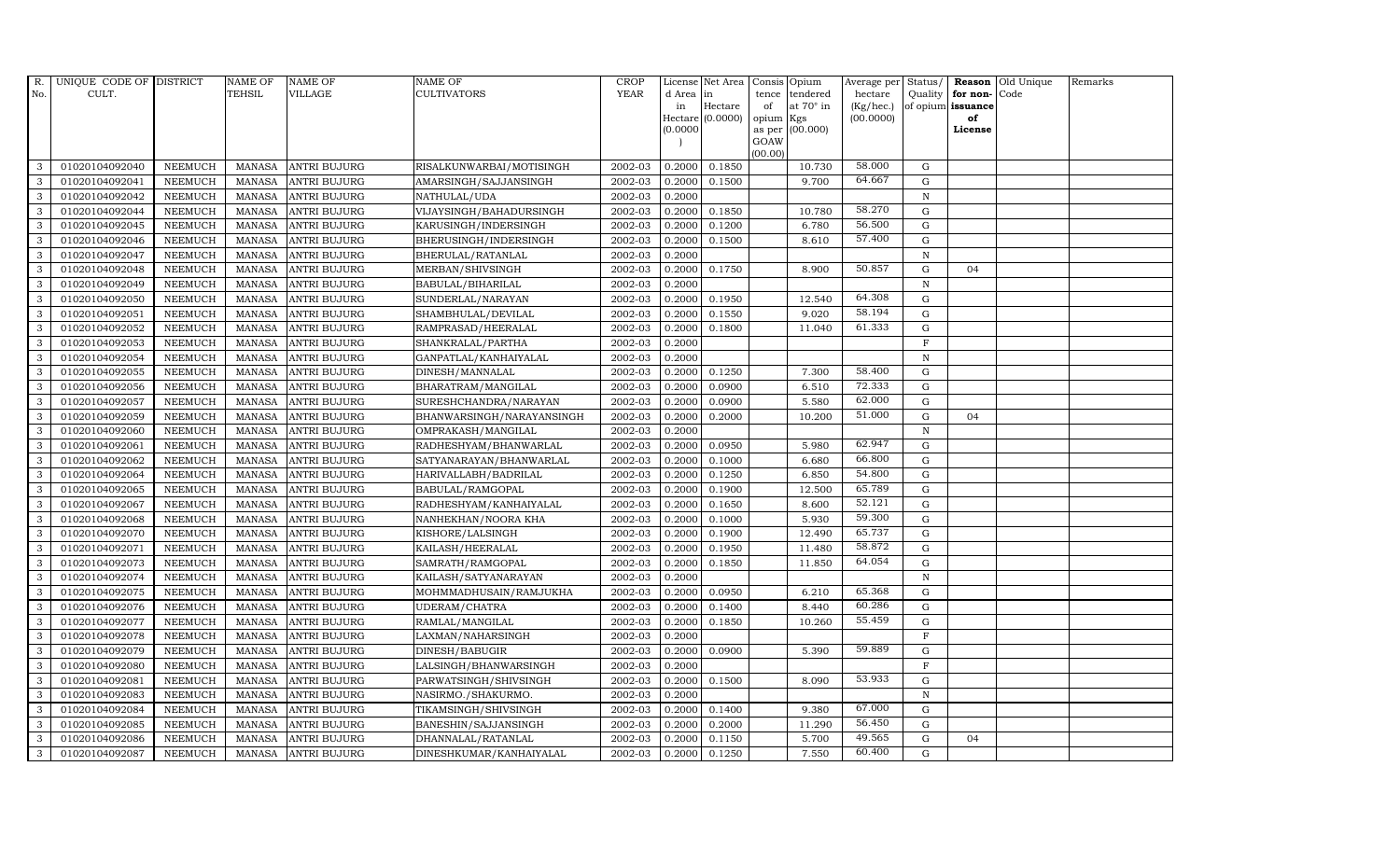| R.           | UNIQUE CODE OF DISTRICT |                | NAME OF       | <b>NAME OF</b>      | <b>NAME OF</b>           | CROP        |           | License Net Area |         | Consis Opium           | Average per | Status/      |                   | Reason Old Unique | Remarks |
|--------------|-------------------------|----------------|---------------|---------------------|--------------------------|-------------|-----------|------------------|---------|------------------------|-------------|--------------|-------------------|-------------------|---------|
| No.          | CULT.                   |                | TEHSIL        | VILLAGE             | <b>CULTIVATORS</b>       | <b>YEAR</b> | d Area in |                  | tence   | tendered               | hectare     | Quality      | for non-          | Code              |         |
|              |                         |                |               |                     |                          |             | in        | Hectare          | of      | at $70^\circ$ in       | (Kg/hec.)   |              | of opium issuance |                   |         |
|              |                         |                |               |                     |                          |             | (0.0000)  | Hectare (0.0000) | opium   | Kgs<br>as per (00.000) | (00.0000)   |              | of<br>License     |                   |         |
|              |                         |                |               |                     |                          |             |           |                  | GOAW    |                        |             |              |                   |                   |         |
|              |                         |                |               |                     |                          |             |           |                  | (00.00) |                        |             |              |                   |                   |         |
| 3            | 01020104092089          | <b>NEEMUCH</b> | MANASA        | <b>ANTRI BUJURG</b> | NARAYAN/SHIVSINGH        | 2002-03     | 0.2000    | 0.1400           |         | 7.780                  | 55.571      | G            |                   |                   |         |
| 3            | 01020104092090          | <b>NEEMUCH</b> | MANASA        | <b>ANTRI BUJURG</b> | YASHWANT/HARIVALLABH     | 2002-03     | 0.2000    |                  |         |                        |             | $\, {\bf N}$ |                   |                   |         |
| 3            | 01020104092091          | <b>NEEMUCH</b> | MANASA        | <b>ANTRI BUJURG</b> | HARIPRASAD/BIHARI        | 2002-03     | 0.2000    |                  |         |                        |             | N            |                   |                   |         |
| 3            | 01020104092092          | <b>NEEMUCH</b> | MANASA        | <b>ANTRI BUJURG</b> | BHARATSINGH/NAHARSINGH   | 2002-03     | 0.2000    | 0.1200           |         | 7.070                  | 58.917      | $\mathbf G$  |                   |                   |         |
| 3            | 01020104092093          | <b>NEEMUCH</b> | MANASA        | <b>ANTRI BUJURG</b> | HEERALAL/RAMCHANDRA      | 2002-03     | 0.2000    |                  |         |                        |             | N            |                   |                   |         |
| $\mathbf{3}$ | 01020104092095          | <b>NEEMUCH</b> | <b>MANASA</b> | <b>ANTRI BUJURG</b> | CHENSINGH/PRATAPSINGH    | 2002-03     | 0.2000    | 0.1550           |         | 8.180                  | 52.774      | G            |                   |                   |         |
| 3            | 01020104092096          | <b>NEEMUCH</b> |               | MANASA ANTRI BUJURG | JITENDRAKUMAR/SHANTILAL  | 2002-03     | 0.2000    |                  |         |                        |             | $\, {\rm N}$ |                   |                   |         |
| 3            | 01020104092097          | <b>NEEMUCH</b> | MANASA        | <b>ANTRI BUJURG</b> | MANOJKUMAR/BAPULAL       | 2002-03     | 0.2000    |                  |         |                        |             | N            |                   |                   |         |
| 3            | 01020104092098          | <b>NEEMUCH</b> | MANASA        | <b>ANTRI BUJURG</b> | DHARAMCHANDRA/HEERALAL   | 2002-03     | 0.2000    | 0.1150           |         | 8.340                  | 72.522      | $\mathbf G$  |                   |                   |         |
| 3            | 01020104092099          | <b>NEEMUCH</b> | MANASA        | <b>ANTRI BUJURG</b> | GOPAL/SATYANARAYAN       | 2002-03     | 0.2000    |                  |         |                        |             | $\, {\bf N}$ |                   |                   |         |
| 3            | 01020104092101          | <b>NEEMUCH</b> | MANASA        | <b>ANTRI BUJURG</b> | VAJERAM/SUKHLAL          | 2002-03     | 0.2000    |                  |         |                        |             | $\mathbf F$  |                   |                   |         |
| 3            | 01020104092102          | <b>NEEMUCH</b> | MANASA        | <b>ANTRI BUJURG</b> | KANHAIYALAL/FAKIRCHANDRA | 2002-03     | 0.2000    |                  |         |                        |             | $\mathbf F$  |                   |                   |         |
| $\mathbf{3}$ | 01020104092103          | <b>NEEMUCH</b> | MANASA        | <b>ANTRI BUJURG</b> | SHRINIWAS/CHHAGANLAL     | 2002-03     | 0.2000    |                  |         |                        |             | N            |                   |                   |         |
| 3            | 01020104092105          | <b>NEEMUCH</b> | MANASA        | <b>ANTRI BUJURG</b> | MANGILAL/PRABHULAL       | 2002-03     | 0.2000    | 0.1950           |         | 10.190                 | 52.256      | $\mathbf G$  |                   |                   |         |
| 3            | 01020104092106          | <b>NEEMUCH</b> | <b>MANASA</b> | <b>ANTRI BUJURG</b> | BADRILAL/BHUWANA         | 2002-03     | 0.2000    | 0.2000           |         | 12.090                 | 60.450      | ${\rm G}$    |                   |                   |         |
| 3            | 01020104092108          | <b>NEEMUCH</b> | MANASA        | <b>ANTRI BUJURG</b> | VILAS/BHANWARLAL         | 2002-03     | 0.2000    | 0.1300           |         | 5.910                  | 45.462      | G            | 04                |                   |         |
| 3            | 01020104092109          | <b>NEEMUCH</b> | MANASA        | <b>ANTRI BUJURG</b> | DEEPSINGH/KISHANSINGH    | 2002-03     | 0.2000    |                  |         |                        |             | $\mathbf N$  |                   |                   |         |
| 3            | 01020104092110          | <b>NEEMUCH</b> | MANASA        | <b>ANTRI BUJURG</b> | JAGANNATH/NANURAM        | 2002-03     | 0.2000    |                  |         |                        |             | N            |                   |                   |         |
| 3            | 01020104092111          | <b>NEEMUCH</b> | MANASA        | <b>ANTRI BUJURG</b> | KANHAIYALAL/RAMSUKH      | 2002-03     | 0.2000    |                  |         |                        |             | $\mathbf N$  |                   |                   |         |
| 3            | 01020104092113          | <b>NEEMUCH</b> | MANASA        | <b>ANTRI BUJURG</b> | GUMANSINGH/RAMSINGH      | 2002-03     | 0.2000    |                  |         |                        |             | $\, {\bf N}$ |                   |                   |         |
| 3            | 01020104092114          | <b>NEEMUCH</b> | MANASA        | <b>ANTRI BUJURG</b> | NANDUBAI/KANHAIYALAL     | 2002-03     | 0.2000    | 0.1650           |         | 9.520                  | 57.697      | G            |                   |                   |         |
| 3            | 01020104092115          | <b>NEEMUCH</b> | MANASA        | <b>ANTRI BUJURG</b> | PADAMSINGH/KALUSINGH     | 2002-03     | 0.2000    | 0.1650           |         | 9.470                  | 57.394      | G            |                   |                   |         |
| 3            | 01020104092116          | <b>NEEMUCH</b> | MANASA        | <b>ANTRI BUJURG</b> | RAMPRATAP/BHANWARLAL     | 2002-03     | 0.2000    |                  |         |                        |             | $\, {\bf N}$ |                   |                   |         |
| 3            | 01020104092117          | <b>NEEMUCH</b> | MANASA        | <b>ANTRI BUJURG</b> | HEERALAL/PRABHULAL       | 2002-03     | 0.2000    |                  |         |                        |             | $\mathbf N$  |                   |                   |         |
| 3            | 01020104092118          | <b>NEEMUCH</b> | <b>MANASA</b> | <b>ANTRI BUJURG</b> | DEVILAL/PRABHULAL        | 2002-03     | 0.2000    | 0.1950           |         | 11.320                 | 58.051      | $\mathbf G$  |                   |                   |         |
| $\mathbf{3}$ | 01020104092119          | <b>NEEMUCH</b> | MANASA        | <b>ANTRI BUJURG</b> | RATANLAL/KESHURAM        | 2002-03     | 0.2000    |                  |         |                        |             | $\mathbf N$  |                   |                   |         |
| 3            | 01020104092120          | <b>NEEMUCH</b> | MANASA        | <b>ANTRI BUJURG</b> | BASANTILAL/NANURAM       | 2002-03     | 0.2000    |                  |         |                        |             | $\mathbf N$  |                   |                   |         |
| 3            | 01020104092121          | <b>NEEMUCH</b> | MANASA        | <b>ANTRI BUJURG</b> | RATANLAL/RUGHNATH        | 2002-03     | 0.2000    |                  |         |                        |             | $\, {\bf N}$ |                   |                   |         |
| 3            | 01020104092122          | <b>NEEMUCH</b> | MANASA        | <b>ANTRI BUJURG</b> | BHANWARLAL/BASANTILAL    | 2002-03     | 0.2000    | 0.1550           |         | 8.800                  | 56.774      | $\mathbf G$  |                   |                   |         |
| 3            | 01020104092123          | <b>NEEMUCH</b> | MANASA        | <b>ANTRI BUJURG</b> | RAMGOPAL/BASANTILAL      | 2002-03     | 0.2000    | 0.1900           |         | 10.640                 | 56.000      | $\mathbf G$  |                   |                   |         |
| 3            | 01020104092125          | <b>NEEMUCH</b> | MANASA        | <b>ANTRI BUJURG</b> | NAHARSINGH/VAKTAVARSINGH | 2002-03     | 0.2000    |                  |         |                        |             | $\mathbf{F}$ |                   |                   |         |
| $\mathbf{3}$ | 01020104092126          | <b>NEEMUCH</b> | <b>MANASA</b> | <b>ANTRI BUJURG</b> | <b>IMAMBAKSH/NATHU</b>   | 2002-03     | 0.2000    | 0.1900           |         | 12.340                 | 64.947      | G            |                   |                   |         |
| 3            | 01020104092127          | <b>NEEMUCH</b> | MANASA        | <b>ANTRI BUJURG</b> | KHAJANBAI/SHAKURKHAN     | 2002-03     | 0.2000    |                  |         |                        |             | $\, {\bf N}$ |                   |                   |         |
| 3            | 01020104092128          | <b>NEEMUCH</b> | MANASA        | <b>ANTRI BUJURG</b> | KANHAIYALAL/BHUWANIRAM   | 2002-03     | 0.2000    | 0.2000           |         | 11.050                 | 55.250      | $\mathbf G$  |                   |                   |         |
| 3            | 01020104092129          | <b>NEEMUCH</b> | <b>MANASA</b> | <b>ANTRI BUJURG</b> | ALLAHBAKSH/RAMJU         | 2002-03     | 0.2000    | 0.1950           |         | 12.640                 | 64.821      | $\mathbf G$  |                   |                   |         |
| 3            | 01020104092130          | <b>NEEMUCH</b> | MANASA        | <b>ANTRI BUJURG</b> | PRABHULAL/NARAYAN        | 2002-03     | 0.2000    |                  |         |                        |             | $\, {\bf N}$ |                   |                   |         |
| 3            | 01020104092131          | <b>NEEMUCH</b> | <b>MANASA</b> | <b>ANTRI BUJURG</b> | NANA/NABIBAKSH           | 2002-03     | 0.2000    |                  |         |                        |             | N            |                   |                   |         |
| 3            | 01020104092132          | <b>NEEMUCH</b> | MANASA        | <b>ANTRI BUJURG</b> | BHUWANISHANKAR/NARAYAN   | 2002-03     | 0.2000    | 0.1950           |         | 11.560                 | 59.282      | G            |                   |                   |         |
| 3            | 01020104092134          | <b>NEEMUCH</b> | MANASA        | <b>ANTRI BUJURG</b> | DHANNA/BHUWANI           | 2002-03     | 0.2000    | 0.1550           |         | 9.530                  | 61.484      | G            |                   |                   |         |
| 3            | 01020104092135          | <b>NEEMUCH</b> | <b>MANASA</b> | <b>ANTRI BUJURG</b> | RAMIBAI/AMRA             | 2002-03     | 0.2000    | 0.1450           |         | 7.620                  | 52.552      | $\mathbf G$  |                   |                   |         |
| 3            | 01020104092140          | <b>NEEMUCH</b> |               | MANASA ANTRI BUJURG | KACHRU/RAMLAL            | 2002-03     | 0.2000    | 0.1450           |         | 8.970                  | 61.862      | G            |                   |                   |         |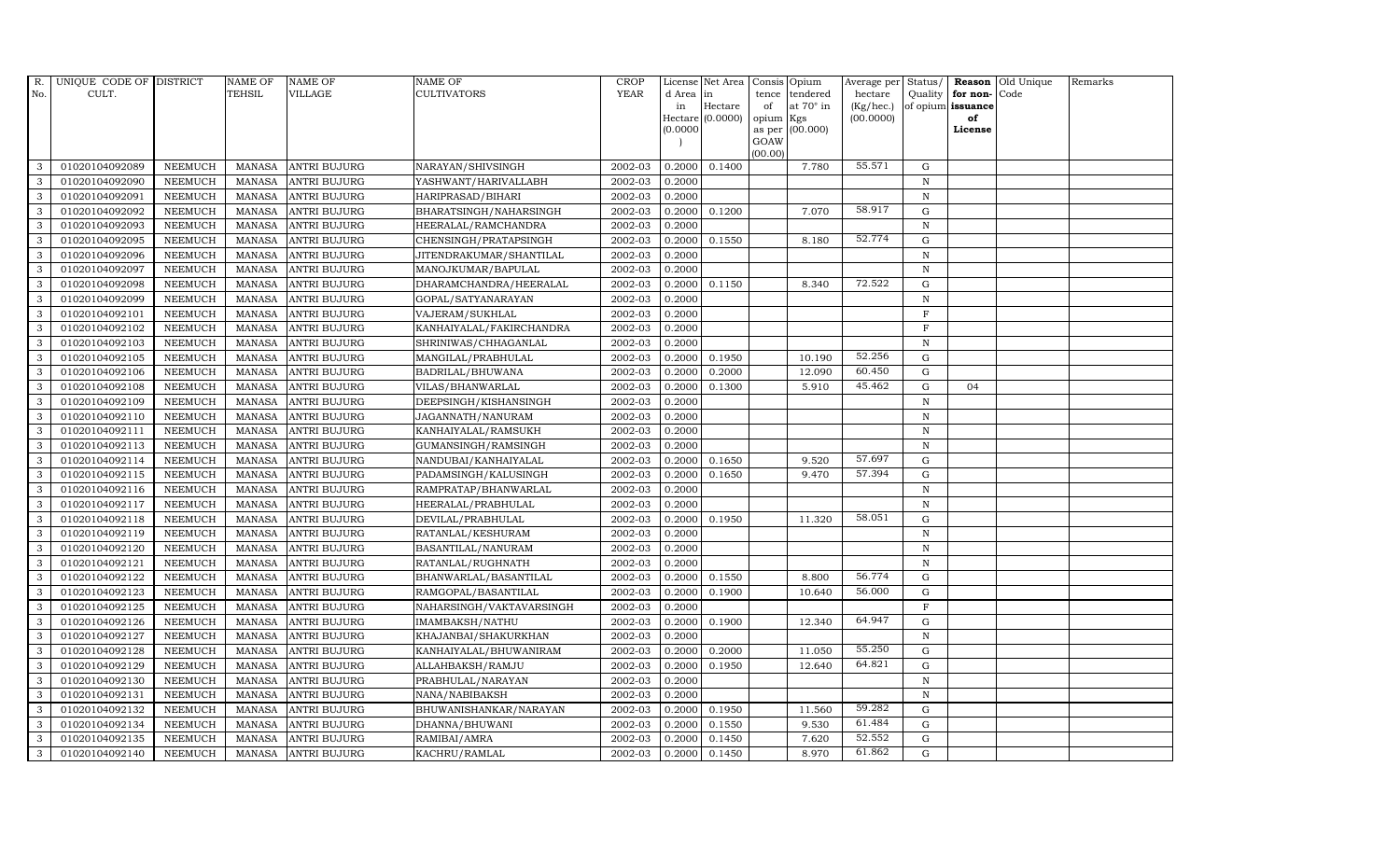| No.<br>CULT.<br>TEHSIL<br>VILLAGE<br><b>CULTIVATORS</b><br>YEAR<br>hectare<br>Quality<br>d Area  in<br>tendered<br>for non-<br>Code<br>tence<br>$\rm{Hectare}$<br>at $70^\circ$ in<br>of opium issuance<br>(Kg/hec.)<br>in<br>of<br>Hectare $(0.0000)$<br>opium Kgs<br>(00.0000)<br>of<br>(0.0000)<br>as per (00.000)<br>License<br>GOAW<br>(00.00)<br>53.027<br>0.2000<br>G<br>01020104092142<br><b>NEEMUCH</b><br><b>MANASA</b><br><b>ANTRI BUJURG</b><br>PYARI/BHERA<br>2002-03<br>0.1850<br>9.810<br>$\mathbf{3}$<br>55.385<br>RAMKISHAN/BHANWARLAL<br>10.800<br>01020104092143<br><b>NEEMUCH</b><br><b>MANASA</b><br><b>ANTRI BUJURG</b><br>2002-03<br>0.2000<br>0.1950<br>G<br>3<br>54.286<br>5.700<br>$\mathbf{3}$<br>01020104092144<br>NEEMUCH<br><b>ANTRI BUJURG</b><br>2002-03<br>0.2000<br><b>MANASA</b><br><b>BHERULAL/NANDA</b><br>0.1050<br>G<br>NAMECHANGE<br>53.286<br>01020104092145<br><b>NEEMUCH</b><br><b>MANASA</b><br><b>BANSHILAL/GOPAL</b><br>0.2000<br>0.1400<br>7.460<br>3<br><b>ANTRI BUJURG</b><br>2002-03<br>G<br>58.800<br>01020104092146<br><b>NEEMUCH</b><br><b>ANTRI BUJURG</b><br>0.2000<br>11.760<br>G<br>3<br><b>MANASA</b><br>RAGHUVEERDAS/KISHORDAS<br>2002-03<br>0.2000<br>56.759<br>01020104092147<br><b>NEEMUCH</b><br><b>MANASA</b><br>2002-03<br>0.2000<br>0.1450<br>8.230<br>G<br>$\mathbf{3}$<br>ANTRI BUJURG<br>ISHAKMO./TAIYABJI<br>54.759<br>01020104092148<br><b>NEEMUCH</b><br><b>ANTRI BUJURG</b><br>2002-03<br>0.2000<br>7.940<br>G<br>$\mathbf{3}$<br><b>MANASA</b><br>MOHANKUNWAR/BHERUSINGH<br>0.1450<br>58.526<br>$\mathbf{3}$<br>01020104092149<br>2002-03<br>0.2000<br>11.120<br>NEEMUCH<br><b>MANASA</b><br><b>ANTRI BUJURG</b><br>SAMPATBAI/RAMNARAYAN<br>0.1900<br>G<br>3<br>01020104092150<br>NEEMUCH<br><b>MANASA</b><br><b>ANTRI BUJURG</b><br>ONKARLAL/MANGILAL<br>2002-03<br>0.2000<br>$\mathbb N$<br>55.000<br>3<br>01020104092151<br><b>NEEMUCH</b><br><b>MANASA</b><br><b>ANTRI BUJURG</b><br><b>BABUGIR/NARAYANGIR</b><br>2002-03<br>0.2000<br>0.0900<br>4.950<br>G<br>59.185<br>7.990<br>01020104092155<br>NEEMUCH<br><b>MANASA</b><br><b>ANTRI BUJURG</b><br>2002-03<br>0.2000<br>0.1350<br>G<br>3<br>MOHANSINGH/BHUWANISINGH<br>55.487<br>01020104092157<br>0.2000<br>10.820<br>$\mathbf{3}$<br><b>NEEMUCH</b><br><b>MANASA</b><br><b>ANTRI BUJURG</b><br>KAILASHCHANDRA/KANHAIYALAL<br>2002-03<br>0.1950<br>G<br>54.333<br>$\mathbf{3}$<br>01020104092158<br><b>NEEMUCH</b><br><b>ANTRI BUJURG</b><br>2002-03<br>0.2000<br>8.150<br>G<br><b>MANASA</b><br><b>GHASI/BHERU BHIL</b><br>0.1500<br>01020104092160<br>NEEMUCH<br><b>MANASA</b><br><b>ANTRI BUJURG</b><br>KANHYALAL/SURAJMAL<br>2002-03<br>0.2000<br>3<br>N<br>54.778<br>9.860<br>3<br>01020104092137<br><b>NEEMUCH</b><br><b>MANASA</b><br><b>ANTRI BUJURG</b><br>MANGU SINGH/INDRA SINGH<br>2002-03<br>0.2000<br>0.1800<br>G<br>61.417<br>3<br>01020104092138<br><b>NEEMUCH</b><br><b>MANASA</b><br><b>ANTRI BUJURG</b><br>0.2000<br>7.370<br>G<br>NARENDRA SINGH/NAHARSINGH<br>2002-03<br>0.1200<br>53.533<br>01020104092072<br><b>NEEMUCH</b><br><b>MANASA</b><br><b>ANTRI BUJURG</b><br>SHAMBHULAL/BHONA<br>2002-03<br>0.2000<br>8.030<br>3<br>0.1500<br>G<br>$\mathbf{3}$<br>01020104092161<br><b>NEEMUCH</b><br><b>MANASA</b><br>ANTRI BUJURG<br>SATYANARAYAN/SHANKARLAL<br>2002-03<br>0.2000<br>$\mathbb N$<br>58.308<br>01020104092163<br>2002-03<br>0.2000<br>7.580<br>3<br>NEEMUCH<br><b>MANASA</b><br><b>ANTRI BUJURG</b><br>NANDLAL/BHAGIRATH<br>0.1300<br>G<br>56.650<br>01020104092164<br><b>NEEMUCH</b><br><b>ANTRI BUJURG</b><br>0.2000<br>0.2000<br>11.330<br>0102010408600TRANSFER/PRATAPPURA<br>3<br><b>MANASA</b><br>2002-03<br>G |
|--------------------------------------------------------------------------------------------------------------------------------------------------------------------------------------------------------------------------------------------------------------------------------------------------------------------------------------------------------------------------------------------------------------------------------------------------------------------------------------------------------------------------------------------------------------------------------------------------------------------------------------------------------------------------------------------------------------------------------------------------------------------------------------------------------------------------------------------------------------------------------------------------------------------------------------------------------------------------------------------------------------------------------------------------------------------------------------------------------------------------------------------------------------------------------------------------------------------------------------------------------------------------------------------------------------------------------------------------------------------------------------------------------------------------------------------------------------------------------------------------------------------------------------------------------------------------------------------------------------------------------------------------------------------------------------------------------------------------------------------------------------------------------------------------------------------------------------------------------------------------------------------------------------------------------------------------------------------------------------------------------------------------------------------------------------------------------------------------------------------------------------------------------------------------------------------------------------------------------------------------------------------------------------------------------------------------------------------------------------------------------------------------------------------------------------------------------------------------------------------------------------------------------------------------------------------------------------------------------------------------------------------------------------------------------------------------------------------------------------------------------------------------------------------------------------------------------------------------------------------------------------------------------------------------------------------------------------------------------------------------------------------------------------------------------------------------------------------------------------------------------------------------------------------------------------------------------------------------------------------------------------------------------------------------------------------------------------------------------------------------------------------------------------------------------------------------------------------------------------------------------------------------------------------------------------------------------------------------------------------------------------------------------------------------------------------|
|                                                                                                                                                                                                                                                                                                                                                                                                                                                                                                                                                                                                                                                                                                                                                                                                                                                                                                                                                                                                                                                                                                                                                                                                                                                                                                                                                                                                                                                                                                                                                                                                                                                                                                                                                                                                                                                                                                                                                                                                                                                                                                                                                                                                                                                                                                                                                                                                                                                                                                                                                                                                                                                                                                                                                                                                                                                                                                                                                                                                                                                                                                                                                                                                                                                                                                                                                                                                                                                                                                                                                                                                                                                                                            |
|                                                                                                                                                                                                                                                                                                                                                                                                                                                                                                                                                                                                                                                                                                                                                                                                                                                                                                                                                                                                                                                                                                                                                                                                                                                                                                                                                                                                                                                                                                                                                                                                                                                                                                                                                                                                                                                                                                                                                                                                                                                                                                                                                                                                                                                                                                                                                                                                                                                                                                                                                                                                                                                                                                                                                                                                                                                                                                                                                                                                                                                                                                                                                                                                                                                                                                                                                                                                                                                                                                                                                                                                                                                                                            |
|                                                                                                                                                                                                                                                                                                                                                                                                                                                                                                                                                                                                                                                                                                                                                                                                                                                                                                                                                                                                                                                                                                                                                                                                                                                                                                                                                                                                                                                                                                                                                                                                                                                                                                                                                                                                                                                                                                                                                                                                                                                                                                                                                                                                                                                                                                                                                                                                                                                                                                                                                                                                                                                                                                                                                                                                                                                                                                                                                                                                                                                                                                                                                                                                                                                                                                                                                                                                                                                                                                                                                                                                                                                                                            |
|                                                                                                                                                                                                                                                                                                                                                                                                                                                                                                                                                                                                                                                                                                                                                                                                                                                                                                                                                                                                                                                                                                                                                                                                                                                                                                                                                                                                                                                                                                                                                                                                                                                                                                                                                                                                                                                                                                                                                                                                                                                                                                                                                                                                                                                                                                                                                                                                                                                                                                                                                                                                                                                                                                                                                                                                                                                                                                                                                                                                                                                                                                                                                                                                                                                                                                                                                                                                                                                                                                                                                                                                                                                                                            |
|                                                                                                                                                                                                                                                                                                                                                                                                                                                                                                                                                                                                                                                                                                                                                                                                                                                                                                                                                                                                                                                                                                                                                                                                                                                                                                                                                                                                                                                                                                                                                                                                                                                                                                                                                                                                                                                                                                                                                                                                                                                                                                                                                                                                                                                                                                                                                                                                                                                                                                                                                                                                                                                                                                                                                                                                                                                                                                                                                                                                                                                                                                                                                                                                                                                                                                                                                                                                                                                                                                                                                                                                                                                                                            |
|                                                                                                                                                                                                                                                                                                                                                                                                                                                                                                                                                                                                                                                                                                                                                                                                                                                                                                                                                                                                                                                                                                                                                                                                                                                                                                                                                                                                                                                                                                                                                                                                                                                                                                                                                                                                                                                                                                                                                                                                                                                                                                                                                                                                                                                                                                                                                                                                                                                                                                                                                                                                                                                                                                                                                                                                                                                                                                                                                                                                                                                                                                                                                                                                                                                                                                                                                                                                                                                                                                                                                                                                                                                                                            |
|                                                                                                                                                                                                                                                                                                                                                                                                                                                                                                                                                                                                                                                                                                                                                                                                                                                                                                                                                                                                                                                                                                                                                                                                                                                                                                                                                                                                                                                                                                                                                                                                                                                                                                                                                                                                                                                                                                                                                                                                                                                                                                                                                                                                                                                                                                                                                                                                                                                                                                                                                                                                                                                                                                                                                                                                                                                                                                                                                                                                                                                                                                                                                                                                                                                                                                                                                                                                                                                                                                                                                                                                                                                                                            |
|                                                                                                                                                                                                                                                                                                                                                                                                                                                                                                                                                                                                                                                                                                                                                                                                                                                                                                                                                                                                                                                                                                                                                                                                                                                                                                                                                                                                                                                                                                                                                                                                                                                                                                                                                                                                                                                                                                                                                                                                                                                                                                                                                                                                                                                                                                                                                                                                                                                                                                                                                                                                                                                                                                                                                                                                                                                                                                                                                                                                                                                                                                                                                                                                                                                                                                                                                                                                                                                                                                                                                                                                                                                                                            |
|                                                                                                                                                                                                                                                                                                                                                                                                                                                                                                                                                                                                                                                                                                                                                                                                                                                                                                                                                                                                                                                                                                                                                                                                                                                                                                                                                                                                                                                                                                                                                                                                                                                                                                                                                                                                                                                                                                                                                                                                                                                                                                                                                                                                                                                                                                                                                                                                                                                                                                                                                                                                                                                                                                                                                                                                                                                                                                                                                                                                                                                                                                                                                                                                                                                                                                                                                                                                                                                                                                                                                                                                                                                                                            |
|                                                                                                                                                                                                                                                                                                                                                                                                                                                                                                                                                                                                                                                                                                                                                                                                                                                                                                                                                                                                                                                                                                                                                                                                                                                                                                                                                                                                                                                                                                                                                                                                                                                                                                                                                                                                                                                                                                                                                                                                                                                                                                                                                                                                                                                                                                                                                                                                                                                                                                                                                                                                                                                                                                                                                                                                                                                                                                                                                                                                                                                                                                                                                                                                                                                                                                                                                                                                                                                                                                                                                                                                                                                                                            |
|                                                                                                                                                                                                                                                                                                                                                                                                                                                                                                                                                                                                                                                                                                                                                                                                                                                                                                                                                                                                                                                                                                                                                                                                                                                                                                                                                                                                                                                                                                                                                                                                                                                                                                                                                                                                                                                                                                                                                                                                                                                                                                                                                                                                                                                                                                                                                                                                                                                                                                                                                                                                                                                                                                                                                                                                                                                                                                                                                                                                                                                                                                                                                                                                                                                                                                                                                                                                                                                                                                                                                                                                                                                                                            |
|                                                                                                                                                                                                                                                                                                                                                                                                                                                                                                                                                                                                                                                                                                                                                                                                                                                                                                                                                                                                                                                                                                                                                                                                                                                                                                                                                                                                                                                                                                                                                                                                                                                                                                                                                                                                                                                                                                                                                                                                                                                                                                                                                                                                                                                                                                                                                                                                                                                                                                                                                                                                                                                                                                                                                                                                                                                                                                                                                                                                                                                                                                                                                                                                                                                                                                                                                                                                                                                                                                                                                                                                                                                                                            |
|                                                                                                                                                                                                                                                                                                                                                                                                                                                                                                                                                                                                                                                                                                                                                                                                                                                                                                                                                                                                                                                                                                                                                                                                                                                                                                                                                                                                                                                                                                                                                                                                                                                                                                                                                                                                                                                                                                                                                                                                                                                                                                                                                                                                                                                                                                                                                                                                                                                                                                                                                                                                                                                                                                                                                                                                                                                                                                                                                                                                                                                                                                                                                                                                                                                                                                                                                                                                                                                                                                                                                                                                                                                                                            |
|                                                                                                                                                                                                                                                                                                                                                                                                                                                                                                                                                                                                                                                                                                                                                                                                                                                                                                                                                                                                                                                                                                                                                                                                                                                                                                                                                                                                                                                                                                                                                                                                                                                                                                                                                                                                                                                                                                                                                                                                                                                                                                                                                                                                                                                                                                                                                                                                                                                                                                                                                                                                                                                                                                                                                                                                                                                                                                                                                                                                                                                                                                                                                                                                                                                                                                                                                                                                                                                                                                                                                                                                                                                                                            |
|                                                                                                                                                                                                                                                                                                                                                                                                                                                                                                                                                                                                                                                                                                                                                                                                                                                                                                                                                                                                                                                                                                                                                                                                                                                                                                                                                                                                                                                                                                                                                                                                                                                                                                                                                                                                                                                                                                                                                                                                                                                                                                                                                                                                                                                                                                                                                                                                                                                                                                                                                                                                                                                                                                                                                                                                                                                                                                                                                                                                                                                                                                                                                                                                                                                                                                                                                                                                                                                                                                                                                                                                                                                                                            |
|                                                                                                                                                                                                                                                                                                                                                                                                                                                                                                                                                                                                                                                                                                                                                                                                                                                                                                                                                                                                                                                                                                                                                                                                                                                                                                                                                                                                                                                                                                                                                                                                                                                                                                                                                                                                                                                                                                                                                                                                                                                                                                                                                                                                                                                                                                                                                                                                                                                                                                                                                                                                                                                                                                                                                                                                                                                                                                                                                                                                                                                                                                                                                                                                                                                                                                                                                                                                                                                                                                                                                                                                                                                                                            |
|                                                                                                                                                                                                                                                                                                                                                                                                                                                                                                                                                                                                                                                                                                                                                                                                                                                                                                                                                                                                                                                                                                                                                                                                                                                                                                                                                                                                                                                                                                                                                                                                                                                                                                                                                                                                                                                                                                                                                                                                                                                                                                                                                                                                                                                                                                                                                                                                                                                                                                                                                                                                                                                                                                                                                                                                                                                                                                                                                                                                                                                                                                                                                                                                                                                                                                                                                                                                                                                                                                                                                                                                                                                                                            |
|                                                                                                                                                                                                                                                                                                                                                                                                                                                                                                                                                                                                                                                                                                                                                                                                                                                                                                                                                                                                                                                                                                                                                                                                                                                                                                                                                                                                                                                                                                                                                                                                                                                                                                                                                                                                                                                                                                                                                                                                                                                                                                                                                                                                                                                                                                                                                                                                                                                                                                                                                                                                                                                                                                                                                                                                                                                                                                                                                                                                                                                                                                                                                                                                                                                                                                                                                                                                                                                                                                                                                                                                                                                                                            |
|                                                                                                                                                                                                                                                                                                                                                                                                                                                                                                                                                                                                                                                                                                                                                                                                                                                                                                                                                                                                                                                                                                                                                                                                                                                                                                                                                                                                                                                                                                                                                                                                                                                                                                                                                                                                                                                                                                                                                                                                                                                                                                                                                                                                                                                                                                                                                                                                                                                                                                                                                                                                                                                                                                                                                                                                                                                                                                                                                                                                                                                                                                                                                                                                                                                                                                                                                                                                                                                                                                                                                                                                                                                                                            |
|                                                                                                                                                                                                                                                                                                                                                                                                                                                                                                                                                                                                                                                                                                                                                                                                                                                                                                                                                                                                                                                                                                                                                                                                                                                                                                                                                                                                                                                                                                                                                                                                                                                                                                                                                                                                                                                                                                                                                                                                                                                                                                                                                                                                                                                                                                                                                                                                                                                                                                                                                                                                                                                                                                                                                                                                                                                                                                                                                                                                                                                                                                                                                                                                                                                                                                                                                                                                                                                                                                                                                                                                                                                                                            |
|                                                                                                                                                                                                                                                                                                                                                                                                                                                                                                                                                                                                                                                                                                                                                                                                                                                                                                                                                                                                                                                                                                                                                                                                                                                                                                                                                                                                                                                                                                                                                                                                                                                                                                                                                                                                                                                                                                                                                                                                                                                                                                                                                                                                                                                                                                                                                                                                                                                                                                                                                                                                                                                                                                                                                                                                                                                                                                                                                                                                                                                                                                                                                                                                                                                                                                                                                                                                                                                                                                                                                                                                                                                                                            |
|                                                                                                                                                                                                                                                                                                                                                                                                                                                                                                                                                                                                                                                                                                                                                                                                                                                                                                                                                                                                                                                                                                                                                                                                                                                                                                                                                                                                                                                                                                                                                                                                                                                                                                                                                                                                                                                                                                                                                                                                                                                                                                                                                                                                                                                                                                                                                                                                                                                                                                                                                                                                                                                                                                                                                                                                                                                                                                                                                                                                                                                                                                                                                                                                                                                                                                                                                                                                                                                                                                                                                                                                                                                                                            |
|                                                                                                                                                                                                                                                                                                                                                                                                                                                                                                                                                                                                                                                                                                                                                                                                                                                                                                                                                                                                                                                                                                                                                                                                                                                                                                                                                                                                                                                                                                                                                                                                                                                                                                                                                                                                                                                                                                                                                                                                                                                                                                                                                                                                                                                                                                                                                                                                                                                                                                                                                                                                                                                                                                                                                                                                                                                                                                                                                                                                                                                                                                                                                                                                                                                                                                                                                                                                                                                                                                                                                                                                                                                                                            |
|                                                                                                                                                                                                                                                                                                                                                                                                                                                                                                                                                                                                                                                                                                                                                                                                                                                                                                                                                                                                                                                                                                                                                                                                                                                                                                                                                                                                                                                                                                                                                                                                                                                                                                                                                                                                                                                                                                                                                                                                                                                                                                                                                                                                                                                                                                                                                                                                                                                                                                                                                                                                                                                                                                                                                                                                                                                                                                                                                                                                                                                                                                                                                                                                                                                                                                                                                                                                                                                                                                                                                                                                                                                                                            |
| MANGILAL/TULSIRAM                                                                                                                                                                                                                                                                                                                                                                                                                                                                                                                                                                                                                                                                                                                                                                                                                                                                                                                                                                                                                                                                                                                                                                                                                                                                                                                                                                                                                                                                                                                                                                                                                                                                                                                                                                                                                                                                                                                                                                                                                                                                                                                                                                                                                                                                                                                                                                                                                                                                                                                                                                                                                                                                                                                                                                                                                                                                                                                                                                                                                                                                                                                                                                                                                                                                                                                                                                                                                                                                                                                                                                                                                                                                          |
| 62.000<br><b>NEEMUCH</b><br>0.1700<br>10.540<br>0102010408602TRANSFER/PRATAPPURA<br>3<br>01020104092165<br><b>MANASA</b><br><b>ANTRI BUJURG</b><br>2002-03<br>0.2000<br>G<br>BHAVARLAL/SALIGRAM                                                                                                                                                                                                                                                                                                                                                                                                                                                                                                                                                                                                                                                                                                                                                                                                                                                                                                                                                                                                                                                                                                                                                                                                                                                                                                                                                                                                                                                                                                                                                                                                                                                                                                                                                                                                                                                                                                                                                                                                                                                                                                                                                                                                                                                                                                                                                                                                                                                                                                                                                                                                                                                                                                                                                                                                                                                                                                                                                                                                                                                                                                                                                                                                                                                                                                                                                                                                                                                                                            |
| 52.762<br>01020104092166<br>NEEMUCH<br><b>MANASA</b><br><b>ANTRI BUJURG</b><br>BADRILAL/HIRALAL<br>2002-03<br>0.2000<br>0.1050<br>5.540<br>G<br>01020104086031<br>3                                                                                                                                                                                                                                                                                                                                                                                                                                                                                                                                                                                                                                                                                                                                                                                                                                                                                                                                                                                                                                                                                                                                                                                                                                                                                                                                                                                                                                                                                                                                                                                                                                                                                                                                                                                                                                                                                                                                                                                                                                                                                                                                                                                                                                                                                                                                                                                                                                                                                                                                                                                                                                                                                                                                                                                                                                                                                                                                                                                                                                                                                                                                                                                                                                                                                                                                                                                                                                                                                                                        |
| 54.000<br>01020104092167<br><b>NEEMUCH</b><br>0.2000<br>$\mathbf{3}$<br><b>MANASA</b><br><b>ANTRI BUJURG</b><br>LAXMINARAYAN/RATANLAL<br>2002-03<br>0.0950<br>5.130<br>G<br>01020104086038                                                                                                                                                                                                                                                                                                                                                                                                                                                                                                                                                                                                                                                                                                                                                                                                                                                                                                                                                                                                                                                                                                                                                                                                                                                                                                                                                                                                                                                                                                                                                                                                                                                                                                                                                                                                                                                                                                                                                                                                                                                                                                                                                                                                                                                                                                                                                                                                                                                                                                                                                                                                                                                                                                                                                                                                                                                                                                                                                                                                                                                                                                                                                                                                                                                                                                                                                                                                                                                                                                 |
| 46.231<br>01020104092168<br>2002-03<br>3<br>NEEMUCH<br><b>MANASA</b><br><b>ANTRI BUJURG</b><br>JAGDISHCHAND/ONKARLAL<br>0.2000<br>0.1300<br>6.010<br>G<br>04                                                                                                                                                                                                                                                                                                                                                                                                                                                                                                                                                                                                                                                                                                                                                                                                                                                                                                                                                                                                                                                                                                                                                                                                                                                                                                                                                                                                                                                                                                                                                                                                                                                                                                                                                                                                                                                                                                                                                                                                                                                                                                                                                                                                                                                                                                                                                                                                                                                                                                                                                                                                                                                                                                                                                                                                                                                                                                                                                                                                                                                                                                                                                                                                                                                                                                                                                                                                                                                                                                                               |
| 58.700<br>3<br>01020104092169<br>NEEMUCH<br><b>ANTRI BUJURG</b><br>VIJAYKUMAR/BHERULAL<br>2002-03<br>0.2000<br>0.1000<br>5.870<br><b>MANASA</b><br>G                                                                                                                                                                                                                                                                                                                                                                                                                                                                                                                                                                                                                                                                                                                                                                                                                                                                                                                                                                                                                                                                                                                                                                                                                                                                                                                                                                                                                                                                                                                                                                                                                                                                                                                                                                                                                                                                                                                                                                                                                                                                                                                                                                                                                                                                                                                                                                                                                                                                                                                                                                                                                                                                                                                                                                                                                                                                                                                                                                                                                                                                                                                                                                                                                                                                                                                                                                                                                                                                                                                                       |
| <b>NEEMUCH</b><br><b>ANTRI BUJURG</b><br>0.2000<br>3<br>01020104092170<br><b>MANASA</b><br>GITABAI/SURAJMAL<br>2002-03<br>N<br>01020104086048                                                                                                                                                                                                                                                                                                                                                                                                                                                                                                                                                                                                                                                                                                                                                                                                                                                                                                                                                                                                                                                                                                                                                                                                                                                                                                                                                                                                                                                                                                                                                                                                                                                                                                                                                                                                                                                                                                                                                                                                                                                                                                                                                                                                                                                                                                                                                                                                                                                                                                                                                                                                                                                                                                                                                                                                                                                                                                                                                                                                                                                                                                                                                                                                                                                                                                                                                                                                                                                                                                                                              |
| 56.108<br>3<br>01020104092171<br>NEEMUCH<br><b>MANASA</b><br><b>ANTRI BUJURG</b><br>LAXMINARAYAN/NANURAM<br>2002-03<br>0.2000<br>0.1850<br>10.380<br>G<br>01020104086039                                                                                                                                                                                                                                                                                                                                                                                                                                                                                                                                                                                                                                                                                                                                                                                                                                                                                                                                                                                                                                                                                                                                                                                                                                                                                                                                                                                                                                                                                                                                                                                                                                                                                                                                                                                                                                                                                                                                                                                                                                                                                                                                                                                                                                                                                                                                                                                                                                                                                                                                                                                                                                                                                                                                                                                                                                                                                                                                                                                                                                                                                                                                                                                                                                                                                                                                                                                                                                                                                                                   |
| 51.526<br>01020104092172<br><b>NEEMUCH</b><br><b>MANASA</b><br><b>ANTRI BUJURG</b><br>GOPAL/JAGANNATH<br>2002-03<br>0.2000<br>0.1900<br>9.790<br>G<br>04<br>1020104086040<br>$\mathbf{3}$                                                                                                                                                                                                                                                                                                                                                                                                                                                                                                                                                                                                                                                                                                                                                                                                                                                                                                                                                                                                                                                                                                                                                                                                                                                                                                                                                                                                                                                                                                                                                                                                                                                                                                                                                                                                                                                                                                                                                                                                                                                                                                                                                                                                                                                                                                                                                                                                                                                                                                                                                                                                                                                                                                                                                                                                                                                                                                                                                                                                                                                                                                                                                                                                                                                                                                                                                                                                                                                                                                  |
| 53.579<br>01020104092173<br><b>NEEMUCH</b><br><b>MANASA</b><br><b>ANTRI BUJURG</b><br>DEVILAL/NANURAM<br>$2002 - 03$<br>0.2000<br>0.0950<br>5.090<br>G<br>01020104089070<br>3                                                                                                                                                                                                                                                                                                                                                                                                                                                                                                                                                                                                                                                                                                                                                                                                                                                                                                                                                                                                                                                                                                                                                                                                                                                                                                                                                                                                                                                                                                                                                                                                                                                                                                                                                                                                                                                                                                                                                                                                                                                                                                                                                                                                                                                                                                                                                                                                                                                                                                                                                                                                                                                                                                                                                                                                                                                                                                                                                                                                                                                                                                                                                                                                                                                                                                                                                                                                                                                                                                              |
| 57.211<br>10.870<br>$\mathbf{3}$<br>01020104092174<br>NEEMUCH<br><b>MANASA</b><br><b>ANTRI BUJURG</b><br>RAMCHAND/BHAVARLAL<br>2002-03<br>0.2000<br>0.1900<br>G<br>01020104086018                                                                                                                                                                                                                                                                                                                                                                                                                                                                                                                                                                                                                                                                                                                                                                                                                                                                                                                                                                                                                                                                                                                                                                                                                                                                                                                                                                                                                                                                                                                                                                                                                                                                                                                                                                                                                                                                                                                                                                                                                                                                                                                                                                                                                                                                                                                                                                                                                                                                                                                                                                                                                                                                                                                                                                                                                                                                                                                                                                                                                                                                                                                                                                                                                                                                                                                                                                                                                                                                                                          |
| 57.188<br>3<br>01020104092162<br><b>NEEMUCH</b><br><b>MANASA</b><br><b>ANTRI BUJURG</b><br><b>BHAGIRATH/MANGUDAS</b><br>2002-03<br>0.2000<br>0.1600<br>9.150<br>G<br>0102010408604TRANSFER/PRATAPPURA                                                                                                                                                                                                                                                                                                                                                                                                                                                                                                                                                                                                                                                                                                                                                                                                                                                                                                                                                                                                                                                                                                                                                                                                                                                                                                                                                                                                                                                                                                                                                                                                                                                                                                                                                                                                                                                                                                                                                                                                                                                                                                                                                                                                                                                                                                                                                                                                                                                                                                                                                                                                                                                                                                                                                                                                                                                                                                                                                                                                                                                                                                                                                                                                                                                                                                                                                                                                                                                                                      |
| 70.211<br>3<br>01020104096002<br><b>NEEMUCH</b><br><b>MANASA</b><br>0.2000<br>6.670<br>G<br><b>ANKLI</b><br>MANGILAL/DEVA<br>2002-03<br>0.0950                                                                                                                                                                                                                                                                                                                                                                                                                                                                                                                                                                                                                                                                                                                                                                                                                                                                                                                                                                                                                                                                                                                                                                                                                                                                                                                                                                                                                                                                                                                                                                                                                                                                                                                                                                                                                                                                                                                                                                                                                                                                                                                                                                                                                                                                                                                                                                                                                                                                                                                                                                                                                                                                                                                                                                                                                                                                                                                                                                                                                                                                                                                                                                                                                                                                                                                                                                                                                                                                                                                                             |
| $\mathbf{3}$<br>01020104096003<br><b>NEEMUCH</b><br><b>MANASA</b><br><b>ANKLI</b><br>DEVILAL/LADU<br>2002-03<br>0.2000<br>$\mathbb N$                                                                                                                                                                                                                                                                                                                                                                                                                                                                                                                                                                                                                                                                                                                                                                                                                                                                                                                                                                                                                                                                                                                                                                                                                                                                                                                                                                                                                                                                                                                                                                                                                                                                                                                                                                                                                                                                                                                                                                                                                                                                                                                                                                                                                                                                                                                                                                                                                                                                                                                                                                                                                                                                                                                                                                                                                                                                                                                                                                                                                                                                                                                                                                                                                                                                                                                                                                                                                                                                                                                                                      |
| 0.2000<br>01020104096005<br><b>NEEMUCH</b><br><b>MANASA</b><br><b>ANKLI</b><br>SITABAI/MANNALAL<br>2002-03<br>$\mathbb N$<br>3                                                                                                                                                                                                                                                                                                                                                                                                                                                                                                                                                                                                                                                                                                                                                                                                                                                                                                                                                                                                                                                                                                                                                                                                                                                                                                                                                                                                                                                                                                                                                                                                                                                                                                                                                                                                                                                                                                                                                                                                                                                                                                                                                                                                                                                                                                                                                                                                                                                                                                                                                                                                                                                                                                                                                                                                                                                                                                                                                                                                                                                                                                                                                                                                                                                                                                                                                                                                                                                                                                                                                             |
| 55.100<br>$\mathbf{3}$<br>01020104096006<br>2002-03<br>0.2000 0.1000<br>5.510<br><b>NEEMUCH</b><br><b>MANASA</b><br><b>ANKLI</b><br>ANILKUMAR/RAJMAL<br>G                                                                                                                                                                                                                                                                                                                                                                                                                                                                                                                                                                                                                                                                                                                                                                                                                                                                                                                                                                                                                                                                                                                                                                                                                                                                                                                                                                                                                                                                                                                                                                                                                                                                                                                                                                                                                                                                                                                                                                                                                                                                                                                                                                                                                                                                                                                                                                                                                                                                                                                                                                                                                                                                                                                                                                                                                                                                                                                                                                                                                                                                                                                                                                                                                                                                                                                                                                                                                                                                                                                                  |
| <b>NEEMUCH</b><br><b>MANASA</b><br><b>ANKLI</b><br>0.2000<br>3<br>01020104096007<br>RAMNARAYAN/NATHU<br>2002-03<br>$\mathbb N$                                                                                                                                                                                                                                                                                                                                                                                                                                                                                                                                                                                                                                                                                                                                                                                                                                                                                                                                                                                                                                                                                                                                                                                                                                                                                                                                                                                                                                                                                                                                                                                                                                                                                                                                                                                                                                                                                                                                                                                                                                                                                                                                                                                                                                                                                                                                                                                                                                                                                                                                                                                                                                                                                                                                                                                                                                                                                                                                                                                                                                                                                                                                                                                                                                                                                                                                                                                                                                                                                                                                                             |
| 3<br><b>NEEMUCH</b><br><b>MANASA</b><br><b>ANKLI</b><br>0.2000<br>$\mathbb N$<br>01020104096011<br>ISHVARLAL/BHAVARLAL<br>2002-03                                                                                                                                                                                                                                                                                                                                                                                                                                                                                                                                                                                                                                                                                                                                                                                                                                                                                                                                                                                                                                                                                                                                                                                                                                                                                                                                                                                                                                                                                                                                                                                                                                                                                                                                                                                                                                                                                                                                                                                                                                                                                                                                                                                                                                                                                                                                                                                                                                                                                                                                                                                                                                                                                                                                                                                                                                                                                                                                                                                                                                                                                                                                                                                                                                                                                                                                                                                                                                                                                                                                                          |
| $\mathbf{3}$<br>01020104096012<br><b>NEEMUCH</b><br><b>MANASA</b><br><b>ANKLI</b><br>2002-03<br>0.2000<br>TRANSFER/BHATKHEDI<br>RAMLAL/MOTILAL<br>N                                                                                                                                                                                                                                                                                                                                                                                                                                                                                                                                                                                                                                                                                                                                                                                                                                                                                                                                                                                                                                                                                                                                                                                                                                                                                                                                                                                                                                                                                                                                                                                                                                                                                                                                                                                                                                                                                                                                                                                                                                                                                                                                                                                                                                                                                                                                                                                                                                                                                                                                                                                                                                                                                                                                                                                                                                                                                                                                                                                                                                                                                                                                                                                                                                                                                                                                                                                                                                                                                                                                        |
| RAMESHCHANDRA/RUPJI<br>0.2000<br>$\mathbf{3}$<br>01020104096013<br><b>NEEMUCH</b><br><b>MANASA</b><br><b>ANKLI</b><br>2002-03<br>$\mathbb N$                                                                                                                                                                                                                                                                                                                                                                                                                                                                                                                                                                                                                                                                                                                                                                                                                                                                                                                                                                                                                                                                                                                                                                                                                                                                                                                                                                                                                                                                                                                                                                                                                                                                                                                                                                                                                                                                                                                                                                                                                                                                                                                                                                                                                                                                                                                                                                                                                                                                                                                                                                                                                                                                                                                                                                                                                                                                                                                                                                                                                                                                                                                                                                                                                                                                                                                                                                                                                                                                                                                                               |
| 54.966<br>$\mathbf{3}$<br>01020104096014<br><b>NEEMUCH</b><br><b>ANKLI</b><br>2002-03<br>0.2000 0.1450<br>7.970<br><b>MANASA</b><br>PURALAL/GHASIRAM<br>G                                                                                                                                                                                                                                                                                                                                                                                                                                                                                                                                                                                                                                                                                                                                                                                                                                                                                                                                                                                                                                                                                                                                                                                                                                                                                                                                                                                                                                                                                                                                                                                                                                                                                                                                                                                                                                                                                                                                                                                                                                                                                                                                                                                                                                                                                                                                                                                                                                                                                                                                                                                                                                                                                                                                                                                                                                                                                                                                                                                                                                                                                                                                                                                                                                                                                                                                                                                                                                                                                                                                  |
| 01020104096016<br><b>NEEMUCH</b><br><b>MANASA</b><br><b>ANKLI</b><br>2002-03<br>0.2000<br>3<br>PRAHLAD/MANNALAL<br>N                                                                                                                                                                                                                                                                                                                                                                                                                                                                                                                                                                                                                                                                                                                                                                                                                                                                                                                                                                                                                                                                                                                                                                                                                                                                                                                                                                                                                                                                                                                                                                                                                                                                                                                                                                                                                                                                                                                                                                                                                                                                                                                                                                                                                                                                                                                                                                                                                                                                                                                                                                                                                                                                                                                                                                                                                                                                                                                                                                                                                                                                                                                                                                                                                                                                                                                                                                                                                                                                                                                                                                       |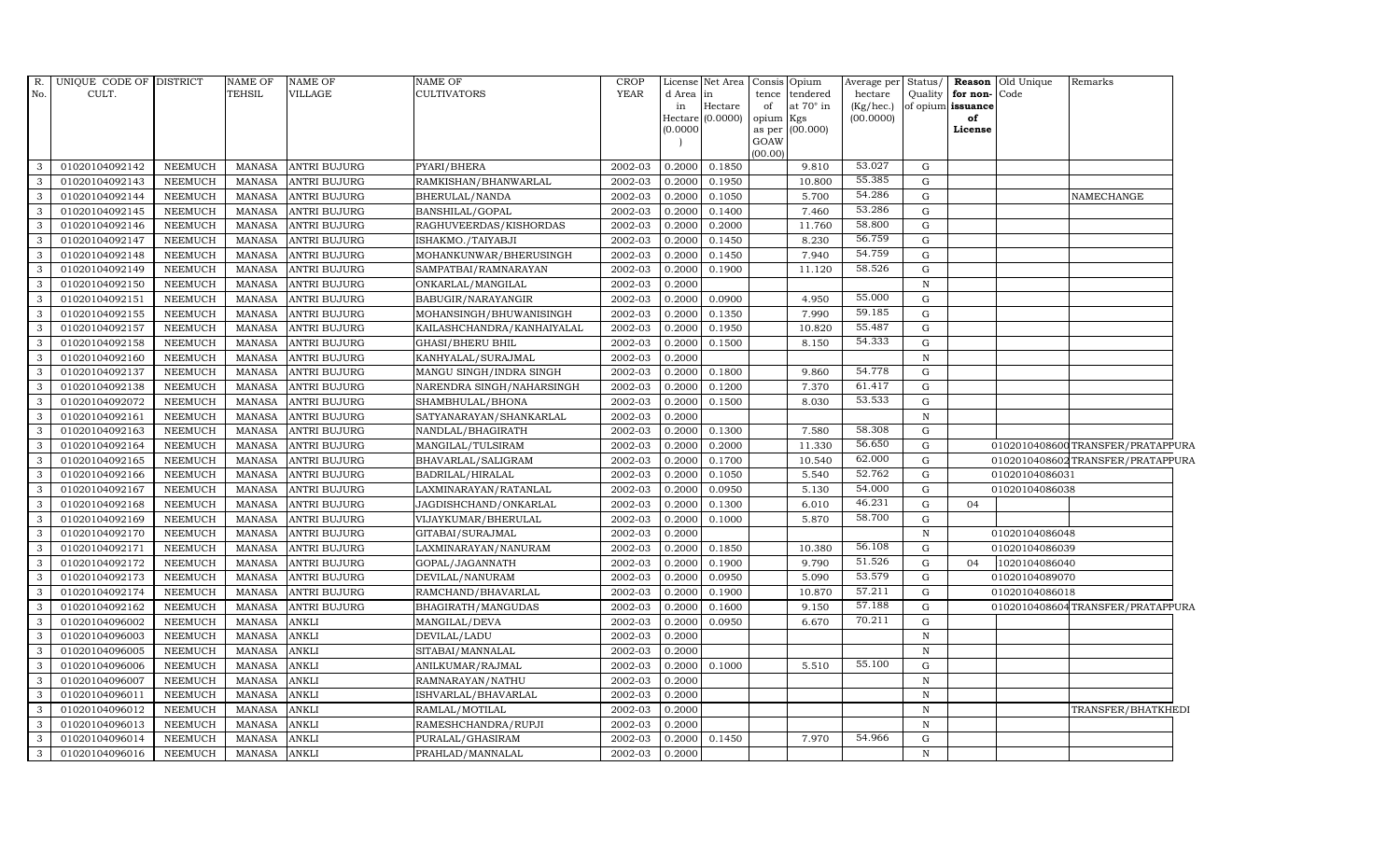| R.<br>No.          | UNIQUE CODE OF DISTRICT<br>CULT. |                                  | <b>NAME OF</b><br><b>TEHSIL</b> | <b>NAME OF</b><br>VILLAGE    | <b>NAME OF</b><br><b>CULTIVATORS</b>        | <b>CROP</b><br><b>YEAR</b> | d Area           | License Net Area<br>lin. | tence          | Consis Opium<br>tendered | hectare   |                            | Average per Status/ Reason Old Unique<br>Quality for non-Code | Remarks                       |                                   |
|--------------------|----------------------------------|----------------------------------|---------------------------------|------------------------------|---------------------------------------------|----------------------------|------------------|--------------------------|----------------|--------------------------|-----------|----------------------------|---------------------------------------------------------------|-------------------------------|-----------------------------------|
|                    |                                  |                                  |                                 |                              |                                             |                            | in               | Hectare                  | of             | at $70^\circ$ in         | (Kg/hec.) |                            | of opium issuance                                             |                               |                                   |
|                    |                                  |                                  |                                 |                              |                                             |                            |                  | Hectare (0.0000)         | opium          | Kgs                      | (00.0000) |                            | of                                                            |                               |                                   |
|                    |                                  |                                  |                                 |                              |                                             |                            | (0.0000)         |                          | as per<br>GOAW | (00.000)                 |           |                            | License                                                       |                               |                                   |
|                    |                                  |                                  |                                 |                              |                                             |                            |                  |                          | (00.00)        |                          |           |                            |                                                               |                               |                                   |
| 3                  | 01020104096017                   | <b>NEEMUCH</b>                   | MANASA                          | <b>ANKLI</b>                 | BANSILAL/FAKIRCHAND                         | 2002-03                    | 0.2000           |                          |                |                          |           | $\mathbb N$                |                                                               | TRANSFER/PIPLIA RAOJI         |                                   |
| 3                  | 01020104096019                   | <b>NEEMUCH</b>                   | <b>MANASA</b>                   | <b>ANKLI</b>                 | GANESHRAM/DHANNA                            | 2002-03                    | 0.2000           | 0.1250                   |                | 7.050                    | 56.400    | G                          |                                                               |                               |                                   |
| 3                  | 01020104096022                   | <b>NEEMUCH</b>                   | <b>MANASA</b>                   | <b>ANKLI</b>                 | SOHANBAI/BHAGIRATH                          | 2002-03                    | 0.2000           |                          |                |                          |           | N                          |                                                               |                               |                                   |
| -3                 | 01020104096020                   | <b>NEEMUCH</b>                   | <b>MANASA</b>                   | <b>ANKLI</b>                 | NANALAL/GANGARAM                            | 2002-03                    | 0.2000           |                          |                |                          |           | $\mathbb N$                |                                                               |                               |                                   |
| 3                  | 01020104096026                   | <b>NEEMUCH</b>                   | MANASA                          | <b>ANKLI</b>                 | KAVARLAL/AMRA                               | 2002-03                    | 0.2000           |                          |                |                          |           | $\,$ N                     |                                                               |                               |                                   |
| $\mathbf{3}$       | 01020104096027                   | <b>NEEMUCH</b>                   | <b>MANASA</b>                   | <b>ANKLI</b>                 | PRABHULAL/BHERULAL                          | 2002-03                    | 0.2000           | 0.1000                   |                | 5.460                    | 54.600    | G                          |                                                               |                               |                                   |
| $\overline{3}$     | 01020104096028                   | <b>NEEMUCH</b>                   | <b>MANASA</b>                   | <b>ANKLI</b>                 | GOPAL/BAGDIRAM                              | 2002-03                    | 0.2000           |                          |                |                          |           | $\mathbb N$                |                                                               |                               |                                   |
| 3                  | 01020104096029                   | <b>NEEMUCH</b>                   | <b>MANASA</b>                   | <b>ANKLI</b>                 | BHONILAL/KANHYALAL                          | 2002-03                    | 0.2000           |                          |                |                          |           | $\mathbb N$                |                                                               |                               |                                   |
| 3                  | 01020104096030                   | <b>NEEMUCH</b>                   | <b>MANASA</b>                   | <b>ANKLI</b>                 | SHANKARLAL/RACHANDRA                        | 2002-03                    | 0.2000           |                          |                |                          |           | $\mathbf N$                |                                                               | TRANSFER/KANJARDA             |                                   |
| 3                  | 01020104096031                   | <b>NEEMUCH</b>                   | <b>MANASA</b>                   | ANKLI                        | MANOHARSINGH/DEVISINGH                      | 2002-03                    | 0.2000           |                          |                |                          |           | $\,$ N                     |                                                               |                               |                                   |
| 3                  | 01020104096032                   | <b>NEEMUCH</b>                   | <b>MANASA</b>                   | <b>ANKLI</b>                 | NAGULAL/KISHOR                              | 2002-03                    | 0.2000           |                          |                |                          |           | $\mathbb N$                |                                                               |                               |                                   |
| $\overline{3}$     | 01020104096033                   | <b>NEEMUCH</b>                   | MANASA                          | <b>ANKLI</b>                 | SHANTILAL/BHAVARLAL                         | 2002-03                    | 0.2000           |                          |                |                          |           | $\mathbb N$                |                                                               |                               |                                   |
| $\mathbf{3}$       | 01020104096038                   | <b>NEEMUCH</b>                   | <b>MANASA</b>                   | <b>ANKLI</b>                 | ARJUNSINGH/DEVISINGH                        | 2002-03                    | 0.2000           | 0.1000                   |                | 6.320                    | 63.200    | G                          |                                                               |                               | TRANSFER/BARKHEDA SOUNDHRIA NMH I |
| 3                  | 01020104096041                   | <b>NEEMUCH</b>                   | <b>MANASA</b>                   | <b>ANKLI</b>                 | NATHULAL/KANHYALAL                          | 2002-03                    | 0.2000           | 0.0450                   |                | 2.620                    | 58.222    | G                          |                                                               | TRANSFER/KANJARDA             |                                   |
| 3                  | 01020104096043                   | <b>NEEMUCH</b>                   | <b>MANASA</b>                   | ANKLI                        | KANCHANBAI/MADNSINGH                        | 2002-03                    | 0.2000           | 0.1050                   |                | 3.100                    | 29.524    | ${\rm G}$                  | 04                                                            |                               |                                   |
| 3                  | 01020104096046                   | <b>NEEMUCH</b>                   | <b>MANASA</b>                   | <b>ANKLI</b>                 | FAKIRA/KISHNA                               | 2002-03                    | 0.2000           |                          |                |                          |           | N                          |                                                               |                               |                                   |
| $\mathbf{3}$       | 01020104096047                   | <b>NEEMUCH</b>                   | <b>MANASA</b>                   | <b>ANKLI</b>                 | MOHANBAI/DEVISINGH                          | 2002-03                    | 0.2000           |                          |                |                          |           | $\,$ N                     |                                                               |                               |                                   |
| $\mathbf{3}$       | 01020104096048                   | <b>NEEMUCH</b>                   | <b>MANASA</b>                   | <b>ANKLI</b>                 | SITARAM/KISHNA                              | 2002-03                    | 0.2000           | 0.0950                   |                | 2.820                    | 29.684    | G                          | 04                                                            |                               |                                   |
| 3                  | 01020104096050                   | <b>NEEMUCH</b>                   | <b>MANASA</b>                   | <b>ANKLI</b>                 | BAGDIRAM/AMRA JI                            | 2002-03                    | 0.2000           |                          |                |                          |           | $\mathbb N$                |                                                               | TRANSFER/KANJARDA             |                                   |
| 3                  | 01020104096051                   | <b>NEEMUCH</b>                   | <b>MANASA</b>                   | <b>ANKLI</b>                 | PRABHULAL/HARIRAM                           | 2002-03                    | 0.2000           |                          |                |                          |           | $\,$ N                     |                                                               | TRANSFER/KANJARDA             |                                   |
| 3                  | 01020104096054                   | <b>NEEMUCH</b>                   | <b>MANASA</b>                   | <b>ANKLI</b>                 | DULESINGH/ONKARSINGH                        | 2002-03                    | 0.2000           |                          |                |                          |           | $\mathbb N$                |                                                               | TRANSFER/TUMDA                |                                   |
| $\mathbf{3}$       | 01020104096056                   | <b>NEEMUCH</b>                   | <b>MANASA</b>                   | <b>ANKLI</b>                 | KASTURIBAI/MANGILAL                         | 2002-03                    | 0.2000           | 0.0950                   |                | 5.640                    | 59.368    | G                          |                                                               |                               |                                   |
| 3                  | 01020104096057                   | <b>NEEMUCH</b>                   | <b>MANASA</b>                   | ANKLI                        | BHERULAL/BABRU                              | 2002-03                    | 0.2000           |                          |                |                          |           | $\,$ N                     |                                                               |                               |                                   |
| $\overline{3}$     | 01020104096059                   | <b>NEEMUCH</b>                   | <b>MANASA</b>                   | <b>ANKLI</b>                 | BHAGWATIBAI/MATHURALAL                      | 2002-03                    | 0.2000           |                          |                |                          |           | $\mathbb N$                |                                                               | TRANSFER/BILOD MDS III        |                                   |
| 3                  | 01020104096061                   | <b>NEEMUCH</b>                   | <b>MANASA</b>                   | <b>ANKLI</b>                 | NAHARSINGH/DEVISINGH                        | 2002-03                    | 0.2000           |                          |                |                          |           | $\mathbb N$                |                                                               | TRANSFER/KACHARIA KADMALA MDS |                                   |
| $\mathbf{3}$       | 01020104096062                   | <b>NEEMUCH</b>                   | <b>MANASA</b>                   | <b>ANKLI</b>                 | ONKAR/MAGNA                                 | 2002-03                    | 0.2000           |                          |                |                          | 55.467    | $\mathbb N$                |                                                               |                               |                                   |
| 3                  | 01020104096069                   | <b>NEEMUCH</b>                   | <b>MANASA</b>                   | <b>ANKLI</b>                 | MANGILAL/BHAJJA                             | 2002-03                    | 0.2000           | 0.0750                   |                | 4.160                    | 55.786    | G                          |                                                               |                               |                                   |
| 3                  | 01020104096071                   | <b>NEEMUCH</b>                   | MANASA                          | <b>ANKLI</b>                 | NANDA/PARTHA                                | 2002-03                    | 0.2000           | 0.1400                   |                | 7.810                    |           | G                          |                                                               |                               |                                   |
| 3<br>$\mathcal{E}$ | 01020104096076                   | <b>NEEMUCH</b>                   | <b>MANASA</b>                   | <b>ANKLI</b>                 | NARAYAN/KANA CHAMAR                         | 2002-03                    | 0.2000           |                          |                |                          |           | $\,$ N                     |                                                               | TRANSFER/KHUSHALPURA          |                                   |
|                    | 01020104096077                   | <b>NEEMUCH</b>                   | <b>MANASA</b>                   | <b>ANKLI</b><br><b>ANKLI</b> | MADANSINGH/JAYSINGH                         | 2002-03                    | 0.2000           |                          |                | 8.200                    | 58.571    | $\mathbb N$<br>$\mathbf G$ |                                                               | TRANSFER/SAMLI MEVAD NMH I    |                                   |
| $\mathbf{3}$<br>3  | 01020104096080                   | <b>NEEMUCH</b><br><b>NEEMUCH</b> | <b>MANASA</b><br><b>MANASA</b>  |                              | OMPRAKASH / SALAGRAM                        | 2002-03<br>2002-03         | 0.2000           | 0.1400                   |                | 3.860                    | 59.385    | G                          |                                                               |                               |                                   |
| $\overline{3}$     | 01020104096081<br>01020104096082 | <b>NEEMUCH</b>                   | <b>MANASA</b>                   | <b>ANKLI</b>                 | BHAGATRAM/RAMCHANDRA<br>VARDICHAND/SURATRAM | 2002-03                    | 0.2000<br>0.2000 | 0.0650                   |                |                          |           | $\mathbf N$                |                                                               |                               |                                   |
| $\mathbf{3}$       | 01020104096083                   | <b>NEEMUCH</b>                   | <b>MANASA</b>                   | <b>ANKLI</b><br><b>ANKLI</b> |                                             | 2002-03                    | 0.2000           | 0.0900                   |                | 4.610                    | 51.222    | G                          | 04                                                            |                               |                                   |
| 3                  |                                  | <b>NEEMUCH</b>                   | <b>MANASA</b>                   | <b>ANKLI</b>                 | VAJJABAI/NAHARSINGH                         | 2002-03                    |                  |                          |                | 7.690                    | 61.520    | G                          |                                                               |                               |                                   |
| 3                  | 01020104096084                   |                                  |                                 | <b>ANKLI</b>                 | KAVARLAL/RAJARAM                            |                            | 0.2000           | 0.1250<br>0.1900         |                | 11.610                   | 61.105    | G                          | 01020104045126                                                |                               |                                   |
| $\mathbf{3}$       | 01020104096085<br>01020104096086 | <b>NEEMUCH</b><br><b>NEEMUCH</b> | <b>MANASA</b><br><b>MANASA</b>  | <b>ANKLI</b>                 | RAMNIVAS/MATHURALAL<br>ONKAR/GULAB          | 2002-03<br>2002-03         | 0.2000<br>0.2000 | 0.1000                   |                | 5.950                    | 59.500    | $\mathbf G$                | 01020104045012<br>01020104045042                              |                               |                                   |
| 2                  | 01020104052046                   | <b>NEEMUCH</b>                   | MANASA                          | ALHED JAGIR-II               | KAMLABAI/BHAGATRAM                          | 2002-03                    | 0.2000           |                          |                |                          |           | $\mathbb N$                |                                                               |                               |                                   |
| 2                  | 01020104052048                   | <b>NEEMUCH</b>                   | <b>MANASA</b>                   | <b>ALHED JAGIR-II</b>        | NANURAM/LAXMAN                              | 2002-03                    | 0.2000           |                          |                |                          |           | $\mathbb N$                |                                                               |                               |                                   |
| 2                  | 01020104052049                   | <b>NEEMUCH</b>                   | <b>MANASA</b>                   | ALHED JAGIR-II               | NANDLAL/BADRILAL                            | 2002-03                    | 0.2000           |                          |                |                          |           | $\mathbb N$                |                                                               |                               |                                   |
| $\overline{2}$     | 01020104052050                   | NEEMUCH                          | MANASA                          | ALHED JAGIR-II               | GOPAL/LAKHMICHANDRA                         | 2002-03                    | 0.2000           | 0.1250                   |                | 6.730                    | 53.840    | G                          |                                                               |                               |                                   |
|                    |                                  |                                  |                                 |                              |                                             |                            |                  |                          |                |                          |           |                            |                                                               |                               |                                   |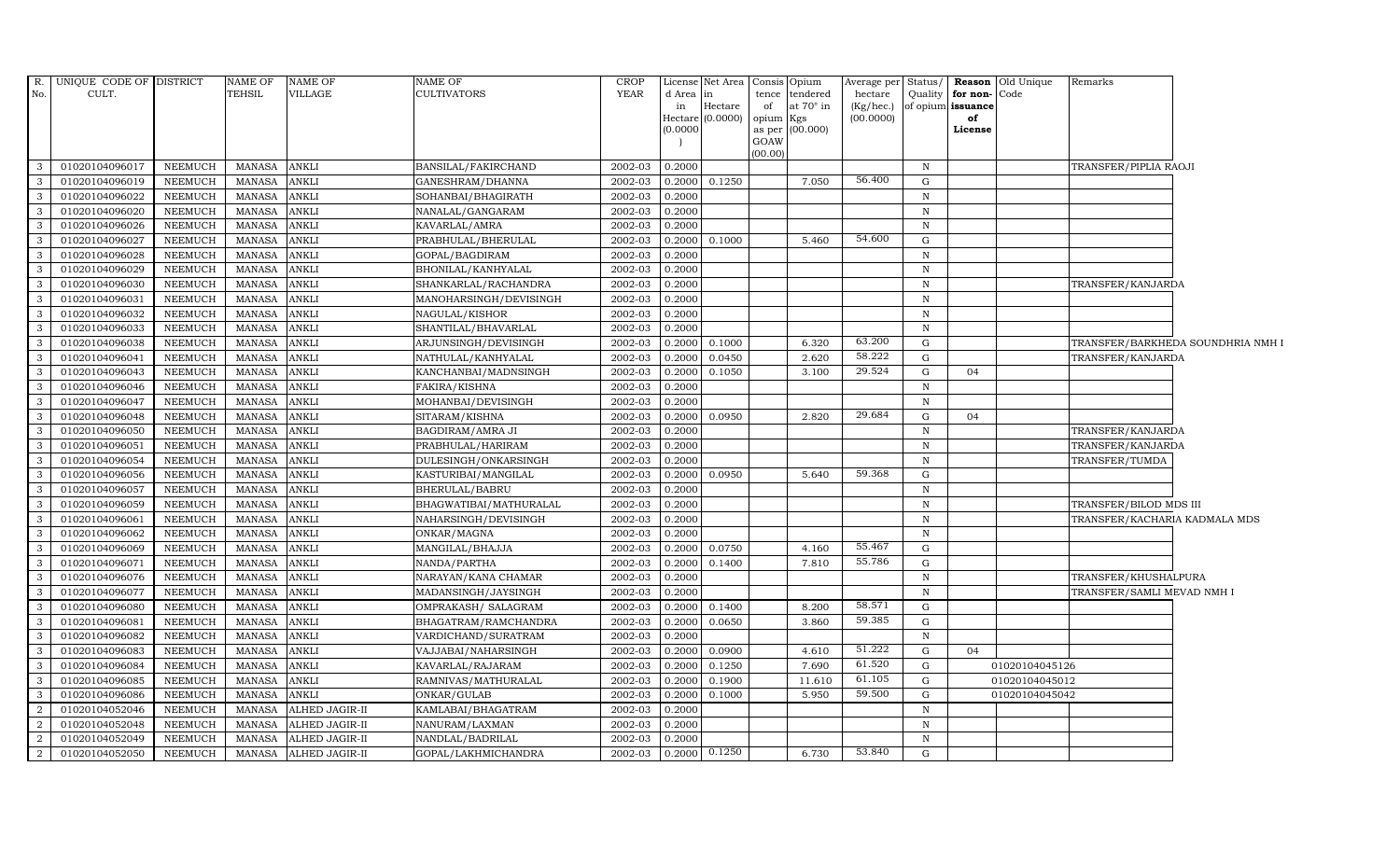| R.<br>No.           | UNIQUE CODE OF DISTRICT<br>CULT. |                                  | <b>NAME OF</b><br><b>TEHSIL</b> | <b>NAME OF</b><br>VILLAGE                      | <b>NAME OF</b><br><b>CULTIVATORS</b> | <b>CROP</b><br><b>YEAR</b> | d Area<br>in     | License Net Area Consis Opium<br>$\ln$<br>Hectare | tence<br>of | tendered<br>at 70° in | Average per<br>hectare<br>$(Kg/$ hec.) | Status/<br>Quality           | for non-Code<br>of opium issuance | Reason Old Unique | Remarks                |  |
|---------------------|----------------------------------|----------------------------------|---------------------------------|------------------------------------------------|--------------------------------------|----------------------------|------------------|---------------------------------------------------|-------------|-----------------------|----------------------------------------|------------------------------|-----------------------------------|-------------------|------------------------|--|
|                     |                                  |                                  |                                 |                                                |                                      |                            |                  | $Hectare (0.0000)$                                | opium Kgs   |                       | (00.0000)                              |                              | of                                |                   |                        |  |
|                     |                                  |                                  |                                 |                                                |                                      |                            | 0.0000           |                                                   | GOAW        | as per (00.000)       |                                        |                              | License                           |                   |                        |  |
|                     |                                  |                                  |                                 |                                                |                                      |                            |                  |                                                   | (00.00)     |                       |                                        |                              |                                   |                   |                        |  |
| 2                   | 01020104052051                   | <b>NEEMUCH</b>                   | MANASA                          | <b>ALHED JAGIR-II</b>                          | KANWARLAL/MOTILAL                    | 2002-03                    | 0.2000           |                                                   |             |                       |                                        | $\mathbf N$                  |                                   |                   |                        |  |
| $\overline{2}$      | 01020104052053                   | <b>NEEMUCH</b>                   | MANASA                          | <b>ALHED JAGIR-II</b>                          | JAGDISH/MANGILAL                     | 2002-03                    | 0.2000           |                                                   |             |                       |                                        | $\, {\rm N}$                 |                                   |                   |                        |  |
| $\mathcal{D}$       | 01020104052055                   | <b>NEEMUCH</b>                   | <b>MANASA</b>                   | ALHED JAGIR-II                                 | BHAGUBAI/NANDLAL                     | 2002-03                    | 0.2000           | 0.0750                                            |             | 5.020                 | 66.933                                 | G                            |                                   |                   |                        |  |
|                     | 01020104052056                   | <b>NEEMUCH</b>                   | <b>MANASA</b>                   | ALHED JAGIR-II                                 | KANHAIYALAL/NANURAM RATHORE          | 2002-03                    | 0.2000           |                                                   |             |                       |                                        | $\mathbb N$                  |                                   |                   |                        |  |
| $\overline{2}$      | 01020104052059                   | NEEMUCH                          | <b>MANASA</b>                   | ALHED JAGIR-II                                 | BHUWANIRAM/MAGNIRAM                  | 2002-03                    | 0.2000           |                                                   |             |                       |                                        | $\, {\bf N}$                 |                                   |                   |                        |  |
| $\overline{2}$      | 01020104052062                   | NEEMUCH                          | <b>MANASA</b>                   | ALHED JAGIR-II                                 | BHAGATRAM/NATHU                      | 2002-03                    | 0.2000           |                                                   |             |                       |                                        | $\mathbf N$                  |                                   |                   |                        |  |
| 2                   | 01020104052063                   | <b>NEEMUCH</b>                   | <b>MANASA</b>                   | <b>ALHED JAGIR-II</b>                          | DEVKARANBAI/AYODHYAPRASAD            | 2002-03                    | 0.2000           |                                                   |             |                       |                                        | $\mathbf{F}$                 |                                   |                   |                        |  |
| $\overline{2}$      | 01020104052064                   | <b>NEEMUCH</b>                   | <b>MANASA</b>                   | <b>ALHED JAGIR-II</b>                          | RAMNARAYAN/LAXMAN                    | 2002-03                    | 0.2000           | 0.1350                                            |             | 7.560                 | 56.000                                 | $\mathbf G$                  |                                   |                   |                        |  |
| $\overline{2}$      | 01020104052067                   | <b>NEEMUCH</b>                   | <b>MANASA</b>                   | <b>ALHED JAGIR-II</b>                          | BAGDIRAM/SEVA                        | 2002-03                    | 0.2000           |                                                   |             |                       |                                        | $\mathbb N$                  |                                   |                   |                        |  |
| $\overline{2}$      | 01020104052070                   | <b>NEEMUCH</b>                   | <b>MANASA</b>                   | ALHED JAGIR-II                                 | KANIRAM/LAXMAN                       | 2002-03                    | 0.2000           |                                                   |             |                       |                                        | $\, {\rm N}$                 |                                   |                   |                        |  |
| 2                   | 01020104052071                   | <b>NEEMUCH</b>                   | <b>MANASA</b>                   | ALHED JAGIR-II                                 | NANDLAL/GIRDHARI                     | 2002-03                    | 0.2000           |                                                   |             |                       |                                        | $\mathbb N$                  |                                   |                   |                        |  |
| 2                   | 01020104052072                   | NEEMUCH                          | MANASA                          | ALHED JAGIR-II                                 | RUGHNATH/BHERULAL                    | 2002-03                    | 0.2000           |                                                   |             |                       |                                        | $\mathbb N$                  |                                   |                   |                        |  |
| $\overline{2}$      | 01020104052073                   | <b>NEEMUCH</b>                   | MANASA                          | <b>ALHED JAGIR-II</b>                          | BALARAM/PRABHULAL                    | 2002-03                    | 0.2000           |                                                   |             |                       |                                        | $\, {\rm N}$                 |                                   |                   |                        |  |
| $\overline{2}$      | 01020104052074                   | <b>NEEMUCH</b>                   | <b>MANASA</b>                   | <b>ALHED JAGIR-II</b>                          | GOPAL/MAGNA                          | 2002-03                    | 0.2000           |                                                   |             |                       |                                        | $\mathbb N$                  |                                   |                   |                        |  |
| $\overline{2}$      | 01020104052076                   | NEEMUCH                          | <b>MANASA</b>                   | ALHED JAGIR-II                                 | GIRDHARI/KESHURAM                    | 2002-03                    | 0.2000           |                                                   |             |                       |                                        | $\, {\rm N}$                 |                                   |                   |                        |  |
| 2                   | 01020104052077                   | <b>NEEMUCH</b>                   | <b>MANASA</b>                   | ALHED JAGIR-II                                 | RAMESHWAR/LAXMAN                     | 2002-03                    | 0.2000           |                                                   |             |                       |                                        | $\, {\bf N}$                 |                                   |                   |                        |  |
| 2                   | 01020104052078                   | <b>NEEMUCH</b>                   | <b>MANASA</b>                   | ALHED JAGIR-II                                 | PRABHU/KACHRU                        | 2002-03                    | 0.2000           | 0.1500                                            |             | 9.270                 | 61.800                                 | G                            |                                   |                   |                        |  |
| 2                   | 01020104052080                   | NEEMUCH                          | MANASA                          | ALHED JAGIR-II                                 | MANGILAL/RUPA                        | 2002-03                    | 0.2000           | 0.1600                                            |             | 8.740                 | 54.625                                 | G                            |                                   |                   |                        |  |
| $\overline{2}$      | 01020104052082                   | <b>NEEMUCH</b>                   | <b>MANASA</b>                   | <b>ALHED JAGIR-II</b>                          | MANGILAL/KACHARU PATIDAR             | 2002-03                    | 0.2000           | 0.0600                                            |             | 3.760                 | 62.667                                 | ${\rm G}$                    |                                   |                   |                        |  |
| $\overline{2}$      | 01020104052083                   | <b>NEEMUCH</b>                   | <b>MANASA</b>                   | ALHED JAGIR-II                                 | DHURIBAI/BHERULAL                    | 2002-03                    | 0.2000           |                                                   |             |                       |                                        | $\mathbf N$                  |                                   |                   | TRANSFER/ PIPLON       |  |
| $\overline{2}$      | 01020104052085                   | NEEMUCH                          | <b>MANASA</b>                   | ALHED JAGIR-II                                 | CHAINRAM/NANDLAL                     | 2002-03                    | 0.2000           | 0.0850                                            |             | 5.430                 | 63.882                                 | $\mathbf G$                  |                                   |                   |                        |  |
| 2                   | 01020104052086                   | <b>NEEMUCH</b>                   | <b>MANASA</b>                   | ALHED JAGIR-II                                 | RATANLAL/LALJI                       | 2002-03                    | 0.2000           | 0.1800                                            |             | 10.320                | 57.333                                 | G                            |                                   |                   |                        |  |
| $\overline{2}$      | 01020104052087                   | <b>NEEMUCH</b>                   | MANASA                          | ALHED JAGIR-II                                 | RAMESHCHANDRA/BALURAM                | 2002-03                    | 0.2000           |                                                   |             |                       |                                        | $\mathbf N$                  |                                   |                   | TRANSFER/ AKHEPUR      |  |
| $\overline{2}$      | 01020104052088                   | <b>NEEMUCH</b>                   | <b>MANASA</b>                   | ALHED JAGIR-II                                 | BHAGATRAM/DEVILAL                    | 2002-03                    | 0.2000           |                                                   |             |                       |                                        | $\mathbf N$                  |                                   |                   |                        |  |
| $\overline{2}$      | 01020104052092                   | <b>NEEMUCH</b>                   | <b>MANASA</b>                   | ALHED JAGIR-II                                 | KACHRULAL/ONKARLAL                   | 2002-03                    | 0.2000           |                                                   |             |                       |                                        | $\mathbf N$                  |                                   |                   |                        |  |
| $\overline{2}$      | 01020104052094                   | <b>NEEMUCH</b>                   | <b>MANASA</b>                   | ALHED JAGIR-II                                 | RADHABAI/ONKAR MALI                  | 2002-03                    | 0.2000           | 0.1950                                            |             | 11.100                | 56.923                                 | G                            |                                   |                   |                        |  |
| $\overline{2}$      | 01020104052096                   | <b>NEEMUCH</b>                   | <b>MANASA</b>                   | <b>ALHED JAGIR-II</b>                          | GIRDHARI/RUPA                        | 2002-03                    | 0.2000           | 0.2100                                            |             | 11.330                | 53.952                                 | G                            |                                   |                   |                        |  |
| 2                   | 01020104052098                   | <b>NEEMUCH</b>                   | <b>MANASA</b>                   | ALHED JAGIR-II                                 | DEVILAL/RAMLAL                       | 2002-03                    | 0.2000           |                                                   |             |                       |                                        | $\mathbf N$                  |                                   |                   |                        |  |
| $\overline{2}$      | 01020104052099                   | <b>NEEMUCH</b>                   | MANASA                          | <b>ALHED JAGIR-II</b>                          | BAPULAL/CHATARBHUJ                   | 2002-03                    | 0.2000           | 0.1100                                            |             | 5.980                 | 54.364                                 | ${\rm G}$                    |                                   |                   |                        |  |
| $\mathcal{D}$       | 01020104052100                   | <b>NEEMUCH</b>                   | <b>MANASA</b>                   | ALHED JAGIR-II                                 | <b>BHULIBAI/PYARA</b>                | 2002-03                    | 0.2000           | 0.1150                                            |             | 6.940                 | 60.348                                 | G                            | 09                                |                   |                        |  |
| 2                   | 01020104052101                   | <b>NEEMUCH</b>                   | <b>MANASA</b>                   | ALHED JAGIR-II                                 | RATANBAI/NAGJIRAM                    | 2002-03                    | 0.2000           |                                                   |             |                       |                                        | ${\bf N}$                    |                                   |                   |                        |  |
| $\overline{2}$      | 01020104052103                   | <b>NEEMUCH</b>                   | <b>MANASA</b>                   | ALHED JAGIR-II                                 | NANDALAL/LAXMAN                      | 2002-03                    | 0.2000           |                                                   |             |                       | 47.586                                 | $\mathbf N$                  |                                   |                   |                        |  |
| $\overline{2}$      | 01020104052108                   | <b>NEEMUCH</b>                   | MANASA                          | <b>ALHED JAGIR-II</b>                          | MAGNIRAM/HEERALAL                    | 2002-03                    | 0.2000           | 0.1450                                            |             | 6.900                 |                                        | G                            | 04                                |                   |                        |  |
| $\overline{2}$      | 01020104052109                   | <b>NEEMUCH</b>                   | MANASA                          | <b>ALHED JAGIR-II</b>                          | TIKARAM/BHUWANA                      | 2002-03                    | 0.2000           |                                                   |             |                       |                                        | $\, {\rm N}$                 |                                   |                   |                        |  |
| $\overline{2}$      | 01020104052110                   | <b>NEEMUCH</b>                   | <b>MANASA</b>                   | ALHED JAGIR-II                                 | MAGNILAL/KANIRAM                     | 2002-03                    | 0.2000           |                                                   |             |                       | 30.982                                 | $\, {\bf N}$                 |                                   |                   |                        |  |
| $\overline{2}$      | 01020104052111                   | <b>NEEMUCH</b>                   | <b>MANASA</b>                   | <b>ALHED JAGIR-II</b>                          | MANGILAL/GANGARAM                    | 2002-03                    | 0.2000           | 0.1100                                            | 58.32       | 3.408                 |                                        |                              | 02                                |                   |                        |  |
| $\overline{2}$      | 01020104052112                   | <b>NEEMUCH</b>                   | <b>MANASA</b>                   | ALHED JAGIR-II                                 | BABULAL/NANALAL                      | 2002-03                    | 0.2000           |                                                   |             |                       |                                        | $\, {\bf N}$                 |                                   |                   | TRANSFER/ KHEDAMODI    |  |
| 2                   | 01020104052114                   | NEEMUCH                          | <b>MANASA</b>                   | ALHED JAGIR-II                                 | BHERULAL/AMARJI                      | 2002-03                    | 0.2000           |                                                   |             |                       |                                        | $\, {\bf N}$                 |                                   |                   |                        |  |
| 2<br>$\overline{2}$ | 01020104052116<br>01020104052117 | <b>NEEMUCH</b><br><b>NEEMUCH</b> | MANASA<br><b>MANASA</b>         | <b>ALHED JAGIR-II</b><br><b>ALHED JAGIR-II</b> | SEVARAM/SITARAM                      | 2002-03<br>2002-03         | 0.2000<br>0.2000 |                                                   |             |                       |                                        | $\, {\rm N}$<br>$\, {\rm N}$ |                                   |                   | TRANSFER/DHABA N-I DIV |  |
|                     |                                  |                                  | <b>MANASA</b>                   |                                                | MANGILAL/NANURAM                     | 2002-03                    |                  |                                                   |             |                       |                                        | $\mathbb N$                  |                                   |                   |                        |  |
| $\overline{2}$      | 01020104052118                   | <b>NEEMUCH</b>                   |                                 | <b>ALHED JAGIR-II</b>                          | RAMPRASAD/KHYALIRAM                  |                            | 0.2000           |                                                   |             |                       |                                        |                              |                                   |                   |                        |  |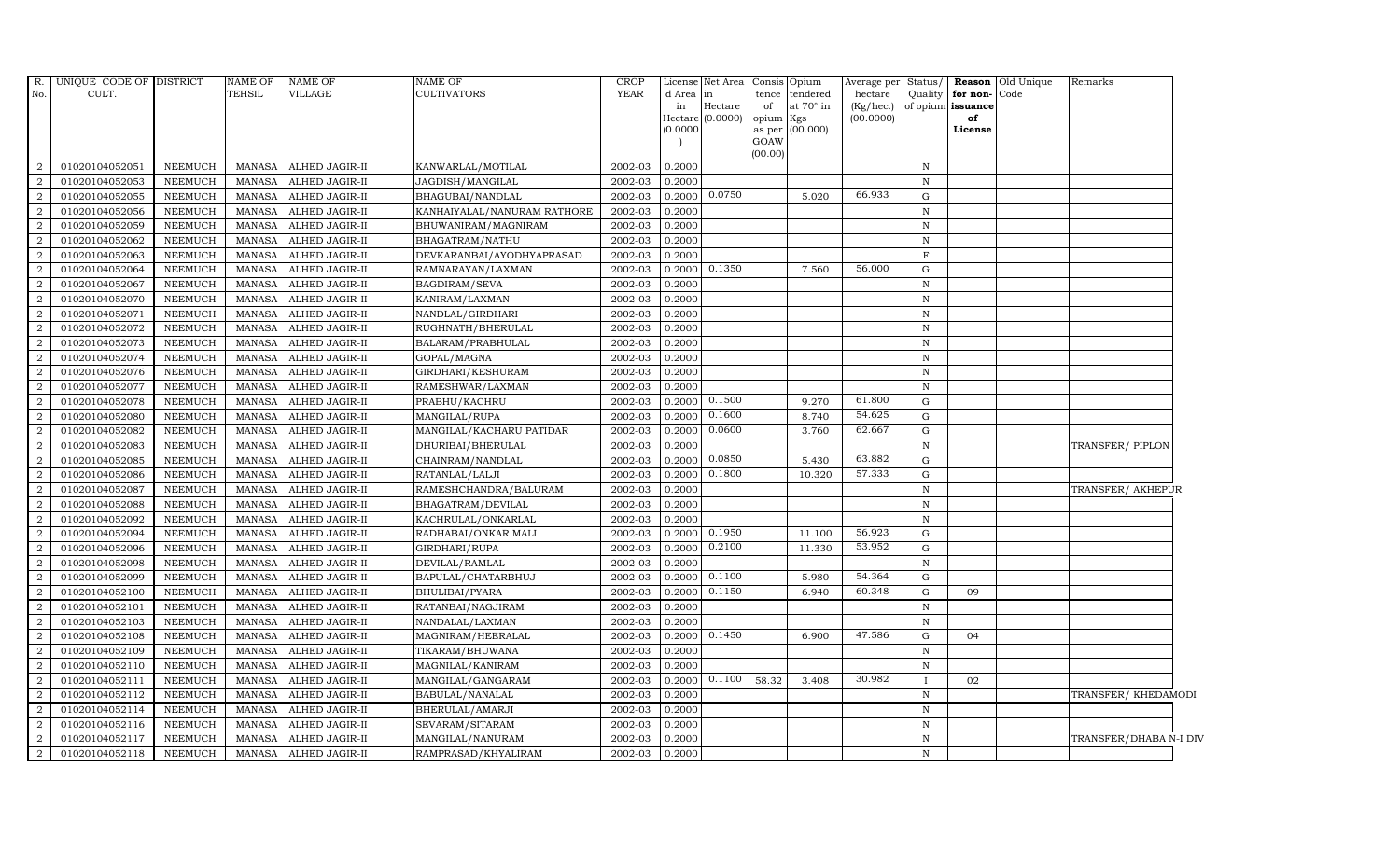| R.<br>No.        | UNIQUE CODE OF DISTRICT<br>CULT. |                | <b>NAME OF</b><br><b>TEHSIL</b> | <b>NAME OF</b><br>VILLAGE | NAME OF<br>CULTIVATORS    | <b>CROP</b><br><b>YEAR</b> | d Area in<br>in<br>(0.0000) | License Net Area<br>Hectare<br>Hectare (0.0000) | of<br>opium Kgs<br>GOAW<br>(00.00) | Consis Opium<br>tence tendered<br>at 70° in<br>as per (00.000) | Average per Status/<br>hectare<br>(Kg/hec.)<br>(00.0000) | of opium issuance | Quality   for non- Code<br>of<br>License | <b>Reason</b> Old Unique | Remarks                 |  |
|------------------|----------------------------------|----------------|---------------------------------|---------------------------|---------------------------|----------------------------|-----------------------------|-------------------------------------------------|------------------------------------|----------------------------------------------------------------|----------------------------------------------------------|-------------------|------------------------------------------|--------------------------|-------------------------|--|
| 2                | 01020104052122                   | <b>NEEMUCH</b> | MANASA                          | ALHED JAGIR-II            | NANIBAI/SEVA              | 2002-03                    | 0.2000                      |                                                 |                                    |                                                                |                                                          | $\mathbb N$       |                                          |                          |                         |  |
| $\overline{2}$   | 01020104052124                   | NEEMUCH        | MANASA                          | ALHED JAGIR-II            | GORDHAN/UDA               | 2002-03                    | 0.2000                      | 0.1750                                          |                                    | 6.940                                                          | 39.657                                                   | ${\bf G}$         | 04                                       |                          |                         |  |
| 2                | 01020104052125                   | <b>NEEMUCH</b> | <b>MANASA</b>                   | ALHED JAGIR-II            | NANALAL/GOPI              | 2002-03                    | 0.2000                      |                                                 |                                    |                                                                |                                                          | $\mathbf N$       |                                          |                          |                         |  |
| 2                | 01020104052127                   | <b>NEEMUCH</b> | <b>MANASA</b>                   | ALHED JAGIR-II            | RAMPRASAD/LAXMAN          | 2002-03                    | 0.2000                      | 0.1200                                          |                                    | 6.980                                                          | 58.167                                                   | G                 |                                          |                          |                         |  |
| $\overline{2}$   | 01020104052130                   | <b>NEEMUCH</b> | <b>MANASA</b>                   | ALHED JAGIR-II            | NANDLAL/HEMRAJ            | 2002-03                    | 0.2000                      |                                                 |                                    |                                                                |                                                          | $\,$ N            |                                          |                          |                         |  |
| $\overline{a}$   | 01020104052131                   | <b>NEEMUCH</b> | <b>MANASA</b>                   | ALHED JAGIR-II            | HARLAL/KESHURAM           | 2002-03                    | 0.2000                      |                                                 |                                    |                                                                |                                                          | $\,$ N            |                                          |                          |                         |  |
| $\overline{2}$   | 01020104052132                   | <b>NEEMUCH</b> | <b>MANASA</b>                   | ALHED JAGIR-II            | DHURIBAI/RUPA             | 2002-03                    | 0.2000                      |                                                 |                                    |                                                                |                                                          | $\, {\rm N}$      | 08                                       |                          | <b>ISSUED 2004-05</b>   |  |
| 2                | 01020104052133                   | <b>NEEMUCH</b> | MANASA                          | ALHED JAGIR-II            | KASHIRAM/DEVA             | 2002-03                    | 0.2000                      |                                                 |                                    |                                                                |                                                          | $\mathbb N$       |                                          |                          |                         |  |
| 2                | 01020104052137                   | <b>NEEMUCH</b> | <b>MANASA</b>                   | ALHED JAGIR-II            | RAMRATAN/BHAGIRATH        | 2002-03                    | 0.2000                      | 0.0650                                          |                                    | 3.700                                                          | 56.923                                                   | G                 |                                          |                          |                         |  |
| $\overline{a}$   | 01020104052139                   | <b>NEEMUCH</b> | <b>MANASA</b>                   | ALHED JAGIR-II            | SITABAI/BHANWARLAL MALI   | 2002-03                    | 0.2000                      |                                                 |                                    |                                                                |                                                          | $\, {\rm N}$      |                                          |                          |                         |  |
| $\overline{a}$   | 01020104052154                   | <b>NEEMUCH</b> | MANASA                          | ALHED JAGIR-II            | LAXMIBAI/JAGGA            | 2002-03                    | 0.2000                      | 0.0550                                          |                                    | 3.220                                                          | 58.545                                                   | G                 |                                          |                          |                         |  |
| $\overline{2}$   | 01020104052157                   | <b>NEEMUCH</b> | <b>MANASA</b>                   | ALHED JAGIR-II            | BHANWARLAL/KACHRU         | 2002-03                    | 0.2000                      |                                                 |                                    |                                                                |                                                          | $\,$ N            |                                          |                          |                         |  |
| $\overline{2}$   | 01020104052158                   | <b>NEEMUCH</b> | <b>MANASA</b>                   | ALHED JAGIR-II            | KISHORILAL/BHUWANILAL     | 2002-03                    | 0.2000                      |                                                 |                                    |                                                                |                                                          | $\mathbf N$       |                                          |                          |                         |  |
| 2                | 01020104052160                   | <b>NEEMUCH</b> | <b>MANASA</b>                   | ALHED JAGIR-II            | DHANRAJ/SHIVLAL           | 2002-03                    | 0.2000                      | 0.1300                                          | 58.32                              | 5.448                                                          | 41.908                                                   | $\mathbf{I}$      | 02                                       |                          |                         |  |
| $\overline{2}$   | 01020104052247                   | <b>NEEMUCH</b> | <b>MANASA</b>                   | ALHED JAGIR-II            | FULCHAND/LALA             | 2002-03                    | 0.2000                      |                                                 |                                    |                                                                |                                                          | $\mathbf N$       |                                          |                          |                         |  |
| $\overline{2}$   | 01020104052128                   | <b>NEEMUCH</b> | <b>MANASA</b>                   | ALHED JAGIR-II            | RAMESHCHANDRA/LALU        | 2002-03                    | 0.2000                      |                                                 |                                    |                                                                |                                                          | $\mathbb N$       |                                          |                          |                         |  |
| 2                | 01020104052248                   | <b>NEEMUCH</b> | <b>MANASA</b>                   | ALHED JAGIR-II            | BAGDIRAM/RAMLAL           | 2002-03                    | 0.2000                      | 0.0950                                          |                                    | 5.640                                                          | 59.368                                                   | G                 |                                          |                          |                         |  |
| $\overline{2}$   | 01020104052001                   | <b>NEEMUCH</b> | <b>MANASA</b>                   | ALHED JAGIR-I             | RAMCHANDRA/BHANWARLAL     | 2002-03                    | 0.2000                      |                                                 |                                    |                                                                |                                                          | $\, {\bf N}$      |                                          |                          |                         |  |
| $\overline{2}$   | 01020104052002                   | <b>NEEMUCH</b> | <b>MANASA</b>                   | ALHED JAGIR-I             | RATANLAL/FAKIRCHAND       | 2002-03                    | 0.2000                      |                                                 |                                    |                                                                |                                                          | $\mathbb N$       |                                          |                          |                         |  |
| 2                | 01020104052004                   | <b>NEEMUCH</b> | <b>MANASA</b>                   | ALHED JAGIR-I             | KHEMRAJ/MATHURALAL        | 2002-03                    | 0.2000                      | 0.0950                                          |                                    |                                                                |                                                          | $\circ$           | 11                                       |                          | OPIUM NOT TENDERED      |  |
| $\overline{a}$   | 01020104052005                   | <b>NEEMUCH</b> | <b>MANASA</b>                   | ALHED JAGIR-I             | JANIBAI/SHOBHARAM         | 2002-03                    | 0.2000                      |                                                 |                                    |                                                                |                                                          | $\,$ N            |                                          |                          |                         |  |
| 2                | 01020104052008                   | <b>NEEMUCH</b> | <b>MANASA</b>                   | ALHED JAGIR-I             | NOJI BAI/GHISULAL         | 2002-03                    | 0.2000                      | 0.1000                                          |                                    | 5.900                                                          | 59.000                                                   | $\mathbf G$       |                                          |                          |                         |  |
| $\overline{2}$   | 01020104052009                   | <b>NEEMUCH</b> | <b>MANASA</b>                   | ALHED JAGIR-I             | GODAVARI BAI/JARILAL      | 2002-03                    | 0.2000                      |                                                 |                                    |                                                                |                                                          | $\, {\rm N}$      |                                          |                          |                         |  |
| $\overline{2}$   | 01020104052011                   | <b>NEEMUCH</b> | <b>MANASA</b>                   | ALHED JAGIR-I             | MANGILAL/DOULA            | 2002-03                    | 0.2000                      |                                                 |                                    |                                                                |                                                          | $\,$ N            |                                          |                          |                         |  |
| 2                | 01020104052012                   | <b>NEEMUCH</b> | <b>MANASA</b>                   | ALHED JAGIR-I             | PRABHULAL/HARIRAM         | 2002-03                    | 0.2000                      | 0.1400                                          |                                    | 7.530                                                          | 53.786                                                   | $\mathbf G$       |                                          |                          |                         |  |
| $\overline{2}$   | 01020104052013                   | <b>NEEMUCH</b> | <b>MANASA</b>                   | ALHED JAGIR-I             | SITABAI/BHANWARLAL        | 2002-03                    | 0.2000                      |                                                 |                                    |                                                                |                                                          | $\, {\rm N}$      |                                          |                          | TRANSFER/ SAMLISITMURAR |  |
| $\overline{2}$   | 01020104052014                   | <b>NEEMUCH</b> | <b>MANASA</b>                   | ALHED JAGIR-I             | <b>BADAM BAI/BADRILAL</b> | 2002-03                    | 0.2000                      |                                                 |                                    |                                                                |                                                          | $\,$ N            |                                          |                          |                         |  |
| $\overline{2}$   | 01020104052016                   | <b>NEEMUCH</b> | <b>MANASA</b>                   | ALHED JAGIR-I             | FULKUNWAR/RAMESHWAR       | 2002-03                    | 0.2000                      | 0.0750                                          |                                    | 3.910                                                          | 52.133                                                   | $\mathbf G$       |                                          |                          | NAME CHANGE             |  |
| 2                | 01020104052017                   | <b>NEEMUCH</b> | <b>MANASA</b>                   | ALHED JAGIR-I             | MANGILAL/CHAMPA           | 2002-03                    | 0.2000                      | 0.1000                                          |                                    | 5.580                                                          | 55.800                                                   | G                 |                                          |                          |                         |  |
| 2                | 01020104052018                   | <b>NEEMUCH</b> | <b>MANASA</b>                   | ALHED JAGIR-I             | BHERULAL/PYARA            | 2002-03                    | 0.2000                      |                                                 |                                    |                                                                |                                                          | $\,$ N            |                                          |                          |                         |  |
| $\overline{a}$   | 01020104052019                   | <b>NEEMUCH</b> | <b>MANASA</b>                   | ALHED JAGIR-I             | DALLIBAI/MAGNA            | 2002-03                    | 0.2000                      |                                                 |                                    |                                                                |                                                          | $\mathbf N$       |                                          |                          |                         |  |
| $\overline{2}$   | 01020104052021                   | <b>NEEMUCH</b> | <b>MANASA</b>                   | ALHED JAGIR-I             | RAMLAL/KISHORE            | 2002-03                    | 0.2000                      | 0.1000                                          |                                    | 5.810                                                          | 58.100                                                   | G                 |                                          |                          |                         |  |
| $\overline{2}$   | 01020104052023                   | <b>NEEMUCH</b> | <b>MANASA</b>                   | ALHED JAGIR-I             | BHUWANA/KESURAM           | 2002-03                    | 0.2000                      |                                                 |                                    |                                                                |                                                          | $\,$ N            |                                          |                          |                         |  |
| $\overline{2}$   | 01020104052024                   | <b>NEEMUCH</b> | <b>MANASA</b>                   | ALHED JAGIR-I             | DHAPUBAI/HARILAL          | 2002-03                    | 0.2000                      |                                                 |                                    |                                                                |                                                          | $\mathbb N$       |                                          |                          |                         |  |
| 2                | 01020104052026                   | <b>NEEMUCH</b> | MANASA                          | ALHED JAGIR-I             | MANGILAL/BHERULAL         | 2002-03                    | 0.2000                      |                                                 |                                    |                                                                |                                                          | $\,$ N            |                                          |                          | TRANSFER/MANASA         |  |
| $\overline{2}$   | 01020104052027                   | <b>NEEMUCH</b> | <b>MANASA</b>                   | <b>ALHED JAGIR-I</b>      | SAJJANBAI/RAMNATH         | 2002-03                    | 0.2000                      |                                                 |                                    |                                                                |                                                          | $\mathbb N$       |                                          |                          |                         |  |
| $\boldsymbol{2}$ | 01020104052028                   | <b>NEEMUCH</b> | <b>MANASA</b>                   | ALHED JAGIR-I             | TEJARAM/AMARJI            | 2002-03                    | 0.2000                      |                                                 |                                    |                                                                |                                                          | $\, {\rm N}$      |                                          |                          |                         |  |
| 2                | 01020104052029                   | <b>NEEMUCH</b> | <b>MANASA</b>                   | ALHED JAGIR-I             | BHANWARLAL/ROOPA          | 2002-03                    | 0.2000                      |                                                 |                                    |                                                                |                                                          | $\,$ N            |                                          |                          |                         |  |
| $\overline{2}$   | 01020104052030                   | <b>NEEMUCH</b> | MANASA                          | ALHED JAGIR-I             | KESURAM/KISHANA           | 2002-03                    | 0.2000                      | 0.1400                                          |                                    | 8.130                                                          | 58.071                                                   | $\mathbf G$       |                                          |                          |                         |  |
| $\overline{a}$   | 01020104052031                   | <b>NEEMUCH</b> | MANASA                          | ALHED JAGIR-I             | PURANMAL/RATANLAL         | 2002-03                    | 0.2000                      |                                                 |                                    |                                                                |                                                          | $\, {\bf N}$      |                                          |                          |                         |  |
| $\overline{2}$   | 01020104052032                   | <b>NEEMUCH</b> | <b>MANASA</b>                   | <b>ALHED JAGIR-I</b>      | RAMNARAYAN/KACHRU         | 2002-03                    |                             | $0.2000$ 0.1500                                 |                                    | 7.580                                                          | 50.533                                                   | G                 | 04                                       |                          |                         |  |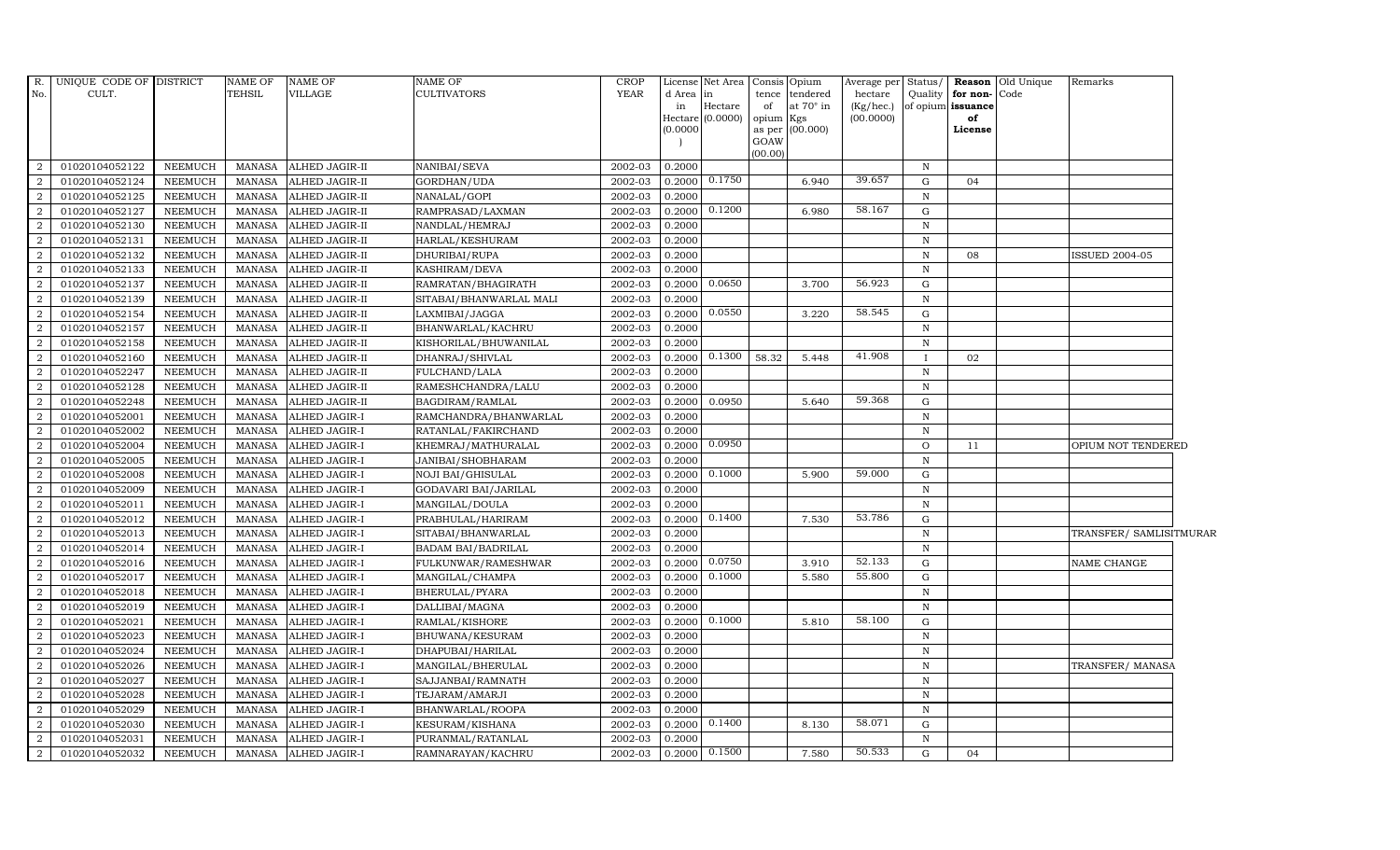| R.<br>No.      | UNIQUE CODE OF DISTRICT<br>CULT. |                                  | <b>NAME OF</b><br>TEHSIL       | <b>NAME OF</b><br>VILLAGE      | <b>NAME OF</b><br><b>CULTIVATORS</b>            | <b>CROP</b><br>YEAR | d Area in<br>in<br>Hectare<br>(0.0000) | License Net Area<br>Hectare<br>(0.0000) | Consis Opium<br>tence tendered<br>at $70^\circ$ in<br>of<br>opium Kgs<br>as per (00.000)<br>GOAW | Average per<br>hectare<br>(Kg/hec.)<br>(00.0000) | Status/<br>Quality | for non-Code<br>of opium issuance<br>of<br>License | <b>Reason</b> Old Unique | Remarks                       |  |
|----------------|----------------------------------|----------------------------------|--------------------------------|--------------------------------|-------------------------------------------------|---------------------|----------------------------------------|-----------------------------------------|--------------------------------------------------------------------------------------------------|--------------------------------------------------|--------------------|----------------------------------------------------|--------------------------|-------------------------------|--|
| 2              | 01020104052033                   | NEEMUCH                          | MANASA                         | <b>ALHED JAGIR-I</b>           | SURATRAM/HEMRAJ                                 | 2002-03             | 0.2000                                 |                                         | (00.00)                                                                                          |                                                  | $\mathbb N$        |                                                    |                          |                               |  |
| 2              | 01020104052034                   | <b>NEEMUCH</b>                   | MANASA                         | <b>ALHED JAGIR-I</b>           | BHERULAL/BAKSHU                                 | 2002-03             | 0.2000                                 | 0.1150                                  | 4.940                                                                                            | 42.957                                           | G                  | 04                                                 |                          |                               |  |
| 2              | 01020104052035                   | <b>NEEMUCH</b>                   | <b>MANASA</b>                  | ALHED JAGIR-I                  | SHANTIBAI/KANHAIYALAL                           | 2002-03             | 0.2000                                 | 0.1950                                  | 8.690                                                                                            | 44.564                                           | G                  | 04                                                 |                          |                               |  |
| $\overline{2}$ | 01020104052039                   | <b>NEEMUCH</b>                   | <b>MANASA</b>                  | ALHED JAGIR-I                  | BHUWANIRAM/MANGILAL                             | 2002-03             | 0.2000                                 | 0.1650                                  | 7.630                                                                                            | 46.242                                           | G                  | 04                                                 |                          |                               |  |
| $\overline{2}$ | 01020104052041                   | <b>NEEMUCH</b>                   | <b>MANASA</b>                  | ALHED JAGIR-I                  | NOJIBAI/HEERA                                   | 2002-03             | 0.2000                                 |                                         |                                                                                                  |                                                  | N                  |                                                    |                          |                               |  |
| 2              | 01020104052043                   | <b>NEEMUCH</b>                   | <b>MANASA</b>                  | ALHED JAGIR-I                  | BASANTIBAI/SHAMBHULAL                           | 2002-03             | 0.2000                                 |                                         |                                                                                                  |                                                  | $\mathbb N$        |                                                    |                          | TRANSFER/ BARKHEDA GHATA      |  |
| 2              | 01020104052044                   | <b>NEEMUCH</b>                   | <b>MANASA</b>                  | ALHED JAGIR-I                  | JANIBAI/MODIRAM                                 | 2002-03             | 0.2000                                 | 0.2000                                  | 10.980                                                                                           | 54.900                                           | G                  |                                                    |                          |                               |  |
| 2              | 01020104052168                   | <b>NEEMUCH</b>                   | <b>MANASA</b>                  | ALHED JAGIR-I                  | GOPAL/BADRILAL                                  | 2002-03             | 0.2000                                 | 0.1700                                  | 8.740                                                                                            | 51.412                                           | G                  | 04                                                 |                          |                               |  |
| 2              | 01020104052170                   | <b>NEEMUCH</b>                   | <b>MANASA</b>                  | ALHED JAGIR-I                  | BHONIBAI/KASHIRAM                               | 2002-03             | 0.2000                                 |                                         |                                                                                                  |                                                  | $\mathbf N$        | 09                                                 |                          |                               |  |
| $\overline{2}$ | 01020104052171                   | <b>NEEMUCH</b>                   | <b>MANASA</b>                  | ALHED JAGIR-I                  | SEETARAM/GHASILAL                               | 2002-03             | 0.2000                                 | 0.1100                                  | 6.530                                                                                            | 59.364                                           | G                  |                                                    |                          |                               |  |
| 2              | 01020104052172                   | <b>NEEMUCH</b>                   | <b>MANASA</b>                  | ALHED JAGIR-I                  | LAXMINARAYAN/KANWARLAL                          | 2002-03             | 0.2000                                 |                                         |                                                                                                  |                                                  | $\mathbb N$        |                                                    |                          |                               |  |
| 2              | 01020104052173                   | <b>NEEMUCH</b>                   | <b>MANASA</b>                  | ALHED JAGIR-I                  | HEERALAL/RUPA                                   | 2002-03             | 0.2000                                 |                                         |                                                                                                  |                                                  | $\mathbb N$        |                                                    |                          |                               |  |
| 2              | 01020104052174                   | <b>NEEMUCH</b>                   | <b>MANASA</b>                  | ALHED JAGIR-I                  | KANHAIYALAL/NANDA                               | 2002-03             | 0.2000                                 |                                         |                                                                                                  |                                                  | N                  |                                                    |                          |                               |  |
| 2              | 01020104052175                   | <b>NEEMUCH</b>                   | <b>MANASA</b>                  | ALHED JAGIR-I                  | UDAIRAM/PRABHULAL                               | 2002-03             | 0.2000                                 | 0.1450                                  | 9.790                                                                                            | 67.517                                           | G                  |                                                    |                          |                               |  |
| $\overline{2}$ | 01020104052178                   | <b>NEEMUCH</b>                   | <b>MANASA</b>                  | ALHED JAGIR-I                  | RATANLAL/MANGILAL GAYARI                        | 2002-03             | 0.2000                                 | 0.1750                                  | 9.470                                                                                            | 54.114                                           | G                  |                                                    |                          | TRANSFER/ SAWAN KUND N-I DIV, |  |
| 2              | 01020104052179                   | <b>NEEMUCH</b>                   | <b>MANASA</b>                  | ALHED JAGIR-I                  | BABULAL/RAMLAL                                  | 2002-03             | 0.2000                                 | 0.1350                                  | 6.090                                                                                            | 45.111                                           | G                  | 04                                                 |                          |                               |  |
| 2              | 01020104052180                   | NEEMUCH                          | <b>MANASA</b>                  | ALHED JAGIR-I                  | PRABHULAL/PYARAJI                               | 2002-03             | 0.2000                                 | 0.1000                                  | 5.530                                                                                            | 55.300                                           | G                  |                                                    |                          | TRANSFER/AKHEPUR              |  |
| 2              | 01020104052182                   | NEEMUCH                          | <b>MANASA</b>                  | ALHED JAGIR-I                  | HARIRAM/RADHAKRISHNA                            | 2002-03             | 0.2000                                 | 0.1150                                  | 6.360                                                                                            | $55.30\overline{4}$                              | G                  |                                                    |                          |                               |  |
| 2              | 01020104052183                   | <b>NEEMUCH</b>                   | <b>MANASA</b>                  | ALHED JAGIR-I                  | KISHANLAL/CHATARBHUJ                            | 2002-03             | 0.2000                                 |                                         |                                                                                                  |                                                  | N                  |                                                    |                          |                               |  |
| $\overline{2}$ | 01020104052184                   | <b>NEEMUCH</b>                   | <b>MANASA</b>                  | ALHED JAGIR-I                  | PURANMAL/PYARAJI                                | 2002-03             | 0.2000                                 |                                         |                                                                                                  |                                                  | $\, {\rm N}$       |                                                    |                          |                               |  |
| $\overline{2}$ | 01020104052185                   | <b>NEEMUCH</b>                   | <b>MANASA</b>                  | ALHED JAGIR-I                  | KHEMRAJ/RAMAJI                                  | 2002-03             | 0.2000                                 |                                         |                                                                                                  |                                                  | N                  |                                                    |                          |                               |  |
| 2              | 01020104052186                   | <b>NEEMUCH</b>                   | <b>MANASA</b>                  | ALHED JAGIR-I                  | RAMNIWAS/KANHAIYALAL                            | 2002-03             | 0.2000                                 |                                         |                                                                                                  |                                                  | N                  |                                                    |                          |                               |  |
| 2              | 01020104052187                   | <b>NEEMUCH</b>                   | <b>MANASA</b>                  | ALHED JAGIR-I                  | SHRIRAM/KHYALIRAM                               | 2002-03             | 0.2000                                 |                                         |                                                                                                  |                                                  | $\,$ N             |                                                    |                          |                               |  |
| 2              | 01020104052188                   | <b>NEEMUCH</b>                   | MANASA                         | <b>ALHED JAGIR-I</b>           | GOPAL/MANGILAL                                  | 2002-03             | 0.2000                                 |                                         |                                                                                                  |                                                  | N                  |                                                    |                          | TRANSFER/SHESPUR              |  |
| <sup>2</sup>   | 01020104052190                   | <b>NEEMUCH</b>                   | <b>MANASA</b>                  | ALHED JAGIR-I                  | MANGILAL/SHITAL                                 | 2002-03             | 0.2000                                 | 0.1950                                  | 10.970                                                                                           | 56.256                                           | G                  |                                                    |                          |                               |  |
| $\overline{2}$ | 01020104052191                   | <b>NEEMUCH</b>                   | <b>MANASA</b>                  | ALHED JAGIR-I                  | RATANLAL/MANGILAL BALAI                         | 2002-03             | 0.2000                                 |                                         |                                                                                                  |                                                  | $\mathbf N$        |                                                    |                          |                               |  |
| 2              | 01020104052192                   | <b>NEEMUCH</b>                   | <b>MANASA</b>                  | ALHED JAGIR-I                  | BANSHILAL/RAMNARAYAN                            | 2002-03             | 0.2000                                 |                                         |                                                                                                  |                                                  | N                  |                                                    |                          |                               |  |
| 2              | 01020104052193                   | NEEMUCH                          | <b>MANASA</b>                  | <b>ALHED JAGIR-I</b>           | MANGILAL/CHHOGA                                 | 2002-03             | 0.2000                                 |                                         |                                                                                                  |                                                  | N                  |                                                    |                          |                               |  |
| 2              | 01020104052195                   | <b>NEEMUCH</b>                   | <b>MANASA</b>                  | ALHED JAGIR-I                  | HARIRAM/SHITALJI                                | 2002-03             | 0.2000                                 | 0.0600                                  | 2.570                                                                                            | 42.833                                           | G                  | 04                                                 |                          |                               |  |
| 2              | 01020104052196                   | <b>NEEMUCH</b>                   | <b>MANASA</b>                  | ALHED JAGIR-I                  | MUKUND/RUPA                                     | 2002-03             | 0.2000                                 |                                         |                                                                                                  |                                                  | N                  |                                                    |                          |                               |  |
| $\overline{2}$ | 01020104052197                   | <b>NEEMUCH</b>                   | <b>MANASA</b>                  | ALHED JAGIR-I                  | SURESHKUMAR/RATANLAL                            | 2002-03             | 0.2000                                 | 0.1600                                  | 12.790                                                                                           | 79.938                                           | G                  |                                                    |                          |                               |  |
| $\overline{2}$ | 01020104052198                   | <b>NEEMUCH</b>                   | <b>MANASA</b>                  | ALHED JAGIR-I                  | VARDICHANDRA/RUPAJI                             | 2002-03             | 0.2000                                 |                                         |                                                                                                  |                                                  | N                  |                                                    |                          |                               |  |
| 2              | 01020104052200                   | <b>NEEMUCH</b>                   | <b>MANASA</b>                  | ALHED JAGIR-I                  | RAMPRASAD/BHONA KANCHI                          | 2002-03             | 0.2000                                 | 0.1850                                  | 10.220                                                                                           | 55.243                                           | G                  |                                                    |                          |                               |  |
| 2              | 01020104052201                   | <b>NEEMUCH</b>                   | <b>MANASA</b>                  | ALHED JAGIR-I                  | SAJJANBAI/SHIVLAL                               | 2002-03             | 0.2000                                 |                                         |                                                                                                  |                                                  | $\mathbf N$        |                                                    |                          |                               |  |
| 2              | 01020104052202                   | <b>NEEMUCH</b>                   | MANASA                         | ALHED JAGIR-I                  | DULICHANDRA/RAMNARAYAN                          | 2002-03             | 0.2000                                 | 0.1350                                  | 8.080                                                                                            | 59.852                                           | G                  |                                                    |                          |                               |  |
| 2              | 01020104052203                   | <b>NEEMUCH</b>                   | <b>MANASA</b>                  | <b>ALHED JAGIR-I</b>           | RAMLAL/BHONIRAM                                 | 2002-03             | 0.2000                                 | 0.1300                                  |                                                                                                  | 53.923                                           | $\mathbf N$        |                                                    |                          |                               |  |
| $\overline{2}$ | 01020104052204                   | <b>NEEMUCH</b>                   | <b>MANASA</b>                  | ALHED JAGIR-I                  | LAXMINARAYAN/BHONIRAM                           | 2002-03             | 0.2000                                 |                                         | 7.010                                                                                            |                                                  | G                  |                                                    |                          |                               |  |
| 2<br>2         | 01020104052205<br>01020104052206 | <b>NEEMUCH</b><br><b>NEEMUCH</b> | <b>MANASA</b><br><b>MANASA</b> | ALHED JAGIR-I<br>ALHED JAGIR-I | DASHRATH/BALKISHAN<br>DINESH CHANDRA/CHHAGANLAL | 2002-03<br>2002-03  | 0.2000<br>0.2000                       |                                         |                                                                                                  |                                                  | N<br>$\,$ N        |                                                    |                          |                               |  |
| 2              | 01020104052207                   | <b>NEEMUCH</b>                   | <b>MANASA</b>                  | ALHED JAGIR-I                  | RAMPRASAD/BHONIRAM PATIDAR                      | 2002-03             | 0.2000                                 |                                         |                                                                                                  |                                                  | N                  |                                                    |                          |                               |  |
| 2              | 01020104052209                   | <b>NEEMUCH</b>                   | MANASA                         | <b>ALHED JAGIR-I</b>           | RAMLAL/BADRILAL                                 | 2002-03             |                                        | $0.2000 \quad 0.1000$                   | 5.520                                                                                            | 55.200                                           | G                  |                                                    |                          |                               |  |
|                |                                  |                                  |                                |                                |                                                 |                     |                                        |                                         |                                                                                                  |                                                  |                    |                                                    |                          |                               |  |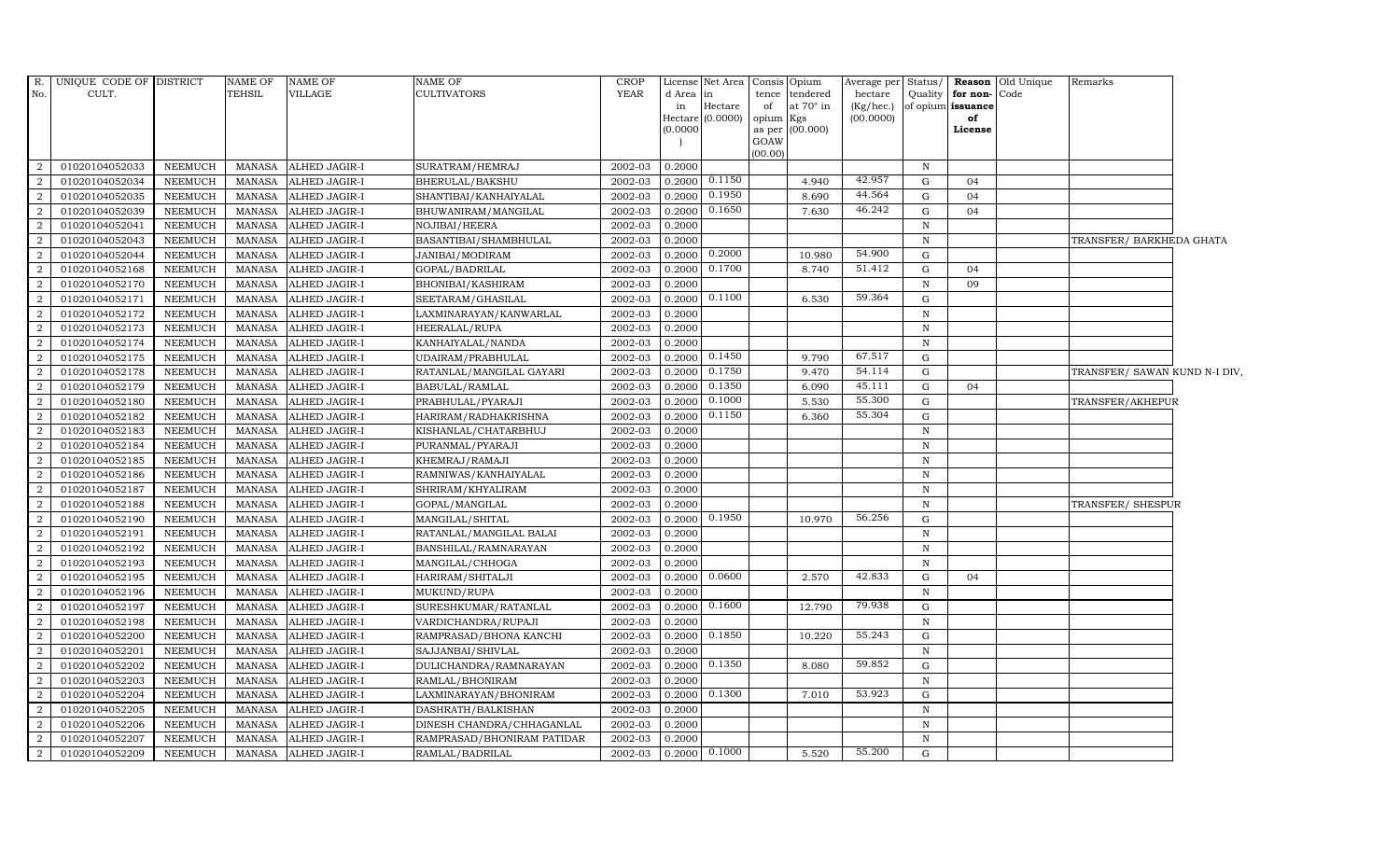| R.<br>No.      | UNIQUE CODE OF DISTRICT<br>CULT. |                | NAME OF<br><b>TEHSIL</b> | NAME OF<br>VILLAGE   | <b>NAME OF</b><br><b>CULTIVATORS</b> | <b>CROP</b><br><b>YEAR</b> | d Area<br>in<br>(0.0000) | License Net Area<br>in<br>Hectare<br>Hectare (0.0000) | tence<br>of<br>opium<br>GOAW<br>(00.00) | Consis Opium<br>tendered<br>at 70° in<br>Kgs<br>as per (00.000) | Average per Status/<br>hectare<br>(Kg/hec.)<br>(00.0000) | Quality      | for non-Code<br>of opium issuance<br>of<br>License | <b>Reason</b> Old Unique | Remarks              |
|----------------|----------------------------------|----------------|--------------------------|----------------------|--------------------------------------|----------------------------|--------------------------|-------------------------------------------------------|-----------------------------------------|-----------------------------------------------------------------|----------------------------------------------------------|--------------|----------------------------------------------------|--------------------------|----------------------|
| $\overline{2}$ | 01020104052210                   | <b>NEEMUCH</b> | MANASA                   | <b>ALHED JAGIR-I</b> | PRABHULAL/JAGGA                      | 2002-03                    | 0.2000                   |                                                       |                                         |                                                                 |                                                          | $\mathbb N$  |                                                    |                          |                      |
| $\overline{2}$ | 01020104052212                   | <b>NEEMUCH</b> | <b>MANASA</b>            | <b>ALHED JAGIR-I</b> | OMPRAKASH/BALKISHAN                  | 2002-03                    | 0.2000                   |                                                       |                                         |                                                                 |                                                          | N            |                                                    |                          |                      |
| $\mathcal{D}$  | 01020104052213                   | NEEMUCH        | MANASA                   | ALHED JAGIR-I        | GOMABAI/GIRDHARI                     | 2002-03                    | 0.2000                   |                                                       |                                         |                                                                 |                                                          | N            |                                                    |                          |                      |
|                | 01020104052214                   | <b>NEEMUCH</b> | <b>MANASA</b>            | <b>ALHED JAGIR-I</b> | GHANSHYAM/PANNALAL                   | 2002-03                    | 0.2000                   | 0.1550                                                |                                         | 7.810                                                           | 50.387                                                   | G            | 04                                                 |                          |                      |
| $\overline{2}$ | 01020104052215                   | <b>NEEMUCH</b> | <b>MANASA</b>            | ALHED JAGIR-I        | BADRILAL/KACHRUJI                    | 2002-03                    | 0.2000                   |                                                       |                                         |                                                                 |                                                          | $\, {\bf N}$ |                                                    |                          |                      |
| $\overline{2}$ | 01020104052216                   | <b>NEEMUCH</b> | <b>MANASA</b>            | ALHED JAGIR-I        | SURENDRAKUMAR/DINDAYAL               | 2002-03                    | 0.2000                   | 0.1000                                                |                                         | 5.610                                                           | 56.100                                                   | G            |                                                    |                          |                      |
| $\overline{2}$ | 01020104052217                   | <b>NEEMUCH</b> | MANASA                   | ALHED JAGIR-I        | KHYALIRAM/NAGAJIRAM                  | 2002-03                    | 0.2000                   |                                                       |                                         |                                                                 |                                                          | $\,$ N       |                                                    |                          |                      |
| 2              | 01020104052219                   | <b>NEEMUCH</b> | <b>MANASA</b>            | ALHED JAGIR-I        | DINESH KUMAR/RATANLAL                | 2002-03                    | 0.2000                   | 0.1400                                                |                                         | 2.520                                                           | 18.000                                                   | G            | 04                                                 |                          |                      |
|                | 01020104052221                   | <b>NEEMUCH</b> | <b>MANASA</b>            | ALHED JAGIR-I        | RAMCHANDRA/GHISALAL                  | 2002-03                    | 0.2000                   | 0.0900                                                |                                         | 4.800                                                           | 53.333                                                   | G            |                                                    |                          |                      |
| $\overline{2}$ | 01020104052222                   | <b>NEEMUCH</b> | <b>MANASA</b>            | ALHED JAGIR-I        | DHANRAJ/BHAGATRAM GURJAR             | 2002-03                    | 0.2000                   |                                                       |                                         |                                                                 |                                                          | $\,$ N       |                                                    |                          |                      |
| 2              | 01020104052223                   | NEEMUCH        | <b>MANASA</b>            | ALHED JAGIR-I        | BHONILAL/MANGILAL PATIDAR            | 2002-03                    | 0.2000                   | 0.1600                                                |                                         | 9.260                                                           | 57.875                                                   | G            |                                                    |                          |                      |
| $\overline{2}$ | 01020104052224                   | <b>NEEMUCH</b> | <b>MANASA</b>            | ALHED JAGIR-I        | RAMDHESHYAM/CHATURBHUJ MAI           | 2002-03                    | 0.2000                   | 0.1950                                                |                                         | 11.340                                                          | 58.154                                                   | G            |                                                    |                          |                      |
| $\overline{2}$ | 01020104052225                   | <b>NEEMUCH</b> | <b>MANASA</b>            | <b>ALHED JAGIR-I</b> | POKHARJI/HANSA                       | 2002-03                    | 0.2000                   |                                                       |                                         |                                                                 |                                                          | N            |                                                    |                          |                      |
| $\mathcal{D}$  | 01020104052226                   | <b>NEEMUCH</b> | <b>MANASA</b>            | <b>ALHED JAGIR-I</b> | JANIBAI/PRABHULAL                    | 2002-03                    | 0.2000                   | 0.1450                                                |                                         | 2.550                                                           | 17.586                                                   | G            | 04                                                 |                          |                      |
| 2              | 01020104052227                   | <b>NEEMUCH</b> | MANASA                   | <b>ALHED JAGIR-I</b> | DINDAYAL/HARIVALLABH                 | 2002-03                    | 0.2000                   | 0.1350                                                |                                         | 7.850                                                           | 58.148                                                   | G            |                                                    |                          |                      |
| $\overline{2}$ | 01020104052228                   | <b>NEEMUCH</b> | <b>MANASA</b>            | ALHED JAGIR-I        | KANWARLAL/MANGILAL                   | 2002-03                    | 0.2000                   |                                                       |                                         |                                                                 |                                                          | N            |                                                    |                          |                      |
| $\overline{2}$ | 01020104052229                   | <b>NEEMUCH</b> | <b>MANASA</b>            | <b>ALHED JAGIR-I</b> | HARIRAM/KISHORE NAGDA                | 2002-03                    | 0.2000                   |                                                       |                                         |                                                                 |                                                          | N            |                                                    |                          | TRANSFER/ BAWADA     |
| 2              | 01020104052230                   | <b>NEEMUCH</b> | <b>MANASA</b>            | <b>ALHED JAGIR-I</b> | AMBARAM/RAMCHANDRA                   | 2002-03                    | 0.2000                   |                                                       |                                         |                                                                 |                                                          | $\,$ N       |                                                    |                          |                      |
| $\mathcal{D}$  | 01020104052231                   | <b>NEEMUCH</b> | <b>MANASA</b>            | ALHED JAGIR-I        | LALURAM/MODIRAM                      | 2002-03                    | 0.2000                   | 0.1100                                                |                                         | 5.930                                                           | 53.909                                                   | G            |                                                    |                          |                      |
| $\overline{2}$ | 01020104052232                   | <b>NEEMUCH</b> | <b>MANASA</b>            | ALHED JAGIR-I        | TULSIRAM/MODIRAM                     | 2002-03                    | 0.2000                   | 0.2050                                                |                                         | 11.120                                                          | 54.244                                                   | G            |                                                    |                          |                      |
| 2              | 01020104052234                   | <b>NEEMUCH</b> | <b>MANASA</b>            | <b>ALHED JAGIR-I</b> | <b>GITA BAI/ BANSHILAL</b>           | 2002-03                    | 0.2000                   |                                                       |                                         |                                                                 |                                                          | $\,$ N       |                                                    |                          |                      |
| $\overline{2}$ | 01020104052237                   | <b>NEEMUCH</b> | <b>MANASA</b>            | ALHED JAGIR-I        | CHANDRASHEKHAR/KACHRULAL NA          | 2002-03                    | 0.2000                   |                                                       |                                         |                                                                 |                                                          | N            |                                                    |                          | TRANSFER/KHANKHEDI   |
| $\overline{2}$ | 01020104052238                   | <b>NEEMUCH</b> | <b>MANASA</b>            | ALHED JAGIR-I        | JAGDISH CHANDRA/KANHAIYALAL          | 2002-03                    | 0.2000                   |                                                       |                                         |                                                                 |                                                          | N            |                                                    |                          |                      |
| $\overline{2}$ | 01020104052239                   | <b>NEEMUCH</b> | <b>MANASA</b>            | ALHED JAGIR-I        | SHANTILAL/PRABHULAL                  | 2002-03                    | 0.2000                   |                                                       |                                         |                                                                 |                                                          | $\,$ N       |                                                    |                          |                      |
| $\overline{2}$ | 01020104052240                   | <b>NEEMUCH</b> | <b>MANASA</b>            | ALHED JAGIR-I        | BALAKRAM/BHONIRAM                    | 2002-03                    | 0.2000                   |                                                       |                                         |                                                                 |                                                          | N            |                                                    |                          |                      |
| 2              | 01020104052242                   | <b>NEEMUCH</b> | <b>MANASA</b>            | <b>ALHED JAGIR-I</b> | BHONIRAM/RATANLAL                    | 2002-03                    | 0.2000                   |                                                       |                                         |                                                                 |                                                          | N            |                                                    |                          |                      |
| 2              | 01020104052243                   | <b>NEEMUCH</b> | <b>MANASA</b>            | ALHED JAGIR-I        | SHIVNARAYAN/BALKISHAN                | 2002-03                    | 0.2000                   |                                                       |                                         |                                                                 |                                                          | $\mathbf{F}$ |                                                    |                          |                      |
| 2              | 01020104052245                   | <b>NEEMUCH</b> | <b>MANASA</b>            | ALHED JAGIR-I        | MOHANLAL/PRABHULAL                   | 2002-03                    | 0.2000                   |                                                       |                                         |                                                                 |                                                          | N            |                                                    |                          |                      |
|                | 01020104004002                   | <b>NEEMUCH</b> | <b>MANASA</b>            | <b>AKHEPUR</b>       | MANGIBAI BHAGIRATH                   | 2002-03                    | 0.2000                   | 0.1000                                                |                                         | 5.280                                                           | 52.800                                                   | G            |                                                    |                          | NAME CHANGE          |
|                | 01020104004004                   | <b>NEEMUCH</b> | <b>MANASA</b>            | <b>AKHEPUR</b>       | RAMVILAS/DEVA                        | 2002-03                    | 0.2000                   |                                                       |                                         |                                                                 |                                                          | $\mathbf F$  |                                                    |                          |                      |
|                | 01020104004040                   | <b>NEEMUCH</b> | <b>MANASA</b>            | <b>AKHEPUR</b>       | RODILAL/POKHAR                       | 2002-03                    | 0.2000                   | 0.2050                                                |                                         | 10.980                                                          | 53.561                                                   | G            |                                                    |                          | TRANSFER/BHATKHED-II |
|                | 01020104004012                   | <b>NEEMUCH</b> | <b>MANASA</b>            | <b>AKHEPUR</b>       | <b>GITA BAI/RATANLAL</b>             | 2002-03                    | 0.2000                   | 0.1000                                                |                                         | 4.980                                                           | 49.800                                                   | G            | 04                                                 |                          |                      |
|                | 01020104004013                   | <b>NEEMUCH</b> | <b>MANASA</b>            | <b>AKHEPUR</b>       | MOHANLAL/RADHAKISAN                  | 2002-03                    | 0.2000                   | 0.1000                                                |                                         | 6.250                                                           | 62.500                                                   | G            |                                                    |                          |                      |
|                | 01020104004016                   | <b>NEEMUCH</b> | <b>MANASA</b>            | <b>AKHEPUR</b>       | LAXMAN/KACHRU                        | 2002-03                    | 0.2000                   | 0.0950                                                |                                         | 5.560                                                           | 58.526                                                   | G            |                                                    |                          |                      |
|                | 01020104004017                   | <b>NEEMUCH</b> | <b>MANASA</b>            | <b>AKHEPUR</b>       | JAGDISH/PURALAL                      | 2002-03                    | 0.2000                   | 0.1000                                                |                                         | 5.480                                                           | 54.800                                                   | G            |                                                    |                          |                      |
|                | 01020104004018                   | <b>NEEMUCH</b> | MANASA                   | <b>AKHEPUR</b>       | PRAKASH/MADHOLAL                     | 2002-03                    | 0.2000                   | 0.2050                                                |                                         | 11.870                                                          | 57.902                                                   | G            |                                                    |                          |                      |
|                | 01020104004024                   | <b>NEEMUCH</b> | <b>MANASA</b>            | <b>AKHEPUR</b>       | SHYAMLAL/PURALAL                     | 2002-03                    | 0.2000                   | 0.1950                                                |                                         | 10.580                                                          | 54.256                                                   | G            |                                                    |                          |                      |
|                | 01020104004027                   | NEEMUCH        | <b>MANASA</b>            | <b>AKHEPUR</b>       | HEERALAL/RUPA                        | 2002-03                    | 0.2000                   | 0.0900                                                |                                         | 5.160                                                           | 57.333                                                   | G            |                                                    |                          |                      |
|                | 01020104004030                   | <b>NEEMUCH</b> | <b>MANASA</b>            | <b>AKHEPUR</b>       | GOPAL/BALURAM                        | 2002-03                    | 0.2000                   |                                                       |                                         |                                                                 |                                                          | N            |                                                    |                          |                      |
|                | 01020104004037                   | <b>NEEMUCH</b> | <b>MANASA</b>            | <b>AKHEPUR</b>       | KANHAIYALAL/KANWARLAL                | 2002-03                    | 0.2000                   | 0.1650                                                |                                         | 9.940                                                           | 60.242                                                   | G            |                                                    |                          |                      |
|                | 01020104004039                   | <b>NEEMUCH</b> | MANASA                   | <b>AKHEPUR</b>       | KAWARLAL/ MANGILAL                   | 2002-03                    | 0.2000                   | 0.1000                                                |                                         | 5.740                                                           | 57.400                                                   | G            |                                                    |                          |                      |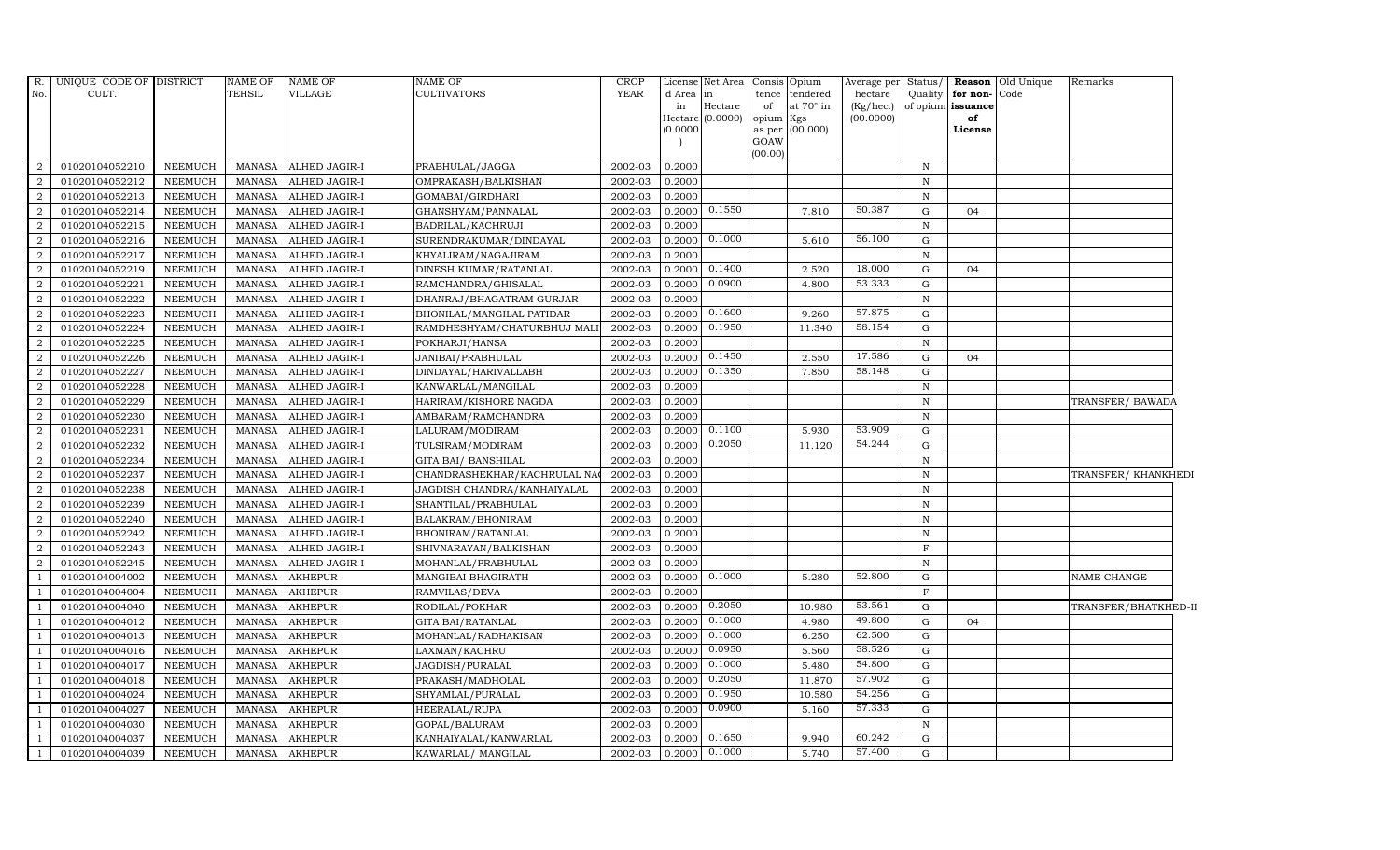| R.<br>No.     | UNIQUE CODE OF DISTRICT<br>CULT. |                | <b>NAME OF</b><br><b>TEHSIL</b> | <b>NAME OF</b><br><b>VILLAGE</b> | <b>NAME OF</b><br>CULTIVATORS | <b>CROP</b><br><b>YEAR</b> | d Area in<br>in<br>(0.0000) | License Net Area<br>$\rm{Hectare}$<br>Hectare (0.0000) | Consis<br>tence<br>of<br>opium<br>as per<br>GOAW | Opium<br>tendered<br>at $70^\circ$ in<br>Kgs<br>(00.000) | Average per<br>hectare<br>(Kg/hec.)<br>(00.0000) | Status/<br>Quality | for non-Code<br>of opium issuance<br>of<br>License | Reason Old Unique | Remarks                           |
|---------------|----------------------------------|----------------|---------------------------------|----------------------------------|-------------------------------|----------------------------|-----------------------------|--------------------------------------------------------|--------------------------------------------------|----------------------------------------------------------|--------------------------------------------------|--------------------|----------------------------------------------------|-------------------|-----------------------------------|
|               |                                  |                |                                 |                                  |                               |                            |                             |                                                        | (00.00)                                          |                                                          |                                                  |                    |                                                    |                   |                                   |
|               | 01020104004041                   | <b>NEEMUCH</b> | MANASA                          | <b>AKHEPUR</b>                   | BHARATRAM/BHAGIRATH           | 2002-03                    | 0.2000                      |                                                        |                                                  |                                                          |                                                  | N                  |                                                    |                   |                                   |
|               | 01020104004042                   | <b>NEEMUCH</b> | <b>MANASA</b>                   | <b>AKHEPUR</b>                   | PATASIBAI/BADRILAL            | 2002-03                    | 0.2000                      | 0.1100                                                 |                                                  | 6.630                                                    | 60.273                                           | $\mathbf G$        |                                                    |                   |                                   |
|               | 01020104004019                   | <b>NEEMUCH</b> | <b>MANASA</b>                   | <b>AKHEPUR</b>                   | GANGARAM/DHANRAJ              | 2002-03                    | 0.2000                      | 0.1600                                                 |                                                  | 8.900                                                    | 55.625                                           | $\mathbf G$        |                                                    |                   |                                   |
|               | 01020104004008                   | <b>NEEMUCH</b> | <b>MANASA</b>                   | <b>AKHEPUR</b>                   | JAGDISH/JAYNARAYAN            | 2002-03                    | 0.2000                      | 0.1000                                                 |                                                  | 5.310                                                    | 53.100                                           | G                  |                                                    |                   |                                   |
|               | 01020104004029                   | <b>NEEMUCH</b> | <b>MANASA</b>                   | <b>AKHEPUR</b>                   | LAXMAN/MANGILAL               | 2002-03                    | 0.2000                      | 0.0950                                                 |                                                  | 5.460                                                    | 57.474                                           | $\mathbf G$        |                                                    |                   |                                   |
|               | 01020104004044                   | NEEMUCH        | <b>MANASA</b>                   | <b>AKHEPUR</b>                   | RADHAKISHAN/CHHAGANLAL        | 2002-03                    | 0.2000                      | 0.1350                                                 |                                                  | 7.660                                                    | 56.741                                           | ${\bf G}$          |                                                    |                   | 0102010402802TRANSFER/BHATKHED-II |
|               | 01020104004045                   | <b>NEEMUCH</b> | <b>MANASA</b>                   | <b>AKHEPUR</b>                   | UDAIRAM/BHERU                 | 2002-03                    | 0.2000                      | 0.1000                                                 |                                                  | 5.660                                                    | 56.600                                           | ${\rm G}$          |                                                    |                   | 0102010402817TRANSFER/BHATKHED-II |
| 3             | 01020104088002                   | <b>NEEMUCH</b> | <b>MANASA</b>                   | <b>ACHALPURA</b>                 | BHERULAL/NARAYAN              | 2002-03                    | 0.2000                      |                                                        |                                                  |                                                          |                                                  | $\mathbf N$        |                                                    |                   | TRANSFER/KHEDA MODI               |
|               | 01020104088003                   | <b>NEEMUCH</b> | <b>MANASA</b>                   | <b>ACHALPURA</b>                 | BHONIRAM/SHOBARAM             | 2002-03                    | 0.2000                      | 0.1100                                                 |                                                  | 5.400                                                    | 49.091                                           | G                  | 04                                                 |                   |                                   |
| 3             | 01020104088004                   | <b>NEEMUCH</b> | <b>MANASA</b>                   | <b>ACHALPURA</b>                 | KELASH/SHANKAR GIR            | 2002-03                    | 0.2000                      | 0.1100                                                 |                                                  | 5.250                                                    | 47.727                                           | $\mathbf G$        | 04                                                 |                   |                                   |
| 3             | 01020104088005                   | <b>NEEMUCH</b> | <b>MANASA</b>                   | <b>ACHALPURA</b>                 | MANGU GIR/BHERU GIR           | 2002-03                    | 0.2000                      |                                                        |                                                  |                                                          |                                                  | $\, {\rm N}$       |                                                    |                   | TRANSFER/AKODARA MDS              |
| 3             | 01020104088007                   | <b>NEEMUCH</b> | <b>MANASA</b>                   | <b>ACHALPURA</b>                 | BHAVARLAL/PYARCHAND           | 2002-03                    | 0.2000                      | 0.1000                                                 |                                                  | 4.500                                                    | 45.000                                           | ${\rm G}$          | 04                                                 |                   |                                   |
| 3             | 01020104088008                   | <b>NEEMUCH</b> | MANASA                          | <b>ACHALPURA</b>                 | BANSHILAL/KALU RAM            | 2002-03                    | 0.2000                      |                                                        |                                                  |                                                          |                                                  | $\, {\rm N}$       |                                                    |                   | TRANSFER/GAFARDA                  |
| 3             | 01020104088009                   | <b>NEEMUCH</b> | <b>MANASA</b>                   | <b>ACHALPURA</b>                 | VARDICHAND/GOUTM              | 2002-03                    | 0.2000                      |                                                        |                                                  |                                                          |                                                  | $\mathbf N$        |                                                    |                   | TRANSFER/KANJARDA                 |
| 3             | 01020104088010                   | NEEMUCH        | <b>MANASA</b>                   | <b>ACHALPURA</b>                 | BHAGIRATH/GOUTAM              | 2002-03                    | 0.2000                      |                                                        |                                                  |                                                          |                                                  | $\, {\rm N}$       |                                                    |                   |                                   |
| 3             | 01020104088013                   | <b>NEEMUCH</b> | <b>MANASA</b>                   | <b>ACHALPURA</b>                 | NIRMAL KUMAR/KANHYALAL        | 2002-03                    | 0.2000                      |                                                        |                                                  |                                                          |                                                  | $\mathbf N$        |                                                    |                   | TRANSFER/KANJARDA                 |
| 3             | 01020104088014                   | <b>NEEMUCH</b> | <b>MANASA</b>                   | <b>ACHALPURA</b>                 | KISHOR/KELASH                 | 2002-03                    | 0.2000                      | 0.1050                                                 |                                                  | 4.800                                                    | 45.714                                           | $\mathbf G$        | 04                                                 |                   |                                   |
| 3             | 01020104088015                   | <b>NEEMUCH</b> | <b>MANASA</b>                   | <b>ACHALPURA</b>                 | RAMNIVAS/DALURAM              | 2002-03                    | 0.2000                      |                                                        |                                                  |                                                          |                                                  | $\mathbf N$        |                                                    |                   | TRANSFER/KANJARDA                 |
| 3             | 01020104088016                   | <b>NEEMUCH</b> | <b>MANASA</b>                   | <b>ACHALPURA</b>                 | RADHABAI/GOPAL                | 2002-03                    | 0.2000                      | 0.0500                                                 |                                                  | 3.320                                                    | 66.400                                           | $\mathbf G$        |                                                    |                   | TRANSFER/KANJARDA-II              |
| 3             | 01020104088017                   | <b>NEEMUCH</b> | <b>MANASA</b>                   | <b>ACHALPURA</b>                 | SATYANARAYN/BAPULAL           | 2002-03                    | 0.2000                      |                                                        |                                                  |                                                          |                                                  | $\, {\rm N}$       |                                                    |                   | TRANSFER/KHEDA MODI               |
| 3             | 01020104088018                   | NEEMUCH        | <b>MANASA</b>                   | <b>ACHALPURA</b>                 | RAMKISHAN/BHAVARLAL           | 2002-03                    | 0.2000                      |                                                        |                                                  |                                                          |                                                  | $\mathbf N$        |                                                    |                   | TRANSFER/KANJARDA-II              |
| 3             | 01020104088020                   | <b>NEEMUCH</b> | <b>MANASA</b>                   | <b>ACHALPURA</b>                 | SHAMBULAL/BHAVARLAL           | 2002-03                    | 0.2000                      |                                                        |                                                  |                                                          |                                                  | $\, {\rm N}$       |                                                    |                   | TRANSFER/KANJARDA                 |
| 3             | 01020104088021                   | <b>NEEMUCH</b> | <b>MANASA</b>                   | <b>ACHALPURA</b>                 | BASANTILAL/BHAWARLAL          | 2002-03                    | 0.2000                      |                                                        |                                                  |                                                          |                                                  | $\, {\rm N}$       |                                                    |                   | TRANSFER/KANJARDA                 |
| $\mathcal{A}$ | 01020104088023                   | <b>NEEMUCH</b> | <b>MANASA</b>                   | <b>ACHALPURA</b>                 | BANSHILAL/NANURAM             | 2002-03                    | 0.2000                      |                                                        |                                                  |                                                          |                                                  | $\mathbf N$        |                                                    |                   | TRANSFER/KHEDALI                  |
| 3             | 01020104088024                   | <b>NEEMUCH</b> | <b>MANASA</b>                   | <b>ACHALPURA</b>                 | KISHANLAL/LAXMICHAND          | 2002-03                    | 0.2000                      |                                                        |                                                  |                                                          |                                                  | $\mathbf N$        |                                                    |                   | TRANSFER/KANJARDA                 |
| 3             | 01020104088029                   | NEEMUCH        | <b>MANASA</b>                   | <b>ACHALPURA</b>                 | BHAVARLAL/KAVARLAL            | 2002-03                    | 0.2000                      | 0.0350                                                 |                                                  | 1.730                                                    | 49.429                                           | $\mathbf G$        | 04                                                 |                   |                                   |
| 3             | 01020104088030                   | <b>NEEMUCH</b> | <b>MANASA</b>                   | <b>ACHALPURA</b>                 | GHISALAL/NARAYAN              | 2002-03                    | 0.2000                      |                                                        |                                                  |                                                          |                                                  | $\, {\rm N}$       |                                                    |                   | TRANSFER/KANJARDA                 |
| 3             | 01020104088031                   | <b>NEEMUCH</b> | <b>MANASA</b>                   | <b>ACHALPURA</b>                 | SURAJMAL/HIRALAL              | 2002-03                    | 0.2000                      | 0.1000                                                 |                                                  | 5.700                                                    | 57.000                                           | $\mathbf G$        |                                                    |                   | TRANSFER/KANJARDA II              |
| 3             | 01020104088032                   | <b>NEEMUCH</b> | <b>MANASA</b>                   | <b>ACHALPURA</b>                 | DASHRATH/MOHANLAL             | 2002-03                    | 0.2000                      |                                                        |                                                  |                                                          |                                                  | $\mathbf N$        |                                                    |                   |                                   |
|               | 01020104088036                   | <b>NEEMUCH</b> | <b>MANASA</b>                   | <b>ACHALPURA</b>                 | DALURAM/JHUPAD                | 2002-03                    | 0.2000                      | 0.1000                                                 |                                                  | 4.000                                                    | 40.000                                           | G                  | 04                                                 |                   |                                   |
| 3             | 01020104088037                   | <b>NEEMUCH</b> | <b>MANASA</b>                   | <b>ACHALPURA</b>                 | KANHYALAL/MOHANLAL            | 2002-03                    | 0.2000                      | 0.1350                                                 |                                                  | 6.830                                                    | 50.593                                           | $\mathbf G$        | 04                                                 |                   |                                   |
| 3             | 01020104088038                   | <b>NEEMUCH</b> | <b>MANASA</b>                   | <b>ACHALPURA</b>                 | RAMESH/SHRIRAM                | 2002-03                    | 0.2000                      | 0.0950                                                 |                                                  | 4.360                                                    | 45.895                                           | $\mathbf G$        | 04                                                 |                   |                                   |
| 3             | 01020104088039                   | <b>NEEMUCH</b> | <b>MANASA</b>                   | <b>ACHALPURA</b>                 | GHANSHYAM/RAMCHANDRA          | 2002-03                    | 0.2000                      | 0.0900                                                 |                                                  | 4.860                                                    | 54.000                                           | G                  |                                                    |                   | TRANSFER/KANJARDA                 |
| 3             | 01020104088040                   | <b>NEEMUCH</b> | <b>MANASA</b>                   | <b>ACHALPURA</b>                 | SHANTILAL/HIRALAL             | 2002-03                    | 0.2000                      | 0.1450                                                 |                                                  | 6.120                                                    | 42.207                                           | $\mathbf G$        | 04                                                 |                   |                                   |
| 3             | 01020104088041                   | <b>NEEMUCH</b> | <b>MANASA</b>                   | <b>ACHALPURA</b>                 | KISHANLALA/HIRALAL            | 2002-03                    | 0.2000                      |                                                        |                                                  |                                                          |                                                  | $\, {\rm N}$       |                                                    |                   | TRANSFER/ GAFARDA                 |
| 3             | 01020104088042                   | <b>NEEMUCH</b> | <b>MANASA</b>                   | <b>ACHALPURA</b>                 | KANWARLAL/GOBARLAL            | 2002-03                    | 0.2000                      |                                                        |                                                  |                                                          |                                                  | $\, {\rm N}$       |                                                    |                   | TRANSFER/KANJARDA                 |
| 3             | 01020104088043                   | <b>NEEMUCH</b> | <b>MANASA</b>                   | <b>ACHALPURA</b>                 | GANGABAI/NANURAM              | 2002-03                    | 0.2000                      |                                                        |                                                  |                                                          |                                                  | $\mathbf N$        |                                                    |                   | TRANSFER/KANJARDA                 |
| 3             | 01020104088046                   | NEEMUCH        | <b>MANASA</b>                   | <b>ACHALPURA</b>                 | NARAYAN BHERA                 | 2002-03                    | 0.2000                      |                                                        |                                                  |                                                          |                                                  | $\, {\rm N}$       |                                                    |                   | TRANSFER/CHAPLANA                 |
| 3             | 01020104088047                   | <b>NEEMUCH</b> | <b>MANASA</b>                   | <b>ACHALPURA</b>                 | RUGHNATH/PRATAP               | 2002-03                    | 0.2000                      | 0.1200                                                 |                                                  | 4.880                                                    | 40.667                                           | ${\rm G}$          | 04                                                 |                   |                                   |
| 3             | 01020104088048                   | <b>NEEMUCH</b> | <b>MANASA</b>                   | <b>ACHALPURA</b>                 | KHEMRAJ/MULCHAND              | 2002-03                    | 0.2000                      | 0.0800                                                 |                                                  | 4.510                                                    | 56.375                                           | $\mathbf G$        |                                                    |                   | TRANSFER/KANJARDA-II              |
| 3             | 01020104088049                   | NEEMUCH        | MANASA                          | <b>ACHALPURA</b>                 | RAMCHANDRA/MAGNA              | 2002-03                    | 0.2000                      |                                                        |                                                  |                                                          |                                                  | $\mathbf N$        |                                                    |                   | TRANSFER/KHEDA MODI               |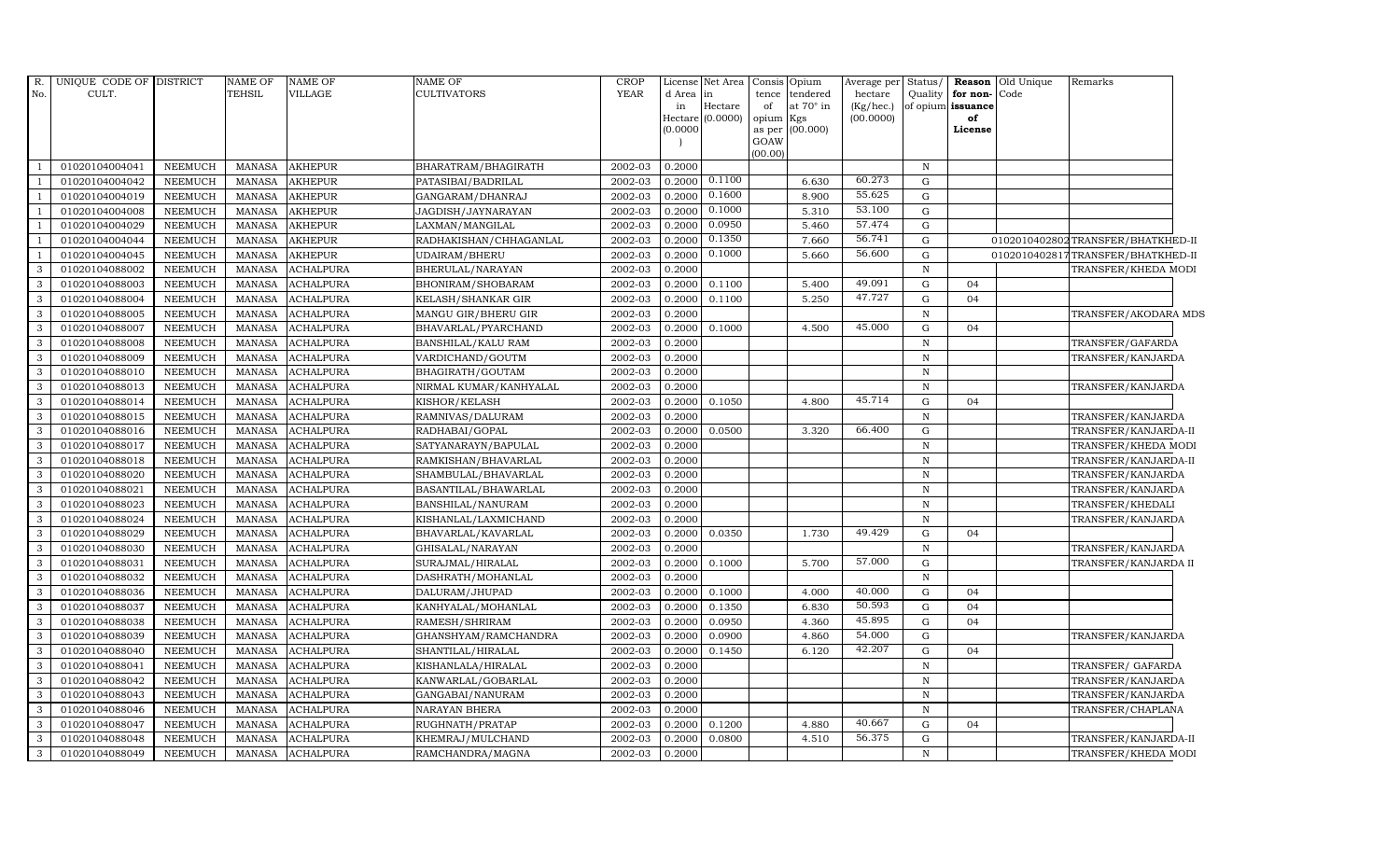| R.             | UNIQUE CODE OF DISTRICT |                | <b>NAME OF</b> | <b>NAME OF</b>       | <b>NAME OF</b>       | CROP        | License  | Net Area              | Consis         | Opium     | Average per  | Status/      |                   | Reason Old Unique | Remarks                 |
|----------------|-------------------------|----------------|----------------|----------------------|----------------------|-------------|----------|-----------------------|----------------|-----------|--------------|--------------|-------------------|-------------------|-------------------------|
| No.            | CULT.                   |                | <b>TEHSIL</b>  | VILLAGE              | <b>CULTIVATORS</b>   | <b>YEAR</b> | d Area   | in                    | tence          | tendered  | hectare      | Quality      | for non-Code      |                   |                         |
|                |                         |                |                |                      |                      |             | in       | Hectare               | of             | at 70° in | $(Kg/$ hec.) |              | of opium issuance |                   |                         |
|                |                         |                |                |                      |                      |             |          | Hectare (0.0000)      | opium          | Kgs       | (00.0000)    |              | of                |                   |                         |
|                |                         |                |                |                      |                      |             | (0.0000) |                       | as per<br>GOAW | (00.000)  |              |              | License           |                   |                         |
|                |                         |                |                |                      |                      |             |          |                       | (00.00)        |           |              |              |                   |                   |                         |
| 3              | 01020104088051          | <b>NEEMUCH</b> | MANASA         | <b>ACHALPURA</b>     | NARAYAN/NATHU        | 2002-03     | 0.2000   | 0.0800                |                | 4.420     | 55.250       | G            |                   |                   | TRANSFER/ KANJARDA      |
| 3              | 01020104088052          | <b>NEEMUCH</b> | <b>MANASA</b>  | <b>ACHALPURA</b>     | CHUNNILAL/NANURAM    | 2002-03     | 0.2000   |                       |                |           |              | $\mathbf N$  |                   |                   | TRANSFER/ KANJARDA      |
| 3              | 01020104088053          | <b>NEEMUCH</b> | <b>MANASA</b>  | <b>ACHALPURA</b>     | NARAYAN/NANDA        | 2002-03     | 0.2000   |                       |                |           |              | $\mathbb N$  |                   |                   | TRANSFER/CHOKADI        |
| 3              | 01020104088054          | <b>NEEMUCH</b> | <b>MANASA</b>  | <b>ACHALPURA</b>     | BHAGIRATH/MODA       | 2002-03     | 0.2000   |                       |                |           |              | $\, {\rm N}$ |                   |                   | TRANSFER/NARAYAN PETH   |
| 3              | 01020104088055          | <b>NEEMUCH</b> | <b>MANASA</b>  | <b>ACHALPURA</b>     | DHANGIR/BHERUGIR     | 2002-03     | 0.2000   |                       |                |           |              | $\, {\bf N}$ |                   |                   | TRANSFER/KANJARDA       |
| 3              | 01020104088058          | <b>NEEMUCH</b> | <b>MANASA</b>  | ACHALPURA            | HIRABAI/DHANRAJ      | 2002-03     | 0.2000   |                       |                |           |              | N            |                   |                   | TRANSFER/KANJARDA       |
| 3              | 01020104088059          | NEEMUCH        | <b>MANASA</b>  | <b>ACHALPURA</b>     | GHISALAL/SITARAM     | 2002-03     | 0.2000   |                       |                |           |              | $\, {\bf N}$ |                   |                   | TRANSFER/KHEDALI        |
| 3              | 01020104088061          | <b>NEEMUCH</b> | <b>MANASA</b>  | <b>ACHALPURA</b>     | CHAGANLAL/NATHUJI    | 2002-03     | 0.2000   | 0.0750                |                | 3.050     | 40.667       | G            | 04                |                   |                         |
| 3              | 01020104088062          | <b>NEEMUCH</b> | <b>MANASA</b>  | <b>ACHALPURA</b>     | KACHRUGIR/MANGU GIR  | 2002-03     | 0.2000   |                       |                |           |              | $\mathbf N$  |                   |                   | TRANSFER/KANJARDA       |
| 3              | 01020104088063          | NEEMUCH        | <b>MANASA</b>  | ACHALPURA            | RAMLAL/NANDA JI      | 2002-03     | 0.2000   | 0.0950                |                | 4.480     | 47.158       | ${\rm G}$    | 04                |                   |                         |
| 3              | 01020104088064          | <b>NEEMUCH</b> | <b>MANASA</b>  | <b>ACHALPURA</b>     | BHAVARLAL/BURAJI     | 2002-03     | 0.2000   |                       |                |           |              | $\mathbb N$  |                   |                   | TRANSFER/KHEDALI        |
| 3              | 01020104088065          | <b>NEEMUCH</b> | <b>MANASA</b>  | <b>ACHALPURA</b>     | RATANLAL/BHONAJI     | 2002-03     | 0.2000   |                       |                |           |              | $\, {\bf N}$ |                   |                   | TRANSFER/KANJARDA       |
| 3              | 01020104088067          | <b>NEEMUCH</b> | <b>MANASA</b>  | <b>ACHALPURA</b>     | RUGHNATH GIR/HARIGIR | 2002-03     | 0.2000   | 0.0800                |                | 4.060     | 50.750       | G            | 04                |                   |                         |
| 3              | 01020104088070          | <b>NEEMUCH</b> | <b>MANASA</b>  | <b>ACHALPURA</b>     | SITARAM/RAMAJI       | 2002-03     | 0.2000   | 0.0750                |                | 4.370     | 58.267       | ${\rm G}$    |                   |                   | TRANSFER/KANJARDA II    |
| 3              | 01020104088071          | <b>NEEMUCH</b> | <b>MANASA</b>  | <b>ACHALPURA</b>     | DEVILAL/RAMKISHAN    | 2002-03     | 0.2000   | 0.0700                |                | 3.560     | 50.857       | ${\rm G}$    | 04                |                   |                         |
| 3              | 01020104088057          | <b>NEEMUCH</b> | <b>MANASA</b>  | <b>ACHALPURA</b>     | SUNDARLAL/MULCHAND   | 2002-03     | 0.2000   |                       |                |           |              | $\mathbb N$  |                   |                   | TRANSFER/KANJARDA       |
| 3              | 01020104088074          | <b>NEEMUCH</b> | <b>MANASA</b>  | <b>ACHALPURA</b>     | KANHYALAL/NANURAM    | 2002-03     | 0.2000   |                       |                |           |              | $\, {\bf N}$ |                   |                   | TRANSFER/DHAKNI         |
| 3              | 01020104088075          | <b>NEEMUCH</b> | <b>MANASA</b>  | <b>ACHALPURA</b>     | BANSHILAL/ONKARLAL   | 2002-03     | 0.2000   | 0.1050                |                | 6.360     | 60.571       | G            |                   |                   | TRANSFER/KANJARDA       |
| 3              | 01020104098002          | <b>NEEMUCH</b> | <b>MANASA</b>  | <b>ABAKHEDI</b>      | <b>BHERU/KALU</b>    | 2002-03     | 0.2000   |                       |                |           |              | $\mathbf N$  |                   |                   |                         |
| 3              | 01020104098003          | <b>NEEMUCH</b> | <b>MANASA</b>  | ABAKHEDI             | MOHANLAL/HIRA        | 2002-03     | 0.2000   | 0.0850                |                | 5.240     | 61.647       | ${\rm G}$    |                   |                   |                         |
| 3              | 01020104098004          | <b>NEEMUCH</b> | <b>MANASA</b>  | <b>ABAKHEDI</b>      | DHAPUBAI/GHISALAL    | 2002-03     | 0.2000   | 0.0900                |                | 5.400     | 60.000       | G            |                   |                   |                         |
| 3              | 01020104098007          | <b>NEEMUCH</b> | <b>MANASA</b>  | <b>ABAKHEDI</b>      | JANKILAL/BHERULAL    | 2002-03     | 0.2000   |                       |                |           |              | $\, {\bf N}$ |                   |                   |                         |
| 3              | 01020104098009          | <b>NEEMUCH</b> | <b>MANASA</b>  | <b>ABAKHEDI</b>      | RAMPRASAD/KHUBCHAND  | 2002-03     | 0.2000   |                       |                |           |              | $\mathbf N$  |                   |                   |                         |
| 3              | 01020104098010          | <b>NEEMUCH</b> | <b>MANASA</b>  | ABAKHEDI             | MURLI/MADHO          | 2002-03     | 0.2000   |                       |                |           |              | $\mathbf N$  |                   |                   |                         |
|                | 01020104098011          | <b>NEEMUCH</b> | <b>MANASA</b>  | ABAKHEDI             | RAMLAL/BHONAJI       | 2002-03     | 0.2000   |                       |                |           |              | $\, {\rm N}$ |                   |                   |                         |
| 3              | 01020104098012          | <b>NEEMUCH</b> | <b>MANASA</b>  | <b>ABAKHEDI</b>      | BHERULAL/HIRA        | 2002-03     | 0.2000   | 0.1400                |                | 8.730     | 62.357       | G            |                   |                   |                         |
| 3              | 01020104098013          | <b>NEEMUCH</b> | <b>MANASA</b>  | <b>ABAKHEDI</b>      | TULSABAI/PEMA        | 2002-03     | 0.2000   |                       |                |           |              | $\, {\bf N}$ |                   |                   | NAMECHANGE              |
| 3              | 01020104098014          | <b>NEEMUCH</b> | <b>MANASA</b>  | <b>ABAKHEDI</b>      | RANGLAL/GENDMAL      | 2002-03     | 0.2000   |                       |                |           |              | N            |                   |                   | TRANSFER/ANTRIBUJURG    |
| $\overline{4}$ | 01020104109001          | <b>NEEMUCH</b> | <b>MANASA</b>  | UDAKHEDA             | DURGASHANKAR/MOTILAL | 2002-03     | 0.2000   | 0.2100                |                | 12.530    | 59.667       | G            |                   |                   |                         |
|                | 01020104109002          | <b>NEEMUCH</b> | <b>MANASA</b>  | <b>UDAKHEDA</b>      | SHAMBHUDAYAL/UDAIRAM | 2002-03     | 0.2000   | 0.1100                |                | 7.610     | 69.182       | G            |                   |                   |                         |
| $\overline{4}$ | 01020104109003          | <b>NEEMUCH</b> | <b>MANASA</b>  | UDAKHEDA             | MUNNALAL/HEERA       | 2002-03     | 0.2000   | 0.1000                |                | 7.140     | 71.400       | ${\rm G}$    |                   |                   |                         |
| $\overline{4}$ | 01020104109005          | <b>NEEMUCH</b> | <b>MANASA</b>  | <b>UDAKHEDA</b>      | RADHAKISHAN/GORDHAN  | 2002-03     | 0.2000   | 0.0950                |                | 6.240     | 65.684       | G            |                   |                   |                         |
| $\overline{4}$ | 01020104109006          | <b>NEEMUCH</b> | <b>MANASA</b>  | UDAKHEDA             | KANHAIYALAL/SHANKAR  | 2002-03     | 0.2000   | 0.1000                |                | 5.390     | 53.900       | G            |                   |                   | TRANSFER/ HANUMANTYA    |
| $\overline{A}$ | 01020104109007          | <b>NEEMUCH</b> | <b>MANASA</b>  | UDAKHEDA             | HEERALAL/GORDHAN     | 2002-03     | 0.2000   |                       |                |           |              | $\, {\bf N}$ |                   |                   |                         |
|                | 01020104109010          | <b>NEEMUCH</b> | <b>MANASA</b>  | <b>JDAKHEDA</b>      | AMARIBAI/NANDRAM     | 2002-03     | 0.2000   |                       |                |           |              | $\, {\bf N}$ |                   |                   |                         |
|                | 01020104109011          | <b>NEEMUCH</b> | <b>MANASA</b>  | UDAKHEDA             | MANGIBAI/BOTLAL      | 2002-03     | 0.2000   | 0.2050                |                | 11.480    | 56.000       | ${\rm G}$    |                   |                   |                         |
| $\overline{4}$ | 01020104109012          | <b>NEEMUCH</b> | <b>MANASA</b>  | UDAKHEDA             | JAMNALAL/KASHIRAM    | 2002-03     | 0.2000   |                       |                |           |              | $\rm F$      |                   |                   |                         |
| $\overline{4}$ | 01020104109014          | <b>NEEMUCH</b> | <b>MANASA</b>  | UDAKHEDA             | RAMIBAI/CHUNNILAL    | 2002-03     | 0.2000   |                       |                |           |              | $\,$ N       |                   |                   |                         |
| $\overline{4}$ | 01020104109015          | <b>NEEMUCH</b> | <b>MANASA</b>  | UDAKHEDA             | SHANKARLAL/KISHAN    | 2002-03     | 0.2000   |                       |                |           |              | $\mathbf N$  |                   |                   |                         |
|                | 01020104109016          | <b>NEEMUCH</b> | <b>MANASA</b>  | <b>UDAKHEDA</b>      | DEVILAL/RAMA         | 2002-03     | 0.2000   |                       |                |           |              | $\, {\rm N}$ |                   |                   | TRANSFER/ AMADSHOPURIYA |
| $\overline{4}$ | 01020104274002          | <b>NEEMUCH</b> | <b>MANASA</b>  | <b>SUWASRA KHURD</b> | ONKARLAL/BHANWARLAL  | 2002-03     |          | $0.2000 \quad 0.1400$ |                | 7.620     | 54.429       | $\mathbf G$  |                   |                   |                         |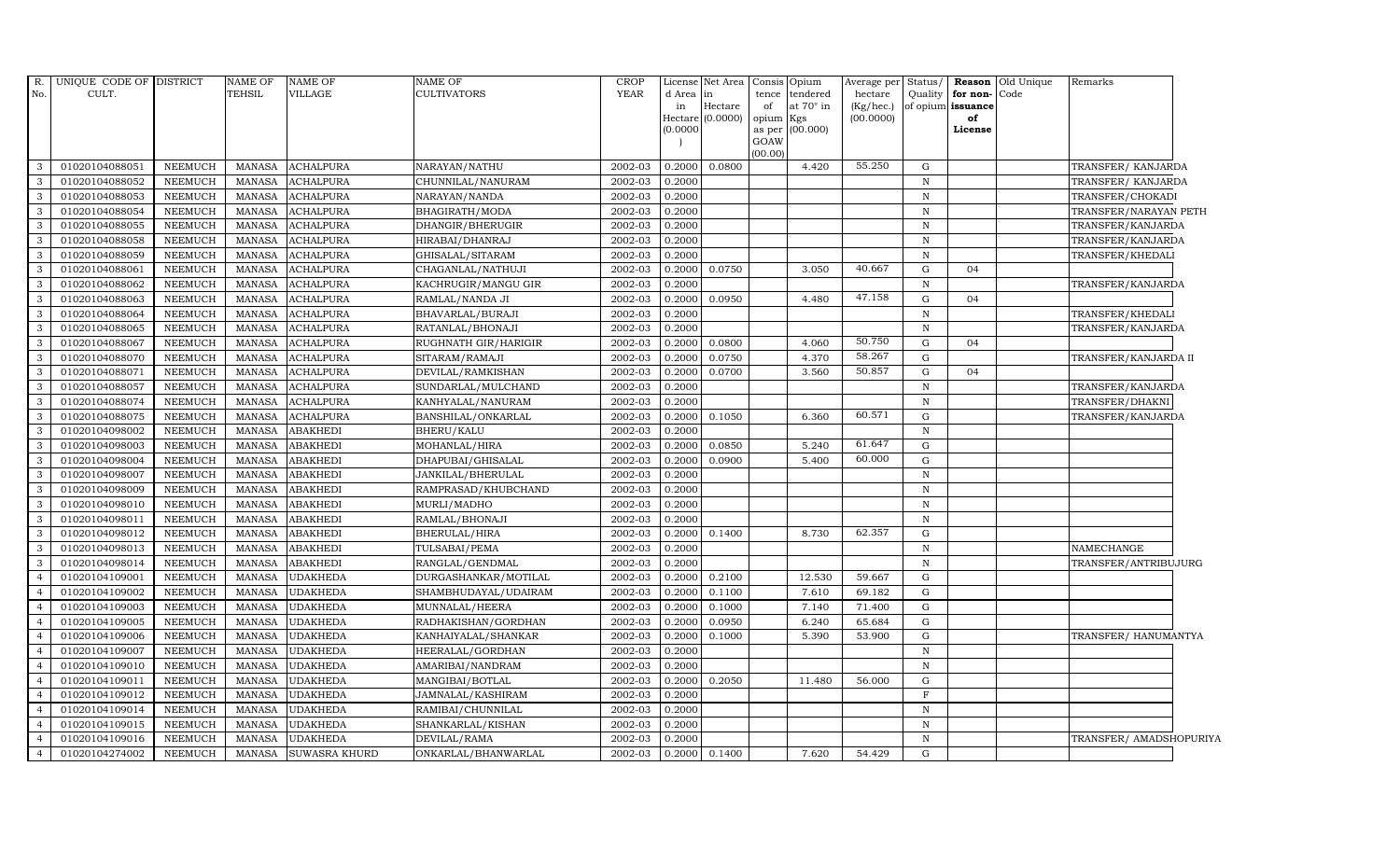| R.<br>No.                        | UNIQUE CODE OF DISTRICT<br>CULT. |                                  | NAME OF<br><b>TEHSIL</b>       | <b>NAME OF</b><br><b>VILLAGE</b>          | NAME OF<br>CULTIVATORS                            | CROP<br><b>YEAR</b> | d Area           | License Net Area<br>$\mathop{\text{in}}$ |           | Consis Opium<br>tence tendered | hectare          |              | Quality   for non- Code | Average per Status/ <b>Reason</b> Old Unique | Remarks                                |  |
|----------------------------------|----------------------------------|----------------------------------|--------------------------------|-------------------------------------------|---------------------------------------------------|---------------------|------------------|------------------------------------------|-----------|--------------------------------|------------------|--------------|-------------------------|----------------------------------------------|----------------------------------------|--|
|                                  |                                  |                                  |                                |                                           |                                                   |                     | in               | Hectare                                  | of        | at $70^\circ$ in               | (Kg/hec.)        |              | of opium issuance       |                                              |                                        |  |
|                                  |                                  |                                  |                                |                                           |                                                   |                     | Hectare          | (0.0000)                                 | opium Kgs |                                | (00.0000)        |              | of                      |                                              |                                        |  |
|                                  |                                  |                                  |                                |                                           |                                                   |                     | (0.0000)         |                                          | GOAW      | as per (00.000)                |                  |              | License                 |                                              |                                        |  |
|                                  |                                  |                                  |                                |                                           |                                                   |                     |                  |                                          | (00.00)   |                                |                  |              |                         |                                              |                                        |  |
| $\overline{4}$                   | 01020104274003                   | NEEMUCH                          | <b>MANASA</b>                  | <b>SUWASRA KHURD</b>                      | PANNALAL/GANGARAM                                 | 2002-03             | 0.2000           | 0.1400                                   |           | 6.810                          | 48.643           | G            | 04                      |                                              |                                        |  |
| $\overline{4}$                   | 01020104125002                   | <b>NEEMUCH</b>                   | <b>MANASA</b>                  | SUNDI                                     | RADHESHYAM/KISHAN                                 | 2002-03             | 0.2000           | 0.1000                                   |           | 5.280                          | 52.800           | G            |                         |                                              |                                        |  |
| $\overline{4}$                   | 01020104125003                   | <b>NEEMUCH</b>                   | <b>MANASA</b>                  | <b>SUNDI</b>                              | BAPULAL/HEERA                                     | 2002-03             | 0.2000           | 0.0900                                   |           | 4.840                          | 53.778           | G            |                         |                                              |                                        |  |
| $\overline{4}$                   | 01020104125004                   | NEEMUCH                          | <b>MANASA</b>                  | <b>SUNDI</b>                              | HEERALAL/KISHANLAL                                | 2002-03             | 0.2000           | 0.1050                                   |           | 4.340                          | 41.333           | G            | 04                      |                                              |                                        |  |
|                                  | 01020104125007                   | <b>NEEMUCH</b>                   | <b>MANASA</b>                  | <b>SUNDI</b>                              | KAMLABAI/KAHAIYLAL                                | 2002-03             | 0.2000           | 0.1000                                   |           | 4.500                          | 45.000           | G            | 04                      |                                              |                                        |  |
| $\overline{4}$                   | 01020104125008                   | <b>NEEMUCH</b>                   | <b>MANASA</b>                  | SUNDI                                     | KANWARLAL/SUKHLAL                                 | 2002-03             | 0.2000           | 0.1900                                   |           | 11.200                         | 58.947           | G            |                         |                                              |                                        |  |
| $\overline{4}$                   | 01020104125010                   | NEEMUCH                          | <b>MANASA</b>                  | <b>SUNDI</b>                              | BAGDIRAM/BAPULAL                                  | 2002-03             | 0.2000           | 0.0950                                   |           | 5.790                          | 60.947           | G            |                         |                                              |                                        |  |
| $\overline{4}$                   | 01020104125012                   | <b>NEEMUCH</b>                   | <b>MANASA</b>                  | <b>SUNDI</b>                              | MOTI/RADHAKISHAN                                  | 2002-03             | 0.2000           | 0.1000                                   |           | 5.500                          | 55.000           | G            |                         |                                              |                                        |  |
| $\overline{4}$                   | 01020104125009                   | NEEMUCH                          | <b>MANASA</b>                  | <b>SUNDI</b>                              | BHAGWAN/GULAB                                     | 2002-03             | 0.2000           | 0.1950                                   |           | 10.830                         | 55.538           | G            |                         |                                              |                                        |  |
|                                  | 01020104125014                   | <b>NEEMUCH</b>                   | <b>MANASA</b>                  | <b>SUNDI</b>                              | CHAMPALAL/BHUWANA                                 | 2002-03             | 0.2000           | 0.0850                                   |           | 4.780                          | 56.235           | G            |                         |                                              | 0102010413902TRANSFER/ BHATKHEDI KHURD |  |
| $\overline{4}$                   | 01020104126002                   | <b>NEEMUCH</b>                   | MANASA                         | <b>SEMLI JAGIR</b>                        | RAMCHANDRA/DEVCHANDRA                             | 2002-03             | 0.2000           | 0.1900                                   |           | 11.520                         | 60.632           | G            |                         |                                              |                                        |  |
| $\overline{4}$                   | 01020104126003                   | <b>NEEMUCH</b>                   | <b>MANASA</b>                  | <b>SEMLI JAGIR</b>                        | GHANSHYAM/PRABHULAL                               | 2002-03             | 0.2000           | 0.1000                                   |           | 6.170                          | 61.700           | G            |                         |                                              |                                        |  |
| $\overline{4}$                   | 01020104126004                   | NEEMUCH                          | <b>MANASA</b>                  | <b>SEMLI JAGIR</b>                        | BADRILAL/BHERU                                    | 2002-03             | 0.2000           | 0.1500                                   |           | 8.700                          | 58.000           | G            |                         |                                              |                                        |  |
| $\overline{4}$                   | 01020104126005                   | <b>NEEMUCH</b>                   | <b>MANASA</b>                  | <b>SEMLI JAGIR</b>                        | RAMNARAYAN/MANNA                                  | 2002-03             | 0.2000           | 0.1000                                   |           | 5.830                          | 58.300           | G            |                         |                                              | <b>NAME CHANGE</b>                     |  |
|                                  | 01020104126006                   | <b>NEEMUCH</b>                   | <b>MANASA</b>                  | <b>SEMLI JAGIR</b>                        | SUNDERLAL/NANDA                                   | 2002-03             | 0.2000           |                                          |           |                                |                  | $\, {\rm N}$ |                         |                                              |                                        |  |
| $\overline{4}$                   | 01020104126008                   | <b>NEEMUCH</b>                   | <b>MANASA</b>                  | <b>SEMLI JAGIR</b>                        | RAMABAI/RAMLAL                                    | 2002-03             | 0.2000           |                                          |           |                                |                  | $\mathbb N$  |                         |                                              |                                        |  |
| $\overline{4}$                   | 01020104126010                   | <b>NEEMUCH</b>                   | <b>MANASA</b>                  | <b>SEMLI JAGIR</b>                        | DEVILAL/NARAYAN                                   | 2002-03             | 0.2000           |                                          |           |                                |                  | N            |                         |                                              |                                        |  |
| $\overline{4}$                   | 01020104126013                   | NEEMUCH                          | MANASA                         | <b>SEMLI JAGIR</b>                        | GOPAL/KANWARLAL                                   | 2002-03             | 0.2000           | 0.0550                                   |           | 2.960                          | 53.818           | G            |                         |                                              |                                        |  |
| $\overline{4}$                   | 01020104126015                   | <b>NEEMUCH</b>                   | MANASA                         | <b>SEMLI JAGIR</b>                        | RAMVILAS/GODIRAM                                  | 2002-03             | 0.2000           |                                          |           |                                |                  | $\mathbf N$  |                         |                                              | TRANSFER/ BHATKHEDI                    |  |
| $\overline{4}$                   | 01020104126016                   | <b>NEEMUCH</b>                   | <b>MANASA</b>                  | <b>SEMLI JAGIR</b>                        | MANGILAL/JAYCHANDRA                               | 2002-03             | 0.2000           | 0.0500                                   |           | 3.200                          | 64.000           | G            |                         |                                              |                                        |  |
|                                  | 01020104126017                   | <b>NEEMUCH</b>                   | <b>MANASA</b>                  | <b>SEMLI JAGIR</b>                        | DEVILAL/JAYCHAND                                  | 2002-03             | 0.2000           | 0.1000                                   |           | 6.080                          | 60.800           | G            |                         |                                              |                                        |  |
| $\overline{4}$                   | 01020104126018                   | <b>NEEMUCH</b>                   | <b>MANASA</b>                  | <b>SEMLI JAGIR</b>                        | BALMUKUND/JAYCHAND                                | 2002-03             | 0.2000           | 0.0950                                   |           | 5.570                          | 58.632           | G            |                         |                                              |                                        |  |
| $\overline{4}$                   | 01020104126019                   | NEEMUCH                          | MANASA                         | <b>SEMLI JAGIR</b>                        | SURESHCHANDRA/ONKARLAL                            | 2002-03             | 0.2000           | 0.1900                                   |           | 10.970                         | 57.737           | G            |                         |                                              |                                        |  |
| $\overline{4}$                   | 01020104126020                   | <b>NEEMUCH</b>                   | MANASA                         | <b>SEMLI JAGIR</b>                        | MANSINGH/PURALAL                                  | 2002-03             | 0.2000           |                                          |           |                                |                  | $\mathbb N$  |                         |                                              |                                        |  |
| $\overline{4}$                   | 01020104126023                   | NEEMUCH                          | <b>MANASA</b>                  | <b>SEMLI JAGIR</b>                        | PURA/KHEMA                                        | 2002-03             | 0.2000           |                                          |           |                                |                  | $\mathbb N$  |                         |                                              |                                        |  |
| $\overline{4}$                   | 01020104126024                   | <b>NEEMUCH</b>                   | <b>MANASA</b>                  | SEMLI JAGIR                               | JAGANNATH/PARTHA                                  | 2002-03             | 0.2000           |                                          |           |                                |                  | $\mathbf N$  |                         |                                              |                                        |  |
| $\overline{4}$                   | 01020104126027                   | <b>NEEMUCH</b>                   | <b>MANASA</b>                  | <b>SEMLI JAGIR</b>                        | BHERULAL/KALU                                     | 2002-03             | 0.2000           | 0.1800                                   |           | 9.020                          | 50.111           | G            | 04                      |                                              |                                        |  |
| $\overline{4}$                   | 01020104126028                   | NEEMUCH                          | <b>MANASA</b>                  | <b>SEMLI JAGIR</b>                        | KAVARLAL/NANURAM                                  | 2002-03             | 0.2000           |                                          |           |                                |                  | $\mathbb N$  |                         |                                              |                                        |  |
| $\overline{4}$                   | 01020104126029                   | <b>NEEMUCH</b>                   | MANASA                         | <b>SEMLI JAGIR</b>                        | AHMADNOOR/NANHEKHAN                               | 2002-03             | 0.2000           |                                          |           |                                |                  | $\mathbb N$  |                         |                                              |                                        |  |
| $\overline{4}$                   | 01020104137002                   | <b>NEEMUCH</b>                   | <b>MANASA</b>                  | SEMLI ISHTMURAR                           | AMBALAL/JAGANNATH                                 | 2002-03             | 0.2000           | 0.1000                                   |           | 5.660                          | 56.600           | G            |                         |                                              |                                        |  |
| $\overline{4}$                   | 01020104137003                   | <b>NEEMUCH</b>                   | <b>MANASA</b>                  | <b>SEMLI ISHTMURAR</b>                    | GANESHRAM/LAXMICHANDRA                            | 2002-03             | 0.2000           | 0.1550                                   |           | 8.030                          | 51.806           | G            | 04                      |                                              |                                        |  |
| $\overline{4}$                   | 01020104137005                   | <b>NEEMUCH</b><br><b>NEEMUCH</b> | <b>MANASA</b>                  | SEMLI ISHTMURAR                           | CHHAGANBAI/MANGILAL                               | 2002-03<br>2002-03  | 0.2000           | 0.1000<br>0.1500                         |           | 5.680                          | 56.800           | G<br>G       |                         |                                              |                                        |  |
| $\overline{4}$                   | 01020104137006                   |                                  | <b>MANASA</b>                  | <b>SEMLI ISHTMURAR</b>                    | GULABKUNWAR/GULABSINGH                            |                     | 0.2000           |                                          |           | 8.200                          | 54.667           |              |                         |                                              |                                        |  |
| $\overline{4}$<br>$\overline{4}$ | 01020104137007<br>01020104137008 | <b>NEEMUCH</b>                   | <b>MANASA</b>                  | SEMLI ISHTMURAR                           | BHOPALSINGH/LAXMAN                                | 2002-03<br>2002-03  | 0.2000           | 0.1000<br>0.1500                         |           | 5.330<br>8.010                 | 53.300<br>53.400 | G<br>G       |                         |                                              |                                        |  |
| $\overline{4}$                   | 01020104137009                   | <b>NEEMUCH</b><br>NEEMUCH        | <b>MANASA</b><br><b>MANASA</b> | SEMLI ISHTMURAR<br><b>SEMLI ISHTMURAR</b> | ONKARSINGH/RUPSINGH<br>PRABHULAL/PARTHA           | 2002-03             | 0.2000<br>0.2000 | 0.1550                                   |           | 8.430                          | 54.387           | G            |                         |                                              |                                        |  |
|                                  | 01020104137010                   | <b>NEEMUCH</b>                   | <b>MANASA</b>                  | SEMLI ISHTMURAR                           | DEVILAL/LALDAS                                    | 2002-03             | 0.2000           | 0.0850                                   |           | 4.320                          | 50.824           | G            | 04                      |                                              |                                        |  |
| $\overline{4}$                   | 01020104137011                   | <b>NEEMUCH</b>                   | <b>MANASA</b>                  | SEMLI ISHTMURAR                           |                                                   | 2002-03             | 0.2000           | 0.1350                                   |           | 6.700                          | 49.630           | G            | 04                      |                                              |                                        |  |
| $\overline{4}$                   | 01020104137012                   | <b>NEEMUCH</b>                   | <b>MANASA</b>                  | SEMLI ISHTMURAR                           | MUKANDSINGH/BHAWANISINGH<br>GANGASINGH/NAHARSINGH | 2002-03             | 0.2000           | 0.1300                                   |           | 6.780                          | 52.154           | G            |                         |                                              |                                        |  |
| $\overline{4}$                   | 01020104137013                   | <b>NEEMUCH</b>                   | <b>MANASA</b>                  | SEMLI ISHTMURAR                           | RAMESHWAR/SHANKARLAL                              | 2002-03             | 0.2000           |                                          |           |                                |                  | N            |                         |                                              |                                        |  |
| $\overline{4}$                   | 01020104137014                   | NEEMUCH                          | MANASA                         | <b>SEMLI ISHTMURAR</b>                    | BHANWARSINGH/RUPSINGH                             | 2002-03             |                  | 0.2000 0.0900                            |           | 4.640                          | 51.556           | G            | 04                      |                                              |                                        |  |
|                                  |                                  |                                  |                                |                                           |                                                   |                     |                  |                                          |           |                                |                  |              |                         |                                              |                                        |  |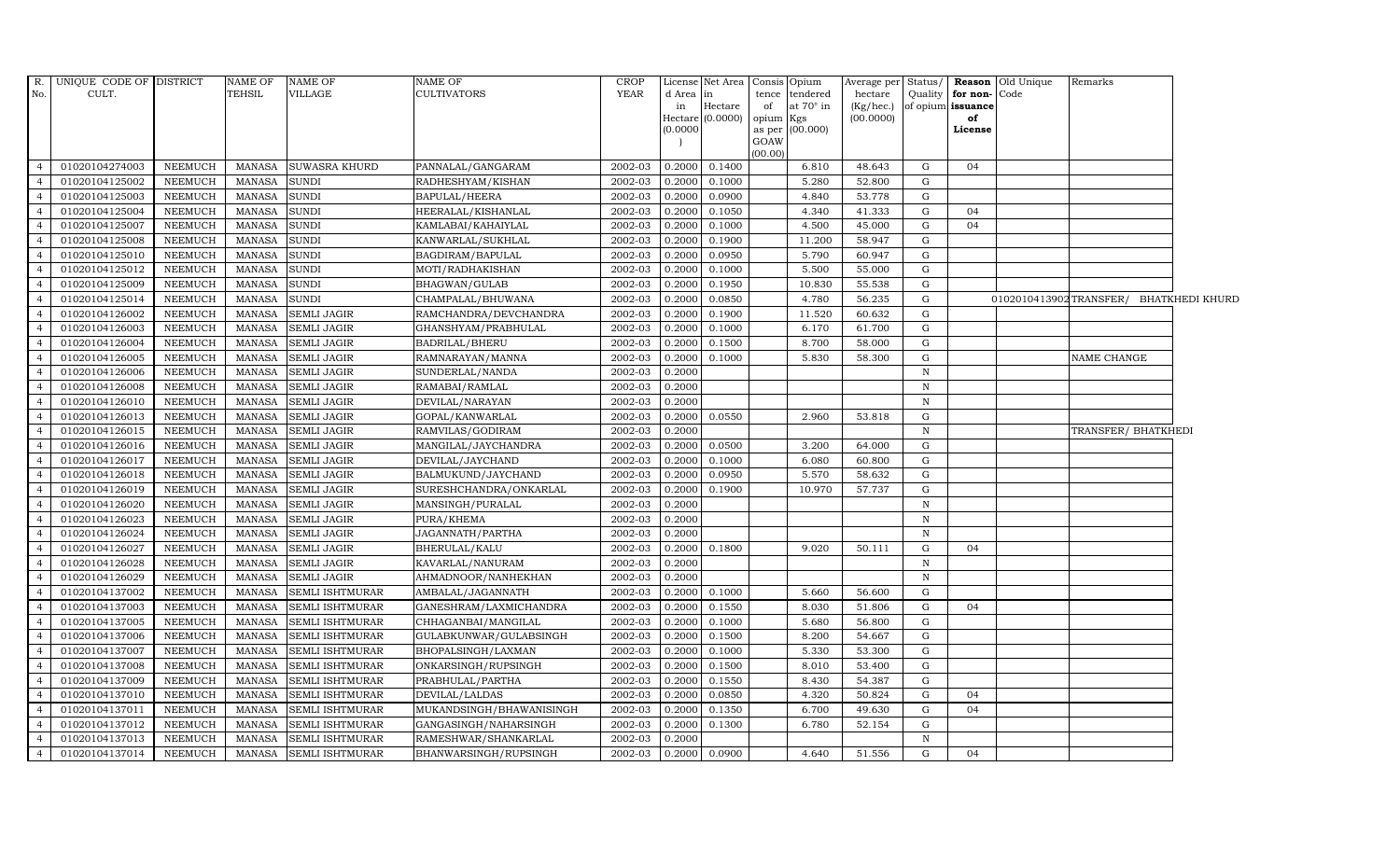| No.            | R. UNIQUE CODE OF DISTRICT<br>CULT. |                | <b>NAME OF</b><br><b>TEHSIL</b> | <b>NAME OF</b><br><b>VILLAGE</b> | <b>NAME OF</b><br><b>CULTIVATORS</b> | <b>CROP</b><br><b>YEAR</b> | d Area in<br>in<br>(0.0000) | License Net Area Consis<br>Hectare<br>Hectare (0.0000) | Opium<br>tendered<br>tence<br>of<br>at $70^\circ$ in<br>opium Kgs<br>(00.000)<br>as per<br>GOAW | Average per<br>hectare<br>(Kg/hec.)<br>(00.0000) | Status/<br>Quality | for non-Code<br>of opium issuance<br>of<br>License | <b>Reason</b> Old Unique | Remarks              |
|----------------|-------------------------------------|----------------|---------------------------------|----------------------------------|--------------------------------------|----------------------------|-----------------------------|--------------------------------------------------------|-------------------------------------------------------------------------------------------------|--------------------------------------------------|--------------------|----------------------------------------------------|--------------------------|----------------------|
| $\overline{a}$ | 01020104137015                      | <b>NEEMUCH</b> | MANASA                          | <b>SEMLI ISHTMURAR</b>           | AMRITRAM/HAJARILAL                   | 2002-03                    | 0.2000                      | 0.1600                                                 | (00.00)<br>7.410                                                                                | 46.313                                           | G                  | 04                                                 |                          |                      |
| $\overline{4}$ | 01020104137016                      | <b>NEEMUCH</b> | <b>MANASA</b>                   | SEMLI ISHTMURAR                  | PIRU/BACHCHA                         | 2002-03                    | 0.2000                      |                                                        |                                                                                                 |                                                  | $\, {\rm N}$       |                                                    |                          |                      |
|                | 01020104137017                      | <b>NEEMUCH</b> | <b>MANASA</b>                   | <b>SEMLI ISHTMURAR</b>           | BANSHILAL/LAXMICHANDRA               | 2002-03                    | 0.2000                      | 0.1400                                                 | 7.730                                                                                           | 55.214                                           | G                  |                                                    |                          |                      |
|                | 01020104137018                      | <b>NEEMUCH</b> | <b>MANASA</b>                   | SEMLI ISHTMURAR                  | GOVINDSINGH/JORAVARSINGH             | 2002-03                    | 0.2000                      |                                                        |                                                                                                 |                                                  | $\mathbf N$        |                                                    |                          |                      |
|                | 01020104137019                      | NEEMUCH        | <b>MANASA</b>                   | SEMLI ISHTMURAR                  | PAPPUSINGH/BAHADURSINGH              | 2002-03                    | 0.2000                      | 0.0950                                                 | 5.880                                                                                           | 61.895                                           | G                  |                                                    |                          |                      |
| $\overline{4}$ | 01020104137020                      | <b>NEEMUCH</b> | <b>MANASA</b>                   | SEMLI ISHTMURAR                  | KANHYALAL/UDA                        | 2002-03                    | 0.2000                      | 0.1500                                                 | 8.170                                                                                           | 54.467                                           | G                  |                                                    |                          | NAME CHANGE          |
| $\overline{4}$ | 01020104137022                      | <b>NEEMUCH</b> | <b>MANASA</b>                   | SEMLI ISHTMURAR                  | BAGDIBAI/RAMCHANDA                   | 2002-03                    | 0.2000                      | 0.0550                                                 | 2.930                                                                                           | 53.273                                           | G                  |                                                    |                          | TRANSFER/ HANUMANTYA |
|                | 01020104137023                      | <b>NEEMUCH</b> | <b>MANASA</b>                   | <b>SEMLI ISHTMURAR</b>           | SAJJANSINGH/JORAWARSINGH             | 2002-03                    | 0.2000                      |                                                        |                                                                                                 |                                                  | $\, {\bf N}$       |                                                    |                          |                      |
|                | 01020104137024                      | <b>NEEMUCH</b> | <b>MANASA</b>                   | <b>SEMLI ISHTMURAR</b>           | SHRAVANSINGH/VIKRAMSINGH             | 2002-03                    | 0.2000                      |                                                        |                                                                                                 |                                                  | $\mathbf F$        |                                                    |                          | NAME CHANGE          |
|                | 01020104137025                      | <b>NEEMUCH</b> | <b>MANASA</b>                   | SEMLI ISHTMURAR                  | TEJABAI/KISHA                        | 2002-03                    | 0.2000                      | 0.1450                                                 | 9.250                                                                                           | 63.793                                           | G                  |                                                    |                          |                      |
| $\overline{4}$ | 01020104137026                      | <b>NEEMUCH</b> | MANASA                          | <b>SEMLI ISHTMURAR</b>           | BHANWARIBAI/MANGILAL                 | 2002-03                    | 0.2000                      | 0.1100                                                 | 5.610                                                                                           | 51.000                                           | G                  | 04                                                 |                          |                      |
| $\overline{4}$ | 01020104137027                      | <b>NEEMUCH</b> | MANASA                          | SEMLI ISHTMURAR                  | SARDARBAI/HEERALAL                   | 2002-03                    | 0.2000                      | 0.1900                                                 | 9.030                                                                                           | 47.526                                           | G                  | 04                                                 |                          |                      |
|                | 01020104137028                      | NEEMUCH        | <b>MANASA</b>                   | <b>SEMLI ISHTMURAR</b>           | MOTYABAI/KHEMRAJ                     | 2002-03                    | 0.2000                      | 0.1000                                                 | 5.500                                                                                           | 55.000                                           | G                  |                                                    |                          |                      |
|                | 01020104137029                      | <b>NEEMUCH</b> | <b>MANASA</b>                   | <b>SEMLI ISHTMURAR</b>           | GAJRAJSINGH/MANGUSINGH               | 2002-03                    | 0.2000                      | 0.0900                                                 | 5.210                                                                                           | 57.889                                           | G                  |                                                    |                          |                      |
|                | 01020104137030                      | <b>NEEMUCH</b> | <b>MANASA</b>                   | SEMLI ISHTMURAR                  | KHUMASINGH/NARAYANSINGH              | 2002-03                    | 0.2000                      | 0.0950                                                 | 4.810                                                                                           | 50.632                                           | G                  | 04                                                 |                          |                      |
| $\overline{4}$ | 01020104137032                      | <b>NEEMUCH</b> | <b>MANASA</b>                   | SEMLI ISHTMURAR                  | RAJARAM/NONDRAM                      | 2002-03                    | 0.2000                      | 0.0900                                                 | 5.510                                                                                           | 61.222                                           | G                  |                                                    |                          |                      |
| $\overline{a}$ | 01020104137033                      | <b>NEEMUCH</b> | <b>MANASA</b>                   | <b>SEMLI ISHTMURAR</b>           | UDAIRAM/HEERALAL                     | 2002-03                    | 0.2000                      | 0.0450                                                 | 2.540                                                                                           | 56.444                                           | G                  |                                                    |                          |                      |
|                | 01020104137037                      | NEEMUCH        | <b>MANASA</b>                   | SEMLI ISHTMURAR                  | MANOHARLAL JERIRAM                   | 2002-03                    | 0.2000                      |                                                        |                                                                                                 |                                                  | $\, {\rm N}$       |                                                    |                          |                      |
|                | 01020104137038                      | <b>NEEMUCH</b> | <b>MANASA</b>                   | <b>SEMLI ISHTMURAR</b>           | BHERUSINGH/GULABSINGH                | 2002-03                    | 0.2000                      | 0.1800                                                 | 11.400                                                                                          | 63.333                                           | G                  |                                                    |                          |                      |
|                | 01020104137039                      | <b>NEEMUCH</b> | <b>MANASA</b>                   | <b>SEMLI ISHTMURAR</b>           | DUNGARSINGH/NAHARSINGH               | 2002-03                    | 0.2000                      | 0.0950                                                 | 4.920                                                                                           | 51.789                                           | G                  | 04                                                 |                          |                      |
|                | 01020104137042                      | <b>NEEMUCH</b> | <b>MANASA</b>                   | SEMLI ISHTMURAR                  | FAKIRCHANDRA/JARILAL                 | 2002-03                    | 0.2000                      | 0.0500                                                 | 2.290                                                                                           | 45.800                                           | G                  | 04                                                 |                          |                      |
| $\overline{a}$ | 01020104137043                      | <b>NEEMUCH</b> | <b>MANASA</b>                   | <b>SEMLI ISHTMURAR</b>           | CHENRAM/MANGILAL                     | 2002-03                    | 0.2000                      | 0.1350                                                 | 7.480                                                                                           | 55.407                                           | G                  |                                                    |                          |                      |
| $\overline{4}$ | 01020104137044                      | <b>NEEMUCH</b> | <b>MANASA</b>                   | <b>SEMLI ISHTMURAR</b>           | MANGUSINGH/RAMSINGH                  | 2002-03                    | 0.2000                      | 0.0850                                                 | 5.590                                                                                           | 65.765                                           | G                  |                                                    |                          |                      |
|                | 01020104137045                      | <b>NEEMUCH</b> | <b>MANASA</b>                   | <b>SEMLI ISHTMURAR</b>           | KANWARLAL/PIRU                       | 2002-03                    | 0.2000                      | 0.0900                                                 | 5.770                                                                                           | 64.111                                           | G                  |                                                    |                          |                      |
|                | 01020104137046                      | <b>NEEMUCH</b> | <b>MANASA</b>                   | <b>SEMLI ISHTMURAR</b>           | KANWARLAL/GABBA                      | 2002-03                    | 0.2000                      | 0.1000                                                 | 5.550                                                                                           | 55.500                                           | G                  |                                                    |                          |                      |
|                | 01020104137047                      | <b>NEEMUCH</b> | <b>MANASA</b>                   | <b>SEMLI ISHTMURAR</b>           | VARDICHANDRA/JARILAL                 | 2002-03                    | 0.2000                      | 0.1000                                                 | 5.290                                                                                           | 52.900                                           | G                  |                                                    |                          |                      |
| $\overline{4}$ | 01020104137049                      | <b>NEEMUCH</b> | <b>MANASA</b>                   | <b>SEMLI ISHTMURAR</b>           | FATEHSINGH/RAMSINGH                  | 2002-03                    | 0.2000                      | 0.1200                                                 | 6.880                                                                                           | 57.333                                           | G                  |                                                    |                          |                      |
| $\overline{4}$ | 01020104137051                      | <b>NEEMUCH</b> | <b>MANASA</b>                   | SEMLI ISHTMURAR                  | NARENDRASINGH/BHANWARSINGH           | 2002-03                    | 0.2000                      |                                                        |                                                                                                 |                                                  | $\mathbf N$        |                                                    |                          |                      |
|                | 01020104137052                      | <b>NEEMUCH</b> | <b>MANASA</b>                   | <b>SEMLI ISHTMURAR</b>           | RAGHUVIRSINGH/NAHARSINGH             | 2002-03                    | 0.2000                      | 0.0600                                                 | 3.300                                                                                           | 55.000                                           | G                  |                                                    |                          |                      |
|                | 01020104137053                      | <b>NEEMUCH</b> | <b>MANASA</b>                   | SEMLI ISHTMURAR                  | BHAGWANSINGH/GOVERDHANSINGI          | 2002-03                    | 0.2000                      | 0.1850                                                 | 10.600                                                                                          | 57.297                                           | G                  |                                                    |                          |                      |
|                | 01020104137058                      | <b>NEEMUCH</b> | <b>MANASA</b>                   | <b>SEMLI ISHTMURAR</b>           | MANGUSINGH/GANPATSINGH               | 2002-03                    | 0.2000                      |                                                        |                                                                                                 |                                                  | $\, {\rm N}$       |                                                    |                          |                      |
|                | 01020104137059                      | <b>NEEMUCH</b> | <b>MANASA</b>                   | SEMLI ISHTMURAR                  | RAJENDRASINGH/BHAGWANSINGH           | 2002-03                    | 0.2000                      | 0.1950                                                 | 11.000                                                                                          | 56.410                                           | G                  |                                                    |                          |                      |
| $\overline{4}$ | 01020104137060                      | NEEMUCH        | <b>MANASA</b>                   | SEMLI ISHTMURAR                  | GOPALSINGH/GULABSINGH                | 2002-03                    | 0.2000                      | 0.1450                                                 | 8.900                                                                                           | 61.379                                           | $\mathbf{G}$       |                                                    |                          |                      |
| $\overline{a}$ | 01020104137061                      | <b>NEEMUCH</b> | <b>MANASA</b>                   | <b>SEMLI ISHTMURAR</b>           | MADANSINGH/BHANWARSINGH              | 2002-03                    | 0.2000                      |                                                        |                                                                                                 |                                                  | N                  |                                                    |                          |                      |
|                | 01020104137062                      | <b>NEEMUCH</b> | <b>MANASA</b>                   | SEMLI ISHTMURAR                  | KISHORESINGH/MANGUSINGH              | 2002-03                    | 0.2000                      | 0.1400                                                 | 8.310                                                                                           | 59.357                                           | G                  |                                                    |                          |                      |
|                | 01020104137063                      | NEEMUCH        | <b>MANASA</b>                   | SEMLI ISHTMURAR                  | MANOHARSINGH/DEVISINGH               | 2002-03                    | 0.2000                      | 0.0450                                                 | 2.610                                                                                           | 58.000                                           | $\mathbf{G}$       |                                                    |                          | TRANSFER/ BORKHEDI   |
| 4              | 01020104137067                      | <b>NEEMUCH</b> | <b>MANASA</b>                   | SEMLI ISHTMURAR                  | MANGILAL/NANURAM                     | 2002-03                    | 0.2000                      | 0.1950                                                 | 11.000                                                                                          | 56.410                                           | G                  |                                                    |                          |                      |
| $\overline{4}$ | 01020104137069                      | NEEMUCH        | <b>MANASA</b>                   | SEMLI ISHTMURAR                  | GOKULSINGH/BHONISINGH                | 2002-03                    | 0.2000                      | 0.1400                                                 | 7.320                                                                                           | 52.286                                           | G                  |                                                    |                          |                      |
| $\overline{4}$ | 01020104137070                      | <b>NEEMUCH</b> | <b>MANASA</b>                   | SEMLI ISHTMURAR                  | NAHARSINGH/BHONISINGH                | 2002-03                    | 0.2000                      | 0.1600                                                 | 8.050                                                                                           | 50.313                                           | G                  | 04                                                 |                          |                      |
|                | 01020104137073                      | <b>NEEMUCH</b> | <b>MANASA</b>                   | <b>SEMLI ISHTMURAR</b>           | KESHARKUNWAR/RAMSINGH                | 2002-03                    | 0.2000                      |                                                        |                                                                                                 |                                                  | $\, {\rm N}$       |                                                    |                          |                      |
| $\overline{4}$ | 01020104137074                      | <b>NEEMUCH</b> | MANASA                          | <b>SEMLI ISHTMURAR</b>           | MANOHARLAL/RAMPRATAP                 | 2002-03                    | $0.2000$ 0.1250             |                                                        | 6.560                                                                                           | 52.480                                           | $\mathbb N$        |                                                    | 01020106168016           |                      |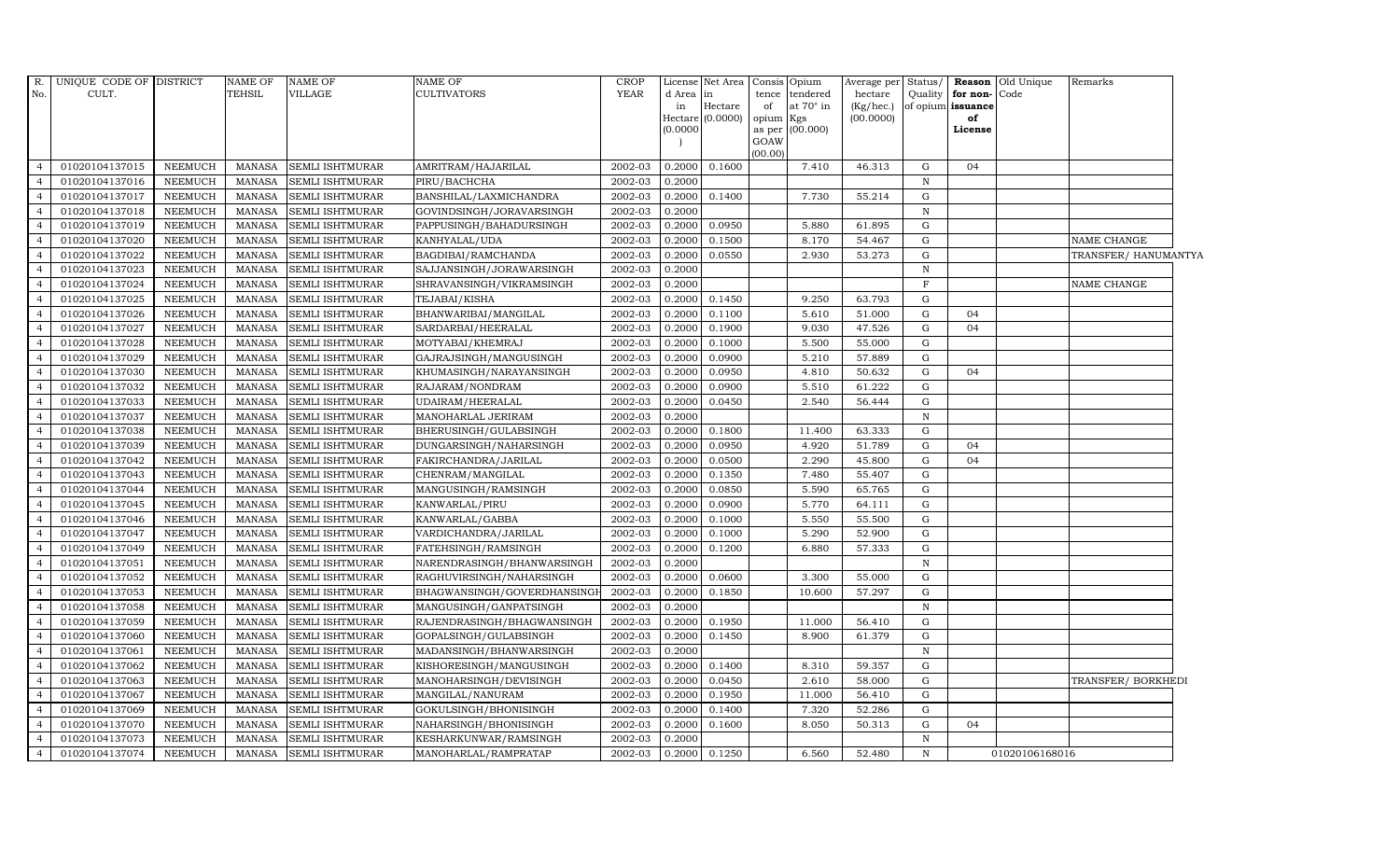| R.             | UNIQUE CODE OF DISTRICT |                | <b>NAME OF</b> | <b>NAME OF</b>       | <b>NAME OF</b>           | <b>CROP</b> |           | License Net Area   |           | Consis Opium     | Average per | Status/      |                   | Reason Old Unique | Remarks                      |
|----------------|-------------------------|----------------|----------------|----------------------|--------------------------|-------------|-----------|--------------------|-----------|------------------|-------------|--------------|-------------------|-------------------|------------------------------|
| No.            | CULT.                   |                | <b>TEHSIL</b>  | VILLAGE              | <b>CULTIVATORS</b>       | <b>YEAR</b> | d Area in |                    | tence     | tendered         | hectare     |              | Quality for non-  | Code              |                              |
|                |                         |                |                |                      |                          |             | in        | Hectare            | of        | at $70^\circ$ in | (Kg/hec.)   |              | of opium issuance |                   |                              |
|                |                         |                |                |                      |                          |             | (0.0000)  | $Hectare$ (0.0000) | opium Kgs | as per (00.000)  | (00.0000)   |              | of<br>License     |                   |                              |
|                |                         |                |                |                      |                          |             |           |                    | GOAW      |                  |             |              |                   |                   |                              |
|                |                         |                |                |                      |                          |             |           |                    | (00.00)   |                  |             |              |                   |                   |                              |
| $\overline{4}$ | 01020104129001          | <b>NEEMUCH</b> | MANASA         | <b>SARELYA</b>       | <b>HEMA/HEERA</b>        | 2002-03     | 0.2000    | 0.1900             |           | 9.840            | 51.789      | G            | 04                |                   |                              |
| $\overline{a}$ | 01020104129002          | <b>NEEMUCH</b> | MANASA         | <b>SARELYA</b>       | GORILAL/LALA             | 2002-03     | 0.2000    | 0.1050             |           | 5.430            | 51.714      | $\mathbf G$  | 04                |                   |                              |
| $\overline{4}$ | 01020104129004          | <b>NEEMUCH</b> | <b>MANASA</b>  | <b>SARELYA</b>       | GANGARAM/BAPULAL         | 2002-03     | 0.2000    | 0.1000             |           | 5.450            | 54.500      | G            |                   |                   |                              |
|                | 01020104129006          | <b>NEEMUCH</b> | <b>MANASA</b>  | <b>SARELYA</b>       | BHAGWATIBAI/LAXMICHANDRA | 2002-03     | 0.2000    | 0.1000             |           | 5.170            | 51.700      | $\mathbf G$  | 04                |                   |                              |
| $\overline{4}$ | 01020104129007          | <b>NEEMUCH</b> | <b>MANASA</b>  | <b>SARELYA</b>       | KASTURIBAI/GANGARAM      | 2002-03     | 0.2000    | 0.1500             | 56.24     | 6.611            | 44.073      | $\mathbf I$  | 02                |                   |                              |
| $\overline{4}$ | 01020104129008          | <b>NEEMUCH</b> | <b>MANASA</b>  | <b>SARELYA</b>       | SHYAMLAL/MANGILAL        | 2002-03     | 0.2000    | 0.1500             | 56.24     | 7.820            | 52.133      | G            |                   |                   |                              |
| $\overline{4}$ | 01020104129009          | <b>NEEMUCH</b> | <b>MANASA</b>  | <b>SARELYA</b>       | DOULATRAM/HEERALAL       | 2002-03     | 0.2000    | 0.1000             | 56.24     | 3.745            | 37.450      | $\mathbf{I}$ | 02                |                   |                              |
| $\overline{4}$ | 01020104129010          | <b>NEEMUCH</b> | <b>MANASA</b>  | <b>SARELYA</b>       | BADRILAL/NARAYAN         | 2002-03     | 0.2000    |                    |           |                  |             | $\mathbf N$  |                   |                   |                              |
|                | 01020104129011          | <b>NEEMUCH</b> | <b>MANASA</b>  | <b>SARELYA</b>       | GOPAL/BHANWARLAL         | 2002-03     | 0.2000    | 0.1050             |           | 5.370            | 51.143      | G            | 04                |                   |                              |
| $\overline{4}$ | 01020104129013          | <b>NEEMUCH</b> | <b>MANASA</b>  | <b>SARELYA</b>       | SHIVLAL/BHUWANA          | 2002-03     | 0.2000    | 0.1150             |           | 5.650            | 49.130      | G            | 04                |                   |                              |
| $\overline{4}$ | 01020104129015          | <b>NEEMUCH</b> | <b>MANASA</b>  | <b>SARELYA</b>       | KAILASHCHANDRA/GANGARAM  | 2002-03     | 0.2000    | 0.2050             |           | 10.010           | 48.829      | G            | 04                |                   |                              |
| $\overline{4}$ | 01020104129016          | <b>NEEMUCH</b> | MANASA         | <b>SARELYA</b>       | BANSHILAL/SHANKARLAL     | 2002-03     | 0.2000    | 0.1000             |           | 5.570            | 55.700      | G            |                   |                   |                              |
| $\overline{4}$ | 01020104129018          | <b>NEEMUCH</b> | <b>MANASA</b>  | <b>SARELYA</b>       | RADHABAI/JANKIDAS        | 2002-03     | 0.2000    | 0.1600             | 56.24     | 8.380            | 52.375      | G            |                   |                   |                              |
| $\overline{4}$ | 01020104129021          | <b>NEEMUCH</b> | <b>MANASA</b>  | <b>SARELYA</b>       | PANNIBAI/DHURAJI         | 2002-03     | 0.2000    | 0.1450             |           | 4.510            | 31.103      | $\mathbf G$  | 04                |                   |                              |
| $\overline{4}$ | 01020104129025          | <b>NEEMUCH</b> | <b>MANASA</b>  | <b>SARELYA</b>       | ARJUNSINGH/BHUWANISINGH  | 2002-03     | 0.2000    | 0.0950             |           | 5.170            | 54.421      | G            |                   |                   |                              |
| $\overline{4}$ | 01020104129026          | <b>NEEMUCH</b> | <b>MANASA</b>  | <b>SARELYA</b>       | YASHODABAI/KISHORILAL    | 2002-03     | 0.2000    | 0.1900             | 56.24     | 9.840            | 51.789      | G            | 04                |                   |                              |
| $\overline{4}$ | 01020104129030          | <b>NEEMUCH</b> | <b>MANASA</b>  | <b>SARELYA</b>       | RAMPRASAD/PRABHULAL      | 2002-03     | 0.2000    | 0.1400             |           | 7.300            | 52.143      | G            |                   |                   |                              |
| $\overline{4}$ | 01020104129031          | <b>NEEMUCH</b> | MANASA         | <b>SARELYA</b>       | GOPAL/LAXMICHANDRA       | 2002-03     | 0.2000    | 0.0700             |           | 4.020            | 57.429      | G            |                   |                   |                              |
| $\overline{4}$ | 01020104129005          | <b>NEEMUCH</b> | <b>MANASA</b>  | <b>SARELYA</b>       | NARAYAN/KISHNA           | 2002-03     | 0.2000    | 0.0900             |           | 4.870            | 54.111      | G            |                   |                   |                              |
| $\overline{4}$ | 01020104129003          | <b>NEEMUCH</b> | <b>MANASA</b>  | <b>SARELYA</b>       | BAGDU/RUPA               | 2002-03     | 0.2000    | 0.0450             |           | 2.590            | 57.556      | G            |                   |                   |                              |
| 4              | 01020104129032          | <b>NEEMUCH</b> | <b>MANASA</b>  | <b>SARELYA</b>       | SHIVNARAYAN/GHASI        | 2002-03     | 0.2000    | 0.1350             |           | 7.340            | 54.370      | G            |                   |                   | 0102010403803TRANSFER/DANGDI |
| $\overline{4}$ | 01020104129033          | <b>NEEMUCH</b> | <b>MANASA</b>  | <b>SARELYA</b>       | SHANTIBAI/BABULAL        | 2002-03     | 0.2000    | 0.1700             |           | 4.120            | 24.235      | G            | 04                | 1020104038034     |                              |
| $\overline{4}$ | 01020104101001          | <b>NEEMUCH</b> | MANASA         | <b>SAKRIYA KHEDI</b> | GANGARAM/NANURAM         | 2002-03     | 0.2000    | 0.0750             |           | 3.710            | 49.467      | G            | 04                |                   |                              |
| $\overline{4}$ | 01020104101005          | <b>NEEMUCH</b> | <b>MANASA</b>  | <b>SAKRIYA KHEDI</b> | NARSINGH/MEGHA           | 2002-03     | 0.2000    | 0.1300             |           | 6.890            | 53.000      | G            |                   |                   |                              |
| $\overline{4}$ | 01020104101007          | NEEMUCH        | <b>MANASA</b>  | <b>SAKRIYA KHEDI</b> | TEJA/HEMA                | 2002-03     | 0.2000    | 0.1000             |           | 6.010            | 60.100      | G            |                   |                   |                              |
| $\overline{4}$ | 01020104101009          | <b>NEEMUCH</b> | <b>MANASA</b>  | <b>SAKRIYA KHEDI</b> | MANGILAL/LALA            | 2002-03     | 0.2000    | 0.1000             |           | 5.730            | 57.300      | G            |                   |                   |                              |
| $\overline{4}$ | 01020104101011          | <b>NEEMUCH</b> | <b>MANASA</b>  | <b>SAKRIYA KHEDI</b> | LAXMAN/KISHNA            | 2002-03     | 0.2000    | 0.0900             |           | 4.180            | 46.444      | G            | 04                | 1020104076012     |                              |
| $\overline{4}$ | 01020104134001          | <b>NEEMUCH</b> | MANASA         | <b>RATANPURA</b>     | GANGARAM/NONDRAM         | 2002-03     | 0.2000    | 0.1250             |           | 7.200            | 57.600      | $\mathbf G$  |                   |                   |                              |
| $\overline{4}$ | 01020104134002          | <b>NEEMUCH</b> | <b>MANASA</b>  | <b>RATANPURA</b>     | FAKIRCHANDRA/BHERA       | 2002-03     | 0.2000    |                    |           |                  |             | $\mathbf N$  |                   |                   |                              |
| $\overline{4}$ | 01020104134003          | <b>NEEMUCH</b> | <b>MANASA</b>  | <b>RATANPURA</b>     | RAMLAL/JETRAM            | 2002-03     | 0.2000    | 0.1300             |           | 7.920            | 60.923      | $\mathbf G$  |                   |                   |                              |
| $\overline{4}$ | 01020104134004          | <b>NEEMUCH</b> | MANASA         | <b>RATANPURA</b>     | NATHU/MANGU              | 2002-03     | 0.2000    | 0.1150             |           | 6.730            | 58.522      | G            |                   |                   |                              |
| $\overline{4}$ | 01020104134009          | <b>NEEMUCH</b> | <b>MANASA</b>  | <b>RATANPURA</b>     | GIRDHARI/ONKAR           | 2002-03     | 0.2000    |                    |           |                  |             | $\mathbf N$  |                   |                   |                              |
| $\overline{4}$ | 01020104134010          | <b>NEEMUCH</b> | <b>MANASA</b>  | <b>RATANPURA</b>     | NATHULAL/NANDA           | 2002-03     | 0.2000    |                    |           |                  |             | N            |                   |                   |                              |
| $\overline{4}$ | 01020104134014          | <b>NEEMUCH</b> | <b>MANASA</b>  | <b>RATANPURA</b>     | RAMCHANDRA/NANURAM       | 2002-03     | 0.2000    |                    |           |                  |             | $\mathbf N$  |                   |                   |                              |
| $\overline{4}$ | 01020104134015          | <b>NEEMUCH</b> | <b>MANASA</b>  | <b>RATANPURA</b>     | SAJJANBAI/BHANWARLAL     | 2002-03     | 0.2000    | 0.1200             |           | 7.320            | 61.000      | $\mathbf G$  |                   |                   |                              |
| $\overline{4}$ | 01020104134016          | <b>NEEMUCH</b> | <b>MANASA</b>  | <b>RATANPURA</b>     | GANGARAM/RATANLAL        | 2002-03     | 0.2000    |                    |           |                  |             | $\, {\bf N}$ |                   |                   |                              |
| $\overline{4}$ | 01020104134017          | <b>NEEMUCH</b> | MANASA         | <b>RATANPURA</b>     | DEVILAL/BHAVARLAL        | 2002-03     | 0.2000    |                    |           |                  |             | N            |                   |                   | NAME CHANGE                  |
| $\overline{4}$ | 01020104134019          | NEEMUCH        | <b>MANASA</b>  | <b>RATANPURA</b>     | NANIBAI/BHURA            | 2002-03     | 0.2000    | 0.1500             |           | 8.930            | 59.533      | G            |                   |                   |                              |
| $\overline{4}$ | 01020104134021          | <b>NEEMUCH</b> | <b>MANASA</b>  | <b>RATANPURA</b>     | RAMCHANDRA/RAJARAM       | 2002-03     | 0.2000    | 0.1200             |           | 6.710            | 55.917      | G            |                   |                   |                              |
| $\overline{4}$ | 01020104134029          | <b>NEEMUCH</b> | <b>MANASA</b>  | <b>RATANPURA</b>     | RAMKISHAN/BHANWRALAL     | 2002-03     | 0.2000    |                    |           |                  |             | $\mathbf N$  |                   |                   |                              |
| $\overline{4}$ | 01020104134032          | <b>NEEMUCH</b> |                | MANASA RATANPURA     | NANDLAL/GANGARAM         | 2002-03     | 0.2000    |                    |           |                  |             | N            |                   |                   |                              |
|                |                         |                |                |                      |                          |             |           |                    |           |                  |             |              |                   |                   |                              |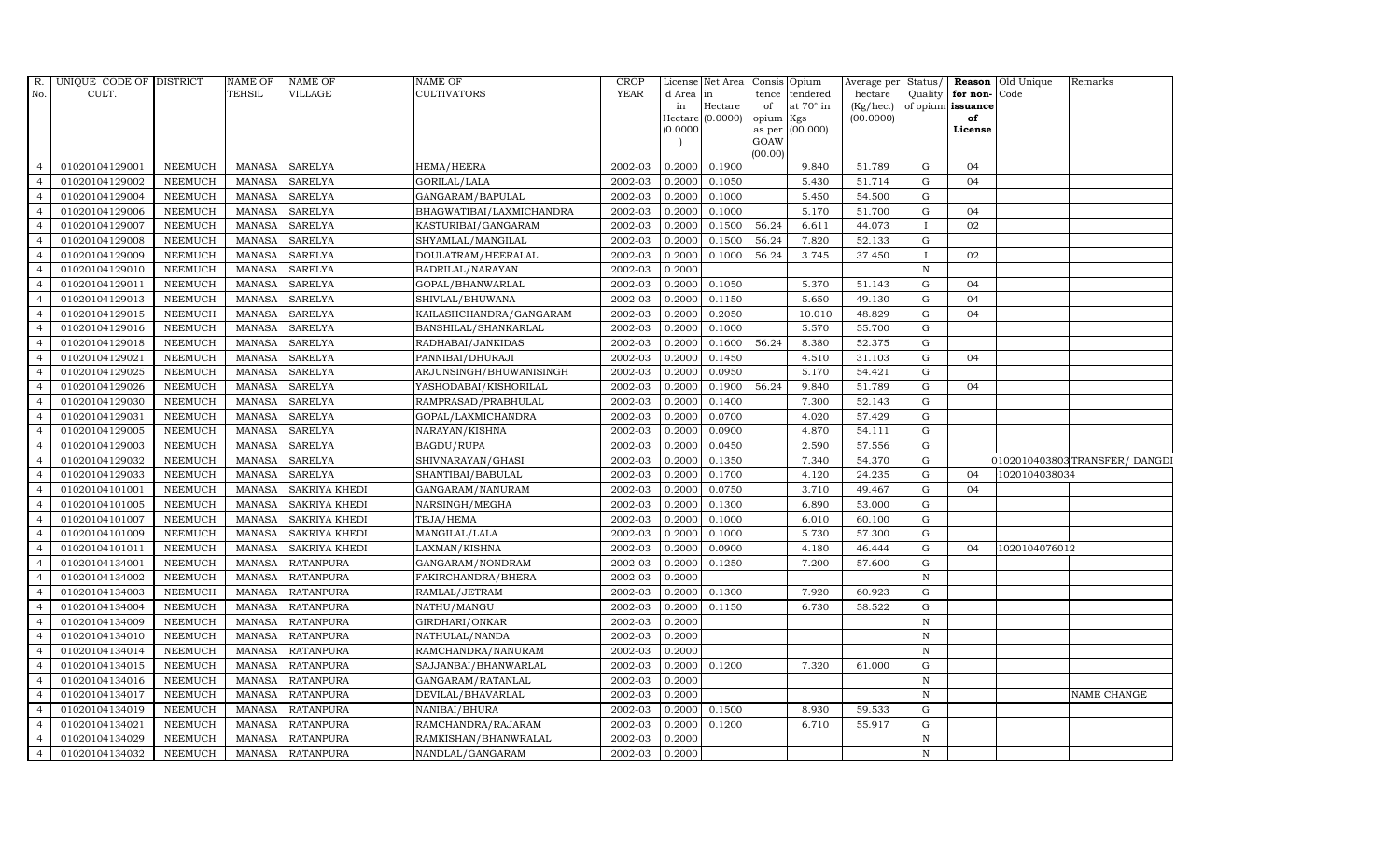| R.             | UNIQUE CODE OF DISTRICT |                | NAME OF       | <b>NAME OF</b>   | <b>NAME OF</b>         | <b>CROP</b> |           | License Net Area |           | Consis Opium     | Average per Status/ |              |                   | Reason Old Unique | Remarks                 |  |
|----------------|-------------------------|----------------|---------------|------------------|------------------------|-------------|-----------|------------------|-----------|------------------|---------------------|--------------|-------------------|-------------------|-------------------------|--|
| No.            | CULT.                   |                | <b>TEHSIL</b> | <b>VILLAGE</b>   | <b>CULTIVATORS</b>     | <b>YEAR</b> | d Area in |                  |           | tence tendered   | hectare             | Quality      | for non-Code      |                   |                         |  |
|                |                         |                |               |                  |                        |             | in        | Hectare          | of        | at $70^\circ$ in | (Kg/hec.)           |              | of opium issuance |                   |                         |  |
|                |                         |                |               |                  |                        |             | (0.0000)  | Hectare (0.0000) | opium Kgs | as per (00.000)  | (00.0000)           |              | of<br>License     |                   |                         |  |
|                |                         |                |               |                  |                        |             |           |                  | GOAW      |                  |                     |              |                   |                   |                         |  |
|                |                         |                |               |                  |                        |             |           |                  | (00.00)   |                  |                     |              |                   |                   |                         |  |
| $\overline{4}$ | 01020104134033          | <b>NEEMUCH</b> | MANASA        | <b>RATANPURA</b> | KARULAL/JETRAM         | 2002-03     | 0.2000    |                  |           |                  |                     | $\mathbf N$  |                   |                   |                         |  |
| $\overline{4}$ | 01020104134034          | <b>NEEMUCH</b> | MANASA        | <b>RATANPURA</b> | MANOHARLAL/GANGARAM    | 2002-03     | 0.2000    |                  |           |                  |                     | $\mathbb N$  |                   |                   |                         |  |
| $\overline{4}$ | 01020104134035          | <b>NEEMUCH</b> | <b>MANASA</b> | <b>RATANPURA</b> | KACHRULAL/BHANWARLAL   | 2002-03     | 0.2000    | 0.0950           |           | 5.160            | 54.316              | G            |                   |                   |                         |  |
| $\overline{4}$ | 01020104134036          | <b>NEEMUCH</b> | <b>MANASA</b> | <b>RATANPURA</b> | GANPAT/GIRDHARI        | 2002-03     | 0.2000    | 0.1100           |           | 6.550            | 59.545              | G            |                   |                   |                         |  |
| $\overline{4}$ | 01020104134037          | <b>NEEMUCH</b> | <b>MANASA</b> | <b>RATANPURA</b> | RAMPAL/RAMCHANDRA      | 2002-03     | 0.2000    |                  |           |                  |                     | $\mathbf N$  |                   |                   |                         |  |
| $\overline{4}$ | 01020104134039          | <b>NEEMUCH</b> | <b>MANASA</b> | <b>RATANPURA</b> | HANSRAJ/PYARA          | 2002-03     | 0.2000    |                  |           |                  |                     | $\,$ N       |                   |                   |                         |  |
| $\overline{4}$ | 01020104134040          | <b>NEEMUCH</b> | <b>MANASA</b> | <b>RATANPURA</b> | BALURAM/FAKIRCHANDRA   | 2002-03     | 0.2000    |                  |           |                  |                     | $\mathbf N$  |                   |                   |                         |  |
| $\overline{4}$ | 01020104134042          | <b>NEEMUCH</b> | MANASA        | <b>RATANPURA</b> | DEVILAL/NATHULAL       | 2002-03     | 0.2000    |                  |           |                  |                     | N            |                   |                   |                         |  |
| $\overline{4}$ | 01020104134043          | <b>NEEMUCH</b> | <b>MANASA</b> | RATANPURA        | RAMLAL/BHURA           | 2002-03     | 0.2000    | 0.1050           |           | 6.020            | 57.333              | G            |                   |                   |                         |  |
| $\overline{4}$ | 01020104134044          | <b>NEEMUCH</b> | <b>MANASA</b> | <b>RATANPURA</b> | BHAGIRATH / RATANLAL   | 2002-03     | 0.2000    |                  |           |                  |                     | ${\bf N}$    |                   |                   |                         |  |
| $\overline{4}$ | 01020104134047          | <b>NEEMUCH</b> | <b>MANASA</b> | <b>RATANPURA</b> | GOKUL/KACHRU           | 2002-03     | 0.2000    |                  |           |                  |                     | $\mathbb N$  |                   |                   |                         |  |
| $\overline{4}$ | 01020104134048          | <b>NEEMUCH</b> | <b>MANASA</b> | <b>RATANPURA</b> | HAMERIBAI/JETRAM       | 2002-03     | 0.2000    | 0.1100           |           | 5.220            | 47.455              | G            | 04                |                   |                         |  |
| $\overline{4}$ | 01020104134050          | <b>NEEMUCH</b> | MANASA        | <b>RATANPURA</b> | RATANLAL/KISHNA        | 2002-03     | 0.2000    |                  |           |                  |                     | N            |                   |                   |                         |  |
| $\overline{4}$ | 01020104134051          | <b>NEEMUCH</b> | <b>MANASA</b> | <b>RATANPURA</b> | MAGDHUBAI/GANESH       | 2002-03     | 0.2000    | 0.0650           |           | 3.720            | 57.231              | G            |                   |                   |                         |  |
| $\overline{4}$ | 01020104134053          | <b>NEEMUCH</b> | <b>MANASA</b> | <b>RATANPURA</b> | RATANLAL/BHAWANIRAM    | 2002-03     | 0.2000    |                  |           |                  |                     | $\mathbf N$  |                   |                   | TRANSFER/ AMADSHOPURIYA |  |
| 4              | 01020104118001          | <b>NEEMUCH</b> | <b>MANASA</b> | PIPLIYA GHOTA    | KISHANLAL/UDAIRAM      | 2002-03     | 0.2000    | 0.1500           |           | 8.950            | 59.667              | G            |                   |                   |                         |  |
| $\overline{4}$ | 01020104118002          | <b>NEEMUCH</b> | <b>MANASA</b> | PIPLIYA GHOTA    | JANKILAL/JAGANNATH     | 2002-03     | 0.2000    | 0.0950           |           | 6.010            | 63.263              | G            |                   |                   |                         |  |
| $\overline{4}$ | 01020104118003          | <b>NEEMUCH</b> | <b>MANASA</b> | PIPLIYA GHOTA    | BANSHILAL/BHONILAL     | 2002-03     | 0.2000    |                  |           |                  |                     | $\mathbf N$  |                   |                   |                         |  |
| $\overline{4}$ | 01020104118005          | <b>NEEMUCH</b> | <b>MANASA</b> | PIPLIYA GHOTA    | RAMLAL/PYARCHANDRA     | 2002-03     | 0.2000    | 0.1200           |           | 6.610            | 55.083              | G            |                   |                   |                         |  |
| $\overline{4}$ | 01020104118006          | <b>NEEMUCH</b> | <b>MANASA</b> | PIPLIYA GHOTA    | RAMVILAS/JAGANNATH     | 2002-03     | 0.2000    | 0.1850           |           | 11.560           | 62.486              | G            |                   |                   |                         |  |
| $\overline{4}$ | 01020104118007          | <b>NEEMUCH</b> | <b>MANASA</b> | PIPLIYA GHOTA    | DHANRAJ/BAPULAL        | 2002-03     | 0.2000    |                  |           |                  |                     | $\, {\bf N}$ |                   |                   |                         |  |
| $\overline{4}$ | 01020104118008          | <b>NEEMUCH</b> | <b>MANASA</b> | PIPLIYA GHOTA    | NANALAL/KALU           | 2002-03     | 0.2000    |                  |           |                  |                     | N            |                   |                   |                         |  |
| $\overline{4}$ | 01020104118010          | <b>NEEMUCH</b> | <b>MANASA</b> | PIPLIYA GHOTA    | RAMIBAI/RODILAL        | 2002-03     | 0.2000    | 0.1050           |           | 5.580            | 53.143              | G            |                   |                   |                         |  |
| $\overline{4}$ | 01020104118012          | <b>NEEMUCH</b> | <b>MANASA</b> | PIPLIYA GHOTA    | NANALAL/RUPA           | 2002-03     | 0.2000    | 0.0450           |           | 2.610            | 58.000              | G            |                   |                   |                         |  |
| $\overline{4}$ | 01020104118015          | <b>NEEMUCH</b> | <b>MANASA</b> | PIPLIYA GHOTA    | GULABSINGH/KHUMANSINGH | 2002-03     | 0.2000    |                  |           |                  |                     | N            |                   |                   | TRANSFER/ KUKDESHWAR-II |  |
| $\overline{4}$ | 01020104118018          | <b>NEEMUCH</b> | <b>MANASA</b> | PIPLIYA GHOTA    | ONKAR/NANDA            | 2002-03     | 0.2000    | 0.1200           |           | 6.770            | 56.417              | G            |                   |                   |                         |  |
| $\overline{4}$ | 01020104118019          | <b>NEEMUCH</b> | <b>MANASA</b> | PIPLIYA GHOTA    | KISHANIBAI/RAJARAM     | 2002-03     | 0.2000    |                  |           |                  |                     | $\mathbf N$  |                   |                   |                         |  |
| $\overline{4}$ | 01020104118020          | <b>NEEMUCH</b> | MANASA        | PIPLIYA GHOTA    | BHERULAL/KASHIRAM      | 2002-03     | 0.2000    | 0.0600           |           | 3.040            | 50.667              | G            | 04                |                   |                         |  |
| $\overline{4}$ | 01020104118022          | <b>NEEMUCH</b> | <b>MANASA</b> | PIPLIYA GHOTA    | DHURILAL/BHUWANA       | 2002-03     | 0.2000    | 0.1500           |           | 8.910            | 59.400              | G            |                   |                   |                         |  |
| $\overline{4}$ | 01020104118024          | <b>NEEMUCH</b> | <b>MANASA</b> | PIPLIYA GHOTA    | VIRENDRASINGH/BAHADUR  | 2002-03     | 0.2000    | 0.1050           |           | 5.730            | 54.571              | G            |                   |                   |                         |  |
| $\overline{4}$ | 01020104118026          | <b>NEEMUCH</b> | <b>MANASA</b> | PIPLIYA GHOTA    | RAMESH/NARAYAN         | 2002-03     | 0.2000    | 0.1950           |           | 11.140           | 57.128              | G            |                   |                   |                         |  |
| $\overline{4}$ | 01020104118027          | <b>NEEMUCH</b> | <b>MANASA</b> | PIPLIYA GHOTA    | SHYAMLAL/KISANLAL      | 2002-03     | 0.2000    | 0.2100           |           | 11.570           | 55.095              | G            |                   |                   |                         |  |
| $\overline{4}$ | 01020104118031          | <b>NEEMUCH</b> | <b>MANASA</b> | PIPLIYA GHOTA    | MOTILAL/BHAGWAN        | 2002-03     | 0.2000    | 0.1100           |           | 3.260            | 29.636              | G            | 04                |                   |                         |  |
| $\overline{4}$ | 01020104118033          | <b>NEEMUCH</b> | <b>MANASA</b> | PIPLIYA GHOTA    | DEVILAL/BHERULAL       | 2002-03     | 0.2000    | 0.1900           |           | 9.500            | 50.000              | G            | 04                |                   |                         |  |
| $\overline{4}$ | 01020104118034          | <b>NEEMUCH</b> | MANASA        | PIPLIYA GHOTA    | BHERUSINGH/BAPUSINGH   | 2002-03     | 0.2000    | 0.1000           |           | 5.290            | 52.900              | G            |                   |                   |                         |  |
| $\overline{4}$ | 01020104118036          | <b>NEEMUCH</b> | <b>MANASA</b> | PIPLIYA GHOTA    | RUPSINGH/BANESINGH     | 2002-03     | 0.2000    | 0.1900           |           | 10.280           | 54.105              | G            |                   |                   |                         |  |
| $\overline{4}$ | 01020104118037          | <b>NEEMUCH</b> | <b>MANASA</b> | PIPLIYA GHOTA    | KISHORE/BHAGWAN        | 2002-03     | 0.2000    | 0.0950           |           | 5.760            | 60.632              | G            |                   |                   |                         |  |
| $\overline{4}$ | 01020104118038          | <b>NEEMUCH</b> | MANASA        | PIPLIYA GHOTA    | SHOBHARAM/BHAGWAN      | 2002-03     | 0.2000    | 0.1350           |           | 7.730            | 57.259              | G            |                   |                   |                         |  |
| $\overline{4}$ | 01020104118039          | <b>NEEMUCH</b> | <b>MANASA</b> | PIPLIYA GHOTA    | HARPALSINGH/NATHUSINGH | 2002-03     | 0.2000    | 0.2000           |           | 11.080           | 55.400              | G            |                   |                   | TRANSFER/ MOKDI         |  |
| $\overline{4}$ | 01020104118041          | <b>NEEMUCH</b> | MANASA        | PIPLIYA GHOTA    | NANDLAL/GIRDHARI       | 2002-03     | 0.2000    | 0.1700           |           | 9.790            | 57.588              | ${\rm G}$    |                   |                   |                         |  |
| $\overline{4}$ | 01020104118046          | <b>NEEMUCH</b> | MANASA        | PIPLIYA GHOTA    | DEVKISHAN/NARAYAN      | 2002-03     | 0.2000    |                  |           |                  |                     | $\mathbb N$  |                   |                   |                         |  |
|                |                         |                |               |                  |                        |             |           |                  |           |                  |                     |              |                   |                   |                         |  |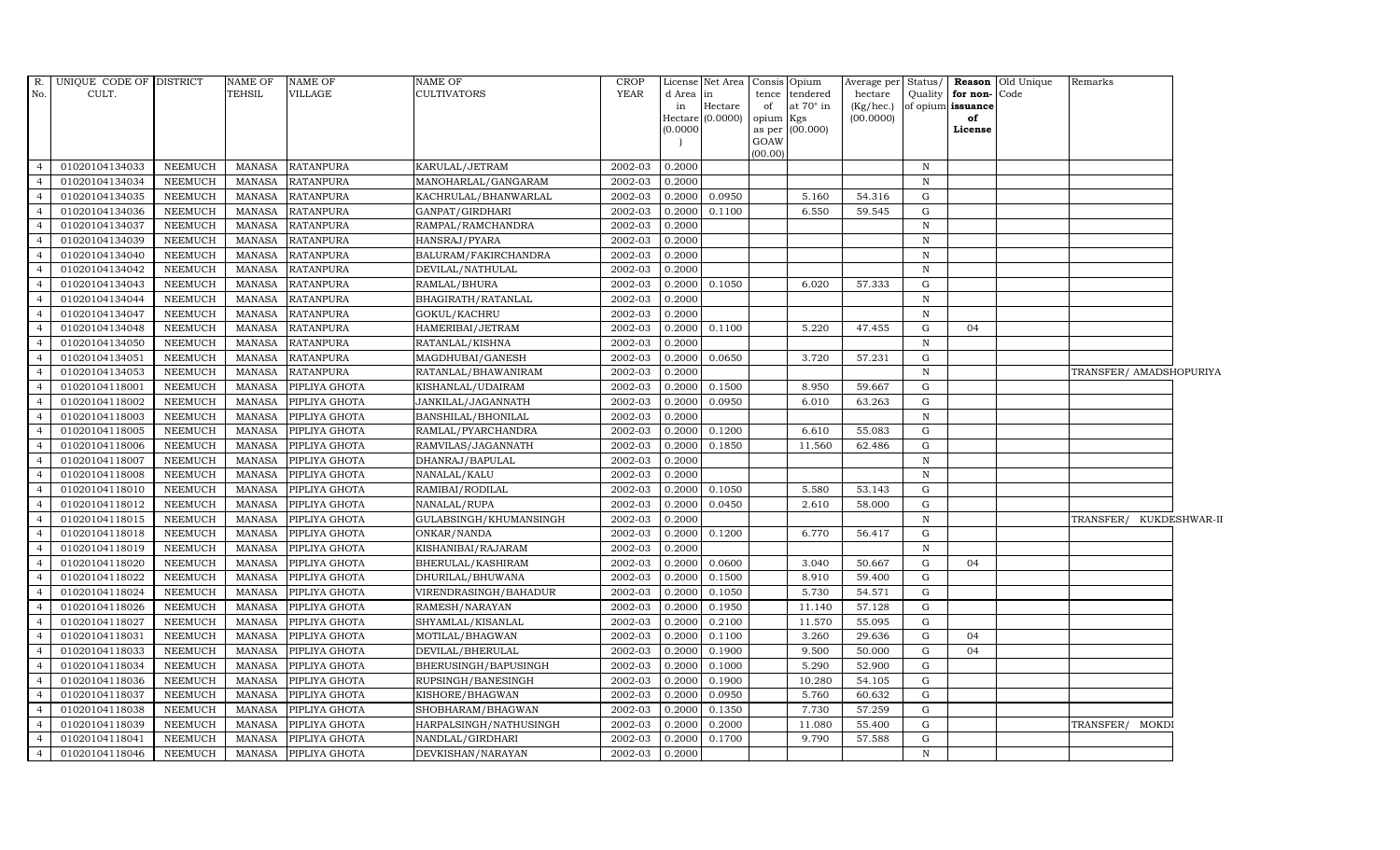| R.                               | UNIQUE CODE OF DISTRICT |                | <b>NAME OF</b> | <b>NAME OF</b>   | <b>NAME OF</b>             | <b>CROP</b> |              | License Net Area   |           | Consis Opium                | Average per            | Status/      |                         | <b>Reason</b> Old Unique | Remarks            |
|----------------------------------|-------------------------|----------------|----------------|------------------|----------------------------|-------------|--------------|--------------------|-----------|-----------------------------|------------------------|--------------|-------------------------|--------------------------|--------------------|
| No.                              | CULT.                   |                | <b>TEHSIL</b>  | VILLAGE          | <b>CULTIVATORS</b>         | <b>YEAR</b> | d Area<br>in | in<br>Hectare      | of        | tence tendered<br>at 70° in | hectare                | Quality      | for non-                | Code                     |                    |
|                                  |                         |                |                |                  |                            |             |              | Hectare $(0.0000)$ | opium Kgs |                             | (Kg/hec.)<br>(00.0000) |              | of opium issuance<br>of |                          |                    |
|                                  |                         |                |                |                  |                            |             | (0.0000)     |                    |           | as per (00.000)             |                        |              | License                 |                          |                    |
|                                  |                         |                |                |                  |                            |             |              |                    | GOAW      |                             |                        |              |                         |                          |                    |
| $\overline{4}$                   | 01020104118047          | <b>NEEMUCH</b> | MANASA         | PIPLIYA GHOTA    | BANESINGH/LALSINGH         | 2002-03     | 0.2000       | 0.1900             | (00.00)   | 10.320                      | 54.316                 | G            |                         |                          |                    |
| $\overline{4}$                   | 01020104118049          | <b>NEEMUCH</b> | <b>MANASA</b>  | PIPLIYA GHOTA    | GOPAL/NANURAM              | 2002-03     | 0.2000       | 0.0900             |           | 3.810                       | 42.333                 | ${\rm G}$    | 04                      |                          |                    |
| $\overline{4}$                   | 01020104118050          | <b>NEEMUCH</b> | <b>MANASA</b>  | PIPLIYA GHOTA    | BHANWARIBAI/BHERULAL       | 2002-03     | 0.2000       |                    |           |                             |                        | $\mathbb{N}$ |                         |                          |                    |
| $\overline{4}$                   | 01020104118055          | <b>NEEMUCH</b> | <b>MANASA</b>  | PIPLIYA GHOTA    | BHAGWAN/MANGILAL           | 2002-03     | 0.2000       | 0.1500             |           | 7.310                       | 48.733                 | G            | 04                      |                          |                    |
| $\overline{4}$                   | 01020104118056          | <b>NEEMUCH</b> | <b>MANASA</b>  | PIPLIYA GHOTA    | MANGISINGH/VIJAYSINGH      | 2002-03     | 0.2000       | 0.1550             |           | 8.350                       | 53.871                 | G            |                         |                          |                    |
| $\overline{4}$                   | 01020104118030          | <b>NEEMUCH</b> | <b>MANASA</b>  | PIPLIYA GHOTA    | SAMRATHSINGH/BALWANATSINGH | 2002-03     | 0.2000       | 0.1100             |           | 5.970                       | 54.273                 | G            |                         |                          |                    |
| $\overline{4}$                   | 01020104119002          | <b>NEEMUCH</b> | <b>MANASA</b>  | PHOOLPURA        | <b>BAPULAL/DEVA</b>        | 2002-03     | 0.2000       |                    |           |                             |                        | $\, {\bf N}$ |                         |                          |                    |
| $\overline{4}$                   | 01020104119004          | <b>NEEMUCH</b> | <b>MANASA</b>  | PHOOLPURA        | MANNA/SITARAM              | 2002-03     | 0.2000       |                    |           |                             |                        | $\, {\rm N}$ |                         |                          |                    |
| $\overline{4}$                   | 01020104119005          | <b>NEEMUCH</b> | <b>MANASA</b>  | PHOOLPURA        | BAPULAL/NARAYAN            | 2002-03     | 0.2000       | 0.0900             |           | 4.860                       | 54.000                 | G            |                         |                          |                    |
| $\overline{4}$                   | 01020104119006          | <b>NEEMUCH</b> | <b>MANASA</b>  | PHOOLPURA        | KALULAL/UDAIRAM            | 2002-03     | 0.2000       |                    |           |                             |                        | $\, {\rm N}$ |                         |                          |                    |
| $\overline{4}$                   | 01020104119010          | <b>NEEMUCH</b> | <b>MANASA</b>  | PHOOLPURA        | KISHANLAL/NANURAM          | 2002-03     | 0.2000       |                    |           |                             |                        | F            |                         |                          |                    |
| $\overline{4}$                   | 01020104119011          | <b>NEEMUCH</b> | <b>MANASA</b>  | PHOOLPURA        | BHAGIRATH/UDAIRAM          | 2002-03     | 0.2000       |                    |           |                             |                        | $\, {\rm N}$ |                         |                          |                    |
| $\overline{4}$                   | 01020104119012          | <b>NEEMUCH</b> | <b>MANASA</b>  | PHOOLPURA        | RATANLAL/SITARAM           | 2002-03     | 0.2000       |                    |           |                             |                        | $\, {\bf N}$ |                         |                          |                    |
| $\overline{4}$                   | 01020104119013          | <b>NEEMUCH</b> | <b>MANASA</b>  | PHOOLPURA        | MANNALAL/KISHORE           | 2002-03     | 0.2000       |                    |           |                             |                        | $\mathbb{N}$ |                         |                          |                    |
| $\overline{4}$                   | 01020104119015          | <b>NEEMUCH</b> | <b>MANASA</b>  | PHOOLPURA        | KARULAL/DEVI               | 2002-03     | 0.2000       |                    |           |                             |                        | N            |                         |                          |                    |
| $\overline{4}$                   | 01020104119018          | <b>NEEMUCH</b> | <b>MANASA</b>  | PHOOLPURA        | AMRITRAM/UDA               | 2002-03     | 0.2000       |                    |           |                             |                        | $\, {\bf N}$ |                         |                          |                    |
| $\overline{4}$                   | 01020104119019          | <b>NEEMUCH</b> | <b>MANASA</b>  | PHOOLPURA        | RODILAL/MEGHA              | 2002-03     | 0.2000       |                    |           |                             |                        | N            |                         |                          |                    |
| $\overline{4}$                   | 01020104119021          | <b>NEEMUCH</b> | <b>MANASA</b>  | <b>PHOOLPURA</b> | <b>BAPULAL/KISHORE</b>     | 2002-03     | 0.2000       |                    |           |                             |                        | $\, {\bf N}$ |                         |                          |                    |
| $\overline{4}$                   | 01020104119022          | <b>NEEMUCH</b> | <b>MANASA</b>  | <b>PHOOLPURA</b> | NANDLAL/MANNALAL           | 2002-03     | 0.2000       |                    |           |                             |                        | $\, {\rm N}$ |                         |                          |                    |
| $\overline{4}$                   | 01020104119026          | <b>NEEMUCH</b> | <b>MANASA</b>  | PHOOLPURA        | KALURAM/KISHNA             | 2002-03     | 0.2000       |                    |           |                             |                        | N            |                         |                          |                    |
| $\overline{4}$                   | 01020104140001          | <b>NEEMUCH</b> | <b>MANASA</b>  | <b>PAVTI</b>     | DHAPUBAI/BHONA             | 2002-03     | 0.2000       | 0.1400             |           | 8.570                       | 61.214                 | ${\rm G}$    | 09                      |                          |                    |
| $\overline{4}$                   | 01020104140002          | <b>NEEMUCH</b> | <b>MANASA</b>  | <b>PAVTI</b>     | MOHANLAL/UDA               | 2002-03     | 0.2000       |                    |           |                             |                        | $\mathbf N$  |                         |                          |                    |
| $\overline{4}$                   | 01020104140003          | <b>NEEMUCH</b> | <b>MANASA</b>  | <b>PAVTI</b>     | RADHAKISHAN/GAMER          | 2002-03     | 0.2000       | 0.1050             |           | 4.790                       | 45.619                 | G            | 04                      |                          |                    |
| $\overline{4}$                   | 01020104140004          | <b>NEEMUCH</b> | <b>MANASA</b>  | <b>PAVTI</b>     | HARIRAM/CHATURBHUJ         | 2002-03     | 0.2000       |                    |           |                             |                        | $\, {\rm N}$ |                         |                          | TRANSFER RATANPURA |
| $\overline{4}$                   | 01020104140005          | <b>NEEMUCH</b> | <b>MANASA</b>  | PAVTI            | KANIRAM/BHAGWAN            | 2002-03     | 0.2000       |                    |           |                             |                        | $\, {\rm N}$ |                         |                          |                    |
| $\overline{4}$                   | 01020104140006          | <b>NEEMUCH</b> | <b>MANASA</b>  | <b>PAVTI</b>     | BHANWARLAL/KISHAR          | 2002-03     | 0.2000       |                    |           |                             |                        | N            |                         |                          |                    |
| $\overline{4}$                   | 01020104140008          | <b>NEEMUCH</b> | <b>MANASA</b>  | <b>PAVTI</b>     | MANGILAL/BHURA             | 2002-03     | 0.2000       |                    |           |                             |                        | $\, {\bf N}$ |                         |                          |                    |
| $\overline{4}$                   | 01020104140009          | <b>NEEMUCH</b> | <b>MANASA</b>  | <b>PAVTI</b>     | KACHRU/NANALAL             | 2002-03     | 0.2000       | 0.1550             |           | 9.200                       | 59.355                 | G            |                         |                          |                    |
| $\overline{4}$                   | 01020104140010          | <b>NEEMUCH</b> | <b>MANASA</b>  | <b>PAVTI</b>     | RAMLAL/UDA                 | 2002-03     | 0.2000       | 0.1050             |           | 5.900                       | 56.190                 | ${\rm G}$    |                         |                          |                    |
| $\overline{4}$                   | 01020104140012          | <b>NEEMUCH</b> | <b>MANASA</b>  | <b>PAVTI</b>     | PANNALAL/BHAGWAN           | 2002-03     | 0.2000       | 0.1300             |           | 7.530                       | 57.923                 | G            |                         |                          |                    |
| $\overline{4}$                   | 01020104140016          | <b>NEEMUCH</b> | <b>MANASA</b>  | <b>PAVTI</b>     | NANDLAL/NARAYAN            | 2002-03     | 0.2000       |                    |           |                             |                        | N            |                         |                          |                    |
| $\overline{4}$                   | 01020104140019          | <b>NEEMUCH</b> | <b>MANASA</b>  | <b>PAVTI</b>     | BHANWARLAL/KISHAN          | 2002-03     | 0.2000       | 0.1000             |           | 6.580                       | 65.800                 | G            |                         |                          |                    |
| $\overline{4}$                   | 01020104144006          | <b>NEEMUCH</b> | <b>MANASA</b>  | <b>NALWA</b>     | VAJERAM/JAGANNATH          | 2002-03     | 0.2000       |                    |           |                             |                        | $\mathbf N$  |                         |                          |                    |
| $\overline{4}$                   | 01020104144007          | <b>NEEMUCH</b> | <b>MANASA</b>  | <b>NALWA</b>     | BANSHILAL/GANESH           | 2002-03     | 0.2000       | 0.1950             |           | 9.540                       | 48.923                 | G            | 04                      |                          |                    |
| $\overline{4}$                   | 01020104144008          | <b>NEEMUCH</b> | <b>MANASA</b>  | <b>NALWA</b>     | MAGIBAI/ONKAR              | 2002-03     | 0.2000       | 0.2050             |           | 10.470                      | 51.073                 | G            | 04                      |                          |                    |
| $\overline{4}$                   | 01020104144009          | <b>NEEMUCH</b> | <b>MANASA</b>  | <b>NALWA</b>     | PRABHULAL/KISHAN           | 2002-03     | 0.2000       | 0.1550             |           | 6.900                       | 44.516                 | G            | 04                      |                          |                    |
| $\overline{4}$                   | 01020104144010          | <b>NEEMUCH</b> | <b>MANASA</b>  | <b>NALWA</b>     | VINODKUMAR/RAMNATH         | 2002-03     | 0.2000       | 0.1050             |           | 5.990                       | 57.048                 | G            |                         |                          |                    |
| $\overline{4}$                   | 01020104144011          | <b>NEEMUCH</b> | <b>MANASA</b>  | <b>NALWA</b>     | RAMESHWAR/BHANWARLAL       | 2002-03     | 0.2000       | 0.1400             |           | 7.740                       | 55.286                 | G            |                         |                          |                    |
| $\overline{4}$<br>$\overline{4}$ | 01020104144012          | <b>NEEMUCH</b> | <b>MANASA</b>  | <b>NALWA</b>     | VIDHYABAI/GHISALAL         | 2002-03     | 0.2000       | 0.1800             |           | 9.760                       | 54.222                 | G            |                         |                          |                    |
|                                  | 01020104144015          | <b>NEEMUCH</b> | <b>MANASA</b>  | <b>NALWA</b>     | PRAHLAD/SHAMBHULAL         | 2002-03     | 0.2000       | 0.1650             |           | 8.750                       | 53.030                 | G            |                         |                          |                    |
| $\overline{4}$                   | 01020104144016          | <b>NEEMUCH</b> | <b>MANASA</b>  | <b>NALWA</b>     | JAMNABAI/BANSHILAL         | 2002-03     | 0.2000       | 0.1500             |           | 8.650                       | 57.667                 | G            |                         |                          |                    |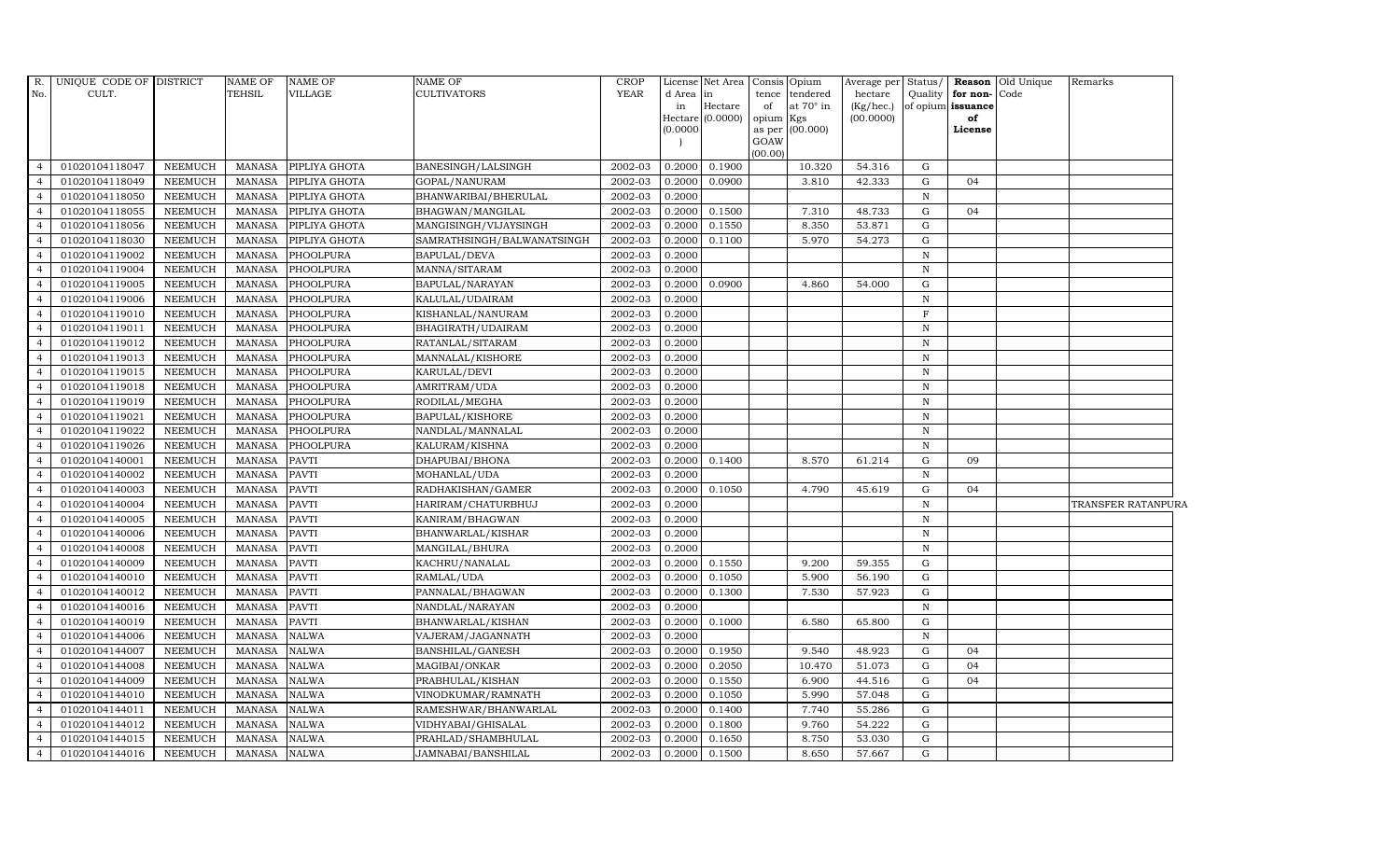| R.             | UNIQUE CODE OF DISTRICT |                | NAME OF       | NAME OF      | <b>NAME OF</b>             | <b>CROP</b> |           | License Net Area |           | Consis Opium     | Average per Status/ |              |                              | <b>Reason</b> Old Unique            | Remarks                  |  |
|----------------|-------------------------|----------------|---------------|--------------|----------------------------|-------------|-----------|------------------|-----------|------------------|---------------------|--------------|------------------------------|-------------------------------------|--------------------------|--|
| No.            | CULT.                   |                | <b>TEHSIL</b> | VILLAGE      | <b>CULTIVATORS</b>         | YEAR        | d Area in |                  |           | tence tendered   | hectare             |              | Quality <b>for non-</b> Code |                                     |                          |  |
|                |                         |                |               |              |                            |             | in        | Hectare          | of        | at $70^\circ$ in | (Kg/hec.)           |              | of opium issuance            |                                     |                          |  |
|                |                         |                |               |              |                            |             |           | Hectare (0.0000) | opium Kgs |                  | (00.0000)           |              | of                           |                                     |                          |  |
|                |                         |                |               |              |                            |             | (0.0000)  |                  | GOAW      | as per (00.000)  |                     |              | License                      |                                     |                          |  |
|                |                         |                |               |              |                            |             |           |                  | (00.00)   |                  |                     |              |                              |                                     |                          |  |
| $\overline{4}$ | 01020104144017          | NEEMUCH        | MANASA        | <b>NALWA</b> | <b>BABULAL/DEVILAL</b>     | 2002-03     | 0.2000    |                  |           |                  |                     | $\mathbf{F}$ |                              |                                     |                          |  |
| $\overline{4}$ | 01020104144018          | <b>NEEMUCH</b> | <b>MANASA</b> | NALWA        | <b>BHAGWATIBAI/RODILAL</b> | 2002-03     | 0.2000    |                  |           |                  |                     | $\mathbb N$  |                              |                                     |                          |  |
| $\overline{4}$ | 01020104144020          | <b>NEEMUCH</b> | <b>MANASA</b> | NALWA        | RAMCHANDRA/VARDA           | 2002-03     | 0.2000    | 0.1100           |           | 4.240            | 38.545              | G            | 04                           |                                     |                          |  |
| $\overline{4}$ | 01020104144021          | <b>NEEMUCH</b> | <b>MANASA</b> | <b>NALWA</b> | BHULIBAI/GANGARAM          | 2002-03     | 0.2000    | 0.1100           |           | 5.610            | 51.000              | G            | 04                           |                                     |                          |  |
| $\overline{4}$ | 01020104144022          | <b>NEEMUCH</b> | <b>MANASA</b> | NALWA        | PREMBAI/BANSHILAL          | 2002-03     | 0.2000    | 0.1000           |           | 5.620            | 56.200              | $\mathbf G$  |                              |                                     |                          |  |
| $\overline{4}$ | 01020104144023          | <b>NEEMUCH</b> | <b>MANASA</b> | NALWA        | SURAJMAL/BHANWARLAL        | 2002-03     | 0.2000    | 0.2000           |           | 10.218           | 51.090              | G            | 04                           |                                     |                          |  |
| $\overline{4}$ | 01020104144024          | <b>NEEMUCH</b> | <b>MANASA</b> | NALWA        | BHANWAR/GANESH             | 2002-03     | 0.2000    |                  |           |                  |                     | $\, {\bf N}$ |                              |                                     |                          |  |
| $\overline{4}$ | 01020104144026          | <b>NEEMUCH</b> | <b>MANASA</b> | <b>NALWA</b> | GANPAT/LAXMINARAYAN        | 2002-03     | 0.2000    | 0.1900           |           | 11.560           | 60.842              | G            |                              |                                     |                          |  |
| $\overline{4}$ | 01020104144027          | <b>NEEMUCH</b> | <b>MANASA</b> | <b>NALWA</b> | RAMDAYAL/SHANKARLAL        | 2002-03     | 0.2000    | 0.2050           |           | 11.460           | 55.902              | G            |                              |                                     |                          |  |
| $\overline{4}$ | 01020104144028          | <b>NEEMUCH</b> | <b>MANASA</b> | NALWA        | BABULAL/BHANWARLAL         | 2002-03     | 0.2000    | 0.1900           |           | 11.890           | 62.579              | G            |                              |                                     |                          |  |
| $\overline{4}$ | 01020104144030          | <b>NEEMUCH</b> | <b>MANASA</b> | NALWA        | KANHAIYALAL/JAYSINGH       | 2002-03     | 0.2000    | 0.1000           |           | 4.560            | 45.600              | G            | 04                           |                                     |                          |  |
| $\overline{4}$ | 01020104144033          | <b>NEEMUCH</b> | <b>MANASA</b> | NALWA        | RAMESHCHANDRA/NARAYAN      | 2002-03     | 0.2000    |                  |           |                  |                     | $\mathbf N$  |                              |                                     | TRANSFER/KUNDLA          |  |
| $\overline{4}$ | 01020104144034          | <b>NEEMUCH</b> | <b>MANASA</b> | NALWA        | RAMCHANDRA/AMRA            | 2002-03     | 0.2000    | 0.1200           |           | 6.260            | 52.167              | G            |                              |                                     |                          |  |
| $\overline{4}$ | 01020104144037          | <b>NEEMUCH</b> | <b>MANASA</b> | <b>NALWA</b> | RAMKUNWARBAI/RATANLAL      | 2002-03     | 0.2000    | 0.1500           |           | 8.290            | 55.267              | $\mathbf G$  |                              |                                     |                          |  |
| $\overline{4}$ | 01020104144039          | <b>NEEMUCH</b> | MANASA        | NALWA        | ONKAR/MODIRAM              | 2002-03     | 0.2000    | 0.1050           |           | 5.980            | 56.952              | ${\rm G}$    |                              |                                     |                          |  |
| $\overline{4}$ | 01020104144040          | <b>NEEMUCH</b> | <b>MANASA</b> | NALWA        | GEETABAI/NANURAM           | 2002-03     | 0.2000    | 0.1450           |           | 7.810            | 53.862              | G            |                              |                                     |                          |  |
| $\overline{4}$ | 01020104144041          | <b>NEEMUCH</b> | <b>MANASA</b> | NALWA        | BHANWARLAL/KHEMA           | 2002-03     | 0.2000    | 0.1900           |           | 9.940            | 52.316              | $\mathbf G$  |                              |                                     |                          |  |
| $\overline{4}$ | 01020104144042          | <b>NEEMUCH</b> | <b>MANASA</b> | NALWA        | LAXMINARAYAN/KUKA          | 2002-03     | 0.2000    |                  |           |                  |                     | $\, {\bf N}$ |                              |                                     |                          |  |
| $\overline{4}$ | 01020104144043          | <b>NEEMUCH</b> | <b>MANASA</b> | <b>NALWA</b> | <b>BANSHILAL/KUKA</b>      | 2002-03     | 0.2000    |                  |           |                  |                     | $\, {\bf N}$ |                              |                                     |                          |  |
| $\overline{4}$ | 01020104144044          | <b>NEEMUCH</b> | <b>MANASA</b> | NALWA        | SOHANLAL/KUKA              | 2002-03     | 0.2000    |                  |           |                  |                     | $\, {\bf N}$ |                              |                                     |                          |  |
| $\overline{4}$ | 01020104144053          | <b>NEEMUCH</b> | MANASA        | <b>NALWA</b> | GANESHRAM/HAMERSINGH       | 2002-03     | 0.2000    | 0.1550           |           | 8.590            | 55.419              | G            |                              |                                     |                          |  |
| $\overline{4}$ | 01020104144054          | <b>NEEMUCH</b> | <b>MANASA</b> | NALWA        | BHANWARLAL/BAGDUJI         | 2002-03     | 0.2000    | 0.1600           |           | 9.070            | 56.688              | $\mathbf G$  |                              |                                     |                          |  |
| $\overline{4}$ | 01020104144055          | <b>NEEMUCH</b> | <b>MANASA</b> | NALWA        | DEUBAI/RAMLAL              | 2002-03     | 0.2000    | 0.2050           |           | 12.930           | 63.073              | G            |                              |                                     |                          |  |
| $\overline{4}$ | 01020104144056          | <b>NEEMUCH</b> | <b>MANASA</b> | <b>NALWA</b> | SEETABAI/BHAGATRAM         | 2002-03     | 0.2000    | 0.1750           |           | 7.950            | 45.429              | G            | 04                           |                                     |                          |  |
| $\overline{4}$ | 01020104144057          | <b>NEEMUCH</b> | <b>MANASA</b> | NALWA        | JAGDISH/BHERULAL           | 2002-03     | 0.2000    | 0.1000           |           | 5.140            | 51.400              | G            | 04                           |                                     |                          |  |
| $\overline{4}$ | 01020104144058          | <b>NEEMUCH</b> | <b>MANASA</b> | NALWA        | JAGDISH/RAMLAL             | 2002-03     | 0.2000    | 0.1550           |           | 7.620            | 49.161              | G            | 04                           |                                     |                          |  |
| $\overline{4}$ | 01020104144059          | <b>NEEMUCH</b> | <b>MANASA</b> | NALWA        | NANURAM/BHERA              | 2002-03     | 0.2000    | 0.1050           |           | 5.760            | 54.857              | G            |                              |                                     |                          |  |
| $\overline{4}$ | 01020104144060          | <b>NEEMUCH</b> | <b>MANASA</b> | NALWA        | MOTILAL/NANALAL            | 2002-03     | 0.2000    | 0.1950           |           | 10.660           | 54.667              | $\mathbf G$  |                              |                                     | OLD CULT. BEFORE 1998-99 |  |
| $\overline{4}$ | 01020104144061          | <b>NEEMUCH</b> | <b>MANASA</b> | NALWA        | NONDRAM/HAJARI             | 2002-03     | 0.2000    |                  |           |                  |                     | $\mathbf F$  |                              | 0102010407201TRANSFER/ MERIYA KHEDI |                          |  |
| $\overline{4}$ | 01020104103007          | <b>NEEMUCH</b> | MANASA        | NAI NINOR    | <b>BHULIBAI/BABRU</b>      | 2002-03     | 0.2000    | 0.1050           |           | 5.990            | 57.048              | G            |                              |                                     |                          |  |
| $\overline{4}$ | 01020104103021          | <b>NEEMUCH</b> | MANASA        | NAI NINOR    | AMARSINGH/GOMA             | 2002-03     | 0.2000    |                  |           |                  |                     | F            |                              | 01010101049014                      |                          |  |
| $\overline{4}$ | 01020104133002          | <b>NEEMUCH</b> | <b>MANASA</b> | MOYA         | GANGABAI/RAMCHANDRA        | 2002-03     | 0.2000    | 0.1050           |           | 6.300            | 60.000              | G            |                              |                                     |                          |  |
| $\overline{4}$ | 01020104133003          | <b>NEEMUCH</b> | <b>MANASA</b> | MOYA         | DHAPUBAI/ONKAR             | 2002-03     | 0.2000    | 0.1250           |           | 7.590            | 60.720              | G            |                              |                                     | NAME CHANGE              |  |
| $\overline{4}$ | 01020104133004          | <b>NEEMUCH</b> | <b>MANASA</b> | MOYA         | BHAGUBAI/BHAVARLAL         | 2002-03     | 0.2000    | 0.1400           |           | 7.910            | 56.500              | $\mathbf G$  |                              |                                     |                          |  |
| $\overline{4}$ | 01020104133005          | <b>NEEMUCH</b> | <b>MANASA</b> | MOYA         | MATHURALAL/HEERALAL        | 2002-03     | 0.2000    | 0.1050           |           | 6.640            | 63.238              | G            |                              |                                     |                          |  |
| $\overline{4}$ | 01020104133006          | <b>NEEMUCH</b> | <b>MANASA</b> | MOYA         | CHANDBAI/IBRAHIM           | 2002-03     | 0.2000    |                  |           |                  |                     | $\mathbf N$  |                              |                                     |                          |  |
| $\overline{4}$ | 01020104133008          | <b>NEEMUCH</b> | <b>MANASA</b> | MOYA         | <b>BAPULAL/DEVILAL</b>     | 2002-03     | 0.2000    | 0.1500           |           | 8.670            | 57.800              | $\mathbf G$  |                              |                                     |                          |  |
| $\overline{4}$ | 01020104133009          | <b>NEEMUCH</b> | <b>MANASA</b> | MOYA         | RAMESH/PRITHVIRAJ          | 2002-03     | 0.2000    | 0.1600           |           | 8.810            | 55.063              | G            |                              |                                     |                          |  |
| $\overline{4}$ | 01020104133010          | <b>NEEMUCH</b> | <b>MANASA</b> | MOYA         | JAGDISH/PRITHVIRAJ         | $2002 - 03$ | 0.2000    | 0.1250           |           | 8.760            | 70.080              | G            |                              |                                     |                          |  |
| $\overline{4}$ | 01020104133012          | <b>NEEMUCH</b> | <b>MANASA</b> | MOYA         | ALLAHNOOR/NANHEKHAN        | 2002-03     | 0.2000    |                  |           |                  |                     | $\, {\bf N}$ |                              |                                     |                          |  |
| $\overline{4}$ | 01020104133014          | <b>NEEMUCH</b> | <b>MANASA</b> | MOYA         | MUNIR/IBRAHIM              | 2002-03     | 0.2000    | 0.2000           |           | 11.140           | 55.700              | G            |                              |                                     |                          |  |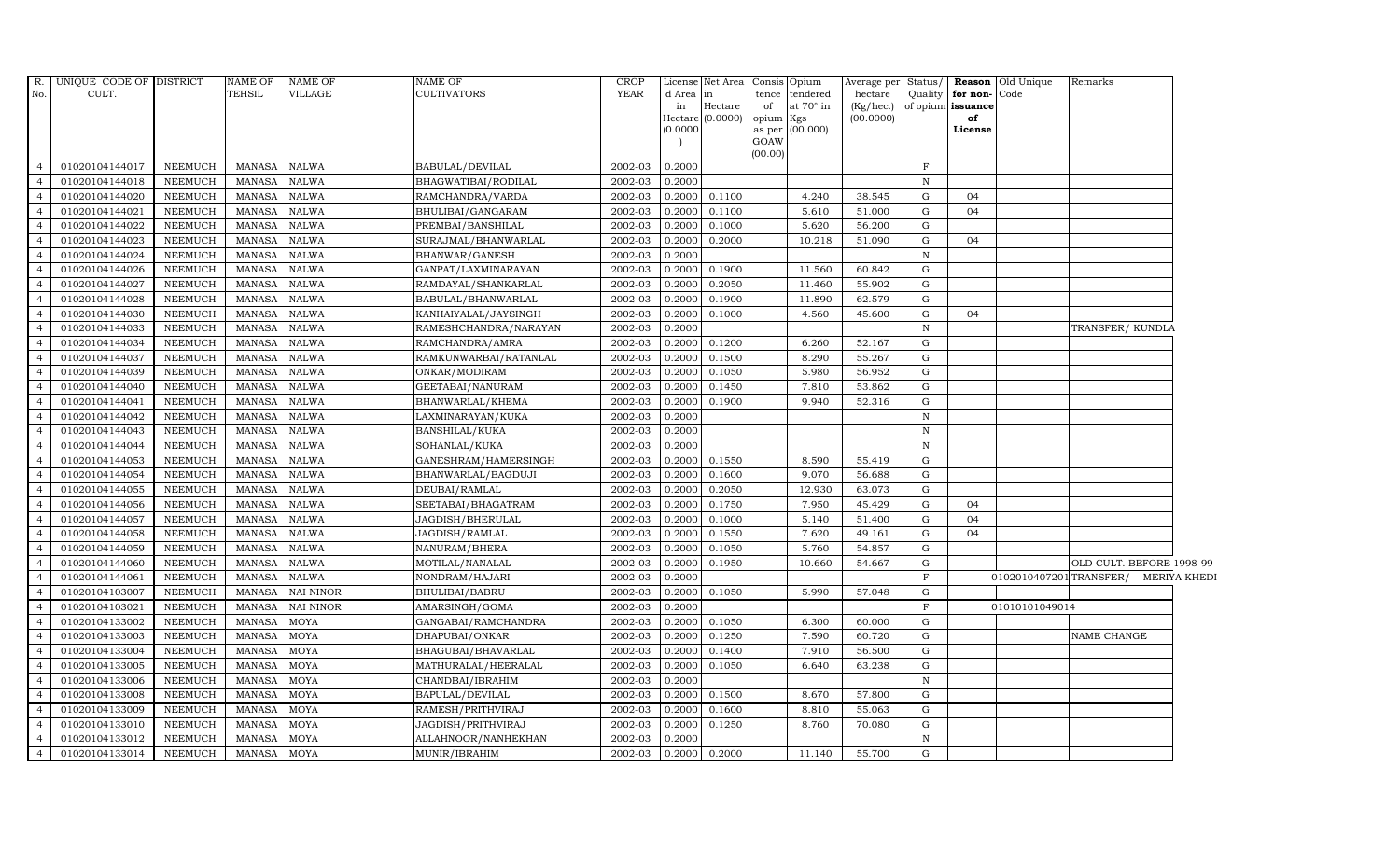| R.<br>No.      | UNIQUE CODE OF DISTRICT<br>CULT. |                | <b>NAME OF</b><br><b>TEHSIL</b> | NAME OF<br>VILLAGE | NAME OF<br><b>CULTIVATORS</b> | <b>CROP</b><br><b>YEAR</b> | d Area in<br>in<br>(0.0000) | License Net Area Consis<br>Hectare<br>Hectare (0.0000) | tence<br>of<br>opium Kgs<br>as per<br>GOAW<br>(00.00) | Opium<br>tendered<br>at $70^\circ$ in<br>(00.000) | Average per<br>hectare<br>(Kg/hec.)<br>(00.0000) | Status/<br>Quality | for non-Code<br>of opium issuance<br>of<br>License | Reason Old Unique | Remarks                             |  |
|----------------|----------------------------------|----------------|---------------------------------|--------------------|-------------------------------|----------------------------|-----------------------------|--------------------------------------------------------|-------------------------------------------------------|---------------------------------------------------|--------------------------------------------------|--------------------|----------------------------------------------------|-------------------|-------------------------------------|--|
| $\overline{4}$ | 01020104133015                   | <b>NEEMUCH</b> | MANASA                          | <b>MOYA</b>        | YUSUFMO./LALMO.               | 2002-03                    | 0.2000                      |                                                        |                                                       |                                                   |                                                  | N                  |                                                    |                   |                                     |  |
| $\overline{4}$ | 01020104133017                   | <b>NEEMUCH</b> | <b>MANASA</b>                   | <b>MOYA</b>        | MO.HUSSAIN/ISMAIL             | 2002-03                    | 0.2000                      | 0.1150                                                 |                                                       | 5.890                                             | 51.217                                           | G                  | 04                                                 |                   |                                     |  |
| $\overline{4}$ | 01020104133018                   | <b>NEEMUCH</b> | <b>MANASA</b>                   | MOYA               | NATHULAL/KARULAL              | 2002-03                    | 0.2000                      | 0.0800                                                 |                                                       | 4.650                                             | 58.125                                           | G                  |                                                    |                   |                                     |  |
| $\overline{4}$ | 01020104133022                   | <b>NEEMUCH</b> | <b>MANASA</b>                   | <b>MOYA</b>        | TEJSINGH/BHANWARSINGH         | 2002-03                    | 0.2000                      |                                                        |                                                       |                                                   |                                                  | $\mathbf N$        |                                                    |                   |                                     |  |
| $\overline{4}$ | 01020104133023                   | <b>NEEMUCH</b> | <b>MANASA</b>                   | <b>MOYA</b>        | SATTARKHAN/MURADKHAN          | 2002-03                    | 0.2000                      | 0.1100                                                 |                                                       | 5.710                                             | 51.909                                           | G                  | 04                                                 |                   |                                     |  |
| $\overline{4}$ | 01020104133026                   | <b>NEEMUCH</b> | MANASA                          | MOYA               | DASHRATHSINGH/KALYANSINGH     | 2002-03                    | 0.2000                      | 0.1600                                                 |                                                       | 3.630                                             | 22.688                                           | G                  | 04                                                 |                   |                                     |  |
| $\overline{4}$ | 01020104133027                   | <b>NEEMUCH</b> | <b>MANASA</b>                   | <b>MOYA</b>        | VIRAMSINGH/BHERUSINGH         | 2002-03                    | 0.2000                      | 0.1450                                                 |                                                       | 7.940                                             | 54.759                                           | G                  |                                                    |                   |                                     |  |
| $\overline{4}$ | 01020104133028                   | <b>NEEMUCH</b> | <b>MANASA</b>                   | <b>MOYA</b>        | ONKARSINGH/SITARAM            | 2002-03                    | 0.2000                      | 0.1050                                                 |                                                       | 5.610                                             | 53.429                                           | G                  |                                                    |                   |                                     |  |
| $\overline{4}$ | 01020104133030                   | <b>NEEMUCH</b> | <b>MANASA</b>                   | <b>MOYA</b>        | GHISALAL/BHANWARLAL           | 2002-03                    | 0.2000                      |                                                        |                                                       |                                                   |                                                  | $\mathbb N$        |                                                    |                   |                                     |  |
| $\overline{4}$ | 01020104133033                   | <b>NEEMUCH</b> | <b>MANASA</b>                   | <b>MOYA</b>        | RAMNARAYAN/ONKARLAL           | 2002-03                    | 0.2000                      | 0.1100                                                 |                                                       | 5.810                                             | 52.818                                           | G                  |                                                    |                   |                                     |  |
| $\overline{4}$ | 01020104133036                   | <b>NEEMUCH</b> | MANASA                          | <b>MOYA</b>        | SULTANKHAN/IBRAHIM            | 2002-03                    | 0.2000                      | 0.1500                                                 |                                                       | 9.180                                             | 61.200                                           | G                  |                                                    |                   | TRANSFER/ PAVTI                     |  |
| $\overline{4}$ | 01020104133037                   | <b>NEEMUCH</b> | <b>MANASA</b>                   | <b>MOYA</b>        | GOPALSINGH/RUPSINGH           | 2002-03                    | 0.2000                      | 0.1500                                                 |                                                       | 7.540                                             | 50.267                                           | G                  | 04                                                 |                   |                                     |  |
| $\overline{4}$ | 01020104133038                   | <b>NEEMUCH</b> | <b>MANASA</b>                   | <b>MOYA</b>        | NANDUBAI/RAMLAL               | 2002-03                    | 0.2000                      | 0.1550                                                 |                                                       | 9.360                                             | 60.387                                           | G                  |                                                    |                   |                                     |  |
| $\overline{4}$ | 01020104133040                   | <b>NEEMUCH</b> | <b>MANASA</b>                   | <b>MOYA</b>        | RATANLAL/SITARAM              | 2002-03                    | 0.2000                      | 0.1000                                                 |                                                       | 6.220                                             | 62.200                                           | G                  |                                                    |                   |                                     |  |
| $\overline{4}$ | 01020104133041                   | <b>NEEMUCH</b> | <b>MANASA</b>                   | MOYA               | GOVERDHANSINGH/DHURSINGH      | 2002-03                    | 0.2000                      | 0.2050                                                 |                                                       | 12.020                                            | 58.634                                           | G                  |                                                    |                   |                                     |  |
| $\overline{4}$ | 01020104133042                   | <b>NEEMUCH</b> | <b>MANASA</b>                   | <b>MOYA</b>        | SATYANARAYAN/RAMCHANDRA       | 2002-03                    | 0.2000                      | 0.1500                                                 |                                                       | 9.350                                             | 62.333                                           | G                  |                                                    |                   |                                     |  |
| $\overline{4}$ | 01020104133043                   | <b>NEEMUCH</b> | <b>MANASA</b>                   | <b>MOYA</b>        | SATYANARAYAN/KANHAIYALAL      | 2002-03                    | 0.2000                      | 0.1950                                                 |                                                       | 10.900                                            | 55.897                                           | G                  |                                                    |                   |                                     |  |
| $\overline{4}$ | 01020104133049                   | <b>NEEMUCH</b> | <b>MANASA</b>                   | <b>MOYA</b>        | GANGARAM/SHANKARLAL           | 2002-03                    | 0.2000                      | 0.1900                                                 |                                                       | 9.800                                             | 51.579                                           | G                  | 04                                                 |                   |                                     |  |
| $\overline{4}$ | 01020104133050                   | <b>NEEMUCH</b> | <b>MANASA</b>                   | <b>MOYA</b>        | MAHADEV/JAGANNATH             | 2002-03                    | 0.2000                      |                                                        |                                                       |                                                   |                                                  | $\mathbf{F}$       |                                                    |                   |                                     |  |
| $\overline{4}$ | 01020104133051                   | <b>NEEMUCH</b> | <b>MANASA</b>                   | <b>MOYA</b>        | ALTABHUSSAIN/AHMADNOOR        | 2002-03                    | 0.2000                      | 0.1050                                                 |                                                       | 5.700                                             | 54.286                                           | G                  |                                                    |                   |                                     |  |
| $\overline{4}$ | 01020104133052                   | <b>NEEMUCH</b> | <b>MANASA</b>                   | <b>MOYA</b>        | BHAGIRATH/MANGILAL            | 2002-03                    | 0.2000                      | 0.1150                                                 |                                                       | 3.540                                             | 30.783                                           | G                  | 04                                                 |                   |                                     |  |
| $\overline{4}$ | 01020104133053                   | <b>NEEMUCH</b> | <b>MANASA</b>                   | <b>MOYA</b>        | MANGILAL/BHANWARLAL           | 2002-03                    | 0.2000                      | 0.1000                                                 |                                                       | 5.570                                             | 55.700                                           | G                  |                                                    |                   |                                     |  |
| $\overline{4}$ | 01020104133056                   | <b>NEEMUCH</b> | <b>MANASA</b>                   | MOYA               | NARAYAN/BHAGGA                | 2002-03                    | 0.2000                      | 0.1050                                                 |                                                       | 2.340                                             | 22.286                                           | G                  | 04                                                 |                   |                                     |  |
| $\overline{4}$ | 01020104133065                   | <b>NEEMUCH</b> | <b>MANASA</b>                   | <b>MOYA</b>        | NANIBAI/CHANDMOH.             | 2002-03                    | 0.2000                      | 0.1000                                                 |                                                       | 5.640                                             | 56.400                                           | G                  |                                                    |                   | TRANSFER/ KANJARDA                  |  |
| $\overline{4}$ | 01020104133067                   | <b>NEEMUCH</b> | MANASA                          | MOYA               | BHULIBAI/BHONIRAM             | 2002-03                    | 0.2000                      | 0.1000                                                 |                                                       | 6.170                                             | 61.700                                           | G                  |                                                    |                   |                                     |  |
| $\overline{4}$ | 01020104133068                   | <b>NEEMUCH</b> | <b>MANASA</b>                   | <b>MOYA</b>        | ALTAFHUSSAIN/SHAFIMO.         | 2002-03                    | 0.2000                      | 0.1700                                                 |                                                       | 8.500                                             | 50.000                                           | G                  | 04                                                 |                   |                                     |  |
| $\overline{4}$ | 01020104133069                   | <b>NEEMUCH</b> | <b>MANASA</b>                   | <b>MOYA</b>        | SHARIFHUSSAIN/SABIR           | 2002-03                    | 0.2000                      | 0.1050                                                 |                                                       | 5.800                                             | 55.238                                           | G                  |                                                    |                   |                                     |  |
| $\overline{4}$ | 01020104133070                   | <b>NEEMUCH</b> | <b>MANASA</b>                   | MOYA               | SHAKILMO./AHMADNOOR           | 2002-03                    | 0.2000                      | 0.1200                                                 |                                                       | 6.950                                             | 57.917                                           | G                  |                                                    |                   |                                     |  |
| $\overline{4}$ | 01020104133060                   | <b>NEEMUCH</b> | <b>MANASA</b>                   | <b>MOYA</b>        | AMIR KHA/FAJALKHA             | 2002-03                    | 0.2000                      |                                                        |                                                       |                                                   |                                                  | $\, {\rm N}$       |                                                    |                   |                                     |  |
| $\overline{4}$ | 01020104133072                   | <b>NEEMUCH</b> | <b>MANASA</b>                   | <b>MOYA</b>        | HAMIDKHAN/KHAJUKHAN           | 2002-03                    | 0.2000                      |                                                        |                                                       |                                                   |                                                  | $\, {\rm N}$       |                                                    |                   |                                     |  |
| $\overline{4}$ | 01020104133073                   | <b>NEEMUCH</b> | <b>MANASA</b>                   | <b>MOYA</b>        | JUJHARSINGH/CHATARSINGH       | 2002-03                    | 0.2000                      | 0.1650                                                 |                                                       | 9.940                                             | 60.242                                           | G                  |                                                    |                   |                                     |  |
| $\overline{4}$ | 01020104133077                   | <b>NEEMUCH</b> | <b>MANASA</b>                   | <b>MOYA</b>        | PANNALAL/PYARA                | 2002-03                    | 0.2000                      | 0.1500                                                 |                                                       | 8.040                                             | 53.600                                           | G                  |                                                    |                   | 0102010412601 TRANSFER/ SEMLI JAGIR |  |
| $\overline{4}$ | 01020104133078                   | <b>NEEMUCH</b> | MANASA                          | MOYA               | RAMSINGH/NONDRAM              | 2002-03                    | 0.2000                      | 0.0950                                                 |                                                       | 5.210                                             | 54.842                                           | G                  |                                                    |                   | 0102010413400TRANSFER/ RATANPURA    |  |
| $\overline{4}$ | 01020104133079                   | <b>NEEMUCH</b> | <b>MANASA</b>                   | <b>MOYA</b>        | MOTYABAI/PANNANATH            | 2002-03                    | 0.2000                      | 0.1600                                                 |                                                       | 7.050                                             | 44.063                                           | G                  | 04                                                 | 1020104145030     |                                     |  |
| $\overline{4}$ | 01020104133080                   | <b>NEEMUCH</b> | <b>MANASA</b>                   | <b>MOYA</b>        | NANIBAI/JAGANNATH             | 2002-03                    | 0.2000                      | 0.1150                                                 |                                                       | 5.610                                             | 48.783                                           | G                  | 04                                                 | 1020104138005     |                                     |  |
| $\overline{4}$ | 01020104133081                   | <b>NEEMUCH</b> | <b>MANASA</b>                   | <b>MOYA</b>        | BHANWARSINGH/GOVINDSINGH      | 2002-03                    | 0.2000                      | 0.1200                                                 |                                                       | 6.980                                             | 58.167                                           | G                  |                                                    | 01020104043032    |                                     |  |
| $\overline{4}$ | 01020104133082                   | <b>NEEMUCH</b> | <b>MANASA</b>                   | MOYA               | BHIMSINGH/JORAWARSINGH        | 2002-03                    | 0.2000                      | 0.2000                                                 |                                                       | 11.100                                            | 55.500                                           | G                  |                                                    |                   | 0102010412800 TRANSFER/ BARKHEDI    |  |
| $\overline{4}$ | 01020104133083                   | <b>NEEMUCH</b> | <b>MANASA</b>                   | MOYA               | SURAJKUNWAR/GOVERDHAN         | 2002-03                    | 0.2000                      | 0.2050                                                 |                                                       | 10.390                                            | 50.683                                           | G                  | 04                                                 | 1020104128010     |                                     |  |
| $\overline{4}$ | 01020104133084                   | <b>NEEMUCH</b> | <b>MANASA</b>                   | <b>MOYA</b>        | ONKARLAL/UDA                  | 2002-03                    | 0.2000                      |                                                        |                                                       |                                                   |                                                  | N                  |                                                    |                   | 0102010404313TRANSFER/ BARTHUN      |  |
| $\overline{4}$ | 01020104116001                   | <b>NEEMUCH</b> | <b>MANASA</b>                   | <b>MOKADI</b>      | JASWANTSINGH/BHANWARSINGH     | 2002-03                    | 0.2000                      | 0.0900                                                 |                                                       | 5.530                                             | 61.444                                           | G                  |                                                    |                   |                                     |  |
| $\overline{4}$ | 01020104116002                   | <b>NEEMUCH</b> | MANASA                          | <b>MOKADI</b>      | BHANWARSINGH/BHUWANISINGH     | 2002-03                    | 0.2000                      | 0.1450                                                 |                                                       | 8.680                                             | 59.862                                           | G                  |                                                    |                   |                                     |  |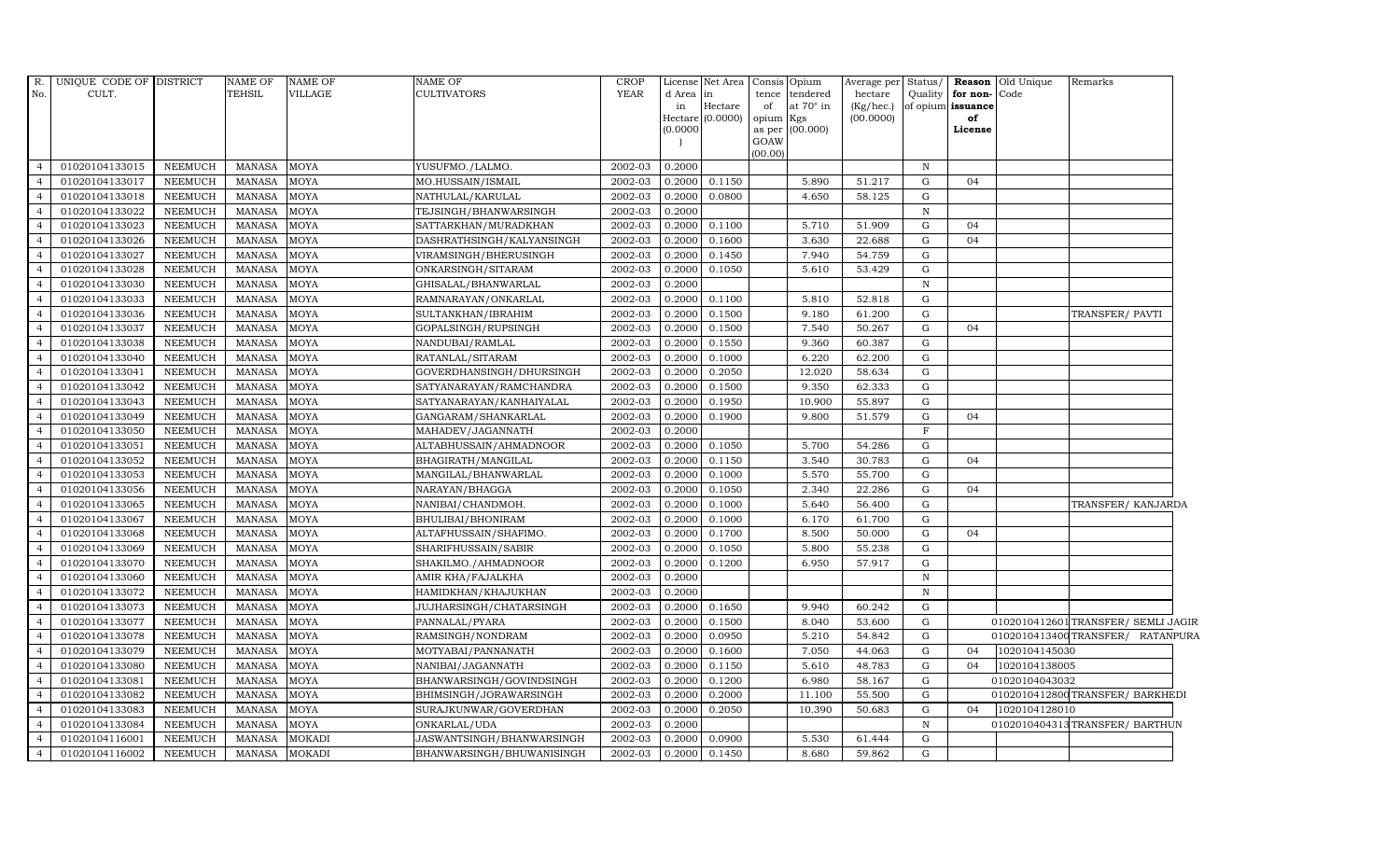| $R_{\cdot}$    | UNIQUE CODE OF DISTRICT |                | NAME OF       | <b>NAME OF</b>  | <b>NAME OF</b>            | <b>CROP</b> |              | License Net Area Consis Opium |                 |                                    | Average per Status/  |              |                                              | <b>Reason</b> Old Unique | Remarks                                  |  |
|----------------|-------------------------|----------------|---------------|-----------------|---------------------------|-------------|--------------|-------------------------------|-----------------|------------------------------------|----------------------|--------------|----------------------------------------------|--------------------------|------------------------------------------|--|
| No.            | CULT.                   |                | <b>TEHSIL</b> | <b>VILLAGE</b>  | CULTIVATORS               | <b>YEAR</b> | d Area<br>in | in<br>Hectare                 | of              | tence tendered<br>at $70^\circ$ in | hectare<br>(Kg/hec.) |              | Quality   for non- Code<br>of opium issuance |                          |                                          |  |
|                |                         |                |               |                 |                           |             |              | Hectare (0.0000)              | opium Kgs       |                                    | (00.0000)            |              | of                                           |                          |                                          |  |
|                |                         |                |               |                 |                           |             | (0.0000)     |                               |                 | as per (00.000)                    |                      |              | License                                      |                          |                                          |  |
|                |                         |                |               |                 |                           |             |              |                               | GOAW<br>(00.00) |                                    |                      |              |                                              |                          |                                          |  |
| $\overline{4}$ | 01020104116004          | NEEMUCH        | <b>MANASA</b> | <b>MOKADI</b>   | PYARA/KACHRU              | 2002-03     | 0.2000       |                               |                 |                                    |                      | $\mathbb N$  |                                              |                          |                                          |  |
| $\overline{4}$ | 01020104116005          | <b>NEEMUCH</b> | <b>MANASA</b> | <b>MOKADI</b>   | KISHORE/BHANWARLAL        | 2002-03     | 0.2000       |                               |                 |                                    |                      | $\mathbb N$  |                                              |                          |                                          |  |
| $\overline{4}$ | 01020104116007          | <b>NEEMUCH</b> | <b>MANASA</b> | <b>MOKADI</b>   | PRABHAKUNWAR/BAHADURSINGH | 2002-03     | 0.2000       |                               |                 |                                    |                      | $\mathbb N$  |                                              |                          |                                          |  |
| $\overline{4}$ | 01020104116009          | <b>NEEMUCH</b> | <b>MANASA</b> | <b>MOKADI</b>   | DALPATSINGH/BHANWARSINGH  | 2002-03     | 0.2000       | 0.0950                        |                 | 5.120                              | 53.895               | G            |                                              |                          |                                          |  |
| $\overline{4}$ | 01020104116010          | <b>NEEMUCH</b> | <b>MANASA</b> | <b>MOKADI</b>   | NARAYANSINGH/BHAVARSINGH  | 2002-03     | 0.2000       | 0.1150                        |                 | 6.190                              | 53.826               | ${\rm G}$    |                                              |                          |                                          |  |
| $\overline{4}$ | 01020104116012          | NEEMUCH        | <b>MANASA</b> | <b>MOKADI</b>   | RUGHNATH/ANSU             | 2002-03     | 0.2000       |                               |                 |                                    |                      | $\,$ N       |                                              |                          |                                          |  |
| $\overline{4}$ | 01020104116013          | NEEMUCH        | <b>MANASA</b> | <b>MOKADI</b>   | SUKHIBAI/PRITHVIRAJ       | 2002-03     | 0.2000       |                               |                 |                                    |                      | $\mathbb N$  |                                              |                          |                                          |  |
| $\overline{4}$ | 01020104116014          | <b>NEEMUCH</b> | <b>MANASA</b> | <b>MOKADI</b>   | INDERSINGH/RANSINGH       | 2002-03     | 0.2000       | 0.1100                        |                 | 5.940                              | 54.000               | G            |                                              |                          |                                          |  |
| $\overline{4}$ | 01020104116016          | <b>NEEMUCH</b> | <b>MANASA</b> | <b>MOKADI</b>   | GIRVARSINGH/RANSINGH      | 2002-03     | 0.2000       | 0.1100                        |                 | 6.120                              | 55.636               | $\mathbf G$  |                                              |                          |                                          |  |
| $\overline{4}$ | 01020104116019          | <b>NEEMUCH</b> | <b>MANASA</b> | <b>MOKADI</b>   | BHANWARSINGH/MANSINGH     | 2002-03     | 0.2000       |                               |                 |                                    |                      | $\, {\rm N}$ |                                              |                          |                                          |  |
| $\overline{4}$ | 01020104116020          | <b>NEEMUCH</b> | <b>MANASA</b> | <b>MOKADI</b>   | MADANSINGH/BHUWANISINGH   | 2002-03     | 0.2000       | 0.1000                        |                 | 5.570                              | 55.700               | G            |                                              |                          |                                          |  |
| $\overline{4}$ | 01020104116023          | <b>NEEMUCH</b> | <b>MANASA</b> | <b>MOKADI</b>   | RASALKUNWAR/RUPSINGH      | 2002-03     | 0.2000       |                               |                 |                                    |                      | $\,$ N       |                                              |                          |                                          |  |
| $\overline{4}$ | 01020104116024          | <b>NEEMUCH</b> | <b>MANASA</b> | <b>MOKADI</b>   | MADHUDAS/JAGANNATH        | 2002-03     | 0.2000       |                               |                 |                                    |                      | $\mathbf N$  |                                              |                          |                                          |  |
| $\overline{4}$ | 01020104116025          | <b>NEEMUCH</b> | <b>MANASA</b> | <b>MOKADI</b>   | GORDHANSINGH/MANSINGH     | 2002-03     | 0.2000       |                               |                 |                                    |                      | $\mathbb N$  |                                              |                          |                                          |  |
| $\overline{4}$ | 01020104116026          | <b>NEEMUCH</b> | <b>MANASA</b> | <b>MOKADI</b>   | PYARA/HUKMA               | 2002-03     | 0.2000       | 0.0950                        |                 | 5.940                              | 62.526               | G            |                                              |                          |                                          |  |
| $\overline{4}$ | 01020104116027          | <b>NEEMUCH</b> | MANASA        | <b>MOKADI</b>   | NANDUBAI/NANA             | 2002-03     | 0.2000       |                               |                 |                                    |                      | $\mathbf N$  |                                              |                          |                                          |  |
| $\overline{4}$ | 01020104116032          | <b>NEEMUCH</b> | <b>MANASA</b> | <b>MOKADI</b>   | BHANVARKUVAR/BHERUSINGH   | 2002-03     | 0.2000       |                               |                 |                                    |                      | $\mathbb N$  |                                              |                          |                                          |  |
| $\overline{4}$ | 01020104116042          | <b>NEEMUCH</b> | <b>MANASA</b> | <b>MOKADI</b>   | BHANWARLAL/BHONA          | 2002-03     | 0.2000       |                               |                 |                                    |                      | $\,$ N       |                                              |                          |                                          |  |
| $\overline{4}$ | 01020104116046          | <b>NEEMUCH</b> | <b>MANASA</b> | <b>MOKADI</b>   | GORU/DEVA                 | 2002-03     | 0.2000       | 0.0950                        |                 | 5.090                              | 53.579               | $\mathbf G$  |                                              |                          |                                          |  |
| $\overline{4}$ | 01020104116048          | <b>NEEMUCH</b> | <b>MANASA</b> | <b>MOKADI</b>   | GAJENDRASINGH/MADANSINGH  | 2002-03     | 0.2000       | 0.2000                        |                 | 11.590                             | 57.950               | G            |                                              |                          |                                          |  |
| $\overline{4}$ | 01020104116049          | <b>NEEMUCH</b> | <b>MANASA</b> | <b>MOKADI</b>   | VIKRAMSINGH/NATHUSINGH    | 2002-03     | 0.2000       | 0.1500                        |                 | 8.230                              | 54.867               | G            |                                              |                          | TRANSFER/ PIPLIA GHOTA                   |  |
| $\overline{4}$ | 01020104116050          | <b>NEEMUCH</b> | <b>MANASA</b> | <b>MOKADI</b>   | SHAMBHUSINGH/RAMSINGH     | 2002-03     | 0.2000       | 0.0900                        |                 | 5.400                              | 60.000               | G            |                                              |                          |                                          |  |
| $\overline{4}$ | 01020104116051          | <b>NEEMUCH</b> | <b>MANASA</b> | <b>MOKADI</b>   | BHANWARDAS/MANGILAL       | 2002-03     | 0.2000       |                               |                 |                                    |                      | $\mathbf N$  |                                              |                          | NAME CHANGE                              |  |
| $\overline{4}$ | 01020104116044          | <b>NEEMUCH</b> | <b>MANASA</b> | <b>MOKADI</b>   | BALVANTSINGH/NIRBHAYSINGH | 2002-03     | 0.2000       | 0.1450                        |                 | 8.230                              | 56.759               | G            |                                              |                          |                                          |  |
| $\overline{4}$ | 01020104116028          | <b>NEEMUCH</b> | <b>MANASA</b> | <b>MOKADI</b>   | BHERUSINGH/BHUWANISINGH   | 2002-03     | 0.2000       | 0.0950                        |                 | 5.880                              | 61.895               | $\mathbf G$  |                                              |                          |                                          |  |
| $\overline{4}$ | 01020104116053          | <b>NEEMUCH</b> | MANASA        | <b>MOKADI</b>   | JAGDISH/KANIRAM           | 2002-03     | 0.2000       | 0.1600                        |                 | 8.660                              | 54.125               | G            |                                              |                          | 0102010403502 TRANSFER/ ARNIA CHANDRAWAT |  |
| $\overline{4}$ | 01020104117001          | <b>NEEMUCH</b> | <b>MANASA</b> | <b>MALAHEDA</b> | KALURAM/BAPULAL           | 2002-03     | 0.2000       | 0.1200                        |                 | 7.530                              | 62.750               | G            |                                              |                          |                                          |  |
| $\overline{4}$ | 01020104117002          | <b>NEEMUCH</b> | <b>MANASA</b> | <b>MALAHEDA</b> | OMPRAKASH/NANDLAL         | 2002-03     | 0.2000       | 0.0900                        |                 | 5.070                              | 56.333               | G            |                                              |                          |                                          |  |
| $\overline{4}$ | 01020104117004          | <b>NEEMUCH</b> | MANASA        | <b>MALAHEDA</b> | HEERALAL/BHUVANIRAM       | 2002-03     | 0.2000       | 0.1900                        |                 | 10.070                             | 53.000               | G            |                                              |                          |                                          |  |
| $\overline{4}$ | 01020104117005          | <b>NEEMUCH</b> | <b>MANASA</b> | <b>MALAHEDA</b> | MANGILAL/CHUNIYA          | 2002-03     | 0.2000       |                               |                 |                                    |                      | $\,$ N       |                                              |                          |                                          |  |
| $\overline{4}$ | 01020104117011          | <b>NEEMUCH</b> | <b>MANASA</b> | <b>MALAHEDA</b> | GHISALAL/SUKKHA           | 2002-03     | 0.2000       | 0.0900                        |                 | 4.930                              | 54.778               | G            |                                              |                          |                                          |  |
| $\overline{4}$ | 01020104117012          | <b>NEEMUCH</b> | <b>MANASA</b> | <b>MALAHEDA</b> | NATHULAL/MEGHRAJ          | 2002-03     | 0.2000       |                               |                 |                                    |                      | $\,$ N       |                                              |                          |                                          |  |
| $\overline{4}$ | 01020104117016          | <b>NEEMUCH</b> | <b>MANASA</b> | <b>MALAHEDA</b> | JHUMMIBAI/GABBA           | 2002-03     | 0.2000       | 0.0950                        |                 | 5.280                              | 55.579               | G            |                                              |                          | NAME CHANGE                              |  |
| $\overline{4}$ | 01020104117018          | <b>NEEMUCH</b> | <b>MANASA</b> | <b>MALAHEDA</b> | SHOBHARAM/JAGANNATH       | 2002-03     | 0.2000       |                               |                 |                                    |                      | $\,$ N       |                                              |                          |                                          |  |
| $\overline{4}$ | 01020104117019          | <b>NEEMUCH</b> | <b>MANASA</b> | <b>MALAHEDA</b> | GATTUBAI/SHANKAR          | 2002-03     | 0.2000       |                               |                 |                                    |                      | $\mathbb N$  |                                              |                          |                                          |  |
| $\overline{4}$ | 01020104117020          | <b>NEEMUCH</b> | <b>MANASA</b> | <b>MALAHEDA</b> | LAXMINARAYAN/RAMCHANDRA   | 2002-03     | 0.2000       | 0.0950                        |                 | 5.540                              | 58.316               | G            |                                              |                          | TRANSFER/MOKADI                          |  |
| $\overline{4}$ | 01020104117025          | <b>NEEMUCH</b> | <b>MANASA</b> | <b>MALAHEDA</b> | GORILAL/BHERA             | 2002-03     | 0.2000       | 0.1200                        |                 | 6.540                              | 54.500               | G            |                                              |                          |                                          |  |
| $\overline{4}$ | 01020104117036          | <b>NEEMUCH</b> | <b>MANASA</b> | <b>MALAHEDA</b> | DALSINGH/SHOJI            | 2002-03     | 0.2000       |                               |                 |                                    |                      | $\mathbf N$  |                                              |                          |                                          |  |
| $\overline{4}$ | 01020104117041          | <b>NEEMUCH</b> | <b>MANASA</b> | <b>MALAHEDA</b> | PYARCHAND/NANDA           | 2002-03     | 0.2000       |                               |                 |                                    |                      | $\mathbb N$  |                                              |                          |                                          |  |
| $\overline{4}$ | 01020104117043          | <b>NEEMUCH</b> | <b>MANASA</b> | <b>MALAHEDA</b> | SHOLA/BHOPA               | 2002-03     | 0.2000       |                               |                 |                                    |                      | $\mathbb N$  |                                              |                          |                                          |  |
| $\overline{4}$ | 01020104117003          | <b>NEEMUCH</b> | MANASA        | <b>MALAHEDA</b> | VIDHYABAI/NANDLAL         | 2002-03     | 0.2000       |                               |                 |                                    |                      | $\mathbb N$  |                                              |                          | TRANSFER/MOKADI                          |  |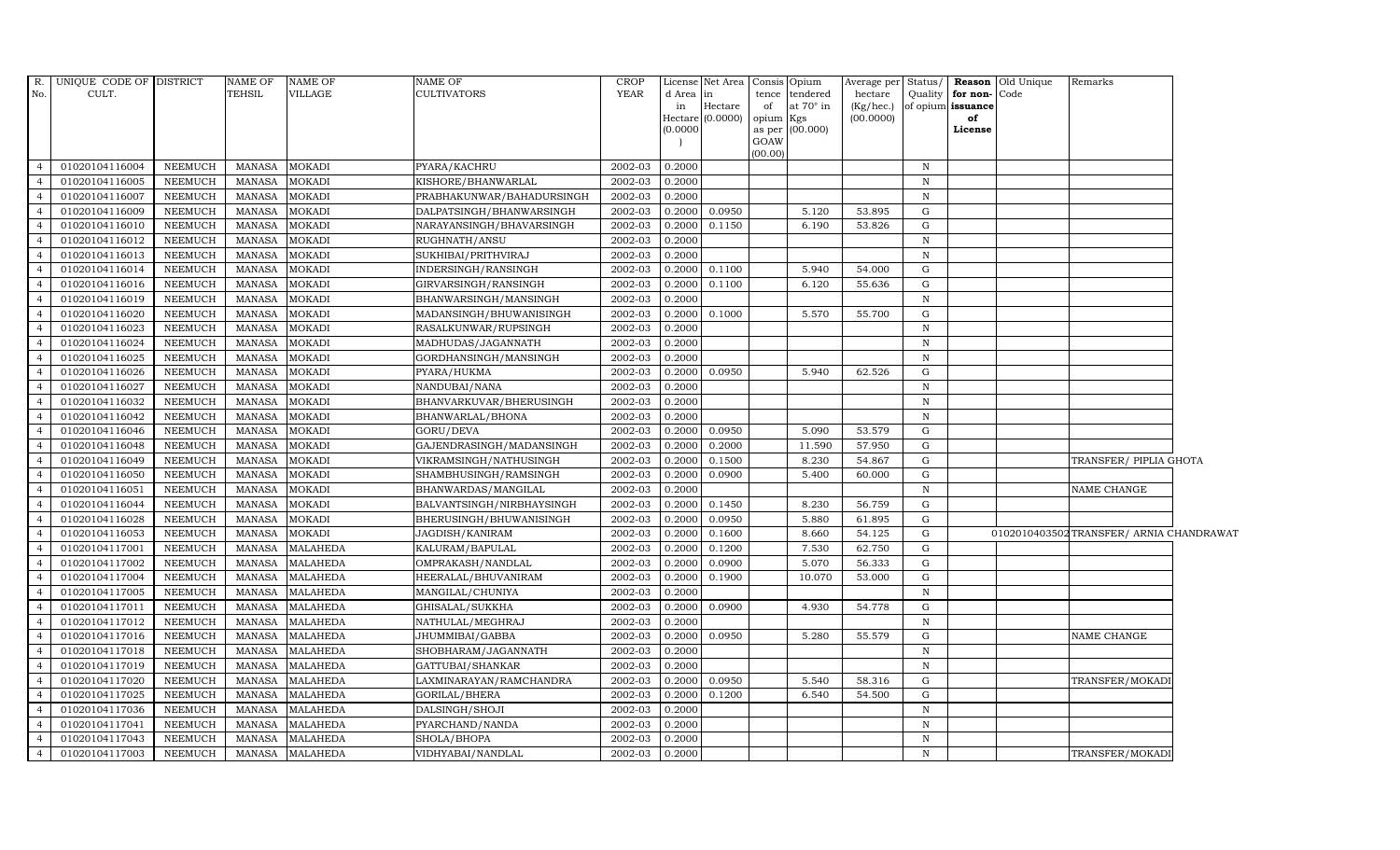| $R$ .<br>No.                     | UNIQUE CODE OF DISTRICT<br>CULT. |                                  | NAME OF<br>TEHSIL       | <b>NAME OF</b><br><b>VILLAGE</b>               | NAME OF<br>CULTIVATORS              | <b>CROP</b><br><b>YEAR</b> | d Area in<br>in<br>(0.0000) | License Net Area Consis Opium<br>Hectare<br>$Hectare$ (0.0000) | tence<br>of<br>opium Kgs<br>GOAW<br>(00.00) | tendered<br>at $70^\circ$ in<br>as per (00.000) | Average per Status/<br>hectare<br>(Kg/hec.)<br>(00.0000) | Quality      | for non-Code<br>of opium issuance<br>of<br>License | <b>Reason</b> Old Unique | Remarks              |  |
|----------------------------------|----------------------------------|----------------------------------|-------------------------|------------------------------------------------|-------------------------------------|----------------------------|-----------------------------|----------------------------------------------------------------|---------------------------------------------|-------------------------------------------------|----------------------------------------------------------|--------------|----------------------------------------------------|--------------------------|----------------------|--|
| $\overline{4}$                   | 01020104117046                   | NEEMUCH                          | MANASA                  | <b>MALAHEDA</b>                                | HEMA/BIHARI                         | 2002-03                    | 0.2000                      | 0.0950                                                         |                                             | 5.140                                           | 54.105                                                   | G            |                                                    |                          |                      |  |
| $\overline{4}$                   | 01020104117047                   | <b>NEEMUCH</b>                   | MANASA                  | <b>MALAHEDA</b>                                | KANKUBAI/UDAIRAM                    | 2002-03                    | 0.2000                      | 0.0950                                                         |                                             | 4.210                                           | 44.316                                                   | G            | 04                                                 | 1020104056024            |                      |  |
|                                  | 01020104124001                   | <b>NEEMUCH</b>                   | <b>MANASA</b>           | MAHESHPURIYA                                   | KANHAIYALAL/BHANWARLAL              | 2002-03                    | 0.2000                      | 0.1000                                                         |                                             | 6.720                                           | 67.200                                                   | G            |                                                    |                          |                      |  |
|                                  | 01020104124002                   | <b>NEEMUCH</b>                   | MANASA                  | <b>MAHESHPURIYA</b>                            | RAMKISHAN/ONKAR                     | 2002-03                    | 0.2000                      | 0.2000                                                         |                                             | 10.820                                          | 54.100                                                   | G            |                                                    |                          |                      |  |
| $\overline{4}$                   | 01020104124003                   | <b>NEEMUCH</b>                   | MANASA                  | MAHESHPURIYA                                   | KASHIRAM/NANURAM                    | 2002-03                    | 0.2000                      |                                                                |                                             |                                                 |                                                          | $\mathbb N$  |                                                    |                          |                      |  |
| $\overline{4}$                   | 01020104124004                   | <b>NEEMUCH</b>                   | MANASA                  | MAHESHPURIYA                                   | LAXMINARAYAN/HARLAL                 | 2002-03                    | 0.2000                      | 0.1900                                                         |                                             | 12.550                                          | 66.053                                                   | G            |                                                    |                          |                      |  |
| $\overline{4}$                   | 01020104124005                   | <b>NEEMUCH</b>                   | MANASA                  | MAHESHPURIYA                                   | JAGANNATH/BHANWARLAL                | 2002-03                    | 0.2000                      | 0.1550                                                         |                                             | 9.610                                           | 62.000                                                   | G            |                                                    |                          |                      |  |
|                                  | 01020104124006                   | <b>NEEMUCH</b>                   | MANASA                  | MAHESHPURIYA                                   | JANKILAL/HARLAL                     | 2002-03                    | 0.2000                      | 0.2000                                                         |                                             | 11.870                                          | 59.350                                                   | G            |                                                    |                          |                      |  |
|                                  | 01020104124007                   | <b>NEEMUCH</b>                   | MANASA                  | MAHESHPURIYA                                   | MANNALAL/BHANWARLAL                 | 2002-03                    | 0.2000                      | 0.1000                                                         |                                             | 6.000                                           | 60.000                                                   | G            |                                                    |                          |                      |  |
|                                  | 01020104124009                   | <b>NEEMUCH</b>                   | MANASA                  | MAHESHPURIYA                                   | BHAGIRATH/LAKKHA                    | 2002-03                    | 0.2000                      | 0.1450                                                         |                                             | 8.240                                           | 56.828                                                   | G            |                                                    |                          |                      |  |
| $\overline{4}$                   | 01020104124010                   | <b>NEEMUCH</b>                   | MANASA                  | MAHESHPURIYA                                   | NARENDRASINGH/SHAMBHUSINGH          | 2002-03                    | 0.2000                      |                                                                |                                             |                                                 |                                                          | $\mathbb N$  |                                                    |                          |                      |  |
| $\overline{4}$                   | 01020104124011                   | <b>NEEMUCH</b>                   | MANASA                  | MAHESHPURIYA                                   | PRABHULAL/PANNALAL                  | 2002-03                    | 0.2000                      | 0.2000                                                         |                                             | 12.260                                          | 61.300                                                   | G            |                                                    |                          |                      |  |
|                                  | 01020104124014                   | <b>NEEMUCH</b>                   | MANASA                  | MAHESHPURIYA                                   | AMARLAL/NANDA                       | 2002-03                    | 0.2000                      | 0.1350                                                         |                                             | 7.880                                           | 58.370                                                   | G            |                                                    |                          |                      |  |
|                                  | 01020104124016                   | <b>NEEMUCH</b>                   | MANASA                  | MAHESHPURIYA                                   | SITARAM/KHUBA                       | 2002-03                    | 0.2000                      | 0.1000                                                         |                                             | 5.820                                           | 58.200                                                   | G            |                                                    |                          |                      |  |
|                                  | 01020104124021                   | <b>NEEMUCH</b>                   | MANASA                  | MAHESHPURIYA                                   | SHIVLAL/RAMKISHAN                   | 2002-03                    | 0.2000                      | 0.1650                                                         |                                             | 9.540                                           | 57.818                                                   | G            |                                                    |                          |                      |  |
| $\overline{4}$                   | 01020104124022                   | <b>NEEMUCH</b>                   | MANASA                  | MAHESHPURIYA                                   | NIRMALKUMAR/FULCHANDRA              | 2002-03                    | 0.2000                      | 0.2000                                                         |                                             | 11.670                                          | 58.350                                                   | G            |                                                    |                          | TRANSFER/ MANYAKHEDI |  |
| $\overline{4}$                   | 01020104124024                   | <b>NEEMUCH</b>                   | MANASA                  | MAHESHPURIYA                                   | AMRITRAM/FULCHANDRA                 | 2002-03                    | 0.2000                      | 0.1450                                                         |                                             | 7.950                                           | 54.828                                                   | G            |                                                    |                          |                      |  |
|                                  | 01020104124028                   | NEEMUCH                          | MANASA                  | MAHESHPURIYA                                   | RAMCHANDRA/LAXMINARAYAN             | 2002-03                    | 0.2000                      |                                                                |                                             |                                                 |                                                          | $\mathbf N$  |                                                    |                          |                      |  |
|                                  | 01020104124031                   | <b>NEEMUCH</b>                   | <b>MANASA</b>           | MAHESHPURIYA                                   | RUGHNATHSINGH/RAMSINGH              | 2002-03                    | 0.2000                      | 0.1450                                                         |                                             | 9.360                                           | 64.552                                                   | G            |                                                    |                          |                      |  |
|                                  | 01020104124020                   | <b>NEEMUCH</b>                   | <b>MANASA</b>           | MAHESHPURIYA                                   | JUJHARLAL/GHISALAL                  | 2002-03                    | 0.2000                      | 0.1450                                                         |                                             | 8.900                                           | 61.379                                                   | G            |                                                    | 01020104130022           |                      |  |
| $\overline{4}$                   | 01020104124030                   | <b>NEEMUCH</b>                   | MANASA                  | MAHESHPURIYA                                   | INDERMAL/FULCHANDRA                 | 2002-03                    | 0.2000                      |                                                                |                                             |                                                 |                                                          | $\mathbb N$  |                                                    |                          |                      |  |
| $\overline{a}$                   | 01020104145001                   | <b>NEEMUCH</b>                   | MANASA                  | <b>LASUDIYA ANTRI</b>                          | KACHRU/BHAGWAN                      | 2002-03                    | 0.2000                      | 0.1850                                                         |                                             | 11.240                                          | 60.757                                                   | G            |                                                    |                          |                      |  |
| $\overline{4}$                   | 01020104145002                   | <b>NEEMUCH</b>                   | MANASA                  | <b>LASUDIYA ANTRI</b>                          | HANSRAJ/LALA                        | 2002-03                    | 0.2000                      | 0.1200                                                         |                                             | 6.520                                           | 54.333                                                   | G            |                                                    |                          |                      |  |
|                                  | 01020104145004                   | NEEMUCH                          | <b>MANASA</b>           | <b>LASUDIYA ANTRI</b>                          | VARDIBAI/MANGILAL                   | 2002-03                    | 0.2000                      | 0.1100                                                         |                                             | 6.110                                           | 55.545                                                   | G            |                                                    |                          |                      |  |
|                                  | 01020104145005                   | <b>NEEMUCH</b>                   | <b>MANASA</b>           | <b>LASUDIYA ANTRI</b>                          | SHELENDRA KUMAR/RAMNATH             | 2002-03                    | 0.2000                      |                                                                |                                             |                                                 |                                                          | $\mathbb N$  |                                                    |                          |                      |  |
|                                  | 01020104145006                   | <b>NEEMUCH</b>                   | MANASA                  | <b>LASUDIYA ANTRI</b>                          | NENKIYA/BHERA                       | 2002-03                    | 0.2000                      | 0.1900                                                         |                                             | 10.850                                          | 57.105                                                   | G            |                                                    |                          |                      |  |
| $\overline{4}$                   | 01020104145007                   | <b>NEEMUCH</b>                   | MANASA                  | LASUDIYA ANTRI                                 | RAMNARAYAN/NANALAL                  | 2002-03                    | 0.2000                      | 0.1450                                                         |                                             | 9.580                                           | 66.069                                                   | G            |                                                    |                          |                      |  |
| $\overline{4}$                   | 01020104145009                   | <b>NEEMUCH</b>                   | MANASA                  | <b>LASUDIYA ANTRI</b>                          | BHAGYAVATIBAI/BHONANATH             | 2002-03                    | 0.2000                      | 0.1850                                                         |                                             | 11.580                                          | 62.595                                                   | G            |                                                    |                          |                      |  |
|                                  | 01020104145010                   | <b>NEEMUCH</b>                   | MANASA                  | <b>LASUDIYA ANTRI</b>                          | SATYANARAYAN/BAPULAL                | 2002-03                    | 0.2000                      | 0.1050                                                         |                                             | 6.040                                           | 57.524                                                   | G            |                                                    |                          |                      |  |
|                                  | 01020104145012                   | <b>NEEMUCH</b>                   | MANASA                  | LASUDIYA ANTRI                                 | GOPAL/HEERA                         | 2002-03                    | 0.2000                      |                                                                |                                             |                                                 |                                                          | $\mathbb N$  |                                                    |                          |                      |  |
|                                  | 01020104145013                   | <b>NEEMUCH</b>                   | MANASA                  | LASUDIYA ANTRI                                 | RAMNARAYAN/KACHRU                   | 2002-03                    | 0.2000                      | 0.1450                                                         |                                             | 8.460                                           | 58.345                                                   | G            |                                                    |                          |                      |  |
| $\overline{4}$<br>$\overline{4}$ | 01020104145014                   | NEEMUCH                          | MANASA                  | <b>LASUDIYA ANTRI</b>                          | KARUNATH/SHANKARNATH                | 2002-03                    | 0.2000                      |                                                                |                                             |                                                 |                                                          | $\mathbb N$  |                                                    |                          |                      |  |
|                                  | 01020104145015                   | <b>NEEMUCH</b>                   | MANASA                  | <b>LASUDIYA ANTRI</b>                          | BAGDU/KACHRU                        | 2002-03                    | 0.2000                      | 0.1450                                                         |                                             | 8.200                                           | 56.552                                                   | G<br>G       |                                                    |                          |                      |  |
| $\overline{4}$                   | 01020104145016                   | <b>NEEMUCH</b>                   | MANASA                  | <b>LASUDIYA ANTRI</b>                          | RAMNARAYAN/SEETARAM                 | 2002-03                    | 0.2000                      | 0.1050                                                         |                                             | 5.680                                           | 54.095                                                   |              |                                                    |                          |                      |  |
|                                  | 01020104145017                   | <b>NEEMUCH</b><br><b>NEEMUCH</b> | <b>MANASA</b><br>MANASA | <b>LASUDIYA ANTRI</b>                          | GANESHNATH/SHANKARNATH              | 2002-03                    | 0.2000                      | 0.1000                                                         |                                             | 2.110                                           | 21.100                                                   | G<br>G       | 04                                                 |                          |                      |  |
|                                  | 01020104145018<br>01020104145020 | <b>NEEMUCH</b>                   | MANASA                  | <b>LASUDIYA ANTRI</b><br><b>LASUDIYA ANTRI</b> | BAPULAL/KISHORE                     | 2002-03<br>2002-03         | 0.2000<br>0.2000            | 0.1500<br>0.1550                                               |                                             | 8.480<br>7.990                                  | 56.533<br>51.548                                         | G            | 04                                                 |                          |                      |  |
| 4<br>$\overline{4}$              | 01020104145022                   | <b>NEEMUCH</b>                   |                         |                                                | NANDUBAI/JETRAM                     | 2002-03                    | 0.2000                      |                                                                |                                             |                                                 |                                                          | G            |                                                    |                          |                      |  |
| $\overline{4}$                   | 01020104145023                   |                                  | MANASA<br>MANASA        | <b>LASUDIYA ANTRI</b>                          | RAMLAL/BAGDU                        | 2002-03                    |                             | 0.1700<br>0.0700                                               |                                             | 10.120<br>4.000                                 | 59.529                                                   | G            |                                                    |                          |                      |  |
|                                  | 01020104145024                   | <b>NEEMUCH</b><br><b>NEEMUCH</b> | <b>MANASA</b>           | <b>LASUDIYA ANTRI</b><br><b>LASUDIYA ANTRI</b> | KISHORE/BHONA<br>GATTUBAI/RAMESHWAR | 2002-03                    | 0.2000<br>0.2000            |                                                                |                                             |                                                 | 57.143                                                   | $\mathbf{F}$ |                                                    |                          |                      |  |
| $\overline{4}$                   | 01020104145025                   | <b>NEEMUCH</b>                   | MANASA                  |                                                |                                     | 2002-03                    | 0.2000                      | 0.1000                                                         |                                             | 5.020                                           | 50.200                                                   | G            | 04                                                 |                          |                      |  |
|                                  |                                  |                                  |                         | <b>LASUDIYA ANTRI</b>                          | RADHIBAI/BHAGIRATH                  |                            |                             |                                                                |                                             |                                                 |                                                          |              |                                                    |                          |                      |  |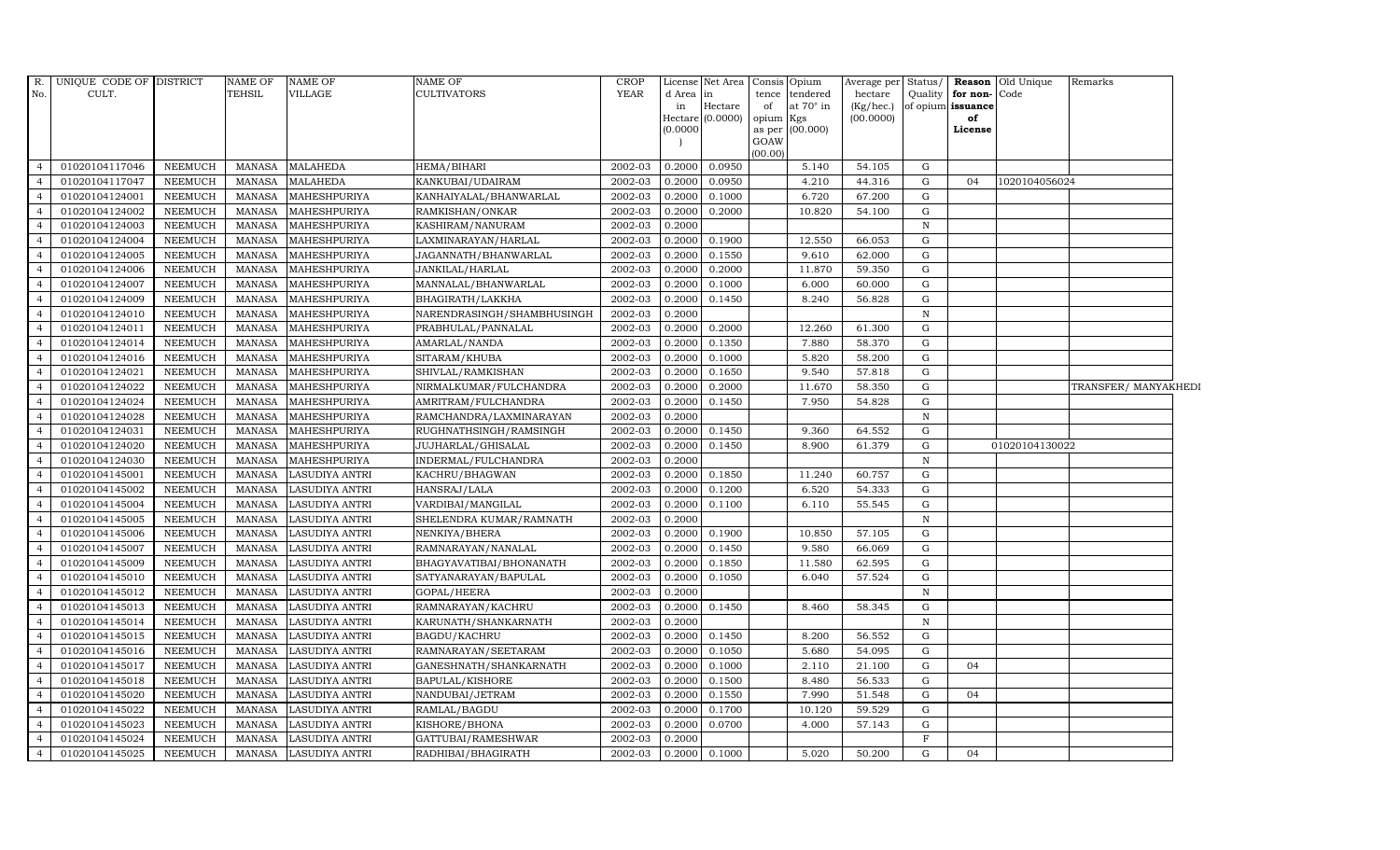| $R$ .          | UNIQUE CODE OF DISTRICT |                | NAME OF       | <b>NAME OF</b>        | NAME OF                                    | <b>CROP</b> |          | License Net Area |           | Consis Opium     | Average per Status/ |              |                      | <b>Reason</b> Old Unique | Remarks                             |  |
|----------------|-------------------------|----------------|---------------|-----------------------|--------------------------------------------|-------------|----------|------------------|-----------|------------------|---------------------|--------------|----------------------|--------------------------|-------------------------------------|--|
| No.            | CULT.                   |                | <b>TEHSIL</b> | <b>VILLAGE</b>        | <b>CULTIVATORS</b>                         | <b>YEAR</b> | d Area   | lin              |           | tence tendered   | hectare             |              | Quality for non-Code |                          |                                     |  |
|                |                         |                |               |                       |                                            |             | in       | Hectare          | of        | at $70^\circ$ in | (Kg/hec.)           |              | of opium issuance    |                          |                                     |  |
|                |                         |                |               |                       |                                            |             | (0.0000) | Hectare (0.0000) | opium Kgs |                  | (00.0000)           |              | of<br>License        |                          |                                     |  |
|                |                         |                |               |                       |                                            |             |          |                  | GOAW      | as per (00.000)  |                     |              |                      |                          |                                     |  |
|                |                         |                |               |                       |                                            |             |          |                  | (00.00)   |                  |                     |              |                      |                          |                                     |  |
| $\overline{4}$ | 01020104145026          | <b>NEEMUCH</b> | MANASA        | <b>LASUDIYA ANTRI</b> | FULANATH/JAGANNATH                         | 2002-03     | 0.2000   | 0.1050           |           | 5.120            | 48.762              | G            | 04                   |                          |                                     |  |
| $\overline{4}$ | 01020104145027          | <b>NEEMUCH</b> | <b>MANASA</b> | <b>LASUDIYA ANTRI</b> | RAMCHANDRA/HEERA                           | 2002-03     | 0.2000   | 0.1900           |           | 10.620           | 55.895              | G            |                      |                          |                                     |  |
| $\overline{4}$ | 01020104145028          | <b>NEEMUCH</b> | <b>MANASA</b> | LASUDIYA ANTRI        | KANHAIYALAL/BHERA                          | 2002-03     | 0.2000   |                  |           |                  |                     | N            |                      |                          |                                     |  |
|                | 01020104145031          | <b>NEEMUCH</b> | <b>MANASA</b> | LASUDIYA ANTRI        | SHAMBHUNATH/DHURANATH                      | 2002-03     | 0.2000   | 0.1050           |           | 6.150            | 58.571              | G            |                      |                          |                                     |  |
| $\overline{4}$ | 01020104145033          | <b>NEEMUCH</b> | <b>MANASA</b> | LASUDIYA ANTRI        | DHAPUBAI/BHERA                             | 2002-03     | 0.2000   | 0.1350           |           | 7.320            | 54.222              | ${\rm G}$    |                      |                          |                                     |  |
| $\overline{4}$ | 01020104145034          | <b>NEEMUCH</b> | <b>MANASA</b> | LASUDIYA ANTRI        | BHULIBAI/MOTILAL                           | 2002-03     | 0.2000   | 0.1950           |           | 11.870           | 60.872              | G            |                      |                          |                                     |  |
| $\overline{4}$ | 01020104145035          | <b>NEEMUCH</b> | MANASA        | <b>LASUDIYA ANTRI</b> | GANESH/BHAGGA                              | 2002-03     | 0.2000   | 0.1500           |           | 8.760            | 58.400              | G            |                      |                          |                                     |  |
| $\overline{4}$ | 01020104145036          | <b>NEEMUCH</b> | <b>MANASA</b> | LASUDIYA ANTRI        | KISHNIBAI/ONKAR                            | 2002-03     | 0.2000   | 0.0950           |           | 4.470            | 47.053              | G            | 04                   |                          |                                     |  |
|                | 01020104145038          | <b>NEEMUCH</b> | <b>MANASA</b> | LASUDIYA ANTRI        | BAGDIRAM/VAKTARAM                          | 2002-03     | 0.2000   | 0.1900           |           | 11.550           | 60.789              | G            |                      |                          |                                     |  |
| $\overline{4}$ | 01020104145039          | <b>NEEMUCH</b> | <b>MANASA</b> | LASUDIYA ANTRI        | MANSINGH/BHANWARLAL                        | 2002-03     | 0.2000   | 0.2000           |           | 10.810           | 54.050              | G            |                      |                          |                                     |  |
| $\overline{4}$ | 01020104145040          | <b>NEEMUCH</b> | <b>MANASA</b> | LASUDIYA ANTRI        | DASHRATHSINGH/MOTILAL                      | 2002-03     | 0.2000   |                  |           |                  |                     | $\mathbb N$  |                      |                          |                                     |  |
| $\overline{4}$ | 01020104145043          | NEEMUCH        | <b>MANASA</b> | LASUDIYA ANTRI        | BANSHILAL/BHERULAL                         | 2002-03     | 0.2000   | 0.1100           |           | 6.160            | 56.000              | G            |                      |                          |                                     |  |
| $\overline{4}$ | 01020104145045          | <b>NEEMUCH</b> | MANASA        | <b>LASUDIYA ANTRI</b> | RAMESHWAR/DHANRAJ                          | 2002-03     | 0.2000   | 0.2000           |           | 9.760            | 48.800              | G            | 04                   | 1020104135026            |                                     |  |
| 4              | 01020104145046          | <b>NEEMUCH</b> | <b>MANASA</b> | LASUDIYA ANTRI        | DEVILAL/TEJRAM                             | 2002-03     | 0.2000   | 0.2000           |           | 10.930           | 54.650              | G            |                      |                          | 0102010404505TRANSFER/AMADSHOPURIYA |  |
|                | 01020104145047          | NEEMUCH        | <b>MANASA</b> | LASUDIYA ANTRI        | RADHABAI/KARULAL                           | 2002-03     | 0.2000   |                  |           |                  |                     | $\mathbf F$  |                      |                          | 0102010414401 TRANSFER/ NALVA       |  |
| $\overline{4}$ | 01020104145048          | <b>NEEMUCH</b> | MANASA        | <b>LASUDIYA ANTRI</b> | RAMCHANDRA/HANSRAJ                         | 2002-03     | 0.2000   | 0.1000           |           | 5.470            | 54.700              | G            |                      |                          | 0102010404516TRANSFER/DEVRI KHWASA  |  |
| $\overline{4}$ | 01020104120140          | <b>NEEMUCH</b> | <b>MANASA</b> | KUKDESHWAR-II         | VARDICHANDRA/RODILAL                       | 2002-03     | 0.2000   |                  |           |                  |                     | $\, {\bf N}$ |                      |                          | TRANSFER/<br><b>BHATKHEDI</b>       |  |
| $\overline{4}$ | 01020104120144          | <b>NEEMUCH</b> | MANASA        | KUKDESHWAR-II         | CHANDMAL/MOTILAL                           | 2002-03     | 0.2000   |                  |           |                  |                     | $\mathbf N$  |                      |                          |                                     |  |
| $\overline{4}$ | 01020104120150          | <b>NEEMUCH</b> | <b>MANASA</b> | KUKDESHWAR-II         | SHIVPRASAD/BHANWARLAL                      | 2002-03     | 0.2000   |                  |           |                  |                     | $\mathbf N$  |                      |                          |                                     |  |
|                | 01020104120161          | <b>NEEMUCH</b> | <b>MANASA</b> | KUKDESHWAR-II         | PYARCHANDRA/MOHANLAL                       | 2002-03     | 0.2000   | 0.0650           |           | 4.510            | 69.385              | ${\rm G}$    |                      |                          |                                     |  |
| $\overline{4}$ | 01020104120163          | <b>NEEMUCH</b> | <b>MANASA</b> | KUKDESHWAR-II         | DEVILAL/DAMARSI                            | 2002-03     | 0.2000   |                  |           |                  |                     | $\mathbb N$  |                      |                          |                                     |  |
| $\overline{4}$ | 01020104120166          | <b>NEEMUCH</b> | <b>MANASA</b> | KUKDESHWAR-II         | $\overline{\mathsf{PRABHULAL/M} }$ ANGILAL | 2002-03     | 0.2000   |                  |           |                  |                     | $\, {\bf N}$ |                      |                          | TRANSFER/<br><b>KANJARDA</b>        |  |
| $\overline{4}$ | 01020104120173          | <b>NEEMUCH</b> | <b>MANASA</b> | KUKDESHWAR-II         | GANPAT/PRITHVIRAJ                          | 2002-03     | 0.2000   |                  |           |                  |                     | $\mathbb N$  |                      |                          |                                     |  |
| $\overline{4}$ | 01020104120177          | <b>NEEMUCH</b> | <b>MANASA</b> | KUKDESHWAR-II         | MOHANLAL/HEMRAJ                            | 2002-03     | 0.2000   |                  |           |                  |                     | $\mathbf N$  |                      |                          | NAME CHANGE                         |  |
|                | 01020104120178          | <b>NEEMUCH</b> | <b>MANASA</b> | KUKDESHWAR-II         | NANDA/DALLA                                | 2002-03     | 0.2000   |                  |           |                  |                     | $\, {\rm N}$ |                      |                          |                                     |  |
| $\overline{4}$ | 01020104120192          | <b>NEEMUCH</b> | <b>MANASA</b> | KUKDESHWAR-II         | JAMNIBAI/BAPULAL                           | 2002-03     | 0.2000   |                  |           |                  |                     | $\, {\rm N}$ |                      |                          |                                     |  |
| $\overline{4}$ | 01020104120185          | <b>NEEMUCH</b> | MANASA        | KUKDESHWAR-II         | NANIBAI/BHANWARLAL                         | 2002-03     | 0.2000   |                  |           |                  |                     | $\mathbb N$  |                      |                          |                                     |  |
| $\overline{4}$ | 01020104120198          | <b>NEEMUCH</b> | <b>MANASA</b> | KUKDESHWAR-II         | KANHAIYALAL/JADAWCHANDRA                   | 2002-03     | 0.2000   |                  |           |                  |                     | N            |                      |                          |                                     |  |
| $\overline{4}$ | 01020104120207          | <b>NEEMUCH</b> | <b>MANASA</b> | KUKDESHWAR-II         | SHAMBHU/PYARCHANDRA                        | 2002-03     | 0.2000   | 0.1500           |           | 6.137            | 40.913              | $\mathbf{I}$ | 02                   |                          |                                     |  |
|                | 01020104120210          | <b>NEEMUCH</b> | <b>MANASA</b> | KUKDESHWAR-II         | GHISALAL/KASHIRAM                          | 2002-03     | 0.2000   |                  |           |                  |                     | $\mathbf N$  |                      |                          |                                     |  |
|                | 01020104120213          | <b>NEEMUCH</b> | <b>MANASA</b> | KUKDESHWAR-II         | CHHAGANLAL/CHANDANMAL                      | 2002-03     | 0.2000   |                  |           |                  |                     | $\mathbf N$  |                      |                          |                                     |  |
| $\overline{4}$ | 01020104120215          | <b>NEEMUCH</b> | <b>MANASA</b> | KUKDESHWAR-II         | GOPAL/KANHAIYALAL                          | 2002-03     | 0.2000   |                  |           |                  |                     | $\mathbb N$  |                      |                          |                                     |  |
| $\overline{4}$ | 01020104120219          | <b>NEEMUCH</b> | <b>MANASA</b> | KUKDESHWAR-II         | KISHANLAL/RUGHNATH                         | 2002-03     | 0.2000   | 0.1550           |           | 9.590            | 61.871              | G            |                      |                          |                                     |  |
| $\overline{4}$ | 01020104120222          | <b>NEEMUCH</b> | <b>MANASA</b> | KUKDESHWAR-II         | BAGDIBAI/SHANTILAL                         | 2002-03     | 0.2000   |                  |           |                  |                     | $\mathbb N$  |                      |                          |                                     |  |
|                | 01020104120228          | <b>NEEMUCH</b> | <b>MANASA</b> | KUKDESHWAR-II         | BHANWARLAL/KASHIRAM                        | 2002-03     | 0.2000   |                  |           |                  |                     | $\,$ N       |                      |                          |                                     |  |
|                | 01020104120250          | <b>NEEMUCH</b> | <b>MANASA</b> | KUKDESHWAR-II         | NANDLAL/MOHANLAL                           | 2002-03     | 0.2000   |                  |           |                  |                     | $\mathbf N$  |                      |                          |                                     |  |
| $\overline{4}$ | 01020104120251          | <b>NEEMUCH</b> | <b>MANASA</b> | KUKDESHWAR-II         | MOHANBAI/LAXMINARAYAN                      | 2002-03     | 0.2000   |                  |           |                  |                     | $\, {\bf N}$ |                      |                          |                                     |  |
| $\overline{4}$ | 01020104120252          | <b>NEEMUCH</b> | <b>MANASA</b> | KUKDESHWAR-II         | BHANWARLAL/GHASI                           | 2002-03     | 0.2000   |                  |           |                  |                     | $\mathbf N$  |                      |                          |                                     |  |
| $\overline{4}$ | 01020104120261          | <b>NEEMUCH</b> | <b>MANASA</b> | KUKDESHWAR-II         | NARAYAN/GHASI                              | 2002-03     | 0.2000   |                  |           |                  |                     | $\mathbb N$  |                      |                          | TRANSFER/<br>KANJARDA               |  |
| $\overline{4}$ | 01020104120263          | <b>NEEMUCH</b> | <b>MANASA</b> | KUKDESHWAR-II         | UDIBAI/RAMCHANDRA                          | 2002-03     | 0.2000   |                  |           |                  |                     | $\, {\bf N}$ |                      |                          | <b>NAME CHANGE</b>                  |  |
| $\overline{4}$ | 01020104120264          | <b>NEEMUCH</b> | MANASA        | KUKDESHWAR-II         | KANHAIYALAL/RAMPRATAP                      | 2002-03     |          | 0.2000 0.1400    |           | 7.700            | 55.000              | G            |                      |                          |                                     |  |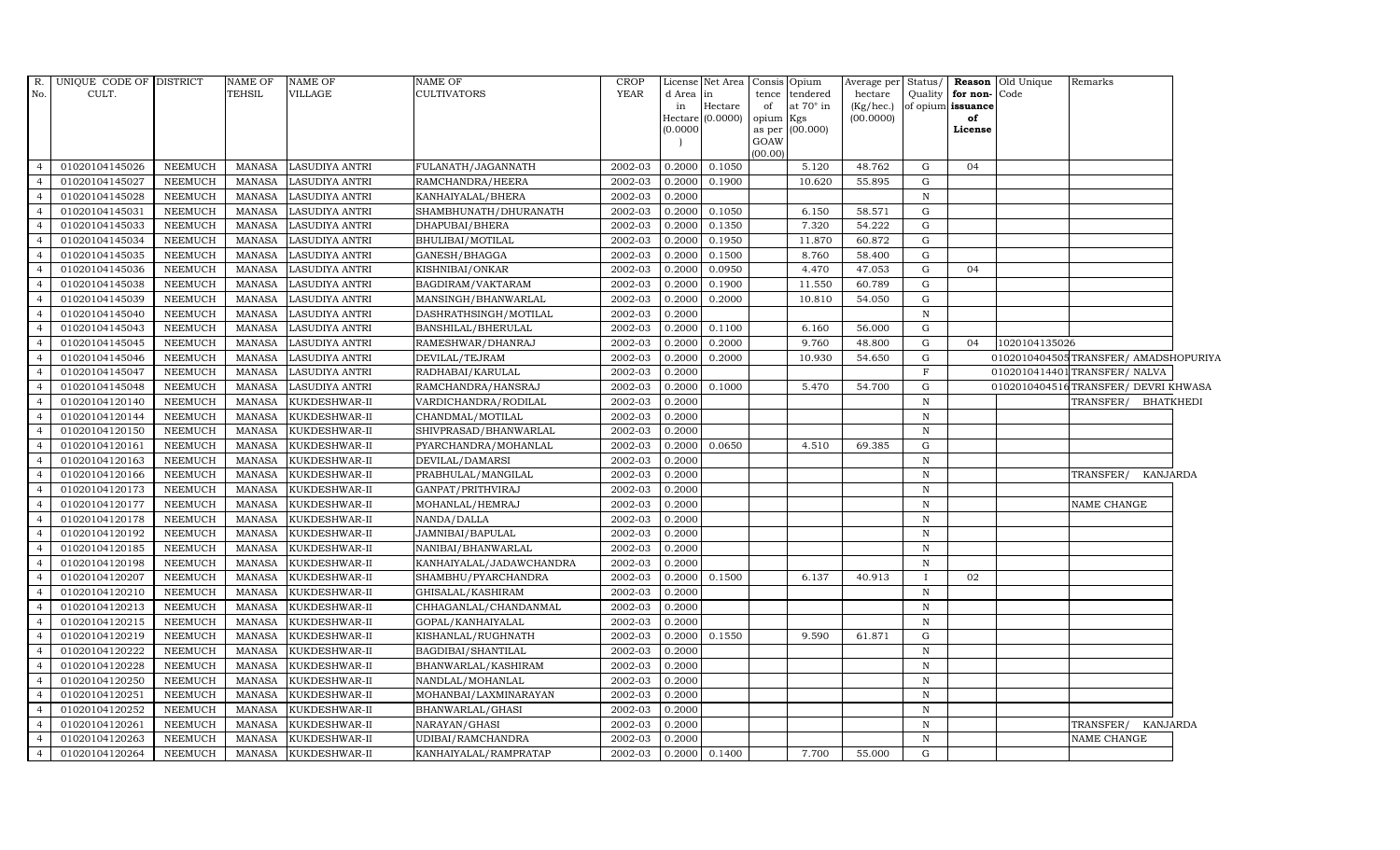| R.             | UNIQUE CODE OF DISTRICT |                | NAME OF       | NAME OF       | <b>NAME OF</b>            | <b>CROP</b> |                 | License Net Area |             | Consis Opium                 | Average per Status/     |              |                                              | <b>Reason</b> Old Unique | Remarks            |                 |
|----------------|-------------------------|----------------|---------------|---------------|---------------------------|-------------|-----------------|------------------|-------------|------------------------------|-------------------------|--------------|----------------------------------------------|--------------------------|--------------------|-----------------|
| No.            | CULT.                   |                | <b>TEHSIL</b> | VILLAGE       | <b>CULTIVATORS</b>        | <b>YEAR</b> | d Area in<br>in | Hectare          | tence<br>of | tendered<br>at $70^\circ$ in | hectare<br>$(Kg/$ hec.) |              | Quality   for non- Code<br>of opium issuance |                          |                    |                 |
|                |                         |                |               |               |                           |             |                 | Hectare (0.0000) | opium Kgs   |                              | (00.0000)               |              | of                                           |                          |                    |                 |
|                |                         |                |               |               |                           |             | (0.0000)        |                  |             | as per (00.000)              |                         |              | License                                      |                          |                    |                 |
|                |                         |                |               |               |                           |             |                 |                  | GOAW        |                              |                         |              |                                              |                          |                    |                 |
| $\overline{4}$ | 01020104120287          | <b>NEEMUCH</b> | MANASA        | KUKDESHWAR-II | SHYAMLAL/NANDLAL          | 2002-03     | 0.2000          | 0.1200           | (00.00)     | 6.440                        | 53.667                  | G            |                                              |                          | TRANSFER/KADIKHURD |                 |
| $\overline{4}$ | 01020104120114          | <b>NEEMUCH</b> | MANASA        | KUKDESHWAR-II | BHUWANISHANKAR/NARAYAN    | 2002-03     | 0.2000          |                  |             |                              |                         | $\mathbb N$  |                                              |                          |                    |                 |
|                | 01020104120156          | <b>NEEMUCH</b> | MANASA        | KUKDESHWAR-II | OMPRAKASH/SHANKARLAL      | 2002-03     | 0.2000          | 0.0950           |             | 5.000                        | 52.632                  | G            |                                              |                          |                    |                 |
|                | 01020104120265          | <b>NEEMUCH</b> | <b>MANASA</b> | KUKDESHWAR-II | BANSHILAL/GANGARAM        | 2002-03     | 0.2000          | 0.1950           | 60.54       | 2.856                        | 14.646                  | $\mathbf{I}$ | 02                                           | 1010102143069            |                    |                 |
|                | 01020104120001          | <b>NEEMUCH</b> | <b>MANASA</b> | KUKDESHWAR-I  | TRILOKCHANDRA/BHERA       | 2002-03     | 0.2000          |                  |             |                              |                         | $\mathbb N$  |                                              |                          |                    |                 |
| $\overline{4}$ | 01020104120002          | <b>NEEMUCH</b> | <b>MANASA</b> | KUKDESHWAR-I  | DEVILAL/CHUNNILAL         | 2002-03     | 0.2000          |                  |             |                              |                         | $\mathbf N$  |                                              |                          |                    |                 |
| $\overline{4}$ | 01020104120005          | <b>NEEMUCH</b> | MANASA        | KUKDESHWAR-I  | CHUNNILAL/BHERA           | 2002-03     | 0.2000          |                  |             |                              |                         | $\mathbb N$  |                                              |                          |                    |                 |
|                | 01020104120008          | <b>NEEMUCH</b> | <b>MANASA</b> | KUKDESHWAR-I  | GORDHAN/MODA              | 2002-03     | 0.2000          |                  |             |                              |                         | N            |                                              |                          |                    |                 |
|                | 01020104120009          | <b>NEEMUCH</b> | <b>MANASA</b> | KUKDESHWAR-I  | LAXMINARAYAN/JAMNALAL     | 2002-03     | 0.2000          | 0.0950           |             | 5.040                        | 53.053                  | G            |                                              |                          |                    |                 |
|                | 01020104120012          | NEEMUCH        | <b>MANASA</b> | KUKDESHWAR-I  | GANPAT/BABRU              | 2002-03     | 0.2000          | 0.0700           |             | 2.700                        | 38.571                  | ${\rm G}$    | 04                                           |                          |                    |                 |
| $\overline{4}$ | 01020104120015          | <b>NEEMUCH</b> | <b>MANASA</b> | KUKDESHWAR-I  | MADAN/SHANKAR             | 2002-03     | 0.2000          | 0.1900           |             | 10.950                       | 57.632                  | G            |                                              |                          |                    |                 |
| $\overline{4}$ | 01020104120016          | <b>NEEMUCH</b> | <b>MANASA</b> | KUKDESHWAR-I  | URMILABAI/NARAYAN         | 2002-03     | 0.2000          | 0.1100           | 64.79       | 5.392                        | 49.018                  | $\mathbf{I}$ | 02                                           |                          | 20% OPIUM          |                 |
| $\overline{4}$ | 01020104120017          | <b>NEEMUCH</b> | <b>MANASA</b> | KUKDESHWAR-I  | KASTURIBAI/CHUNNILAL      | 2002-03     | 0.2000          |                  |             |                              |                         | $\mathbf N$  |                                              |                          |                    |                 |
|                | 01020104120019          | <b>NEEMUCH</b> | <b>MANASA</b> | KUKDESHWAR-I  | PRABHULAL/BAPULAL         | 2002-03     | 0.2000          |                  |             |                              |                         | $\mathbf N$  |                                              |                          |                    |                 |
|                | 01020104120020          | <b>NEEMUCH</b> | <b>MANASA</b> | KUKDESHWAR-I  | <b>BADRILAL/BHERA</b>     | 2002-03     | 0.2000          |                  |             |                              |                         | $\, {\bf N}$ |                                              |                          |                    |                 |
| $\overline{4}$ | 01020104120021          | <b>NEEMUCH</b> | <b>MANASA</b> | KUKDESHWAR-I  | BHAGIBAI/HEERALAL         | 2002-03     | 0.2000          |                  |             |                              |                         | $\mathbf N$  |                                              |                          |                    |                 |
| $\overline{4}$ | 01020104120024          | <b>NEEMUCH</b> | <b>MANASA</b> | KUKDESHWAR-I  | TULSIRAM/BHANWARLAL       | 2002-03     | 0.2000          |                  |             |                              |                         | $\mathbb N$  |                                              |                          |                    |                 |
| $\overline{4}$ | 01020104120025          | NEEMUCH        | <b>MANASA</b> | KUKDESHWAR-I  | GORDHAN/SHANKARLAL        | 2002-03     | 0.2000          | 0.2000           |             | 12.260                       | 61.300                  | G            |                                              |                          |                    |                 |
|                | 01020104120026          | <b>NEEMUCH</b> | <b>MANASA</b> | KUKDESHWAR-I  | GORDHAN/MAGNA             | 2002-03     | 0.2000          |                  |             |                              |                         | ${\bf N}$    |                                              |                          |                    |                 |
|                | 01020104120037          | <b>NEEMUCH</b> | <b>MANASA</b> | KUKDESHWAR-I  | UDAIRAM/MODIRAM           | 2002-03     | 0.2000          | 0.0950           |             | 5.390                        | 56.737                  | G            |                                              |                          |                    |                 |
|                | 01020104120038          | <b>NEEMUCH</b> | <b>MANASA</b> | KUKDESHWAR-I  | LAXMINARAYAN/NATHULAL     | 2002-03     | 0.2000          |                  |             |                              |                         | $\mathbf N$  |                                              |                          |                    |                 |
| $\overline{4}$ | 01020104120047          | <b>NEEMUCH</b> | <b>MANASA</b> | KUKDESHWAR-I  | DEVILAL/SHANKARLAL        | 2002-03     | 0.2000          |                  |             |                              |                         | $\mathbb N$  |                                              |                          |                    |                 |
| $\overline{4}$ | 01020104120050          | NEEMUCH        | MANASA        | KUKDESHWAR-I  | PRABHULAL/BAPULAL         | 2002-03     | 0.2000          |                  |             |                              |                         | $\mathbf N$  |                                              |                          |                    |                 |
|                | 01020104120053          | <b>NEEMUCH</b> | <b>MANASA</b> | KUKDESHWAR-I  | KAILASH/MOHANLAL          | 2002-03     | 0.2000          |                  |             |                              |                         | $\mathbf N$  |                                              |                          | TRANSFER/FOFLIYA   |                 |
|                | 01020104120056          | <b>NEEMUCH</b> | <b>MANASA</b> | KUKDESHWAR-I  | KAILASH/RAMCHANDRA        | 2002-03     | 0.2000          | 0.1350           |             | 8.040                        | 59.556                  | G            |                                              |                          |                    |                 |
|                | 01020104120058          | <b>NEEMUCH</b> | <b>MANASA</b> | KUKDESHWAR-I  | CHUNNILAL/KALURAM         | 2002-03     | 0.2000          | 0.1600           |             | 7.630                        | 47.688                  | G            | 04                                           |                          |                    |                 |
| $\overline{4}$ | 01020104120061          | <b>NEEMUCH</b> | <b>MANASA</b> | KUKDESHWAR-I  | SHANKARLAL/DAMAR          | 2002-03     | 0.2000          |                  |             |                              |                         | $\mathbb N$  |                                              |                          |                    |                 |
| $\overline{4}$ | 01020104120063          | <b>NEEMUCH</b> | MANASA        | KUKDESHWAR-I  | RAJENDRA/GORDHAN          | 2002-03     | 0.2000          |                  |             |                              |                         | N            |                                              |                          |                    |                 |
|                | 01020104120065          | <b>NEEMUCH</b> | <b>MANASA</b> | KUKDESHWAR-I  | DEVKISHAN/SHOBHAGMAL      | 2002-03     | 0.2000          |                  |             |                              |                         | $\mathbf N$  |                                              |                          |                    |                 |
|                | 01020104120067          | <b>NEEMUCH</b> | <b>MANASA</b> | KUKDESHWAR-I  | MOTILAL/HUKMICHAND        | 2002-03     | 0.2000          | 0.1000           |             | 5.330                        | 53.300                  | G            |                                              |                          |                    |                 |
|                | 01020104120069          | <b>NEEMUCH</b> | MANASA        | KUKDESHWAR-I  | RAMDAYAL/SATYANARAYAN     | 2002-03     | 0.2000          | 0.1000           |             | 5.690                        | 56.900                  | G            |                                              |                          |                    |                 |
| $\overline{a}$ | 01020104120070          | <b>NEEMUCH</b> | <b>MANASA</b> | KUKDESHWAR-I  | BANSILAL/SHANKARLAL       | 2002-03     | 0.2000          | 0.1600           |             | 8.700                        | 54.375                  | G            |                                              |                          |                    |                 |
| $\overline{4}$ | 01020104120072          | <b>NEEMUCH</b> | <b>MANASA</b> | KUKDESHWAR-I  | DEVILAL/RADHAKISHAN       | 2002-03     | 0.2000          |                  |             |                              |                         | N            |                                              |                          |                    |                 |
|                | 01020104120075          | <b>NEEMUCH</b> | <b>MANASA</b> | KUKDESHWAR-I  | GIRJASHANKAR/VARDICHANDRA | 2002-03     | 0.2000          |                  |             |                              |                         | $\, {\bf N}$ |                                              |                          |                    |                 |
|                | 01020104120077          | <b>NEEMUCH</b> | <b>MANASA</b> | KUKDESHWAR-I  | RAMKISAN/MATHURALAL       | 2002-03     | 0.2000          |                  |             |                              |                         | $\, {\bf N}$ |                                              |                          |                    |                 |
|                | 01020104120082          | <b>NEEMUCH</b> | MANASA        | KUKDESHWAR-I  | NANURAM/NANDLAL           | 2002-03     | 0.2000          |                  |             |                              |                         | $\, {\rm N}$ |                                              |                          | TRANSFER/          | <b>KANJARDA</b> |
| $\overline{a}$ | 01020104120096          | <b>NEEMUCH</b> | <b>MANASA</b> | KUKDESHWAR-I  | BHAGATRAM/DEVILAL         | 2002-03     | 0.2000          | 0.1050           |             | 1.720                        | 16.381                  | G            | 04                                           |                          |                    |                 |
| $\overline{4}$ | 01020104120097          | <b>NEEMUCH</b> | MANASA        | KUKDESHWAR-I  | RAMCHANDRA/DEVILAL        | 2002-03     | 0.2000          | 0.1150           |             | 6.410                        | 55.739                  | G            |                                              |                          |                    |                 |
| $\Delta$       | 01020104120100          | <b>NEEMUCH</b> | <b>MANASA</b> | KUKDESHWAR-I  | PRAMOD/SHYAMLAL           | 2002-03     | 0.2000          | 0.1400           |             | 7.850                        | 56.071                  | G            |                                              |                          |                    |                 |
|                | 01020104120102          | <b>NEEMUCH</b> | <b>MANASA</b> | KUKDESHWAR-I  | GHANSHYAM/PARASRAM        | 2002-03     | 0.2000          | 0.1000           |             | 6.060                        | 60.600                  | G            |                                              |                          |                    |                 |
| $\overline{4}$ | 01020104120110          | <b>NEEMUCH</b> | MANASA        | KUKDESHWAR-I  | RAJENDRA/UTTAMCHANDRA     | 2002-03     | 0.2000          | 0.1850           |             | 11.690                       | 63.189                  | G            |                                              |                          |                    |                 |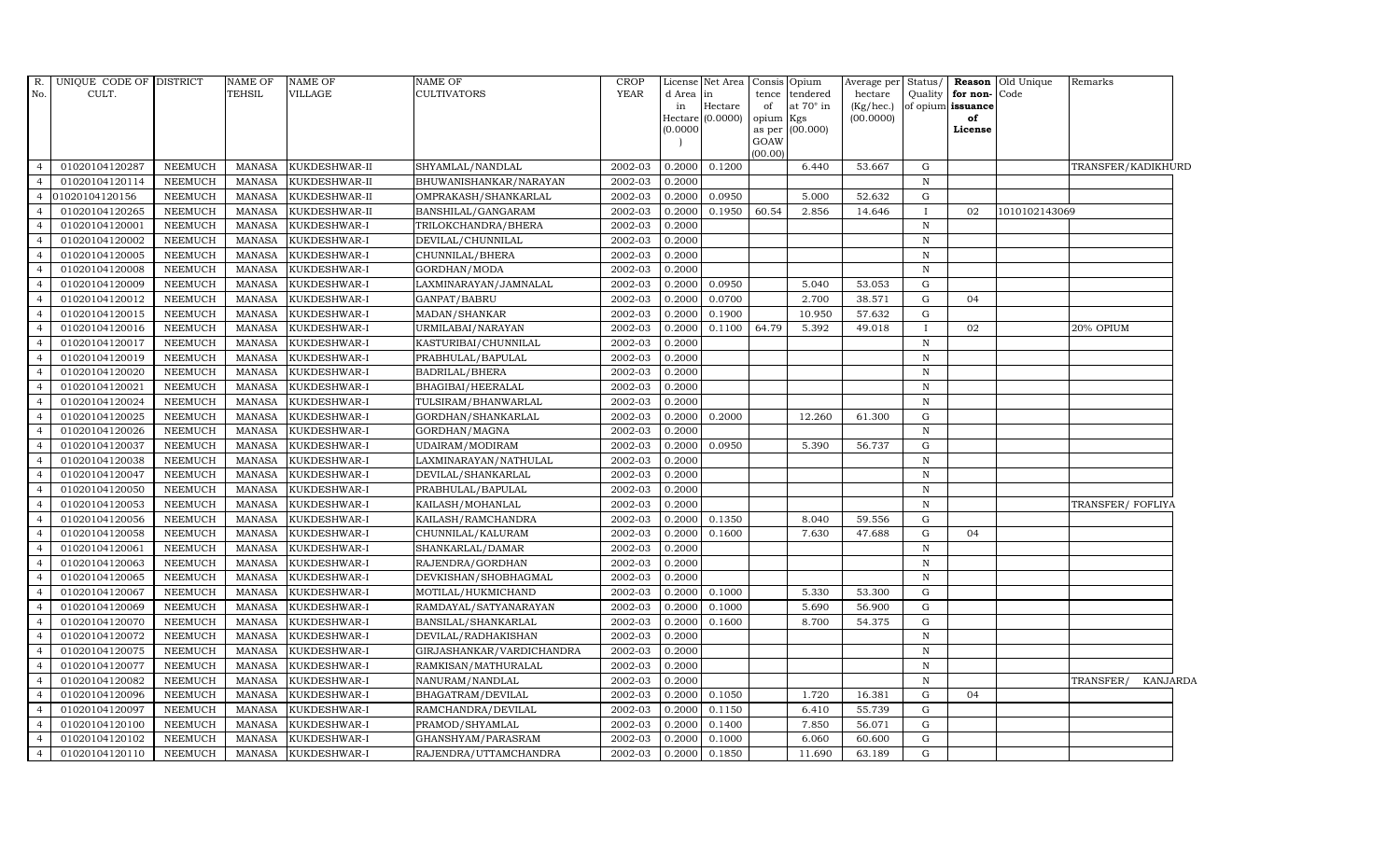| R.<br>No.                        | UNIQUE CODE OF DISTRICT<br>CULT. |                                  | <b>NAME OF</b><br><b>TEHSIL</b> | <b>NAME OF</b><br>VILLAGE | NAME OF<br><b>CULTIVATORS</b>        | <b>CROP</b><br><b>YEAR</b> |                  | License Net Area<br>in |           | Consis Opium                | Average per          | Status/<br>Quality | for non-Code      | Reason Old Unique | Remarks                        |
|----------------------------------|----------------------------------|----------------------------------|---------------------------------|---------------------------|--------------------------------------|----------------------------|------------------|------------------------|-----------|-----------------------------|----------------------|--------------------|-------------------|-------------------|--------------------------------|
|                                  |                                  |                                  |                                 |                           |                                      |                            | d Area<br>in     | Hectare                | of        | tence tendered<br>at 70° in | hectare<br>(Kg/hec.) |                    | of opium issuance |                   |                                |
|                                  |                                  |                                  |                                 |                           |                                      |                            |                  | Hectare (0.0000)       | opium Kgs |                             | (00.0000)            |                    | of                |                   |                                |
|                                  |                                  |                                  |                                 |                           |                                      |                            | (0.0000)         |                        | GOAW      | as per (00.000)             |                      |                    | License           |                   |                                |
|                                  |                                  |                                  |                                 |                           |                                      |                            |                  |                        | (00.00)   |                             |                      |                    |                   |                   |                                |
| $\overline{4}$                   | 01020104120112                   | <b>NEEMUCH</b>                   | MANASA                          | KUKDESHWAR-I              | KANHAIYALAL/MOTILAL                  | 2002-03                    | 0.2000           |                        |           |                             |                      | $\mathbf N$        |                   |                   |                                |
| $\overline{4}$                   | 01020104120120                   | <b>NEEMUCH</b>                   | <b>MANASA</b>                   | KUKDESHWAR-I              | KAILASH/KANWARLAL                    | 2002-03                    | 0.2000           | 0.1050                 |           | 6.230                       | 59.333               | ${\rm G}$          |                   |                   |                                |
|                                  | 01020104120121                   | <b>NEEMUCH</b>                   | <b>MANASA</b>                   | KUKDESHWAR-I              | BHANWARLAL/KANWARLAL                 | 2002-03                    | 0.2000           | 0.2100                 |           | 12.590                      | 59.952               | G                  |                   |                   |                                |
|                                  | 01020104120122                   | <b>NEEMUCH</b>                   | <b>MANASA</b>                   | KUKDESHWAR-I              | JAGDISH/PANNALAL                     | 2002-03                    | 0.2000           |                        |           |                             |                      | $\mathbf N$        |                   |                   |                                |
| $\overline{4}$                   | 01020104120126                   | <b>NEEMUCH</b>                   | <b>MANASA</b>                   | KUKDESHWAR-I              | VISHNUPRASAD/PARSURAM                | 2002-03                    | 0.2000           | 0.1450                 |           | 7.850                       | 54.138               | G                  |                   |                   |                                |
| $\overline{4}$                   | 01020104120131                   | <b>NEEMUCH</b>                   | <b>MANASA</b>                   | KUKDESHWAR-I              | DHAPUBAI/VARDICHANDRA                | 2002-03                    | 0.2000           |                        |           |                             |                      | $\mathbb N$        |                   |                   |                                |
| $\overline{4}$                   | 01020104120030                   | <b>NEEMUCH</b>                   | <b>MANASA</b>                   | KUKDESHWAR-I              | <b>JUGALKISHORE/SATYANARAYAN</b>     | 2002-03                    | 0.2000           | 0.1100                 |           | 6.770                       | 61.545               | ${\rm G}$          |                   |                   |                                |
| $\overline{4}$                   | 01020104108004                   | <b>NEEMUCH</b>                   | <b>MANASA</b>                   | KOTHDI GUJRAT             | GANGARAM/DUDHA                       | 2002-03                    | 0.2000           | 0.1000                 |           | 4.930                       | 49.300               | $\mathbf G$        | 04                |                   |                                |
|                                  | 01020104108014                   | <b>NEEMUCH</b>                   | <b>MANASA</b>                   | KOTHDI GUJRAT             | BHERU/DUDHA                          | 2002-03                    | 0.2000           | 0.1000                 |           | 6.110                       | 61.100               | G                  |                   |                   |                                |
| $\overline{4}$                   | 01020104108022                   | <b>NEEMUCH</b>                   | <b>MANASA</b>                   | KOTHDI GUJRAT             | BHANWARLAL/BHUWANA                   | 2002-03                    | 0.2000           | 0.0950                 |           | 5.380                       | 56.632               | G                  |                   |                   |                                |
| $\overline{4}$                   | 01020104108023                   | <b>NEEMUCH</b>                   | <b>MANASA</b>                   | KOTHDI GUJRAT             | MANGILAL/BAPULAL                     | 2002-03                    | 0.2000           | 0.1100                 |           | 6.010                       | 54.636               | G                  |                   |                   |                                |
| $\overline{4}$                   | 01020104108028                   | <b>NEEMUCH</b>                   | <b>MANASA</b>                   | KOTHDI GUJRAT             | DAYARAM/RAMDAYAL                     | 2002-03                    | 0.2000           | 0.0950                 |           | 5.710                       | 60.105               | G                  |                   |                   |                                |
| $\overline{a}$                   | 01020104108029                   | <b>NEEMUCH</b>                   | <b>MANASA</b>                   | KOTHDI GUJRAT             | BAPU/JAYRAM                          | 2002-03                    | 0.2000           | 0.0900                 |           | 5.390                       | 59.889               | G                  |                   |                   |                                |
|                                  | 01020104115007                   | <b>NEEMUCH</b>                   | <b>MANASA</b>                   | <b>KHADAWDA</b>           | SAJJANSINGH/SARDARSINGH              | 2002-03                    | 0.2000           | 0.1400                 |           | 7.440                       | 53.143               | G                  |                   |                   |                                |
| 4                                | 01020104115010                   | <b>NEEMUCH</b>                   | <b>MANASA</b>                   | KHADAWDA                  | KISHORKUMAR/SHIVSHANKAR              | 2002-03                    | 0.2000           |                        |           |                             |                      | N                  |                   |                   |                                |
| $\overline{4}$                   | 01020104115015                   | <b>NEEMUCH</b>                   | <b>MANASA</b>                   | <b>KHADAWDA</b>           | PRABHULAL/AMRA                       | 2002-03                    | 0.2000           | 0.1350                 |           | 7.670                       | 56.815               | G                  |                   |                   |                                |
| $\overline{4}$                   | 01020104115021                   | <b>NEEMUCH</b>                   | <b>MANASA</b>                   | <b>KHADAWDA</b>           | BAPULAL/JAGANNATH                    | 2002-03                    | 0.2000           |                        |           |                             |                      | $\mathbf N$        |                   |                   | TRANSFER/ MOKDI                |
| $\overline{4}$                   | 01020104115022                   | <b>NEEMUCH</b>                   | <b>MANASA</b>                   | <b>KHADAWDA</b>           | RAMESH/ONKAR                         | 2002-03                    | 0.2000           |                        |           |                             |                      | $\,$ N             |                   |                   |                                |
| $\overline{a}$                   | 01020104115024                   | <b>NEEMUCH</b>                   | <b>MANASA</b>                   | <b>KHADAWDA</b>           | MOHANBAI/BHANWARSINGH                | 2002-03                    | 0.2000           | 0.1150                 |           | 6.030                       | 52.435               | G                  |                   |                   |                                |
|                                  | 01020104115029                   | <b>NEEMUCH</b>                   | <b>MANASA</b>                   | <b>KHADAWDA</b>           | NANDIBAI/LAXMINARAYAN                | 2002-03                    | 0.2000           |                        |           |                             |                      | $\, {\bf N}$       |                   |                   | NAME CHANGE                    |
| $\overline{4}$                   | 01020104115033                   | <b>NEEMUCH</b>                   | <b>MANASA</b>                   | <b>KHADAWDA</b>           | NARAYAN/CHUNNILAL                    | 2002-03                    | 0.2000           | 0.0800                 |           | 4.900                       | 61.250               | G                  |                   |                   |                                |
| $\overline{4}$                   | 01020104115040                   | <b>NEEMUCH</b>                   | <b>MANASA</b>                   | <b>KHADAWDA</b>           | ONKARSINGH/SHIVSINGH                 | 2002-03                    | 0.2000           |                        |           |                             |                      | $\, {\rm N}$       |                   |                   |                                |
| $\overline{4}$                   | 01020104115042                   | <b>NEEMUCH</b>                   | <b>MANASA</b>                   | <b>KHADAWDA</b>           | MANNIBAI/NANURAM                     | 2002-03                    | 0.2000           |                        |           |                             |                      | $\, {\bf N}$       |                   |                   |                                |
| $\overline{4}$                   | 01020104115052                   | <b>NEEMUCH</b>                   | <b>MANASA</b>                   | <b>KHADAWDA</b>           | BHERU/KEDAR                          | 2002-03                    | 0.2000           | 0.0650                 |           | 3.870                       | 59.538               | G                  |                   |                   |                                |
|                                  | 01020104115050                   | <b>NEEMUCH</b>                   | <b>MANASA</b>                   | KHADAWDA                  | GORDHAN/DEVJI                        | 2002-03                    | 0.2000           | 0.1000                 |           | 4.680                       | 46.800               | G                  | 04                |                   |                                |
| 4                                | 01020104115056                   | <b>NEEMUCH</b>                   | <b>MANASA</b>                   | <b>KHADAWDA</b>           | ONKAR/DHURA                          | 2002-03                    | 0.2000           |                        |           |                             |                      | $\, {\bf N}$       |                   |                   |                                |
| $\overline{4}$                   | 01020104115058                   | <b>NEEMUCH</b>                   | <b>MANASA</b>                   | <b>KHADAWDA</b>           | RANGLAL/JAGANNATH                    | 2002-03                    | 0.2000           |                        |           |                             |                      | $\, {\rm N}$       |                   |                   |                                |
| $\overline{4}$                   | 01020104115059                   | <b>NEEMUCH</b>                   | <b>MANASA</b>                   | <b>KHADAWDA</b>           | SARJUBAI/LALA                        | 2002-03                    | 0.2000           |                        |           |                             |                      | $\, {\bf N}$       |                   |                   |                                |
| $\overline{a}$                   | 01020104115064                   | <b>NEEMUCH</b>                   | <b>MANASA</b>                   | <b>KHADAWDA</b>           | LAXMANSINGH/SARDARSINGH              | 2002-03                    | 0.2000           | 0.1850                 | 46.48     | 7.328                       | 39.611               | $\bf{I}$           | 02                |                   | 7% OPIUM                       |
|                                  | 01020104115070                   | <b>NEEMUCH</b>                   | <b>MANASA</b>                   | <b>KHADAWDA</b>           | MANOHAR SINGH/LAL SINGH              | 2002-03                    | 0.2000           | 0.0750                 |           | 4.050                       | 54.000               | G                  |                   |                   |                                |
| $\overline{4}$                   | 01020104115072                   | <b>NEEMUCH</b>                   | <b>MANASA</b>                   | KHADAWDA                  | JAGANNATH/NANURAM                    | 2002-03<br>2002-03         | 0.2000           | 0.0900                 |           | 4.250<br>5.490              | 47.222               | G                  | 04                |                   |                                |
| $\overline{4}$<br>$\overline{4}$ | 01020104115073<br>01020104146001 | <b>NEEMUCH</b>                   | <b>MANASA</b>                   | <b>KHADAWDA</b>           | GYARSIBAI/PARTHA                     |                            | 0.2000           | 0.1000                 |           |                             | 54.900               | G                  |                   |                   | 0102010411703TRANSFER/MALAHEDA |
| $\overline{4}$                   | 01020104146002                   | <b>NEEMUCH</b>                   | <b>MANASA</b><br><b>MANASA</b>  | KADI KHURD<br>KADI KHURD  | KACHRU/KISHANLAL                     | 2002-03<br>2002-03         | 0.2000<br>0.2000 | 0.1100                 |           | 6.060                       | 55.091               | G<br>$\mathbf N$   |                   |                   |                                |
|                                  | 01020104146003                   | <b>NEEMUCH</b><br><b>NEEMUCH</b> | <b>MANASA</b>                   | KADI KHURD                | BHERULAL/GANGARAM<br>DEVILAL/UDAIRAM | 2002-03                    | 0.2000           | 0.1000                 |           | 6.060                       | 60.600               | G                  |                   |                   |                                |
|                                  |                                  |                                  |                                 |                           |                                      |                            |                  |                        |           |                             |                      | G                  |                   |                   |                                |
| $\overline{4}$                   | 01020104146005<br>01020104146007 | <b>NEEMUCH</b><br><b>NEEMUCH</b> | <b>MANASA</b><br><b>MANASA</b>  | KADI KHURD<br>KADI KHURD  | RAMLAL/HEERA                         | 2002-03<br>2002-03         | 0.2000<br>0.2000 | 0.1350<br>0.1050       |           | 7.980<br>6.410              | 59.111<br>61.048     | G                  |                   |                   |                                |
| $\overline{4}$<br>$\overline{4}$ | 01020104146008                   | <b>NEEMUCH</b>                   |                                 |                           | HARIRAM/NONDRAM                      | 2002-03                    | 0.2000           | 0.0800                 |           |                             | 62.000               | G                  |                   |                   |                                |
| $\overline{4}$                   | 01020104146010                   | <b>NEEMUCH</b>                   | <b>MANASA</b><br><b>MANASA</b>  | KADI KHURD<br>KADI KHURD  | GANGARAM/PARTHA                      | 2002-03                    | 0.2000           | 0.0650                 |           | 4.960<br>3.920              | 60.308               | G                  |                   |                   |                                |
| $\overline{4}$                   | 01020104146012                   | <b>NEEMUCH</b>                   | <b>MANASA</b>                   | KADI KHURD                | MEGHRAJ/UDAIRAM<br>TEJRAM/GANGARAM   | 2002-03                    | 0.2000           | 0.1200                 |           | 6.720                       | 56.000               | G                  |                   |                   |                                |
|                                  | 01020104146013                   | <b>NEEMUCH</b>                   | MANASA                          |                           |                                      | 2002-03                    | 0.2000           | 0.0900                 |           | 5.150                       | 57.222               | G                  |                   |                   |                                |
| $\overline{4}$                   |                                  |                                  |                                 | KADI KHURD                | BHANWARILAL/KACHRU                   |                            |                  |                        |           |                             |                      |                    |                   |                   |                                |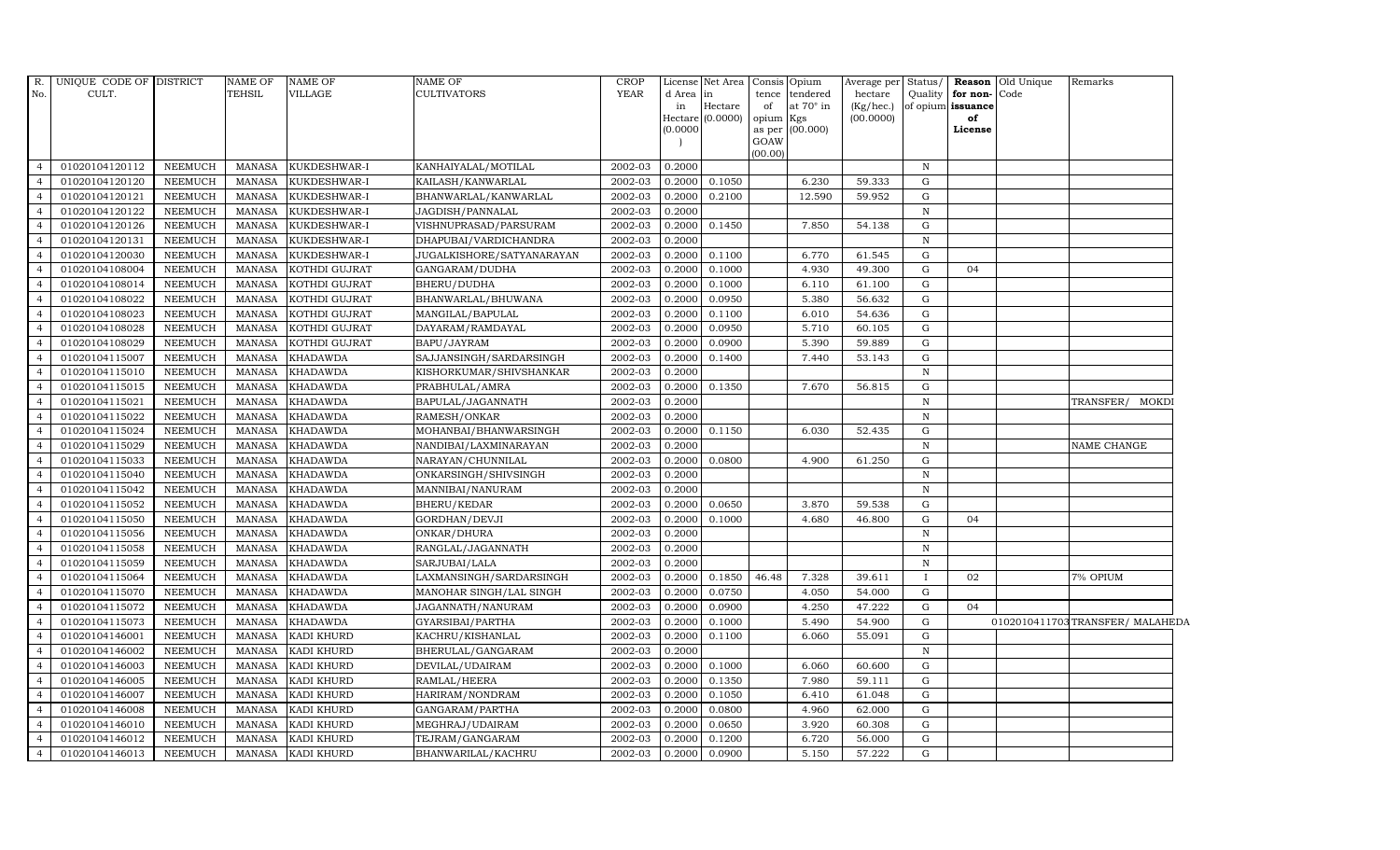| R.             | UNIQUE CODE OF DISTRICT |                | <b>NAME OF</b> | <b>NAME OF</b>     | <b>NAME OF</b>           | <b>CROP</b> |           | License Net Area   |           | Consis Opium     | Average per Status/ |              |                      | Reason Old Unique | Remarks     |
|----------------|-------------------------|----------------|----------------|--------------------|--------------------------|-------------|-----------|--------------------|-----------|------------------|---------------------|--------------|----------------------|-------------------|-------------|
| No.            | CULT.                   |                | <b>TEHSIL</b>  | VILLAGE            | <b>CULTIVATORS</b>       | <b>YEAR</b> | d Area in |                    | tence     | tendered         | hectare             |              | Quality $ $ for non- | Code              |             |
|                |                         |                |                |                    |                          |             | in        | Hectare            | of        | at $70^\circ$ in | (Kg/hec.)           |              | of opium issuance    |                   |             |
|                |                         |                |                |                    |                          |             |           | Hectare $(0.0000)$ | opium Kgs |                  | (00.0000)           |              | of                   |                   |             |
|                |                         |                |                |                    |                          |             | (0.0000)  |                    | GOAW      | as per (00.000)  |                     |              | License              |                   |             |
|                |                         |                |                |                    |                          |             |           |                    | (00.00)   |                  |                     |              |                      |                   |             |
| $\overline{4}$ | 01020104146014          | <b>NEEMUCH</b> |                | MANASA KADI KHURD  | SITARAM/KISHANLAL        | 2002-03     | 0.2000    |                    |           |                  |                     | N            |                      |                   |             |
| $\overline{a}$ | 01020104146015          | <b>NEEMUCH</b> | MANASA         | <b>KADI KHURD</b>  | GOPAL/RATANLAL           | 2002-03     | 0.2000    | 0.0950             |           | 5.740            | 60.421              | $\mathbf G$  |                      |                   |             |
| $\overline{4}$ | 01020104146016          | <b>NEEMUCH</b> | MANASA         | <b>KADI KHURD</b>  | BHAGIRATH/BAGDU          | 2002-03     | 0.2000    | 0.1300             |           | 7.700            | 59.231              | G            |                      |                   |             |
|                | 01020104146017          | <b>NEEMUCH</b> | MANASA         | <b>KADI KHURD</b>  | RAMESH/BAPULAL           | 2002-03     | 0.2000    | 0.0850             |           | 5.020            | 59.059              | G            |                      |                   |             |
| $\overline{4}$ | 01020104146018          | <b>NEEMUCH</b> | MANASA         | KADI KHURD         | PRABHULAL/KANIRAM        | 2002-03     | 0.2000    | 0.1200             |           | 6.730            | 56.083              | G            |                      |                   |             |
| $\overline{4}$ | 01020104146019          | <b>NEEMUCH</b> | MANASA         | <b>KADI KHURD</b>  | PRAKASHGIR/RAMAGIR       | 2002-03     | 0.2000    | 0.0850             |           | 4.940            | 58.118              | G            |                      |                   |             |
| $\overline{4}$ | 01020104146020          | <b>NEEMUCH</b> | MANASA         | KADI KHURD         | BHAGWAN/RAMLAL           | 2002-03     | 0.2000    | 0.1350             |           | 7.550            | 55.926              | ${\rm G}$    |                      |                   |             |
| $\overline{4}$ | 01020104146021          | <b>NEEMUCH</b> | <b>MANASA</b>  | KADI KHURD         | CHHAGANLAL/KANIRAM       | 2002-03     | 0.2000    |                    |           |                  |                     | $\mathbf N$  |                      |                   |             |
| $\overline{4}$ | 01020104146022          | <b>NEEMUCH</b> | MANASA         | <b>KADI KHURD</b>  | JAMNALAL/HANSRAJ         | 2002-03     | 0.2000    | 0.0850             |           | 4.830            | 56.824              | G            |                      |                   |             |
| $\overline{4}$ | 01020104146023          | <b>NEEMUCH</b> | <b>MANASA</b>  | KADI KHURD         | NANIBAI/KHEMRAJ          | 2002-03     | 0.2000    | 0.1100             |           | 6.540            | 59.455              | G            |                      |                   |             |
| $\overline{4}$ | 01020104146024          | <b>NEEMUCH</b> | <b>MANASA</b>  | KADI KHURD         | RAMLAL/KALUGIR           | 2002-03     | 0.2000    | 0.1250             |           | 8.120            | 64.960              | G            |                      |                   |             |
| $\overline{4}$ | 01020104146025          | <b>NEEMUCH</b> | MANASA         | <b>KADI KHURD</b>  | RATANLAL/MANNA           | 2002-03     | 0.2000    |                    |           |                  |                     | $\, {\rm N}$ |                      |                   |             |
| $\overline{4}$ | 01020104146026          | <b>NEEMUCH</b> | MANASA         | KADI KHURD         | NANDA/BHONA              | 2002-03     | 0.2000    |                    |           |                  |                     | $\mathbf N$  |                      |                   |             |
| $\overline{4}$ | 01020104146028          | <b>NEEMUCH</b> | MANASA         | KADI KHURD         | MOTILAL/MEGHRAJ          | 2002-03     | 0.2000    | 0.1050             |           | 6.470            | 61.619              | G            |                      |                   |             |
| $\overline{4}$ | 01020104146029          | <b>NEEMUCH</b> | MANASA         | <b>KADI KHURD</b>  | JAYSINGH/KUNWRA          | 2002-03     | 0.2000    |                    |           |                  |                     | N            |                      |                   |             |
| $\overline{4}$ | 01020104146030          | <b>NEEMUCH</b> | MANASA         | <b>KADI KHURD</b>  | MOTIYABAI/VAKHTAWAR      | 2002-03     | 0.2000    | 0.1050             |           | 6.320            | 60.190              | G            |                      |                   |             |
| $\overline{4}$ | 01020104146031          | <b>NEEMUCH</b> | MANASA         | KADI KHURD         | GHISADAS/MANGUDAS        | 2002-03     | 0.2000    |                    |           |                  |                     | $\mathbf N$  |                      |                   |             |
| $\overline{4}$ | 01020104146033          | <b>NEEMUCH</b> | MANASA         | <b>KADI KHURD</b>  | TULSIBAI/MEGHA           | 2002-03     | 0.2000    |                    |           |                  |                     | N            |                      |                   |             |
| $\overline{4}$ | 01020104146036          | <b>NEEMUCH</b> | MANASA         | KADI KHURD         | KESHAR BAI/BADRILAL      | 2002-03     | 0.2000    | 0.1000             |           | 6.110            | 61.100              | G            |                      |                   |             |
| $\overline{4}$ | 01020104146037          | <b>NEEMUCH</b> | <b>MANASA</b>  | <b>KADI KHURD</b>  | SHYAMLAL/BADRILAL        | 2002-03     | 0.2000    | 0.1600             |           | 8.890            | 55.563              | G            |                      |                   |             |
| $\overline{4}$ | 01020104146038          | <b>NEEMUCH</b> | MANASA         | KADI KHURD         | DEVILAL/BANSHILAL        | 2002-03     | 0.2000    | 0.1100             |           | 5.980            | 54.364              | G            |                      |                   |             |
| $\overline{4}$ | 01020104146039          | <b>NEEMUCH</b> | MANASA         | KADI KHURD         | RAMKARAN/GORDHAN         | 2002-03     | 0.2000    |                    |           |                  |                     | $\, {\rm N}$ |                      |                   |             |
| $\overline{4}$ | 01020104141003          | <b>NEEMUCH</b> | MANASA         | <b>HANUMANTIYA</b> | GATTUBAI/MANGILAL        | 2002-03     | 0.2000    | 0.1000             |           | 5.390            | 53.900              | G            |                      |                   |             |
| $\overline{4}$ | 01020104141004          | <b>NEEMUCH</b> | <b>MANASA</b>  | <b>HANUMANTIYA</b> | SITARAM/PURA             | 2002-03     | 0.2000    | 0.1500             |           | 7.450            | 49.667              | $\mathbf G$  | 04                   |                   |             |
| $\overline{4}$ | 01020104141005          | <b>NEEMUCH</b> | <b>MANASA</b>  | HANUMANTIYA        | KAMLABAI/BHAGWAN         | 2002-03     | 0.2000    | 0.0950             |           | 5.060            | 53.263              | ${\rm G}$    |                      |                   |             |
| $\overline{4}$ | 01020104141006          | <b>NEEMUCH</b> | <b>MANASA</b>  | <b>HANUMANTIYA</b> | KAMLABAI/BHANWARLAL      | 2002-03     | 0.2000    |                    |           |                  |                     | N            |                      |                   |             |
| $\overline{4}$ | 01020104141008          | <b>NEEMUCH</b> | <b>MANASA</b>  | HANUMANTIYA        | RADHESHYAM/FATEHCHANDRA  | 2002-03     | 0.2000    | 0.1300             |           | 6.830            | 52.538              | G            |                      |                   |             |
| $\overline{4}$ | 01020104141009          | <b>NEEMUCH</b> | MANASA         | <b>HANUMANTIYA</b> | HIMMATSINGH/PRATAPSINGH  | 2002-03     | 0.2000    | 0.1700             |           | 10.680           | 62.824              | G            |                      |                   |             |
| $\overline{4}$ | 01020104141010          | <b>NEEMUCH</b> | MANASA         | <b>HANUMANTIYA</b> | RADHAKISHAN/FATEHCHANDRA | 2002-03     | 0.2000    | 0.1200             |           | 5.870            | 48.917              | $\mathbf G$  | 04                   |                   |             |
| $\overline{4}$ | 01020104141011          | <b>NEEMUCH</b> | MANASA         | <b>HANUMANTIYA</b> | RAJARAM / MANGILAL       | 2002-03     | 0.2000    | 0.1550             |           | 8.660            | 55.871              | $\mathbf G$  |                      |                   |             |
| $\overline{4}$ | 01020104141012          | <b>NEEMUCH</b> | MANASA         | HANUMANTIYA        | RAMESHCHANDRA/KANWARLAL  | 2002-03     | 0.2000    | 0.1150             |           | 6.130            | 53.304              | G            |                      |                   |             |
| $\overline{4}$ | 01020104141013          | <b>NEEMUCH</b> | MANASA         | <b>HANUMANTIYA</b> | LAXMINARAYAN/CHAMPA      | 2002-03     | 0.2000    | 0.1500             |           | 8.050            | 53.667              | G            |                      |                   |             |
| $\overline{4}$ | 01020104141015          | <b>NEEMUCH</b> | MANASA         | HANUMANTIYA        | BADRILAL/BHAGWAN         | 2002-03     | 0.2000    | 0.1100             |           | 5.880            | 53.455              | G            |                      |                   |             |
| $\overline{4}$ | 01020104141016          | <b>NEEMUCH</b> | MANASA         | <b>HANUMANTIYA</b> | MATHURALAL/NARAYAN       | 2002-03     | 0.2000    | 0.1250             |           | 6.930            | 55.440              | G            |                      |                   |             |
| $\overline{4}$ | 01020104141018          | <b>NEEMUCH</b> | <b>MANASA</b>  | <b>HANUMANTIYA</b> | PREMNARAYAN/PURALAL      | 2002-03     | 0.2000    | 0.1000             |           | 5.900            | 59.000              | $\mathbf G$  |                      |                   |             |
| $\overline{4}$ | 01020104141019          | <b>NEEMUCH</b> | MANASA         | <b>HANUMANTIYA</b> | MOTILAL/NARAYAN          | 2002-03     | 0.2000    | 0.1500             |           | 7.690            | 51.267              | G            | 04                   |                   | NAME CHANGE |
| $\overline{4}$ | 01020104141020          | <b>NEEMUCH</b> | MANASA         | <b>HANUMANTIYA</b> | GANPAT/DEVILAL           | 2002-03     | 0.2000    | 0.1400             |           | 9.130            | 65.214              | G            |                      |                   |             |
| $\overline{4}$ | 01020104141021          | <b>NEEMUCH</b> | MANASA         | <b>HANUMANTIYA</b> | MOHANLAL/SHANKARLAL      | 2002-03     | 0.2000    | 0.1100             |           | 5.890            | 53.545              | G            |                      |                   |             |
| $\overline{4}$ | 01020104141022          | <b>NEEMUCH</b> | <b>MANASA</b>  | <b>HANUMANTIYA</b> | RAMSINGH/RATANLAL        | 2002-03     | 0.2000    | 0.1200             |           | 6.320            | 52.667              | G            |                      |                   |             |
| $\overline{4}$ | 01020104141023          | <b>NEEMUCH</b> | <b>MANASA</b>  | <b>HANUMANTIYA</b> | BHANWARLAL/NARAYAN       | 2002-03     | 0.2000    | 0.1800             |           | 9.670            | 53.722              | $\mathbf G$  |                      |                   |             |
| $\overline{4}$ | 01020104141024          | <b>NEEMUCH</b> |                | MANASA HANUMANTIYA | MANGILAL/DEVA            | 2002-03     | 0.2000    | 0.0600             |           | 2.940            | 49.000              | G            | 04                   |                   |             |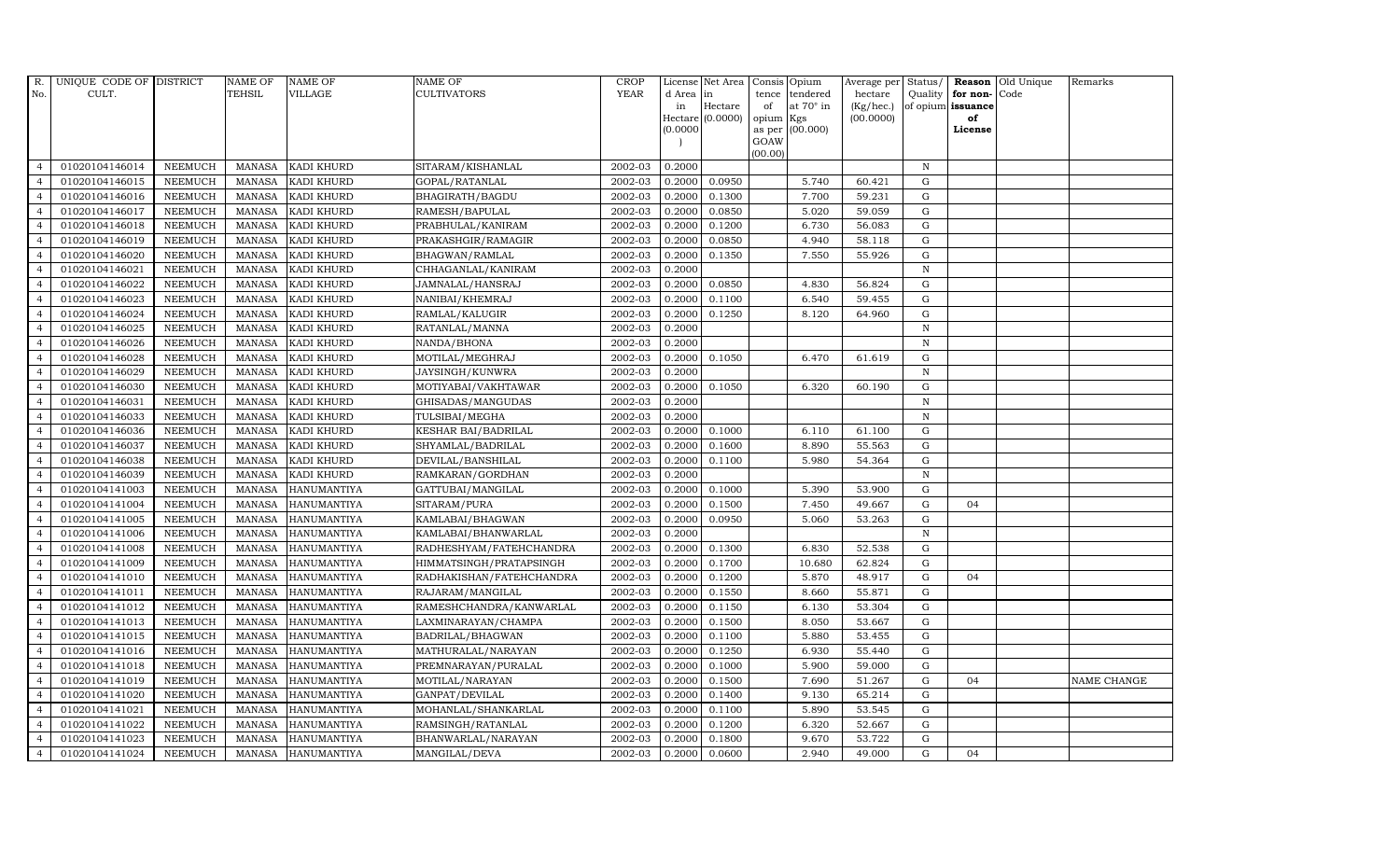| R.<br>No.      | UNIQUE CODE OF DISTRICT<br>CULT. |                | NAME OF<br>TEHSIL | <b>NAME OF</b><br>VILLAGE | <b>NAME OF</b><br>CULTIVATORS | <b>CROP</b><br>YEAR | d Area in<br>in<br>(0.0000) | License Net Area<br>Hectare<br>Hectare (0.0000) | of<br>opium Kgs<br>GOAW | Consis Opium<br>tence tendered<br>at $70^\circ$ in<br>as per (00.000) | Average per Status/<br>hectare<br>(Kg/hec.)<br>(00.0000) |              | Quality for non-Code<br>of opium issuance<br>of<br>License | Reason Old Unique      | Remarks           |                     |
|----------------|----------------------------------|----------------|-------------------|---------------------------|-------------------------------|---------------------|-----------------------------|-------------------------------------------------|-------------------------|-----------------------------------------------------------------------|----------------------------------------------------------|--------------|------------------------------------------------------------|------------------------|-------------------|---------------------|
|                |                                  |                |                   |                           |                               |                     |                             |                                                 | (00.00)                 |                                                                       |                                                          |              |                                                            |                        |                   |                     |
| $\overline{4}$ | 01020104141025                   | NEEMUCH        | MANASA            | HANUMANTIYA               | CHAMPALAL/RAMNATH             | 2002-03             | 0.2000                      | 0.2000                                          |                         | 10.110                                                                | 50.550                                                   | G            | 04                                                         |                        |                   |                     |
| $\overline{4}$ | 01020104141026                   | <b>NEEMUCH</b> | MANASA            | <b>HANUMANTIYA</b>        | VAJJIBAI/PURALAL              | 2002-03             | 0.2000                      | 0.1500                                          |                         | 8.640                                                                 | 57.600                                                   | G            |                                                            |                        |                   |                     |
| $\overline{4}$ | 01020104141030                   | <b>NEEMUCH</b> | <b>MANASA</b>     | <b>HANUMANTIYA</b>        | VAJJIBAI/BHERA                | 2002-03             | 0.2000                      | 0.1500                                          |                         | 7.950                                                                 | 53.000                                                   | G            |                                                            |                        |                   |                     |
|                | 01020104141031                   | <b>NEEMUCH</b> | <b>MANASA</b>     | <b>HANUMANTIYA</b>        | RAMESH/NATHU                  | 2002-03             | 0.2000                      | 0.1450                                          |                         | 7.710                                                                 | 53.172                                                   | G            |                                                            |                        |                   |                     |
| $\overline{4}$ | 01020104141033                   | <b>NEEMUCH</b> | <b>MANASA</b>     | <b>HANUMANTIYA</b>        | RAJARAM/KACHRU                | 2002-03             | 0.2000                      | 0.1000                                          |                         | 4.460                                                                 | 44.600                                                   | ${\rm G}$    | 04                                                         |                        |                   |                     |
| $\overline{4}$ | 01020104141042                   | <b>NEEMUCH</b> | <b>MANASA</b>     | HANUMANTIYA               | PARMANAND.VARDICHANDRA        | 2002-03             | 0.2000                      | 0.1100                                          |                         | 5.020                                                                 | 45.636                                                   | G            | 04                                                         |                        |                   |                     |
| $\overline{4}$ | 01020104141043                   | NEEMUCH        | <b>MANASA</b>     | HANUMANTIYA               | VARDICHANDRA/BADRILAL         | 2002-03             | 0.2000                      |                                                 |                         |                                                                       |                                                          | $\,$ N       |                                                            |                        |                   |                     |
| $\overline{4}$ | 01020104141007                   | NEEMUCH        | MANASA            | HANUMANTIYA               | NARAYAN/BHONA                 | 2002-03             | 0.2000                      | 0.1050                                          |                         | 5.580                                                                 | 53.143                                                   | G            |                                                            |                        |                   |                     |
| $\overline{4}$ | 01020104141002                   | <b>NEEMUCH</b> | <b>MANASA</b>     | <b>HANUMANTIYA</b>        | BHERULAL/GAMGARAM             | 2002-03             | 0.2000                      | 0.1050                                          |                         | 4.930                                                                 | 46.952                                                   | G            | 04                                                         |                        |                   |                     |
|                | 01020104141045                   | <b>NEEMUCH</b> | <b>MANASA</b>     | HANUMANTIYA               | KAJODIMAL/PARTHA              | 2002-03             | 0.2000                      | 0.2050                                          |                         | 11.730                                                                | 57.220                                                   | ${\rm G}$    |                                                            | 01020104120208         |                   |                     |
| $\overline{4}$ | 01020106100002                   | <b>NEEMUCH</b> | MANASA            | <b>GANESHPURA</b>         | MANGILAL/NANURAM              | 2002-03             | 0.2000                      | 0.1600                                          |                         | 8.440                                                                 | 52.750                                                   | G            |                                                            |                        |                   |                     |
| $\overline{4}$ | 01020106100004                   | <b>NEEMUCH</b> | MANASA            | <b>GANESHPURA</b>         | JAGANNATH/BHONA               | 2002-03             | 0.2000                      | 0.1600                                          |                         | 10.530                                                                | 65.813                                                   | G            |                                                            |                        |                   |                     |
| $\overline{4}$ | 01020106100005                   | <b>NEEMUCH</b> | <b>MANASA</b>     | <b>GANESHPURA</b>         | BHERULAL/NANDLAL              | 2002-03             | 0.2000                      |                                                 |                         |                                                                       |                                                          | $\mathbf{F}$ |                                                            |                        |                   |                     |
| $\overline{a}$ | 01020106100020                   | <b>NEEMUCH</b> | <b>MANASA</b>     | <b>GANESHPURA</b>         | KARULAL/DEVA                  | 2002-03             | 0.2000                      |                                                 |                         |                                                                       |                                                          | F            |                                                            |                        |                   |                     |
|                | 01020106100032                   | <b>NEEMUCH</b> | MANASA            | <b>GANESHPURA</b>         | RAMESHWAR/RATANLAL            | 2002-03             | 0.2000                      | 0.0850                                          |                         | 5.460                                                                 | 64.235                                                   | G            |                                                            |                        |                   |                     |
| $\overline{4}$ | 01020106100035                   | <b>NEEMUCH</b> | MANASA            | <b>GANESHPURA</b>         | MOHANLAL/LIMBA                | 2002-03             | 0.2000                      | 0.0650                                          |                         | 3.550                                                                 | 54.615                                                   | G            |                                                            |                        |                   |                     |
| $\overline{4}$ | 01020106100037                   | <b>NEEMUCH</b> | <b>MANASA</b>     | <b>GANESHPURA</b>         | KARULAL/KASHIRAM              | 2002-03             | 0.2000                      | 0.0900                                          |                         | 1.840                                                                 | 20.444                                                   | G            | 04                                                         |                        |                   |                     |
| $\overline{4}$ | 01020106100042                   | NEEMUCH        | MANASA            | <b>GANESHPURA</b>         | JAGDISH/GANESH                | 2002-03             | 0.2000                      |                                                 |                         |                                                                       |                                                          | $\mathbf N$  |                                                            |                        |                   |                     |
| $\overline{4}$ | 01020106100044                   | <b>NEEMUCH</b> | <b>MANASA</b>     | <b>GANESHPURA</b>         | KANHAIYALAL/UDA               | 2002-03             | 0.2000                      | 0.0950                                          |                         | 5.350                                                                 | 56.316                                                   | G            |                                                            |                        |                   |                     |
|                | 01020106100045                   | <b>NEEMUCH</b> | <b>MANASA</b>     | <b>GANESHPURA</b>         | KACHRULAL/LAXMAN              | 2002-03             | 0.2000                      | 0.1200                                          |                         | 7.040                                                                 | 58.667                                                   | G            |                                                            |                        |                   |                     |
| $\overline{4}$ | 01020106100050                   | NEEMUCH        | MANASA            | <b>GANESHPURA</b>         | KANHAIYALAL/RAMAJI            | 2002-03             | 0.2000                      |                                                 |                         |                                                                       |                                                          | $\, {\rm N}$ |                                                            |                        |                   |                     |
| $\overline{4}$ | 01020106100059                   | <b>NEEMUCH</b> | MANASA            | <b>GANESHPURA</b>         | BHONIRAM/CHUNNILAL            | 2002-03             | 0.2000                      |                                                 |                         |                                                                       |                                                          | $\mathbf{F}$ |                                                            |                        |                   |                     |
| $\overline{4}$ | 01020106100077                   | <b>NEEMUCH</b> | <b>MANASA</b>     | <b>GANESHPURA</b>         | UDIBAI/RAMA                   | 2002-03             | 0.2000                      |                                                 |                         |                                                                       |                                                          | $\mathbf{F}$ |                                                            |                        |                   |                     |
| $\overline{4}$ | 01020106100078                   | <b>NEEMUCH</b> | MANASA            | <b>GANESHPURA</b>         | HEMARAJ/VARDA                 | 2002-03             | 0.2000                      | 0.0950                                          |                         | 5.180                                                                 | 54.526                                                   | G            |                                                            |                        |                   |                     |
| $\overline{4}$ | 01020106100081                   | <b>NEEMUCH</b> | MANASA            | <b>GANESHPURA</b>         | OMPRAKASH/AMBARAM             | 2002-03             | 0.2000                      |                                                 |                         |                                                                       |                                                          | $\mathbf N$  |                                                            |                        |                   |                     |
|                | 01020106100082                   | <b>NEEMUCH</b> | <b>MANASA</b>     | <b>GANESHPURA</b>         | GHISA/PURA                    | 2002-03             | 0.2000                      |                                                 |                         |                                                                       |                                                          | $\mathbb N$  |                                                            |                        |                   |                     |
| $\overline{4}$ | 01020106100086                   | <b>NEEMUCH</b> | MANASA            | <b>GANESHPURA</b>         | AMBALAL/BAPULAL               | 2002-03             | 0.2000                      |                                                 |                         |                                                                       |                                                          | $\mathbf N$  |                                                            |                        |                   |                     |
| $\overline{4}$ | 01020106100087                   | <b>NEEMUCH</b> | <b>MANASA</b>     | <b>GANESHPURA</b>         | SUKHIBAI/MOHANLAL             | 2002-03             | 0.2000                      | 0.0900                                          |                         | 5.320                                                                 | 59.111                                                   | G            |                                                            |                        |                   |                     |
| $\overline{4}$ | 01020104142002                   | <b>NEEMUCH</b> | <b>MANASA</b>     | <b>FOFLIYA</b>            | MANGILAL/SHOBHARAM            | 2002-03             | 0.2000                      |                                                 |                         |                                                                       |                                                          | $\mathbf N$  |                                                            |                        | TRANSFER/ FULPURA |                     |
| $\overline{4}$ | 01020104142003                   | <b>NEEMUCH</b> | <b>MANASA</b>     | <b>FOFLIYA</b>            | BHUWANA/SAGIYA                | 2002-03             | 0.2000                      |                                                 |                         |                                                                       |                                                          | $\mathbf N$  |                                                            |                        |                   | TRANSFER/ KADIKHURD |
|                | 01020104142004                   | <b>NEEMUCH</b> | <b>MANASA</b>     | <b>FOFLIYA</b>            | KHEMRAJ/GOVERDHAN             | 2002-03             | 0.2000                      | 0.1050                                          |                         | 6.250                                                                 | 59.524                                                   | G            |                                                            |                        |                   |                     |
|                | 01020104142008                   | <b>NEEMUCH</b> | <b>MANASA</b>     | <b>FOFLIYA</b>            | GOPAL/BHERULAL                | 2002-03             | 0.2000                      | 0.2000                                          |                         | 11.220                                                                | 56.100                                                   | G            |                                                            |                        |                   |                     |
| $\overline{4}$ | 01020104142010                   | <b>NEEMUCH</b> | <b>MANASA</b>     | <b>FOFLIYA</b>            | KAILASHCHANDRA/BHERULAL BADA  | 2002-03             | 0.2000                      |                                                 |                         |                                                                       |                                                          | $\mathbf N$  |                                                            |                        | TRANSFER/ CHOKDI  |                     |
| $\overline{4}$ | 01020104142012                   | <b>NEEMUCH</b> | MANASA            | <b>FOFLIYA</b>            | MOHANLAL/NATHULAL             | 2002-03             | 0.2000                      | 0.0950                                          |                         | 5.230                                                                 | 55.053                                                   | G            |                                                            |                        |                   |                     |
| $\overline{4}$ | 01020104142015                   | <b>NEEMUCH</b> | <b>MANASA</b>     | <b>FOFLIYA</b>            | DEVILAL/PANNALAL              | 2002-03             | 0.2000                      | 0.1500                                          |                         | 7.980                                                                 | 53.200                                                   | G            |                                                            |                        |                   |                     |
| $\overline{4}$ | 01020104142016                   | <b>NEEMUCH</b> | <b>MANASA</b>     | <b>FOFLIYA</b>            | CHANDMAL/SATYANARAYAN         | 2002-03             | 0.2000                      | 0.1800                                          |                         | 10.360                                                                | 57.556                                                   | G            |                                                            |                        |                   |                     |
|                | 01020104142017                   | <b>NEEMUCH</b> | <b>MANASA</b>     | <b>FOFLIYA</b>            | KALURAM/JAGANNATH             | 2002-03             | 0.2000                      | 0.0950                                          |                         | 5.170                                                                 | 54.421                                                   | G            |                                                            |                        |                   |                     |
| $\overline{4}$ | 01020104142021                   | <b>NEEMUCH</b> | MANASA            | <b>FOFLIYA</b>            | NANDLAL/KANHAIYALAL           | 2002-03             | 0.2000                      |                                                 |                         |                                                                       |                                                          | $\mathbf N$  |                                                            |                        | TRANSFER/ SARLYA  |                     |
| $\overline{4}$ | 01020104142022                   | <b>NEEMUCH</b> | <b>MANASA</b>     | <b>FOFLIYA</b>            | NONDRAM/MEGHRAJ               | 2002-03             | 0.2000                      | 0.0950                                          |                         | 5.100                                                                 | 53.684                                                   | G            |                                                            | 0102010412019TRANSFER/ |                   | KUKDESHWAR-II       |
| $\overline{4}$ | 01020104142023                   | <b>NEEMUCH</b> | MANASA            | <b>FOFLIYA</b>            | HEERABAI/BAPULAL              | 2002-03             | 0.2000                      | 0.1000                                          |                         | 5.700                                                                 | 57.000                                                   | G            |                                                            | 0102010411902TRANSFER/ |                   | <b>FULPURA</b>      |
| $\overline{4}$ | 01020104112005                   | <b>NEEMUCH</b> | MANASA            | <b>DEVRI SOMYA</b>        | KANWARLAL/BHANWARLAL          | 2002-03             | 0.2000                      |                                                 |                         |                                                                       |                                                          | $\mathbf N$  |                                                            |                        |                   |                     |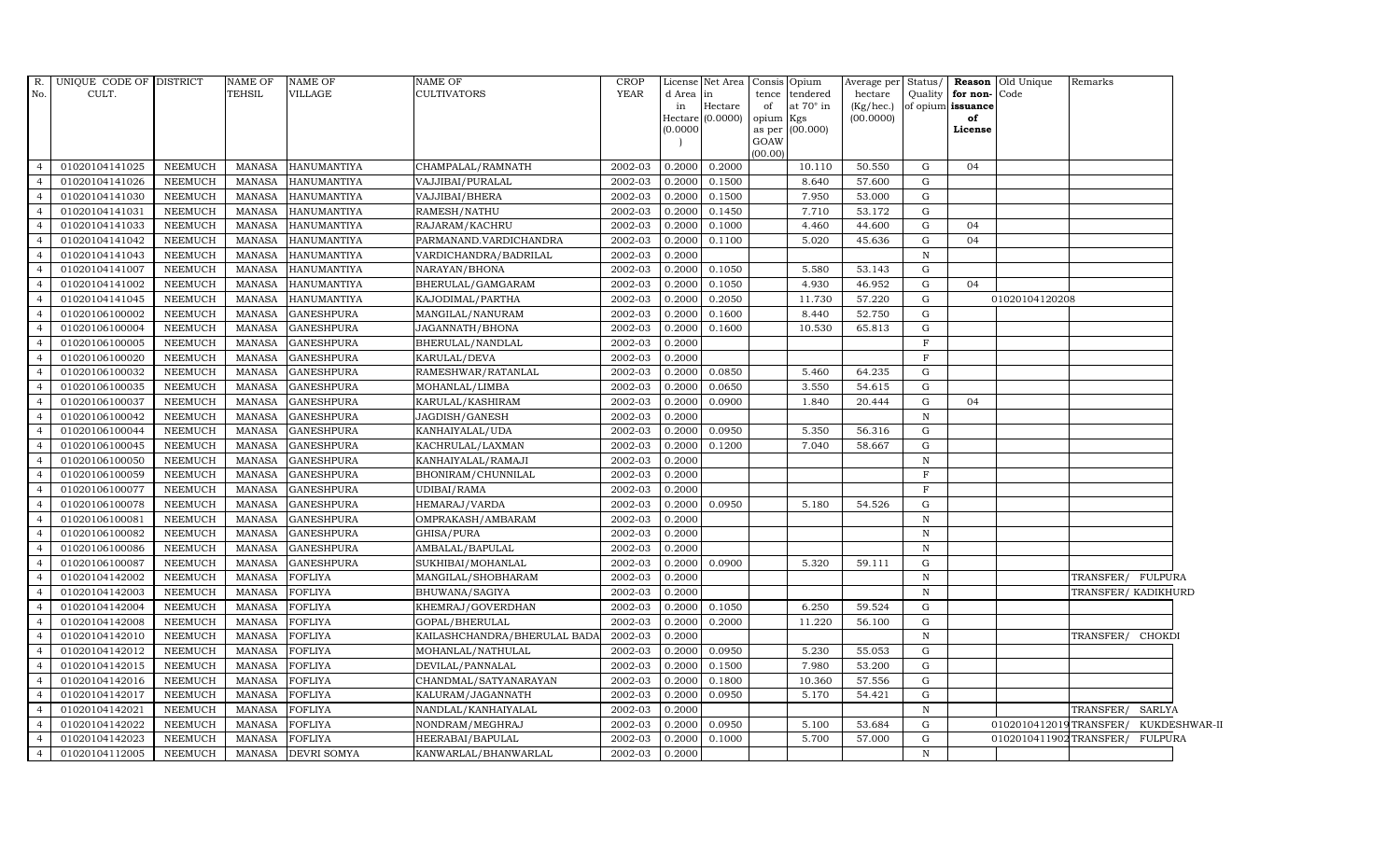| R.             | UNIQUE CODE OF DISTRICT |                | <b>NAME OF</b> | <b>NAME OF</b>     | <b>NAME OF</b>            | <b>CROP</b> |           | License Net Area      |           | Consis Opium     | Average per Status/ |              |                   | Reason Old Unique | Remarks                       |  |
|----------------|-------------------------|----------------|----------------|--------------------|---------------------------|-------------|-----------|-----------------------|-----------|------------------|---------------------|--------------|-------------------|-------------------|-------------------------------|--|
| No.            | CULT.                   |                | TEHSIL         | <b>VILLAGE</b>     | <b>CULTIVATORS</b>        | YEAR        | d Area in |                       |           | tence tendered   | hectare             | Quality      | for non-Code      |                   |                               |  |
|                |                         |                |                |                    |                           |             | in        | Hectare               | of        | at $70^\circ$ in | (Kg/hec.)           |              | of opium issuance |                   |                               |  |
|                |                         |                |                |                    |                           |             | (0.0000)  | Hectare (0.0000)      | opium Kgs | as per (00.000)  | (00.0000)           |              | of<br>License     |                   |                               |  |
|                |                         |                |                |                    |                           |             |           |                       | GOAW      |                  |                     |              |                   |                   |                               |  |
|                |                         |                |                |                    |                           |             |           |                       | (00.00)   |                  |                     |              |                   |                   |                               |  |
| $\overline{4}$ | 01020104112009          | <b>NEEMUCH</b> | MANASA         | <b>DEVRI SOMYA</b> | SHANTIBAI/BANSHILAL       | 2002-03     | 0.2000    | 0.1850                |           | 9.770            | 52.811              | G            |                   |                   |                               |  |
| $\overline{4}$ | 01020104112012          | <b>NEEMUCH</b> | <b>MANASA</b>  | <b>DEVRI SOMYA</b> | KALURAM/DHANNA            | 2002-03     | 0.2000    | 0.0800                |           | 3.770            | 47.125              | G            | 04                |                   |                               |  |
| $\overline{4}$ | 01020104112014          | <b>NEEMUCH</b> | <b>MANASA</b>  | DEVRI SOMYA        | AMRIBAI/DHANNA            | 2002-03     | 0.2000    | 0.0650                |           | 3.150            | 48.462              | G            | 04                |                   |                               |  |
| $\overline{4}$ | 01020104112016          | <b>NEEMUCH</b> | <b>MANASA</b>  | <b>DEVRI SOMYA</b> | SAMRATHLAL/MANNALAL       | 2002-03     | 0.2000    | 0.2100                |           | 14.050           | 66.905              | G            |                   |                   |                               |  |
| $\overline{4}$ | 01020104112017          | <b>NEEMUCH</b> | <b>MANASA</b>  | DEVRI SOMYA        | SAMPATLAL/MANNALAL        | 2002-03     | 0.2000    | 0.2000                |           | 11.970           | 59.850              | G            |                   |                   |                               |  |
| $\overline{4}$ | 01020104112019          | <b>NEEMUCH</b> | <b>MANASA</b>  | DEVRI SOMYA        | DHURIBAI/TEJA             | 2002-03     | 0.2000    | 0.0950                |           | 5.020            | 52.842              | G            |                   |                   |                               |  |
| $\overline{4}$ | 01020104112024          | <b>NEEMUCH</b> | <b>MANASA</b>  | <b>DEVRI SOMYA</b> | BHOPALSINGH/BAPUSINGH     | 2002-03     | 0.2000    | 0.1950                |           | 10.940           | 56.103              | G            |                   |                   |                               |  |
| $\overline{4}$ | 01020104112029          | <b>NEEMUCH</b> | <b>MANASA</b>  | <b>DEVRI SOMYA</b> | SHOBHAGMAL/SHANKARLAL     | 2002-03     | 0.2000    | 0.1000                |           | 5.530            | 55.300              | G            |                   |                   |                               |  |
| $\overline{4}$ | 01020104112025          | <b>NEEMUCH</b> | <b>MANASA</b>  | DEVRI SOMYA        | ANANTKUMAR/SAMPATLAL      | 2002-03     | 0.2000    | 0.2100                |           | 11.310           | 53.857              | G            |                   |                   |                               |  |
| $\overline{4}$ | 01020104112026          | <b>NEEMUCH</b> | <b>MANASA</b>  | <b>DEVRI SOMYA</b> | BASANTKUMAR/SAMPATLAL     | 2002-03     | 0.2000    | 0.2100                |           | 11.730           | 55.857              | G            |                   |                   |                               |  |
| $\overline{4}$ | 01020104112011          | <b>NEEMUCH</b> | <b>MANASA</b>  | DEVRI SOMYA        | MAHENDRA/SAMRATH          | 2002-03     | 0.2000    | 0.2100                |           | 12.450           | 59.286              | G            |                   |                   |                               |  |
| $\overline{4}$ | 01020104112030          | <b>NEEMUCH</b> | <b>MANASA</b>  | DEVRI SOMYA        | BALCHANDRA/NARAYAN        | 2002-03     | 0.2000    | 0.1550                |           | 9.160            | 59.097              | G            |                   |                   |                               |  |
| $\overline{4}$ | 01020104112031          | <b>NEEMUCH</b> | MANASA         | <b>DEVRI SOMYA</b> | HARISHSHANKAR/BALCHANDRA  | 2002-03     | 0.2000    |                       |           |                  |                     | $\mathbb N$  |                   |                   |                               |  |
| $\overline{4}$ | 01020104112032          | <b>NEEMUCH</b> | <b>MANASA</b>  | <b>DEVRI SOMYA</b> | PANNALAL/JAGNNATH         | 2002-03     | 0.2000    | 0.1550                |           | 8.760            | 56.516              | G            |                   |                   |                               |  |
| $\overline{4}$ | 01020104112033          | <b>NEEMUCH</b> | <b>MANASA</b>  | DEVRI SOMYA        | SITARAM/RAGHUNATH         | 2002-03     | 0.2000    | 0.1500                |           | 8.380            | 55.867              | ${\rm G}$    |                   |                   |                               |  |
| $\overline{4}$ | 01020104112007          | <b>NEEMUCH</b> | <b>MANASA</b>  | <b>DEVRI SOMYA</b> | MANGILAL/DEVKISHAN        | 2002-03     | 0.2000    | 0.1750                |           | 8.810            | 50.343              | G            | 04                | 1020104118017     |                               |  |
| $\overline{4}$ | 01020104112015          | <b>NEEMUCH</b> | <b>MANASA</b>  | DEVRI SOMYA        | NANURAM/KASHIRAM          | 2002-03     | 0.2000    | 0.1700                |           | 8.990            | 52.882              | G            |                   |                   | 0102010403803TRANSFER/ DANGDI |  |
| $\overline{4}$ | 01020104113002          | <b>NEEMUCH</b> | <b>MANASA</b>  | DANTA              | BHANWARSINGH/SHERSINGH    | $2002 - 03$ | 0.2000    | 0.1050                |           | 6.260            | 59.619              | G            |                   |                   |                               |  |
| $\overline{4}$ | 01020104113003          | <b>NEEMUCH</b> | <b>MANASA</b>  | <b>DANTA</b>       | NAHARSINGH/MANGUSINGH     | 2002-03     | 0.2000    | 0.1050                |           | 5.400            | 51.429              | $\mathbf G$  | 04                |                   |                               |  |
| $\overline{4}$ | 01020104113005          | <b>NEEMUCH</b> | <b>MANASA</b>  | DANTA              | MANGILAL/NAGGA            | 2002-03     | 0.2000    | 0.0950                |           | 5.310            | 55.895              | ${\rm G}$    |                   |                   |                               |  |
| $\overline{4}$ | 01020104113007          | <b>NEEMUCH</b> | <b>MANASA</b>  | <b>DANTA</b>       | BHERULAL/NARAYAN          | 2002-03     | 0.2000    | 0.1450                |           | 8.050            | 55.517              | G            |                   |                   |                               |  |
| $\overline{4}$ | 01020104113012          | <b>NEEMUCH</b> | <b>MANASA</b>  | <b>DANTA</b>       | BAGDIRAM/NANDA            | 2002-03     | 0.2000    | 0.0850                |           | 4.670            | 54.941              | G            |                   |                   | NAME CHANGE                   |  |
| $\overline{4}$ | 01020104113019          | <b>NEEMUCH</b> | <b>MANASA</b>  | <b>DANTA</b>       | HEERALAL/LALA             | 2002-03     | 0.2000    | 0.1600                |           | 8.410            | 52.563              | G            |                   |                   |                               |  |
| $\overline{4}$ | 01020104113022          | <b>NEEMUCH</b> | <b>MANASA</b>  | <b>DANTA</b>       | PRABHU/BALCHAND           | 2002-03     | 0.2000    |                       |           |                  |                     | $\mathbb N$  |                   |                   |                               |  |
| $\overline{4}$ | 01020104113023          | <b>NEEMUCH</b> | <b>MANASA</b>  | <b>DANTA</b>       | KANHAIYALAL/BHONA         | 2002-03     | 0.2000    | 0.1500                |           | 8.080            | 53.867              | G            |                   |                   |                               |  |
| $\overline{4}$ | 01020104113024          | <b>NEEMUCH</b> | <b>MANASA</b>  | <b>DANTA</b>       | BALARAM/MEGHA             | 2002-03     | 0.2000    |                       |           |                  |                     | $\mathbf N$  |                   |                   |                               |  |
| $\overline{4}$ | 01020104113020          | <b>NEEMUCH</b> | <b>MANASA</b>  | <b>DANTA</b>       | HEERA/BHAGGA              | 2002-03     | 0.2000    | 0.1050                |           | 5.150            | 49.048              | G            | 04                |                   |                               |  |
| $\overline{4}$ | 01020104113027          | <b>NEEMUCH</b> | <b>MANASA</b>  | DANTA              | HUSSAIN/ABDUL             | 2002-03     | 0.2000    |                       |           |                  |                     | $\mathbf N$  |                   |                   | TRANSFER/ KUKDESHWAR-II       |  |
| $\overline{4}$ | 01020104113009          | <b>NEEMUCH</b> | <b>MANASA</b>  | <b>DANTA</b>       | MANGUSINGH/ONKARSINGH     | 2002-03     | 0.2000    | 0.1100                | 67.15     | 5.171            | 47.012              | $\mathbf{I}$ | 02                |                   |                               |  |
| $\overline{4}$ | 01020104099001          | <b>NEEMUCH</b> | <b>MANASA</b>  | CHIKLI             | BHAGATRAM/DHANRAJ         | 2002-03     | 0.2000    |                       |           |                  |                     | $\, {\bf N}$ |                   |                   |                               |  |
| $\overline{4}$ | 01020104099002          | <b>NEEMUCH</b> | <b>MANASA</b>  | CHIKLI             | RAMVILAS/BHAGATRAM        | 2002-03     | 0.2000    |                       |           |                  |                     | ${\bf N}$    |                   |                   |                               |  |
| $\overline{4}$ | 01020104099003          | <b>NEEMUCH</b> | <b>MANASA</b>  | <b>CHIKLI</b>      | RAMPRAHLAD/BHARATRAM      | 2002-03     | 0.2000    | 0.1500                |           | 6.840            | 45.600              | G            | 04                |                   |                               |  |
| $\overline{4}$ | 01020104099004          | <b>NEEMUCH</b> | <b>MANASA</b>  | CHIKLI             | KALURAM/KANWARLAL         | 2002-03     | 0.2000    | 0.1000                |           | 5.810            | 58.100              | G            |                   |                   |                               |  |
| $\overline{4}$ | 01020104099005          | <b>NEEMUCH</b> | <b>MANASA</b>  | CHIKLI             | KANCHANBAI/BHARATRAM      | 2002-03     | 0.2000    | 0.1000                |           | 5.670            | 56.700              | G            |                   |                   |                               |  |
| $\overline{4}$ | 01020104099010          | <b>NEEMUCH</b> | <b>MANASA</b>  | CHIKLI             | MUKESH/RADHESHYAM         | 2002-03     | 0.2000    | 0.1500                |           | 8.420            | 56.133              | G            |                   |                   |                               |  |
| $\overline{4}$ | 01020106127001          | <b>NEEMUCH</b> | <b>MANASA</b>  | <b>BORKHEDI</b>    | KACHRU/BHURA              | 2002-03     | 0.2000    | 0.0550                |           | 2.880            | 52.364              | G            |                   |                   |                               |  |
| $\overline{4}$ | 01020106127002          | <b>NEEMUCH</b> | <b>MANASA</b>  | <b>BORKHEDI</b>    | UDAILAL/BHAGIRATH         | 2002-03     | 0.2000    | 0.1600                |           | 9.180            | 57.375              | G            |                   |                   |                               |  |
| $\overline{4}$ | 01020106127003          | <b>NEEMUCH</b> | <b>MANASA</b>  | <b>BORKHEDI</b>    | MEHTAB/LAXMAN             | 2002-03     | 0.2000    | 0.1800                |           | 10.800           | 60.000              | G            |                   |                   |                               |  |
| $\overline{4}$ | 01020106127004          | <b>NEEMUCH</b> | <b>MANASA</b>  | <b>BORKHEDI</b>    | SAMANDLAL/GOPAL           | 2002-03     | 0.2000    |                       |           |                  |                     | $\mathbf N$  |                   |                   |                               |  |
| $\overline{4}$ | 01020106127005          | <b>NEEMUCH</b> | <b>MANASA</b>  | <b>BORKHEDI</b>    | MANSINGH/GAMERSINGH       | 2002-03     | 0.2000    |                       |           |                  |                     | $\mathbb N$  |                   |                   |                               |  |
| $\overline{4}$ | 01020106127006          | <b>NEEMUCH</b> | MANASA         | <b>BORKHEDI</b>    | BHAGWANSINGH/JORAWARSINGH | 2002-03     |           | $0.2000 \quad 0.1800$ |           | 8.750            | 48.611              | G            | 04                |                   |                               |  |
|                |                         |                |                |                    |                           |             |           |                       |           |                  |                     |              |                   |                   |                               |  |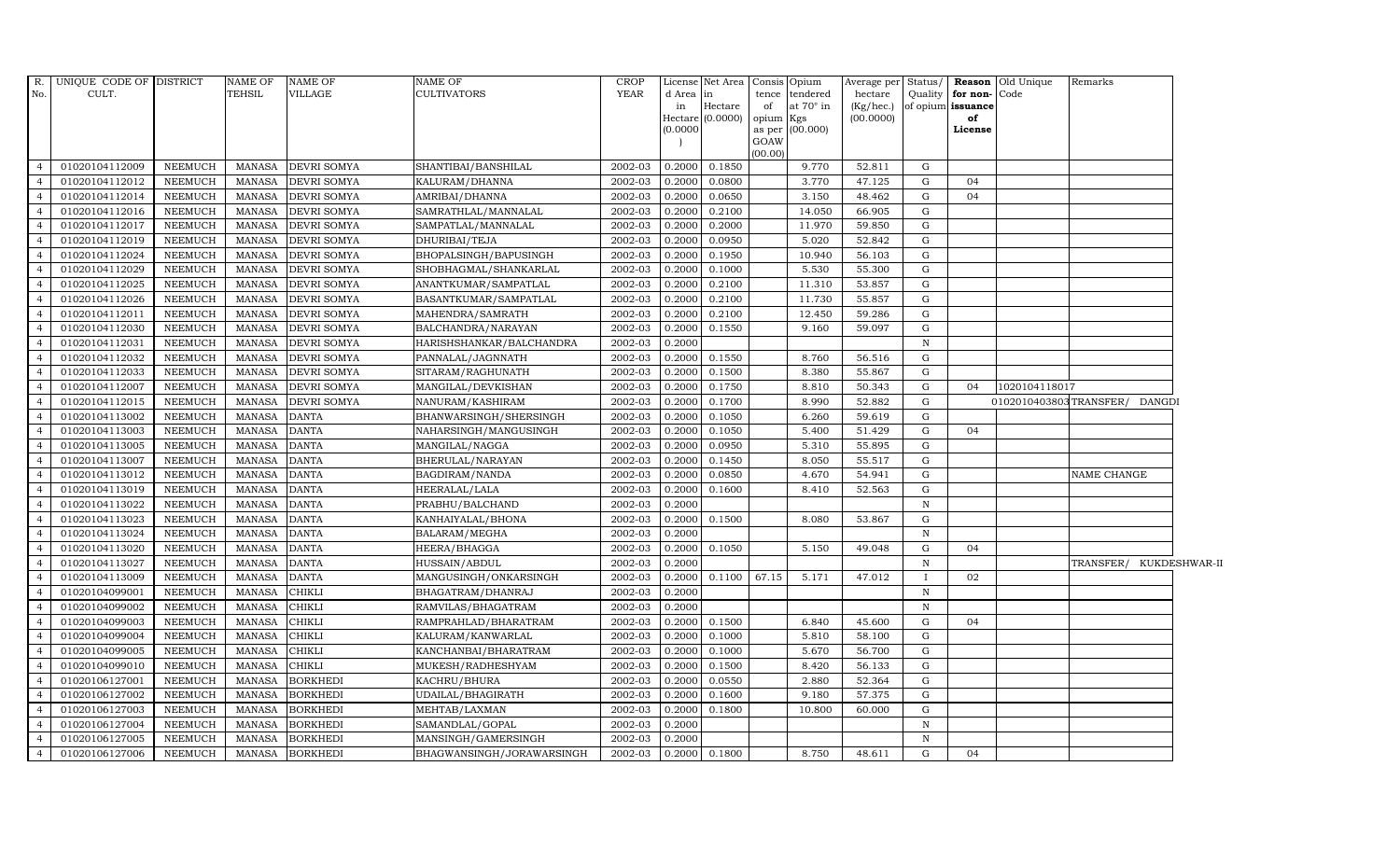| $R$ .          | UNIQUE CODE OF DISTRICT |                | <b>NAME OF</b> | <b>NAME OF</b>         | <b>NAME OF</b>              | <b>CROP</b> |          | License Net Area              |                 | Consis Opium     | Average per Status/    |              |                         | Reason Old Unique | Remarks                |  |
|----------------|-------------------------|----------------|----------------|------------------------|-----------------------------|-------------|----------|-------------------------------|-----------------|------------------|------------------------|--------------|-------------------------|-------------------|------------------------|--|
| No.            | CULT.                   |                | <b>TEHSIL</b>  | VILLAGE                | <b>CULTIVATORS</b>          | <b>YEAR</b> | d Area   | $\ln$                         |                 | tence tendered   | hectare                |              | Quality for non-Code    |                   |                        |  |
|                |                         |                |                |                        |                             |             | in       | Hectare<br>$Hectare (0.0000)$ | of<br>opium Kgs | at $70^\circ$ in | (Kg/hec.)<br>(00.0000) |              | of opium issuance<br>of |                   |                        |  |
|                |                         |                |                |                        |                             |             | (0.0000) |                               |                 | as per (00.000)  |                        |              | License                 |                   |                        |  |
|                |                         |                |                |                        |                             |             |          |                               | GOAW            |                  |                        |              |                         |                   |                        |  |
| $\overline{4}$ | 01020106127007          | NEEMUCH        | MANASA         | <b>BORKHEDI</b>        | JORAWARSINGH/DOULATSINGH    | 2002-03     | 0.2000   | 0.1450                        | (00.00)         | 7.760            | 53.517                 | G            |                         |                   |                        |  |
| $\overline{4}$ | 01020106127008          | <b>NEEMUCH</b> | MANASA         | <b>BORKHEDI</b>        | SITARAM/MANGILAL            | 2002-03     | 0.2000   | 0.0950                        |                 | 4.690            | 49.368                 | G            | 04                      |                   |                        |  |
|                | 01020106127010          | <b>NEEMUCH</b> | <b>MANASA</b>  | <b>BORKHEDI</b>        | DEVILAL/MOHANLAL            | 2002-03     | 0.2000   | 0.0900                        |                 | 5.740            | 63.778                 | G            |                         |                   |                        |  |
|                | 01020106127011          | <b>NEEMUCH</b> | <b>MANASA</b>  | <b>BORKHEDI</b>        | PURSHOTTAM/KISHANLAL        | 2002-03     | 0.2000   | 0.1400                        |                 | 8.270            | 59.071                 | G            |                         |                   |                        |  |
| $\overline{4}$ | 01020106127013          | <b>NEEMUCH</b> | MANASA         | <b>BORKHEDI</b>        | RODILAL/GIRDHARILAL         | 2002-03     | 0.2000   | 0.1850                        |                 | 9.500            | 51.351                 | G            | 04                      |                   |                        |  |
| $\overline{4}$ | 01020106127016          | <b>NEEMUCH</b> | <b>MANASA</b>  | <b>BORKHEDI</b>        | NEMICHAND/PARTHA            | 2002-03     | 0.2000   |                               |                 |                  |                        | $\mathbb N$  |                         |                   |                        |  |
| $\overline{4}$ | 01020106127017          | <b>NEEMUCH</b> | <b>MANASA</b>  | <b>BORKHEDI</b>        | BHANWARLAL/GOPAL            | 2002-03     | 0.2000   |                               |                 |                  |                        | $\,$ N       |                         |                   |                        |  |
| $\overline{4}$ | 01020106127018          | <b>NEEMUCH</b> | MANASA         | <b>BORKHEDI</b>        | BAPUSINGH/DEVISINGH         | 2002-03     | 0.2000   | 0.0800                        |                 | 3.400            | 42.500                 | G            | 04                      |                   |                        |  |
|                | 01020106127019          | <b>NEEMUCH</b> | <b>MANASA</b>  | <b>BORKHEDI</b>        | RADHAKISAN/BAPULAL          | 2002-03     | 0.2000   | 0.1300                        |                 | 7.390            | 56.846                 | $\mathbf G$  |                         |                   |                        |  |
|                | 01020106127020          | <b>NEEMUCH</b> | <b>MANASA</b>  | <b>BORKHEDI</b>        | PRAHLAD/KASHIRAM            | 2002-03     | 0.2000   | 0.1450                        |                 | 8.430            | 58.138                 | G            |                         |                   |                        |  |
| $\overline{4}$ | 01020106127021          | <b>NEEMUCH</b> | MANASA         | <b>BORKHEDI</b>        | SHIVNARAYAN / RADHAKISHAN   | 2002-03     | 0.2000   | 0.1400                        |                 | 8.610            | 61.500                 | G            |                         |                   |                        |  |
| $\overline{4}$ | 01020106127022          | <b>NEEMUCH</b> | MANASA         | <b>BORKHEDI</b>        | LAXMINARAYAN/BAPULAL        | 2002-03     | 0.2000   | 0.1400                        |                 | 9.010            | 64.357                 | G            |                         |                   |                        |  |
| $\overline{4}$ | 01020106127023          | <b>NEEMUCH</b> | MANASA         | <b>BORKHEDI</b>        | HARDAYAL/PURALAL            | 2002-03     | 0.2000   | 0.1300                        |                 | 7.560            | 58.154                 | G            |                         |                   |                        |  |
| $\overline{a}$ | 01020106127024          | <b>NEEMUCH</b> | <b>MANASA</b>  | <b>BORKHEDI</b>        | BHAWANIRAM/BHAGATRAM        | 2002-03     | 0.2000   | 0.1000                        |                 | 6.030            | 60.300                 | G            |                         |                   |                        |  |
|                | 01020106127025          | <b>NEEMUCH</b> | <b>MANASA</b>  | <b>BORKHEDI</b>        | BABULAL/GIRDHARI            | 2002-03     | 0.2000   | 0.0900                        |                 | 4.970            | 55.222                 | $\mathbf G$  |                         |                   |                        |  |
| $\overline{4}$ | 01020104139001          | <b>NEEMUCH</b> | <b>MANASA</b>  | <b>BHATKHEDI KHURD</b> | HARISINGH/RAMSINGH          | 2002-03     | 0.2000   |                               |                 |                  |                        | $\,$ N       |                         |                   | TRANSFER/ MAHESHPURIYA |  |
| $\overline{4}$ | 01020104139002          | <b>NEEMUCH</b> | <b>MANASA</b>  | <b>BHATKHEDI KHURD</b> | RUKHMANIBAI/KASHIRAM        | 2002-03     | 0.2000   |                               |                 |                  |                        | $\mathbb N$  |                         |                   | TRANSFER/ BADKUA       |  |
| $\overline{4}$ | 01020104139003          | NEEMUCH        | MANASA         | <b>BHATKHEDI KHURD</b> | GAMERIBAI/RAMLAL            | 2002-03     | 0.2000   | 0.0600                        |                 | 3.380            | 56.333                 | G            |                         |                   |                        |  |
| $\overline{4}$ | 01020104139004          | <b>NEEMUCH</b> | <b>MANASA</b>  | <b>BHATKHEDI KHURD</b> | PRABHULAL/RODILAL           | 2002-03     | 0.2000   | 0.1550                        |                 | 8.620            | 55.613                 | G            |                         |                   |                        |  |
|                | 01020104139005          | <b>NEEMUCH</b> | <b>MANASA</b>  | <b>BHATKHEDI KHURD</b> | KALU/VARDA                  | 2002-03     | 0.2000   | 0.1400                        |                 | 8.130            | 58.071                 | $\mathbf G$  |                         |                   |                        |  |
|                | 01020104139006          | NEEMUCH        | <b>MANASA</b>  | <b>BHATKHEDI KHURD</b> | AMARSINGH/PRATAPSINGH       | 2002-03     | 0.2000   | 0.1000                        |                 | 5.830            | 58.300                 | G            |                         |                   |                        |  |
| $\overline{4}$ | 01020104139007          | <b>NEEMUCH</b> | MANASA         | <b>BHATKHEDI KHURD</b> | RAJENDRASINGH/RUPSINGH      | 2002-03     | 0.2000   | 0.1500                        |                 | 8.850            | 59.000                 | G            |                         |                   |                        |  |
| $\overline{4}$ | 01020104139008          | <b>NEEMUCH</b> | <b>MANASA</b>  | <b>BHATKHEDI KHURD</b> | KARULAL/MANGILAL            | $2002 - 03$ | 0.2000   | 0.1500                        |                 | 8.720            | 58.133                 | G            |                         |                   |                        |  |
| $\overline{4}$ | 01020104139009          | NEEMUCH        | MANASA         | <b>BHATKHEDI KHURD</b> | NAGUSINGH/NARAYANSINGH      | 2002-03     | 0.2000   | 0.1700                        |                 | 9.490            | 55.824                 | ${\rm G}$    |                         |                   |                        |  |
| $\overline{a}$ | 01020104139010          | <b>NEEMUCH</b> | <b>MANASA</b>  | <b>BHATKHEDI KHURD</b> | DHANNALAL/KARULAL           | 2002-03     | 0.2000   | 0.0900                        |                 | 4.900            | 54.444                 | G            |                         |                   |                        |  |
|                | 01020104139011          | <b>NEEMUCH</b> | <b>MANASA</b>  | <b>BHATKHEDI KHURD</b> | SHAMBHULAL/JAGGAJI          | 2002-03     | 0.2000   | 0.1550                        |                 | 8.220            | 53.032                 | G            |                         |                   |                        |  |
| $\overline{4}$ | 01020104139014          | <b>NEEMUCH</b> | MANASA         | <b>BHATKHEDI KHURD</b> | RAJARAM/BHONA               | 2002-03     | 0.2000   | 0.1850                        |                 | 11.230           | 60.703                 | ${\rm G}$    |                         |                   |                        |  |
| $\overline{4}$ | 01020104139015          | <b>NEEMUCH</b> | MANASA         | <b>BHATKHEDI KHURD</b> | TIKAMSINGH/DUNGARSINGH      | 2002-03     | 0.2000   | 0.1150                        |                 | 8.060            | 70.087                 | G            |                         |                   |                        |  |
| $\overline{4}$ | 01020104139016          | <b>NEEMUCH</b> | <b>MANASA</b>  | <b>BHATKHEDI KHURD</b> | BANESINGH/JHUJARSINGH       | 2002-03     | 0.2000   | 0.1850                        |                 | 11.030           | 59.622                 | G            |                         |                   |                        |  |
| $\overline{4}$ | 01020104139018          | <b>NEEMUCH</b> | <b>MANASA</b>  | <b>BHATKHEDI KHURD</b> | KARULAL/NANDA               | 2002-03     | 0.2000   | 0.1700                        |                 | 10.490           | 61.706                 | G            |                         |                   |                        |  |
|                | 01020104139019          | <b>NEEMUCH</b> | <b>MANASA</b>  | <b>BHATKHEDI KHURD</b> | BHARATSINGH/MANGUSINGH      | 2002-03     | 0.2000   | 0.1200                        |                 | 6.780            | 56.500                 | G            |                         |                   |                        |  |
| $\overline{4}$ | 01020104139020          | <b>NEEMUCH</b> | MANASA         | <b>BHATKHEDI KHURD</b> | NANIBAI/SHYAMDAS            | 2002-03     | 0.2000   | 0.1450                        |                 | 8.040            | 55.448                 | ${\rm G}$    | 09                      |                   | NAME CHANGE            |  |
| $\overline{4}$ | 01020104139022          | <b>NEEMUCH</b> | <b>MANASA</b>  | <b>BHATKHEDI KHURD</b> | KANCHANBAI/BHAWANWARLAL     | 2002-03     | 0.2000   | 0.1550                        |                 | 8.360            | 53.935                 | G            |                         |                   |                        |  |
| $\overline{4}$ | 01020104139023          | NEEMUCH        | <b>MANASA</b>  | <b>BHATKHEDI KHURD</b> | SHAMBHUSINGH/RAMSINGH       | 2002-03     | 0.2000   | 0.0500                        |                 | 2.980            | 59.600                 | G            |                         |                   | TRANSFER/ SEMLI ANTRI  |  |
| $\overline{4}$ | 01020104139024          | <b>NEEMUCH</b> | MANASA         | <b>BHATKHEDI KHURD</b> | BHANWARKUNWAR/BAPUSINGH     | 2002-03     | 0.2000   | 0.0750                        |                 | 4.030            | 53.733                 | G            |                         |                   |                        |  |
| $\overline{4}$ | 01020104139026          | <b>NEEMUCH</b> | <b>MANASA</b>  | <b>BHATKHEDI KHURD</b> | RATANBAI/BHANWARLAL         | 2002-03     | 0.2000   | 0.1550                        |                 | 8.770            | 56.581                 | ${\rm G}$    |                         |                   |                        |  |
|                | 01020104139028          | <b>NEEMUCH</b> | <b>MANASA</b>  | <b>BHATKHEDI KHURD</b> | RATANSINGH/CHATARSINGH      | 2002-03     | 0.2000   | 0.1000                        |                 | 5.460            | 54.600                 | $\mathbf G$  |                         |                   | TRANSFER/ CHAPLANA     |  |
| $\overline{4}$ | 01020104139021          | <b>NEEMUCH</b> | MANASA         | <b>BHATKHEDI KHURD</b> | SURAJMAL/RATANLAL           | 2002-03     | 0.2000   |                               |                 |                  |                        | $\mathbb N$  |                         |                   |                        |  |
| $\overline{4}$ | 01020104139030          | <b>NEEMUCH</b> | <b>MANASA</b>  | <b>BHATKHEDI KHURD</b> | PRABHULAL/NANDAJI           | 2002-03     | 0.2000   |                               |                 |                  |                        | $\, {\bf N}$ |                         |                   | TRANSFER/ BADKUA       |  |
| $\overline{4}$ | 01020104139032          | <b>NEEMUCH</b> | MANASA         | <b>BHATKHEDI KHURD</b> | GOPALKRISHNA/BHUWANISHANKAR | 2002-03     | 0.2000   |                               |                 |                  |                        | $\mathbb N$  |                         |                   | TRANSFER/ KANJARDA     |  |
| $\overline{4}$ | 01020104102001          | <b>NEEMUCH</b> | MANASA         | <b>BHAGAL BUJURG</b>   | TULSIBAI/BHUWANISINGH       | 2002-03     |          | 0.2000 0.1950                 |                 | 11.650           | 59.744                 | G            |                         |                   |                        |  |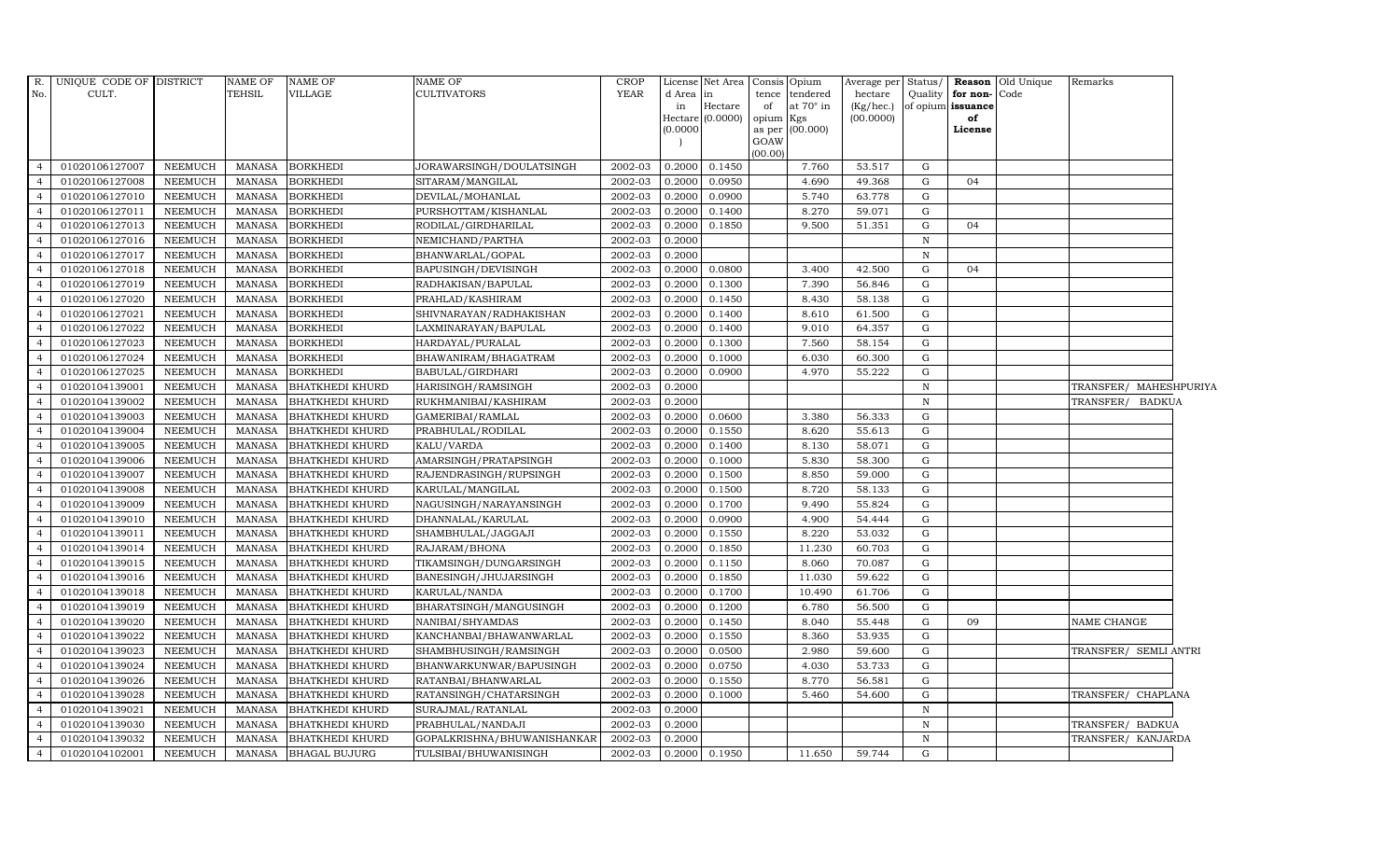|                | R. UNIQUE CODE OF DISTRICT |                | NAME OF       | <b>NAME OF</b>       | NAME OF                   | <b>CROP</b>          |           | License Net Area |           | Consis Opium    | Average per Status/ |              |                   | <b>Reason</b> Old Unique | Remarks                          |                          |
|----------------|----------------------------|----------------|---------------|----------------------|---------------------------|----------------------|-----------|------------------|-----------|-----------------|---------------------|--------------|-------------------|--------------------------|----------------------------------|--------------------------|
| No.            | CULT.                      |                | TEHSIL        | VILLAGE              | <b>CULTIVATORS</b>        | <b>YEAR</b>          | d Area in |                  |           | tence tendered  | hectare             | Quality      | for non-Code      |                          |                                  |                          |
|                |                            |                |               |                      |                           |                      | in        | Hectare          | of        | at 70° in       | (Kg/hec.)           |              | of opium issuance |                          |                                  |                          |
|                |                            |                |               |                      |                           |                      | (0.0000)  | Hectare (0.0000) | opium Kgs | as per (00.000) | (00.0000)           |              | of<br>License     |                          |                                  |                          |
|                |                            |                |               |                      |                           |                      |           |                  | GOAW      |                 |                     |              |                   |                          |                                  |                          |
|                |                            |                |               |                      |                           |                      |           |                  | (00.00)   |                 |                     |              |                   |                          |                                  |                          |
| $\overline{4}$ | 01020104102002             | <b>NEEMUCH</b> | MANASA        | <b>BHAGAL BUJURG</b> | HAJARILAL/MEGHA           | 2002-03              | 0.2000    | 0.1450           |           | 7.800           | 53.793              | G            |                   |                          |                                  |                          |
| $\overline{4}$ | 01020104102004             | <b>NEEMUCH</b> | MANASA        | <b>BHAGAL BUJURG</b> | PRABHUDAS/KALYANDAS       | 2002-03              | 0.2000    | 0.1000           |           | 5.420           | 54.200              | G            |                   |                          |                                  |                          |
| $\overline{4}$ | 01020104102005             | <b>NEEMUCH</b> | MANASA        | <b>BHAGAL BUJURG</b> | NARAYANSINGH/BHUWANISINGH | 2002-03              | 0.2000    | 0.1500           |           | 8.120           | 54.133              | G            |                   |                          |                                  |                          |
| $\overline{4}$ | 01020104102009             | <b>NEEMUCH</b> | <b>MANASA</b> | <b>BHAGAL BUJURG</b> | HARISINGH/RAMLAL          | 2002-03              | 0.2000    |                  |           |                 |                     | $\mathbb N$  |                   |                          |                                  |                          |
|                | 01020104102010             | <b>NEEMUCH</b> | <b>MANASA</b> | <b>BHAGAL BUJURG</b> | GORA/MEGHA                | 2002-03              | 0.2000    | 0.1000           |           | 5.360           | 53.600              | G            |                   |                          |                                  |                          |
| $\overline{4}$ | 01020104102011             | <b>NEEMUCH</b> | <b>MANASA</b> | <b>BHAGAL BUJURG</b> | HEERALAL/RATANLAL         | 2002-03              | 0.2000    | 0.1100           |           | 6.040           | 54.909              | G            |                   |                          |                                  |                          |
| $\overline{4}$ | 01020104102013             | NEEMUCH        | <b>MANASA</b> | <b>BHAGAL BUJURG</b> | CHAMPA/GULAB              | 2002-03              | 0.2000    | 0.1000           |           | 5.300           | 53.000              | G            |                   |                          |                                  |                          |
| $\overline{4}$ | 01020104135001             | <b>NEEMUCH</b> | <b>MANASA</b> | <b>BHADWA</b>        | AMRITRAM/RATANLAL         | 2002-03              | 0.2000    | 0.0500           |           | 2.980           | 59.600              | G            |                   |                          |                                  |                          |
| $\Delta$       | 01020104135003             | <b>NEEMUCH</b> | <b>MANASA</b> | <b>BHADWA</b>        | BHULIBAI/SEWARAM          | 2002-03              | 0.2000    | 0.1050           |           | 5.850           | 55.714              | G            |                   |                          |                                  |                          |
|                | 01020104135004             | <b>NEEMUCH</b> | <b>MANASA</b> | <b>BHADWA</b>        | JAYCHANDRA/RAJARAM        | 2002-03              | 0.2000    |                  |           |                 |                     | $\, {\rm N}$ |                   |                          |                                  | TRANSFER/ LASUDIYA ANTRI |
| $\overline{4}$ | 01020104135005             | <b>NEEMUCH</b> | MANASA        | <b>BHADWA</b>        | KALU/HAMERA               | 2002-03              | 0.2000    |                  |           |                 |                     | $\mathbf N$  |                   |                          |                                  |                          |
| $\overline{4}$ | 01020104135006             | <b>NEEMUCH</b> | <b>MANASA</b> | <b>BHADWA</b>        | RAMLAL/SITARAM            | 2002-03              | 0.2000    | 0.1000           |           | 5.160           | 51.600              | G            | 04                |                          |                                  |                          |
| $\overline{4}$ | 01020104135007             | NEEMUCH        | MANASA        | <b>BHADWA</b>        | BHURANATH/PYARANATH       | 2002-03              | 0.2000    | 0.2000           |           | 11.080          | 55.400              | G            |                   |                          |                                  |                          |
| $\overline{4}$ | 01020104135009             | <b>NEEMUCH</b> | <b>MANASA</b> | <b>BHADWA</b>        | KANWARIBAI/MOTILAL        | 2002-03              | 0.2000    | 0.1000           |           | 5.650           | 56.500              | G            |                   |                          |                                  |                          |
|                | 01020104135011             | <b>NEEMUCH</b> | <b>MANASA</b> | <b>BHADWA</b>        | GOPAL/NANDA               | 2002-03              | 0.2000    | 0.2050           |           | 11.840          | 57.756              | G            |                   |                          |                                  |                          |
|                | 01020104135014             | NEEMUCH        | <b>MANASA</b> | <b>BHADWA</b>        | TULSIBAI/BHAGWAN          | 2002-03              | 0.2000    | 0.1150           |           | 6.730           | 58.522              | G            |                   |                          |                                  |                          |
| $\overline{4}$ | 01020104135015             | <b>NEEMUCH</b> | <b>MANASA</b> | <b>BHADWA</b>        | NANDUBAI/PARBHULAL        | $\overline{2}002-03$ | 0.2000    |                  |           |                 |                     | $\mathbf N$  |                   |                          | TRANSFER/ BADKUA                 |                          |
| $\overline{4}$ | 01020104135016             | <b>NEEMUCH</b> | <b>MANASA</b> | <b>BHADWA</b>        | RAMLAL/AMAR               | 2002-03              | 0.2000    | 0.2100           |           | 3.360           | 16.000              | G            | 04                |                          |                                  |                          |
| $\overline{4}$ | 01020104135017             | NEEMUCH        | <b>MANASA</b> | <b>BHADWA</b>        | MANGILAL/PRABHULAL        | 2002-03              | 0.2000    | 0.1450           |           | 8.730           | 60.207              | G            |                   |                          |                                  |                          |
|                | 01020104135018             | <b>NEEMUCH</b> | <b>MANASA</b> | <b>BHADWA</b>        | RATANIBAI/KANIRAM         | 2002-03              | 0.2000    | 0.1550           |           | 8.690           | 56.065              | G            |                   |                          |                                  |                          |
|                | 01020104135019             | <b>NEEMUCH</b> | <b>MANASA</b> | <b>BHADWA</b>        | SATYANARAYAN/MANGILAL     | 2002-03              | 0.2000    |                  |           |                 |                     | $\mathbb N$  |                   |                          |                                  |                          |
| $\overline{4}$ | 01020104135020             | <b>NEEMUCH</b> | <b>MANASA</b> | <b>BHADWA</b>        | GOPAL/PRITHVIRAJ          | 2002-03              | 0.2000    | 0.1400           |           | 7.700           | 55.000              | G            |                   |                          |                                  |                          |
| $\overline{4}$ | 01020104135023             | <b>NEEMUCH</b> | <b>MANASA</b> | <b>BHADWA</b>        | BHAGATRAM/SHAVRAM         | 2002-03              | 0.2000    | 0.1000           |           | 5.630           | 56.300              | G            |                   |                          |                                  |                          |
| $\overline{4}$ | 01020104135024             | <b>NEEMUCH</b> | <b>MANASA</b> | <b>BHADWA</b>        | BHAGATRAM/MANGILAL        | 2002-03              | 0.2000    |                  |           |                 |                     | $\mathbf N$  |                   |                          |                                  |                          |
| $\overline{4}$ | 01020104135027             | <b>NEEMUCH</b> | <b>MANASA</b> | <b>BHADWA</b>        | BHARATSINGH/RAMSINGH      | 2002-03              | 0.2000    | 0.1050           |           | 6.350           | 60.476              | G            |                   |                          |                                  |                          |
|                | 01020104135028             | <b>NEEMUCH</b> | <b>MANASA</b> | <b>BHADWA</b>        | FATEHLAL/RAMLAL           | 2002-03              | 0.2000    | 0.0850           |           | 4.130           | 48.588              | G            | 04                |                          |                                  |                          |
| $\overline{4}$ | 01020104135029             | <b>NEEMUCH</b> | <b>MANASA</b> | <b>BHADWA</b>        | BANSHILAL/BHANWARLAL      | 2002-03              | 0.2000    | 0.1700           |           | 9.910           | 58.294              | G            |                   |                          |                                  |                          |
| $\overline{4}$ | 01020104135030             | <b>NEEMUCH</b> | <b>MANASA</b> | <b>BHADWA</b>        | RAMCHANDRA/RATAN          | 2002-03              | 0.2000    | 0.1200           |           | 6.940           | 57.833              | G            |                   |                          |                                  |                          |
| $\overline{4}$ | 01020104135035             | <b>NEEMUCH</b> | <b>MANASA</b> | <b>BHADWA</b>        | KAILASHNATH/SEVANATH      | 2002-03              | 0.2000    | 0.1150           |           | 6.960           | 60.522              | G            |                   |                          |                                  |                          |
| $\overline{4}$ | 01020104135036             | <b>NEEMUCH</b> | <b>MANASA</b> | <b>BHADWA</b>        | RATANLAL/KASHIRAM         | 2002-03              | 0.2000    | 0.0950           |           | 5.410           | 56.947              | G            |                   |                          |                                  |                          |
|                | 01020104135037             | <b>NEEMUCH</b> | <b>MANASA</b> | <b>BHADWA</b>        | JETRAM/BHUWANA            | 2002-03              | 0.2000    | 0.1550           |           | 8.930           | 57.613              | G            |                   |                          |                                  |                          |
|                | 01020104135038             | <b>NEEMUCH</b> | <b>MANASA</b> | <b>BHADWA</b>        | DASHRATH/NANALAL          | 2002-03              | 0.2000    | 0.1500           |           | 8.580           | 57.200              | G            |                   |                          |                                  |                          |
| $\overline{4}$ | 01020104135040             | <b>NEEMUCH</b> | <b>MANASA</b> | <b>BHADWA</b>        | NATHULAL/RAJARAM          | 2002-03              | 0.2000    | 0.1500           |           | 8.660           | 57.733              | G            |                   |                          |                                  |                          |
| $\overline{4}$ | 01020104135043             | <b>NEEMUCH</b> | <b>MANASA</b> | <b>BHADWA</b>        | NARENDRA/RAMNATH          | 2002-03              | 0.2000    | 0.2000           |           | 11.090          | 55.450              | G            |                   |                          |                                  |                          |
| $\overline{4}$ | 01020104135044             | <b>NEEMUCH</b> | <b>MANASA</b> | <b>BHADWA</b>        | NATHULAL/BHANWARLAL       | 2002-03              | 0.2000    |                  |           |                 |                     | N            |                   |                          |                                  |                          |
| $\overline{4}$ | 01020104135045             | <b>NEEMUCH</b> | <b>MANASA</b> | <b>BHADWA</b>        | RAMESHWARLAL/JETRAM       | 2002-03              | 0.2000    | 0.1300           |           | 7.150           | 55.000              | G            |                   |                          |                                  |                          |
|                | 01020104135046             | <b>NEEMUCH</b> | <b>MANASA</b> | <b>BHADWA</b>        | MOTILAL/RATANLAL          | 2002-03              | 0.2000    | 0.1600           |           | 8.350           | 52.188              | ${\rm G}$    |                   |                          | 0102010413402TRANSFER/ RATANPURA |                          |
| $\overline{4}$ | 01020104135047             | <b>NEEMUCH</b> | MANASA        | <b>BHADWA</b>        | JAGDISHCHANDRA/RATANLAL   | 2002-03              | 0.2000    | 0.1000           |           | 5.870           | 58.700              | G            |                   |                          | 0102010413403TRANSFER/ RATANPURA |                          |
| $\overline{4}$ | 01020104135048             | <b>NEEMUCH</b> | <b>MANASA</b> | <b>BHADWA</b>        | DULICHANDRA/LAXMAN        | 2002-03              | 0.2000    | 0.1000           |           | 4.820           | 48.200              | G            | 04                | 1020104046042            |                                  |                          |
| $\overline{4}$ | 01020104135049             | <b>NEEMUCH</b> | <b>MANASA</b> | <b>BHADWA</b>        | PRABHULAL/NATHULAL        | 2002-03              | 0.2000    | 0.1450           |           | 7.630           | 52.621              | G            |                   |                          | 0102010413403TRANSFER/ RATANPURA |                          |
| $\overline{4}$ | 01020104136001             | <b>NEEMUCH</b> | MANASA        | <b>BATTISADI</b>     | JENA/KISHNA               | 2002-03              | 0.2000    | 0.1000           |           | 5.610           | 56.100              | G            |                   |                          |                                  |                          |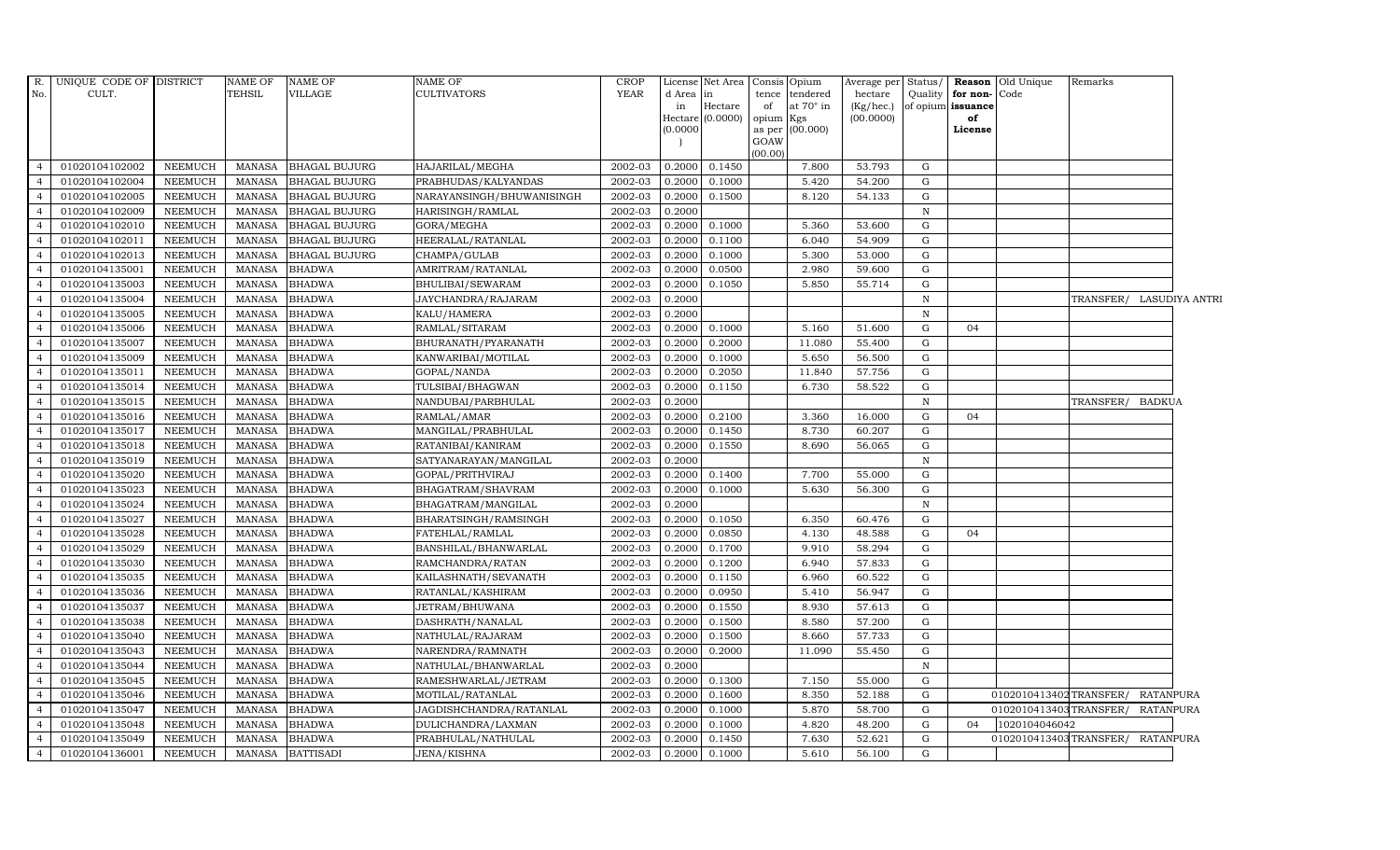| R.             | UNIQUE CODE OF DISTRICT |                | NAME OF       | <b>NAME OF</b>   | NAME OF                 | CROP        |           | License Net Area |           | Consis Opium     | Average per  | Status/      |                   | <b>Reason</b> Old Unique | Remarks                      |  |
|----------------|-------------------------|----------------|---------------|------------------|-------------------------|-------------|-----------|------------------|-----------|------------------|--------------|--------------|-------------------|--------------------------|------------------------------|--|
| No.            | CULT.                   |                | <b>TEHSIL</b> | <b>VILLAGE</b>   | <b>CULTIVATORS</b>      | <b>YEAR</b> | d Area in |                  | tence     | tendered         | hectare      | Quality      | for non-Code      |                          |                              |  |
|                |                         |                |               |                  |                         |             | in        | Hectare          | of        | at $70^\circ$ in | $(Kg/$ hec.) |              | of opium issuance |                          |                              |  |
|                |                         |                |               |                  |                         |             | (0.0000)  | Hectare (0.0000) | opium Kgs | as per (00.000)  | (00.0000)    |              | of<br>License     |                          |                              |  |
|                |                         |                |               |                  |                         |             |           |                  | GOAW      |                  |              |              |                   |                          |                              |  |
|                |                         |                |               |                  |                         |             |           |                  | (00.00)   |                  |              |              |                   |                          |                              |  |
| $\overline{4}$ | 01020104136002          | NEEMUCH        | MANASA        | <b>BATTISADI</b> | HARIDWARBAI/BHAWARLAL   | 2002-03     | 0.2000    | 0.0650           |           | 3.980            | 61.231       | G            |                   |                          |                              |  |
| $\overline{4}$ | 01020104136004          | <b>NEEMUCH</b> | <b>MANASA</b> | <b>BATTISADI</b> | BHERULAL/KASHIRAM       | 2002-03     | 0.2000    | 0.0800           |           | 3.380            | 42.250       | G            | 04                |                          |                              |  |
| $\overline{4}$ | 01020104136005          | <b>NEEMUCH</b> | <b>MANASA</b> | <b>BATTISADI</b> | CHAMPA/KISHNA           | 2002-03     | 0.2000    | 0.0750           |           | 4.720            | 62.933       | G            |                   |                          |                              |  |
| $\overline{4}$ | 01020104136007          | <b>NEEMUCH</b> | <b>MANASA</b> | <b>BATTISADI</b> | BANSHILAL/RAMLAL        | 2002-03     | 0.2000    | 0.0750           |           | 4.970            | 66.267       | G            |                   |                          |                              |  |
| $\overline{4}$ | 01020104136008          | <b>NEEMUCH</b> | <b>MANASA</b> | <b>BATTISADI</b> | SHIVLAL/MANGILAL        | 2002-03     | 0.2000    | 0.0950           |           | 4.150            | 43.684       | ${\rm G}$    | 04                |                          |                              |  |
| $\overline{4}$ | 01020104136009          | <b>NEEMUCH</b> | <b>MANASA</b> | <b>BATTISADI</b> | NANURAM/HEERALAL        | 2002-03     | 0.2000    | 0.0650           |           | 3.730            | 57.385       | G            |                   |                          |                              |  |
| $\overline{4}$ | 01020104136010          | NEEMUCH        | MANASA        | <b>BATTISADI</b> | AMRITRAM/BHERULAL       | 2002-03     | 0.2000    | 0.1000           |           | 4.250            | 42.500       | G            | 04                |                          |                              |  |
| $\overline{4}$ | 01020104136011          | <b>NEEMUCH</b> | <b>MANASA</b> | <b>BATTISADI</b> | UDAIRAM/BHANWARLAL      | 2002-03     | 0.2000    | 0.0600           |           | 3.870            | 64.500       | G            |                   |                          |                              |  |
| $\overline{4}$ | 01020104136012          | <b>NEEMUCH</b> | <b>MANASA</b> | <b>BATTISADI</b> | SURAJBAI/MOHANLAL       | 2002-03     | 0.2000    |                  |           |                  |              | $\, {\bf N}$ |                   |                          |                              |  |
| $\overline{4}$ | 01020104136013          | <b>NEEMUCH</b> | <b>MANASA</b> | <b>BATTISADI</b> | BAGDIRAM/JENALAL        | 2002-03     | 0.2000    | 0.2000           |           | 9.131            | 45.655       |              | 02                |                          |                              |  |
| $\overline{4}$ | 01020104136014          | <b>NEEMUCH</b> | <b>MANASA</b> | <b>BATTISADI</b> | BAPULAL/JENALAL         | 2002-03     | 0.2000    | 0.0850           |           | 4.570            | 53.765       | G            |                   |                          |                              |  |
| $\overline{4}$ | 01020104136015          | <b>NEEMUCH</b> | <b>MANASA</b> | <b>BATTISADI</b> | KANKUBAI/PURALA         | 2002-03     | 0.2000    | 0.0500           |           | 2.870            | 57.400       | G            |                   |                          |                              |  |
| $\overline{4}$ | 01020104136016          | NEEMUCH        | <b>MANASA</b> | <b>BATTISADI</b> | MOHANLAL/BABU           | 2002-03     | 0.2000    | 0.1800           |           | 10.220           | 56.778       | G            |                   |                          |                              |  |
| $\overline{4}$ | 01020104136018          | <b>NEEMUCH</b> | MANASA        | <b>BATTISADI</b> | PRABHULAL/NANDA         | 2002-03     | 0.2000    | 0.2000           |           | 11.630           | 58.150       | G            |                   |                          |                              |  |
| $\overline{4}$ | 01020104136019          | <b>NEEMUCH</b> | <b>MANASA</b> | <b>BATTISADI</b> | HANSRAJ/KALU            | 2002-03     | 0.2000    | 0.1350           |           | 7.250            | 53.704       | $\mathbf G$  |                   |                          |                              |  |
| $\overline{4}$ | 01020104136021          | NEEMUCH        | <b>MANASA</b> | <b>BATTISADI</b> | RADHESHYAM/KHYALIRAM    | 2002-03     | 0.2000    |                  |           |                  |              | $\mathbf N$  |                   |                          |                              |  |
| $\overline{4}$ | 01020104136024          | <b>NEEMUCH</b> | MANASA        | <b>BATTISADI</b> | RAMCHANDRA/CHHITARMAL   | 2002-03     | 0.2000    |                  |           |                  |              | N            |                   |                          | TRANSFER/ MAHESHPURIYA       |  |
| $\overline{4}$ | 01020104136027          | <b>NEEMUCH</b> | <b>MANASA</b> | <b>BATTISADI</b> | BHANWARLAL/SHAMBHUSINGH | 2002-03     | 0.2000    | 0.0850           |           | 4.790            | 56.353       | G            |                   |                          |                              |  |
| $\overline{4}$ | 01020104136028          | NEEMUCH        | <b>MANASA</b> | <b>BATTISADI</b> | RADHESHYAM/GOPAL        | 2002-03     | 0.2000    | 0.1800           |           | 9.650            | 53.611       | ${\rm G}$    |                   | 0102010412402TRANSFER/   | <b>BADKUA</b>                |  |
| $\overline{4}$ | 01020104138001          | <b>NEEMUCH</b> | <b>MANASA</b> | <b>BATTISADA</b> | CHAMPALAL/KISHNA        | 2002-03     | 0.2000    | 0.2000           |           | 3.970            | 19.850       | G            | 04                |                          |                              |  |
| $\overline{4}$ | 01020104138002          | <b>NEEMUCH</b> | <b>MANASA</b> | <b>BATTISADA</b> | SOHANBAI/BHAGATRAM      | 2002-03     | 0.2000    | 0.1350           |           | 7.270            | 53.852       | $\mathbf G$  |                   |                          | NAME CHANGE                  |  |
| $\overline{4}$ | 01020104138006          | <b>NEEMUCH</b> | <b>MANASA</b> | <b>BATTISADA</b> | KARU/PURA               | 2002-03     | 0.2000    | 0.1050           |           | 4.750            | 45.238       | ${\rm G}$    | 04                |                          |                              |  |
| $\overline{4}$ | 01020104138009          | <b>NEEMUCH</b> | MANASA        | <b>BATTISADA</b> | KANCHANBAI/KANHAIYALAL  | 2002-03     | 0.2000    | 0.0900           |           | 4.240            | 47.111       | G            | 04                |                          |                              |  |
| $\overline{4}$ | 01020104138012          | <b>NEEMUCH</b> | <b>MANASA</b> | <b>BATTISADA</b> | KANHAIYALAL/BHANWARLAL  | 2002-03     | 0.2000    | 0.0950           |           | 5.060            | 53.263       | G            |                   |                          |                              |  |
| $\overline{4}$ | 01020104138015          | <b>NEEMUCH</b> | <b>MANASA</b> | <b>BATTISADA</b> | BHERULAL/GOPAL          | 2002-03     | 0.2000    | 0.1550           |           | 9.070            | 58.516       | G            |                   |                          |                              |  |
| $\overline{4}$ | 01020104138016          | <b>NEEMUCH</b> | MANASA        | <b>BATTISADA</b> | BHANWARLAL/KALU         | 2002-03     | 0.2000    | 0.1350           |           | 7.530            | 55.778       | G            |                   |                          |                              |  |
| $\overline{4}$ | 01020104138018          | <b>NEEMUCH</b> | <b>MANASA</b> | <b>BATTISADA</b> | SUKHLAL/TOLARAM         | 2002-03     | 0.2000    |                  |           |                  |              | $\, {\rm N}$ |                   |                          |                              |  |
| $\overline{4}$ | 01020104138010          | NEEMUCH        | <b>MANASA</b> | <b>BATTISADA</b> | MANGILAL/MADHU          | 2002-03     | 0.2000    | 0.1250           |           | 6.620            | 52.960       | G            |                   |                          | 0102010413602TRANSFER/KHEDLI |  |
| $\overline{4}$ | 01020104128001          | <b>NEEMUCH</b> | <b>MANASA</b> | <b>BARKHEDI</b>  | NARAYAN/KANA            | 2002-03     | 0.2000    |                  |           |                  |              | $\mathbf N$  |                   |                          |                              |  |
| $\overline{4}$ | 01020104128003          | <b>NEEMUCH</b> | <b>MANASA</b> | <b>BARKHEDI</b>  | BAPULAL/BHUWANA         | 2002-03     | 0.2000    |                  |           |                  |              | $\, {\bf N}$ |                   |                          | TRANSFER/MOYA                |  |
| $\overline{4}$ | 01020104128004          | <b>NEEMUCH</b> | <b>MANASA</b> | <b>BARKHEDI</b>  | KISHANSINGH/DUNGARSINGH | 2002-03     | 0.2000    | 0.1650           |           | 8.680            | 52.606       | G            |                   |                          |                              |  |
| $\overline{4}$ | 01020104128005          | <b>NEEMUCH</b> | MANASA        | <b>BARKHEDI</b>  | BAHADURSINGH/GOPALSINGH | 2002-03     | 0.2000    | 0.1950           |           | 10.940           | 56.103       | $\mathbf G$  |                   |                          |                              |  |
| $\overline{4}$ | 01020104128006          | <b>NEEMUCH</b> | <b>MANASA</b> | <b>BARKHEDI</b>  | BHUWANIDAS/RODIDAS      | 2002-03     | 0.2000    | 0.1000           |           | 5.880            | 58.800       | G            |                   |                          |                              |  |
| $\overline{4}$ | 01020104128007          | <b>NEEMUCH</b> | <b>MANASA</b> | <b>BARKHEDI</b>  | ARJUNSINGH/GOPALSINGH   | 2002-03     | 0.2000    | 0.1450           |           | 8.040            | 55.448       | G            |                   |                          |                              |  |
| $\overline{4}$ | 01020104128008          | <b>NEEMUCH</b> | MANASA        | <b>BARKHEDI</b>  | LALSINGH/GOPALSINGH     | 2002-03     | 0.2000    | 0.1050           |           | 5.690            | 54.190       | G            |                   |                          |                              |  |
| $\overline{4}$ | 01020104128009          | <b>NEEMUCH</b> | <b>MANASA</b> | <b>BARKHEDI</b>  | MADANSINGH/BHUWANISINGH | 2002-03     | 0.2000    |                  |           |                  |              | $\mathbf F$  |                   |                          |                              |  |
| $\overline{4}$ | 01020104128011          | <b>NEEMUCH</b> | <b>MANASA</b> | <b>BARKHEDI</b>  | BHANWARLAL/NANDA        | 2002-03     | 0.2000    | 0.0950           |           | 5.090            | 53.579       | $\mathbf G$  |                   |                          |                              |  |
| $\overline{4}$ | 01020104128013          | <b>NEEMUCH</b> | MANASA        | <b>BARKHEDI</b>  | LAXMANSINGH/PRATAPSINGH | 2002-03     | 0.2000    |                  |           |                  |              | N            |                   |                          | TRANSFER/BARKHEDA            |  |
| $\overline{4}$ | 01020104128014          | <b>NEEMUCH</b> | <b>MANASA</b> | <b>BARKHEDI</b>  | SUJANSINGH/BHERUSINGH   | 2002-03     | 0.2000    |                  |           |                  |              | $\, {\rm N}$ |                   |                          |                              |  |
| $\overline{4}$ | 01020104128015          | <b>NEEMUCH</b> | MANASA        | <b>BARKHEDI</b>  | BANESINGH/GUMANSINGH    | 2002-03     | 0.2000    | 0.1550           |           | 8.670            | 55.935       | G            |                   |                          |                              |  |
| $\overline{4}$ | 01020104128016          | <b>NEEMUCH</b> | MANASA        | <b>BARKHEDI</b>  | MOTISINGH/GOPALSINGH    | 2002-03     | 0.2000    | 0.1900           |           | 10.500           | 55.263       | G            |                   |                          |                              |  |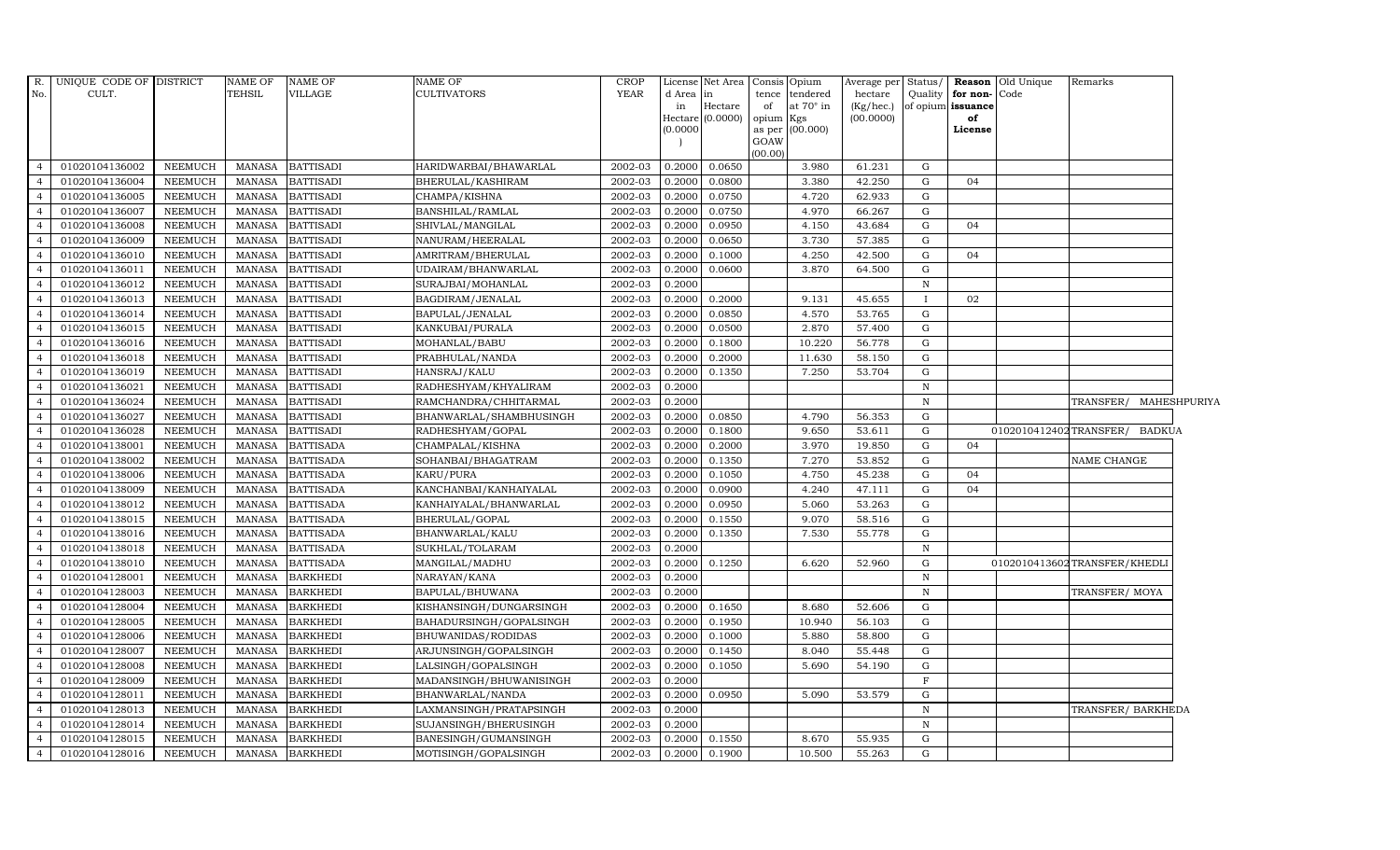| $R$ .<br>No.                     | UNIQUE CODE OF DISTRICT<br>CULT. |                           | <b>NAME OF</b><br><b>TEHSIL</b> | <b>NAME OF</b><br><b>VILLAGE</b>   | <b>NAME OF</b><br><b>CULTIVATORS</b>       | <b>CROP</b><br><b>YEAR</b> | d Area in<br>in  | License Net Area<br>Hectare | tence<br>of | Consis Opium<br>tendered<br>at 70° in | Average per Status/<br>hectare<br>$(Kg/$ hec.) | Quality                   | for non-Code<br>of opium issuance | <b>Reason</b> Old Unique | Remarks                        |  |
|----------------------------------|----------------------------------|---------------------------|---------------------------------|------------------------------------|--------------------------------------------|----------------------------|------------------|-----------------------------|-------------|---------------------------------------|------------------------------------------------|---------------------------|-----------------------------------|--------------------------|--------------------------------|--|
|                                  |                                  |                           |                                 |                                    |                                            |                            |                  | Hectare (0.0000)            | opium Kgs   |                                       | (00.0000)                                      |                           | of                                |                          |                                |  |
|                                  |                                  |                           |                                 |                                    |                                            |                            | (0.0000)         |                             | GOAW        | as per (00.000)                       |                                                |                           | License                           |                          |                                |  |
|                                  |                                  |                           |                                 |                                    |                                            |                            |                  |                             | (00.00)     |                                       |                                                |                           |                                   |                          |                                |  |
| $\overline{4}$                   | 01020104128017                   | <b>NEEMUCH</b>            | MANASA                          | <b>BARKHEDI</b>                    | GHISALAL/RAMLAL                            | 2002-03                    | 0.2000           |                             |             |                                       |                                                | $\mathbb N$               |                                   |                          |                                |  |
|                                  | 01020104128018                   | <b>NEEMUCH</b>            | MANASA                          | <b>BARKHEDI</b>                    | <b>JUJHARSINGH/BHIMSINGH</b>               | 2002-03                    | 0.2000           | 0.1850                      |             | 10.880                                | 58.811                                         | G                         |                                   |                          |                                |  |
|                                  | 01020104128020                   | <b>NEEMUCH</b>            | <b>MANASA</b>                   | <b>BARKHEDI</b>                    | KALYANSINGH/LALSINGH                       | 2002-03                    | 0.2000           |                             |             |                                       |                                                | N                         |                                   |                          |                                |  |
|                                  | 01020104128021                   | <b>NEEMUCH</b>            | <b>MANASA</b>                   | <b>BARKHEDI</b>                    | RAJENDRASINGH/MADAN                        | 2002-03                    | 0.2000           | 0.1000                      |             | 5.630                                 | 56.300                                         | ${\rm G}$                 |                                   |                          |                                |  |
|                                  | 01020104128022                   | NEEMUCH                   | <b>MANASA</b>                   | <b>BARKHEDI</b>                    | DOULATKUMAR/DASHRATH                       | 2002-03                    | 0.2000           | 0.1800                      |             | 9.730                                 | 54.056                                         | G                         |                                   |                          |                                |  |
| $\overline{4}$                   | 01020104128023                   | NEEMUCH                   | <b>MANASA</b>                   | <b>BARKHEDI</b>                    | CHENSINGH/GUMANSINGH                       | 2002-03                    | 0.2000           | 0.0850                      |             | 4.740                                 | 55.765                                         | G                         |                                   |                          |                                |  |
|                                  | 01020104128024                   | <b>NEEMUCH</b>            | MANASA                          | <b>BARKHEDI</b>                    | BADRILAL/BHANWARLAL                        | 2002-03                    | 0.2000           |                             |             |                                       |                                                | $\, {\rm N}$              |                                   |                          | TRANSFER/KHEDL                 |  |
|                                  | 01020104128025                   | <b>NEEMUCH</b>            | <b>MANASA</b>                   | <b>BARKHEDI</b>                    | SHANTIBAI/BHAGWANLAL                       | 2002-03                    | 0.2000           |                             |             |                                       |                                                | $\,$ N                    |                                   |                          | TRANSFER/ BARKHEDA             |  |
|                                  | 01020104128026                   | <b>NEEMUCH</b>            | <b>MANASA</b>                   | <b>BARKHEDI</b>                    | TEJSINGH/FATEH SINGH                       | 2002-03                    | 0.2000           | 0.0850                      |             | 4.570                                 | 53.765                                         | G                         |                                   |                          |                                |  |
|                                  | 01020104128027                   | <b>NEEMUCH</b>            | <b>MANASA</b>                   | <b>BARKHEDI</b>                    | NAGUSINGH/PARWATSINGH                      | 2002-03                    | 0.2000           | 0.1400                      |             | 8.730                                 | 62.357                                         | ${\rm G}$                 |                                   |                          | 0102010404305TRANSFER/ BARTHUN |  |
| $\overline{a}$                   | 01020104128028                   | NEEMUCH                   | <b>MANASA</b>                   | <b>BARKHEDI</b>                    | DINESH/RADHESHYAM                          | 2002-03                    | 0.2000           | 0.2000                      |             | 11.370                                | 56.850                                         | G                         |                                   | 01020104043063           |                                |  |
| $\overline{a}$                   | 01020104131002                   | <b>NEEMUCH</b>            | <b>MANASA</b>                   | <b>BARKHEDA</b>                    | RAMA/BHANWARLAL                            | 2002-03                    | 0.2000           | 0.1100                      |             | 7.170                                 | 65.182                                         | G                         |                                   |                          |                                |  |
|                                  | 01020104131003                   | <b>NEEMUCH</b>            | <b>MANASA</b>                   | <b>BARKHEDA</b>                    | PYARSINGH/GOPAL SINGH                      | 2002-03                    | 0.2000           | 0.1000                      |             | 5.390                                 | 53.900                                         | G                         |                                   |                          |                                |  |
|                                  | 01020104131005                   | <b>NEEMUCH</b>            | <b>MANASA</b>                   | <b>BARKHEDA</b>                    | RAMIBAI/NANDA                              | 2002-03                    | 0.2000           |                             |             |                                       |                                                | $\mathbf N$               |                                   |                          |                                |  |
|                                  | 01020104131006                   | <b>NEEMUCH</b>            | MANASA                          | <b>BARKHEDA</b>                    | SHANTIBAI/RAMESHWAR                        | 2002-03                    | 0.2000           | 0.1950                      |             | 11.570                                | 59.333                                         | G                         |                                   |                          |                                |  |
| 4                                | 01020104131007                   | <b>NEEMUCH</b>            | <b>MANASA</b>                   | <b>BARKHEDA</b>                    | PARVATSINGH/BHANWARSINGH                   | 2002-03                    | 0.2000           | 0.1450                      |             | 8.560                                 | 59.034                                         | G                         |                                   |                          |                                |  |
| $\overline{4}$                   | 01020104131008                   | <b>NEEMUCH</b>            | <b>MANASA</b>                   | <b>BARKHEDA</b>                    | RAMLAL/NANALAL                             | 2002-03                    | 0.2000           | 0.0750                      |             | 4.210                                 | 56.133                                         | G                         |                                   |                          |                                |  |
|                                  | 01020104131009                   | <b>NEEMUCH</b>            | <b>MANASA</b>                   | <b>BARKHEDA</b>                    | PARTHA/CHATURBHUJ                          | 2002-03                    | 0.2000           | 0.1000                      |             | 5.630                                 | 56.300                                         | G                         |                                   |                          |                                |  |
|                                  | 01020104131010                   | <b>NEEMUCH</b>            | <b>MANASA</b>                   | <b>BARKHEDA</b>                    | AMRITRAM/GANESH                            | 2002-03                    | 0.2000           |                             |             |                                       |                                                | $\mathbf N$               |                                   |                          |                                |  |
|                                  | 01020104131012                   | <b>NEEMUCH</b>            | <b>MANASA</b>                   | <b>BARKHEDA</b>                    | MOHANLAL/NANURAM                           | 2002-03                    | 0.2000           | 0.1400                      |             | 9.120                                 | 65.143                                         | G                         |                                   |                          |                                |  |
|                                  | 01020104131016                   | <b>NEEMUCH</b>            | <b>MANASA</b>                   | <b>BARKHEDA</b>                    | RATANLAL/LAXMAN                            | 2002-03                    | 0.2000           |                             |             |                                       |                                                | $\, {\rm N}$              |                                   |                          |                                |  |
| $\overline{4}$                   | 01020104131018                   | <b>NEEMUCH</b>            | <b>MANASA</b>                   | <b>BARKHEDA</b>                    | FAKIRCHANDRA/PURALAL                       | 2002-03                    | 0.2000           | 0.0900                      |             | 4.750                                 | 52.778                                         | G                         |                                   |                          |                                |  |
| $\overline{a}$                   | 01020104131020                   | <b>NEEMUCH</b>            | MANASA                          | <b>BARKHEDA</b>                    | PANNALAL/RAMLAL                            | 2002-03                    | 0.2000           |                             |             |                                       |                                                | N                         |                                   |                          |                                |  |
|                                  | 01020104131021                   | <b>NEEMUCH</b>            | <b>MANASA</b>                   | <b>BARKHEDA</b>                    | BAGDIRAM/LAXMAN                            | 2002-03                    | 0.2000           |                             |             |                                       |                                                | $\, {\rm N}$              |                                   |                          |                                |  |
|                                  | 01020104131022                   | <b>NEEMUCH</b>            | <b>MANASA</b>                   | <b>BARKHEDA</b>                    | SITARAM/KANHAIYALAL                        | 2002-03                    | 0.2000           |                             |             |                                       |                                                | $\mathbf N$               |                                   |                          |                                |  |
| 4                                | 01020104131025                   | <b>NEEMUCH</b>            | <b>MANASA</b>                   | <b>BARKHEDA</b>                    | DOULATRAM/CHATARBHUJ                       | 2002-03                    | 0.2000           |                             |             |                                       |                                                | $\, {\bf N}$              |                                   |                          |                                |  |
| $\overline{4}$                   | 01020104131026                   | <b>NEEMUCH</b>            | <b>MANASA</b>                   | <b>BARKHEDA</b>                    | RAMESHWAR/DEVILAL                          | 2002-03                    | 0.2000           |                             |             |                                       |                                                | $\mathbf N$               |                                   |                          |                                |  |
|                                  | 01020104131030                   | <b>NEEMUCH</b>            | MANASA                          | <b>BARKHEDA</b>                    | BALWANTSINGH/VIJAYSINGH                    | 2002-03                    | 0.2000           | 0.1900                      |             | 8.580                                 | 45.158                                         | G                         | 04                                |                          |                                |  |
|                                  | 01020104131035                   | <b>NEEMUCH</b>            | <b>MANASA</b>                   | <b>BARKHEDA</b>                    | RAMLAL/RADHU                               | 2002-03                    | 0.2000           |                             |             |                                       |                                                | $\, {\bf N}$              |                                   |                          |                                |  |
|                                  | 01020104131037                   | NEEMUCH                   | <b>MANASA</b>                   | <b>BARKHEDA</b>                    | RADHESHYAM/RAMESHWAR                       | 2002-03                    | 0.2000           | 0.0650                      |             | 3.910                                 | 60.154                                         | G                         |                                   |                          |                                |  |
|                                  | 01020104131038                   | <b>NEEMUCH</b>            | <b>MANASA</b>                   | <b>BARKHEDA</b>                    | BHAWAR SINGH/ UDAY SINGH                   | 2002-03                    | 0.2000<br>0.2000 | 0.1750                      |             | 9.220                                 | 52.686                                         | G                         |                                   |                          |                                |  |
| $\overline{a}$<br>$\overline{4}$ | 01020104131040                   | <b>NEEMUCH</b>            | <b>MANASA</b>                   | <b>BARKHEDA</b>                    | KACHRIBAI/BAPULAL                          | 2002-03                    |                  |                             |             | 8.870                                 |                                                | $\, {\rm N}$              | 04                                |                          |                                |  |
|                                  | 01020104131041<br>01020104131042 | NEEMUCH<br><b>NEEMUCH</b> | MANASA<br>MANASA                | <b>BARKHEDA</b><br><b>BARKHEDA</b> | KAILASHBAI/VIJAYSINGH                      | 2002-03<br>2002-03         | 0.2000<br>0.2000 | 0.1950                      |             |                                       | 45.487                                         | ${\rm G}$<br>$\, {\rm N}$ |                                   |                          |                                |  |
|                                  | 01020104131045                   | <b>NEEMUCH</b>            | <b>MANASA</b>                   | <b>BARKHEDA</b>                    | DEVKISHAN/PARTHA<br>OMPRAKASH/BANSHILAL    | 2002-03                    | 0.2000           | 0.1400                      |             | 8.520                                 | 60.857                                         | G                         |                                   |                          | TRANSFER/ CHACHAHEDA           |  |
|                                  |                                  |                           |                                 |                                    |                                            |                            |                  |                             |             |                                       |                                                | G                         |                                   |                          |                                |  |
| $\overline{a}$                   | 01020104131046<br>01020104131001 | NEEMUCH<br><b>NEEMUCH</b> | MANASA<br><b>MANASA</b>         | <b>BARKHEDA</b><br><b>BARKHEDA</b> | VARDICHANDRA/RAMLAL<br>SEETARAM/NANURAM    | 2002-03<br>2002-03         | 0.2000<br>0.2000 | 0.0950<br>0.0950            |             | 5.890<br>6.130                        | 62.000<br>64.526                               | G                         |                                   |                          |                                |  |
| $\overline{4}$                   | 01020104106001                   | NEEMUCH                   | MANASA                          | AAMAD SHOPURIYA                    |                                            | 2002-03                    | 0.2000           | 0.1450                      |             | 8.890                                 | 61.310                                         | ${\rm G}$                 |                                   |                          |                                |  |
|                                  | 01020104106002                   | <b>NEEMUCH</b>            | MANASA                          | AAMAD SHOPURIYA                    | CHHITARSINGH/HARIISINGH<br>KESHURAM/PARTHI | 2002-03                    | 0.2000           | 0.1650                      |             | 9.430                                 | 57.152                                         | G                         |                                   |                          |                                |  |
|                                  | 01020104106003                   | <b>NEEMUCH</b>            | <b>MANASA</b>                   | <b>AAMAD SHOPURIYA</b>             | HEMA/LALU                                  | 2002-03                    | 0.2000           | 0.1600                      |             | 9.740                                 | 60.875                                         | G                         |                                   |                          |                                |  |
| $\overline{4}$                   | 01020104106004                   | NEEMUCH                   | MANASA                          | AAMAD SHOPURIYA                    |                                            | 2002-03                    | 0.2000           | 0.1050                      |             | 6.410                                 | 61.048                                         | ${\rm G}$                 |                                   |                          |                                |  |
|                                  |                                  |                           |                                 |                                    | GORILAL/LALU                               |                            |                  |                             |             |                                       |                                                |                           |                                   |                          |                                |  |